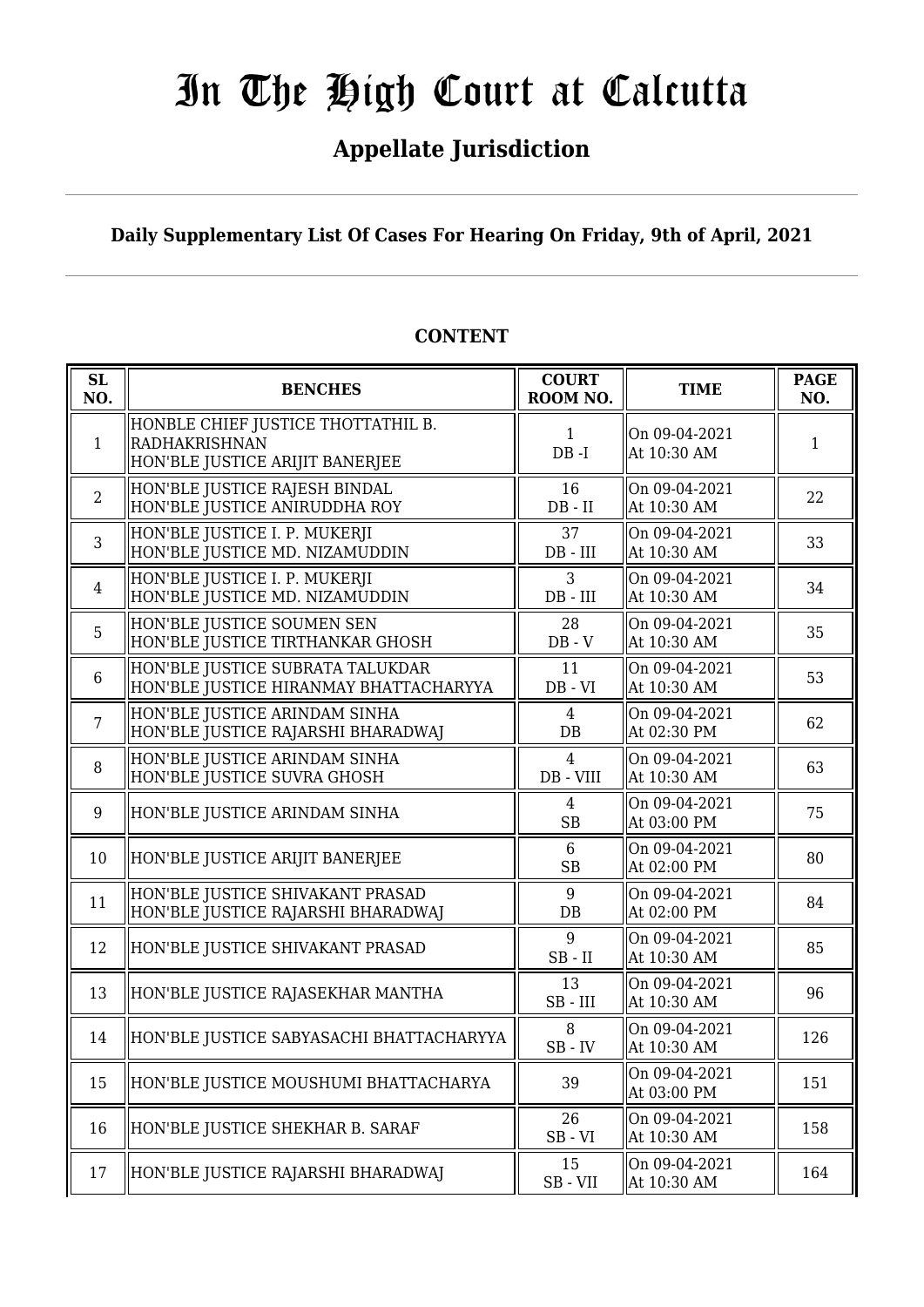| <b>SL NO.</b> | <b>BENCHES</b>                         | <b>COURT</b><br>ROOM NO.    | <b>TIME</b>                  | <b>PAGE</b><br>NO. |
|---------------|----------------------------------------|-----------------------------|------------------------------|--------------------|
| 18            | HON'BLE JUSTICE SHAMPA SARKAR          | 19<br>SB-VIII               | On 09-04-2021<br>At 10:30 AM | 192                |
| 19            | HON'BLE JUSTICE RAVI KRISHAN KAPUR     | 10<br>$SB$ - $IX$           | On 09-04-2021<br>At 10:30 AM | 200                |
| 20            | HON'BLE JUSTICE ARINDAM MUKHERJEE      | 23<br>$SB - X$              | On 09-04-2021<br>At 10:30 AM | 210                |
| 21            | HON'BLE JUSTICE BISWAJIT BASU          | 18<br>$SB - XI$             | On 09-04-2021<br>At 10:30 AM | 212                |
| 22            | HON'BLE JUSTICE AMRITA SINHA           | 24<br>SB-XII                | On 09-04-2021<br>At 10:30 AM | 227                |
| 23            | HON'BLE JUSTICE ABHIJIT GANGOPADHYAY   | 22<br>SB-XIII               | On 09-04-2021<br>At 10:30 AM | 241                |
| 24            | HON'BLE JUSTICE JAY SENGUPTA           | 32<br>SB - XIV              | On 09-04-2021<br>At 10:30 AM | 250                |
| 25            | HON'BLE JUSTICE BIBEK CHAUDHURI        | 30<br>$SB$ - $XV$           | On 09-04-2021<br>At 10:30 AM | 266                |
| 26            | HON'BLE JUSTICE SUBHASIS DASGUPTA      | 42<br>SB - XVI              | On 09-04-2021<br>At 10:30 AM | 274                |
| 27            | HON'BLE JUSTICE SUVRA GHOSH            | 35<br>SB - XVII             | On 09-04-2021<br>At 03:00 PM | 283                |
| 28            | HON'BLE JUSTICE HIRANMAY BHATTACHARYYA | 7<br><b>SB</b>              | On 09-04-2021<br>At 10:30 AM | 292                |
| 29            | HON'BLE JUSTICE KAUSIK CHANDA          | $\overline{2}$<br><b>SB</b> | On 09-04-2021<br>At 10:30 AM | 299                |
| 30            | LD. REGISTRAR ADMN. (L and OM)         | 50                          | On 09-04-2021<br>At 12:00 PM | 306                |
| 31            | <b>WARNING LIST</b>                    | 10                          | On 09-04-2021                | 307                |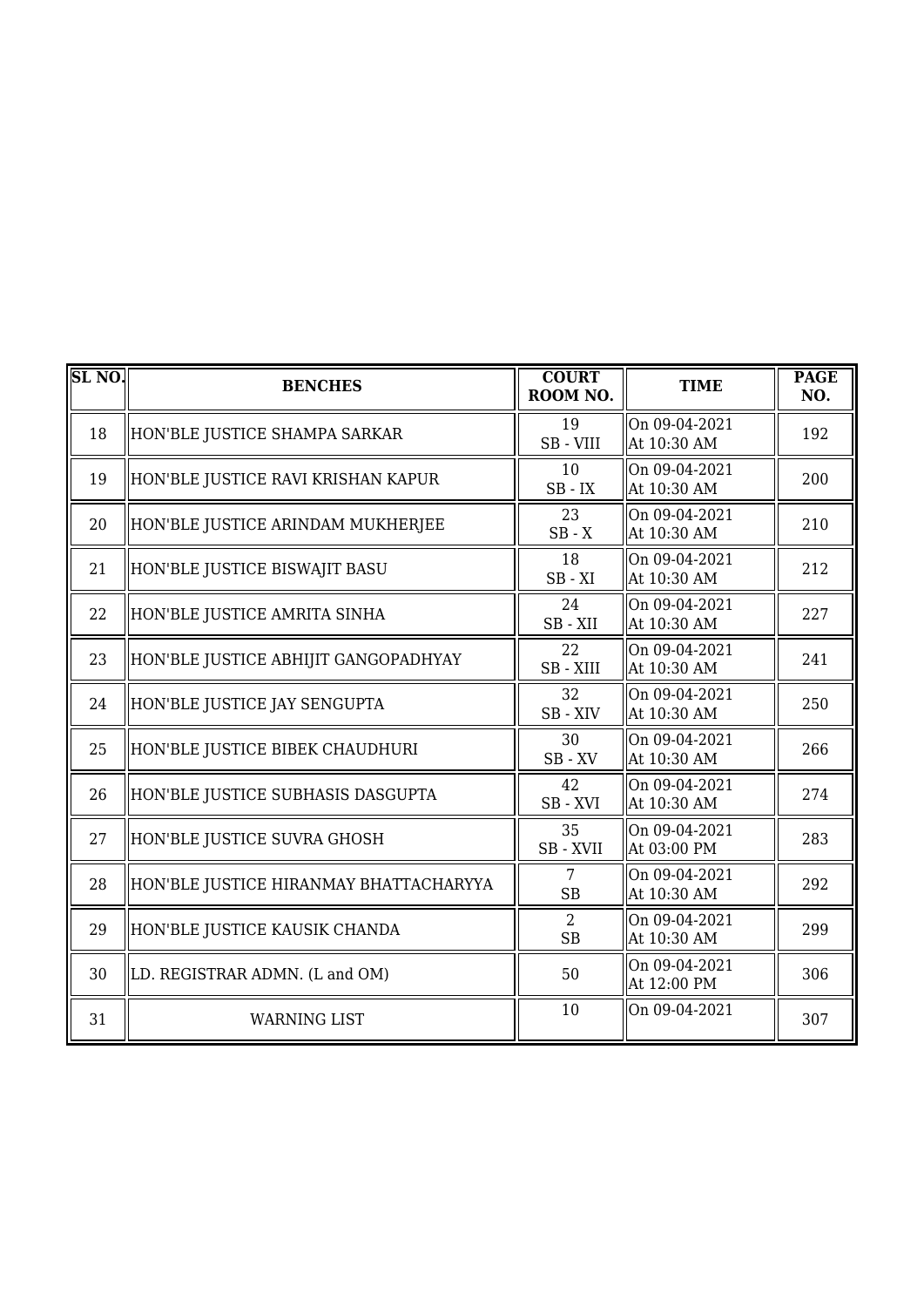

### **Appellate Side**

**DAILY CAUSELIST For Friday The 9th April 2021**

**COURT NO. 1**

**DIVISION BENCH (DB -I)**

**AT 10:30 AM**

#### **HONBLE CHIEF JUSTICE THOTTATHIL B. RADHAKRISHNAN HON'BLE JUSTICE ARIJIT BANERJEE**

**(VIA VIDEO CONFERENCE)**

**ON AND FROM WEDNESDAY, THE 13TH JANUARY, 2021 - APPEALS FROM ORDERS RELATING TO RESIDUARY UNDER GROUP IX INCLUDING APPLICATIONS CONNECTED THERETO; PUBLIC INTEREST LITIGATION; CRIMINAL CONTEMPT MATTERS; APPEALS UNDER SECTION 19(1)(a) OF THE CONTEMPT OF COURT'S ACT; APPLICATIONS UNDER SECTION 27 OF THE ELECTRICITY REGULATORY COMMISSION ACT, 1998, INCLUDING APPLICATIONS CONNECTED THERETO; HABEAS CORPUS; DEATH REFERENCE CASES ( INCLUDING ADMISSION OF CRIMINAL APPEALS RELATING TO SUCH REFERENCE AGAINST THE SAME CONVICTION ORDER); ADMISSION OF CRIMINAL APPEALS; HEARING OF CRIMINAL APPEALS & APPLICATIONS CONNECTED THERETO INCLUDING APPLICATION FOR SUSPENSION OF SENTENCE IN PENDING APPEALS;**

**CRIMINAL APPEALS RELATING TO CRIMES AGAINST WOMEN. ANY OTHER MATTER, IRRESPECTIVE**

 **OF CLASSIFICATION, AS DIRECTED BY THE HON'BLE CHIEF JUSTICE.**

**SPL. NOTE :**

**MONDAY : ASSIGNED MATTERS, ADMISSION OF CRIMINAL APPEALS, HABEAS CORPUS, CRIMINAL CONTEMPT MATTERS, APPEALS UNDER SECTION 19(1)(a) OF THE CONTEMPT OF COURT'S ACT.APPLICATIONS UNDER SECTION 27 OF THE ELECTRICITY REGULATORY COMMISSION ACT 1998 INCLUDING APPLICATIONS CONNECTED THERETO; BAIL IN CONNECTION WITH APPEAL.**

**TUESDAY : ASSIGNED MATTERS, HABEAS CORPUS, BAIL IN CONNECTION WITH APPEAL, ADMISSION OF CRIMINAL APPEALS.**

**WEDNESDAY :ASSIGNED MATTERS, HEARING OF CRIMINAL APPEALS.**

**THURSDAY : ASSIGNED MATTERS, APPEALS FROM ORDERS RELATING TO RESIDUARY UNDER GROUP - IX INCLUDING APPLICATIONS CONNECTED THERETO. THEREAFTER PIL MATTERS WILL BE TAKEN UP IF TIME PERMITS.**

**FRIDAY : ASSIGNED MATTERS, PUBLIC INTEREST LITIGATION.**

#### **NOTE: MATTERS WILL BE TAKEN UP THROUGH PHYSICAL HEARING ONLY WHEN BOTH THE PARTIES ARE AGREED.**

#### **NO MENTIONING IN COURT**

## **TOP**

1 WPA(P)/20/2020 MUSCULAR DYSTROPHY PATIENT WELFARE SOCIETY VS UNION OF INDIA AND ORS. SALONI BHATTACHARJEE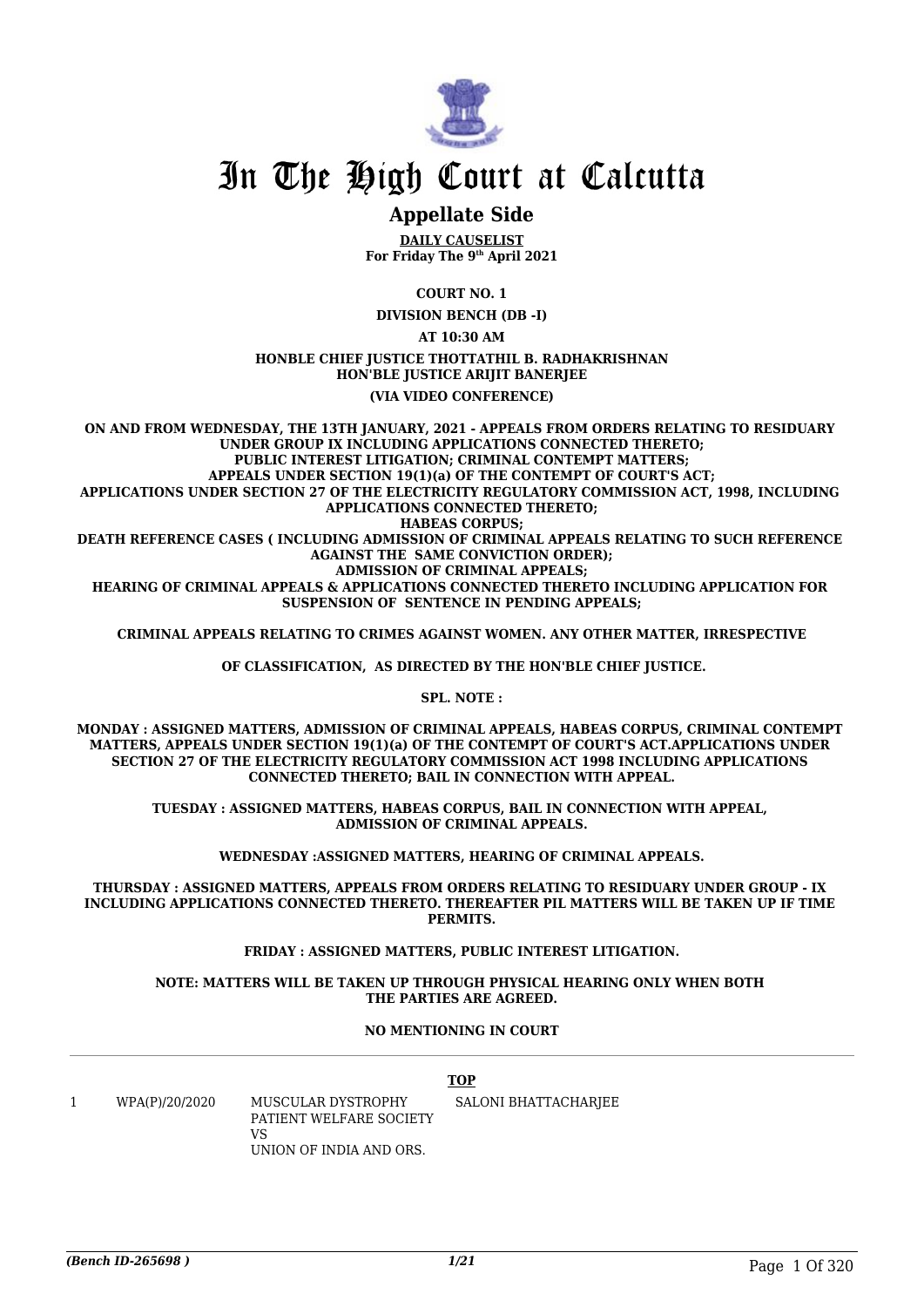| 2  | CRA/687/2017                                                        | SUBHAM ROY CHOUDHURY<br><b>VS</b><br>SREEJOYEE CHAKRABORTY                                                                                          | A ROY CHOUDHURY         |
|----|---------------------------------------------------------------------|-----------------------------------------------------------------------------------------------------------------------------------------------------|-------------------------|
| 3  | WPA/26137/2018                                                      | <b>DEBESH SAHA</b><br>VS<br><b>UNION OF INDIA &amp;ORS</b>                                                                                          | RANANJAY CHATTERJEE     |
|    | IA NO: CAN/2/2019(Old No:CAN/2585/2019)                             |                                                                                                                                                     |                         |
|    |                                                                     |                                                                                                                                                     | <b>ASSIGNED MATTERS</b> |
| 4  | CRM/135/2021                                                        | SANJIT SHARMA AND ANR<br>VS<br>State of West Bengal                                                                                                 | <b>SOUMEN GHOSH</b>     |
| 5  | CRM/133/2021                                                        | SANJIT SHARMA AND ANR<br>VS<br>State of West Bengal                                                                                                 | SOUMEN GHOSH            |
| 6  | CRM/1903/2020                                                       | DEBJANI MUKHERJEE<br>VS<br><b>CENTRAL BUREAU OF</b><br><b>INVESTIGATION</b>                                                                         | HARERAM SINGH           |
| 7  | CRM/407/2021                                                        | <b>MANTU MAHATO</b><br>VS<br>THE CENTRAL BUREAU                                                                                                     | MUNMUN GANGOPADHYAY     |
| 8  | CRM/9431/2019                                                       | <b>OFINVESIGATION</b><br>DAYAMOY MAHATO<br><b>VS</b><br>C.B.I.                                                                                      | <b>AVISHEK BHANDARI</b> |
| 9  | CRM/3124/2020                                                       | SAMAR KR SWARNAKAR<br>VS<br>STATE OF WEST BENGAL                                                                                                    | SANDIP CHAKRABORTY      |
|    | IA NO: CRAN/1/2020(Old No:CRAN/1511/2020)                           |                                                                                                                                                     |                         |
| 10 | WPA/4763/2020                                                       | ARIJIT MUKHERJEE & ORS<br>VS<br>UNION OF INDIA & ORS                                                                                                | NARENDRA NATH MAITY     |
| 11 | CRM/5790/2020                                                       | STATE OF WEST BENGAL<br>VS<br>DEBJANI PODDAR & ORS                                                                                                  | <b>MD ANWAR HOSSAIN</b> |
|    | IA NO: CRAN/1/2020(Old No:CRAN/4203/2020)                           |                                                                                                                                                     |                         |
| 12 | CRM/7495/2020                                                       | RAKHI GHOSH<br>VS<br>State of West Bengal                                                                                                           | DEBABRATIM GUHA         |
|    | IA NO: CRAN/1/2020                                                  |                                                                                                                                                     |                         |
|    |                                                                     |                                                                                                                                                     | <b>TO BE MENTIONED</b>  |
| 13 | MAT/252/2021                                                        | <b>GOPAL SARKAR</b><br>VS<br>STATE OF WEST BENGAL                                                                                                   | MANOJIT BHATTACHARYYA   |
|    |                                                                     | AND ORS.                                                                                                                                            |                         |
|    | IA NO: CAN/1/2021                                                   |                                                                                                                                                     |                         |
|    |                                                                     |                                                                                                                                                     | <b>FIXED MATTER</b>     |
| 14 | WPA/7807/2020<br>[ PURSUANT TO<br>COURT IN WRIT<br>PETITION (CIVIL) | THE COURT ON ITS OWN<br><b>MOTION IN RE</b><br>THE DIRECTION OF MONITORING OF PENDING<br>THE HON'BLE APEX CRIMINAL TRIALS AGAINST<br>MPS MLAS<br>VS | <b>SAIKAT BANERIEE</b>  |
|    | 699/2016]                                                           | State of West Bengal                                                                                                                                |                         |
| 15 | WPA/6904/2020                                                       | COURT ON ITS OWN<br><b>MOTION</b><br>VS<br>UNION OF INDIA AND ORS.                                                                                  | Siddhartha Banerjee     |
|    | wt16 WPA/14640/2019                                                 | <b>SANGITA IYER</b><br><b>VS</b>                                                                                                                    | KAUSTAV CHATTERJEE      |

UNION OF INDIA & ORS.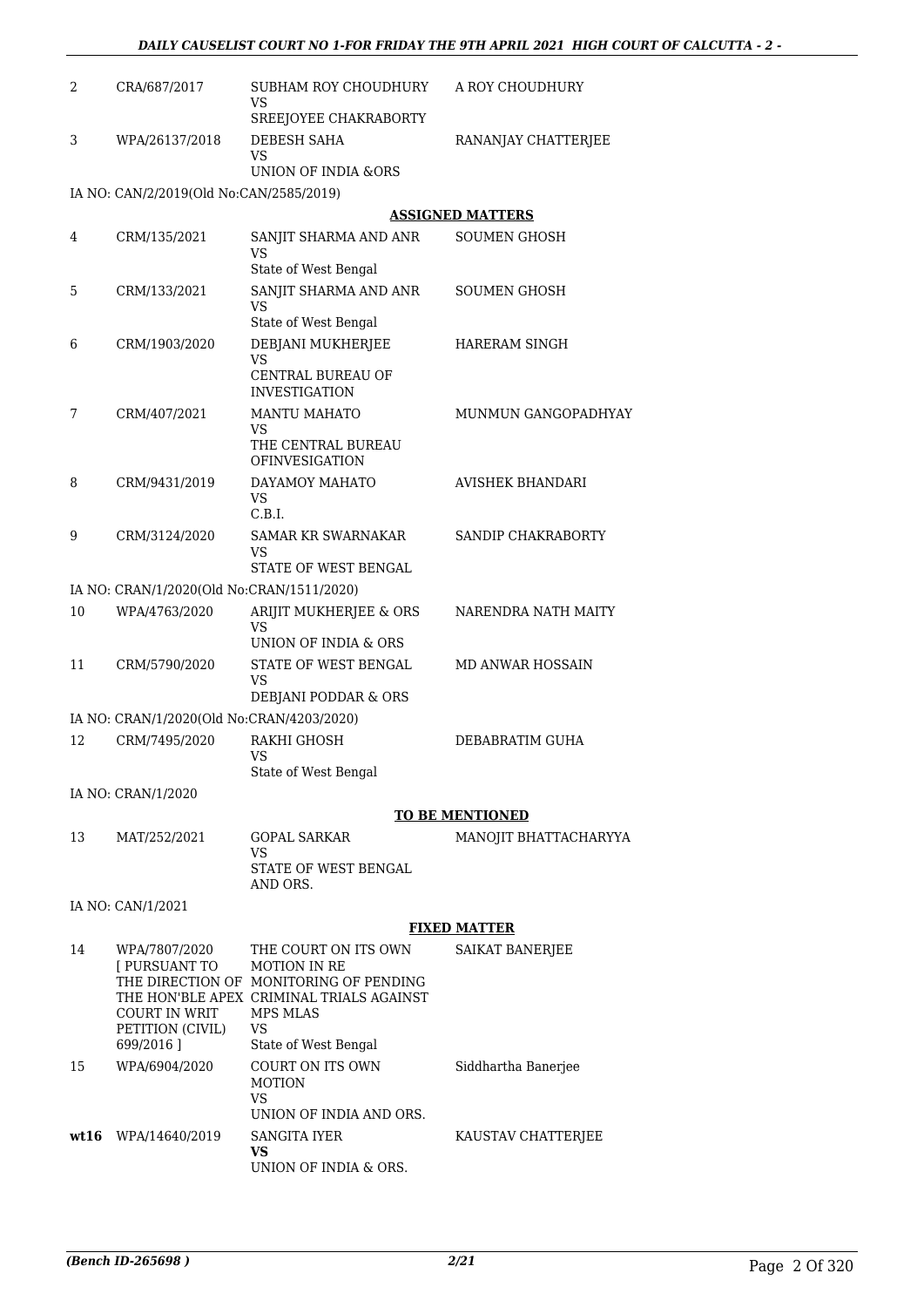|    | wt17 WPA(P)/22/2020                | PEOPLE UNITED FOR BETER<br>LIVING IN CALCUTTA AND<br>ANR<br><b>VS</b>    | RITUPARNA CHATTERJEE   |                 |
|----|------------------------------------|--------------------------------------------------------------------------|------------------------|-----------------|
|    |                                    | STATE OF WEST BENGAL<br>AND ORS.                                         |                        |                 |
| 18 | WPA/7051/2020                      | LAKSHMIKANTA LAGAR<br>VS                                                 | PINGAL BHATTACHARYYA   |                 |
|    |                                    | State of West Bengal                                                     |                        |                 |
| 19 | IA NO: CAN/1/2020<br>WPA/4910/2020 | IQBAL KABIR                                                              | ARUN UPADHAYA          |                 |
|    |                                    | <b>VS</b><br>THE HIGH COURT AT<br><b>CALCUTTA &amp; ORS</b>              |                        |                 |
|    | IA NO: CAN/1/2021                  |                                                                          |                        |                 |
| 20 | FMA/471/2021<br>[MAT 317/2021]     | ANISUR RAHAMAN<br>VS                                                     | <b>AYAN PODDAR</b>     |                 |
|    |                                    | JAHAR SHA AND ORS                                                        |                        |                 |
|    |                                    | IA NO: CAN/1/2021, CAN/2/2021, CAN/3/2021, CAN/4/2021                    |                        |                 |
|    | wt21 CRLCP/2/2021                  | AFJAL ALI SHA@ABJAL<br><b>SHAUKAT SHA</b><br><b>VS</b>                   | ANIRUDDHA BHATTACHARYA |                 |
|    |                                    | ANISUR RAHAMAN AND ORS                                                   |                        |                 |
| 22 | WPA/9918/2019                      | <b>WB COURT'S EMPLOYEES</b><br><b>ASSOCIATION &amp; ANR</b><br><b>VS</b> | KARUNAMOYEE SAMANTA    | SAIKAT BANERJEE |
|    |                                    | STATE OF WEST BENGAL&<br><b>ORS</b>                                      |                        |                 |
|    |                                    | IA NO: CAN/1/2020(Old No:CAN/4183/2020), CAN/2/2020, CAN/3/2020          |                        |                 |
| 23 | WPA/7797/2020                      | UTTAM GHOSH<br>VS<br>STATE OF WEST BENGAL                                | PRADIP PAUL            |                 |
|    |                                    | AND ORS.                                                                 |                        |                 |
|    | IA NO: CAN/1/2021                  |                                                                          |                        |                 |
| 24 | CRA/281/2020                       | <b>HARI SINGH</b><br><b>VS</b><br>State of West Bengal                   | <b>NEIL BASU</b>       |                 |
|    | IA NO: CRAN/1/2021                 |                                                                          |                        |                 |
|    | 25 CRA/240/2020                    | BINAY SINGH<br>VS                                                        | LOKESH SHARMA          |                 |
|    |                                    | State of West Bengal                                                     |                        |                 |
| 26 | IA NO: CRAN/1/2021<br>CRA/278/2020 |                                                                          |                        |                 |
|    |                                    | RAJKUMAR ROY<br><b>VS</b><br>State of West Bengal                        | SATADRU LAHIRI         |                 |
|    | IA NO: CRAN/1/2021                 |                                                                          |                        |                 |
| 27 | CRA/277/2020                       | <b>DIPANKAR BASU</b><br>VS<br>THE STATE OF WEST                          | DATTATREYA DUTTA       |                 |
|    |                                    | <b>BENGAL</b>                                                            |                        |                 |
|    | IA NO: CRAN/1/2021                 |                                                                          |                        |                 |
| 28 | CRA/282/2020                       | RADHU JAYA SHETTY<br><b>VS</b><br>State of West Bengal                   | SANDIP CHAKRABORTY     |                 |
|    | IA NO: CRAN/1/2021                 |                                                                          |                        |                 |
| 29 | CRA/250/2020                       | MONORANJAN ROY<br><b>VS</b>                                              | MANAS DASGUPTA         |                 |
|    | IA NO: CRAN/1/2021                 | State of West Bengal                                                     |                        |                 |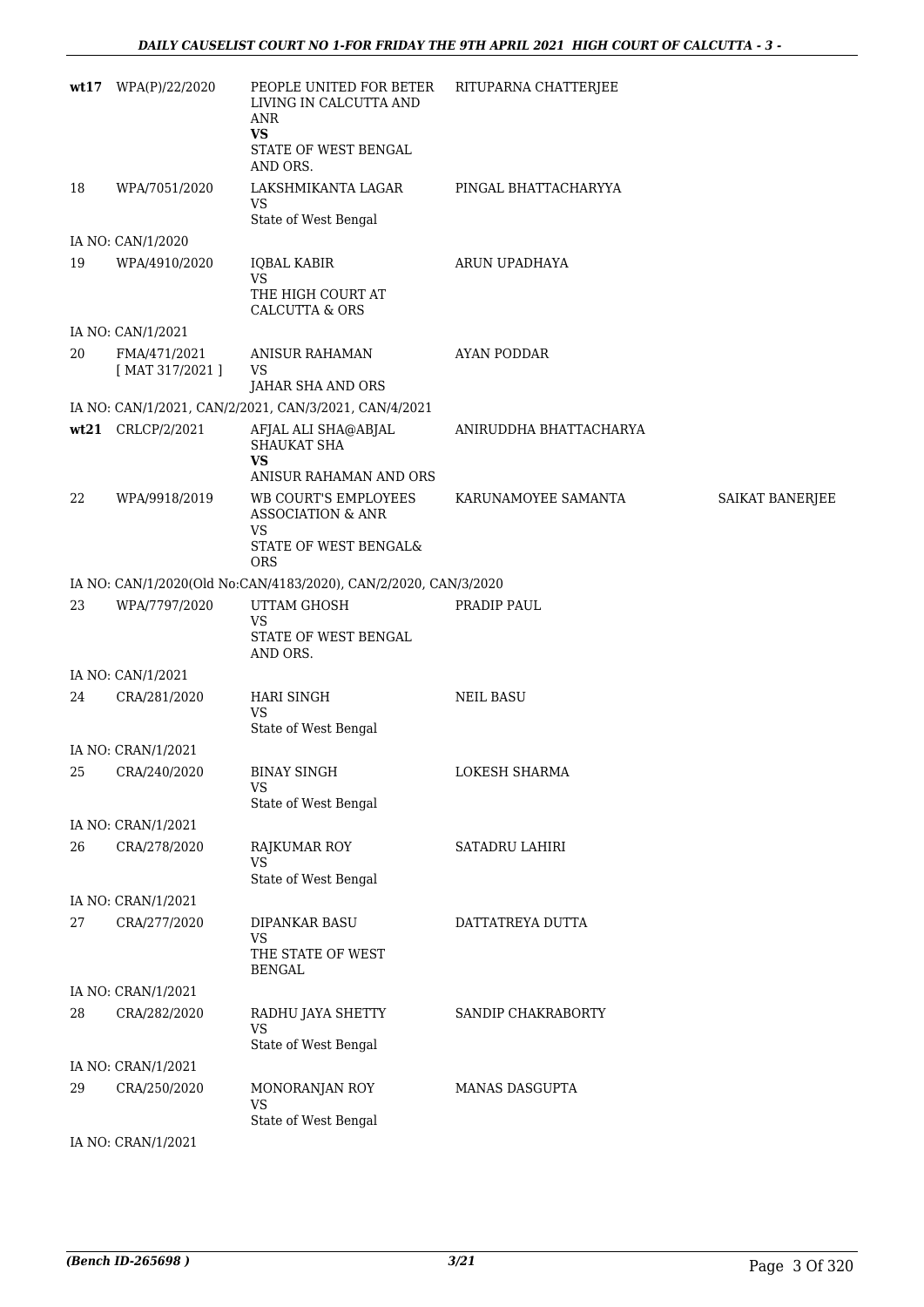| 30 | CRA/254/2020                                                  | <b>ARUP THAKUR</b><br>VS<br>State of West Bengal                                     | Saurav Basu                 |
|----|---------------------------------------------------------------|--------------------------------------------------------------------------------------|-----------------------------|
|    | IA NO: CRAN/1/2021                                            |                                                                                      |                             |
| 31 | CRA/498/2017<br>$[PT-1 + II + 2 PB + VS]$<br>LCR <sub>1</sub> | <b>ALOKE GHOSH</b><br>STATE OF WEST BENGAL                                           | ESHITA DUTTA                |
|    | IA NO: CRAN/2/2019(Old No:CRAN/3105/2019)                     |                                                                                      |                             |
|    | wt32 CRA/511/2017                                             | <b>GOPAL MISTRY</b><br>VS<br>STATE OF WEST BENGAL                                    | <b>AYAN MUKHERJEE</b>       |
| 33 | FMA/441/2021<br>$[$ MAT 561/2019 $]$                          | <b>SOMA PRATIHAR &amp; ANR</b><br>VS<br>STATE BANK OF INDIA&<br><b>ORS</b>           | SANTANU MUKHERJEE           |
|    |                                                               | IA NO: CAN/1/2019(Old No:CAN/4812/2019), CAN/2/2020(Old No:CAN/880/2020), CAN/3/2021 |                             |
| 34 | WPA(P)/107/2021                                               | SOMNATH ROY AND ORS<br><b>VS</b><br>THE STATE OF WEST<br><b>BENGAL AND ORS</b>       | NOOR ISLAM SEIKH            |
| 35 | WPA/8514/2020                                                 | <b>KALAM PAILAN</b>                                                                  | DEBAJYTI DEB                |
|    |                                                               | VS<br>STATE OF WEST BENGAL<br>AND ORS.                                               |                             |
|    | IA NO: CAN/1/2021                                             |                                                                                      |                             |
|    |                                                               |                                                                                      | <b>UPGRADED PIL MATTERS</b> |
| 36 | WPA/10535/2020<br>[ Item No. 128 Dt.<br>26.02.2021]           | RANJIT ROY<br>VS<br>STATE OF WEST BENGAL<br>AND ORS.                                 | <b>SUNNY NANDY</b>          |
| 37 | WPA(P)/9/2021<br>[ Item No. 136 Dt.<br>26.02.2021]            | <b>SOYEB SARDAR</b><br><b>VS</b><br>STATE OF WEST BENGAL<br>AND ORS.                 | RUPSHA BHOWMIK              |
| 38 | WPA(P)/65/2021<br>[ Item No. 177 Dt.<br>26.02.2021]           | PRADYOT MANDAL AND ORS<br>VS<br>STATE OF WEST BENGAL<br>AND ORS.                     | SUDBHADEEP CHATTERJEE       |
| 39 | WPA/3136/2017<br>[ Item No. 69 Dt.<br>26.02.2021 1            | <b>BIPLAB KUMAR</b><br><b>CHOWDHURY &amp; ANR</b><br>VS<br>UNION OF INDIA & ORS      | SOURAV MONDAL               |
|    | IA NO: CAN/1/2017(Old No:CAN/1361/2017)                       |                                                                                      |                             |
| 40 | WPA/12311/2019                                                | <b>BIJAY KEDIA</b><br>VS                                                             | <b>SAYAN SINHA</b>          |
|    |                                                               | DAMODAR VALLEY<br><b>CORPORATION &amp; ORS</b>                                       |                             |
|    | IA NO: CAN/1/2020                                             |                                                                                      |                             |
| 41 | WPA/4649/2020                                                 | <b>BIPLAB KUMAR</b><br>CHOWDHURY<br><b>VS</b>                                        | SURENDRA KUMAR SHARMA       |
|    |                                                               | UNION OF INDIA & ORS                                                                 |                             |
| 42 | WPA/5961/2020                                                 | <b>BIPLAB KUMAR</b><br><b>CHOWDHURY</b><br>VS                                        | PARASHAR BAIDY              |
|    |                                                               | STATE OF WEST BENGAL &<br>ORS.                                                       |                             |
|    | IA NO: CAN/1/2020(Old No:CAN/4121/2020)                       |                                                                                      |                             |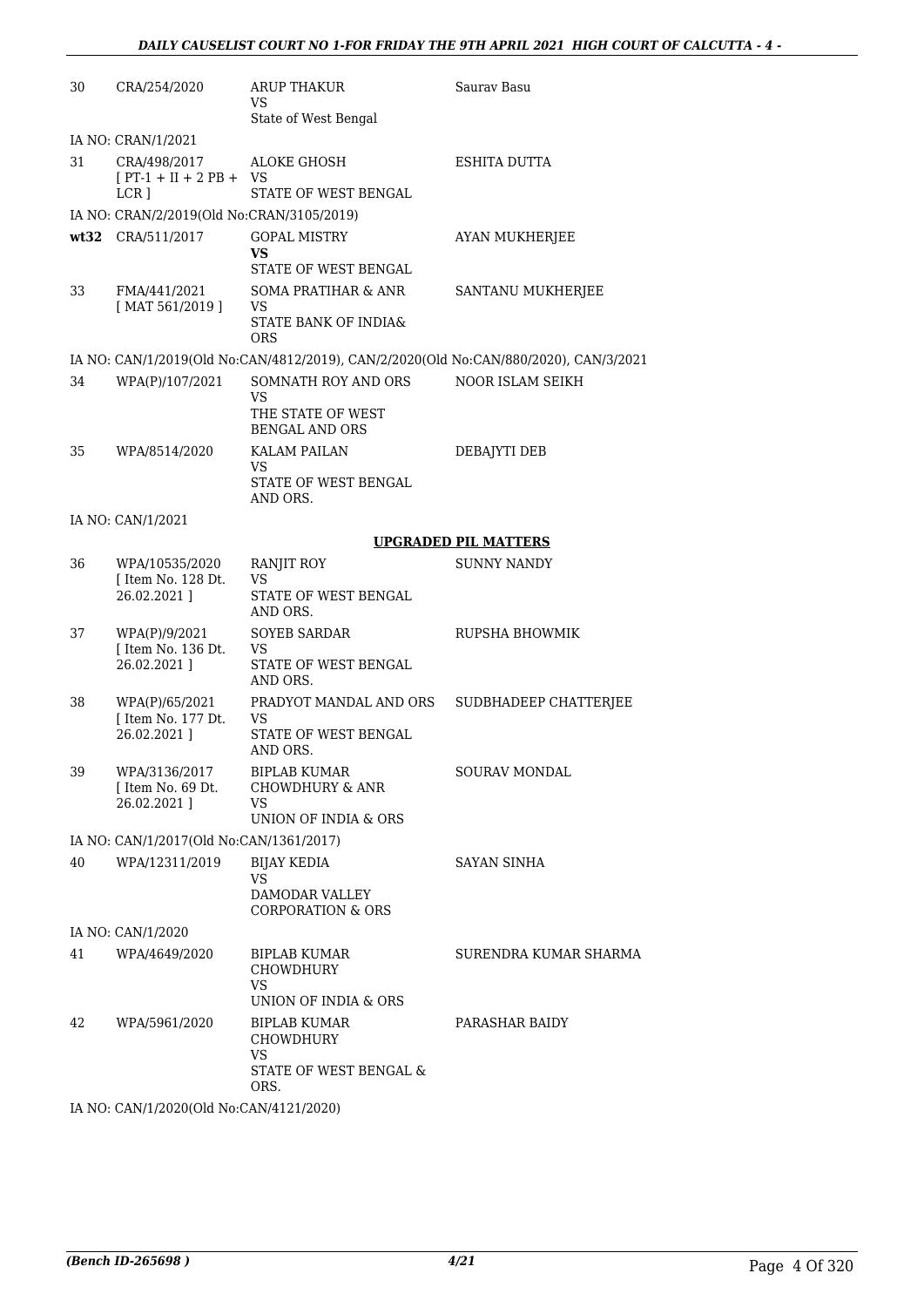| 43  | WPA(P)/80/2021                          | <b>BHOLANATH DINDA AND</b><br><b>ORS</b><br><b>VS</b>                                                               | SUBHOJIT SAHA           |
|-----|-----------------------------------------|---------------------------------------------------------------------------------------------------------------------|-------------------------|
|     |                                         | STATE OF WEST BENGAL<br>AND ORS.                                                                                    |                         |
| 44  | WPA/2703/2020                           | MANJU SHAIKH                                                                                                        | SUBRATA GOSWAMI         |
|     |                                         | VS<br>STATE OF WEST BENGAL &<br><b>ORS</b>                                                                          |                         |
| 45  | WPA(P)/77/2021                          | ABHIJIT CHATTERJEE<br>VS<br>UNION OF INDIA AND ORS.                                                                 | <b>SAYANTAN RAKSHIT</b> |
|     | IA NO: CAN/1/2021                       |                                                                                                                     |                         |
| 46  | WPA(P)/99/2021                          | ARCHITA KUNDU<br>VS                                                                                                 | K.P. MUKHOPADHYAY       |
|     |                                         | UNION OF INDIA AND ORS.                                                                                             |                         |
|     |                                         |                                                                                                                     | <b>FIXED PIL MATTER</b> |
| 47  | WPA/12676/2019                          | INTACH(INDIA NATIONAL<br>TRUST FOR ART<br>&CULTURAL HERITAGE)&<br>ANR<br>VS<br>STATE OF WEST BENGAL &<br><b>ORS</b> | ROOPA SHETH MITRA       |
|     | IA NO: CAN/1/2021                       |                                                                                                                     |                         |
| 48  | WPA/23724/2019                          | <b>SANDIP PAUL &amp; ORS</b><br>VS<br>STATE OF WEST BENGAL                                                          | CHANDAN KUMAR LAL       |
|     | IA NO: CAN/1/2020                       |                                                                                                                     |                         |
| 49  | WPA(P)/10/2020                          | CHETNA WELFARE SOCIETY<br>VS<br>JAWAHAR NAVODHYA<br><b>VIDYALAYA AND OTHERS</b>                                     | SHASHI KIRAN            |
| 50  | WPA/3490/2020                           | AMITABHA CHAKRABORTI<br>VS<br>UNION OF INDIA & ORS.                                                                 | SUMAN SANKAR CHATTERJEE |
| 51  | WPA/6836/2020                           | ALL INDIA ANTI<br>CORRUPTIPON<br>ORGANISATION<br>VS<br>STATE OF WB & ORS                                            | SOUMYAJIT MUKHERJEE     |
|     | IA NO: CAN/1/2020(Old No:CAN/5868/2020) |                                                                                                                     |                         |
|     | wt52 WPA/7725/2020                      | KAMAL GHOSH<br>VS<br>STATE OF WEST BENGAL<br>AND ORS.                                                               | PRONAY BASAK            |
| 53. | WPA(P)/32/2021                          | UTTAM KUMAR PAUL<br>VS<br>THE STATE OF WEST<br><b>BENGAL AND ORS</b>                                                | TUSHAR SINHA MAHAPATRA  |
| 54  | WPA/10532/2020                          | GURUDAS CHATTOPADHYAY<br>AND ANOTHER<br>VS<br>STATE OF WEST BENGAL<br>AND ORS.                                      | <b>SANTANU MAJI</b>     |
| 55  | WPA/4035/2020                           | NABA KUMAR JANA (SOCIAL<br>WORKER)<br>VS<br>STATE OF WEST BENGAL &                                                  | JAHAR LAL RAY           |
|     |                                         | ORS                                                                                                                 |                         |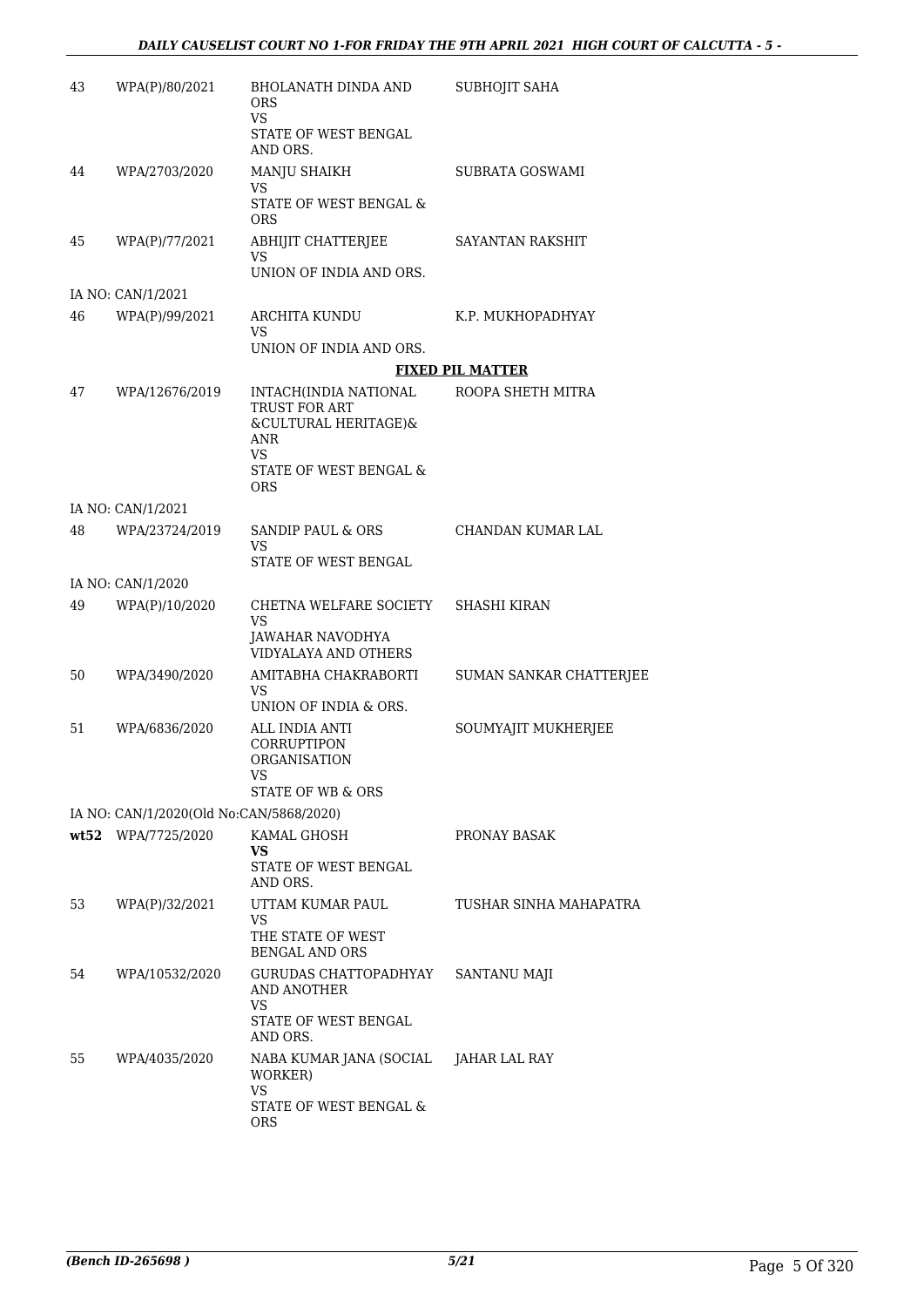| 56 | WPA/4163/2020                           | NARAYAN ADHIKARY & ORS<br>VS.<br>STATE OF WEST BENGAL                                                        | KUMARESH DALAL        |
|----|-----------------------------------------|--------------------------------------------------------------------------------------------------------------|-----------------------|
|    |                                         | &ORS                                                                                                         |                       |
| 57 | WPA/4165/2020                           | MD. NAIF<br>VS<br>KMC & ORS.                                                                                 | SYED NASIM AEJAZ      |
| 58 | CPAN/28/2021                            | <b>SANKAR RUIDAS</b>                                                                                         | ANINDYA HALDER        |
|    |                                         | VS<br>H.K. DWIVEDI                                                                                           |                       |
|    | wt59 WPA/5882/2020                      | <b>SANKAR RUIDAS</b><br>VS                                                                                   | <b>ANINDYA HALDER</b> |
|    |                                         | STATE OF WEST BENGAL&<br>ORS                                                                                 |                       |
|    | IA NO: CAN/1/2020(Old No:CAN/3982/2020) |                                                                                                              |                       |
| 60 | WPA/25372/2017                          | SIDDHARTHA BASU & ORS<br>VS                                                                                  | AKBAR ALI             |
|    |                                         | STATE OF WEST BENGAL &<br><b>ORS</b>                                                                         |                       |
| 61 | WPA/26932/2017                          | <b>BHAKTI SADHAN TATPAR</b><br>MAHARAJ @ TATPAR<br><b>MAHARAJ</b><br><b>VS</b><br>UNION OF INDIA & ORS       | T. DEY                |
| 62 | WPA(P)/1/2020                           | RAMKRISHNA PAL AND ORS                                                                                       | BHASKAR CHANDRA MANNA |
|    |                                         | VS<br>STATE OF WEST BENGAL<br>AND ORS.                                                                       |                       |
| 63 | WPA(P)/3/2020                           | MD. MUSTAFA<br>VS                                                                                            | RANJIT KUMAR GHOSH    |
|    |                                         | STATE OF WEST BENGAL<br>AND ORS.                                                                             |                       |
| 64 | WPA(P)/4/2020                           | RAJU GAYEN AND ORS<br>VS                                                                                     | SADHAN KUAMR HALDAR   |
|    |                                         | STATE OF WEST BENGAL<br>AND ORS.                                                                             |                       |
| 65 | WPA(P)/6/2020                           | DIBAKAR SHEE AND ORS<br><b>VS</b>                                                                            | ANISH KUMAR MUKHERJEE |
|    |                                         | STATE OF WEST BENGAL<br>AND ORS.                                                                             |                       |
| 66 | WPA(P)/7/2020                           | ARUP KUMAR ROY                                                                                               | MOYYUKH MUKHERJEE     |
|    |                                         | VS<br>STATE OF WEST BENGAL<br>AND ORS.                                                                       |                       |
| 67 | WPA(P)/11/2020                          | SUSHOVAN SENGUPTA<br>VS                                                                                      | DEBJANI DASGUPTA      |
|    |                                         | DISTRICT MAGISTRATE AND<br><b>ORS</b>                                                                        |                       |
|    | IA NO: CAN/1/2021                       |                                                                                                              |                       |
| 68 | WPA(P)/19/2020                          | <b>ASSOCIATION FOR</b><br>PROTECTION OF<br>DECMCRATIC RIGHTS AND<br>ANR<br><b>VS</b><br>STATE OF WEST BENGAL | MAHABOOB AHMED        |
|    |                                         | AND ORS.                                                                                                     |                       |
| 69 | WPA/2186/2020                           | RAJENDRA KR DUGGAR<br><b>VS</b><br>UNION OF INDIA & ORS                                                      | HIMANGSHU KR RAY      |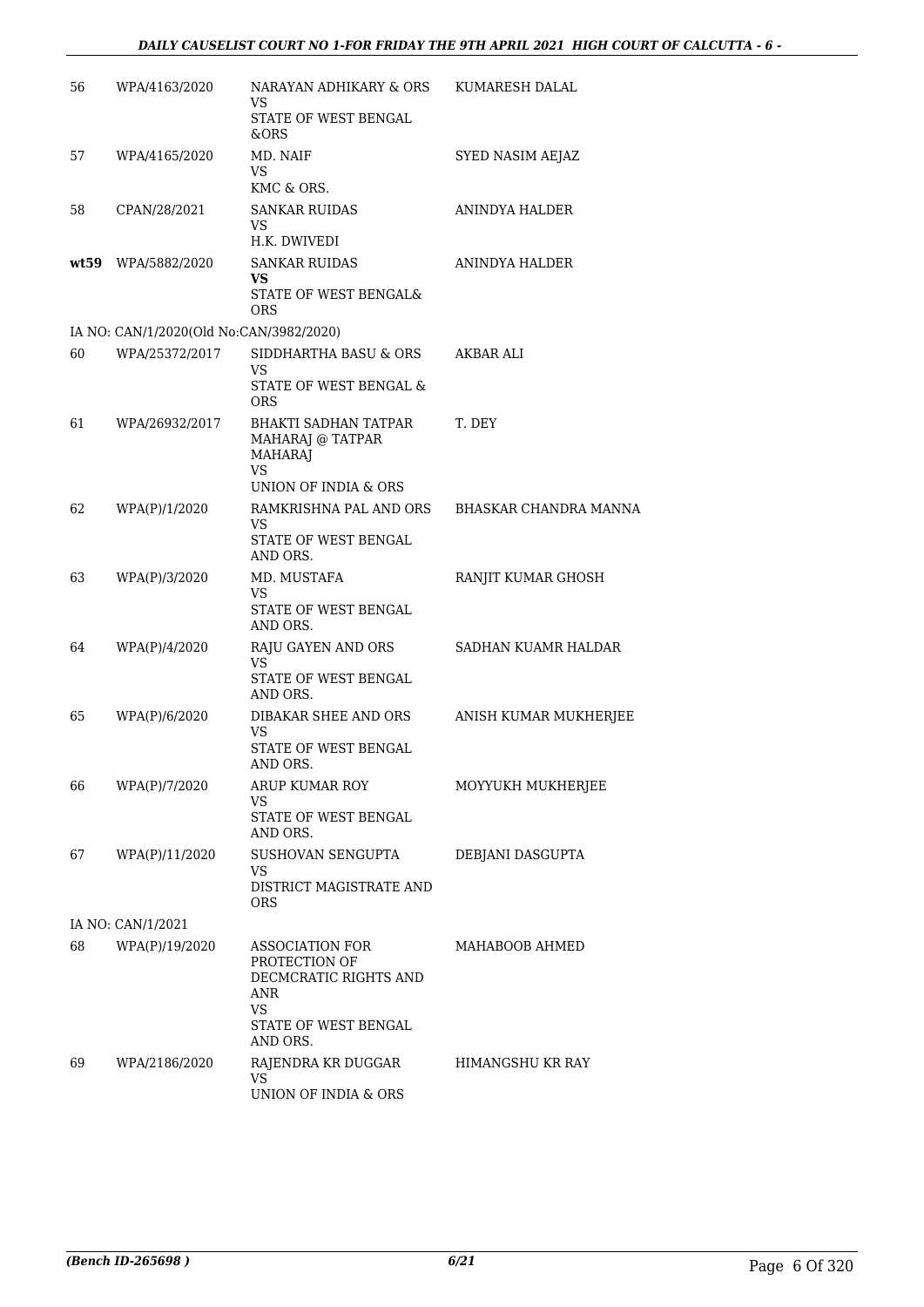| 70 | WPA/2259/2020                 | SUBRATA MONDAL<br>VS                                                                | SUBHRANGSU PANDA       |
|----|-------------------------------|-------------------------------------------------------------------------------------|------------------------|
|    |                               | STATE OF WEST BENGAL &<br>ORS.                                                      |                        |
|    | IA NO: CAN/1/2020             |                                                                                     |                        |
| 71 | WPA/2843/2020                 | BIPLAB KUMAR<br><b>CHOWDHURY</b><br>VS                                              | SURENDRA KUMAR SHARMA  |
|    |                               | STATE OF WEST BENGAL &<br><b>ORS</b>                                                |                        |
|    | IA NO: CAN/1/2021, CAN/2/2021 |                                                                                     |                        |
| 72 | WPA/3318/2020                 | BIJOY SHAW & ANR.<br><b>VS</b>                                                      | SIRSENDU SINHA ROY     |
|    |                               | STATE OF WEST BENGAL &<br>ORS.                                                      |                        |
|    | wt73 AST/10/2020              | UTTAM BASAK<br>VS                                                                   | TARUNJYOTI TEWARI      |
|    |                               | STATE OF WEST BENGAL &<br><b>ORS</b>                                                |                        |
| 74 | WPA/3419/2020                 | RITESH YADAV & ORS<br>VS                                                            | ARPAN GUHA             |
|    |                               | STATE OF WEST BENGAL &<br><b>ORS</b>                                                |                        |
| 75 | WPA/3489/2020                 | GIRIDHARI SANTRA & ORS.<br><b>VS</b>                                                | ARKA BHATTACHARYA      |
|    |                               | STATE OF WEST BENGAL &<br>ORS.                                                      |                        |
| 76 | WPA/3684/2020                 | SAFIKUL ALAM<br>VS                                                                  | <b>SUJAN DAS</b>       |
|    |                               | STATE OF WEST BENGAL &<br><b>ORS</b>                                                |                        |
| 77 | WPA/3891/2020                 | SUBRATA MONDAL<br>VS<br>STATE OF WEST BENGAL &                                      | SUBHRANGSU PANDA       |
|    |                               | <b>ORS</b>                                                                          |                        |
|    | IA NO: CAN/1/2020             |                                                                                     |                        |
| 78 | WPA/4351/2020                 | RAJU ROY<br>VS.<br>STATE OF WEST BENGAL &<br>ORS.                                   | ANIL KR. CHATTOPADHYAY |
| 79 | WPA/4364/2020                 | SABYA SACHI DUTTA & ORS.                                                            | DEBDEEP SINHA          |
|    |                               | VS<br>STATE OF WEST BENGAL &<br>ORS.                                                |                        |
| 80 | WPA/4365/2020                 | LALITA DEVI SHAW<br>VS                                                              | SAHIDUL ISLAM          |
|    |                               | THE PR. SEC. MIN. OF<br>MUNICIPAL AFFAIRS &<br>GOVT. OF WB & ORS.                   |                        |
| 81 | WPA/4993/2020                 | ABHIJIT MONDAL<br>VS                                                                | NILANJAN ADHIKARI      |
|    |                               | STATE OF WEST BENGAL &<br>ORS                                                       |                        |
| 82 | WPA/5183/2020                 | SIRAJ HAQ<br>VS                                                                     | SIRAJ HAQ              |
|    |                               | STATE OF WEST BENGAL &<br>ORS                                                       |                        |
| 83 | WPA/5425/2020                 | SOFTWARE FREEDOM LAW<br>CENTRE INDIA (SFLC.IN)<br><b>VS</b><br>STATE OF WEST BENGAL | INDRAJEET DEY          |
|    |                               | ORS.                                                                                |                        |

IA NO: CAN/1/2020(Old No:CAN/3119/2020)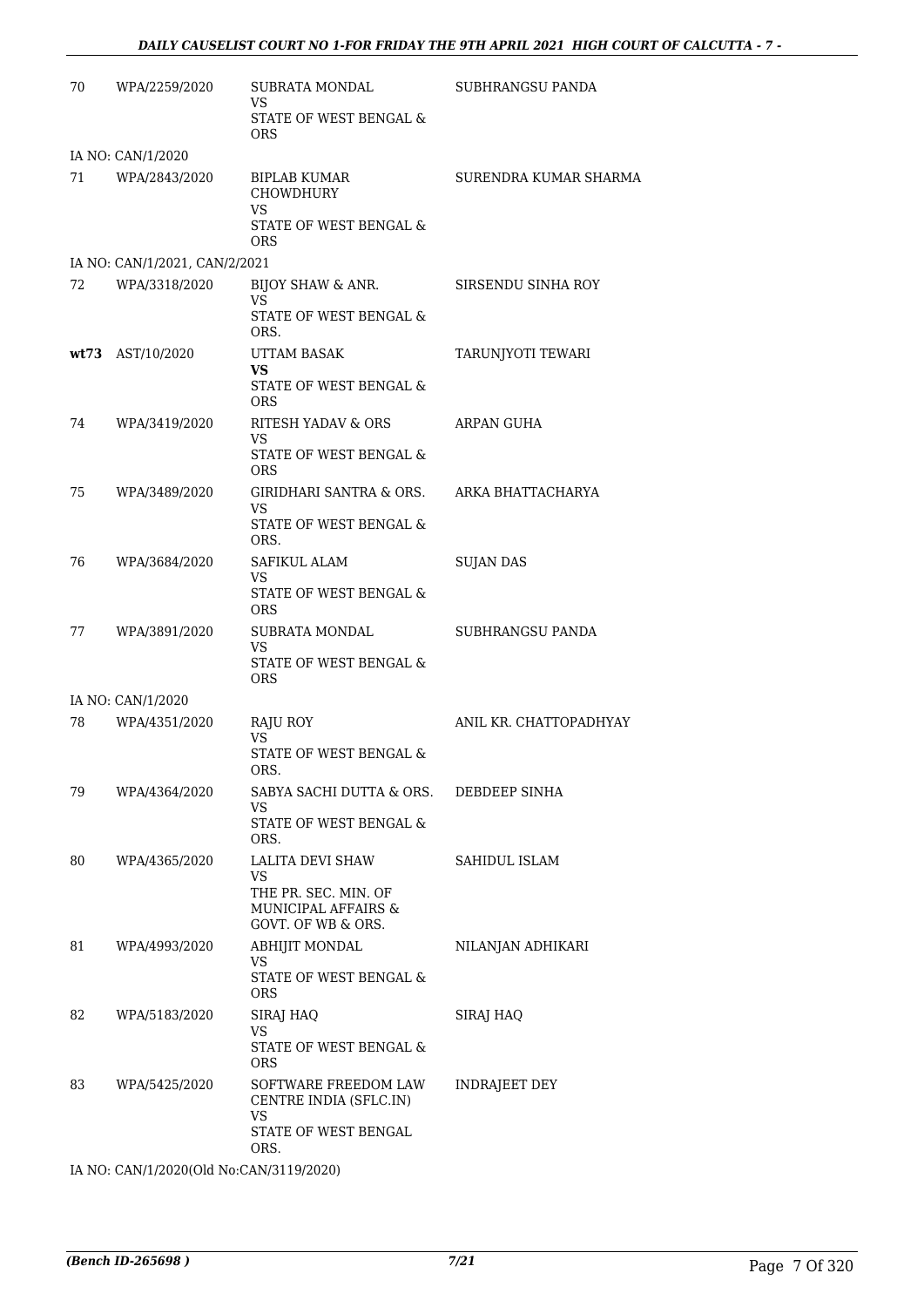|    | wt84 WPA/3963/2020                      | SFLC<br>VS<br>STATE OF WEST BENGAL &<br>ORS.                                                   | <b>INDRAJEET DEY</b>  |
|----|-----------------------------------------|------------------------------------------------------------------------------------------------|-----------------------|
|    | wt85 WPA/5423/2020                      | COURT ON IT'S OWN<br><b>MOTION</b><br>VS<br>STATE OF WEST BENGAL &<br>ORS.                     |                       |
|    | wt86 WPA/5424/2020                      | PRIYANKA TIBREWAL<br>VS.<br>STATE OF WEST BENGAL &<br>ORS.                                     | PRIYANKA TIBREWAL     |
| 87 | WPA/5444/2020                           | DEVDUTTA MAJI<br>VS<br>UNION OF INDIA & ORS                                                    | DEBABRATA ROY         |
|    | IA NO: CAN/1/2020(Old No:CAN/3152/2020) |                                                                                                |                       |
| 88 | WPA/6076/2020                           | SWARAJ INDIA & ANR<br>VS<br>STATE OF WEST BENGAL&<br>ORS                                       | SURYANU SENGUPTA      |
|    | IA NO: CAN/1/2020(Old No:CAN/4297/2020) |                                                                                                |                       |
| 89 | WPA/6511/2020                           | RANAJIT HALDER & ORS<br>VS<br>STATE OF WEST BENGAL &                                           | KARUNAMOYEE SAMANTA   |
|    |                                         | <b>ORS</b>                                                                                     |                       |
|    | IA NO: CAN/1/2020(Old No:CAN/5206/2020) |                                                                                                |                       |
| 90 | WPA/7792/2020                           | AMIYA SARKAR<br>VS<br>State of West Bengal                                                     | MAHESWARI SHARMA      |
|    | IA NO: CAN/1/2020                       |                                                                                                |                       |
| 91 | WPA/7976/2020                           | <b>BIKASH GHOSH</b><br>VS<br>State of West Bengal                                              | <b>JOYJIT DUTTA</b>   |
| 92 | WPA/8076/2020                           | LAL BIHARI MAHATO AND<br><b>ORS</b><br>VS<br>STATE OF WEST BENGAL<br>AND ORS.                  | <b>SARWAR JAHAN</b>   |
| 93 | WPA/8129/2020                           | TARAKNATH PRAMANIK<br>VS<br>State of West Bengal                                               | TARAKNATH SAMANTA     |
| 94 | WPA/8331/2020                           | PRIYANKA S TIBERWAL<br>VS.<br>STATE OF WEST BENGAL<br>AND ORS.                                 | PRIYANKA TIBERWAL     |
|    | IA NO: CAN/1/2020                       |                                                                                                |                       |
| 95 | WPA/9027/2020                           | DIPAK KUMAR SHAW<br>VS                                                                         | DIPANKAR MULLICK      |
|    |                                         | STATE OF WEST BENGAL<br>AND ORS.                                                               |                       |
|    | IA NO: CAN/1/2020                       |                                                                                                |                       |
| 96 | WPA/9037/2020                           | <b>SUBHAJIT DAS</b><br><b>VS</b><br>Union of India                                             | SUBRATA MUKHERJEE     |
| 97 | WPA/9087/2020                           | PRTHVIJOY DAS AND ANR<br>VS<br>THE PRINCIPAL SECY<br>, MINISTRY OF HOME<br>AFFAIRS GOI AND ORS | <b>BISWAJIT DUTTA</b> |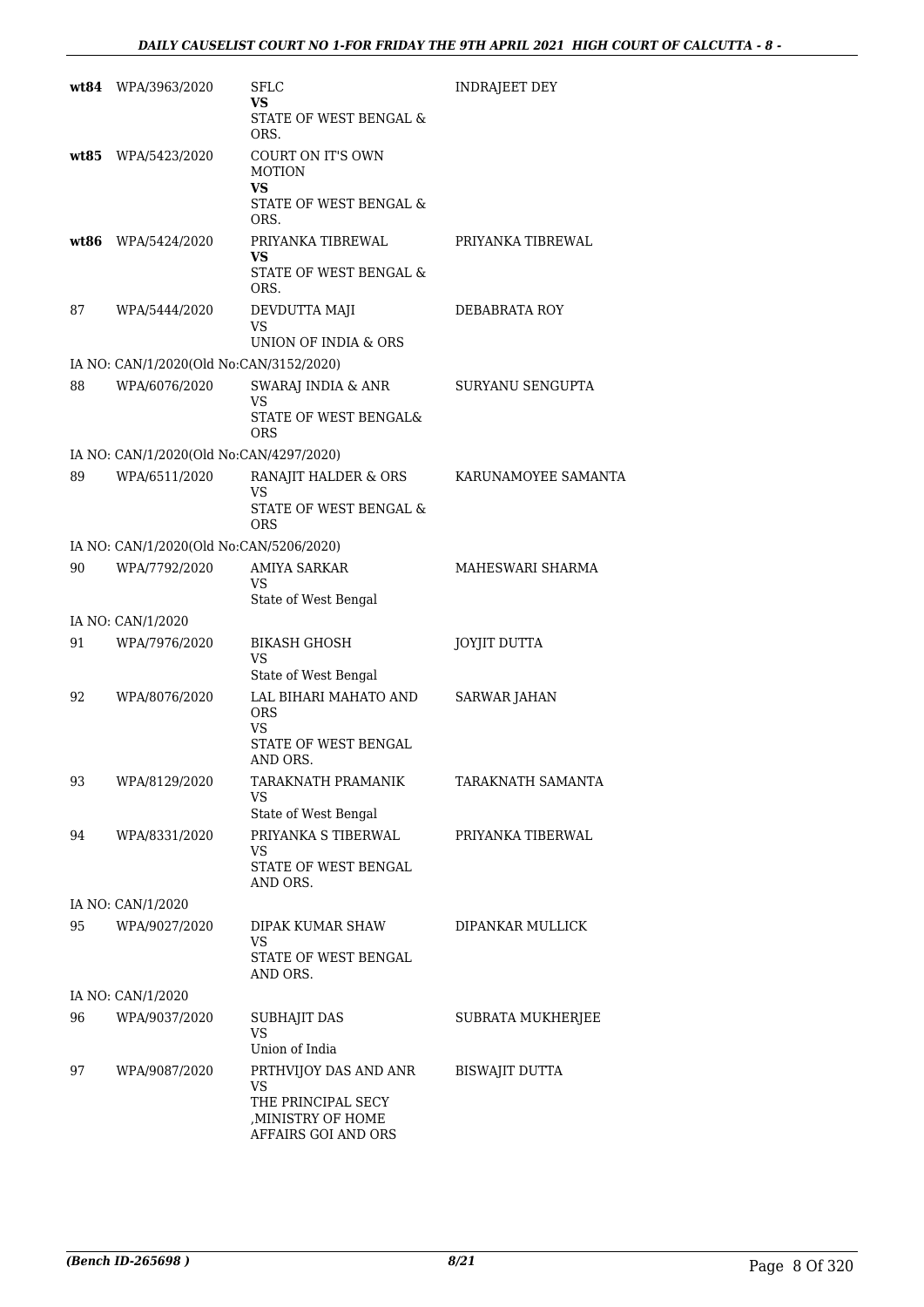| 98  | WPA/9433/2020                           | KHAGENDRA KUMAR DUTTA<br>@ ORS<br><b>VS</b>                                 | SIDDHARTHA SANKAR MANDAL                                                                                     |
|-----|-----------------------------------------|-----------------------------------------------------------------------------|--------------------------------------------------------------------------------------------------------------|
|     |                                         | STATE OF WEST BENGAL<br>AND ORS.                                            |                                                                                                              |
| 99  | WPA/9565/2020                           | BAKIBILLA MONDAL<br>VS                                                      | MAZHAR HOSSAIN CHOWDHURY                                                                                     |
|     |                                         | STATE OF WEST BENGAL<br>AND ORS.                                            |                                                                                                              |
| 100 | WPA/10136/2020                          | SHANTY GANATANTRA<br>SANGHATI MANCHA<br><b>VS</b>                           | SALONI BHATTACHARJEE                                                                                         |
|     |                                         | UNION OF INDIA AND ORS.                                                     |                                                                                                              |
| 101 | WPA(P)/11/2021                          | BHOLANATH DINDA AND<br><b>ORS</b><br><b>VS</b>                              | SUBHOJIT SAHA                                                                                                |
|     |                                         | STATE OF WEST BENGAL<br>AND ORS.                                            |                                                                                                              |
|     |                                         |                                                                             | <b>PIL MATTERS</b>                                                                                           |
| 102 | WPA/2808/2016                           | NABIN CHAKI                                                                 | <b>TAPAN RAY</b>                                                                                             |
|     |                                         | VS<br>STATE OF WEST BENGAL &<br><b>ORS</b>                                  |                                                                                                              |
|     | IA NO: CAN/1/2018(Old No:CAN/9911/2018) |                                                                             |                                                                                                              |
| 103 | WPA/16975/2016                          | PRANAB JANA & ORS<br>VS                                                     | A B DASH                                                                                                     |
|     |                                         | STATE OF WEST BENGAL &<br><b>ORS</b>                                        |                                                                                                              |
|     | IA NO: CAN/1/2018(Old No:CAN/9017/2018) |                                                                             |                                                                                                              |
| 104 | WPA/27886/2016                          | SHILADITYA HALDER<br>VS<br>UNION OF INDIA & ORS                             | PRATIP KUMAR CHATTERJEE                                                                                      |
| 105 | WPA/13008/2017                          | SUKDEB GIRI & ORS.                                                          | RUDRAPRASAD MOTILAL                                                                                          |
|     |                                         | VS<br>STATE OF WEST BENGAL &<br>ORS.                                        |                                                                                                              |
| 106 | WPA/13936/2017                          | SHANTI GANATANTRA<br>SANGHATI MANCHA & ORS<br><b>VS</b>                     | D. SENGUPTA                                                                                                  |
|     |                                         | STATE OF WEST BENGAL &<br><b>ORS</b>                                        |                                                                                                              |
|     | CAN/5/2020(Old No:CAN/5813/2020)        |                                                                             | IA NO: CAN/2/2017(Old No:CAN/8860/2017), CAN/3/2017(Old No:CAN/8944/2017), CAN/4/2020(Old No:CAN/5811/2020), |
| 107 | WPA/19318/2017                          | JUGAN MUNDA                                                                 | DEBORSHI DHAR                                                                                                |
|     | [SINGLE COPY]                           | VS<br>STATE OF WEST BENGAL &<br><b>ORS</b>                                  |                                                                                                              |
| 108 | WPA/27353/2017                          | SHANTI GANATANTRA<br>SANGHATI MANCHA & ORS<br>VS                            | <b>D K SENGUPTA</b>                                                                                          |
|     |                                         | STATE OF WEST BENGAL &<br><b>ORS</b>                                        |                                                                                                              |
| 109 | WPA/9202/2018                           | DHIRENDRA NATH PARYA &<br>ORS<br><b>VS</b>                                  | <b>DEBASISH DAS</b>                                                                                          |
|     |                                         | STATE OF WEST BENGAL &<br><b>ORS</b>                                        |                                                                                                              |
| 110 | WPA/16243/2018                          | DR. SUKUMAR M.K. GHOSH,<br>CHAIRMAN, COMMUNITY<br><b>HUMAN RIGHTS</b><br>VS | ABHIJIT SARKAR                                                                                               |
|     |                                         | STATE OF WEST BENGAL &<br><b>ORS</b>                                        |                                                                                                              |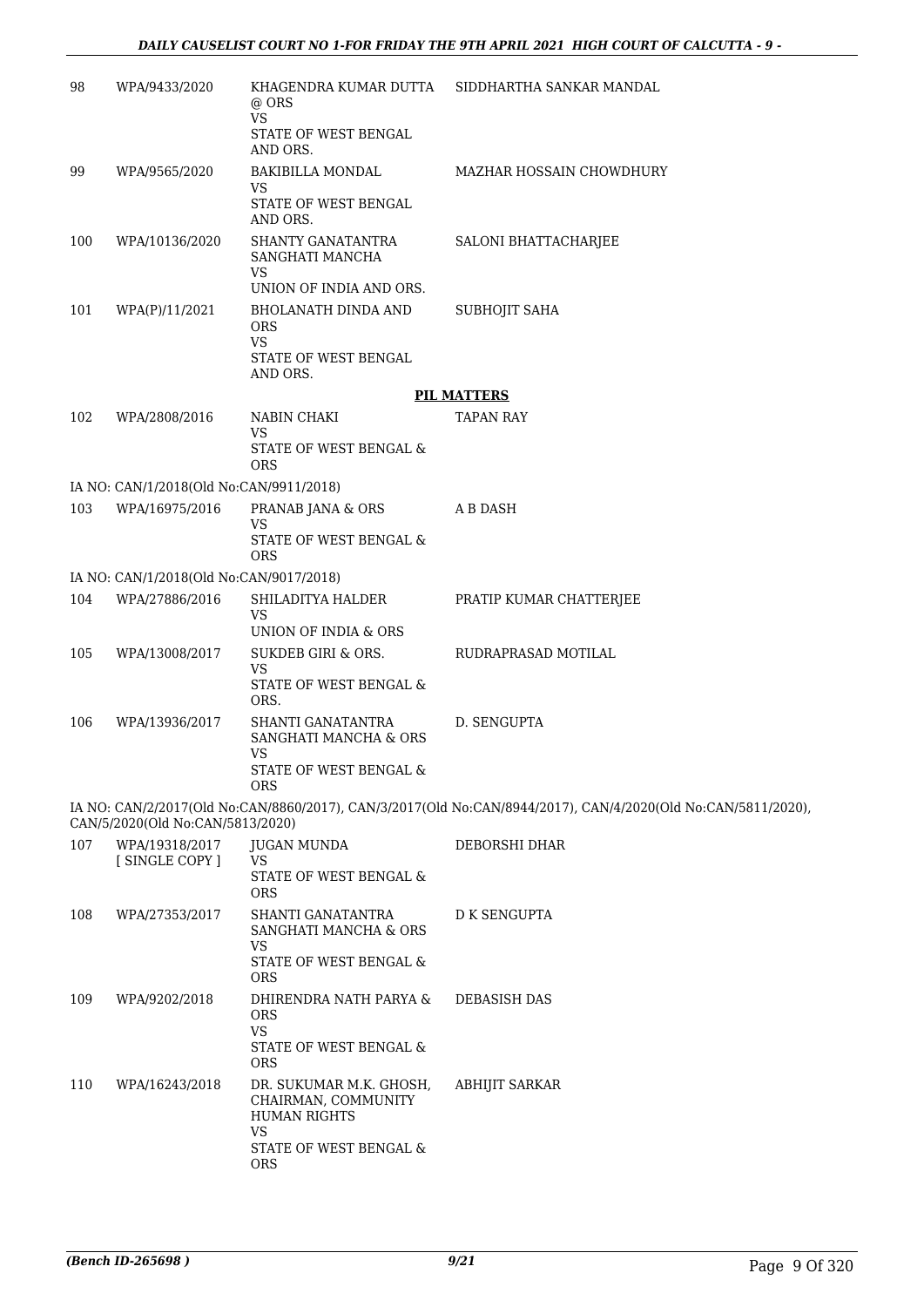| 111 | WPA/19081/2018                | RAJIB KR. BASU<br>VS                                                 | RAJIB KR. BASU (IN PERSON) |
|-----|-------------------------------|----------------------------------------------------------------------|----------------------------|
|     |                               | STATE OF WEST BENGAL &<br>ORS.                                       |                            |
| 112 | WPA/20390/2018                | ANJAN ROYCHOWDHURY<br>VS                                             | S. ROY                     |
|     |                               | STATE OF WEST BENGAL&<br><b>ORS</b>                                  |                            |
|     | IA NO: CAN/1/2020, CAN/2/2020 |                                                                      |                            |
|     | wt113 WPA/5105/2016           | <b>BISWAJIT GHOSH</b><br>VS<br>STATE OF WEST BENGAL                  | PINAKI BRATA GHOSH         |
|     |                               | IA NO: CAN/3/2018(Old No:CAN/9747/2018), CAN/4/2020, CAN/5/2020      |                            |
| 114 | WPA/22753/2018                | ADHIR RANJAN<br>CHOWDHURY<br><b>VS</b><br>STATE OF WEST BENGAL &     | PRATIP KUMAR CHATTERJEE    |
|     |                               | ORS                                                                  |                            |
| 115 | WPA/9768/2019                 | GANESH CHANDRA RANA<br>VS                                            | AMIT BARAN DASH            |
|     |                               | STATE OF WEST BENGAL &<br><b>ORS</b>                                 |                            |
| 116 | WPA/10590/2019                | MIRZA JASIM UDDIN & ORS<br><b>VS</b>                                 | SALONI BHATTACHARJEE       |
|     |                               | STATE OF WEST BENGAL &<br><b>ORS</b>                                 |                            |
| 117 | WPA/23240/2019                | SUDIN MUKHERJEE<br><b>VS</b>                                         | <b>SOMA CHAKRABORTY</b>    |
|     |                               | STATE OF WEST BENGAL &<br><b>ORS</b>                                 |                            |
|     | IA NO: CAN/1/2020, CAN/2/2021 |                                                                      |                            |
| 118 | WPA(P)/12/2020                | NARENDRANATH MAHATO<br>AND ORS                                       | ASHIS KR PAUL              |
|     |                               | <b>VS</b><br>STATE OF WEST BENGAL<br>AND ORS.                        |                            |
| 119 | WPA(P)/17/2020                | KRISHNENDU MAITI AND<br><b>ORS</b>                                   | PINTU KARAR                |
|     |                               | <b>VS</b><br>STATE OF WEST BENGAL<br>AND ORS.                        |                            |
| 120 | WPA(P)/21/2020                | BANTI BISWAS AND OTHERS SHIBASIS CHATTERJEE<br>VS                    |                            |
|     |                               | STATE OF WEST BENGAL<br>AND ORS.                                     |                            |
| 121 | WPA(P)/24/2020                | TARANIKANTA KARJEE AND Firoze Hassan<br><b>ANOTHER</b><br>VS         |                            |
|     |                               | STATE OF WEST BENGAL<br>AND ORS.                                     |                            |
| 122 | WPA(P)/25/2020                | SANJIB KUMAR DAN<br>VS                                               | ABHISHEK BANERJEE          |
|     |                               | STATE OF WEST BENGAL<br>AND ORS.                                     |                            |
| 123 | WPA(P)/26/2020                | HAMEJUDDIN MOLLA<br>VS                                               | <b>ANKITA DEY</b>          |
|     |                               | STATE OF WEST BENGAL<br>AND ORS.                                     |                            |
|     | IA NO: CAN/1/2021             |                                                                      |                            |
| 124 | WPA(P)/27/2020                | DEBABRATA DAWN AND ORS ANAYPUBA BANERJEE<br>VS<br><b>KMC AND ORS</b> |                            |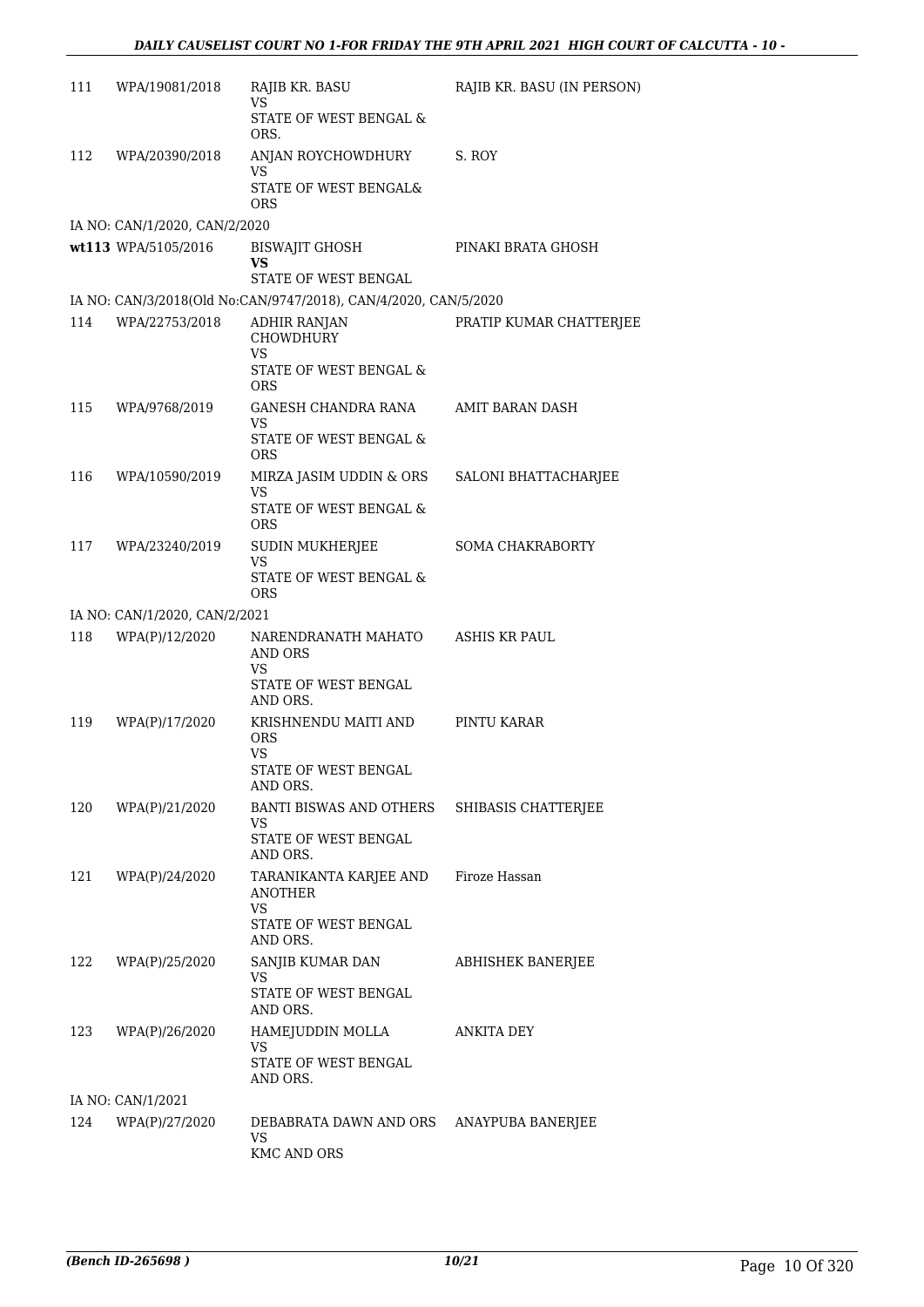| 125 | WPA(P)/29/2020                                            | ARIYAN SULTAN SHAH<br>VS.<br>ALIAH UNIVERSITY AND<br><b>ORS</b> | <b>SYED NURUL AREFIN</b>    |
|-----|-----------------------------------------------------------|-----------------------------------------------------------------|-----------------------------|
|     | IA NO: CAN/1/2021                                         |                                                                 |                             |
| 126 | WPA/183/2020                                              | BACHPAN BACHAO<br>ANDOLAN & ANR<br>VS                           | <b>SUPREEM NASKAR</b>       |
|     |                                                           | STATE OF WEST BENGAL &<br>ORS.                                  |                             |
| 127 | WPA/2901/2020                                             | SACHINDRA NATH COOMER<br>VS.                                    | <b>TANUJA BASAK</b>         |
|     |                                                           | STATE OF WEST BENGAL &<br>ORS.                                  |                             |
| 128 | WPA/3754/2020                                             | SHANKHAJIT RAY<br>VS<br>STATE OF WEST BENGAL &                  | AMAL KR DATTA               |
| 129 | WPA/3935/2020                                             | ORS.<br><b>SK ATAUL</b>                                         | SOUMEN CHATTERJEE           |
|     |                                                           | VS.<br>STATE OF WEST BENGAL &                                   |                             |
|     |                                                           | ORS.                                                            |                             |
| 130 | WPA/4108/2020                                             | PASCHIM BANGA VIGYAN<br>MANCHA & ANR<br>VS                      | PINTU KARAR                 |
|     |                                                           | STATE OF WEST BENGAL &<br>ORS.                                  |                             |
| 131 | WPA/5132/2020                                             | PRAFULLA MONDAL & ANR<br>VS.                                    | CHANDRA NATH SARKAR         |
|     |                                                           | STATE OF WEST BENGAL &<br><b>ORS</b>                            |                             |
| 132 | WPA/5413/2020                                             | KABIR SHANKAR BOSE                                              | <b>BRAJESH JHA</b>          |
|     |                                                           | VS<br>STATE OF WEST BENGAL &<br>ORS.                            |                             |
| 133 | WPA/5443/2020                                             | ATAUR RAHAMAN                                                   | <b>INDRAJEET DEY</b>        |
|     |                                                           | VS<br>STATE OF WEST BENGAL &<br><b>ORS</b>                      |                             |
|     | IA NO: CAN/1/2020(Old No:CAN/3151/2020)                   |                                                                 |                             |
| 134 | WPA/5507/2020                                             | PRIYANKA TIBREWAL<br>VS.                                        | PRIYANKA TIBREWAL IN PERSON |
|     |                                                           | STATE OF WEST BENGAL &<br><b>ORS</b>                            |                             |
| 135 | WPA/5839/2020                                             | ARJUN SINGH                                                     | VIKASH SINGH                |
|     |                                                           | VS<br>STATE OF WEST BENGAL &<br><b>ORS</b>                      |                             |
|     | IA NO: CAN/1/2020(Old No:CAN/3891/2020)                   |                                                                 |                             |
| 136 | WPA/6293/2020<br>WITH GA 9/2020 IN & ANR<br>WPO 1253/2009 | EASTERN COAL FIELDS LTD.<br>VS                                  | SHIV SHANKAR BANERJEE       |
|     | COAL INDIA LTD. & ORS.<br>ORS.                            | PARTHA GHOSH Vs. STATE OF WEST BENGAL &                         |                             |
|     | IA NO: CAN/1/2020(Old No:CAN/4755/2020)                   |                                                                 |                             |
| 137 | WPA/6405/2020                                             | ANAT BANDHU HAZRA<br><b>CHOUDHURY</b><br><b>VS</b>              | PRADYAT SAHA                |
|     |                                                           | STATE OF WEST BENGAL &<br><b>ORS</b>                            |                             |
|     | IA NO: CAN/1/2020(Old No:CAN/5009/2020)                   |                                                                 |                             |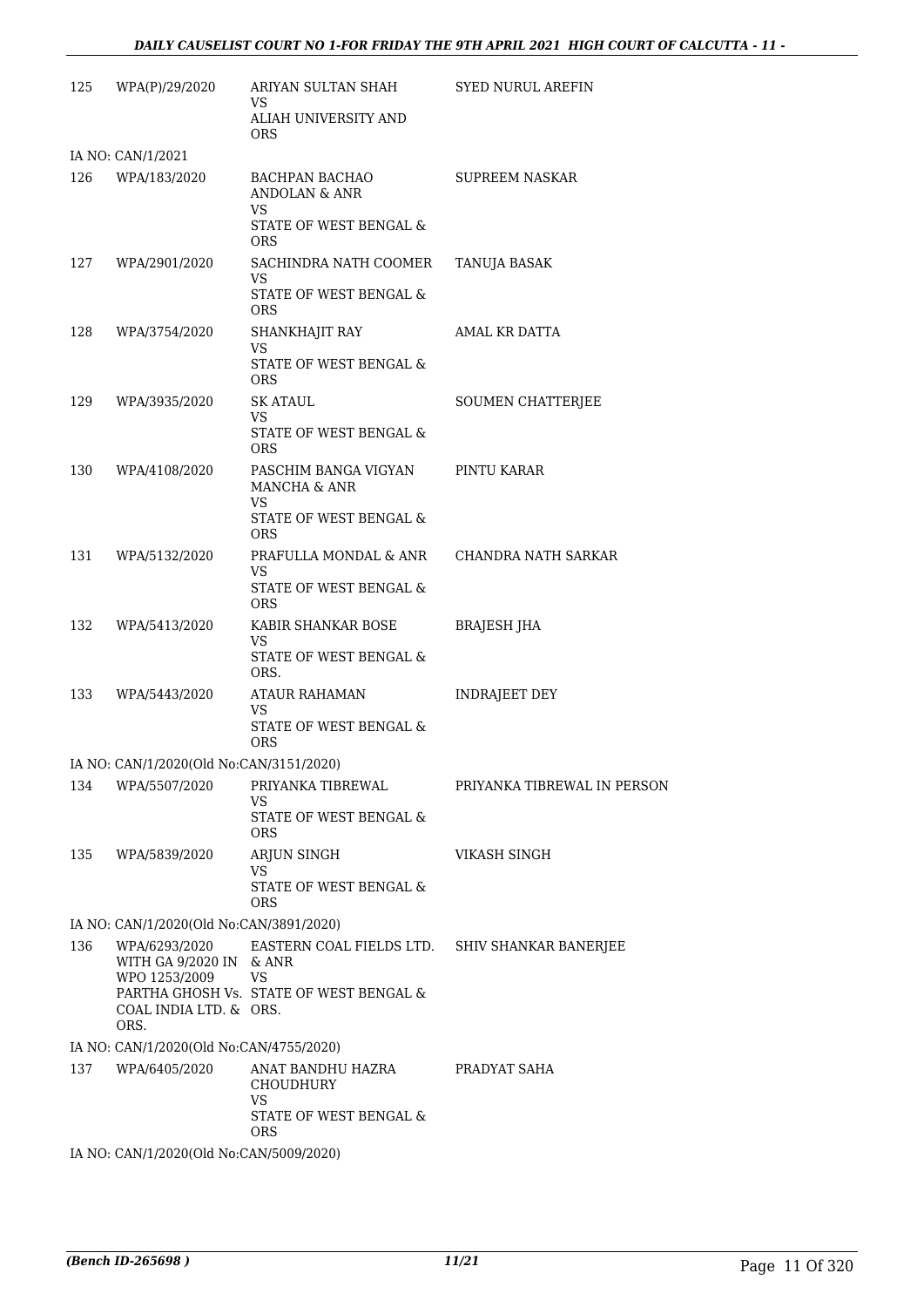| 138 | WPA/6513/2020                           | BIPLAB KR. CHOWDHURY<br>VS                           | PARASHAR BAIDYA             |
|-----|-----------------------------------------|------------------------------------------------------|-----------------------------|
|     |                                         | STATE OF WEST BENGAL &<br>ORS.                       |                             |
|     | IA NO: CAN/1/2020(Old No:CAN/5209/2020) |                                                      |                             |
| 139 | WPA/6515/2020                           | BIPLAB KR. CHOWDHURY<br>VS.                          | PARASHAR BAIDYA             |
|     |                                         | STATE OF WEST BENGAL &<br>ORS.                       |                             |
|     | IA NO: CAN/1/2020(Old No:CAN/5215/2020) |                                                      |                             |
| 140 | WPA/6518/2020                           | BIPLAB KR. CHOWDHURY<br><b>VS</b>                    | PARASHAR BAIDYA             |
|     |                                         | STATE OF WEST BENGAL &<br>ORS.                       |                             |
|     | IA NO: CAN/1/2020(Old No:CAN/5219/2020) |                                                      |                             |
| 141 | WPA/6702/2020                           | TARUN CHAKRABORTY<br>VS                              | PINGAL BHATTACHRYA          |
|     |                                         | KOLKATA MUNICIPALITY<br><b>CORPORATION &amp; ORS</b> |                             |
|     | IA NO: CAN/1/2020(Old No:CAN/5600/2020) |                                                      |                             |
| 142 | WPA/6898/2020                           | CHANDRA SEKHAR JHA AND<br>ANR                        | SURENDRA KUMAR SHARMA       |
|     |                                         | VS.<br>Union of India AND ORS                        |                             |
|     | IA NO: CAN/1/2020                       |                                                      |                             |
| 143 | WPA/6920/2020                           | MD ABDUL MALEQUE<br>MOLLA AND ORS                    | SOUMAJIT CHATTERJEE         |
|     |                                         | VS<br>State of West Bengal AND<br>ORS                |                             |
|     | IA NO: CAN/1/2020, CAN/2/2020           |                                                      |                             |
| 144 | WPA/7562/2020                           | MAMIBUL SEKH<br>VS                                   | <b>SAYAN DE</b>             |
|     |                                         | State of West Bengal                                 |                             |
|     | IA NO: CAN/1/2020                       |                                                      |                             |
| 145 | WPA/7787/2020                           | TATHAGATA DATTA<br>VS                                | TATHAGATA DUTTA (IN PERSON) |
|     |                                         | Union of India                                       |                             |
|     | IA NO: CAN/1/2020                       |                                                      |                             |
| 146 | WPA/7803/2020                           | MANOJ CHAKRABORTY<br>VS.<br>Union of India           | PRATIP KUMAR CHATTERJEE     |
| 147 | WPA/7853/2020                           | UMAPADA GHOSH                                        | <b>SOURAV MONDAL</b>        |
|     |                                         | VS<br>State of West Bengal                           |                             |
| 148 | WPA/7877/2020                           | DEBOJYOTI ROY<br>VS                                  | <b>MANAS KR DAS</b>         |
|     |                                         | State of West Bengal                                 |                             |
| 149 | WPA/7912/2020                           | <b>SOURAV DUTTA</b>                                  | SALONI BHATTACHARJEE        |
|     |                                         | VS<br>STATE OF WEST BENGAL<br>AND ORS.               |                             |
| 150 | WPA/7916/2020                           | SOURAV DUTTA                                         | SALONI BHATTACHARJEE        |
|     |                                         | VS<br>STATE OF WEST BENGAL<br>AND ORS.               |                             |
| 151 | WPA/8608/2020                           | MOSTAQUE ALAM AND ANR<br><b>VS</b>                   | ANINDYA GHOSH               |
|     |                                         | THE UNION OF INDIA AND<br><b>ORS</b>                 |                             |
|     |                                         |                                                      |                             |

IA NO: CAN/1/2020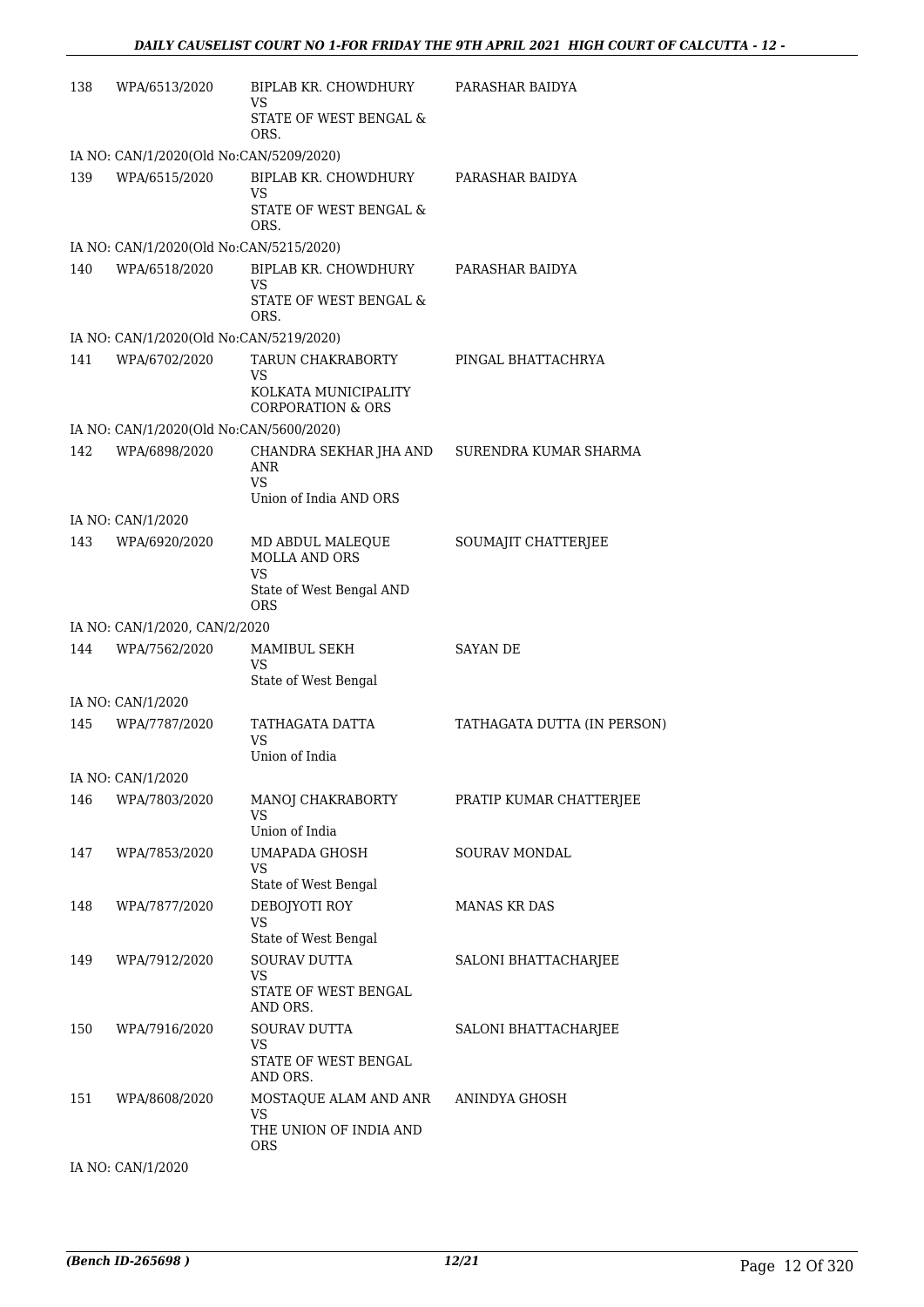#### *DAILY CAUSELIST COURT NO 1-FOR FRIDAY THE 9TH APRIL 2021 HIGH COURT OF CALCUTTA - 13 -*

| 152 | WPA/8787/2020     | JOYDEEP KARMAKAR<br>VS                                       | <b>SOURAV HALDAR</b>           |
|-----|-------------------|--------------------------------------------------------------|--------------------------------|
|     |                   | STATE OF WEST BENGAL<br>AND ORS.                             |                                |
| 153 | WPA/8829/2020     | <b>SANJAY BANERJEE</b>                                       | SARBANANDA SANYAL              |
|     |                   | <b>VS</b><br>THE UNION OF INDIA AND<br>ORS.                  |                                |
| 154 | WPA/8844/2020     | AATMADEEP                                                    | <b>SUDIPTA ROY</b>             |
|     |                   | VS<br>STATE OF WEST BENGAL<br>AND ORS.                       |                                |
| 155 | WPA/8859/2020     | PRASANT KUMAR ROY                                            | <b>Bidyut Baran Biswas</b>     |
|     |                   | VS<br>STATE OF WEST BENGAL<br>AND ORS.                       |                                |
| 156 | WPA/9431/2020     | SUSHIL MONDAL AND<br><b>OTHERS</b><br>VS                     | <b>AMIT BISWAS</b>             |
|     |                   | STATE OF WEST BENGAL<br>AND ORS.                             |                                |
| 157 | WPA/9727/2020     | SOMDYUTI PAREKH<br>VS                                        | STEVEDN SOURADIP BISWAS        |
|     |                   | STATE OF WEST BENGAL<br>AND ORS.                             |                                |
| 158 | WPA/9789/2020     | CHITTARANJAN HALDER<br>VS                                    | SAIKATCHATTERJIIZINK@GMAIL.COM |
| 159 | WPA/10070/2020    | State of West Bengal<br>JAYDEB DAS AND ANR                   | RAJ KUMAR GUPTA                |
|     |                   | VS<br><b>BAR COUNCIL OF WEST</b><br><b>BENGAL AND ORS</b>    |                                |
| 160 | WPA/10184/2020    | SANDIP KONAR                                                 | <b>ANKITA DEY</b>              |
|     |                   | VS<br>STATE OF WEST BENGAL<br>AND ORS.                       |                                |
| 161 | WPA/10230/2020    | RATAN SAHA<br>VS                                             | Madhurima Sarkar               |
|     |                   | STATE OF WEST BENGAL<br>AND ORS.                             |                                |
|     | IA NO: CAN/1/2021 |                                                              |                                |
| 162 | WPA/10294/2020    | BABLU SOREN AND ORS                                          | PRDIP PAUL                     |
|     |                   | VS<br>STATE OF WEST BENGAL<br>AND ORS.                       |                                |
| 163 | WPA/10433/2020    | <b>MAHAR FAROZ</b>                                           | RAKESH PRASAD SHAW             |
|     |                   | VS<br>THE ASSANSOL MUNICIPAL<br>CORPORATION                  |                                |
| 164 | WPA/10450/2020    | JAGANNATH ROY AND<br><b>OTHERS</b><br><b>VS</b>              | HARADHAN MONDAL                |
|     |                   | STATE OF WEST BENGAL<br>AND ORS.                             |                                |
| 165 | WPA/10471/2020    | DAKSHINBANGA<br>MATSYAJIBI FORUM AND<br><b>OTHERS</b><br>VS. | SAYANTI SENGUPTA               |
|     |                   | UNION OF INDIA AND ORS.                                      |                                |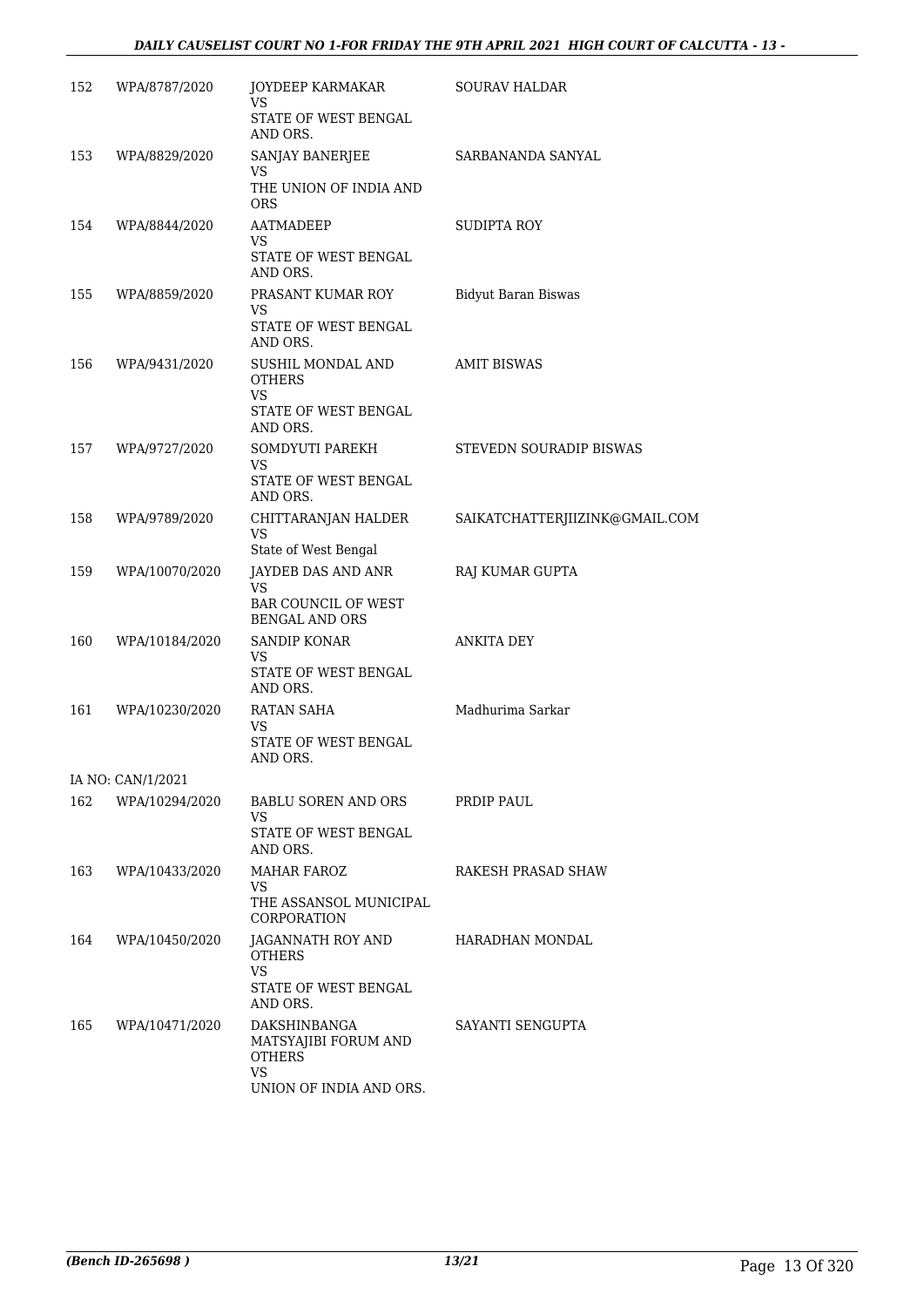| 166 | WPA(P)/1/2021  | <b>MANOJ MONDAL</b><br>VS<br>THE NATIONAL HIGHWAYS<br>AUTHORITY OF INDIA AND                                                    | SUBRATA GOSWAMI            |
|-----|----------------|---------------------------------------------------------------------------------------------------------------------------------|----------------------------|
| 167 | WPA(P)/3/2021  | <b>OTHERS</b><br>SK. MD. RAFIKUL ISLAM                                                                                          | BISWAPRIYA SAMANTA         |
|     |                | VS<br>STATE OF WEST BENGAL<br>AND ORS.                                                                                          |                            |
| 168 | WPA(P)/4/2021  | NEJAMUDDIN AND ORS<br><b>VS</b>                                                                                                 | PRONOJIT ROY               |
|     |                | STATE OF WEST BENGAL<br>AND ORS.                                                                                                |                            |
| 169 | WPA(P)/5/2021  | MAHAFUJA KHATUN<br>VS                                                                                                           | NILENDRA NARAYAN RAY       |
|     |                | THE PRINCIPAL SECRETARY<br>AND ORS                                                                                              |                            |
| 170 | WPA(P)/6/2021  | SUBHASIS PACHHAL AND<br><b>ANOTHER</b><br>VS                                                                                    | SUBHASIS CHAKRABORTY       |
|     |                | STATE OF WEST BENGAL<br>AND ORS.                                                                                                |                            |
| 171 | WPA(P)/7/2021  | <b>SK EKRAM</b>                                                                                                                 | SK JAYED HOSSAIN           |
|     |                | <b>VS</b><br>STATE OF WEST BENGAL<br>AND ORS.                                                                                   |                            |
| 172 | WPA(P)/12/2021 | LUTFUR RAHAMAN AND<br><b>OTHERS</b><br><b>VS</b><br>UNION OF INDIA AND ORS.                                                     | ANINDYA GHOSH              |
| 173 | WPA(P)/13/2021 | SK. BABU LAL                                                                                                                    | RAJESH NASKAR              |
|     |                | <b>VS</b><br>STATE OF WEST BENGAL<br>AND ORS.                                                                                   |                            |
| 174 | WPA(P)/15/2021 | PARUL HALDAR                                                                                                                    | PRATIMA BANERJEE           |
|     |                | VS<br>STATE OF WEST BENGAL<br>AND ORS.                                                                                          |                            |
| 175 | WPA(P)/16/2021 | TATHAGATA DATTA                                                                                                                 | TATHAGATA DATTA(IN PERSON) |
|     |                | VS<br>UNION OF INDIA AND ORS.                                                                                                   |                            |
| 176 | WPA(P)/17/2021 | SWADESH MAJUMDAR                                                                                                                | NILENDRA NARAYAN RAY       |
|     |                | VS<br>STATE OF WEST BENGAL<br>AND ORS.                                                                                          |                            |
| 177 | WPA(P)/21/2021 | SUKHA CHAND MITRA AND<br><b>ORS</b>                                                                                             | ARDHENDU NAG               |
|     |                | VS.<br>STATE OF WEST BENGAL<br>AND ORS.                                                                                         |                            |
| 178 | WPA(P)/22/2021 | HOWRAH PARADISE SOCIAL<br><b>WELFARE ORGANIZATION</b><br><b>VS</b><br>UNION OF INDIA AND ORS.                                   | ABHISHEK CHAKRABORTY       |
| 179 | WPA(P)/23/2021 | RANA MAHANTA                                                                                                                    | DEBAPRIYA SAMANTA          |
|     |                | VS<br>UNION OF INDIA AND ORS.                                                                                                   |                            |
| 180 | WPA(P)/24/2021 | KOLKATTA<br>MUNICIPALCORPORATION<br><b>ENGINEER'S ALLIED</b><br>SERVICES ASSOCIATION<br>VS.<br>STATE OF WEST BENGAL<br>AND ORS. | MAHABOOB AHMED             |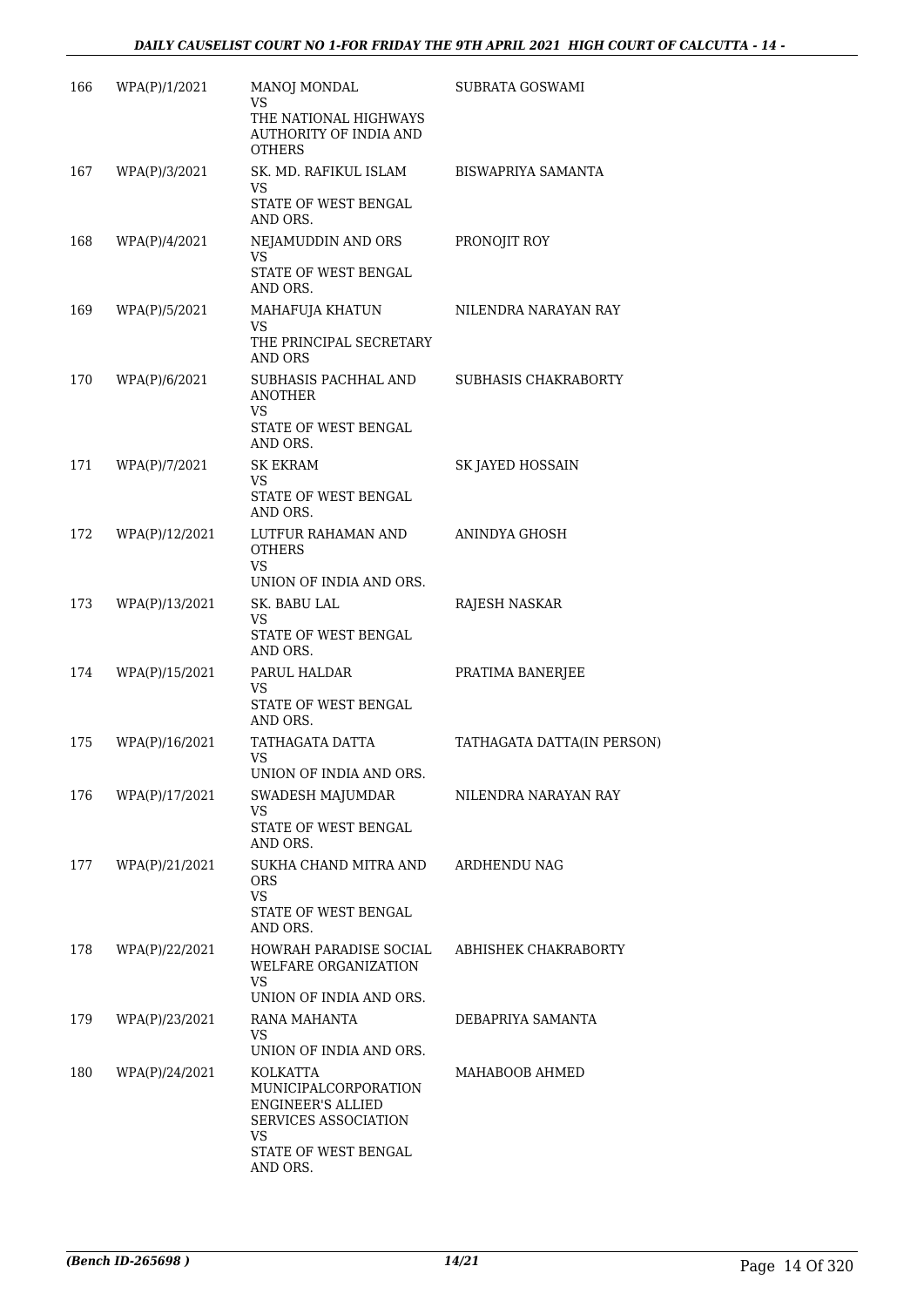| 181 | WPA(P)/25/2021 | SAKHI GHOSH HAZRA<br>VS                                | <b>BIKASH SHAW</b>                   |
|-----|----------------|--------------------------------------------------------|--------------------------------------|
|     |                | STATE OF WEST BENGAL<br>AND ORS.                       |                                      |
| 182 | WPA(P)/26/2021 | PROLAY JANA<br><b>VS</b>                               | MUKTESWAR MAITY                      |
|     |                | STATE OF WEST BENGAL<br>AND ORS.                       |                                      |
| 183 | WPA(P)/28/2021 | <b>SUGATA SHANKAR ROY</b><br>VS.                       |                                      |
|     |                | UNION OF INDIA AND ORS.                                |                                      |
| 184 | WPA(P)/29/2021 | ANKUR SHARMA<br>VS                                     | <b>SUSHOVAN DEY</b>                  |
|     |                | STATE OF WEST BENGAL<br>AND ORS.                       |                                      |
| 185 | WPA(P)/30/2021 | BIPLAB KUMAR<br><b>CHOWDHURY</b>                       | PARASHAR BAIDYA                      |
|     |                | <b>VS</b><br>STATE OF WEST BENGAL<br>AND ORS.          |                                      |
| 186 | WPA(P)/31/2021 | <b>ASHIS MANDAL</b>                                    | ABHISEK ADDHYA                       |
|     |                | VS<br>STATE OF WEST BENGAL<br>AND ORS.                 |                                      |
| 187 | WPA(P)/34/2021 | MOUSUMI DAS                                            | DEBJANI DASGUPTA                     |
|     |                | VS<br>THE CHAIRPERSON AND<br><b>ORS</b>                |                                      |
| 188 | WPA(P)/35/2021 | SIMANTA BHATTACHARJEE<br>VS                            | MADHUSHRI DUTTA                      |
|     |                | STATE OF WEST BENGAL<br>AND ORS.                       |                                      |
| 189 | WPA(P)/36/2021 | SUBRATA MONDAL<br><b>VS</b>                            | SUBHRANGSU PANDA                     |
|     |                | UNION OF INDIA AND ORS.                                |                                      |
| 190 | WPA(P)/37/2021 | ARUNANGSHU<br><b>CHAKRABORTY</b><br>VS                 | ARUNANGSHU CHAKRABORT (IN<br>PERSON) |
|     |                | THE HON'BLE HIGH COURT<br><b>AT CALCUTTA</b>           |                                      |
| 191 | WPA(P)/39/2021 | <b>SOURAV DUTTA AND ORS</b><br>VS.                     | ASHIS KUMAR CHOWDHURY                |
|     |                | THE STATE OF WEST<br><b>BENGAL AND ORS</b>             |                                      |
| 192 | WPA(P)/42/2021 | IDAN BIBI AND ANR<br>VS                                | <b>KUSHAL DAS</b>                    |
|     |                | STATE OF WEST BENGAL<br>AND ORS.                       |                                      |
| 193 | WPA(P)/43/2021 | <b>SHIBA PRASAD</b><br><b>CHAKRABORTY</b><br><b>VS</b> | AKASHDEEP MUKHERJEE                  |
|     |                | STATE OF WEST BENGAL<br>AND ORS.                       |                                      |
| 194 | WPA(P)/45/2021 | TIRTHANKAR MITRA                                       | TRIPTIMOY TALUKDER                   |
|     |                | VS<br>STATE OF WEST BENGAL<br>AND ORS.                 |                                      |
| 195 | WPA(P)/46/2021 | <b>SANDIP MODAK</b>                                    | SUPRATIK SYAMAL                      |
|     |                | VS<br>STATE OF WEST BENGAL<br>AND ORS.                 |                                      |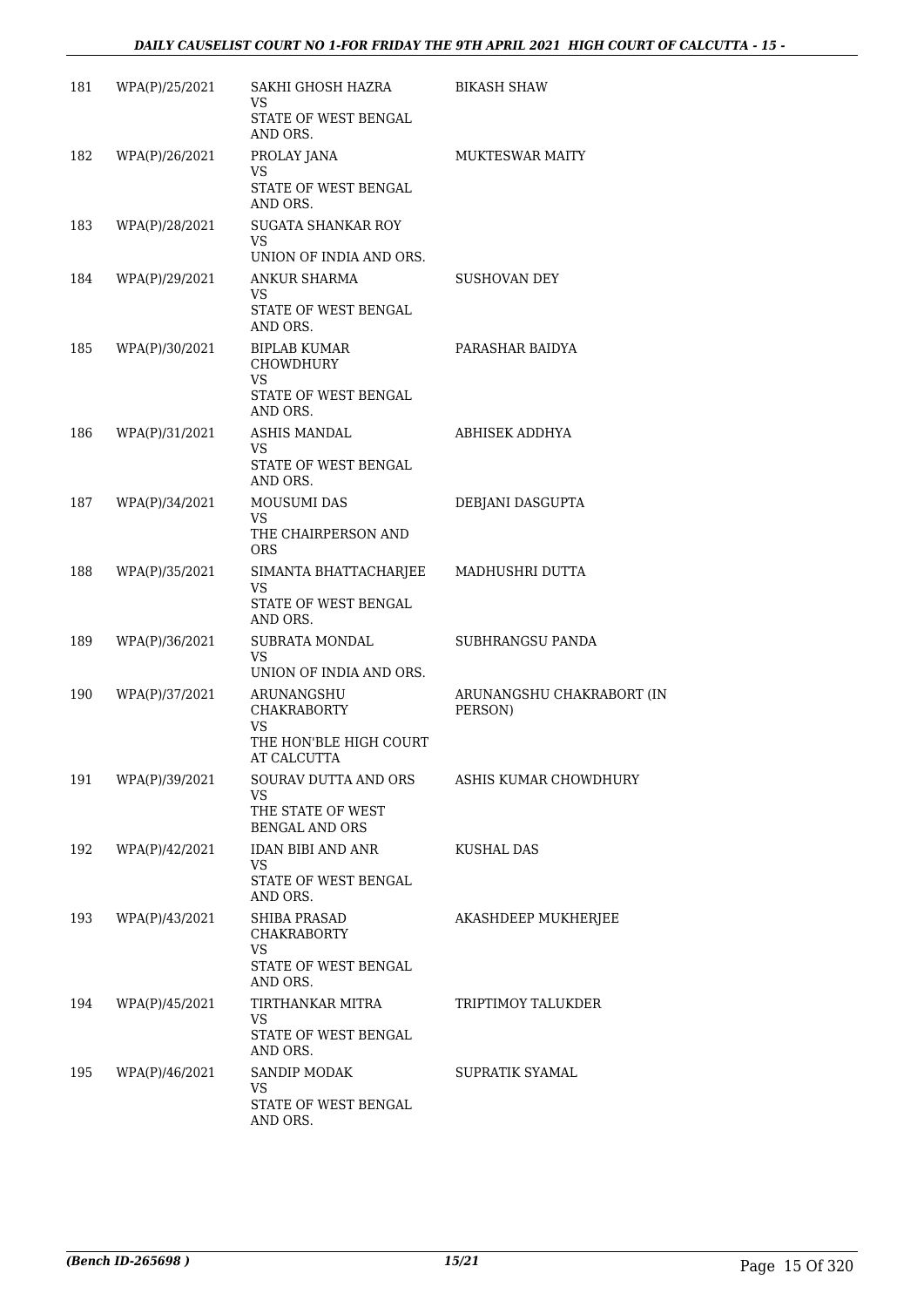#### *DAILY CAUSELIST COURT NO 1-FOR FRIDAY THE 9TH APRIL 2021 HIGH COURT OF CALCUTTA - 16 -*

| 196 | WPA(P)/50/2021                          | TUKTUKI NAG<br>VS                                  | SURYANEEL DAS               |                 |
|-----|-----------------------------------------|----------------------------------------------------|-----------------------------|-----------------|
|     |                                         | <b>GOVERNMENT OF WEST</b><br><b>BENGAL AND ORS</b> |                             |                 |
| 197 | WPA(P)/51/2021                          | PABAN SINGHA AND ORS<br>VS                         | SANDIP KUMAR AGARWAL        |                 |
|     |                                         | STATE OF WEST BENGAL<br>AND ORS.                   |                             |                 |
| 198 | WPA(P)/52/2021                          | <b>NASIR AHMED KHAN</b><br>VS                      | <b>SAGAR SINGH</b>          |                 |
|     |                                         | THE STATE OF WEST<br><b>BENGAL AND ORS</b>         |                             |                 |
| 199 | WPA(P)/56/2021                          | AHAMADUR RAHAMAN<br><b>VS</b>                      | ROBIUL ISLAM                | SAIKAT BANERJEE |
|     |                                         | STATE OF WEST BENGAL<br>AND ORS.                   |                             |                 |
| 200 | WPA(P)/59/2021                          | CHANCHAL MONDAL<br>VS                              | <b>KUSHAL DAS</b>           |                 |
|     |                                         | UNION OF INDIA AND ORS.                            |                             |                 |
| 201 | WPA/3884/2018                           | SRI PRADIP MONDAL & ORS<br><b>VS</b>               | A IQBAL                     |                 |
|     |                                         | STATE OF WEST BENGAL &<br><b>ORS</b>               |                             |                 |
|     | IA NO: CAN/1/2018(Old No:CAN/9452/2018) |                                                    |                             |                 |
| 202 | WPA/10708/2018                          | PREMNATH GHOSAL<br>VS                              | S. MAJI                     |                 |
|     |                                         | STATE OF WEST BENGAL &<br><b>ORS</b>               |                             |                 |
| 203 | WPA/6492/2020                           | CHHOTON PRAMANIK<br>VS                             | SOUMA SUBHRA RAY            |                 |
|     |                                         | STATE OF WEST BENGAL &<br>ORS.                     |                             |                 |
|     | IA NO: CAN/1/2020(Old No:CAN/5166/2020) |                                                    |                             |                 |
| 204 | WPA/6597/2020                           | TATHAGATA DATTA<br>VS                              | TATHAGATA DATTA (IN-PERSON) |                 |
|     |                                         | UNION OF INDIA & ORS                               |                             |                 |
|     | IA NO: CAN/1/2020(Old No:CAN/5412/2020) |                                                    |                             |                 |
| 205 | WPA/7308/2020                           | RANJAN BOSE AND ORS<br><b>VS</b>                   | <b>ARPAN GUHA</b>           |                 |
|     |                                         | STATE OF WEST BENGAL<br>AND ORS.                   |                             |                 |
|     | IA NO: CAN/1/2020                       |                                                    |                             |                 |
| 206 | WPA/7333/2020                           | PRANABESH MANDAL<br><b>VS</b>                      | PRANTICK GHOSH              |                 |
|     |                                         | State of West Bengal                               |                             |                 |
|     | IA NO: CAN/1/2020                       |                                                    |                             |                 |
| 207 | WPA(P)/40/2021                          | BIMAL KUMAR<br><b>CHAKRABORTY</b><br><b>VS</b>     | <b>ARNAB SARDAR</b>         |                 |
|     |                                         | STATE OF WEST BENGAL<br>AND ORS.                   |                             |                 |
| 208 | WPA(P)/47/2021                          | <b>ABDUL MANNAN</b><br><b>VS</b>                   | ANINDYA GHOSH               |                 |
|     |                                         | STATE OF WEST BENGAL<br>AND ORS.                   |                             |                 |
| 209 | WPA(P)/49/2021                          | <b>BISWANATH MARICK</b><br>VS                      | SOMNATH GANGOPADHYAY        |                 |
|     |                                         | UNION OF INDIA AND ORS.                            |                             |                 |
| 210 | WPA(P)/54/2021                          | AMALESH PATRA AND ANR<br>VS                        | SAYANTI SENGUPTA            |                 |
|     |                                         | STATE OF WEST BENGAL<br>AND ORS.                   |                             |                 |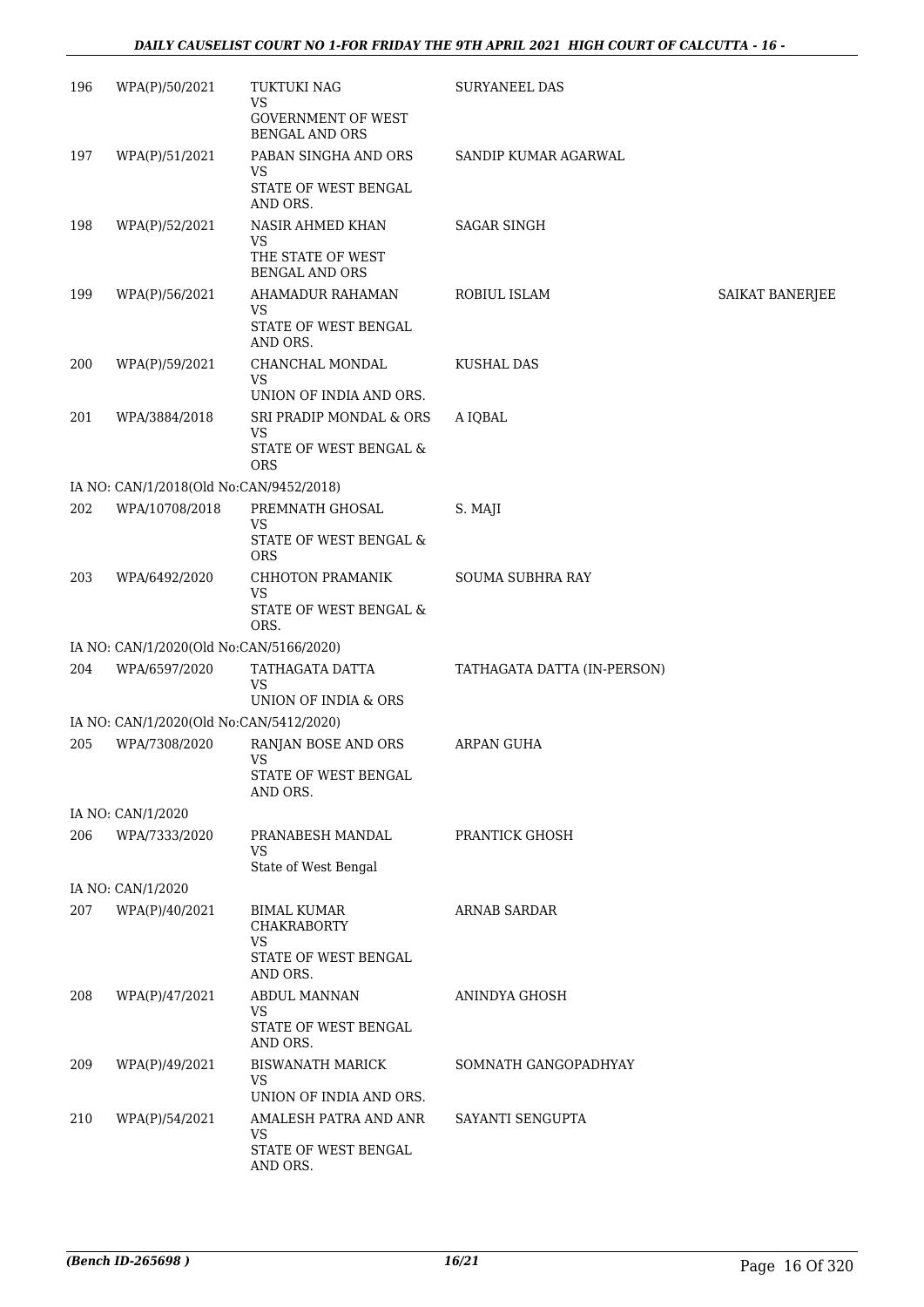| 211 | WPA(P)/55/2021     | KRISHNAPADA BARUI AND<br><b>ANOTHER</b><br><b>VS</b>          | SANATAN MANNA             |
|-----|--------------------|---------------------------------------------------------------|---------------------------|
|     |                    | STATE OF WEST BENGAL<br>AND ORS.                              |                           |
| 212 | WPA(P)/58/2021     | PRADIP KARMAKAR AND<br><b>ANOTHER</b><br>VS                   | SUKHENDU BIKASH MUKHERJEE |
|     |                    | STATE OF WEST BENGAL<br>AND ORS.                              |                           |
| 213 | WPA(P)/60/2021     | SHYAMA PRASAD<br>MUKHERJEE<br><b>VS</b>                       | ANIT KR DAS               |
|     |                    | STATE OF WEST BENGAL<br>AND ORS.                              |                           |
| 214 | WPA(P)/61/2021     | CHABI HANSDA<br><b>VS</b><br>STATE OF WEST BENGAL             | AMRITA LAL CHATTERJEE     |
|     |                    | AND ORS.                                                      |                           |
| 215 | WPA(P)/63/2021     | <b>SHYAMAL PAL</b><br><b>VS</b><br>STATE OF WEST BENGAL       | MD.YOUNUSH MONDAL         |
|     |                    | AND ORS.                                                      |                           |
| 216 | WPA(P)/66/2021     | <b>BIPLAB BISWAS</b><br>VS                                    | ANAANYA CHAKRABORTY       |
|     |                    | STATE OF WEST BENGAL<br>AND ORS.                              |                           |
| 217 | WPA(P)/69/2021     | MOFIZUL ISLAM MONDAL SOUMA SUBHRA RAY<br>AND ORS<br><b>VS</b> |                           |
|     |                    | STATE OF WEST BENGAL<br>AND ORS.                              |                           |
| 218 | WPA(P)/70/2021     | HABIBUR RAHAMAN                                               | SONALI DAS                |
|     |                    | VS<br>STATE OF WEST BENGAL<br>AND ORS.                        |                           |
| 219 | WPA(P)/71/2021     | GOUR MOHAN ROY<br>VS                                          | MANOJIT BHATTACHARYYA     |
|     |                    | STATE OF WEST BENGAL<br>AND ORS.                              |                           |
|     | 220 WPA(P)/72/2021 | BURDWAN NETAJI NAGAR<br><b>NETAJI CLUB</b><br>VS.             | MRINAL KANTI GHOSH        |
|     |                    | STATE OF WEST BENGAL<br>AND ORS.                              |                           |
| 221 | WPA(P)/73/2021     | <b>BANKIM NANDI</b><br><b>VS</b>                              | <b>JAYASHREE PATRA</b>    |
|     |                    | STATE OF WEST BENGAL<br>AND ORS.                              |                           |
| 222 | WPA(P)/76/2021     | ATAUR RAHAMAN<br>VS                                           | KUSHAL DAS                |
|     |                    | STATE OF WEST BENGAL<br>AND ORS.                              |                           |
| 223 | WPA(P)/79/2021     | PASCHIM BANGA KHET<br>MAJOOR SAMITY AND ORS<br>VS.            | SUPREEM NASKAR            |
| 224 | WPA(P)/82/2021     | UNION OF INDIA AND ORS.<br>SARFARAZ ALAM                      |                           |
|     |                    | VS                                                            | JITESH SAH                |
|     |                    | UNION OF INDIA AND ORS.                                       |                           |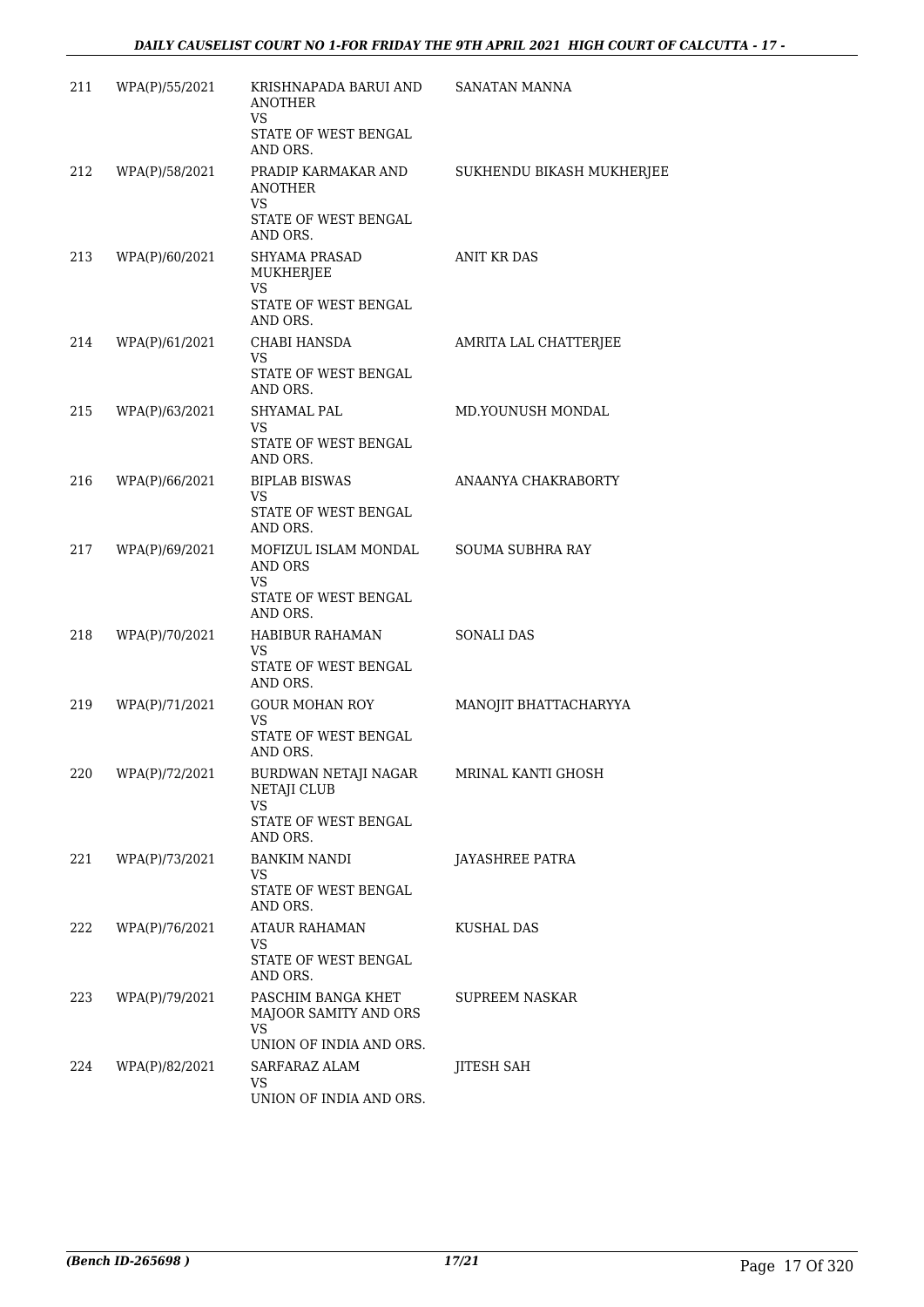| 225 | WPA(P)/83/2021    | SUKUR ALI MONDAL AND<br>ORS.                                                             | DEBANGSHU BISWAS          |
|-----|-------------------|------------------------------------------------------------------------------------------|---------------------------|
|     |                   | VS.<br>STATE OF WEST BENGAL<br>AND ORS.                                                  |                           |
| 226 | WPA(P)/84/2021    | DIPAK KUMAR GHOSH<br>VS                                                                  | <b>SOURAV MONDAL</b>      |
|     |                   | STATE OF WEST BENGAL<br>AND ORS.                                                         |                           |
| 227 | WPA(P)/85/2021    | VISHAK BHATTACHARYA<br>VS<br>STATE OF WEST BENGAL<br>AND ORS.                            | DIBYENDU CHATTEJEE        |
| 228 | WPA(P)/86/2021    | KISHOR KUMAR MONDOL<br>VS<br>UNION OF INDIA AND ORS.                                     | SHETPARNA RAY             |
| 229 | WPA(P)/87/2021    | MANGAL SARDAR AND ORS.<br><b>VS</b><br>STATE OF WEST BENGAL<br>AND ORS.                  | NILADRI SAHA              |
| 230 | WPA(P)/89/2021    | ANINDYA SUNDAR DAS<br>VS.<br>STATE OF WEST BENGAL                                        | CHUMKI CHOWDHURY          |
| 231 | WPA/978/2020      | AND ORS.<br>NIHA RANJAN BISWAS &<br><b>ORS</b><br>VS.<br>STATE OF WEST BENGAL &          | SHARMISTHA CHINA          |
|     | IA NO: CAN/1/2020 | <b>ORS</b>                                                                               |                           |
| 232 | WPA(P)/75/2021    | DR CHITRA RANJAN BISWAS<br>AND ORS<br><b>VS</b><br>THE ASSISTANT DIRECTOR                | Sourav Chatterjee         |
|     |                   | OF FISHERIES, 24<br>PGS(NORTH) AND ORS                                                   |                           |
| 233 | WPA(P)/90/2021    | SK JAHANGIR<br><b>VS</b><br>STATE OF WEST BENGAL<br>AND ORS.                             | <b>GOURANGA KUMAR DAS</b> |
| 234 | WPA(P)/91/2021    | PABITRA RAJBANSHI AND<br>ORS.<br><b>VS</b><br>THE CHIEF SECRETARY,                       | <b>SWARVANU SAHA</b>      |
|     |                   | <b>GOVERNMENT OF WEST</b><br><b>BENGAL AND ORS</b>                                       |                           |
| 235 | WPA(P)/92/2021    | BAIDYANATH SAHA<br>VS<br>UNION OF INDIA AND ORS.                                         | CHHANDAK DUTTA            |
| 236 | WPA(P)/95/2021    | ANKUR SHARMA<br>VS                                                                       | SUSHOVON DEY              |
|     |                   | STATE OF WEST BENGAL<br>AND ORS.                                                         |                           |
| 237 | WPA(P)/97/2021    | PEOPLE FOR BETTER<br>TREATMENT (PBT)<br>VS<br>THE STATE OF WEST<br><b>BENGAL AND ANR</b> | MIHIR BANERJEE IN         |
| 238 | WPA/23170/2012    | DEVANAND CHOWDHURY<br>VS<br>K.M.C.& ORS                                                  | <b>GOURAV BASU</b>        |
|     |                   | IA NO: CAN/1/2013(Old No:CAN/1978/2013), CAN/3/2018(Old No:CAN/9133/2018)                |                           |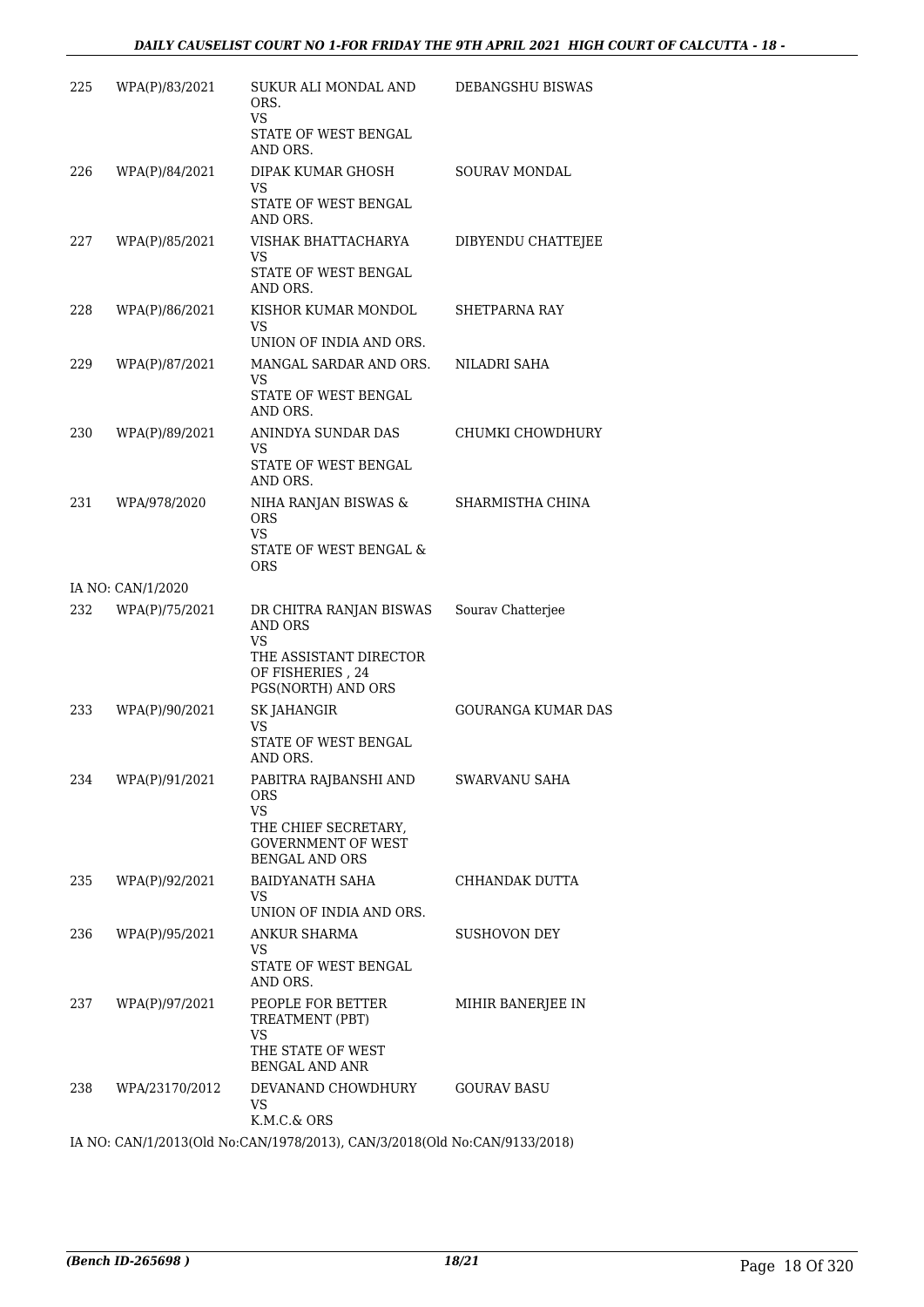| 239 | WPA/12733/2017                          | NAZARIUS BENG & ANR<br>VS                                                                    | SATYAJIT TALUKDAR          |
|-----|-----------------------------------------|----------------------------------------------------------------------------------------------|----------------------------|
|     |                                         | STATE OF WEST BENGAL &<br><b>ORS</b>                                                         |                            |
| 240 | WPA/31223/2017                          | ANINDYA SUNDAR DAS<br>VS.<br>UNION OF INDIA & ORS                                            | <b>SUMITA SARKAR</b>       |
| 241 | WPA/9966/2019                           | KABERI MAJUMDER & ORS                                                                        | <b>SANDIPAN PAL</b>        |
|     |                                         | VS.<br>STATE OF WEST BENGAL &<br><b>ORS</b>                                                  |                            |
| 242 | WPA/17055/2019                          | DR KUNAL SAHA<br>VS.<br>UNIVERSITY OF CALCUTTA                                               | SRIKANTA DUTTA             |
|     | IA NO: CAN/1/2019(Old No:CAN/9174/2019) | & ANR                                                                                        |                            |
| 243 | WPA(P)/2/2021                           | ANAR MOLLA                                                                                   | ASHOKE KUMAR NATH          |
|     |                                         | VS.<br>STATE OF WEST BENGAL<br>AND ORS.                                                      |                            |
| 244 | WPA(P)/94/2021                          | <b>REJAUL SK</b>                                                                             | Shibasis Chatterjee        |
|     |                                         | VS.<br>STATE OF WEST BENGAL<br>AND ORS.                                                      |                            |
| 245 | WPA(P)/96/2021                          | SANKAR KUMAR MAITY AND PRADIP PAUL<br><b>ORS</b><br>VS<br>STATE OF WEST BENGAL               |                            |
|     |                                         | AND ORS.                                                                                     |                            |
| 246 | WPA(P)/98/2021                          | BISWAJIT CHAKRABORTY<br>VS.<br>THE UNION OF INDIA AND<br><b>ORS</b>                          | TANMOY MUKHERJEE           |
| 247 | WPA(P)/100/2021                         | ACHIYA LASKAR AND ORS<br>VS.<br><b>UNIO</b>                                                  | SNIGDHA SAHA               |
| 248 | WPA(P)/101/2021                         | ANKUR SHARMA                                                                                 | <b>SUSHOVON DEY</b>        |
|     |                                         | VS.<br>STATE OF WEST BENGAL<br>AND ORS.                                                      |                            |
| 249 | WPA(P)/102/2021                         | JABA RANI DAS AND ANR<br>VS<br>UNION OF INDIA AND ORS.                                       | DIP CHANDA                 |
| 250 | WPA(P)/103/2021                         | ALOKE KUMAR GHOSH @<br>CHOTAN KUMAR GHOSH<br><b>ROY</b><br><b>VS</b><br>STATE OF WEST BENGAL | ALOKE KUMAR GHOSH ROY      |
| 251 | WPA(P)/104/2021                         | AND ORS.<br>D.N.BAHUMUKHI<br><b>GRAMUNNAYAN SAMITY</b><br>AND ANR                            | <b>MRINAL KANTI BISWAS</b> |
|     |                                         | <b>VS</b>                                                                                    |                            |
| 252 | WPA(P)/105/2021                         | UNION OF INDIA AND ORS.<br>RAMPURHAT NAGARIK<br>SANGHA                                       | JUIN DUTTA CHAKRABORTY     |
|     |                                         | <b>VS</b><br>STATE OF WEST BENGAL<br>AND ORS.                                                |                            |
| 253 | WPA(P)/106/2021                         | SUBRATA MONDAL<br>VS                                                                         | SUBHRANGSHU PANDA          |
|     |                                         | STATE OF WEST BENGAL<br>AND ORS.                                                             |                            |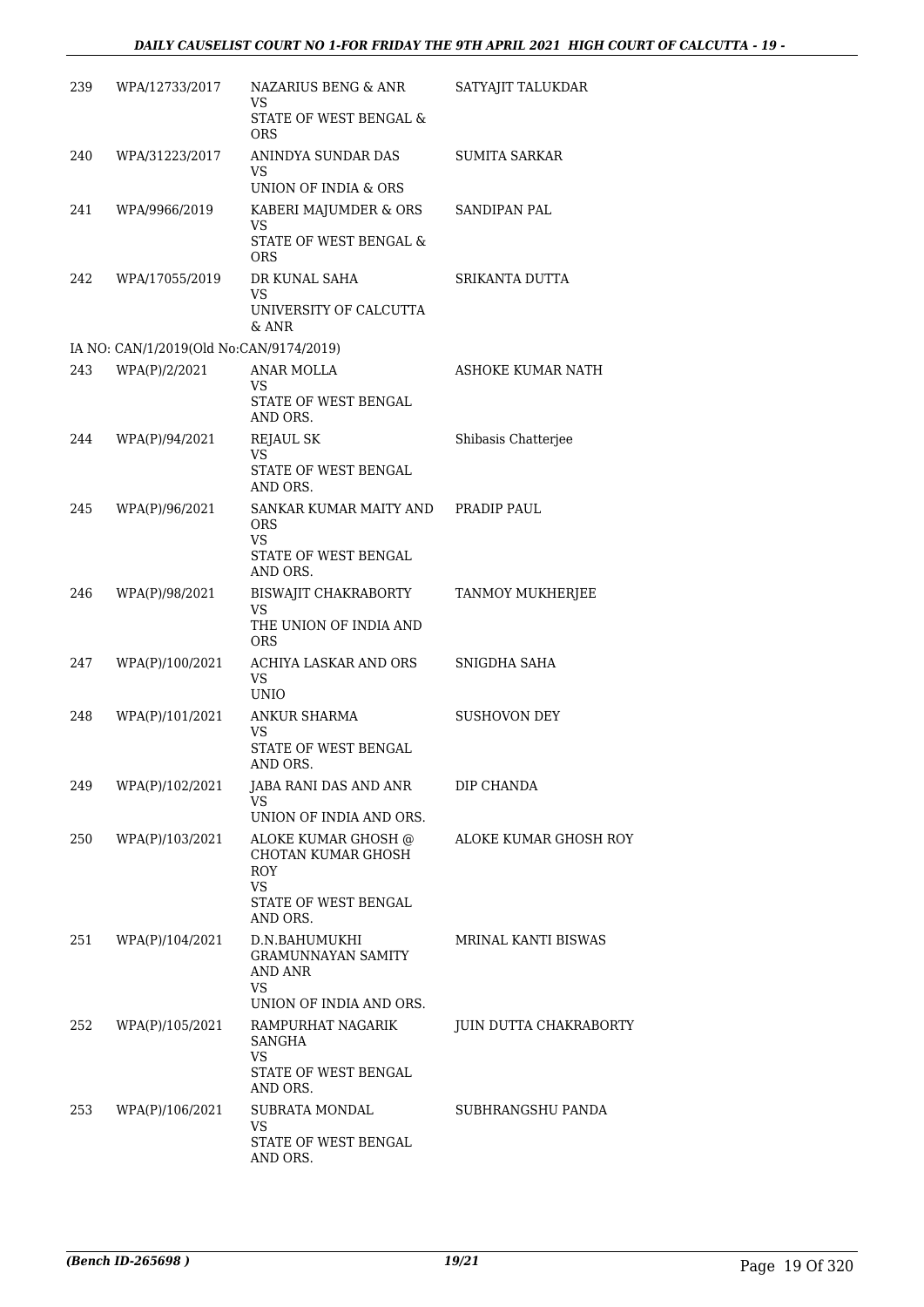| 254 | WPA/21970/2019       | AMALENDU SAMANTA &<br>ORS.<br><b>VS</b><br>STATE OF WEST BENGAL &                                                             | MRIDUL KANTI SASMAL                  |
|-----|----------------------|-------------------------------------------------------------------------------------------------------------------------------|--------------------------------------|
| 255 | WPA(P)/112/2021      | <b>ORS</b><br>PRIVATE TUTORS WELFARE<br>ASSOCIATION, NORTH 24<br>PGS AND ANR<br><b>VS</b><br>STATE OF WEST BENGAL<br>AND ORS. | TANUJA BASAK                         |
| 256 | WPA(P)/111/2021      | CENTRE FOR ACTION ON<br>URBAN SUSTAINABLE<br><b>ENVIRONMENT (CAUSE)</b><br>AND ORS.<br>VS<br>UNION OF INDIA AND ORS.          | GULSANWARA PERVIN                    |
| 257 | WPA(P)/108/2021      | PAKUAHAT SOCIAL<br><b>WELFARE SOCIETY AND</b><br>ORS.<br><b>VS</b><br>STATE OF WEST BENGAL<br>AND ORS.                        | PRASANTA BEHARI MAHATA               |
| 258 | WPA(P)/110/2021      | KSHETRA PRASAD<br>MUKHOPADHYAY<br><b>VS</b><br>UNION OF INDIA AND ORS.                                                        | SAYANTA RAKSHIT                      |
| 259 | WPA/4597/2020        | DELTA LIMITED & ORS<br><b>VS</b><br>UNION OF INDIA & ORS                                                                      | SAPTARSHI MUKHERJEE                  |
| 260 | WPA/2953/2015        | DELTA LIMITED & ANR<br>VS<br>UNION OF INDIA & ORS                                                                             | <b>SUJIT SHARMA</b>                  |
| 261 | WPA(P)/109/2021      | SHAMBHUNATH MONDAL<br>VS<br>UNION OF INDIA AND ORS.                                                                           | SRIMANTA RAY                         |
|     |                      |                                                                                                                               | <b>CONTEMPT APPLICATION</b>          |
| 262 | CPAN/154/2017        | KOLKATA COMMUNITY<br><b>HUMAN RIGHT &amp;WELFARE</b><br>ASSOCIATION@COMMUNITY                                                 | DR. SUKUMAR MK. GHOSH (IN<br>PERSON) |
|     |                      | ABID HOSSAIN & ANR                                                                                                            |                                      |
|     | wt263 WPA/29909/2015 | KOLKATA COMMUNITY<br><b>HUMAN RIGHTS &amp;</b><br>WELFARE ASSOCIATION<br>VS<br>STATE OF WEST BENGAL &                         | DR SUKUMAR MK GHOSH IN PERSON        |
|     |                      | <b>ORS</b>                                                                                                                    |                                      |
| 264 | CPAN/1450/2019       | CHABI HANSDA<br><b>VS</b><br>RASHMI DRIPTO BISWAS                                                                             | ANIRUDDHA SINGHA ROY                 |
|     | wt265 WPA/4695/2019  | CHABI HANSA<br>VS.                                                                                                            | ANIRUDDHA SINGHA RAOY                |
|     |                      | STATE OF WEST BENGAL &<br>ORS.                                                                                                |                                      |
| 266 | CPAN/131/2020        | SUBHASH CHANDRA DEY<br>DIHIDAR<br>VS                                                                                          | DEBASISH KUNDU                       |
|     |                      | SIBANI DUTTA                                                                                                                  |                                      |
|     | wt267 WPA/8197/2019  | SUBHASH CHANDRA DEY<br><b>DIHIDAR</b><br>VS.                                                                                  | DEBASISH KUNDU                       |
|     |                      | THE GOVT OF WB & ORS                                                                                                          |                                      |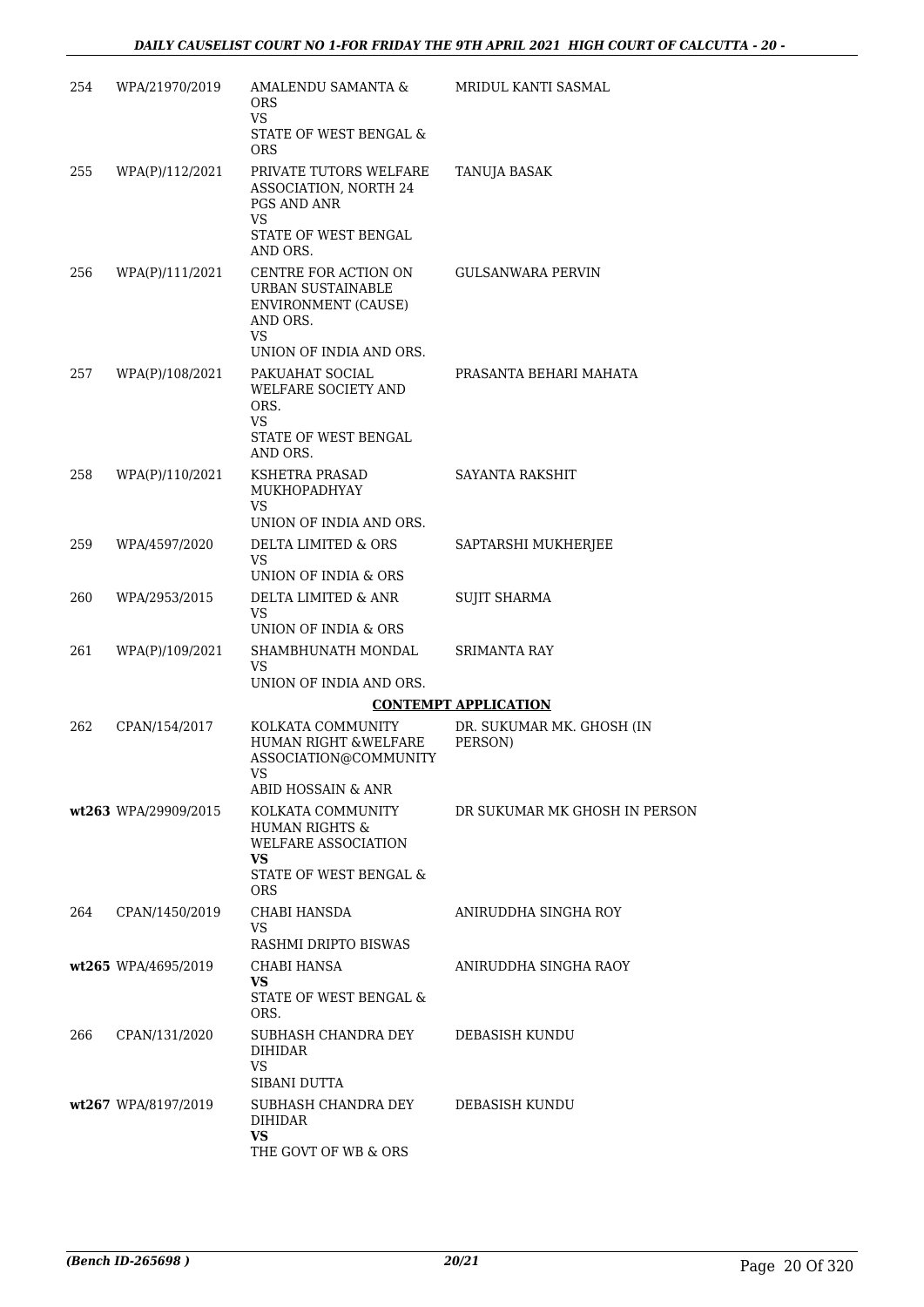| 268 | CPAN/528/2020                            | <b>AMITAVA GUHA</b><br>VS                                                                                        | AMLAN KUMAR MUKHERJEE        |
|-----|------------------------------------------|------------------------------------------------------------------------------------------------------------------|------------------------------|
|     | wt269 WPA/25851/2017                     | NARAYAN SWARUP NIGAM<br>AMITAVA GUHA & ANR<br>VS<br><b>STATE OF WEST BENGAL &amp;</b><br><b>ORS</b>              | AMLAN KR MUKHERJEE           |
|     |                                          |                                                                                                                  | <b>APPLICATION</b>           |
| 270 | RVW/144/2018                             | <b>STATE OF WB</b>                                                                                               | <b>SHUVRO PRAKASH LAHIRI</b> |
|     |                                          | VS<br><b>BISWAJIT CHAKRABORTY &amp;</b><br>ORS                                                                   |                              |
|     | IA NO: CAN/4/2019(Old No:CAN/7075/2019)  |                                                                                                                  |                              |
|     | wt271 CPAN/1193/2019                     | <b>RITA MITRA</b><br>VS<br>NARAYAN SWARUP NIGAM<br>& ORS                                                         | SANJIB DUTTA                 |
|     | wt272 RVW/200/2019                       | <b>STATE OF WB</b><br>VS<br>BISWAJIT CHAKRABORTY &<br><b>ORS</b>                                                 | SHUVROPROKASH LAHIRI         |
|     | wt273 WPA/11848/2016                     | DEBASISH DEY & ORS<br>VS<br>STATE OF WEST BENGAL &<br><b>ORS</b>                                                 | AMLAN KUMAR MUKHERJEE        |
|     | wt274 WPA/12989/2014                     | <b>SUDIPTA ROY</b><br><b>VS</b><br>STATE OF WEST BENGAL                                                          | SIDDHARTHA SANKAR ROY        |
|     | IA NO: CAN/1/2014(Old No:CAN/11394/2014) |                                                                                                                  |                              |
|     | wt275 WPA/23291/2017                     | <b>SURENDRA JENA</b><br><b>VS</b><br>UNION OF INDIA & ORS                                                        | S. ROY CHOUDHURY             |
|     | wt276 WPA/25035/2014                     | ARJU CHOWDHURY & ORS<br><b>VS</b><br><b>STATE OF WEST BENGAL &amp;</b><br><b>ORS</b>                             | A K MUKHERJEE                |
|     | wt277 WPA/26933/2017                     | RITA MITRA<br>VS<br>STATE OF WEST BENGAL &<br>ORS                                                                | SANJIB DUTTA                 |
|     | wt278 WPA/3930/2015                      | BURDWAN MINI BUS<br><b>OWNERS WELFARE</b><br><b>ASSOCIATION &amp; ANR</b><br>VS<br>STATE OF WEST BENGAL &<br>ORS | SAKTI PADA JANA              |
|     | wt279 WPA/4102/2018                      | BISWAJIT CHAKRABORTY<br>VS<br>STATE OF WEST BENGAL &<br>ORS                                                      | SANJIB DUTTA                 |
|     | IA NO: CAN/2/2021                        |                                                                                                                  |                              |
|     | wt280 WPA/4446/2018                      | SK TUHRAB & ORS<br>VS<br>STATE OF WEST BENGAL &<br>ORS                                                           | AMLAN KUMAR MUKHERJEE        |
|     | wt281 WPA/9831/2015                      | ABDUL AZIM & ORS.<br>VS<br>STATE OF WEST BENGAL &<br>ORS.                                                        | AMLAN KR. MUKHERJEE          |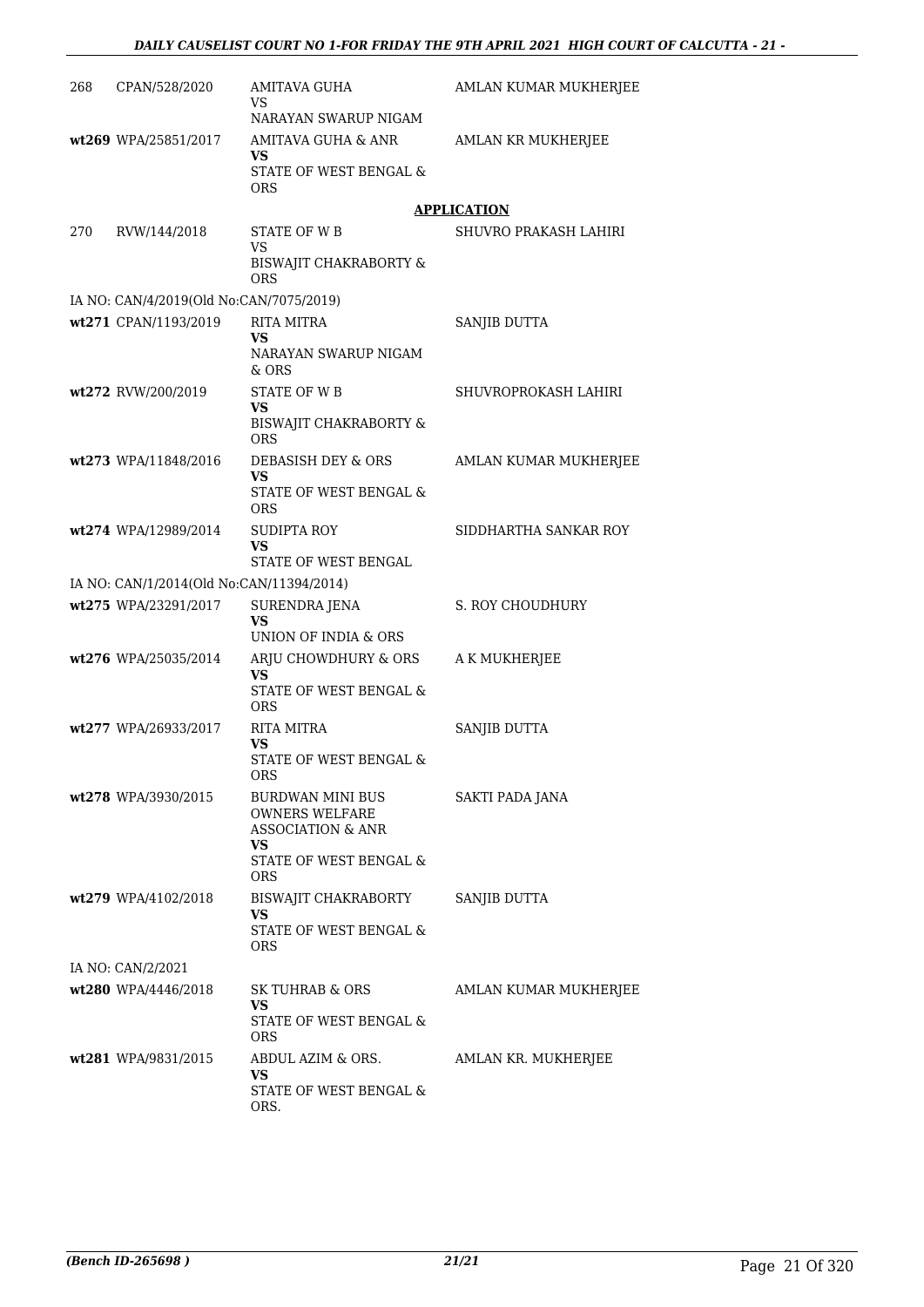

## **Appellate Side**

**DAILY CAUSELIST For Friday The 9th April 2021**

**COURT NO. 16**

**DIVISION BENCH (DB - II)**

**AT 10:30 AM**

**HON'BLE JUSTICE RAJESH BINDAL HON'BLE JUSTICE ANIRUDDHA ROY (VIA VIDEO CONFERENCE)**

**ON AND FROM MONDAY, THE 1st MARCH,, 2021 – APPEALS RELATING TO LABOUR UNDER GROUP III AND APPLICATION CONNECTED THERETO;**

**APPEALS FROM ORDERS RELATING TO REVENUE UNDER GROUP – IV & ORHER STATUTORY REVENUE APPEALS EXCEPT LAND REVENUE TO BE HEARD BY DIVISION BENCH;**

**APPEALS RELATING TO CHARTERED ACCOUNTANTS ACT, COMPANY SECRETARIES ACT AND TAX TRIBUNAL MATTERS; INCOME TAX REFERENCE UNDER SECTION 256 OF THE INCOME TAX ACT;**

**MATTERS RELATING TO TRIBUNALS UNDER ARTICLE 323A & 323B OF THE CONSTITUTION OF INDIA INCLUDING APPLICATION CONNECTED THERETO;**

**NOTE:**

**E-MENTIONING WILL BE TAKEN UP AT THE FIRST SITTING OF THE COURT. OUT OF WHICH ORIGINAL SIDE MATTERS WILL BE TAKEN UP FIRST AND THEN APPELLATE SIDE MATTERS WILL BE TAKEN UP.**

**ON AND FROM FRIDAY i.e., 19-02-2021, AFTER COMPLETION OF ORIGINAL SIDE MATTERS, APPELLATE SIDE MATTERS WILL BE TAKEN UP SERIALLY.**

**NOTE: MATTERS WILL BE TAKEN UP THROUGH PHYSICAL HEARING ONLY WHEN BOTH THE PARTIES ARE AGREED.**

#### **APPLICATION**

1 WP.CT/90/2017 UNION OF INDIA & ORS.  $V<sub>C</sub>$ SANKAR SAMANTA & ORS. UJJAL RAY IA NO: CAN/1/2019(Old No:CAN/11382/2019) 2 WP.CT/97/2017 UNION OF INDIA & ORS VS MAHENDRA PRASAD **GUPTA** 

SHRIMANTA SINHA

IA NO: CAN/2/2020(Old No:CAN/2774/2020), CAN/3/2020(Old No:CAN/2841/2020)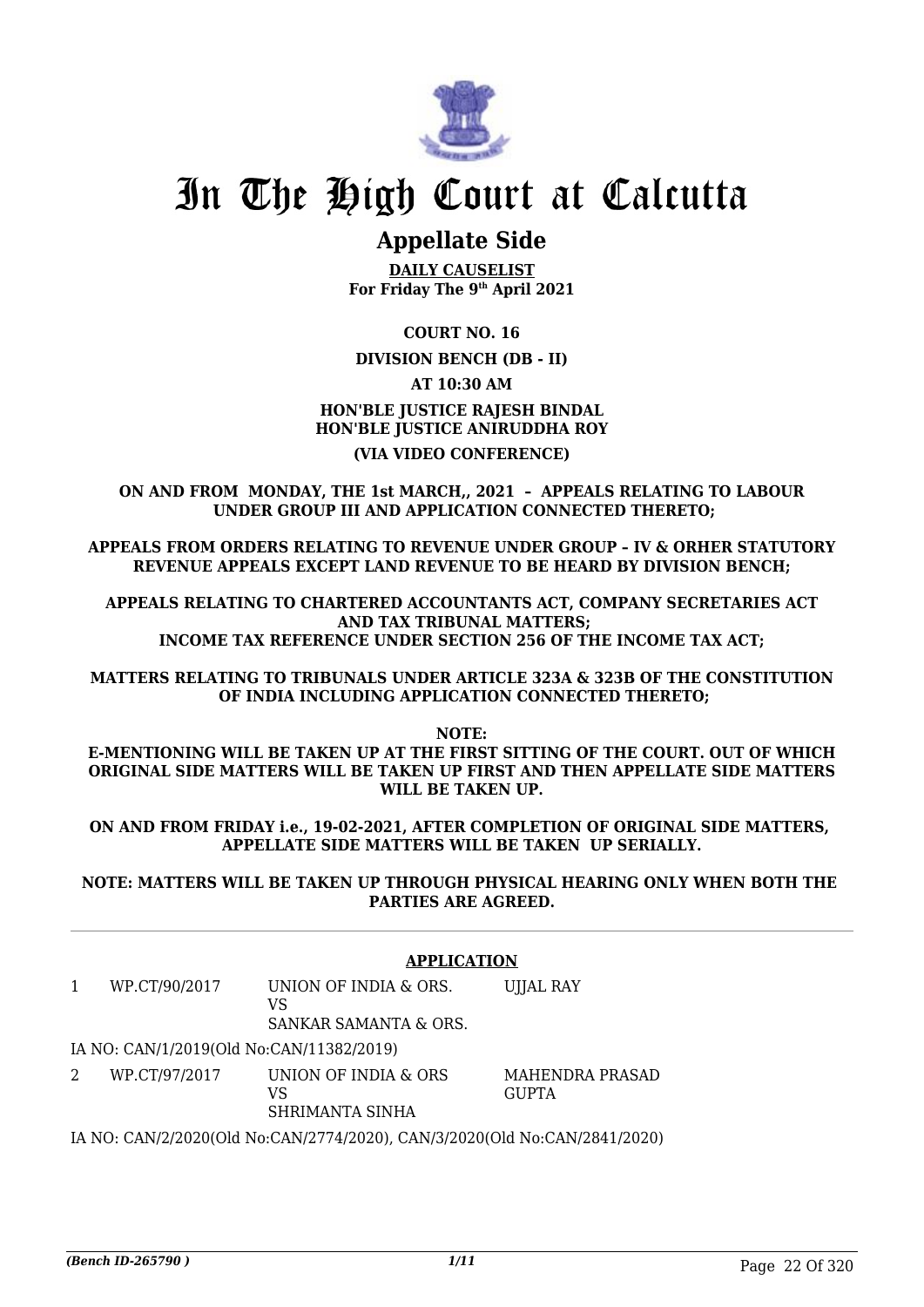| 3  | WP.CT/154/2017                          | SAMAR CHANDRA DUTTA &<br><b>ORS</b><br><b>VS</b><br>UNION OF INDIA & ORS                                           | P C DAS                              |
|----|-----------------------------------------|--------------------------------------------------------------------------------------------------------------------|--------------------------------------|
|    | IA NO: CAN/2/2019(Old No:CAN/2529/2019) |                                                                                                                    |                                      |
|    |                                         | <b>MANDAMUS APPEAL</b>                                                                                             |                                      |
| 4  | FMA/721/2019                            | M/S. UNIVERSITY<br>CONSTRUCTION CO.<br><b>VS</b><br><b>EMPLOYEES STATE</b><br><b>INSURANCE CORPORATION</b><br>LTD. | <b>SOURAV</b><br><b>CHAKRABORTY</b>  |
|    | IA NO: CAN/1/2019(Old No:CAN/4412/2019) |                                                                                                                    |                                      |
|    |                                         | <b>MOTION</b>                                                                                                      |                                      |
| 5  | WP.CT/437/2012                          | RADHE SHYAM CHAWLA<br><b>VS</b><br>UNION OF INDIA &ORS                                                             | <b>SUKANTA</b><br><b>CHAKRABORTY</b> |
| 6  | WP.CT/122/2013                          | MONOJ KUMAR GUPTA<br><b>VS</b><br>UNION OF INDIA & ORS.                                                            | SANJUKTA SAMANTA                     |
|    | IA NO: CAN/1/2020(Old No:CAN/1476/2020) |                                                                                                                    |                                      |
| 7  | WP.CT/401/2013                          | DR. MADHUMITA<br><b>BHATTACHARYYA</b><br><b>VS</b><br><b>UNION OF INDIA &amp;ORS</b>                               | PARTHA SARATHI<br><b>DAS</b>         |
| 8  | WP.CT/10/2017                           | UNION OF INDIA & ORS<br><b>VS</b><br><b>RATNA SARKAR</b>                                                           | <b>SWAPAN BANERJEE</b>               |
| 9  | WP.CT/65/2017                           | UNION OF INDIA & ORS<br><b>VS</b><br><b>SUNITI SUTRADHAR</b>                                                       | ANIRBAN DATTA                        |
| 10 | WPLRT/15/2018                           | <b>UMA GANGULY &amp; ORS</b><br>VS.<br>STATE OF WEST BENGAL<br>&ORS                                                | KOUSHIK ROY                          |
|    | IA NO: CAN/1/2018(Old No:CAN/7934/2018) |                                                                                                                    |                                      |
| 11 | WPLRT/36/2018                           | JAY SHREE TEA &<br><b>INDUSTRIES LTD. &amp; ANR</b><br>VS<br>STATE OF WEST BENGAL &<br><b>ORS</b>                  | PRASENJIT BARMAN                     |
| 12 | WP.CT/54/2018                           | UNION OF INDIA & ORS.<br>VS<br>SAILA NATH CHOUDHARY                                                                | MAHENDRA PRASAD<br><b>GUPTA</b>      |
| 13 | WPLRT/87/2018                           | JAY SHREE TEA &<br><b>INDUSTRIES LTD. &amp; ANR</b><br><b>VS</b><br>STATE OF WEST BENGAL &<br><b>ORS</b>           | P. BURMAN                            |
| 14 | WP.CT/63/2019                           | UNION OF INDIA & ORS<br><b>VS</b><br><b>BIKASH MITRA</b>                                                           | <b>SABITA ROY</b>                    |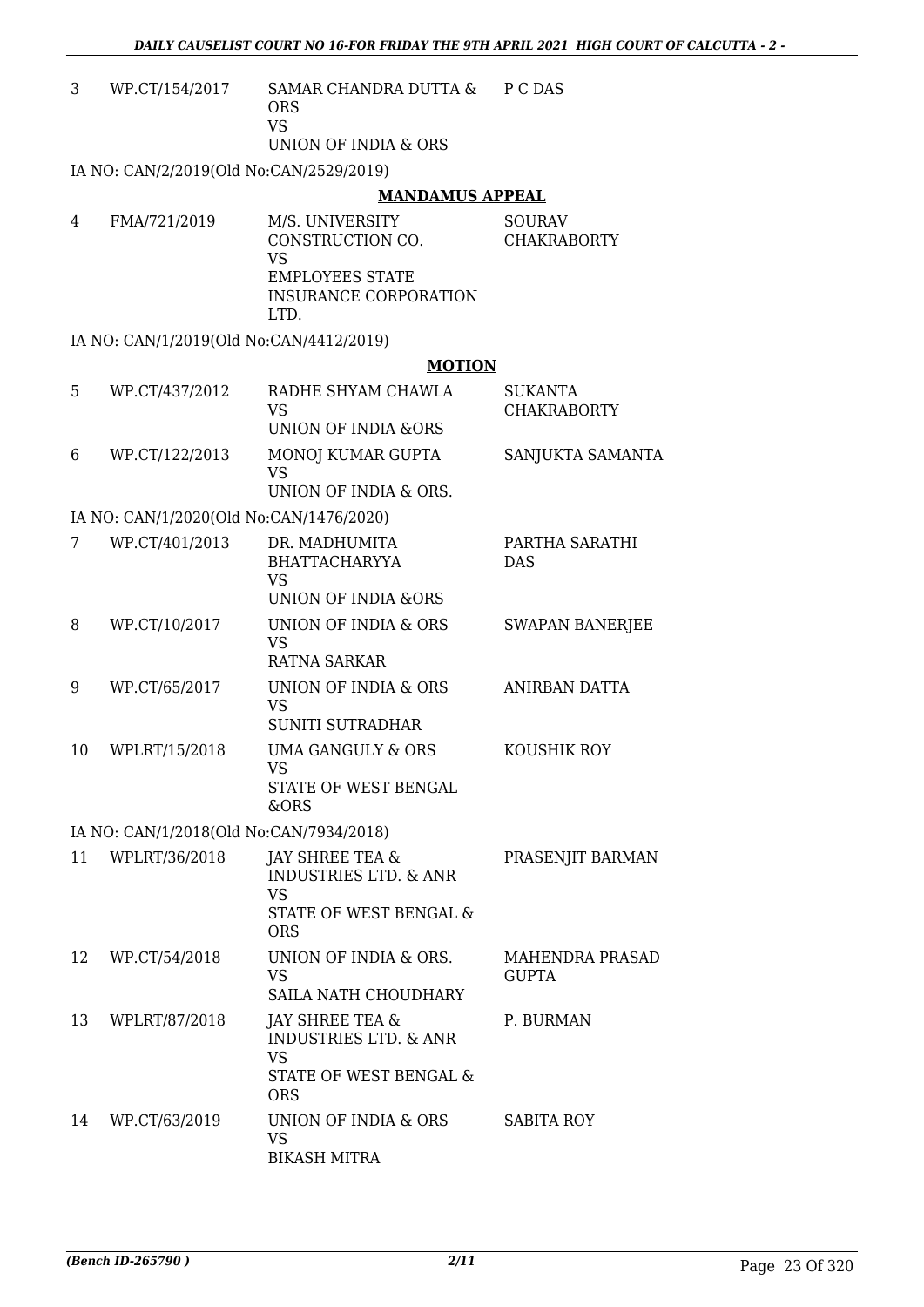| 15 | WP.ST/91/2019                           | <b>SUDHANSU KARMAKAR &amp;</b><br><b>ORS</b><br><b>VS</b><br>STATE OF WEST BENGAL &<br><b>ORS</b> | <b>ASIT BARAN</b><br>MUKHERJEE                                                        |
|----|-----------------------------------------|---------------------------------------------------------------------------------------------------|---------------------------------------------------------------------------------------|
|    | IA NO: CAN/1/2019(Old No:CAN/8407/2019) |                                                                                                   |                                                                                       |
| 16 | WPLRT/102/2019                          | <b>MAMATA DAS</b><br><b>VS</b><br><b>STATE OF WEST BENGAL &amp;</b><br><b>ORS</b>                 | TANMOY KR DEY                                                                         |
| 17 | WPLRT/119/2019                          | ARJU BEGAM<br><b>VS</b><br>STATE OF WEST BENGAL &<br><b>ORS</b>                                   | NEMAI CHANDRA<br><b>BETAL</b>                                                         |
| 18 | WP.CT/131/2019                          | NARENDRA NARAYAN<br><b>TALUKDAR &amp; ORS</b><br><b>VS</b><br>UNION OF INDIA & ORS                | <b>AJAY DEBNATH</b>                                                                   |
|    |                                         |                                                                                                   | IA NO: CAN/1/2020(Old No:CAN/3280/2020), CAN/2/2020(Old No:CAN/3281/2020), CAN/3/2020 |
| 19 | WP.CT/136/2019                          | PARTHA CHATTERJEE &<br><b>ORS</b><br><b>VS</b><br>UNION OF INDIA & ORS                            | <b>DAISY BASU</b>                                                                     |
|    | IA NO: CAN/1/2021                       |                                                                                                   |                                                                                       |
| 20 | WPLRT/139/2019                          | KAJAL DUTTA PRAMANIK<br><b>VS</b><br>STATE OF WEST BENGAL &<br><b>ORS</b>                         | MD YOUNUSH<br><b>MONDAL</b>                                                           |
| 21 | WP.ST/195/2019                          | SNIGDHA DAS MANDAL<br><b>VS</b><br>STATE OF WEST BENGAL &<br><b>ORS</b>                           | <b>ASISH DUTTA</b>                                                                    |
| 22 | WP.CT/4/2020                            | SUMAN MAJUMDER<br>VS.<br><b>STAFF SELECTION</b><br><b>COMMISSION &amp; ORS</b>                    | CHIRADIP SINHA                                                                        |
| 23 | WP.ST/11/2020                           | <b>SMRITIKANA DEY</b><br>VS<br>STATE OF WEST BENGAL &<br><b>ORS</b>                               | <b>INDRAJIT BISWAS</b>                                                                |
| 24 | WP.ST/15/2020                           | <b>BISWANATH GAYEN</b><br><b>VS</b><br>STATE OF WEST BENGAL &<br><b>ORS</b>                       | <b>ANINDA</b><br><b>BHATTACHARYA</b>                                                  |
| 25 | WPLRT/20/2020                           | HARI PADA JANA & ORS<br>VS<br>STATE OF WEST BENGAL &<br><b>ORS</b>                                | RAJ DIP RAY                                                                           |
| 26 | WP.ST/21/2020                           | SUBHAS CH. KONAR<br><b>VS</b><br>STATE OF WEST BENGAL &<br>ORS.                                   | <b>SUMITRA</b>                                                                        |
|    | IA NO: CAN/1/2021, CAN/2/2021           |                                                                                                   |                                                                                       |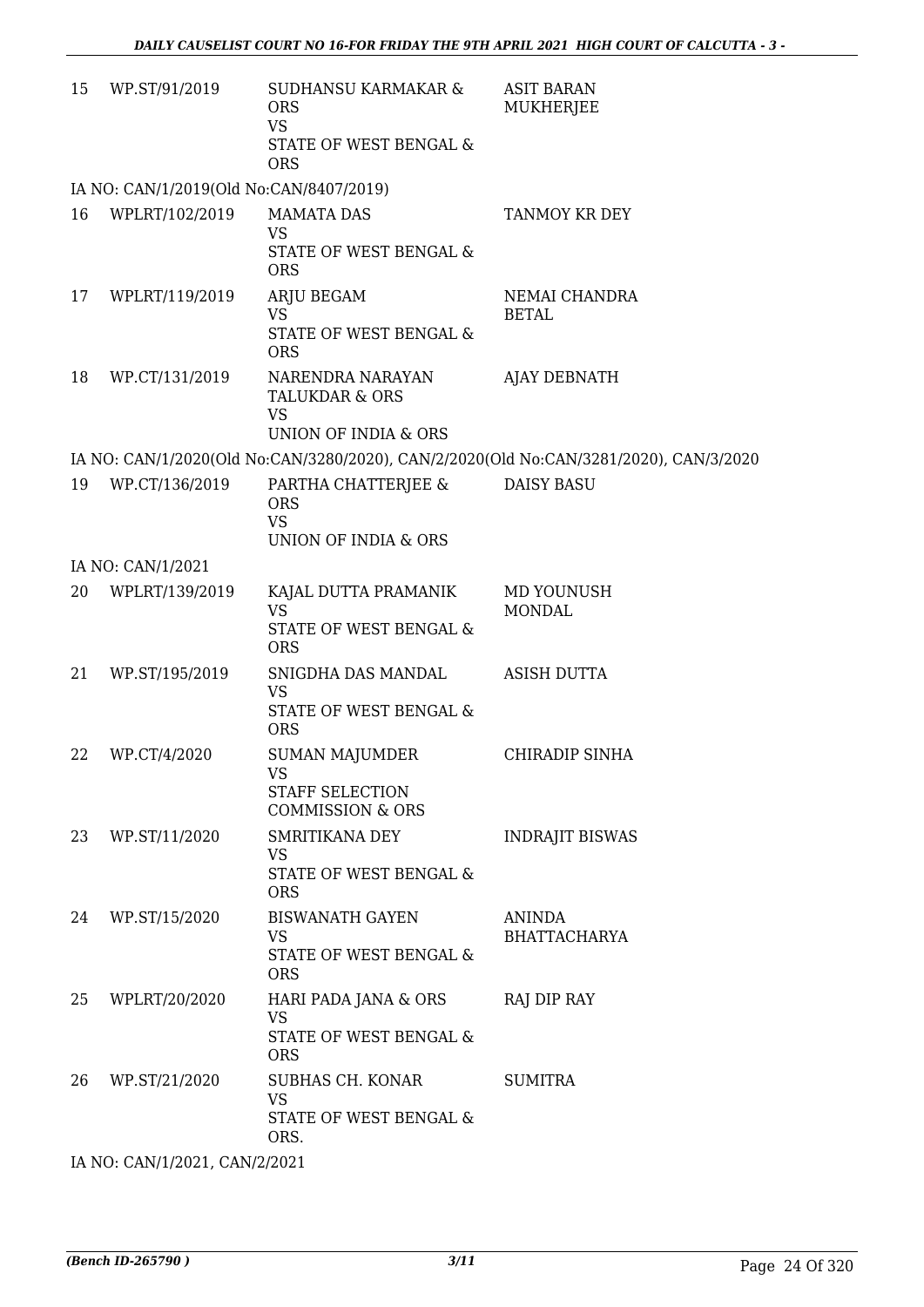| 27 | WPLRT/22/2020     | HAREKRISHNA MONDAL &<br><b>ORS</b><br>VS.<br>STATE OF WEST BENGAL &<br><b>ORS</b>                            | LAKSHMINATH<br><b>VHATTACHARYA</b>  |
|----|-------------------|--------------------------------------------------------------------------------------------------------------|-------------------------------------|
| 28 | WPLRT/24/2020     | SK BARSHED ALI<br><b>VS</b><br>STATE OF WEST BENGAL &<br><b>ORS</b>                                          | SK. BARSHED ALI                     |
| 29 | WPLRT/25/2020     | JOYDEB CHAKRABORTY<br><b>VS</b><br>STATE OF WEST BENGAL &<br><b>ORS</b>                                      | HIMADRI KUMAR<br><b>MAHATA</b>      |
| 30 | WP.CT/26/2020     | JOYDEEP MUKHERJEE<br><b>VS</b><br>UNION OF INDIA & ORS                                                       | RANANJAY<br><b>CHATTERJEE</b>       |
| 31 | WP.CT/27/2020     | UNION O INDIA & ORS.<br><b>VS</b><br>BIMAL CH. PAUL & ORS.                                                   | <b>SUSMITA SAHA</b><br><b>DUTTA</b> |
| 32 | WPLRT/28/2020     | NAMITA GHOSH<br><b>VS</b><br>STATE OF WEST BENGAL &<br><b>ORS</b>                                            | <b>DEBASIS SUR</b>                  |
| 33 | WPLRT/32/2020     | <b>AMARNATH DATTA</b><br><b>VS</b><br>STATE OF WEST BENGAL<br>AND ORS.                                       | P K BHATTACHARYA                    |
| 34 | WPLRT/33/2020     | TARAPADA GHOSH<br><b>VS</b><br>STATE OF WEST BENGAL<br>AND ORS.                                              | <b>DEBASHISH SARKAR</b>             |
|    | IA NO: CAN/1/2021 |                                                                                                              |                                     |
| 35 | WP.ST/35/2020     | ALOKE CHANDRA SAHANA<br>VS<br>STATE OF WEST BENGAL &<br><b>ORS</b>                                           | <b>SOUMI KUNDU</b>                  |
| 36 | WPLRT/38/2020     | SOMA AICH<br>VS<br>STATE OF WEST BENGAL<br>AND ORS.                                                          | <b>ABDUS SALAM</b>                  |
| 37 | WP.CT/38/2020     | <b>MANISH KUMAR</b><br><b>VS</b><br>THE COMPTROLLER &<br><b>AUDITOR GENERAL OF</b><br><b>INDIA &amp; ORS</b> | <b>BHARAT BHUSAN</b>                |
| 38 | WPLRT/39/2020     | RANAJIT KUMAR BERA AND<br><b>OTHERS</b><br><b>VS</b><br>STATE OF WEST BENGAL<br>AND ORS.                     | <b>SAKYA MAITY</b>                  |
| 39 | WPLRT/40/2020     | <b>ASIT GAYEN</b><br>VS<br>STATE OF WEST BENGAL<br>AND ORS.                                                  | KAPIL CHANDRA<br><b>SAHOO</b>       |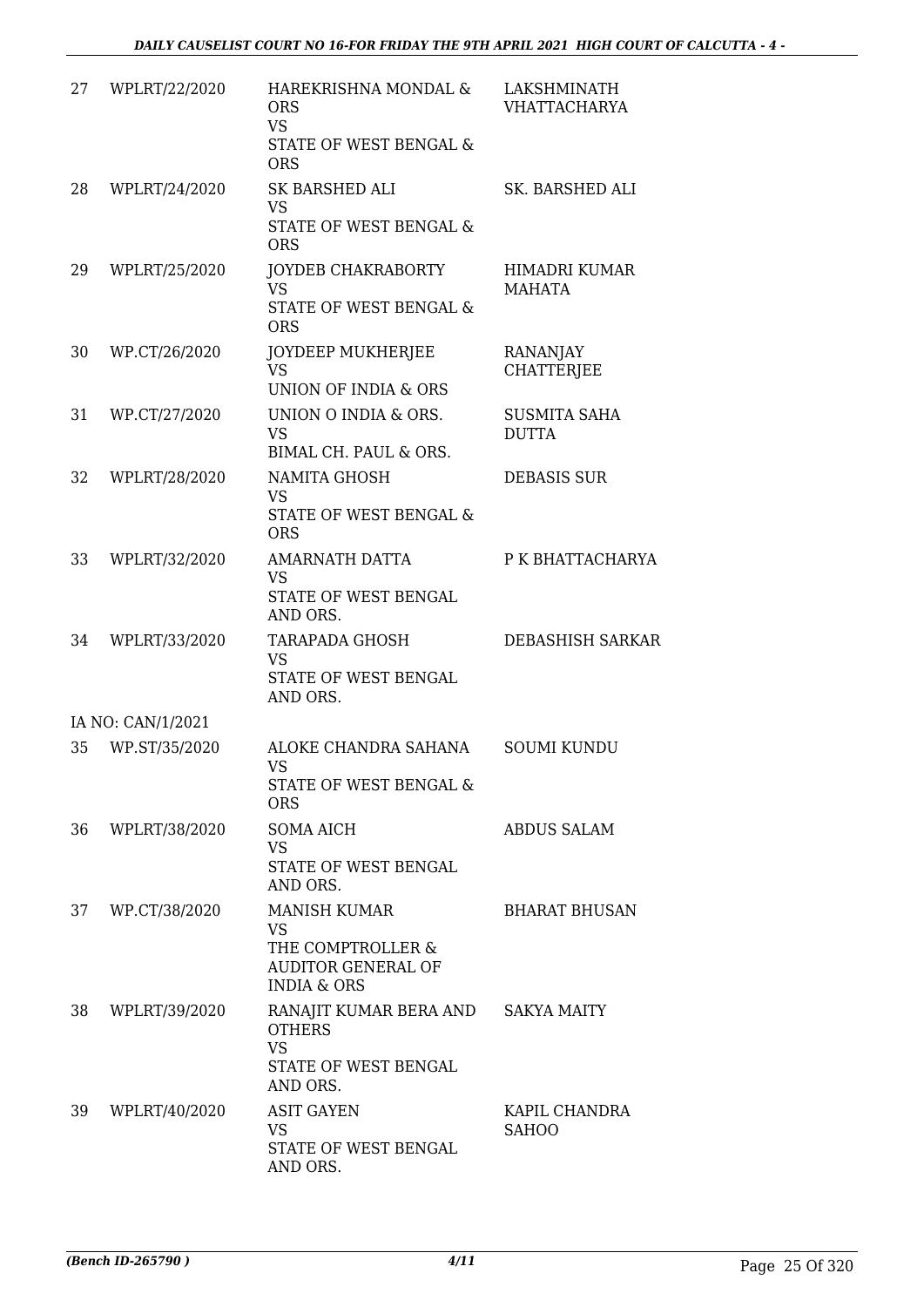| 40 | WPLRT/42/2020     | STATE OF WEST BENGAL<br>AND ORS.<br><b>VS</b><br>NARAYAN CHANDRA SAHA<br><b>AND ORS</b>         | <b>NILOTPAL</b><br><b>CHATTERJEE</b>                                                      |
|----|-------------------|-------------------------------------------------------------------------------------------------|-------------------------------------------------------------------------------------------|
| 41 | WP.CT/49/2020     | UNION OF INDIA AND ORS<br><b>VS</b><br>MANISH KUMAR AND ORS                                     | <b>SUMAN BASU</b>                                                                         |
| 42 | WPLRT/51/2020     | LATIKA GHOSH AND ORS<br><b>VS</b><br>STATE OF WEST BENGAL<br><b>AND ANR</b>                     | J.L. ROY                                                                                  |
| 43 | WP.ST/53/2020     | KAMAL KANT JHA<br>VS<br>STATE OF WEST BENGAL &<br><b>ORS</b>                                    | <b>AMAL KR ROY</b>                                                                        |
|    | No:CAN/4776/2020) |                                                                                                 | IA NO: CAN/1/2020(Old No:CAN/3219/2020), CAN/2/2020(Old No:CAN/3220/2020), CAN/3/2020(Old |
|    | 44 WP.CT/58/2020  | THE DIRECTOR (HR<br>BHARAT SANCHAR NIGAM<br>LTD AND ORS<br><b>VS</b><br>MANIKLAL KAR AND ORS    | SUDIPTO PANDA                                                                             |
| 45 | WP.CT/61/2020     | UTPAL MITRA<br><b>VS</b><br>UNION OF INDIA AND ORS.                                             | <b>SUMITAVA</b><br><b>CHAKRABORTY</b>                                                     |
| 46 | WP.CT/62/2020     | UNION OF INDIA AND ORS.<br><b>VS</b><br>SUBRATA MONDAL AND<br><b>ANR</b>                        | ARIJIT MAJUMDER                                                                           |
| 47 | WP.CT/68/2020     | SHARDA NAD SINGH<br><b>VS</b><br>UNION OF INDIA AND ORS.                                        | <b>SOUMEN</b><br><b>BHATTACHARJEE</b>                                                     |
| 48 | WP.ST/88/2020     | STATE OF WEST BENGAL<br>AND ORS.<br><b>VS</b><br><b>ANKUR GHOSH</b>                             | NILOTPAL<br><b>CHATTERJEE</b>                                                             |
| 49 | WP.ST/97/2020     | PRADIP KR. CHATTERJEE<br><b>VS</b><br>STATE OF WEST BENGAL<br>AND ORS.                          | MANOJIT PAL                                                                               |
| 50 | WP.ST/103/2020    | State of West Bengal AND<br><b>ANOTHER</b><br><b>VS</b><br>SUKUMAR DEBNATH AND<br><b>OTHERS</b> | <b>SHAMIM UL BARI</b>                                                                     |
| 51 | WP.ST/105/2020    | MD. TOUSHIF JAMAL<br><b>VS</b><br>State of West Bengal                                          | <b>ASHOK HALDER</b>                                                                       |
| 52 | WP.ST/109/2020    | KOUSHIK CHATTERJEE<br>VS<br>STATE OF WEST BENGAL<br>AND ORS.                                    | <b>ASHIS KUMAR</b><br>CHOWDHURY                                                           |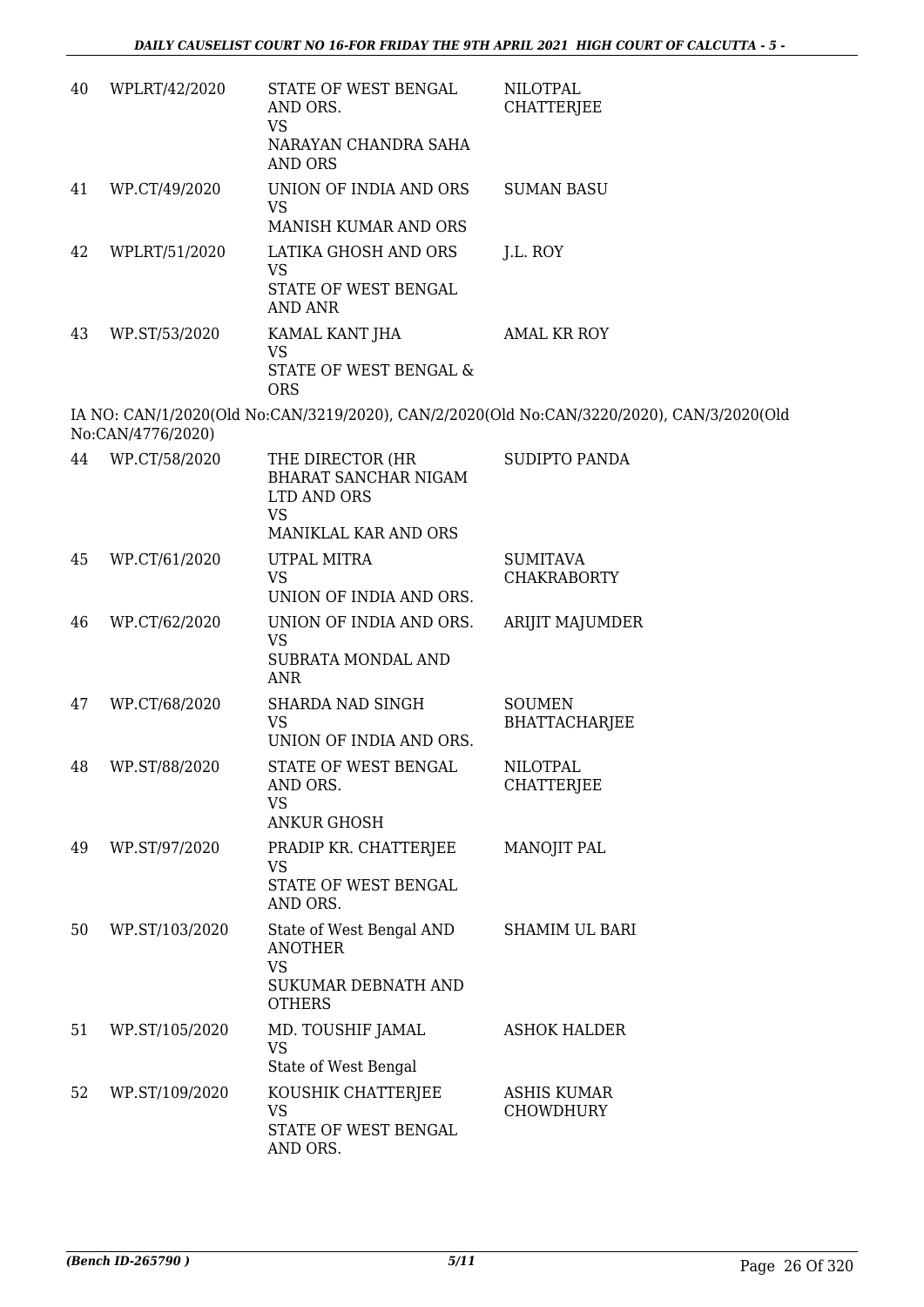| 53 | WP.ST/110/2020 | SANJOY SINGH TAMTA<br><b>VS</b><br>STATE OF WEST BENGAL<br>AND ORS.                            | <b>TARA PADA DAS</b>           |
|----|----------------|------------------------------------------------------------------------------------------------|--------------------------------|
| 54 | WPLRT/1/2021   | <b>SRIDAM BASAK</b><br><b>VS</b><br>STATE OF WEST BENGAL<br>AND ORS.                           | DEBDEEP SINHA                  |
| 55 | CO.CT/1/2021   | UNION OF INDIA AND ORS.<br><b>VS</b><br>SMT LIPIKA SARKAR(BARUI)                               | NIRBANESH<br><b>CHATTERJEE</b> |
| 56 | WP.TT/1/2021   | STATE OF WEST BENGAL<br>AND ORS.<br><b>VS</b><br><b>ALOK KUNDU</b>                             | <b>AVRA MAZUMDER</b>           |
| 57 | WPLRT/2/2021   | <b>GIYASUDDIN ZAMADAR</b><br><b>VS</b><br><b>BLOCK LAND AND LAND</b><br>REFORM OFFICER AND ORS | <b>SANDIP DAS</b>              |
| 58 | WP.ST/3/2021   | <b>SUNITA GURUNG</b><br><b>VS</b><br>STATE OF WEST BENGAL<br>AND ORS.                          | <b>RTASAMOY MONDAL</b>         |
| 59 | WPLRT/3/2021   | NIRMAL KUMAR<br><b>CHATTERJEE</b><br><b>VS</b><br>STATE OF WEST BENGAL<br>AND ORS.             | <b>D BANERJEE</b>              |
| 60 | WPLRT/4/2021   | <b>SUBODH JANA</b><br><b>VS</b><br>STATE OF WEST BENGAL<br>AND ORS.                            | <b>AMITAVA DASGUPTA</b>        |
| 61 | WP.ST/4/2021   | CHANDRAWATI DEVI<br><b>VS</b><br>STATE OF WEST BENGAL<br>AND ORS.                              | <b>ARIJIT DEY</b>              |
| 62 | WPLRT/5/2021   | <b>ASRAFUL HAQUE</b><br><b>VS</b><br>STATE OF WEST BENGAL<br>AND ORS.                          | <b>ARPITA BASU</b>             |
| 63 | WPLRT/6/2021   | <b>BIVAS DE</b><br><b>VS</b><br>STATE OF WEST BENGAL<br>AND ORS.                               | PRANTICK GHOSH                 |
| 64 | WP.CT/6/2021   | RAJESH KUMAR<br><b>VS</b><br>UNION OF INDIA AND ORS.                                           | PHATICK CHANDRA<br><b>DAS</b>  |
| 65 | WP.CT/7/2021   | UNION OF INDIA AND ORS.<br><b>VS</b><br>MD IMRAN RAJA                                          | <b>SOMA RAY</b>                |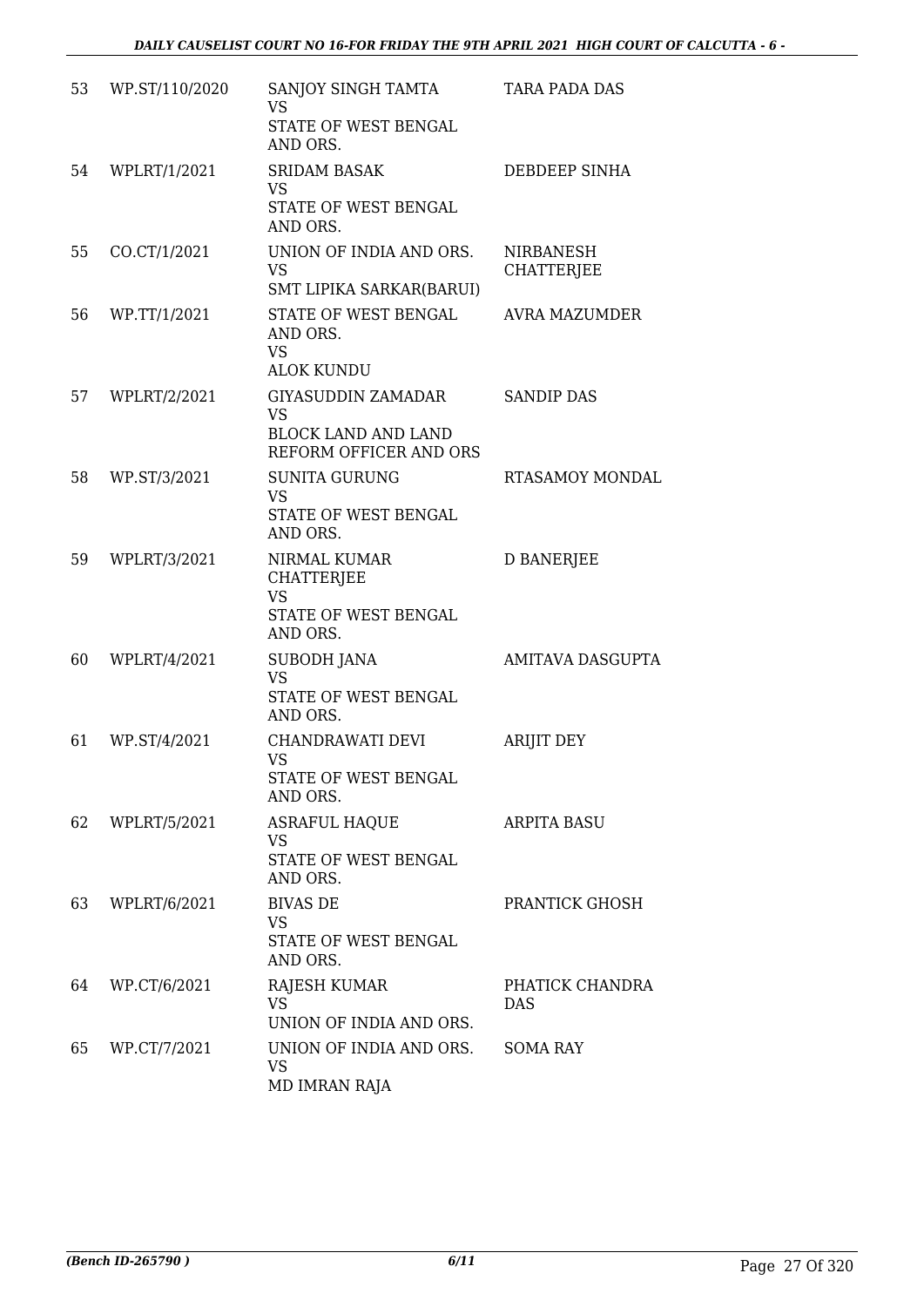| 66 | WPLRT/7/2021  | GANESH CHANDRA PALAND<br><b>ORS</b><br><b>VS</b><br>STATE OF WEST BENGAL<br>AND ORS.                                         | HIMADRI KR MAHATA                         |
|----|---------------|------------------------------------------------------------------------------------------------------------------------------|-------------------------------------------|
| 67 | WPLRT/8/2021  | NAND KUMAR SOMANI<br><b>VS</b><br>STATE OF WEST BENGAL<br>AND ORS.                                                           | <b>SYED NURUL AREFIN</b>                  |
| 68 | WP.ST/9/2021  | THE PUBLIC SERVICE<br><b>COMMISISON WEST</b><br><b>BENGAL AND OTHERS</b><br><b>VS</b><br>PRITAM GHOSAL AND<br><b>ANOTHER</b> | <b>SHRABONI SARKAR</b>                    |
| 69 | WPLRT/9/2021  | SAFIUDDIN MONDAL<br><b>VS</b><br>STATE OF WEST BENGAL<br>AND ORS.                                                            | <b>SUBIR KUMAR</b><br><b>BHATTACHRYYA</b> |
| 70 | WPLRT/10/2021 | ARUN KUMAR JANA<br><b>VS</b><br>STATE OF WEST BENGAL<br>AND ORS.                                                             | <b>SAMIRAN GIRI</b>                       |
| 71 | WP.CT/10/2021 | <b>BAPPA MONDAL</b><br><b>VS</b><br>UNION OF INDIA AND ORS.                                                                  | <b>GORA CHAND</b><br><b>SAMANTA</b>       |
| 72 | WP.CT/11/2021 | PROSENJIT MONDAL<br><b>VS</b><br>UNION OF INDIA AND ORS.                                                                     | <b>GORA CHAND</b><br><b>SAMANTA</b>       |
| 73 | WPLRT/11/2021 | RANJIT BANERJEE<br><b>VS</b><br>STATE OF WEST BENGAL<br>AND ORS.                                                             | <b>GAZI FARUQUE</b><br><b>HOSSAIN</b>     |
| 74 | WPLRT/12/2021 | <b>GOUR MONDAL AND ORS</b><br><b>VS</b><br>STATE OF WEST BENGAL<br>AND ORS.                                                  | SATYAJIT MAHATA                           |
| 75 | WP.CT/12/2021 | CHIRANMAY DAS<br><b>VS</b><br>UNION OF INDIA AND ORS                                                                         | <b>GORA CHAND</b><br><b>SAMANTA</b>       |
| 76 | WPLRT/13/2021 | <b>GHANA SHYAM DAS SARDA</b><br><b>VS</b><br>STATE OF WEST BENGAL<br>AND ORS.                                                | AMBU BINDU<br><b>CHAKRABORTY</b>          |
| 77 | WP.CT/13/2021 | <b>GAUTAM SARDAR AND</b><br><b>ANOTHER</b><br><b>VS</b><br>UNION OF INDIA AND ORS.                                           | <b>BHARAT BHUSAN</b>                      |
| 78 | WP.CT/14/2021 | Union of India<br><b>VS</b><br><b>DINANATH THAKUR</b>                                                                        | SHANKAR RANJAN<br><b>SEN</b>              |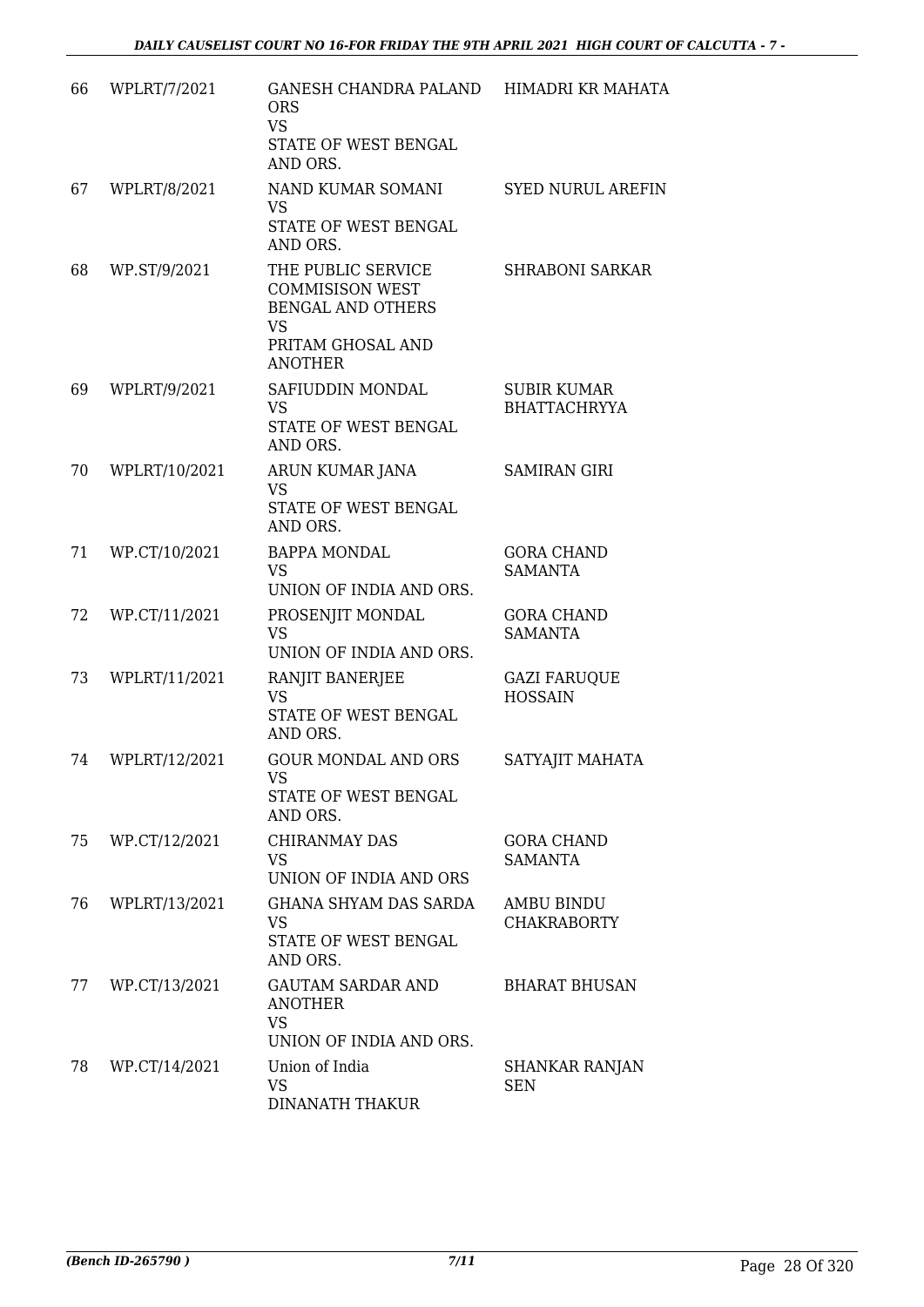| 79 | WPLRT/14/2021     | ASISH KUAMR HAZRA<br><b>VS</b><br>STATE OF WEST BENGAL<br>AND ORS.                                                               | PUNDARIKAKSHYA<br><b>BHATTACHARYA</b> |
|----|-------------------|----------------------------------------------------------------------------------------------------------------------------------|---------------------------------------|
| 80 | WP.CT/15/2021     | Union of India<br><b>VS</b><br>MAIMUL BEGUM AND ANR                                                                              | <b>SHANKAR RANJAN</b><br><b>SEN</b>   |
| 81 | WPLRT/15/2021     | <b>BAZIR HOSSAIN</b><br><b>VS</b><br>STATE OF WEST BENGAL<br>AND ORS.                                                            | TARASANKAR<br><b>SAMANTA</b>          |
| 82 | WP.CT/16/2021     | <b>SMEETA PAUL</b><br><b>VS</b><br>UNION OF INDIA AND ORS.                                                                       | <b>JOYJIT DUTTA</b>                   |
| 83 | WPLRT/16/2021     | HEMANT CHABRIA AND<br><b>ANR</b><br><b>VS</b><br>STATE OF WEST BENGAL<br>AND ORS.                                                | <b>ANINDITA</b><br>AUDDY(DAS)         |
| 84 | WP.CT/17/2021     | UNIION OF INDIA AND<br><b>OTHERS</b><br><b>VS</b><br>TREASURY OFFICER,<br><b>TREASURY I PURBA</b><br><b>BARDHAMAN AND OTHERS</b> | ANURAN SAMANTA                        |
| 85 | WPLRT/18/2021     | MAYFAIR DEVELOPERS PVT<br>LD<br><b>VS</b><br>STATE OF WEST BENGAL<br><b>AND ORS</b>                                              | <b>SUBHAM GHOSH</b>                   |
| 86 | WPLRT/19/2021     | MAYFAIR VILLA PVT LTD<br><b>VS</b><br>STATE OF WEST BENGAL<br>AND ORS.                                                           | APURBA KUMAR<br><b>GHOSH</b>          |
| 87 | WP.CT/19/2021     | SANDHYA DUTTA AND ANR<br><b>VS</b><br>UNION OF INDIA AND ORS.                                                                    | SK SAYEDUL HAQUE<br><b>MOLLA</b>      |
|    | IA NO: CAN/1/2021 |                                                                                                                                  |                                       |
| 88 | WP.CT/20/2021     | UNION OF INDIA AND ORS.<br><b>VS</b><br><b>SURAJ BANSFORE</b>                                                                    | A.K. GAYEN                            |
| 89 | WPLRT/20/2021     | MAYFAIR ASHIANA PVT LTD<br><b>VS</b><br>STATE OF WEST BENGAL<br>AND ORS.                                                         | ASHISH KUMAR<br><b>DUTTA</b>          |
| 90 | WP.CT/21/2021     | PROGYADYUTI DUTTA<br><b>VS</b><br>UNION OF INDIA AND ORS.                                                                        | <b>BARUN CHATTERJEE</b>               |
| 91 | WP.CT/22/2021     | <b>BHANU CHARAN SINGH</b><br>SINCE DECEASED REP BY<br><b>LEGAL HEIRS</b><br><b>VS</b><br>UNION OF INDIA AND ORS.                 | MUKUNDA LAL<br><b>SARKAR</b>          |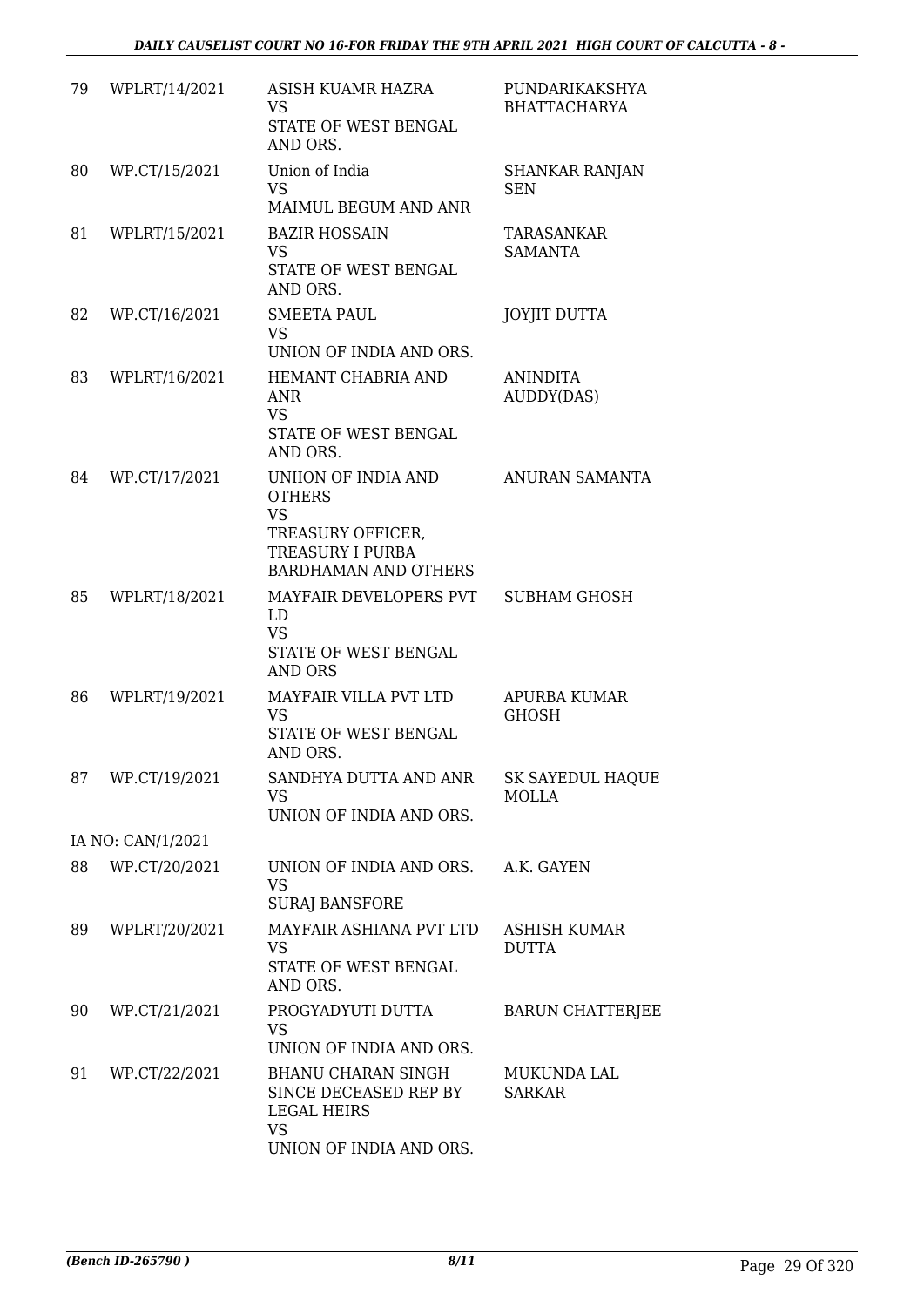| 92 | WP.ST/23/2021     | SHIB NARAYAN ROUTH<br>VS<br>DIR. GEN., W.B.FIRE                                         | <b>SIZAN NANDI</b>                      |
|----|-------------------|-----------------------------------------------------------------------------------------|-----------------------------------------|
| 93 | WP.CT/23/2021     | <b>SERVICE AND ORS</b><br>AMARJEET ARORA AND<br><b>ANOTHER</b>                          | <b>ATANU BASU</b>                       |
|    |                   | VS.<br>UNION OF INDIA AND ORS.                                                          |                                         |
| 94 | WP.ST/24/2021     | ASHOK DHARA<br><b>VS</b>                                                                | NAMITA BASU                             |
|    |                   | STATE OF WEST BENGAL<br>AND ORS.                                                        |                                         |
| 95 | WP.CT/24/2021     | <b>SUBIT KUMAR DAS</b><br><b>VS</b><br>UNION OF INDIA AND ORS.                          | SABYASACHI ROY                          |
| 96 | WP.ST/25/2021     | THE STATE OF WEST<br><b>BENGAL AND ORS</b><br><b>VS</b>                                 | <b>NILOTPAL</b><br><b>CHATTERJEE</b>    |
|    |                   | DR MUKUT MANI ADHIKARI                                                                  |                                         |
| 97 | WP.CT/25/2021     | UNION OF INDIA AND ORS.<br><b>VS</b><br>DIPALI MAITY                                    | debasish<br>chattopadhyay               |
| 98 | WP.CT/26/2021     | THE COMMISSIONER OF<br><b>CUSTOMS</b><br><b>VS</b><br>NANDI GOPAL DEY AND<br><b>ORS</b> | <b>AISHWARYA</b><br><b>RAJSHREE</b>     |
| 99 | WP.ST/26/2021     | ANTARA MAJUMDER@<br><b>MAZUMDER</b><br><b>VS</b>                                        | AJAY DEBNATH                            |
|    |                   | STATE OF WEST BENGAL<br>AND ORS.                                                        |                                         |
|    | 100 WP.CT/27/2021 | THE COMMISSIONER OF<br><b>CUSTOMS (ADMIN AND</b><br>DISCIPLINARY AUTHORITY)<br>VS.      | <b>AISHYWARRYA</b><br><b>RAJYASHREE</b> |
|    |                   | AMITAVA BANDYOPADHYAY<br>AND ORS                                                        |                                         |
|    | 101 WP.ST/27/2021 | SATADRU ADHIKARY<br><b>VS</b>                                                           | DIP JYOTI<br><b>CHAKRABORTY</b>         |
|    |                   | STATE OF WEST BENGAL<br>AND ORS.                                                        |                                         |
|    | 102 WP.ST/28/2021 | STATE OF WEST BENGAL SHAMIM UL BARI<br>AND ORS.<br><b>VS</b><br>MANGALANAND JHA         |                                         |
|    | 103 WP.CT/28/2021 | UNION OF INDIA AND ORS.<br><b>VS</b>                                                    | DEEPAK KUMAR<br><b>SINGH</b>            |
|    |                   | JAHANGIR CHOWDHURY<br>AND ORS.                                                          |                                         |
|    | 104 WP.CT/29/2021 | SANDIPA ARORA<br>VS<br>UNION OF INDIA AND ORS.                                          | <b>ATANU BASU</b>                       |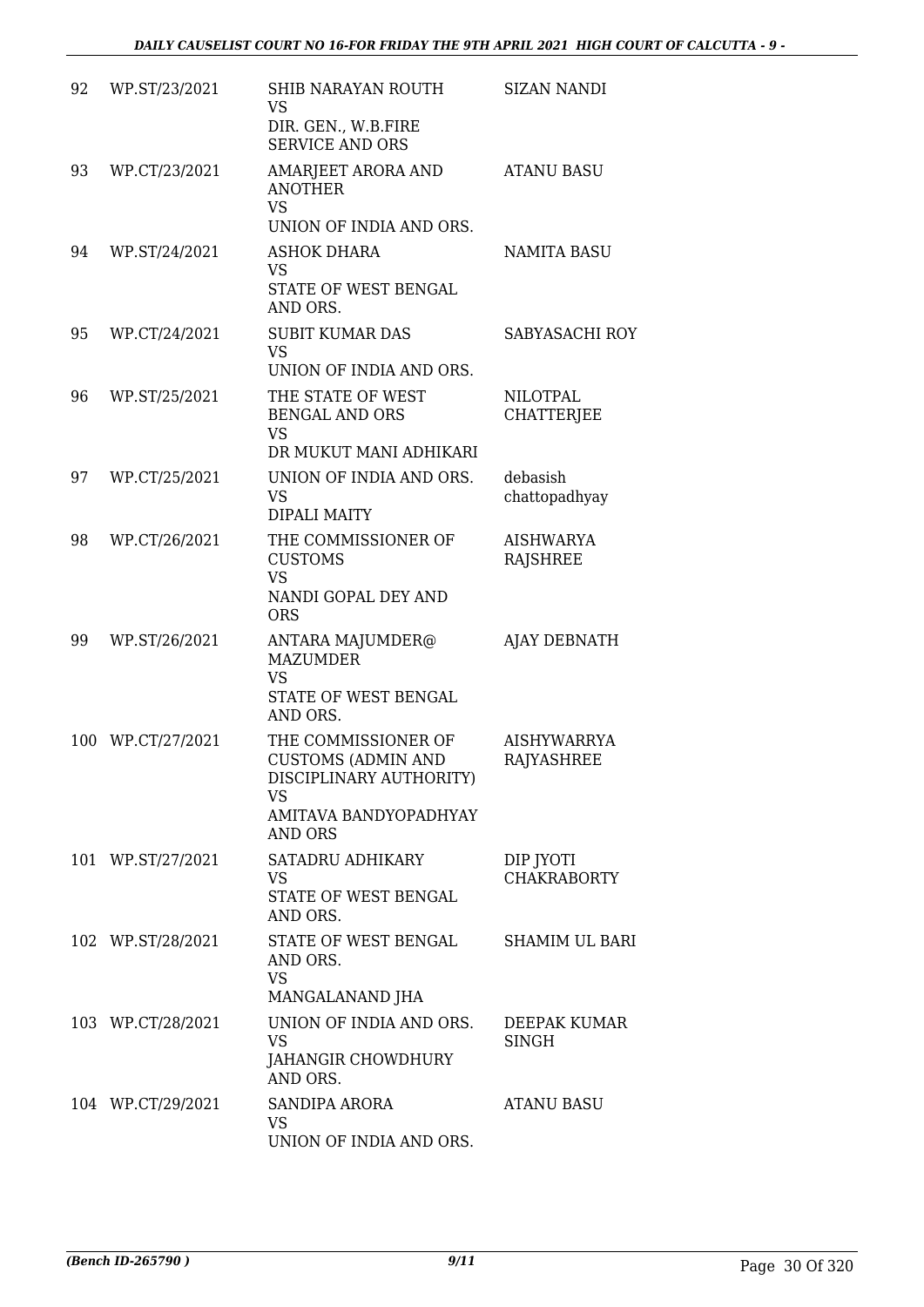| 105 WP.ST/29/2021 | GOLAM MORTOJA MOLLA<br><b>VS</b><br>STATE OF WEST BENGAL<br>AND ORS.                | <b>KRISHNA YADAV</b>                   |
|-------------------|-------------------------------------------------------------------------------------|----------------------------------------|
| 106 WP.CT/30/2021 | UNION OF INDIA AND ORS.<br><b>VS</b><br><b>BIKASH RAJ</b>                           | <b>SANTOSH KUMAR</b><br><b>PANDEY</b>  |
| 107 WP.ST/30/2021 | SUJIT KUMAR KUNDU<br><b>VS</b><br>STATE OF WEST BENGAL<br>AND ORS.                  | <b>BISWARUP NANDY</b>                  |
| 108 WP.CT/31/2021 | KRISHNENDU GARU<br><b>VS</b><br>UNION OF INDIA AND ORS.                             | <b>B C MANNA</b>                       |
| 109 WP.ST/31/2021 | SABYASACHI PATRA<br><b>VS</b><br>STATE OF WEST BENGAL<br>AND ORS.                   | <b>BISWARUP NANDY</b>                  |
| 110 WP.CT/32/2021 | DULAL CHANDRA GAYEN<br><b>VS</b><br>UNION OF INDIA AND ORS.                         | BHASKAR CHANDRA<br><b>MANNA</b>        |
| 111 WP.ST/32/2021 | BEGUM AYESHA JULKA<br><b>KHAN</b><br><b>VS</b><br>STATE OF WEST BENGAL<br>AND ORS.  | MD HAFIZ ALI                           |
| 112 WP.ST/33/2021 | ASMA KHATUN AND ANR<br><b>VS</b><br>STATE OF WEST BENGAL<br>AND ORS.                | MD HAFIZ ALI                           |
| 113 WP.CT/33/2021 | SOUMYENDRA NATH<br><b>BANERJEE</b><br><b>VS</b><br>UNION OF INDIA AND ORS.          | <b>SOUMYA SANKAR</b><br><b>CHINI</b>   |
| 114 WP.CT/34/2021 | UNION OF INDIA AND ORS.<br><b>VS</b><br>PAWAN KUMAR NIROULA                         | PULAKESH BAJPAYEE                      |
| 115 WP.ST/34/2021 | <b>FATEMA KHATUN</b><br><b>VS</b><br>STATE OF WEST BENGAL<br>AND ORS.               | MD HAFIZ ALI                           |
| 116 WP.ST/35/2021 | PRADIP DASTHAKUR AND<br><b>ANR</b><br><b>VS</b><br>STATE OF WEST BENGAL<br>AND ORS. | <b>SUBHADEEP</b><br><b>CHATTERJEE</b>  |
| 117 WP.CT/35/2021 | PABITRA KUMAR DAS<br><b>VS</b><br>UNION OF INDIA AND ORS.                           | <b>BHASKAR CHANDRA</b><br><b>MANNA</b> |
| 118 WP.ST/36/2021 | SANDIP SAMANTA AND<br>ORS.<br><b>VS</b><br>STATE OF WEST BENGAL<br>AND ORS.         | saloni bhattacharjee                   |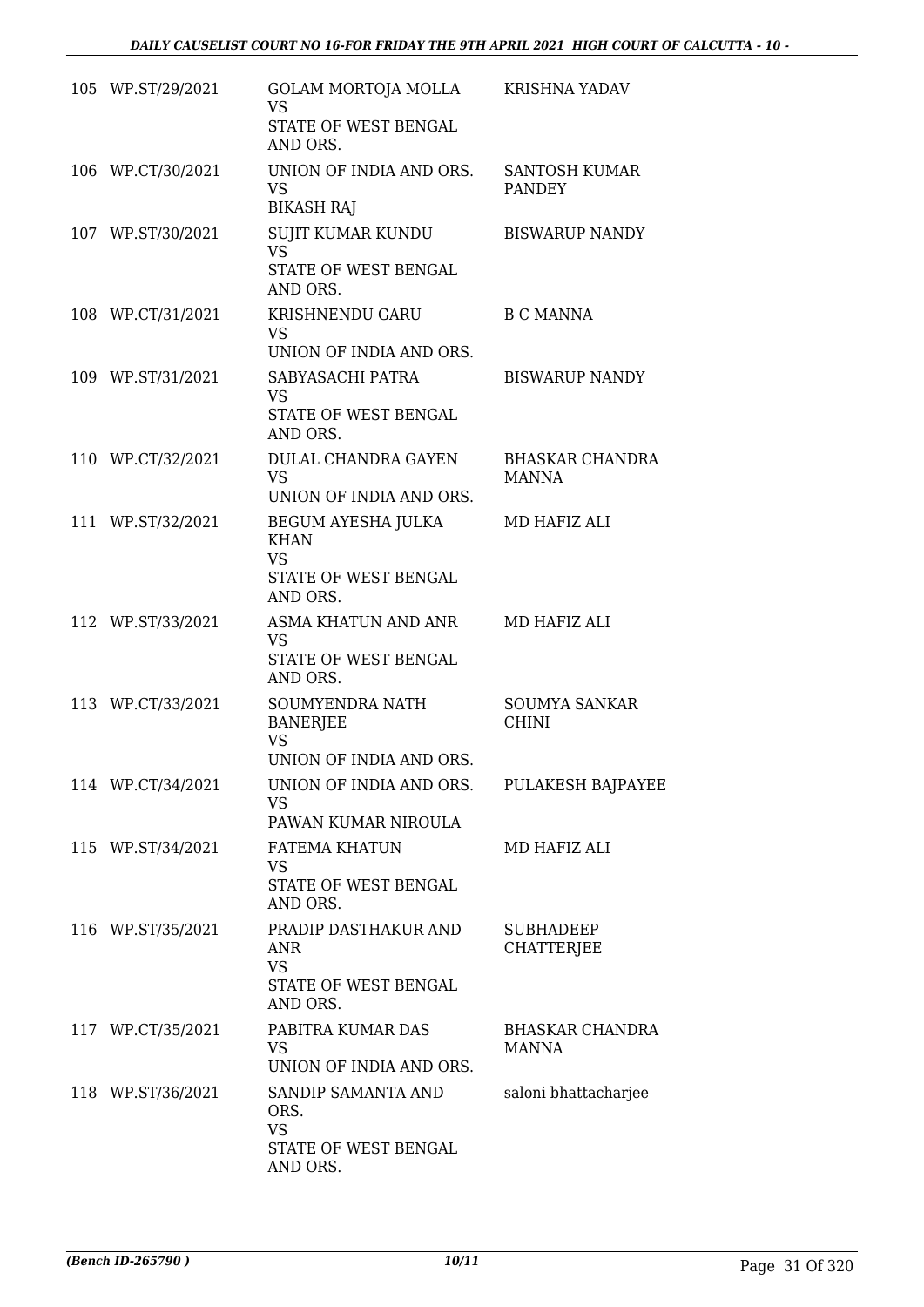| 119 WP.CT/36/2021 | UNION OF INDIA AND ORS.<br>VS<br>AVIJIT GHOSH AND ORS        | SARDA SHA     |
|-------------------|--------------------------------------------------------------|---------------|
| 120 WP.ST/38/2021 | STATE OF WEST BENGAL<br>AND ORS.<br>VS<br>CHHEODARJEE SHERPA | PRANAB HALDER |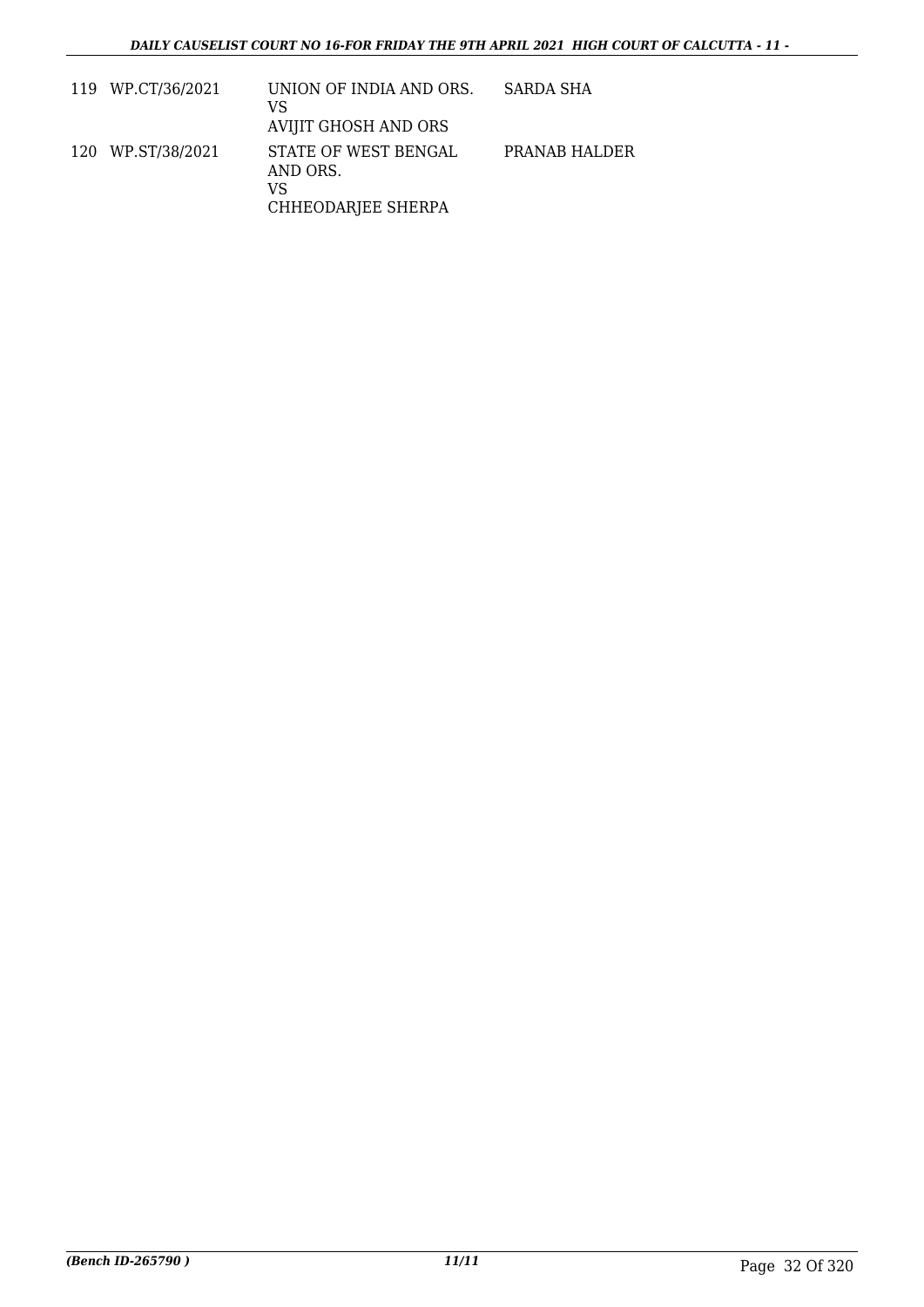

### **Appellate Side**

**DAILY CAUSELIST For Friday The 9th April 2021**

**COURT NO. 37 DIVISION BENCH (DB - III) AT 10:30 AM HON'BLE JUSTICE I. P. MUKERJI HON'BLE JUSTICE MD. NIZAMUDDIN**

 **(VIA VIDEO CONFERENCE)**

**ON AND FROM TUESDAY, THE 23RD FEBRUARY, 2021 – ROSTER NOTIFIED ON 8TH JANUARY, 2021 IS MODIFIED TO THE FOLLOWING EXTENT :- WILL SIT TOGETHER TO TAKE UP ALL APPEALS UNDER COMMERCIAL COURTS, COMMERCIAL DIVISION AND COMMERCIAL APPELLATE DIVISION OF THE HIGH COURT'S ACT, 2015**

**SPECIAL NOTE: (1) IF THERE IS NO COMMERCIAL COURT MATTER THEN MENTIONING OF COMMERCIAL COURT MATTERS WILL BE ENTERTAINED AT COURT NO. 3 ON REGULAR BASIS.**

**(2) COMMERCIAL COURT WILL NOT SIT AT COURT NO. 37 IF THERE IS NO COMMERCIAL COURT MATTER IN THE LIST.**

**APPELLATE SIDE COMMERCIAL MATTERS WILL BE TAKEN UP ON EVERY TUESDAY AND THURSDAY NOT LATER THAN 1 P.M.**

**ORIGINAL SIDE COMMERCIAL MATTERS WILL BE TAKEN UP ON EVERY MONDAY, WEDNESDAY AND FRIDAY NOT LATER THAN 1 P.M.**

**NOTE: MATTERS WILL BE TAKEN UP THROUGH PHYSICAL HEARING ONLY WHEN BOTH THE PARTIES ARE AGREED.**

|      |                                                          | <b>FOR HEARING</b>                                                                                        |                     |
|------|----------------------------------------------------------|-----------------------------------------------------------------------------------------------------------|---------------------|
| 1    | FMAT/313/2020<br>$[+4$ PBS][13.04.2021]                  | M/S S.B.I.W STEELS (PRIVATE) LIMITED<br>VS<br>STEEL AUTHORITY OF INDIA LIMITED<br>(SAIL)                  | DIPAL DEY           |
| 2    | FMAT/439/2020<br>$[-2$ PBS $[13.04.2021]$                | corpus management conosultattion pvt<br>iltd<br>VS.<br>sudipta bal                                        | samik sarkar        |
| 3    | FMAT/57/2021<br>$[+10$ PBS $]$ $[+6$<br>PBS][13.04.2021] | STAR TRACK AGENCY PRIVATE<br>LIMITED<br>VS.<br>EFCALON TIE UP PRIVATE LIMITED                             | SANDIP AGARWAL      |
| wt.4 | FMAT/87/2021                                             | STAR TRACK AGENCY PVT LTD<br>VS<br>EFCALON TIE UP PVT LTD                                                 | SANDIP AGARWAL      |
| 5    | FMAT/1253/2019<br>$[+12$ PBS][13.04.2021]                | ALEXY VANIJYA PVT LTD<br>VS<br>ARCH INFRA PROPERTIES PVT LTD &<br><b>ORS</b>                              | PRATIK BAGARIA      |
|      | IA NO: CAN/1/2020                                        |                                                                                                           |                     |
| 6    | FMAT/85/2021<br>$[-6$ PBS $[13.04.2021]$                 | M/S DBAR CODE RESTRO BAR AND<br><b>CLUB LLP</b><br>VS.<br>SIDDHANT COMMOTRADE PVT. LTD.<br><b>AND ANR</b> | <b>SWETA GANDHI</b> |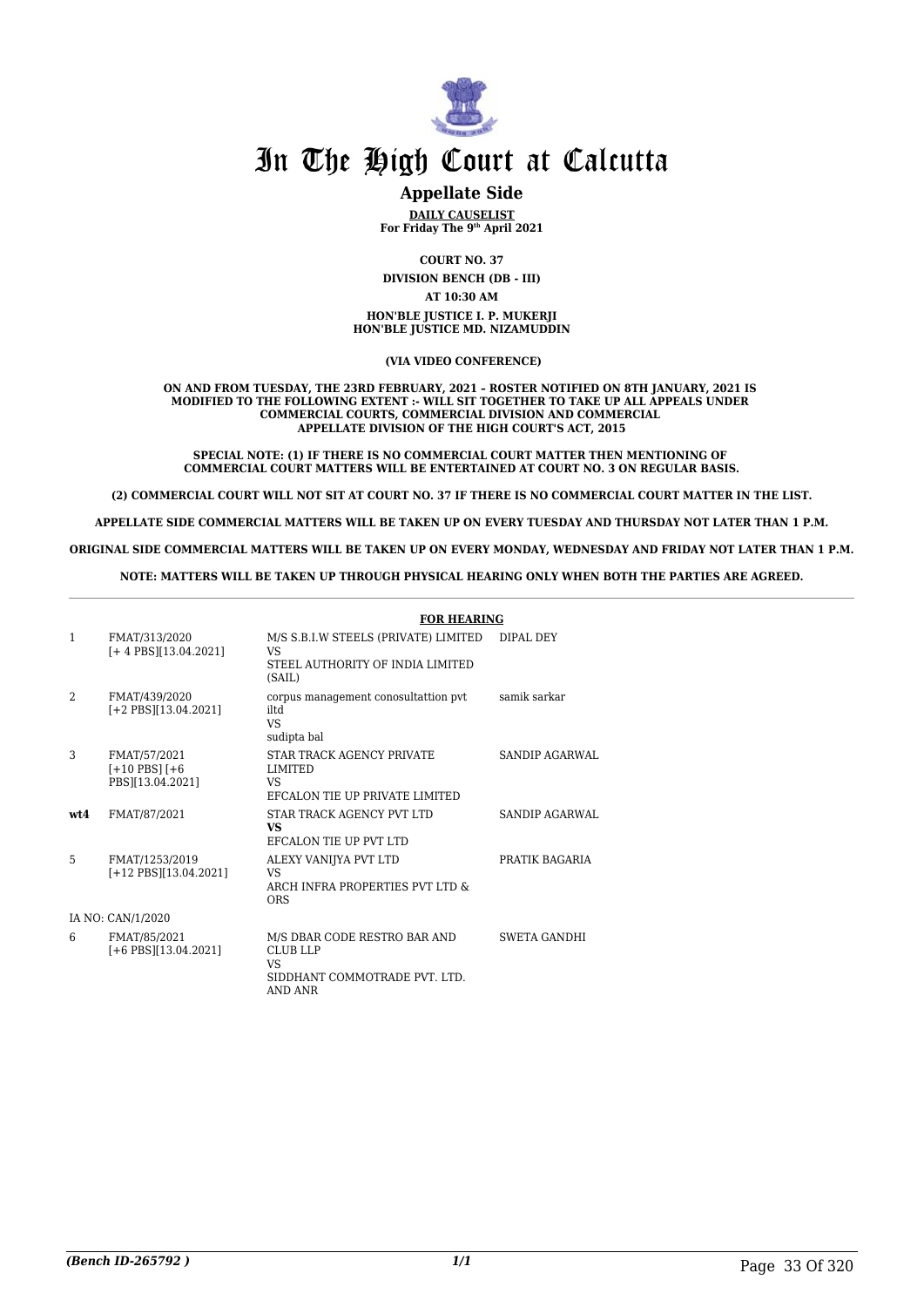

#### **Appellate Side**

**DAILY CAUSELIST For Friday The 9th April 2021**

**COURT NO. 3**

**DIVISION BENCH (DB - III) AT 10:30 AM**

**HON'BLE JUSTICE I. P. MUKERJI HON'BLE JUSTICE MD. NIZAMUDDIN**

 **(VIA VIDEO CONFERENCE)**

**ON AND FROM MONDAY, THE 11TH JANUARY 2021 - AFTER COMPLETION OF COMMERCIAL APPELLATE DIVISION BENCH – WILL TAKE UP APPEALS UNDER ARBITRATION ACT, 1940 AND ARBITRATION & CONCILIATION ACT, 1996, INCLUDING APPLICATIONS CONNECTED THERETO;**

**HEARING OF WRIT APPEALS IRRESPECTIVE OF CLASSIFICATION INCLUDING APPLICATIONS CONNECTED THERETO.**

**AND**

**ON AND FROM THURSDAY, 8TH APRIL, 2021 TO MONDAY, 19TH APRIL, 2021 (THIS DETERMINATION WILL BE IN FORCE FROM 2:00 PM OF 8TH APRIL, 2021 AND WILL BE OPERATIVE FOR THE WHOLE DAY ON THE REMAINING DAYS) IN ADDITION TO THEIR OWN LIST AND DETERMINATION, WILL TAKE UP THE REGULAR LIST AND DETERMINATION OF HON'BLE JUSTICE HARISH TANDON AND HON'BLE JUSTICE KAUSIK CHANDA AND THE REGULAR LIST AND DETERMINATION OF HON'BLE JUSTICE SOUMEN SEN AND HON'BLE JUSTICE SAUGATA BHATTACHARYYA.** 

**ON FRIDAY i.e. 09.04.2021 APPELLATE SIDE MATTERS WILL BE TAKEN UP FROM 2:00 P.M. OR IMMEDIATELY AFTER EXHAUSTION OF ORIGINAL SIDE LIST.** 

**SPECIAL NOTE: (1) IF THERE IS NO COMMERCIAL COURT MATTER THEN MENTIONING OF COMMERCIAL COURT MATTERS WILL BE ENTERTAINED AT COURT NO. 3 ON REGULAR BASIS.**

**(2) COMMERCIAL COURT SHALL NOT SIT AT COURT NO. 37 IF THERE IS NO COMMERCIAL COURT MATTER IN THE LIST.** 

**(3) MENTIONING WILL BE ENTERTAINED ONLY ON MONDAYS.**

**NOTE: MATTERS WILL BE TAKEN UP THROUGH PHYSICAL HEARING ONLY WHEN BOTH THE PARTIES ARE AGREED.**

|              |                                           | <b>TO BE MENTIONED</b>                                      |                      |  |
|--------------|-------------------------------------------|-------------------------------------------------------------|----------------------|--|
| $\mathbf{1}$ | FMA/586/2020                              | SMT ARATI AGARWAL & ORS<br>VS.<br>AMOD KUMAR AGARWAL& ORS   | KAUSTAV BHATTACHARYA |  |
|              |                                           |                                                             |                      |  |
|              | IA NO: CAN/1/2019(Old No:CAN/10653/2019)  |                                                             |                      |  |
|              |                                           | <b>APPLICATION</b>                                          |                      |  |
| 2            | CPAN/308/2021<br>[FILE NOT HERE]          | KRITI SAFUI AND ANR<br>VS.                                  | <b>RISHAV DUTT</b>   |  |
|              |                                           | SHARMISTHA MAJUMDER AND ORS                                 |                      |  |
| wt3          | FMAT/67/2020                              | KRITI SAFUI & ANR<br><b>VS</b><br>SHARMISTHA MAJUMDAR & ANR | RISHAV DUTT          |  |
|              | IA NO: CAN/3/2020, CAN/4/2020, CAN/5/2020 |                                                             |                      |  |
| in           | RVW/89/2020                               | KRITI SAFUI AND ANR<br><b>VS</b>                            | RISHAV DUTT          |  |
|              |                                           | SHARMISTHA MAJUMDAR AND ANR                                 |                      |  |
|              |                                           | <b>FOR HEARING</b>                                          |                      |  |
| 4            | FMA/1201/2009                             | SWAPNA ATTA & ORS.<br>VS.<br>STATE OF WB & ORS.             | PRASUN GHOSH         |  |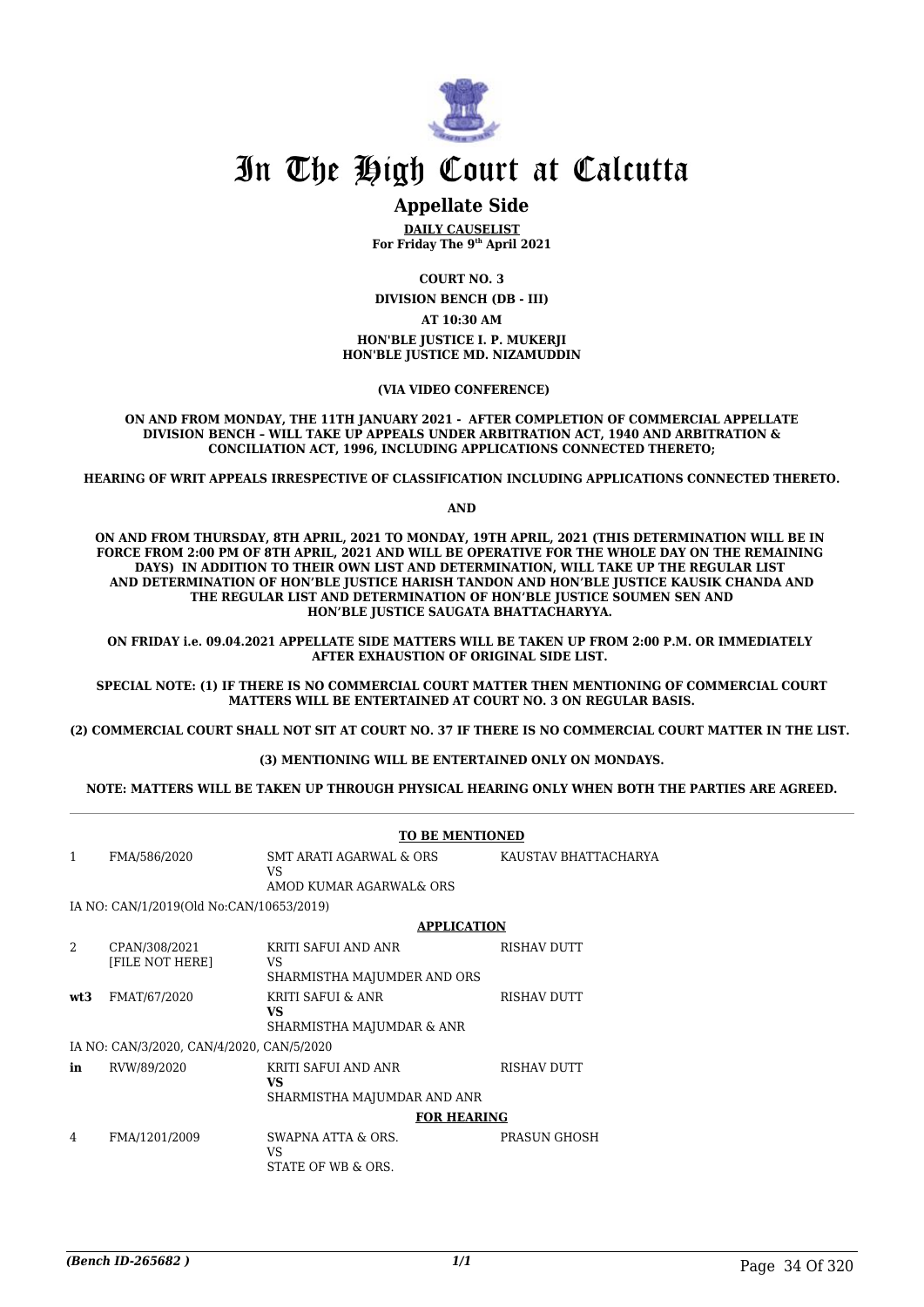

## **Appellate Side**

**DAILY CAUSELIST For Friday The 9th April 2021**

**COURT NO. 28**

**DIVISION BENCH (DB - V)**

**AT 10:30 AM**

**HON'BLE JUSTICE SOUMEN SEN HON'BLE JUSTICE TIRTHANKAR GHOSH**

**(VIA VIDEO CONFERENCE)**

#### **ON AND FROM 08-04-2021 TO 19-04-2021**

**ON AND FROM THURSDAY, 8 TH APRIL, 2021 TO MONDAY, 19TH APRIL, 2021 (THE BENCH WILL CONVENE AT 2 P.M. ON 8TH APRIL, 2021 AND WILL BE OPERATIVE FOR THE WHOLE DAY ON THE REMAINING DAYS) - WILL SIT TOGETHER AND TAKE UP THE MATTERS RELATED TO THE FOLLOWING DETERMINATION - ANTICIPATORY BAIL UNDER SECTION 438 OF THE CODE OF CRIMINAL PROCEDURE INCLUDING MODIFICATION/CANCELLATIO AND RELAXATION OF THE SAME;**

**BAIL UNDER SECTION 439 OF THE CODE OF CRIMINAL PROCEDURE (PUNISHMENT ABOVE 7 YEARS) INCLUDING MODIFICATION/CANCELLATION AND RELAXATION OF THE SAME.**

**TODAY, i.e., ON 09-04-2021, AFTER "TO BE MENTIONED" MATTERS, BAIL MATTERS WILL BE TAKEN UP SERIALLY FROM CRM 1418/2021 ONWARDS. FROM 2 P.M. ANTICIPATORY BAIL MATTERS WILL BE TAKEN UP SERIALLY FROM CRM 702/2021.**

**NOTE: MATTERS WILL BE TAKEN UP THROUGH PHYSICAL HEARING ONLY WHEN BOTH THE PARTIES ARE AGREED.**

|     |                                    | <b>TO BE MENTIONED</b>                                                                             |                         |
|-----|------------------------------------|----------------------------------------------------------------------------------------------------|-------------------------|
| 1   | CRM/5113/2017                      | SANJIBAN SARDAR<br><b>VS</b><br>STATE OF WEST BENGAL                                               | R K ROY                 |
|     | IA NO: CRAN/2/2021                 |                                                                                                    |                         |
| wt2 | CRM/6538/2017                      | ABDUL KADER PIYADA<br><b>VS</b><br>STATE OF WEST BENGAL                                            | A DASADHIKARI           |
| 3   | CRM/11948/2017                     | HARZINDER SINGH GILL @<br>HARJINDER SINGH GILL @ BABLU<br><b>VS</b><br><b>STATE OF WEST BENGAL</b> | <b>SAMRAT CHOWDHURY</b> |
|     | IA NO: CRAN/1/2021                 |                                                                                                    |                         |
| 4   | CRM/9534/2020                      | BISWAJIT ADHIKARY<br><b>VS</b><br>State of West Bengal                                             | JAMIRUDDIN KHAN         |
| 5   | CRM/1202/2021<br>$(16-04-2021)$    | NITIN JAISWAL<br><b>VS</b><br><b>STATE OF WEST BENGAL</b>                                          | Sujoy Sarkar            |
| 6   | CRM/2416/2021                      | TANAY GHOSH AND ORS<br>VS<br>STATE OF WEST BENGAL                                                  | DEBAJYOTI DEB           |
| 7   | CRM/2838/2021<br>(Non-Prosecution) | BHUTTU SK @ BHUTTU ALI<br>MONDAL AND ANR<br>VS.<br>STATE OF WEST BENGAL                            | <b>KARABI ROY</b>       |
|     |                                    | ADDI ICATION EOD DAII                                                                              |                         |

#### **APPLICATION FOR BAIL**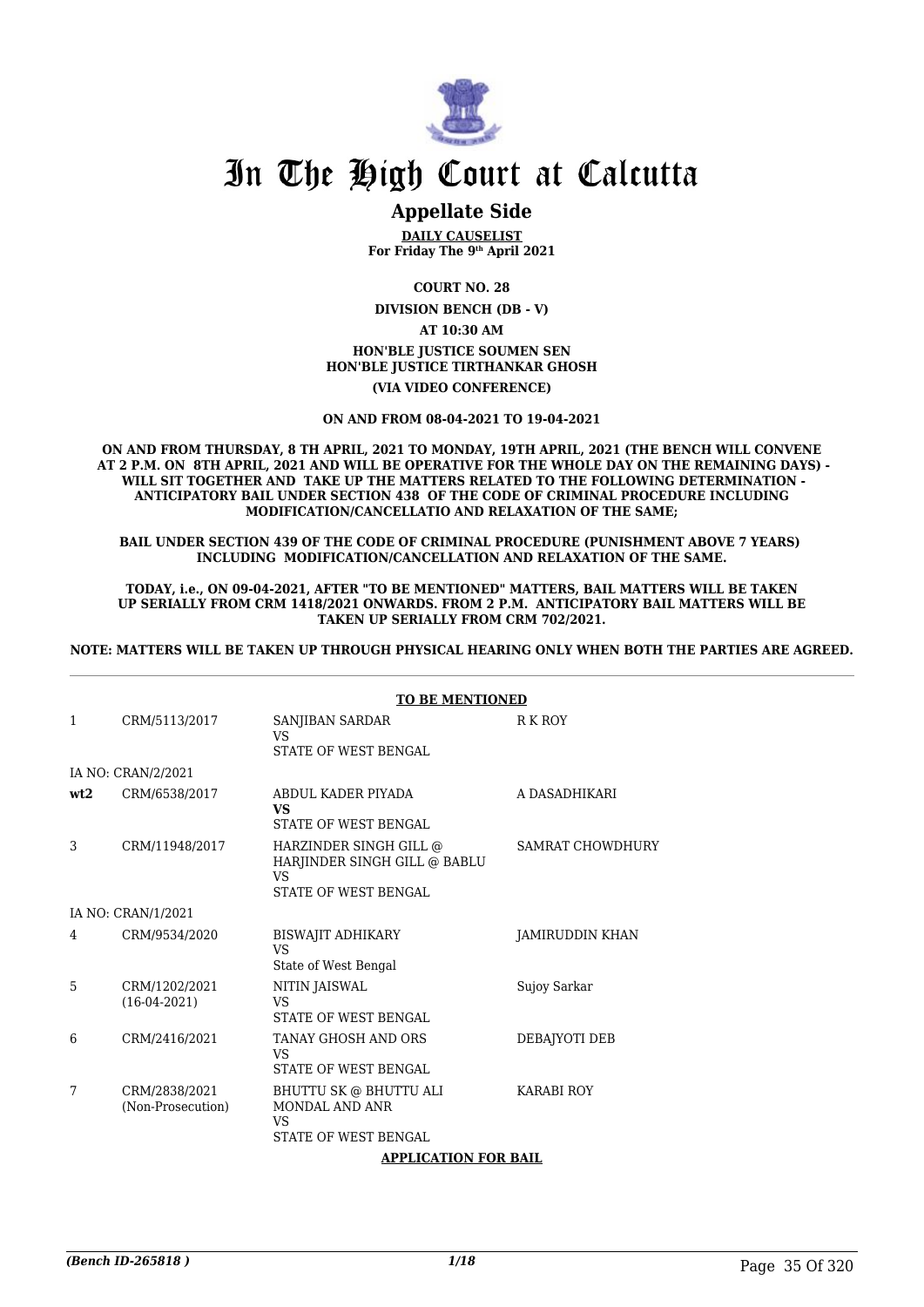| 8     | CRM/2662/2020                       | SANJAY DAS<br>VS<br>SUPERINTENDENT OF<br>CUSTOMS, SPECIAL INVESTIGATION<br><b>BRANCH</b> | ANKITA DAS<br>CHAKRABORTY      |
|-------|-------------------------------------|------------------------------------------------------------------------------------------|--------------------------------|
| 9     | CRM/7496/2020                       | AZAD SK ALIAS ABUL KALAM AZAD<br>VS<br>State of West Bengal                              | SOUMYA NAG                     |
|       | IA NO: CRAN/1/2020                  |                                                                                          |                                |
| 10    | CRM/9610/2020                       | SANJIB KUMAR MONDAL<br>VS<br>State of West Bengal                                        | ARGHYA CHAKRABARTI             |
| 11    | CRM/10473/2020<br>$(12-04-2021)(C)$ | SK ABDUL MAJID AND ORS<br>VS<br>State of West Bengal                                     | SK SAHJAHAN ALI                |
| 12    | CRM/10765/2020<br>$(23-04-2021)$    | <b>SAMIR DEY</b><br>VS                                                                   | KARAN DUDHWEWALA               |
| 13    | CRM/10818/2020<br>$(23-04-2021)$    | UNION OF INDIA<br><b>SANTU SAHA</b><br>VS<br>UNION OF INDIA AND ORS.                     | <b>ANKITA BOSE</b>             |
| 14    | CRM/10889/2020<br>$(12-04-2021)$    | LOKENATH PRAMANICK<br>VS<br>Union of India                                               | ARKA CHAKRABORTY               |
| 15    | CRM/10898/2020                      | VIKASH KUMAR YADAV @ VIVESH<br>YADAV @ BIKASH YADAV<br>VS<br>State of West Bengal        | SOUMYA BASU ROY<br>CHOWDHURY   |
| 16    | CRM/11054/2020                      | <b>SUNNY HELA</b><br><b>VS</b><br>Union of India                                         | <b>GAGANJYOT SINGH</b>         |
| 17    | CRM/11181/2020                      | <b>MITHUN DHARA</b><br>VS<br>Union of India                                              | KOUSTAV BAGCHI                 |
| 18    | CRM/341/2021                        | MD SHAMI @ MOHAMMAD SHAMI<br><b>VS</b><br>State of West Bengal                           | NAZIR AHMED                    |
| wt 19 | CRM/117/2021                        | MITHUN CHANDRA<br>VS<br>STATE OF WEST BENGAL AND ORS.                                    | <b>AMRIN KHATOON</b>           |
| 20    | CRM/370/2021                        | ANIRUDDHA GHOSH<br>VS<br>State of West Bengal                                            | DATTATREYA DUTTA               |
| 21    | CRM/633/2021                        | BAPI SAMANTA @ NILMONI<br>SAMANTA<br>VS                                                  | RAMASHIS MUKHERJEE             |
| 22    | CRM/701/2021                        | State of West Bengal<br>SHANKAR PROSAD SHARMA @<br>SHANKAR SHARMA<br>VS                  | APURBA KUMAR DUTTA             |
| 23    | CRM/782/2021                        | State of West Bengal<br>AYUB ALI MOLLA<br>VS                                             | SHASHANKA SHEKHAR<br>SAHA      |
| 24    | CRM/816/2021                        | State of West Bengal<br><b>SUMAN BARMAN</b><br><b>VS</b>                                 | ROMA ROY                       |
| 25    | CRM/819/2021                        | State of West Bengal<br><b>HASIMUDDIN</b><br>VS<br>State of West Bengal                  | AMIT RAY                       |
| 26    | CRM/1002/2021                       | SOUMEN MONDAL<br>VS<br>STATE OF WEST BENGAL                                              | RAJESWAR<br><b>CHAKRABORTY</b> |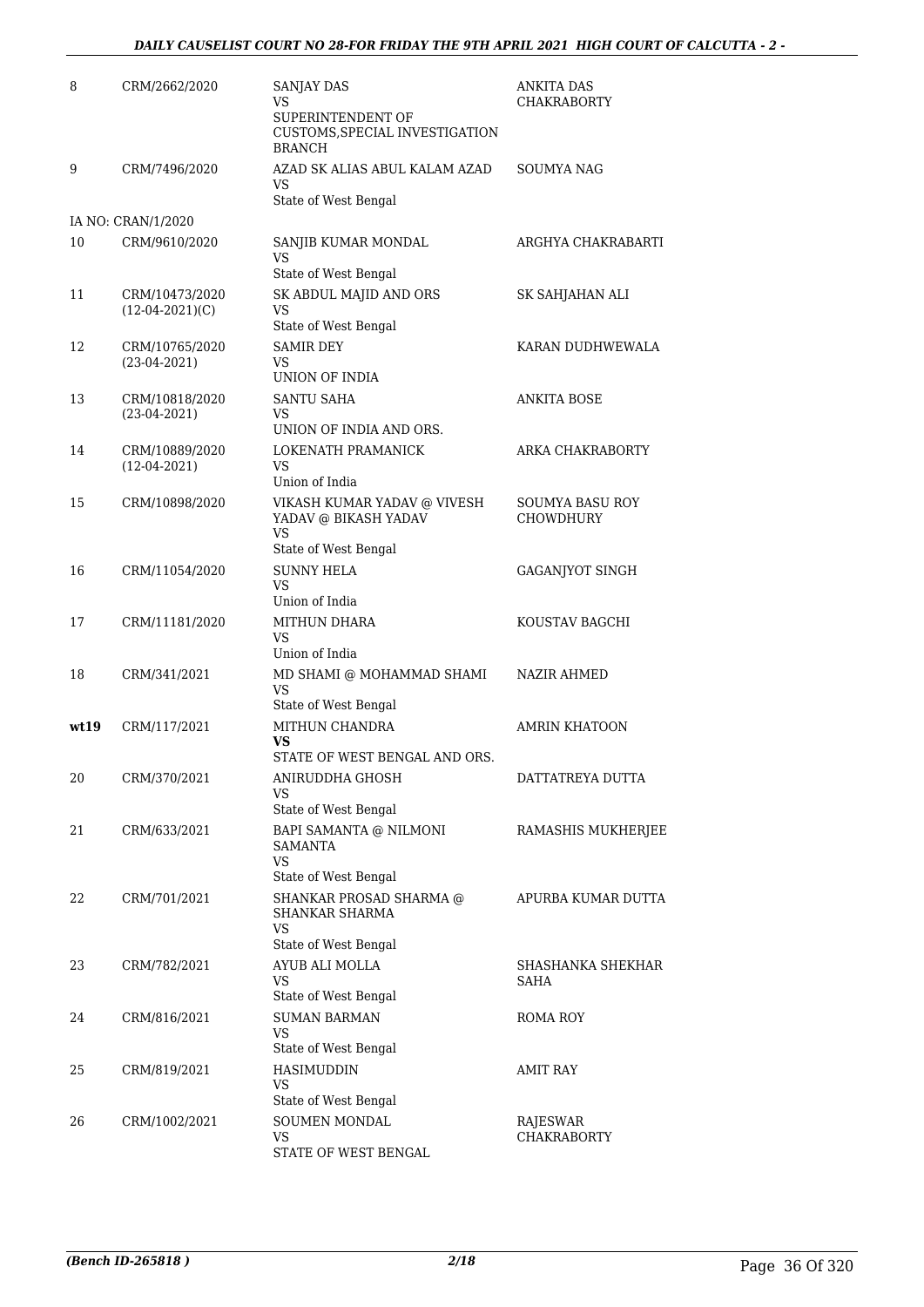| 27 | CRM/2271/2021                             | NRIPENDRA NATH BAL @<br>NRIPENDRA NARTH BOL @ NRIPEN<br>VS                        | RAJNANDINI DAS                          |
|----|-------------------------------------------|-----------------------------------------------------------------------------------|-----------------------------------------|
| 28 | CRM/2407/2021                             | STATE OF WEST BENGAL<br>MOHASHIN SK @ MOHASIN SK<br>AND ANR                       | RAJNANDINI DAS                          |
|    |                                           | VS<br>STATE OF WEST BENGAL                                                        |                                         |
|    |                                           | <b>FOR ORDERS</b>                                                                 |                                         |
| 29 | CRM/11017/2020                            | UTPAL MONDAL @ IMAM<br>SAMUNUR @ SABNUR MONDAL @<br>ALAUDDIN MONDAL AND ORS<br>VS | MADHUMITA BASAK                         |
|    |                                           | THE STATE OF WEST BENGAL                                                          |                                         |
|    |                                           | <b>BAIL APPLICATION</b>                                                           |                                         |
| 30 | CRM/7263/2019                             | <b>HASIBUL HAQUE</b><br>VS<br>THE C.B.I.                                          | PARTHA SARATHI DAS                      |
|    | IA NO: CRAN/1/2021                        |                                                                                   |                                         |
| 31 | CRM/562/2020                              | SHYAMAL KUNDU<br>VS                                                               | SNEHANSU MAJUMDER                       |
|    |                                           | STATE OF WEST BENGAL                                                              |                                         |
|    | IA NO: CRAN/1/2020                        |                                                                                   |                                         |
| 32 | CRM/2896/2020                             | <b>AKHTAR PARWEZ</b><br>VS<br>STATE OF WEST BENGAL                                | DHANANJAY BANERJEE                      |
|    |                                           | IA NO: CRAN/2/2020(Old No:CRAN/2401/2020), CRAN/3/2020                            |                                         |
| 33 | CRM/3248/2020                             | SOVAN CHAKRABORTY @ TUKAI<br>VS                                                   | ASHISH DEY                              |
|    |                                           | STATE OF WEST BENGAL                                                              |                                         |
|    | IA NO: CRAN/2/2021                        |                                                                                   |                                         |
| 34 | CRM/3277/2020                             | CHANDAN KHATICK<br>VS<br>STATE OF WEST BENGAL                                     | <b>BITASOK BANERJEE</b>                 |
| 35 | CRM/5808/2020                             | ARUN KUMAR DAS<br>VS                                                              | RAJDEEP HALDAR                          |
|    |                                           | STATE OF WEST BENGAL & ANR                                                        |                                         |
|    | IA NO: CRAN/1/2020(Old No:CRAN/4219/2020) |                                                                                   |                                         |
| 36 | CRM/7610/2020                             | SK.SADDAM HOSSAIN<br><b>VS</b><br>State of West Bengal                            | DATTATREYA DUTTA                        |
| 37 | CRM/8129/2020                             | TARIKUL ISLAM @ TARIK<br>VS<br>State of West Bengal                               | SANTANU MAJI                            |
| 38 | CRM/8246/2020                             | <b>JAYNAL GAZI</b><br>VS<br>State of West Bengal                                  | SUDARSHAN GHOSH                         |
| 39 | CRM/8560/2020                             | <b>BHASKAR MUKHERJEE</b><br>VS<br>State of West Bengal                            | TANMAY BASU                             |
| 40 | CRM/8667/2020                             | SUTPAL GHOSH AND ORS<br>VS<br>State of West Bengal                                | PRABIR MAJUMDER                         |
| 41 | CRM/8697/2020                             | DEB KUAMR CHAKRABORTY<br><b>VS</b><br>State of West Bengal                        | <b>ANKITA DAS</b><br><b>CHAKRABORTY</b> |
| 42 | CRM/9535/2020                             | SISHUTOSH SOREN<br>VS<br>State of West Bengal                                     | KAZI M RAHMAN                           |
| 43 | CRM/9991/2020                             | <b>BIPLAB DAS @ BAPAN</b><br>VS<br>State of West Bengal                           | Ramashis Mukherjee                      |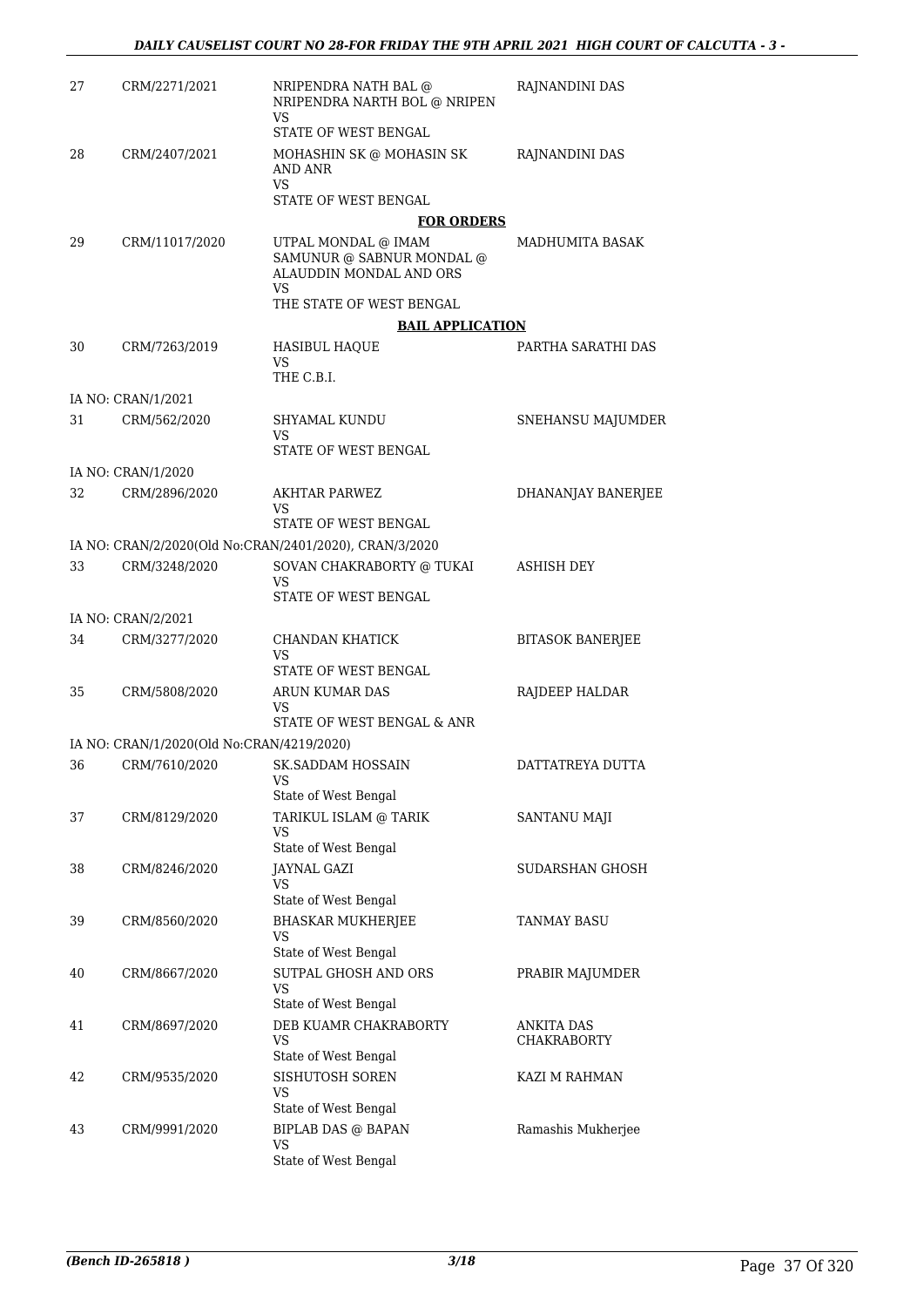| 44   | CRM/10162/2020 | ALIM KHAN@ALI@MD ALI<br>@MUBARAK<br><b>VS</b>                             | SANJIB MITRA                        |
|------|----------------|---------------------------------------------------------------------------|-------------------------------------|
|      |                | State of West Bengal                                                      |                                     |
| wt45 | CRM/10091/2020 | SK. KALAM<br>VS<br>STATE OF WEST BENGAL                                   | SOUMYA BASU ROY<br><b>CHOWDHURI</b> |
| 46   | CRM/10244/2020 | NIZAMUDDIN GAZI<br>VS                                                     | Ramashis Mukherjee                  |
|      |                | State of West Bengal                                                      |                                     |
| 47   | CRM/10439/2020 | PARDEEP KUMAR AND ANR<br>VS<br>State of West Bengal                       | MD N RABBEER                        |
| 48   | CRM/10486/2020 | <b>SANTAN BHUIYA</b><br>VS<br>State of West Bengal                        | <b>SOUVIK DAS</b>                   |
| 49   | CRM/10687/2020 | MRI REJAUL ALI@RIKUL<br><b>VS</b><br>State of West Bengal                 | SAGAR SAHA                          |
| 50   | CRM/10910/2020 | SHAMIM HUSSAIN @ GILL921782<br>VS                                         | <b>HUSEN MUSTAFI</b>                |
|      |                | State of West Bengal                                                      |                                     |
| 51   | CRM/11058/2020 | <b>SOLEMAN MOLLA</b><br>VS<br>State of West Bengal                        | MD ZEESHAN UDDIN                    |
| 52   | CRM/11108/2020 | SANOJ SINGH AND ORS                                                       | KOMAL SINGH                         |
|      |                | VS                                                                        |                                     |
| 53   | CRM/11109/2020 | State of West Bengal<br>KALYAN MURMU<br><b>VS</b><br>State of West Bengal | <b>BITASOK BANERJEE</b>             |
| 54   | CRM/11122/2020 | PALASH CHANDRA DEY @ PALAS<br>CH. DEY @ APPU DEY @ BAPI DEY<br>VS         | <b>SUMANTA GANGULY</b>              |
|      |                | State of West Bengal                                                      |                                     |
| 55   | CRM/11128/2020 | <b>SANDEEP LAKRA</b><br>VS<br>State of West Bengal                        | BISWAJIT MITRA                      |
| 56   | CRM/11153/2020 | <b>SUJOY MONDAL</b>                                                       | <b>SHAMIK BAGCHI</b>                |
|      |                | <b>VS</b><br>State of West Bengal                                         |                                     |
| 57   | CRM/11214/2020 | DR. DILIP GHOSH @ DILIP KUMAR<br>GHOSH<br><b>VS</b>                       | <b>MINAL PALANA</b>                 |
|      |                | State of West Bengal                                                      |                                     |
| 58   | CRM/11227/2020 | TAHIJUDDIN SHAIKH@RAJU<br>VS<br>State of West Bengal                      | ANGSHUMAN<br><b>CHAKRABORTY</b>     |
| 59   | CRM/11261/2020 | <b>NASIR MALLICK</b><br>VS                                                | SUMAN DE                            |
|      |                | State of West Bengal                                                      |                                     |
|      |                | <b>BAIL APPLICATION [NEW]</b>                                             |                                     |
| 60   | CRM/469/2021   | MD KALU @ ATAUR RAHAMAN<br>VS.<br>Union of India                          | <b>SOUMYA NAG</b>                   |
| 61   | CRM/747/2021   | <b>LAKHAN GHOSH</b><br>VS                                                 | SNEHASISH PAL                       |
|      |                | State of West Bengal AND ANR                                              |                                     |
| 62   | CRM/750/2021   | <b>BIREN MANDAL</b><br>VS<br>State of West Bengal                         | PRITHVIRAJ SINHA ROY                |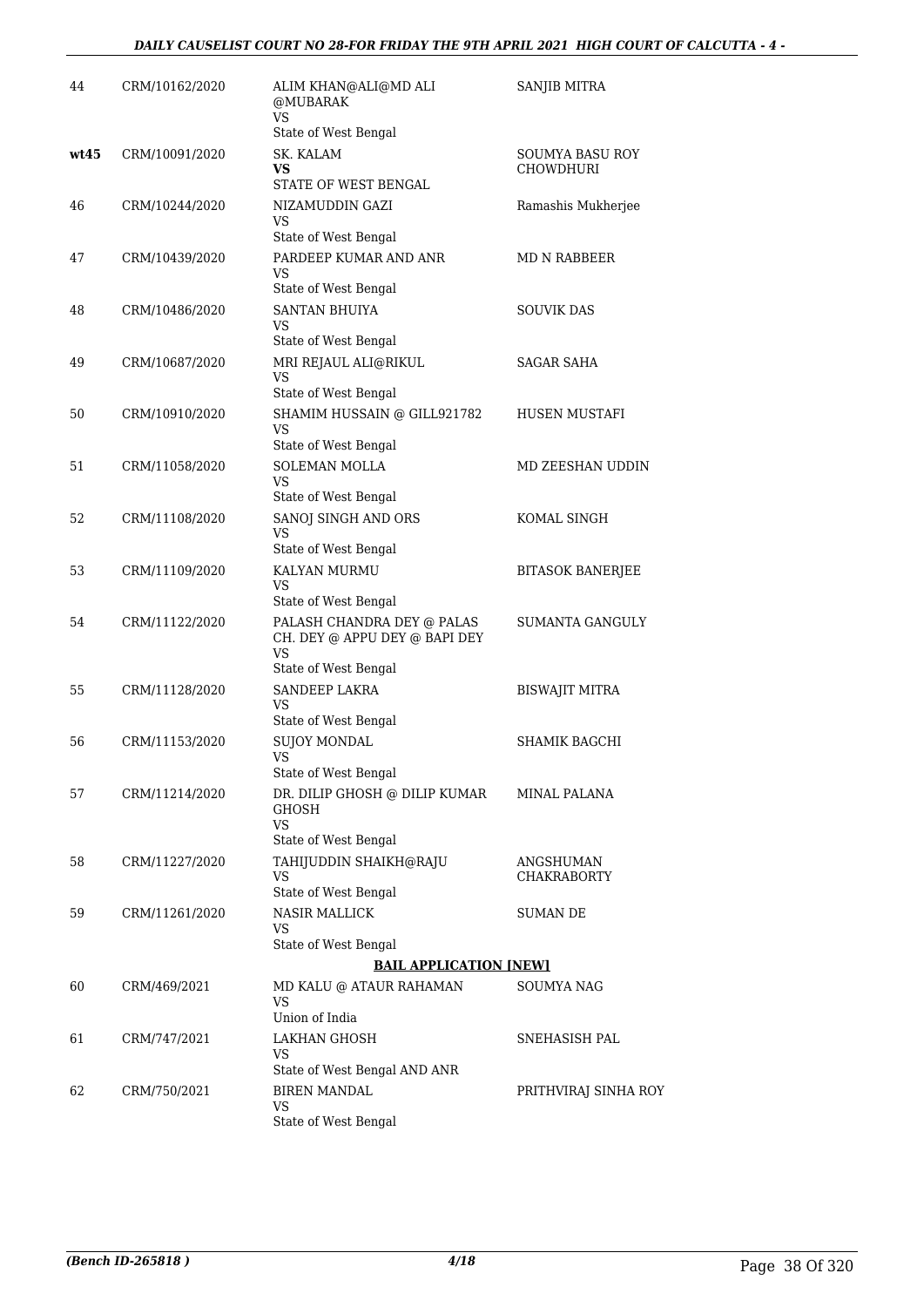| 63 | CRM/766/2021  | HASAN IMAM @ HASNU @ ZUBAIR<br>AHMED @ ASIF HOSSAIN @ ARIF<br><b>HASAN</b><br>VS<br>State of West Bengal | PRATIK GHOSH                              |
|----|---------------|----------------------------------------------------------------------------------------------------------|-------------------------------------------|
| 64 | CRM/772/2021  | PARITOSH MISTRY<br>VS<br>State of West Bengal                                                            | FRANCIS SAMSON<br>CORREA                  |
| 65 | CRM/809/2021  | TINKU KUMAR SINGH<br>VS<br>State of West Bengal                                                          | DEV KUMAR SHARMA                          |
| 66 | CRM/834/2021  | SOMNATH DUTTA<br>VS.<br>State of West Bengal                                                             | KAUSTAV SHOME                             |
| 67 | CRM/835/2021  | <b>SATTAR AHAMED</b><br><b>VS</b><br>State of West Bengal                                                | <b>ASIF DEWAN</b>                         |
| 68 | CRM/838/2021  | MONORANJAN DAS<br>@MONORANJAN DAS<br><b>VS</b><br>State of West Bengal                                   | <b>NAZIR AHMED</b>                        |
| 69 | CRM/851/2021  | <b>DEBASISH BAR</b><br>VS<br>State of West Bengal                                                        | sk. sahjahan ali                          |
| 70 | CRM/861/2021  | KOHINOOR BIBI<br>VS<br>State of West Bengal                                                              | SOURAV MUKHERJEE                          |
| 71 | CRM/878/2021  | SHUBHANKAR HALDER<br><b>VS</b><br>State of West Bengal                                                   | <b>DONA AKTER</b>                         |
| 72 | CRM/881/2021  | <b>BISWAJIT SHIL</b><br>VS<br>State of West Bengal                                                       | Jeenia Rudra                              |
| 73 | CRM/886/2021  | BAPPADITYA PAN @ BAPPA<br>VS<br>State of West Bengal                                                     | SIDHANT CHOWDHURY                         |
| 74 | CRM/938/2021  | RAKIBUL MONDAL<br>VS<br>State of West Bengal                                                             | Asraf Mandal                              |
| 75 | CRM/940/2021  | TANMOY HOWLADAR<br>VS<br>State of West Bengal                                                            | MAZHAR HOSSAIN<br>CHOWDHURY               |
| 76 | CRM/943/2021  | <b>SANTOSH ROUT</b><br>VS<br>State of West Bengal                                                        | <b>MAZHAR HOSSAIN</b><br><b>CHOWDHURY</b> |
| 77 | CRM/968/2021  | <b>AINAL HAQUE</b><br><b>VS</b><br>State of West Bengal                                                  | ARNAB SAHA                                |
| 78 | CRM/982/2021  | PRADIP RUIDAS<br>VS<br>State of West Bengal                                                              | PINTU KARAR                               |
| 79 | CRM/986/2021  | <b>TAPAS SARKAR</b><br><b>VS</b><br>State of West Bengal                                                 | PINTU KARAR                               |
| 80 | CRM/998/2021  | RABJEL MONDAL@KALU<br>VS<br>State of West Bengal                                                         | Anisur Rahaman                            |
| 81 | CRM/1039/2021 | <b>SAILEN GHARAI</b><br>VS<br>STATE OF WEST BENGAL AND ORS.                                              | SUMAN DE                                  |
| 82 | CRM/1046/2021 | SAMAR BISWAS ALIAS GUYE<br>VS<br>STATE OF WEST BENGAL AND ORS.                                           | <b>AMIT SINGH</b>                         |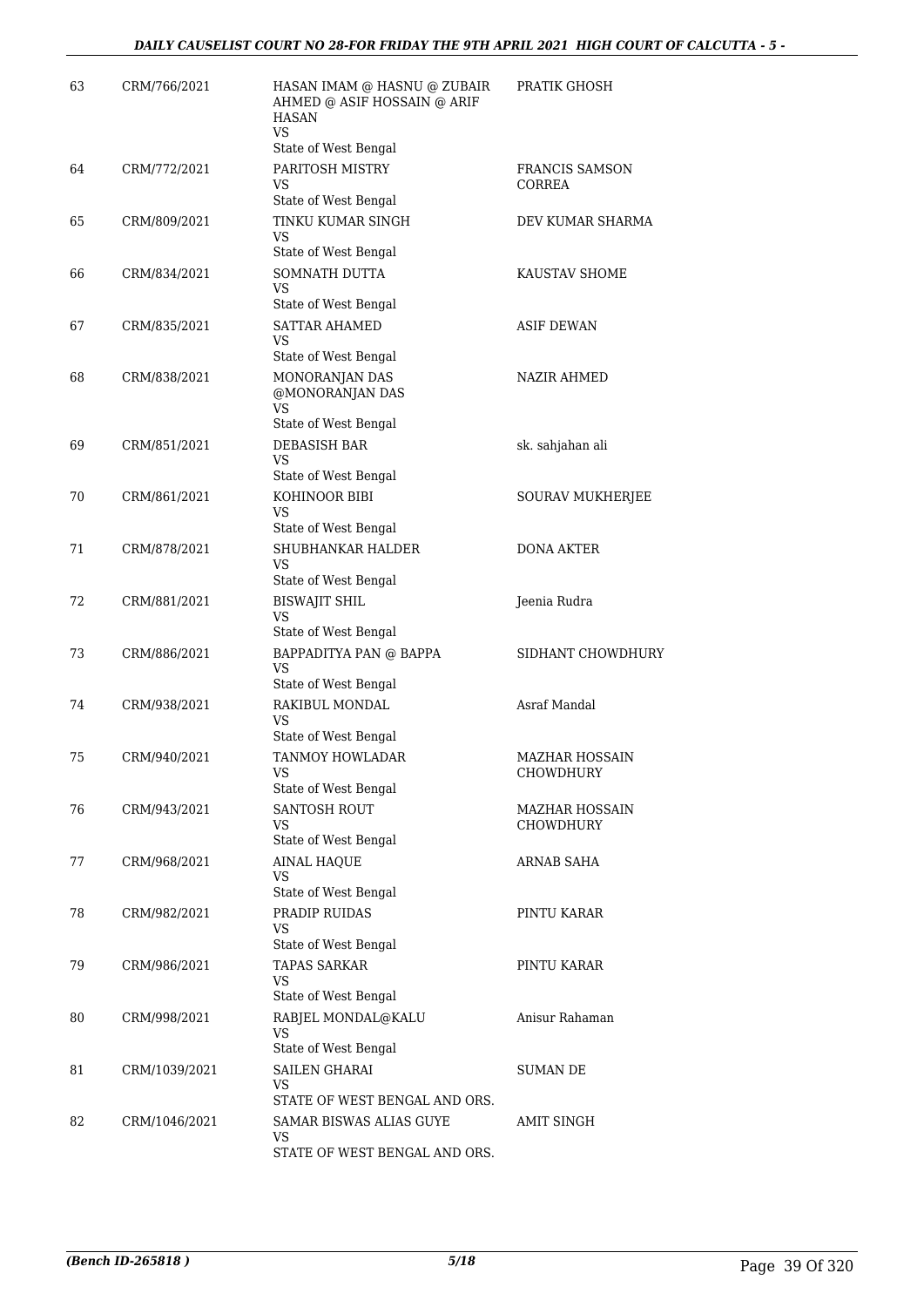| 83  | CRM/1048/2021 | SUBRATA GHOSH<br>VS<br>STATE OF WEST BENGAL                                    | ARKA CHAKRABORTY                    |
|-----|---------------|--------------------------------------------------------------------------------|-------------------------------------|
| 84  | CRM/1052/2021 | NIDUL PAUL<br>VS                                                               | SUMANTA CHAKRABORTY                 |
| 85  | CRM/1058/2021 | STATE OF WEST BENGAL AND ORS.<br>RABI SHARMA @RABI KUMAR<br><b>SHARMA</b>      | SOURADEEP DUTTA                     |
|     |               | <b>VS</b><br>STATE OF WEST BENGAL                                              |                                     |
| 86  | CRM/1067/2021 | ASRAF @ ARSHAD @ ARSAD<br>VS<br>STATE OF WEST BENGAL                           | <b>SEKHAR MUKHERJEE</b>             |
| 87  | CRM/1080/2021 | ARUN BASAK<br>VS<br>STATE OF WEST BENGAL                                       | KOUSTUV SHOME                       |
| 88  | CRM/1089/2021 | KANCHAN SONKAR<br>VS<br>THE STATE OF WEST BENGAL                               | Subhabrata Chowdhury                |
| 89  | CRM/1105/2021 | LAL MAHAMMAD DHUKRE @ LAL<br>MAHAMMAD DUKRE @LALTUU<br><b>VS</b>               | <b>SUMIT ROUTH</b>                  |
|     |               | STATE OF WEST BENGAL AND ORS.                                                  |                                     |
| 90  | CRM/1108/2021 | SAJIB BISWAS @ SANJIT<br>VS<br>STATE OF WEST BENGAL AND ORS.                   | NARAYAN DEBNATH                     |
| 91  | CRM/1110/2021 | SANJIB BISWAS @ SANJIT<br>VS<br>STATE OF WEST BENGAL                           | NARAYAN DEBNATH                     |
| 92  | CRM/1111/2021 | SAHARAB MONDAL<br>VS<br>STATE OF WEST BENGAL AND ORS.                          | ASHOK KUMAR<br>CHOWDHURY            |
| 93  | CRM/1112/2021 | RAJ CHAKRABORTY<br>VS<br>STATE OF WEST BENGAL                                  | ASHOK KR. CHOWDHURY                 |
| 94  | CRM/1130/2021 | NIYAJUL SK                                                                     | Anisur Rahaman                      |
|     |               | VS                                                                             |                                     |
| 95  | CRM/1132/2021 | STATE OF WEST BENGAL<br>RUBEL ALI @ ABDUL AZIZ<br>VS<br>STATE OF WEST BENGAL   | HABIBUR RAHAMAN                     |
| 96  | CRM/1143/2021 | PRODIP CHOWDHURY@PRADIP KR<br>CHOWDHURY@PRDEEP KUMAR<br><b>CHOWDHURY</b><br>VS | PRONOJIT ROY                        |
|     |               | STATE OF WEST BENGAL                                                           |                                     |
| 97  | CRM/1149/2021 | GORA CHAND MUKHERJEE@HARU<br>VS<br>STATE OF WEST BENGAL                        | SUMITAVA<br><b>CHAKRABORTY</b>      |
| 98  | CRM/1173/2021 | PREM KUMAR MANDAL<br>VS<br>STATE OF WEST BENGAL AND ORS.                       | MOUNICK GHOSH                       |
| 99  | CRM/1178/2021 | SUKANTA KUMAR SAHOO<br>VS<br>STATE OF WEST BENGAL AND ORS.                     | SOUMYA BASU ROY<br><b>CHOWDHURY</b> |
| 100 | CRM/1206/2021 | SAMIR ADHIKARY<br>VS<br>STATE OF WEST BENGAL                                   | SHASANKAR SEKHAR<br>SAHA            |
| 101 | CRM/1213/2021 | <b>JIYARUL MONDAL</b><br>VS<br>STATE OF WEST BENGAL                            | ARUNIMA DAS SHARMA                  |
|     |               |                                                                                |                                     |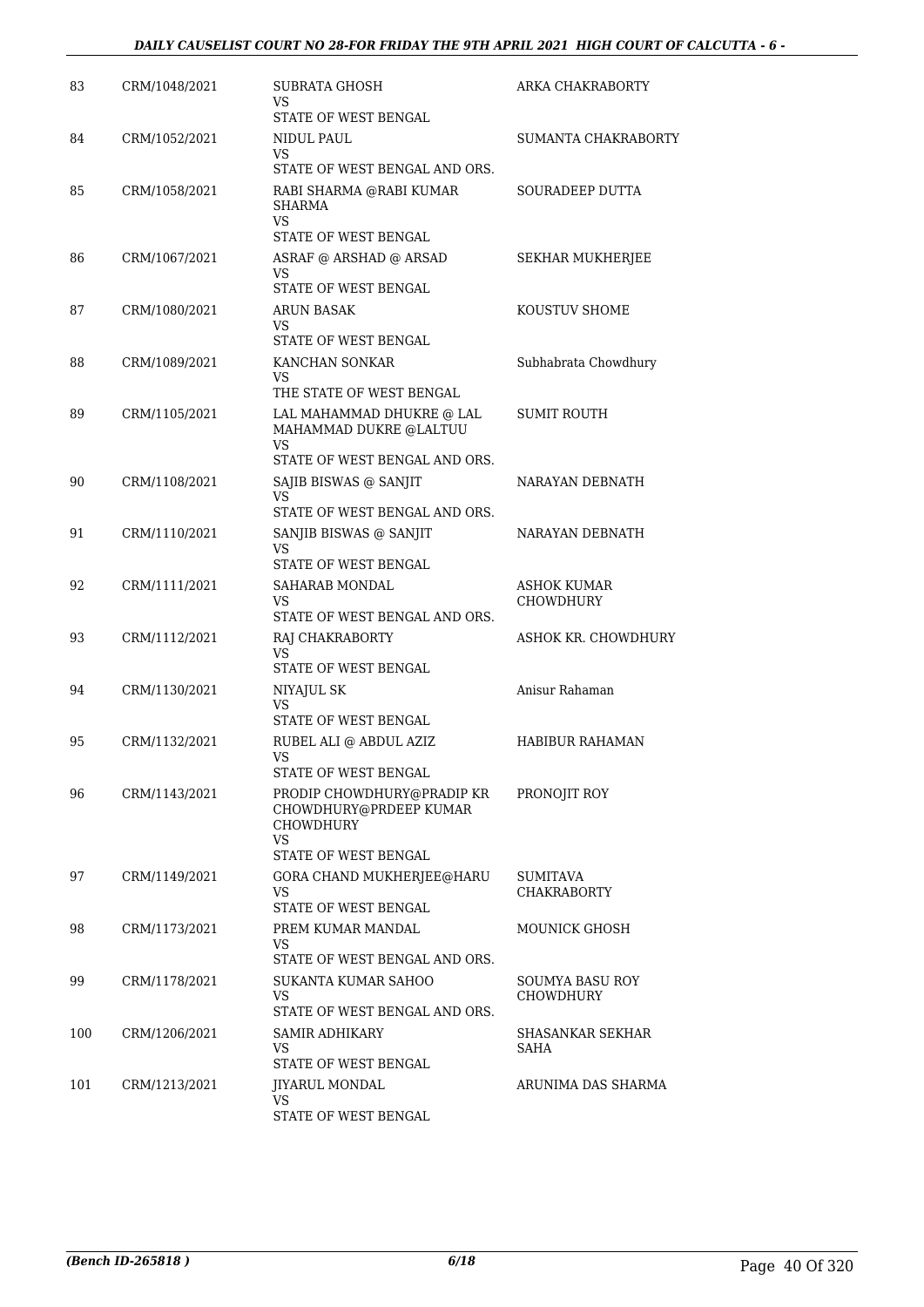| 102 | CRM/1221/2021 | FULLARA MONDAL<br>VS<br>CENTRAL BUREAU OF<br><b>INVESTIGATION</b>                                                                                           | SANTANU MAJI                   |
|-----|---------------|-------------------------------------------------------------------------------------------------------------------------------------------------------------|--------------------------------|
| 103 | CRM/1253/2021 | S.K.CHAND @CHAND<br>VS.<br>STATE OF WEST BENGAL                                                                                                             | DEVRANJAN DAS                  |
| 104 | CRM/1255/2021 | <b>TAHERUL HOSSAIN</b><br>VS<br>STATE OF WEST BENGAL AND ORS.                                                                                               | ABDUS SALAM                    |
| 105 | CRM/1257/2021 | KARTICK SAMMADAR<br>VS.                                                                                                                                     | <b>HUSEN MUSTAFI</b>           |
| 106 | CRM/1258/2021 | STATE OF WEST BENGAL AND ORS.<br>SUJOY CHANDRA @SUJOY CHANDA<br>VS<br>STATE OF WEST BENGAL                                                                  | <b>BITASOK BANERJEE</b>        |
| 107 | CRM/1291/2021 | BIKASH HARI<br>VS.<br>STATE OF WEST BENGAL                                                                                                                  | <b>AMIT SINGH</b>              |
| 108 | CRM/1313/2021 | ARIF ALI MOLLA<br>VS.<br>STATE OF WEST BENGAL AND ORS.                                                                                                      | ARUPO KUMAR<br><b>BHOWMICK</b> |
| 109 | CRM/1325/2021 | AMIN AKHTAR @AMIM AKTAR<br>VS                                                                                                                               | SAGAR SAHA                     |
| 110 | CRM/1350/2021 | STATE OF WEST BENGAL<br>ASHOK KUMAR CHOUDHURY<br>@ASHOK CHOUDHURY @ASHOKE<br>CHOWDHURY@RAMESH<br>PRAJAPATI@CHOWDHURY<br>VS<br>STATE OF WEST BENGAL AND ORS. | SOUMYA NAG                     |
| 111 | CRM/1352/2021 | MD. SAUKAT SEKH<br>VS<br>UNION OF INDIA, AIR<br>INTELLIGENCE UNIT, ,                                                                                        | ARKACHAKRABORTY                |
| 112 | CRM/1354/2021 | MEHER ALI SK AND OTHERS<br>VS.<br>STATE OF WEST BENGAL                                                                                                      | KRISHNENDU DE                  |
| 113 | CRM/1357/2021 | SK SAKIR ALI @SK JIKSARUL ALI<br>VS<br>STATE OF WEST BENGAL                                                                                                 | ANINDYA GHOSH                  |
| 114 | CRM/1373/2021 | SAMIRAN KR DAS<br>VS.<br>STATE OF WEST BENGAL                                                                                                               | MAZHAR HOSSAIN<br>CHOWDHURY    |
| 115 | CRM/1380/2021 | ABARUN SHARMA@VARUN KUMAR<br>SHARMA<br>VS                                                                                                                   | Kunal Ganguly                  |
| 116 | CRM/1399/2021 | STATE OF WEST BENGAL<br>RAHUL SK @ BABU SK<br>VS<br>STATE OF WEST BENGAL                                                                                    | ABDUS SALAM                    |
| 117 | CRM/1400/2021 | SUSANTA GHOSH @ LAL<br>VS<br>STATE OF WEST BENGAL                                                                                                           | PRABIR MAJUMDER                |
| 118 | CRM/1404/2021 | SURENDRA RAI<br>VS.<br>STATE OF WEST BENGAL                                                                                                                 | <b>ANAMITRA BANERJEE</b>       |
| 119 | CRM/1405/2021 | ANSARUL ALAM<br>VS<br>STATE OF WEST BENGAL                                                                                                                  | PARVEJ ANAM                    |
| 120 | CRM/1418/2021 | BABLU SARKAR @ SK.@ BABLU SK.<br>@ BABLU SARKAR AND ANR.<br><b>VS</b><br>STATE OF WEST BENGAL                                                               | DEBAPRIYA SAMANTA              |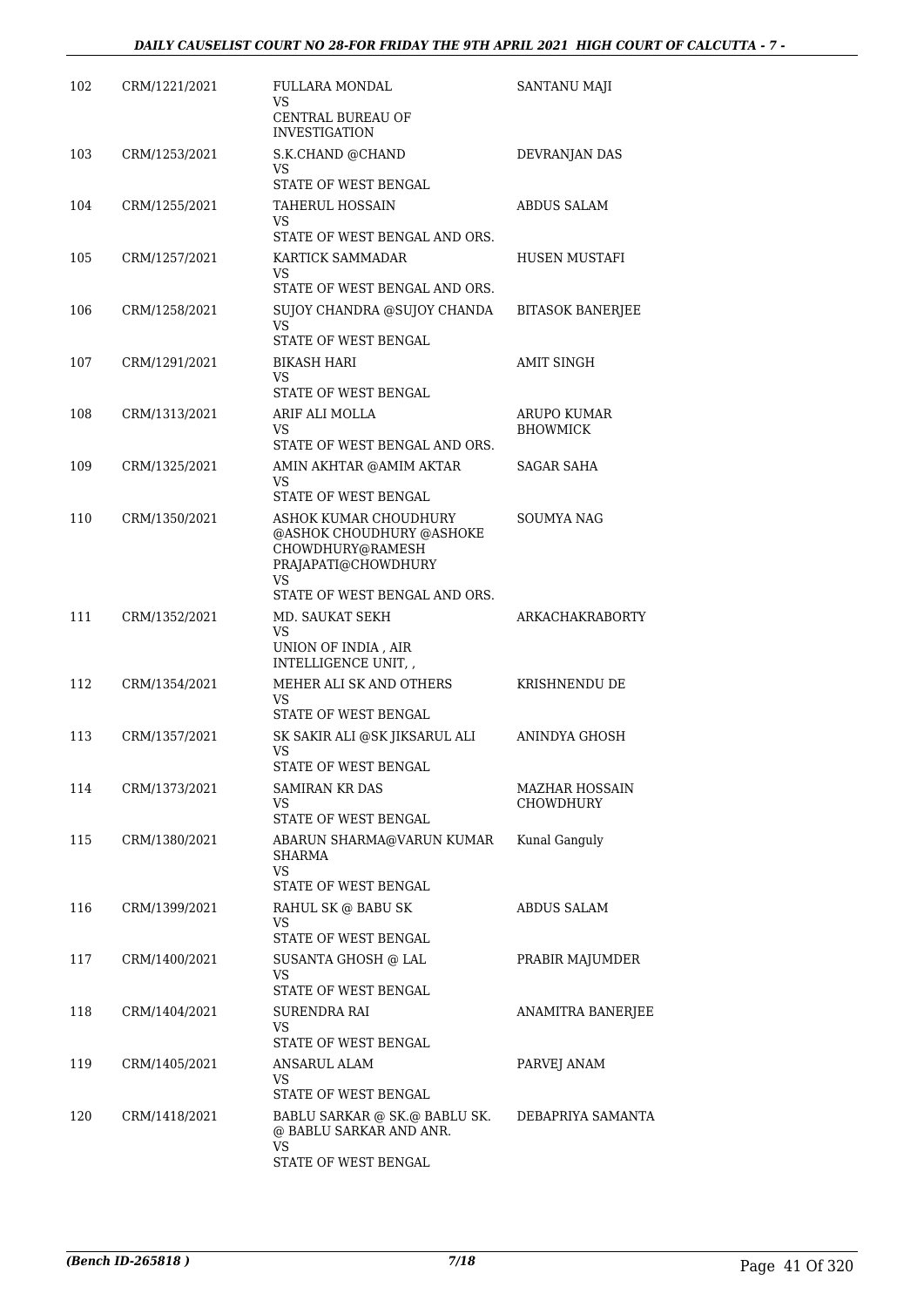| 121 | CRM/1424/2021  | MD. SADDYAM @SADDAM<br>VS<br>STATE OF WEST BENGAL                         | <b>SHAREO SIDDIOUE</b>   |
|-----|----------------|---------------------------------------------------------------------------|--------------------------|
| 122 | CRM/1428/2021  | GANESH SARDAR<br>VS                                                       | MADHUMITA PATRA          |
|     |                | STATE OF WEST BENGAL                                                      |                          |
| 123 | CRM/1429/2021  | ANIMESH ADAK AND ANR<br>VS                                                | MAIDUL ISLAM KAYAL       |
|     |                | STATE OF WEST BENGAL                                                      |                          |
| 124 | CRM/1431/2021  | SUJAL SK @ SUJOL SK @ ANARUL<br>VS.<br>STATE OF WEST BENGAL               | PRAMITA BANERJEE         |
| 125 | CRM/1438/2021  | SAHIN SK @SHINE SK                                                        | ARNAB SAHA               |
|     |                | VS<br>STATE OF WEST BENGAL                                                |                          |
| 126 | CRM/1441/2021  | PANCHU DAS                                                                | Asraf Mandal             |
|     |                | VS                                                                        |                          |
|     |                | STATE OF WEST BENGAL                                                      |                          |
| 127 | CRM/1450/2021  | SAHANUR MOLLA @ FITTU<br>VS<br>STATE OF WEST BENGAL                       | RESHMI REHMAN            |
| 128 | CRM/1455/2021  | <b>BABLU SEKH @ DAKRON</b>                                                | <b>ABDUS SALAM</b>       |
|     |                | VS                                                                        |                          |
|     |                | STATE OF WEST BENGAL                                                      |                          |
| 129 | CRM/1460/2021  | RAJIKUL MOMIN<br>VS.                                                      | <b>SAGAR SAHA</b>        |
|     |                | STATE OF WEST BENGAL                                                      |                          |
| 130 | CRM/1461/2021  | <b>ABHIJIT DAS</b><br>VS<br>STATE OF WEST BENGAL                          | <b>GAURAV KUMAR BASU</b> |
| 131 | CRM/1462/2021  | UTTAM MALO                                                                | SUJAN CHATTERJEE         |
|     | $(16-04-2021)$ | VS.                                                                       |                          |
|     |                | STATE OF WEST BENGAL                                                      |                          |
| 132 | CRM/1473/2021  | HUMAYUN SK. @ HUMAYN SK.<br>VS<br>STATE OF WEST BENGAL                    | <b>TAPODIP GUPTA</b>     |
| 133 | CRM/1486/2021  | PIYARUL SK.                                                               | <b>TAPODIP GUPTA</b>     |
|     |                | VS<br>STATE OF WEST BENGAL                                                |                          |
| 134 | CRM/1494/2021  | <b>RAM SARKAR</b>                                                         | MUSHARRAF ALAM SK.       |
|     |                | VS<br>STATE OF WEST BENGAL                                                |                          |
| 135 | CRM/1495/2021  | RAM SARKAR                                                                | MUSHARRAF ALAM SK        |
|     |                | VS.                                                                       |                          |
| 136 | CRM/1496/2021  | STATE OF WEST BENGAL<br>SUJOY BISWAS @ SUJAY BISWAS<br><b>ALIAS SURYA</b> | <b>MENOTI GOMES</b>      |
|     |                | VS                                                                        |                          |
|     |                | STATE OF WEST BENGAL                                                      |                          |
| 137 | CRM/1508/2021  | DIPANKAR DAS BAIRAGYA<br>VS<br>STATE OF WEST BENGAL                       | <b>ASRAF MONDAL</b>      |
| 138 | CRM/1520/2021  | RENUKA MONDAL @ RENU                                                      | MD YOUNUSH MONDAL        |
|     |                | <b>MONDAL</b><br>VS.<br>STATE OF WEST BENGAL                              |                          |
| 139 | CRM/1528/2021  | CHANDAN KUMAR MAHANTA                                                     | SUBRATA SAHA             |
|     |                | VS<br>STATE OF WEST BENGAL                                                |                          |
| 140 | CRM/1538/2021  | SK MAIDUL HOSSAIN                                                         | <b>MAZHAR HOSSAIN</b>    |
|     |                | VS<br>STATE OF WEST BENGAL                                                | CHOWDHURY                |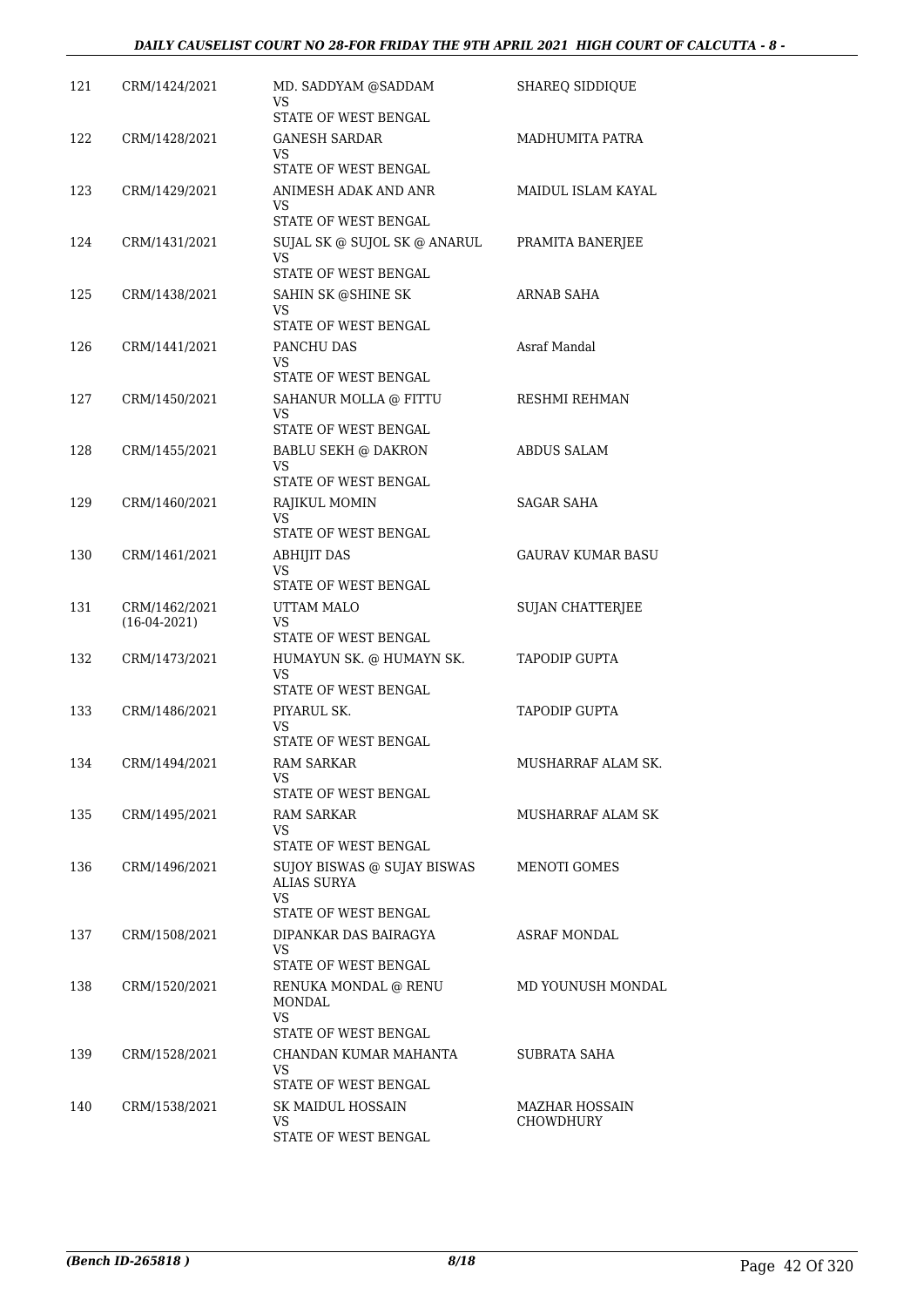### *DAILY CAUSELIST COURT NO 28-FOR FRIDAY THE 9TH APRIL 2021 HIGH COURT OF CALCUTTA - 9 -*

| 141 | CRM/1545/2021 | <b>SUMON GHOSH</b><br>VS                                     | DEBASIS BRAHMA                 |
|-----|---------------|--------------------------------------------------------------|--------------------------------|
| 142 | CRM/1546/2021 | STATE OF WEST BENGAL<br>SAMAIL SK. @SANIUL SK AND            | ROBIUL ISLAM                   |
|     |               | <b>ANOTHER</b><br><b>VS</b><br>STATE OF WEST BENGAL          |                                |
| 143 | CRM/1555/2021 | ASGAR ALI @ SONU<br>VS.                                      | SHASHANKA SHEKHAR<br>SAHA      |
|     |               | STATE OF WEST BENGAL                                         |                                |
| 144 | CRM/1557/2021 | RAHIMA SEKH @ RAHILA<br>VS.<br>STATE OF WEST BENGAL          | SOURAV MUKHERJEE               |
| 145 | CRM/1561/2021 | NAJBAR SK. AND ANOTHER                                       | NILENDRA NARAYAN RAY           |
|     |               | VS<br>STATE OF WEST BENGAL                                   |                                |
| 146 | CRM/1562/2021 | ANARUL SK.<br>VS.                                            | Anisur Rahaman                 |
|     |               | STATE OF WEST BENGAL                                         |                                |
| 147 | CRM/1573/2021 | SUKESH PATTANAYAK<br><b>VS</b>                               | ARUP KUMAR BHOWMICK            |
|     |               | <b>STATE OF WEST BENGAL</b>                                  |                                |
| 148 | CRM/1574/2021 | SANJAY SARKAR<br>VS.<br>STATE OF WEST BENGAL                 | ARUP KUMAR BHOWMICK            |
| 149 | CRM/1578/2021 | SABIR ALI GAZI                                               | ASHOK KUMAR                    |
|     |               | VS.                                                          | CHOWDHURY                      |
|     |               | STATE OF WEST BENGAL                                         |                                |
| 150 | CRM/1583/2021 | <b>BASUDHARA GHOSH</b><br>VS<br>STATE OF WEST BENGAL         | ASRAF MANDAL                   |
| 151 | CRM/1585/2021 | NAFISA KHATUN @ NAPISA<br>KHATUN @ ASHH AND ORS<br><b>VS</b> | RAFIKUL ISLAM SARDAR           |
|     |               | STATE OF WEST BENGAL                                         |                                |
| 152 | CRM/1586/2021 | MD ISPAK<br>VS                                               | <b>FARNAZ NASIM</b>            |
| 153 | CRM/1587/2021 | STATE OF WEST BENGAL                                         |                                |
|     |               | <b>HABIB SK</b><br>VS<br>STATE OF WEST BENGAL                | SOMNATH MAJUMDER               |
| 154 | CRM/1590/2021 | SUBRATA PODDAR @ SUBRATA<br>PODDER @ SHUVO                   | SOMNATH MAJUMDER               |
|     |               | <b>VS</b><br>STATE OF WEST BENGAL                            |                                |
| 155 | CRM/1591/2021 | RAHIMA BIBI                                                  | SOUMA SUBHRA ROY               |
|     |               | VS.                                                          |                                |
|     |               | STATE OF WEST BENGAL                                         |                                |
| 156 | CRM/1593/2021 | ANURA BEGUM @MONJU<br>VS<br>STATE OF WEST BENGAL             | SASHANKA SEKHAR<br><b>SAHA</b> |
| 157 | CRM/1594/2021 | KAMALESH MAHATO @ MAHATO @                                   | SHASHANKA SHEKHAR              |
|     |               | KAMLESH @ ROY<br>VS.                                         | SAHA                           |
|     |               | STATE OF WEST BENGAL                                         |                                |
| 158 | CRM/1597/2021 | <b>SEKH MONIRUL</b><br>VS<br>STATE OF WEST BENGAL            | SAFDAR AZAM                    |
| 159 | CRM/1599/2021 | DILIP KIRTYANIA                                              | GAGANJYOTI SINGH               |
|     |               | VS.<br>STATE OF WEST BENGAL                                  |                                |
| 160 | CRM/1607/2021 | MITHILESH RAM @ MITHLESH RAM                                 | DEBAPRIYA SAMANTA              |
|     |               | VS<br>STATE OF WEST BENGAL                                   |                                |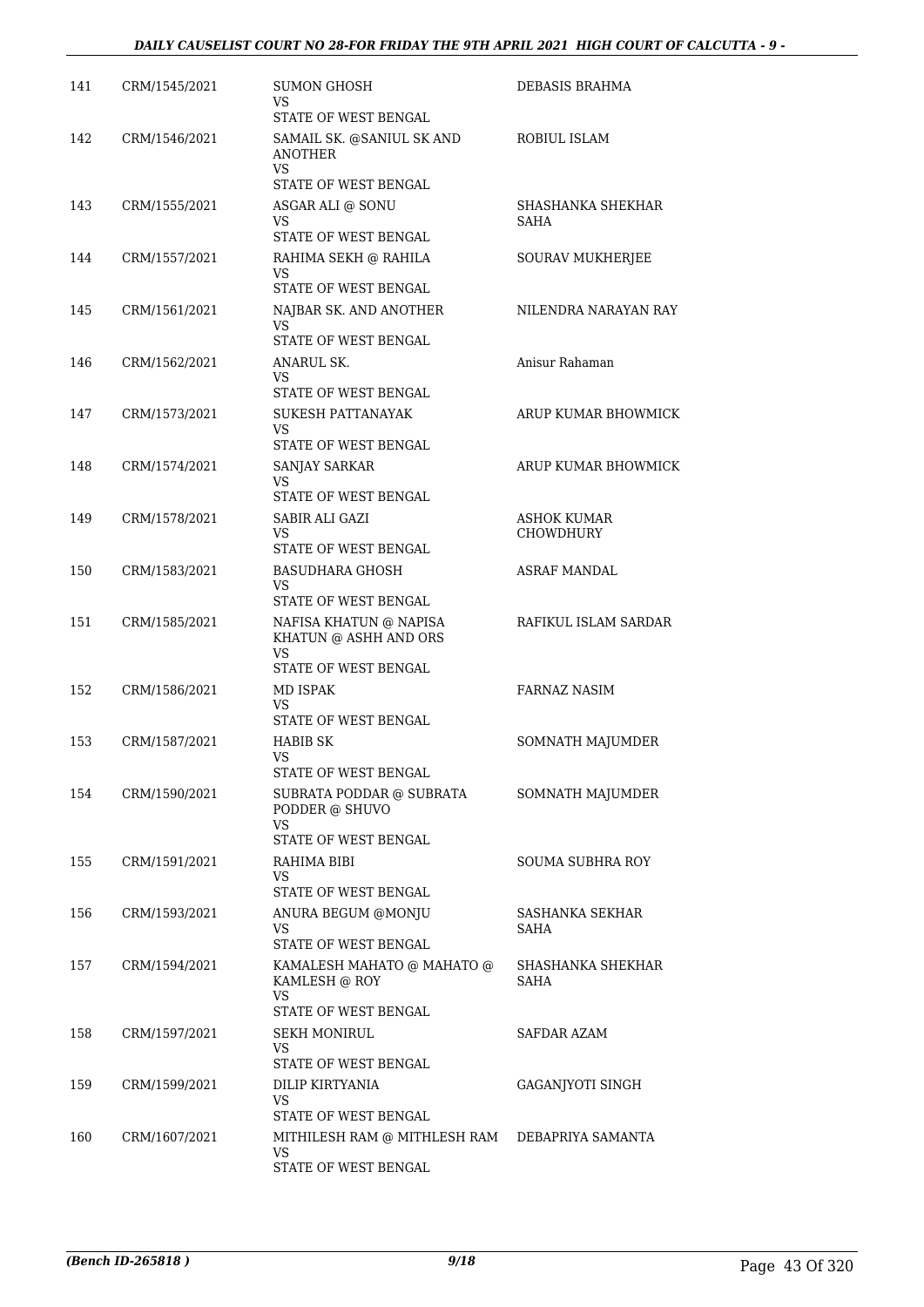| 161 | CRM/1609/2021 | JAYDEB MALLICK AND ORS.<br>VS<br>STATE OF WEST BENGAL                               | <b>SOURAV MUKHERJEE</b>  |
|-----|---------------|-------------------------------------------------------------------------------------|--------------------------|
| 162 | CRM/1610/2021 | BISWAJIT OJHA @ BISWA<br><b>VS</b>                                                  | KOUSTAV BAGCHI           |
| 163 | CRM/1611/2021 | <b>STATE OF WEST BENGAL</b><br>DIPAK @ PUSPA ROY AND ANR.<br>VS                     | SOURAV MUKHERJEE         |
| 164 | CRM/1619/2021 | STATE OF WEST BENGAL<br>RITIK RAM @ RITTIK                                          | Ramashis Mukherjee       |
|     |               | VS<br>STATE OF WEST BENGAL                                                          |                          |
| 165 | CRM/1620/2021 | MOSHARAF MOLLA<br><b>VS</b><br>STATE OF WEST BENGAL                                 | SAYAN MUKHERJEE          |
| 166 | CRM/1621/2021 | RASID LASKAR @ RASID LASKAR @<br><b>BACHHU</b><br><b>VS</b><br>STATE OF WEST BENGAL | SUCHISMITA DUTTA         |
| 167 | CRM/1623/2021 | UTTAM DAS<br>VS                                                                     | PRIYANKAR GANGULY        |
| 168 | CRM/1634/2021 | STATE OF WEST BENGAL<br>BABU ROY @ BAPI ROY<br><b>VS</b><br>STATE OF WEST BENGAL    | SANJIB MITRA             |
| 169 | CRM/1635/2021 | NAJIMA BIBI<br>VS.<br>STATE OF WEST BENGAL                                          | ARUP KUMAR BHOWMICK      |
| 170 | CRM/1637/2021 | SANJIT SAHA<br>VS<br>STATE OF WEST BENGAL                                           | <b>AVISHEK PRASAD</b>    |
| 171 | CRM/1640/2021 | RAFIKUL ISLAM<br>VS<br>STATE OF WEST BENGAL                                         | <b>ANCHITA SARKAR</b>    |
| 172 | CRM/1641/2021 | <b>HARIHAR MAHATO</b><br>VS<br>STATE OF WEST BENGAL                                 | DIPAYAN DAN              |
| 173 | CRM/1642/2021 | AMIRUL SK@RAMJAN SK<br>VS<br>STATE OF WEST BENGAL                                   | SANDIP CHAKRABORTY       |
| 174 | CRM/1647/2021 | <b>SALAMAT SK</b><br><b>VS</b><br>STATE OF WEST BENGAL                              | Ali Ahsan Alamgir        |
| 175 | CRM/1657/2021 | <b>BARI SHAK AND ANR</b><br>VS<br>STATE OF WEST BENGAL                              | KAMAL CHANDRA SAHA       |
| 176 | CRM/1658/2021 | UJJAL MONDAL @ BABU<br>VS<br>STATE OF WEST BENGAL                                   | KAMALESH CH SAHA         |
| 177 | CRM/1660/2021 | SHAHNAZ PERWEEN@ BICHHIA<br><b>VS</b><br>STATE OF WEST BENGAL                       | APURBA KR. DUTTA         |
| 178 | CRM/1667/2021 | <b>BABLU SK AND ANR</b><br>VS.<br>STATE OF WEST BENGAL                              | SHASHANKA SEKHAR<br>SAHA |
| 179 | CRM/1669/2021 | RAJESH MONDAL @ RAJU @ KALU<br>AND ANR<br>VS<br>STATE OF WEST BENGAL                | KUNAL KUMAR<br>MUKHERJEE |
| 180 | CRM/1671/2021 | <b>BASU DEBNATH</b><br>VS.<br>STATE OF WEST BENGAL                                  | DEEPAK KR. SHAW          |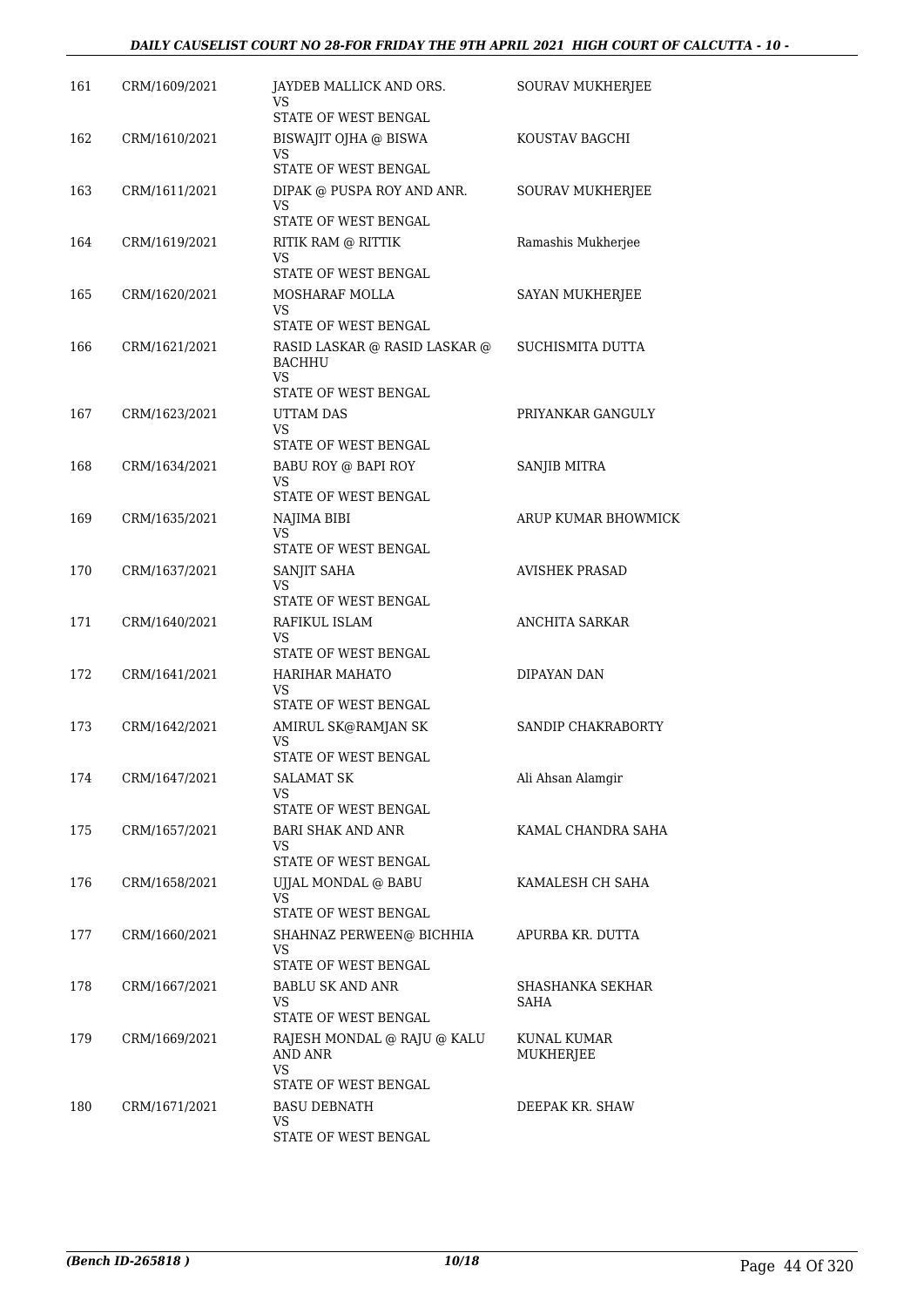| 181 | CRM/1672/2021 | DILIP MANDAL<br>VS<br>STATE OF WEST BENGAL                       | MOUNICK GHOSH             |
|-----|---------------|------------------------------------------------------------------|---------------------------|
| 182 | CRM/1675/2021 | DIN MOHAMMAD @ SANTU BISWAS<br>VS                                | PRABIR MAJUMDER           |
|     |               | STATE OF WEST BENGAL                                             |                           |
| 183 | CRM/1678/2021 | NANKI YADAV @ MAHANTH YADAV<br>VS<br>THE COMMISSIONER OF CUSTOMS | SANAT KUMAR DAS           |
|     |               | (PREVENTIVE) AND ANR                                             |                           |
| 184 | CRM/1680/2021 | UTTAM CHATTERJEE<br>VS<br>UNION OF INDIA                         | SHASHANKA SHEKHAR<br>SAHA |
| 185 | CRM/1681/2021 | SK. SALAUDDIN<br>VS<br>STATE OF WEST BENGAL                      | TANMOY CHOWDHURY          |
| 186 | CRM/1684/2021 | MD SOYEB @ SOHEB                                                 | ARUNAVA GANGULY           |
|     |               | VS                                                               |                           |
|     |               | <b>STATE OF WEST BENGAL</b>                                      |                           |
| 187 | CRM/1686/2021 | RABI DAS<br>VS<br>STATE OF WEST BENGAL                           | ARUNAVA GANGULY           |
| 188 | CRM/1691/2021 | <b>BABUL AKTAR</b><br>VS                                         | RAJENDRA BANERJEE         |
|     |               | STATE OF WEST BENGAL                                             |                           |
| 189 | CRM/1692/2021 | RAJU MUKHERJEE<br>VS                                             | <b>DHANANJOY BANERJEE</b> |
|     |               | STATE OF WEST BENGAL                                             |                           |
| 190 | CRM/1697/2021 | <b>TANMOY GHORUI</b><br>VS<br>STATE OF WEST BENGAL               | <b>GAUTAM BANERJEE</b>    |
| 191 | CRM/1701/2021 | ASIF HOSSAIN@BIKI@BIKI SK<br>VS                                  | PRIYANKAR GANGULY         |
|     |               | STATE OF WEST BENGAL                                             |                           |
| 192 | CRM/1702/2021 | MITUL SK @ MITHUN SEKH<br>VS<br>STATE OF WEST BENGAL             | <b>MANAS KUMAR DAS</b>    |
| 193 | CRM/1706/2021 | MD. TAHIRUL ISLAM<br>VS                                          | Ali Ahsan Alamgir         |
|     |               | NARCOTICS CONTROL BUREAU,<br>KOLKATA ZONAL UNIT                  |                           |
| 194 | CRM/1708/2021 | INJAMMUL SK@SEKH<br>VS                                           | SUMANTA DAS               |
|     |               | STATE OF WEST BENGAL                                             |                           |
| 195 | CRM/1709/2021 | RAHUL ADHIKARY @ ASHOK<br><b>ADHIKARY</b><br>VS                  | ARINDAM SEN               |
| 196 |               | STATE OF WEST BENGAL                                             |                           |
|     | CRM/1712/2021 | RANJIT DAS<br>VS<br>STATE OF WEST BENGAL                         | SUBHASISH PACHCHAL        |
| 197 | CRM/1713/2021 | TINKU SENAPATI @ MANTI<br>VS                                     | PRANTICK GHOSH            |
|     |               | STATE OF WEST BENGAL                                             |                           |
| 198 | CRM/1715/2021 | SAMIRAN BISWAS<br>VS<br>STATE OF WEST BENGAL                     | SAYAN DE                  |
| 199 | CRM/1722/2021 | ALAM HOSSAIN                                                     | BENAJIR HASNA             |
|     |               | VS<br>N.C.B. AND ANR                                             |                           |
|     |               | <b>APPLICATION FOR ANTICIPATORY BAIL</b>                         |                           |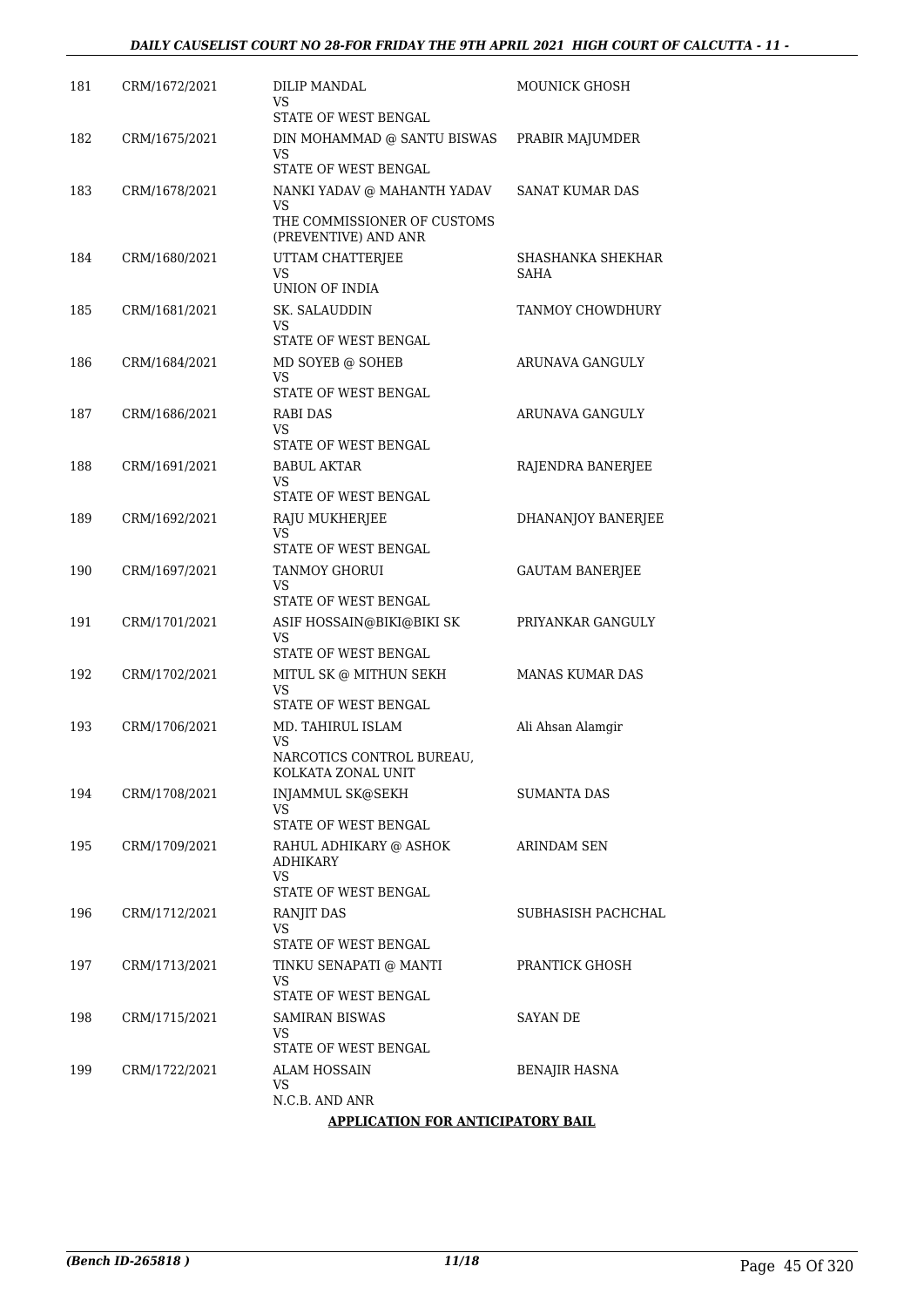### *DAILY CAUSELIST COURT NO 28-FOR FRIDAY THE 9TH APRIL 2021 HIGH COURT OF CALCUTTA - 12 -*

| 200 | CRM/2036/2020       | <b>MONIRUL ISLAM</b><br>VS<br><b>STATE OF WEST BENGAL</b>                                    | APAN SAHA                         |
|-----|---------------------|----------------------------------------------------------------------------------------------|-----------------------------------|
|     | wt201 CRM/2033/2020 | MONIRUL ISLAM<br>VS                                                                          | APAN SAHA                         |
|     | wt202 CRM/2035/2020 | STATE OF WEST BENGAL<br>MONIIRUL ISLAM<br>VS                                                 | APAN SAHA                         |
|     | wt203 CRM/2443/2020 | STATE OF WEST BENGAL<br>MONIRUL ISLAM<br>VS                                                  | APAN SAHA                         |
|     | wt204 CRM/2445/2020 | STATE OF WEST BENGAL<br><b>MONIRUL ISLAM</b><br><b>VS</b><br>STATE OF WEST BENGAL            | APAN SAHA                         |
|     | wt205 CRM/7913/2020 | SANTANU GHOSH<br><b>VS</b><br>STATE OF WEST BENGAL                                           | APAN SAHA                         |
|     | IA NO: CRAN/1/2020  |                                                                                              |                                   |
| 206 | CRM/2425/2020       | BAL KRISHNA JHA @ BALAK JHA<br>VS                                                            | NOOR ALAM                         |
| 207 | CRM/3056/2020       | STATE OF WEST BENGAL<br>MINAKSHI ROY & ANR<br>VS.<br>STATE OF WEST BENGAL                    | S DAS MAHAPATRA                   |
|     | IA NO: CRAN/2/2021  |                                                                                              |                                   |
| 208 | CRM/3154/2020       | SWARNALI CHANDA & ORS<br>VS.<br>STATE OF WEST BENGAL                                         | SOUMYAJIT DAS<br><b>MAHAPATRA</b> |
|     |                     | IA NO: CRAN/1/2020(Old No:CRAN/1533/2020), CRAN/2/2021                                       |                                   |
| 209 | CRM/3830/2020       | ABDUL ALIM MONDAL & ORS<br>VS<br>STATE OF WEST BENGAL                                        | <b>SATADRU LAHIRI</b>             |
|     |                     | IA NO: CRAN/1/2020(Old No:CRAN/2086/2020), CRAN/2/2020                                       |                                   |
| 210 | CRM/8367/2020       | <b>GOLAP RAHAMAN ALIAS MD.</b><br><b>GOLAM RAHAMAN BISWAS</b><br>VS.<br>State of West Bengal | MD. GOLAM NURE<br><b>IMROHI</b>   |
| 211 | CRM/8436/2020       | <b>AIOY PRAMANIK</b><br>VS<br>State of West Bengal                                           | KAZI M. RAHMAN                    |
| 212 | CRM/8692/2020       | SISIR PAKHIRA AND ORS<br>VS<br>STATE OF WEST BENGAL AND ORS.                                 | <b>BIVASH BANERJEE</b>            |
| 213 | CRM/8791/2020       | AFJAL HOSSAIN<br>VS<br>State of West Bengal                                                  | SHABANA HASIN                     |
| 214 | CRM/8826/2020       | FARAJ ALI SK. ALIAS FARAJ SK.<br>VS<br>State of West Bengal                                  | JISAN IQUBAL HOSSAIN              |
| 215 | CRM/9529/2020       | <b>ANIMESH DAS</b><br>VS<br>State of West Bengal                                             | KAZI M RAHMAN                     |
| 216 | CRM/9559/2020       | <b>BASUDEB PAL</b><br>VS<br>State of West Bengal                                             | SAIDUR RAHAMAN                    |
| 217 | CRM/9654/2020       | SUBHAS CHANDRA GHOSHAL<br>VS<br>State of West Bengal                                         | SALONI BHATTACHARYA               |
| 218 | CRM/10593/2020      | MIJANUR RAHAMAN<br><b>VS</b><br>STATE OF WEST BENGAL AND ORS.                                | KALIDAS SAHA                      |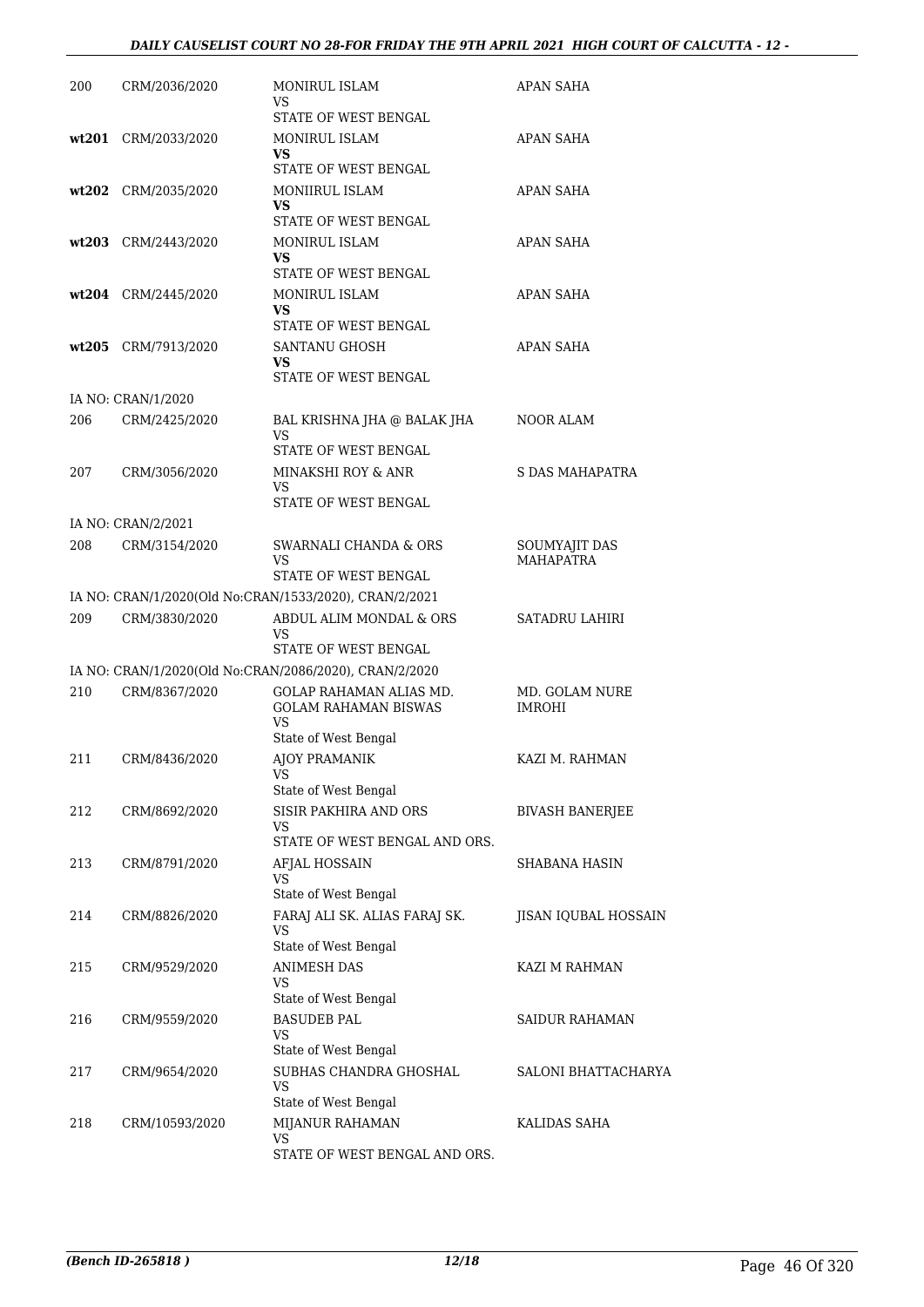| 219 | CRM/10778/2020 | SANJAY DAS<br>VS                                                                  | DEVI PRIYA MITRA          |
|-----|----------------|-----------------------------------------------------------------------------------|---------------------------|
| 220 | CRM/10899/2020 | State of West Bengal<br><b>AYAN PAKRASHI</b><br>VS                                | SATADRU LAHIRI            |
| 221 | CRM/10930/2020 | State of West Bengal<br><b>BAPAN BHAKTA</b><br>VS                                 | Atis Kumar Biswas         |
| 222 | CRM/10945/2020 | State of West Bengal<br>JANHABI MISTRY @JANNABI MISTRI<br>VS                      | <b>BIKASH CHAKRABORTY</b> |
| 223 | CRM/10962/2020 | State of West Bengal<br>HARIDAS BISWAS ANDANR<br>VS                               | AMANUL ISLAM              |
| 224 | CRM/10965/2020 | State of West Bengal<br>PRASENJIT ADHIKARY AND ORS<br>VS                          | KAUSTAV SHOM              |
| 225 | CRM/10967/2020 | State of West Bengal<br>MD AKTAR ALI SK @ MD AKTAR ALI<br>VS                      | AMANUL ISLAM              |
| 226 | CRM/10971/2020 | State of West Bengal<br>MRIDUL KANTI JOYARDAR AND ORS<br>VS                       | Sumanta Das               |
| 227 | CRM/10972/2020 | State of West Bengal<br>MANIK DEBNATH<br>VS<br>State of West Bengal               | <b>AMANUL ISLAM</b>       |
| 228 | CRM/10974/2020 | PARWIN SHARMA AND ANR<br>VS                                                       | <b>SUJAN CHATTERJEE</b>   |
| 229 | CRM/10975/2020 | State of West Bengal<br>ABDUL KADER SEKH @ KADER SK<br>VS<br>State of West Bengal | RIYA DAS                  |
| 230 | CRM/11278/2020 | RAJIB PATRA @ SITARAM PATRA<br><b>AND ORS</b><br>VS                               | BANIBRATA DATTA           |
|     |                | State of West Bengal                                                              |                           |
| 231 | CRM/478/2021   | ANTICIPATORY BAIL<br><b>BISWANATH DAS</b><br>VS<br>State of West Bengal           | Supratick Syamal          |
| 232 | CRM/581/2021   | ASHOKE KR. DAS @ ASHOKE DAS<br>VS<br>State of West Bengal                         | PALASH BAPARI             |
| 233 | CRM/613/2021   | <b>ARUP GHOSH</b><br>VS<br>State of West Bengal                                   | FARAH ANJUM               |
| 234 | CRM/617/2021   | BABUL ALI@BABUL HOSSAIN AND<br>ORS<br><b>VS</b><br>State of West Bengal           | <b>ARUP SARKAR</b>        |
| 235 | CRM/624/2021   | <b>BABLI DAS AND ANR</b><br>VS<br>State of West Bengal                            | TINA BISWAS               |
| 236 | CRM/627/2021   | MAHENDRA MANDAL<br>VS<br>State of West Bengal                                     | DEBASIS MITRA             |
| 237 | CRM/630/2021   | NIRANJAN MIDDE AND ORS<br>VS<br>State of West Bengal                              | <b>BAPIN BAIDYA</b>       |
| 238 | CRM/632/2021   | MD SAMFUL AND ORS<br><b>VS</b><br>State of West Bengal                            | ARUP KUMAR BHOWMICK       |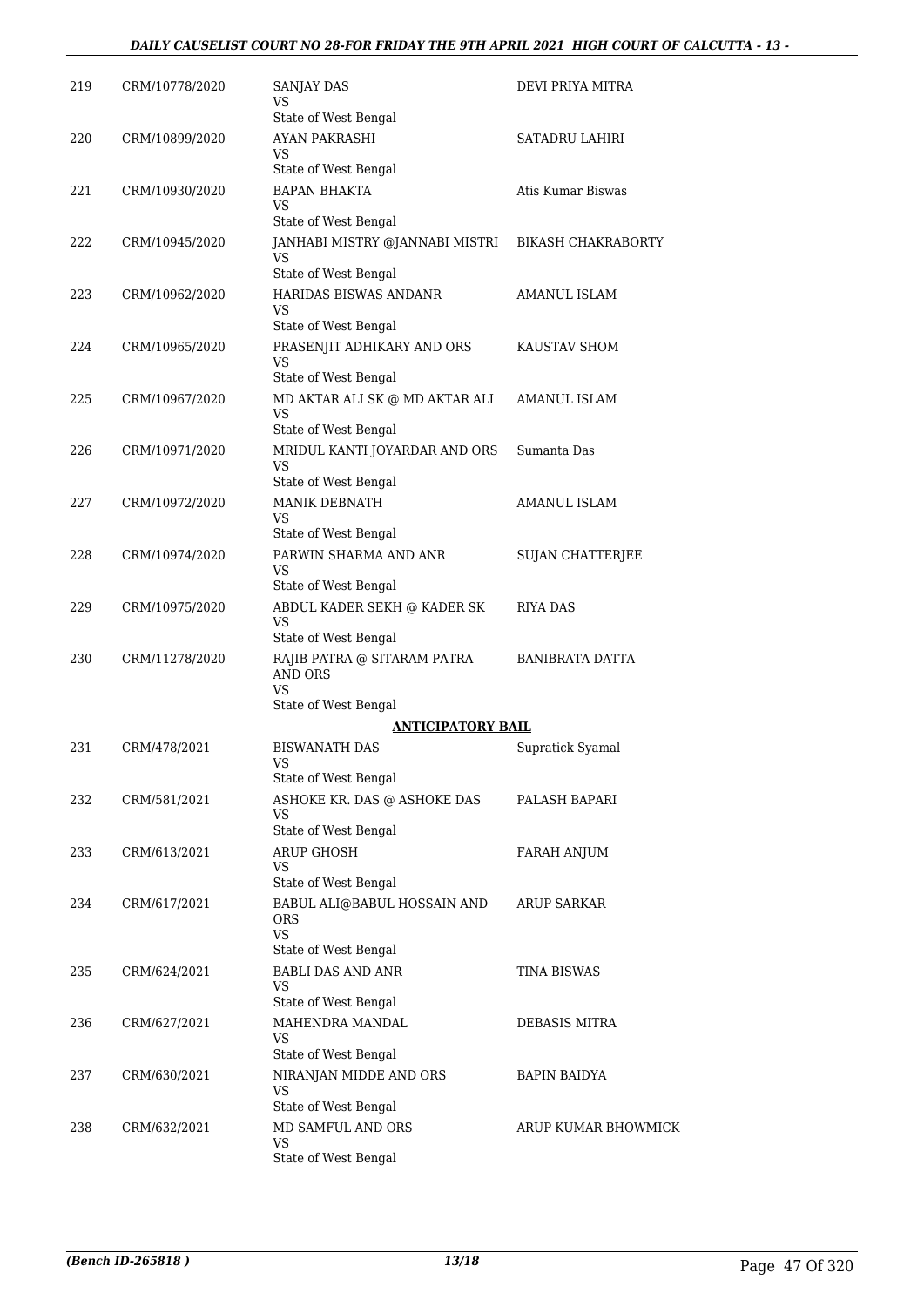| 239 | CRM/634/2021 | MAJLUM SK @MAJLUM<br>VS                                | ARUP KUMAR BHOWMICK        |
|-----|--------------|--------------------------------------------------------|----------------------------|
|     |              | State of West Bengal                                   |                            |
| 240 | CRM/639/2021 | RABINDRA NARAYAN ROY AND ORS<br>VS                     | AMAL KRISHNA<br>SAMANTA    |
|     |              | State of West Bengal                                   |                            |
| 241 | CRM/640/2021 | ASGAR ALI<br>VS<br>State of West Bengal                | <b>BISWAJIT MITRA</b>      |
| 242 | CRM/642/2021 | AJMAT SARDAR@AZMAT SARDAR                              | <b>SOUMYS BASU ROY</b>     |
|     |              | AND ORS<br>VS                                          | <b>CHOWDHURY</b>           |
|     |              | State of West Bengal                                   |                            |
| 243 | CRM/649/2021 | SIDHYESWAR SAMANTA @DABLU<br>AND ANOTHER<br><b>VS</b>  | SUMAN CHAKRABORTY          |
|     |              | State of West Bengal                                   |                            |
| 244 | CRM/650/2021 | tumpa sardar @tuki and anr.<br><b>VS</b>               | SUBHAJYOTI CHANDRA         |
|     |              | State of West Bengal                                   |                            |
| 245 | CRM/682/2021 | PACHU CHOWHAN AND ORS.<br>VS                           | <b>BISWAJIT MITRA</b>      |
|     |              | State of West Bengal                                   |                            |
| 246 | CRM/696/2021 | MITHUN SARDAR AND ORS<br>VS                            | <b>NAVANIL DE</b>          |
|     |              | State of West Bengal                                   |                            |
| 247 | CRM/697/2021 | MITHUN SARDAR AND OTHERS<br>VS<br>State of West Bengal | NAVANIL DE                 |
| 248 | CRM/702/2021 | CHANDANA BISWAS                                        | MD JANNAT UL FIRDOUS       |
|     |              | VS                                                     |                            |
|     |              | State of West Bengal                                   |                            |
| 249 | CRM/704/2021 | DEBABRATA BAIDYA<br><b>VS</b><br>State of West Bengal  | MD JANNAT UL FIRDOUS       |
| 250 | CRM/706/2021 | <b>SK SAKIM</b>                                        | SUVADIP                    |
|     |              | VS                                                     | BHATTACHARJEE              |
|     |              | State of West Bengal                                   |                            |
| 251 | CRM/707/2021 | <b>INDER SINGH KOTHARI</b><br><b>VS</b>                | Rituparna Ghosh            |
|     |              | <b>ASSISTANT DIRECTOR</b><br>ENFORCEMENT, DIRECTORATE  |                            |
| 252 | CRM/708/2021 | SAMRAT SAHA AND ORS<br>VS                              | PRASANTA KUMAR<br>PAKRASHI |
|     |              | State of West Bengal                                   |                            |
| 253 | CRM/709/2021 | SEKH KABIR ALI<br>VS                                   | TIRTHAPATI ACHARYA         |
|     |              | State of West Bengal                                   |                            |
| 254 | CRM/711/2021 | RABIN PATRA<br>VS<br>State of West Bengal              | SHAMIM HALDER              |
| 255 | CRM/714/2021 | RANJIT DAS AND ORS                                     | PRABIR ADHYA               |
|     |              | VS<br>State of West Bengal                             |                            |
| 256 | CRM/715/2021 | MD. AMZAD HOSSAIN @ AMJAD @                            | MUSHARRAF ALAM SK          |
|     |              | MD. AMJAD HOSSAIN<br>VS                                |                            |
|     |              | State of West Bengal                                   |                            |
| 257 | CRM/717/2021 | ANIL CHANDRA SAHOO@ ANIL<br>KUMAR SAHOO<br><b>VS</b>   | SANDIP GHOSH               |
|     |              | State of West Bengal                                   |                            |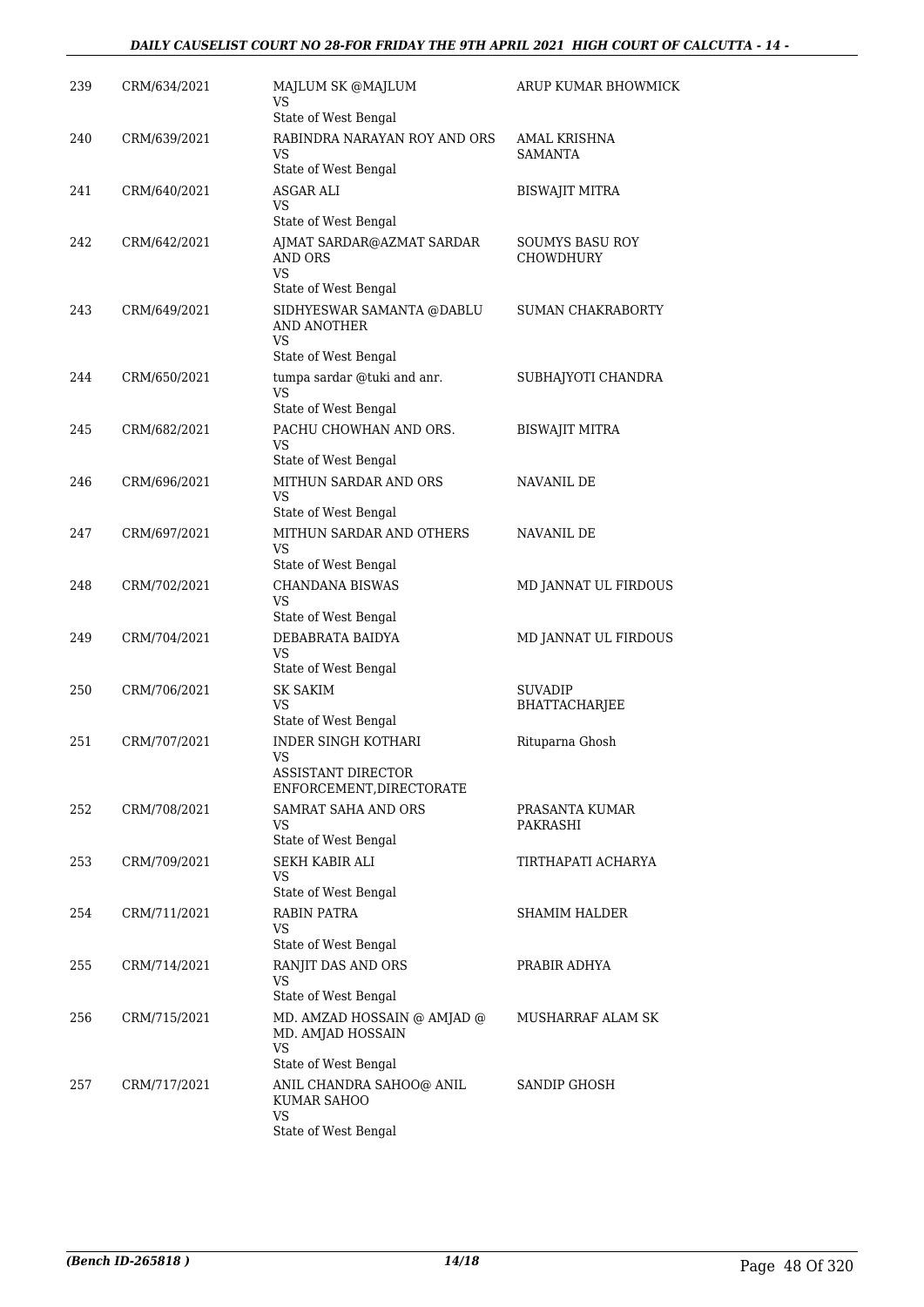| 258 | CRM/718/2021 | MD. ALMGIR MONDAL @ ALAMGIR<br>MONDAL @ ALAM<br>VS                                                         | SUMANTA CHAKRABORTY                |
|-----|--------------|------------------------------------------------------------------------------------------------------------|------------------------------------|
| 259 | CRM/719/2021 | State of West Bengal<br>TAIYARA KHATUN @ TAMINA<br>KHATUN ANB ANOTHER                                      | RAFIKUL ISLAM SARDAR               |
| 260 | CRM/720/2021 | VS<br>State of West Bengal<br><b>BABAR ALI MONDAL</b><br>VS                                                | DIPTENDU BANERJEE                  |
| 261 | CRM/724/2021 | State of West Bengal<br>SAMIPA MANDAL<br>VS                                                                | NILADRI SEKHAR GHOSH               |
| 262 | CRM/727/2021 | State of West Bengal<br>DIPU KUNDU @ DIPENDRA KUNDU<br>VS                                                  | KOEL MUKHERJEE                     |
| 263 | CRM/729/2021 | State of West Bengal<br>SUJIT BAGDI<br>VS<br>State of West Bengal                                          | KOEL MUKHERJEE                     |
| 264 | CRM/730/2021 | JAISAN BIBI @ JAYSUN BIBI<br>VS<br>State of West Bengal AND ANOTHER                                        | <b>MOUNICK GHOSH</b>               |
| 265 | CRM/731/2021 | <b>LAL BAHADUR ROY</b><br>VS<br>State of West Bengal                                                       | Malay Bhattacharyya                |
| 266 | CRM/732/2021 | RAJPATI MANDAL<br>VS<br>STATE OF WEST BENGAL AND ANR.                                                      | MOUNICK GHOSH                      |
| 267 | CRM/734/2021 | RAJKUMAR MANDAL @MANDAL<br>RAJKUMAR AND ANR.<br><b>VS</b><br>State of West Bengal AND ANR                  | MOUMICK GHOSH                      |
| 268 | CRM/735/2021 | NARAYAN DHALI<br>VS                                                                                        | <b>SAFDAR AZAM</b>                 |
| 269 | CRM/736/2021 | State of West Bengal<br>SOKURUDDIN SK. @ SUKREB SEIKH<br>AN OTHERS<br>VS                                   | <b>MOUNICK GHOSH</b>               |
| 270 | CRM/737/2021 | STATE OF WEST BENGAL AND ANR.<br>ARIJIT PAUL (WRONGLY<br>DESCRIBED AS ARIJIT PAL) AND<br>ORS.<br><b>VS</b> | Saurav Basu                        |
| 271 | CRM/739/2021 | State of West Bengal<br>QUAZI ABDUL AZIZ ALIAS KAZI<br>ABDUL AZIZ AND OTHERS<br>VS<br>State of West Bengal | SUFI KAMAL                         |
| 272 | CRM/740/2021 | UTTAM PRAMANIK AND OTHERS<br>VS<br>State of West Bengal                                                    | SAFDAR AZAM                        |
| 273 | CRM/742/2021 | JAY DEBNATH @ JOY DEBNATH<br>VS<br>State of West Bengal                                                    | sumanta chakraborty                |
| 274 | CRM/744/2021 | <b>BEDANA DAS AND ORS</b><br>VS<br>State of West Bengal                                                    | SK JAHADASR ALAM                   |
| 275 | CRM/746/2021 | FUNSUR SK@FANSUR ALI<br>VS<br>State of West Bengal                                                         | Anisur Rahaman                     |
| 276 | CRM/749/2021 | MD. REJWANUL HOQUE<br>VS<br>State of West Bengal                                                           | MAZHAR HOSSAIN<br><b>CHOWDHURY</b> |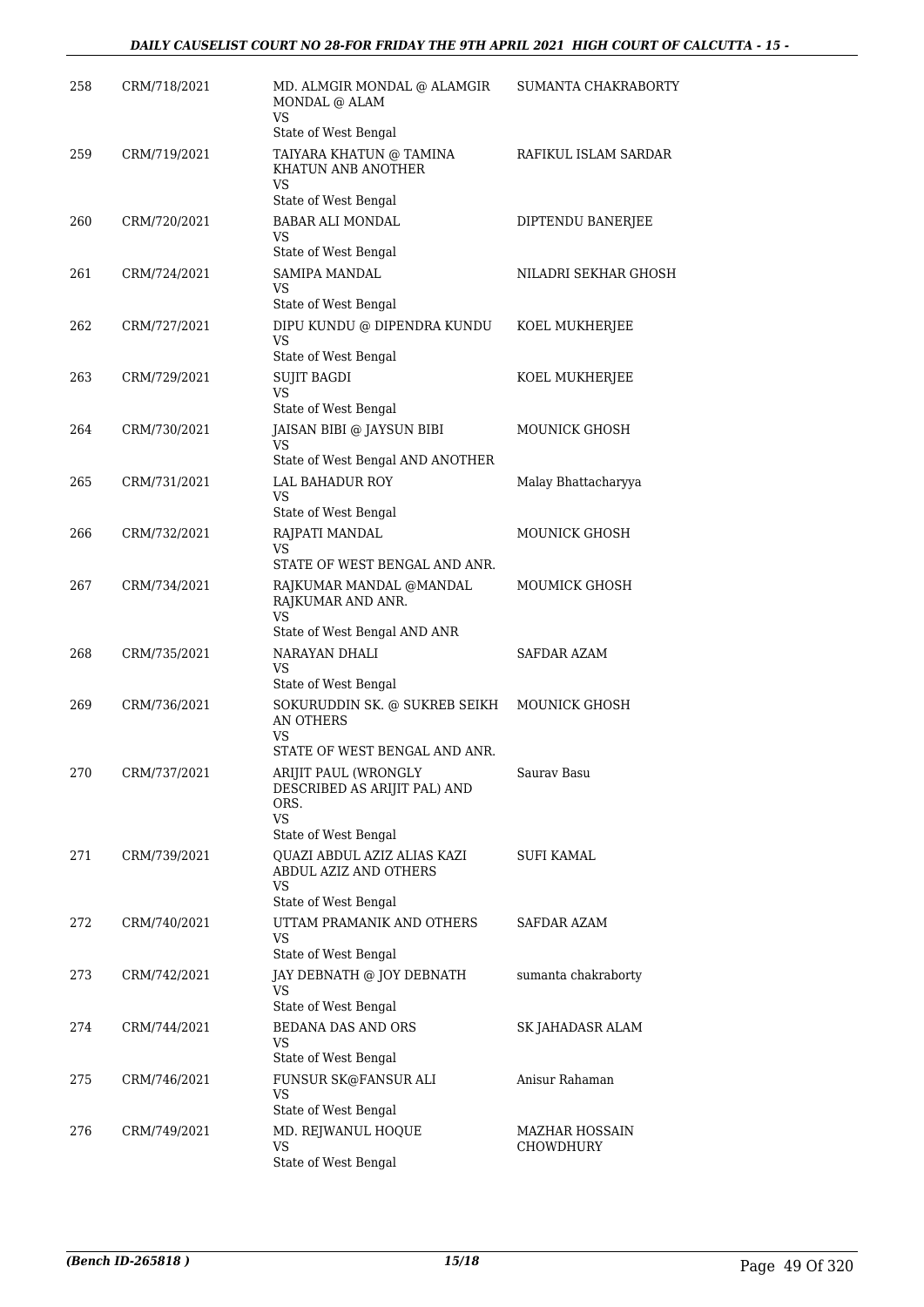| 277 | CRM/754/2021 | SUBHASH CHANDRA SARKAR @<br><b>SUBHAS SARKAR</b><br>VS                         | KALIDAS SARKAR                 |
|-----|--------------|--------------------------------------------------------------------------------|--------------------------------|
|     |              | State of West Bengal AND ANR                                                   |                                |
| 278 | CRM/755/2021 | CHABI RANI MAITY@CHABI MAITY<br><b>AND ORS</b><br><b>VS</b>                    | RAVI RANJAN KUMAR              |
|     |              | State of West Bengal                                                           |                                |
| 279 | CRM/756/2021 | <b>BALARAM ROY</b><br>VS<br>State of West Bengal                               | MAZHAR HOSSAIN<br>CHOWDHURY    |
| 280 | CRM/757/2021 | MORTUZA ALI@MORTUJA ALI AND<br><b>ORS</b><br>VS                                | MUSHARRAF ALAM SK              |
| 281 | CRM/758/2021 | State of West Bengal<br>AJAY KUMAR GAYEN<br><b>VS</b><br>State of West Bengal  | MAZHAR HOSSAIN<br>CHOWDHURY    |
| 282 | CRM/761/2021 | <b>ESRAFIL SK AND ORS</b><br>VS                                                | SHABANA HASIN                  |
|     |              | State of West Bengal                                                           |                                |
| 283 | CRM/763/2021 | MOKSHED MOLLA AND ORS<br>VS<br>State of West Bengal                            | MD JANNAT UL FIRDOUS           |
| 284 | CRM/764/2021 | MD. SAKIL AHMED @ SK SAKIL @<br>SAKIL SK @ MOHAMMAD SAKIL<br>VS                | SAGAR SAHA                     |
| 285 | CRM/774/2021 | State of West Bengal<br>MALATI MALLICK AND ANR<br><b>VS</b>                    | SUBHOJIT CHOWDHURY             |
| 286 | CRM/775/2021 | State of West Bengal<br>SEFALI BIBI@SHEFALI BIBI<br><b>SARDER</b><br><b>VS</b> | MD GOLAM NURE<br><b>IMROHI</b> |
|     |              | State of West Bengal                                                           |                                |
| 287 | CRM/777/2021 | NASIRUDDIN SK@NASIRUDDIN<br>VS<br>State of West Bengal                         | <b>SAGAR SAHA</b>              |
| 288 | CRM/781/2021 | PARTHA PATIM SIL@PARTHA<br>PRATIM SEAL AND ANR<br>VS<br>State of West Bengal   | NAZIR AHMED                    |
| 289 | CRM/783/2021 | MONIKA GHOSH AND ANR<br>VS<br>State of West Bengal                             | SHASANKA SEKHAR<br>GHOSH       |
| 290 | CRM/787/2021 | ANUP KUMAR PUSTI @ NABA AND<br>ORS<br><b>VS</b><br>State of West Bengal        | DEVIPRIYA MITRA                |
| 291 | CRM/788/2021 | KUTUBUDDIN AHAMMED<br><b>VS</b>                                                | <b>SUMAN CHAKRABORTY</b>       |
| 292 | CRM/790/2021 | State of West Bengal<br><b>AYUB ANSARI</b><br>VS                               | SOMNATH ADHIKARY               |
| 293 | CRM/791/2021 | State of West Bengal<br><b>SWAGATA MALAKAR</b><br>VS                           | <b>NAZIR AHMED</b>             |
| 294 | CRM/792/2021 | State of West Bengal<br><b>TAPAS PAL</b><br>VS<br>State of West Bengal         | PRIYANKA SAHA                  |
| 295 | CRM/796/2021 | SK SAMSUR RAHAMAN AND ANR<br>VS<br>State of West Bengal                        | Sandip Kundu                   |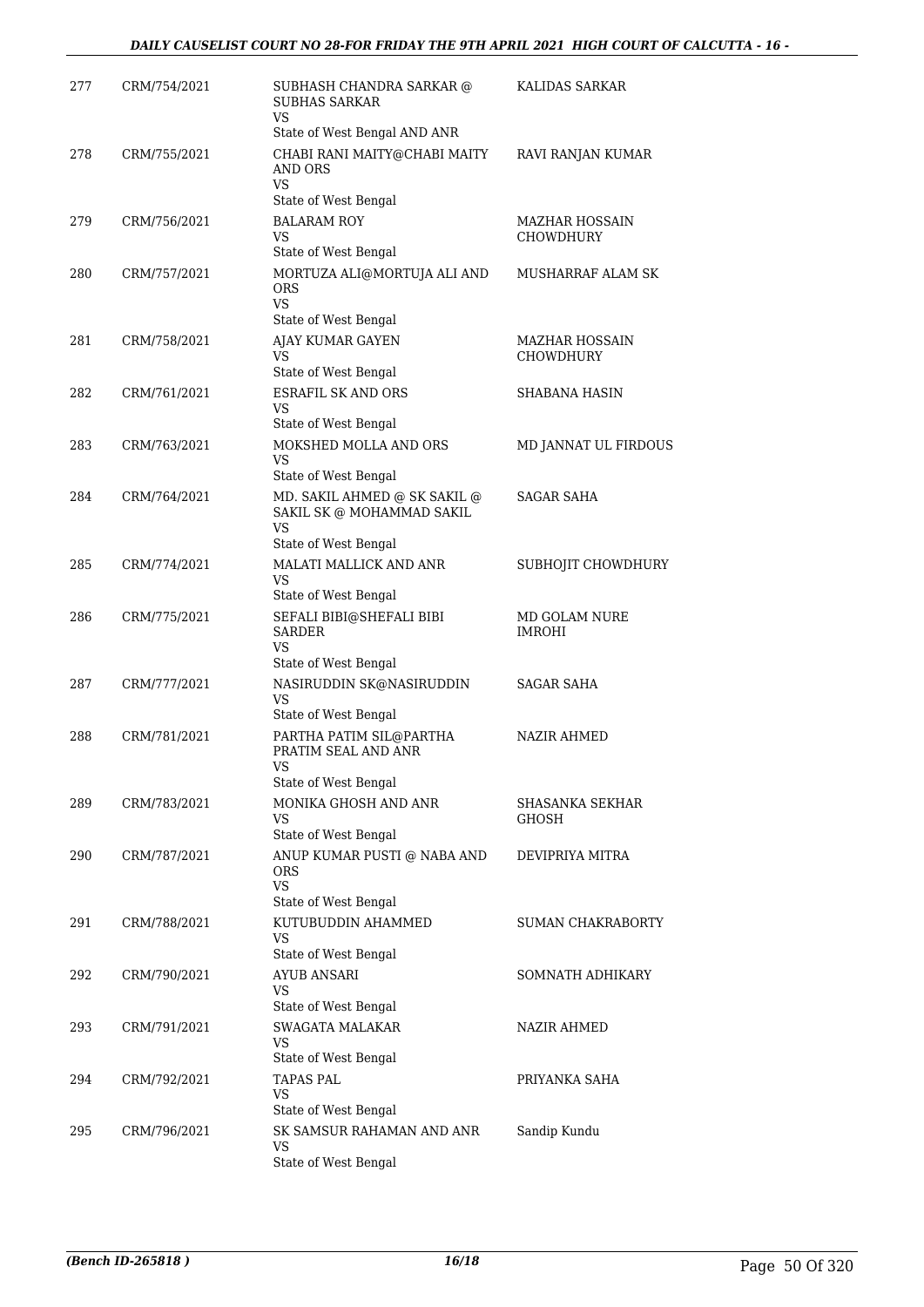### *DAILY CAUSELIST COURT NO 28-FOR FRIDAY THE 9TH APRIL 2021 HIGH COURT OF CALCUTTA - 17 -*

| 296 | CRM/798/2021 | <b>JAKIR SK AND ANR</b><br>VS<br>State of West Bengal                | SUSNIGDHO<br><b>BHATTACHARYYA</b> |
|-----|--------------|----------------------------------------------------------------------|-----------------------------------|
| 297 | CRM/799/2021 | SK SAJJAT @ SK NEZAMUDDIN<br><b>VS</b><br>State of West Bengal       | Ramashis Mukherjee                |
| 298 | CRM/802/2021 | <b>FULO DAS AND ORS</b><br>VS<br>State of West Bengal                | MD SAFIUR RAHAMAN                 |
| 299 | CRM/805/2021 | MALATI SAHOO @ MALATI SAHU<br>AND ANR.<br>VS<br>State of West Bengal | <b>SUMAN DE</b>                   |
| 300 | CRM/808/2021 | HARISH CHANDRA JANA<br><b>VS</b><br>State of West Bengal             | <b>S G GHOSHCHOWDHURY</b>         |
| 301 | CRM/814/2021 | RAJU ALI @ SAMAD @ SAMSED ALI<br><b>VS</b><br>State of West Bengal   | Kalidas Saha                      |
| 302 | CRM/815/2021 | PHANINDRA MURMU<br>VS<br>State of West Bengal                        | <b>SUMAN DAS ADHIKARY</b>         |
| 303 | CRM/817/2021 | <b>BIRENDRANATH BISWAS</b><br>VS<br>State of West Bengal             | SOUMAJIT DAS<br><b>MAHAPATRA</b>  |
| 304 | CRM/818/2021 | AKSHAY BANDOPADHYAY<br>VS<br>State of West Bengal                    | <b>SOUMIK GANGULI</b>             |
| 305 | CRM/822/2021 | SK SAIFUL ISLAM@SK SAIFUL<br><b>VS</b><br>State of West Bengal       | SUMAN DE                          |
| 306 | CRM/823/2021 | APURBA MONDAL AND ORS<br>VS.<br>State of West Bengal                 | MD JANNAT UL FIRDOUS              |
| 307 | CRM/824/2021 | <b>MASUD ABIALA</b><br><b>VS</b><br>State of West Bengal             | <b>SAMIRUL SARDAR</b>             |
| 308 | CRM/826/2021 | <b>HEMANTA GHOSH</b><br>VS<br>State of West Bengal                   | Sujoy Sarkar                      |
| 309 | CRM/827/2021 | SURMAN DAFADAR AND ORS<br>VS<br>State of West Bengal                 | <b>KARABI ROY</b>                 |
| 310 | CRM/828/2021 | <b>SK SAHABUL</b><br>VS<br>State of West Bengal                      | SUJAY SARKAR                      |
| 311 | CRM/829/2021 | JALIL SK<br>VS<br>State of West Bengal                               | PARAMITA BANERJEE                 |
| 312 | CRM/831/2021 | AKUB BAR ALI AND ANR<br><b>VS</b><br>State of West Bengal            | RAJDEEP BHATTACHARYA              |
| 313 | CRM/833/2021 | <b>BHARATI RUIDAS AND ORS</b><br><b>VS</b><br>State of West Bengal   | PINTU KARAR                       |
| 314 | CRM/836/2021 | DIPA RANI DUTTA<br><b>VS</b><br>State of West Bengal                 | KAUSTAV SHOME                     |
| 315 | CRM/837/2021 | MOJID ANSARY<br><b>VS</b><br>State of West Bengal                    | APURBA KUMAR DATTA                |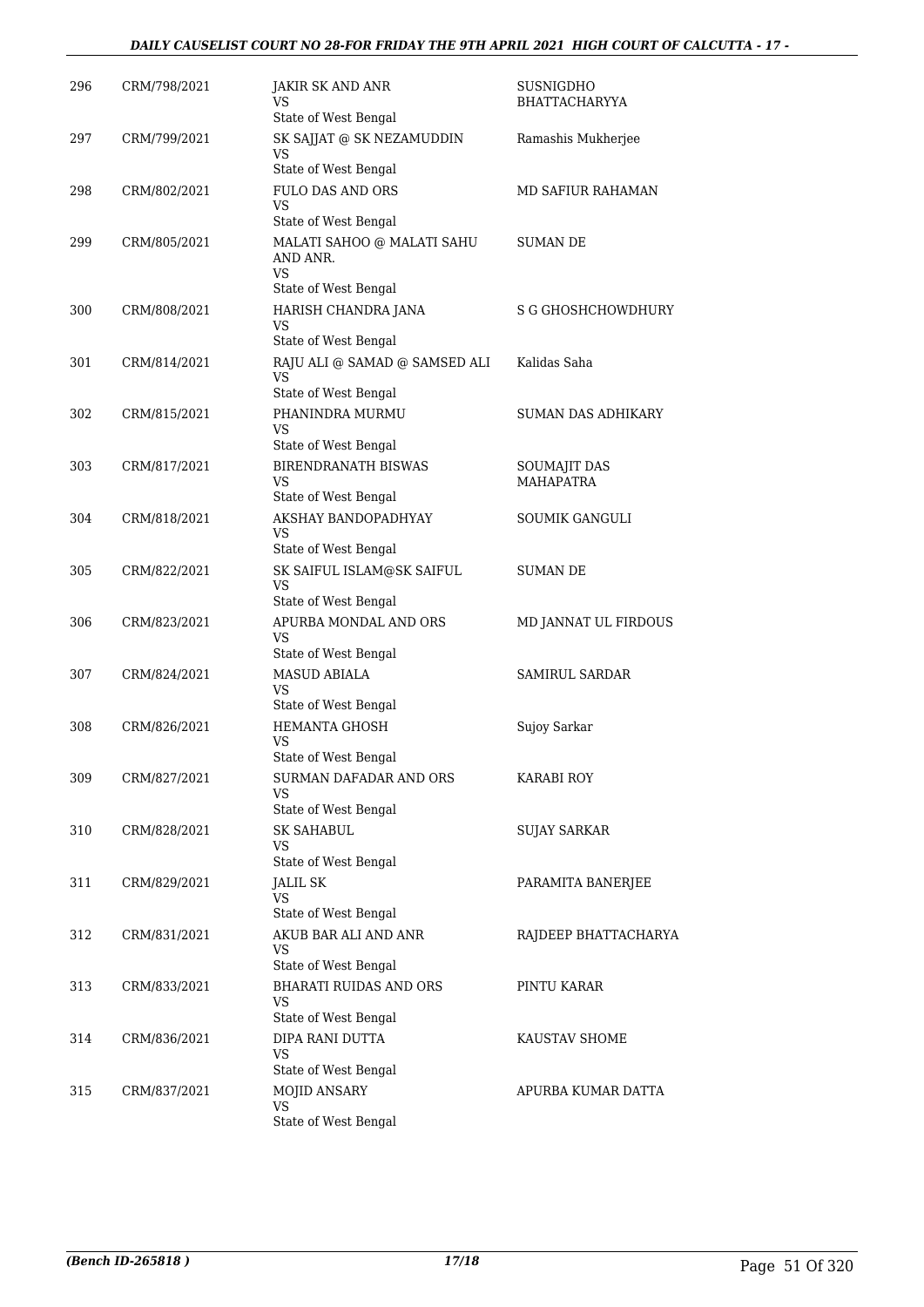316 CRM/839/2021 BISWANATH MONDAL

VS State of West Bengal SUBHADEEP GHOSH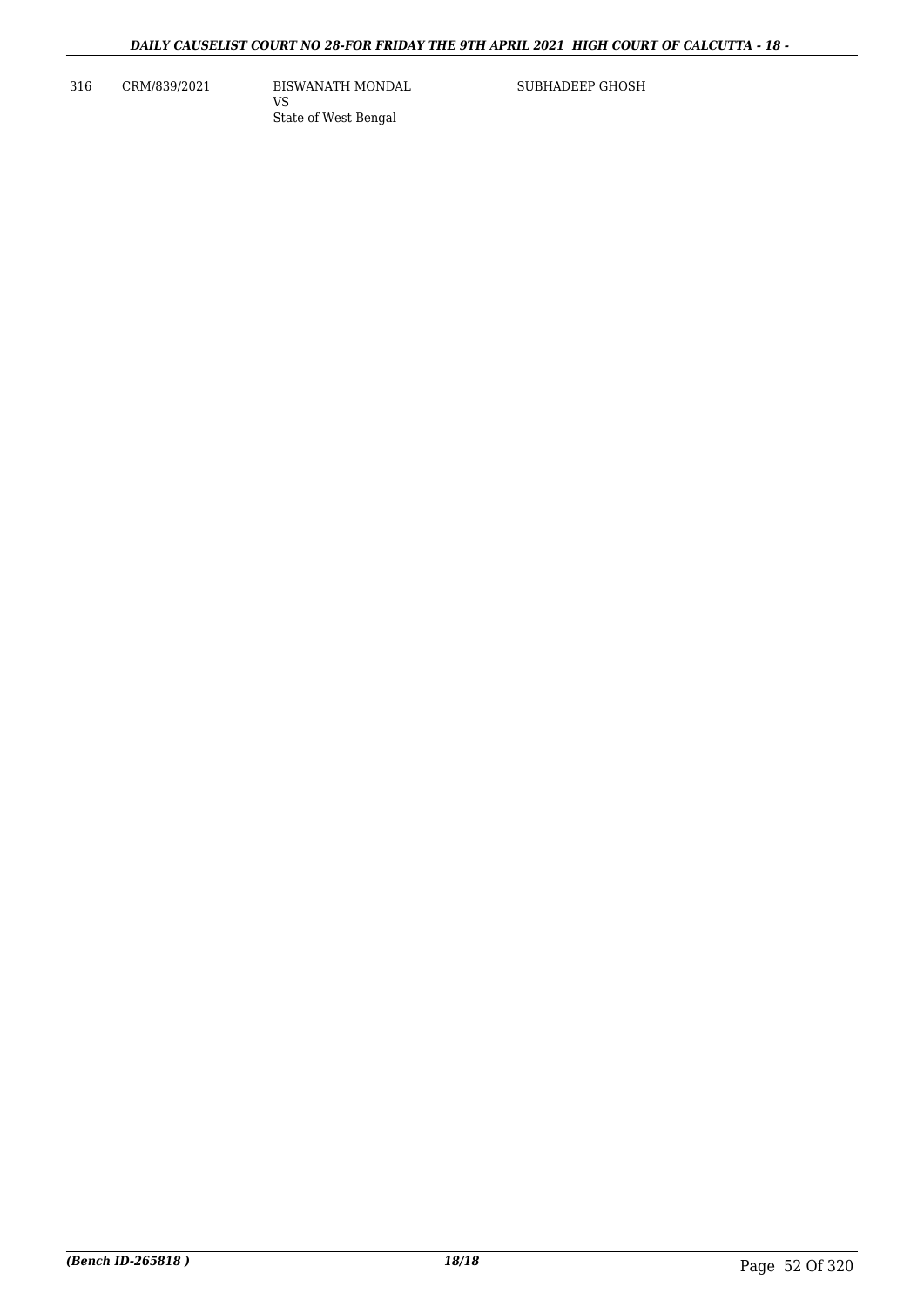

## **Appellate Side**

**DAILY CAUSELIST For Friday The 9th April 2021**

**COURT NO. 11**

## **DIVISION BENCH (DB - VI)**

**AT 10:30 AM**

**HON'BLE JUSTICE SUBRATA TALUKDAR HON'BLE JUSTICE HIRANMAY BHATTACHARYYA**

**(VIA VIDEO CONFERENCE) (THIS BENCH WILL SIT ON AND FROM 12.04.2021)**

#### **ON AND FROM MONDAY, THE 11TH JANUARY 2021 - APPEALS FROM ORDERS RELATING TO MUNICIPALITIES, CO-OPERATIVES & PANCHAYATS UNDER GROUP-V INCLUDING APPLICATIONS CONNECTED THERETO;**

**HEARING OF WRIT APPEALS IRRESPECTIVE OF CLASSIFICATION INCLUDING APPLICATIONS CONNECTED THERETO;**

**AND**

**ON AND FROM TUESDAY, 6TH APRIL 2021 TO AS LONG AS THE DIVISION BENCH COMPRISING HON'BLE JUSTICE SUBRATA TALUKDAR AND HON'BLE JUSTICE HIRANMAY BHATTACHARYYA DOES NOT SIT - HON'BLE JUSTICE ARINDAM SINHA AND HON'BLE JUSTICE SUVRA GHOSH IN ADDITION TO THEIR OWN LIST AND DETERMINATION, WILL SIT TOGETHER AND TAKE UP THE LIST AND DETERMINATION OF THE DIVISION BENCH CONSISTING OF HON'BLE JUSTICE SUBRATA TALUKDAR AND HON'BLE JUSTICE HIRANMAY BHATTACHARYYA.**

**SPECIAL NOTE: 1.(A) MENTIONING OF REALLY URGENT MATTERS WILL BE ALLOWED ON EVERY MONDAY AND WEDNESDAY AT THE FIRST SITTING OF THE COURT. (B) MENTIONING SLIPS MUST BE FILED STATING THE GROUNDS OF URGENCY WITH SERVICE OF NOTICE ON THE OPPOSITE SIDE(S). (C) FIXED MATTERS MARKED IN EACH GROUP WILL BE CALLED ON FIRST FROM THE GROUP. 2. APPELLATE SIDE MATTERS WILL BE TAKEN UP UPTO RECESS ON EVERY TUESDAY AND THURSDAY. 3. ON TUESDAYS AND THURSDAYS APPEALS FOR HEARING (SENT FROM DEPARTMENTS) WILL BE CALLED ON FIRST, THEREAFTER, MATTERS WILL BE CALLED ON AS PER LIST.**

**NOTE: MATTERS WILL BE TAKEN UP THROUGH PHYSICAL HEARING ONLY WHEN BOTH THE PARTIES ARE AGREED**

## **ORDER XLI RULE II**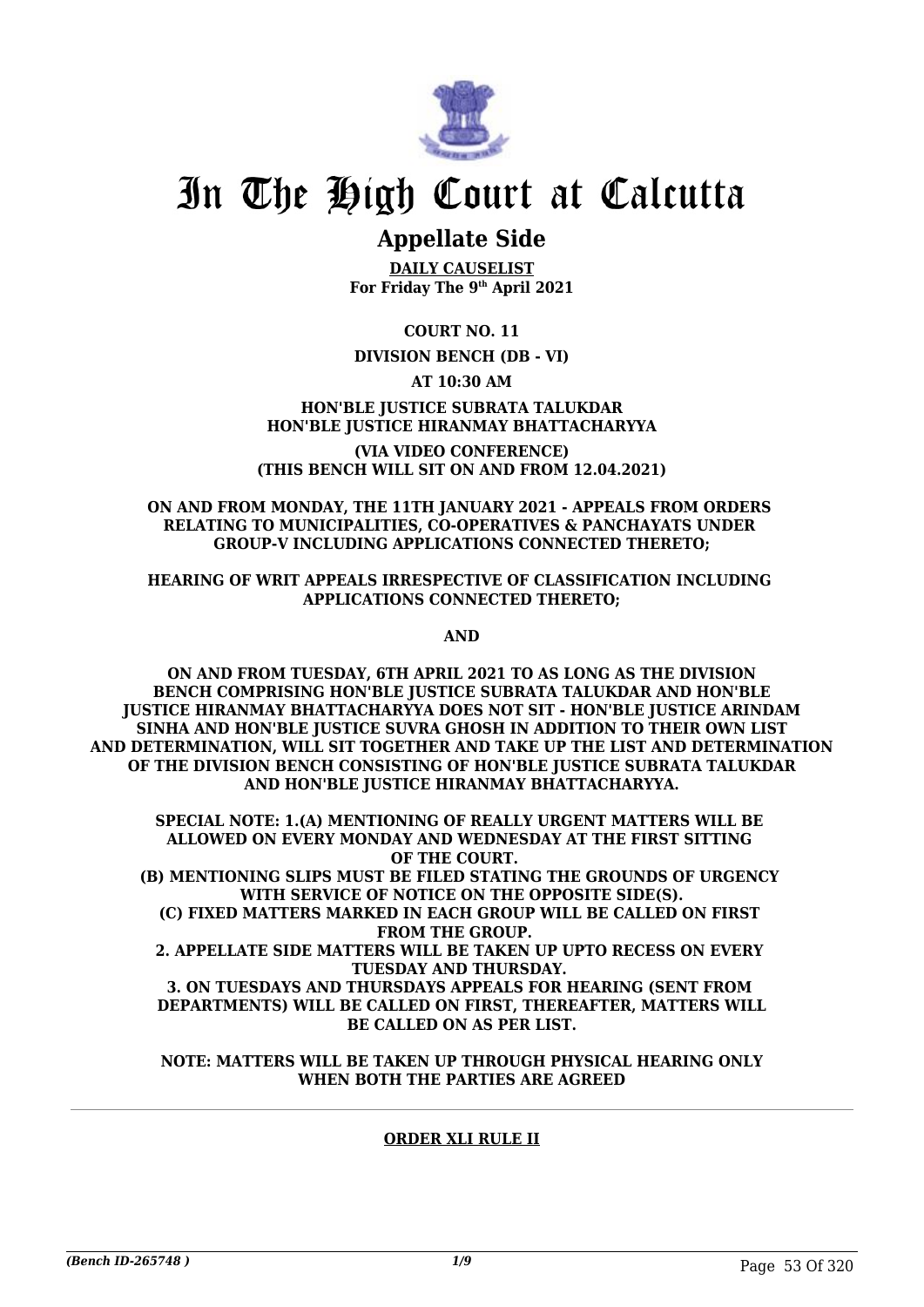| $\mathbf{1}$ | FMAT/435/2020<br>[At 2]<br>P.M.][21.04.2021]               | rais ahmed and ors<br>VS<br>STATE OF WEST BENGAL                                                         | tanoy roy                            |
|--------------|------------------------------------------------------------|----------------------------------------------------------------------------------------------------------|--------------------------------------|
|              | [Assigned]<br>IA NO: CAN/1/2020, CAN/2/2020, CAN/3/2021    | AND ORS.                                                                                                 |                                      |
| 2            | FMAT/389/2020<br>[At 2 P.M.] $[$<br>21.04.2021]            | HOOGHLY MOTORS PVT.<br><b>LTD</b><br>VS                                                                  | SOUVIK MAJUMDER                      |
|              | [Assigned]<br>IA NO: CAN/1/2020, CAN/2/2020                | KANISHK SINHA                                                                                            |                                      |
| 3            | SA/120/2012<br>[Assigned]<br>[21.04.2021]                  | <b>SONA BHANU BIBI</b><br><b>VS</b><br><b>SAKENA BIBI &amp; ORS</b>                                      | <b>SHABANA HASIN</b>                 |
|              | IA NO: CAN/5/2020(Old No:CAN/1737/2020)                    |                                                                                                          |                                      |
|              |                                                            | <b>ASSIGNED MATTER</b>                                                                                   |                                      |
| 4            | MAT/1089/2018<br>$[2 P.B.]$ [At 3.00<br>P.M.] [12.04.2021] | JYOTIRMOY ROY<br><b>VS</b><br>STATE OF WEST BENGAL &<br><b>ORS</b>                                       | K K KAR                              |
|              | IA NO: CAN/1/2018(Old No:CAN/7801/2018)                    |                                                                                                          |                                      |
| wt5          | COT/132/2018                                               | UNIVERSITY OF CALCUTTA<br><b>VS</b><br><b>JYOTIRMOY ROY</b>                                              | SANDIP DASGUPTA                      |
|              |                                                            | <b>TO BE MENTIONED</b>                                                                                   |                                      |
| 6            |                                                            |                                                                                                          |                                      |
|              | MAT/349/2021                                               | NASRIN BIBI SEKH<br><b>VS</b><br>STATE OF WEST BENGAL<br>AND ORS.                                        | <b>ASRAF MANDAL</b>                  |
|              | IA NO: CAN/1/2021                                          |                                                                                                          |                                      |
| 7            | MAT/839/2020<br>[Assigned]                                 | STATE OF WEST BENGAL<br>AND ORS.<br>VS<br><b>JYOTI PRASAD</b><br><b>BANDYOPADHAYAY AND</b><br><b>ORS</b> | ARKA KUMAR NAG                       |
|              | IA NO: CAN/1/2020, CAN/2/2020                              |                                                                                                          |                                      |
| 8            | FMA/1742/2019<br>[4 P.B.S.]                                | SRI KUMAR SAHEB SINGH<br>VS<br>C.LS. LTD. & ORS.                                                         | <b>DIBYENDU</b><br><b>CHATTERJEE</b> |
| wt9          | FMA/127/2019                                               | INDIAN OIL CORPORATION<br><b>LTD</b><br><b>VS</b><br>C.L.S. LTD & ORS                                    | VICTOR CHATTERJEE                    |

## **APPLICATION(S)**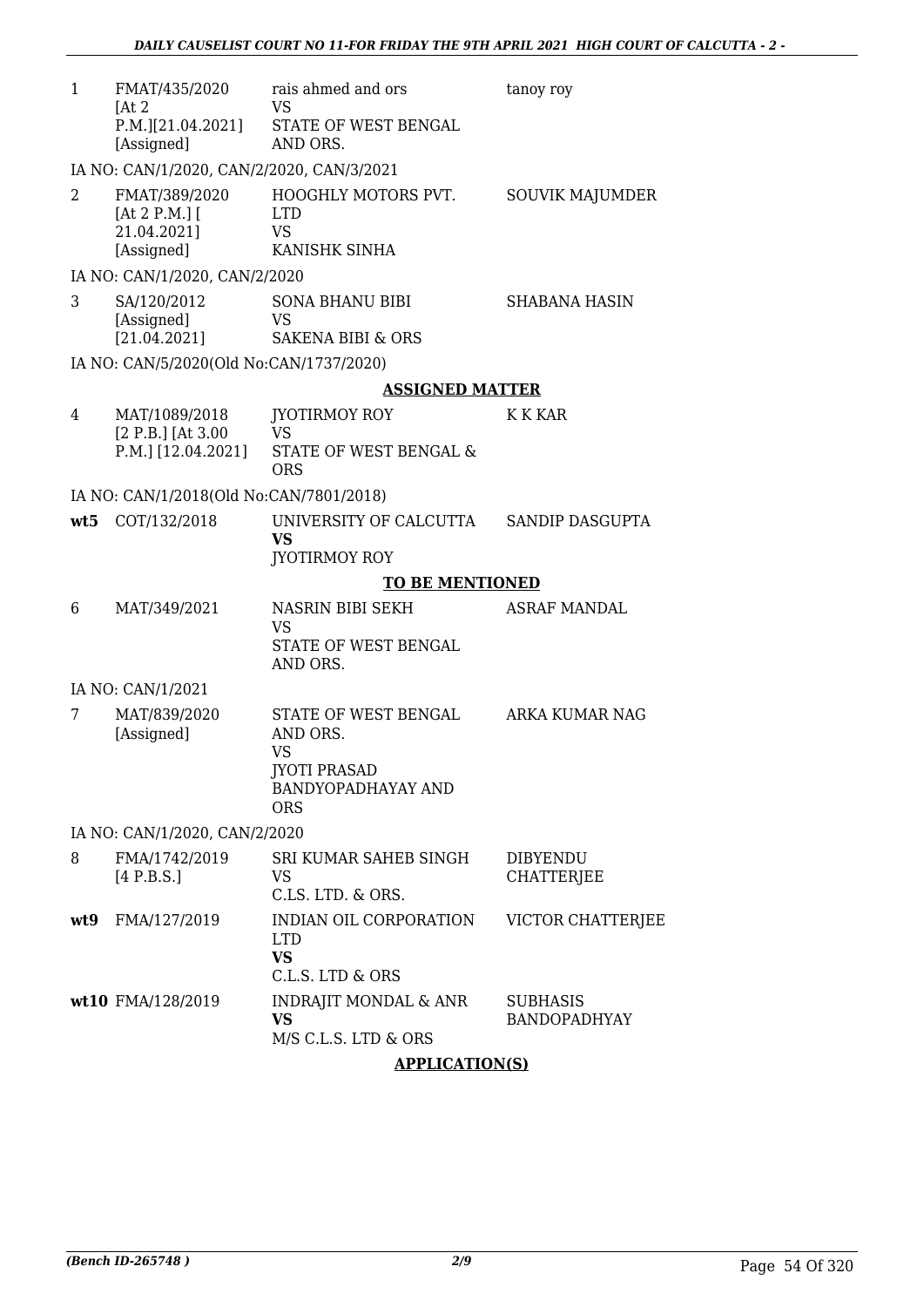11 MAT/364/2020 [FIXED] [13.04.2021] THE WEST BENGAL STATE ELECTION COMMISSION VS ARUP DEY & ORS PAPIYA BIHANI

IA NO: CAN/1/2020(Old No:CAN/2425/2020)

12 WPA/29606/2014 [Assigned] [Fixed] JHUMJHUM HALDER & ORS VS STATE OF WEST BENGAL & ORS SUDIPTA DASGUPTA

IA NO: CAN/1/2014(Old No:CAN/11636/2014), CAN/2/2015(Old No:CAN/2842/2015), CAN/3/2015(Old No:CAN/9016/2015), CAN/4/2015(Old No:CAN/9701/2015), CAN/5/2015(Old No:CAN/9953/2015), CAN/6/2015(Old No:CAN/9954/2015), CAN/7/2016(Old No:CAN/2249/2016), CAN/8/2016(Old No:CAN/5827/2016), CAN/10/2017(Old No:CAN/6271/2017)

| wt13 WPA/1393/2019  | HAYAT ALI MOLLICK & ORS<br>VS<br>STATE OF WEST BENGAL &<br><b>ORS</b> | PARAMITA ROY     |
|---------------------|-----------------------------------------------------------------------|------------------|
| wt14 WPA/2159/2021  | SHAMPA MONDAL AND ORS<br>VS<br>STATE OF WEST BENGAL<br>AND ORS.       | SAKYA MAITI      |
| wt15 WPA/29607/2014 | JAHAR MALLICK & ORS<br>VS<br>STATE OF WEST BENGAL &<br>ORS            | SUDIPTA DASGUPTA |

IA NO: CAN/1/2015(Old No:CAN/9809/2015), CAN/2/2015(Old No:CAN/11724/2015), CAN/3/2016(Old No:CAN/3470/2016), CAN/4/2016(Old No:CAN/10417/2016), CAN/5/2016(Old No:CAN/10911/2016), CAN/6/2017(Old No:CAN/1412/2017), CAN/7/2017(Old No:CAN/2112/2017), CAN/8/2017(Old No:CAN/6401/2017), CAN/9/2020(Old No:CAN/367/2020), CAN/10/2020(Old No:CAN/649/2020), CAN/11/2020, CAN/12/2021, CAN/13/2021

|    | wt16 WPA/9717/2020                   | KRISHNENDU GHARAMI<br>AND ORS<br>VS<br>STATE OF WEST BENGAL<br>AND ORS.        | PRADIP KUMAR<br><b>GHOSH</b>          |
|----|--------------------------------------|--------------------------------------------------------------------------------|---------------------------------------|
|    | wt17 WPA/9869/2020                   | AMIT KUMAR GIRI AND<br><b>OTHERS</b><br>VS<br>STATE OF WEST BENGAL<br>AND ORS. | <b>SAKYA MAITY</b>                    |
| 18 | WPA/19621/2019<br>[Assigned] [Fixed] | ARINDAM MANDAL & ORS<br>VS<br>STATE OF WEST BENGAL &<br>ORS                    | <b>ANINDA</b><br><b>BHATTACHARYYA</b> |

IA NO: CAN/1/2020(Old No:CAN/2907/2020), CAN/2/2020(Old No:CAN/2982/2020), CAN/3/2020(Old No:CAN/5337/2020), CAN/4/2020(Old No:CAN/5338/2020), CAN/5/2020(Old No:CAN/5342/2020), CAN/6/2020, CAN/7/2020, CAN/8/2020, CAN/9/2020, CAN/10/2020, CAN/11/2021, CAN/12/2021, CAN/13/2021, CAN/14/2021, CAN/15/2021, CAN/16/2021, CAN/17/2021, CAN/18/2021

| wt19 WPA/20479/2019 | SAMIR PURKAIT & ORS    | ANINDA              |
|---------------------|------------------------|---------------------|
|                     | VS                     | <b>BHATTACHARYA</b> |
|                     | STATE OF WEST BENGAL & |                     |
|                     | ORS                    |                     |
|                     |                        |                     |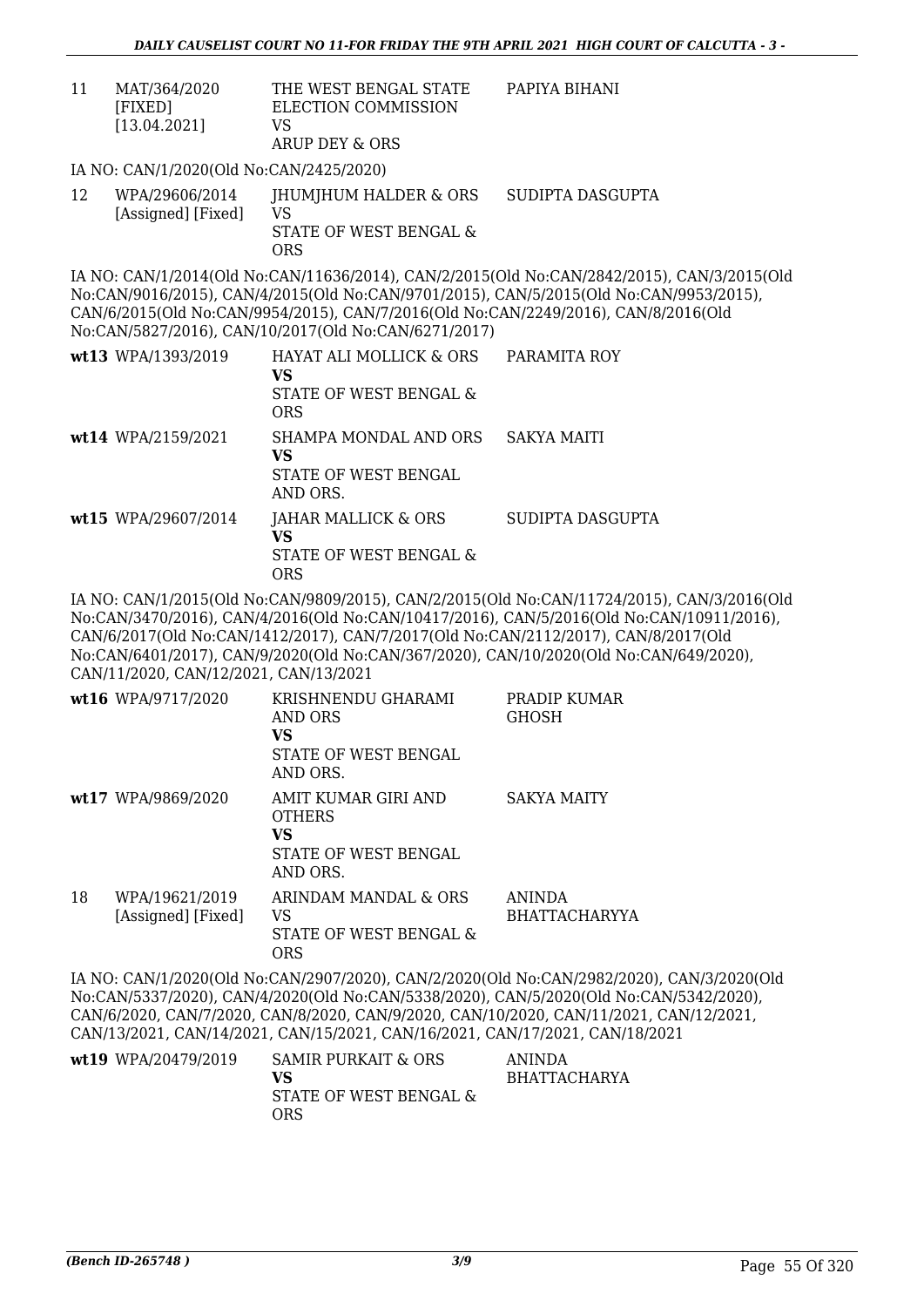|    | wt20 WPA/20685/2019                      | TARUN KUMAR DAS & ORS<br><b>VS</b>                                                  | <b>ANINDA</b><br><b>BHATTACHARYA</b>                                                      |
|----|------------------------------------------|-------------------------------------------------------------------------------------|-------------------------------------------------------------------------------------------|
|    |                                          | STATE OF WEST BENGAL &<br><b>ORS</b>                                                |                                                                                           |
|    | wt21 WPA/22532/2019                      | APARNA PURAKAIT<br><b>VS</b>                                                        | <b>ANINDA</b><br><b>BHATTAVHARYA</b>                                                      |
|    |                                          | STATE OF WEST BENGAL &<br><b>ORS</b>                                                |                                                                                           |
|    | wt22 WPA/5244/2019                       | <b>SWADESH MONDAL &amp; ORS</b><br><b>VS</b>                                        | ANIRBAN DAS                                                                               |
|    |                                          | STATE OF WEST BENGAL&<br><b>ORS</b>                                                 |                                                                                           |
| 23 | WPA/18325/2012<br>[Assigned]             | MOHITOSH JANA & ORS<br><b>VS</b><br><b>STATE &amp; ORS</b>                          | <b>MOJNU SK</b>                                                                           |
|    |                                          |                                                                                     | IA NO: CAN/5/2014(Old No:CAN/722/2014), CAN/9/2014(Old No:CAN/7514/2014), CAN/10/2014(Old |
|    |                                          |                                                                                     | No:CAN/7966/2014), CAN/11/2014(Old No:CAN/8761/2014), CAN/12/2014(Old No:CAN/9323/2014)   |
| 24 | WPA/31563/2014<br>[Assigned]             | HIMANSHU MONDAL & ORS<br><b>VS</b>                                                  | <b>SUBHAS JANA</b>                                                                        |
|    |                                          | <b>STATE OF WEST BENGAL &amp;</b>                                                   |                                                                                           |
|    |                                          | <b>ORS</b>                                                                          |                                                                                           |
|    |                                          | IA NO: CAN/1/2015(Old No:CAN/186/2015), CAN/2/2015(Old No:CAN/11311/2015)           |                                                                                           |
| 25 | MAT/280/2021<br>[Fixed]                  | MD SIRAJUL ISLAM AND<br><b>ORS</b><br><b>VS</b><br>STATE OF WEST BENGAL<br>AND ORS. | <b>SWATA SAHA</b>                                                                         |
|    | IA NO: CAN/1/2021                        |                                                                                     |                                                                                           |
| 26 | MAT/1672/2019<br>[Fixed]                 | <b>ASHOK PRAMANIK</b><br><b>VS</b><br><b>SHILA KARMAKAR</b>                         | <b>AMITABHA GHOSH</b>                                                                     |
|    | IA NO: CAN/1/2019(Old No:CAN/11455/2019) |                                                                                     |                                                                                           |
| 27 | MAT/16/2021                              | <b>JAIDEO DHANANIA AND</b>                                                          | <b>ANIMESH PAUL</b>                                                                       |
|    | [Fixed]                                  | <b>ORS</b>                                                                          |                                                                                           |
|    |                                          | <b>VS</b><br><b>HOWRAH MUNICIPAL</b>                                                |                                                                                           |
|    |                                          | <b>CORPORATION AND ORS</b>                                                          |                                                                                           |
|    | IA NO: CAN/1/2021, CAN/2/2021            |                                                                                     |                                                                                           |
| 28 | MAT/102/2021                             | <b>SACHIN GUPTA</b>                                                                 | RAJESH UPADHYAY                                                                           |
|    | [Fixed]                                  | VS<br>HOWRAH MUNICIPAL                                                              |                                                                                           |
|    |                                          | <b>CORPORATION AND ORS</b>                                                          |                                                                                           |
|    | IA NO: CAN/1/2021                        |                                                                                     |                                                                                           |
| 29 | MAT/28/2021                              | ATUL BARIK AND ANR                                                                  | Manish Kumar Das                                                                          |
|    | [Fixed]                                  | VS                                                                                  |                                                                                           |
|    |                                          | STATE OF WEST BENGAL<br>AND ORS.                                                    |                                                                                           |
|    | IA NO: CAN/1/2021                        |                                                                                     |                                                                                           |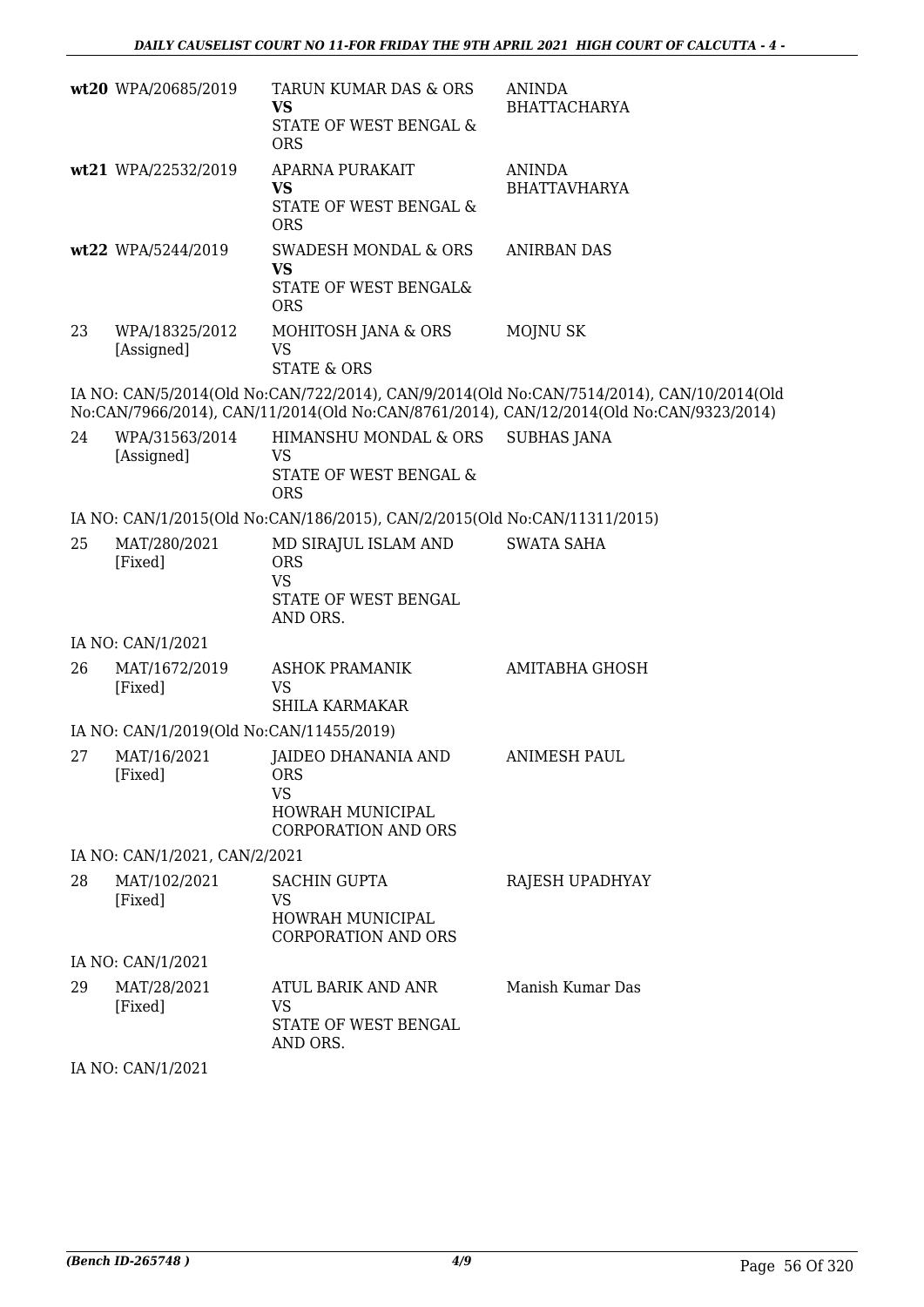| 30 | MAT/394/2021<br>[FIXED]                 | <b>BUBUN KUMAR MAITY</b><br>VS<br>MD MD NURUZZAMAN AND<br><b>ORS</b>                                       | DILIP KUMAR SADHU                   |
|----|-----------------------------------------|------------------------------------------------------------------------------------------------------------|-------------------------------------|
|    | IA NO: CAN/1/2021                       |                                                                                                            |                                     |
| 31 | MAT/200/2021                            | MRINAL KANTI BANERJEE<br><b>VS</b><br><b>GOVT OF WEST BENGAL</b>                                           | DEBLINA CHATTARAJ                   |
|    |                                         | <b>AND ORS</b><br>IA NO: CAN/1/2021, CAN/2/2021, CAN/3/2021, CAN/4/2021                                    |                                     |
| 32 | MAT/133/2020                            | CHANCHAL HALDER<br><b>VS</b><br>THE BHATPARA<br>MUNICIPALITY & ORS.                                        | TANUJA BASAK                        |
|    |                                         | IA NO: CAN/1/2020(Old No:CAN/1584/2020), CAN/2/2020(Old No:CAN/1585/2020)                                  |                                     |
| 33 | MAT/134/2020                            | TUMPA SANYAL<br><b>VS</b><br>THE BHATPARA<br>MUNICIPALITY & ORS.                                           | TANUJA BASAK                        |
|    |                                         | IA NO: CAN/1/2020(Old No:CAN/1591/2020), CAN/2/2020(Old No:CAN/1592/2020)                                  |                                     |
| 34 | MAT/169/2020                            | JAUHAR JAMAL<br><b>VS</b><br>STATE OF WEST BENGAL &<br><b>ORS</b>                                          | TANUJA BASAK                        |
|    |                                         | IA NO: CAN/1/2020(Old No:CAN/1588/2020), CAN/2/2020(Old No:CAN/1589/2020)                                  |                                     |
| 35 | MAT/276/2017                            | FARIDA KHATOON @<br><b>LASKAR</b><br><b>VS</b><br><b>STATE OF WEST BENGAL &amp;</b><br><b>ORS</b>          | <b>JASOBANTA RAKSHIT</b>            |
|    |                                         | IA NO: CAN/1/2020(Old No:CAN/2664/2020), CAN/2/2020(Old No:CAN/2669/2020)                                  |                                     |
| 36 | MAT/1139/2019<br>[2nd Time]             | NETAJEE MONDAL<br>VS —<br>STATE OF WEST BENGAL &<br><b>ORS</b>                                             | <b>GOUTAM ACHARYA</b>               |
|    |                                         | IA NO: CAN/1/2019(Old No:CAN/12429/2019), CAN/3/2020(Old No:CAN/977/2020)                                  |                                     |
| 37 | MAT/297/2020<br>[Contempt]              | <b>MUKTA ARYA</b><br><b>VS</b><br><b>BASED HALDER &amp; ORS</b>                                            | MANJULI<br><b>CHOUDHURI</b>         |
|    | IA NO: CAN/1/2020(Old No:CAN/2144/2020) |                                                                                                            |                                     |
| 38 | MAT/319/2021                            | <b>AMITABHA DE BHOWMICK</b><br>AND ORS<br><b>VS</b><br>THE KOLKATA MUNICIPAL<br><b>CORPORATION AND ORS</b> | <b>GOUTA ACHARYA</b>                |
|    | IA NO: CAN/1/2021, CAN/2/2021           |                                                                                                            |                                     |
| 39 | FMA/2400/2004                           | <b>SUMIT SINHA</b><br><b>VS</b><br>JAGIGRAM GRAM<br><b>PANCHAYAT</b>                                       | <b>IPSITA</b><br><b>CHAKRABORTY</b> |
|    |                                         | IA NO: CAN/2/2016(Old No:CAN/11264/2016), CAN/3/2016(Old No:CAN/11265/2016)                                |                                     |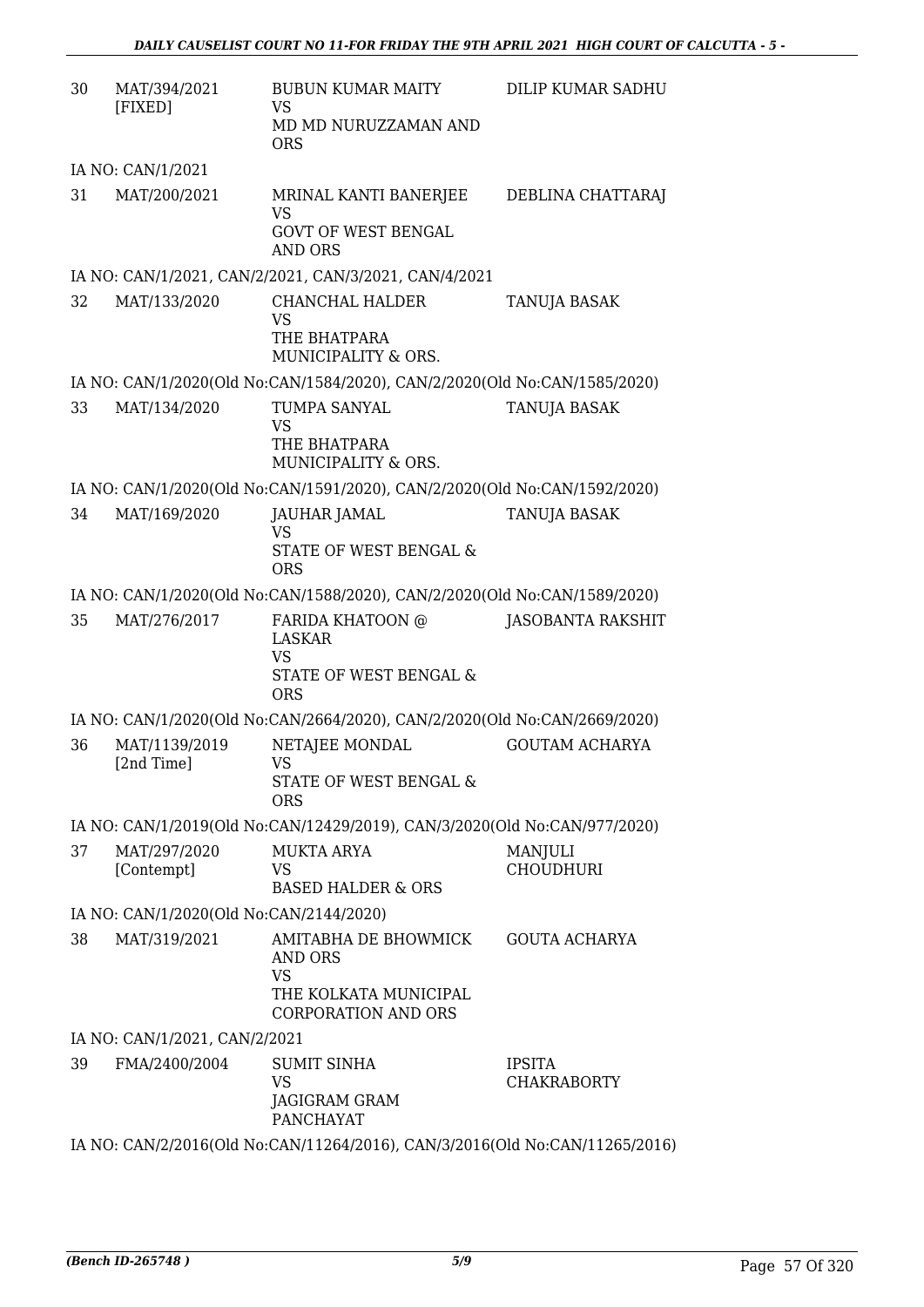| 40 | FMA/501/2020<br>[Stay]                   | RUPA DASGUPTA @<br><b>CHOWDHURY</b><br><b>VS</b><br>TAPAS CHATTERJEE & ANR            | SHIBENDU PATRA                           |
|----|------------------------------------------|---------------------------------------------------------------------------------------|------------------------------------------|
| 41 | MAT/401/2021                             | NANDITA MONDAL<br><b>VS</b><br><b>GOUTAM GHOSH AND ORS</b>                            | TANUJA BASAK                             |
|    | IA NO: CAN/1/2021                        |                                                                                       |                                          |
| 42 | MAT/221/2020                             | <b>SUJOY MONDAL</b><br><b>VS</b><br>STATE OF WEST BENGAL &<br><b>ORS</b>              | KALYANI<br><b>BHATTACHARYA</b>           |
|    | IA NO: CAN/1/2020(Old No:CAN/1451/2020)  |                                                                                       |                                          |
| 43 | FMA/815/2019                             | SHASHI AGARWAL<br><b>VS</b><br>BIDHANNAGAR MUNICIPAL<br><b>CORPORATION &amp; ORS</b>  | <b>SHOVAN GHOSH</b>                      |
|    | IA NO: CAN/1/2019(Old No:CAN/7447/2019)  |                                                                                       |                                          |
| 44 | MAT/1976/2019                            | JOTEGHANASHAYM<br>SAMABAY KRISHI UNNAYAN<br><b>SAMITI</b><br><b>VS</b>                | <b>UTTAM BANIK</b>                       |
|    |                                          | MANAS KUAMR GUCHHAIT                                                                  |                                          |
|    |                                          | IA NO: CAN/1/2020(Old No:CAN/579/2020), CAN/2/2020(Old No:CAN/580/2020), CAN/3/2021   |                                          |
| 45 | CPAN/70/2021<br>[Contempt]               | PRABHAT KUMAR<br><b>CHAKRAVARTY</b><br><b>VS</b>                                      | SOMOULI SARKAR                           |
|    |                                          | PRASANTA RAY AND<br><b>OTHERS</b>                                                     |                                          |
|    | wt46 FMA/1171/2019                       | <b>SK GOLAP ALI</b><br>VS<br>PRABHAT KUMAR<br><b>CHAKRAVARTY &amp; ORS</b>            | <b>BISWARANJAN</b><br><b>BHAKAT</b>      |
| 47 | FMA/469/2021                             | SANGHITA SHAW<br><b>VS</b><br>THE CHAIRMAN, BHATPARA<br><b>MUNICIPALITY &amp; ORS</b> | <b>SAURABH SANKAR</b><br><b>SENGUPTA</b> |
|    | IA NO: CAN/1/2020(Old No:CAN/765/2020)   |                                                                                       |                                          |
| 48 | FMA/356/2021                             | SANDIPAN CHAKRABORTY<br>VS<br>STATE OF WEST BENGAL &<br>ORS.                          | MD. IDRISH                               |
|    | IA NO: CAN/2/2019(Old No:CAN/10020/2019) |                                                                                       |                                          |
| 49 | FMA/764/2020                             | LATA BOSE & ANR                                                                       | <b>SHREYA BASU</b>                       |
|    |                                          | <b>VS</b><br>MAHESHTALA<br>MUNICIPALITY & ORS                                         |                                          |
|    |                                          | IA NO: CAN/2/2019(Old No:CAN/10183/2019), CAN/3/2021                                  |                                          |
|    |                                          | <b>APPEALS FOR HEARING (SENT FROM DEPARTMENTS)</b>                                    |                                          |
|    |                                          |                                                                                       |                                          |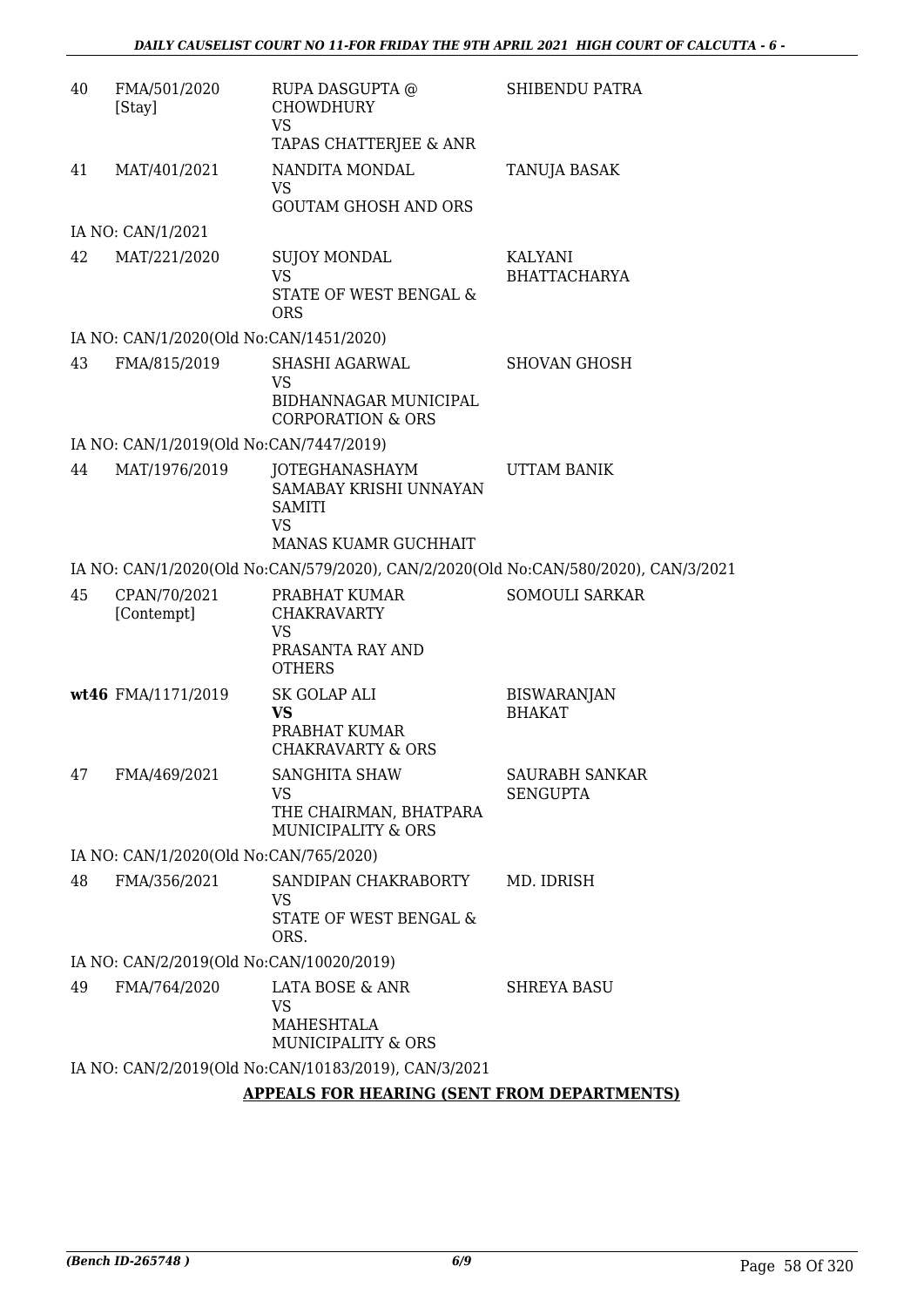| 50 | MAT/176/2020                            | SANTOSH KR. KAR & ORS.<br>VS                                                                        | <b>SUFI KAMAL</b>                                                                       |
|----|-----------------------------------------|-----------------------------------------------------------------------------------------------------|-----------------------------------------------------------------------------------------|
|    |                                         | <b>STATE OF WEST BENGAL &amp;</b><br>ORS.                                                           |                                                                                         |
|    | IA NO: CAN/1/2020(Old No:CAN/1036/2020) |                                                                                                     |                                                                                         |
| 51 | MAT/1788/2013                           | LUCY MONDAL & ANR<br><b>VS</b>                                                                      | PRANTICK GHOSH                                                                          |
|    |                                         | STATE OF WEST BENGAL &<br><b>ORS</b>                                                                |                                                                                         |
| 52 | MAT/184/2020                            | ATANU MAHAPATRA<br>VS                                                                               | <b>MADAN MOHAN ROY</b>                                                                  |
|    |                                         | STATE OF WEST BENGAL &<br><b>ORS</b>                                                                |                                                                                         |
|    |                                         | IA NO: CAN/1/2020(Old No:CAN/2210/2020), CAN/2/2020(Old No:CAN/2211/2020)                           |                                                                                         |
| 53 | MAT/717/2018                            | <b>TARAPADA NANDY</b><br><b>VS</b>                                                                  | KAJAL RAY                                                                               |
|    |                                         | <b>STATE OF WEST BENGAL &amp;</b><br><b>ORS</b>                                                     |                                                                                         |
|    | IA NO: CAN/1/2021, CAN/2/2021           |                                                                                                     |                                                                                         |
| 54 | MAT/525/2018                            | THE STATE OF W B & ANR<br><b>VS</b>                                                                 | SWAPAN KR PAL                                                                           |
|    |                                         | SONAMANI MAJHI & ORS                                                                                |                                                                                         |
|    | IA NO: CAN/1/2021                       |                                                                                                     |                                                                                         |
| 55 | MAT/115/2020                            | JAGADISH CHANDRA<br><b>GHOSH &amp; ORS</b><br><b>VS</b><br>STATE OF WEST BENGAL &<br><b>ORS</b>     | <b>SUNANDA MOHAN</b><br><b>GHOSH</b>                                                    |
|    |                                         | IA NO: CAN/1/2020(Old No:CAN/771/2020), CAN/2/2020(Old No:CAN/881/2020)                             |                                                                                         |
| 56 | MAT/998/2018                            | SRIKANTA DOLUI                                                                                      | <b>SNEHASIS JANA</b>                                                                    |
|    |                                         | <b>VS</b><br>STATE OF WEST BENGAL &<br><b>ORS</b>                                                   |                                                                                         |
|    | IA NO: CAN/1/2021                       |                                                                                                     |                                                                                         |
|    |                                         | <b>APPEALS FOR HEARING</b>                                                                          |                                                                                         |
| 57 | MAT/1423/2018                           | SK. GOLAM KIBRIA                                                                                    | JAHANGIR BADSHA                                                                         |
|    | [4 P.B.]                                | <b>VS</b>                                                                                           |                                                                                         |
|    |                                         | STATE OF WEST BENGAL &<br><b>ORS</b>                                                                |                                                                                         |
|    |                                         |                                                                                                     | IA NO: CAN/1/2019(Old No:CAN/10243/2019), CAN/2/2019(Old No:CAN/10244/2019), CAN/3/2021 |
| 58 | FMA/2223/2014<br>(2 P.B.)               | AHASANUL HOQUE<br><b>VS</b>                                                                         | <b>ARNAB RAY</b>                                                                        |
|    |                                         | STATE OF WEST BENGAL &<br><b>ORS</b>                                                                |                                                                                         |
|    | IA NO: CAN/1/2012(Old No:CAN/5558/2012) |                                                                                                     |                                                                                         |
| 59 | FMA/333/2014<br>[2 P.B.]                | THE BOARD OF<br>COUNCILLORS,<br><b>BERHAMPORE</b><br>MUNICIPALITY<br><b>VS</b><br>FIROZ AHMED & ORS | <b>ARJUN RAY</b><br><b>MUKHERJEE</b>                                                    |

IA NO: CAN/4/2020(Old No:CAN/2910/2020)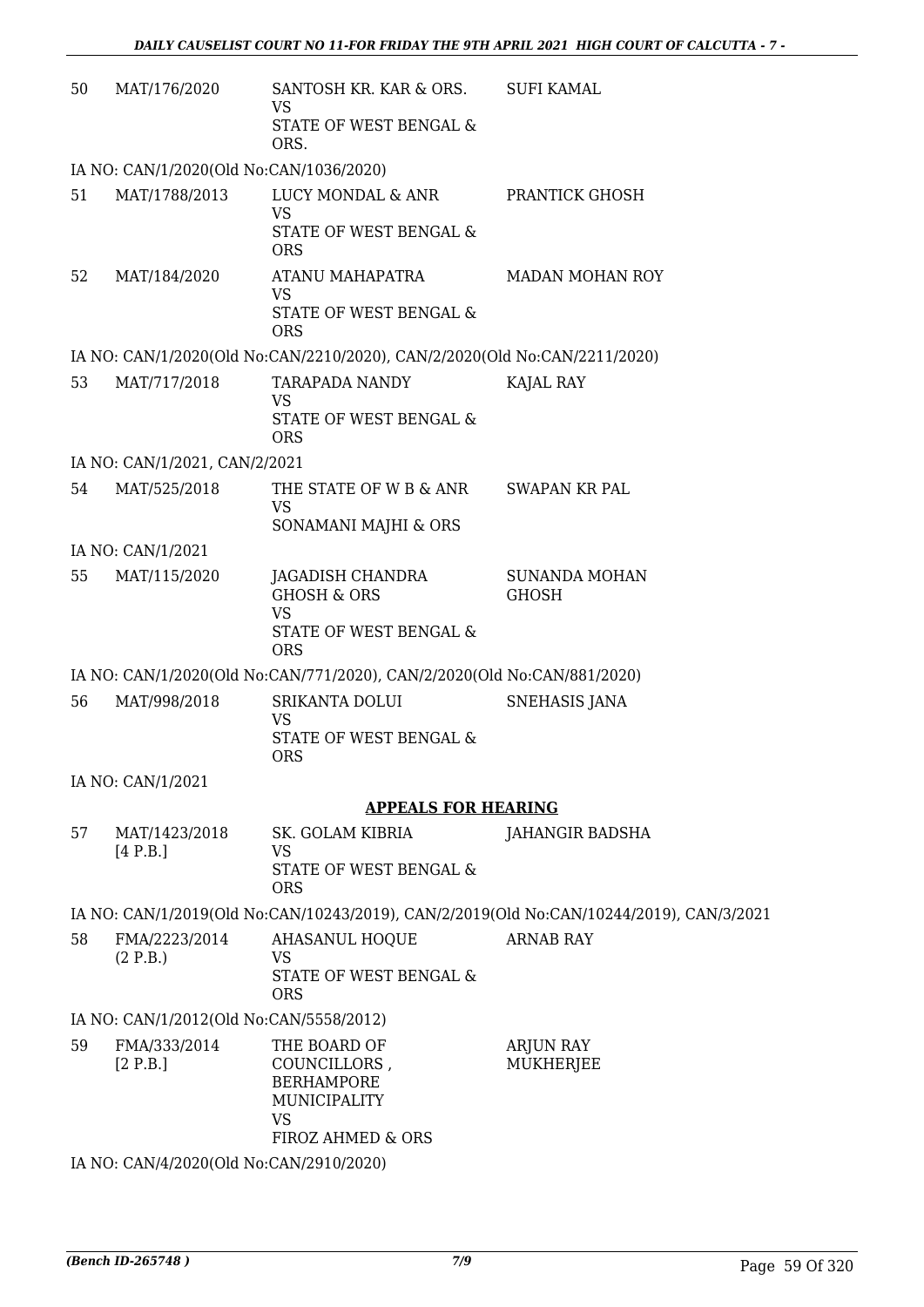| 60 | MAT/736/2020<br>(2 P.B.)                                       | <b>GOBINDA MAITI</b><br><b>VS</b><br>MIDNAPORE MUNICIPALITY<br><b>AND ORS</b>                                                        | RAVI RANJAN KUMAR                     |
|----|----------------------------------------------------------------|--------------------------------------------------------------------------------------------------------------------------------------|---------------------------------------|
|    | IA NO: CAN/1/2020                                              |                                                                                                                                      |                                       |
| 61 | FMA/3538/2013<br>(2 P.B.)                                      | RAJLAXMI PRADHAN(PAL)<br><b>VS</b><br><b>SUDESHNA</b><br>MAITY(SASHMAL)                                                              | <b>GOURAV DAS</b>                     |
| 62 | FMA/937/2020<br>[2 P.B.]                                       | <b>AMITAVA GHOSE</b><br>VS<br>STATE OF WEST BENGAL &<br>ORS.                                                                         | <b>SUNANDA MOHAN</b><br>GHOSH         |
| 63 | MAT/72/2021                                                    | THE BONGAON<br>MUNICIPALITY<br><b>VS</b><br><b>NEAI DAS AND ORS</b>                                                                  | <b>SAYAN SINHA</b>                    |
|    | IA NO: CAN/1/2021                                              |                                                                                                                                      |                                       |
| 64 | MAT/163/2021                                                   | KAUSIK GHOSH AND ORS<br><b>VS</b><br>STATE OF WEST BENGAL<br>AND ORS.                                                                | <b>SALONI</b><br><b>BHATTACHARJEE</b> |
|    | IA NO: CAN/1/2021                                              |                                                                                                                                      |                                       |
| 65 | FMA/2418/2014<br>(2 P.B.)                                      | <b>MADHUSUDAN DAS &amp; ORS</b><br>VS<br>STATE OF WEST BENGAL &<br><b>ORS</b>                                                        | A.K.JHA                               |
| 66 | MAT/328/2020                                                   | MAFIJUDDIN MIA<br><b>VS</b><br>STATE OF WEST BENGAL &<br>ORS.                                                                        | NILADRI SAHA                          |
|    | IA NO: CAN/1/2020(Old No:CAN/2103/2020)                        |                                                                                                                                      |                                       |
| 67 | FMA/3538/2014<br>(2 P.B.)                                      | <b>SURENDRA KUMAR</b><br><b>GOENKA &amp; ORS</b><br>VS<br><b>BANGUR AVENUE</b><br>RESIDENTS ASSOCIATION<br>& ORS                     | RAJSHREE KAJARIA                      |
|    | wt68 FMA/278/2015                                              | <b>KRISHNA MURARI</b><br>GOENKA(K.M. GOENKA) &<br><b>ORS</b><br><b>VS</b><br><b>BANGUR AVENUE</b><br>RESIDENTS' ASSOCIATION<br>& ORS | RAJESH UPADHYAY                       |
|    | wt69 FMA/3520/2014<br>IA NO: ASTA/1/2014(Old No:ASTA/101/2014) | <b>SURENDRA KUMAR</b><br><b>GOENKA &amp; ORS</b><br><b>VS</b><br><b>BANGUR AVENUE</b><br><b>RESIDENTS' ASSOCIATION</b><br>& ORS      | RAJSHREE KAJARIA                      |
|    |                                                                |                                                                                                                                      |                                       |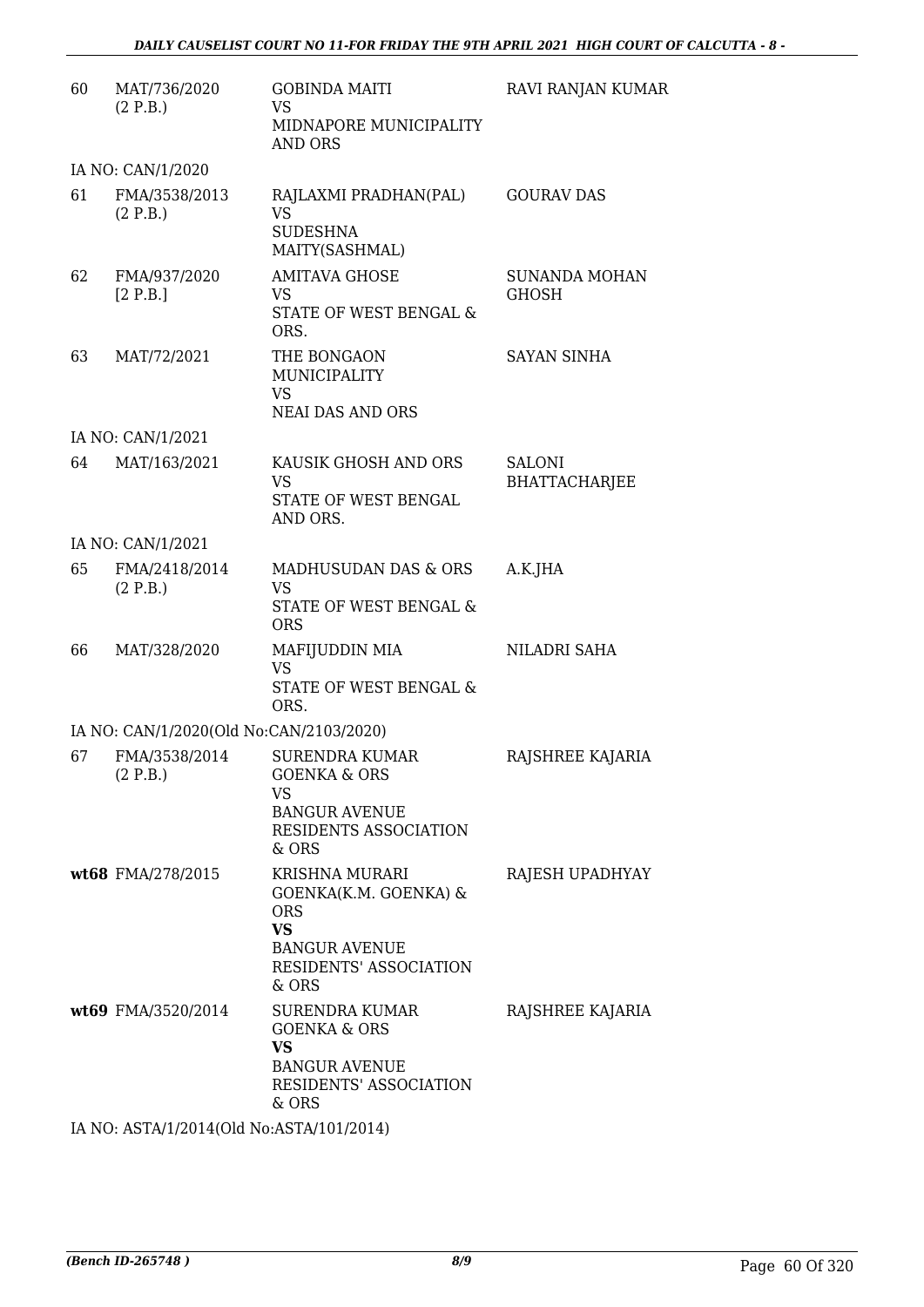**wt70** FMA/3536/2014 SURENDRA KUMAR

GOENKA & ORS **VS** SOUTH DUM DUM MUNICIPAITY

RAJSHREE KAJARIA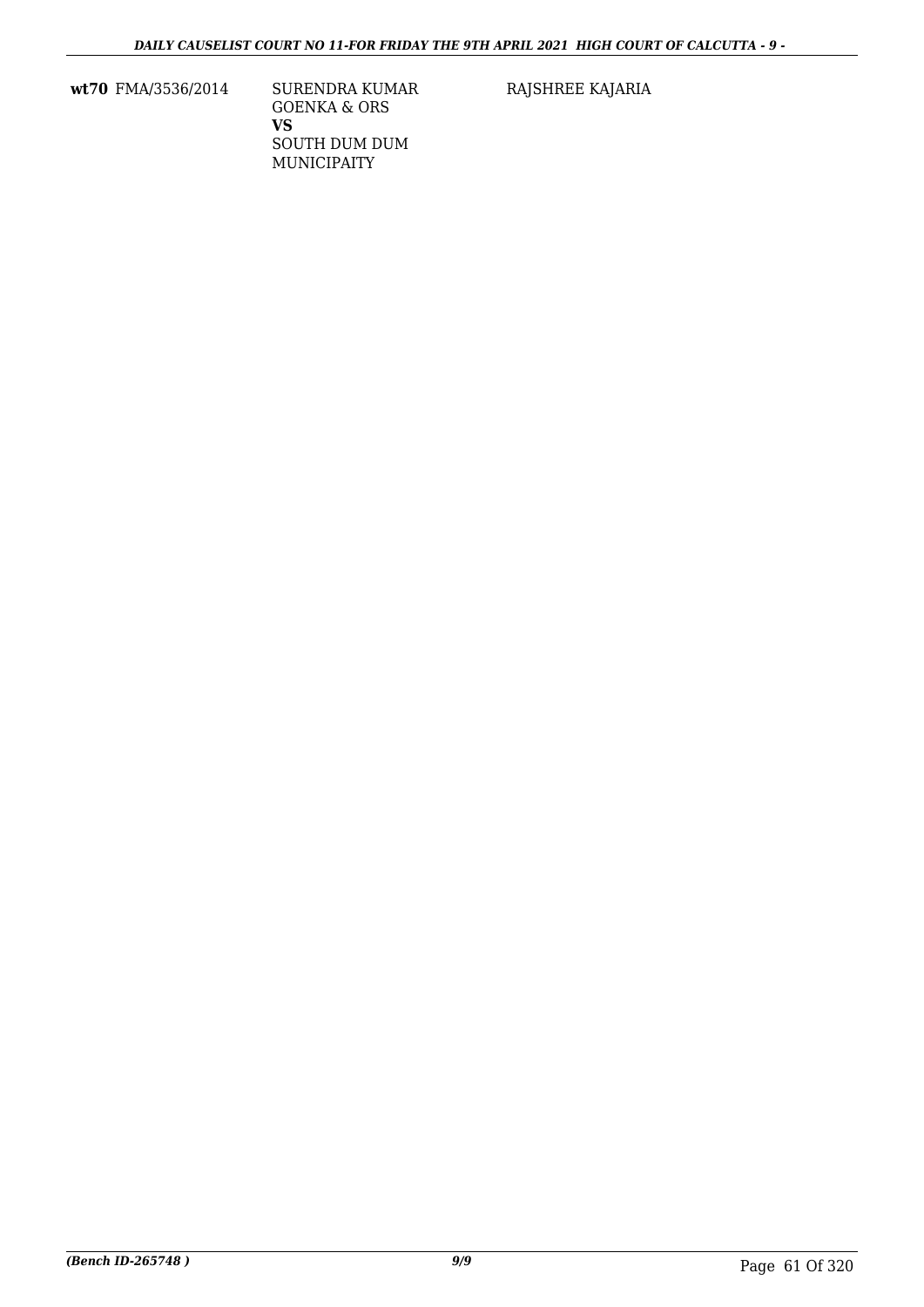

## **Appellate Side**

**DAILY CAUSELIST For Friday The 9th April 2021**

**COURT NO. 4**

## **DIVISION BENCH (DB)**

**AT 2:30 PM**

## **HON'BLE JUSTICE ARINDAM SINHA HON'BLE JUSTICE RAJARSHI BHARADWAJ (VIA VIDEO CONFERENCE)**

**ON FRIDAY, 9TH APRIL, 2021 AT 2.30 P.M. - WILL SIT TOGETHER TO TAKE UP SOME PART-HEARD, CONTEMPT, ASSIGNED, REVIEW, MODIFICATION/CLARIFICATION MATTERS.**

**NOTE: MATTERS WILL BE TAKEN UP THROUGH PHYSICAL HEARING ONLY WHEN BOTH THE PARTIES ARE AGREED.**

## **APPLICATION**

| 1 | RVW/284/2015<br>(Assigned)(4 PBS) | BEER BIKRAM KUMAR<br><b>SINGH</b><br>VS<br>DATEX OHMEDA (INDIA)<br>PVT. LTD. | AISHWARYA<br>RAJYASHREE |
|---|-----------------------------------|------------------------------------------------------------------------------|-------------------------|
|   | wt2 FA/44/2008                    | BEER BIKRAM KR. SINGH<br>VS<br>DATEX-OHMEDA INDIA P<br>LTD.                  | <b>SUKANTA DAS</b>      |

IA NO: CAN/2/2010(Old No:CAN/768/2010)

## **CONTEMPT APPLICATION**

| CPAN/815/2017<br>(Assigned) | RAJESH CHATURVEDI<br>VS<br>V P PATHAK           | MADHURIMA SARKAR |
|-----------------------------|-------------------------------------------------|------------------|
| $wt4$ WP.CT/111/2009        | RAJESH CHATURVEDI<br>VS<br>UNION OF INDIA & ORS | SMRITY DAS       |

IA NO: CAN/1/2014(Old No:CAN/3032/2014)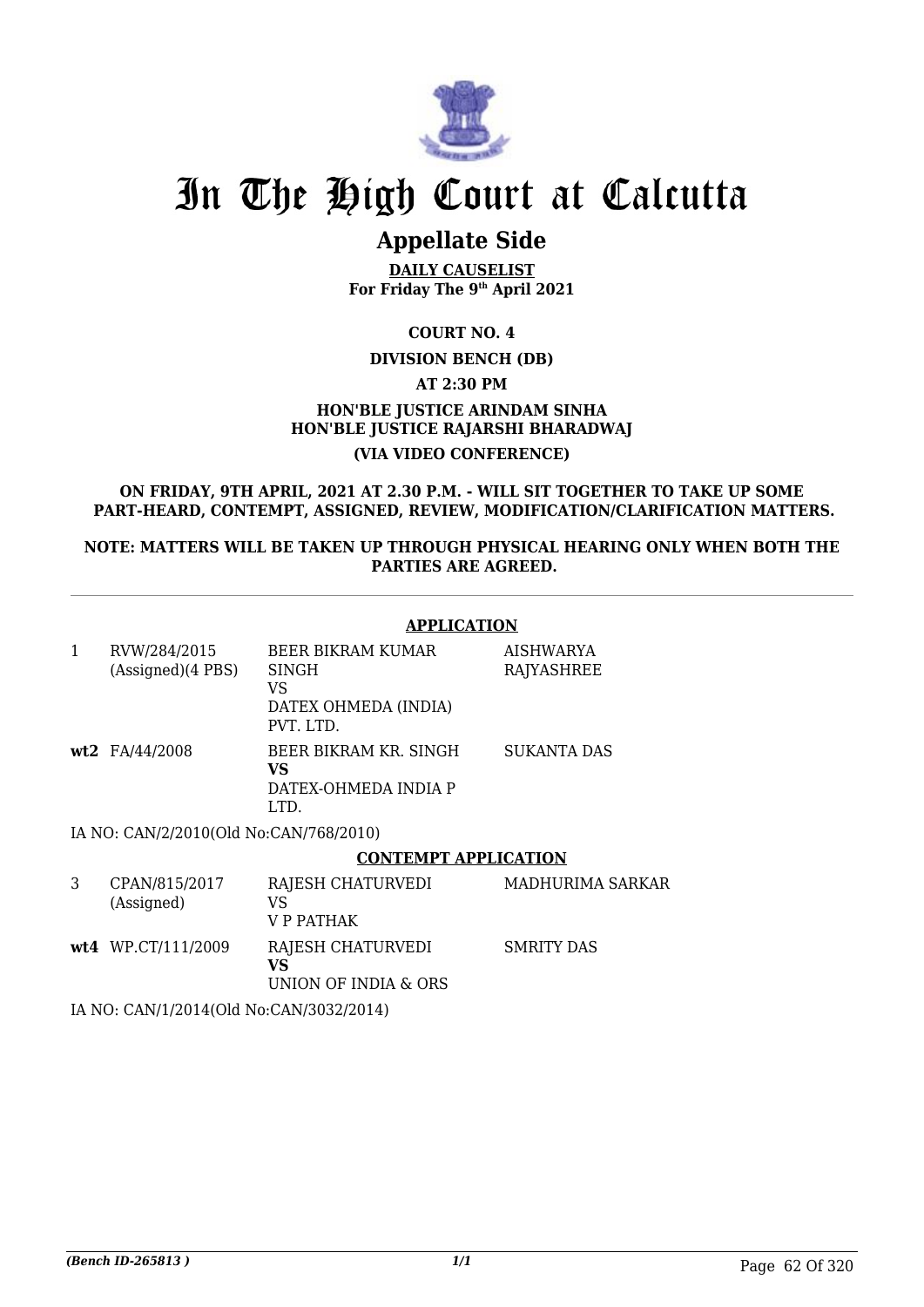

## **Appellate Side**

**DAILY CAUSELIST For Friday The 9th April 2021**

**COURT NO. 4 DIVISION BENCH (DB - VIII) AT 10:30 AM HON'BLE JUSTICE ARINDAM SINHA HON'BLE JUSTICE SUVRA GHOSH**

**(VIA VIDEO CONFERENCE)**

**ON AND FROM MONDAY, THE 11TH JANUARY , 2021 – APPEALS RELATING TO SERVICE UNDER GROUP VI AND APPLICATIONS CONNECTED THERETO;**

**MATRIMONIAL & FAMILY COURT APPEALS & MATTERS RELATING TO GUARDIANSHIP INCLUDING APPLICATIONS CONNECTED THERETO;**

**ADMISSION OF APPEALS UNDER SECTION 30 OF THE EMPLOYEES' COMPENSATION ACT, 1923;**

**HEARING OF WRIT APPEALS IRRESPECTIVE OF CLASSIFICATION INCLUDING APPLICATIONS CONNECTED THERETO.**

**AND**

**ON AND FROM WEDNESDAY, 10TH MARCH, 2021 (IN ADDITION TO THEIR OWN LISTS AND DETERMINATIONS) - THE DIVISION BENCH PRESIDED OVER BY HON'BLE JUSTICE ARINDAM SINHA SHALL TAKE UP MATTERS (FROM ITEM NO. 262 TO 338) FROM THE LIST OF HON'BLE JUSTICE TAPABRATA CHAKRABORTY AND HON'BLE JUSLTICE TIRTHANKAR GHOSH DATED 9TH MARCH, 2021.** 

**AND**

**ON AND FROM TUESDAY, 6TH APRIL, 2021 TO AS LONG AS THE DIVISION BENCH COMPRISING HON'BLE JUSTICE SUBRATA TALUKDAR AND HON'BLE JUSTICE HIRANMAY BHATTACHARYYA DOES NOT SIT - IN ADDITION TO THEIR OWN LIST AND DETERMINATION, WILL SIT TOGETHER AND TAKE UP THE LIST AND DETERMINATION OF THE DIVISION BENCH CONSISTING OF HON'BLE JUSTICE SUBRATA TALUKDAR AND HON'BLE JUSTICE HIRANMAY BHATTACHARYYA**

**SPL. NOTE: 1. NO INCLUSION WILL BE ALLOWED UNTIL FURTHER ORDER. 2. NO MENTIONING WILL BE ALLOWED FOR LISTED MATTERS FOR UPGRADATION. 3. ON EVERY TUESDAY, APPEALS WILL BE TAKEN UP FIRST. 4. ON FRIDAY, ANTICIPATORY BAIL WILL BE TAKEN UP AT 10.30 A.M.**

**NOTE: MATTERS WILL BE TAKEN UP THROUGH PHYSICAL HEARING ONLY WHEN BOTH THE PARTIES ARE AGREED.**

#### **TO BE MENTIONED**

1 FAT/375/2014 (Mentioning)

BISWAJIT DAS VS PURNIMA DAS @ PATRA

**SUSMITA CHATTERIEE**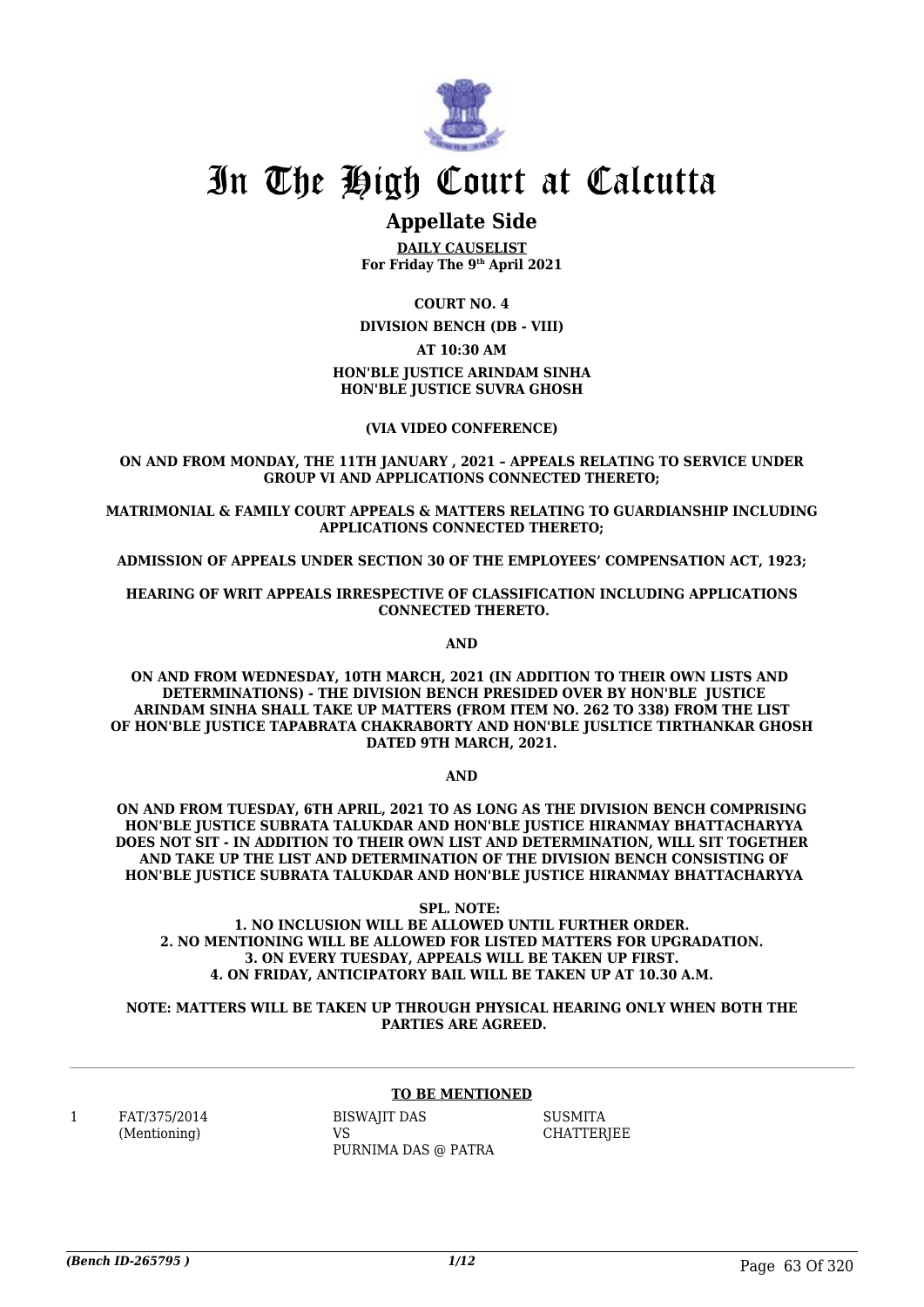| $\overline{2}$ | FAT/554/2016<br>(Pt-I+II+One LCR+R.I. Card+4 VS                                        | <b>RINA BISWAS</b>                                         | MD MAJNU SK                                                                                                 |
|----------------|----------------------------------------------------------------------------------------|------------------------------------------------------------|-------------------------------------------------------------------------------------------------------------|
|                | PBS) (Mentioning for                                                                   | <b>SOURAV BISWAS</b>                                       |                                                                                                             |
|                | compromise)(12-04-2021)(Deptt)                                                         |                                                            |                                                                                                             |
|                | IA NO: CAN/3/2020(Old No:CAN/2251/2020), CAN/4/2020                                    |                                                            |                                                                                                             |
| 3              | MAT/219/2021<br>(Mentioning)                                                           | DEBASISH MUKHERJEE<br>VS<br>NTPC LTD. AND ORS              | <b>SARTHAK BARMAN</b>                                                                                       |
|                | IA NO: CAN/1/2021, CAN/2/2021                                                          |                                                            |                                                                                                             |
|                |                                                                                        | <b>SPECIALLY FIXED APPLICATION</b>                         |                                                                                                             |
| 4              | MAT/446/2021                                                                           | ARUN KUMAR SANYAL<br>VS                                    | <b>JANARDAN MNADAL</b>                                                                                      |
|                |                                                                                        | UNION OF INDIA AND ORS.                                    |                                                                                                             |
|                | IA NO: CAN/1/2021                                                                      |                                                            |                                                                                                             |
| 5              | MAT/470/2021                                                                           | TARUN KUMAR MITRA<br>VS                                    | PRATIK MAJUMDER                                                                                             |
|                |                                                                                        | NATIONAL INSURANCE CO.<br>LIMITED AND ORS.                 |                                                                                                             |
|                | IA NO: CAN/1/2021                                                                      |                                                            |                                                                                                             |
|                |                                                                                        | <b>APPLICATION</b>                                         |                                                                                                             |
| 6              | MAT/3210/2003<br>(NTW)                                                                 | UNION OF INDIA & ORS.<br>VS                                | <b>SARBANI GHOSH</b>                                                                                        |
|                |                                                                                        | <b>SUBHAS CHANDRA DAS</b>                                  |                                                                                                             |
|                |                                                                                        |                                                            | IA NO: CAN/1/2003(Old No:CAN/9663/2003), CAN/2/2003(Old No:CAN/9664/2003), CAN/3/2010(Old No:CAN/4215/2010) |
| 7              | FMA/4648/2016<br>(NTW)                                                                 | NISAKAR CHATTOPADHYAY<br>VS                                | P. BOSE                                                                                                     |
|                |                                                                                        | STATE OF WEST BENGAL &<br>& ORS                            |                                                                                                             |
|                | IA NO: CAN/1/2016(Old No:CAN/9606/2016)                                                |                                                            |                                                                                                             |
| 8              | FAT/460/2017<br>(NTW)                                                                  | PRATIBHA DUTTA<br><b>VS</b>                                | <b>SUKANTA DAS</b>                                                                                          |
|                |                                                                                        | <b>AMITAVA DUTTA</b>                                       |                                                                                                             |
|                | IA NO: CAN/3/2018(Old No:CAN/9092/2018), CAN/4/2019(Old No:CAN/5990/2019)              |                                                            |                                                                                                             |
| 9              | MAT/2080/2017<br>$(16-04-2021)$                                                        | <b>SHANTA PRAMANIK</b><br>VS                               | S. SAHA                                                                                                     |
|                |                                                                                        | BANGIYA GRAMIN VIKASH<br><b>BANK &amp; ORS</b>             |                                                                                                             |
|                | IA NO: CAN/1/2020(Old No:CAN/1869/2020), CAN/2/2020(Old No:CAN/1870/2020)              |                                                            |                                                                                                             |
| 10             | FMA/740/2018<br>(CAN 5599/2019 not found)<br>(NTW)                                     | GOUTAM MAJI @ GOUTAM<br>MAJHI<br><b>VS</b>                 | <b>SK MUJIBAR RAHMAN</b>                                                                                    |
|                |                                                                                        | UNION OF INDIA & ORS                                       |                                                                                                             |
|                | IA NO: CAN/1/2017(Old No:CAN/12057/2017), CAN/2/2019(Old No:CAN/5599/2019), CAN/3/2021 |                                                            |                                                                                                             |
| 11             | FAT/424/2019                                                                           | <b>SUSHIMI PAN</b><br>VS                                   | SIDDHARTHA LAHIRI                                                                                           |
|                |                                                                                        | <b>SANTANU PAN</b>                                         |                                                                                                             |
|                | IA NO: CAN/1/2019(Old No:CAN/9625/2019)                                                |                                                            |                                                                                                             |
| 12             | FAT/515/2019                                                                           | ANJANA BISWAS( SARKAR)<br><b>VS</b><br>TUSHAR KANTI BISWAS | <b>DHANANJAY</b><br><b>BANERJEE</b>                                                                         |
|                | IA NO: CAN/1/2019(Old No:CAN/11576/2019), CAN/2/2019(Old No:CAN/11594/2019)            |                                                            |                                                                                                             |
| 13             | FMA/1058/2019                                                                          | A. M. COHEN & ORS                                          | <b>GARGI GOSWAMI</b>                                                                                        |
|                | (4 PBS)(CAN 1925/2020 not<br>found) (NTW)                                              | <b>VS</b><br><b>SOL NOAH &amp; ORS</b>                     |                                                                                                             |
|                |                                                                                        |                                                            | IA NO: CAN/1/2019(Old No:CAN/6683/2019), CAN/2/2019(Old No:CAN/7208/2019), CAN/3/2019(Old No:CAN/8889/2019) |
|                | CAN/8/2020(Old No:CAN/4738/2020)                                                       |                                                            | CAN/4/2019(Old No:CAN/8890/2019), CAN/6/2020(Old No:CAN/1925/2020), CAN/7/2020(Old No:CAN/4737/2020),       |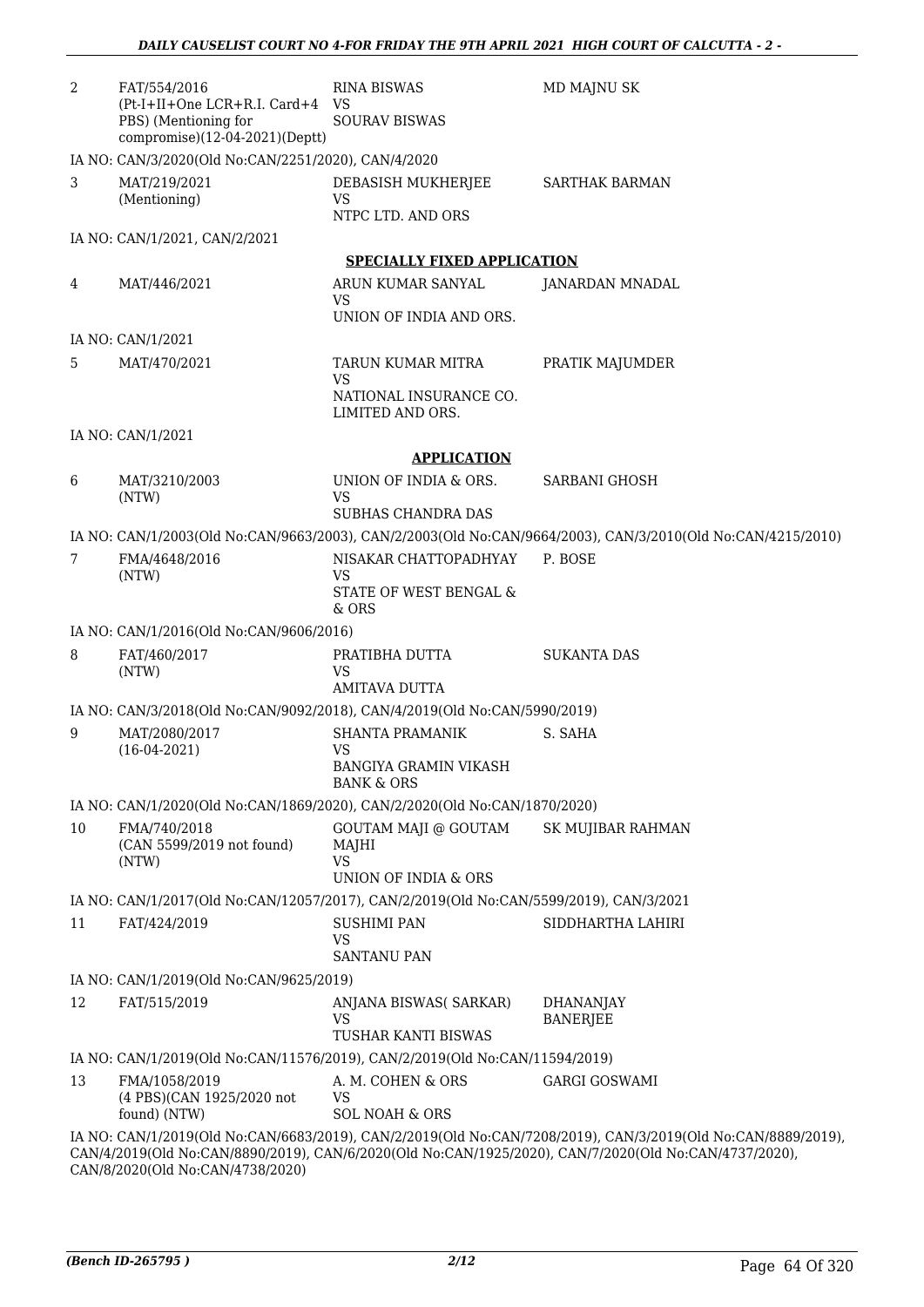| 14   | FMAT/1215/2019<br>(NTW)                                                   | THE ORIENTAL INS CO LTD<br>VS<br><b>GOURI JANA</b>                             | SUCHARITA PAUL                         |                 |
|------|---------------------------------------------------------------------------|--------------------------------------------------------------------------------|----------------------------------------|-----------------|
|      | IA NO: CAN/2/2019(Old No:CAN/11749/2019)                                  |                                                                                |                                        |                 |
| 15   | FMAT/1216/2019<br>(NTW)                                                   | THE ORIENTAL INS CO LTD<br>VS<br>PARUL DAS                                     | <b>SUCHARITA PAUL</b>                  |                 |
|      | IA NO: CAN/2/2019(Old No:CAN/11751/2019)                                  |                                                                                |                                        |                 |
| 16   | MAT/1881/2019                                                             | TARAK NATH KAR<br><b>VS</b><br>STATE OF WEST BENGAL &<br><b>ORS</b>            | <b>SUBRATA</b><br><b>BHATTACHARYA</b>  | SAIKAT BANERJEE |
|      | IA NO: CAN/1/2020(Old No:CAN/1923/2020), CAN/2/2021, CAN/3/2021           |                                                                                |                                        |                 |
| 17   | MAT/10/2020                                                               | <b>SWAPAN KUMAR ROY</b><br><b>VS</b><br>STATE OF WEST BENGAL &<br><b>ANR</b>   | KARUNAMOYEE<br><b>SAMANTA</b>          |                 |
|      | IA NO: CAN/1/2020                                                         |                                                                                |                                        |                 |
| 18   | FA/51/2020                                                                | <b>BAGBUL ISLAM</b><br><b>VS</b><br>ROJIFA BEGUM                               | <b>SHARANYA</b><br><b>CHATTERJEE</b>   |                 |
| 19   | RVW/105/2020<br>$(12-04-2021)(AR)$                                        | ALPANA GHOSH CHAKI<br><b>VS</b><br>STATE OF WEST BENGAL<br>AND ORS.            | PRATIP KUMAR<br><b>CHATTERJEE</b>      |                 |
| wt20 | MAT/1621/2018                                                             | THE STATE OF W B & ORS<br><b>VS</b><br>ALPANA GHOSH (CHAKI)                    | <b>SRILEKHA</b><br><b>BHATTACAHRYA</b> |                 |
|      | wt21 WPA/17124/2010                                                       | ALPANA GHOSH (CHAKI)<br><b>VS</b><br><b>STATE AND ORS</b>                      | ANINDYA SUNDAR<br><b>CHATTERJEE</b>    |                 |
| 22   | FAT/327/2020                                                              | <b>MOUMI DAS</b><br><b>VS</b><br><b>AVIJIT DAS</b>                             | <b>TAPAS KUMAR</b><br><b>MANNA</b>     |                 |
|      | IA NO: CAN/2/2020                                                         |                                                                                |                                        |                 |
| 23   | MAT/603/2020<br>[Office Report](05-05-2021) (AR) VS                       | Union of India AND ORS<br>VIRENDRA SINGH                                       | ARITRI MAJUMDER                        |                 |
|      | IA NO: CAN/1/2020, CAN/2/2020, CAN/3/2020                                 |                                                                                |                                        |                 |
| 24   | MAT/751/2020                                                              | THE STATE OF WEST<br><b>BENGAL AND ORS</b><br><b>VS</b><br>ARPITA SAHA AND ORS | <b>SOMNATH NASKAR</b>                  |                 |
|      | IA NO: CAN/1/2020, CAN/2/2020, CAN/3/2021                                 |                                                                                |                                        |                 |
| 25   | FAT/29/2021                                                               | TAPAS BANDOPADHYAY<br><b>VS</b><br>INDRANI BANDOPADHYAY                        | KALYAN CHATTERJEE                      |                 |
|      | IA NO: CAN/1/2021, CAN/2/2021                                             |                                                                                |                                        |                 |
| 26   | FMAT/45/2021                                                              | UMA KARMAKAR<br><b>VS</b><br><b>MRITUNJOY SAHA</b>                             | <b>SURAJIT BASU</b>                    |                 |
|      | IA NO: CAN/1/2020(Old No:CAN/1661/2020), CAN/2/2020(Old No:CAN/1674/2020) |                                                                                |                                        |                 |
| 27   | FAT/77/2021                                                               | KAMALIKA MUKHERJEE<br>VS<br><b>TANAY SANKAR</b><br>MUKHERJEE                   | <b>SUMITRA DAS</b>                     |                 |
|      | IA NO: CAN/1/2021                                                         |                                                                                |                                        |                 |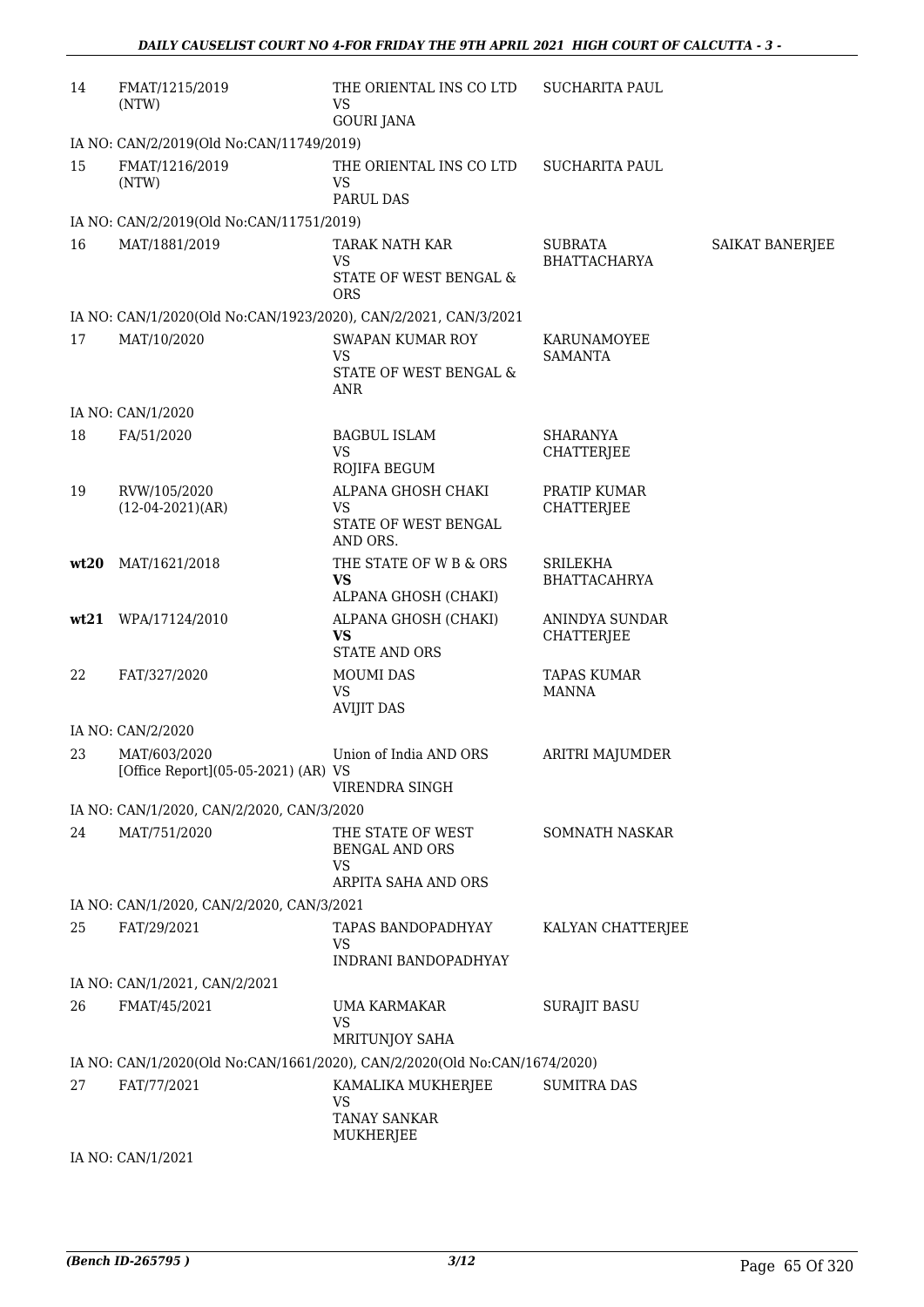| 28 | FMA/99/2021                                                                                                                   | ASIT KUMAR NASKAR<br>VS<br>COAL INDIA LTD                                                            | <b>ARIJIT BORAL</b>               |
|----|-------------------------------------------------------------------------------------------------------------------------------|------------------------------------------------------------------------------------------------------|-----------------------------------|
|    | IA NO: CAN/1/2020, CAN/2/2020, CAN/3/2020                                                                                     |                                                                                                      |                                   |
| 29 | MAT/114/2021                                                                                                                  | BANGIYA GRAMIN VIKASH<br><b>BANK AND OTHERS</b><br><b>VS</b><br><b>RAISUDDIN</b>                     | ANINDA<br><b>BHATTACHARYA</b>     |
|    | IA NO: CAN/1/2021, CAN/2/2021                                                                                                 |                                                                                                      |                                   |
| 30 | MAT/131/2021                                                                                                                  | UTPAL CHAKRABORTY<br>VS<br>STATE OF WEST BENGAL<br>AND ORS.                                          | PRATIP KUMAR<br><b>CHATTERJEE</b> |
|    | IA NO: CAN/1/2021, CAN/2/2021                                                                                                 |                                                                                                      |                                   |
| 31 | MAT/136/2021<br>(V-Volumes)                                                                                                   | <b>DIPANKAR</b><br>BANDYOPADHYAY<br>VS<br>DURGAPUR CHEMICALS<br>LTD AND ORS                          | SOUMOULI SARKAR                   |
|    | IA NO: CAN/1/2021                                                                                                             |                                                                                                      |                                   |
| 32 | MAT/283/2021                                                                                                                  | PARITOSH SHARMA<br>VS<br>CENTRAL BANK OF INDIA<br>AND ORS                                            | <b>MALAY DHAR</b>                 |
|    | IA NO: CAN/1/2021                                                                                                             |                                                                                                      |                                   |
| 33 | FMA/474/2021                                                                                                                  | DR. CHAITALI ROY<br>VS                                                                               | DIPANJAN BISWAS                   |
|    | IA NO: CAN/1/2021                                                                                                             | UNION OF INDIA AND ORS.                                                                              |                                   |
|    |                                                                                                                               | <b>NEW APPLICATION</b>                                                                               |                                   |
| 34 | FA/278/2010<br>$(Pt-I+II+2 PBS)$                                                                                              | NAMITA BISWAS<br><b>VS</b><br><b>TAPAN KR. BISWAS</b>                                                | AMIT BANERJEE                     |
|    | IA NO: CAN/1/2010(Old No:CAN/9233/2010), CAN/11/2018(Old No:CAN/4553/2018), CAN/12/2018(Old<br>No:CAN/4555/2018), CAN/13/2020 |                                                                                                      |                                   |
| 35 | FAT/121/2019<br>$(Pt-I+II)$                                                                                                   | KARABI CHAKRABORTY<br><b>VS</b><br>SOVANLAL CHAKRABORTY<br>$&$ ANR                                   | DIPAK CHOWDHURY                   |
|    | IA NO: CAN/2/2019(Old No:CAN/11640/2019)                                                                                      |                                                                                                      |                                   |
| 36 | FMA/720/2019<br>$(12-04-2021)$                                                                                                | THE CHAIRMAN, W.B.STATE<br>MINOR IRRIGATION CORP<br>LTD & ORS<br><b>VS</b><br>TAMAL CHATTERJEE & ORS | <b>SUBIR PAL</b>                  |
|    | IA NO: CAN/2/2020(Old No:CAN/2156/2020), CAN/3/2020(Old No:CAN/2226/2020)                                                     |                                                                                                      |                                   |
| 37 | MAT/868/2019                                                                                                                  | <b>BHABANI DE &amp; ANR</b><br><b>VS</b><br>THE KMC & ORS                                            | KIRAN KUMARI<br><b>MAHATO</b>     |
|    | IA NO: CAN/3/2019(Old No:CAN/8747/2019), CAN/4/2021                                                                           |                                                                                                      |                                   |
| 38 | FMA/1398/2019                                                                                                                 | UNION OF INDIA & ORS<br>VS<br>DILIP KUMAR VERMA &<br>ANR                                             | SANAJIT KUMAR<br>GHOSH            |
|    | IA NO: CAN/2/2019(Old No:CAN/8623/2019)                                                                                       |                                                                                                      |                                   |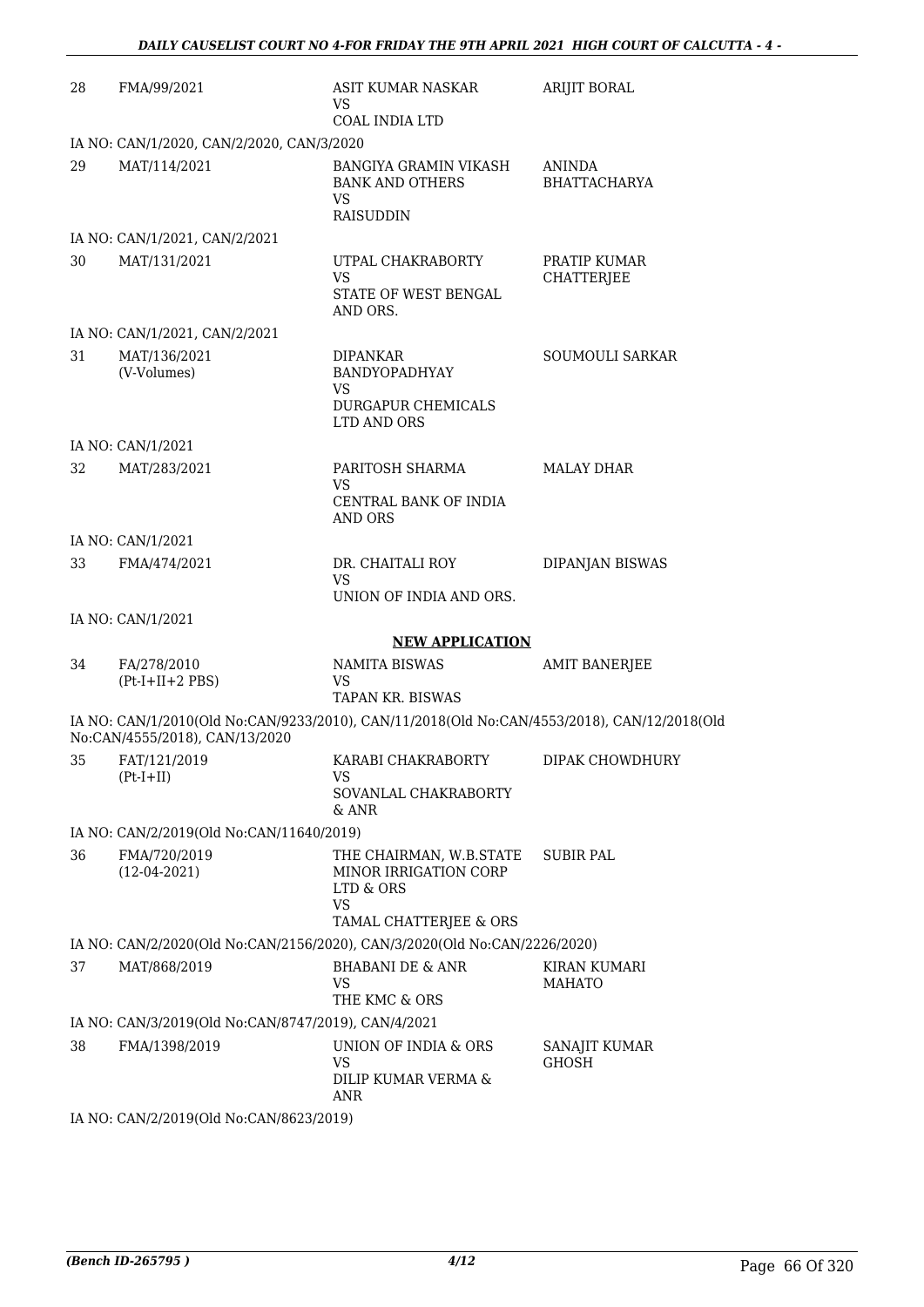| 39 | MAT/1988/2019                           | UNION OF INDIA<br>VS<br><b>RAJEEV RANJAN</b>                 | PARTHA GHOSH                           |
|----|-----------------------------------------|--------------------------------------------------------------|----------------------------------------|
|    | IA NO: CAN/1/2020(Old No:CAN/733/2020)  |                                                              |                                        |
| 40 | FAT/177/2020                            | <b>BIKASH JANA</b><br>VS                                     | NABANKUR PAUL                          |
|    |                                         | SATIBRATA MANDAL JANA                                        |                                        |
|    | IA NO: CAN/3/2021                       |                                                              |                                        |
| 41 | MAT/248/2020<br>(Defectieve)            | SK KAMRUL HOSSEN<br>VS<br><b>STATE OF WEST BENGAL &amp;</b>  | SK JAYED HOSSAIN                       |
|    |                                         | <b>ORS</b>                                                   |                                        |
|    | IA NO: CAN/1/2020(Old No:CAN/2094/2020) |                                                              |                                        |
| 42 | MAT/251/2021                            | PARDESHI JESWARA<br><b>VS</b>                                | SURENDRA KUMAR<br><b>SHARMA</b>        |
|    |                                         | UNION OF INDIA AND ORS.                                      |                                        |
|    | IA NO: CAN/1/2021                       |                                                              |                                        |
| 43 | MAT/256/2021                            | <b>SK SAIP RAHAMAN</b><br>VS                                 | KAMAL KRISHNA<br><b>GUHA</b>           |
|    |                                         | STATE OF WEST BENGAL<br>AND ORS.                             |                                        |
|    | IA NO: CAN/1/2021                       |                                                              |                                        |
| 44 | FMA/306/2021                            | <b>NEKBAR HOSSAIN</b><br><b>VS</b>                           | SK. MUJIBAR<br><b>RAHMAN</b>           |
|    |                                         | UNION OF INDIA AND ORS.                                      |                                        |
|    | IA NO: CAN/1/2021                       |                                                              |                                        |
| 45 | MAT/339/2021<br>(Defective)             | DR SUBHRA JANA<br><b>VS</b><br>UNION OF INDIA AND ORS.       | SURAJIT<br><b>CHAKRABORTY</b>          |
|    | IA NO: CAN/1/2021                       |                                                              |                                        |
| 46 | MAT/341/2021                            | UTTAM BATABYAL                                               | <b>NEIL BASU</b>                       |
|    |                                         | <b>VS</b><br>PASCHIM BANGA GRAMIN                            |                                        |
|    |                                         | <b>BANK AND ORS</b>                                          |                                        |
|    | IA NO: CAN/1/2021                       |                                                              |                                        |
|    | 47 MAT/344/2021<br>(Defective)          | BHISHMA KUMAR SINGH<br>VS                                    | <b>ANGSHUMAN</b><br><b>CHAKRABORTY</b> |
|    |                                         | UNION OF INDIA AND ORS.                                      |                                        |
|    | IA NO: CAN/1/2021                       |                                                              |                                        |
| 48 | MAT/370/2021                            | BISWAJIT MAJEE AND ORS<br><b>VS</b>                          | DIPTENDU MONDAL                        |
|    |                                         | STATE OF WEST BENGAL<br>AND ORS.                             |                                        |
|    | IA NO: CAN/1/2021, CAN/2/2021           |                                                              |                                        |
| 49 | MAT/381/2021                            | <b>ANUPAM DAS</b>                                            | <b>SALONI</b>                          |
|    |                                         | VS<br>ALLAHABAD BANK AND<br><b>OTHERS</b>                    | <b>BHATTACHARJEE</b>                   |
|    | IA NO: CAN/1/2021                       |                                                              |                                        |
| 50 | MAT/391/2021                            | KULJIT SINGH NANRAH                                          | PRATIK MAJIMDER                        |
|    |                                         | <b>INSPECTOR OF RAILWAY</b><br>PROTECTION FORCE<br><b>VS</b> |                                        |
|    |                                         | UNION OF INDIA AND ORS.                                      |                                        |

IA NO: CAN/1/2021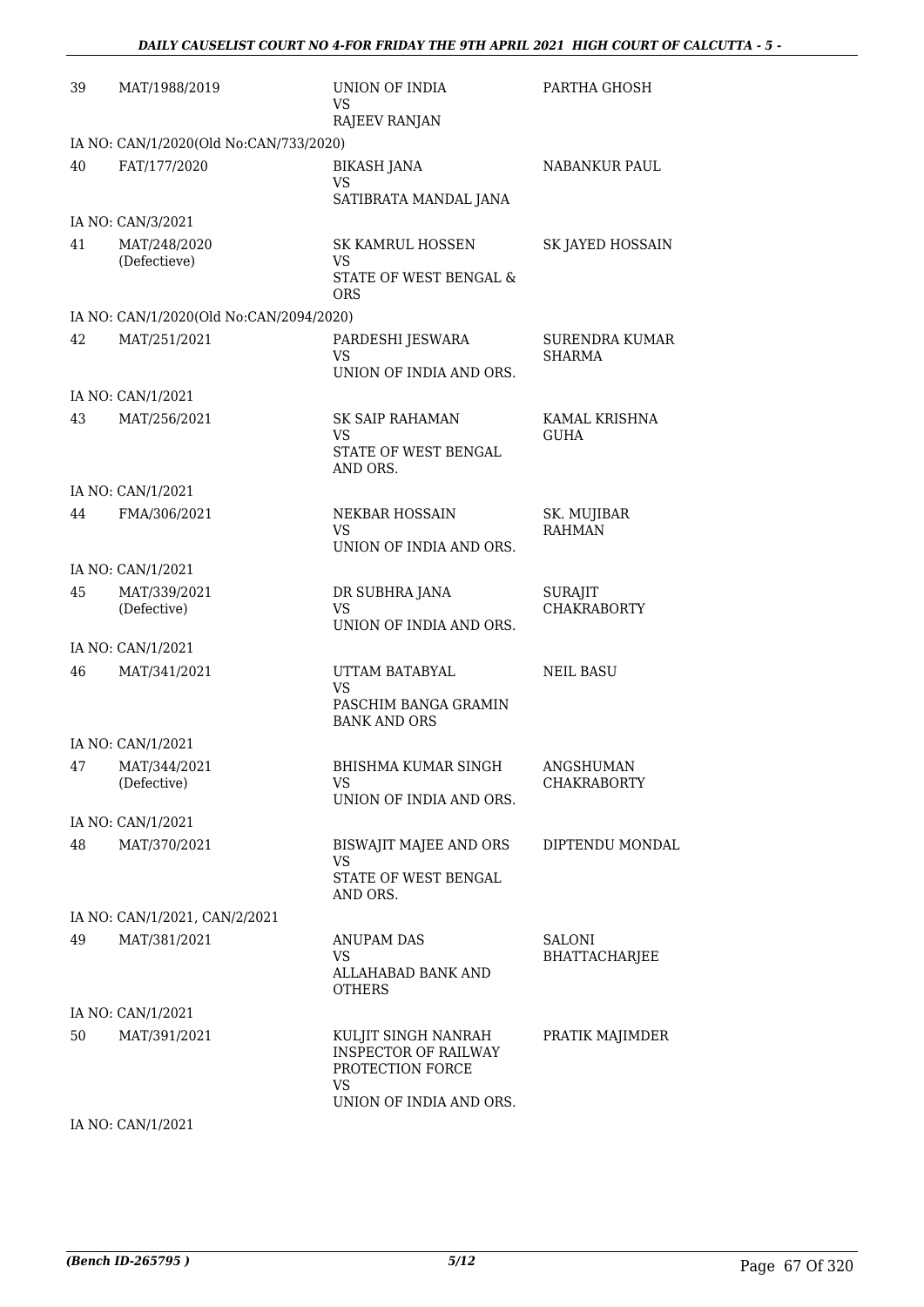| 51         | MAT/413/2021<br>(Defective)                                                | STATE OF WEST BENGAL<br>AND ORS.<br>VS.<br>SABINA EASMIN AND ORS                                                                | <b>MUNMUN TEWARY</b>                                                                                                                                                                                                |
|------------|----------------------------------------------------------------------------|---------------------------------------------------------------------------------------------------------------------------------|---------------------------------------------------------------------------------------------------------------------------------------------------------------------------------------------------------------------|
|            | IA NO: CAN/1/2021, CAN/2/2021                                              |                                                                                                                                 |                                                                                                                                                                                                                     |
| 52         | MAT/421/2021                                                               | KOYALA MAZDOOR<br><b>CONGRESS REP BY ITS</b><br>PRESIDENT<br><b>VS</b><br>UNION OF INDIA AND ORS.                               | AMAL KUMAR DUTTA                                                                                                                                                                                                    |
|            | IA NO: CAN/1/2021                                                          |                                                                                                                                 |                                                                                                                                                                                                                     |
| 53         | FMA/472/2021                                                               | DEBASIS MUKHERJEE<br><b>VS</b><br><b>IDBI LTD &amp; ORS</b>                                                                     | <b>CHANDRA SEKHAR</b><br><b>BANERJEE</b>                                                                                                                                                                            |
|            | IA NO: CAN/1/2019(Old No:CAN/12506/2019)                                   |                                                                                                                                 |                                                                                                                                                                                                                     |
|            |                                                                            | <b>APPEALS WHICH ARE READY FOR HEARING</b>                                                                                      |                                                                                                                                                                                                                     |
| 54         | FA/605/1974<br>(2 PBS) [13.04.2021][AR]                                    | SRI RAMESHWAR LAL<br><b>MARWARI &amp; ORS</b><br>VS.<br>RADHANATH DAS<br>SUBSTITUTED BY SMT.<br><b>BHAGABATI DAS &amp; ORS.</b> | MR. B. DAS                                                                                                                                                                                                          |
| CAN/7/2021 |                                                                            |                                                                                                                                 | IA NO: CAN/1/2004(Old No:CAN/5754/2004), CAN/2/2017(Old No:CAN/9076/2017), CAN/3/2018(Old No:CAN/328/2018),<br>CAN/4/2018(Old No:CAN/4897/2018), CAN/5/2018(Old No:CAN/8106/2018), CAN/6/2020(Old No:CAN/530/2020), |
| 55         | MAT/1174/2012<br>(2 PBS)[13.04.2021] [AR]                                  | UNION OF INDIA & ORS<br><b>VS</b><br>UMESH PRASAD SINGH                                                                         | <b>JYOTI PRAKASH</b><br><b>CHATTERJEE</b>                                                                                                                                                                           |
| 56         | FMA/3276/2012<br>$(Pt-I+OB+2 PBS)$                                         | UNION OF INDIA & ORS<br><b>VS</b><br>S. K. AJMER                                                                                | MR. SYAMAL DE                                                                                                                                                                                                       |
|            | IA NO: CAN/3/2012(Old No:CAN/11496/2012), CAN/4/2018(Old No:CAN/5864/2018) |                                                                                                                                 |                                                                                                                                                                                                                     |
| 57         | FA/170/2014                                                                | PARTHA SAKHA MONDAL<br>VS<br>SHAMPA MONDAL                                                                                      | <b>SUSMITA</b><br>CHATTERJEE                                                                                                                                                                                        |
| 58         | FMA/2011/2015<br>$(2$ PBS $)$                                              | <b>BIJOY KUMAR DHARA</b><br>VS<br>UNION OF INDIA & ORS                                                                          | <b>SUBRATA</b><br><b>BHATTACHARYYA</b>                                                                                                                                                                              |
| 59         | FA/186/2016                                                                | TANMOY CHOWDHURY<br>VS<br>CHANDRIKA DAWN                                                                                        | KRISHNA KESHAB<br>PAUL                                                                                                                                                                                              |
|            | IA NO: CAN/3/2020                                                          |                                                                                                                                 |                                                                                                                                                                                                                     |
| 60         | FAT/345/2016<br>$(6$ PBS $)$                                               | VISHA; AGARWALLA<br>VS<br>HARJYOTI AGARWALLA                                                                                    | SUBHRANSU<br><b>GANGULY</b>                                                                                                                                                                                         |
|            | IA NO: CAN/1/2016(Old No:CAN/7246/2016), CAN/2/2021                        |                                                                                                                                 |                                                                                                                                                                                                                     |
|            | wt61 FAT/289/2016                                                          | SMT HARJYOTI AGARWALLA<br><b>VS</b><br>VISHAL AGARWALLA                                                                         | A CHKARABORTY                                                                                                                                                                                                       |
|            | IA NO: CAN/1/2016(Old No:CAN/4881/2016)                                    |                                                                                                                                 |                                                                                                                                                                                                                     |
| 62         | FMA/1001/2016<br>$(2$ PBS)                                                 | KHAIRUL MONDAL<br><b>VS</b><br>COAL INDIA LIMITED & ORS                                                                         | DURGADAS GANGULY                                                                                                                                                                                                    |
|            | IA NO: CAN/1/2020(Old No:CAN/273/2020)                                     |                                                                                                                                 |                                                                                                                                                                                                                     |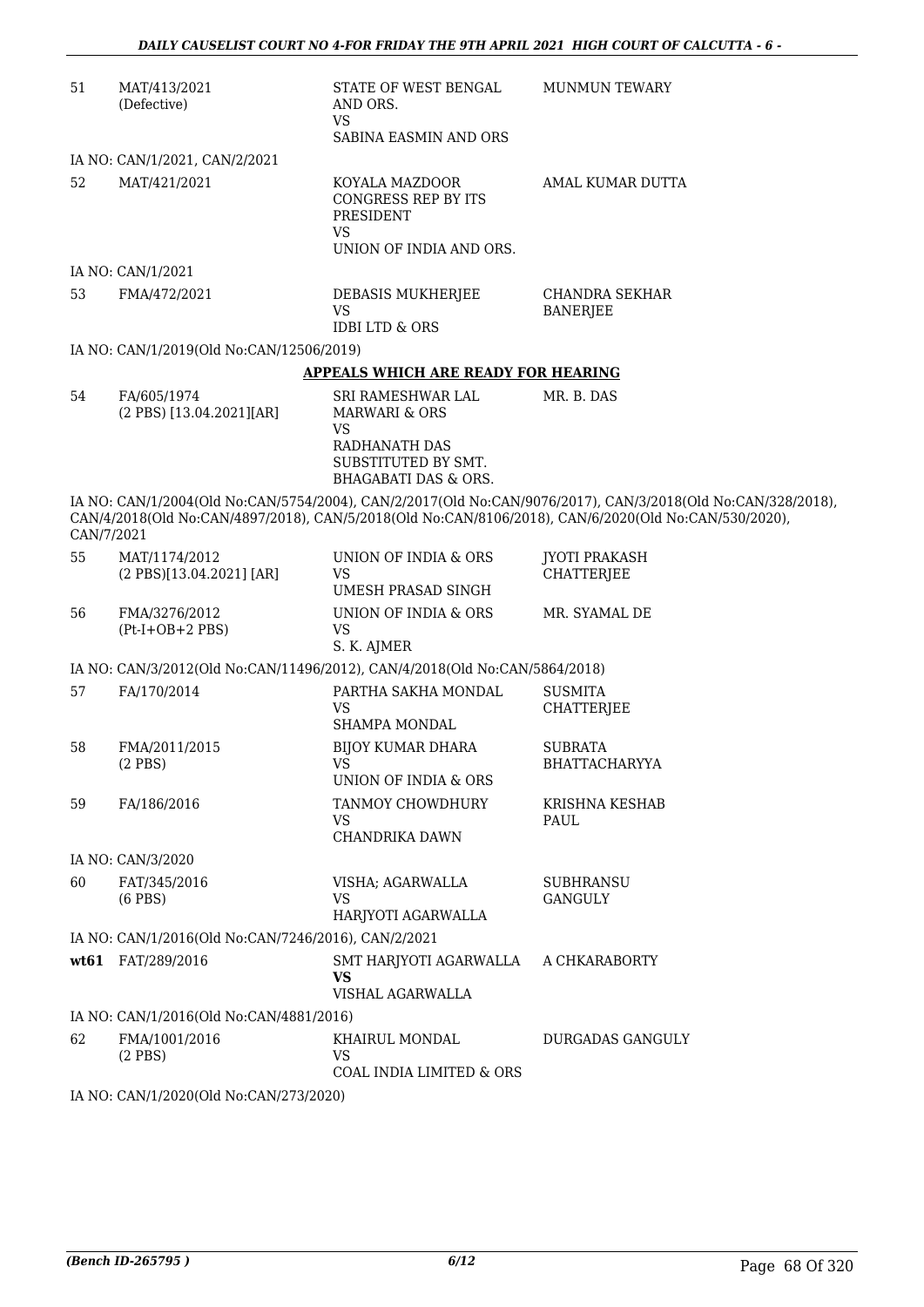| 63  | FMA/2797/2016<br>(Assigned)(H.F.)                   | PUNJAB & SIND BANK AND<br><b>ORS</b><br><b>VS</b><br>KASHMIR SING KANG @<br>K.S. KANG | SANAJIT KUMAR<br><b>GHOSH</b> |
|-----|-----------------------------------------------------|---------------------------------------------------------------------------------------|-------------------------------|
| 64  | MAT/1014/2017<br>$(2$ PBS)                          | <b>JITENDRA PRASAD</b><br><b>VS</b><br>UNION OF INDIA & ORS                           | PRATIK MAJUMDER               |
| 65  | FMAT/92/2018<br>$(5$ PBS)                           | MADHUMALA SINGHA<br>VS<br><b>SWARUP CHAKRABORTY</b>                                   | PAMPA DEY (DHABAL)            |
|     | IA NO: CAN/2/2019(Old No:CAN/4836/2019)             |                                                                                       |                               |
| 66  | FAT/673/2018<br>$(Pt-I+II+OB)$                      | SOMA MAITY<br>VS<br><b>BIBHAS MAITY</b>                                               | S. ROY                        |
|     | IA NO: CAN/1/2018(Old No:CAN/9700/2018)             |                                                                                       |                               |
| 67  | FA/41/2019<br>$(4$ PBS $)$                          | RANJAN SINHA<br>VS<br>CHHANDA SINHA                                                   | <b>ARPITA SAHA</b>            |
|     | IA NO: CAN/3/2020(Old No:CAN/647/2020)              |                                                                                       |                               |
| 68  | FAT/187/2019<br>$(Pt-I+II+2 PBS+OB)$                | <b>SMT SHIPRA KUMARI</b><br>(AGARWAL)<br>VS<br><b>SUMIT AGARWAL</b>                   | <b>SAPTARSHI DUTT</b>         |
|     | IA NO: CAN/1/2019(Old No:CAN/4093/2019), CAN/2/2021 |                                                                                       |                               |
| 69  | FAT/285/2019                                        | SHANKAR DAYAL GUPTA<br>VS<br><b>SMT RAKHI GUPTA</b>                                   | TANMOY MUKHERJEE              |
| 70  | FAT/345/2019<br>$(Pt-I+II+4 LCRs)$                  | <b>BAISAKHI DUTTA</b><br>VS<br><b>CHANDAN DUTTA</b>                                   | SURANJIT GHOSH                |
|     | IA NO: CAN/1/2020(Old No:CAN/1966/2020)             |                                                                                       |                               |
| 71  | FAT/474/2019<br>$(Pt-I+II)$                         | AMITAVA CHANDRA<br>VS<br>SNIGHDHA CHANDRA<br><b>CHAKRABORTY</b>                       | RAJNANDINI DAS                |
|     | IA NO: CAN/1/2019(Old No:CAN/10346/2019)            |                                                                                       |                               |
| 72  | FMA/1175/2019<br>$(2$ PBS $)$                       | SHAHLA KHOKHAR<br><b>VS</b><br>THE STATE BANK OF<br><b>MYSORE &amp; ORS</b>           | ZIAUL ISLAM                   |
| 73. | MAT/1415/2019<br>$(10$ PBS)                         | <b>SANKAR KUMAR DAS</b><br>VS.<br>ALLAHABAD BANK & ORS                                | ANIRBAN MITRA                 |
|     | IA NO: CAN/1/2019(Old No:CAN/10162/2019)            |                                                                                       |                               |
| 74  | FMA/1457/2019                                       | LICI & ORS.<br><b>VS</b><br>HIMACHAL CHAKRABORTY<br>& ORS.                            | JAHADAR ALAM                  |
|     | IA NO: CAN/1/2020(Old No:CAN/862/2020)              |                                                                                       |                               |
| 75  | MAT/104/2020                                        | DIPAK DASGUPTA                                                                        | <b>KRISHNADAS</b>             |
|     |                                                     | VS<br>STATE OF WEST BENGAL &<br>ORS.                                                  | <b>PODDAR</b>                 |
|     | IA NO: CAN/1/2020(Old No:CAN/1722/2020)             |                                                                                       |                               |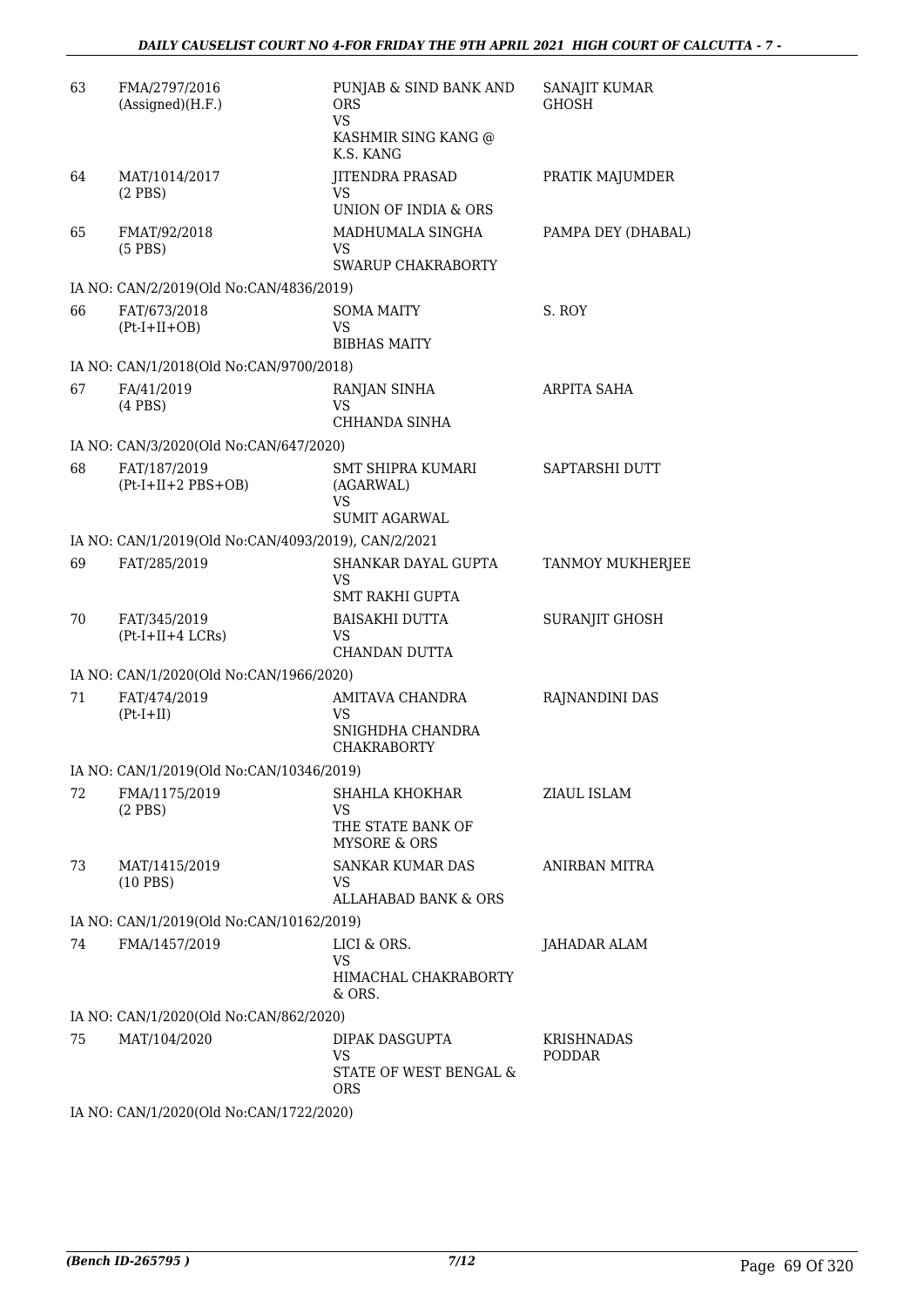| 76                                                                                                                                                                                 | FAT/146/2020<br>(PT-I+II+2 LCRs+2 PBS)                                    | SANJIB SARKAR<br>VS.<br>RAJASREE ROY                                                 | PRANTICK GHOSH                                                                                               |
|------------------------------------------------------------------------------------------------------------------------------------------------------------------------------------|---------------------------------------------------------------------------|--------------------------------------------------------------------------------------|--------------------------------------------------------------------------------------------------------------|
|                                                                                                                                                                                    | IA NO: CAN/1/2020                                                         |                                                                                      |                                                                                                              |
| 77                                                                                                                                                                                 | FMA/150/2020                                                              | COAL INDIA LIMITED<br><b>VS</b><br><b>GOURI SANKAR BANERJEE</b><br>$&$ ORS           | <b>PARTHA BASU</b>                                                                                           |
|                                                                                                                                                                                    | IA NO: CAN/1/2020(Old No:CAN/1650/2020)                                   |                                                                                      |                                                                                                              |
| 78                                                                                                                                                                                 | FAT/330/2020<br>$(30$ PBS)                                                | <b>AMIT MEHARIA</b><br><b>VS</b><br>ABHILASHA MALHOTRA<br><b>AND ORS</b>             | PARAMITA BANERJEE                                                                                            |
|                                                                                                                                                                                    | IA NO: CAN/1/2020, CAN/2/2021, CAN/3/2021                                 |                                                                                      |                                                                                                              |
| 79                                                                                                                                                                                 | FMA/332/2020                                                              | NARU GOPAL ADAK & ORS.<br><b>VS</b><br>UNION OF INDIA & ORS.                         | <b>MONIKA SINHA</b>                                                                                          |
| 80                                                                                                                                                                                 | MAT/356/2020                                                              | RAM DAYAL RAI<br><b>VS</b><br>UNION OF INDIA & ORS                                   | PAMPA DEY DHABAL                                                                                             |
|                                                                                                                                                                                    | IA NO: CAN/1/2020(Old No:CAN/2445/2020)                                   |                                                                                      |                                                                                                              |
| 81                                                                                                                                                                                 | MAT/484/2020<br>$(2$ PBS)                                                 | MD. JAHIDUL ISLAM & ORS<br><b>VS</b><br>STATE OF WEST BENGAL&<br><b>ORS</b>          | <b>SALONI</b><br>BHATTACHARJEE                                                                               |
| IA NO: CAN/1/2020(Old No:CAN/4135/2020), CAN/2/2020(Old No:CAN/4619/2020), CAN/3/2020(Old No:CAN/4621/2020),<br>CAN/4/2020(Old No:CAN/4623/2020), CAN/5/2020(Old No:CAN/4624/2020) |                                                                           |                                                                                      |                                                                                                              |
| 82                                                                                                                                                                                 | MAT/519/2020<br>$(2$ PBS)                                                 | SAHAR ALI LASKAR<br><b>VS</b><br>STATE OF WEST BENGAL&<br><b>ORS</b>                 | <b>SALONI</b><br>BHATTACHARAJEE                                                                              |
| CAN/4/2020                                                                                                                                                                         |                                                                           |                                                                                      | IA NO: CAN/1/2020(Old No:CAN/5389/2020), CAN/2/2020(Old No:CAN/5390/2020), CAN/3/2020(Old No:CAN/5392/2020), |
| 83                                                                                                                                                                                 | MAT/577/2020<br>$(4$ PBS $)$                                              | <b>JAYANTA SARKAR</b><br><b>VS</b><br>NATIONAL JUTE BOARD                            | <b>VICTOR CHATTERJEE</b>                                                                                     |
|                                                                                                                                                                                    | IA NO: CAN/1/2020                                                         |                                                                                      |                                                                                                              |
| 84                                                                                                                                                                                 | FMA/605/2020<br>$(2$ PBS $)$                                              | KALIKA PATHAK<br><b>VS</b><br>UNION OF INDIA & ORS                                   | <b>ACHIN KUMAR</b><br>MAJUMDER                                                                               |
| 85                                                                                                                                                                                 | FMA/920/2020<br>$(6$ PBS $)$                                              | <b>SANTANA DAS</b><br><b>VS</b><br>UNION OF INDIA & ORS                              | <b>ABHIJIT PAL</b>                                                                                           |
|                                                                                                                                                                                    | IA NO: CAN/3/2020(Old No:CAN/3502/2020), CAN/4/2020(Old No:CAN/3503/2020) |                                                                                      |                                                                                                              |
| 86                                                                                                                                                                                 | FA/11/2021<br>(PT-I+II+4 LCRs+2 PBS)                                      | SILADITYA GUPTA<br><b>VS</b><br><b>BASEENA ZAHIR @ DISHA</b><br><b>GUPTA @ SONIA</b> | DEB KUMAR SEN                                                                                                |
| 87                                                                                                                                                                                 | FA/12/2021<br>(Pt-I+OB+4 LCRs)                                            | TANUSREE KLARMAKAR<br>NEE DE<br><b>VS</b><br>NIRANJAN KARMAKAR                       | L. GHOSH                                                                                                     |

IA NO: CAN/1/2018(Old No:CAN/4123/2018), CAN/2/2021, CAN/3/2021, CAN/4/2021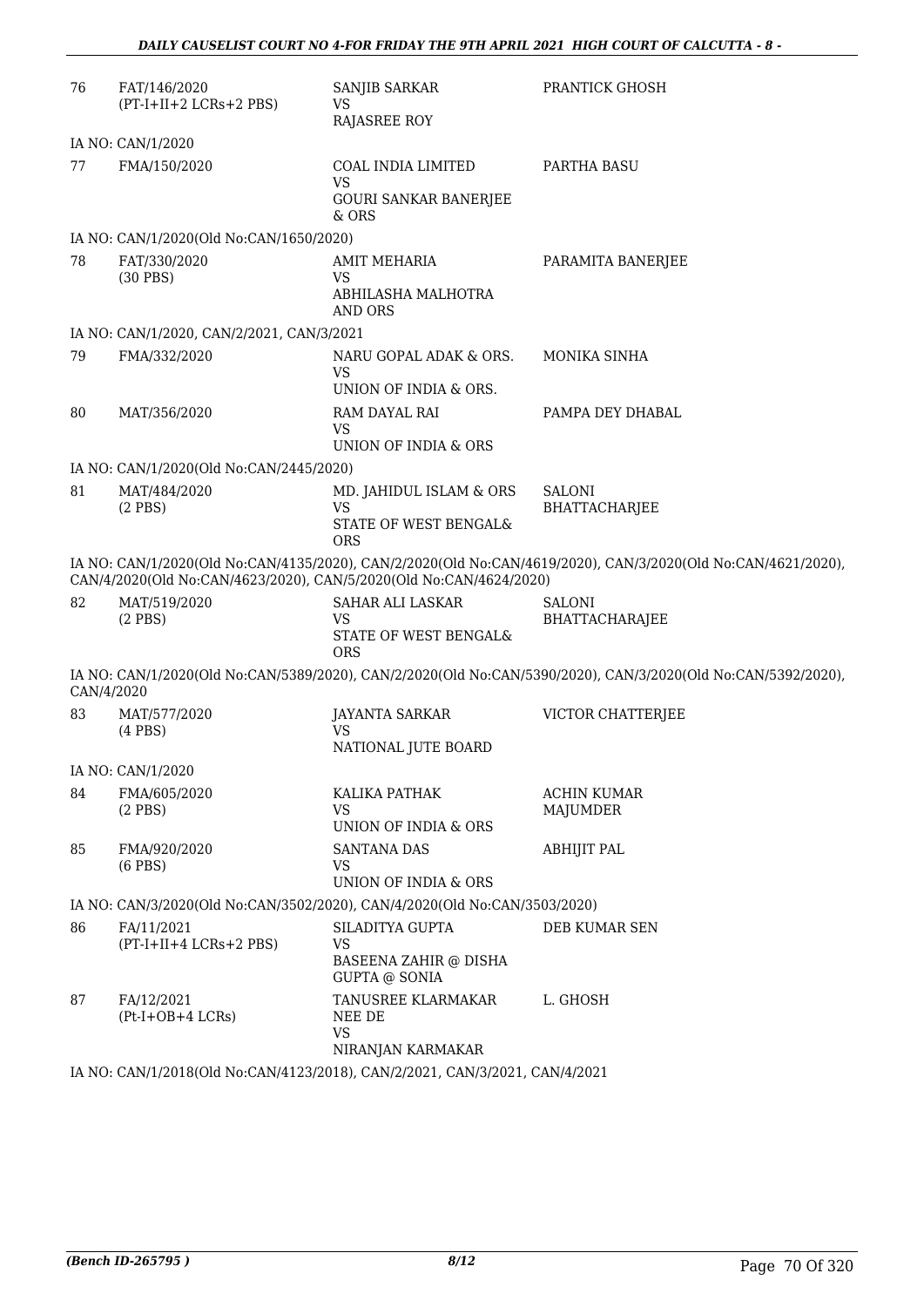| 88 | MAT/140/2021<br>$(10$ PBS)                                                  | THE BRAITHWAITE BURN<br><b>AND JESSOP</b><br>CONSTRUCTION COMPANY<br><b>LIMITED</b><br><b>VS</b><br>SAROJ AGARWAL AND<br><b>OTHERS</b>                 | VICTOR CHATTERJEE                       |
|----|-----------------------------------------------------------------------------|--------------------------------------------------------------------------------------------------------------------------------------------------------|-----------------------------------------|
|    | IA NO: CAN/1/2021                                                           |                                                                                                                                                        |                                         |
|    | wt89 MAT/141/2021                                                           | THE BRAITHWAITE BURN<br>AND JESSOP<br>CONSTRUCTION COMPANY<br><b>LIMITED</b><br><b>VS</b><br>SAROJ AGARWAL AND<br><b>OTHERS</b>                        | VICTOR CHATTERJEE                       |
|    | IA NO: CAN/1/2021                                                           |                                                                                                                                                        |                                         |
| 90 | MAT/147/2021                                                                | SMT RASHMONI HELA<br>VS.<br><b>SBI AND ORS</b>                                                                                                         | CHIRANJIB SINHA                         |
|    | IA NO: CAN/1/2021                                                           |                                                                                                                                                        |                                         |
|    |                                                                             | <b>APPEAL FOR HEARING</b>                                                                                                                              |                                         |
| 91 | FA/40/2005<br>$(Pt-I+II+2 PBS)$                                             | LALU ROY<br>VS.<br><b>KABITA ROY</b>                                                                                                                   | <b>SATYABROTO</b><br><b>CHAKRABORTI</b> |
|    | IA NO: CAN/2/2017(Old No:CAN/2000/2017)                                     |                                                                                                                                                        |                                         |
| 92 | FMA/2689/2015<br>$(2$ PBS)                                                  | JULFICAR SARDAR<br>VS.<br>STATE OF WEST BENGAL &<br><b>ORS</b>                                                                                         | <b>SUJIT SAHA</b>                       |
| 93 | FMA/2699/2015<br>$(2$ PBS)                                                  | <b>GENERAL MANAGER</b><br>(PROJECT) EASTERN<br><b>COALFIELDS LTD &amp; ANR</b><br><b>VS</b><br><b>GOPAL CHANDRA</b><br>MUKHOPADHYAY & ORS              | <b>BIJAY KUMAR</b>                      |
| 94 | FMA/3290/2015<br>$(2$ PBS)                                                  | ALOK KUMAR YADAV<br>VS<br>UNION OF INDIA & ORS                                                                                                         | PRATIK MAJUMDER                         |
|    | IA NO: CAN/1/2015(Old No:CAN/11163/2015)                                    |                                                                                                                                                        |                                         |
| 95 | MAT/1742/2016                                                               | UNION OF INDIA & ORS<br>VS<br>IRLA NO 19461373, DR RAM<br>KRISHNA PATHAK & ANR                                                                         | ARPA CHAKRABORTY                        |
|    | IA NO: CAN/1/2016(Old No:CAN/10372/2016), CAN/2/2016(Old No:CAN/10375/2016) |                                                                                                                                                        |                                         |
| 96 | FMA/3351/2016<br>$(2$ PBS)                                                  | UJJWAL KANTI<br><b>BANDYOPADHYAY &amp; ORS</b><br>VS<br>STATE OF WEST BENGAL &<br><b>ORS</b>                                                           | TAPAS KUMAR<br><b>MONDAL</b>            |
| 97 | FMA/3446/2016<br>$(8$ PBS $)$                                               | THE CALCUTTA STOCK<br>EXCHANGE LIMITED & ANR<br><b>VS</b><br><b>SECURITIES AND</b><br><b>EXCHANGE BOARD OF</b><br><b>INDIA &amp; ORS</b><br>OMNIOIBO1C | ARUNABHA DEB                            |

IA NO: CAN/1/2016(Old No:CAN/4747/2016), CAN/2/2016(Old No:CAN/5173/2016), CAN/3/2017(Old No:CAN/9027/2017), CAN/4/2020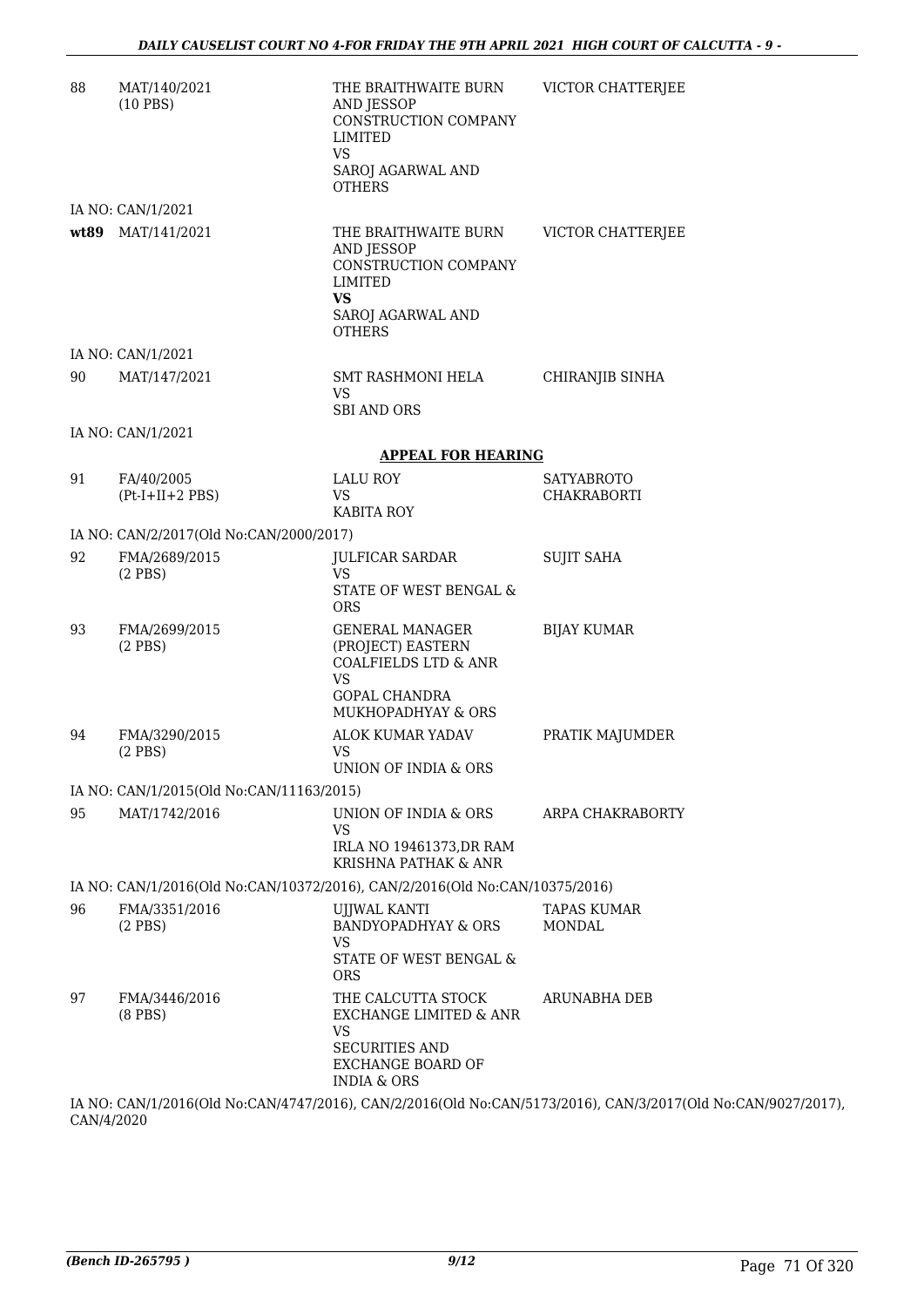| wt98       | FMA/4398/2016                                       | THE CALCUTTA STOCK<br><b>EXCHANGE LIMITED</b>                                            | ARUNABHA DEB                                                                                                 |
|------------|-----------------------------------------------------|------------------------------------------------------------------------------------------|--------------------------------------------------------------------------------------------------------------|
|            |                                                     | <b>VS</b><br><b>SECURITIES AND</b><br><b>EXCHANGE BOARD OF</b><br><b>INDIA &amp; ORS</b> |                                                                                                              |
| CAN/4/2020 |                                                     |                                                                                          | IA NO: CAN/1/2016(Old No:CAN/4753/2016), CAN/2/2016(Old No:CAN/5172/2016), CAN/3/2017(Old No:CAN/9028/2017), |
| 99         | FA/36/2017                                          | <b>SOURAV SEN</b>                                                                        | <b>ANIRBAN</b>                                                                                               |
|            | $(2$ PBS)                                           | <b>VS</b><br><b>JUHI DUTTA</b>                                                           | <b>ROYCHOWDHURY</b>                                                                                          |
| 100        | FA/62/2017<br>(PT-I+II+2 LCRs+2 PBS)                | ARUP KUMAR PAL<br><b>VS</b><br><b>RITA PAL</b>                                           | SHEBATEE DATTA                                                                                               |
| 101        | FAT/216/2017<br>$(2$ PBS)                           | <b>CHANDRANI BISWAS</b><br><b>VS</b><br><b>AMIT BISWAS</b>                               | <b>BIKASH KUMAR</b><br><b>CHATTOPADHYAY</b>                                                                  |
|            | IA NO: CAN/3/2019(Old No:CAN/1668/2019), CAN/4/2021 |                                                                                          |                                                                                                              |
| 102        | FMA/868/2017<br>$(4$ PBS $)$                        | JNAN RANAJAN DAS & ORS<br><b>VS</b><br><b>SBSTC &amp; ORS</b>                            | <b>MRINAL RANJAN</b><br><b>PRAMANIK</b>                                                                      |
|            | IA NO: CAN/3/2019(Old No:CAN/6479/2019)             |                                                                                          |                                                                                                              |
|            | wt103 WPA/13475/2003                                | SUDARSANMOY GHOSH &<br>ORS.<br>VS<br>SOUTH BENGAL STATE<br>TRANSPORT CORPN.              | <b>B.K. SAMANTA</b>                                                                                          |
| 104        | FMA/1375/2017                                       | ARUP BASU CHOWDHURY<br><b>VS</b><br><b>UCO BANK &amp; ORS</b>                            | PRATIK MAJUMDER                                                                                              |
| 105        | FMA/1402/2017                                       | MANUEL PURTI & & ANR<br>VS<br>STATE OF WEST BENGAL &<br><b>ORS</b>                       | <b>BIBHASADITYA</b><br><b>CHAKRABARTY</b>                                                                    |
|            | IA NO: CAN/1/2017(Old No:CAN/3302/2017)             |                                                                                          |                                                                                                              |
| 106        | FAT/38/2018<br>(PT I+II+2 LCR+2 PBS+One<br>Tin Box) | JAYANTA CHOWDHURY<br>VS<br><b>SMT TUMPA</b><br>CHOWDHURY(SARKAR)                         | SUSMITA<br>MUKHERJEE                                                                                         |
| 107        | FAT/152/2018<br>$(Pt-I+II+2PBS)$                    | <b>SMT SUSMITA PAL</b><br><b>VS</b><br><b>DIPAK PAL</b>                                  | MANALI BISWAS                                                                                                |
|            | IA NO: CAN/2/2019(Old No:CAN/2846/2019)             |                                                                                          |                                                                                                              |
| 108        | FAT/181/2018<br>(PT-I+OS+4 LCRs+4 PBS)              | DIPANWITA DAS(SARKAR)<br><b>VS</b><br><b>MOLOY DAS</b>                                   | <b>BHABANI PRASAD</b><br><b>MONDAL</b>                                                                       |
|            | IA NO: CAN/4/2018(Old No:CAN/7774/2018)             |                                                                                          |                                                                                                              |
|            | wt109 FAT/182/2018                                  | DIPANWITA DAS (SARKAR)<br><b>VS</b><br><b>MOLOY DAS</b>                                  | <b>BHABANI PRASAD</b><br><b>MONDAL</b>                                                                       |
|            | IA NO: CAN/1/2018(Old No:CAN/7776/2018)             |                                                                                          |                                                                                                              |
| 110        | MAT/360/2018<br>$(2$ PBS $)$                        | MANGAL SINGH<br><b>VS</b><br>C.S.T.C. & ORS                                              | <b>SUSMITA DEY BASU</b>                                                                                      |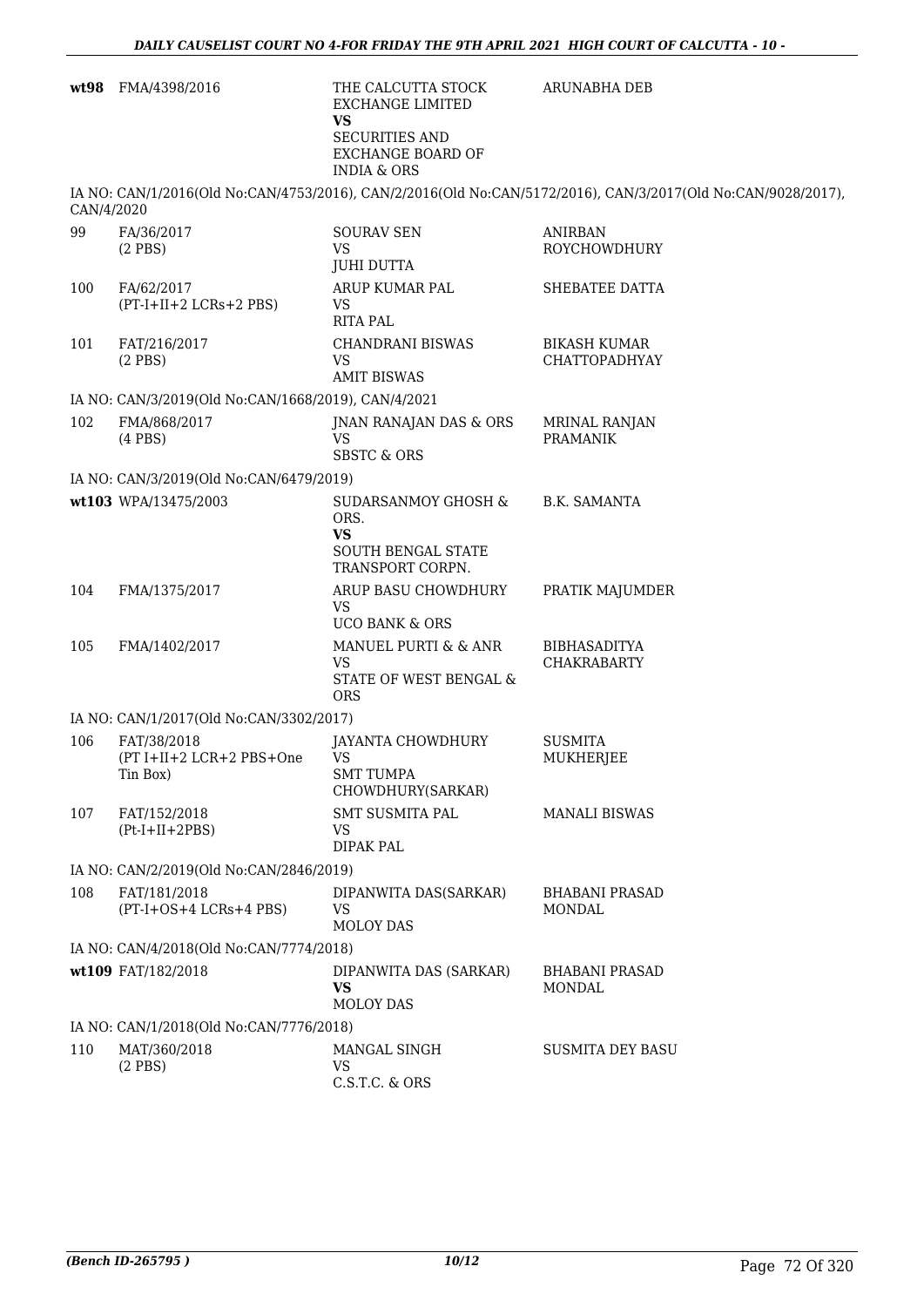| 111 | MAT/367/2018<br>$(2$ PBS $)$                          | THE STATE OF WEST<br><b>BENGAL &amp; ORS</b><br>VS                                    | <b>DILIP KUMAR</b><br>MONDAL IN PERSON |
|-----|-------------------------------------------------------|---------------------------------------------------------------------------------------|----------------------------------------|
|     |                                                       | DR. NAMITA DE & ANR                                                                   |                                        |
|     |                                                       | IA NO: CAN/1/2018(Old No:CAN/2291/2018), CAN/2/2018(Old No:CAN/2293/2018), CAN/3/2020 |                                        |
| 112 | MAT/368/2018<br>$(2$ PBS $)$                          | THE STATE OF WEST<br><b>BENGAL &amp; ORS</b><br><b>VS</b><br>ASHISH GANGOPADHYAY      | <b>DILIP KUMAR</b><br>MONDAL IN PERSON |
|     |                                                       | <b>GANGULY &amp;ANR</b>                                                               |                                        |
|     |                                                       | IA NO: CAN/1/2018(Old No:CAN/2285/2018), CAN/2/2018(Old No:CAN/2294/2018), CAN/3/2020 |                                        |
| 113 | FAT/558/2018<br>(PT I+II+2 LCRs+2 PBS)                | LAKSHMAN SUTRADHAR<br>VS.<br>JHUMA SUTRADHAR NEE<br>ROY SHARMA                        | <b>ARNAB SAHA</b>                      |
| 114 | FMA/3/2019<br>$(4$ PBS $)$                            | ANNAPURNA MAITY<br>VS.<br>UNION OF INDIA & ORS                                        | MD KUTUBUDDIN                          |
| 115 | FMA/74/2019                                           | RATAN DAS & ORS                                                                       | AISWARJYA GUPTA                        |
|     |                                                       | VS.<br>STATE OF WEST BENGAL &<br><b>ORS</b>                                           |                                        |
| 116 | FAT/96/2019                                           | SWAPAN RANA<br>VS.<br><b>SURAJIT RANA</b>                                             | <b>DEBAPRATIM</b><br><b>BANERJEE</b>   |
|     | IA NO: CAN/2/2019(Old No:CAN/2852/2019)               |                                                                                       |                                        |
| 117 | FAT/196/2019                                          | SUTAPA MUKHERJEE<br><b>VS</b>                                                         | ARPITA SAHA                            |
|     |                                                       | DIPAK MUKHERJEE                                                                       |                                        |
|     | IA NO: CAN/2/2019(Old No:CAN/5770/2019)               |                                                                                       |                                        |
| 118 | FA/228/2019<br>$(2$ PBS $)$                           | <b>SAMPA ROY</b><br>VS.<br>AMIT KUMAR ROY                                             | D. MITRA                               |
| 119 | FMA/700/2019                                          | <b>INDRANIL BOSE</b>                                                                  | ANINDITA PAL                           |
|     | $(2$ PBS $)$                                          | VS.<br>STATE OF WEST BENGAL &<br><b>ORS</b>                                           |                                        |
|     | IA NO: CAN/2/2017(Old No:CAN/12127/2017), CAN/3/2021  |                                                                                       |                                        |
| 120 | FMA/762/2019<br>[ CAN 4488/2017 ] [ CAN<br>4487/2017] | CSTC RETIRES &<br>PENSIONERS ASSON. &<br>ANR<br><b>VS</b>                             | TAPAN SARKAR                           |
|     |                                                       | STATE OF WEST BENGAL &<br><b>ORS</b>                                                  |                                        |
| 121 | FMA/895/2019<br>$(2$ PBS)                             | THE INDIAN OVERSEAS<br><b>BANK &amp; ANR</b><br><b>VS</b>                             | SOURAV<br><b>CHAKRABORTY</b>           |
|     |                                                       | SRI HARI SHANKAR<br><b>CHATURVEDI &amp; ORS</b>                                       |                                        |
|     | wt122 LPA/2/2019                                      | NIKHIL BAIDYA<br>VS.<br>HARAN LASKAR & ORS                                            | LAKSHMINATH<br><b>BHATTACHARYA</b>     |
|     | wt123 WPA/10529/2014                                  | HARI SHANKAR<br>CHATURVEDI @ H.S.<br>CHATURVEDI                                       | ANWESHA SAHA                           |
|     |                                                       | <b>VS</b><br>THE INDIAN OVERSEAS<br><b>BANK &amp; ORS</b>                             |                                        |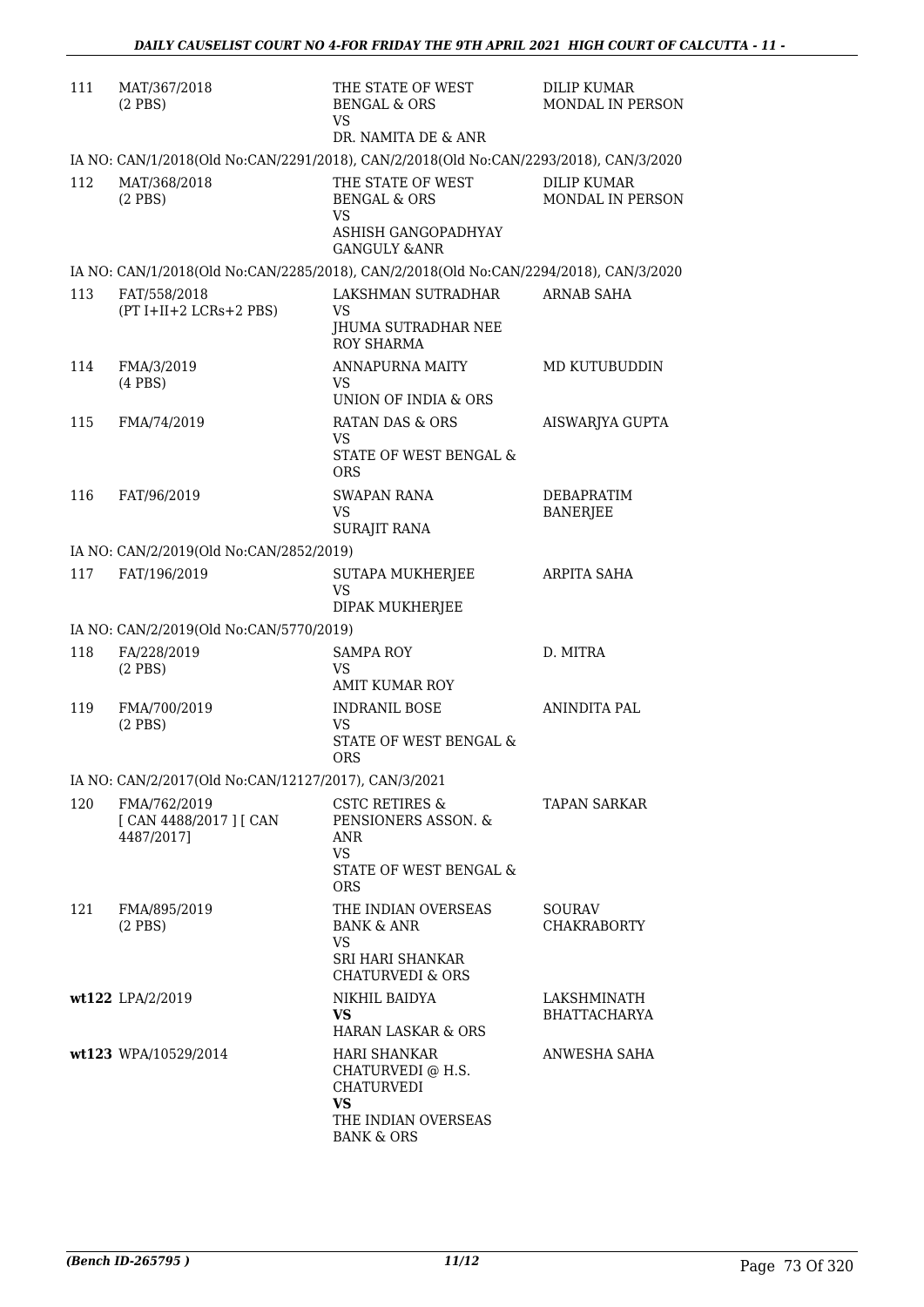|      | wt124 WPA/20581/2015                    | <b>HARAN LASKAR &amp; ORS</b><br><b>VS</b>                            | TIMIR BARAN SAHA                     |
|------|-----------------------------------------|-----------------------------------------------------------------------|--------------------------------------|
|      |                                         | STATE OF WEST BENGAL &<br><b>ORS</b>                                  |                                      |
|      | wt125 WPCRC/86/2018                     | <b>HARAN LASKAR &amp; ORS</b><br><b>VS</b><br>NIKHIL BADYA            | TIMIR BARAN SAHA                     |
| 126  | FMA/64/2020<br>$(2$ PBS $)$             | RAJENDRA PRASAD TIWARI<br><b>VS</b><br>UNION OF INDIA & ORS           | <b>MIR ANOWAR</b>                    |
|      | IA NO: CAN/3/2020                       |                                                                       |                                      |
| 12.7 | FMAT/86/2021                            | PINKI DEY (PODDER)<br><b>VS</b><br>MRINAL KANTI DEY                   | <b>MUNMUN DUBEY</b>                  |
|      | IA NO: CAN/1/2019(Old No:CAN/9893/2019) |                                                                       |                                      |
| 128  | MAT/98/2021                             | MD. MOHBASIR<br><b>VS</b><br>UNION OF INDIA AND ORS.                  | <b>SALONI</b><br><b>BHATTACHARYA</b> |
|      | IA NO: CAN/1/2021                       |                                                                       |                                      |
|      |                                         | <b>ANTICIPATORY BAIL</b>                                              |                                      |
| 129  | CRM/11150/2020<br>$(09-04-2021)$        | PARTHA PRATIM BISWAS<br><b>VS</b><br>State of West Bengal             | SHIBAJI KUMAR DAS                    |
| 130  | CRM/11212/2020<br>$(09-04-2021)$        | DILIP CHOWDHURY<br><b>VS</b><br>State of West Bengal                  | SABYASACHI<br><b>MONDAL</b>          |
| 131  | CRM/11287/2020<br>$(09-04-2021)$        | SHUDDHA SATYA BAGCHI<br><b>VS</b><br>STATE OF WEST BENGAL<br>AND ORS. | MD YOUNUSH<br><b>MONDAL</b>          |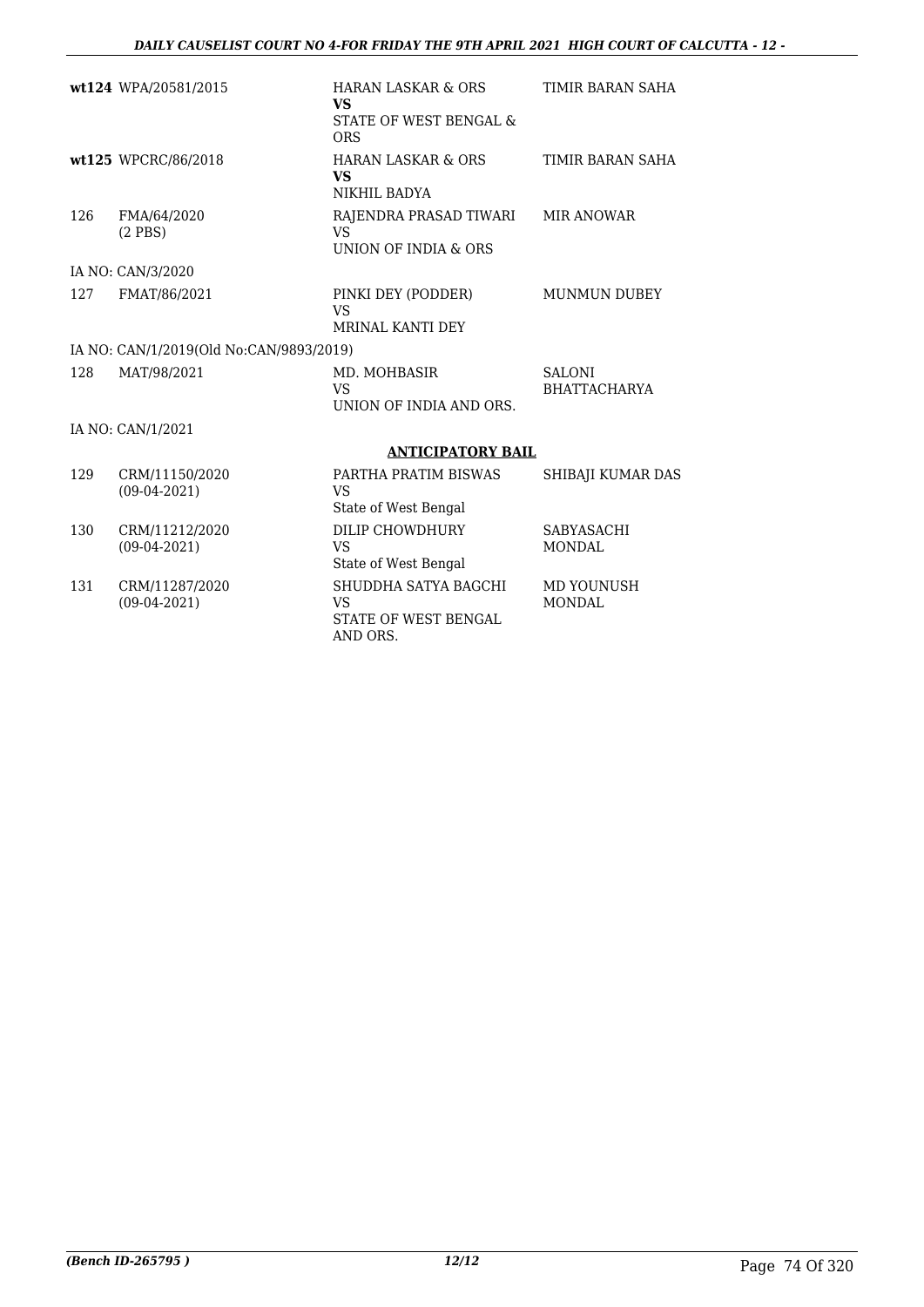

## **Appellate Side**

**DAILY CAUSELIST For Friday The 9th April 2021**

**COURT NO. 4**

**SINGLE BENCH (SB) AT 3:00 PM HON'BLE JUSTICE ARINDAM SINHA**

#### **(VIA VIDEO CONFERENCE)**

#### **ON EVERY WEDNESDAY, THURSDAY & FRIDAY AT 3 P.M. – WILL SIT SINGLY AND TAKE SOME PART-HEARD, CONTEMPT, ASSIGNED, REVIEW, MODIFICATION/CLARIFICATION MATTERS.**

**SPL. NOTE: 1. ON EVERY THURSDAY, ASSIGNED MATTERS WILL BE TAKEN UP AT 3.00 P.M. 2. ON EVERY FRIDAY, CONTEMPT MATTERS WILL BE TAKEN UP AT 3.00 P.M.**

**NOTE: MATTERS WILL BE TAKEN UP THROUGH PHYSICAL HEARING ONLY WHEN BOTH THE PARTIES ARE AGREED.**

|      |                | <b>NEW CONTEMPT APPLICATIONS</b>                                                                                        |                                        |  |
|------|----------------|-------------------------------------------------------------------------------------------------------------------------|----------------------------------------|--|
| 1    | CPAN/2/2021    | JAVAID AKHTAR AND ORS<br><b>VS</b>                                                                                      | <b>MIZANUR RAHAMAN</b>                 |  |
|      |                | HOWRAH MUNICIPAL<br><b>CORPORATION AND ORS</b>                                                                          |                                        |  |
| wt2  | WPA/13122/2019 | JAIVAID AKHTAR & ORS<br><b>VS</b><br><b>HOWRAH MUNICIPAL</b><br><b>CORPORATION &amp; ORS</b>                            | <b>MIZANUR RAHAMAN</b>                 |  |
| 3    | CPAN/8/2021    | BHIM CHANDRA GAYEN AND ORS<br><b>VS</b><br>DIPANKAR DAS THE EXECUTIVE<br>OFFICER/B.D.O HAROA PANCHAYAT<br><b>SAMITY</b> | <b>GIASUDDIN MULLA</b>                 |  |
| wt4  | WPA/13764/2019 | BHIM CHANDRA GAYEN & ORS<br><b>VS</b><br>STATE OF WEST BENGAL & ORS                                                     | SHIKHA PEARL<br><b>CHOWDHURY</b>       |  |
| 5    | CPAN/189/2021  | TAPAN KUMAR KARMAKAR<br><b>VS</b><br>PARTHA SARATHI SEAL                                                                | PARIKSHIT GOSWAMI                      |  |
| wt6  | WPA/5439/2019  | TAPAN KUMAR KARMAKAR<br><b>VS</b><br>STATE OF WEST BENGAL & ORS                                                         | P. GOSWAMI                             |  |
| 7    | CPAN/194/2021  | SIRAJ HAQ<br><b>VS</b><br><b>NILUFAR YESMIN</b>                                                                         | SIRAJ HAO                              |  |
| wt8  | WPA/16005/2019 | SIRAJ HAQ<br><b>VS</b><br>STATE OF WEST BENGAL & ORS                                                                    | SIRAJ HAQ IN PERSON                    |  |
| 9    | CPAN/268/2021  | KALAYN BISWAS AND ORS<br><b>VS</b><br>SUBHANKAR MULLICK AND ANR                                                         | <b>SUDIP CHAKRABORTY</b>               |  |
| wt10 | WPA/7305/2020  | <b>KALYAN BISWAS</b><br><b>VS</b><br><b>STATE OF WEST BENGAL</b>                                                        | <b>SUPRIYA</b><br><b>CHATTOPADHYAY</b> |  |

IA NO: CAN/1/2020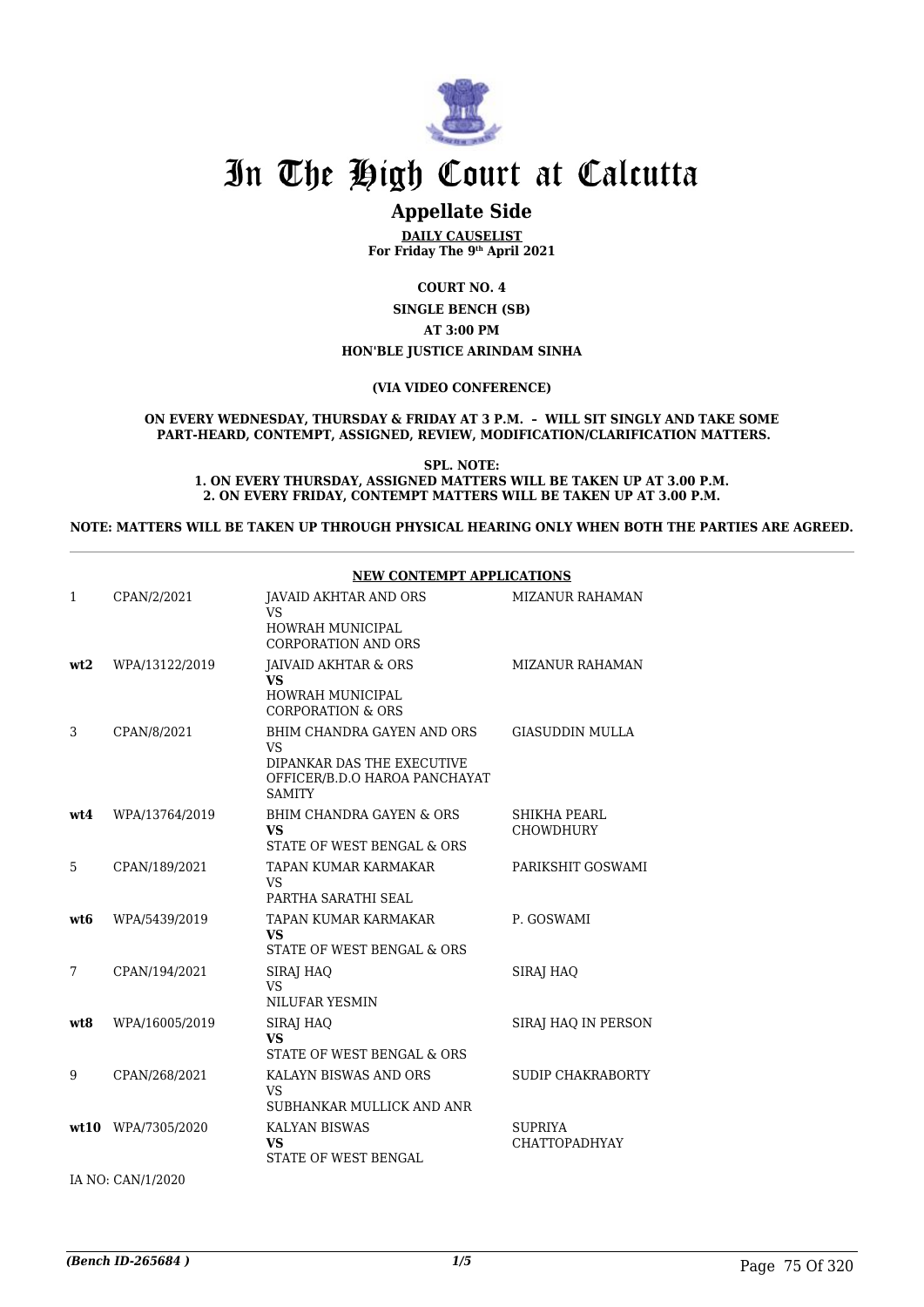| 11 | CPAN/315/2021                            | M/S PRODUCTION ENTERPRISE<br>AND ANR<br><b>VS</b>                           | DEBAYAN GHOSH                  |
|----|------------------------------------------|-----------------------------------------------------------------------------|--------------------------------|
|    |                                          | ABHISHEK KUMAR TIWARY AND<br>ANR                                            |                                |
|    | wt12 WPA/5193/2019                       | M/S PRODUCTION ENTERPRISE &<br>ANR<br><b>VS</b>                             | ANANYA DEY                     |
|    |                                          | HOWRAH MUNICIPAL<br><b>CORPORATION &amp; ORS</b>                            |                                |
|    |                                          | IA NO: CAN/1/2020(Old No:CAN/5131/2020), CAN/2/2020(Old No:CAN/5133/2020)   |                                |
|    |                                          | <b>CONTEMPT APPLICATION</b>                                                 |                                |
| 13 | CPAN/79/2015                             | KRISHNA GHOSH<br>VS                                                         | S KR CHOUDHURY                 |
|    | wt14 WPA/18904/2014                      | PURNENDU KR MAJHI<br>KRISHNA GHOSH & ANR                                    | <b>SUMATH KR CHAUDHURY</b>     |
|    |                                          | VS<br>STATE OF WEST BENGAL & ORS                                            |                                |
| 15 | CPAN/245/2017                            | A. PRABHAKARAN<br>VS<br>R N S BAHAD                                         | K. B. S. MAHAPATRA             |
|    | IA NO: CAN/1/2019(Old No:CAN/1352/2019)  |                                                                             |                                |
|    | wt16 WPA/12658/2005                      | A.PRABHAKARAN<br><b>VS</b><br>UNION OF INDIA                                | K.B.S. MAHAPATRA               |
|    | IA NO: CAN/2/2014(Old No:CAN/10624/2014) |                                                                             |                                |
| 17 | CPAN/817/2018                            | <b>GOUTAM RAM</b>                                                           | <b>ACHIN KUMAR</b>             |
|    |                                          | VS<br>V K DHAKA & ANR                                                       | MAJUMDER                       |
|    | wt18 WPA/12462/2009                      | <b>GOUTAM RAM</b><br>VS<br>UNION OF INDIA & ORS.                            | <b>ACHIN KUMAR</b><br>MAJUMDER |
| 19 | WPCRC/23/2019                            | GAYATRI MUKHERJEE<br>VS                                                     | <b>ARIJIT PRADHAN</b>          |
|    |                                          | PARVEZ AHMED                                                                |                                |
|    | wt20 WPA/31320/2017                      | <b>GAYATRI MUKHERJEE</b><br>VS<br>STATE OF WEST BENGAL & ORS                | ARIJIT PRADHAN                 |
| 21 | CPAN/455/2019                            | INDIAN JUTE MILLS ASSOCIATION<br>& ANR<br>VS                                | ANIRUDDHA AGARWALLA            |
|    |                                          | MOLOY CHANDAN CHAKRABORTTY<br>& ANR                                         |                                |
|    | wt22 WPA/28614/2017                      | INDIAN JUTE MILLS ASSOCIATION<br>& ANR<br>VS                                | ANIRUDDHA AGARWALA             |
|    |                                          | UNION OF INDIA & ORS                                                        |                                |
|    |                                          | IA NO: CAN/1/2019(Old No:CAN/4874/2019), CAN/2/2019(Old No:CAN/4875/2019)   |                                |
| 23 | CPAN/883/2019                            | <b>SUBHASH KUMAR &amp; ORS</b><br>VS<br>SRIMAN KUMAR BHATTACHARYYA<br>& ORS | ARPA CHAKRABORTY               |
|    | wt24 WPA/31227/2017                      | SUBHASH KUMAR & ORS<br>VS                                                   | A CHAKRABORTY                  |
|    |                                          | INDIAN INSTITUTE OF<br>TECHNOLOGY, KHARAGPUR(IIT<br>KHARAGPUR)&ORS          |                                |
| 25 | CPAN/1346/2019                           | FREE INDIA DRY ACCUMULATORS<br>LTD & ANR<br>VS                              | DIPAYAN CHOWDHURY              |
|    |                                          | MANOJ PANT & ORS                                                            |                                |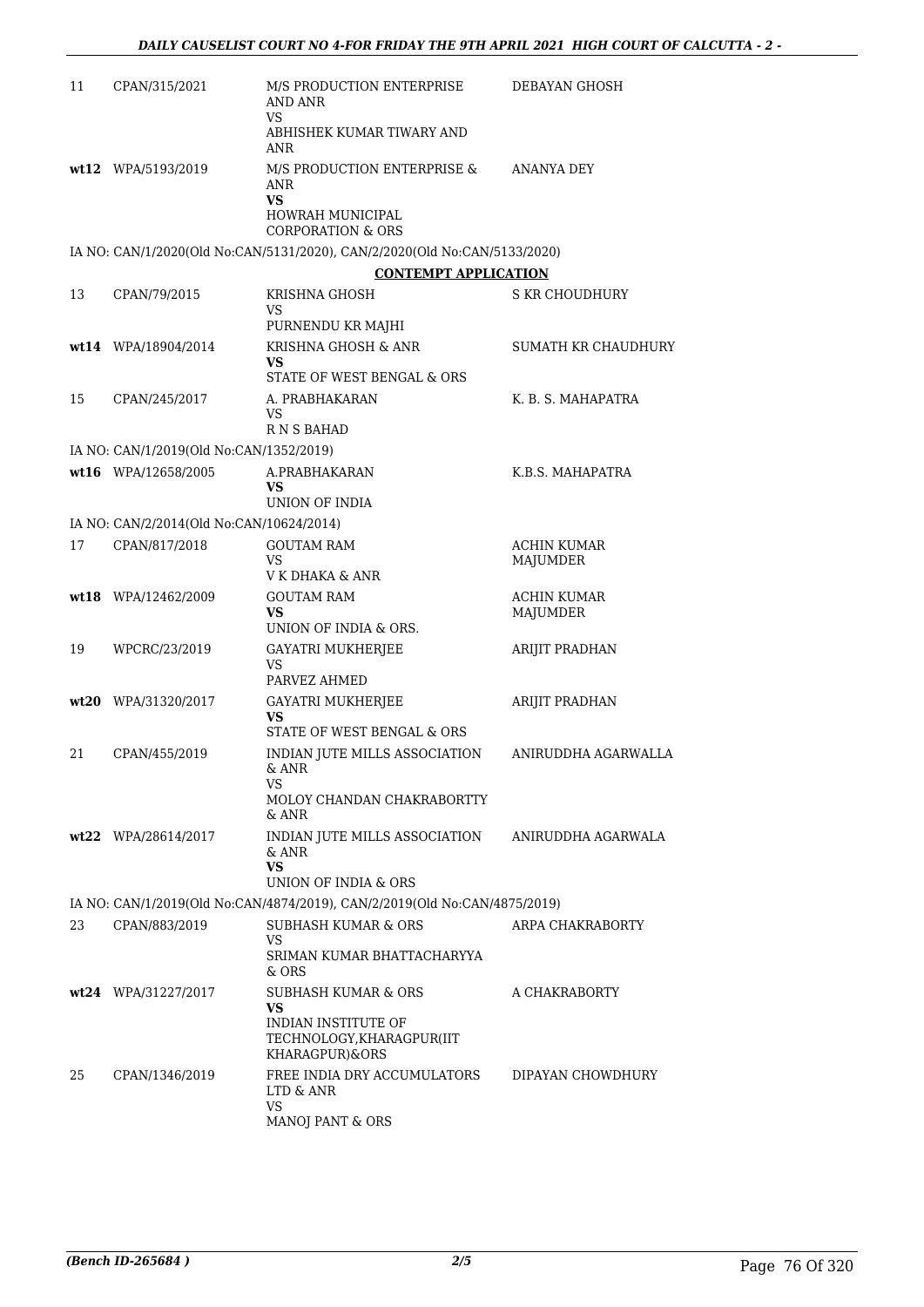|    | $wt26$ WPA/13495/2005                   | FREE INDIA DRY ACCUMULATOR<br>LTD. & ANR.<br><b>VS</b>                                             | ARUNDHATI MUKHERJEE    |
|----|-----------------------------------------|----------------------------------------------------------------------------------------------------|------------------------|
|    |                                         | STATE OF W.B.                                                                                      |                        |
|    | IA NO: CAN/1/2008(Old No:CAN/5096/2008) |                                                                                                    |                        |
| 27 | WPCRC/24/2020                           | <b>BASUDEV LAHA</b><br>VS.<br>SUBRATA MUKHOPADHYAY, THE<br>CHAIRMAN, WB COMPREHENSIVE<br>AREA DEVE | DEBASREE DHAMALI       |
|    | wt28 WPA/12906/2013                     | <b>BASUDEB LAHA</b><br>VS<br>WB COMPREHENSIVE AREA                                                 | DEBASREE DHAMALI       |
|    |                                         | DEVELOPMENT CORPORATION &<br><b>ORS</b>                                                            |                        |
| 29 | WPCRC/28/2020                           | DILIP KR. SENGUPTA<br>VS<br>NIRMIKA BAGCHI & ANR.                                                  | BIDYUT KR. BANERJEE    |
|    | wt30 WPA/10333/2018                     | DILIP KUMAR SENGUPTA<br>VS<br>THE NEW BARRACKPORE                                                  | <b>SOUVIK DAS</b>      |
|    | wt31 WPA/5302/2014                      | MUNICIPALITY & ORS<br>DILIP KR. SENGUPTA<br>VS<br>NEW BARAKPUR MUNICIPALITY &                      | BIDYUT KR. BANERJEE    |
| 32 | CPAN/169/2020<br>$(16-04-2021)(AR)$     | ORS.<br>KANCHAN BARMAN<br>VS.<br>ROPNA KHARIA                                                      | SABYASACHI MONDAL      |
|    | wt33 WPA/23229/2019                     | KANCHAN BARMAN<br>VS<br>UNION OF INDIA & ORS                                                       | MONIKA SINHA           |
| 34 | CPAN/265/2020                           | GOPAL JANA<br>VS<br>DINA NARAYAN GHOSH                                                             | RAVI RANJAN KUMAR      |
|    | wt35 WPA/12053/2019                     | GOPAL JANA<br>VS<br>STATE OF WEST BENGAL & ORS                                                     | RAVI RANJAN KUMAR      |
| 36 | CPAN/266/2020                           | DIPAK DE<br>VS<br>SUKANTA CHATTOPADHYAY                                                            | KAJAL RAY              |
|    | wt37 WPA/23647/2019                     | DIPAK DE<br>VS<br>STATE OF WEST BENGAL & ORS                                                       | KAJAL RAY              |
| 38 | CPAN/283/2020                           | <b>GURU DAYAL SINGH &amp; ORS</b><br><b>VS</b><br>FIRHAD HAKIM & ORS                               | RAVI RANJAN KUMAR      |
|    | wt39 WPA/22410/2019                     | <b>GURU DAYAL SINGH &amp; ORS</b><br>VS<br>STATE OF WEST BENGAL & ORS                              | RAVI RANJAN KUMAR      |
| 40 | CPAN/290/2020                           | MD. MUNNA @ MD. SARAFAT<br>VS<br>ARUN KUMAR BANERJEE                                               | AMIT KUMAR GHOSH       |
|    | wt41 WPA/25181/2018                     | MD MUNNA @ MD SARAFAT<br>VS<br>THE BHATPARA MUNICIPALITY &<br>ORS                                  | AMIT KUMAR GHOSH       |
| 42 | CPAN/313/2020                           | KUTUBUDDIN MOLLA<br>VS<br>SANJIB SEN                                                               | <b>MUKTESWAR MAITY</b> |
|    | wt43 WPA/12404/2019                     | KUTUBUDDIN MOLLA<br>VS<br>STATE OF WEST BENGAL & ORS                                               | KIRAN KUMARI MAHATO    |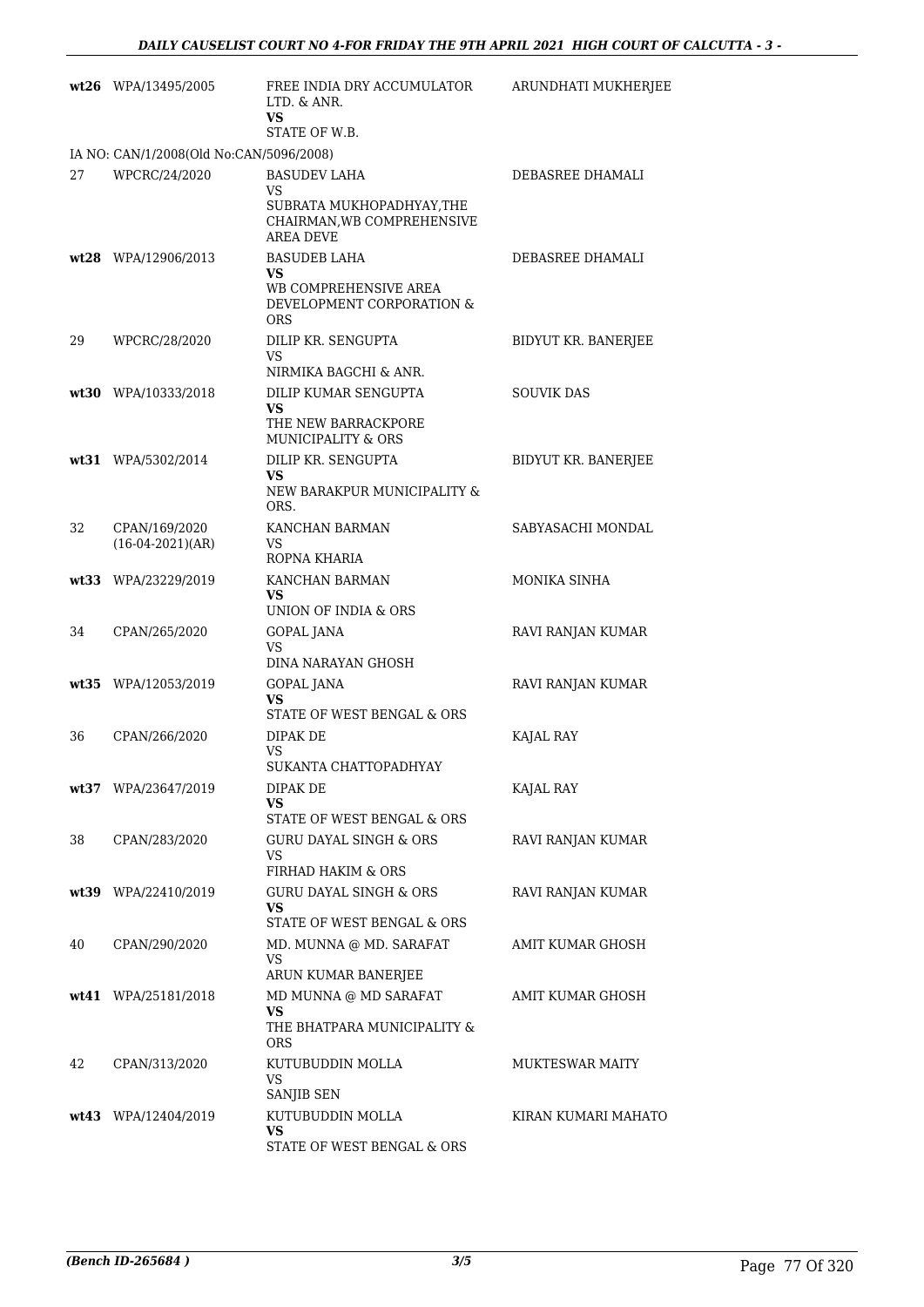| 44 | CPAN/400/2020                           | MOHIT LAL GHOSH<br>VS<br>JABA KARMOKAR, PANCHAYAT<br>PRADHAN, SINGUR<br>NO.2GRAMPANCHAYAT&ANR | ARKA PROVA SEN                  |
|----|-----------------------------------------|-----------------------------------------------------------------------------------------------|---------------------------------|
|    | IA NO: CAN/1/2020(Old No:CAN/5327/2020) |                                                                                               |                                 |
|    | wt45 WPA/3462/2020                      | MOHIT LAL GHOSH<br>VS<br>STATE OF WEST BENGAL & ORS                                           | <b>ARKAPRAVA SEN</b>            |
| 46 | CPAN/420/2020                           | <b>GOUR HARI GARAIN &amp; ORS</b><br><b>VS</b><br>MD. JASIMUDDIN MONDAL & ORS                 | SYED SHAMSUL AREFIN             |
|    | wt47 WPA/22694/2019                     | <b>GOUR HARI GARAIN &amp; ORS</b><br>VS<br>STATE OF WEST BENGAL & ORS                         | <b>SYED SHAMSUL AREFIN</b>      |
|    | IA NO: CAN/1/2020(Old No:CAN/5872/2020) |                                                                                               |                                 |
| 48 | CPAN/479/2020                           | NIRMALA BHAKAT<br>VS<br>DINONARAYAN GHOSH, ADMIN,                                             | <b>AVIJIT GHOSAL</b>            |
|    | wt49 WPA/24248/2019                     | MIDNAPORE MUNICIPAITY<br>NIRMALA BHAKAT & ANR<br>VS<br>MIDNAPORE MUNICIPALITY & ORS           | <b>AVIJIT GHOSHAL</b>           |
|    | IA NO: CAN/1/2020(Old No:CAN/1232/2020) |                                                                                               |                                 |
| 50 | CPAN/485/2020                           | <b>SURESH MUKHERJEE</b><br>VS                                                                 | FALGUNI<br><b>BANDYOPADHYAY</b> |
|    |                                         | GOUTAM MONDAL, THE EXECUTIVE<br>OFFICER                                                       |                                 |
|    | wt51 WPA/12755/2019                     | <b>SURESH MUKHERJEE</b><br>VS<br>STATE OF WEST BENGAL & ORS                                   | KISHALAYA GHOSH                 |
| 52 | CPAN/539/2020                           | NAKUL MONDAL<br>VS                                                                            | PRATIVA GHATAK                  |
|    | wt53 WPA/13499/2019                     | KARTICK GHOSH<br>NAKUL MONDAL<br>VS                                                           | PRATIBHA GHATAK                 |
| 54 | CPAN/619/2020                           | STATE OF WEST BENGAL & ORS<br>CANARA LIGHTING INDUSTRIES<br>PVT LTD<br><b>VS</b>              | PROJJWAL SANYAL                 |
|    | wt55 WPA/12134/2019                     | <b>BIKASH SAHA</b><br>CANARA LIGHTING INDUSTRIES<br>PVT. LTD.<br>VS                           | RAJARSHI CHATTERJEE             |
| 56 | CPAN/662/2020                           | MALDA ZILLA PARISHAD & ORS<br>KRISHNENDU BARIK AND ORS<br>VS<br>ANINDYA NARAYAN BISWAS        | ASHOK KUMAR JHA                 |
|    | wt57 WPA/5979/2020                      | KRISHNENDU BARIK & ORS<br>VS<br>STATE OF WEST BENGAL & ORS                                    | ASHOK KUMAR JHA                 |
| 58 | CPAN/663/2020                           | RANAJIT KUMAR PAILAN<br>VS<br>ANINDYA NARAYAN BISWAS                                          | ASHOK KUMAR JHA                 |
|    | wt59 WPA/5975/2020                      | RANAJIT KUMAR PAILAN<br>VS<br>STATE OF WEST BENGAL & ORS                                      | ASHOK KUMR JHA /<br>9433207977  |
| 60 | CPAN/708/2020                           | <b>GANGADHAR MONDAL</b><br>VS<br>SUMIT GUPTA                                                  | NARAYAN CHANDRA<br>MANDAL       |
|    | wt61 WPA/23604/2019                     | <b>GANGADHAR MONDAL &amp; ORS</b><br>VS<br>STATE OF WEST BENGAL & ORS                         | BHASKAR MANDAL                  |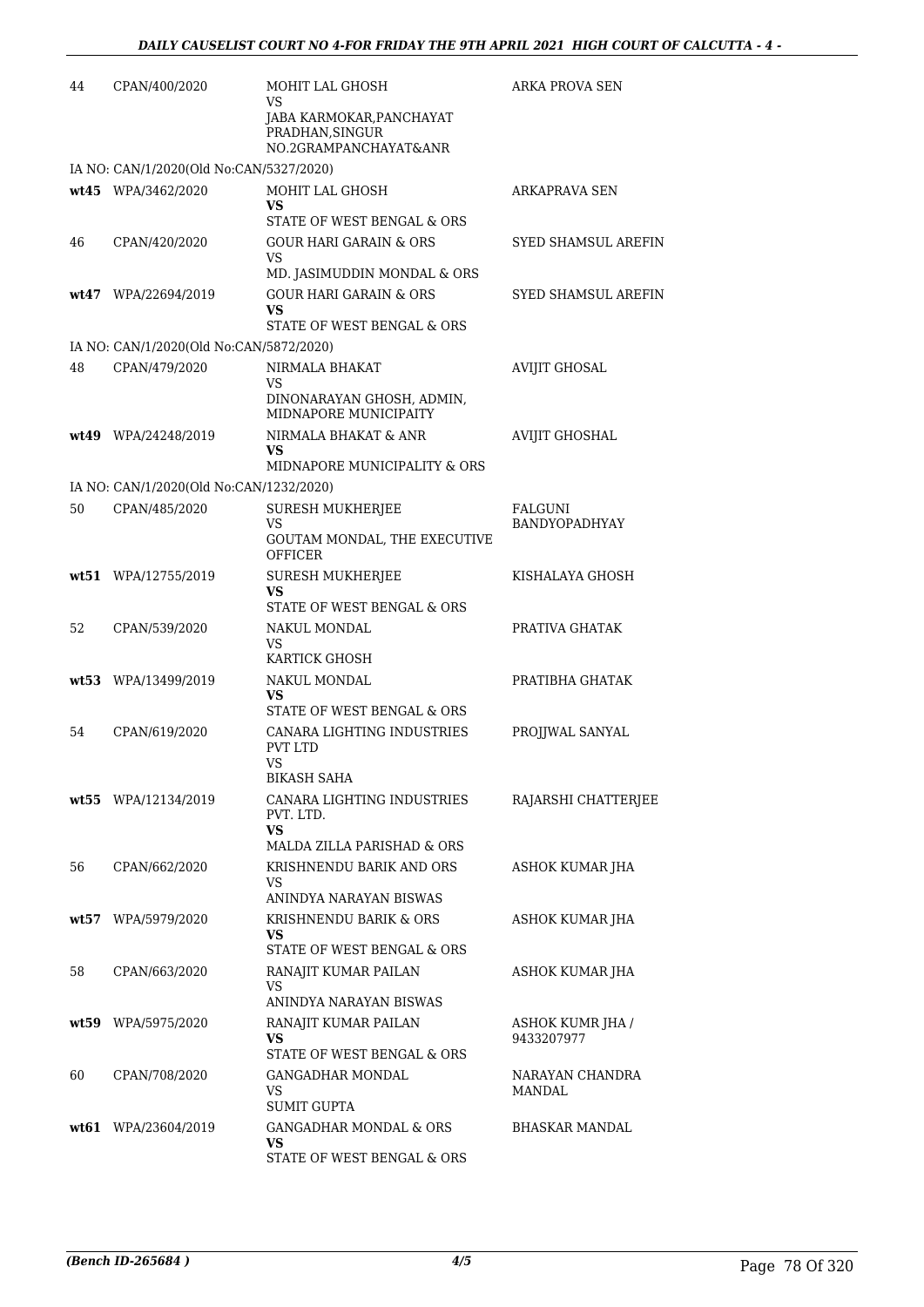#### *DAILY CAUSELIST COURT NO 4-FOR FRIDAY THE 9TH APRIL 2021 HIGH COURT OF CALCUTTA - 5 -*

| 62    | CPAN/752/2020                   | PARIMAL GHOSH<br>VS<br>SUCHITRA PRAMANIK JANA                                             | K.M. HOSSAIN                        |
|-------|---------------------------------|-------------------------------------------------------------------------------------------|-------------------------------------|
|       | wt63 WPA/13819/2019             | PARIMAL GHOSH & ORS<br>VS<br>STATE OF WEST BENGAL & ORS                                   | KHANDAKAR MOAZZEM<br><b>HOSSAIN</b> |
| 64    | WPCRC/5/2021                    | SUBRATA MONDAL<br>VS<br>KABERI DAS AND ORS                                                | SUBHRANGSHU PANDA                   |
| wt65  | WPA/3892/2020                   | <b>SUBRATA MONDAL</b><br>VS<br>STATE OF WEST BENGAL & ORS                                 | SUBHRANGSU PANDA                    |
| 66    | WPCRC/13/2021<br>$(07-05-2021)$ | <b>IYOTI PRASAD BANDYOPADHYAY</b><br><b>VS</b><br>MANISH JAIN & ANR                       | VICTOR CHATTERJEE                   |
| wt.67 | WPA/2710/2016                   | <b>JYOTI PRASAD BANDYOPADHYAY &amp;</b><br><b>ORS</b><br>VS<br>STATE OF WEST BENGAL & ORS | VICTOR CHATTERJEE                   |
| 68    | CPAN/101/2021                   | KASHINATH RAY AND ORS<br>VS.<br><b>SHAMIM MULLICK</b>                                     | <b>SUSMIA CHATTERJEE</b>            |
|       | wt69 WPA/8972/2020              | KASHINATH RAY AND OTHERS<br>VS<br>STATE OF WEST BENGAL AND ORS.                           | SUSMITA CHATTERJEE                  |
| 70    | CPAN/104/2021                   | AMJAD ALI AND ORS<br>VS<br>NIRUPAMA MONDAL AND ORS                                        | PARIKSHIT GOSWAMI                   |
|       | wt71 WPA/22413/2019             | SK AMJAD ALI & ORS<br>VS<br>STATE OF WEST BENGAL & ORS                                    | PARIKSHIT GOSWAMI                   |
| 72    | CPAN/123/2021                   | <b>SRIRUP KUMAR DAS</b><br><b>VS</b><br><b>RINKU MAITY</b>                                | <b>GHANASHYAM PATRA</b>             |
|       | wt73 WPA/1422/2019              | <b>SRIRUP KUMAR DAS &amp; ORS</b><br>VS<br>STATE OF WEST BENGAL & ORS                     | <b>GHANASHYAM PATRA</b>             |
| 74    | CPAN/147/2021                   | SATYA DULAL SAHA AND ANR<br>VS<br>SANJIB DAS AND ORS                                      | SAMIR KUMAR DATTA                   |
| wt75  | WPA/14348/2016                  | SATYA DULAL SAHA & ANR<br>VS<br>STATE OF WEST BENGAL & ORS                                | <b>SAMIR KUMAR DATTA</b>            |

IA NO: CAN/2/2018(Old No:CAN/7682/2018)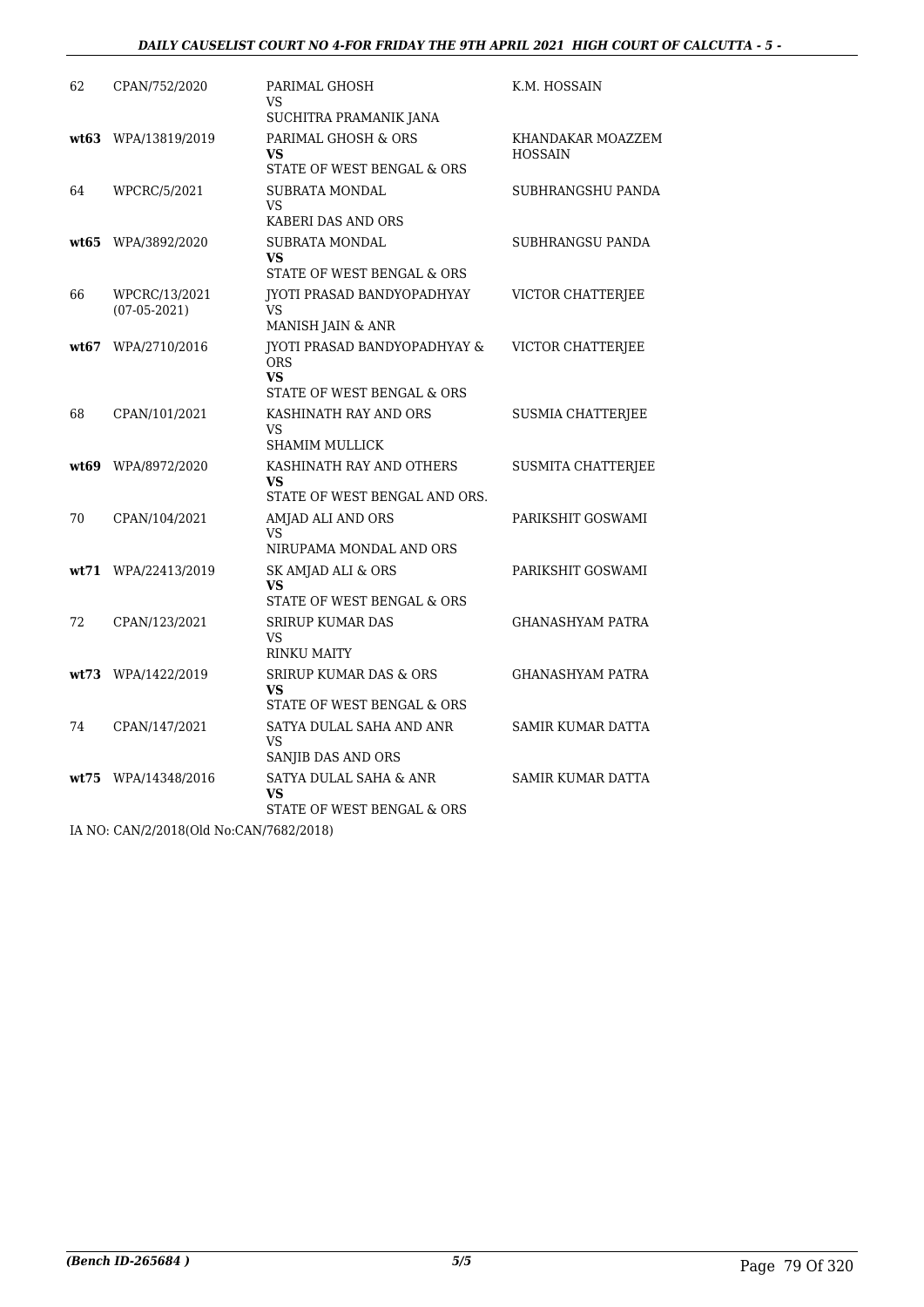

# **Appellate Side**

**DAILY CAUSELIST For Friday The 9th April 2021**

### **COURT NO. 6**

## **SINGLE BENCH (SB) AT 2:00 PM HON'BLE JUSTICE ARIJIT BANERJEE (VIA VIDEO CONFERENCE) ON 09.04.2021 AT 2.00 P.M.**

#### **APPELLATE SIDE MATTERS WILL BE TAKEN UP AT THE FIRST SITTING OF THE BENCH TILL RECESS.**

**ON FRIDAY, 9TH APRIL 2021 AT 2.00 P.M. - WILL SIT SINGLY TO TAKE UP PART HEARD, CONTEMPT, ASSIGNED, REVIEW, MODIFICATION/CLARIFICATION MATTERS.**

**NOTE : MATTERS WILL BE TAKEN UP THROUGH PHYSICAL HEARING ONLY WHEN BOTH THE PARTIES ARE AGREED. MENTIONING WILL BE PERMITTED ONLY ON THE VIRTUAL MODE INDICATING GROUP(S) OR SECTION(S) ALONG WITH GROUND OF URGENCY.**

|                             |                                         | <b>TO BE MENTIONED</b>                                                |                                 |  |
|-----------------------------|-----------------------------------------|-----------------------------------------------------------------------|---------------------------------|--|
| 1                           | WPA/19639/2019                          | SWAPAN BISWAS & ORS.<br><b>VS</b><br>STATE OF WEST BENGAL &<br>ORS.   | <b>CHAITALI</b><br>MUKHOPADHYAY |  |
|                             | IA NO: CAN/1/2020(Old No:CAN/1463/2020) |                                                                       |                                 |  |
|                             |                                         | <b>CONTEMPT APPLICATION</b>                                           |                                 |  |
| $\mathcal{D}_{\mathcal{L}}$ | CPAN/2149/2015                          | JASIMUDDIN SK<br>VS.<br>PURABI BISWAS DEY                             | A. MITRA                        |  |
| wt3                         | WPA/34403/2014                          | JASIMUDDIN SK<br><b>VS</b><br>STATE OF WEST BENGAL &<br><b>ORS</b>    | <b>AMAR MITRA</b>               |  |
|                             | IA NO: CAN/1/2020(Old No:CAN/3/2020)    |                                                                       |                                 |  |
| 4                           | CPAN/2150/2015                          | MD. SAFIKUL ISLAM<br><b>VS</b><br>PURABI BISWAS DEY                   | A. MITRA                        |  |
| wt5                         | WPA/34425/2014                          | MD SAFIKUL ISLAM<br><b>VS</b><br>STATE OF WEST BENGAL &<br><b>ORS</b> | AMAR MITRA                      |  |
|                             | IA NO: CAN/1/2020(Old No:CAN/1/2020)    |                                                                       |                                 |  |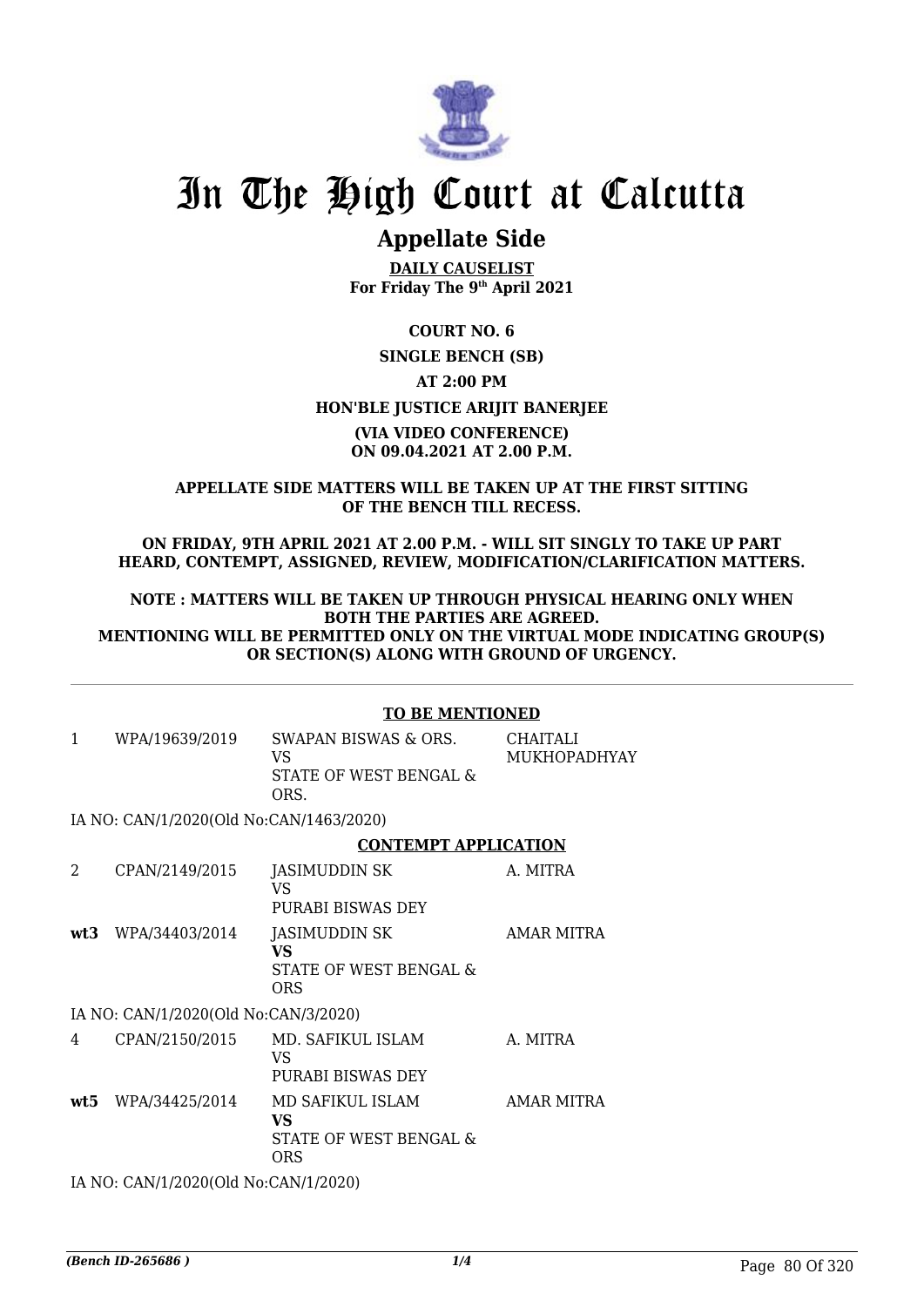| 6   | WPCRC/137/2017                          | KONNAGAR RISHRA WATER<br>TRANSPORT PASSENGERS<br><b>WELFARE ASS, &amp; ANR</b><br><b>VS</b><br>BAPPADITYA CHATTERJEE                           | SAMIRAN MANDAL        |
|-----|-----------------------------------------|------------------------------------------------------------------------------------------------------------------------------------------------|-----------------------|
|     | IA NO: CAN/1/2017(Old No:CAN/8411/2017) |                                                                                                                                                |                       |
| wt7 | CPAN/354/2021                           | KONNAGAR RISHRA WATER<br>TRANSPORT PARSEENGERS<br>WELFARE ASSOCIATION<br><b>AND ANR</b><br><b>VS</b><br>DR MS DEEPAP PRIYA P<br><b>AND ANR</b> | <b>SAMIRAN MANDAL</b> |
| wt8 | WPA/3187/2015                           | KONNAGAR RISHRA WATER<br>TRANSPORT PASSENGER<br><b>WELFARE ASSO &amp; ANR</b><br><b>VS</b><br>STATE OF WEST BENGAL &<br><b>ORS</b>             | SAMIRAN MANDAL        |
|     | IA NO: CAN/3/2021                       |                                                                                                                                                |                       |
| 9   | CPAN/225/2017<br>[N.T.W.]               | <b>SWAPAN KR. SAHU</b><br><b>VS</b><br>SUJIT KR. MAITY                                                                                         | <b>SUJIT KR. RATH</b> |
|     | wt10 WPA/9788/2016                      | <b>SWAPAN KUMAR SAHU</b><br><b>VS</b><br>STATE OF WEST BENGAL &<br><b>ORS</b>                                                                  | SUJIT KUMAR RATH      |
| 11  | CPAN/1146/2017                          | KAMALUDDIN MALLIK<br><b>VS</b><br>PURABI BISWAS DEY                                                                                            | <b>AMAR MITRA</b>     |
|     | wt12 WPA/2567/2017                      | KAMALUDDIN MALLIK<br><b>VS</b><br>STATE OF WEST BENGAL &<br><b>ORS</b>                                                                         | <b>AMAN MITRA</b>     |
|     | IA NO: CAN/1/2018(Old No:CAN/5367/2018) |                                                                                                                                                |                       |
| 13  | WPCRC/35/2018                           | APURBA KANTI GHOSH & ANANYA NEOGI<br><b>ANBR</b><br><b>VS</b><br>RAJA GHOSH                                                                    |                       |
|     | wt14 WPA/1454/2017                      | APURBA KANTI GHOSH &<br>ANR<br><b>VS</b><br>STATE OF WEST BENGAL &<br><b>ORS</b>                                                               | A NEOGI               |
| 15  | WPCRC/36/2018<br>[N.T.W.]               | ANUPAMA KHATUA<br>VS<br>RAJU MAZUMDER,<br>TREASURY OFFICER,<br><b>HALDIA</b>                                                                   | A PRADHAN             |
|     | wt16 WPA/15952/2017                     | ANUPAMA KHATUA<br><b>VS</b><br>STATE OF WEST BENGAL &<br><b>ORS</b>                                                                            | A PRADHAN             |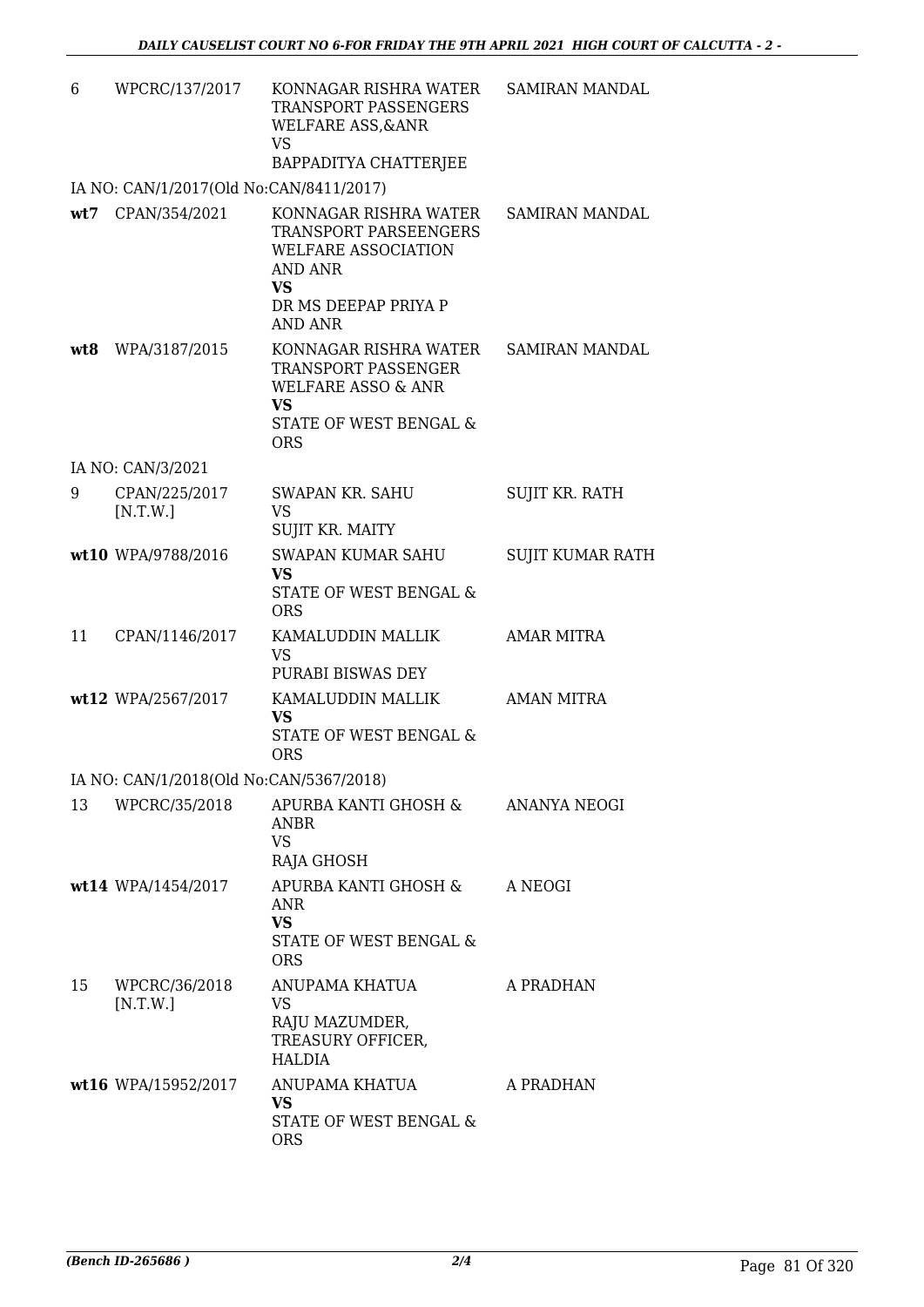| 17 | WPCRC/46/2018                           | BHARAT CHANDRA BERA<br><b>VS</b><br><b>RIKTA DE</b>                   | T. CHOWDHURY                        |
|----|-----------------------------------------|-----------------------------------------------------------------------|-------------------------------------|
|    | wt18 WPA/34436/2014                     | BHARAT CHANDRA BERA<br>VS<br>STATE OF WEST BENGAL &<br><b>ORS</b>     | ANIRBAN SAHA                        |
|    | IA NO: CAN/1/2018(Old No:CAN/8938/2018) |                                                                       |                                     |
| 19 | CPAN/1111/2018<br>[ADJ. FOR 2 WKS]      | GIRIDHARI MONDAL & ORS.<br>VS<br>ANIL KR. JHA & ORS.                  | PRADIP KR. GHOSH                    |
|    | wt20 WPA/14212/2012                     | GIRIDHARI MONDAL & ORS.<br><b>VS</b><br>UNION OF INDIA & ORS.         | PRADIP KUMAR<br>GHOSH               |
| 21 | WPCRC/95/2019                           | <b>TAPAN KUMAR GHOSH</b><br>VS<br>MOHAN KUMAR SHARMA                  | S GHOSH                             |
|    | wt22 WPA/13941/2017                     | TAPAN KUMAR GHOSH<br>VS<br>STATE OF WEST BENGAL<br>&ORS               | S GHOSH                             |
|    | IA NO: CAN/1/2019(Old No:CAN/6656/2019) |                                                                       |                                     |
| 23 | WPCRC/98/2019                           | KABIRUL ISLAM & ANR<br>VS<br>MOHAN KUMAR SHARMA                       | SIMA GHOSH                          |
|    | wt24 WPA/15426/2017                     | KABIRUL ISLAM & ANR<br>VS.<br>STATE OF WEST BENGAL &<br><b>ORS</b>    | SIMA GHOSH                          |
|    | IA NO: CAN/1/2019(Old No:CAN/1648/2019) |                                                                       |                                     |
| 25 | WPCRC/116/2019                          | <b>SURAJ PALERIA &amp; ORS</b><br><b>VS</b><br>A K JHA & ANR          | VICTOR CHATTERJEE                   |
|    | wt26 WPA/11044/2012                     | ARUN KUMAR SINGH &<br>ORS.<br><b>VS</b><br>UNION OF INDIA & ORS.      | PRADIP KUMAR<br><b>GHOSH</b>        |
| 27 | WPCRC/141/2019<br>[N.T.W.]              | DR NAZRUL ISLAM, IPS<br><b>RETD</b><br><b>VS</b><br>MALAY KE DE & ORS | DR NAZRUL ISLAM IN<br><b>PERSON</b> |
|    | wt28 WPA/27355/2012                     | DR. NAZRUL ISLAM<br><b>VS</b><br>STATE OF WEST BENGAL &<br><b>ORS</b> | <b>BISWAJIT SAMANTA</b>             |
| 29 | WPCRC/244/2019                          | PRAMILA MAITY<br>VS<br><b>TAPAS ROYCHOWDHURY</b>                      | GOUTAM KUMAR<br><b>MAITY</b>        |
|    | wt30 WPA/7697/2017                      | PRAMILA MAITY<br>VS<br>STATE OF WEST BENGAL &<br><b>ORS</b>           | <b>GOUTAM KUMAR</b><br><b>MAITY</b> |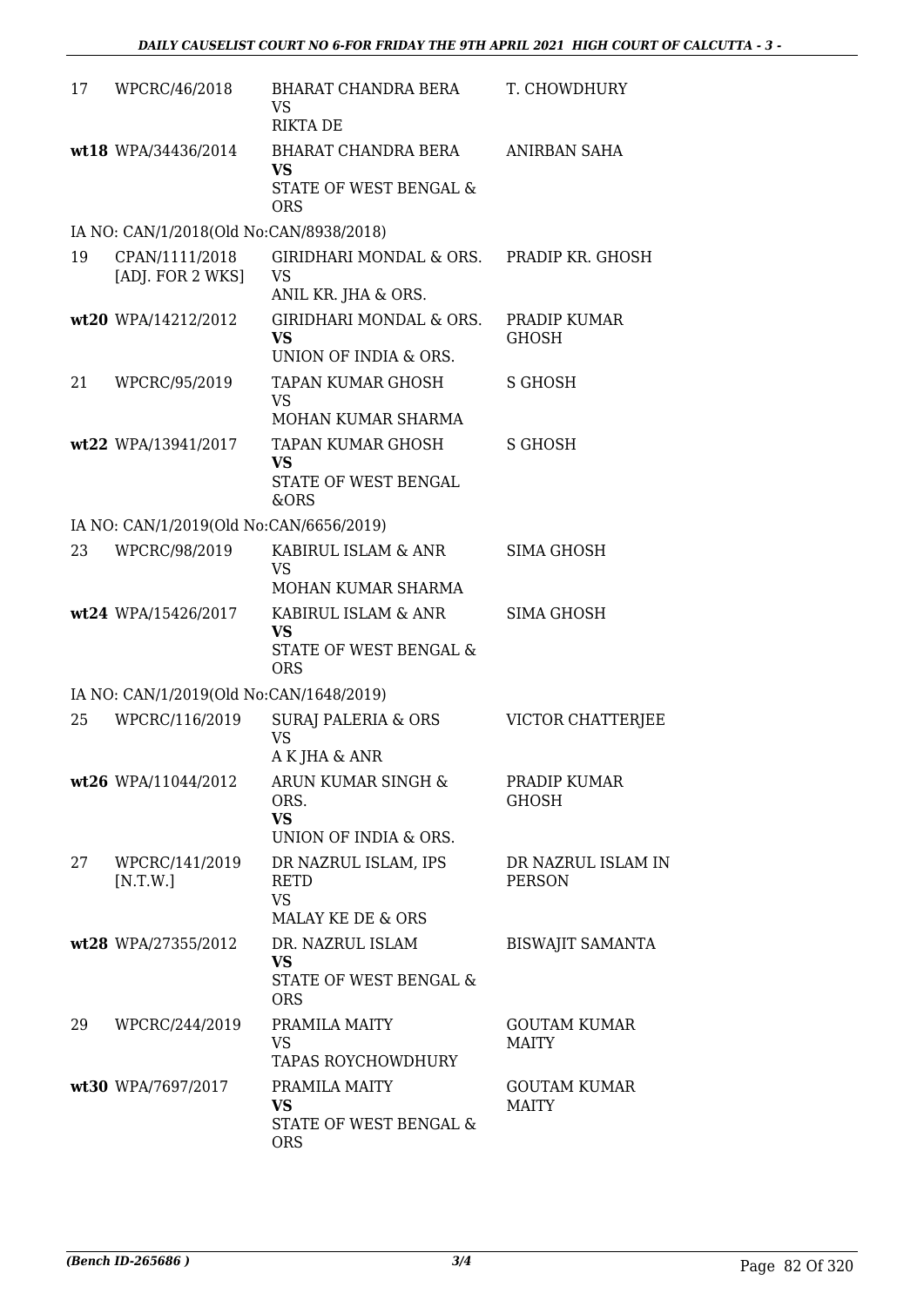### *DAILY CAUSELIST COURT NO 6-FOR FRIDAY THE 9TH APRIL 2021 HIGH COURT OF CALCUTTA - 4 -*

| 31 | WPCRC/304/2019              | KAMALA SINGHA<br><b>VS</b><br>NABARUM GOSWAMI                                                          | <b>GOUTAM KUMAR</b><br><b>MAITY</b>    |
|----|-----------------------------|--------------------------------------------------------------------------------------------------------|----------------------------------------|
|    | wt32 WPA/26162/2016         | KAMALA SINGHA<br><b>VS</b><br><b>STATE OF WEST BENGAL &amp;</b><br><b>ORS</b>                          | G.K. MAITY                             |
| 33 | CPAN/1459/2019              | <b>SUBRATA GHOSH &amp; ORS.</b><br><b>VS</b><br>MRINAL KANTI SINHA ROY                                 | <b>SIMANTIKA</b><br><b>DASGUPTA</b>    |
|    | wt34 WPA/24100/2009         | <b>SUBBRATA GHOSH &amp; ORS</b><br><b>VS</b><br>STATE OF WEST BENGAL                                   | <b>SIMANTIKA</b><br><b>DASGUPTA</b>    |
|    | IA NO: CAN/1/2021           |                                                                                                        |                                        |
| 35 | WPCRC/14/2020               | <b>SUMITRO ADHIKARY</b><br><b>VS</b><br>BROJENDRA NATH MANDAL<br>& ORS                                 | PRATIK MAJUMDER                        |
|    | wt36 WPA/14057/2015         | <b>SUMITRO ADHIKARY</b><br><b>VS</b><br><b>STATE OF WEST BENGAL &amp;</b><br><b>ORS</b>                | <b>ASHIM KUMAR</b><br><b>HALDAR</b>    |
| 37 | WPCRC/29/2020               | KABERI BARDHAN MANDAL<br><b>VS</b><br><b>SOUMITRA SARKAR</b>                                           | PRADIP K NEOGI                         |
|    | wt38 WPA/30387/2017         | KABERI BARDHAN MANDAL<br><b>VS</b><br>WB CENTRAL SCHOOL<br><b>SERVICE</b><br><b>COMMISSION&amp;ORS</b> | PRADIP KR NEOGI                        |
|    |                             | <b>FOR HEARING</b>                                                                                     |                                        |
| 39 | WPA/16104/2012<br>[PT. HD.] | <b>ARUP DAS</b><br><b>VS</b>                                                                           | <b>SUVADIP</b><br><b>BHATTACHARYYA</b> |

STATE & ORS.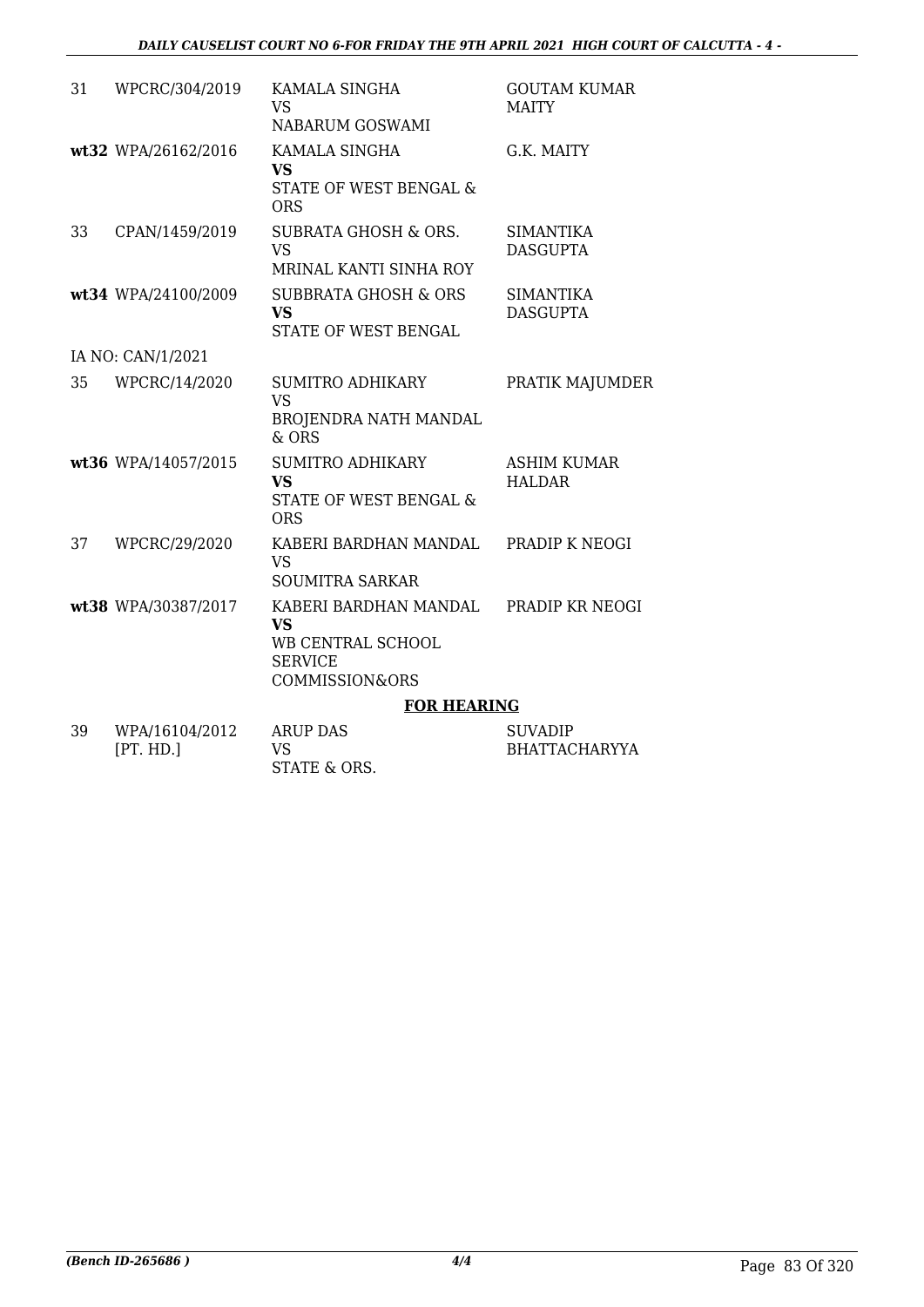

# **Appellate Side**

**DAILY CAUSELIST For Friday The 9th April 2021**

**COURT NO. 9**

## **DIVISION BENCH (DB)**

**AT 2:00 PM**

## **HON'BLE JUSTICE SHIVAKANT PRASAD HON'BLE JUSTICE RAJARSHI BHARADWAJ (VIA VIDEO CONFERENCE)**

**ON FRIDAY, 9TH APRIL, 2021 AT 2 P.M. - WILL SIT TOGETHER AND TAKE UP ONE ASSIGNED MATTERS.**

**NOTE: MATTERS WILL BE TAKEN UP THROUGH PHYSICAL HEARING ONLY WHEN BOTH THE PARTIES ARE AGREED.**

### **ASSIGNED MATTERS**

| 1 | CPAN/219/2016                            | DEBASHIS KUMAR RAY<br>VS<br>RITA SINHA VERMA & ORS | J. MALLICK         |
|---|------------------------------------------|----------------------------------------------------|--------------------|
|   | IA NO: CAN/2/2019(Old No:CAN/4330/2019)  |                                                    |                    |
|   | $wt2$ WP.CT/41/2010                      | DEBASISH KUMAR ROY<br>VS<br>UNION OF INDIA & ORS   | TIMIR KANTI BISWAS |
|   | IA NO: CAN/1/2013(Old No:CAN/11743/2013) |                                                    |                    |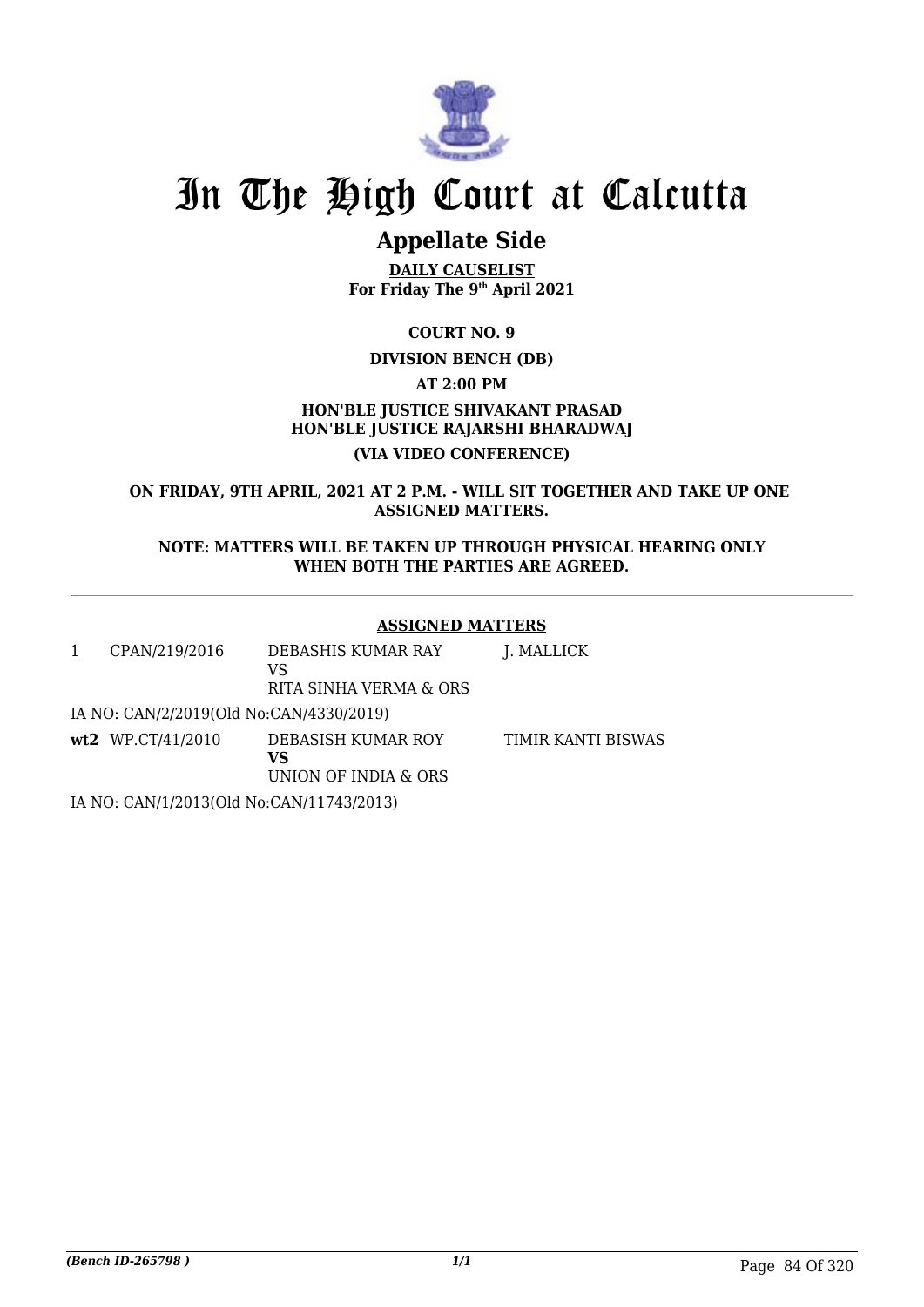

## **Appellate Side**

**DAILY CAUSELIST For Friday The 9th April 2021**

**COURT NO. 9**

**SINGLE BENCH (SB - II)**

**AT 10:30 AM**

#### **HON'BLE JUSTICE SHIVAKANT PRASAD**

**(VIA VIDEO CONFERENCE)**

#### **ON AND FROM MONDAY, THE 11TH JANUARY, 2021 – APPLICATIONS UNDER SECTION 24 OF THE CODE OF CIVIL PROCEDURE, SECOND APPEAL, FIRST MISCELLANEOUS APPEAL, SECOND MISCELLANEOUS APPEAL IRRESPECTIVE OF YEARS INCLUDING APPLICATIONS CONNECT THERETO;**

**MATTERS RELATING TO CONTEMPT (CIVIL) OF SUB-ORDINATE COURTS TO BE HEARD BY A JUDGE SITTING SINGLY.**

#### **NOTE: TODAY LIST WILL BE CALLED ON SERIALLY.**

#### **NOTE: ASSIGNED MATTER & CONTEMPT APPLICATION SHALL BE TAKEN UP ON FRIDAY.**

**NOTE: EVERYDAY PART HEARD MATTER, FINAL HEARING & HEARING MATTER WILL BE TAKEN UP AT 2 P.M.**

**NOTE: MATTERS WILL BE TAKEN UP THROUGH PHYSICAL HEARING ONLY WHEN BOTH THE PARTIES ARE AGREED.**

#### **TO BE MENTIONED** 1 SA/234/2013 (REPORT OF ASSTT. REGISTARAR IX)  $(PTI+OB+1PB)$ MURARI GOSWAMI & ORS. VS SANKAR DAS & ORS. RAJESWAR SINHA IA NO: CAN/3/2016(Old No:CAN/10237/2016), CAN/6/2021 **CONTEMPT APPLICATION** 2 CPAN/960/2018 SACHIN CHANDRA MONDAL & ANR VS ASHOKE KUMAR SAIGAL SHABUDDIN SARDAR **in** SAT/525/1994 SACHIN CHANDRA MONDAL **VS** SHAKUNTALA MALHOTRA SAHABUDDIN SARDAR 3 CPAN/174/2020 CHANDAN NATH SEN VS AMBIKA CHARAN SEN UJJAL RAY **in** SAT/313/2015 AMBIKA CHARAN SEN **VS** GOBINDA CHANDRA SEN & ORS SUHRID SUR

IA NO: CAN/3/2016(Old No:CAN/9270/2016)

#### **ASSIGNED MATTERS**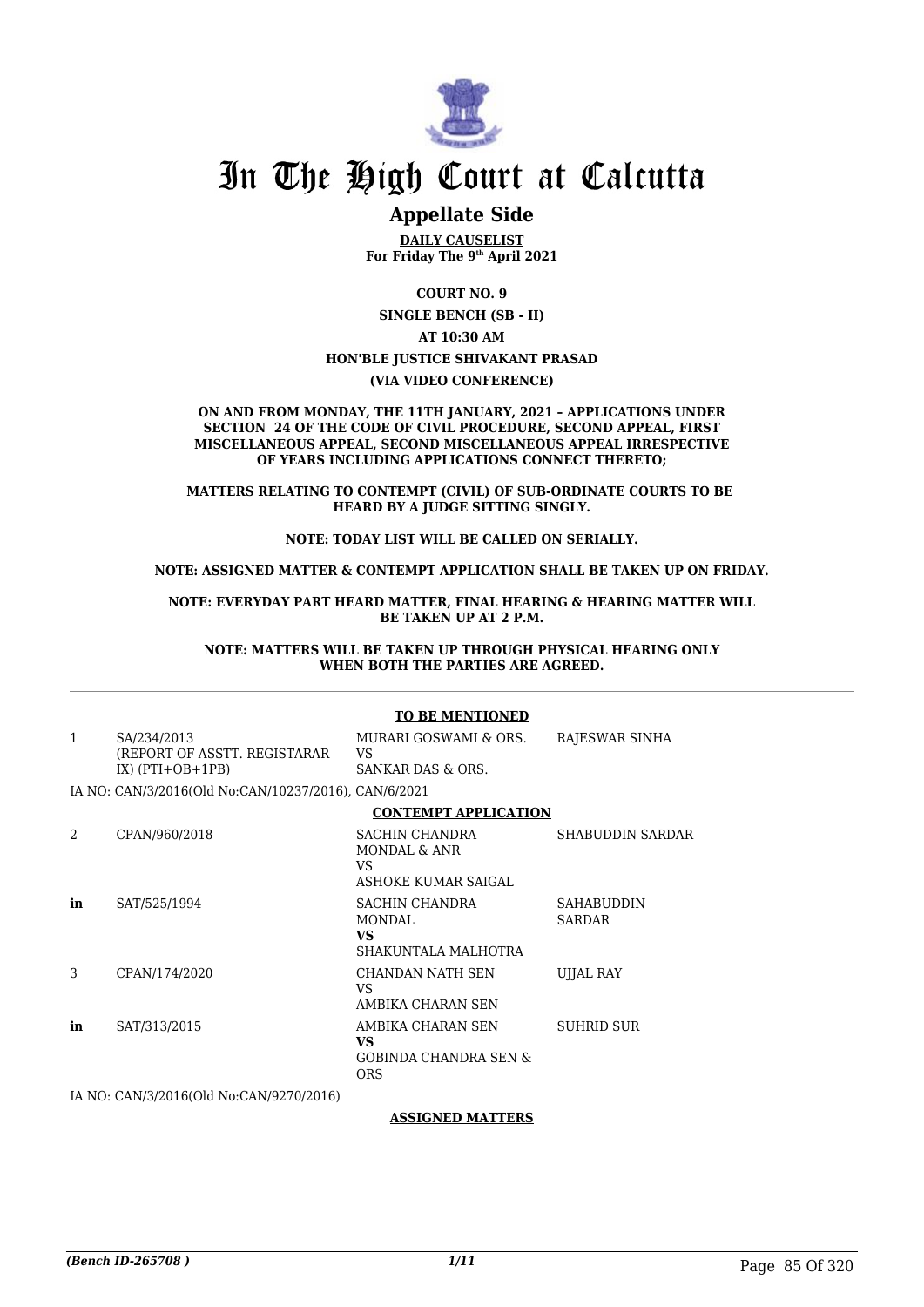| 4   | CO/2103/2010                             | LEKHA DUARY<br>VS.                                | AFREEN ZAHIR                 |
|-----|------------------------------------------|---------------------------------------------------|------------------------------|
|     |                                          | RANJIT RANA & ANR.                                |                              |
|     | IA NO: CAN/2/2012(Old No:CAN/11858/2012) |                                                   |                              |
| 5   | CRR/1600/2013                            | S S BINU<br>VS.                                   | A BHATTACHARYYA              |
|     |                                          | STATE OF WEST BENGAL &<br>NAR                     |                              |
| wt6 | CRR/1956/2013                            | PAWAN KR AGARWAL                                  | A RAY                        |
|     |                                          | <b>VS</b><br>STATE OF WEST BENGAL &<br>ANR        |                              |
| wt7 | CRR/1957/2013                            | PAWAN KR AGARWAL                                  | A RAY                        |
|     |                                          | VS.<br>STATE OF WEST BENGAL &                     |                              |
|     |                                          | ANR                                               |                              |
| wt8 | CRR/1958/2013                            | PAWAN KR AGARWAL                                  | A RAY                        |
|     |                                          | VS.<br>STATE OF WEST BENGAL                       |                              |
|     |                                          | 7ANR                                              |                              |
| wt9 | CRR/2010/2013                            | PAWAN KUMAR AGARWAL<br>VS.                        | A RAY                        |
|     |                                          | STATE OF WEST BENGAL &                            |                              |
|     |                                          | NAR                                               |                              |
|     | wt10 CRR/2525/2013                       | MANJEET GABA<br>VS.                               | ANJAN DUTTA                  |
|     |                                          | STATE OF WEST BENGAL                              |                              |
|     | wt11 CRR/2526/2013                       | MANGAT SINGH GABA<br>VS.                          | ARIJIT KUMAR<br><b>GHOSH</b> |
|     |                                          | STATE OF WEST BENGAL &<br>ANR3                    |                              |
|     | wt12 CRR/2592/2013                       | PAWAN KUMAR AGARWAL<br>VS.                        | AMITABHA RAY                 |
|     |                                          | M/S. R. PIYARELALL IRON @<br>STEEL PVT. LTD.      |                              |
|     | wt13 CRR/2593/2013                       | PAWAN KUMAR AGARWAL AMITABHA RAY                  |                              |
|     |                                          | VS.<br>M/S. R. PIYARELALL IRON &                  |                              |
|     |                                          | STEEL PVT. LTD.                                   |                              |
|     | wt14 CRR/2801/2013                       | VARUN JAIN<br>VS.                                 | G N JAJODIA                  |
|     |                                          | HIRAJULI TEA CO LTD                               |                              |
|     | wt15 CRR/2865/2013                       | PAWAN KUMAR AGARWAL<br>VS.                        | AMITABHA RAY                 |
|     |                                          | M/S R. PIYARELALL IRON &<br><b>STEEL PVT. LTD</b> |                              |
|     | wt16 CRR/2915/2013                       | MANJEET GABA                                      | A GHOSH                      |
|     |                                          | <b>VS</b><br>M/S SRIE EQUIPMENT                   |                              |
|     |                                          | <b>FINACNE PVT LTD</b>                            |                              |
|     | wt17 CRR/2916/2013                       | MANGAT SINGH GABA<br>VS.                          | A GHOSH                      |
|     |                                          | M/S SRIE EQUIP FIANCE<br>PVT LTD                  |                              |
|     | wt18 CRR/2917/2013                       | MANGAT SINGH GABA @<br>MANGAT GABA                | A GHOSH                      |
|     |                                          | <b>VS</b>                                         |                              |
|     |                                          | M/S SRIE EQUIP FIANCE<br>PVT LTD                  |                              |
|     | wt19 CRR/2924/2013                       | ASHISH JHUNJHUNWALA                               | <b>SUTANU KARMAKAR</b>       |
|     |                                          | <b>VS</b><br>KOTAK MAHINDRA BANK<br>LTD.          |                              |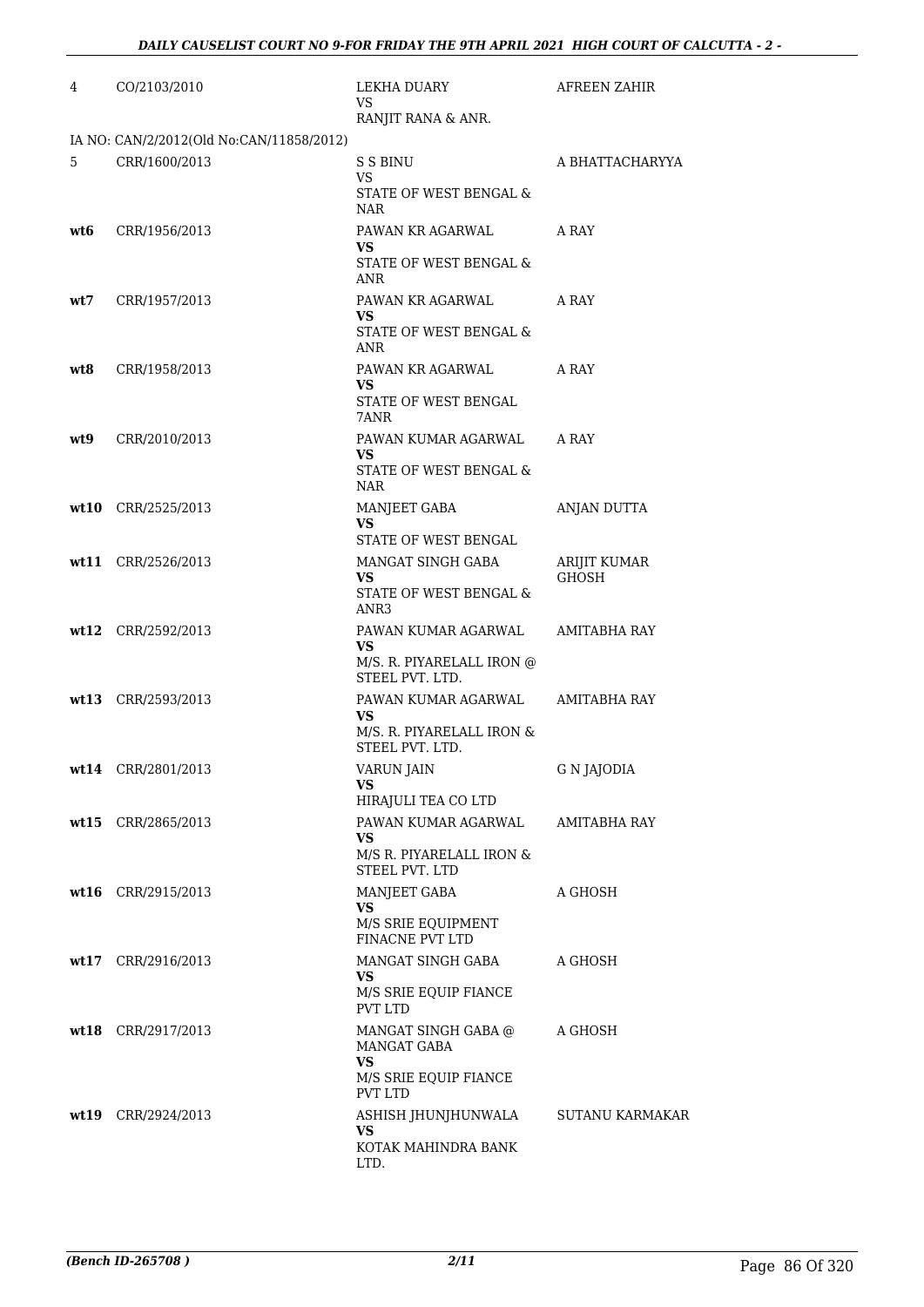|      | wt20 CRR/2925/2013                        | ASHISH JHUNJHUNWALA<br>VS<br>KOTAL MAHINDRA BANK<br>LTD.               | SUTANU KARMAKAR                     |
|------|-------------------------------------------|------------------------------------------------------------------------|-------------------------------------|
|      | $wt21$ CRR/2926/2013                      | ASHISH JHUNJHUNWLA<br>VS<br>KOTAK MAHINDRA BANK<br><b>LTD</b>          | SUTANU KARMAKAR                     |
| wt22 | CRR/2927/2013                             | ASHISH JHUNJHUNWALA<br>VS<br>KOTAK MAHINDRA BANK                       | <b>SUTANU KARMAKAR</b>              |
|      | wt23 CRR/2928/2013                        | <b>LTD</b><br>ASHISH JHUNJHUNWALA<br>VS<br>KOTAK MAHINDRA BANK         | <b>SUTANU KARMAKAR</b>              |
|      | wt24 CRR/2929/2013                        | <b>LTD</b><br>ASHISH JHUNJHUNWALA<br>VS<br>KOTAK MAHINDRA BANK         | SUTANU KARMAKAR                     |
|      | wt25 CRR/2930/2013                        | <b>LTD</b><br>ASHISH JHUNJHUNWALA<br>VS<br>KOTAK MAHINDRA BANK         | SUTANU KARMAKAR                     |
| wt26 | CRR/2931/2013                             | <b>LTD</b><br>ASHISH JHUNJHUNWALA<br><b>VS</b><br>KOTAK MAHINDRA BANK  | <b>SUTANU KARMAKAR</b>              |
| wt27 | CRR/2932/2013                             | <b>LTD</b><br>ASHISH JHUNJHUNWALA<br>VS<br>KOTAK MAHINDRA BANK         | <b>SUTANU KARMAKAR</b>              |
|      | $wt28$ CRR/2947/2013                      | LTD.<br>DEBASISH BAURI & ORS<br>VS<br>STATE OF WEST BENGAL &           | <b>PROLOY</b><br><b>BHATACHARYA</b> |
| wt29 | CRR/2955/2013                             | <b>ANR</b><br>SANGITA KOTHARI<br><b>VS</b><br>AVINASH CHANDRA          | ARIJIT GHOSH                        |
|      | wt30 CRR/2956/2013                        | <b>MALPANI</b><br>RANJIT SINGH KOTHARI<br>VS.<br>AVINASH CHANDRA       | ARIJIT GHOSH                        |
|      | wt31 CRR/2957/2013                        | MALPANI<br>ANAND KOTHARI<br>VS<br>AVINASH CHANDRA                      | ARIJIT GHOSH                        |
|      | wt32 CRR/3002/2013                        | MALPANI<br>VIKRAM MORDANI<br><b>VS</b><br>NAVIN CONSTRUCTION &         | P C NATH                            |
|      | wt33 CRR/3032/2013                        | CREDIT PRIVATE LIMITED<br>KABERI SAHA<br>VS.<br>STATE OF WEST BENGAL & | K. SHAH                             |
|      | IA NO: CRAN/1/2013(Old No:CRAN/3246/2013) | ANR                                                                    |                                     |
|      | wt34 CRR/3059/2013                        | ROHITASH KR MITTAL                                                     | A BHATTACHEREJEE                    |
|      |                                           | <b>VS</b><br>STEWART & MACKERTICJ<br>WEALTH MAGT MTRD                  |                                     |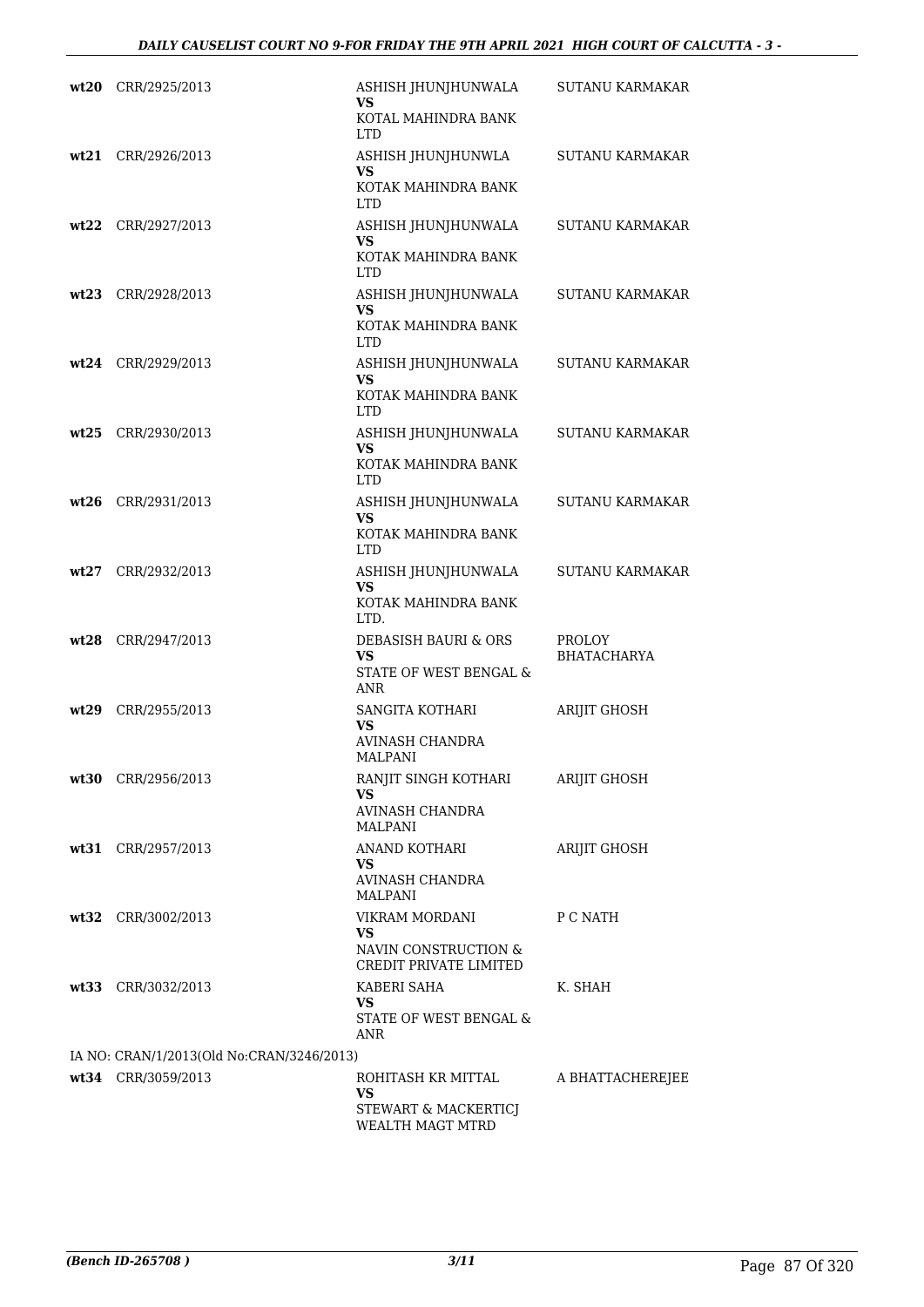|      | wt35 CRR/3061/2013                        | ROHITASH KR MITTAL<br>VS<br>STEWART & MACKERTIVCH                    | A BHATTACHEJEE                 |
|------|-------------------------------------------|----------------------------------------------------------------------|--------------------------------|
|      |                                           | WEALTH MAGT AMTD                                                     |                                |
|      | wt36 CRR/3063/2013                        | ROHITASH KR MITTAL<br>VS<br>STEWASRT & MACKERTICH<br>WEALTH MGT LTD  | A BHATTACHERJEE                |
| wt37 | CRR/3066/2013                             | ROHITASHKR MITTAL<br>VS<br>STEWART & MACKERTICH<br><b>COMM LTD</b>   | A BHATTACHERJEE                |
|      | wt38 CRR/3068/2013                        | ROHITASH KR MITTAL<br>VS.<br>STEWART & MACKERTICH<br><b>COMM LTD</b> | A BHATTACHEJREE                |
| wt39 | CRR/3069/2013                             | ROHITASH KR MITTAL<br>VS.<br>STEWART & MACKERTICH<br>WEALTH MNGT LTD | A BHATTACHERJEE                |
| wt40 | CRR/3126/2013                             | ADITYA MUKHERJEE<br><b>VS</b><br>STATE OF WEST BENGAL &<br>ANR       | DEBAPRATIM GUHA                |
|      | IA NO: CRAN/1/2013(Old No:CRAN/3255/2013) |                                                                      |                                |
|      | wt41 CRR/3157/2013                        | PAWAN KUMAR AGARWAL<br>VS<br>M/S R PIYARELALL IRON &                 | <b>AMITABHA RAY</b>            |
|      | wt42 CRR/3158/2013                        | <b>STEEL PVT LTD</b><br>PAWAN KUMAR AGARWAL<br>VS.                   | A RAY                          |
|      |                                           | M/S R PIYARELALL IRON &<br><b>STEEL PVT LTD</b>                      |                                |
|      | wt43 CRR/3646/2014                        | <b>BHUSAN BHANDARI &amp; ANR</b><br>VS.<br>STATE OF WEST BENGAL &    | <b>SUMANTA BISWAS</b>          |
|      |                                           | ANR                                                                  |                                |
| 44   | CRR/194/2019                              | REKHA SHAW<br>VS<br>SHIV KUMR SHAW & ANR                             | SAURISH RAY                    |
|      | IA NO: CRAN/1/2019(Old No:CRAN/5022/2019) |                                                                      |                                |
| 45   | CRR/1491/2020                             | SAPTARSI BISWAS@RIKI<br>VS.<br>State of West Bengal AND              | SUBHASIS<br>CHOWDHURY          |
|      |                                           | <b>ANR</b>                                                           |                                |
|      | IA NO: CRAN/1/2020                        |                                                                      |                                |
| 46   | CO/581/2021                               | SITARAM MOHATA<br>VS<br>PAWAN KUMAR MOHATA<br>AND ORS                | DEBORSHI DHAR                  |
|      |                                           | <b>NEW MOTION</b>                                                    |                                |
| 47   | CO/921/2021                               | <b>MOUSUMI BISWAS</b><br>VS.                                         | <b>DILIP KUMAR</b><br>SHYAMAL  |
|      |                                           | <b>ASHIS BISWAS</b>                                                  |                                |
| 48   | CO/4002/2017                              | <b>ADJOURNED MOTIONS</b><br>PIYALI BANERJEE (ROY)<br>VS              | SANTANU MAJI                   |
| 49   |                                           | <b>ABHISHEK ROY</b><br>AARSHI AGARWAL                                |                                |
|      | CO/2428/2019                              | VS<br>ADARSH AGARWAL                                                 | SUCHITRA<br><b>CHAKRABORTY</b> |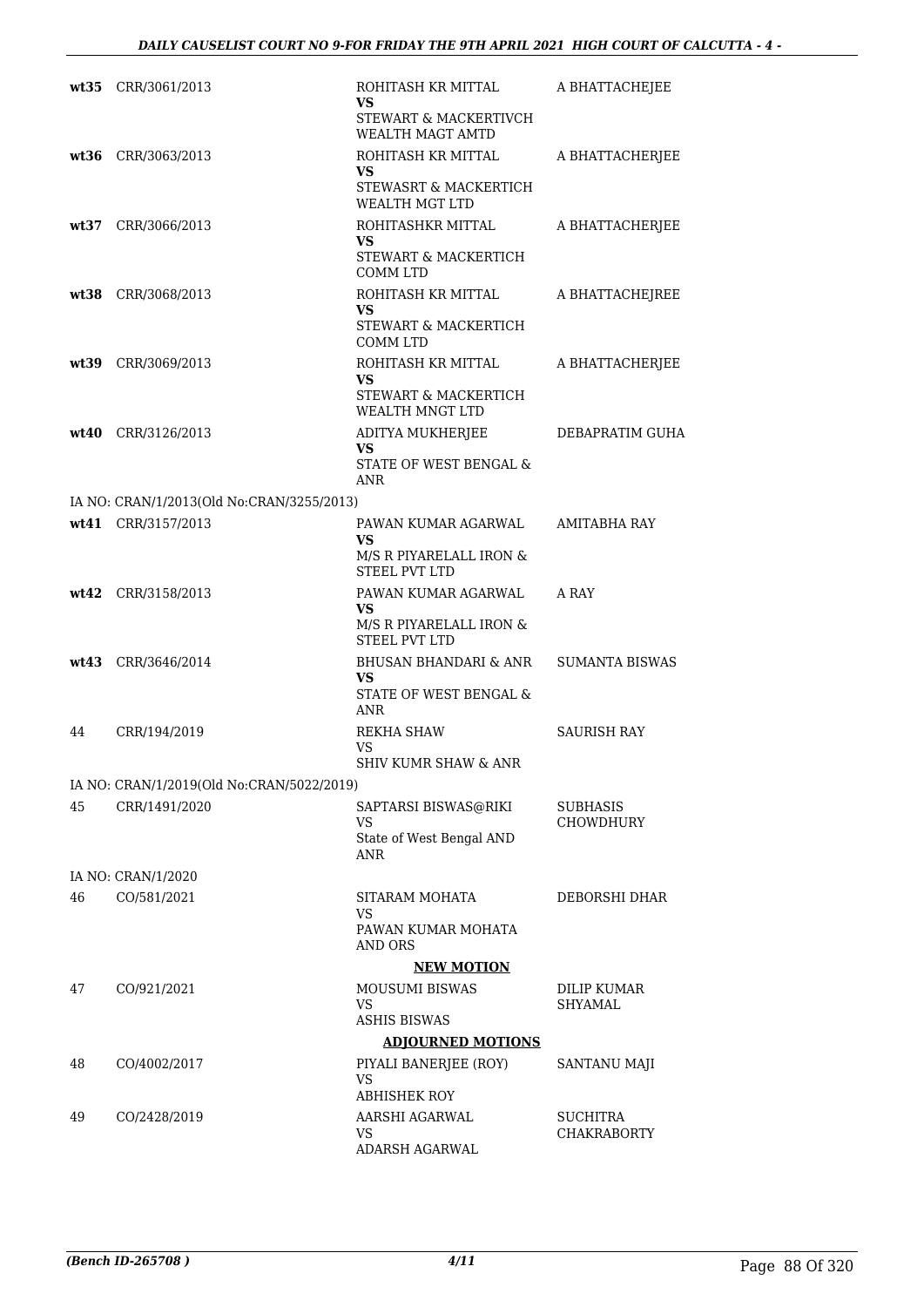| 50 | CO/3033/2019                            | <b>ANITA MURMU</b><br><b>VS</b>                                                   | KUNAL GANGULY                             |
|----|-----------------------------------------|-----------------------------------------------------------------------------------|-------------------------------------------|
| 51 | CO/4212/2019                            | MUKUNDA MURMU<br><b>DIPAK MAITY</b>                                               | SOUMYA BANERJEE                           |
|    |                                         | <b>VS</b><br>RANENDRA NATH MAILTY                                                 |                                           |
|    | IA NO: CAN/1/2020(Old No:CAN/1756/2020) |                                                                                   |                                           |
| 52 | CO/4218/2019                            | TUMPA GORAI<br>VS                                                                 | KUNAL GANGULY                             |
| 53 | CO/248/2020                             | SANDIP GORAI<br>KALYANI HANSDA<br><b>VS</b><br>DHIRENDRA NATH HANSDA              | AISWARJYA GUPTA                           |
|    | IA NO: CAN/1/2021                       |                                                                                   |                                           |
| 54 | CO/385/2020                             | <b>SOMDATTA HALDER</b>                                                            | DEBASISH MITRA                            |
|    |                                         | VS<br>NILOTPAL GHOSH                                                              |                                           |
| 55 | CO/399/2020                             | <b>SMT ANANYA DAS</b><br>VS<br><b>SUDIP DAS</b>                                   | MADHUSHRI DUTTA<br><b>MAJUMDER</b>        |
| 56 | CO/948/2020                             | DIPANITA NANDI ROY @<br>DIPANNITA RAY NANDI<br><b>VS</b><br><b>BISWAJIT NANDI</b> | <b>SOURAV MUKHERJEE</b>                   |
| 57 | CO/985/2020                             | <b>KEKA PANDEY</b>                                                                | SOMPURNA                                  |
|    |                                         | <b>VS</b>                                                                         | <b>CHATTERJEE</b>                         |
| 58 | CO/1102/2020                            | ANINDYA BHATTACHARYYA<br>SUMITA SHARMA                                            | <b>BANDANA DAS</b>                        |
|    |                                         | VS<br>RAJESH SHARMA                                                               |                                           |
| 59 | CO/1274/2020                            | SIKHA KARJEE @ SHIKHA<br><b>KARKEE</b><br>VS.                                     | KAUSIK BISWAS                             |
|    |                                         | PROSENJIT MANDAL                                                                  |                                           |
| 60 | CO/1296/2020                            | RAWNAKI BANDYOPADHYAY<br><b>DUTTA</b><br>VS                                       | RAJU MONDAL                               |
| 61 | CO/1420/2020                            | ARGHYA BANDYOPADHYAY<br>ANTARA KARAR<br><b>CHOUDHURY</b>                          | KARABI ROY                                |
|    |                                         | VS<br>CHIRANJIT KARAR                                                             |                                           |
| 62 | CO/1422/2020                            | ANAMIKA SINHA PAL<br>VS                                                           | <b>KARABI ROY</b>                         |
|    |                                         | SAIBAL PAL                                                                        |                                           |
| 63 | CO/1429/2020                            | SHILI ADHIKARI NEE DAS<br>BAIRAGYA<br>VS                                          | AMIT SINGH                                |
|    |                                         | RAHUL ADHIKARI                                                                    |                                           |
| 64 | CO/1459/2020                            | <b>SARAMA BASAK</b><br>VS.<br>RAJIB KUMAR BASAK                                   | <b>JYOTI PRAKASH</b><br><b>CHATTERJEE</b> |
| 65 | CO/1477/2020                            | <b>SMT DEBJANI</b><br>CHATTERJEE(ROY)                                             | SAPTARSHI<br><b>CHATTERJEE</b>            |
|    |                                         | <b>VS</b><br><b>SRABAN KUMAR</b><br>CHATTERJEE@SHRABAN                            |                                           |
| 66 | CO/1624/2020                            | ANNAPURNA KARMAKAR<br><b>VS</b><br><b>BISHWESHWAR KARMAKAR</b>                    | <b>BHABANI PRASAD</b><br>MONDAL           |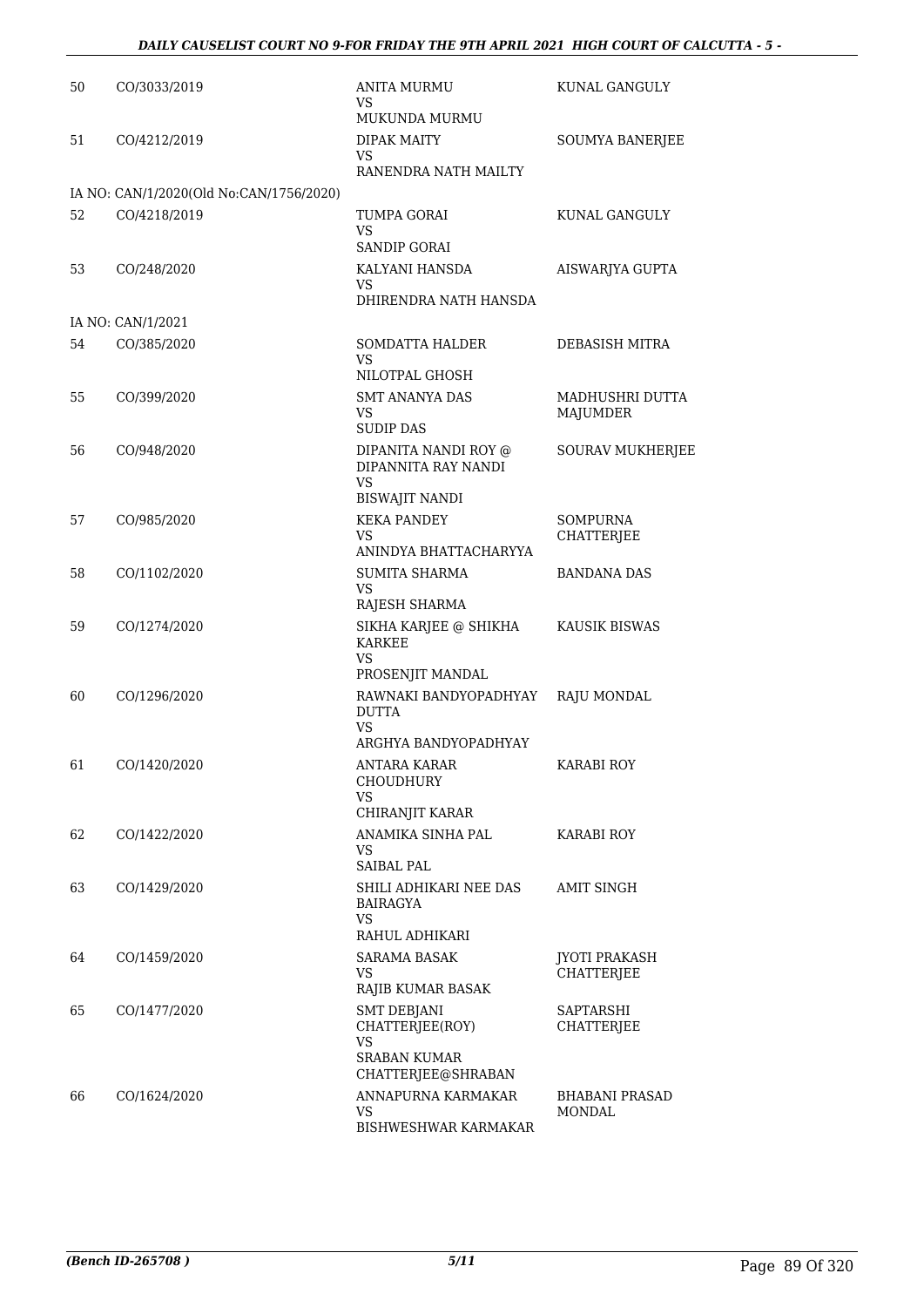| 67 | CO/1673/2020      | PALLAVI ROY<br>VS.<br>PRIYANKO GUHA<br>THAKURTA                                                                | <b>SUPRATK BASU</b>               |
|----|-------------------|----------------------------------------------------------------------------------------------------------------|-----------------------------------|
| 68 | CO/4/2021         | SHREYASI NAG<br>VS.<br>SUDIP KUMAR DUTTA                                                                       | SARBANANDA<br>SANYAL              |
| 69 | CO/5/2021         | MOUSUMI SARKAR NEE<br><b>GHOSH</b><br>VS.<br><b>INDRANIL SARKAR</b>                                            | ARUP KRISHNA DAS                  |
| 70 | CO/12/2021        | SMT SAMPITA DAS NEE<br><b>SADHUKHAN</b><br>VS<br><b>SHRI SOUTIK DAS</b>                                        | <b>AMIT PAN</b>                   |
| 71 | CO/24/2021        | SANGITA MUKHERJEE<br>(BHAUMIK)<br><b>VS</b><br>SUBHAJYOTI BHAUMIK                                              | Md. Habibur Rahaman               |
| 72 | CO/34/2021        | ARIJIT BHATTACHARJEE<br><b>ALIAS CHAYAN</b><br>BHATTACHARJEE<br>VS<br><b>SMT SUSMITA</b><br><b>CHAKRABARTY</b> | RUPAYAN DEB                       |
| 73 | CO/37/2021        | OINDRILA GHOSH NEE DAS<br>VS.<br>ARIJIT GHOSH                                                                  | SUDIPTA GHOSH                     |
| 74 | CO/175/2021       | <b>SOMA ROY BANERJEE</b><br>VS.<br><b>TAPAN ROY</b>                                                            | SNEHANSHU<br>MAJUMDER             |
|    | IA NO: CAN/1/2021 |                                                                                                                |                                   |
| 75 | CO/185/2021       | MITA AICH NEE ROY<br>CHOWDHURY<br>VS                                                                           | SARBANANDA SAN<br>YAL             |
|    |                   | KOUSHIK AICH                                                                                                   |                                   |
| 76 | CO/188/2021       | TULIKA BANERJEE NEE<br><b>SAHA</b><br><b>VS</b>                                                                | SOUMYAJIT DAS<br><b>MAHAPATRA</b> |
|    |                   | RANA BANERJEE                                                                                                  |                                   |
| 77 | CO/206/2021       | <b>SIMA RUIDAS</b><br>VS.<br>PANCHANAN RUIDAS                                                                  | PRADIP KUMAR<br>PATRA             |
| 78 | CO/257/2021       | <b>SUSMITA MONDAL</b><br><b>VS</b><br>SUBRATA MONDAL                                                           | SANJIB DAN                        |
| 79 | CO/279/2021       | KIRAN SUREKHA NEE<br>AGARWAL<br>VS<br>PRATIK SUREKHA                                                           | PALASH BAPARI                     |
|    | IA NO: CAN/1/2021 |                                                                                                                |                                   |
|    | wt80 CO/594/2021  | KIRAN SUREKA NEE<br>AGARWAL<br>VS<br>PRATIK SUREKA                                                             | PALASH BAPARI                     |
| 81 | CO/316/2021       | DIPANWITA GUPTA<br><b>CHAKRABORTY</b><br>VS.<br>MALYABAN GUPTA                                                 | <b>SUMITRA DAS</b>                |
| 82 | CO/324/2021       | MRS AMRITA GHOSH<br>VS.<br>SINCHAN SARKAR                                                                      | Kausik Biswas                     |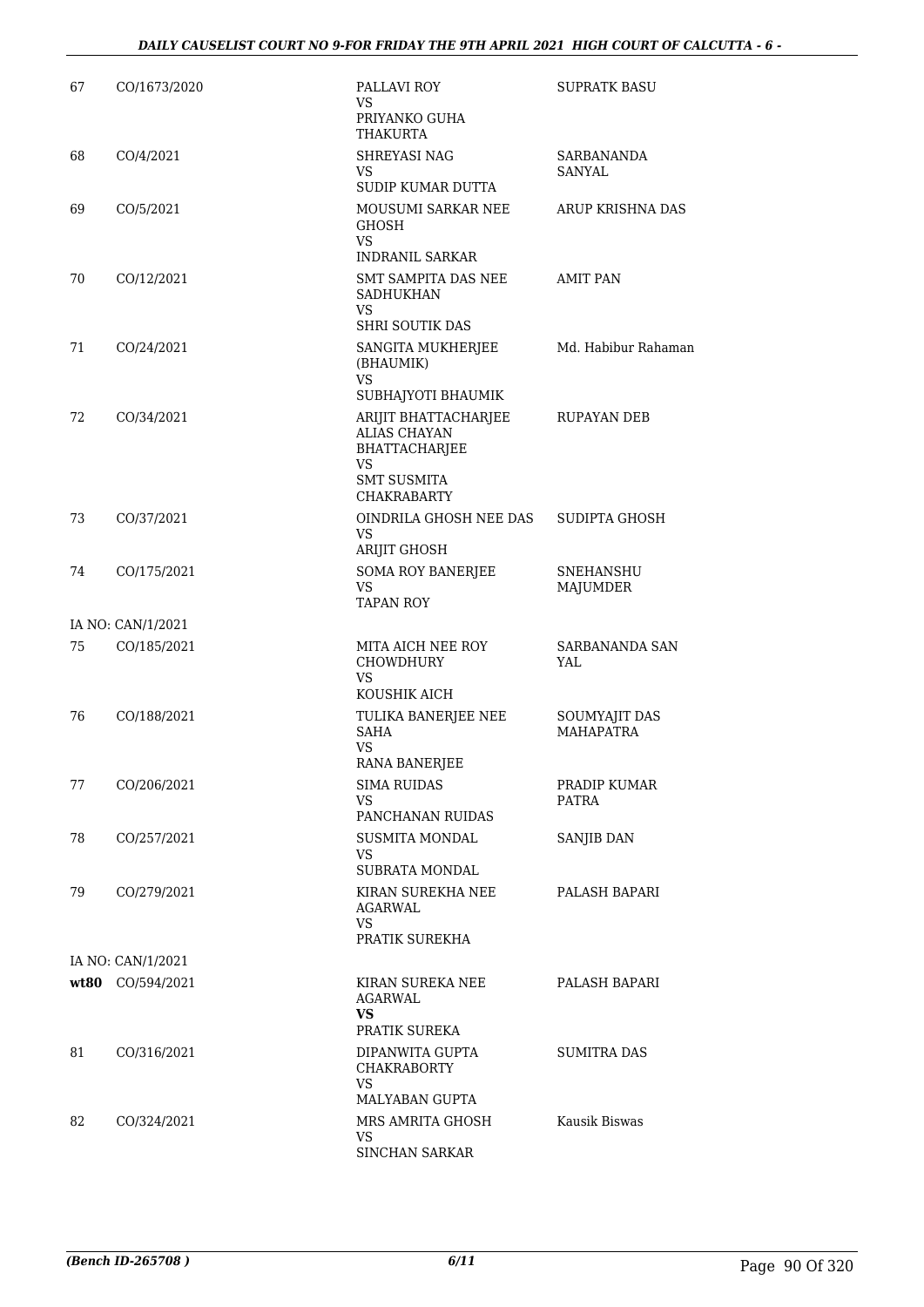| 83  | CO/346/2021 | <b>SMT SHELLY</b><br><b>CHAKRABORTY</b><br>VS.                                | <b>BIKRAM BANERJEE</b>                |
|-----|-------------|-------------------------------------------------------------------------------|---------------------------------------|
|     |             | DR ARNAB CHAKRABORTY                                                          |                                       |
| 84  | CO/394/2021 | CHANDRIKA RAY BISWAS<br>VS<br><b>SOURAV BISWAS</b>                            | NANDADULAL<br>BANDYOPADHYAY           |
| 85  | CO/397/2021 | DOLAN MONDAL<br>VS                                                            | <b>AMANUL ISLAM</b>                   |
|     |             | DEBASHIS SARKAR                                                               |                                       |
| 86  | CO/404/2021 | SUVENDU ADHIKARI<br>VS<br><b>ABHISHEK BANERJEE</b>                            | DEBANIK BANERJEE                      |
| 87  | CO/416/2021 | DEBOLINA MUKHERJEE<br><b>VS</b><br>RANBIR MUKHERJEE                           | ATANU BISWAS                          |
| 88  | CO/432/2021 | KHUKU GHOSH AND ANR<br>VS.                                                    | CHINMOYEE ROY<br><b>BHATTACHARYYA</b> |
| 89  | CO/450/2021 | RATNA DAS AND ORS<br>SONALI BISWAS (SARKAR)<br><b>VS</b>                      | ANIRBAN DAS                           |
| 90  | CO/460/2021 | <b>RAJU BISWAS</b><br>SMT RIMPA MANDAL NEE<br>DAS<br>VS.                      | AYAN CHAKRABORTY                      |
| 91  | CO/503/2021 | DEBABRATA MANDAL<br>AJANTA BHATTACHARYA<br><b>NEE LAHIRI</b><br>VS            | DYUTIMOY PAUL                         |
| 92  | CO/510/2021 | SAYAN BHATTACHARYA<br>SAHELI DEY SAMANTA<br>VS<br><b>SUBIR SAMANTA</b>        | ABHIMANYU<br>BANERJEE                 |
| 93  | CO/518/2021 | PRATIVA BISWAS<br>VS.                                                         | KALYAN CHATTERJEE                     |
| 94  | CO/540/2021 | PRANAB KIRTANIA<br>NITU GUPTA<br>VS<br><b>GAUTAM SHAW</b>                     | <b>SOUMAK BERA</b>                    |
| 95  | CO/562/2021 | <b>RINA PAL</b><br>VS.                                                        | BASUDEB GAYEN                         |
| 96  | CO/575/2021 | PARTHA SARATHI PAL<br>TUHINA BIBI ALIAS TUHINA<br>KHATUN<br><b>VS</b>         | <b>BIJOY KUMAR SHOW</b>               |
| 97  | CO/580/2021 | RAJESH ALI BAYEN<br><b>SAROJ SHAW</b><br>VS.                                  | ARPITA SAHA                           |
| 98  | CO/585/2021 | RITESH KUMAR SHAW<br>SILPI GIRI<br>VS.                                        | <b>MUKTESWAR MAITY</b>                |
| 99  | CO/588/2021 | <b>FANINDRA NATH GIRI</b><br>SUPRIYA MUKHERJEE (ROY)<br>VS.<br>NIRMALENDU ROY | SOUMYAJIT MISHRA                      |
| 100 | CO/640/2021 | RUPALI KANU<br>VS.<br><b>SUBRATA KANU</b>                                     | <b>SNEHANSU</b><br>MAJUMDER           |
| 101 | CO/643/2021 | SABITA JANA DEY<br>VS<br>HIRAK KUMAR DEY                                      | <b>BIBEKANDA</b><br>TRIPATHY          |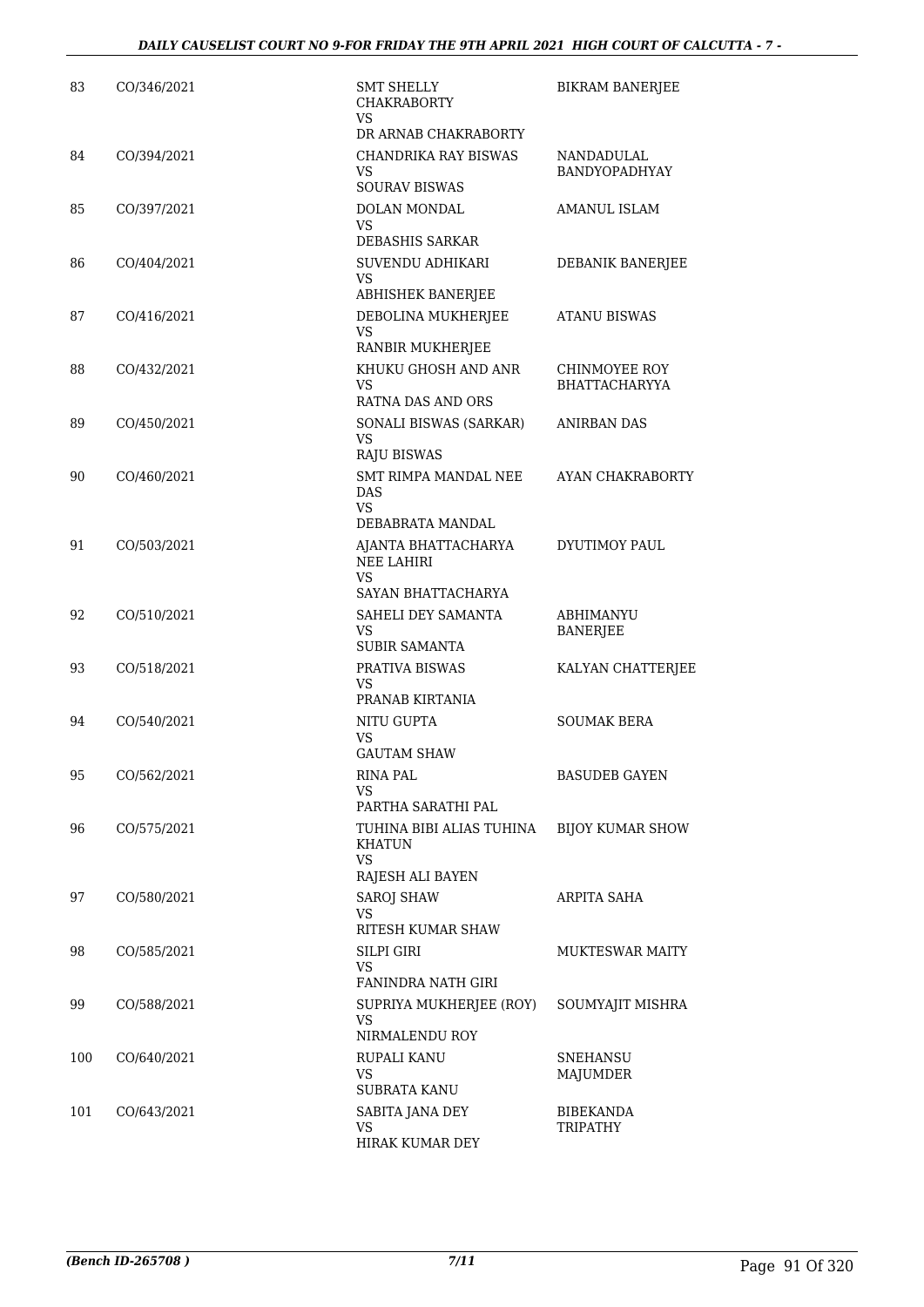| 102 | CO/655/2021                                                                  | PRIYANKA GARAI<br>VS<br><b>BRINDABAN GARAI</b>   | MANALI BISWAS               |
|-----|------------------------------------------------------------------------------|--------------------------------------------------|-----------------------------|
| 103 | CO/689/2021                                                                  | <b>ARPITA PAUL</b><br>VS                         | <b>SUKANTA GHOSH</b>        |
|     |                                                                              | <b>SUMAN PAUL</b>                                |                             |
| 104 | CO/693/2021                                                                  | <b>JUI BANERJEE PAUL</b><br>VS                   | PURNENDU MAITY              |
|     |                                                                              | APURBA BANERJEE                                  |                             |
| 105 | CO/754/2021                                                                  | SHILA DAS (SARKAR)<br>VS<br><b>APURBA SARKAR</b> | RUPSA SREEMANI              |
| 106 | CO/775/2021                                                                  | <b>BEAUTY PAUL</b>                               | Madhushri Dutta             |
|     |                                                                              | VS<br>UZZAL KUMAR PAUL                           | Majumder                    |
| 107 | CO/805/2021                                                                  | PROSENJIT GANGULY<br>@PRASANJIT GANGULY          | SUBHANWITA GHOSH            |
|     |                                                                              | VS<br>CHITRA DALAL GANGULY                       |                             |
|     |                                                                              | <b>CONTESTED APPLICATION</b>                     |                             |
| 108 | CO/3711/2018                                                                 | NIMITA GUHA<br>VS<br>PINTU GUHA                  | RESHMI CHATTERJEE           |
|     | IA NO: CAN/1/2021                                                            |                                                  |                             |
| 109 | CO/2033/2019                                                                 | RAJESWARI TAH @ MONDAL<br>VS                     | PRIYANJIT KUNDU             |
|     |                                                                              | KIRAN KUMAR TAH                                  |                             |
| 110 | CO/3331/2019                                                                 | KINKAR CH. ROY<br>VS                             | SUBHRANGSHU<br><b>DATTA</b> |
|     |                                                                              | BHASKAR CH. ROY & ORS.                           |                             |
| 111 | CO/3763/2019                                                                 | PARAMITA DE (DUTTA)<br>VS<br><b>SUMIT DUTTA</b>  | SARBANANDA<br><b>SANYAL</b> |
|     |                                                                              | <b>PART HEARD MATTERS</b>                        |                             |
| 112 | SA/459/2008                                                                  | <b>BABUL ATARTHI</b>                             | <b>TAPABRATA</b>            |
|     | (PTI+II+OB+1PB+4LCR+RI CARD)                                                 | VS<br>ANITA BHATTACHARYA                         | <b>CHAKRABORTY</b>          |
|     | IA NO: CAN/2/2019(Old No:CAN/1807/2019)                                      |                                                  |                             |
| 113 | SA/770/1991<br>(PT I+II+OB+1 PB+7 LCR+ONE TIN VS<br>BOX+ R1 CARD) (12.04.21) | MD. SAHID & ORS<br>MEMUNNESSA                    |                             |
|     |                                                                              |                                                  |                             |
| 114 | IA NO: CAN/4/2017(Old No:CAN/8000/2017)<br>FMA/3453/2013                     | KUMAR BOSE                                       |                             |
|     |                                                                              | VS                                               | BHUSHAN JAIN                |
|     |                                                                              | SWAPAN BAGCHI & ORS.                             |                             |
|     | IA NO: CAN/2/2015(Old No:CAN/2181/2015), CAN/3/2018(Old No:CAN/3103/2018)    |                                                  |                             |
| 115 | CRA/12/2015<br>(PTI+OS(BOTH)+PTII+PB+3LCR,3RD VS<br>FILE HAS TWO PARTS, A&B) | <b>SUJIT KUMAR PANDEY</b><br><b>CBI</b>          | D. DUTT                     |
|     | wt116 CRA/14/2015                                                            | SUNIL KUMAR SHAW<br><b>VS</b><br>CBI             | A. BHATTACHARYA             |
|     | IA NO: CRAN/1/2015(Old No:CRAN/384/2015)                                     |                                                  |                             |
|     |                                                                              | <b>FINAL HEARING</b>                             |                             |
| 117 | SA/395/2001                                                                  | ANADI NATH MAHANTA                               | ARUP BANERJEE               |
|     | (PTI+II+OB+1PB+4LCR+RI CARD)                                                 | VS                                               |                             |
|     |                                                                              | NETAI CHARAN DAS                                 |                             |
|     | IA NO: CAN/1/2009(Old No:CAN/11063/2009), CAN/2/2018(Old No:CAN/163/2018)    |                                                  |                             |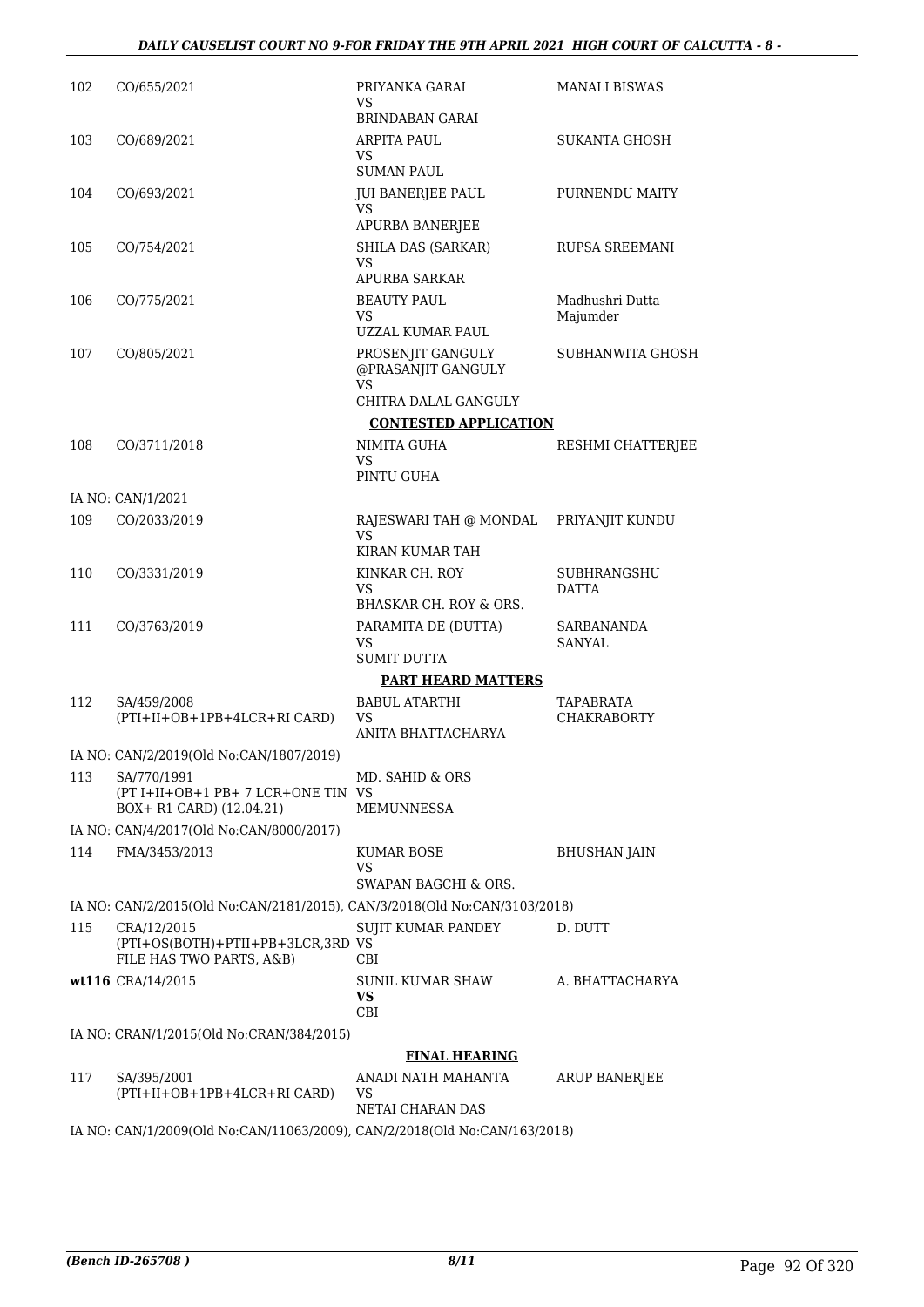| 118        | SAT/125/2010<br>$(P+I+OB+1PB)$                                                                       | SHIB SANKAR DHAR & ORS.<br>VS<br><b>SUBHAS KUNDU &amp; ORS.</b>               | <b>ARNAB SHIT</b>                                                                                             |
|------------|------------------------------------------------------------------------------------------------------|-------------------------------------------------------------------------------|---------------------------------------------------------------------------------------------------------------|
| 119        | SA/331/2010<br>(PTI+II+OB+1PB+7LCR+RI CARD)                                                          | SHRIMATI KHEPI BISOI &<br><b>ORS</b><br><b>VS</b><br>SHRIMATI DIPALI KHAN     | PRASANTA BEHARI<br>MAHATA                                                                                     |
| 120        | SA/601/2007<br>(PT1+II+OB+1 PB+1LCR+I COVER<br>FILE+RI CARD)                                         | <b>GAYATRI DUTTA &amp; ORS.</b><br>VS<br><b>MANIKA GHOSH</b>                  | <b>SUMANTA BISWAS</b>                                                                                         |
| 121        | SA/217/2008<br>(PT I+II+OB+1 PB+ 6 LCR+RI Card)                                                      | YUNUS MOLLA & ORS<br>VS<br>ABDUL HAQUE SK.                                    | APARNA SAMANTA                                                                                                |
|            | CAN/7/2014(Old No:CAN/5868/2014), CAN/9/2016(Old No:CAN/683/2016)                                    |                                                                               | IA NO: CAN/1/2007(Old No:CAN/862/2007), CAN/3/2007(Old No:CAN/6772/2007), CAN/4/2009(Old No:CAN/3279/2009),   |
| 122        | SA/201/2016<br>(PT1+II+OB+1 PB+4LCR+2 COVER<br>FILE+RI CARD)                                         | SANTI MOYEE MANNA &<br><b>ORS</b><br>VS.<br>SWAPAN CHATTERJEE &<br><b>ORS</b> | SARMISTHA GHOSH<br><b>SARMA</b>                                                                               |
| CAN/6/2020 |                                                                                                      |                                                                               | IA NO: CAN/2/2016(Old No:CAN/12259/2016), CAN/3/2017(Old No:CAN/4526/2017), CAN/4/2018(Old No:CAN/8637/2018), |
| 123        | SA/35/2017<br>$(PT.I+II+OB+1 P.B. +2 L.C.R. +2)$<br><b>COVER FILES+RI CARD</b> )                     | CHIRANJIB MITRA & ANR<br>VS<br><b>KEYA ROY &amp; ORS</b>                      | <b>KAUSHIK DEY</b>                                                                                            |
|            | IA NO: CAN/1/2017(Old No:CAN/2031/2017), CAN/2/2017(Old No:CAN/2033/2017)                            |                                                                               |                                                                                                               |
| 124        | SA/145/2017<br>$(PT+I+OB+P-II + 1 PB+3 FILES)$<br>LCR+ RI CARD+2 COVER FILES) (2<br>P.M.             | SHYAMALI DUTTA<br>VS<br>SATTYA SANDIP DUTTA                                   | S.S. BEYERD                                                                                                   |
|            | IA NO: CAN/4/2021                                                                                    |                                                                               |                                                                                                               |
| 125        | SA/247/2017<br>(PT I + II +OB+1PB+7LCR +2 Cover REP.BY SEBAITS SOMNATH<br>Files + RI Card not found) | SRI LAXMIJANARDAN DEITY<br><b>BANERJEE &amp;ORS</b><br>VS                     | KUSHAL CHATTERJEE                                                                                             |
|            |                                                                                                      | PRADIP BHAR                                                                   |                                                                                                               |
|            | IA NO: CAN/2/2019(Old No:CAN/11908/2019)                                                             |                                                                               |                                                                                                               |
| 126        | SA/55/2018<br>(PTI+II+OB+IP.B+4 LCR+R.I. CARD) VS                                                    | SANATAN HAZRA & ORS<br>SANKAR NARAYAN MAL                                     | <b>AMIT BANERJEE</b>                                                                                          |
|            | IA NO: CAN/2/2017(Old No:CAN/2475/2017)                                                              |                                                                               |                                                                                                               |
| 127        | FMA/124/2018<br>$(PTI+II+OB+1PB+3PB+5LCR)$                                                           | MD IKHTIARUDDIN @<br>IKHTIYARUDDIN ALI<br><b>VS</b>                           | <b>SANDIP DAS</b>                                                                                             |
|            |                                                                                                      | MD. ABDUL JALIL MOLLA                                                         |                                                                                                               |
|            | IA NO: CAN/2/2017(Old No:CAN/5389/2017)                                                              |                                                                               |                                                                                                               |
| 128        | SA/176/2018<br>$(PT I+II +OB+ 1PB+ 6LCR+ 1 Tin$                                                      | RANJIT KUMAR JHA<br><b>VS</b>                                                 | PRIYANKA DAS                                                                                                  |
|            | Box+RI Card)                                                                                         | PRAFULLA KUMAR SAHA &<br>ORS.                                                 |                                                                                                               |
|            | IA NO: CAN/2/2019(Old No:CAN/3705/2019), CAN/3/2019(Old No:CAN/7134/2019), CAN/4/2021                |                                                                               |                                                                                                               |
| 129        | FMA/2121/2018<br>$(PTI+II+OB+IP.B+4 LCR)$                                                            | ABDUL SUKUR MOLLA &<br><b>ORS</b><br><b>VS</b>                                | <b>SOUNAK</b><br><b>BHATTACHARYA</b>                                                                          |
|            | IA NO: CAN/1/2018(Old No:CAN/1469/2018)                                                              | BIMAL CHANDRA PIYADA                                                          |                                                                                                               |
| 130        | FMA/2122/2018<br>$(PTI+II+OB+IP.B+4 LCR+4PB)$                                                        | TAPAN KUMAR GHOSH<br>VS<br><b>SHANKAR ROY</b><br><b>CHOWDHURY</b>             | SOUNAK<br><b>BHATTACHARYA</b>                                                                                 |
|            | IA NO: CAN/1/2018(Old No:CAN/1092/2018)                                                              |                                                                               |                                                                                                               |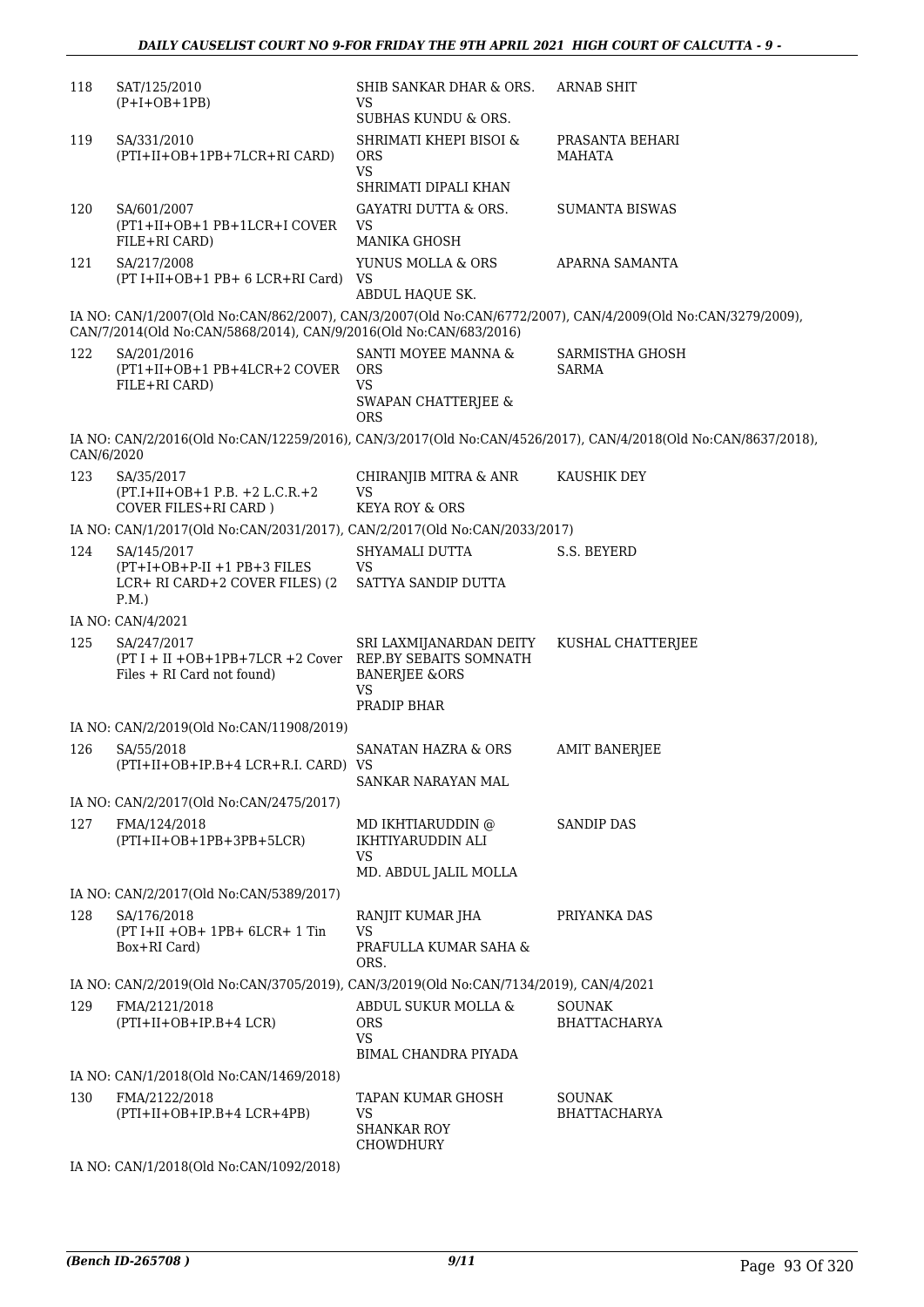| 131 | SA/12/2019<br>+CAN 9675/2019 (2 P.M.)                                                                         | <b>ASHOK KUMAR SETT</b><br>VS<br>SMT GITA DAS MAHAPATRA                                             | <b>ATREYEE DE</b><br>GANGULY          |                              |
|-----|---------------------------------------------------------------------------------------------------------------|-----------------------------------------------------------------------------------------------------|---------------------------------------|------------------------------|
| 132 | SA/91/2019<br>(PTI+II+OB+1PB+7LCR+RI CARD)                                                                    | DURGA RANI PANDIT<br><b>VS</b><br>SIDESHWAR MONDAL &<br><b>ORS</b>                                  | MD. GOLAM NURE<br><b>IMROHI</b>       |                              |
|     | IA NO: CAN/2/2017(Old No:CAN/6499/2017)                                                                       |                                                                                                     |                                       |                              |
| 133 | SA/185/2019<br>(PT I+II+OB+1PB+5LCR+RI CARD)                                                                  | NIRUPAMA KUNTI<br><b>VS</b><br>MAYARANI SAMANTA                                                     | <b>ANIMESH PAUL</b>                   |                              |
| 134 | SA/199/2019<br>$(PT I+II+OB+1 PB+7 LCR+RI Card)$                                                              | BISHNU DAYAL AGARWALA<br>VS<br>DILIP KR AGARWALA                                                    | <b>GP SHAW</b>                        |                              |
|     | IA NO: CAN/2/2020                                                                                             |                                                                                                     |                                       |                              |
| 135 | SA/209/2019<br>(PT-I+II+OB+2PB+8 LCR+4 Cover<br>files+RI Card)                                                | <b>SUSHIL KUMAR</b><br>CHATTERJEE @ SUSHIL<br><b>CHATTERJEE</b><br><b>VS</b><br>PALASH KONAR        | <b>SHOHINI</b><br><b>CHAKRABARTY</b>  |                              |
|     | wt136 SA/210/2019                                                                                             | <b>SUSHIL KUMAR</b><br><b>CHATTERJEE @ SUSHIL</b><br><b>CHATTERJEE</b><br><b>VS</b><br>PALASH KONAR | <b>SHOHINI</b><br><b>CHAKRABORTY</b>  |                              |
| 137 | SA/267/2008<br>(PT I+II+OB+1 PB+6 LCR+RI Card)                                                                | MANNAN SK. & ORS<br>VS<br><b>RAHIT SEKH</b>                                                         | MD. DOULET-E-KABIR                    |                              |
|     | IA NO: CAN/3/2019(Old No:CAN/6595/2019), CAN/4/2019(Old No:CAN/12520/2019), CAN/5/2019(Old No:CAN/12521/2019) |                                                                                                     |                                       |                              |
| 138 | SA/324/2016<br>(PT I+II+OB+1 PB+5 LCR+RI Card)                                                                | SANTOSH KUMAR ACHARYA JAYETA KAUNDA<br><b>VS</b>                                                    |                                       |                              |
|     |                                                                                                               | KRISHNAPADA ACHARYA &<br><b>ANR</b>                                                                 |                                       |                              |
|     |                                                                                                               | <b>FOR HEARING</b>                                                                                  |                                       |                              |
| 139 | SA/441/1984<br>(PTI+II+OB+1PB+5LCR+RI CARD)                                                                   | SUDHANGSHU MOHAN ROY<br><b>VS</b><br><b>HARADHAN ROY</b>                                            | MR. S.N. SAMAJDAR                     | MR. A.<br><b>CHAKRABORTY</b> |
|     | IA NO: CAN/6/2008(Old No:CAN/3520/2008)                                                                       |                                                                                                     |                                       |                              |
|     | 140 SA/159/2002                                                                                               | PRASANTA KUMAR BOSE<br>VS                                                                           | <b>SUBHAS</b><br><b>BHATTACHARYYA</b> |                              |
|     |                                                                                                               | SMT. TAPATI MUSTAFI                                                                                 |                                       |                              |
|     | IA NO: CAN/2/2010(Old No:CAN/1556/2010)                                                                       |                                                                                                     |                                       |                              |
| 141 | SA/376/2008<br>(PT1+II+OB+1 PB+4LCR+2 TIN BOX VS<br>+RI CARD)                                                 | RANU BHANDARI<br>NILIMA DAS & OTHS.                                                                 | <b>SUKANTA</b><br><b>CHAKRABORTY</b>  |                              |
| 142 | SA/642/2008<br>(PTI+II+OB+1PB+4LCR+RI CARD)                                                                   | SUHAS BOSE & OTHS.<br>VS<br>BIJOY LAL DAS & OTHS.                                                   | <b>ABDUL WAHAB</b>                    |                              |
|     | IA NO: CAN/1/2008(Old No:CAN/2826/2008), CAN/2/2008(Old No:CAN/3359/2008)                                     |                                                                                                     |                                       |                              |
| 143 | SA/325/2009                                                                                                   | RAMALA SEN & ORS.                                                                                   | SUKANTA                               |                              |
|     | (PT1+II+OB+1 PB+3LCR+1 TIN BOX VS<br>$+RI$ CARD)                                                              | N.D. ROY & ORS.                                                                                     | <b>CHAKRABORTY</b>                    |                              |
|     | IA NO: CAN/5/2018(Old No:CAN/8227/2018)                                                                       |                                                                                                     |                                       |                              |
| 144 | SA/4/2010<br>(PTI+II+OB+1PB+4LCR+RI CRD)                                                                      | RAJENDRA SINGH<br><b>VS</b><br><b>MRS.DURGA M BHATT</b>                                             | <b>SAMIRAN GIRI</b>                   |                              |
| 145 | SA/125/2010                                                                                                   | LAKSHMI SHAW<br>VS<br>RANA PRATAP SINGH                                                             | RAJDEEP<br><b>BHATTACHARJEE</b>       |                              |
|     | IA NO: CAN/3/2019(Old No:CAN/11489/2019), CAN/4/2019(Old No:CAN/11931/2019)                                   |                                                                                                     |                                       |                              |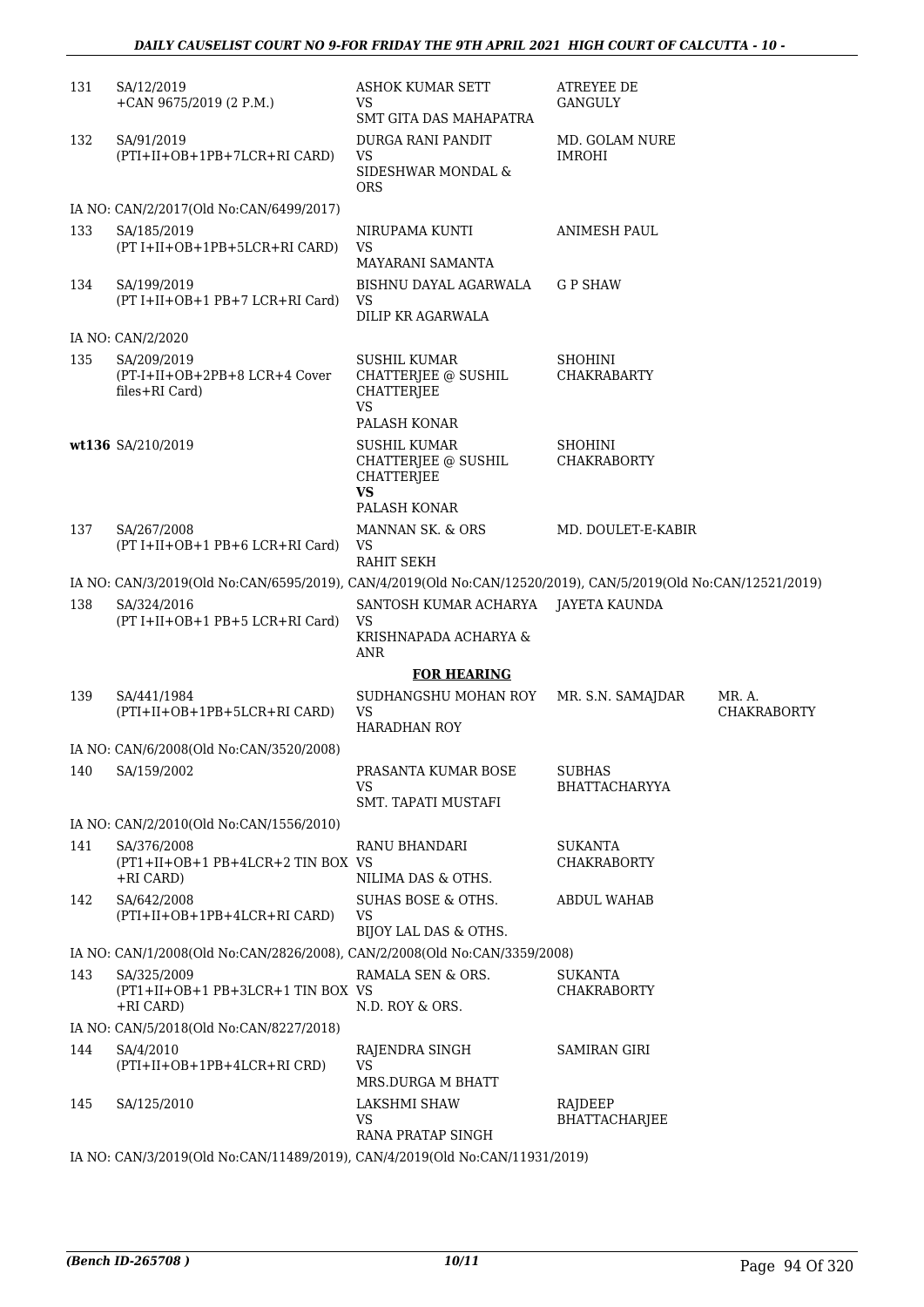| 146 | SA/87/2011<br>(PT-I+II+OB+1 PB+7 LCR+RI Card)                                  | UDAY KUMAR PATRA @<br><b>UDAY PATRA</b><br><b>VS</b><br>SUBRATA PATRA & ANR.   | <b>SUKANTA DAS</b>                                                                                           |  |
|-----|--------------------------------------------------------------------------------|--------------------------------------------------------------------------------|--------------------------------------------------------------------------------------------------------------|--|
|     | IA NO: CAN/2/2020, CAN/3/2020                                                  |                                                                                |                                                                                                              |  |
| 147 | SA/250/2011<br>(FILE IN DEPARTMENT FOR PAPER<br><b>BOOK &amp; LCR)</b>         | KUNTALIKA BISWAS<br>VS<br>TARUN KR. MITRA & ANR                                | <b>BISWAJIT SAU</b>                                                                                          |  |
|     | IA NO: CAN/1/2011(Old No:CAN/8747/2011), CAN/2/2021                            |                                                                                |                                                                                                              |  |
| 148 | SA/244/2012<br>(PI+II+OB+1PB+7 LCR+RI CARD)                                    | BISWANATH GHOSH & ORS.<br><b>VS</b><br>MIRARANI GHOSH                          | RABINDRA NATH<br><b>MAHATO</b>                                                                               |  |
|     | CAN/7/2010(Old No:CAN/6124/2010)                                               |                                                                                | IA NO: CAN/4/2008(Old No:CAN/2716/2008), CAN/5/2009(Old No:CAN/3593/2009), CAN/6/2009(Old No:CAN/3594/2009), |  |
| 149 | SA/7/2014                                                                      | <b>BIPIN KUMAR TALWAR</b><br><b>VS</b><br><b>VEENA TEWARI</b>                  | <b>SHOHINI</b><br><b>BHATTACHARYA</b>                                                                        |  |
|     | IA NO: CAN/3/2015(Old No:CAN/1626/2015)                                        |                                                                                |                                                                                                              |  |
| 150 | SAT/110/2014<br>(P-I+II+OB+1PB+5 FILES OF LCR+<br>RI CARD+2 COVER FILES)       | AJIT KUMAR BISWAS<br><b>VS</b><br>PRABHU NATH<br><b>SHREIVASTAVA &amp; ORS</b> | <b>SAUNAK</b><br><b>BHATTACHARYYA</b>                                                                        |  |
| 151 | SA/60/2015<br>CPT.I+OB+II+ONE P.B.+7 FILES OF VS<br>LCR+ONE COVER FILE+RI CARD | AMIT SEN & ORS.<br><b>SUKTI GUPTA &amp; ANR.</b>                               | SHEHNAZ TAREO<br><b>MINA</b>                                                                                 |  |
|     | IA NO: CAN/1/2019(Old No:CAN/11756/2019)                                       |                                                                                |                                                                                                              |  |
| 152 | SA/147/2016                                                                    | RATAN CH. MONDAL<br><b>VS</b><br>PARITOSH BHOWMICK &<br><b>ANR</b>             | <b>SUHRID SUR</b>                                                                                            |  |
|     | IA NO: CAN/1/2011(Old No:CAN/2682/2011)                                        |                                                                                |                                                                                                              |  |
| 153 | FMAT/281/2019<br>$(PTI+OB+4PB+$                                                | SAIBAL MITRA & ORS<br><b>VS</b><br><b>TARU BANIK &amp; ANR</b>                 | MD HAFIZ ALI                                                                                                 |  |
|     | IA NO: CAN/1/2019(Old No:CAN/3874/2019), CAN/2/2019(Old No:CAN/3875/2019)      |                                                                                |                                                                                                              |  |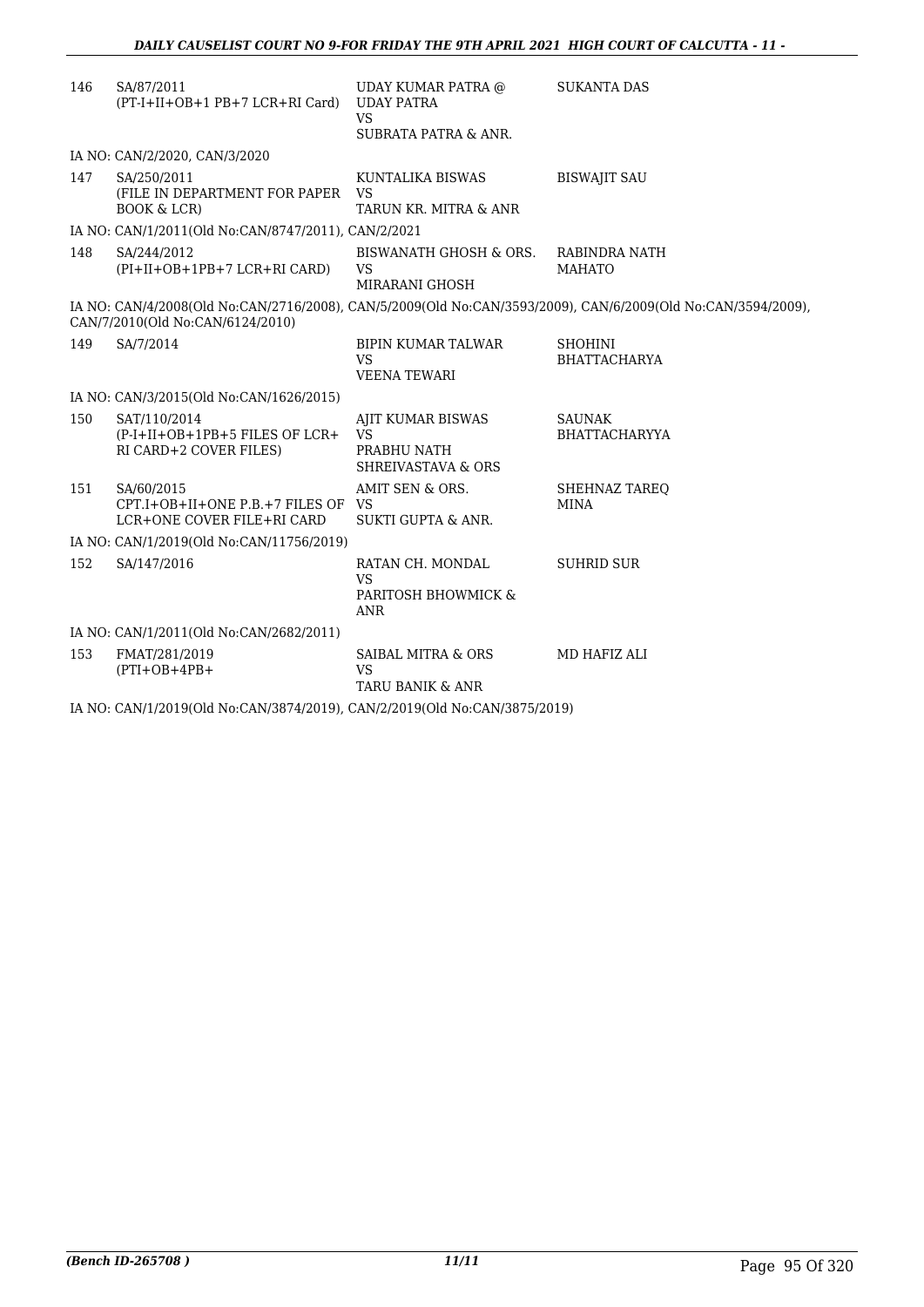

# **Appellate Side**

**DAILY CAUSELIST For Friday The 9th April 2021**

### **COURT NO. 13**

**SINGLE BENCH (SB - III)**

**AT 10:30 AM**

**HON'BLE JUSTICE RAJASEKHAR MANTHA**

**(VIA VIDEO CONFERENCE)**

**ON AND FROM MONDAY, THE 11TH JANUARY, 2021- ROSTER NOTIFIED ON 8TH JANUARY, 2021 IS MODIFIED TO THE FOLLOWING EXTENT :- MATTERS (MOTIONS & HEARING) UNDER ARTICLE 226 OF THE CONSTITUTION RELATING TO SERVICE UNDER GROUP VI AND APPLICATIONS CONNECTED THERETO; MATTERS (MOTIONS & HEARING) UNDER ARTICLE 226 OF THE CONSTITUTION RELATING TO ALL SERVICE MATTERS RELATING TO PANCHAYATS AND CO-OPERATIVE SOCIETIES UNDER GROUP V AND APPLICATIONS CONNECTED THERETO; HEARING OF WRIT PETITIONS IRRESPECTIVE OF CLASSIFICATIONS AND APPLICATIONS CONNECTED THERETO NOTE :**

**1. MENTIONING WILL BE ALLOWED, AT THE FIRST SITTING OF THE COURT, UPON BEING LISTED AS "TO BE MENTIONED" IN THE VIRTUAL MODE AS PER NOTIFICATION NO. 4286-RG DATED 27.11.2020 AND IN PHYSICAL FORM.**

**2. ALL THE LISTED MATTERS WILL BE TAKEN UP SERIALLY, UNLESS OTHERWISE FIXED.**

**3. APPELLATE SIDE MATTERS WILL CONTINUE AFTER COMPLETION OF ORIGINAL SIDE.**

**4. ON WEDNESDAY, HEARING MATTERS SHALL BE TAKEN UP FOR THE WHOLE DAY AND PRIORITY SHALL BE GIVEN TO MATTER RELATING TO TERMINAL BENEFITS IN HEARING MATTERS ON WEDNESDAY. 5. WITH EFFECT FROM MONDAY (15.02.2021) GROUP-V MOTIONS SHALL BE TAKEN** 

**UP FIRST ON TUESDAY AND THURSDAY.**

#### **PERSONAL APPEARANCE**

|     | WPCRC/23/2021<br>(12.04.2021) | <b>SABINA EASMIN AND ORS</b><br>VS<br>PRASANTA BISWAS AND<br>AND | SRIKANTA DATTA              |
|-----|-------------------------------|------------------------------------------------------------------|-----------------------------|
| wt2 | WPA/33922/2013                | SABINA EASMIN & ORS.<br>VS<br>STATE OF WEST BENGAL &<br>ORS.     | SARBANANDA<br><b>SANYAL</b> |
| 3   | WPCRC/25/2021<br>(12.04.2021) | MOUSUMI BALA<br>VS<br>KEYA SAMANTA                               | SAYAK KONAR                 |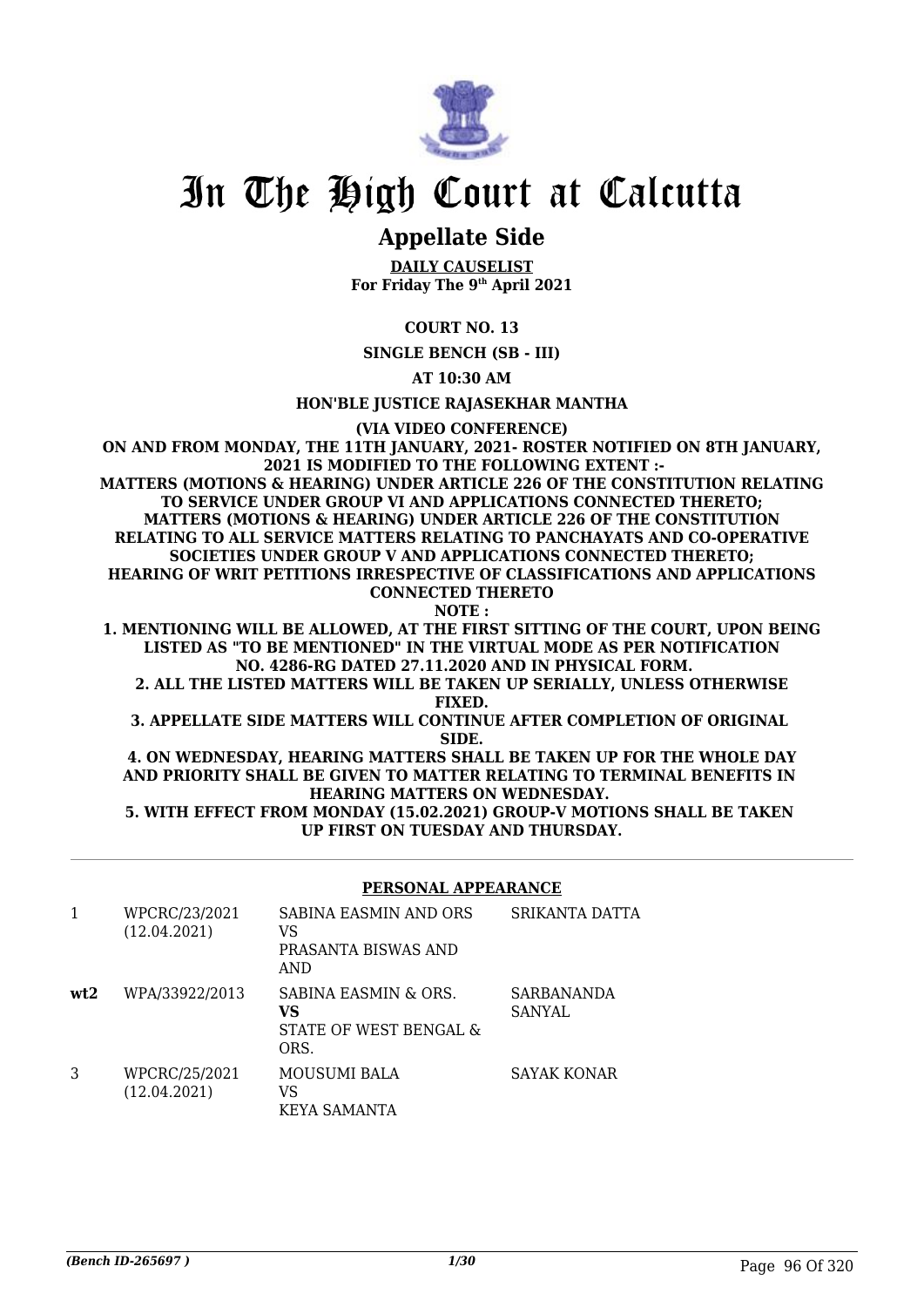| wt4  | WPA/4675/2020                                         | MOUSUMI BALA<br><b>VS</b><br>STATE OF WEST BENGAL &<br><b>ORS</b>                         | <b>SAYAK KONAR</b>                     |
|------|-------------------------------------------------------|-------------------------------------------------------------------------------------------|----------------------------------------|
|      |                                                       | IA NO: CAN/1/2020(Old No:CAN/4403/2020), CAN/2/2020(Old No:CAN/4404/2020)                 |                                        |
| 5    | WPCRC/33/2021<br>$(13.04.2021)$ (Dept.)               | PARTHA PRATIM GHOSH<br>AND ORS<br><b>VS</b><br>ARUN BANERJEE AND ORS                      | <b>BANDHU BRATA</b><br><b>BHULA</b>    |
| wt6  | WPA/6948/2020                                         | PARTHA PRATIM GHOSH<br>AND ORS<br><b>VS</b><br>THE STATE OF WEST<br><b>BENGAL AND ORS</b> | <b>BANDHU BRATA</b><br><b>BHULA</b>    |
|      | IA NO: CAN/1/2020, CAN/2/2020                         |                                                                                           |                                        |
|      |                                                       | <b>SPECIALLY FIXED MATTERS</b>                                                            |                                        |
| 7    | WPA/30558/2016<br>(20.04.2021 at 10.30 VS<br>$a.m.$ ) | MOUSUMI SINHA<br>UNION OF INDIA & ORS                                                     | <b>ASHIS KUMAR</b><br><b>CHOWDHURY</b> |
|      |                                                       | IA NO: CAN/1/2017(Old No:CAN/3764/2017), CAN/4/2021                                       |                                        |
|      |                                                       | <b>CONTEMPT APPLICATION</b>                                                               |                                        |
| 8    | WPA/13084/2018<br>(13.04.2021)                        | AHHOKE KUMAR DUTTA<br>VS<br>STATE OF WEST BENGAL &<br><b>ORS</b>                          | <b>SUSMITA DEY (BASU)</b>              |
| wt9  | CPAN/100/2019                                         | ASHOKE KUMAR DUTTA<br>VS<br>NARAYAN SWAROOP NIGAM                                         | <b>SUSMITA DEY (BASU)</b>              |
| 10   | WPA/6511/2019<br>(1)                                  | DILIP GHOSH<br><b>VS</b><br>STATE OF WEST BENGAL &<br><b>ORS</b>                          | SOUMYADEEP<br><b>BISWAS</b>            |
| wt11 | CPAN/327/2021                                         | DILIP GHOSH<br><b>VS</b><br>ASIT GHOSH AND ORS                                            | <b>SOUYADEEP BISWAS</b>                |
| 12   | WPA/21596/2019<br>(21.04.2021)                        | NARPAT SINGH BAID & ORS<br><b>VS</b><br>STATE OF WEST BENGAL &<br><b>ORS</b>              | HARISH CHANDRA<br>TALWAR               |
|      |                                                       | IA NO: CAN/1/2020(Old No:CAN/1482/2020), CAN/2/2020, CAN/3/2020, CAN/4/2020               |                                        |
|      | wt13 CPAN/217/2021                                    | NARPUAT SINGH AND ORS<br>VS<br>ANGSHUK CHAKRABORTY                                        | <b>SEVANTI ROY</b>                     |
|      |                                                       | <b>APPLICATION</b>                                                                        |                                        |
| 14   | WPA/25227/2017<br>(12.04.2021)                        | <b>GOPAL CHANDRA PATRA</b><br>VS<br>STATE OF WEST BENGAL &<br><b>ORS</b>                  | K MISHRA                               |
|      |                                                       |                                                                                           |                                        |

IA NO: CAN/1/2020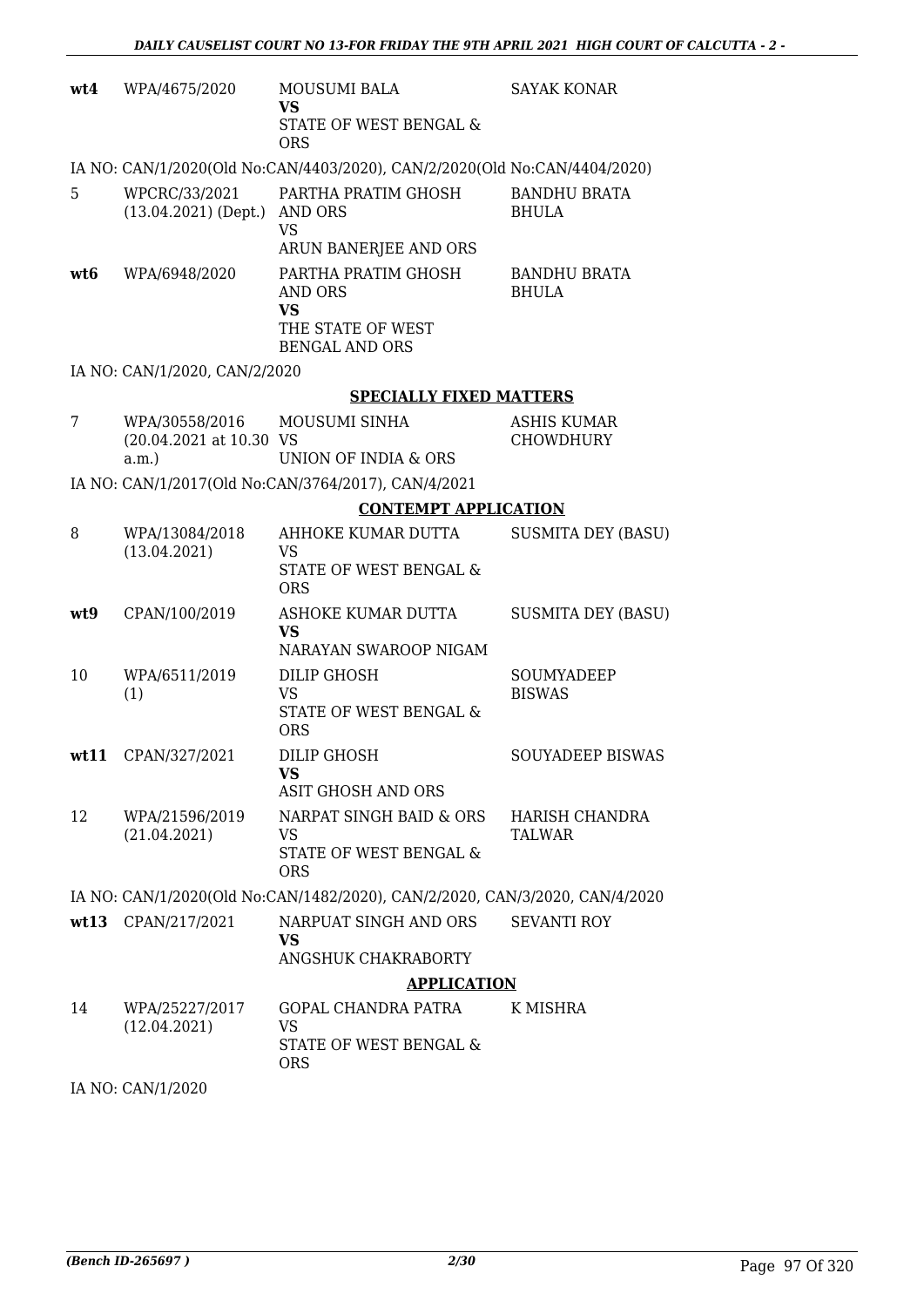| 15   | WPA/28186/2017<br>$(12.04.2021)$ $(2)$           | RUPA BANDYOPADHYAY<br>VS<br>STATE OF WEST BENGAL &<br><b>ORS</b>                                   | <b>MOUSUMI</b><br>CHATTERJEE      |
|------|--------------------------------------------------|----------------------------------------------------------------------------------------------------|-----------------------------------|
|      | IA NO: CAN/1/2018(Old No:CAN/10157/2018)         |                                                                                                    |                                   |
| 16   | WPA/6861/2020<br>$(12.04.2021)$ $(2)$            | SHYAM KUMAR CHAURASIA<br><b>VS</b><br>COAL INDIA LIMITED & ANR                                     | <b>SUJIT SAHA</b>                 |
|      |                                                  | IA NO: CAN/1/2020(Old No:CAN/5918/2020), CAN/2/2020, CAN/3/2021                                    |                                   |
| wt17 | WPA/5769/2020                                    | SHYAM KUMAR CHAURASIA<br>VS<br>COAL INDIA LIMITED & ANR                                            | <b>AJAY DEBNATH</b>               |
|      | IA NO: CAN/1/2020(Old No:CAN/3751/2020)          |                                                                                                    |                                   |
| 18   | WPA/7189/2020<br>$(12.04.2021)$ (1)              | <b>AMIT PODDAR</b><br><b>VS</b><br>Union of India                                                  | <b>GOPAL DAS</b>                  |
|      | IA NO: CAN/1/2020                                |                                                                                                    |                                   |
|      |                                                  | <b>ASSIGN MOTION</b>                                                                               |                                   |
| 19   | WPA/4810/2020<br>$(Gr. - I) (3)$<br>(22.04.2021) | SUKLA BHOWMICK<br>VS<br>STATE OF WEST BENGAL &                                                     | MARY DATTA                        |
|      |                                                  | <b>ORS</b>                                                                                         |                                   |
|      |                                                  | <b>MOTION (GROUP VI)</b>                                                                           |                                   |
| 20   | WPA/719/2016                                     | MANGAL DEOJHA<br><b>VS</b><br>STATE OF WEST BENGAL                                                 | <b>MAHESWARI</b><br><b>SHARMA</b> |
| 21   | WPA/6066/2016                                    | MD GULAM MOHIUDDIN &<br><b>ORS</b><br><b>VS</b><br><b>STATE OF WEST BENGAL &amp;</b><br><b>ORS</b> | MAHESWARI<br>SHARMA               |
| 22   | WPA/15390/2016                                   | <b>SUBHENDU KR DAS</b><br><b>VS</b><br>STATE OF WEST BENGAL &<br><b>ORS</b>                        | <b>JOYEE MAITI</b>                |
|      |                                                  | IA NO: CAN/1/2019(Old No:CAN/3884/2019), CAN/2/2019(Old No:CAN/3885/2019)                          |                                   |
| 23   | WPA/30523/2017                                   | AVINASH KUMAR<br>VS<br>UNION OF INDIA & ORS                                                        | S. K. BHATTACHRYYA                |
|      | IA NO: CAN/1/2021                                |                                                                                                    |                                   |
| 24   | WPA/384/2018                                     | BHANU GUHA<br><b>VS</b><br>STATE OF WEST BENGAL &<br><b>ORS</b>                                    | SUSMITA DEY (BASU)                |
| 25   | WPA/385/2018                                     | SATYANARAYAN PAL<br>VS<br>STATE OF WEST BENGAL &<br><b>ORS</b>                                     | SUSMITA DEY (BASU)                |
| 26   | WPA/22854/2019                                   | JANARDAN SINGH<br><b>VS</b><br>UNION OF INDIA & ORS                                                | PARAMITA ROY                      |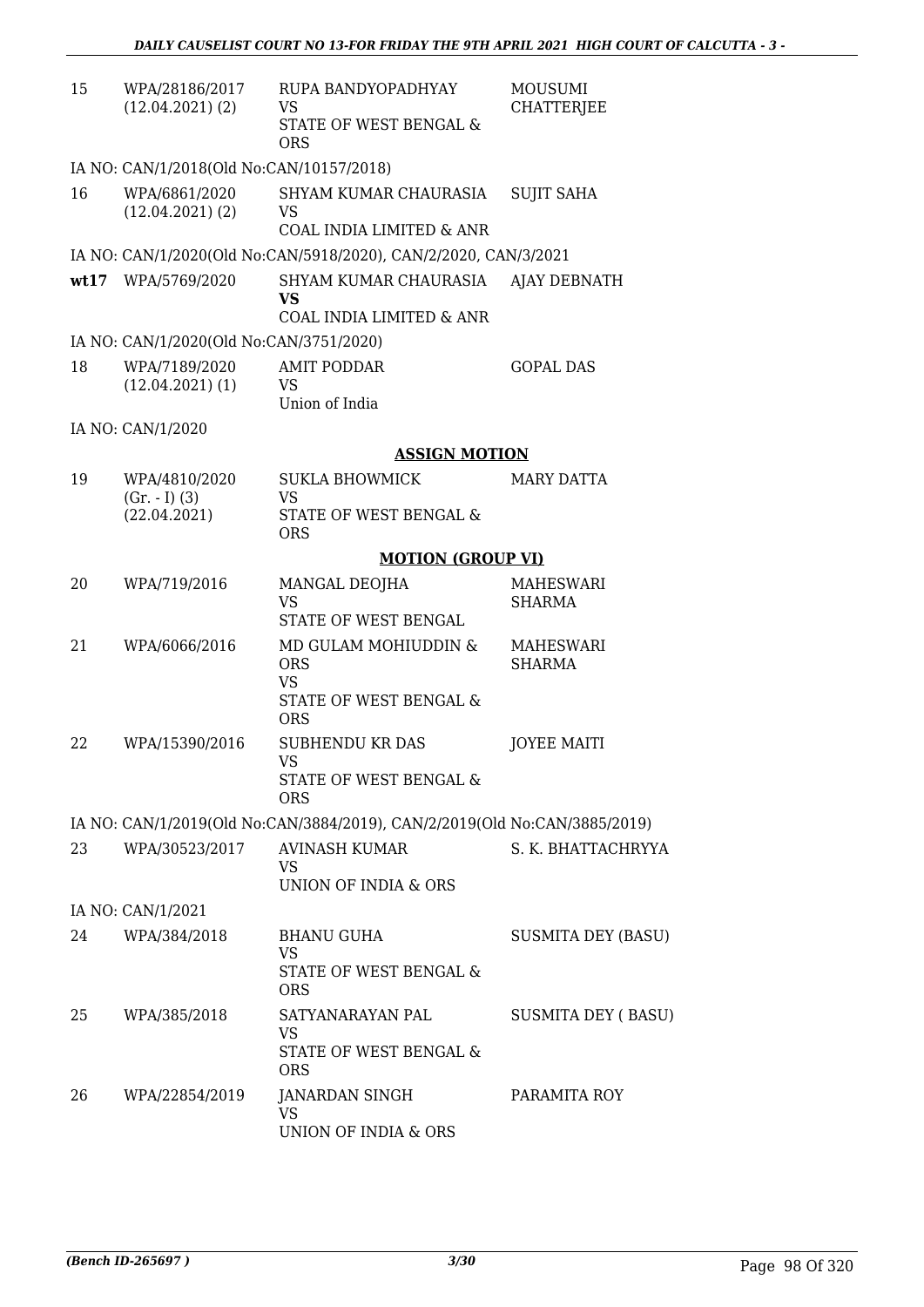| 27 | WPA/2369/2020        | SUDIPTO ROY & ORS<br><b>VS</b><br>STATE OF WEST BENGAL &<br><b>ORS</b>                    | MD HAFIZ ALI                           |
|----|----------------------|-------------------------------------------------------------------------------------------|----------------------------------------|
| 28 | WPA/3479/2020<br>(1) | NAZRUL ISLAM<br><b>VS</b><br>STATE OF WEST BENGAL &<br>ORS.                               | <b>SUSMITA DEY (BASU)</b>              |
| 29 | WPA/3537/2020<br>(1) | <b>ARABINDA ROY</b><br><b>VS</b><br>STATE OF WEST BENGAL &<br><b>ORS</b>                  | <b>SUSMITA DEY (BASU)</b>              |
| 30 | WPA/3621/2020        | AKHILESH KR. SHARMA<br><b>VS</b><br>UNION OF INDIA & ORS.                                 | DYUTI ROY                              |
| 31 | WPA/3988/2020        | CHINMOY GHOSH & ORS<br><b>VS</b><br>STATE OF WEST BENGAL &<br><b>ORS</b>                  | MD HAFIZ ALI                           |
| 32 | WPA/3989/2020        | MD. SAHAJADA HOQUE &<br><b>ORS</b><br><b>VS</b><br>STATE OF WEST BENGAL &<br><b>ORS</b>   | MD HAFIZ ALI                           |
| 33 | WPA/4216/2020<br>(1) | TRIDIP ROYCHOUDHURY<br><b>VS</b><br><b>EASTERN COALFIELDS</b><br><b>LIMITED &amp; ORS</b> | <b>DAISY BASU</b>                      |
| 34 | WPA/4249/2020        | <b>BHAGABATI DAS</b><br><b>VS</b><br>UNION OF INDIA & ORS                                 | KALYANI<br><b>BHATTACHARYYA</b>        |
| 35 | WPA/4287/2020<br>(4) | ARCHANA CHATTERJEE<br>VS.<br>STATE OF WEST BENGAL &<br><b>ORS</b>                         | <b>BHABANI PRASAD</b><br><b>MONDAL</b> |
| 36 | WPA/4320/2020        | PARESH CH. GORAI<br>VS<br>BHARAT COOKING COAL<br>LTD. & ORS.                              | SARBANANDA<br>SANYAL                   |
| 37 | WPA/4532/2020        | PRASANTA KUMAR DE &<br><b>ORS</b><br><b>VS</b><br>STATE OF WEST BENGAL &<br><b>ORS</b>    | JAYANTA MITRA                          |
| 38 | WPA/4624/2020        | NABANITA DAS<br>VS<br>STATE OF WEST BENGAL &<br><b>ORS</b>                                | SUBRATA KARMAKAR                       |
| 39 | WPA/4658/2020        | EX- SEPOY RAMBABU<br><b>BAMMIDI</b><br><b>VS</b><br>UNION OF INDIA & ORS                  | INDRANI GUPTA                          |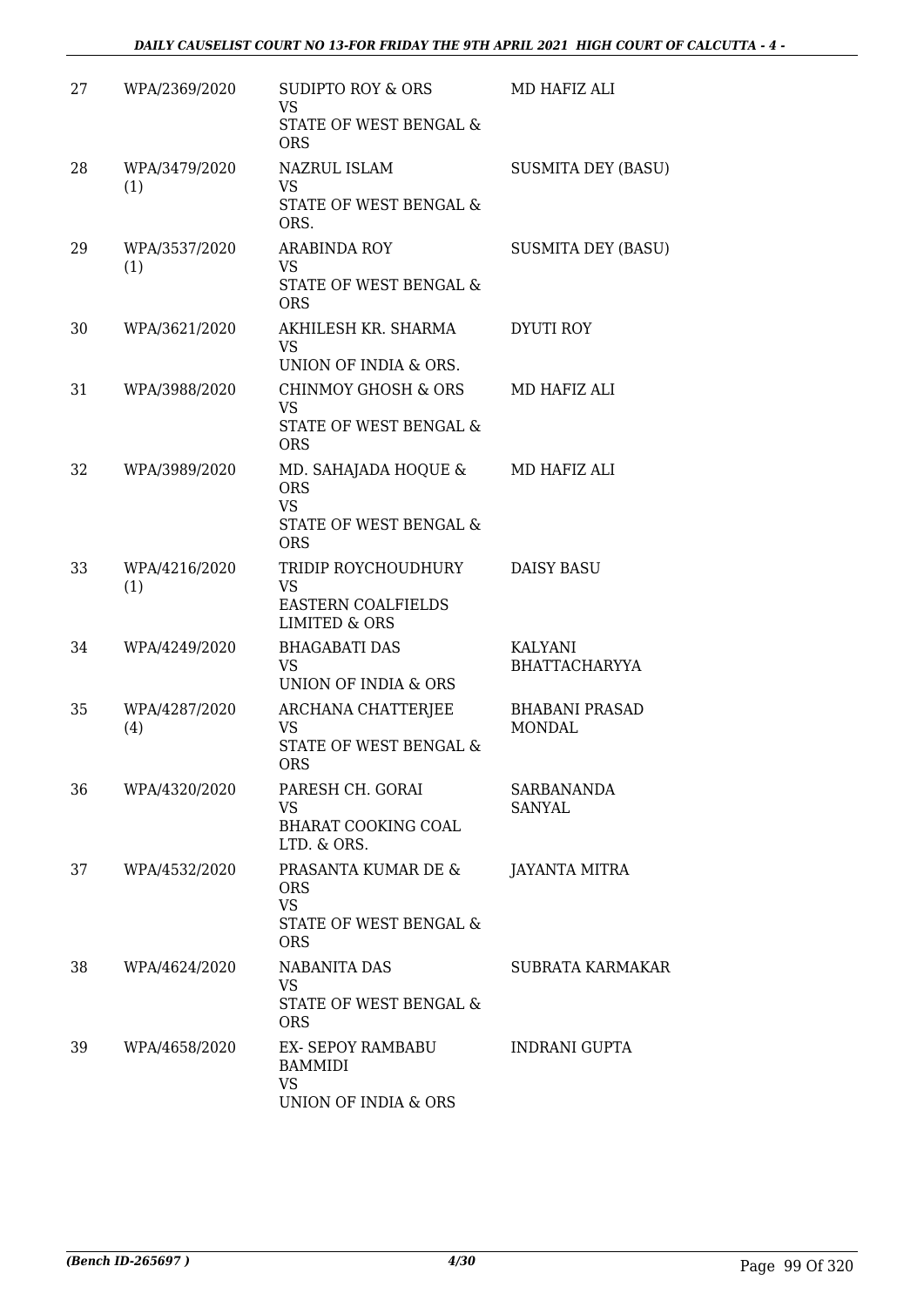| 40 | WPA/4759/2020         | CHAPALA BHANDARI<br><b>VS</b><br>STATE OF WEST BENGAL &<br><b>ORS</b>                             | ARUNABHA JANA                    |
|----|-----------------------|---------------------------------------------------------------------------------------------------|----------------------------------|
| 41 | WPA/4998/2020         | <b>SUKLA BARMAN</b><br><b>VS</b><br>STATE OF WEST BENGAL &<br><b>ORS</b>                          | NIVEDITA BARUI                   |
| 42 | WPA/5005/2020         | KAJAL CHAKRABORTY<br><b>VS</b><br>UNION OF INDIA & ORS                                            | KAMAL KANTA KAR                  |
| 43 | WPA/5025/2020         | <b>MANTI MALLICK</b><br><b>VS</b><br>DIRECTOR OF HEALTH<br>SERVICE, GOVT. OF W.B. &<br><b>ORS</b> | <b>BIJOY BRATA DE</b>            |
| 44 | WPA/5029/2020         | <b>MUKUL ROY</b><br><b>VS</b><br>UNION OF INDIA & ORS                                             | KANAI LAL DUTTA                  |
| 45 | WPA/5147/2020         | PANKAJ MAHATO<br><b>VS</b><br>STATE OF WEST BENGAL &<br><b>ORS</b>                                | <b>DONA GHOSH</b>                |
| 46 | WPA/8800/2020<br>(1)  | NILOY GANGULY<br><b>VS</b><br>AXIS BANK AND ORS                                                   | <b>DEBANJAN DAS</b>              |
| 47 | WPA/9403/2020         | <b>ABDUL KADIR</b><br><b>VS</b><br>STATE OF WEST BENGAL<br>AND ORS.                               | CHAITALI<br><b>CHATTOPADHYAY</b> |
| 48 | WPA/9984/2020         | <b>BINOD DOM</b><br><b>VS</b><br>UNITED BANK OF INDIA<br><b>AND ORS</b>                           | <b>GOUTAM DEY</b>                |
| 49 | WPA/10339/2020<br>(3) | HARE KRISHNA GIRI<br>VS<br>STATE OF WEST BENGAL<br>AND ORS.                                       | <b>SUSMITA DEY(BASU)</b>         |
|    | wt50 WPA/10341/2020   | SAKTI PRASAD BHAKTA<br><b>VS</b><br>STATE OF WEST BENGAL<br>AND ORS.                              | SUSMITA DEY(BASU)                |
|    | wt51 WPA/10343/2020   | MANORANJAN SHAMANTA<br>VS<br>STATE OF WEST BENGAL<br>AND ORS                                      | SUSMITA DEY(BASU)                |
|    | wt52 WPA/10345/2020   | SUNIL KUMAR SAHOO<br>VS<br>STATE OF WEST BENGAL<br>AND ORS.                                       | SUSMITA DEY(BASU)                |
|    | wt53 WPA/10347/2020   | ASIT KUMAR MALLIK<br><b>VS</b><br>STATE OF WEST BENGAL<br>AND ORS.                                | SUSMITA DEY(BASU)                |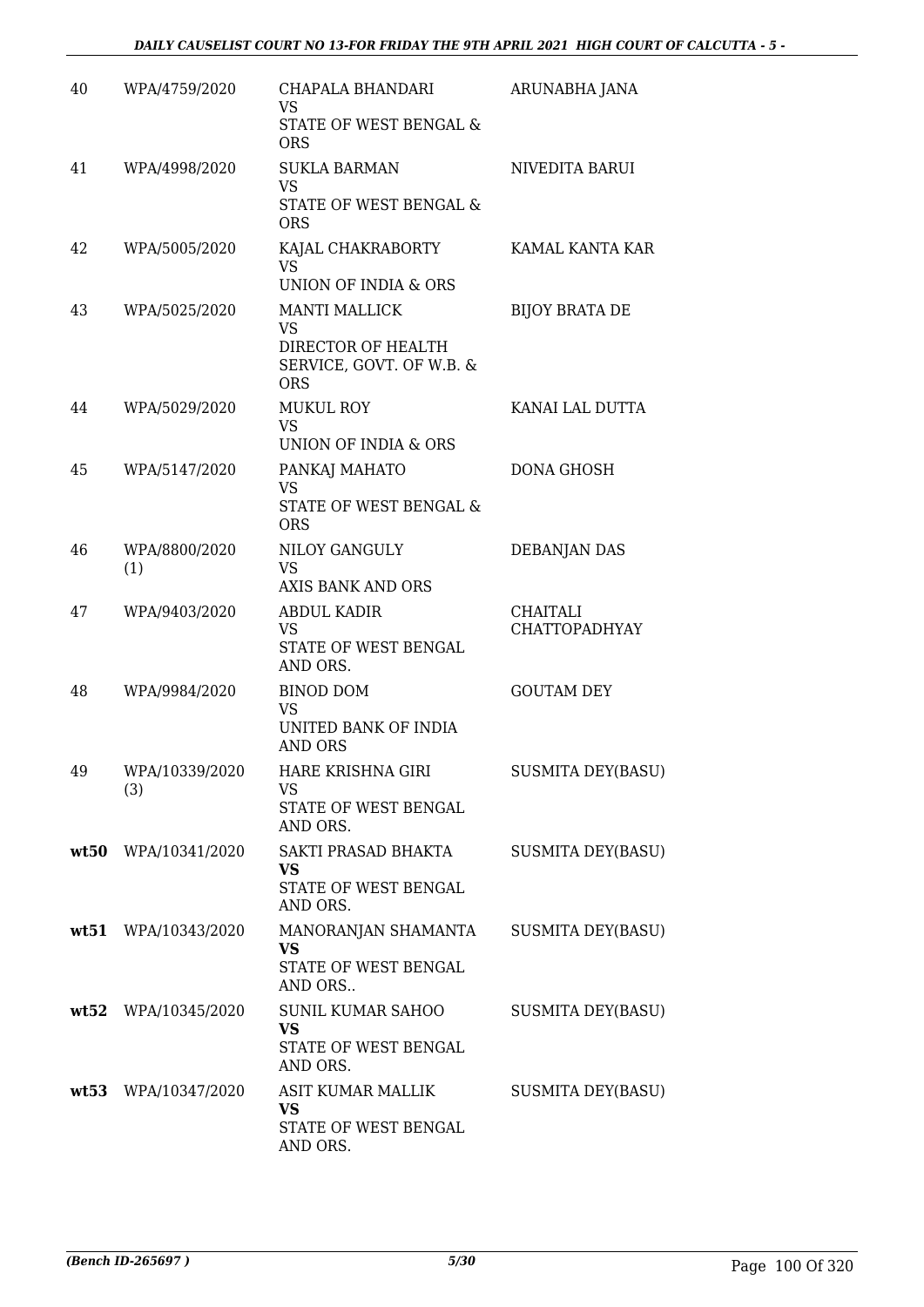|      | wt54 WPA/10349/2020 | KAZI AZIZUL HAQUE<br>VS<br>STATE OF WEST BENGAL                                             | <b>SUSMITA DEY(BASU)</b>    |
|------|---------------------|---------------------------------------------------------------------------------------------|-----------------------------|
| wt55 | WPA/10354/2020      | AND ORS.<br>ASOKE KUMAR MANNA<br><b>VS</b><br>STATE OF WEST BENGAL<br>AND ORS.              | <b>SUSMITA DEY</b>          |
| wt56 | WPA/10356/2020      | RANJAN KUMAR GHOSAL<br><b>VS</b><br>STATE OF WEST BENGAL<br>AND ORS.                        | <b>SUSMITA DEY</b>          |
|      | wt57 WPA/10357/2020 | RASH BEHARI BERA<br><b>VS</b><br>STATE OF WEST BENGAL<br>AND ORS.                           | <b>SUSMITA DEY BASU</b>     |
| wt58 | WPA/10358/2020      | KALLOL KUMAR MISHRA<br><b>VS</b><br>STATE OF WEST BENGAL<br>AND ORS.                        | <b>SUSMITA DEY(BASU)</b>    |
| wt59 | WPA/10359/2020      | AJIT KUMAR MANDAL<br><b>VS</b><br>STATE OF WEST BENGAL<br>AND ORS.                          | <b>SUSMITA DEY</b>          |
| wt60 | WPA/10360/2020      | SAKTI PADA MONDAL<br><b>VS</b><br>STATE OF WEST BENGAL<br>AND ORS.                          | <b>SUSMITA DEY BASU</b>     |
| wt61 | WPA/10361/2020      | SK. AKBAR ALI<br><b>VS</b><br>STATE OF WEST BENGAL<br>AND ORS.                              | <b>SUSMITA DEY(BASU)</b>    |
| 62   | WPA/10515/2020      | DIPAK SAHA<br><b>VS</b><br>STATE OF WEST BENGAL<br>AND ORS.                                 | PAROMITA MALAKAR<br>(DUTTA) |
| 63   | WPA/10522/2020      | <b>MONISHA</b><br>VS<br>UNION OF INDIA AND ORS.                                             | TIMIR KANTI BISWAS          |
| 64   | WPA/10526/2020      | CHHATHU SINGH<br>VS<br>UNION OF INDIA AND ORS.                                              | TIMIR KANTI BISWAS          |
| 65   | WPA/10550/2020      | <b>BALAHARI ROY</b><br>VS<br>UNION OF INDIA AND ORS.                                        | ARUNAVA PATI                |
| 66   | WPA/10681/2020      | KESHAB CHANDRA SARKAR<br><b>AND ORS</b><br>VS<br>THE STATE OF WEST<br><b>BENGAL AND ORS</b> | TANUJA BASAK                |
| 67   | WPA/10871/2020      | PRABHAS PRITAM JOGI<br>VS<br>STATE OF WEST BENGAL<br>AND ORS.                               | JAYANTA MITRA               |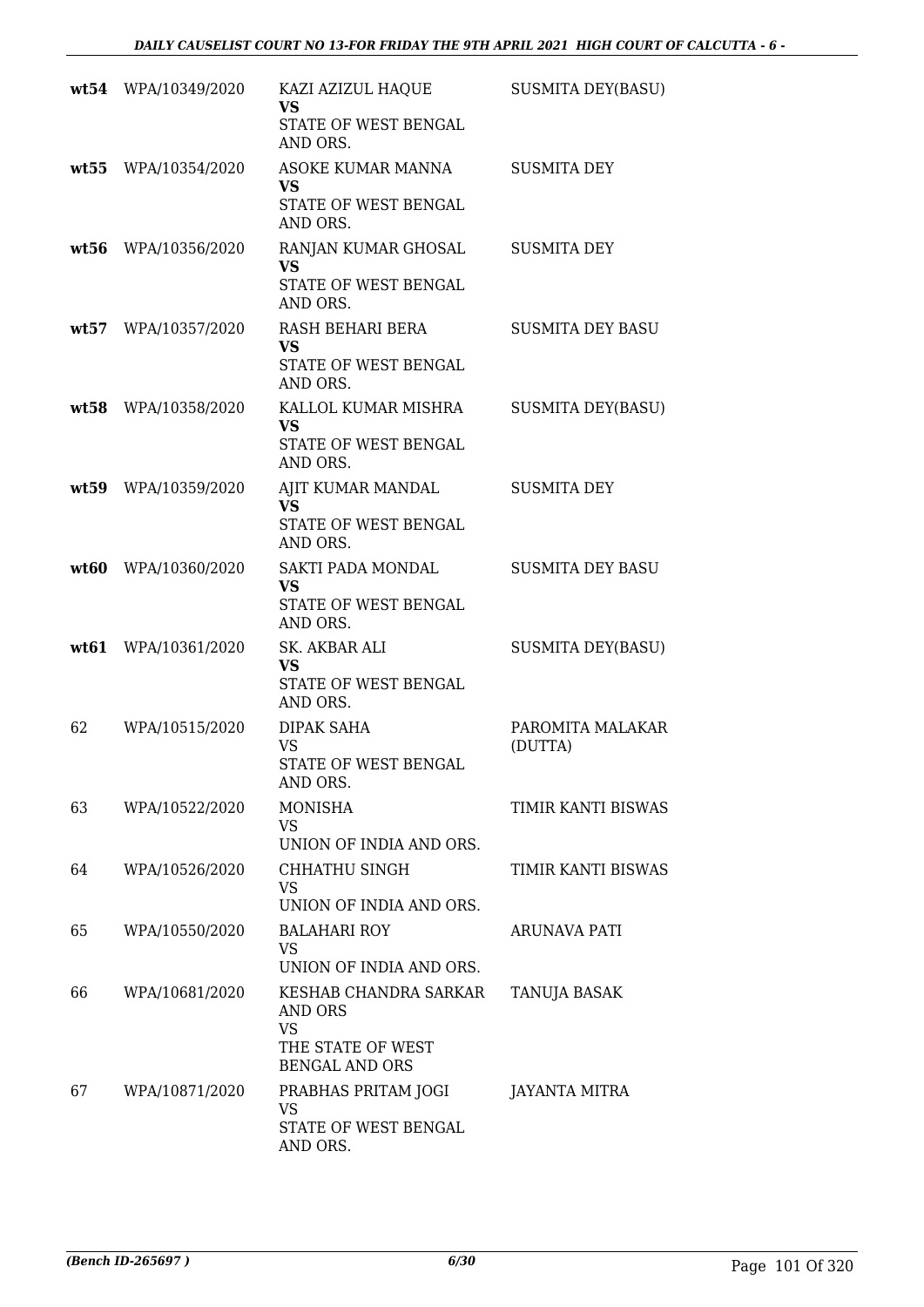### *DAILY CAUSELIST COURT NO 13-FOR FRIDAY THE 9TH APRIL 2021 HIGH COURT OF CALCUTTA - 7 -*

| 68 | WPA/11043/2020                     | PREM KUMAR SINGH<br>VS.<br>UNION OF INDIA AND ORS                                                                                                                                      | <b>FARAH ANJUM</b>                  |
|----|------------------------------------|----------------------------------------------------------------------------------------------------------------------------------------------------------------------------------------|-------------------------------------|
| 69 | WPA/11411/2020                     | <b>MANASH GHOSH</b><br>VS<br>UNION OF INDIA AND ORS.                                                                                                                                   | DEBABRATA MANDAL                    |
| 70 | WPA/11612/2020                     | PRASANTA HALDER<br>VS<br>STATE OF WEST BENGAL<br>AND ORS.                                                                                                                              | ROMA ROY                            |
| 71 | WPA/11725/2020<br>(3)              | <b>HARU DAS AND ORS</b><br><b>VS</b><br>STATE OF WEST BENGAL<br>AND ORS.                                                                                                               | <b>SAGAR SINGH</b>                  |
| 72 | WPA/11855/2020                     | <b>BANIBRATA BASU</b><br><b>VS</b><br>UNION OF INDIA AND ORS.                                                                                                                          | AHANA GHOSH                         |
| 73 | AST/1/2021                         | <b>SOURAV BISWAS</b><br><b>VS</b><br>STATE OF WEST BENGAL<br>AND ORS.                                                                                                                  | <b>ARNAB SAHA</b>                   |
| 74 | WPA/758/2021<br>(1)                | TOTA ROY<br><b>VS</b><br>STATE OF WEST BENGAL<br>AND ORS.                                                                                                                              | Malay Bhattacharyya                 |
| 75 | WPA/2118/2021<br>(2)               | INDRANIL GHOSH<br><b>VS</b><br>STATE OF WEST BENGAL<br>AND ORS.                                                                                                                        | <b>MANIKA ROY</b>                   |
| 76 | WPA/2163/2021                      | ABHA RANI GHOSH<br>VS.<br>STATE OF WEST BENGAL<br>AND ORS.                                                                                                                             | <b>SOUMIK GANGULI</b>               |
| 77 | WPA/2302/2021<br>(2)               | ALL INDIA GENERAL<br>INSURANCE SC/ST<br><b>EMPLOYEES</b><br>PARISHAT(JAYAMURTHY)<br>AND ANR<br><b>VS</b><br><b>GENERAL INSURANCE</b><br>PUBLIC SECTOR<br><b>ASSOCIATION AND OTHERS</b> | <b>BASABI</b><br>RAICHOUDHURY       |
| 78 | WPA/2358/2021<br>(3) (Premptorily) | PROSANTA MONDAL<br>VS.<br>STATE OF WEST BENGAL<br>AND ORS.                                                                                                                             | PRAMITA BANERJEE                    |
| 79 | WPA/2592/2021<br>(1)               | SK. ESANUL HAQUE<br>VS<br>STATE OF WEST BENGAL<br>AND ORS.                                                                                                                             | MANISHANKAR<br><b>CHATTOPADHYAY</b> |
| 80 | WPA/2679/2021<br>(2)               | SHARBANI BANERJEE<br>VS<br>COAL INDIA LIMITED AND<br><b>ORS</b>                                                                                                                        | OISANI MUKHERJEE                    |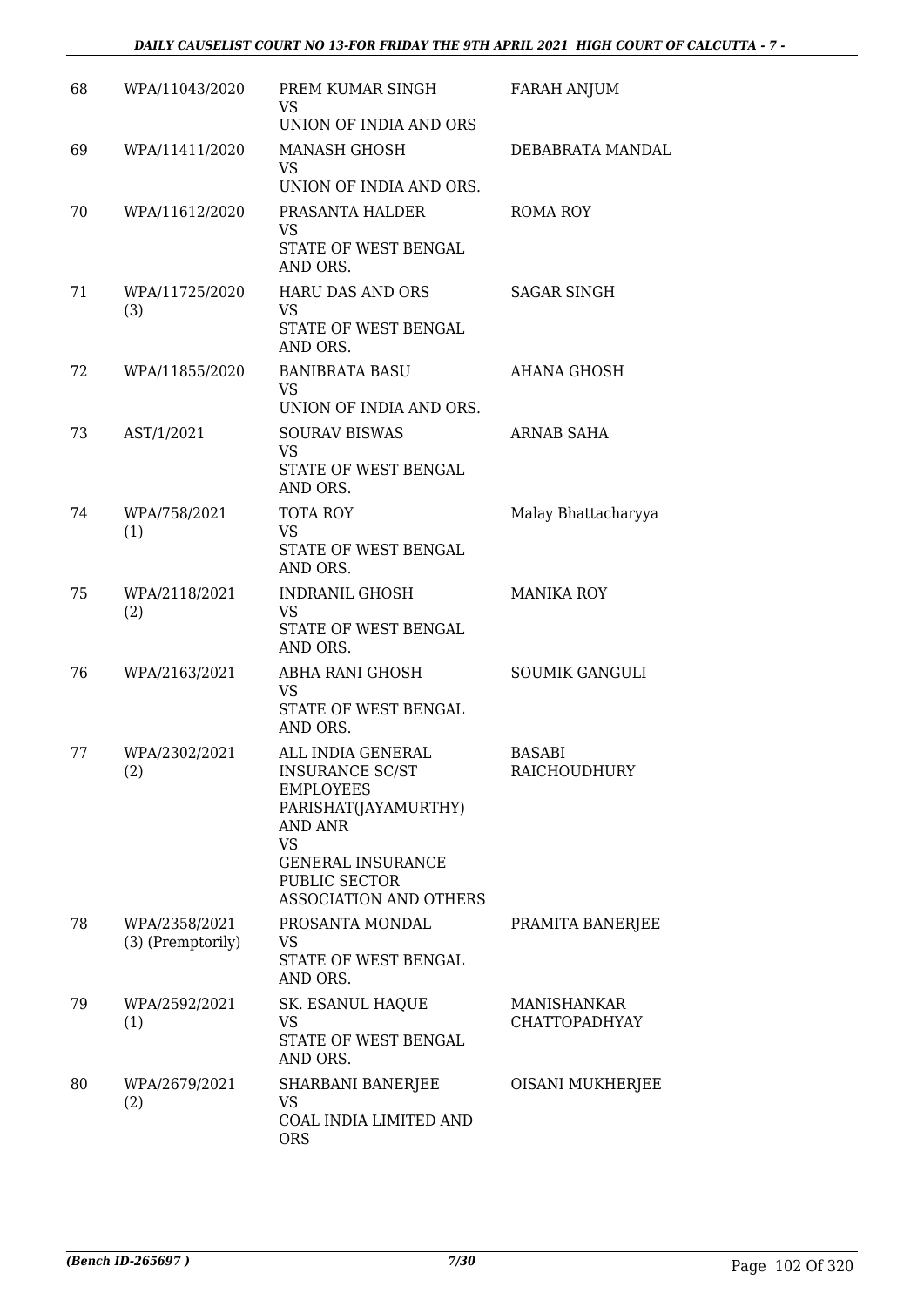| 81   | WPA/3043/2021<br>(3) | M/S P.C. DEY ENTERPRISE<br>AND ANR<br><b>VS</b><br>UNION OF INDIA AND ORS.                          | DEBABRATA ROY                   |
|------|----------------------|-----------------------------------------------------------------------------------------------------|---------------------------------|
| wt82 | WPA/3048/2021        | M/S DEBASISH NAG AND<br>ANR<br><b>VS</b>                                                            | DEBABRATA RAY                   |
| wt83 | WPA/3058/2021        | UNION OF INDIA AND ORS.<br>M/S KARMAKAR<br><b>ENTERPRISE AND</b><br><b>ANOTHER</b><br><b>VS</b>     | DEBABRATA RAY                   |
|      | wt84 WPA/3073/2021   | UNION OF INDIA AND ORS.<br>M/S SHYAM SUNDAR<br><b>GHOSH</b><br><b>VS</b><br>UNION OF INDIA AND ORS. | DEBABRATA ROY                   |
| wt85 | WPA/3085/2021        | M/S JAGADISH CHANDRA<br>ADHIKARY AND ANR<br><b>VS</b><br>UNION OF INDIA AND ORS.                    | DEBABRATA RAY                   |
| 86   | WPA/3219/2021<br>(1) | <b>MANAS HALDER</b><br><b>VS</b><br>UNION OF INDIA AND ORS.                                         | <b>ARPAN SINHA</b>              |
| 87   | WPA/3383/2021<br>(1) | NIRBHAY LODH<br>VS.<br><b>UCO BANK</b>                                                              | MITUL<br><b>CHAKRABORTY</b>     |
| 88   | WPA/3551/2021<br>(1) | DHIRENDRA NATH<br><b>MONDAL</b><br>VS<br>STATE OF WEST BENGAL                                       | <b>SUSMITA DEY(BASU)</b>        |
| 89   | WPA/3726/2021<br>(3) | AND ORS.<br>SOSTI JANA MANDAL<br>@SOSTI JANA<br><b>VS</b><br>STATE OF WEST BENGAL<br>AND ORS.       | PARTHA SARATHI<br><b>MONDAL</b> |
| 90   | WPA/3743/2021        | AMAR SHIT AND OTHERS<br><b>VS</b><br>STATE OF WEST BENGAL<br>AND ORS.                               | <b>SOUMIK GANGULI</b>           |
| 91   | WPA/3901/2021<br>(2) | ASRAF ALI AND ORS<br>VS<br>STATE OF WEST BENGAL<br>AND ORS.                                         | <b>BITASOK BANERJEE</b>         |
| 92   | WPA/4076/2021<br>(2) | KOUSHIK MGHOSH AND<br><b>ORS</b><br><b>VS</b><br>THE STATE OF WEST<br><b>BENGAL AND ORS</b>         | MONIRUZZAMAN                    |
|      | IA NO: CAN/1/2021    |                                                                                                     |                                 |
| 93   | WPA/4091/2021<br>(2) | DILIP KUMAR GANGULY<br>VS<br>BANGIYA GRAMIN VIKASH<br><b>BANK</b>                                   | KMAKSHYA PRASAD<br>MUKHOPADHYAY |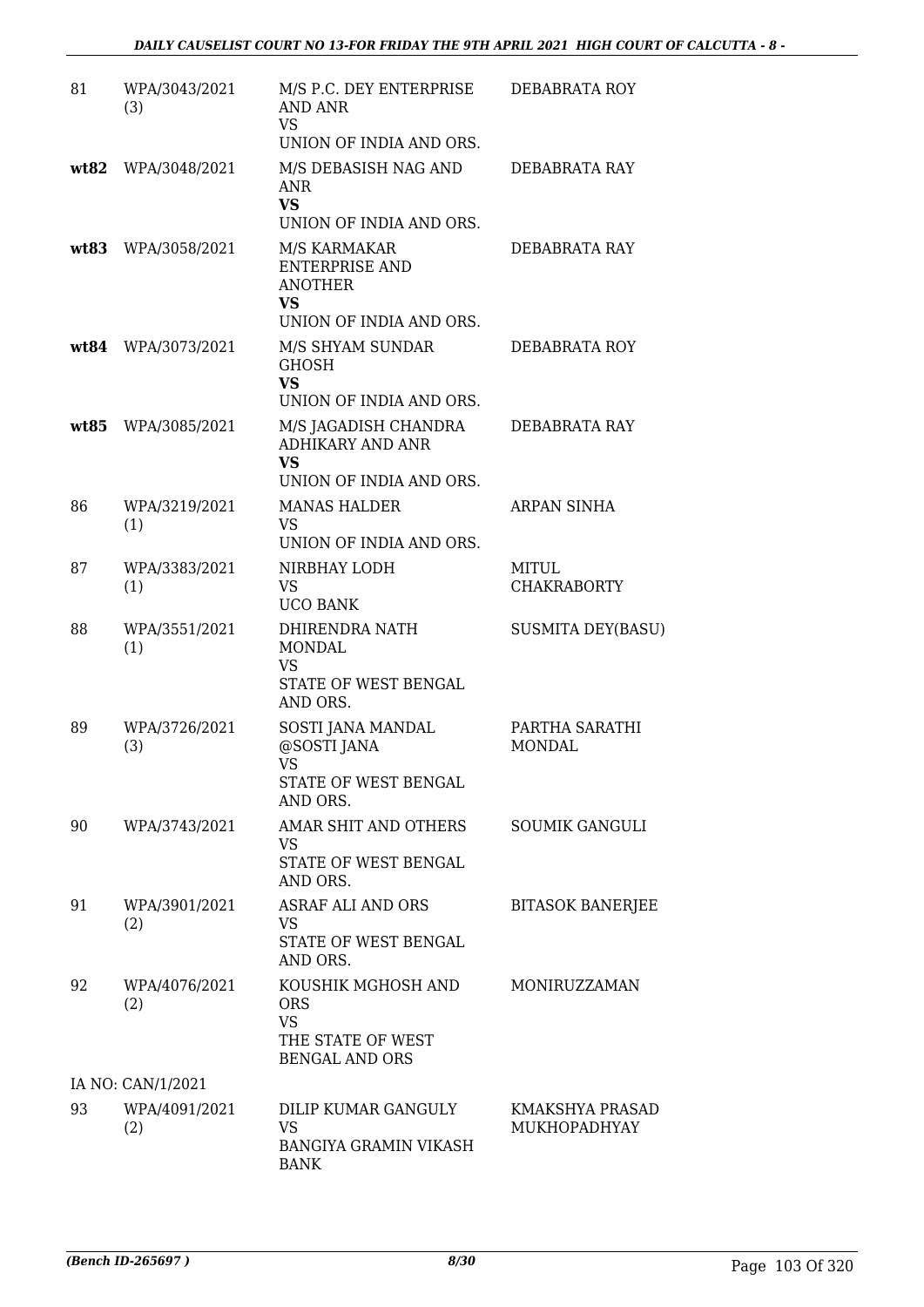| 94  | WPA/4164/2021        | KOUSHIK CHAKRABORTY<br><b>THAKUR</b><br><b>VS</b><br>THE HON'BLE HIGH COURT<br>AT CALCUTTA AND OTHERS                        | NEIL BASU                            | SAIKAT BANERJEE |
|-----|----------------------|------------------------------------------------------------------------------------------------------------------------------|--------------------------------------|-----------------|
| 95  | WPA/4587/2021<br>(2) | <b>ARNAB SEN</b><br><b>VS</b><br>UNION OF INDIA AND ORS.                                                                     | DIPANKAR PAL                         |                 |
| 96  | WPA/4614/2021<br>(2) | MAINUDDIN SARDAR<br><b>VS</b><br>INSPECTOR GENERAL, FTR<br>HEADQUARTERS BORDER<br><b>SECURITY FORCE AND</b><br><b>OTHERS</b> | <b>SUBHAM GHOSH</b>                  |                 |
| 97  | WPA/4683/2021<br>(2) | <b>BIBRATA BISWAS</b><br><b>VS</b><br>UNION OF INDIA AND ORS.                                                                | PRATIK MAJUMDER                      |                 |
| 98  | WPA/5036/2021        | DINESH MAHATO<br><b>VS</b><br>STATE OF WEST BENGAL<br>AND ORS.                                                               | ASHIS KUMAR PAUL                     |                 |
| 99  | WPA/5166/2021        | ANIMESH SAHA<br>VS<br>STATE OF WEST BENGAL<br>AND ORS.                                                                       | KARUNAMOYEE<br><b>SAMANTA</b>        |                 |
| 100 | WPA/5206/2021        | <b>SUJOY LAI</b><br><b>VS</b><br>UNION OF INDIA AND ORS.                                                                     | ARPA CHAKRABORTY                     |                 |
| 101 | WPA/5211/2021        | KHOKON RAJBANSHI<br><b>VS</b><br>STATE OF WEST BENGAL<br>AND ORS.                                                            | <b>BIDYUT BARAN</b><br><b>BISWAS</b> |                 |
| 102 | WPA/5244/2021        | PINAKI DAS AND OTHERS<br><b>VS</b><br>STATE OF WEST BENGAL<br>AND ORS.                                                       | SAKTIPADA JANA                       |                 |
| 103 | WPA/5254/2021<br>(1) | <b>MAYARUN BIBI</b><br><b>VS</b><br>UNION OF INDIA AND ORS.                                                                  | <b>BEANZIR SHAIKH</b>                |                 |
| 104 | WPA/5329/2021<br>(1) | ANWESHA GANGULY<br><b>BANERJEE AND ORS</b><br>VS<br>STATE OF WEST BENGAL<br>AND ORS.                                         | <b>SUMAN BANERJEE</b>                |                 |
| 105 | WPA/5460/2021        | <b>BOSE INSTITUTE</b><br>PENSIONERS WELFARE<br>ASSOCIATION AND ANR.<br><b>VS</b><br>THE BOSE INSTITUTE AND<br>ORS.           | <b>ASWINI BERA</b>                   |                 |
| 106 | WPA/5562/2021        | KRISHNA KANTA BAPARI<br>VS<br>THE BANK OF INDIA AND<br><b>ORS</b>                                                            | PRITHVIRAJ SINHA<br><b>ROY</b>       |                 |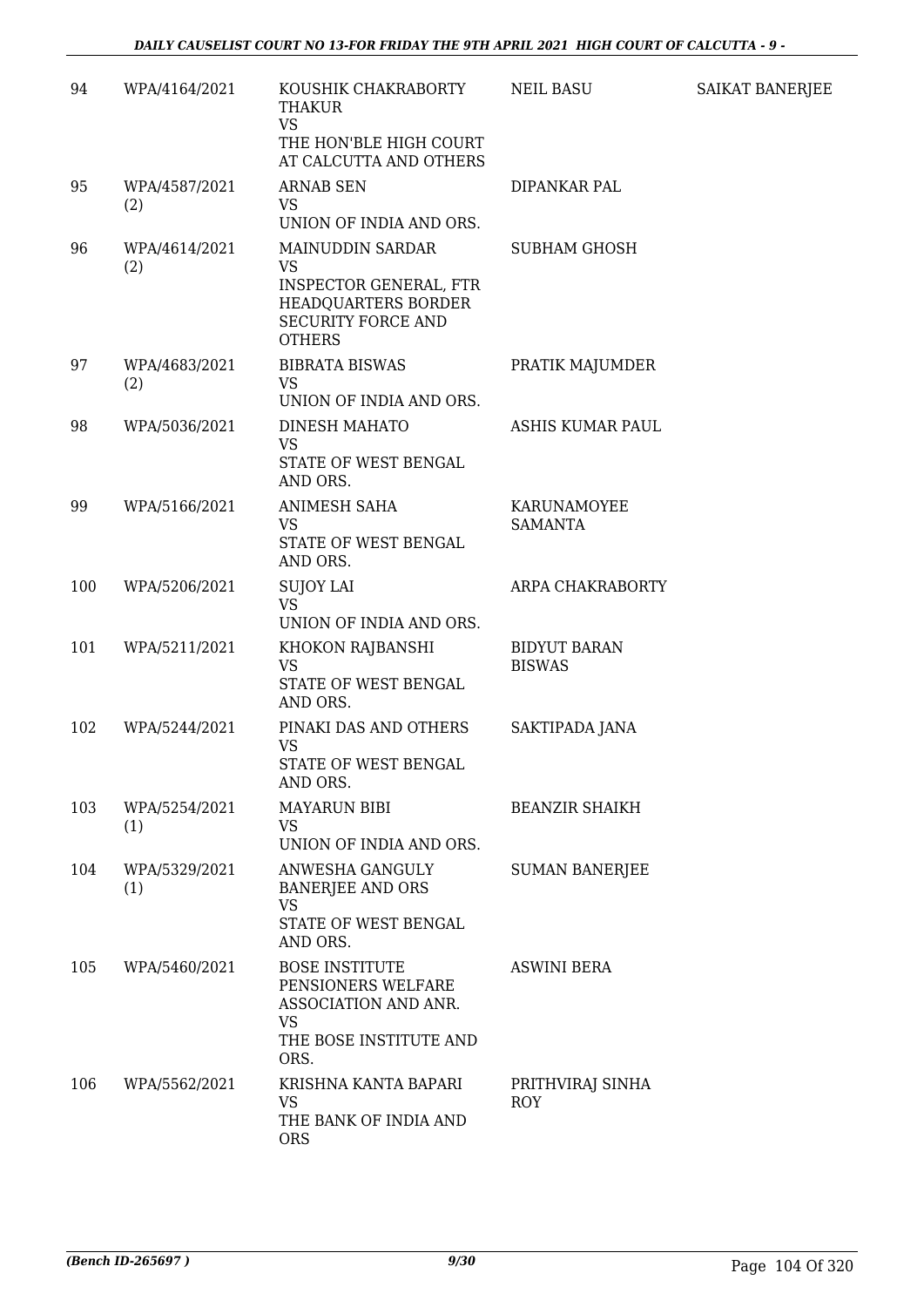| 107 | WPA/5564/2021 | <b>SHIBNATH DAS</b><br>VS<br>STATE OF WEST BENGAL<br>AND ORS.                                      | MD. AHSANUZZAMAN                            |
|-----|---------------|----------------------------------------------------------------------------------------------------|---------------------------------------------|
| 108 | WPA/5622/2021 | RAKIB KHAN AND OTHERS<br><b>VS</b><br>STATE OF WEST BENGAL<br>AND ORS.                             | MD. KUTUBUDDIN                              |
| 109 | WPA/5727/2021 | <b>SANJOY SEN</b><br><b>VS</b><br>THE STATE OF WEST<br><b>BENGAL AND ORS</b>                       | <b>MANI SHANKAR</b><br><b>CHATTOPADHYAY</b> |
| 110 | WPA/5744/2021 | <b>SABINA KHATUN</b><br><b>VS</b><br>STATE OF WEST BENGAL<br>AND ORS.                              | MD MOSIAR<br><b>RAHAMAN</b>                 |
| 111 | WPA/5746/2021 | <b>SAMIMA BEGUM</b><br><b>VS</b><br>THE BOARD OF TRUSTEES<br>OF CALCUTTA PORT AND<br><b>OTHERS</b> | SK. REJAUL ALAM                             |
| 112 | WPA/5770/2021 | DULAL CHANDRA PAUL<br><b>VS</b><br>STATE OF WEST BENGAL<br>AND ORS.                                | SANKAR PAUL                                 |
| 113 | WPA/5778/2021 | SUDIPTA KARMAKAR AND<br><b>ORS</b><br><b>VS</b><br>STATE OF WEST BENGAL<br>AND ORS.                | <b>DIBYENDU</b><br><b>CHATTERJEE</b>        |
| 114 | WPA/5886/2021 | MD NASIRUDDIN AND ORS HARADHAN MONDAL<br>VS<br>STATE OF WEST BENGAL<br>AND ORS.                    |                                             |
| 115 | WPA/5915/2021 | DHARAMDEO RAY<br>VS.<br>UNION OF INDIA AND ORS.                                                    | DEBASISH KUNDU                              |
| 116 | WPA/6027/2021 | <b>ANUJ SHAW</b><br>VS<br>THE EASTERN COALFIELD<br><b>LIMITED AND OTHERS</b>                       | <b>PRALAY</b><br><b>BHATTACHARJEE</b>       |
| 117 | WPA/6056/2021 | <b>CHINA DAS</b><br>VS<br>STATE OF WEST BENGAL<br>AND ORS.                                         | SIDDHADEV ADAK                              |
| 118 | WPA/6071/2021 | DR. SANJIT BISWAS<br><b>VS</b><br>UNION OF INDIA AND<br><b>ANOTHER</b>                             | RANANEESH GUPTA<br><b>THAKURTA</b>          |
| 119 | WPA/6074/2021 | DR.SANJIT BISWAS<br>VS<br>UNION OF INDIA AND ORS.                                                  | RANANEESH GUHA<br>THAKURTA                  |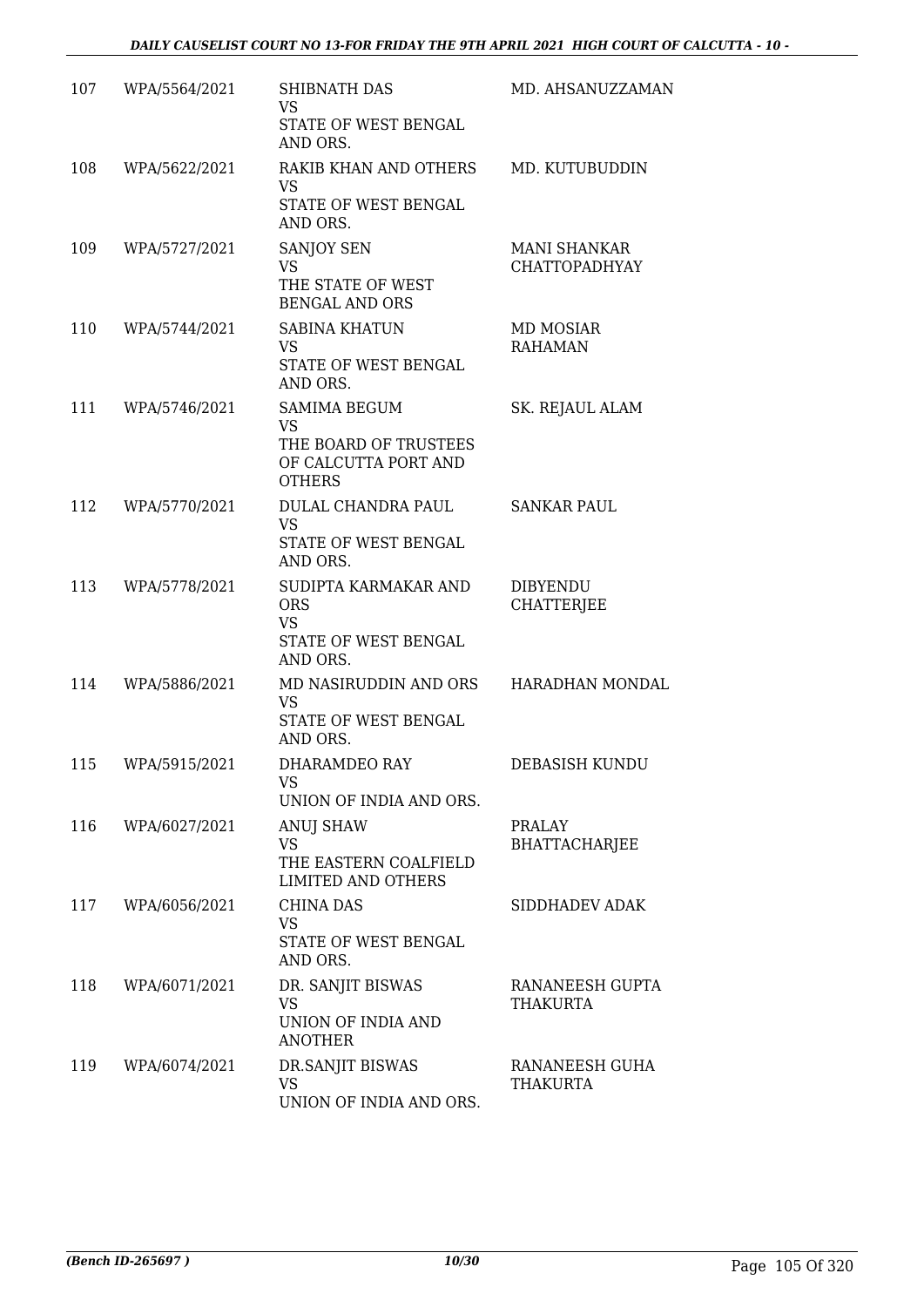| 120 | WPA/6102/2021       | AMALENDU BIKASH PANDA<br><b>VS</b><br>STATE OF WEST BENGAL<br>AND ORS.               | KAMAL KANTA KAR                     |
|-----|---------------------|--------------------------------------------------------------------------------------|-------------------------------------|
| 121 | WPA/6104/2021       | SHIVAJI ANANDRAO YADAV<br><b>VS</b><br><b>COAL INDIA LIMITED</b>                     | <b>SUJIT SAHA</b>                   |
| 122 | WPA/6160/2021       | NAJIMUDDIN<br><b>VS</b><br>STATE OF WEST BENGAL<br>AND ORS.                          | Md. Habibur Rahaman                 |
| 123 | WPA/6185/2021       | NARGISA BIBI<br><b>VS</b><br>UNION OF INDIA AND ORS.                                 | <b>SUSMITA</b><br><b>CHOWDHURY</b>  |
|     | wt124 WPA/6190/2021 | PABITRAMAYEE MAJHI<br><b>VS</b><br>STATE OF WEST BENGAL<br>AND ORS.                  | KASHISWAR GHOSAL                    |
| 125 | WPA/6212/2021       | SANTOSH KUMAR MAHATO<br>AND ORS<br><b>VS</b><br>THE UNION OF INDIA AND<br><b>ORS</b> | <b>SUKHENDU BIKASH</b><br>MUKHERJEE |
| 126 | WPA/6321/2021       | ARCHITA MANNA<br><b>VS</b><br>STATE OF WEST BENGAL<br>AND ORS.                       | <b>ANIL KUMAR</b><br>CHATTOPADHYAYA |
| 127 | WPA/6323/2021       | KAILAS GORAI<br><b>VS</b><br>WBSEDCL AND ORS.                                        | TANUJA BASAK                        |
| 128 | WPA/6331/2021       | PARIMAL MANDAL<br><b>VS</b><br>STATE OF WEST BENGAL<br>AND ORS.                      | JOYDEEP ROY                         |
|     | 129 WPA/6348/2021   | PRASANTA BESRA<br>VS<br>STATE OF WEST BENGAL<br>AND ORS.                             | <b>GORA CHAND</b><br>SAMANTA        |
| 130 | WPA/6377/2021       | RAJ KUMAR PAL AND ORS<br><b>VS</b><br>STATE OF WEST BENGAL<br>AND ORS.               | <b>UDAY NARAYAN</b><br>BETAL        |
| 131 | WPA/6385/2021       | TAFFAZZUL HUSSAIN<br><b>GILANI</b><br><b>VS</b><br>STATE OF WEST BENGAL<br>AND ORS.  | ADITYA MONDAL                       |
|     | IA NO: CAN/1/2021   |                                                                                      |                                     |
| 132 | WPA/6400/2021       | <b>IMTIAZ HUSSAIN</b><br>VS<br>STATE OF WEST BENGAL<br>AND ORS.                      | ADITYA MONDAL                       |
|     | IA NO: CAN/1/2021   |                                                                                      |                                     |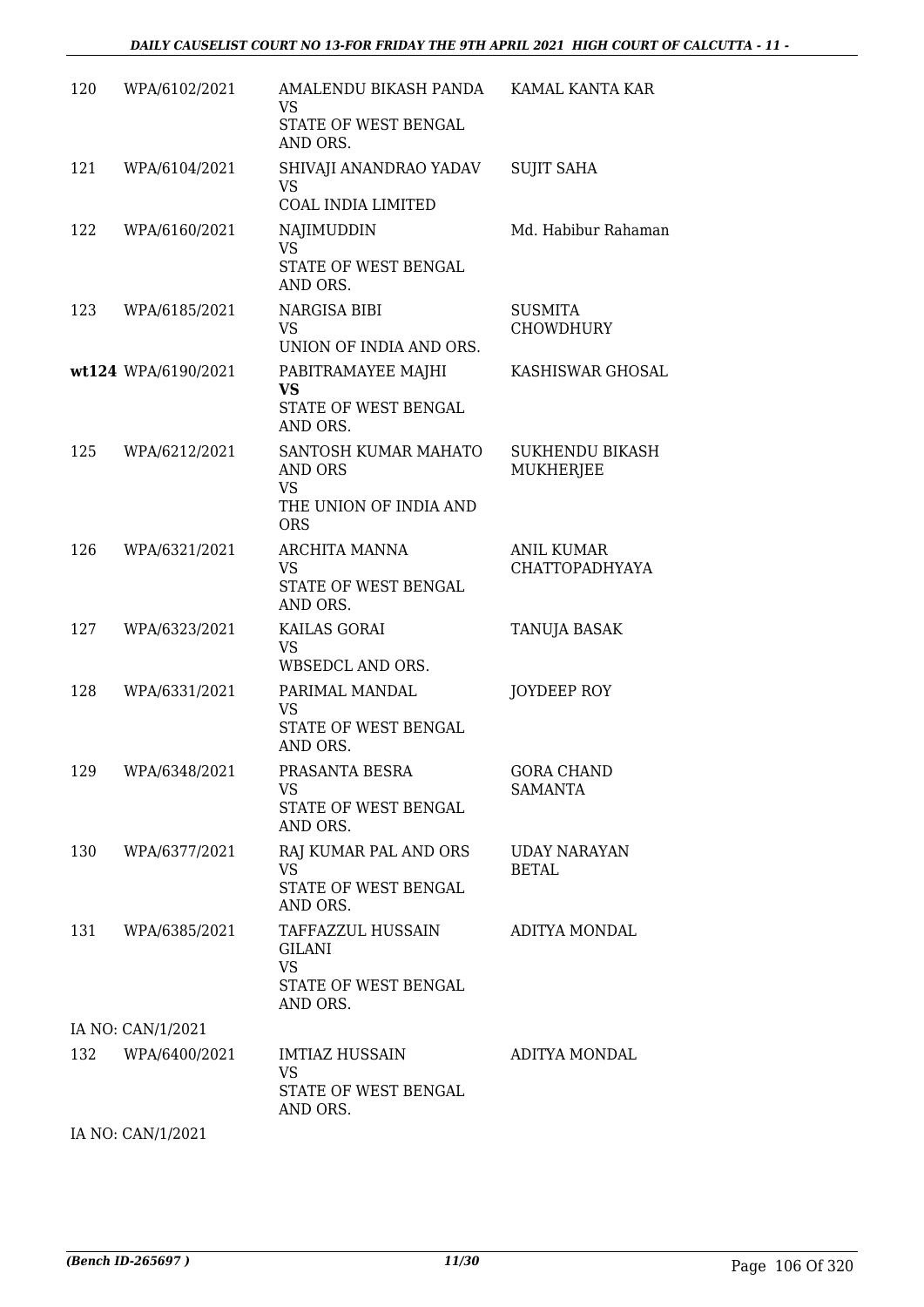| 133 | WPA/6464/2021 | TAPAN KUMAR MANA<br><b>VS</b><br>STATE OF WEST BENGAL                                                | <b>INDRAJIT BISWAS</b>               |
|-----|---------------|------------------------------------------------------------------------------------------------------|--------------------------------------|
| 134 | WPA/6481/2021 | AND ORS.<br><b>AMAR DAS</b><br>VS<br>STATE OF WEST BENGAL                                            | <b>AYAN MITRA</b>                    |
| 135 | WPA/6511/2021 | AND ORS.<br>SOMNATH NANDI<br><b>VS</b><br>STATE OF WEST BENGAL<br>AND ORS.                           | MONIRUZZAMAN                         |
| 136 | WPA/6530/2021 | RAJDIPTA BARMAN<br><b>VS</b><br><b>EMPLOYEES PROVIDENT</b><br>FUND ORGANISATION AND<br><b>OTHERS</b> | DEBOPRIYO KARAN                      |
| 137 | WPA/6536/2021 | SMT KAJOL BADYAKAR<br>VS<br>M/S. EASTERN COAL<br>FIELDS LTD AND ORS                                  | AMAL KUMAR DUTTA                     |
| 138 | WPA/6544/2021 | KRISHNA BHUIYA<br><b>VS</b><br>EASTERN COAL FIELDS LTD<br><b>AND ORS</b>                             | <b>AMAL KR DATTA</b>                 |
| 139 | WPA/6551/2021 | <b>MAHESH BAURI</b><br><b>VS</b><br>THE COAL INDIA LTD AND<br><b>ORS</b>                             | AMAL KUMAR DATTA                     |
| 140 | WPA/6587/2021 | JYOTISH MONDAL AND<br><b>ANOTHER</b><br><b>VS</b><br>STATE OF WEST BENGAL<br>AND ORS.                | TANUJA BASAK                         |
| 141 | WPA/6646/2021 | SHIKHA DAS<br>VS<br>THE KOLKATA PORT TRUST<br>AND ORS.                                               | MOHINI MOHAN<br><b>BHATTACHARJEE</b> |
| 142 | WPA/6695/2021 | PIJUSH KANTI ROY<br>CHOWDHURY<br><b>VS</b><br>STATE OF WEST BENGAL<br>AND ORS.                       | <b>JAMIRUDDIN KHAN</b>               |
| 143 | WPA/6696/2021 | <b>SUPRIYA GUCHAIT</b><br>VS<br>STATE OF WEST BENGAL<br>AND ORS.                                     | JAMIRUDDIN KHAN                      |
| 144 | WPA/6699/2021 | BINDU BIHARI SAHA<br>VS<br>STATE OF WEST BENGAL<br>AND ORS.                                          | <b>JAMIRUDDIN KHAN</b>               |
| 145 | WPA/6713/2021 | AJAY KUMAR<br>VS<br>STATE OF WEST BENGAL<br>AND ORS.                                                 | <b>JAMIRUDDIN KHAN</b>               |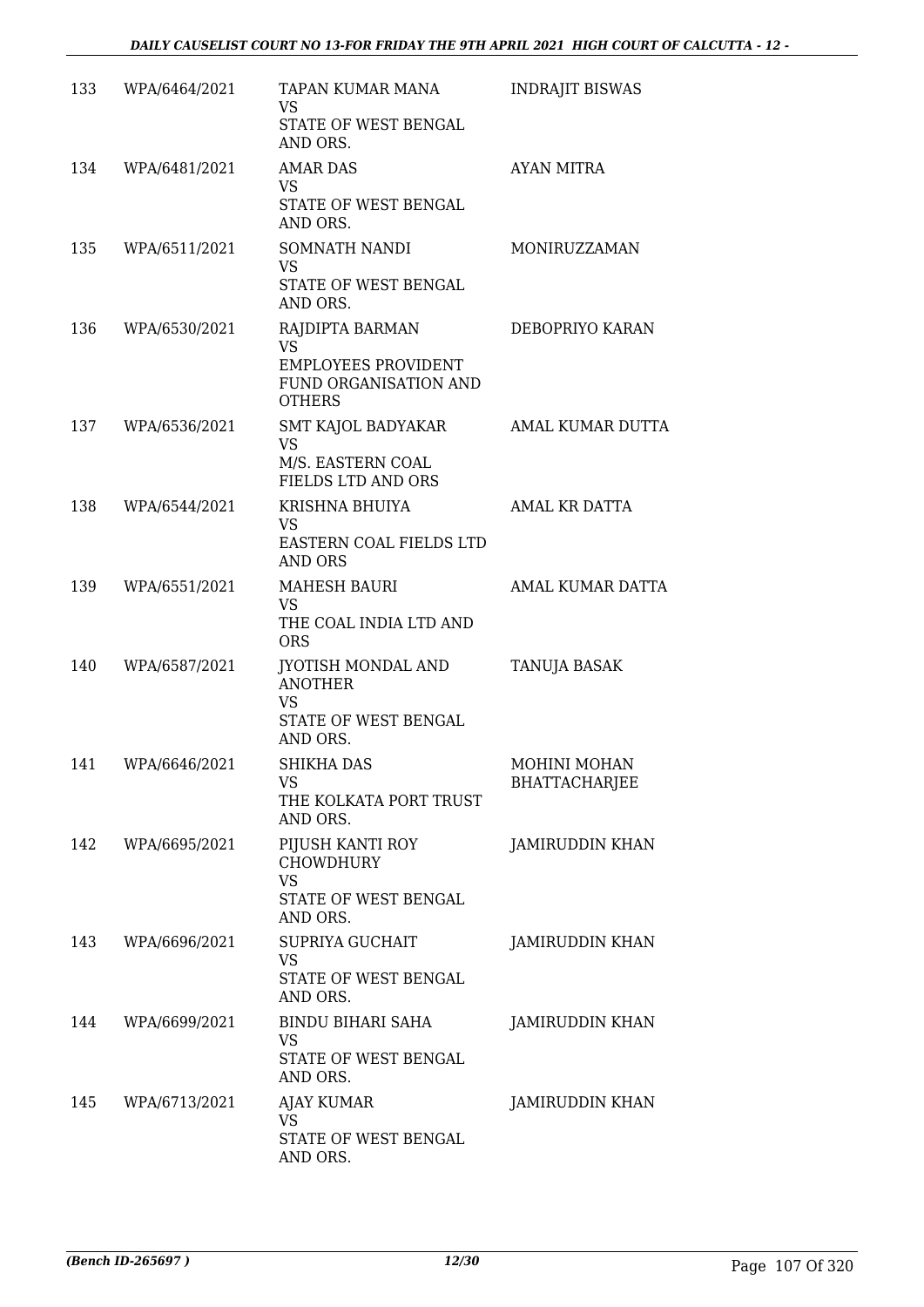| 146 | WPA/6716/2021 | <b>DINANATH THAKUR</b><br><b>VS</b><br>STATE OF WEST BENGAL              | <b>JAMIRUDDIN KHAN</b>                |
|-----|---------------|--------------------------------------------------------------------------|---------------------------------------|
|     |               | AND ORS.                                                                 |                                       |
| 147 | WPA/6717/2021 | PULAK SANKAR<br><b>CHOUDHURY</b><br><b>VS</b>                            | <b>JAMIRUDDIN KHAN</b>                |
|     |               | STATE OF WEST BENGAL<br>AND ORS.                                         |                                       |
| 148 | WPA/6719/2021 | <b>SUSHANTA MITRA</b><br><b>VS</b><br>STATE OF WEST BENGAL<br>AND ORS.   | <b>JAMIRUDDIN KHAN</b>                |
| 149 | WPA/6721/2021 | DEBAPRIYA NAG ROY<br><b>VS</b><br>STATE OF WEST BENGAL<br>AND ORS.       | PRITAM CHOUDHURY                      |
| 150 | WPA/6729/2021 | PRIYA KARMAKAR<br><b>VS</b><br>STATE OF WEST BENGAL<br>AND ORS.          | <b>BAISAKHI SINGHA</b>                |
| 151 | WPA/6733/2021 | <b>GURUPADA MURMU</b><br><b>VS</b><br>UNION OF INDIA AND ORS.            | kashiswar ghosal                      |
| 152 | WPA/6781/2021 | MANTULAL MONDAL<br><b>VS</b><br>KOLKATA PORT TRUST AND<br>ORS.           | RAJIB KUMAR KUNDU                     |
| 153 | WPA/6832/2021 | BEAUTY CHAKRABORTY<br>VS<br>STATE OF WEST BENGAL<br>AND ORS.             | PARTHA<br><b>CHAKRABORTY</b>          |
| 154 | WPA/6848/2021 | KRISHNENDU CHATTERJEE<br><b>VS</b><br>STATE OF WEST BENGAL<br>AND ORS.   | MONIRUZZAMAN                          |
| 155 | WPA/6859/2021 | AMIT KUMAR HOWLADAR<br>VS.<br>UNION OF INDIA AND ORS.                    | PROBAL SARKAR                         |
| 156 | WPA/7007/2021 | PRASANTA KUMAR PAHARI<br>VS.<br>STATE OF WEST BENGAL<br>AND ORS.         | <b>SALONI</b><br><b>BHATTACHARJEE</b> |
| 157 | WPA/7055/2021 | JAYANTI SARKAR ROY<br>VS<br>STATE OF WEST BENGAL<br>AND ORS.             | Anirban Banerjee                      |
| 158 | WPA/7072/2021 | TARUN KUMAR MANDAL<br>VS<br>CENTRAL BANK OF INDIA<br>AND ORS.            | ABHINABA DAN                          |
| 159 | WPA/7088/2021 | PRADIP KUMAR SARKAR<br>VS<br>WEST BENGAL HOUSING<br><b>BOARD AND ORS</b> | UDAYAN DUTTA                          |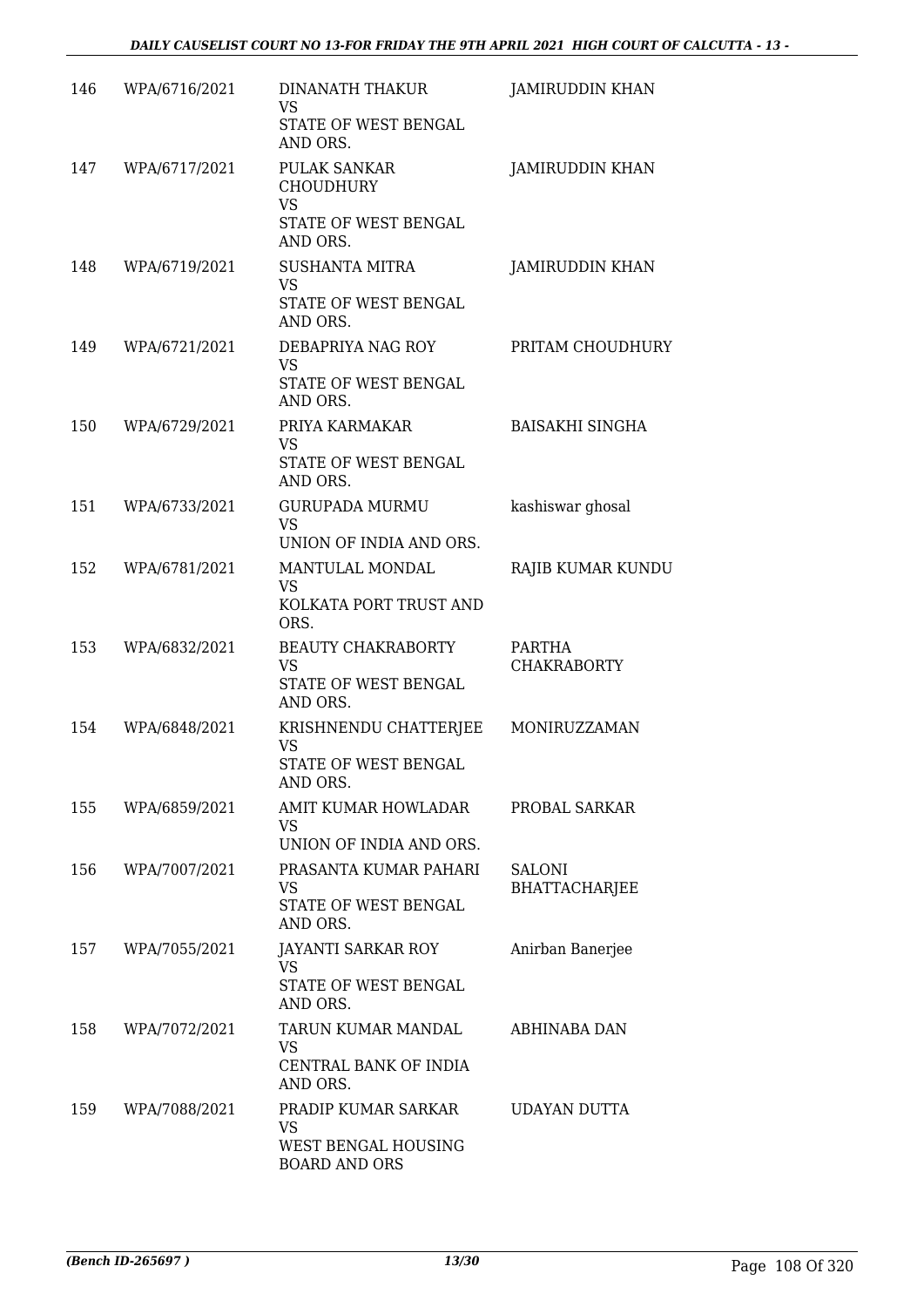| 160 | WPA/7124/2021 | <b>MIRA PANDA</b><br>VS<br>STATE OF WEST BENGAL<br>AND ORS.                                     | ABHILASH SINHA<br>ROY                |
|-----|---------------|-------------------------------------------------------------------------------------------------|--------------------------------------|
| 161 | WPA/7179/2021 | <b>SAHINA YASMIN</b><br>VS<br>STATE OF WEST BENGAL<br>AND ORS.                                  | <b>ARUNAVA PATI</b>                  |
| 162 | WPA/7208/2021 | SANJIT KUMAR KOLEY<br>VS<br>STATE OF WEST BENGAL<br>AND ORS.                                    | PRADEEP PANDEY                       |
| 163 | WPA/7221/2021 | WASIM AKHTAR ANSARI<br>VS<br>UNION OF INDIA AND ORS.                                            | MD. ALI MANSOOR                      |
| 164 | WPA/7232/2021 | <b>BIRENDRA NATH ROY</b><br>VS<br>EASTERN COALFIELDS LTD<br><b>AND ORS</b>                      | <b>DURGA BHUSAN</b><br>MUKHERJEE     |
| 165 | WPA/7247/2021 | PAPIYA BHADURI<br><b>VS</b><br>STATE OF WEST BENGAL<br>AND ORS.                                 | ARPA CHAKRABORTY                     |
| 166 | WPA/7287/2021 | <b>DOLI SARKAR</b><br>VS<br>STATE BANK OF INDIA AND<br><b>OTHERS</b>                            | CHIRANJIB SINHA                      |
| 167 | WPA/7311/2021 | HAFIJUL SK.<br><b>VS</b><br>STATE OF WEST BENGAL<br>AND ORS.                                    | <b>SANDIP KUMAR</b><br><b>MONDAL</b> |
| 168 | WPA/7370/2021 | RAJENDRA PRATAP SINGH<br><b>VS</b><br>UNION OF INDIA AND ORS.                                   | <b>UJJAL RAY</b>                     |
| 169 | WPA/7402/2021 | MAHUYA CHAKRABORTY<br>AND ANOTHER<br>VS<br>UNION OF INDIA AND ORS.                              | SAMRAT DEY PAUL                      |
| 170 | WPA/7406/2021 | BRAJESH KRISHNA DAS<br><b>VS</b><br>STATE OF WEST BENGAL<br>AND ORS.                            | <b>GOPAL MONDAL</b>                  |
| 171 | WPA/7409/2021 | <b>JIBESH ADHIKARY</b><br>VS.<br>THE DIRECTOR GENERA,<br>RAILWAY PROTECTION<br>FORCE AND OTHERS | <b>SANJIB KUMAR</b><br>MUKHOPADHYAY  |
| 172 | WPA/7438/2021 | <b>ARATI SUR</b><br>VS<br>WEST BENGAL TRANSPORT<br><b>CORPORATION AND</b><br><b>OTHERS</b>      | <b>AMAR MITRA</b>                    |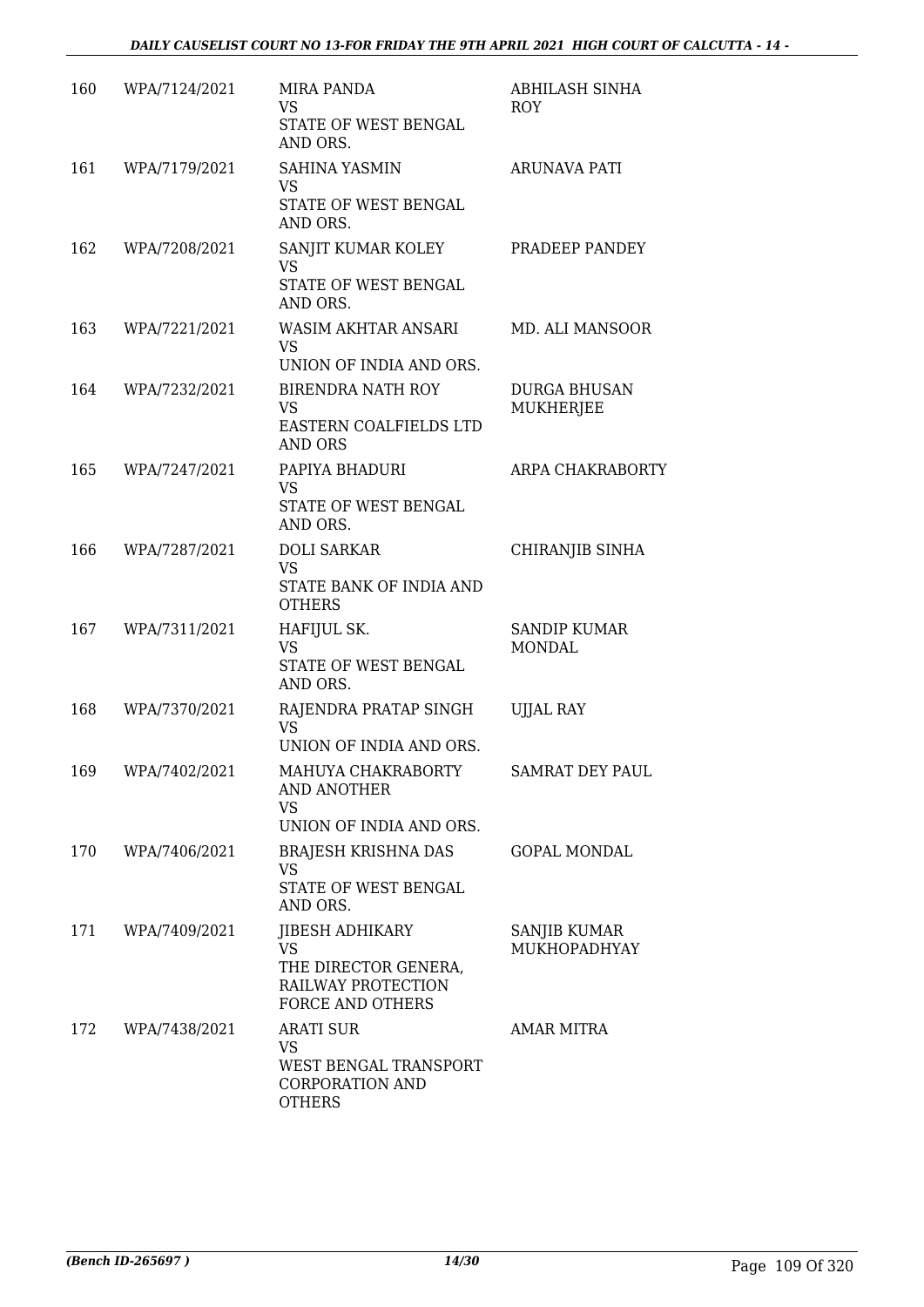| 173 | WPA/7443/2021 | <b>SAMIN SK</b><br><b>VS</b><br>UNION OF INDIA AND<br><b>ANOTHER</b>                                          | PRASANTA KUMAR<br>PAKRASHI |
|-----|---------------|---------------------------------------------------------------------------------------------------------------|----------------------------|
| 174 | WPA/7450/2021 | <b>MONOJENDRA</b><br><b>CHAKRABORTY AND</b><br><b>OTHERS</b><br><b>VS</b><br>STATE OF WEST BENGAL<br>AND ORS. | <b>MASUM ALI SARDAR</b>    |
| 175 | WPA/7465/2021 | PRADIP KUMAR BOSE<br><b>VS</b><br>STATE OF WEST BENGAL<br>AND ORS.                                            | <b>JAMIRUDDIN KHAN</b>     |
| 176 | WPA/7468/2021 | <b>GUNASINDHU MONDAL</b><br><b>VS</b><br>STATE OF WEST BENGAL<br>AND ORS.                                     | <b>JAMIRUDDIN KHAN</b>     |
| 177 | WPA/7473/2021 | RANJAN KUMAR MONDAL<br>VS<br>STATE OF WEST BENGAL<br>AND ORS.                                                 | <b>JAMIRUDDIN KHAN</b>     |
| 178 | WPA/7477/2021 | <b>BIJOY MAITY</b><br><b>VS</b><br>STATE OF WEST BENGAL<br>AND ORS.                                           | <b>JAMIRUDDIN KHAN</b>     |
| 179 | WPA/7478/2021 | RABINDRA NATH DEY<br><b>VS</b><br>STATE OF WEST BENGAL<br>AND ORS.                                            | JAMIRUDDIN KHAN            |
| 180 | WPA/7482/2021 | RABINDRA PROSAD SINGH<br><b>VS</b><br>STATE OF WEST BENGAL<br>AND ORS.                                        | <b>JAMIRUDDIN KHAN</b>     |
| 181 | WPA/7485/2021 | AMAL KUMAR CHATTERJEE<br>VS<br>STATE OF WEST BENGAL<br>AND ORS.                                               | JAMIRUDDIN KHAN            |
| 182 | WPA/7488/2021 | TAPAN BHATTACHARJEE<br>VS.<br>STATE OF WEST BENGAL<br>AND ORS.                                                | JAMIRUDDIN KHAN            |
| 183 | WPA/7489/2021 | <b>BHAJA HARI MAHATO</b><br>VS<br>UNION OF INDIA AND ORS.                                                     | <b>SOUGATA MITRA</b>       |
| 184 | WPA/7490/2021 | VIVEKANANDA HALDER<br>AND ORS<br>VS<br>STATE OF WEST BENGAL<br>AND ORS.                                       | PARVEJ ALAM                |
| 185 | WPA/7504/2021 | <b>MRINAL NATH</b><br>VS.<br>PUNJAB AND SIND BANK<br><b>AND OTHERS</b>                                        | SULENA KUMARI JHA          |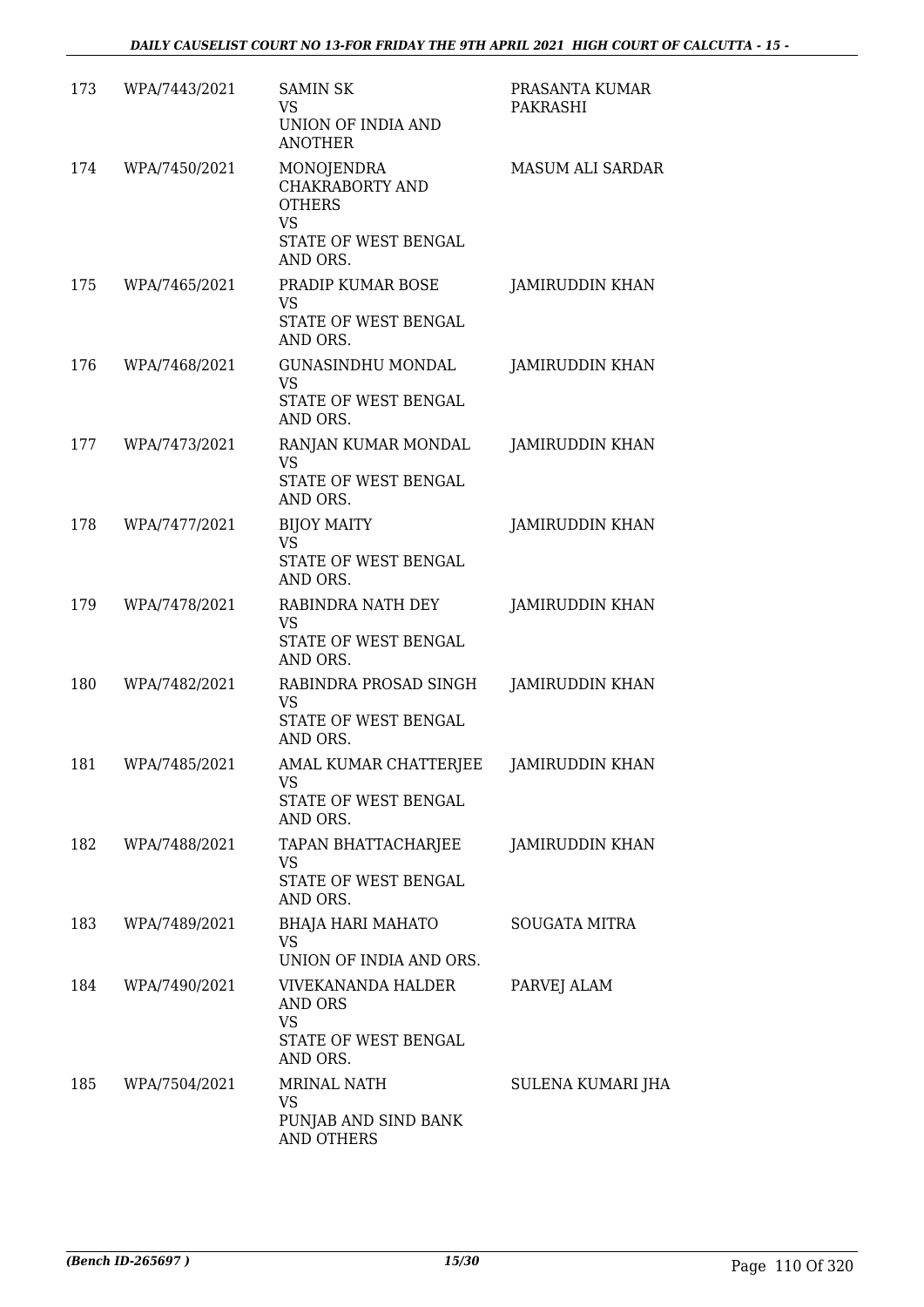| 186 | WPA/7521/2021 | SANJOY SAHA<br>VS                                                               | <b>SUBODH BANERJEE</b>              |
|-----|---------------|---------------------------------------------------------------------------------|-------------------------------------|
|     |               | UNION OF INDIA AND ORS.                                                         |                                     |
| 187 | WPA/7563/2021 | <b>SAMIR SARKAR AND ORS</b><br><b>VS</b><br>UNION OF INDIA AND ORS.             | TRIPTIMOY<br><b>TALUKDER</b>        |
|     |               |                                                                                 |                                     |
| 188 | WPA/7587/2021 | NOJIMODDIN SK. AND ORS<br><b>VS</b><br>UNION OF INDIA AND ORS.                  | <b>ANKITA DEY</b>                   |
| 189 | WPA/7595/2021 | SANAT KUMAR GHOSH AND<br><b>ORS</b><br><b>VS</b><br>STATE OF WEST BENGAL        | <b>SAMIRAN MANDAL</b>               |
|     |               | AND ANR                                                                         |                                     |
| 190 | WPA/7612/2021 | SUPRIYA BISWAS AND ANR<br><b>VS</b>                                             | SANKHA SUBHRA<br><b>ROY</b>         |
|     |               | UNION OF INDIA AND ORS.                                                         |                                     |
| 191 | WPA/7618/2021 | <b>TIRTHANKAR BASU</b><br><b>VS</b><br>STATE OF WEST BENGAL<br>AND ORS.         | <b>ANUJIT MOOKERJEE</b>             |
| 192 | WPA/7632/2021 | <b>BHASHKAR JYOTI</b><br><b>BHATTACHARJEE</b><br><b>VS</b>                      | <b>BISWAPRIYA</b><br><b>SAMANTA</b> |
|     |               | STATE BANK OF INDIA AND<br><b>ORS</b>                                           |                                     |
| 193 | WPA/7669/2021 | <b>BISWANATH BOSE AND</b><br><b>OTHERS</b><br><b>VS</b><br>STATE OF WEST BENGAL | SAKTI PADA JANA                     |
|     |               | AND ORS.                                                                        |                                     |
| 194 | WPA/7678/2021 | <b>SAFDER ALI</b><br><b>VS</b><br>UNION OF INDIA AND ANR                        | MD RIZWAN ALAM                      |
| 195 | WPA/7715/2021 | DR SASANKA SEKHAR<br><b>DEBNATH</b>                                             | PRIYANKA LAMA                       |
|     |               | VS<br>THEUNIVERSITY GRANTS<br><b>COMMISSION AND ORS</b>                         |                                     |
| 196 | WPA/7924/2021 | KISHORE KUMAR DEY<br><b>VS</b>                                                  | <b>SAURAV ROY</b>                   |
|     |               | STATE OF WEST BENGAL<br>AND ORS.                                                |                                     |
| 197 | WPA/7925/2021 | BISHNU PADA PAUL                                                                | <b>SAURAV ROY</b>                   |
|     |               | <b>VS</b><br>STATE OF WEST BENGAL<br>AND ORS.                                   |                                     |
| 198 | WPA/7927/2021 | SAMBHU CHANDRA DAS<br>VS<br>STATE OF WEST BENGAL                                | <b>SAURAV ROY</b>                   |
|     |               | AND ORS.                                                                        |                                     |
| 199 | WPA/7931/2021 | ASOK KUMAR GUHA<br><b>VS</b>                                                    | <b>SAURAV ROY</b>                   |
|     |               | STATE OF WEST BENGAL<br>AND ORS.                                                |                                     |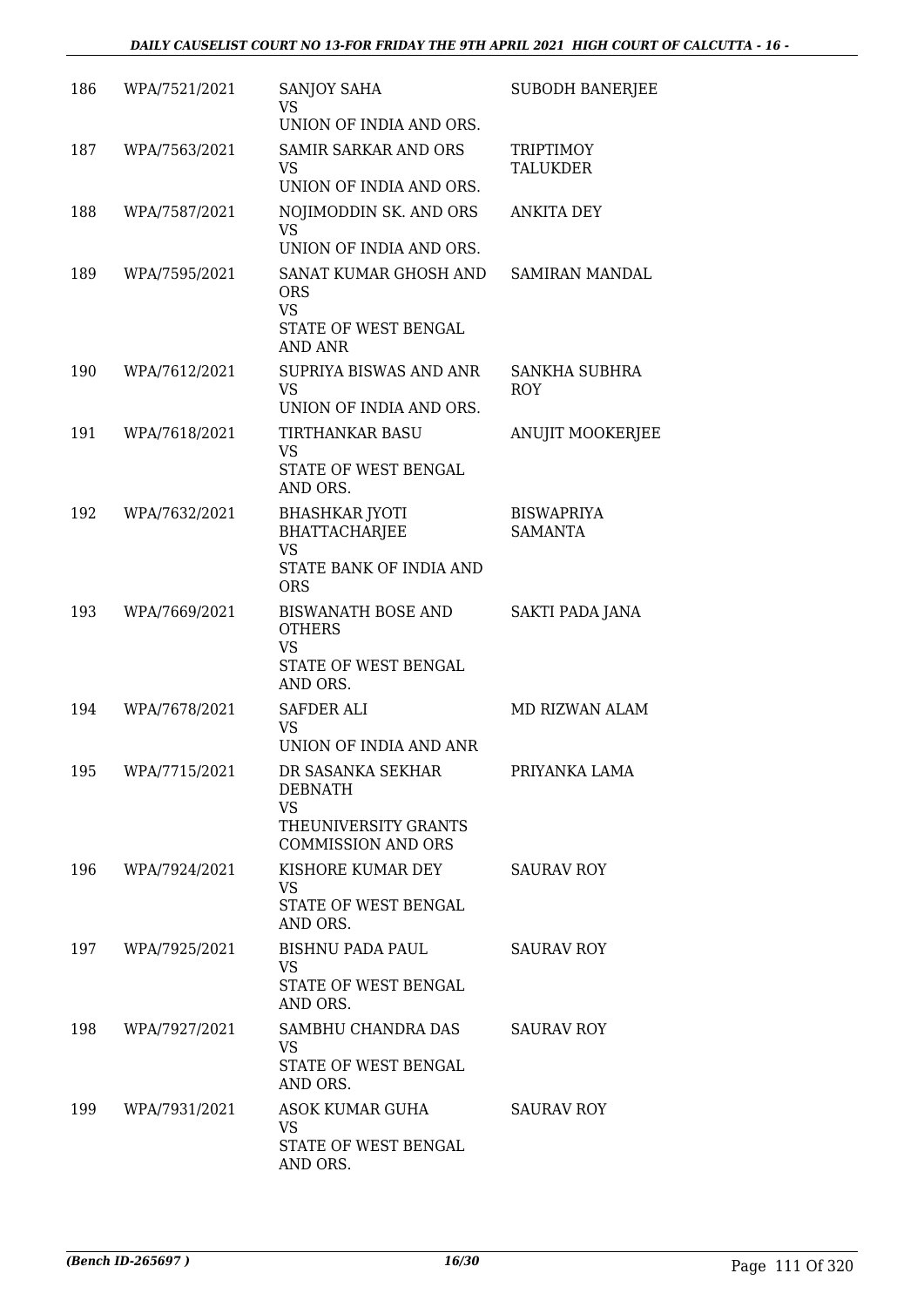| 200 | WPA/7933/2021 | <b>BASUDEB BISWAS</b><br><b>VS</b><br>STATE OF WEST BENGAL<br>AND ORS.                     | <b>SAURAV ROY</b> |
|-----|---------------|--------------------------------------------------------------------------------------------|-------------------|
| 201 | WPA/7936/2021 | <b>ASHOKE KUMAR</b><br><b>CHAKROBORTY</b><br><b>VS</b><br>STATE OF WEST BENGAL<br>AND ORS. | <b>SAURAV ROY</b> |
| 202 | WPA/7939/2021 | RANJIT KUMAR DAS<br><b>VS</b><br>STATE OF WEST BENGAL<br>AND ORS.                          | <b>SAURAV ROY</b> |
| 203 | WPA/7940/2021 | <b>ASIF MALLICK</b><br>VS<br>STATE OF WEST BENGAL<br>AND ORS.                              | ROBIUL ISLAM      |
| 204 | WPA/7942/2021 | <b>MINU GUHA</b><br><b>VS</b><br>STATE OF WEST BENGAL<br>AND ORS.                          | <b>SAURAV ROY</b> |
| 205 | WPA/7945/2021 | AJOY KUMAR DUTTA<br><b>VS</b><br>STATE OF WEST BENGAL<br>AND ORS.                          | <b>SAURAV ROY</b> |
| 206 | WPA/7947/2021 | <b>SAGARIKA PALIT</b><br>VS<br>STATE OF WEST BENGAL<br>AND ORS.                            | <b>SAURAV ROY</b> |
| 207 | WPA/7950/2021 | <b>TAPAN KUMAR</b><br><b>BHATTACHARYA</b><br><b>VS</b><br>STATE OF WEST BENGAL<br>AND ORS. | <b>SOURAV ROY</b> |
| 208 | WPA/7953/2021 | SUBODH RANJAN SARKAR<br>VS<br>STATE OF WEST BENGAL<br>AND ORS.                             | <b>SAURAV ROY</b> |
| 209 | WPA/7954/2021 | BARUN DEV MUKHERJEE<br>VS<br>STATE OF WEST BENGAL<br>AND ORS.                              | <b>SOURAV ROY</b> |
| 210 | WPA/7958/2021 | <b>GURUDAS NAYAK</b><br>VS<br>STATE OF WEST BENGAL<br>AND ORS.                             | <b>SAURAV ROY</b> |
| 211 | WPA/7961/2021 | ANAJALI MUKHERJEE<br><b>VS</b><br>STATE OF WEST BENGAL<br>AND ORS.                         | <b>SAURAV ROY</b> |
| 212 | WPA/7965/2021 | <b>RUNU DUTTA</b><br>VS<br>STATE OF WEST BENGAL<br>AND ORS.                                | <b>SAURAV ROY</b> |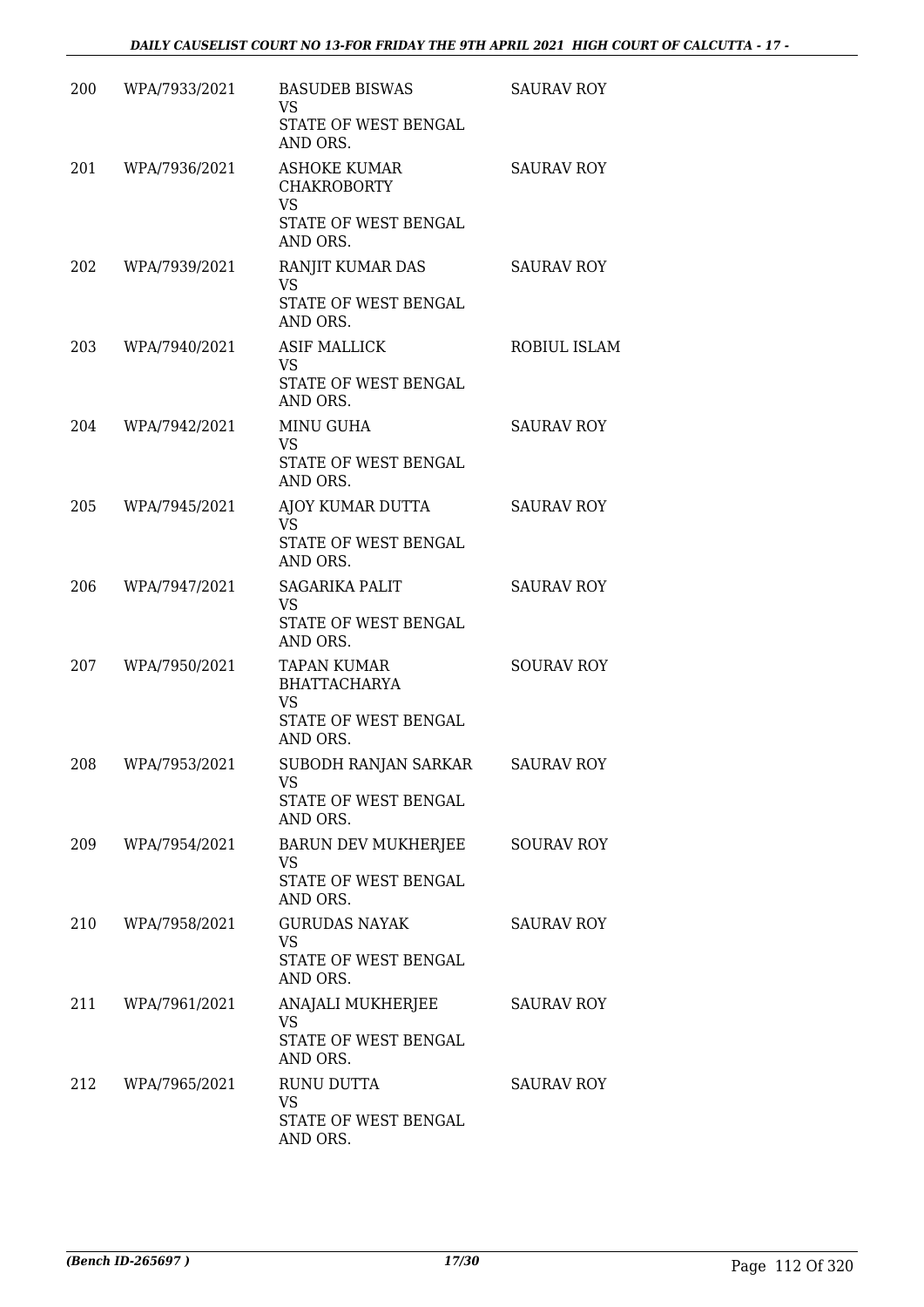| 213 | WPA/7967/2021 | <b>JOYDEV GHOSH</b><br>VS                       | <b>SAURAV ROY</b>   |
|-----|---------------|-------------------------------------------------|---------------------|
|     |               | STATE OF WEST BENGAL<br>AND ORS.                |                     |
| 214 | WPA/7969/2021 | CHANDRA NATH DEB<br><b>VS</b>                   | <b>SAURAV ROY</b>   |
|     |               | STATE OF WEST BENGAL<br>AND ORS.                |                     |
| 215 | WPA/7980/2021 | RATNA BUDUK @TUTUL<br><b>BUDUK</b><br><b>VS</b> | <b>SAURAV ROY</b>   |
|     |               | STATE OF WEST BENGAL<br>AND ORS.                |                     |
| 216 | WPA/7984/2021 | NIBASH CHANDRA SARKAR<br><b>VS</b>              | <b>SOURAV ROY</b>   |
|     |               | STATE OF WEST BENGAL<br>AND ORS.                |                     |
| 217 | WPA/7994/2021 | <b>ABHISHEK NAG</b><br><b>VS</b>                | <b>RISHAV MAITY</b> |
|     |               | PUNJAB NATIONAL BANK<br><b>AND ORS</b>          |                     |
| 218 | WPA/8009/2021 | AMARESH BHATTACHARYA<br><b>VS</b>               | <b>SAURAV ROY</b>   |
|     |               | STATE OF WEST BENGAL<br>AND ORS.                |                     |
| 219 | WPA/8012/2021 | TUSHAR KANTI MITRA<br><b>VS</b>                 | <b>SAURAV ROY</b>   |
|     |               | STATE OF WEST BENGAL<br>AND ORS.                |                     |
| 220 | WPA/8015/2021 | NARENDRA PROSAD ROY<br><b>VS</b>                | <b>SAURAV ROY</b>   |
|     |               | STATE OF WEST BENGAL<br>AND ORS.                |                     |
| 221 | WPA/8016/2021 | <b>SWAPAN BODHAK</b><br>VS.                     | <b>SAURAV ROY</b>   |
|     |               | STATE OF WEST BENGAL<br>AND ORS.                |                     |
| 222 | WPA/8018/2021 | <b>BRIJ LAL SHAW</b><br>VS.                     | <b>SAURAV ROY</b>   |
|     |               | STATE OF WEST BENGAL<br>AND ORS.                |                     |
| 223 | WPA/8022/2021 | TAPAN KUMAR DEY<br><b>VS</b>                    | <b>SAURAV ROY</b>   |
|     |               | STATE OF WEST BENGAL<br>AND ORS.                |                     |
| 224 | WPA/8025/2021 | <b>BHOLA SHAW</b><br>VS.                        | <b>SAURAV ROY</b>   |
|     |               | STATE OF WEST BENGAL<br>AND ORS.                |                     |
| 225 | WPA/8028/2021 | GYAN CHANDRA PATHAK<br>VS                       | <b>SAURAV ROY</b>   |
|     |               | STATE OF WEST BENGAL<br>AND ORS.                |                     |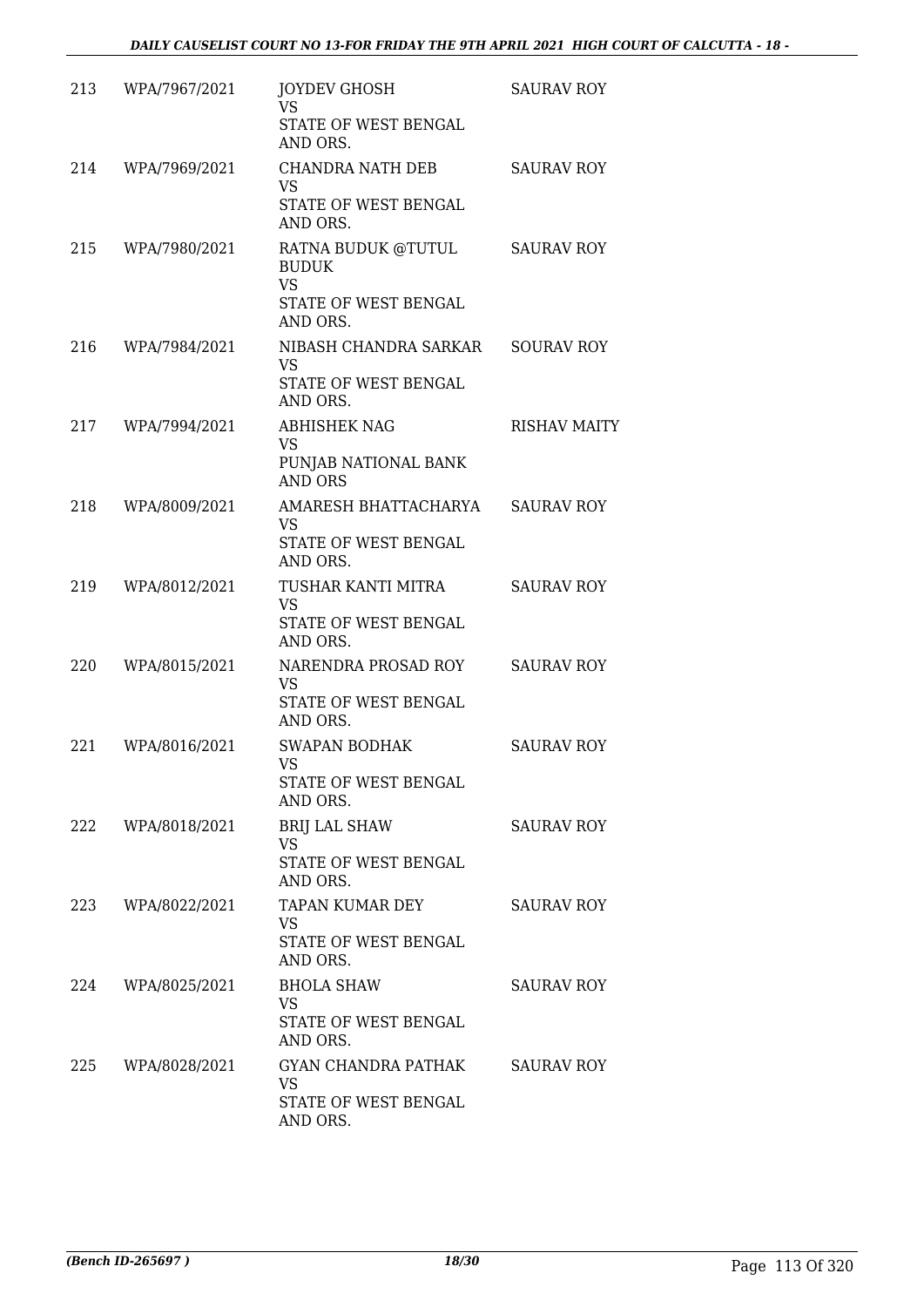| 226 | WPA/8033/2021 | <b>MALAY KUMAR RAY</b><br>VS<br>STATE OF WEST BENGAL<br>AND ORS.             | <b>SAURAV ROY</b>      |
|-----|---------------|------------------------------------------------------------------------------|------------------------|
| 227 | WPA/8035/2021 | TAPAN KUMAR SINHA<br><b>VS</b><br>STATE OF WEST BENGAL<br>AND ORS.           | <b>SAURAV ROY</b>      |
| 228 | WPA/8043/2021 | <b>ASOK KUMAR DATTA</b><br><b>VS</b><br>STATE OF WEST BENGAL<br>AND ORS.     | <b>JAMIRUDDIN KHAN</b> |
| 229 | WPA/8044/2021 | ARUN KUMAR SINGH<br>VS<br>STATE OF WEST BENGAL<br>AND ORS.                   | <b>JAMIRUDDIN KHAN</b> |
| 230 | WPA/8047/2021 | <b>SWAPAN CHOWDHURY</b><br><b>VS</b><br>STATE OF WEST BENGAL<br>AND ORS.     | <b>JAMIRUDDIN KHAN</b> |
| 231 | WPA/8049/2021 | <b>DUSSHASAN BERA</b><br><b>VS</b><br>STATE OF WEST BENGAL<br>AND ORS.       | <b>JAMIRUDDIN KHAN</b> |
| 232 | WPA/8054/2021 | <b>BALMUKUND PRASAD</b><br>VS<br>STATE OF WEST BENGAL<br>AND ORS.            | <b>JAMIRUDDIN KHAN</b> |
| 233 | WPA/8056/2021 | RAJENDRA RAM<br><b>VS</b><br>STATE OF WEST BENGAL<br>AND ORS.                | <b>JAMIRUDDIN KHAN</b> |
| 234 | WPA/8058/2021 | <b>BISWANATH DEY</b><br><b>VS</b><br><b>STATE OF WEST BENGAL</b><br>AND ORS. | <b>JAMIRUDDIN KHAN</b> |
| 235 | WPA/8059/2021 | <b>SAMIR KUMAR DAS</b><br>VS<br>STATE OF WEST BENGAL<br>AND ORS.             | <b>JAMIRUDDIN KHAN</b> |
| 236 | WPA/8060/2021 | SAMIR CHAKRABORTY<br>VS.<br>STATE OF WEST BENGAL<br>AND ORS.                 | JAMIRUDDIN KHAN        |
| 237 | WPA/8063/2021 | RADHASHYAM DAS<br>VS<br>STATE OF WEST BENGAL<br>AND ORS.                     | JAMIRUDDIN KHAN        |
| 238 | WPA/8064/2021 | MANORANJAN<br><b>BHATTACHARJEE</b><br>VS<br>STATE OF WEST BENGAL<br>AND ORS. | JAMIRUDDIN KHAN        |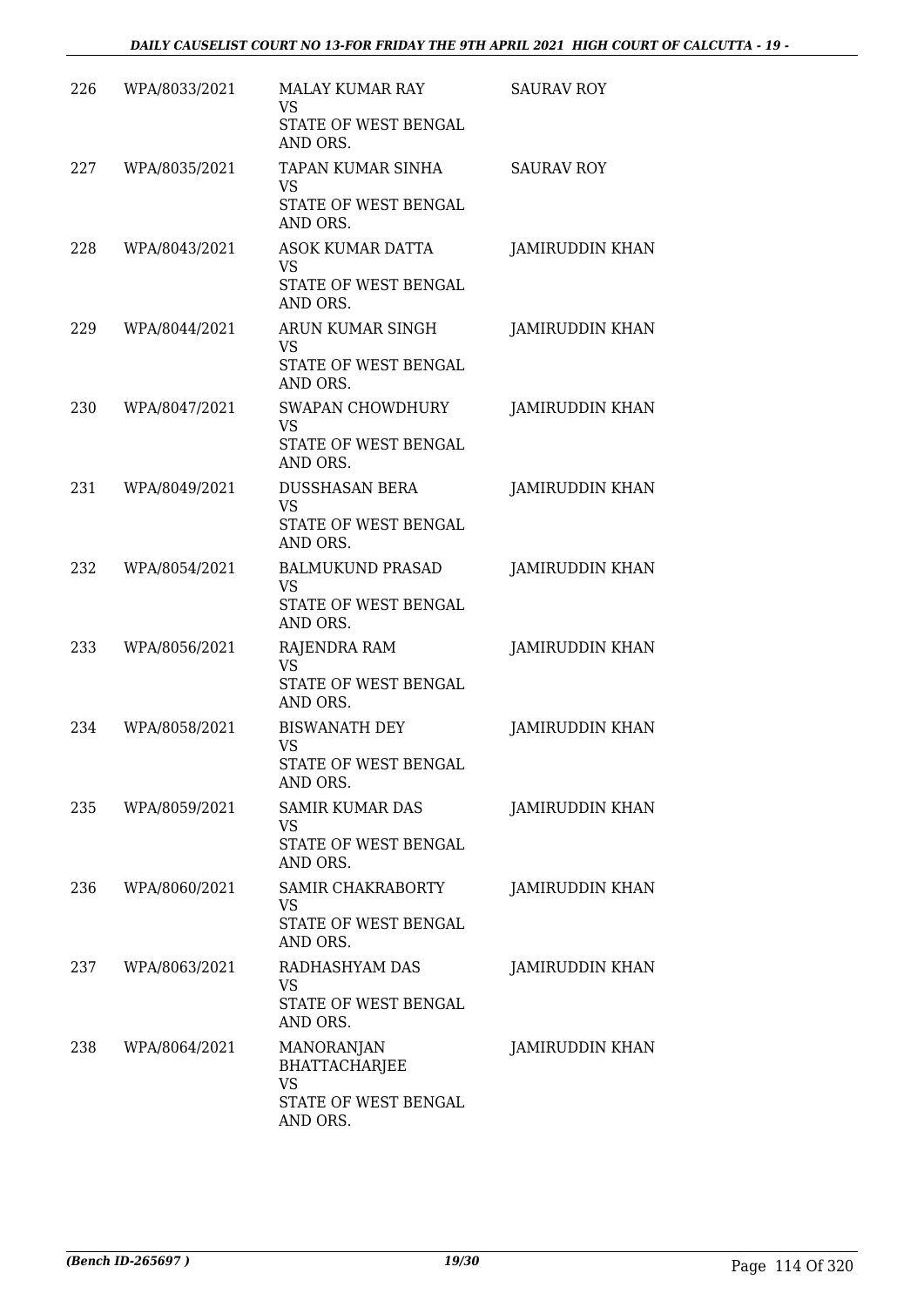| 239 | WPA/8067/2021 | ASIT KUMAR MANDAL<br>VS                                               | <b>JAMIRUDDIN KHAN</b>   |
|-----|---------------|-----------------------------------------------------------------------|--------------------------|
|     |               | STATE OF WEST BENGAL<br>AND ORS.                                      |                          |
| 240 | WPA/8070/2021 | MANOJ BHATTACHARJEE<br><b>VS</b>                                      | JAMIRUDDIN KHAN          |
|     |               | STATE OF WEST BENGAL<br>AND ORS.                                      |                          |
| 241 | WPA/8071/2021 | SAIBAL CHATTERJEE<br><b>VS</b><br>STATE OF WEST BENGAL<br>AND ORS.    | <b>JAMIRUDDIN KHAN</b>   |
| 242 | WPA/8072/2021 | <b>SHAFI AHMED</b>                                                    | <b>JAMIRUDDIN KHAN</b>   |
|     |               | <b>VS</b><br>STATE OF WEST BENGAL<br>AND ORS.                         |                          |
| 243 | WPA/8073/2021 | <b>ASHOK KUMAR SINGH</b><br><b>VS</b>                                 | <b>JAMIRUDDIN KHAN</b>   |
|     |               | STATE OF WEST BENGAL<br>AND ORS.                                      |                          |
| 244 | WPA/8074/2021 | <b>GOUTAM GANGULY</b><br><b>VS</b>                                    | <b>JAMIRUDDIN KHAN</b>   |
|     |               | STATE OF WEST BENGAL<br>AND ORS.                                      |                          |
| 245 | WPA/8076/2021 | <b>SANKAR PRASAD ROY</b><br>VS<br>STATE OF WEST BENGAL<br>AND ORS.    | <b>JAMIRUDDIN KHAN</b>   |
| 246 | WPA/8078/2021 | JAGAT JYOTI KUNDU<br><b>VS</b>                                        | <b>JAMIRUDDIN KHAN</b>   |
|     |               | STATE OF WEST BENGAL<br>AND ORS.                                      |                          |
| 247 | WPA/8097/2021 | <b>MAHESH PRASAD</b><br><b>VS</b>                                     | <b>SUDIP SARKAR</b>      |
|     |               | THE FOOD CORPORATION<br>OF INDIA AND OTHERS                           |                          |
| 248 | WPA/8101/2021 | MOHAN RAM<br>VS                                                       | <b>SUDIP SARKAR</b>      |
|     |               | THE FOOD CORPORATION<br>OF INDIA AND OTHERS                           |                          |
| 249 | WPA/8104/2021 | ASIATIC SOCIETY AND<br><b>EMPLOYEES UNION AND</b><br>ANR<br><b>VS</b> | <b>SUMAN BANERJEE</b>    |
| 250 | WPA/8105/2021 | UNION OF INDIA AND ORS.<br>RAM JANAM SINGH                            | <b>SUDIP SARKAR</b>      |
|     |               | <b>VS</b><br>THE FOOD CORPORATION<br>OF INDIA AND OTHERS              |                          |
| 251 | WPA/8106/2021 | SOURENDRA NATH BISWAS<br>VS                                           | <b>SUJIT KUMAR GHOSH</b> |
| 252 | WPA/8109/2021 | UNION OF INDIA AND ORS.<br><b>B ASHOK</b>                             | SWARNALI                 |
|     |               | VS.<br>UNION OF INDIA AND ORS.                                        | <b>DASGUPTA</b>          |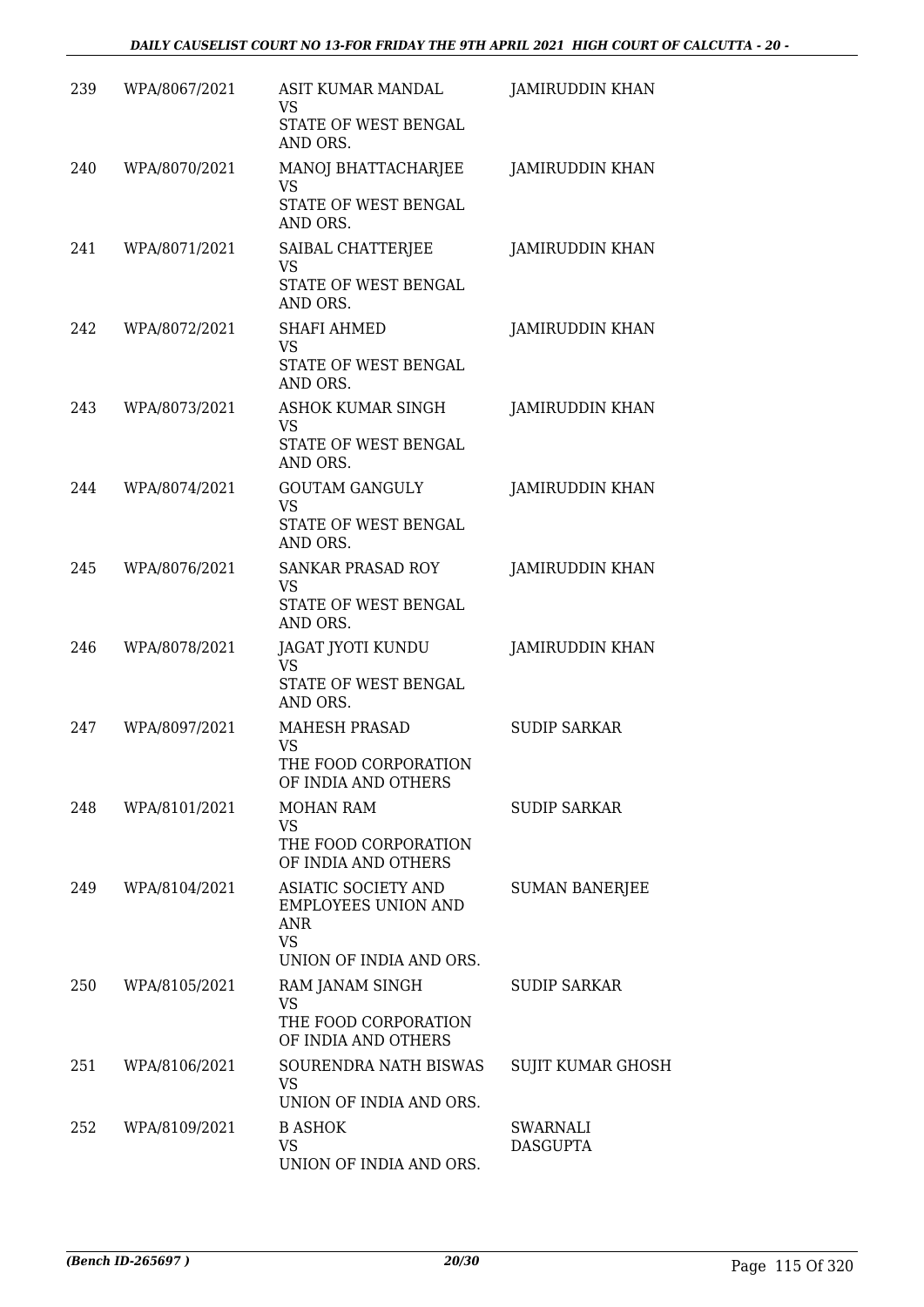| 253 | WPA/8112/2021 | <b>BABAN SINGH</b><br>VS                                                     | <b>SUDIP SARKAR</b>                  |
|-----|---------------|------------------------------------------------------------------------------|--------------------------------------|
|     |               | THE FOOD CORPORATION<br>OF INDIA AND OTHERS                                  |                                      |
| 254 | WPA/8116/2021 | <b>RAM PRIT RAM</b><br><b>VS</b>                                             | <b>SUDIP SARKAR</b>                  |
|     |               | THE FOOD CORPORATION<br>OF INDIA AND OTHERS                                  |                                      |
| 255 | WPA/8200/2021 | TANMOY CHATTOPADHYAY<br>VS<br>STATE OF WEST BENGAL<br>AND ORS.               | <b>DIBYENDU</b><br><b>CHATTERJEE</b> |
| 256 | WPA/8203/2021 | <b>ARATI SARKAR</b><br>VS                                                    | SOUMO CHOUDHURY                      |
|     |               | THE DURGAPUR PROJECTS<br><b>LIMITED AND ORS</b>                              |                                      |
| 257 | WPA/8206/2021 | SWAPAN KUMAR DUTTA<br><b>VS</b><br>STATE OF WEST BENGAL                      | <b>SAURAV ROY</b>                    |
|     |               | AND ORS.                                                                     |                                      |
| 258 | WPA/8209/2021 | <b>INDRA NATH DAS</b><br><b>VS</b><br>STATE OF WEST BENGAL<br>AND ORS.       | <b>SAURAV ROY</b>                    |
| 259 | WPA/8211/2021 | KALPANA RANI DEY<br>VS<br>THE DURGAPUR PROJECTS                              | <b>SOUMO CHOUDHURY</b>               |
| 260 | WPA/8212/2021 | <b>LIMITED AND ORS</b><br><b>ASIT CHAKRABORTY</b>                            | <b>SAURAV ROY</b>                    |
|     |               | <b>VS</b><br>STATE OF WEST BENGAL<br>AND ORS.                                |                                      |
| 261 | WPA/8213/2021 | <b>BHARATI SAHA AND ORS</b><br><b>VS</b><br>STATE OF WEST BENGAL<br>AND ORS. | <b>JOY CHAKRABORTY</b>               |
| 262 | WPA/8215/2021 | SAHADEV PURKAIT<br>VS                                                        | <b>SOUMO CHAUDHURY</b>               |
|     |               | THE DURGAPUR PROJECTS<br><b>LIMITED AND ORS</b>                              |                                      |
| 263 | WPA/8216/2021 | SANKAR KUMAR DAS<br>VS<br>STATE OF WEST BENGAL<br>AND ORS.                   | <b>SAURAV ROY</b>                    |
| 264 | WPA/8219/2021 | GOBINDA MOHAN KUNDU<br><b>VS</b><br>STATE OF WEST BENGAL<br>AND ORS.         | <b>SAURAV ROY</b>                    |
| 265 | WPA/8222/2021 | <b>SK HABIB</b><br>VS<br>STATE OF WEST BENGAL<br>AND ORS.                    | <b>SAURAV ROY</b>                    |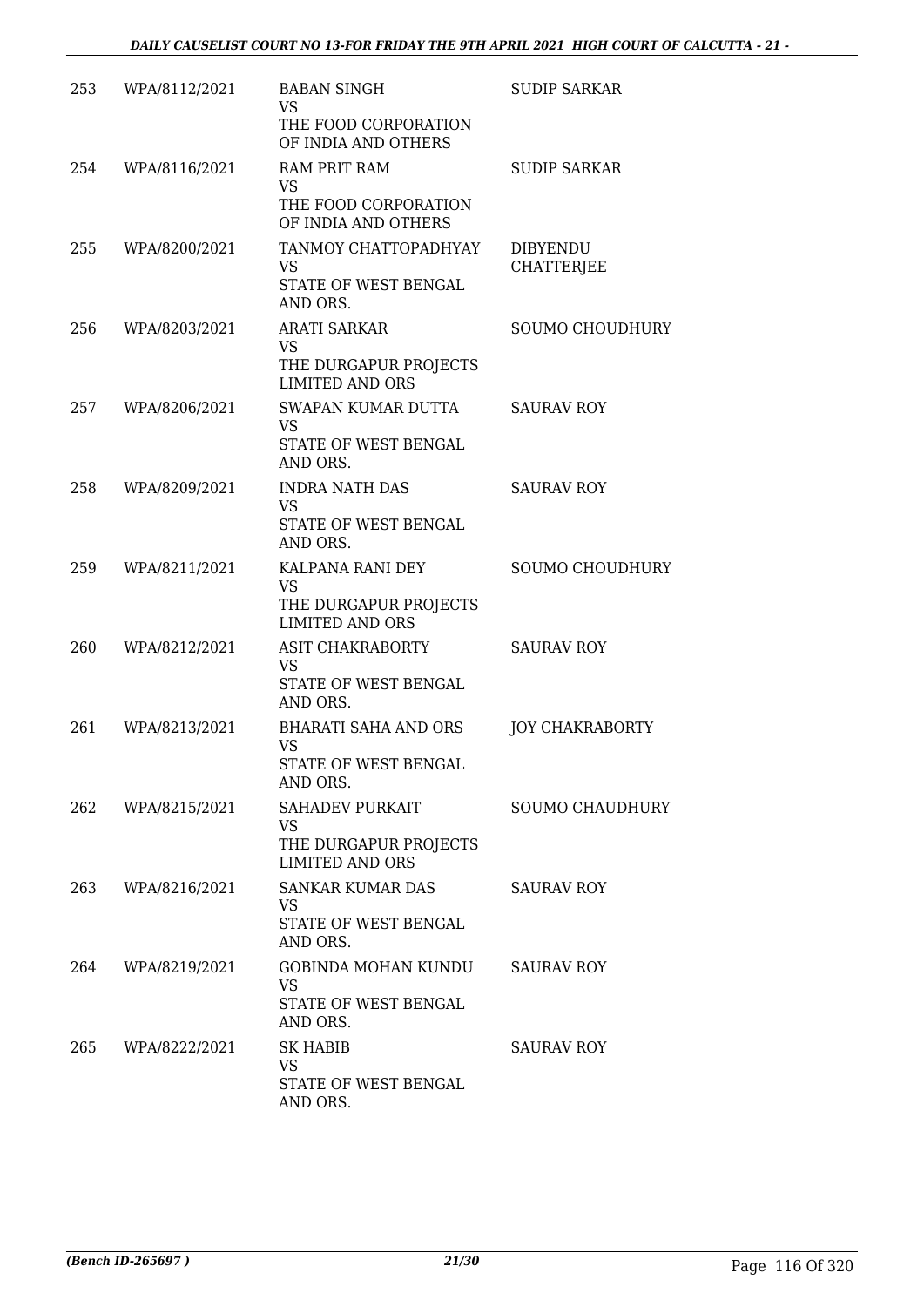| 266 | WPA/8224/2021 | GOPAL CHANDRA BERA<br><b>VS</b><br>STATE OF WEST BENGAL                           | <b>SAURAV ROY</b>             |
|-----|---------------|-----------------------------------------------------------------------------------|-------------------------------|
| 267 | WPA/8227/2021 | AND ORS.<br>RAJENDRA PRASAD SINGH SAURAV ROY<br><b>VS</b><br>STATE OF WEST BENGAL |                               |
| 268 | WPA/8229/2021 | AND ORS.<br>KUNTAL HALDER<br><b>VS</b>                                            | <b>SAURAV ROY</b>             |
|     |               | STATE OF WEST BENGAL<br>AND ORS.                                                  |                               |
| 269 | WPA/8232/2021 | <b>BHOLA MAHATO</b><br><b>VS</b><br>STATE OF WEST BENGAL<br>AND ORS.              | <b>SAURAV ROY</b>             |
| 270 | WPA/8235/2021 | KANTI RAM BASU<br><b>VS</b><br>STATE OF WEST BENGAL<br>AND ORS.                   | <b>SAURAV ROY</b>             |
| 271 | WPA/8238/2021 | RANJIT KUMAR SANFUI<br><b>VS</b><br>STATE OF WEST BENGAL                          | <b>SAURAV ROY</b>             |
| 272 | WPA/8242/2021 | AND ORS.<br>TARIT KUMAR DUTTA<br><b>VS</b><br>STATE OF WEST BENGAL                | <b>SAURAV ROY</b>             |
| 273 | WPA/8244/2021 | AND ORS.<br>SUCHETA DASGUPTA<br><b>VS</b><br>STATE OF WEST BENGAL                 | <b>SAURAV ROY</b>             |
| 274 | WPA/8247/2021 | AND ORS.<br>JITENDRA KUMAR SINGH<br><b>VS</b><br>STATE OF WEST BENGAL<br>AND ORS. | SAURAV ROY                    |
| 275 | WPA/8250/2021 | ASISH KUMAR SEN<br>VS<br>STATE OF WEST BENGAL<br>AND ORS.                         | Sauray Basu                   |
| 276 | WPA/8252/2021 | PRADIP KUMAR DUTTA<br>VS<br>THE DURGAPUR PROJECTS<br><b>LIMITED AND ORS</b>       | <b>SOUMO CHOUDHURY</b>        |
| 277 | WPA/8256/2021 | MRIDANGA BANERJEE<br><b>VS</b><br>THE DURGAPUR PROJECTS<br><b>LIMITED AND ORS</b> | <b>SOUMO CHOUDHURY</b>        |
| 278 | WPA/8259/2021 | <b>SAMARESH BAG</b><br>VS<br>STATE OF WEST BENGAL<br>AND ORS.                     | <b>SAURAV ROY</b>             |
| 279 | WPA/8260/2021 | <b>SUPRIYA DE</b><br>VS<br>UNION OF INDIA AND ORS.                                | APURBA KUAMR<br>BANDYOPADHYAY |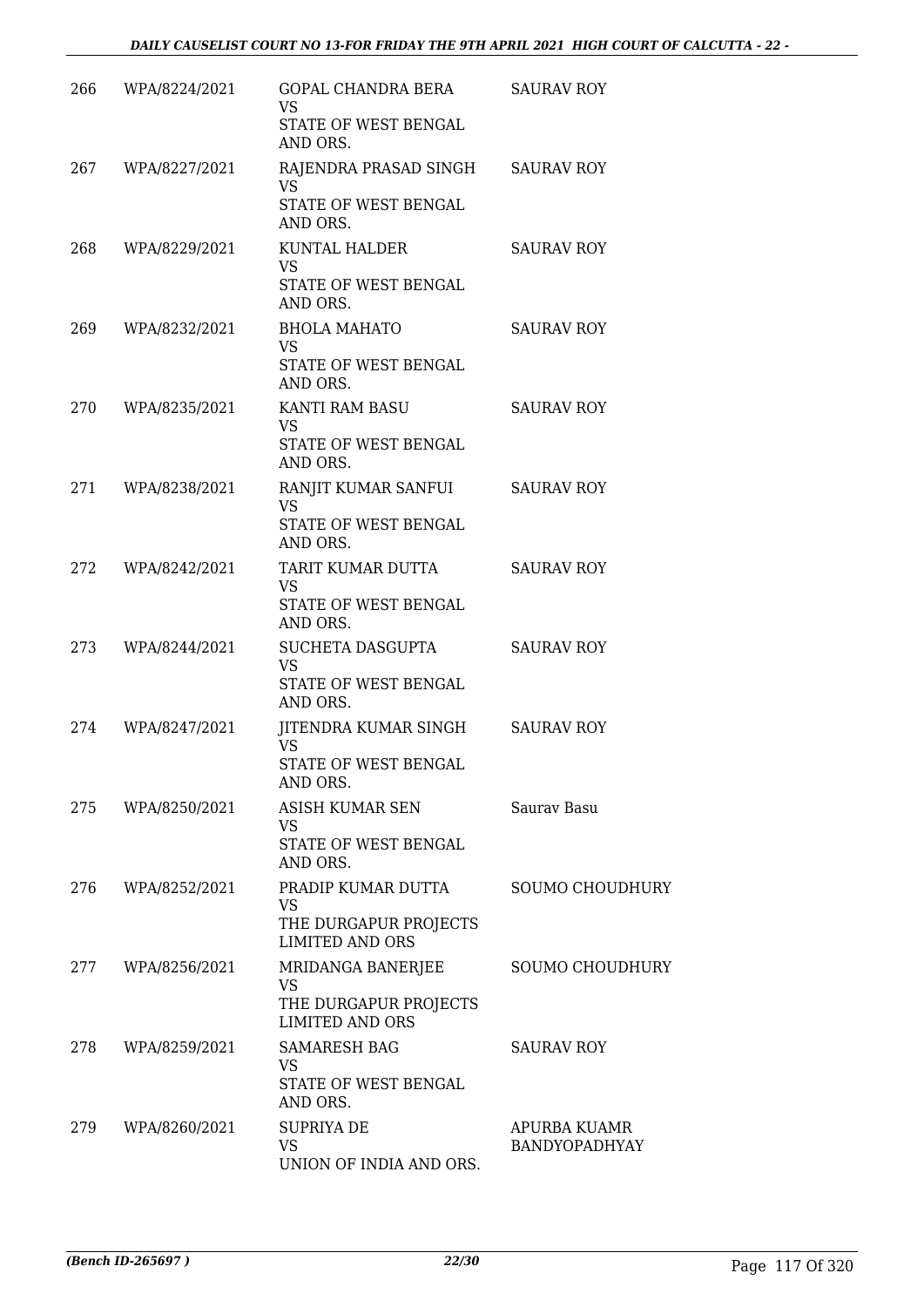| 280 | WPA/8262/2021 | <b>KRISHNA PADA</b><br>CHAKRABORTY AND ORS<br>VS<br>UNION OF INDIA AND ORS.                               | <b>APURBA KUMAR</b><br>BADYOPADHYAY |
|-----|---------------|-----------------------------------------------------------------------------------------------------------|-------------------------------------|
| 281 | WPA/8265/2021 | SANAT CHAKRABORTY<br>VS<br>STATE OF WEST BENGAL<br>AND ORS.                                               | <b>SAURAV ROY</b>                   |
| 282 | WPA/8268/2021 | TRIDIB PRASAD SINHA<br><b>VS</b><br>THE DURGAPUR PROJECTS<br>LIMITED AND ORS.                             | <b>SOUMO CHAUDHURY</b>              |
| 283 | WPA/8270/2021 | ANIL RANJAN<br><b>CHAKRABORTY</b><br><b>VS</b><br>THE DURGAPUR PROJECTS<br>LIMITED AND ORS.               | <b>SOUMO CHAUDHURY</b>              |
| 284 | WPA/8274/2021 | SAHADEV SAHA<br>VS<br>THE DURGAPUR PROJECTS<br>LIMITED AND ORS.                                           | <b>SOUMO CHAUDHURY</b>              |
| 285 | WPA/8276/2021 | <b>TARAK NATH BAG</b><br><b>VS</b><br>THE DURGAPUR PROJECTS<br>LIMITED AMD ORS.                           | <b>SOUMO CHAUDHURY</b>              |
| 286 | WPA/8277/2021 | PROSENJIT GHOSH<br>VS<br>W.B.S.E.D.C.L. AND ORS                                                           | SAKKHA SUBHRA RAY                   |
| 287 | WPA/8282/2021 | ASHIM CHAKRABORTY<br><b>VS</b><br>THE DURGAPUR PROJECTS<br>LIMITED AND ORS.                               | <b>SOUMO CHAUDHURY</b>              |
| 288 | WPA/8310/2021 | BOBY PANDAY@PANDEY<br><b>VS</b><br>W.B.S.E.D.C.L. AND ORS                                                 | <b>ANKITA DEY</b>                   |
| 289 | WPA/8313/2021 | PURNIMA PRAMANIK<br>VS<br>THE DURGAPUR PROJECTS<br>LIMITED AND ORS.                                       | <b>SOUMO CHAUDHURY</b>              |
| 290 | WPA/8315/2021 | UNNATI RANI GHOSH<br>VS<br>THE DURGAPUR PROJECTS<br>LIMITED AND ORS.                                      | <b>SOUMO CHAUDHURY</b>              |
| 291 | WPA/8333/2021 | PARTHA BISWAS<br>VS<br>STATE OF WEST BENGAL<br>AND ORS.                                                   | ANJANA MEHEBUB                      |
| 292 | WPA/8400/2021 | PRABAHAMAN SHIKHAK<br>KALYAN SAMITY AND<br><b>OTHERS</b><br><b>VS</b><br>STATE OF WEST BENGAL<br>AND ORS. | ASHIS KUMAR PAUL                    |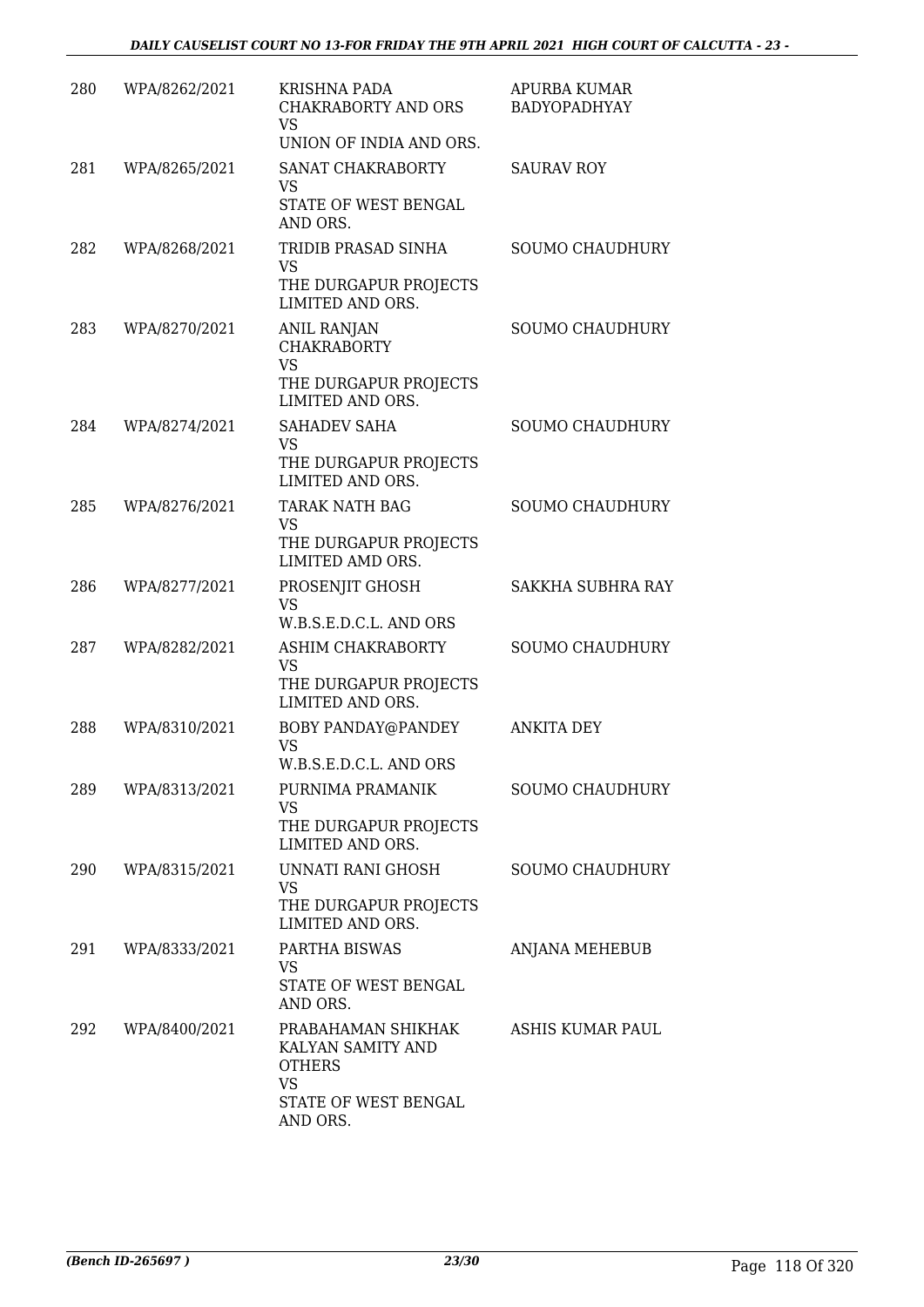| 293 | WPA/8428/2021 | PRADIP KR.NAG @PRADIP<br><b>KUMAR NAG</b><br><b>VS</b><br>STATE OF WEST BENGAL<br>AND ORS.                                | <b>GOLAM MOHAMMAD</b>                    |
|-----|---------------|---------------------------------------------------------------------------------------------------------------------------|------------------------------------------|
| 294 | WPA/8506/2021 | SYED MOHAMMAD ALI AND<br><b>OTHERS</b><br><b>VS</b><br>STATE OF WEST BENGAL<br>AND ORS.                                   | <b>RAJIB GHOSH</b>                       |
| 295 | WPA/8514/2021 | <b>FULAN DAS</b><br><b>VS</b><br>STATE OF WEST BENGAL<br>AND ORS.                                                         | <b>TANUJA BASAK</b>                      |
| 296 | WPA/8519/2021 | RABINDRA NATH KUNDU<br>VS<br>STATE OF WEST BENGAL<br>AND ORS.                                                             | SUKLA DAS<br><b>CHANDRA</b>              |
| 297 | WPA/8522/2021 | SANJIB KR. BAIRAGI<br><b>VS</b><br>STATE OF WEST BENGAL<br>AND ORS.                                                       | <b>SUKLA DAS</b><br><b>CHANDRA</b>       |
| 298 | WPA/8554/2021 | PRIYA NATH MONDAL<br>VS<br>THE BIRBHUM CENTRAL<br><b>CO-OPERATIVE BANK LTD</b><br><b>AND ORS</b>                          | SANKHA SUBHRA<br><b>RAY</b>              |
| 299 | WPA/8571/2021 | RABINDRA NATH HALDER<br><b>VS</b><br>STATE OF WEST BENGAL<br>AND ORS.                                                     | <b>BIDHAN BISWAS</b>                     |
| 300 | WPA/8573/2021 | PRABIR BASU RAY<br>VS<br>STATE OF WEST BENGAL<br>AND ORS.                                                                 | <b>LAKSHMAN</b><br>CHANDRA HALDER        |
| 301 | WPA/8575/2021 | <b>SATYA RANJAN</b><br><b>CHAKRABORTY</b><br><b>VS</b><br>THE LIFE INSURANCE<br>CORPORATION OF INDIA<br><b>AND OTHERS</b> | SUBHAS CJHANDRA<br>ATHA                  |
| 302 | WPA/8577/2021 | ANUPAM DAS<br>VS.<br>STATE OF WEST BENGAL<br>AND ORS.                                                                     | LAKSHMAN<br>CHANDRA HALDER               |
| 303 | WPA/8581/2021 | PARTHA BHATTACHARYA<br>VS<br>STATE OF WEST BENGAL<br>AND ORS.                                                             | LAKSHMAN<br>CHANDRA HALDER               |
| 304 | WPA/8596/2021 | <b>BIJAY MITRA</b><br><b>VS</b><br>STATE OF WEST BENGAL<br>AND ORS.                                                       | <b>LAKSHMAN</b><br><b>CHANDRA HALDER</b> |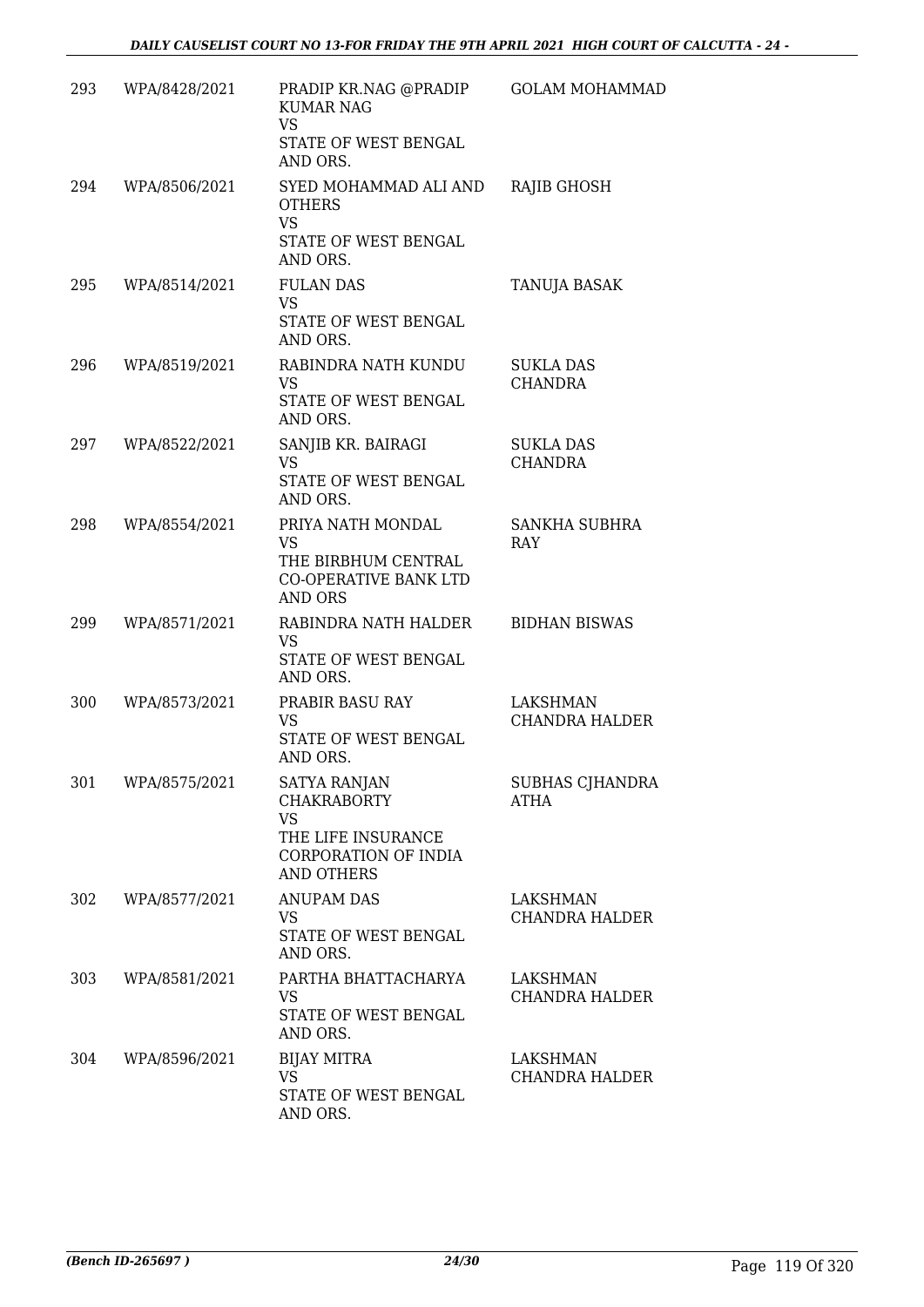| 305 | WPA/8598/2021     | <b>MADHU SUDAN</b><br><b>CHATTERJEE</b><br><b>VS</b><br>STATE OF WEST BENGAL<br>AND ORS.  | <b>LAKSHMAN</b><br><b>CHANDRA HALDAR</b> |
|-----|-------------------|-------------------------------------------------------------------------------------------|------------------------------------------|
| 306 | WPA/8601/2021     | DEBASISH MUKHERJEE<br><b>VS</b><br>STATE OF WEST BENGAL<br>AND ORS.                       | <b>LAKSHMAN</b><br>CHANDRA HALDAR        |
| 307 | WPA/8604/2021     | <b>SAMIR KR GHOSH</b><br><b>VS</b><br>STATE OF WEST BENGAL<br>AND ORS.                    | <b>LAKSHMAN</b><br>CHANDRA HALDER        |
| 308 | WPA/8607/2021     | <b>SANDIP KR</b><br><b>BHATTACHARYYA</b><br><b>VS</b><br>STATE OF WEST BENGAL<br>AND ORS. | LAKSHMAN<br><b>CHANDRA HALDAR</b>        |
| 309 | WPA/8609/2021     | <b>BASUDEB CHATTERIEE</b><br><b>VS</b><br>STATE OF WEST BENGAL<br>AND ORS.                | <b>LAKSHMAN</b><br><b>CHANDRA HALDAR</b> |
| 310 | WPA/8615/2021     | <b>TAPAS DUTTA</b><br><b>VS</b><br>STATE OF WEST BENGAL<br>AND ORS.                       | <b>LAKSHMAN</b><br><b>CHANDRA HALDER</b> |
| 311 | WPA/8616/2021     | RABI BASAK<br><b>VS</b><br>STATE OF WEST BENGAL<br>AND ORS.                               | <b>LAKSHMAN</b><br><b>CHANDRA HALDAR</b> |
| 312 | WPA/8619/2021     | <b>SWAPAN KR DEY</b><br><b>VS</b><br>STATE OF WEST BENGAL<br>AND ORS.                     | <b>LAKSHMAN</b><br>CHANDRA HALDAR        |
| 313 | WPA/8620/2021     | <b>RAVI PRAKASH</b><br>VS.<br>UNION OF INDIA AND ORS.                                     | ARPA CHAKRABORTY                         |
|     | 314 WPA/8623/2021 | <b>SOMA SEN BISWAS</b><br>VS<br>FOOD CORPORATION OF<br><b>INDIA AND ORS</b>               | JAYA SAHA                                |
| 315 | WPA/8626/2021     | JAGANNATH MONDAL<br><b>VS</b><br>UNION OF INDIA AND ORS.                                  | ARPA CHAKRABORTY                         |
| 316 | WPA/8754/2021     | DR SUDIP KUMAR DAS<br>VS<br>STATE OF WEST BENGAL<br>AND ORS.                              | PRODYUT BANERJEE                         |
| 317 | WPA/8762/2021     | SMT PINKY SINGH<br>VS<br>UNION OF INDIA AND ORS.                                          | <b>ANIMESH PAUL</b>                      |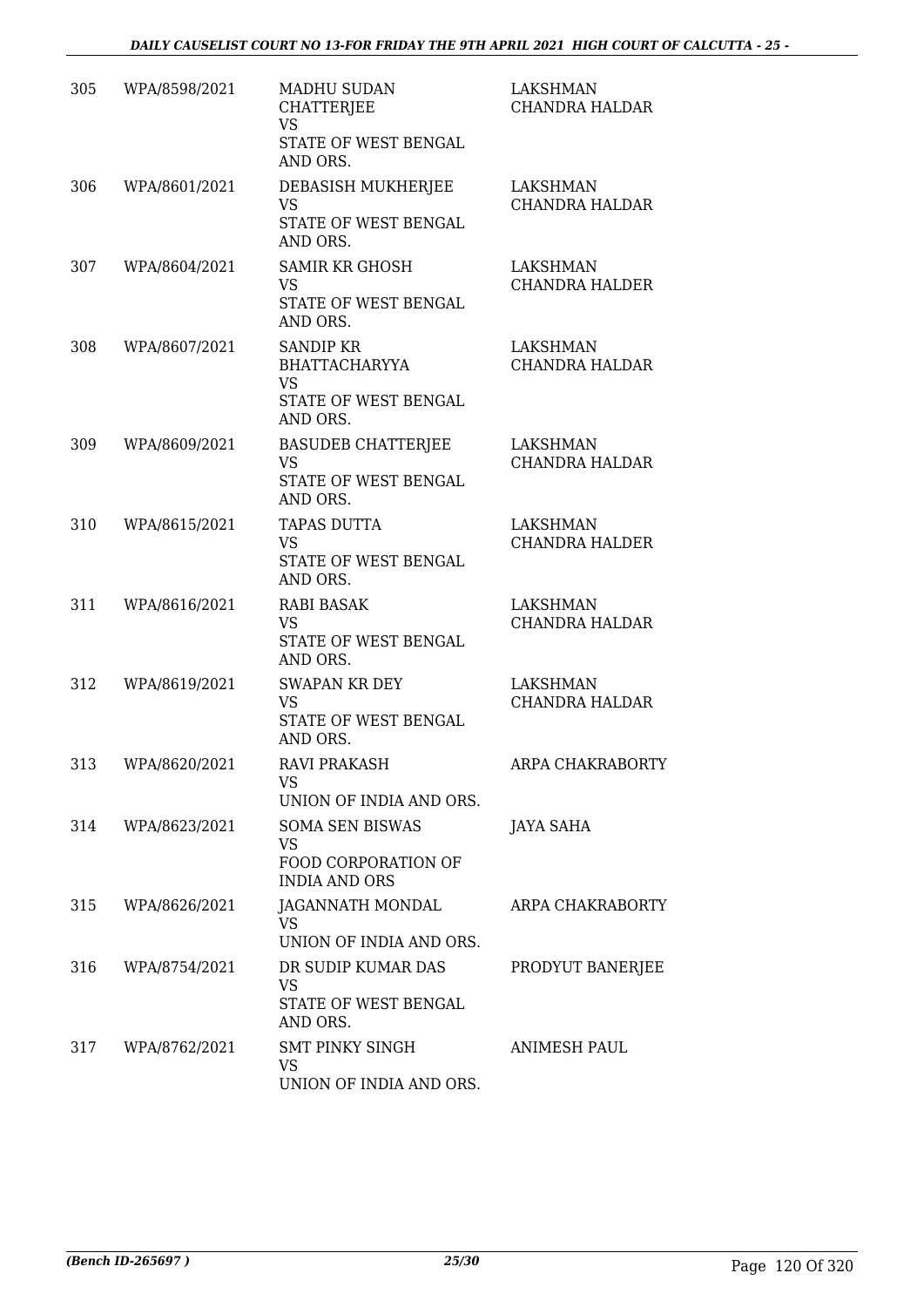| 318 | WPA/8768/2021                           | <b>SMT ASHA GUPTA</b><br><b>VS</b><br>THE SETH SOORAJMULL<br><b>JALAN BALIKA VIDYALAYA</b><br><b>AND ORS</b> | <b>FATIMA HASAN</b>                   |
|-----|-----------------------------------------|--------------------------------------------------------------------------------------------------------------|---------------------------------------|
| 319 | WPA/8820/2021                           | PROVASH CHANDRA<br><b>SARDAR</b><br><b>VS</b><br>DIR, , INDIAN MUSEUM AND<br><b>ORS</b>                      | MASUM ALI SARDAR                      |
|     | IA NO: CAN/1/2021                       |                                                                                                              |                                       |
|     |                                         | <b>MOTION GROUP - V</b>                                                                                      |                                       |
| 320 | WPA/27406/2014<br>(1)                   | SURENDRA NATH SAHA<br><b>VS</b><br>STATE OF WEST BENGAL &<br><b>ORS</b>                                      | MD HABIBUR<br><b>RAHAMAN</b>          |
|     | IA NO: CAN/1/2019(Old No:CAN/7771/2019) |                                                                                                              |                                       |
| 321 | WPA/25374/2016<br>(1)                   | <b>KARTICK SARKAR</b><br><b>VS</b><br>STATE OF WEST BENGAL &<br><b>ORS</b>                                   | ATIS KUMAR BISWAS                     |
| 322 | WPA/24119/2018                          | CHANDRA MAHATO<br><b>VS</b><br>STATE OF WEST BENGAL &<br><b>ORS</b>                                          | VIVEKANANDA BAURI                     |
| 323 | WPA/10328/2020<br>$(13.04.2021)$ $(1)$  | CHITTARANJAN<br><b>PARAMANIK</b><br><b>VS</b><br>STATE OF WEST BENGAL<br>AND ORS.                            | ANJAN<br><b>BHATTACHARYA</b>          |
| 324 | WPA/1095/2021<br>$(13.04.2021)$ $(1)$   | CHAITALI BARMAN<br><b>VS</b><br>STATE OF WEST BENGAL<br>AND ORS.                                             | <b>SALONI</b><br><b>BHATTACHARJEE</b> |
| 325 | WPA/1394/2021<br>$(20.04.2021)$ (3)     | SUSMITA MONDAL AND<br><b>ORS</b><br><b>VS</b><br>STATE OF WEST BENGAL<br>AND ORS.                            | <b>SUNNY NANDY</b>                    |
| 326 | WPA/2181/2021<br>N.T.W(2)               | <b>SWAPNA BISWAS</b><br><b>VS</b><br>State of West Bengal                                                    | HIMANGSHU GHOSH                       |
| 327 | WPA/2190/2021<br>N.T.W. (2)             | DIPIKA SINGHA<br><b>VS</b><br>STATE OF WEST BENGAL<br>AND ORS.                                               | <b>SUFI KAMAL</b>                     |
| 328 | WPA/3155/2021<br>(1)                    | DEBDULAL PRADHAN<br>VS<br>STATE OF WEST BENGAL<br>AND ORS.                                                   | TANUJA BASAK                          |
| 329 | WPA/3636/2021<br>(1)                    | <b>SANU DOLUI</b><br><b>VS</b><br>STATE OF WEST BENGAL<br>AND ORS.                                           | SK. SAMSUL AREFIN                     |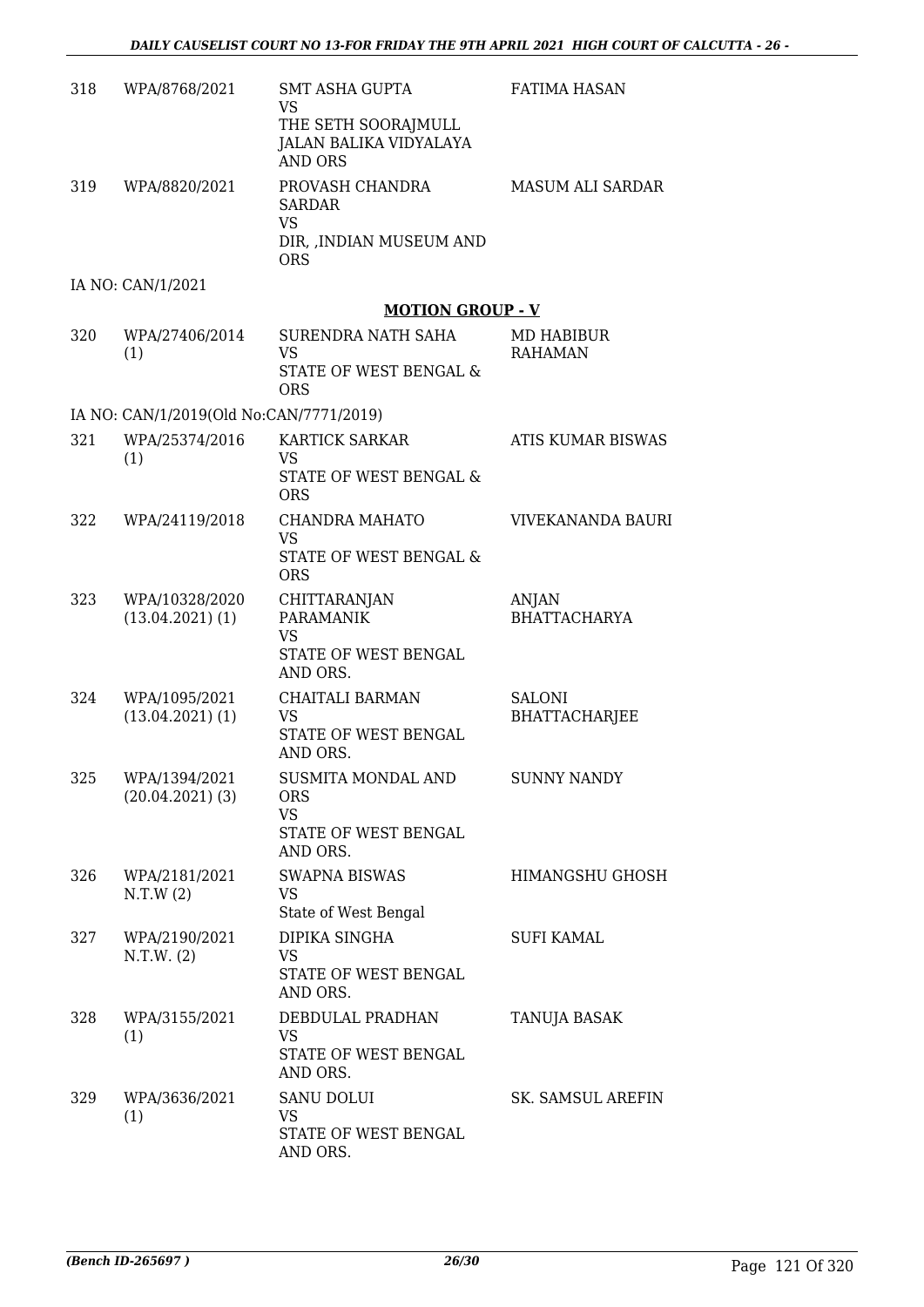| 330 | WPA/6803/2021                         | <b>ANKITA DOLUI</b><br><b>VS</b>                                           | <b>BHASKAR CHANDRA</b><br><b>MANNA</b> |
|-----|---------------------------------------|----------------------------------------------------------------------------|----------------------------------------|
|     |                                       | STATE OF WEST BENGAL<br>AND ORS.                                           |                                        |
| 331 | WPA/6900/2021                         | SOURAV BARUI AND ANR.<br><b>VS</b>                                         | <b>FALGUNI</b><br>BANDYOPADHYAY        |
|     |                                       | STATE OF WEST BENGAL<br>AND ORS.                                           |                                        |
| 332 | WPA/6901/2021<br>$(13.04.2021)$ $(1)$ | <b>GANGADHAR SEN</b><br>VS                                                 | FALGUNI<br>BANDYOPADHYAY               |
|     |                                       | STATE OF WEST BENGAL<br>AND ORS.                                           |                                        |
| 333 | WPA/6986/2021<br>(1)                  | CHARANDHULI LET<br><b>VS</b>                                               | SRIKANTA DATTA                         |
|     |                                       | STATE OF WEST BENGAL<br>AND ORS.                                           |                                        |
| 334 | WPA/7119/2021<br>Co. op. Soc.) (1)    | SADAY CHAND MONDAL<br><b>VS</b>                                            | <b>SOMESH KUMAR</b><br><b>GHOSH</b>    |
|     |                                       | STATE OF WEST BENGAL<br>AND ORS.                                           |                                        |
| 335 | WPA/7761/2021<br>$(13.04.2021)$ $(1)$ | <b>ANIL GIRI</b><br>VS                                                     | <b>SANTI DAS</b>                       |
|     |                                       | STATE OF WEST BENGAL<br>AND ORS.                                           |                                        |
| 336 | WPA/7779/2021<br>(1)                  | <b>SAGAR DOM</b><br><b>VS</b>                                              | <b>BISWAJIT MAL</b>                    |
|     |                                       | STATE OF WEST BENGAL<br>AND ORS.                                           |                                        |
| 337 | WPA/8131/2021<br>$(22.04.2021)$ (1)   | <b>TAPAN KUMAR</b><br><b>BHATTACHARYA</b>                                  | TARAPRASAD<br><b>HALDER</b>            |
|     |                                       | <b>VS</b><br>STATE OF WEST BENGAL                                          |                                        |
|     |                                       | AND ORS.                                                                   |                                        |
| 338 | WPA/8408/2021<br>(1)                  | REKHA SARKAR AND ANR.<br>VS FOR STRING                                     | <b>BISWARUP BISWAS</b>                 |
|     |                                       | STATE OF WEST BENGAL<br>AND ORS.                                           |                                        |
| 339 | WPA/8683/2021                         | RABINDRA NATH HALDER<br><b>VS</b>                                          | <b>BIDHAN BISWAS</b>                   |
|     |                                       | STATE OF WEST BENGAL<br>AND ORS.                                           |                                        |
| 340 | WPA/8744/2021                         | <b>SUKRIT GHOSH</b><br><b>VS</b>                                           | SANKHA SUBHRA<br><b>RAY</b>            |
|     |                                       | THE BIRBHUM DISTRICT<br>CENTRAL CO-OPERATIVE<br><b>BANK LTD AND OTHERS</b> |                                        |
|     |                                       | <b>HEARING</b>                                                             |                                        |
| 341 | WPA/382/2011                          | <b>RAM PROSAD PAN</b>                                                      | GAUTAM NARAYAN                         |
|     | (Gr. VI) (2)                          | VS                                                                         | <b>BHATTACHARJEE</b>                   |

(Gr. VI) (2) (Premptorily) (Top 2) (21.04.2021) VS UNION OF INDIA AND ORS BHATTACHARJEE

IA NO: CAN/2/2020, CAN/3/2020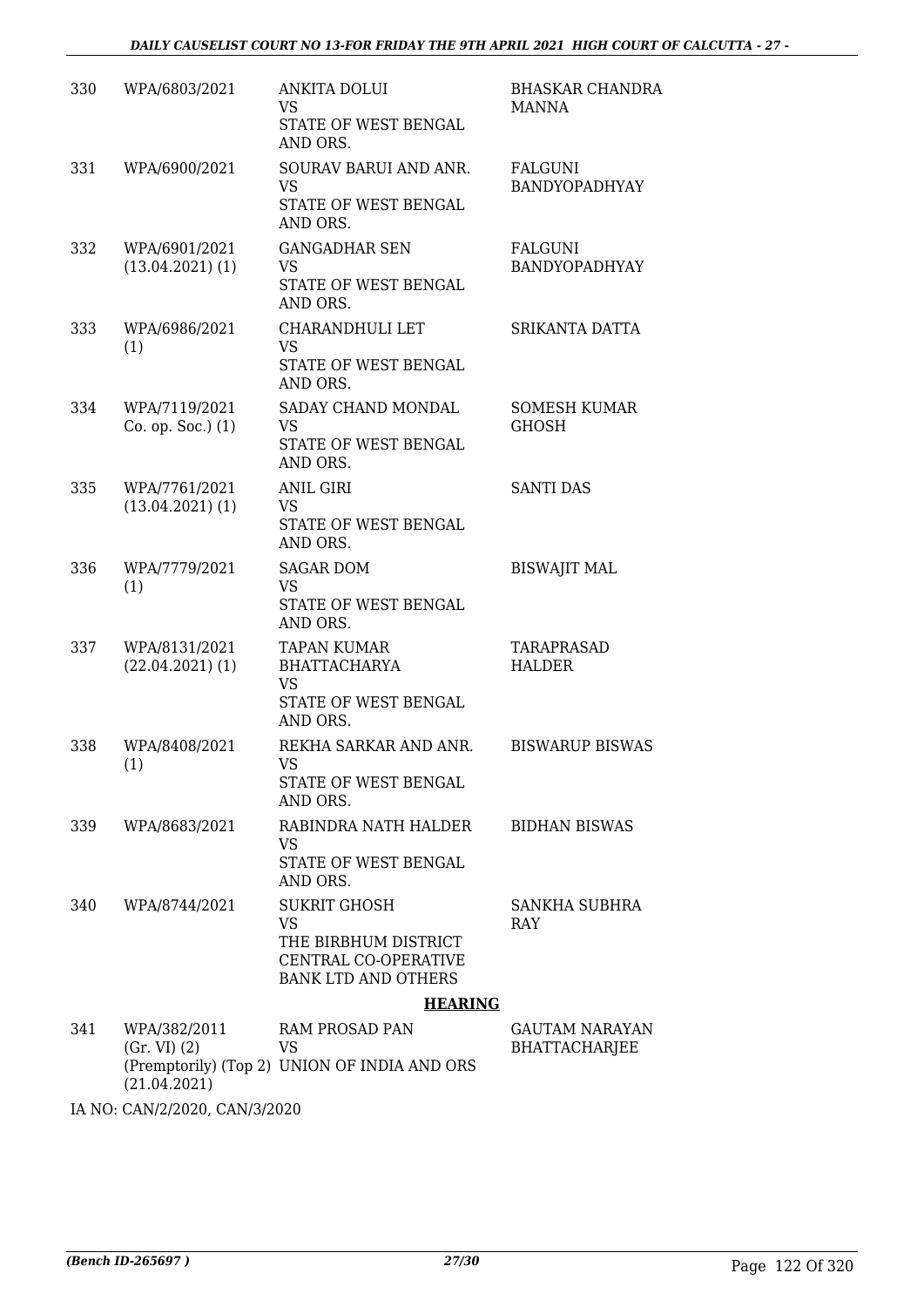| 342 | WPA/3311/2014                                    | JAGADISH SITULIA<br><b>VS</b><br>UNION OF INDIA & ORS                                                                                                      | SARIFUL ISLAM<br><b>MULLICK</b> |                 |  |  |
|-----|--------------------------------------------------|------------------------------------------------------------------------------------------------------------------------------------------------------------|---------------------------------|-----------------|--|--|
|     | IA NO: CAN/1/2020(Old No:CAN/1156/2020)          |                                                                                                                                                            |                                 |                 |  |  |
| 343 | WPA/20544/2015<br>(Pt. Hd.)                      | PURNA CHANDRA SARKAR<br><b>VS</b><br><b>BANGIYA GRAMIN VIKASH</b><br><b>BANK &amp; ORS</b>                                                                 | <b>SUMITA SHAW</b>              |                 |  |  |
|     |                                                  | IA NO: CAN/1/2019(Old No:CAN/12708/2019), CAN/2/2020, CAN/3/2020                                                                                           |                                 |                 |  |  |
| 344 | WPA/818/2016<br>(1)                              | WELFARE ASSOCIATIONOF<br><b>EX-EXECUTIVES OF</b><br>KOLKATA BASED NJMCLTD<br>VS<br>NATIONAL JUTE<br><b>MANUFACTURE</b><br><b>CORPORATION LTD &amp; ORS</b> | <b>SUMAN BANERJEE</b>           |                 |  |  |
|     | IA NO: CAN/4/2020(Old No:CAN/1292/2020)          |                                                                                                                                                            |                                 |                 |  |  |
| 345 | WPA/24642/2018<br>$(21.04.2021)$ (Pt.<br>$Hd.$ ) | <b>RAKESH KUMAR</b><br>(Gr.-VI) (2) (Top -1) SRIVASTAVA & ANR<br>VS<br>W.B. S. E. D. CO-LTD & ORS                                                          | V. CHATTERJEE                   |                 |  |  |
|     | IA NO: CAN/1/2019(Old No:CAN/8318/2019)          |                                                                                                                                                            |                                 |                 |  |  |
|     | wt346 WPA/25162/2018                             | ANIRUDDHA KAR & ORS<br><b>VS</b><br>W.B.S. E.D.CO. LTD & ORS                                                                                               | VICTOR CHATTERJEE               |                 |  |  |
|     | IA NO: CAN/1/2019(Old No:CAN/8317/2019)          |                                                                                                                                                            |                                 |                 |  |  |
| 347 | WPA/5214/2019<br>(2)                             | MD. RUKNUDDIN<br><b>VS</b><br>THE HON'BLE HIGH COURT<br>AT CALCUTTA & ORS                                                                                  | SHABAZ ALAM                     | SAIKAT BANERJEE |  |  |
| 348 | WPA/5306/2019                                    | <b>BIKASH CHANDRA DE &amp;</b><br><b>ORS</b><br><b>VS</b><br>THE DIRECTOR GENERAL<br>RPF & ORS                                                             | <b>SOUMI KUNDU</b>              |                 |  |  |
|     | IA NO: CAN/1/2019(Old No:CAN/11848/2019)         |                                                                                                                                                            |                                 |                 |  |  |
| 349 | WPA/7670/2019<br>(2)                             | ASIM SARKAR @ ASHIM<br><b>SARKAR</b><br><b>VS</b><br>CENTRAL BANK OF INDIA &<br><b>ORS</b>                                                                 | <b>SAMKHA SUBHRA</b><br>ROY     |                 |  |  |
| 350 | WPA/7671/2019<br>(2)                             | JUDHISTHIR MAHATO<br><b>VS</b><br>CENTRAL BANK OF INDIA &<br><b>ORS</b>                                                                                    | SANKHA SUBHRA<br>ROY            |                 |  |  |
| 351 | WPA/7672/2019<br>(2)                             | <b>BIJOYLAL BEGI</b><br><b>VS</b><br>CENTRAL BANK OF INDIA &<br><b>ORS</b>                                                                                 | SANKHA SUBHRA<br>RAY            |                 |  |  |
| 352 | WPA/7673/2019<br>(2)                             | JAMUNA RUI DAS<br><b>VS</b><br>CENTRAL BANK OF INDIA &<br><b>ORS</b>                                                                                       | <b>SANKHA SUBHRA</b><br>ROY     |                 |  |  |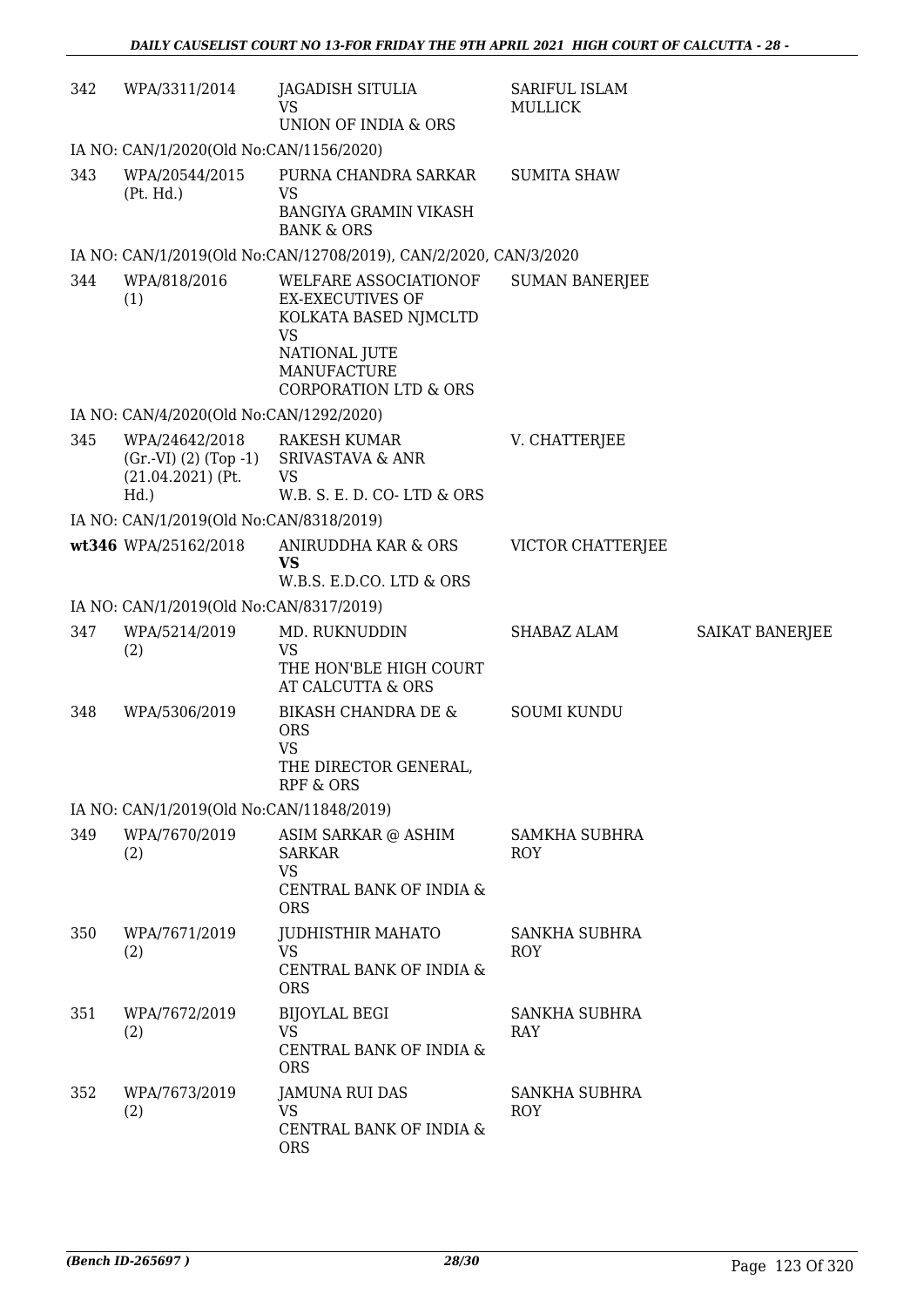| 353                                       | WPA/16750/2019<br>(2)                  | <b>BIMALA RANI SINGHA</b><br>VS<br>STATE OF WEST BENGAL<br>&ORS                                          | MD HABIBUR<br><b>RAHAMAN</b>       |  |  |
|-------------------------------------------|----------------------------------------|----------------------------------------------------------------------------------------------------------|------------------------------------|--|--|
| 354                                       | WPA/17074/2019<br>$(Gr.-VI)$           | <b>SURENDRA SINGH</b><br><b>VS</b><br>UNION OF INDIA & ORS                                               | <b>ANIMESH PAUL</b>                |  |  |
| 355                                       | WPA/17541/2019<br>(2)                  | RATNA KARANJAI<br><b>VS</b><br>UNION OF INDIA & ORS                                                      | RATNA KARANJAI<br>(INPESON)        |  |  |
| 356                                       | WPA/18121/2019<br>(Terminal Benefit)   | SITAL KUMAR BISWAS &<br><b>ORS</b><br><b>VS</b><br>STATE OF WEST BENGAL &<br><b>ORS</b>                  | VICTOR CHATTERJEE                  |  |  |
|                                           | IA NO: CAN/1/2020(Old No:CAN/524/2020) |                                                                                                          |                                    |  |  |
| 357                                       | WPA/21485/2019<br>(Gr.VI) (3)          | PARTHA SAKHA ROY<br><b>VS</b><br>STATE OF WEST BENGAL &<br><b>ORS</b>                                    | <b>GOUTAM DINDA</b>                |  |  |
| 358                                       | WPA/2728/2020<br>(Gr.VI) (3)           | PRATUL KUMAR NAYAK<br><b>VS</b><br>UNITED BANK OF INDIA &<br><b>ORS</b>                                  | <b>GOUTAM ACHARYA</b>              |  |  |
| 359                                       | WPA/3666/2020                          | <b>GRSE LTD WORKMENS'</b><br>UNION & ORS.<br><b>VS</b><br>UNION OF INDIA & ORS.                          | VICTOR CHATTERJEE                  |  |  |
| 360                                       | WPA/5745/2020                          | ARNAB BHATTACHARJEE<br><b>VS</b><br><b>BENGAL CHEMICALS &amp;</b><br>PHARMACEUTICALS LTD &<br><b>ORS</b> | <b>ANINDITA AUDDY</b><br>(DAS)     |  |  |
| 361                                       | WPA/6374/2020<br>(2)                   | <b>SUDHANYA DAS&amp; ORS</b><br>VS<br>STATE OF WEST BENGAL&<br><b>ORS</b>                                | <b>MAYUKH MAITRA</b>               |  |  |
| 362                                       | WPA/7126/2020<br>(2)                   | PRATAP MANNA<br>VS.<br>STATE OF WEST BENGAL<br>AND ORS.                                                  | TIANA<br><b>BHATTACHARYA</b>       |  |  |
| IA NO: CAN/1/2020, CAN/2/2020, CAN/3/2020 |                                        |                                                                                                          |                                    |  |  |
| 363                                       | WPA/7271/2020<br>$(Gr.-VI)$ $(2)$      | SAMIR KUMAR HALDER<br>VS<br>State of West Bengal                                                         | PAYEL SHOME                        |  |  |
|                                           | IA NO: CAN/1/2020                      |                                                                                                          |                                    |  |  |
| 364                                       | WPA/11609/2020<br>(Gr.VI) (2)          | RATNA KARANJAI IN<br><b>PERSON</b><br><b>VS</b><br>UNION OF INDIA AND ORS.                               | RATNA KARANJAI IN<br><b>PERSON</b> |  |  |
|                                           |                                        | <b>HEARING (IRRESPECTIVE OF CLASSIFICATION)</b>                                                          |                                    |  |  |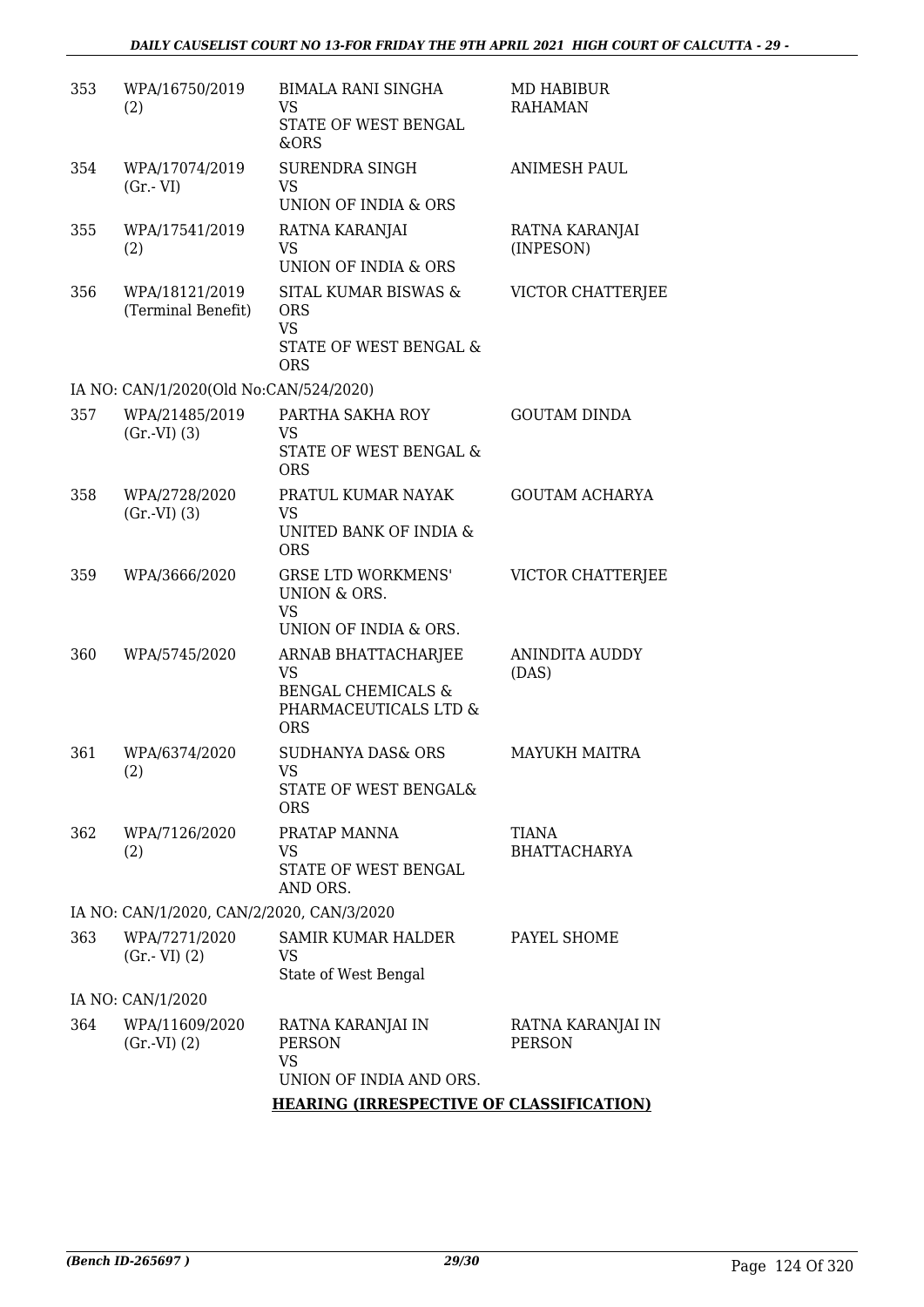| 365 | WPA/7633/2018<br>$(Gr.-II) (2)$ | <b>SMT. GOURI SANTRA</b><br>VS<br>STATE OF WEST BENGAL &<br><b>ORS</b>                        | <b>SHRABONI SARKAR</b>                |
|-----|---------------------------------|-----------------------------------------------------------------------------------------------|---------------------------------------|
| 366 | WPA/20342/2018<br>(Gr.V) (2)    | MADHUMITA BANERJEE<br>VS<br>THE KOLKATA MUNICIPAL<br><b>CORPORATION &amp; ORS</b>             | <b>BIDYUT KUMAR</b><br><b>HALDER</b>  |
| 367 | WPA/12664/2019<br>(Gr.V) (2)    | DR. MANAS KUMAR<br><b>PRATIHAR</b><br><b>VS</b><br>STATE OF WEST BENGAL &<br><b>ORS</b>       | <b>SAMIR KUMR</b><br><b>ADHIKARI</b>  |
|     | wt368 WPA/9921/2018             | DR.ARUN CHAKRABORTY<br><b>VS</b><br>STATE OF WEST BENGAL&<br><b>ORS</b>                       | D.K. SAHOO                            |
| 369 | WPA/21815/2019<br>(Gr.V) (2)    | <b>BADAL DAS</b><br>VS.<br>STATE OF WEST BENGAL &<br><b>ORS</b>                               | LAKSHMIKANTA<br><b>BHATTACHARYA</b>   |
| 370 | WPA/4598/2020<br>(Gr.V) (2)     | <b>ABINASH NATH &amp; ORS</b><br><b>VS</b><br><b>STATE OF WEST BENGAL &amp;</b><br><b>ORS</b> | PARTHA SARKAR                         |
| 371 | WPA/4888/2020<br>(Gr.V) (2)     | <b>SOUMEN CHABRI</b><br><b>VS</b><br>STATE OF WEST BENGAL &<br>ORS                            | <b>SALONI</b><br><b>BHATTACHARJEE</b> |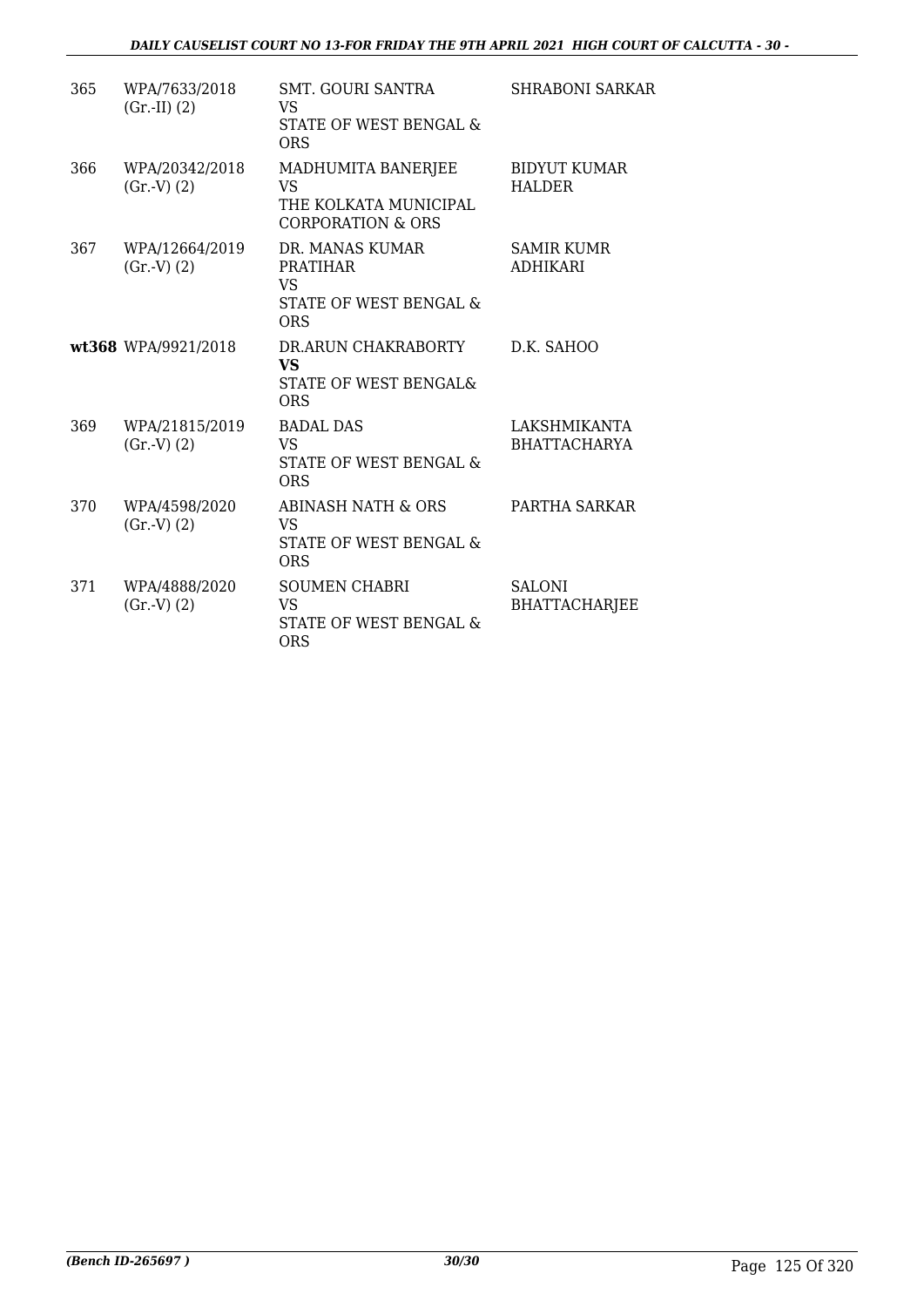

# In The High Court at Calcutta

## **Appellate Side**

**DAILY CAUSELIST For Friday The 9th April 2021**

### **COURT NO. 8**

**SINGLE BENCH (SB - IV)**

**AT 10:30 AM**

#### **HON'BLE JUSTICE SABYASACHI BHATTACHARYYA**

#### **(VIA VIDEO CONFERENCE)**

**ON AND FROM MONDAY, THE 11TH JANUARY, 2021 – MATTERS (MOTION & HEARING ) UNDER ARTICLE 226 OF THE CONSTITUTION RELATING TO RESIDUARY UNDER GROUP IX [EXCLUDING ELECTRICITY MATTERS AND MATTERS UNDER PUBLIC PREMISES (UNAUTHORISED OCCUPANTS) ACT, 1971] INCLUDING APPLICATIONS CONNECTED THERETO.**

**NOTE (1) : ORIGINAL SIDE MATTERS WILL BE TAKEN UP FROM 10:30 A.M. TILL RECESS, ONLY ON TUESDAYS AND THURSDAYS.**

**NOTE ( 2) : APPELLATE SIDE MATTERS WILL BE TAKEN UP FROM 2 P.M. ONWARDS OR IMMEDIATELY AFTER COMPLETION OF ORIGINAL SIDE MATTERS, WHICHEVER IS EARLIER, ON TUESDAY AND THURSDAYS.**

**NOTE (3) : ON MONDAYS, WEDNESDAYS AND FRIDAYS, APPELLATE SIDE MATTERS WILL BE TAKEN THROUGHOUT THE DAY.**

**NOTE (4) : MENTIONING WILL BE ALLOWED ONLY AT THE FIRST SITTING OF THE COURT ON THE FIRST WORKING DAY OF EVERY WEEK.**

**NOTE (5) : ON FRIDAY, 'APPLICATION' WILL BE TAKEN UP FIRST, THEN OTHER MATTERS OF THE DAILY LIST WILL BE CALLED SERIALLY. MATTERS WILL BE TAKEN UP THROUGH PHYSICAL HEARING ONLY WHEN BOTH THE PARTIES ARE AGREED.**

|                                                                           |                    | <b>FOR ORDERS</b>                               |                       |  |  |
|---------------------------------------------------------------------------|--------------------|-------------------------------------------------|-----------------------|--|--|
|                                                                           | WPA/13806/2019     | SONALI HATUA GIRI<br>VS<br>UNION OF INDIA & ORS | PRIYABRATA SAHA       |  |  |
|                                                                           | <b>APPLICATION</b> |                                                 |                       |  |  |
| 2                                                                         | WPA/23011/2006     | PRIYA BANERJEE<br>VS<br>STATE OF W.B.           | MANISHA<br>CHATTERJEE |  |  |
| IA NO: CAN/1/2008(Old No:CAN/1397/2008), CAN/2/2020(Old No:CAN/2093/2020) |                    |                                                 |                       |  |  |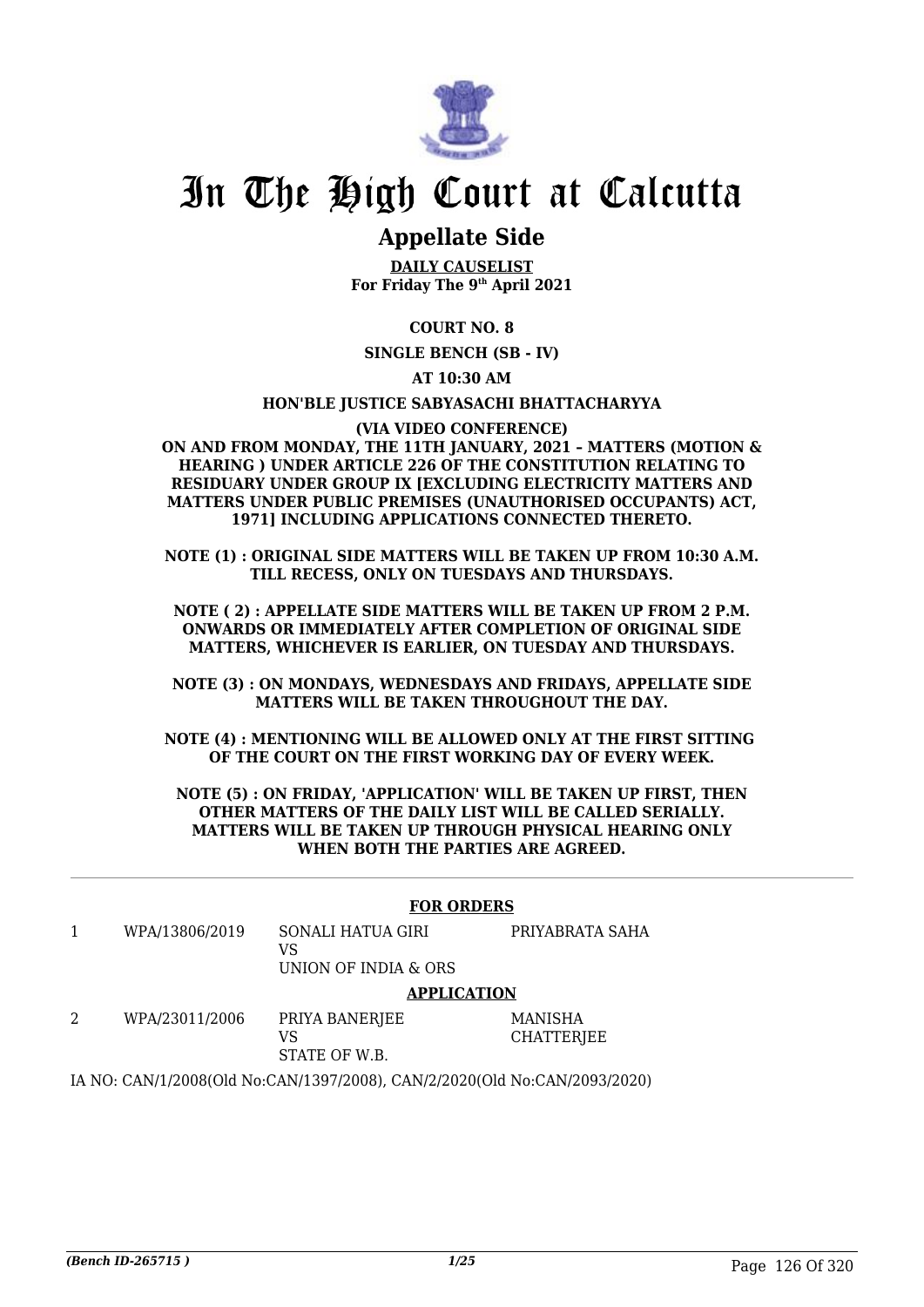| 3   | WPA/18171/2016                           | <b>SANGHITA MAITY</b><br>VS<br>STATE OF WEST BENGAL &<br><b>ORS</b>                                      | ANJAN<br><b>BHATTACHARYA</b>                                                               |
|-----|------------------------------------------|----------------------------------------------------------------------------------------------------------|--------------------------------------------------------------------------------------------|
|     | IA NO: CAN/2/2019(Old No:CAN/10975/2019) |                                                                                                          |                                                                                            |
| 4   | WPA/13834/2017                           | CHAITANYA BIKASH PAUL<br><b>VS</b><br>EPF ORGANISATION,<br>MINISTRY OF LABOUR &<br><b>ORS</b>            | <b>MRINAL KANTI</b><br><b>KUNDU</b>                                                        |
|     |                                          | IA NO: CAN/1/2019(Old No:CAN/5144/2019), CAN/2/2020                                                      |                                                                                            |
| 5   |                                          | WPA/25966/2017 SUBHAS CH. MISTRI@<br><b>MAITRA</b><br><b>VS</b><br>STATE OF WEST BENGAL &<br>ORS.        | <b>SHOURYA BASU</b>                                                                        |
|     | IA NO: CAN/2/2017(Old No:CAN/11454/2017) |                                                                                                          |                                                                                            |
| 6   | WPA/18440/2019                           | ARCHON POWERINFRA<br><b>INDIA PVT LTD</b><br><b>VS</b><br>THE INDIAN OIL<br><b>CORPORATION &amp; ORS</b> | JEENIA RUDRA                                                                               |
|     | No:CAN/3998/2020), CAN/5/2021            |                                                                                                          | IA NO: CAN/1/2019(Old No:CAN/11340/2019), CAN/3/2020(Old No:CAN/3997/2020), CAN/4/2020(Old |
| wt7 | WPA/1404/2020                            | ARCHON POWERINFRA<br><b>INDIA PVT LTD</b><br><b>VS</b><br>INDIAN OIL CORPORATION<br>& ORS                | JEENIA RUDRA                                                                               |
| 8   | WPA/1570/2020                            | ALADARPUT VIVEKANANDA<br><b>VIDYAMANDIR</b><br>VS<br>RESERVE BANK OF INDIA &<br><b>ANR</b>               | KAUSHIK CHANDRA<br><b>GUPTA</b>                                                            |
|     | IA NO: CAN/1/2021                        |                                                                                                          |                                                                                            |
| 9   | WPA/7304/2020                            | <b>JANE ALAM BEG</b><br><b>VS</b><br>STATE OF WEST BENGAL<br>AND ORS.                                    | NASREEN ISLAM                                                                              |
|     | IA NO: CAN/1/2020, CAN/2/2021            |                                                                                                          |                                                                                            |
| 10  | WPA/11672/2020                           | <b>SMT RUPALI DEY</b><br>VS<br>UNION OF INDIA AND ORS.                                                   | <b>SAMAPTI ROY</b>                                                                         |
|     | IA NO: CAN/1/2021                        |                                                                                                          |                                                                                            |
| 11  | RVW/2/2021                               | SUNDARANANDA BARMAN<br>AND ANR<br>VS<br>STATE OF WEST BENGAL<br>AND ORS.                                 | MONOJ KUMAR<br><b>BHATTACHARYYA</b>                                                        |
|     | $IA$ $N0$ , $CAN/1/2021$                 |                                                                                                          |                                                                                            |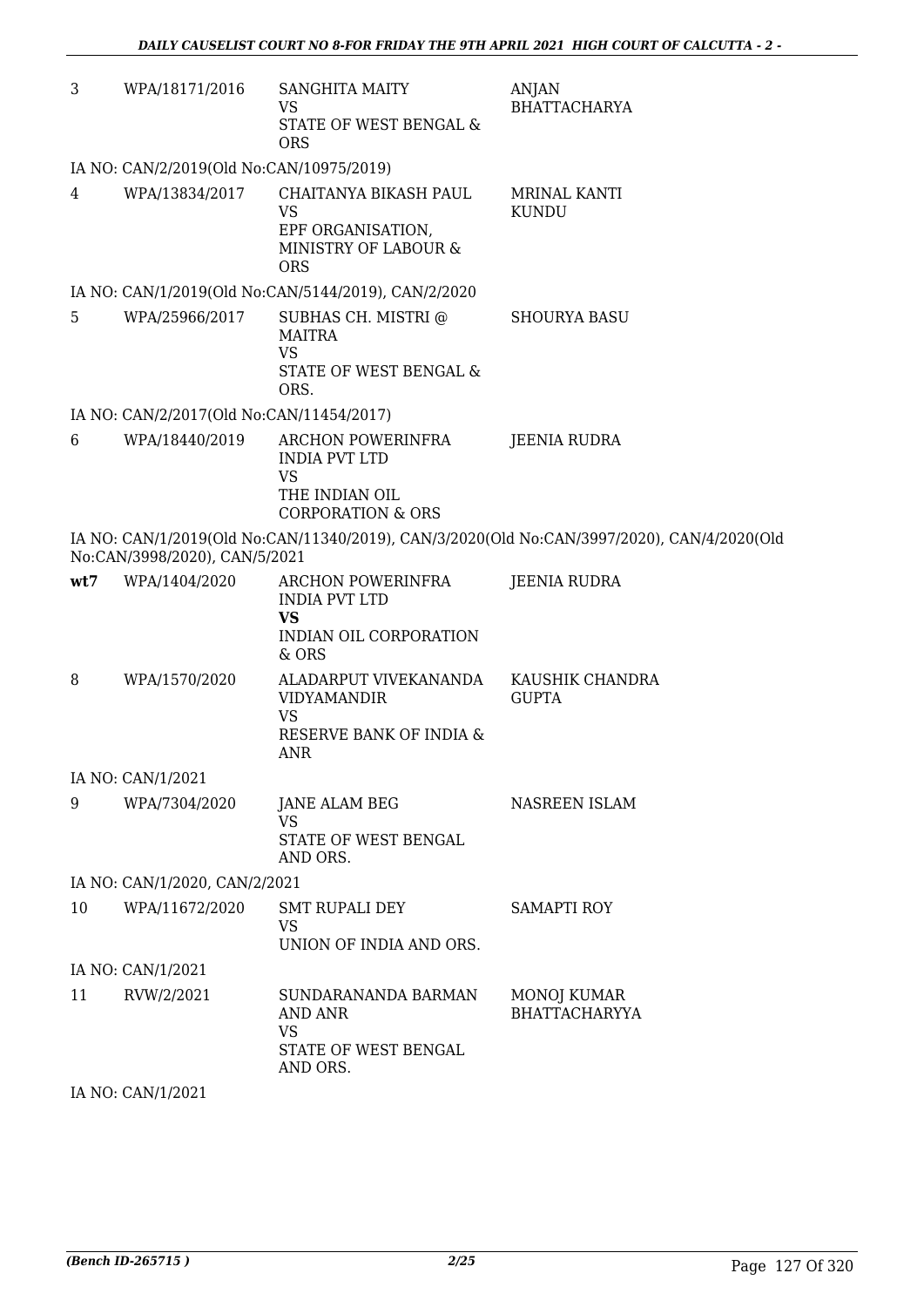|      | wt12 WPA/10069/2020                     | SUNDARANANDA BARMAN<br>AND ANOTHER<br>VS<br>STATE OF WEST BENGAL<br>AND ORS.   | <b>MANOJ KUMAR</b><br><b>BHATTACHARYYA</b> |
|------|-----------------------------------------|--------------------------------------------------------------------------------|--------------------------------------------|
|      |                                         | <b>CONTEMPT APPLICATION</b>                                                    |                                            |
| 13   | CPAN/995/2010                           | <b>BIDYUT BANERJEE</b><br><b>VS</b><br>SOUMYA BHATTACHARYA                     | <b>ASHIM KUMAR</b><br><b>BISWAS</b>        |
| wt14 | WPA/22189/2009                          | <b>BIDYUT BANERJEE</b><br>VS<br>STATE OF WEST BENGAL &<br><b>ORS</b>           | <b>ASHIM BISWAS</b>                        |
| 15   | WPCRC/314/2012                          | MA SARADAMAYEE RICE<br>MILL & ORS<br><b>VS</b><br>K. CHAKRABORTY               | <b>BISWAPRIYA</b><br><b>SAMANTA</b>        |
|      | IA NO: CAN/1/2013(Old No:CAN/7952/2013) |                                                                                |                                            |
| in   | WPA/5096/2012                           | MA SARADAMAYEE RICE<br>MILL & ORS<br><b>VS</b><br>STATE OF WEST BENGAL<br>&ORS | <b>BISWAPRIYA</b><br><b>SAMANTA</b>        |
| 16   | CPAN/393/2020                           | PURNIMA DAS MAHANTA<br>(BISWAS)<br><b>VS</b><br>N.R SEKAR RAJU                 | ARJUN SAMANTA                              |
|      | IA NO: CAN/1/2020(Old No:CAN/5205/2020) |                                                                                |                                            |
|      | wt17 WPA/16452/2019                     | PURNIMA DAS MAHANTA<br>(BISWAS)<br><b>VS</b><br>UNION OF INDIA & ORS           | ARJUN SAMANTA                              |
| 18   | CPAN/473/2020                           | <b>BHASKAR GHOSH</b><br>VS<br><b>BIPLAB DEB</b>                                | SAHELI MUKHERJEE                           |
|      | IA NO: CAN/1/2020                       |                                                                                |                                            |
|      | wt19 WPA/17387/2019                     | BHASKAR GHOSH<br><b>VS</b><br>STATE OF WEST BENGAL &<br><b>ORS</b>             | SAHELI MUKHERJEE                           |
|      |                                         | IA NO: CAN/1/2019(Old No:CAN/11834/2019), CAN/2/2020(Old No:CAN/1590/2020)     |                                            |
| 20   | CPAN/660/2020                           | RABIN JANA AND ORS<br><b>VS</b><br><b>ARNAB BISWAS</b>                         | <b>AMLAN MUKHERJEE</b>                     |
|      | wt21 WPA/608/2020                       | RABIB JANA & ORS<br><b>VS</b><br>STATE OF WEST BENGAL &<br><b>ORS</b>          | <b>AMLAN KUMAR</b><br>MUKHERJEE            |
| 22   | CPAN/97/2021                            | PAPITA DAS<br>VS<br>SUKHAMOY CHAKRABORTY                                       | ABHIJIT MANDAL                             |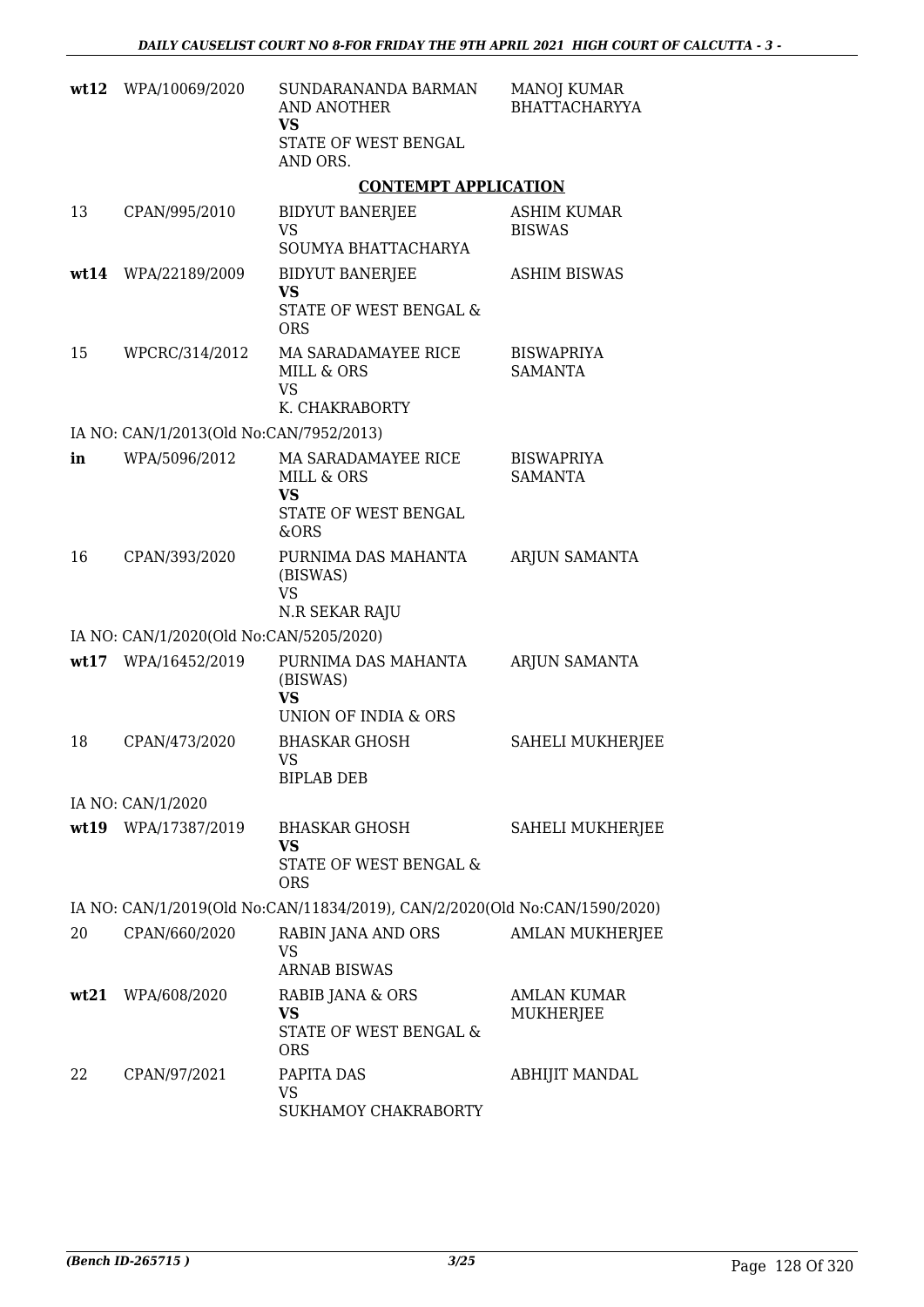| in | WPA/20391/2019                          | PAPITA DAS<br><b>VS</b>                                                                                          | <b>ABHIJIT MONDAL</b>               |
|----|-----------------------------------------|------------------------------------------------------------------------------------------------------------------|-------------------------------------|
|    |                                         | STATE OF WEST BENGAL &<br><b>ORS</b>                                                                             |                                     |
|    |                                         | <b>TOP</b>                                                                                                       |                                     |
|    |                                         | (URGENT MOTION MATTERS)                                                                                          |                                     |
| 23 | WPA/823/2021                            | MD. SABIR<br><b>VS</b><br>STATE OF WEST BENGAL                                                                   | MD. HOSSAIN                         |
|    |                                         | AND ORS.                                                                                                         |                                     |
| 24 | WPA/1328/2021                           | ARUP DAS BAIRAGYA<br>VS<br>STATE OF WEST BENGAL                                                                  | RAJ KUMAR GUPTA                     |
| 25 | WPA/3865/2021                           | AND ORS.<br>TAPASI SAHA                                                                                          | <b>MANASI ROY</b>                   |
|    |                                         | <b>VS</b><br>STATE OF WEST BENGAL<br>AND ORS.                                                                    |                                     |
| 26 | WPA/5210/2021                           | <b>MAHAVIR RATHI</b><br>VS<br>UNITED BANK OF INDIA<br>(MERGED WITH P.N.B BANK<br>AND ORS)                        | <b>ASOK BANERJEE</b>                |
| 27 | WPA/7412/2021                           | BONGAON, CENTRAL CO-<br>OPERATIVE MARKETING<br>SOCIETY LIMITED AND ANR<br>VS<br>STATE OF WEST BENGAL<br>AND ORS. | <b>SURYANEEL DAS</b>                |
|    | wt28 WPA/2008/2021                      | STATE BANK OF INDIA AND<br>ANR.<br><b>VS</b><br>STATE OF WEST BENGAL<br>AND ORS.                                 | <b>INDRAJIT</b><br>BHATTACHARJEE    |
| 29 | WPA/2730/2020                           | <b>VIVEKANANDA</b><br>MUKHOPADHYAY<br>VS<br>STATE OF WEST BENGAL &<br>ORS.                                       | <b>BIPLAB GUHA</b>                  |
| 30 | WPA/6688/2020                           | GOUTAM CHOUDHURY<br><b>VS</b><br>STATE OF WEST BENGAL &<br><b>ORS</b>                                            | <b>SEKHAR SENGUPTA</b>              |
|    | IA NO: CAN/1/2020(Old No:CAN/5576/2020) |                                                                                                                  |                                     |
| 31 | WPA/8182/2020                           | KESHAB MUKHERJEE<br>VS<br>STATE OF WEST BENGAL<br>AND ANR                                                        | SOURAV PRASANNA<br><b>MUKHERJEE</b> |
| 32 | WPA/8738/2020                           | SWAPAN SARDAR AND<br><b>OTHERS</b><br><b>VS</b><br>STATE OF WEST BENGAL<br>AND ORS.                              | SANJIB SETH                         |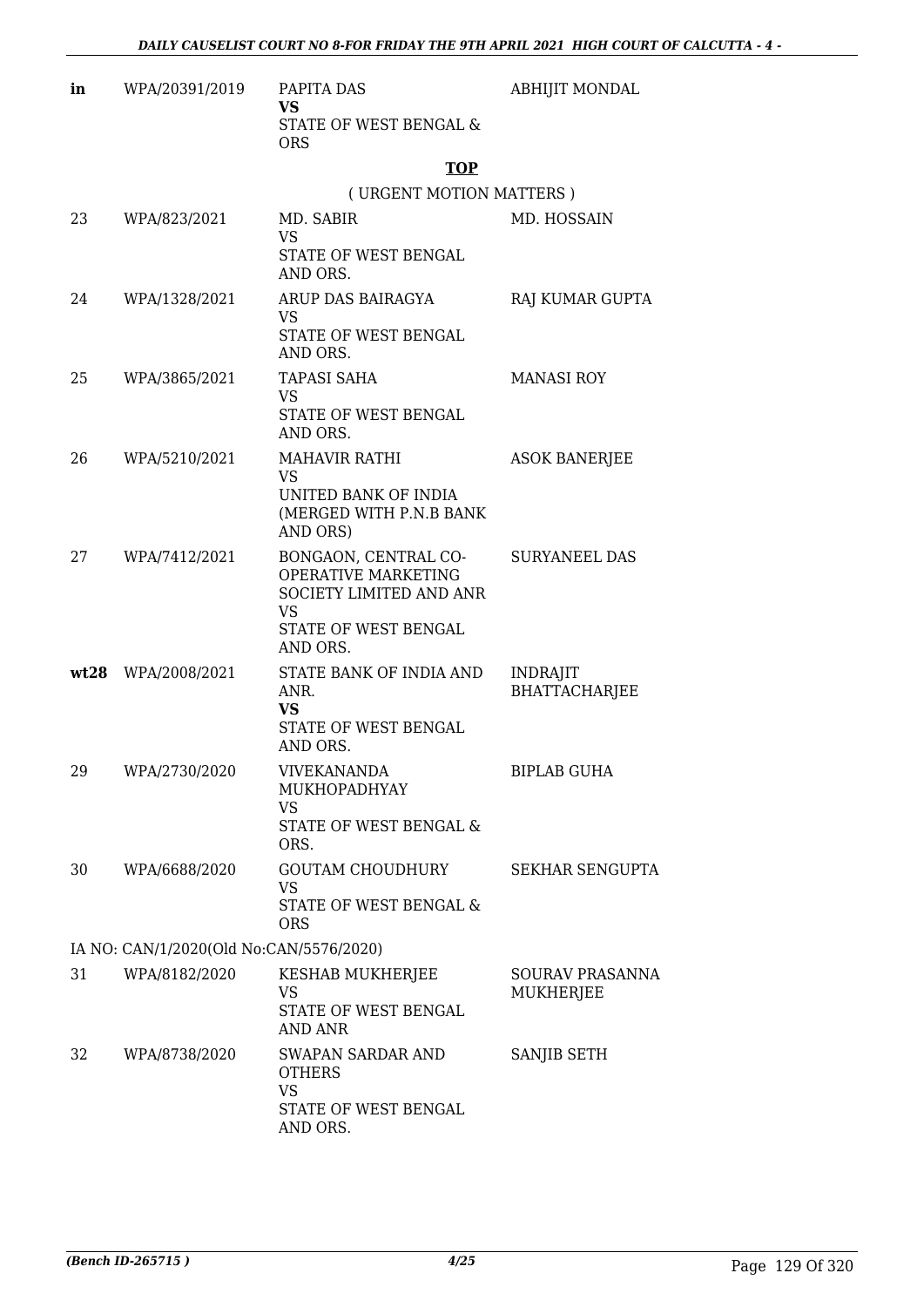| 33 | WPA/9499/2020                    | <b>SUNANDA SANTRA</b><br><b>VS</b><br>STATE OF WEST BENGAL<br>AND ORS.                             | <b>SYED MOSIHAR</b><br><b>RAHAMAN</b> |
|----|----------------------------------|----------------------------------------------------------------------------------------------------|---------------------------------------|
|    | IA NO: CAN/1/2020                |                                                                                                    |                                       |
| 34 | WPA/10442/2020                   | PROMOD RANJAN ROY AND<br><b>ANOTHER</b><br><b>VS</b><br>RESERVE BANK OF INDIA<br><b>AND OTHERS</b> | <b>GARGI GOSWAMI</b>                  |
| 35 | WPA/10890/2020                   | M/S HICO MULTIFIN<br>PRODUCTS PVT LTD<br><b>VS</b><br>INDIAN CORPORATION LTD<br><b>AND ORS</b>     | PRIYANKA AGARWAL                      |
| 36 | WPA/8209/2020<br>(AT 2:00 P.M.)  | M/S. AATRYEE NIRMAN P.<br>LTD. AND ORS.<br><b>VS</b><br>STATE OF WEST BENGAL<br>AND ORS.           | <b>SUVAM SINHA</b>                    |
| 37 | WPA/8811/2021<br>(AT 10:30 A.M.) | <b>GUPTA SHOME AND</b><br>ASSOCIATES AND ORS<br>VS<br>RESERVE BANK OF INDIA<br>AND ANR             | <b>SURYANIL DAS</b>                   |
| 38 | WPA/4845/2021<br>(AT 10:30 A.M.) | KNIGHT RIDERS SPORTS<br>PRIVATE LIMITED<br><b>VS</b><br>ADJUDICATING AUTHORITY<br>PMLA AND ORS     | <b>AYUSH JAIN</b>                     |
| 39 | WPA/37/2021                      | SUSTAIN ENERGY PVT LTD<br><b>VS</b><br>STATE OF WEST BENGAL<br>AND ORS.                            | PAPIYA<br><b>CHATTOPADHYAY</b>        |
| 40 | WPA/621/2021                     | DWARKA DAS MULCHAND<br>MANDANI<br>VS.<br>STATE OF WEST BENGAL<br>AND ORS.                          | AISHWARYA<br><b>CHATTERJEE</b>        |
|    | wt41 CPAN/135/2021               | DWARKA DAS MULCHAND<br><b>MANDANI</b><br>VS<br>SWARUP KANTI PAHARI<br><b>AND ANR</b>               | AJAY KUMAR DAS                        |
| 42 | WPA/1272/2021                    | <b>MALA SIL</b><br><b>VS</b><br>STATE OF WEST BENGAL<br>AND ORS.                                   | SALIL KUMAR MAITI                     |
| 43 | WPA/4853/2021                    | M/S JSW CEMENT LIMITED RAHUL DHANUKA<br><b>VS</b><br>STATE OF WEST BENGAL<br>AND ORS.              |                                       |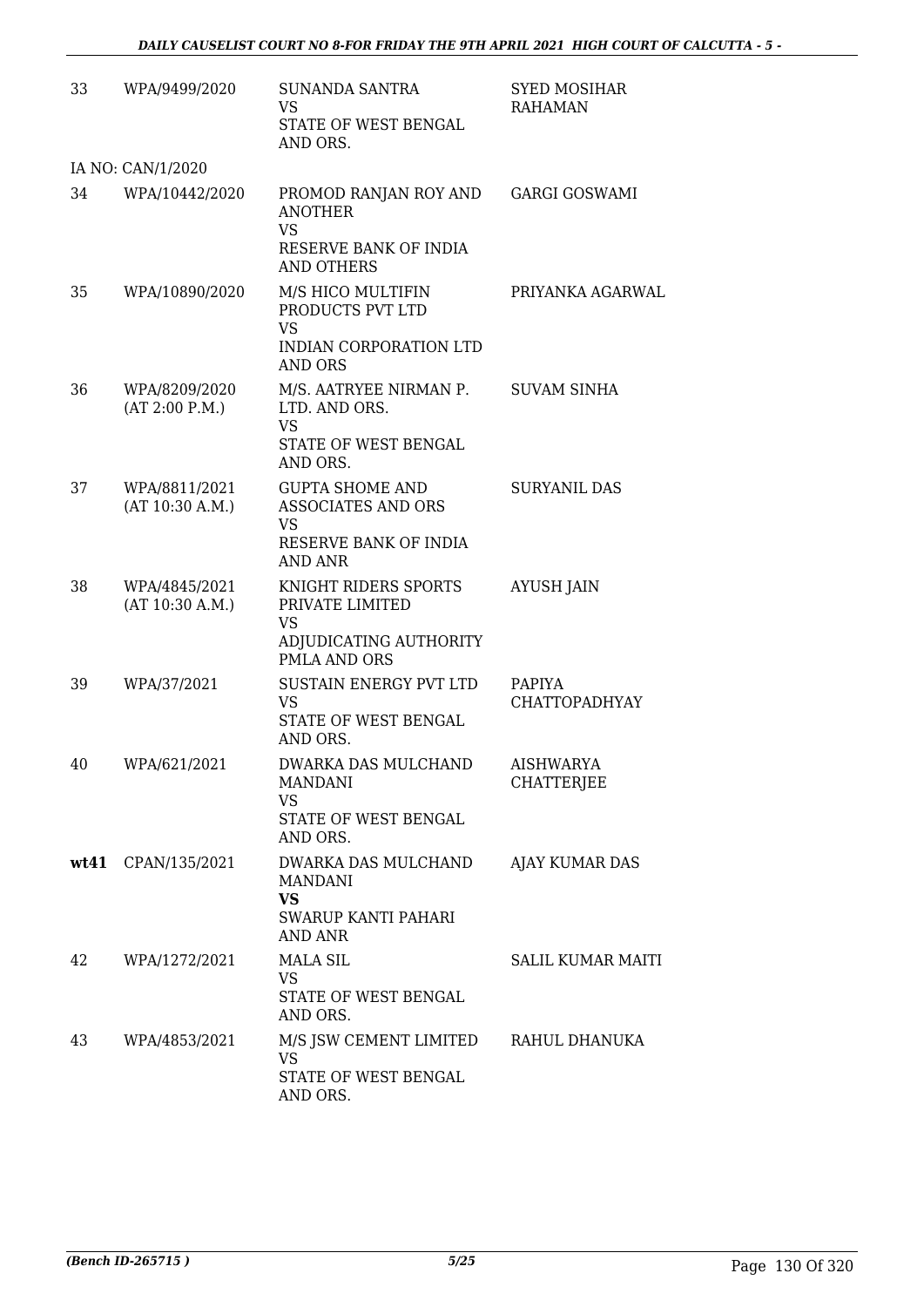| 44 | WPA/4862/2021     | <b>SANDHYA NATH</b><br>VS<br>STATE OF WEST BENGAL<br>AND ORS.                     | RAJESH NASKAR                           |
|----|-------------------|-----------------------------------------------------------------------------------|-----------------------------------------|
| 45 | WPA/5137/2021     | SK. AMINUDDIN AND<br><b>OTHERS</b><br><b>VS</b>                                   | <b>INDRAJIT</b><br><b>BHATTACHARJEE</b> |
|    |                   | STATE OF WEST BENGAL<br>AND ORS.                                                  |                                         |
| 46 | WPA/5629/2021     | <b>BHAGIRATH AGARWAL</b><br><b>VS</b><br>STATE OF WEST BENGAL<br>AND ORS.         | RAMIJ MUNSI                             |
| 47 | WPA/486/2020      | <b>SHARAD VARMA &amp; ANR</b><br>VS                                               | RAHUL AUDDY                             |
| 48 | WPA/2827/2020     | UNION OF INDIA & ORS<br>PIYUSH TODI<br>VS<br>STATE OF WEST BENGAL &<br><b>ORS</b> | SAIBAL KRISHNA<br><b>DASGUPTA</b>       |
| 49 | WPA/4099/2020     | ABDUL KALAM MONDAL &<br>ORS.<br><b>VS</b><br>STATE OF WEST BENGAL &               | KOUSHIKEE<br><b>BANERJEE</b>            |
| 50 | WPA/4102/2020     | ORS.<br>MIKHIL MONDAL & ORS.<br><b>VS</b><br>STATE OF WEST BENGAL &<br>ORS.       | KOUSHIKEE<br><b>BANERJEE</b>            |
| 51 | WPA/8138/2020     | SK. SOWKAT ALI<br><b>VS</b><br>STATE OF WEST BENGAL<br><b>AND ORS</b>             | <b>INDRAJIT</b><br><b>BHATTACHARJEE</b> |
| 52 | WPA/8546/2020     | NIRMAL BAHALIA AND ORS.<br>VS<br>STATE OF WEST BENGAL<br>AND ORS.                 | PINAKI RANJAN<br><b>CHAKRABORTY</b>     |
|    | IA NO: CAN/1/2020 |                                                                                   |                                         |
| 53 | WPA/9969/2020     | BHABASINDHU GARAI<br><b>VS</b><br>THE STATE OF WEST<br><b>BENGAL AND ORS</b>      | SATRAJIT SINHA ROY                      |
| 54 | WPA/11217/2020    | KAUSIK SINHA<br>VS<br>THE BANKING<br>OMBUDSMAN ,RBI AND ORS                       | RUDRAKSHA<br><b>CHATTOPADHYAY</b>       |
| 55 | WPA/11868/2020    | <b>MALAY SARKAR</b><br>VS<br>UNION OF INDIA AND ORS.                              | <b>BISWARUP SAMANTA</b>                 |
|    | IA NO: CAN/1/2021 |                                                                                   |                                         |
| 56 | WPA/10383/2019    | PARTHA SARKAR<br><b>VS</b><br>STATE OF WEST BENGAL &                              | MONIRUZZAMAN                            |
|    |                   | <b>ORS</b>                                                                        |                                         |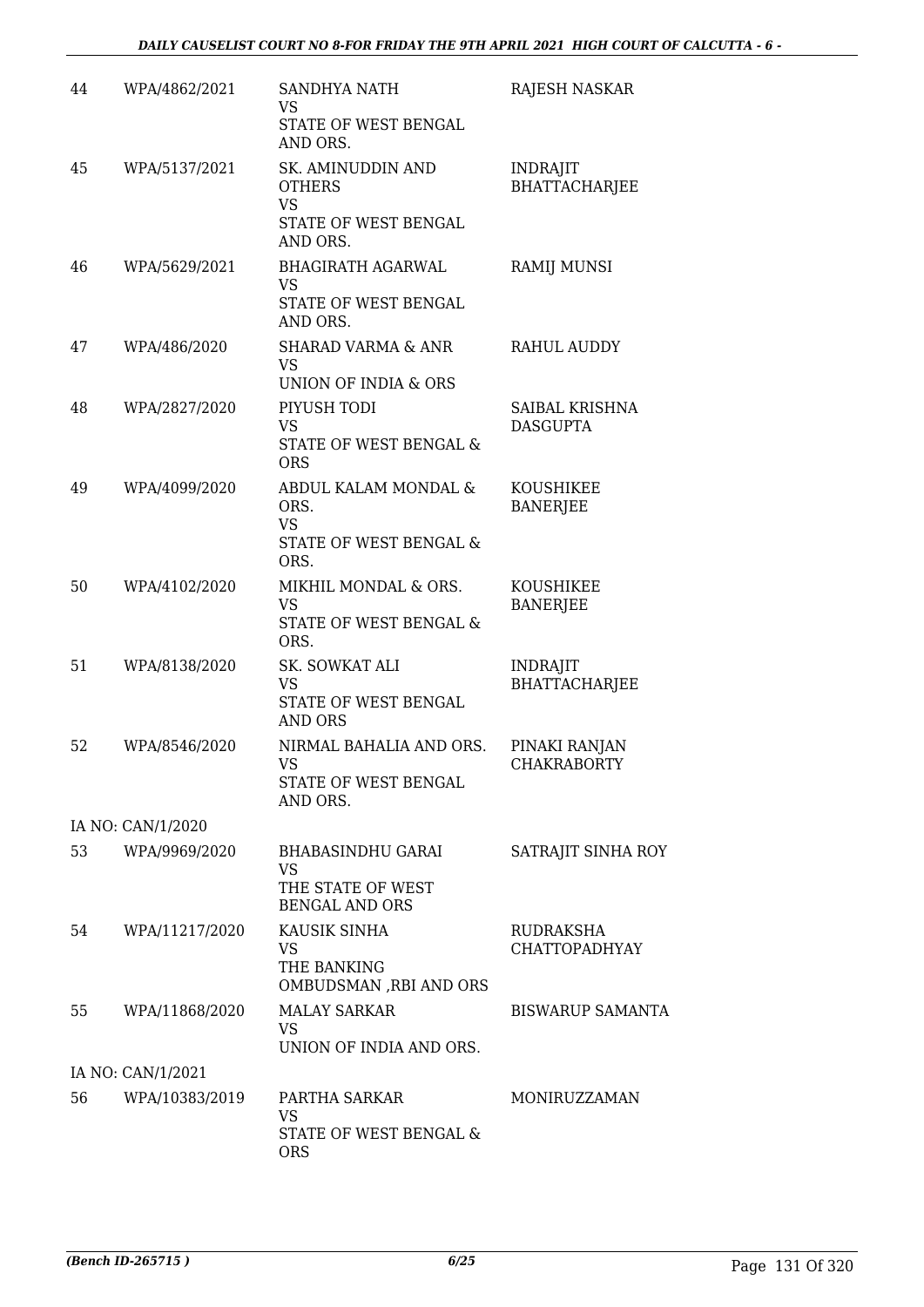| 57   | WPA/11721/2019                           | <b>ANJU BANERJEE</b><br><b>VS</b>                                                          | PAROMITA JATI                           |
|------|------------------------------------------|--------------------------------------------------------------------------------------------|-----------------------------------------|
|      |                                          | THE SENIOR MANAGER,<br><b>BANK OF INDIA &amp; ORS</b>                                      |                                         |
| 58   | WPA/13897/2019                           | CHANDAN SHAW & ANR<br><b>VS</b>                                                            | APURBA KUMAR<br><b>GHOSH</b>            |
|      |                                          | STATE OF WEST BENGAL &<br><b>ORS</b>                                                       |                                         |
| 59   | WPA/4976/2021                            | MUNNI BIBI @ MUNNI<br><b>BEGUM</b><br><b>VS</b>                                            | <b>ATAUR RAHMAN</b>                     |
|      |                                          | STATE OF WEST BENGAL<br>AND ORS.                                                           |                                         |
| 60   | WPA/9345/2020                            | POLY SANA<br><b>VS</b><br>STATE OF WEST BENGAL                                             | SHIBAJI KUMAR DAS                       |
|      |                                          | AND ORS.                                                                                   |                                         |
| 61   | WPA/11438/2020                           | <b>ASIDON BEOYA</b><br><b>VS</b><br>STATE OF WEST BENGAL<br>AND ORS.                       | <b>GOBINDA CHANDRA</b><br><b>BAIDYA</b> |
| 62   | WPCRC/31/2020                            | KALYANI TIWARY                                                                             | ANUP DASGUPTA                           |
|      |                                          | <b>VS</b><br>MRS MEENU BATRA                                                               |                                         |
| wt63 | WPA/31291/2017                           | <b>KALYANI TIARY</b><br><b>VS</b>                                                          | ANUP DASGUPTA                           |
|      |                                          | UNION OF INDIA & ORS                                                                       |                                         |
| 64   | WPA/21919/2013                           | NO 001216097EX CT<br>RANJEET SINGH<br><b>VS</b>                                            | <b>KARABI ROY</b>                       |
|      |                                          | UNION OF INDIA & ORS                                                                       |                                         |
|      | IA NO: CAN/1/2020, CAN/2/2020            | <b>URGENT MOTION</b>                                                                       |                                         |
|      |                                          | (TOP MATTERS)                                                                              |                                         |
| 65   | WPA/19085/2015                           | MOLLA SEBGATULLAH                                                                          | SK MOSARAF                              |
|      |                                          | VS.<br>STATE OF WEST BENGAL &<br><b>ORS</b>                                                | <b>HOSSAIN</b>                          |
| 66   | WPA/1432/2016                            | NEW PARIJAT<br><b>COOPERATIVE HOUSING</b><br><b>SOCIETY LIMITED &amp; ANR</b><br><b>VS</b> | SUNITA SHAW                             |
|      |                                          | KOLKATA METROPOLITAN<br>DEVE. AUTHORITY & ORS                                              |                                         |
|      | IA NO: CAN/4/2019(Old No:CAN/10460/2019) |                                                                                            |                                         |
| 67   | WPA/13455/2019                           | RUPA PAKIRA @ RITA<br>PAKIRA<br><b>VS</b>                                                  | SURENDRA KUMAR<br><b>SHARMA</b>         |
|      |                                          | STATE OF WEST BENGAL &                                                                     |                                         |

ORS 68 WPA/19601/2019 PRATIM BHOWMICK & ANR VS STATE OF WEST BENGAL & ORS MANIKA SARKAR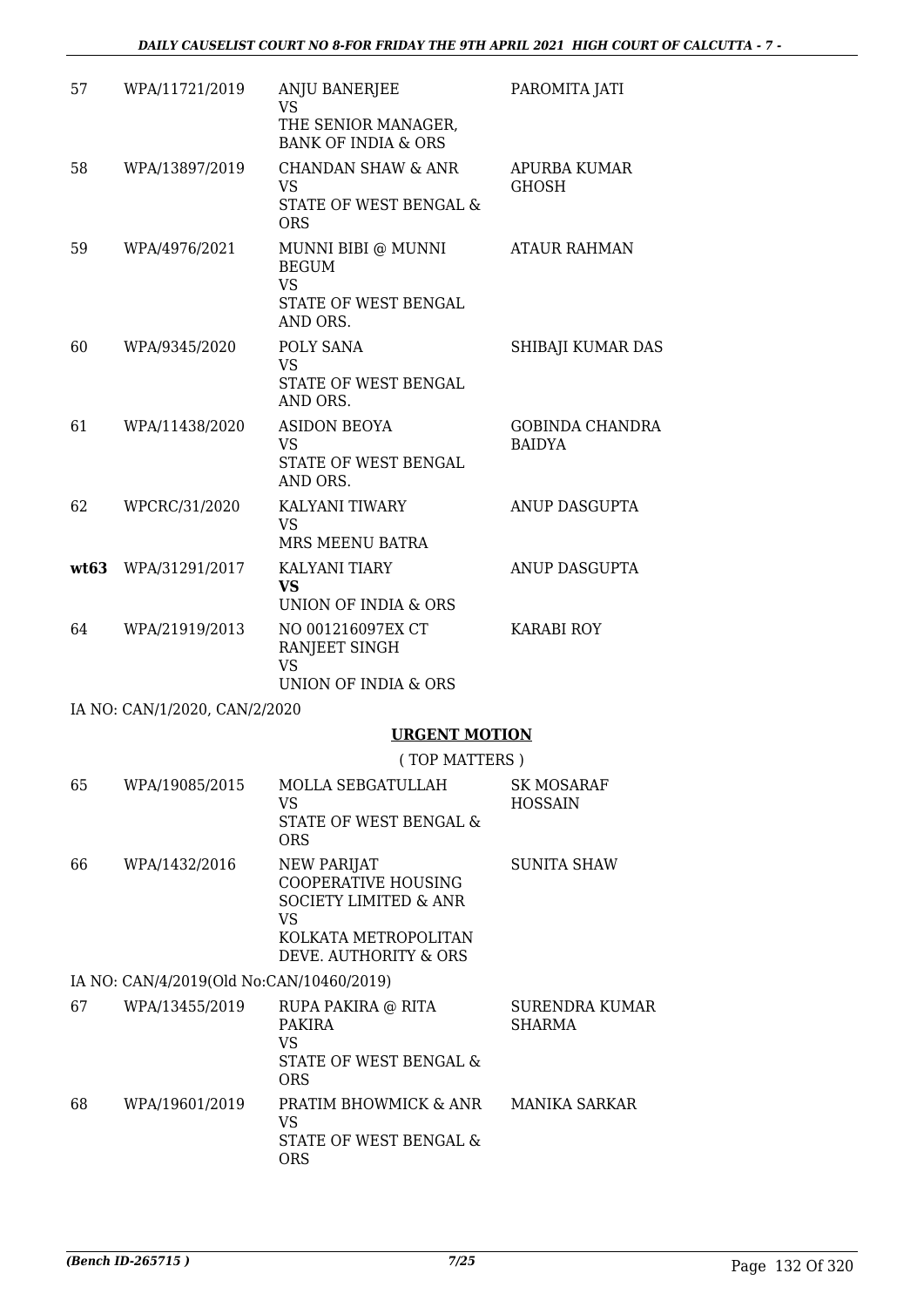|    | wt69 CPAN/453/2020                      | PRATIM BHOWMICK<br><b>VS</b><br>SANJOY GHOSH                                                                               | <b>MANIKA SARKAR</b>                 |
|----|-----------------------------------------|----------------------------------------------------------------------------------------------------------------------------|--------------------------------------|
|    | IA NO: CAN/1/2020                       |                                                                                                                            |                                      |
| 70 | WPA/22765/2019                          | BALKRISHNA SHROFF<br>VS<br>STATE OF WEST BENGAL &<br><b>ORS</b>                                                            | HIAMNGSHU GHOSH                      |
| 71 | WPA/22767/2019                          | <b>BALKRISHNA SHROFF</b><br>VS<br>STATE OF WEST BENGAL &<br><b>ORS</b>                                                     | HIMANGSHU GHOSH                      |
| 72 | WPA/22769/2019                          | <b>BALKRISHNA SHROFF</b><br><b>VS</b><br>STATE OF WEST BENGAL &<br><b>ORS</b>                                              | HIMANGSHU GHOSH                      |
| 73 | WPA/3040/2020                           | ICON TOWER LLP & ANR<br><b>VS</b><br>PUNJAB & SIND BANK &<br><b>ORS</b>                                                    | <b>ANIRUDHA</b><br><b>AGARWALLA</b>  |
|    | IA NO: CAN/1/2020                       |                                                                                                                            |                                      |
| 74 | WPA/4569/2020                           | <b>SUVAJIT BERA</b><br><b>VS</b><br>STATE OF WEST BENGAL &<br><b>ORS</b>                                                   | <b>SANDIP KUMAR</b><br><b>MANDAL</b> |
| 75 | WPA/5230/2020                           | <b>BHABANI PRASAD</b><br>CHATTERJEE<br>VS<br>STATE OF WEST BENGAL &<br><b>ORS</b>                                          | KAMAL KANTA KAR                      |
| 76 | WPA/5715/2020                           | <b>JOYASREE HALDER</b><br><b>VS</b><br><b>STATE OF WEST BENGAL&amp;</b><br><b>ORS</b>                                      | MANOJIT<br><b>BHATTACHARYA</b>       |
|    | IA NO: CAN/1/2020(Old No:CAN/3646/2020) |                                                                                                                            |                                      |
| 77 | WPA/7206/2020                           | SABITRI PANDA<br>VS<br>STATE OF WEST BENGAL<br>AND ORS.                                                                    | <b>GOURANGA KUMAR</b><br>DAS         |
|    | IA NO: CAN/1/2020                       |                                                                                                                            |                                      |
| 78 | WPA/7656/2020                           | A.J. SARKAR AND CO AND<br><b>ORS</b><br><b>VS</b><br>STATE OF WEST BENGAL<br>AND ORS.                                      | PRATIP KUMAR<br>CHATTERJEE           |
|    | IA NO: CAN/1/2020                       |                                                                                                                            |                                      |
| 79 | WPA/8788/2020                           | ARYABHATTA INSTITUTE OF<br><b>ENGINEERING AND</b><br>MANAGEMENT DURGAPUR<br><b>AND ANR</b><br>VS<br>UNION OF INDIA AND ORS | <b>ASHOK HALDER</b>                  |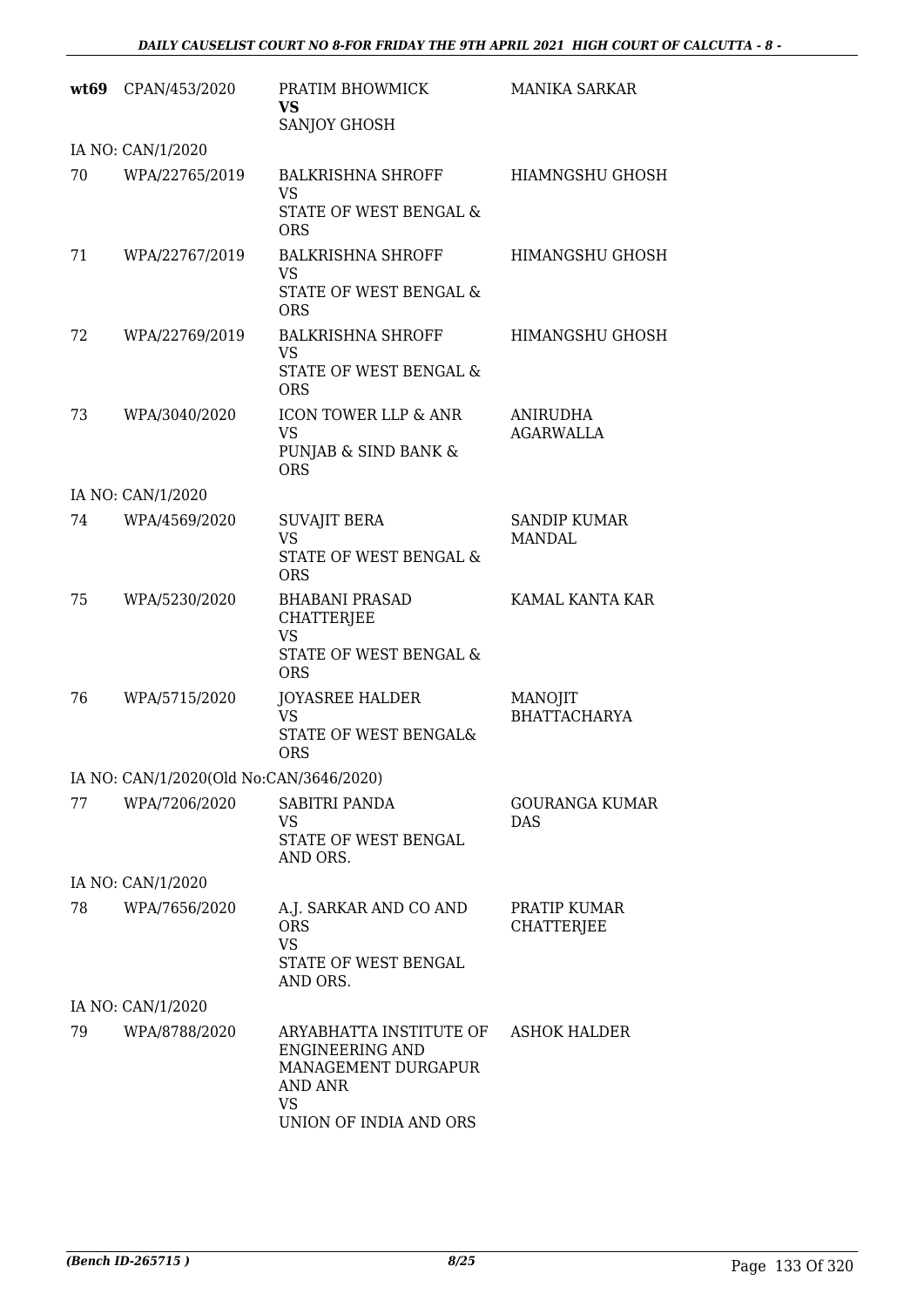| 80 | WPA/9156/2020     | <b>TUTUL SK</b><br><b>VS</b><br>STATE OF WEST BENGAL                                                                   | <b>RIMA DAS</b>                   |
|----|-------------------|------------------------------------------------------------------------------------------------------------------------|-----------------------------------|
| 81 | WPA/9222/2020     | AND ORS.<br>P.B. UDYOG REPRESENTED<br>BY ITS SOLE PROPRIETOR<br><b>SRI BIVAS DE</b><br>VS<br>THE STATE BANK OF INDIA   | PRANTICK GHOSH                    |
| 82 | WPA/9608/2020     | MD TAHSIN REZA<br>VS<br>STATE OF WEST BENGAL<br>AND ORS.                                                               | ANJANA MEHBOOB                    |
| 83 | WPA/9889/2020     | AMALA ROY<br>VS<br>STATE OF WEST BENGAL<br>AND ORS.                                                                    | PAMPA DEY DHABAL                  |
| 84 | WPA/10366/2020    | PRASANTA BISWAS<br>VS<br>UNION OF INDIA AND ORS.                                                                       | <b>TAPAN ROY</b>                  |
| 85 | WPA/10521/2020    | ABDA KHATOON AND ORS<br><b>VS</b><br>STATE OF WEST BENGAL<br>AND ORS.                                                  | SARBANANDA<br>SANYAL              |
| 86 | WPA/10554/2020    | JAYANTA KUMAR SAHA<br>VS<br>STATE OF WEST BENGAL<br>AND ORS.                                                           | RAJIB KUMAR BASU                  |
| 87 | WPA/10600/2020    | SOUMENDRA NATH BISWAS<br>(SAMBHUNATH BISWAS<br>ALIAS SAMBHU BISWAS)<br>VS<br>BISHOP PHILLIP S. MASIH<br><b>AND ORS</b> | CHANDAN KUMAR<br>LAL              |
| 88 | WPA/10632/2020    | NANDA KUMAR MAITY<br>VS<br><b>UCO BANK</b>                                                                             | SANATAN MONDAL                    |
| 89 | WPA/10924/2020    | KISHORE KR BHAN AND<br><b>ORS</b><br><b>VS</b><br>STATE OF WEST BENGAL<br>AND ORS.                                     | <b>SUCHARITA ROY</b>              |
| 90 | WPA/11094/2020    | PALLAB MOHAN<br>CHAKRABORTI<br><b>VS</b><br>State of West Bengal                                                       | PALLAB MOHAN<br><b>CHAKABORTI</b> |
|    | IA NO: CAN/1/2021 |                                                                                                                        |                                   |
| 91 | WPA/11253/2020    | BISWANATH SARKAR<br>VS<br>STATE OF WEST BENGAL                                                                         | JAYANTA DEY                       |
| 92 | WPA/11431/2020    | AND ORS.<br>BIJOY BISWAS AND ORS<br>VS<br>THE UNION OF INDIA AND<br><b>ORS</b>                                         | <b>MAINAK GANGULY</b>             |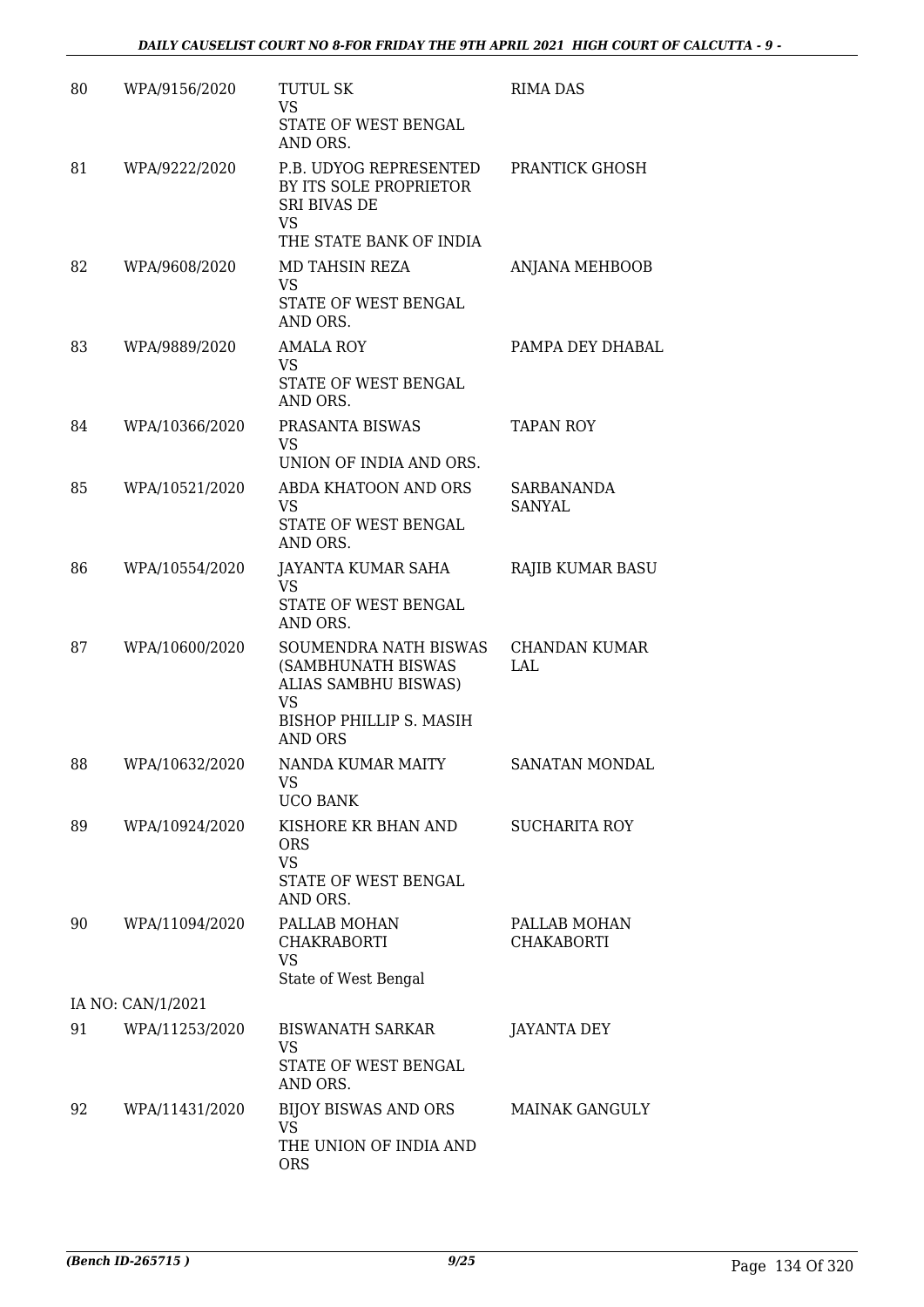| 93  | CPAN/47/2021                  | PARTHA PRATIM MONDAL<br>VS<br><b>SANJOY GHOSH</b>                                                                                                                  | ARUP NATH<br><b>BHATTACHARYYA</b> |
|-----|-------------------------------|--------------------------------------------------------------------------------------------------------------------------------------------------------------------|-----------------------------------|
|     | wt94 WPA/7088/2020            | PARTHA PRATIM MONDAL<br><b>VS</b><br>STATE OF WEST BENGAL                                                                                                          | DIPTENDU MONDAL                   |
|     | IA NO: CAN/1/2020, CAN/2/2020 |                                                                                                                                                                    |                                   |
| 95  | WPA/53/2021                   | NAUSHAD ALI@NAUSHAD<br>ALI MONDAL<br><b>VS</b><br>STATE OF WEST BENGAL<br>AND ORS.                                                                                 | PARTHA<br><b>CHAKRABORTY</b>      |
| 96  | WPA/309/2021                  | GOBINDA KUNDU @<br><b>GOBINDA CHANDRA</b><br><b>KUNDU</b><br><b>VS</b><br>THE STATE OF WEST<br><b>BENGAL AND ORS</b>                                               | <b>VIVASWAN DHAR</b>              |
| 97  | WPA/648/2021                  | <b>CHANDNEHAR KHATUN</b><br><b>AND OTHERS</b><br><b>VS</b><br>STATE OF WEST BENGAL<br>AND ORS.                                                                     | <b>MAHAMMAD</b><br><b>MAHMUD</b>  |
| 98  | WPA/655/2021                  | <b>AJOY SARDAR</b><br>VS<br>STATE OF WEST BENGAL<br>AND ORS.                                                                                                       | <b>ASOK BANERJEE</b>              |
| 99  | WPA/1713/2021                 | <b>SMT SIPRA MANNA</b><br>VS<br>STATE OF WEST BENGAL<br>AND ORS.                                                                                                   | DEB KUMAR<br><b>CHAKRBAORTY</b>   |
| 100 | WPA/1796/2021                 | MOUMITA GHOSH<br><b>VS</b><br>STATE OF WEST BENGAL<br>AND ORS.                                                                                                     | DEBASISH BANERJEE                 |
|     | IA NO: CAN/1/2021             |                                                                                                                                                                    |                                   |
| 101 | WPA/2000/2021                 | DHINGRA LEASE FGINVEST<br>PRIVATE LIMITED<br><b>VS</b><br>THE COMPETANT<br><b>AUTHORITY FOR NON-</b><br><b>BANKING FINANCIL</b><br>COMPANY, GOVERNMENT<br>OF INDIA | RAJESH UPADHYAY                   |
| 102 | WPA/2040/2021                 | PURNIMA GHOSH<br>VS<br>STATE OF WEST BENGAL<br>AND ORS.                                                                                                            | JOYITA RAY                        |
| 103 | WPA/2249/2021                 | DINIONATH MONDAL AND<br>ANR<br><b>VS</b><br>STATE OF WEST BENGAL<br>AND ORS.                                                                                       | SANKHA PRASAD RAY                 |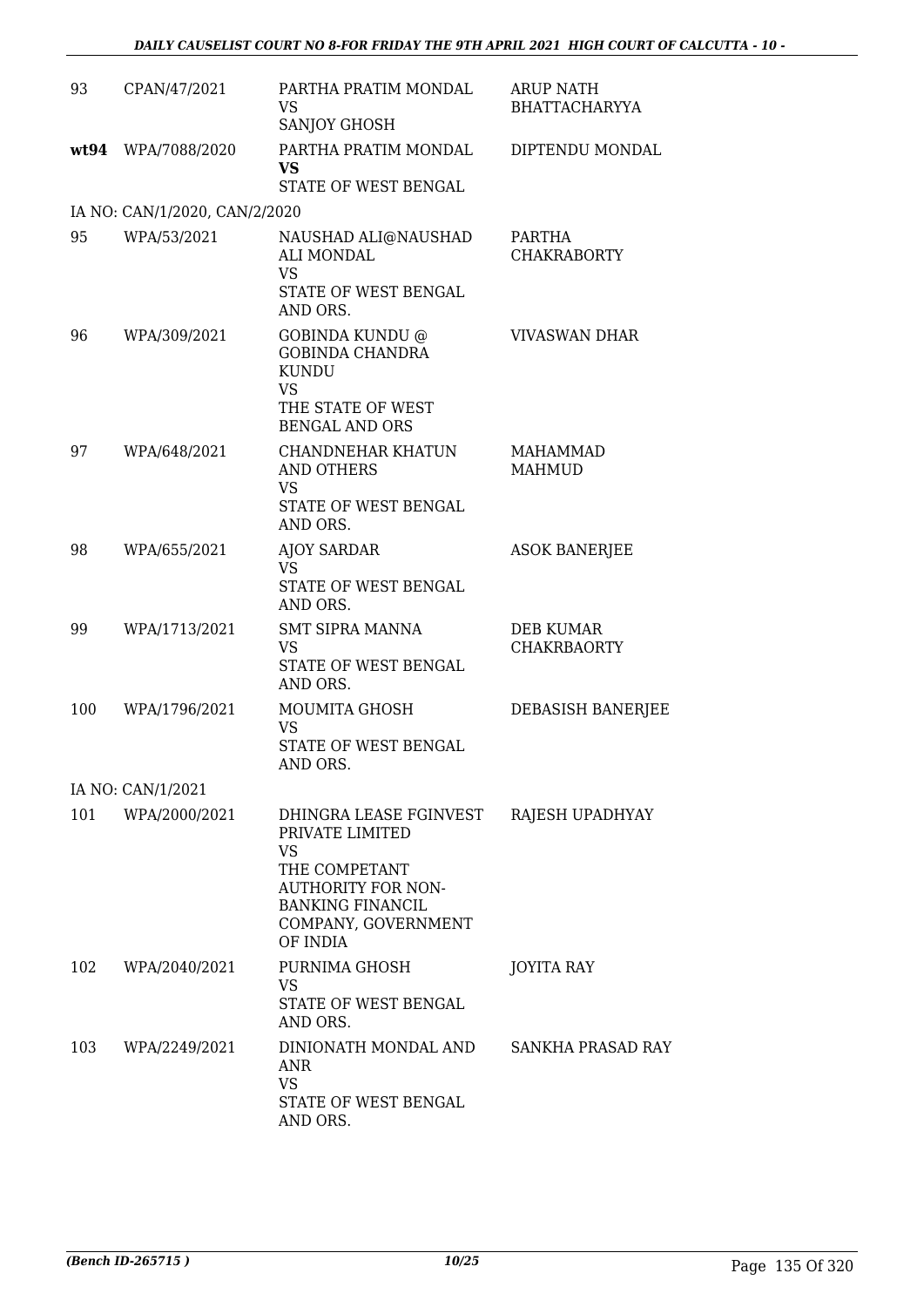| 104 | WPA/2492/2021     | RAFIK ALIAS RAFIQUE<br><b>SEKH</b><br><b>VS</b><br>STATE OF WEST BENGAL<br>AND ORS.                                                                | LIPIKA CHATTERJEE                    |
|-----|-------------------|----------------------------------------------------------------------------------------------------------------------------------------------------|--------------------------------------|
| 105 | WPA/2669/2021     | <b>BANDANA DAS</b><br>VS<br>STATE OF WEST BENGAL<br>AND ORS.                                                                                       | <b>SUBRATA</b><br><b>MUKHERJEE</b>   |
| 106 | WPA/2698/2021     | <b>RANUMA BIBI</b><br><b>VS</b><br>STATE OF WEST BENGAL<br>AND ORS.                                                                                | RAJ KUMAR SAIN                       |
| 107 | WPA/2785/2021     | CHAKVRIGU COOPERATIVE<br>LABOUR CONTRACT AND<br><b>CONSTRUCTION SOCITY</b><br>LIMITED AND ANOTHER<br><b>VS</b><br>STATE OF WEST BENGAL<br>AND ORS. | DEBAPRIYA MITRA                      |
| 108 | WPA/2787/2021     | CHAKVRIGU COOPERATIVE<br>LABOUR CONTRACT AND<br>CONSTRUCTION SOCITY<br><b>LIMITED AND ANOTHER</b><br>VS<br>STATE OF WEST BENGAL<br>AND ORS.        | DEBAPRIYA MITRA                      |
| 109 | WPA/2789/2021     | CHAKVRIGU COOPERATIVE<br>LABOUR CONTRACT AND<br>CONSTRUCTION SOCITY<br><b>LIMITED AND ANOTHER</b><br>VS<br>STATE OF WEST BENGAL<br>AND ORS.        | DEBAPRIYA MITRA                      |
| 110 | WPA/3015/2021     | SOMENATH KESARI ROY<br>AND ANR<br>VS.<br>THE CANARA BANK AND<br><b>ORS</b>                                                                         | <b>AMAL KUMAR</b><br><b>BANERJEE</b> |
|     | 111 WPA/3193/2021 | RAJ KUMAR GHOSH AND<br><b>ANR</b><br><b>VS</b><br>STATE BANK OF INDIA ANA<br><b>ANR</b>                                                            | ANIRUDDHA<br><b>BHATTACHARYA</b>     |
| 112 | WPA/3417/2021     | ANIRUR RAHAMAN AND<br><b>OTHERS</b><br><b>VS</b><br>STATE OF WEST BENGAL<br>AND ORS.                                                               | MD.KUTUBUDDIN                        |
|     | 113 WPA/3642/2021 | AUTHORISED OFFICER,<br>SOUTH INDIAN BANK<br><b>LIMITED</b><br><b>VS</b><br>STATE OF WEST BENGAL<br>AND ORS.                                        | <b>JOYEE MAITI</b>                   |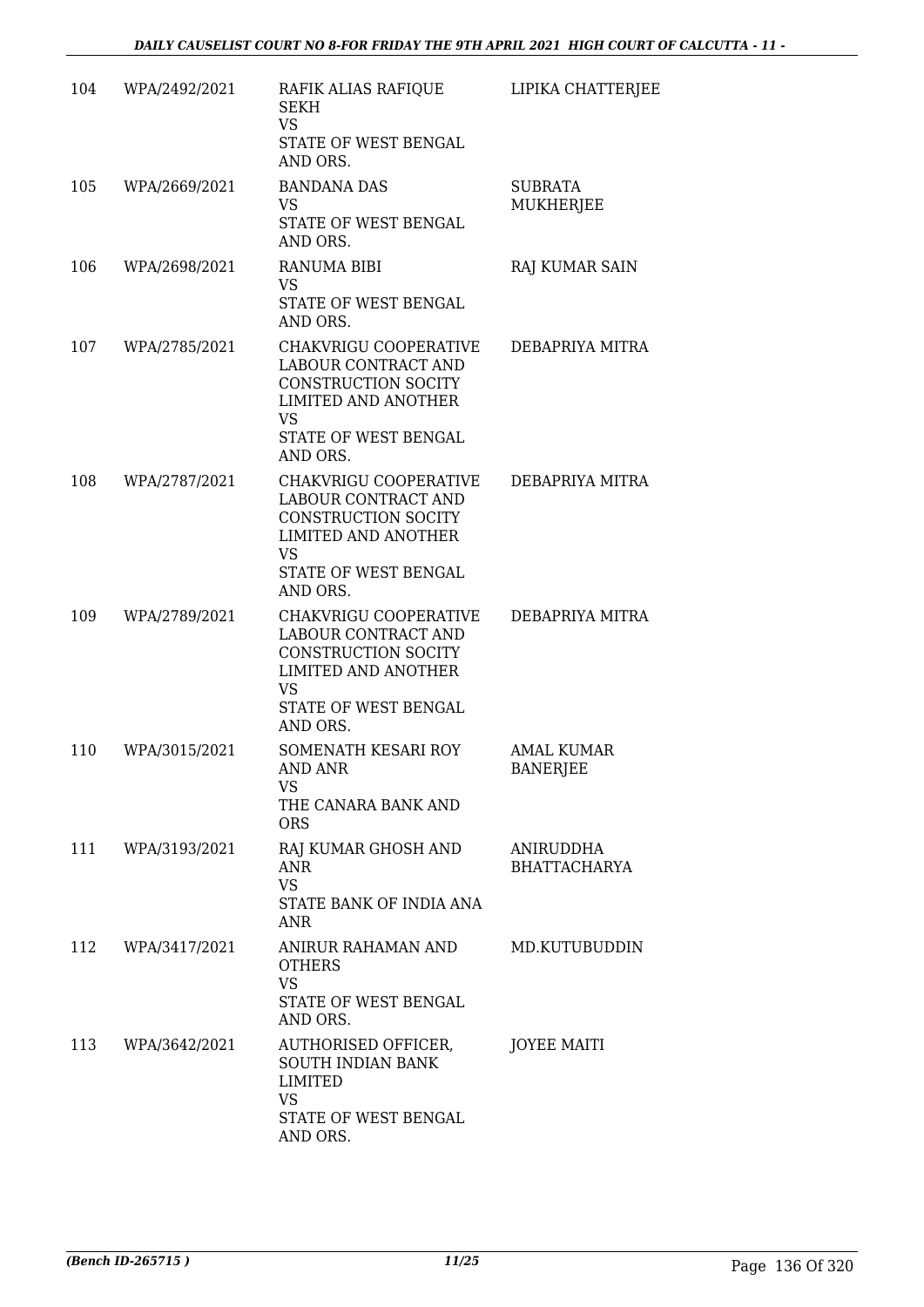| 114 | WPA/4524/2021                          | MIRA SINGH AND ANOTHER<br>VS<br>STATE OF WEST BENGAL<br>AND ORS.                                                                               | <b>SHASANKHA</b><br>SHEKHJAR SAHA     |
|-----|----------------------------------------|------------------------------------------------------------------------------------------------------------------------------------------------|---------------------------------------|
| 115 | WPA/4799/2021                          | GLOBAL COAL AND MINING<br><b>PVT LTD</b><br><b>VS</b><br>STATE OF WEST BENGAL<br>AND ORS.                                                      | ADITYA KANODIA                        |
| 116 | WPA/5959/2021                          | KUMARI REKHA RANI<br><b>CHAKRABORTY</b><br><b>VS</b><br>UNION OF INDIA AND ORS.                                                                | <b>SAYAN MUKHERJEE</b>                |
| 117 | WPA/6211/2021                          | NEW BASANTI TRAVELS<br>AND ANR<br><b>VS</b><br>STATE OF WEST BENGAL<br>AND ORS.                                                                | <b>SUBHADEEP</b><br><b>CHATTERJEE</b> |
| 118 | WPA/6903/2021                          | THE INCODA AND ORS.<br><b>VS</b><br>STATE OF WEST BENGAL<br>AND ORS.                                                                           | <b>BISWASDIP GHOSH</b>                |
| 119 | WPA/6942/2021                          | ULUBERIA RURAL SOCIETY<br>FOR CARE OF HEALTH AND<br>REASERCH DEVELOPMENT<br>AND ORS<br><b>VS</b><br>THE STATE OF WEST<br><b>BENGAL AND ORS</b> | SANJAY KUMAR BAID                     |
|     |                                        | <b>FIXED MOTION</b>                                                                                                                            |                                       |
| 120 | CPAN/864/2018                          | TAPAN ROY PAUL & ORS<br>VS<br>RAGHUNATH THAKUR                                                                                                 | S. SINHA                              |
|     | IA NO: CAN/1/2020(Old No:CAN/173/2020) |                                                                                                                                                |                                       |
| ın  | WPA/18116/2016                         | TAPAN RAY PAUL & ANR<br>VS.<br>STATE OF WEST BENGAL &<br><b>ORS</b>                                                                            | <b>S SINHA ROY</b>                    |
| 121 | WPA/21791/2019                         | MIR ZULFIKER ALI<br>VS<br>STATE OF WEST BENGAL &<br><b>ORS</b>                                                                                 | <b>SANTANU MAJI</b>                   |
| 122 | WPA/23531/2019                         | PINKU NAYAK<br>VS.<br>STATE OF WEST BENGAL &<br><b>ORS</b>                                                                                     | ASHIRBAD SARKAR                       |
| 123 | CPAN/543/2020                          | BAKULA DEWANJI<br>VS<br>H. RABINDRA SINGH                                                                                                      | ANIL KUMAR<br><b>CHATTOPADHYAYA</b>   |
|     | wt124 WPA/5916/2020                    | <b>BAKULA DEWANJI</b><br><b>VS</b><br>UNION OF INDIA & ORS                                                                                     | ANIL KR<br><b>CHATTOPADHYAY</b>       |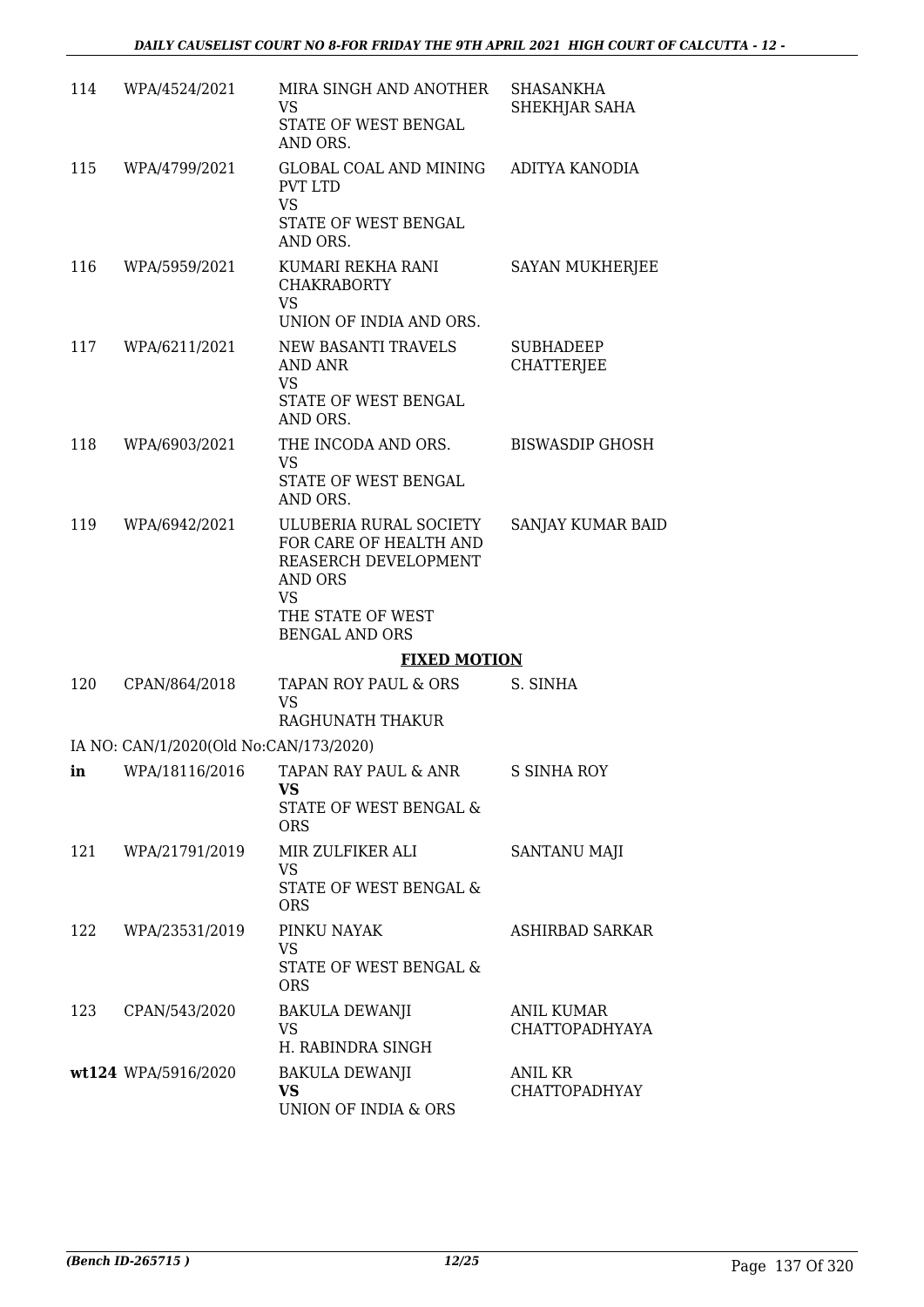| 125 | WPA/2486/2020                           | BROJA MOHAN GHOSH<br><b>VS</b><br>STATE OF WEST BENGAL &<br><b>ORS</b>                            | PRIYABRATA SAHA                     |
|-----|-----------------------------------------|---------------------------------------------------------------------------------------------------|-------------------------------------|
| 126 | WPA/3694/2020                           | <b>BAIDYANATH MANDI</b><br>VS<br>STATE OF WEST BENGAL &<br><b>ORS</b>                             | <b>BADRUDDOZA</b><br><b>MALLICK</b> |
| 127 | WPA/4572/2020                           | SHEMIM REJA<br><b>VS</b><br>STATE OF WEST BENGAL &<br><b>ORS</b>                                  | MD. KUTUBUDDIN                      |
| 128 | WPA/4634/2020                           | <b>SHIV KUMAR SHARMA &amp;</b><br><b>ANR</b><br><b>VS</b><br>STATE OF WEST BENGAL &<br><b>ORS</b> | BIRENDRA KUMAR<br>JHA               |
|     | IA NO: CAN/1/2020                       |                                                                                                   |                                     |
| 129 | WPA/6655/2020                           | SUBHASH CH. BISWAS<br><b>VS</b><br>STATE OF WEST BENGAL &                                         | RABINDRA KR.<br>JAISWAL             |
|     |                                         | ORS.                                                                                              |                                     |
|     | IA NO: CAN/1/2020(Old No:CAN/5509/2020) |                                                                                                   |                                     |
| 130 | WPA/8049/2020                           | ANIRBAN TARAFDER<br>VS<br>STATE OF WEST BENGAL<br>AND ORS.                                        | <b>ARNAB NANDI</b>                  |
| 131 | WPA/8436/2020                           | RATAN LAL AGARWAL<br><b>VS</b><br>STATE OF WEST BENGAL<br>AND ORS.                                | <b>ANISH SEN</b>                    |
| 132 | WPA/9820/2020                           | BIPUL DAS AND OTHERS<br>VS<br>STATE OF WEST BENGAL<br>AND ORS.                                    | PRAMATHES SARKAR                    |
| 133 | WPA/914/2021                            | NIMAI CHANDRA MONDAL<br>AND ORS<br><b>VS</b><br>STATE OF WEST BENGAL<br>AND ORS.                  | NAWAL KISHORE<br><b>CHATTERJEE</b>  |
| 134 | WPA/1108/2021                           | NIDHUBAN SHIKARI<br>VS<br>STATE OF WEST BENGAL<br>AND ORS.                                        | SWADESH PRIYA<br><b>GHOSH</b>       |
| 135 | WPA/1517/2021                           | KANCHAN MONDAL AND<br>ANR<br><b>VS</b><br>STATE OF WEST BENGAL<br>AND ORS.                        | SABYASACHI<br>MONDAL                |
| 136 | WPA/1553/2021                           | <b>SUBHAS PATRA</b><br><b>VS</b><br>STATE OF WEST BENGAL<br>AND ORS.                              | <b>SANKAR PRASAD ROY</b>            |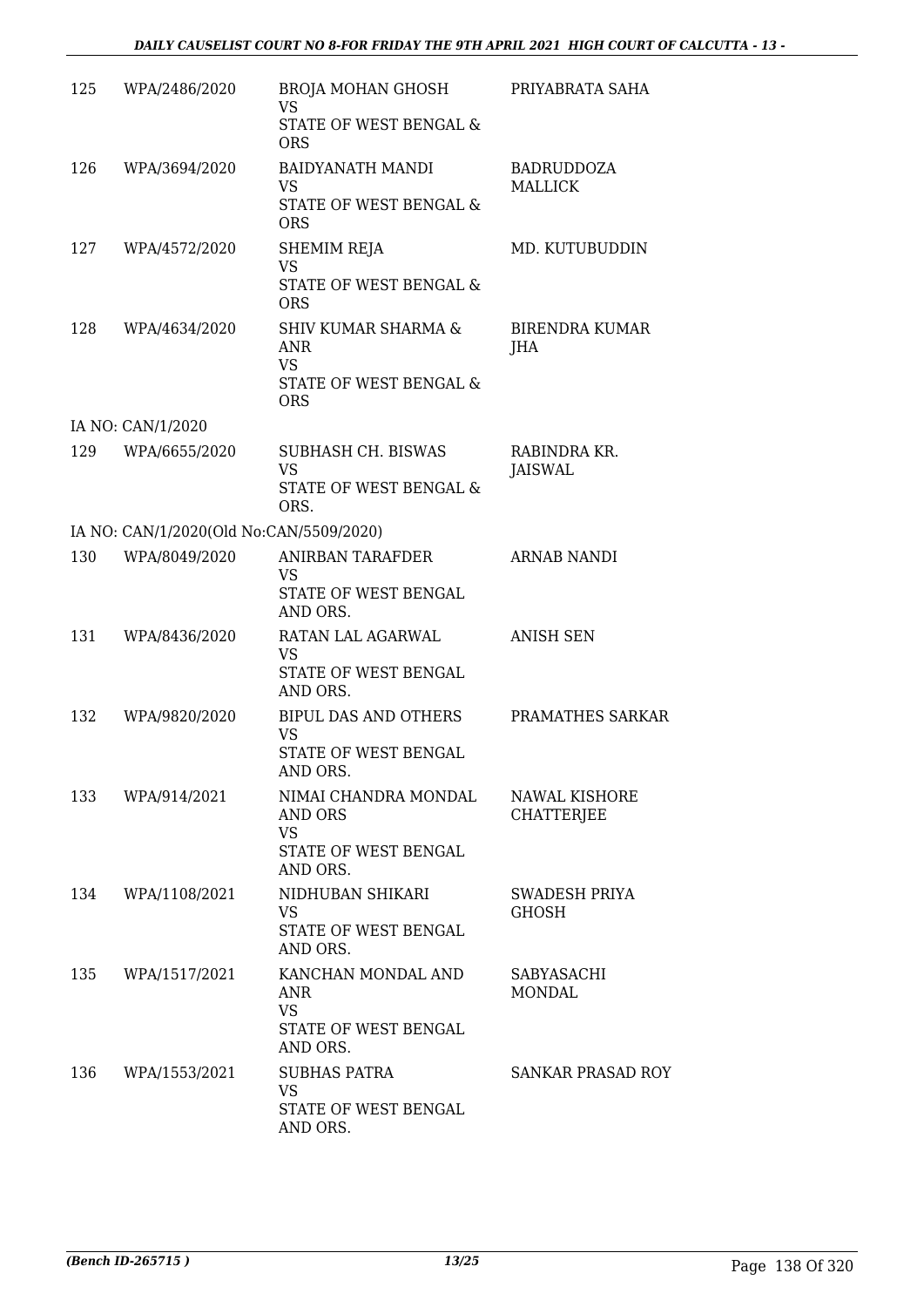| 137 | WPA/1858/2021                     | SWAPAN KUMAR DOLUI<br>VS<br>THE EASTERN COALFIELDS<br>LIMITED                                                 | ARUP KRISHNA DAS                         |
|-----|-----------------------------------|---------------------------------------------------------------------------------------------------------------|------------------------------------------|
| 138 | WPA/2038/2021<br>[ WPA 8460/2021] | M/S EASY FIT JEWELLERY<br>(P) LIMITED AND ANOTHER<br><b>VS</b><br>UNION OF INDIA AND ORS.                     | ANIRUDDHA<br><b>AGRWALLA</b>             |
| 139 | WPA/2536/2021                     | <b>GITA BARAI</b><br>VS<br>STATE OF WEST BENGAL<br>AND ORS.                                                   | <b>SWAPAN KUMAR</b><br><b>CHATTERJEE</b> |
| 140 | WPA/4645/2021                     | <b>SUBIR ROY AND OTHERS</b><br><b>VS</b><br>STATE OF WEST BENGAL<br>AND ORS.                                  | <b>KRISHNA PADA</b><br><b>SANTRA</b>     |
| 141 | WPA/4836/2021                     | <b>EAST INDIA UDYOG</b><br><b>LIMITED AND ANR</b><br><b>VS</b><br>STATE OF WEST BENGAL<br>AND ORS.            | SANDIP AGARWAL                           |
| 142 | WPA/4840/2021                     | EAST INDIA UDYOG<br><b>LIMITED AND ANR</b><br><b>VS</b><br>STATE OF WEST BENGAL<br>AND ORS.                   | <b>SANDIP AGARWAL</b>                    |
|     |                                   | <b>URGENT MOTION 1</b>                                                                                        |                                          |
|     |                                   | (TOP MATTERS)                                                                                                 |                                          |
| 143 | WPA/19455/2018                    | UMA BHATTACHARYA<br><b>VS</b><br>STATE OF WEST BENGAL &<br><b>ORS</b>                                         | CHANDRA NATH<br><b>SARKAR</b>            |
| 144 | WPA/19471/2018                    | <b>ASHOK HALDER ALIAS</b><br>ASHOK KUMAR HALDER &<br><b>ANR</b><br>VS<br>STATE OF WEST BENGAL &<br><b>ORS</b> | CHANDRA NATH<br><b>SARKAR</b>            |
| 145 | WPA/12399/2019                    | TAPAS KUMAR GHOSH<br><b>VS</b><br>STATE OF WEST BENGAL &<br><b>ORS</b>                                        | <b>SOUMYA MAZUMDAR</b>                   |
| 146 | WPA/21476/2019                    | SUKUMAR MONDAL<br><b>VS</b><br>STATE OF WEST BENGAL &<br><b>ORS</b>                                           | SIDDHARTHA SARKAR                        |
| 147 | WPA/22075/2019                    | SANJIB KUMAR MANDAL<br>VS<br>STATE OF WEST BENGAL &<br><b>ORS</b>                                             | <b>SUJOY KUMAR</b><br><b>HALDER</b>      |
| 148 | WPA/22959/2019                    | FELU RANI KARMAKAR<br>VS<br>STATE OF WEST BENGAL &<br><b>ORS</b>                                              | MANIKA SARKAR                            |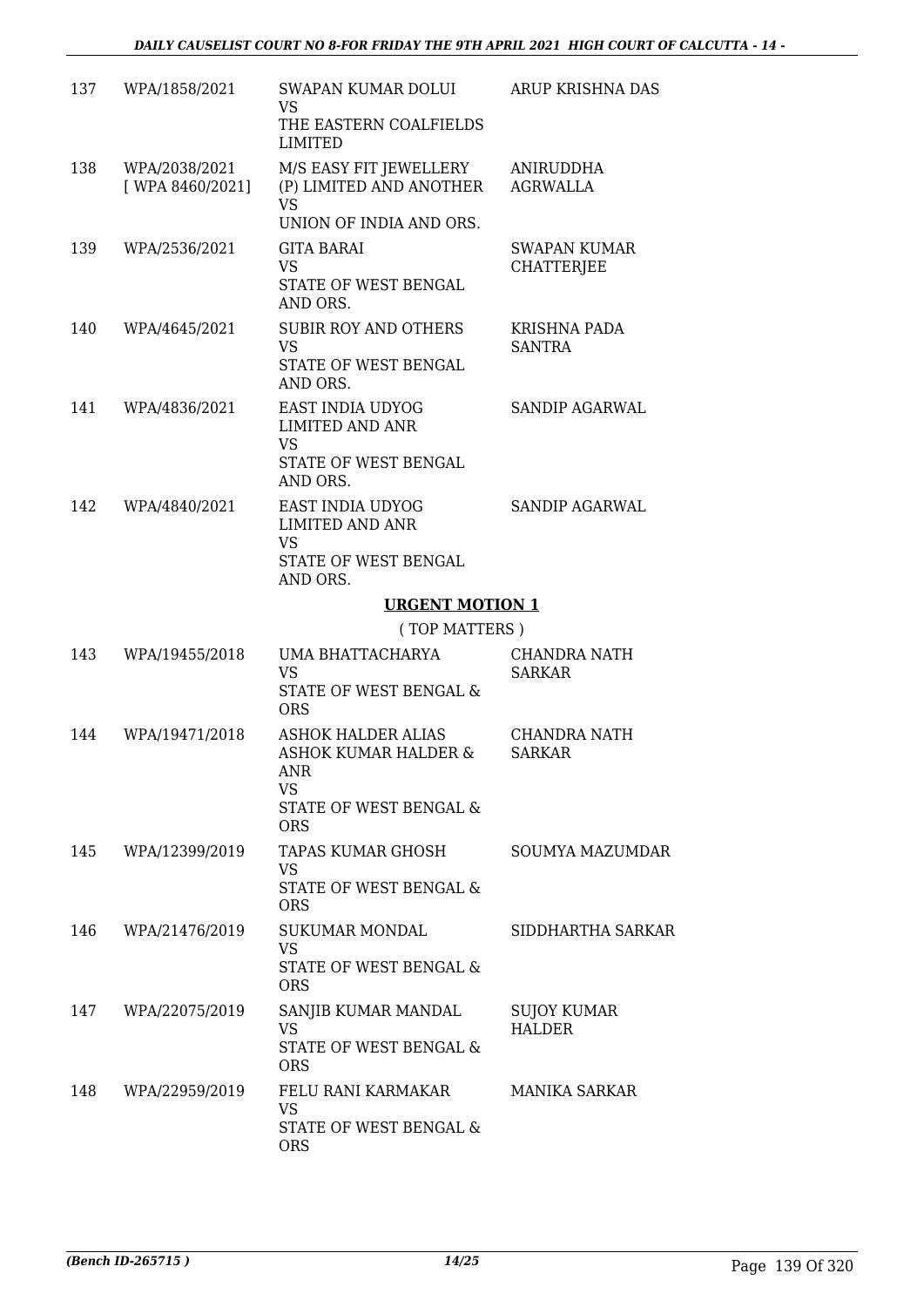| 149 | WPA/23094/2019                | DHIRENDRA NATH DAS<br><b>VS</b><br>STATE OF WEST BENGAL &<br><b>ORS</b>                                                                                             | JAYANTA DEY                         |
|-----|-------------------------------|---------------------------------------------------------------------------------------------------------------------------------------------------------------------|-------------------------------------|
| 150 | WPA/2389/2020                 | CHANCHAL BASU<br>VS.<br>STATE OF WEST BENGAL &<br>ORS.                                                                                                              | UTSAV MUKHERJEE                     |
| 151 | WPA/2896/2020                 | HAJI MUMTAZ KHAN @<br><b>MUMTAZ KHAN</b><br><b>VS</b><br>THE GENERAL MANAGER,<br><b>METRO RAILWAY &amp; ORS</b>                                                     | ISHITA RAUT                         |
|     | IA NO: CAN/1/2021             |                                                                                                                                                                     |                                     |
| 152 | WPA/4098/2020                 | RENUKA SARDAR<br>VS<br>STATE OF WEST BENGAL &<br><b>ORS</b>                                                                                                         | <b>SONAK</b><br><b>BHATTACHARYA</b> |
| 153 | WPA/4168/2020                 | SRIMATYA TARULATA DAS<br><b>VS</b><br>STATE OF WEST BENGAL<br>&ORS                                                                                                  | JAYANTA DEY                         |
| 154 | WPA/5090/2020                 | ASOKE KUMAR AGASTI<br>VS.<br>STATE OF WEST BENGAL &<br><b>ORS</b>                                                                                                   | <b>SOURAV DUTTA</b>                 |
| 155 | WPA/5108/2020                 | HARIPADA KAR<br><b>VS</b><br>STATE OF WEST BENGAL &<br><b>ORS</b>                                                                                                   | ANUP DASGUPTA                       |
| 156 | WPA/5691/2020                 | KARTICK PAUL<br><b>VS</b><br>STATE OF WEST BENGAL &<br><b>ORS</b>                                                                                                   | <b>TAPAN ROY</b>                    |
|     |                               | IA NO: CAN/1/2020(Old No:CAN/3587/2020), CAN/3/2020(Old No:CAN/4335/2020)                                                                                           |                                     |
| 157 | WPA/7287/2020                 | NATIONAL PROJECTS<br><b>CONSTRUCRTION</b><br>CORPORATION LIMITED<br><b>VS</b><br>MICRO AND SMALL<br><b>ENTERPRISES</b><br>FACILITATION COUNCIL<br>(SAMADHAAN) MSEFC | RESHMI MUKHERJEE                    |
|     | IA NO: CAN/1/2020, CAN/2/2020 |                                                                                                                                                                     |                                     |
| 158 | WPA/7350/2020                 | NEPAL DAS<br>VS<br>Union of India                                                                                                                                   | <b>JOY CHAKRABORTY</b>              |
|     | IA NO: CAN/1/2020             |                                                                                                                                                                     |                                     |
| 159 | WPA/7747/2020                 | <b>SUPARNA NAYAK</b><br>VS                                                                                                                                          | SUJIT KUMAR RATH                    |
|     |                               | STATE OF WEST BENGAL<br>AND ORS.                                                                                                                                    |                                     |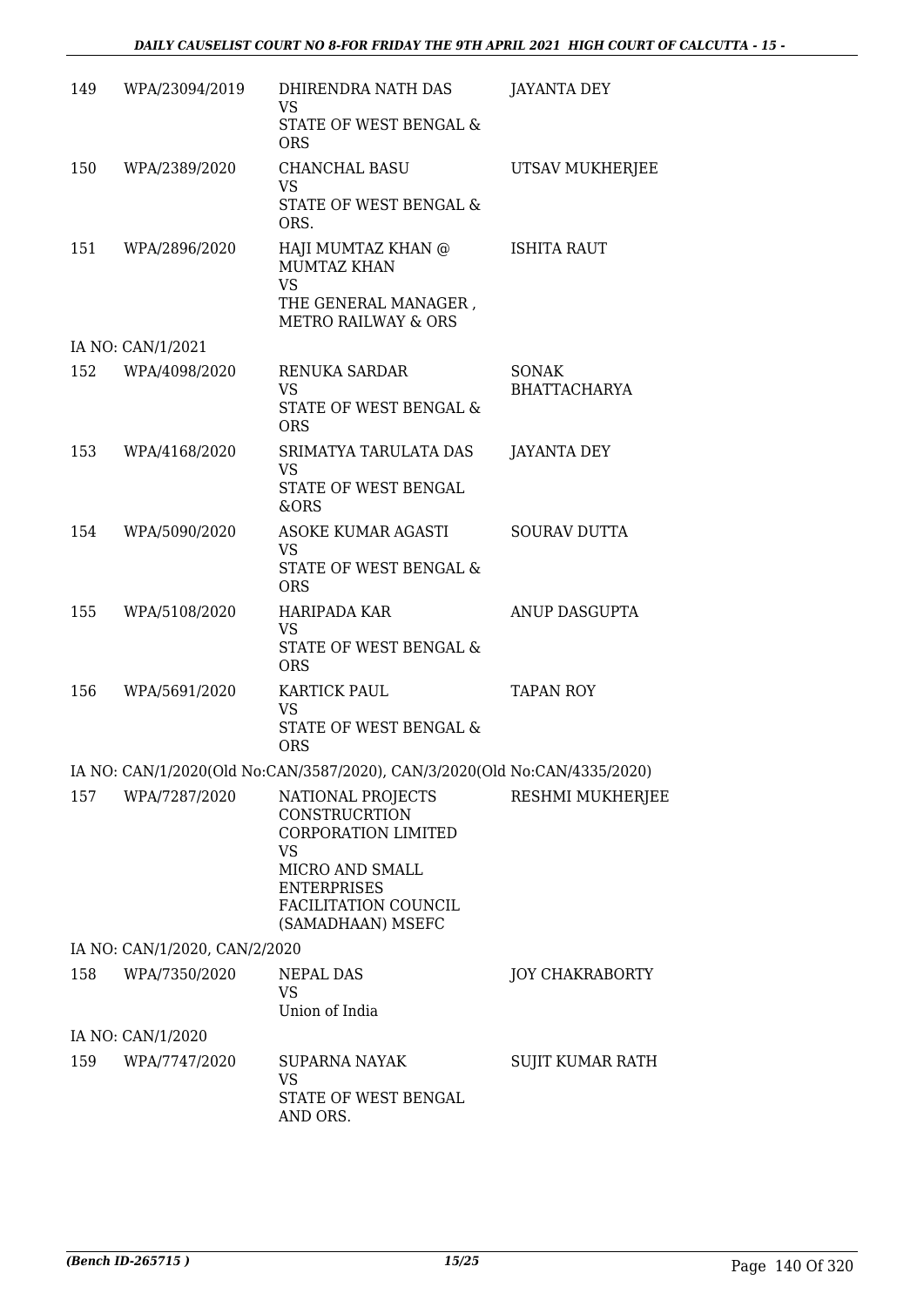| 160 | WPA/8763/2020      | <b>TAPAS KUMAR ROY</b><br>VS<br>State of West Bengal                                                   | DEBABRATA DAS<br><b>GUPTA</b>         |
|-----|--------------------|--------------------------------------------------------------------------------------------------------|---------------------------------------|
| 161 | WPA/8815/2020      | <b>GANESH CHANDRA KUNDU</b><br><b>VS</b><br>STATE OF WEST BENGAL<br><b>AND ORS</b>                     | RAJ KUMAR GUPTA                       |
| 162 | WPA/8860/2020      | <b>SHILA GUHA</b><br>VS<br>UNION OF INDIA AND<br><b>OTHERS</b>                                         | PRANTICK GHOSH                        |
| 163 | WPA/9185/2020      | KAKALI DAS KAPAS<br><b>VS</b><br>State of West Bengal                                                  | <b>BIBEK DEY</b>                      |
| 164 | WPA/9591/2020      | AKSHAY KUKMAR DAS<br>VS<br>STATE OF WEST BENGAL<br>AND ORS.                                            | <b>BHARAT CHANDRA</b><br><b>SIMAI</b> |
| 165 | WPA/9763/2020      | SABITA RANI DE(PRADHAN)<br>VS<br>UNION OF INDIA AND ORS.                                               | RUPSA SREEEMANI                       |
| 166 | WPA/9767/2020      | RATAN KUMAR BARMAN<br><b>VS</b><br>STATE OF WEST BENGAL<br>AND ORS.                                    | PARTHA<br><b>CHAKRABORTY</b>          |
| 167 | WPA/9910/2020      | PRABIR KUNDU<br><b>VS</b><br>STATE OF WEST BENGAL<br>AND ORS.                                          | <b>JOYITA RAY</b>                     |
| 168 | WPA/9931/2020      | DISHARI HEALTH POINT<br>PRIVATE LIMITED<br><b>VS</b><br>STATE OF WEST BENGAL<br>AND ORS.               | SHIBAJI KUMAR DAS                     |
| 169 | WPA/9988/2020      | SUSANTA KUMAR BERA<br>AND ANR<br>VS<br>STATE OF WEST BENGAL<br>AND ORS.                                | MONORANJAN JANA                       |
| 170 | WPA/10565/2020     | KANGAN BERIA NETAJI<br><b>SANGHA</b><br><b>VS</b><br>STATE OF WEST BENGAL<br>AND ORS.                  | ABBAS IBRAHIM<br><b>KHAN</b>          |
| 171 | WPA/10662/2020     | GOBINDA CHANDRA<br><b>MANNA</b><br><b>VS</b><br>STATE OF WEST BENGAL<br>AND ORS.                       | RAJNIL MUKHERJEE                      |
|     | 172 WPA/10787/2020 | GAJENDRA PRASAD SINGH MANIKA SARKAR<br><b>AND ANR</b><br><b>VS</b><br>STATE OF WEST BENGAL<br>AND ORS. |                                       |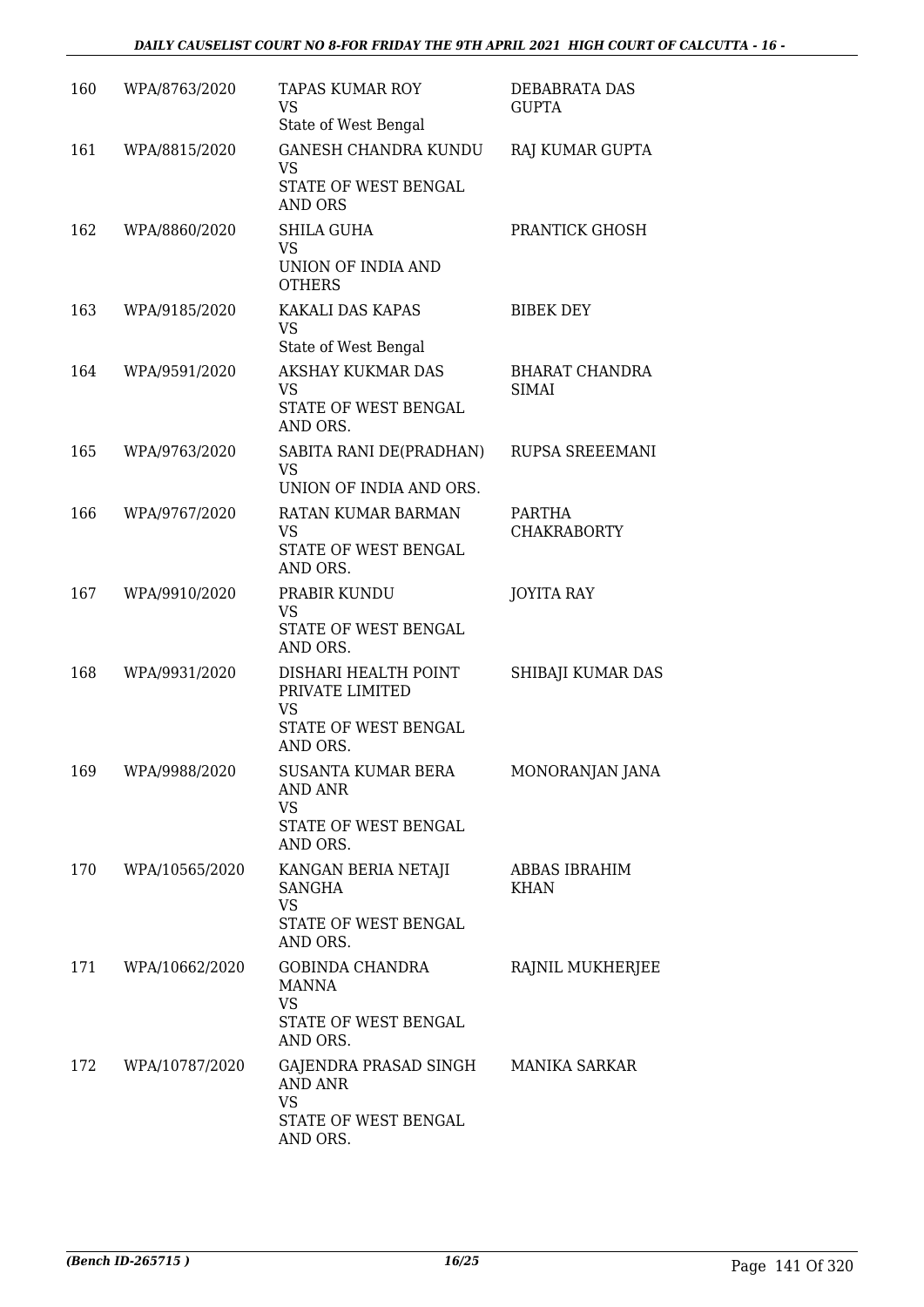| 173 | WPA/11315/2020    | GOPAL KUMAR SEN AND<br><b>ANOTHER</b><br><b>VS</b><br>STATE OF WEST BENGAL<br>AND ORS.                      | Sanjib Dawn                            |
|-----|-------------------|-------------------------------------------------------------------------------------------------------------|----------------------------------------|
| 174 | WPA/11405/2020    | MALLABHUM HUMAN<br>RESOURCE DEVELIPMENT<br>TRUST<br><b>VS</b><br>STATE OF WEST BENGAL<br>AND ORS.           | <b>SURYASARATHI BASU</b>               |
| 175 | WPA/11875/2020    | DEB KUMAR CHAL<br><b>VS</b><br>STATE OF WEST BENGAL<br>AND ORS.                                             | Santanu Chatterjee                     |
| 176 | WPA/39/2021       | UNITRIVENI OVERSEAS<br>VS<br>UNION BANK OF INDIA AND<br>ANR                                                 | <b>MAYUKH MAITRA</b>                   |
|     | IA NO: CAN/1/2021 |                                                                                                             |                                        |
| 177 | WPA/203/2021      | DILIP MAJUMDER<br><b>VS</b><br>STATE OF WEST BENGAL<br>AND ORS.                                             | <b>JOYEE MAITI</b>                     |
| 178 | WPA/1050/2021     | <b>BISWANTH MUKHERJEE</b><br>VS<br>STATE OF WEST BENGAL<br>AND ORS.                                         | SANJIB K<br>MUKHOPADHYAY               |
| 179 | WPA/1283/2021     | SOURAV SARKAR AND ANR<br><b>VS</b><br>THE STATE OF WEST<br><b>BENGAL AND ORS</b>                            | <b>SUDIP GHOSH</b><br><b>CHOWDHURY</b> |
| 180 | WPA/1315/2021     | <b>TAPAS GHOSH</b><br><b>VS</b><br>STATE OF WEST BENGAL<br>AND ORS.                                         | <b>SAILEN NASKAR</b>                   |
| 181 | WPA/1434/2021     | PRONOBESH PAKHIRA<br>VS.<br>STATE OF WEST BENGAL<br>AND ORS.                                                | LAKSHMINATH<br><b>BHATTACHARYA</b>     |
| 182 | WPA/1440/2021     | PALASH DUTTA<br><b>VS</b><br>STATE OF WEST BENGAL<br>AND ORS.                                               | <b>RUPSA SREEMANI</b>                  |
| 183 | WPA/1471/2021     | DHANU DEBNATH @<br>DHANUDHAR DEBNATH<br><b>AND ANOTHER</b><br><b>VS</b><br>STATE OF WEST BENGAL<br>AND ORS. | AMIT BARAN DASH                        |
| 184 | WPA/1923/2021     | MANINDRA CAHNDRA<br><b>GHOSH</b><br><b>VS</b><br>STATE OF WEST BENGAL<br>AND ORS.                           | KALLOL GUHA<br>THAKURATA               |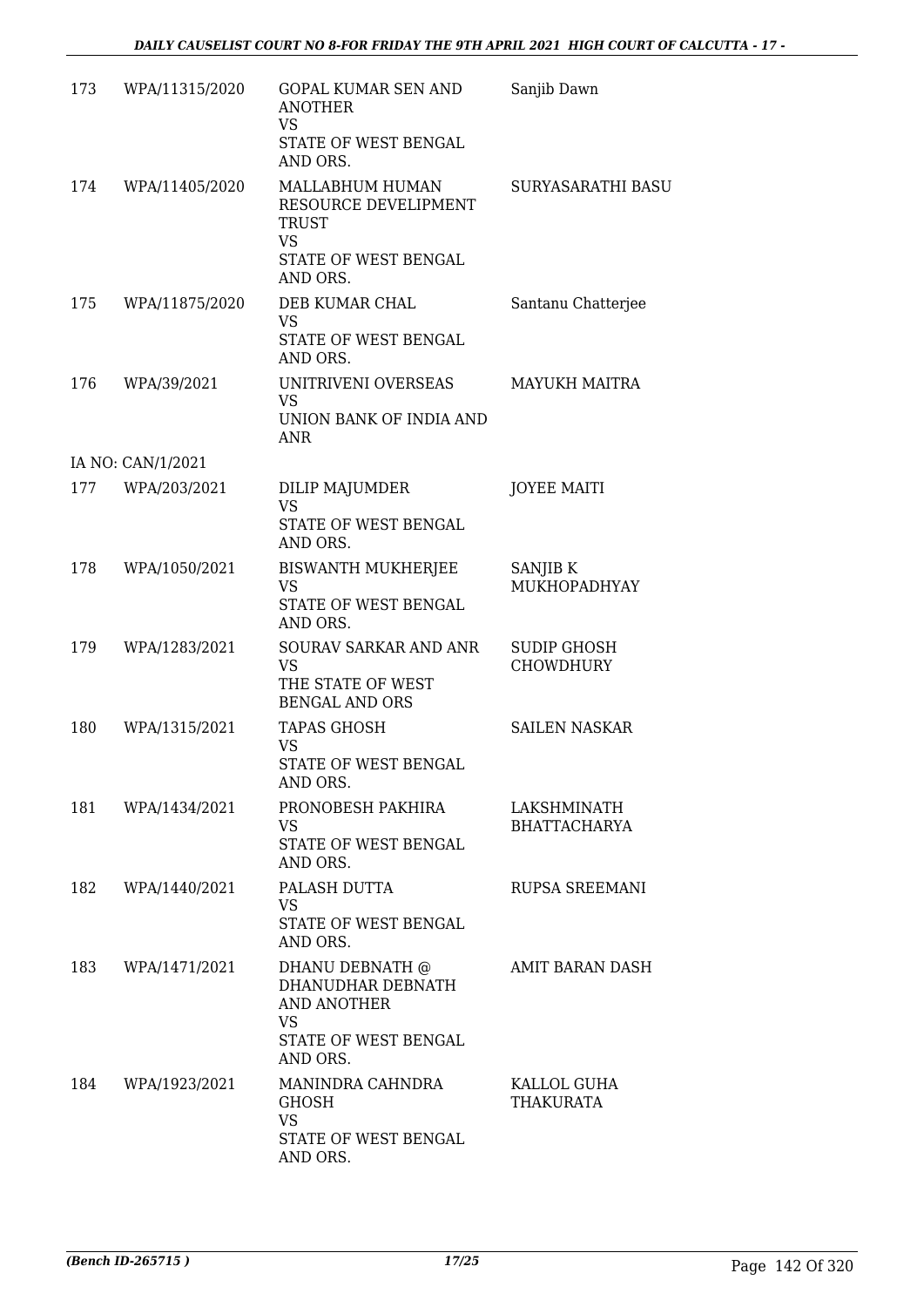| 185 | WPA/2060/2021 | NIKHIL KUMAR PAL<br>VS<br>STATE OF WEST BENGAL<br>AND ORS.                                                           | <b>DEBASISH DAS</b>                    |
|-----|---------------|----------------------------------------------------------------------------------------------------------------------|----------------------------------------|
| 186 | WPA/2128/2021 | MD AKBAR ALI SARDAR<br>VS<br>STATE OF WEST BENGAL<br>AND ORS.                                                        | PARNA MUKHERJEE                        |
| 187 | WPA/2253/2021 | SUVOJIT DUTTA<br><b>VS</b><br>THE REGISTRAR GENERAL,<br>HIGH COURT, CALCUTTA                                         | PRATIP KUMAR<br><b>CHATTERJEE</b>      |
| 188 | WPA/2271/2021 | <b>BISHNUPADA PRAMANIK</b><br><b>VS</b><br>STATE OF WEST BENGAL<br>AND ORS.                                          | SANJOY PATRA                           |
| 189 | WPA/2370/2021 | ASRAFUL SK.<br>VS<br>STATE OF WEST BENGAL<br>AND ORS.                                                                | <b>JOYEE MAITI</b>                     |
| 190 | WPA/2478/2021 | MANIPAL TECHONOLOGIES<br>LTD. AND ANR<br><b>VS</b><br>UCO BANK AND OTHERS                                            | ADITYA KANODIA                         |
| 191 | WPA/2585/2021 | JYOTSHNA DEB<br><b>VS</b><br>STATE OF WEST BENGAL<br>AND ORS.                                                        | <b>BHARAT CHANDRA</b><br><b>SIMAI</b>  |
| 192 | WPA/2639/2021 | HOTEL GREEN VIEW<br>VS<br>STATE OF WEST BENGAL<br>AND ORS.                                                           | <b>SANGHAMITRA</b><br><b>NANDY</b>     |
| 193 | WPA/2642/2021 | MADHUMITA DAS AND<br><b>ANOTHER</b><br>VS<br>STATE OF WEST BENGAL<br>AND ORS.                                        | LAL MOHAN BASU                         |
| 194 | WPA/2904/2021 | DELTA CREATIONS PRIVATE SURYASARATHI BASU<br><b>LIMITED AND ANR</b><br><b>VS</b><br>STATE OF WEST BENGAL<br>AND ORS. |                                        |
| 195 | WPA/3098/2021 | SUBHAS CH. DUTTA<br><b>VS</b><br>STATE OF WEST BENGAL<br>AND ORS.                                                    | SK.NIZAMUDDIN                          |
| 196 | WPA/3422/2021 | ARIJIT MITRA<br><b>VS</b><br>STATE OF WEST BENGAL<br>AND ORS.                                                        | <b>AMITAVA BHOWMICK</b>                |
| 197 | WPA/4185/2021 | PRABIR BANERJEE<br><b>VS</b><br>STATE OF WEST BENGAL<br>AND ORS.                                                     | <b>SUDIP GHOSH</b><br><b>CHOWDHURY</b> |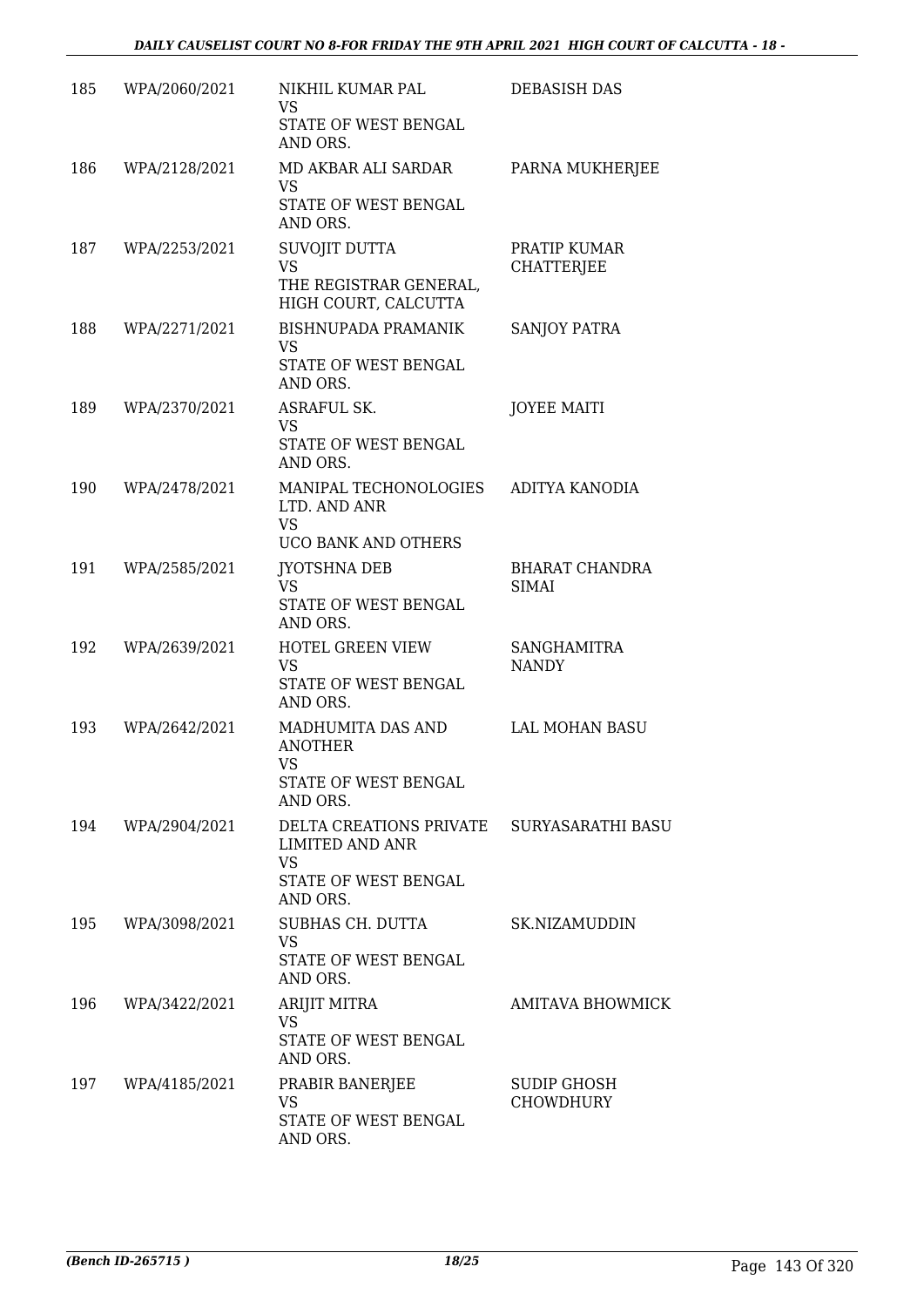| 198 | WPA/4188/2021  | SUSANTA CHAKRABORTY<br><b>VS</b><br>STATE OF WEST BENGAL<br>AND ORS.                    | <b>SUDIP GHOSH</b><br><b>CHOWDHURY</b>  |
|-----|----------------|-----------------------------------------------------------------------------------------|-----------------------------------------|
| 199 | WPA/4783/2021  | <b>ATIN ROY</b><br><b>VS</b><br>STATE OF WEST BENGAL<br>AND ORS                         | SATRAJIT SINHA ROY                      |
| 200 | WPA/4948/2021  | KASHINATH DEY ALIAS<br>KASHI<br><b>VS</b><br>STATE OF WEST BENGAL                       | <b>SUDIP GHOSH</b><br><b>CHOWDHURY</b>  |
|     |                | AND ORS.                                                                                |                                         |
|     |                | <b>URGENT MOTION 2</b>                                                                  |                                         |
| 201 | WPA/23994/2019 | (TOP MATTERS)<br>RANENDRA NARAYAN SAHA SREEJOYEE BOSE                                   |                                         |
|     |                | <b>VS</b><br>STATE OF WEST BENGAL &<br><b>ORS</b>                                       |                                         |
| 202 | WPA/286/2020   | KABITA MAJHI<br><b>VS</b>                                                               | <b>BRAJABALLABH SAHA</b>                |
|     |                | STATE OF WEST BENGAL &<br><b>ORS</b>                                                    |                                         |
| 203 | WPA/942/2020   | RENUBALA MAJHI<br><b>VS</b><br>STATE OF WEST BENGAL &<br><b>ORS</b>                     | <b>DEBASIS SUR</b>                      |
| 204 | WPA/2160/2020  | <b>SWAPAN KR DAS</b><br><b>VS</b><br>STATE OF WEST BENGAL &<br><b>ORS</b>               | <b>SUBIR KR</b><br><b>BHATTACHARYYA</b> |
| 205 | WPA/2522/2020  | PANKAJ MAHATA<br><b>VS</b><br>STATE OF WEST BENGAL &<br>ORS                             | <b>SARTHAK BURMAN</b>                   |
| 206 | WPA/2989/2020  | SEKHAR CHANDRA<br><b>CHOWDHURY</b><br><b>VS</b><br>STATE OF WEST BENGAL &<br><b>ORS</b> | LIPIKA CHATTERJEE                       |
| 207 | WPA/4376/2020  | TEJPAL RABIDAS & ORS<br><b>VS</b><br>STATE OF WEST BENGAL &<br><b>ORS</b>               | <b>SUFI KAMAL</b>                       |
| 208 | WPA/4379/2020  | <b>GOPAL MANDAL &amp; ORS</b><br>VS<br>STATE OF WEST BENGAL &<br><b>ORS</b>             | PRIYANKA MONDAL                         |
| 209 | WPA/4534/2020  | MANU SARKAR & ANR<br><b>VS</b><br>STATE OF WEST BENGAL &<br><b>ORS</b>                  | <b>RUPSA SREEMANI</b>                   |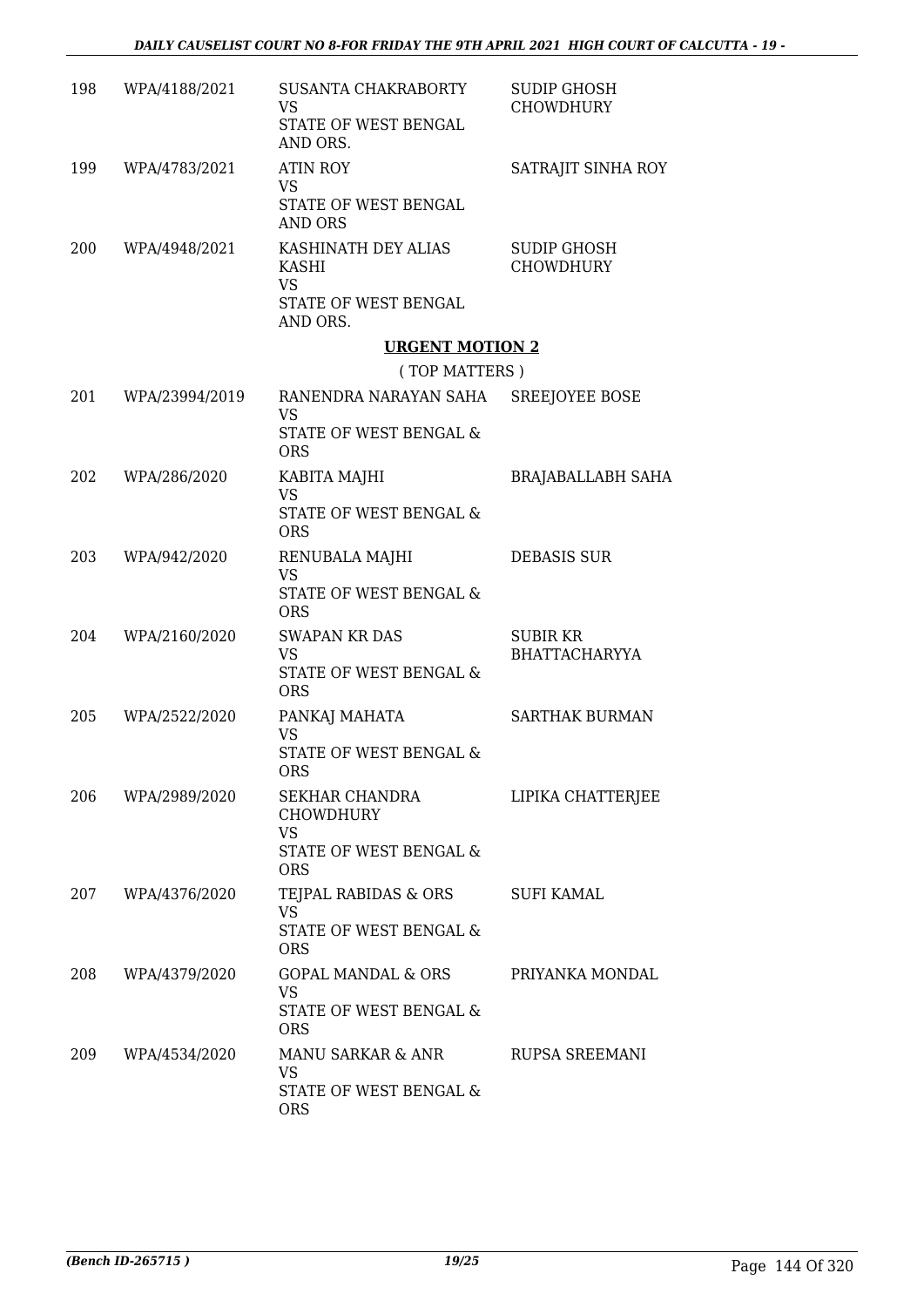| 210 | WPA/4762/2020                           | SUBHAS CHANDRA<br><b>BHATTACHARYYA</b><br>VS                               | KAMAL KANTA KAR                       |
|-----|-----------------------------------------|----------------------------------------------------------------------------|---------------------------------------|
|     |                                         | STATE OF WEST BENGAL &<br><b>ORS</b>                                       |                                       |
| 211 | WPA/4983/2020                           | EYASMINA KHATUN<br>VS<br>STATE OF WEST BENGAL &                            | KRISHNA YADAV                         |
|     |                                         | <b>ORS</b>                                                                 |                                       |
| 212 | WPA/4989/2020                           | MUNCY NASHER ALI SAHA S. M. HASAN<br>$&$ ANR<br><b>VS</b>                  |                                       |
|     |                                         | UNION OF INDIA & ORS                                                       |                                       |
| 213 | WPA/5647/2020                           | ANATHBANDHU TEACHER'S<br>TRAINING INSTITUTE<br><b>VS</b>                   | TUHIN SUBHRA RAUT                     |
|     |                                         | UNION OF INDIA & ORS                                                       |                                       |
| 214 | WPA/5996/2020                           | <b>ASHA PAL</b><br><b>VS</b>                                               | MD. ASHRAFUL HUQ                      |
|     |                                         | STATE OF WEST BENGAL &<br><b>ORS</b>                                       |                                       |
|     | IA NO: CAN/1/2020(Old No:CAN/4172/2020) |                                                                            |                                       |
| 215 | WPA/7101/2020                           | <b>ARATI SOREN</b><br>VS<br>STATE OF WEST BENGAL                           | <b>SOHOM RAY</b>                      |
|     | IA NO: CAN/1/2020                       |                                                                            |                                       |
| 216 | WPA/7488/2020                           | RADHA THAPA @ RADHA<br><b>BAHADUR</b><br><b>VS</b><br>STATE OF WEST BENGAL | SANJIB DAS                            |
|     |                                         | AND ORS.                                                                   |                                       |
|     | IA NO: CAN/1/2020                       |                                                                            |                                       |
| 217 | WPA/7836/2020                           | KAMAL BAGARIA<br><b>VS</b><br>State of West Bengal                         | JAYSHREE SAHA                         |
| 218 | WPA/8105/2020                           | DR. TUSHAR CHOWDHURY                                                       | PRADYAT SAHA                          |
|     |                                         | VS<br>State of West Bengal                                                 |                                       |
| 219 | WPA/8134/2020                           | REJAUL SK.<br><b>VS</b>                                                    | MANOJ KUMAR ROY                       |
|     |                                         | State of West Bengal                                                       |                                       |
| 220 | WPA/8217/2020                           | MANAS KOTAL AND ORS.<br>VS                                                 | samit bhanja                          |
|     |                                         | STATE OF WEST BENGAL<br>AND ORS.                                           |                                       |
|     |                                         | <b>PART HEARD MATTERS</b>                                                  |                                       |
| 221 | WPA/5592/2020                           | ANUPAM MITRA<br><b>VS</b><br>STATE OF WEST BENGAL &                        | <b>GAZI FARUQUE</b><br><b>HOSSAIN</b> |
|     |                                         | <b>ORS</b>                                                                 |                                       |

IA NO: CAN/1/2020(Old No:CAN/3346/2020)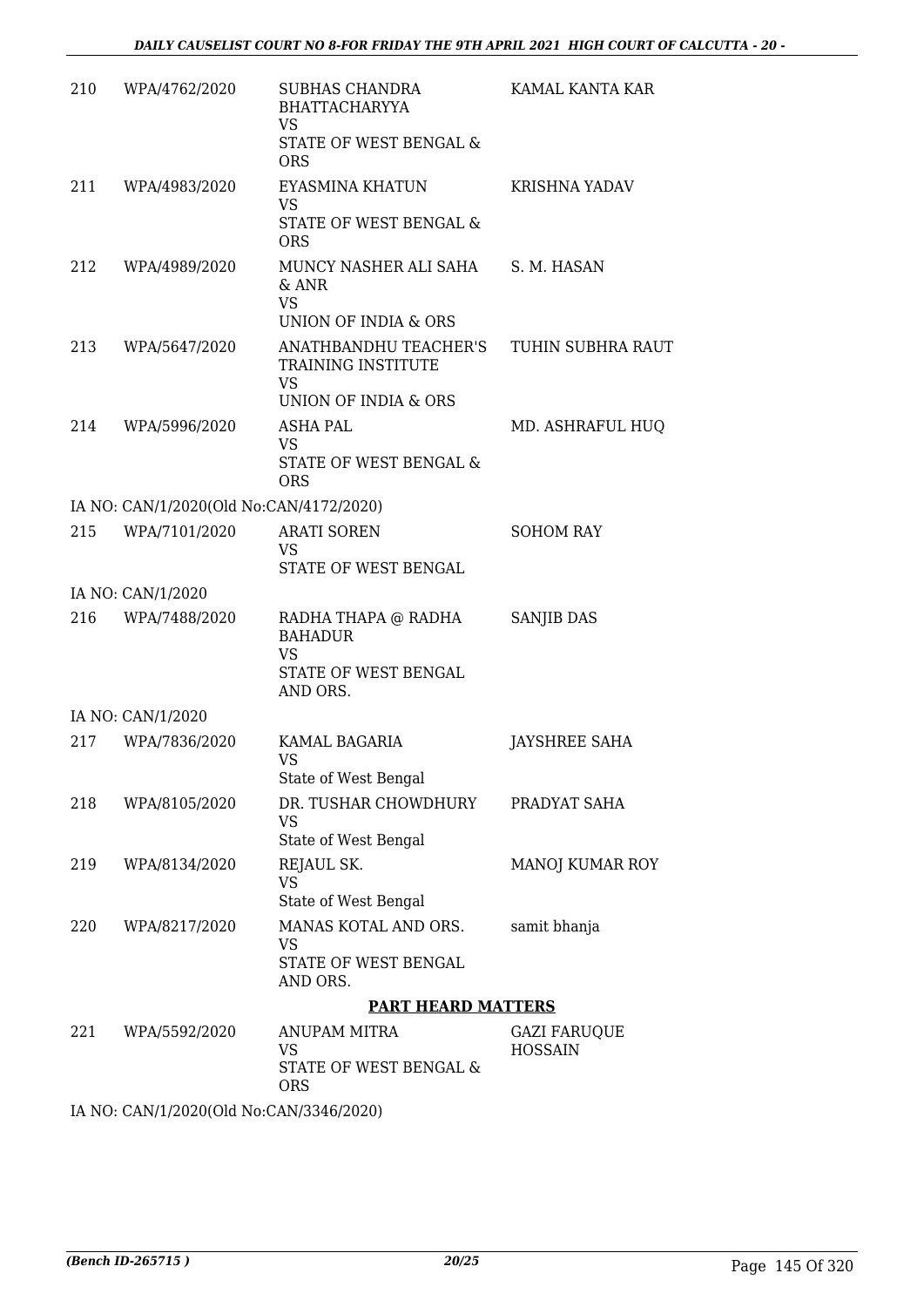| 222 | WPA/9265/2020                           | DOWINS RESOURCE PVT.<br><b>LTD</b><br><b>VS</b><br>Union of India                        | <b>ABHIRUP</b><br><b>CHAKRABORTY</b>   |                     |
|-----|-----------------------------------------|------------------------------------------------------------------------------------------|----------------------------------------|---------------------|
|     |                                         | <b>LISTED MOTION</b>                                                                     |                                        |                     |
| 223 | WPA/8571/2018                           | CHETKI PROPERTIES PVT.<br>LTD & ANR<br><b>VS</b><br>STATE OF WEST BENGAL &<br><b>ORS</b> | DEBASREE DHAMALI                       |                     |
|     |                                         | IA NO: CAN/1/2019(Old No:CAN/565/2019), CAN/2/2019(Old No:CAN/566/2019), CAN/3/2021      |                                        |                     |
| 224 | WPA/9773/2018                           | <b>JAKIR MONDAL</b><br><b>VS</b><br>STATE OF WEST BENGAL &<br><b>ORS</b>                 | ATIS KUMAR BISWAS                      |                     |
| 225 | WPA/2753/2019                           | <b>BATESWAR MAITY &amp; ANR</b><br><b>VS</b><br>STATE OF WEST BENGAL &<br><b>ORS</b>     | LIPIKA CHATTERJEE                      |                     |
| 226 | WPA/18635/2019                          | PRALAY MAJUMDER<br><b>VS</b><br><b>STATE OF WEST BENGAL &amp;</b><br><b>ORS</b>          | <b>SUDIP GHOSH</b><br><b>CHOWDHURY</b> |                     |
|     |                                         | IA NO: CAN/1/2020(Old No:CAN/975/2020), CAN/2/2020                                       |                                        |                     |
| 227 | WPA/23281/2019                          | <b>AMIT MONDAL</b><br><b>VS</b><br>STATE OF WEST BENGAL &<br>ORS.                        | NILANJAN ADHIKARI                      |                     |
| 228 | WPA/677/2020                            | STATE BANK OF INDIA &<br><b>ANR</b><br><b>VS</b><br>STATE OF WEST BENGAL &<br><b>ORS</b> | HARI CHARAN YADAV                      |                     |
| 229 | WPA/3931/2020                           | RAJU MOLLA<br><b>VS</b><br>STATE OF WEST BENGAL &<br><b>ORS</b>                          | <b>ASHRAFUL HUQ</b>                    |                     |
| 230 | WPA/5662/2020                           | UNA VEDA NATHANIEL<br><b>VS</b><br>STATE OF WEST BENGAL                                  | S. G. CHOWDHURY                        |                     |
|     | IA NO: CAN/1/2020(Old No:CAN/3532/2020) |                                                                                          |                                        |                     |
| 231 | WPA/7011/2020                           | <b>SRIKUMAR GIRI</b><br>VS<br>STATE OF WEST BENGAL<br>AND ORS.                           | <b>GAUTAM GURIA</b>                    |                     |
|     | IA NO: CAN/1/2020                       |                                                                                          |                                        |                     |
| 232 | WPA/7071/2020                           | MADAN MOHAN KHANRA<br><b>VS</b><br>THE STATE OF WEST<br><b>BENGAL</b>                    | GAUTAM GURIA                           | <b>GAUTAM GURIA</b> |

IA NO: CAN/1/2020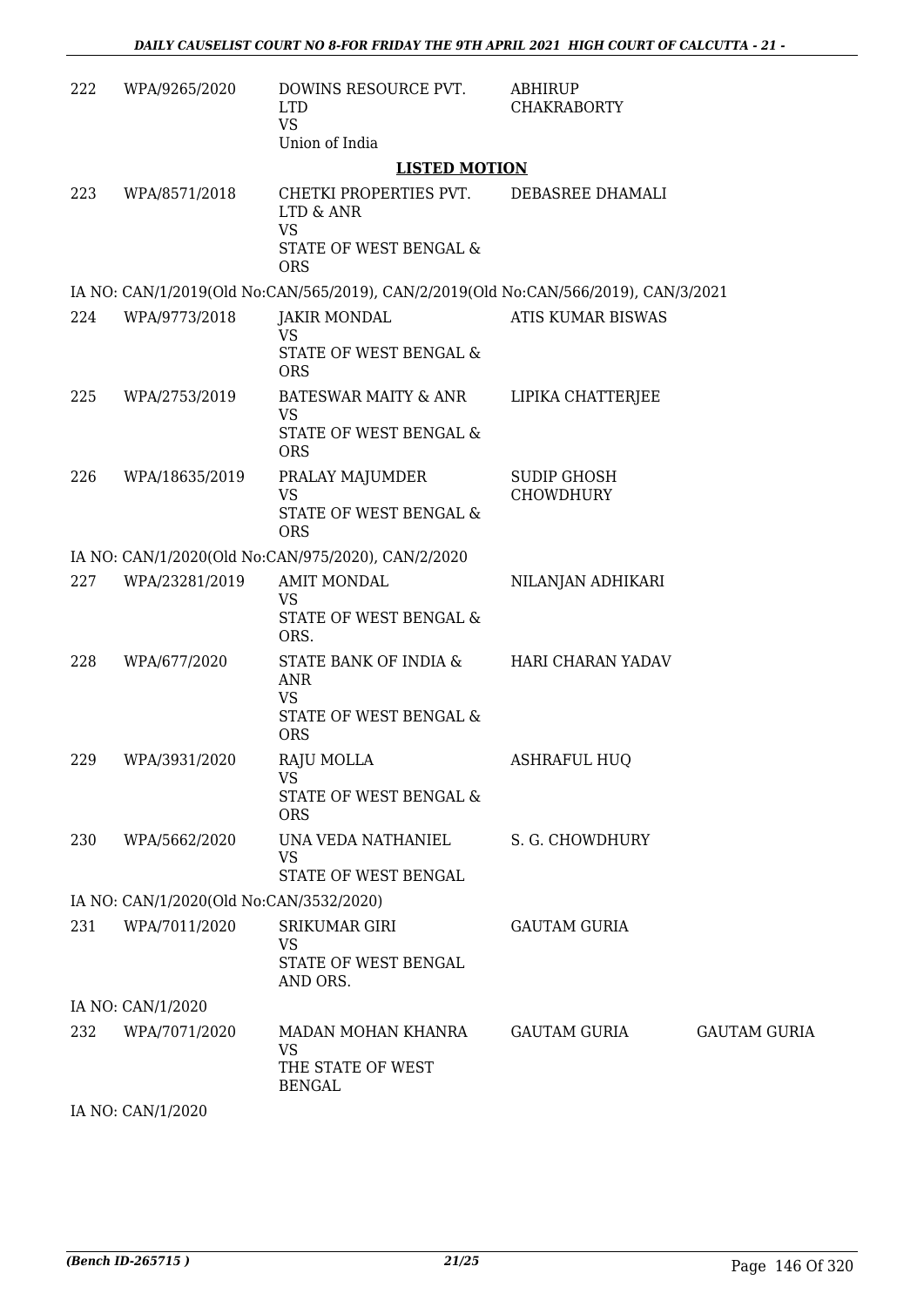| 233 | WPA/7864/2020  | CYGNUS EQUIPMENTS AND<br>RENTALS PRIVATE LIMITED<br>VS<br>Union of India                  | RAJESH UPADHYAY                        |
|-----|----------------|-------------------------------------------------------------------------------------------|----------------------------------------|
| 234 | WPA/8220/2020  | LAKSHMI NASAKAR<br>VS<br>STATE OF WEST BENGAL<br>AND ORS.                                 | <b>MANOJ KUMAR</b><br><b>MONDAL</b>    |
| 235 | WPA/9146/2020  | <b>BIPLAB BOSE</b><br><b>VS</b><br>State of West Bengal                                   | <b>SUDESHNA BASU</b><br><b>THAKUR</b>  |
| 236 | WPA/9181/2020  | <b>DEBDAS KHAN</b><br>VS.<br>STATE BANK OF INDIA                                          | <b>SAYANI DAS</b>                      |
| 237 | WPA/9193/2020  | RABINDRANATH MONDAL<br>VS<br>State of West Bengal                                         | SANDIPAN DAS                           |
| 238 | WPA/9614/2020  | MOHANA GHOSH<br><b>VS</b><br>STATE OF WEST BENGAL<br>AND ORS.                             | Madhurima Sarkar                       |
| 239 | WPA/9677/2020  | SHEO CHARAN AGARWAL<br><b>VS</b><br>Union of India                                        | PRABHAT KUMAR<br><b>SINGH</b>          |
| 240 | WPA/9827/2020  | SAMAR KUMAR MONDAL<br><b>VS</b><br>State of West Bengal                                   | PINTU KARAR                            |
| 241 | WPA/9828/2020  | HABUL MONDAL AND ORS<br><b>VS</b><br>STATE OF WEST BENGAL<br>AND ORS.                     | <b>SUDARSHAN GHOSH</b>                 |
| 242 | WPA/10011/2020 | PROSUN BANERJEE AND<br><b>ANR</b><br>VS<br>UNION OF INDIA AND ORS.                        | <b>ARIF ALI</b>                        |
| 243 | WPA/10315/2020 | KSHETRIYA SHERI GANDHI<br>ASHRAM AND ANR<br><b>VS</b><br>STATE OF WEST BENGAL<br>AND ORS. | <b>SUJIT SAHA</b>                      |
| 244 | WPA/10501/2020 | SHEILA BINANI<br>VS.<br>UNION OF INDIA AND<br><b>ANOTHERS</b>                             | <b>SUBHASIS DEY</b>                    |
| 245 | WPA/10810/2020 | ABDUL RAJAK AND ANR<br>VS<br>STATE OF WEST BENGAL<br>AND ORS.                             | <b>GOLAM KARIM</b><br><b>CHOWDHURY</b> |
| 246 | WPA/11114/2020 | <b>BISWANATH PAL</b><br><b>VS</b><br>STATE OF WEST BENGAL<br>AND ORS.                     | RAFIKUL ISLAM<br><b>SARDAR</b>         |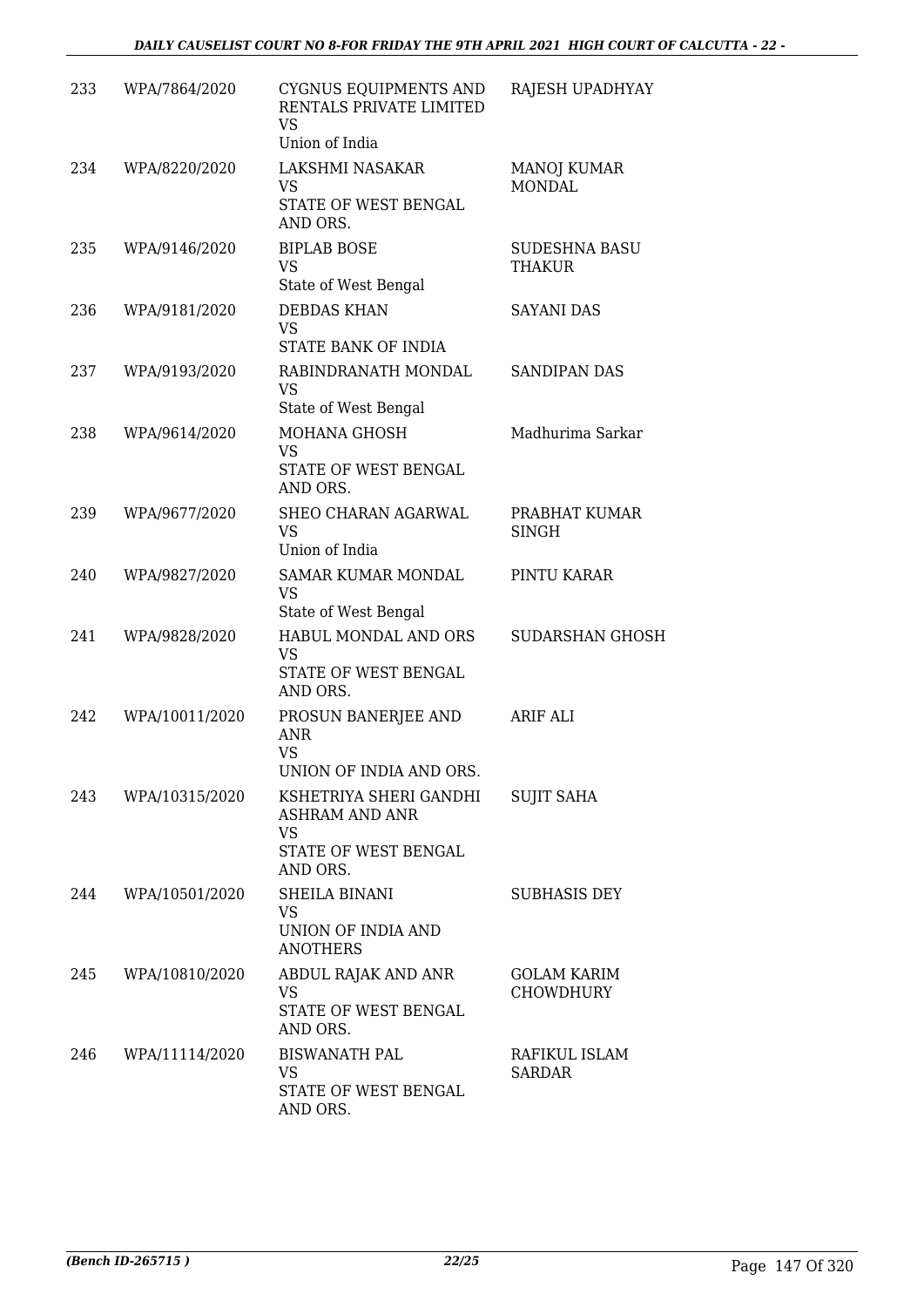| 247 | WPA/11286/2020 | ASHOK GHORAI AND ANR<br>VS<br>STATE OF WEST BENGAL<br>AND ORS.                            | <b>MAINAK SWARNOKAR</b>                 |
|-----|----------------|-------------------------------------------------------------------------------------------|-----------------------------------------|
| 248 | WPA/11353/2020 | <b>SHYAM DEB</b><br><b>VS</b><br>UNION OF INDIA AND ORS.                                  | <b>AMANUL ISLAM</b>                     |
| 249 | WPA/11385/2020 | ASLAM ALI MOLLA<br><b>VS</b><br>STATE OF WEST BENGAL<br>AND ORS.                          | ASIT KR<br><b>BHATTACHARYA</b>          |
| 250 | WPA/11631/2020 | SAHIDUL ISLAM MOLLA<br>AND ORS<br><b>VS</b><br>STATE OF WEST BENGAL<br>AND ORS.           | <b>JAMUNA SAHA</b>                      |
| 251 | WPA/11860/2020 | <b>SK ALAUDDIN</b><br>VS<br>STATE OF WEST BENGAL<br>AND ORS.                              | <b>SOUMAJIT DAS</b><br><b>MAHAPATRA</b> |
| 252 | WPA/11968/2020 | KOUSHIK DAS<br><b>VS</b><br>STATE OF WEST BENGAL<br>AND ORS.                              | <b>SANGHITA</b><br><b>CHATTERJEE</b>    |
|     |                | <b>NEW MOTION</b>                                                                         |                                         |
| 253 | WPA/7826/2021  | MANJULIKA DUTTA AND<br><b>ANOTHER</b><br><b>VS</b><br>STATE OF WEST BENGAL                | <b>GOPAL MONDAL</b>                     |
| 254 | WPA/8353/2021  | AND ORS.<br>AJAY KR GHOSH AND ANR<br><b>VS</b><br>STATE OF WEST BENGAL<br>AND ORS.        | <b>BADRUDDOZA</b><br><b>MALLICK</b>     |
| 255 | WPA/8661/2021  | SRIJATA KANGSA BANIK<br>VS<br>STATE OF WEST BENGAL<br>AND ORS.                            | TANUTA GURAY                            |
| 256 | WPA/8679/2021  | BISWAJIT GHOSH AND ORS. AYUSHI KAKARANIA<br><b>VS</b><br>STATE OF WEST BENGAL<br>AND ORS. |                                         |
| 257 | WPA/8694/2021  | ASIT GHOSH AND ANR.<br>VS.<br>STATE OF WEST BENGAL<br>AND ORS.                            | RIMA BANERJEE                           |
| 258 | WPA/8796/2021  | NITYA GOPAL MUKHERJEE<br>VS<br>STATE OF WEST BENGAL<br>AND ORS.                           | KAUSHIKI<br><b>CHAKRABORTY</b>          |
| 259 | WPA/8798/2021  | SATYARANJAN PRADHAN<br><b>VS</b><br>STATE OF WEST BENGAL<br>AND ORS.                      | <b>BAPIN BAIDYA</b>                     |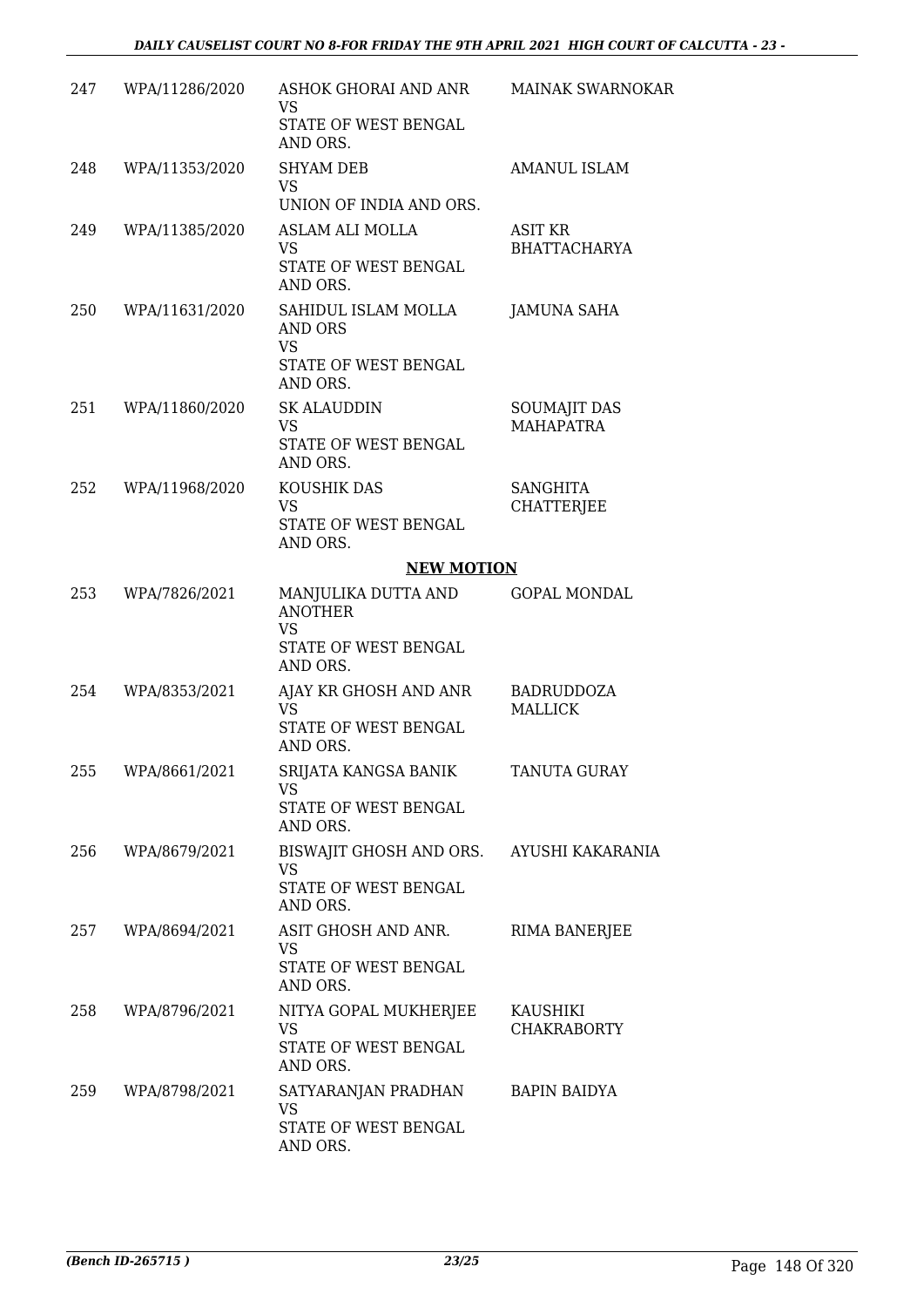| 260 | WPA/8808/2021        | CHANDAN ROY AND ANR<br>VS                                                   | SWAPAN KUMAR PAL                        |
|-----|----------------------|-----------------------------------------------------------------------------|-----------------------------------------|
|     |                      | STATE OF WEST BENGAL<br>AND ORS.                                            |                                         |
| 261 | WPA/8824/2021        | PRADIP DEY AND ANOTHER<br><b>VS</b>                                         | <b>MRINAL RANJAN</b><br><b>PRAMANIK</b> |
|     |                      | STATE OF WEST BENGAL<br>AND ORS.                                            |                                         |
| 262 | WPA/8842/2021        | RAKHAL SAMANTA AND<br>ORS.<br><b>VS</b><br>STATE OF WEST BENGAL<br>AND ORS. | NITISH SAMANTA                          |
| 263 | WPA/8861/2021        | BASUDEV MONDAL AND<br><b>ORS</b><br><b>VS</b>                               | PARTHA SARKAR                           |
|     |                      | UNION OF INDIA AND ORS.                                                     |                                         |
| 264 | WPA/9044/2021        | JAHIRUDDIN DAFADAR<br><b>VS</b>                                             | <b>ALLEN FELIX</b>                      |
|     |                      | UNION OF INDIA AND ORS.                                                     |                                         |
| 265 | WPA/9088/2021        | RAJIB MANDAL AND<br><b>OTHERS</b><br><b>VS</b>                              | SIRSENDU SINHA<br><b>ROY</b>            |
|     |                      | THE ELECTION<br><b>COMMISSION OF INDIA</b><br><b>AND OTHERS</b>             |                                         |
|     |                      | <b>UPGRADED MATTERS</b>                                                     |                                         |
|     | WPA/21032/2018       | AKHIL DUTTA (SENIOR                                                         | <b>AVIJIT CHAKRABORTY</b>               |
| 266 |                      | CITIZEN)<br><b>VS</b><br>STATE OF WEST BENGAL &<br><b>ORS</b>               |                                         |
|     | wt267 WPA/17608/2016 | AKHIL DUTTA                                                                 | <b>AVIJIT CHAKRABORTY</b>               |
|     |                      | <b>VS</b><br>STATE OF WEST BENGAL &<br><b>ORS</b>                           |                                         |
| 268 | WPA/18519/2019       | CHHABI RANI DAS & ORS.                                                      | <b>GHANASHYAM PATRA</b>                 |
|     |                      | VS<br>STATE OF WEST BENGAL &<br>ORS.                                        |                                         |
| 269 | WPA/24237/2019       | MANIK MANDAL & ORS                                                          | <b>MUSHARRAF ALAM</b>                   |
|     |                      | <b>VS</b><br>STATE OF WEST BENGAL &<br><b>ORS</b>                           | SK                                      |

IA NO: CAN/1/2020(Old No:CAN/3932/2020), CAN/2/2020, CAN/3/2020, CAN/4/2020, CAN/5/2021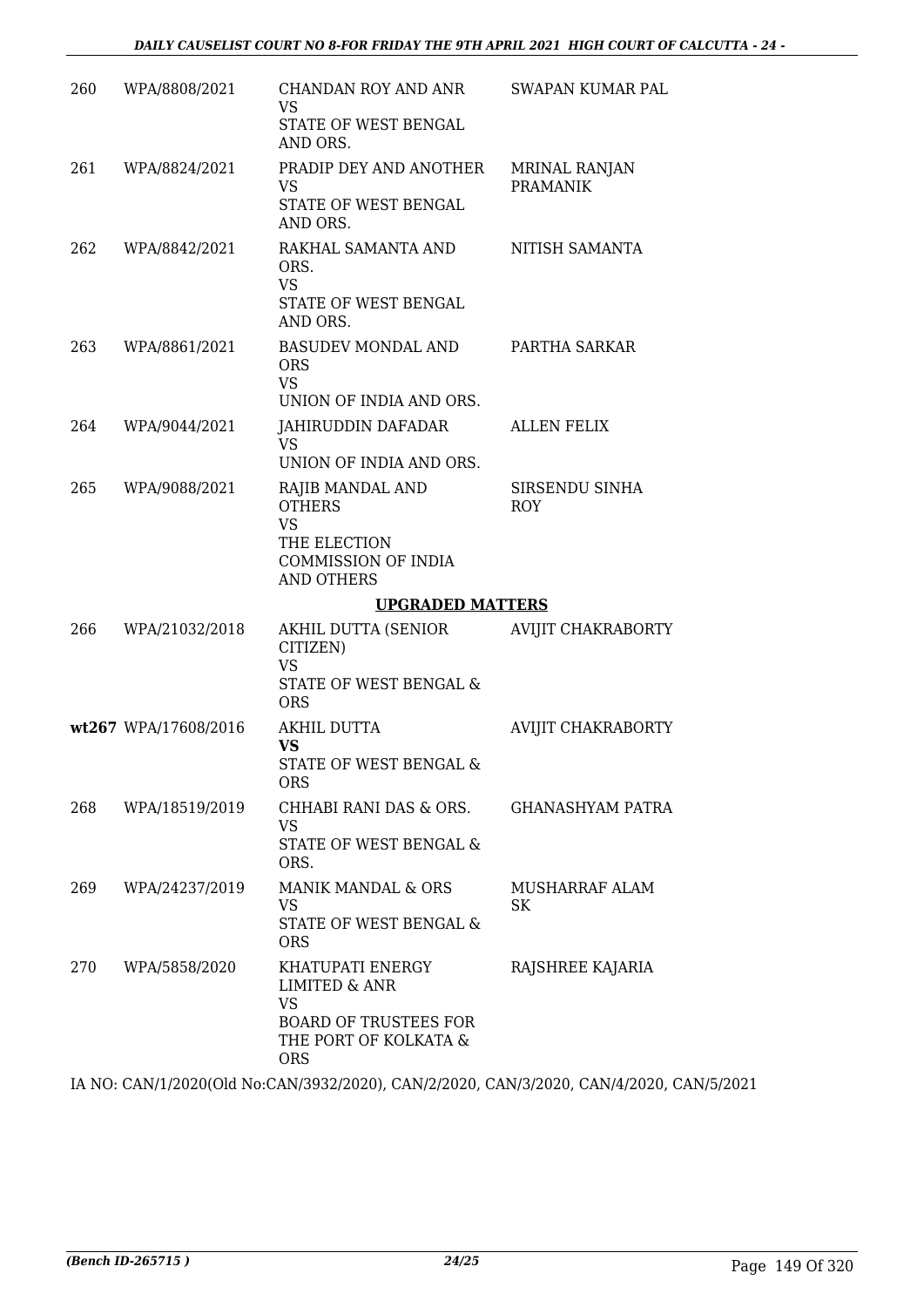271 WPA/11524/2020 BABLU PAL AND ANR VS STATE OF WEST BENGAL AND ORS.

BRATINDRA NARAYAN RAY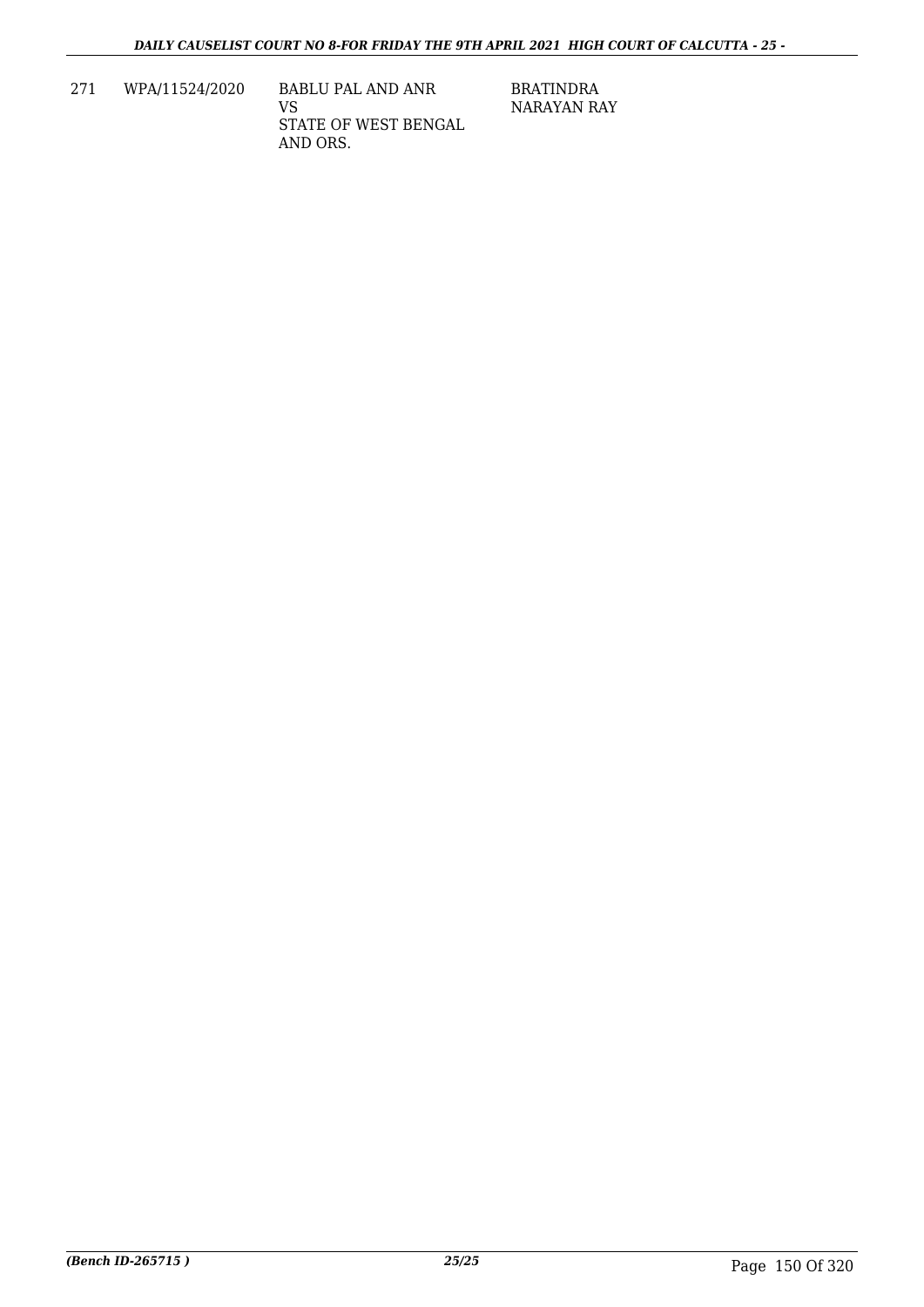

# In The High Court at Calcutta

# **Appellate Side**

**DAILY CAUSELIST For Friday The 9th April 2021**

### **COURT NO. 39 SINGLE BENCH (SB) AT 3:00 PM HON'BLE JUSTICE MOUSHUMI BHATTACHARYA (VIA VIDEO CONFERENCE)**

### **ON 09.04.2021 AT 3.00 P.M.**

### **ON FRIDAY, 9TH APRIL, 2021 AT 3.00 P.M. - WIL SIT SINGLY AND TAKE UP SOME PART-HEARD, CONTEMPT, ASSIGNED, REVIEW, MODIFICATION/CLARIFICATION MATTERS.**

**NOTE: MATTERS WILL BE TAKEN UP THROUGH PHYSICAL HEARING ONLY WHEN BOTH THE PARTIES ARE AGREED.**

|                |                                      | <b>TO BE MENTIONED</b>                                                    |                                     |
|----------------|--------------------------------------|---------------------------------------------------------------------------|-------------------------------------|
| $\mathbf{1}$   | WPA/9227/2019<br>(FOR CORRECTION) VS | CHINTAMANI HALDER<br>STATE OF WEST BENGAL &<br><b>ORS</b>                 | <b>GOUTAM KUMAR</b><br><b>MAITY</b> |
|                |                                      | <b>FOR ORDERS</b>                                                         |                                     |
| $\overline{2}$ | CPAN/20/2020                         | ASHOK KR. HAZRA<br><b>VS</b><br>KALLOL KANTI BISWAS &<br>ORS.             | <b>SUBHRANGSU PANDA</b>             |
|                | IA NO: CAN/1/2020                    |                                                                           |                                     |
|                | wt3 WPA/15078/2019                   | ASHOK KR. HAZRA<br><b>VS</b><br>STATE OF WEST BENGAL &<br>ORS.            | SUBHRANGSU PANDA                    |
| 4              | CPAN/788/2017                        | KAMALESH JAIN @<br>KAMLESH JAIN<br>VS.<br>STATE OF WEST BENGAL &<br>ORS.  | <b>KRISHNA DAS</b><br><b>PODDAR</b> |
|                | wt5 WPA/3158/2016                    | <b>KAMLESH JAIN</b><br><b>VS</b><br>STATE OF WEST BENGAL &<br><b>ORS</b>  | K D PODDAR                          |
|                |                                      | IA NO: CAN/1/2016(Old No:CAN/8409/2016), CAN/2/2017(Old No:CAN/4665/2017) |                                     |

### **PART HEARD MATTERS**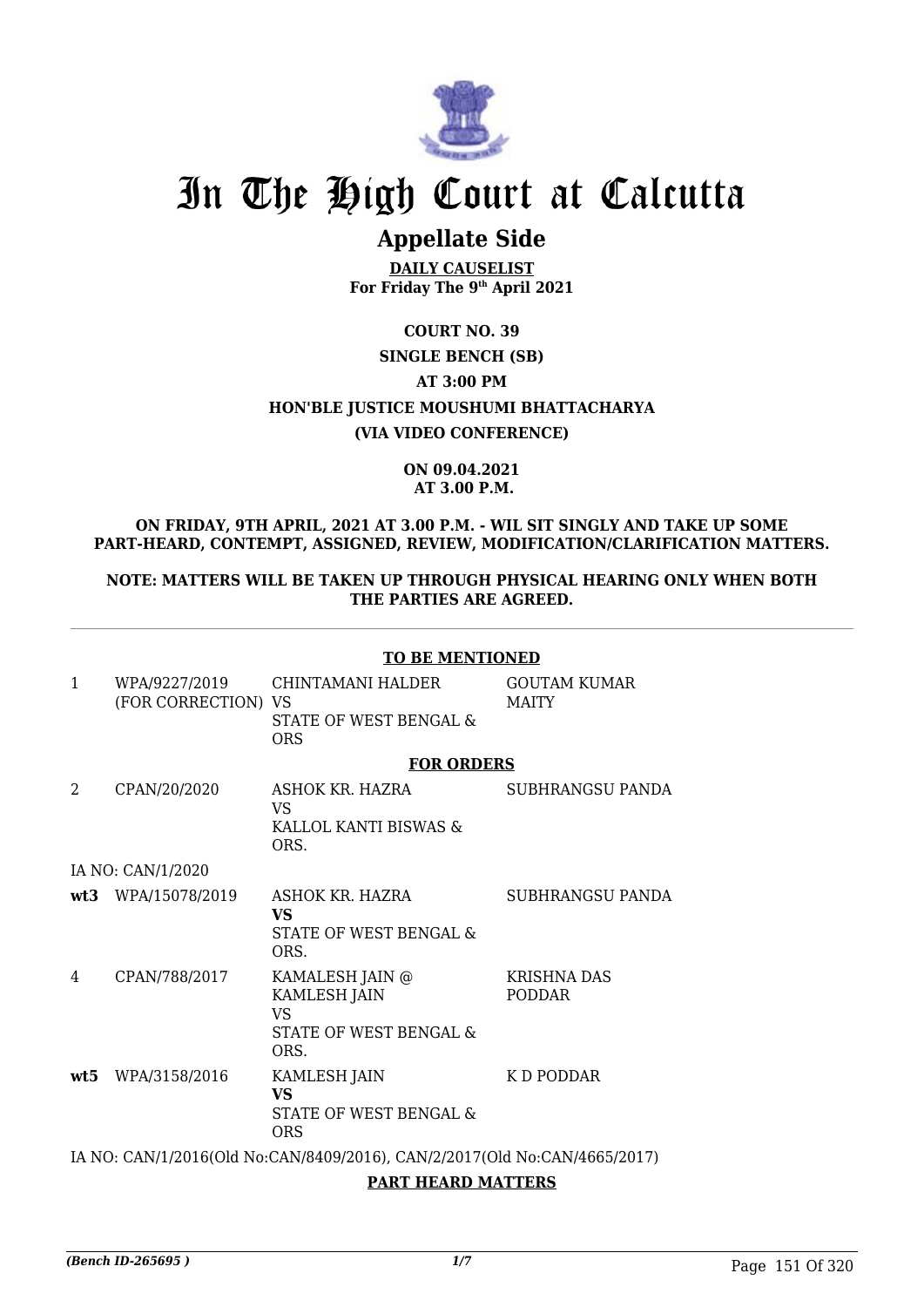| 6   | WPA/28890/2017                           | KUNTAL SAMANTA & ORS<br>VS<br>STATE OF WEST BENGAL &<br><b>ORS</b>                       | <b>SUTIRTHA DAS</b>                                                                              |
|-----|------------------------------------------|------------------------------------------------------------------------------------------|--------------------------------------------------------------------------------------------------|
|     |                                          |                                                                                          | IA NO: CAN/1/2018(Old No:CAN/748/2018), CAN/2/2018(Old No:CAN/4708/2018), CAN/6/2020, CAN/7/2020 |
|     | wt7 WPA/24309/2016                       | <b>INDRAJIT MISTRY &amp; ANR</b><br><b>VS</b><br>STATE OF WEST BENGAL &<br><b>ORS</b>    | TARASANKAR<br><b>SAMANTA</b>                                                                     |
| wt8 | WPA/25892/2016                           | <b>SHRI UTTAM SHEE &amp; ORS</b><br><b>VS</b><br>STATE OF WEST BENGAL &<br><b>ORS</b>    | TARASANKAR<br><b>SAMANTA</b>                                                                     |
| wt9 | WPA/29181/2016                           | SWAPAN KUMAR SARKAR &<br><b>ORS</b><br><b>VS</b><br>STATE OF WEST BENGAL &<br><b>ORS</b> | K.M. HOSSAIN                                                                                     |
|     | wt10 WPA/6957/2019                       | PRASANTA DAS & ORS<br><b>VS</b><br>STATE OF WEST BENGAL &<br><b>ORS</b>                  | DIPTENDU MONDAL                                                                                  |
| 11  | WPA/13318/2018                           | KALPANA PAL<br><b>VS</b><br>STATE OF WEST BENGAL &<br><b>ORS</b>                         | S. CHOUDHURY                                                                                     |
| 12  | WPA/8794/2019                            | CHHANDA DUTTA<br><b>VS</b><br>STATE OF WEST BENGAL &<br><b>ORS</b>                       | TANUJA BASAK                                                                                     |
|     |                                          | <b>APPLICATION</b>                                                                       |                                                                                                  |
| 13  | WPA/24715/2018<br>(RECALLING)            | DIPANKAR CHAKRABORTY<br>VS<br>STATE OF WEST BENGAL &<br><b>ORS</b>                       | ASHIS KUMAR DUTTA                                                                                |
|     | IA NO: CAN/1/2019(Old No:CAN/11616/2019) |                                                                                          |                                                                                                  |
| 14  | CO/1250/2020<br>(RECALLING)              | SAYANTANI GHOSH<br>VS<br>SUKASH RANJAN KOLEY                                             | <b>AMRIT DE</b>                                                                                  |
|     | IA NO: CAN/1/2020, CAN/2/2021            |                                                                                          |                                                                                                  |
| 15  | CO/1464/2020<br>(RECALLING)              | DISHA DAS @ KUNDU<br><b>VS</b><br>DR. PROSENJIT DAS                                      | Sandip Kundu                                                                                     |
|     | IA NO: CAN/1/2020                        |                                                                                          |                                                                                                  |
| 16  | RVW/3/2021<br>(STAY)                     | AMAR PANDEYA AND ORS<br><b>VS</b><br>PRANAB BOSE                                         | Arjun Samanta                                                                                    |
|     | IA NO: CAN/1/2021                        |                                                                                          |                                                                                                  |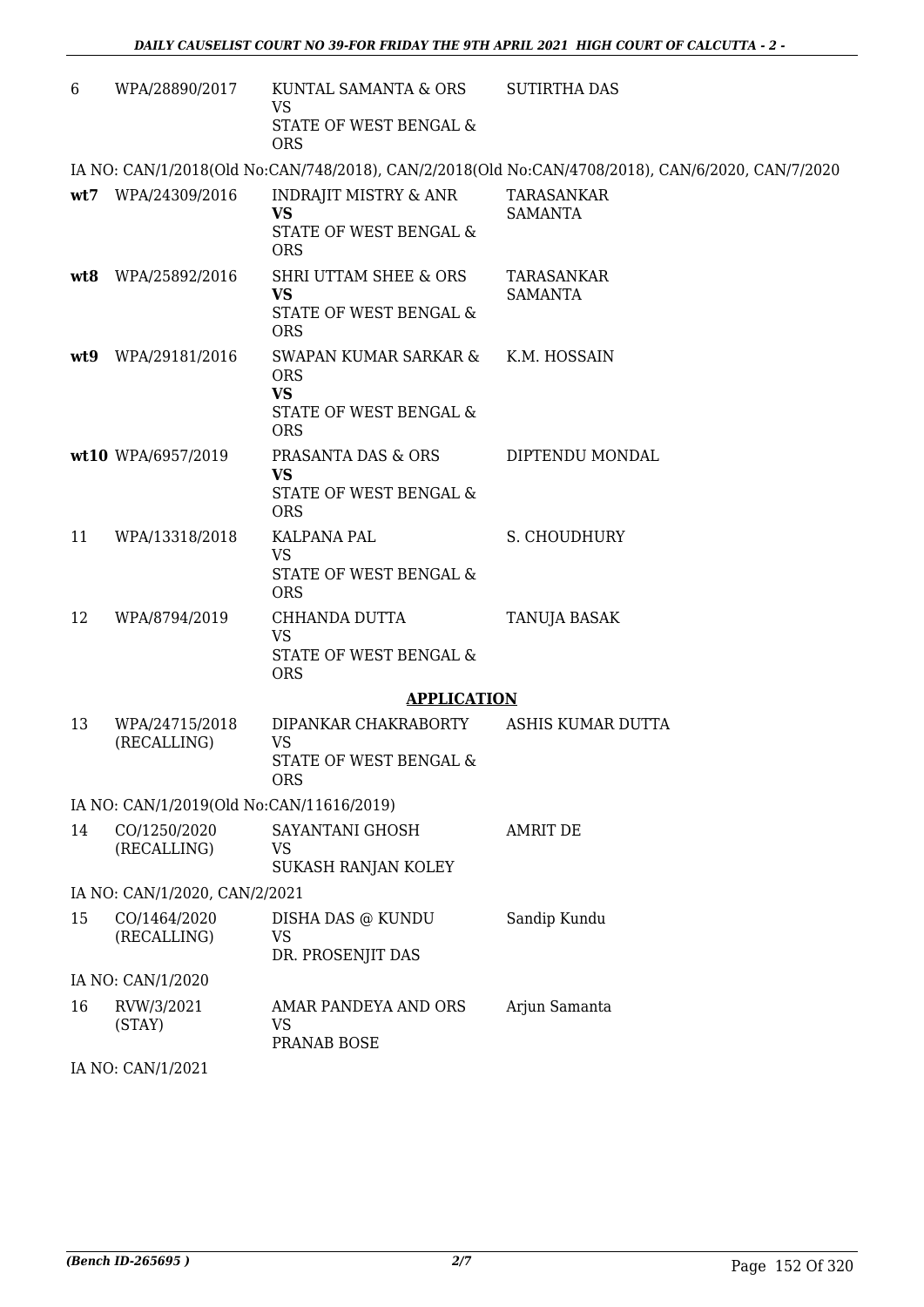|    | wt17 CO/1243/2020                       | <b>AMAR PANDEYA</b><br>VS.                                                                                         | ARJUN SAMANTA                      |
|----|-----------------------------------------|--------------------------------------------------------------------------------------------------------------------|------------------------------------|
|    |                                         | PRANAB BOSE                                                                                                        |                                    |
|    | IA NO: CAN/1/2020                       |                                                                                                                    |                                    |
|    |                                         | <b>CONTEMPT APPLICATION</b>                                                                                        |                                    |
| 18 | CPAN/1999/2012                          | <b>MUKTARA KHATUN</b><br><b>VS</b><br>B.K. PANDEY & ORS.                                                           | <b>MANORANJAN</b><br><b>MAHATA</b> |
|    | wt19 WPA/15567/2003                     | <b>MUKTARA KHATUN</b><br><b>VS</b><br>STATE OF W.B.                                                                | <b>SHAMIM UL BARI</b>              |
|    | IA NO: CAN/1/2010(Old No:CAN/6077/2010) |                                                                                                                    |                                    |
|    | wt20 WPCRC/14050/2005 MUKTAR KHATUN     | <b>VS</b><br>SUBHENDRA GHOSH                                                                                       | MANORANJAN<br><b>MAHATA</b>        |
| 21 | CPAN/466/2018                           | <b>NISHAT FARHANA</b><br><b>VS</b><br>DR. R.C. BAGCHI                                                              | TANUJA BASAK                       |
|    | wt22 WPA/23312/2017                     | <b>NISHATFARHANA</b><br><b>VS</b><br>STATE OF WEST BENGAL &<br>ORS.                                                | TANUJA BASAK                       |
| 23 | WPCRC/40/2019<br>$+$ CAN 1/2021)        | <b>SONALI TALUKDER</b><br><b>VS</b><br>DIBYEN MUKHOPADHYAY                                                         | <b>SUMIT GHOSE</b>                 |
|    | IA NO: CAN/1/2018(Old No:CAN/4028/2018) |                                                                                                                    |                                    |
|    | wt24 WPA/5658/2002                      | <b>SONALI TALUKDER</b><br>VS<br>THE STATE OF W.B.                                                                  | <b>SUMIT GHOSE</b>                 |
| 25 | CPAN/511/2019                           | TATHAGATA NANDY & ORS<br><b>VS</b><br><b>SOUMITRA SARKAR &amp; ORS</b>                                             | <b>BHASKAR HUTAIT</b>              |
|    | wt26 WPA/3377/2019                      | TATHAGATA NANDY & ORS<br><b>VS</b><br>WEST BENGAL CENTRAL<br><b>SCHOOL SERVICE</b><br><b>COMMISSION &amp; ORS</b>  | <b>BHASKAR HUTAIT</b>              |
| 27 | CPAN/512/2019                           | PRASENJIT MANDAL & ORS<br><b>VS</b><br><b>SOUMITRA SARKAR &amp; ORS</b>                                            | <b>BHASKAR HUTAIT</b>              |
|    | wt28 WPA/3378/2019                      | PRASENJIT MANDAL & ORS<br><b>VS</b><br>WEST BENGAL CENTRAL<br><b>SCHOOL SERVICE</b><br><b>COMMISSION &amp; ORS</b> | <b>BHASKAR HUTAIT</b>              |
| 29 | CPAN/540/2019                           | <b>SOUMEN MAITY</b><br><b>VS</b><br><b>ASHOK SAHA &amp; ORS</b>                                                    | TAPAN KU AR<br><b>MAHAPATTRA</b>   |
|    | wt30 WPA/20429/2018                     | <b>SOUMEN MAITY</b><br><b>VS</b><br>THE WEST BENGAL<br>CENTRAL SCHOOL SERVICE<br>COMM. & ORS                       | TAPAN KUMAR<br><b>MAHAPATRA</b>    |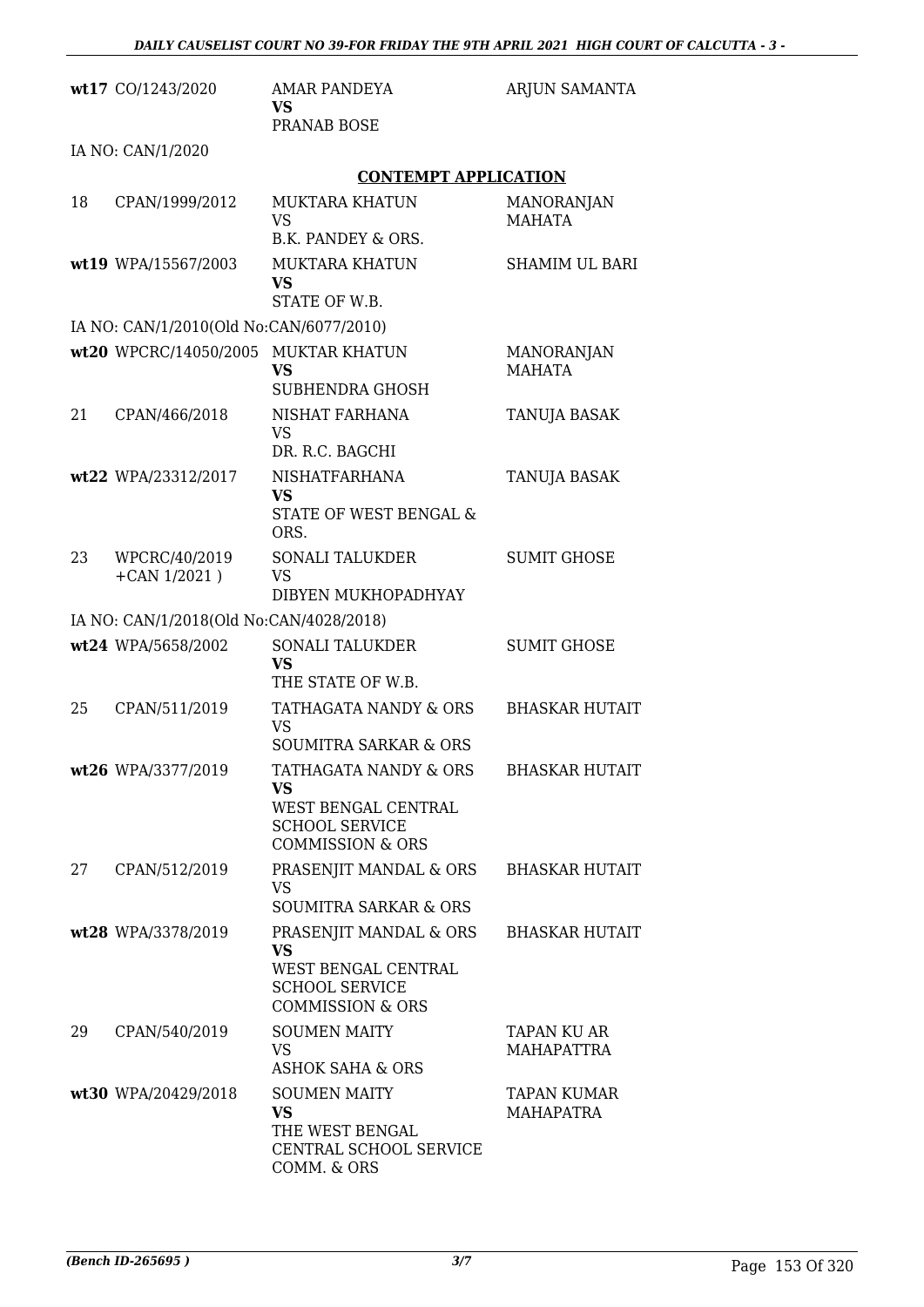| 31 | CPAN/586/2019                             | BARENDRA NATH JANA<br><b>VS</b><br>AMAR KUMAR SEAL, THE<br>D.I. OF SCHOOLS(SE), PAS.<br><b>MEDI &amp; ANR</b> | <b>SUTIRTHA DAS</b>                    |
|----|-------------------------------------------|---------------------------------------------------------------------------------------------------------------|----------------------------------------|
|    | wt32 WPA/18492/2018                       | BARENDRA NATH JANA<br><b>VS</b><br>STATE OF WEST BENGAL &<br><b>ORS</b>                                       | <b>SUTIRTHA DAS</b>                    |
| 33 | CPAN/591/2019<br>(PERSONAL<br>APPEARANCE) | UTTAM KR. CHAUDHURI<br><b>VS</b><br>MANISH JAIN & ORS.                                                        | <b>MOUMITA PANDIT</b>                  |
|    | wt34 WPA/25955/2018                       | <b>UTTAM KUMAR</b><br><b>CHAUDHURI</b><br><b>VS</b><br>STATE OF WEST BENGAL<br>&ORS                           | PRABHAT KUMAR<br><b>CHATTOPADHYAY</b>  |
| 35 | CPAN/658/2019                             | LAXMIPRIYA PRAMANICK<br><b>VS</b><br>MANISH JAIN & ORS                                                        | SHIBENDRA NATH<br><b>CHATTOPADHYAY</b> |
|    | wt36 WPA/6190/2019                        | LAXMIPRIYA PRAMANICK<br><b>VS</b><br>STATE OF WEST BENGAL &<br><b>ORS</b>                                     | SHIBENDRA NATH<br><b>CHATTOPADHYAY</b> |
|    | IA NO: CAN/1/2020(Old No:CAN/1227/2020)   |                                                                                                               |                                        |
| 37 | CPAN/714/2019                             | <b>BONI AMIN</b><br><b>VS</b><br>SUVAJIT CHATTERJEE& ORS                                                      | NARAYAN CHANDRA<br><b>MONDAL</b>       |
|    | wt38 WPA/11976/2014                       | <b>BANI AMIN</b><br><b>VS</b><br><b>STATE OF WEST BENGAL &amp;</b><br><b>ORS</b>                              | <b>SIPRA MAITY</b>                     |
| 39 | CPAN/994/2019                             | NILADRI SEKHAR DULEY<br><b>VS</b><br><b>ASHIS SATPATI &amp; ANR</b>                                           | <b>ANINDA</b><br><b>BHATTACHARYA</b>   |
|    | wt40 WPA/12171/2019                       | NILADRI SEKHAR DULEY<br>VS<br>STATE OF WEST BENGAL &<br><b>ORS</b>                                            | SOURAV PRASANNA<br><b>MUKHERJEE</b>    |
| 41 | CPAN/1058/2019                            | TAPAS KUMAR KHATUA<br><b>VS</b><br><b>AMINUL AHASAN</b>                                                       | <b>SUDIP KUMAR MAITI</b>               |
|    | IA NO: CAN/1/2019(Old No:CAN/12016/2019)  |                                                                                                               |                                        |
|    | wt42 WPA/6323/2019                        | TAPAS KUMAR KHATUA<br>VS<br>STATE OF WEST BENGAL&<br><b>ORS</b>                                               | <b>SUDIP KUMAR MAITI</b>               |
| 43 | CPAN/1375/2019                            | URMILA SINGH<br><b>VS</b><br>PARVEZ AHMED SIDDIQUE                                                            | SAKTI PADA JANA                        |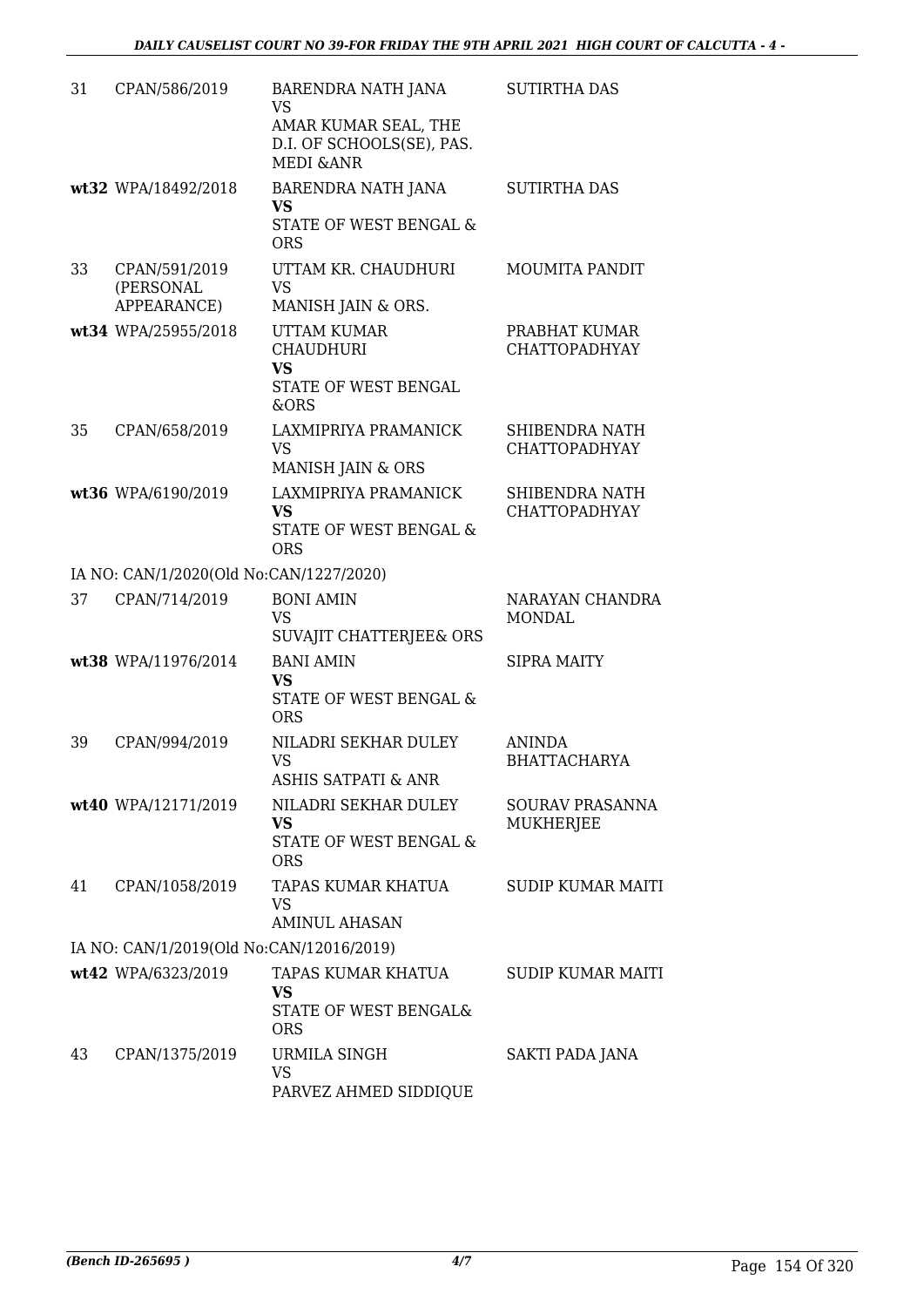|    | wt44 WPA/17826/2019 | <b>AMOY MONDAL</b><br>VS<br>STATE OF WEST BENGAL<br><b>AND ORS</b>                                   | <b>INDRAJIT ROY</b><br><b>CHOWDHURY</b> |
|----|---------------------|------------------------------------------------------------------------------------------------------|-----------------------------------------|
|    | wt45 WPA/8077/2004  | URMILA SINGH<br><b>VS</b><br>DIRECTOR OF SCHOOL<br><b>EDUCATION</b>                                  | SAIKAT BANERJEE                         |
| 46 | CPAN/1379/2019      | RANJIT KUMAR MANDAL<br><b>VS</b><br>CHAPESWAR SARDER, THE<br>DIST. INS. OF SCHOOL<br>(SE)PASCHIM MED | <b>SAMIR KUAMR</b><br><b>ADHIKARY</b>   |
|    | wt47 WPA/12738/2018 | RANJIT KUMAR MANDAL<br><b>VS</b><br>STATE OF WEST BENGAL&<br><b>ORS</b>                              | S.K. ADHIKARI                           |
| 48 | CPAN/1382/2019      | ZABED MALLIK<br><b>VS</b><br><b>AMINUL AHASAN</b>                                                    | <b>KAMAL MISHRA</b>                     |
|    | wt49 WPA/16838/2017 | ZABED MALLIK<br><b>VS</b><br>STATE OF WEST BENGAL &<br><b>ORS</b>                                    | KAMAL MISHRA                            |
| 50 | CPAN/1396/2019      | RABINDRA KUMAR PAUL<br><b>VS</b><br><b>ASHOK SAHA</b>                                                | ANIRUDDHA MITRA                         |
|    | wt51 WPA/26288/2018 | RABINDRA KUMAR PAUL<br><b>VS</b><br>STATE OF WEST BENGAL &<br><b>ORS</b>                             | PARSATI<br><b>BANDYOPADHYAY</b>         |
| 52 | CPAN/1397/2019      | ASHUTOSH BAIDYA<br>VS<br>PARVEZ AHMED SIDDIQUE                                                       | TANUJA BASAK                            |
|    | wt53 WPA/7534/2019  | <b>ASHUTOSH BAIDYA</b><br><b>VS</b><br>STATE OF WEST BENGAL &<br><b>ORS</b>                          | TANUJA BASAK                            |
| 54 | CPAN/1446/2019      | <b>BINAPANI SAINIK</b><br>VS<br>PARVEZ AHMED<br>SIDDIQUE& ANR                                        | SANCHAYITA DE                           |
|    | wt55 WPA/12987/2019 | <b>BINAPANI SAINIK</b><br><b>VS</b><br>STATE OF WEST BENGAL &<br><b>ORS</b>                          | SANCHAYITA DE                           |
| 56 | CPAN/126/2020       | LALJI UPADHYAY<br><b>VS</b><br>KHAGENDRA NATH ROY &<br>ORS.                                          | JAYANTA SAMANTA                         |
|    | wt57 WPA/11357/2009 | LALJI UPADHYAYA<br><b>VS</b><br><b>STATE &amp; ORS</b>                                               | <b>SUDDHASATVA</b><br><b>BANERJEE</b>   |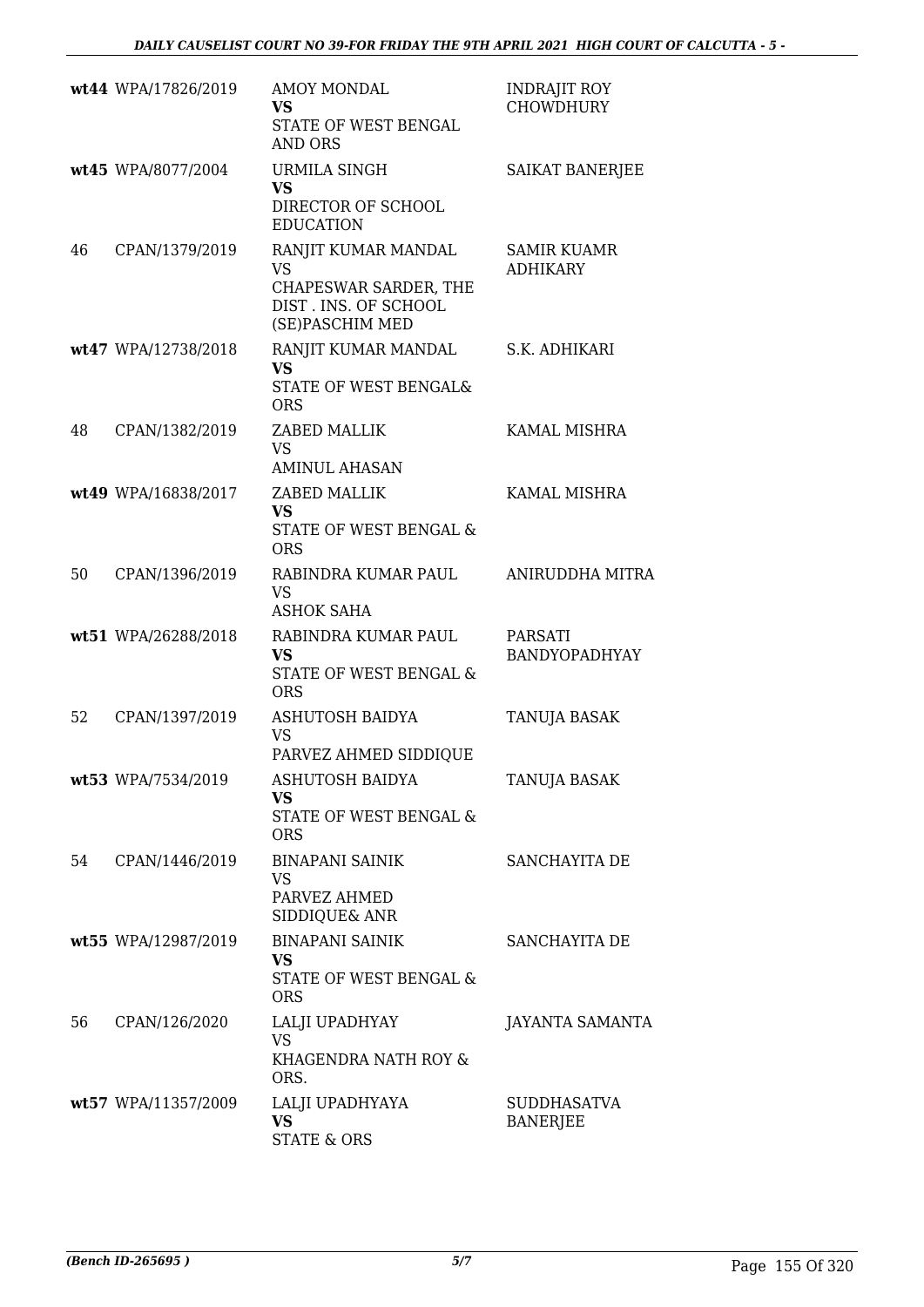| 58 | CPAN/256/2020                           | KABITA SINHA<br><b>VS</b><br>PARVEZ AHMED SIDDIQUE                           | CHANDAN DUTTA          |
|----|-----------------------------------------|------------------------------------------------------------------------------|------------------------|
|    | wt59 WPA/7741/2018                      | <b>SMT KABITA SINHA</b><br><b>VS</b><br>STATE OF WEST BENGAL &<br><b>ORS</b> | CHANDAN DUTTA          |
| 60 | CPAN/321/2020                           | SAMIR KUMAR BANERJEE<br>VS<br>PARWEZ AHMED SIDDIQUI                          | SUDIPTA DASGUPTA       |
|    | wt61 WPA/7521/2019                      | SAMIR KUMAR BANERJEE<br><b>VS</b><br>STATE OF WEST BENGAL &<br><b>ORS</b>    | TANUJA BASAK           |
| 62 | CPAN/375/2020<br>(APP. ORDER)           | MINAKSHI KHAN<br><b>VS</b><br>PAROMITA ROY                                   | TANMOY MUKHERJEE       |
|    | IA NO: CAN/1/2020(Old No:CAN/4480/2020) |                                                                              |                        |
|    | wt63 WPA/3572/2019                      | BIMAL KR. DAS & ORS.<br><b>VS</b><br>STATE OF WEST BENGAL &<br>ORS.          | SAKTI PADA JANA        |
| 64 | CPAN/405/2020<br>(APP. ORDER)           | <b>BANI ROY SARKAR</b><br><b>VS</b><br>MANISH JAIN& ORS                      | <b>GOPA BISWAS</b>     |
|    | IA NO: CAN/1/2020(Old No:CAN/5481/2020) |                                                                              |                        |
|    | wt65 WPA/12441/2018                     | <b>BANI ROY SARKAR</b><br><b>VS</b><br>STATE OF WEST BENGAL &<br><b>ORS</b>  | <b>ARNAB SARDAR</b>    |
|    | wt66 WPA/2806/2017                      | <b>BANI ROY SARKAR</b><br><b>VS</b><br>STATE OF WEST BENGAL &<br><b>ORS</b>  | <b>DEBSMITA BISWAS</b> |
| 67 | CPAN/454/2020<br>(APP. ORDER)           | <b>SAMAR KR MANNA</b><br>VS<br>KHALID AIZAZ ANWAR                            | <b>SUBIR SABUD</b>     |
|    | IA NO: CAN/1/2020                       |                                                                              |                        |
|    | wt68 WPA/7433/2019                      | SAMAR KUMAR MANNA<br><b>VS</b><br>STATE OF WEST BENGAL &<br><b>ORS</b>       | <b>SUBIR SABUD</b>     |
| 69 | CPAN/532/2020                           | RAMA PRASAD MOHANTA<br><b>VS</b><br>RAMENDRANATH DUTTA<br><b>AND ANR</b>     | PRARASHAR BAIDYA       |
|    | wt70 WPA/5843/2020                      | RAMA PRASAD MOHANTA<br><b>VS</b><br>STATE OF WEST BENGAL &<br><b>ORS</b>     | MADHURIMA SARKAR       |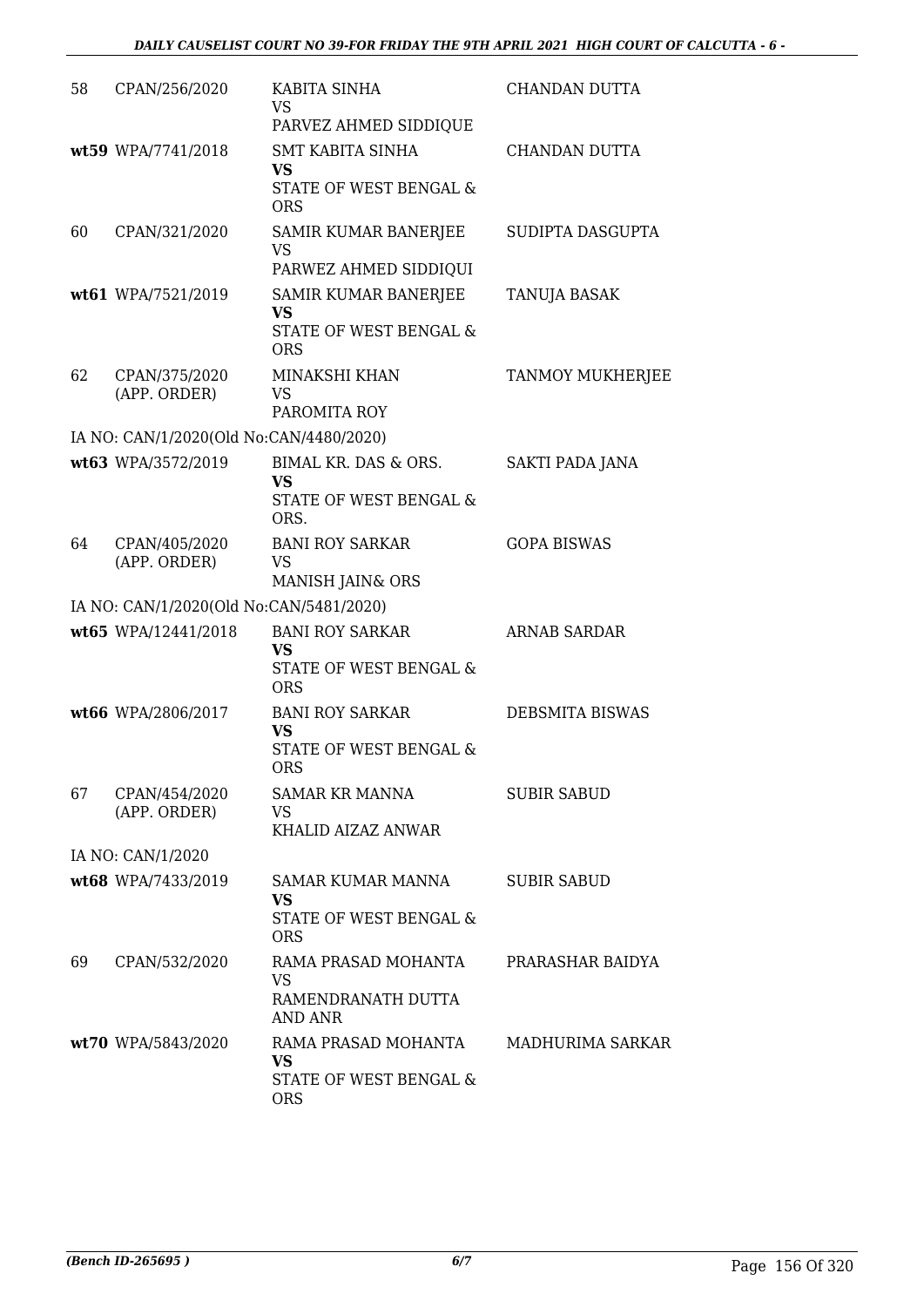| 71 | CPAN/597/2020       | <b>AMAR ROY</b><br><b>VS</b><br><b>CHIRANTAN</b><br>CHATTOPADHYAY AND<br><b>ANOTHER</b> | ANIRUDDHA MITRA          |
|----|---------------------|-----------------------------------------------------------------------------------------|--------------------------|
|    | wt72 WPA/557/2019   | TARUN KR. GAYEN & ANR. BAPIN BAIDYA<br><b>VS</b><br>STATE OF WEST BENGAL &<br>ORS.      |                          |
| 73 | CPAN/646/2020       | <b>BULTI PAL</b><br><b>VS</b><br><b>KEYA SAMANTA</b>                                    | <b>SAYAK KONAR</b>       |
|    | wt74 WPA/4673/2020  | <b>BULTI PAL</b><br><b>VS</b><br>STATE OF WEST BENGAL &<br><b>ORS</b>                   | <b>SAYAK KONAR</b>       |
|    |                     | IA NO: CAN/1/2020(Old No:CAN/4397/2020), CAN/2/2020(Old No:CAN/4398/2020)               |                          |
| 75 | CPAN/647/2020       | <b>SUSMITA MAITY</b><br><b>VS</b><br><b>KEYA SAMANTA</b>                                | <b>SAYAK KONAR</b>       |
|    | wt76 WPA/4677/2020  | <b>SUSMITA MAITY</b><br><b>VS</b><br>STATE OF WEST BENGAL &<br><b>ORS</b>               | <b>SAYAK KONAR</b>       |
|    |                     | IA NO: CAN/1/2020(Old No:CAN/4401/2020), CAN/2/2020(Old No:CAN/4402/2020)               |                          |
| 77 | CPAN/52/2021        | <b>MANAS KR SARKAR</b><br>VS<br>SANDIP DASGUPTA AND<br><b>ORS</b>                       | RITWIK PATTANAYAK        |
|    | wt78 WPA/10409/2019 | MANAS KUMAR SARKAR<br>VS<br>STATE OF WEST BENGAL &<br><b>ORS</b>                        | <b>RITWIK PATTANAYAK</b> |
| 79 | CPAN/59/2021        | MINU RANI CHAKRABORTY<br>VS<br>CHAPESWAR SARDAR AND<br><b>ANR</b>                       | PRITIKANA GANAIT         |
|    | wt80 WPA/24093/2018 | MINU RANI CHAKRABORTY<br><b>VS</b><br><b>STATE OF WEST BENGAL &amp;</b><br><b>ORS</b>   | PRITIKANA GANTAIT        |
| 81 | CPAN/170/2021       | <b>SMITA PAUL</b><br><b>VS</b><br>ALOK BISWAS AND ORS                                   | <b>BISWARUP BISWAS</b>   |
|    | wt82 WPA/16984/2019 | <b>SMITA PAUL</b><br><b>VS</b><br>STATE OF WEST BENGAL &<br><b>ORS</b>                  | <b>BISWARUP BISWAS</b>   |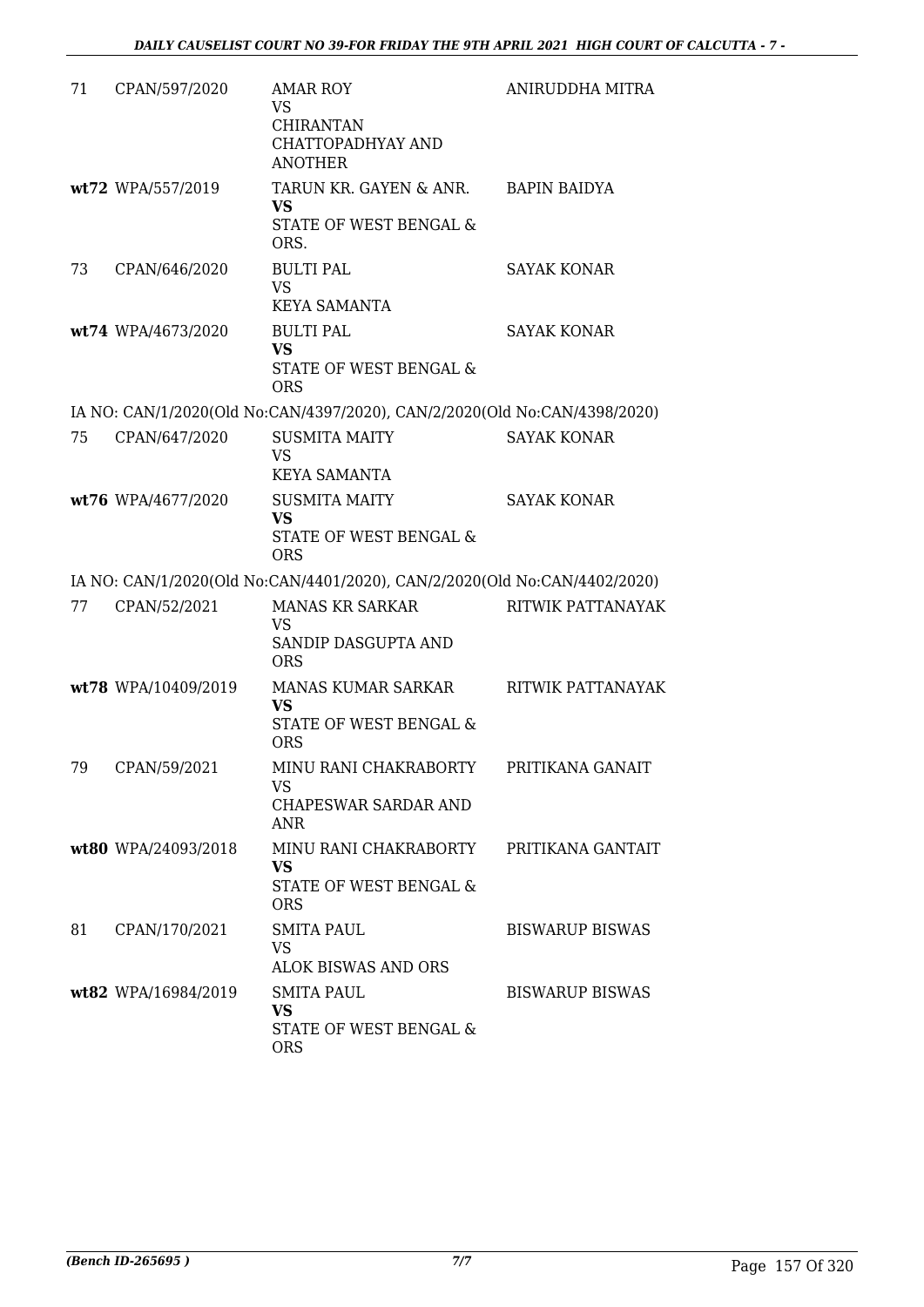

# In The High Court at Calcutta

## **Appellate Side**

**DAILY CAUSELIST For Friday The 9th April 2021**

**COURT NO. 26 SINGLE BENCH (SB - VI) AT 10:30 AM HON'BLE JUSTICE SHEKHAR B. SARAF (VIA VIDEO CONFERENCE)**

**ON AND FROM MONDAY, THE 1ST. MARCH, 2021 – MATTERS (MOTION & HEARING) UNDER ARTICLE 226 OF THE CONSTITUTION RELATING TO SECONDARY AND HIGHER SECONDARY EDUCATION UNDER GROUP II INCLUDING SERVICES AND APPLICATIONS CONNECTED THERETO AND EDUCATIONAL MATTERS NOT ASSIGNED TO ANY OTHER BENCH.**

> **MATTERS (MOTION & HEARING) RELATING TO REVENUE AND TAX LAWS (EXCLUDING LAND REVENUE) UNDER GROUP IV INCLUDING APPLICATIONS CONNECTED THERETO;**

**HEARING OF WRIT PETITIONS IRRESPECTIVE OF CLASSIFICATION AND APPLICATIONS CONNECTED THERETO.**

**NOTE : MATTERS WILL BE TAKEN UP THROUGH PHYSICAL HEARING WHEN BOTH THE PARTIES ARE AT CONSENSUS-AD-IDEM**

**SPL.NOTE : I) ORIGINAL SIDE MATTERS WILL NORMALLY BE TAKEN UP AT 3.00 P.M.OR UPON EXHAUSTION OF THE APPELLATE SIDE LIST WHICHEVER IS EARLIER.**

**II) NO MENTIONING FOR INCLUSION IN THE LIST WILL BE ALLOWED UNTIL FURTHER ORDERS. ONLY EXTREMELY URGENT MATTERS MAY BE MENTIONED ON TUESDAY & WEDNESDAY UPON SERVING PROPER NOTICES.**

**III) REVENUE AND TAX MATTERS (GR. IV) WILL BE TAKEN UP FROM MONDAY AFTER RECESS AND ON WEDNESDAY FROM 12.00 P.M. OF EACH WEEK.**

> **NOTE : MATTERS WILL BE TAKEN UP THROUGH PHYSICAL HEARING ONLY WHEN BOTH PARTIES ARE AGREED.**

#### **TO BE MENTIONED**

1 WPA/9573/2018 SANKAR PRASAD HALDER VS STATE OF WEST BENGAL & ORS G.K. MAITY 2 WPA/9956/2018 AMULYA RATAN SARDAR  $V<sup>Q</sup>$ STATE OF WEST BENGAL & ORS G.K. MAITY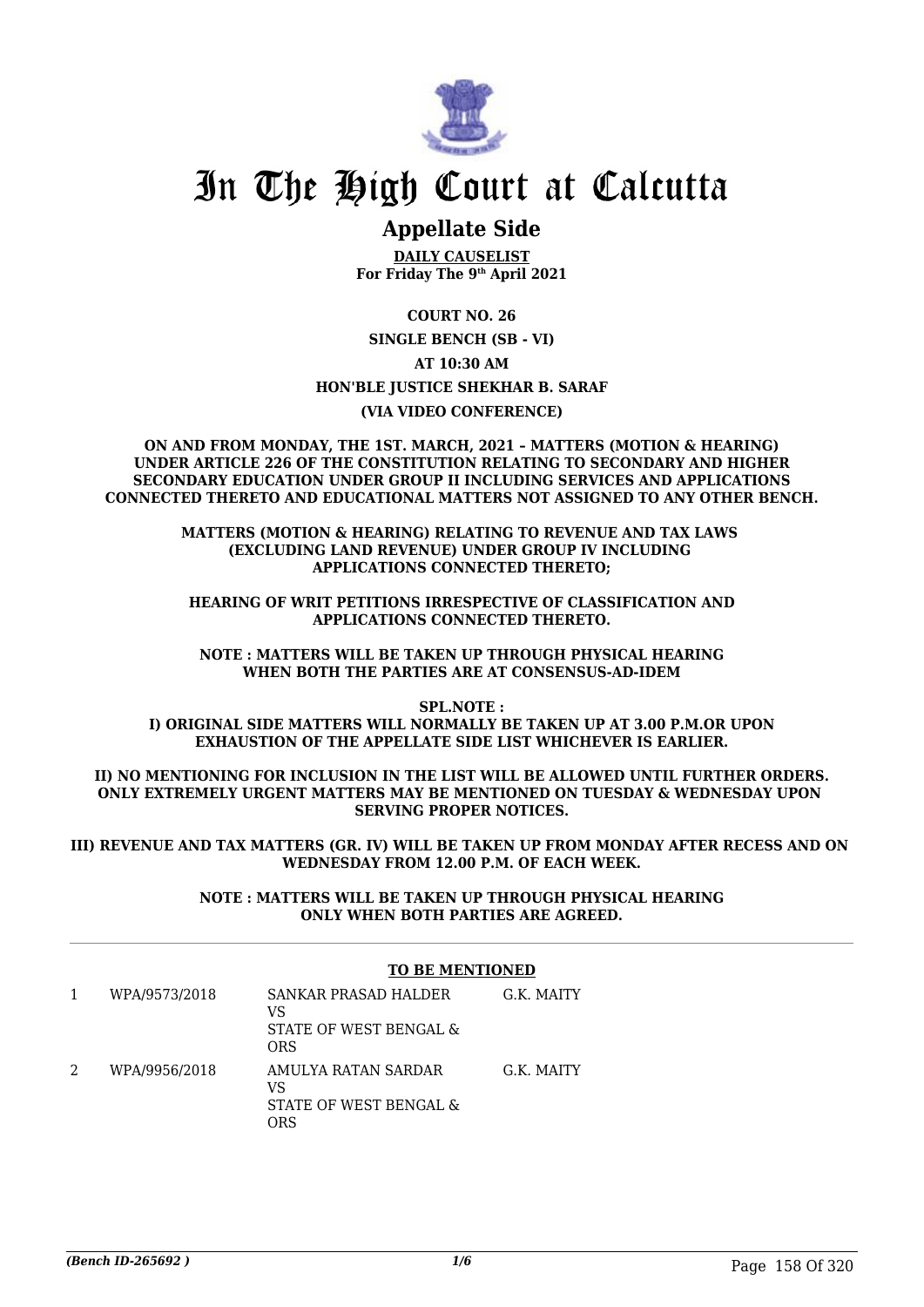| 3   | WPA/9957/2018                | <b>GANDHILAL KHATUYA</b><br>VS.<br>STATE OF WEST BENGAL &<br><b>ORS</b>                                                                              | G.K. MAITY                             |
|-----|------------------------------|------------------------------------------------------------------------------------------------------------------------------------------------------|----------------------------------------|
| 4   | WPA/11816/2019<br>(ASSIGNED) | RAM CHANDRA PRASAD<br><b>VS</b><br>UNION OF INDIA & ORS                                                                                              | PRIYANKA GHOSH                         |
| 5   | WPA/15649/2019               | SK. ABUL FAZAL<br>VS.<br>STATE OF WEST BENGAL &<br>ORS.                                                                                              | SK. MD. ANWARULLAH                     |
| 6   | WPA/8179/2020                | SHIBU JOARDDER<br>VS<br>STATE OF WEST BENGAL AND<br>ORS.                                                                                             | SIDDHARTHA SANKAR<br>MANDAL            |
| 7   | WPA/2377/2021                | MD. HEMAIL AHMED<br><b>VS</b><br>STATE OF WEST BENGAL AND<br>ORS.                                                                                    | <b>SAYANTANEE</b><br><b>CHATTERJEE</b> |
| 8   | WPA/6769/2021                | <b>SUTAPA BASAK</b><br><b>VS</b><br>THE SECY, SISTER PROV. OF<br><b>CHARITY ST BARTOLOMEA</b><br>CAP. AND V. GEROSA OF CAL.<br>PROVINCE AND ORS      | RAJIB MULLICK                          |
| wt9 | WPA/6773/2021                | RITA MUKHERJEE<br><b>BANDYOPADHYAY</b><br><b>VS</b><br>THE SECY., SIS PROV. OF<br>CHARITY ST B. CAPITANIOAN<br>AND VINCENZA GEROSA OF<br>CAL AND ORS | RAJIB MULLICK                          |
|     |                              | <b>RETURNABLE MOTION</b>                                                                                                                             |                                        |
| 10  | WPA/8765/2019                | TATHAGATA BANERJEE<br><b>VS</b><br><b>STATE OF WEST BENGAL &amp;</b><br><b>ORS</b>                                                                   | <b>JOYDEEP SEN</b>                     |
| 11  | WPA/4197/2020                | CHANDRANATH CHATTERJEE<br><b>VS</b><br>STATE OF WEST BENGAL &<br><b>ORS</b>                                                                          | SIMA GHOSH                             |
| 12  | WPA/6217/2021                | SUBIR KUAMR GHOSH<br><b>VS</b><br>STATE OF WEST BENGAL AND<br>ORS.                                                                                   | <b>BISWARUP BISWAS</b>                 |
|     |                              | <b>NEW MOTION (GROUP - II)</b>                                                                                                                       |                                        |
| 13  | WPA/3655/2021                | M. BALAJI<br><b>VS</b><br>STATE OF WEST BENGAL AND<br>ORS.                                                                                           | SK. NIZAMUDDIN                         |
| 14  | WPA/3746/2021                | MD. TIPU SULTAN<br><b>VS</b><br>STATE OF WEST BENGAL AND<br>ORS.                                                                                     | SIFA SULTANA                           |
| 15  | WPA/3785/2021                | SANTASRI CHATTOPADHYAY<br>VS<br>STATE OF WEST BENGAL AND<br>ORS.                                                                                     | TANUJA BASXAK                          |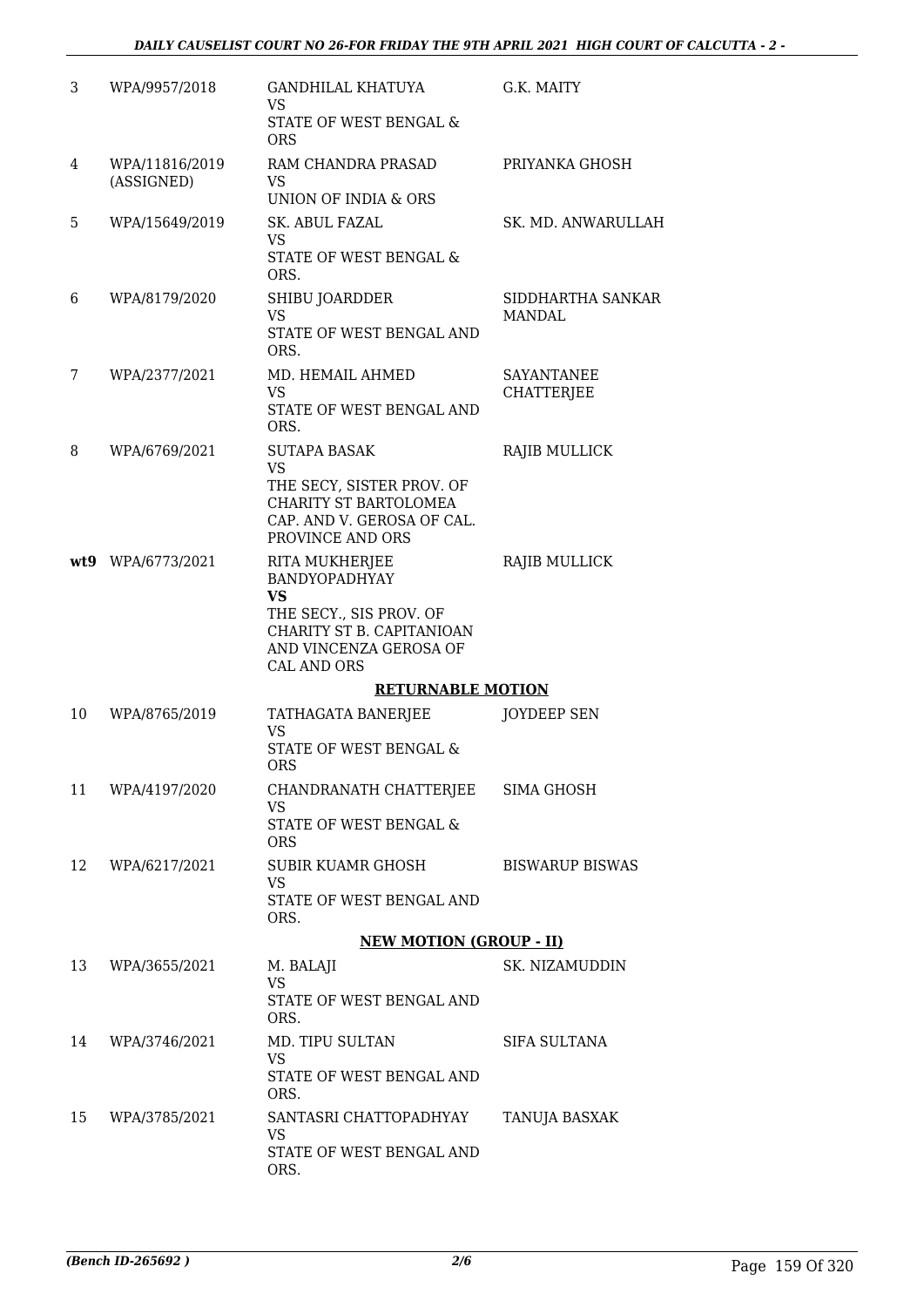| 16 | WPA/4639/2021 | SWAPNA MAJUMDER<br><b>VS</b><br>STATE OF WEST BENGAL AND<br>ORS.                         | TANUJA BASAK                            |
|----|---------------|------------------------------------------------------------------------------------------|-----------------------------------------|
| 17 | WPA/4702/2021 | <b>ARNAB NAG</b><br><b>VS</b><br>THE STATE OF WEST BENGAL<br><b>AND ORS</b>              | MISTHI SAHA                             |
| 18 | WPA/4725/2021 | ARNAB JANA<br><b>VS</b><br>THE STATE OF WEST BENGAL<br><b>AND ORS</b>                    | PIYALI SHOW                             |
| 19 | WPA/5276/2021 | <b>ATANU DAS</b><br><b>VS</b><br>STATE OF WEST BENGAL AND<br>ORS.                        | DEBARUPA<br><b>MUKHERJEE</b>            |
| 20 | WPA/5542/2021 | KANTA KISKU AND ORS<br><b>VS</b><br>THE STATE OF WEST BENGAL<br>AND ORS                  | PARAMESH<br><b>CHAKRABORTY</b>          |
| 21 | WPA/5600/2021 | SHIBA PRASAD MURMU AND<br><b>ORS</b><br><b>VS</b><br>THE STATE OF WEST BENGAL<br>AND ORS | PARAMESH<br>CHAKRABORTY                 |
| 22 | WPA/6092/2021 | ASHOK KUMAR MONDAL<br>VS.<br>STATE OF WEST BENGAL AND<br>ORS.                            | <b>JUIN DUTTA</b><br><b>CHAKRABORTY</b> |
| 23 | WPA/6231/2021 | <b>BISWAJIT BANERJEE</b><br><b>VS</b><br>STATE OF WEST BENGAL AND<br>ORS.                | WASHEF ALI MONDAL                       |
| 24 | WPA/6300/2021 | NILIMA SAHU<br><b>VS</b><br>STATE OF WEST BENGAL AND<br>ORS.                             | SANTI DAS BHOWMICK                      |
| 25 | WPA/6427/2021 | SAJAL KUMAR MAITY<br><b>VS</b><br>THE STATE OF WEST BENGAL<br><b>AND ORS</b>             | DEBORUPA<br>MUKHERJEE                   |
| 26 | WPA/6522/2021 | NILADRI SEKHAR DULEY<br><b>VS</b><br>STATE OF WEST BENGAL AND<br>ORS.                    | <b>SHUVRO PRAKASH</b><br>LAHIRI         |
| 27 | WPA/6578/2021 | <b>AMIT MONDAL</b><br>VS.<br>THE STATE OF WEST BENGAL<br>AND ORS                         | <b>DEBORUPA</b><br><b>MUKHERJEE</b>     |
| 28 | WPA/6745/2021 | DEBABRATA CHANDA<br>VS.<br>STATE OF WEST BENGAL AND<br>ORS.                              | AMBU BINDU<br>CHAKRABORTY               |
| 29 | WPA/6852/2021 | ASHIS KUMAR DAS<br><b>VS</b><br>STATE OF WEST BENGAL AND<br>ORS.                         | <b>SREETAM NEOGI</b>                    |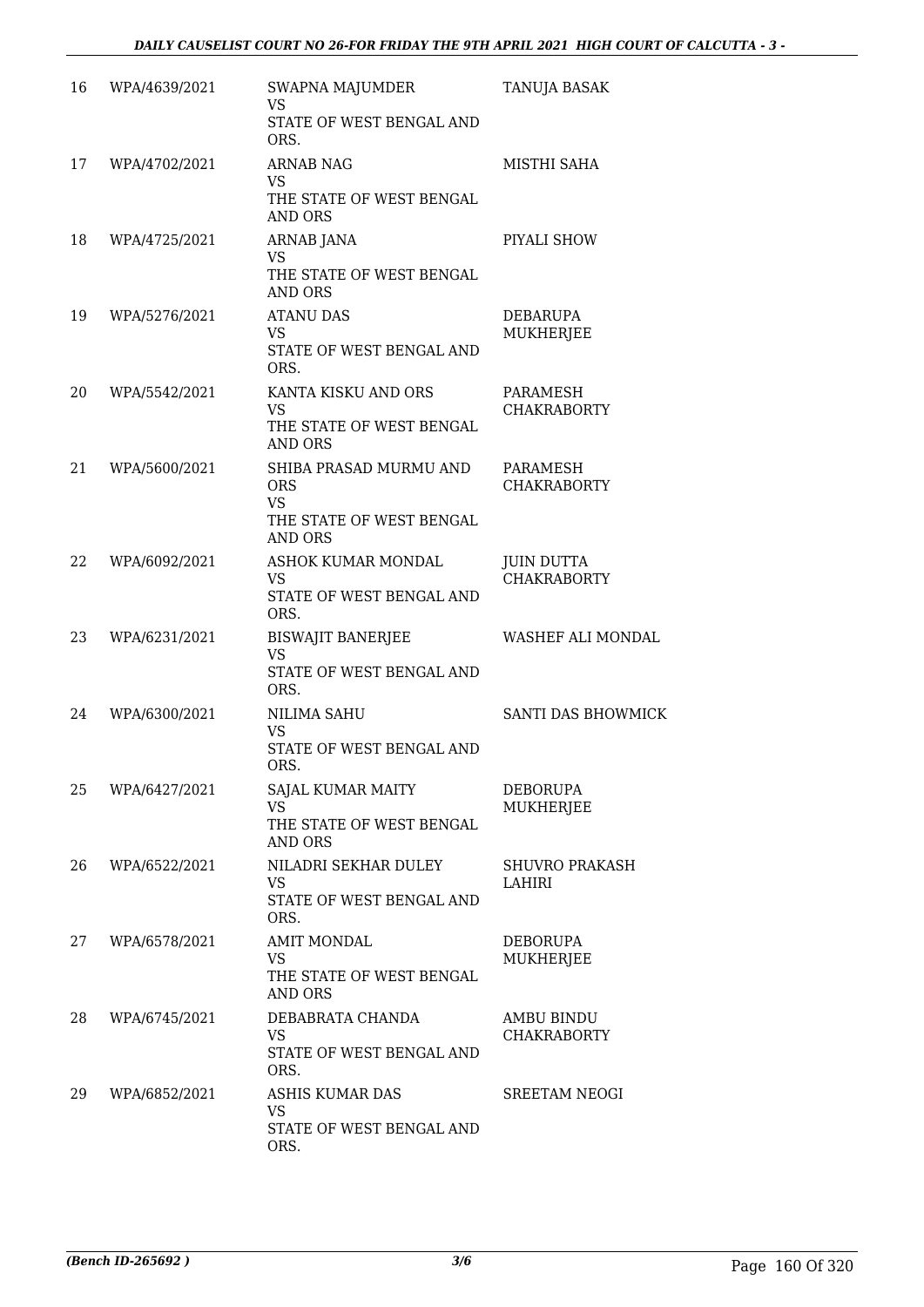| 30 | WPA/6977/2021 | SAMAR ADHIKARI<br>VS<br>STATE OF WEST BENGAL AND<br>ORS.                                                           | <b>TANUJA BASAK</b>                   |
|----|---------------|--------------------------------------------------------------------------------------------------------------------|---------------------------------------|
| 31 | WPA/7062/2021 | <b>SUMANA SARKAR</b><br>VS<br>STATE OF WEST BENGAL AND<br>ORS.                                                     | WASHEF ALI MONDAL                     |
| 32 | WPA/7064/2021 | ABHISHEK KUMAR UPADHYAY<br>VS.<br>STATE OF WEST BENGAL AND<br>ORS.                                                 | PRATIK MAJUMDER                       |
| 33 | WPA/7094/2021 | <b>JAYITA SAHA</b><br><b>VS</b><br>STATE OF WEST BENGAL AND<br>ORS.                                                | NILANJAN PAL                          |
| 34 | WPA/7147/2021 | <b>ILIAS BISWAS</b><br>VS.<br>THE STATE OF WEST BENGAL<br><b>AND ORS</b>                                           | RAJIB GHOSH                           |
| 35 | WPA/7150/2021 | MD. JINNAT SK.<br><b>VS</b><br>THE STATE OF WEST BENGAL<br>AND ORS                                                 | <b>RAJIB GHOSH</b>                    |
| 36 | WPA/7159/2021 | SHIPLA GHOSH<br><b>VS</b><br>STATE OF WEST BENGAL AND<br>ORS.                                                      | SAKTIPADA JANA                        |
| 37 | WPA/7168/2021 | SALESIAN PROVINCE OF<br>CALCUTTA NORTHERN INDIA<br><b>AND ANR</b><br><b>VS</b><br>STATE OF WEST BENGAL AND<br>ORS. | SANJAY KUMAR BAID                     |
| 38 | WPA/7245/2021 | DEBAJIT MAITY<br><b>VS</b><br>STATE OF WEST BENGAL AND<br>ORS.                                                     | PRITIKANA GANTAIT                     |
| 39 | WPA/7417/2021 | SHYAM SUNDAR AGARWAL<br><b>VS</b><br>THE STATE OF WEST BENGAL<br><b>AND ORS</b>                                    | <b>SUBRATA</b><br>BHATTACHARJYA       |
| 40 | WPA/7454/2021 | <b>SAMPA MALICK</b><br>VS.<br>STATE OF WEST BENGAL AND<br>ORS.                                                     | KAUSHIK CHOWDHURY                     |
| 41 | WPA/7476/2021 | <b>KABERI PASMAN</b><br>VS.<br>STATE OF WEST BENGAL AND<br>ORS.                                                    | <b>SAMIR KUMAR</b><br><b>ADHIKARY</b> |
| 42 | WPA/7530/2021 | MD. KAMRUZZAMAN<br>VS<br>STATE OF WEST BENGAL AND<br>ORS.                                                          | SK. NAYEEMUL HAQUE                    |
| 43 | WPA/7531/2021 | SARADINDU MANDAL<br>VS<br>STATE OF WEST BENGAL AND<br>ORS.                                                         | SK. NAYEEMUL HAQUE                    |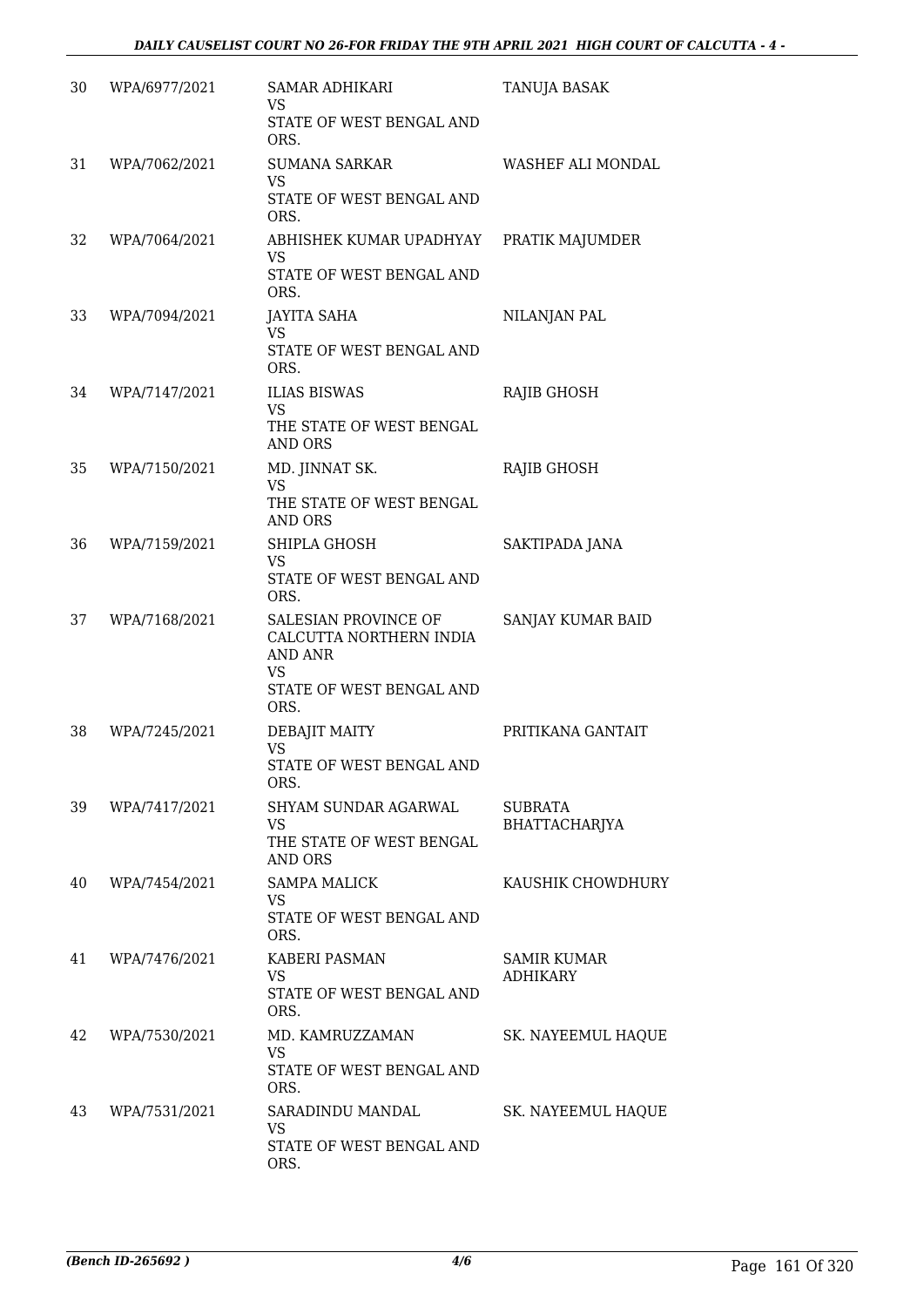| 44 | WPA/7567/2021 | <b>AVISHEK MONDAL</b><br><b>VS</b><br>STATE OF WEST BENGAL AND<br>ORS.                 | RITWIK PATTANAYAK                   |
|----|---------------|----------------------------------------------------------------------------------------|-------------------------------------|
| 45 | WPA/7606/2021 | TIRTHA TANAY NASKAR<br>VS<br>STATE OF WEST BENGAL AND<br>ORS.                          | SAKTI PADA JANA                     |
| 46 | WPA/7607/2021 | <b>ARUN HALDAR</b><br><b>VS</b><br>STATE OF WEST BENGAL AND<br>ORS.                    | SAKTIPADA JANA                      |
| 47 | WPA/7619/2021 | TAPASI MANDAL<br><b>VS</b><br>STATE OF WEST BENGAL AND<br>ORS.                         | SOURAV PRASANNA<br><b>MUKHERJEE</b> |
| 48 | WPA/7737/2021 | PROKASH MONDAL<br><b>VS</b><br>STATE OF WEST BENGAL AND<br>ORS.                        | <b>BISWARUP BISWAS</b>              |
| 49 | WPA/7746/2021 | <b>GOUTAM SIKDAR</b><br><b>VS</b><br>STATE OF WEST BENGAL AND<br>ORS.                  | <b>GOUTAM SIKDAR</b>                |
| 50 | WPA/7771/2021 | <b>BIMAL KUMAR BISWAS</b><br><b>VS</b><br>STATE OF WEST BENGAL AND<br>ORS.             | <b>BISWAJIT DE</b>                  |
| 51 | WPA/7774/2021 | SUPRABHA MISTRY<br><b>VS</b><br>STATE OF WEST BENGAL AND<br>ORS.                       | <b>BISWAJIT DE</b>                  |
| 52 | WPA/7776/2021 | HEMANTA KUMAR PAL<br><b>VS</b><br>STATE OF WEST BENGAL AND<br>ORS.                     | TANUJA BASAK                        |
| 53 | WPA/7838/2021 | GOPAL CHANDRA GHOSH<br><b>VS</b><br>STATE OF WEST BENGAL AND<br>ORS.                   | PRITIKANA GANTAIT                   |
| 54 | WPA/7917/2021 | DILIP KUMAR PRAMANIK<br><b>CLERK</b><br><b>VS</b><br>STATE OF WEST BENGAL AND<br>ORS.  | PROSENJIT<br><b>MUKHERJEE</b>       |
| 55 | WPA/7919/2021 | <b>GOURANGA DEB SARDAR</b><br><b>VS</b><br>STATE OF WEST BENGAL AND<br>ORS.            | <b>SANKAR BANERJEE</b>              |
| 56 | WPA/8030/2021 | DIPAK KUMAR BARMAN<br><b>VS</b><br>STATE OF WEST BENGAL AND<br>ORS.                    | SAKTIPADA JANA                      |
| 57 | WPA/8156/2021 | SANGITA SUTRADHAR<br>VS<br>WEST BENGAL SCHOOL<br>SERIVICE COMMISSION AND<br><b>ORS</b> | ISHITA CHATTERJEE                   |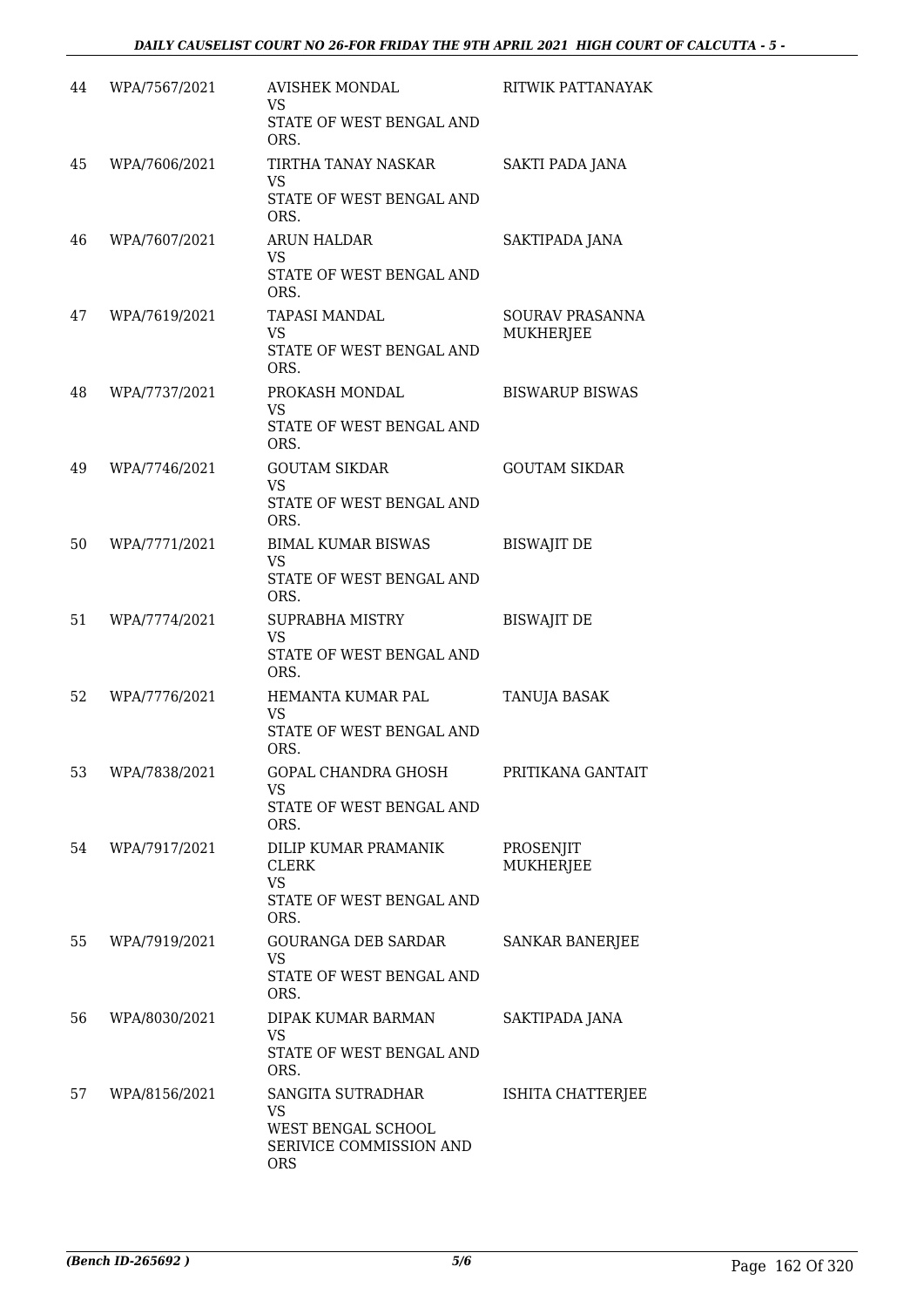### *DAILY CAUSELIST COURT NO 26-FOR FRIDAY THE 9TH APRIL 2021 HIGH COURT OF CALCUTTA - 6 -*

| 58 | WPA/8321/2021 | AVIK GHOSH AND OTHERS<br><b>VS</b><br>STATE OF WEST BENGAL AND<br>ORS.      | <b>SHUVRO PROKASH</b><br>LAHIRI     |
|----|---------------|-----------------------------------------------------------------------------|-------------------------------------|
| 59 | WPA/8404/2021 | SUBHRA MAHANTY<br><b>VS</b><br>STATE OF WEST BENGAL AND<br>ORS.             | RAJLAKSHMI GHATAK                   |
| 60 | WPA/8461/2021 | COLLINS INSTITUTE AND ANR<br>VS<br>STATE OF WEST BENGAL AND<br>ORS.         | Abhijit Sarkar                      |
| 61 | WPA/8648/2021 | ARUN KUMAR DAS<br><b>VS</b><br>STATE OF WEST BENGAL AND<br>ORS.             | SIMA GHOSH                          |
| 62 | WPA/8783/2021 | <b>BANDANA KARMAKAR</b><br><b>VS</b><br>THE STATE OF WEST BENGAL<br>AND ORS | <b>DEBORUPA</b><br><b>MUKHERJEE</b> |
| 63 | WPA/8867/2021 | ABDUS SAMIM<br><b>VS</b><br>THE STATE OF WEST BENGAL<br><b>AND ORS</b>      | SAKTI PADA JANA                     |
| 64 | WPA/8870/2021 | <b>SISIR BISWAS</b><br><b>VS</b><br>THE STATE OF WEST BENGAL<br>AND ORS     | SAKTI PADA JANA                     |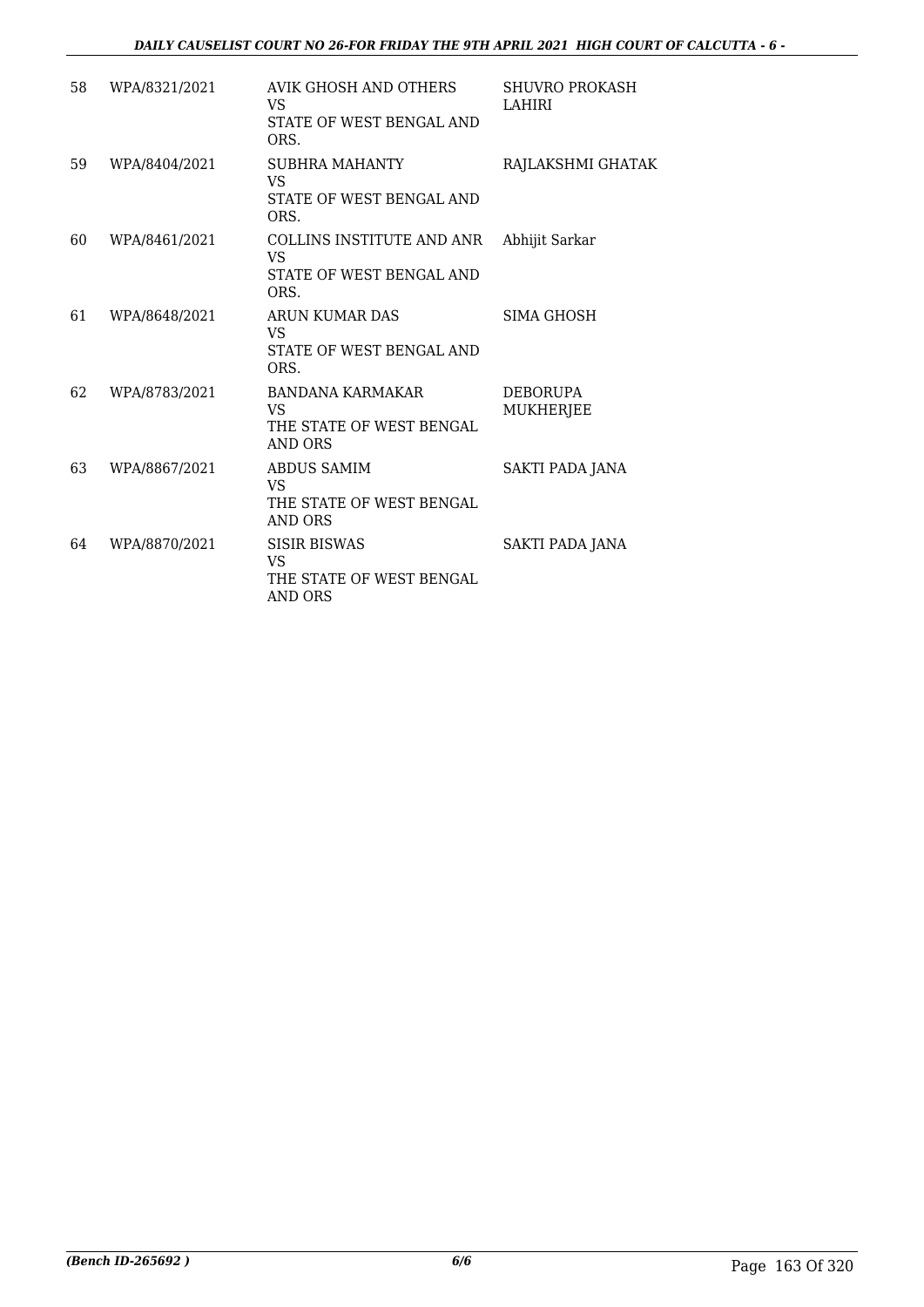

# In The High Court at Calcutta

# **Appellate Side**

**DAILY CAUSELIST For Friday The 9th April 2021**

### **COURT NO. 15**

### **SINGLE BENCH (SB - VII) AT 10:30 AM HON'BLE JUSTICE RAJARSHI BHARADWAJ**

### **(VIA VIDEO CONFERENCE)**

### **ON AND FROM MONDAY, THE 11TH JANUARY, 2021 - MATTERS (MOTION & HEARING) UNDER ARTICLE 226 OF THE CONSTITUTION RELATING TO PRIMARY EDUCATION UNDER GROUP-II INCLUDING SERVICES AND APPLICATIONS CONNECTED THERETO;**

**MATTERS (MOTION & HEARING) UNDER ARTICLE 226 OF THE CONSTITUTION RELATING TO COLLEGES, UNIVERSITIES AND LIBRARIES UNDER GROUP - II INCLUDING SERVICES AND APPLICATIONS CONNECTED THERETO.**

**HEARING OF WRIT PETITIONS IRRESPECTIVE OF CLASSIFICATION AND APPLICATIONS CONNECTED THERETO.**

**NOTE : EVERY MONDAY AND WEDNESDAY NEW MOTION (2021) WILL BE TAKEN UP SERIALLY.**

**NOTE : EVERY TUESDAY AND THURSDAY MOTION WILL BE TAKEN UP SERIALLY.**

**NOTE : EVERY FRIDAY MOTION AND APPLICATION WILL BE TAKEN UP SERIALLY.**

**NOTE : MENTIONING WILL BE ALLOWED ONLY ON VIRTUAL MODE AND ON MONDAY & WEDNESDAY.**

### **NOTE : NO UPGRADATION WILL BE ALLOWED.**

**NOTE : MATTERS WILL BE TAKEN UP THROUGH PHYSICAL HEARING ONLY WHEN BOTH THE PARTIES ARE AGREED.**

### **TO BE MENTIONED**

1 WPA/5325/2021 DR SANATAN DAS VS UNIVERSITY OF GOUR BANGA AND ORS **APPLICATION**

SUMAN BANERJEE

#### TAPAN KR GHOSH OM NARAYAN RAI

2 WPCRC/156/2014 CPAN 2098/2013 VS DIPAK RANJAN MONDAL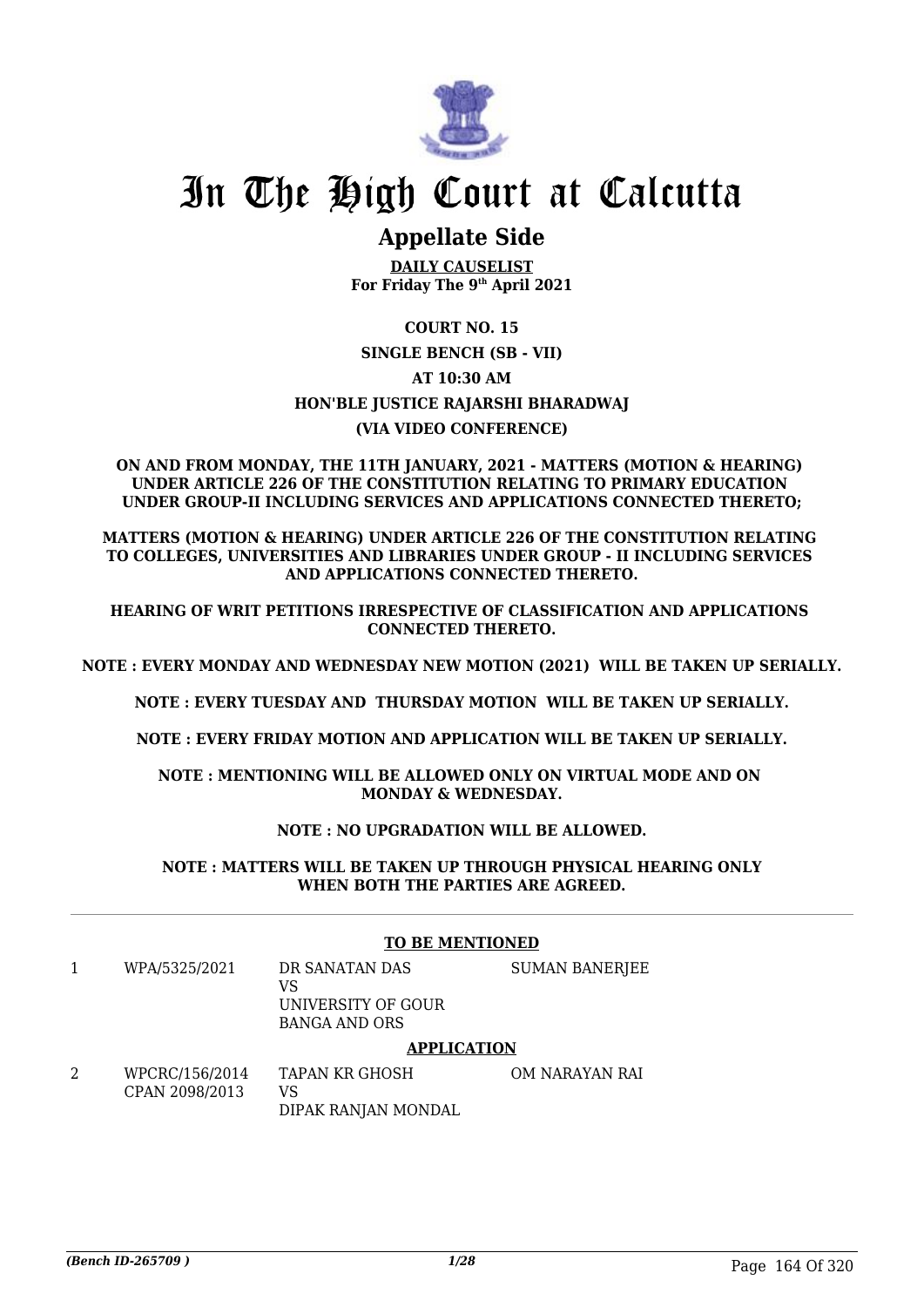| wt3 | WPA/16635/2010                          | TAPAN KUMAR GHOSH &<br><b>ORS</b><br><b>VS</b><br>UNION OF INDIA & ORS             | OM NARAYAN RAI         |
|-----|-----------------------------------------|------------------------------------------------------------------------------------|------------------------|
| 4   | WPA/10742/2017                          | PROBHAT KUMAR PAL<br><b>VS</b><br>STATE OF WEST BENGAL &<br>ORS.                   | <b>SUBHAS JANA</b>     |
|     | IA NO: CAN/2/2021                       |                                                                                    |                        |
| 5   | WPA/26324/2017                          | <b>NASIMA FIRDOUS</b><br><b>VS</b><br>THE STATE OF WEST<br><b>BENGAL &amp; ORS</b> | TANUJA BASAK           |
|     | IA NO: CAN/1/2019(Old No:CAN/2244/2019) |                                                                                    |                        |
| 6   | WPCRC/153/2019                          | TANUSHRI RAKSHIT<br><b>VS</b><br>RATNA CHAKRABORTY<br>(BAGCHI)                     | ALI AHSAN ALAMGIR      |
| wt7 | WPA/27990/2017                          | TANUSHRI RAKSHIT<br><b>VS</b><br>STATE OF WEST BENGAL &<br><b>ORS</b>              | ALI AHSAN ALAMGIR      |
| 8   | WPCRC/154/2019                          | MD TUTAN MANDAL<br>VS<br>RATNA CHAKRABORTY<br>(BAGCHI)                             | ALI AHSAN ALAMGIR      |
| wt9 | WPA/26883/2017                          | MD. TUTAN MANDAL<br><b>VS</b><br>STATE OF WEST BENGAL &<br>ORS.                    | ALI AHSAN ALAMGIR      |
| 10  | WPCRC/155/2019                          | <b>DEBIKA DAS</b><br>VS<br><b>RATNA</b><br>CHAKRABORTY(BAGCHI)                     | ALI AHSAN ALAMGIR      |
|     | wt11 WPA/169/2018                       | DEBIKA DAS<br><b>VS</b><br>STATE OF WEST BENGAL &<br><b>ORS</b>                    | ALI AHSAN ALAMGIR      |
| 12  | WPCRC/156/2019                          | PAYEL BAG<br>VS<br>DR RATNA CHAKRABORTY<br><b>BAGCHI</b>                           | BIKRAM BAJERJEE        |
|     | wt13 WPA/12399/2018                     | PAYEL BAG<br><b>VS</b><br>STATE OF WEST BENGAL &<br>ORS.                           | <b>BIKRAM BANERJEE</b> |
| 14  | WPCRC/157/2019                          | PROLAY GHOSH<br>VS.<br>RATNA CHAKRABORTY<br><b>BAGCHI</b>                          | SUDIPTA DASGUPTA       |
|     | wt15 WPA/21238/2017                     | PROLAY GHOSH<br>VS.<br>STATE OF WEST BENGAL &<br><b>ORS</b>                        | FATEMA NISSA           |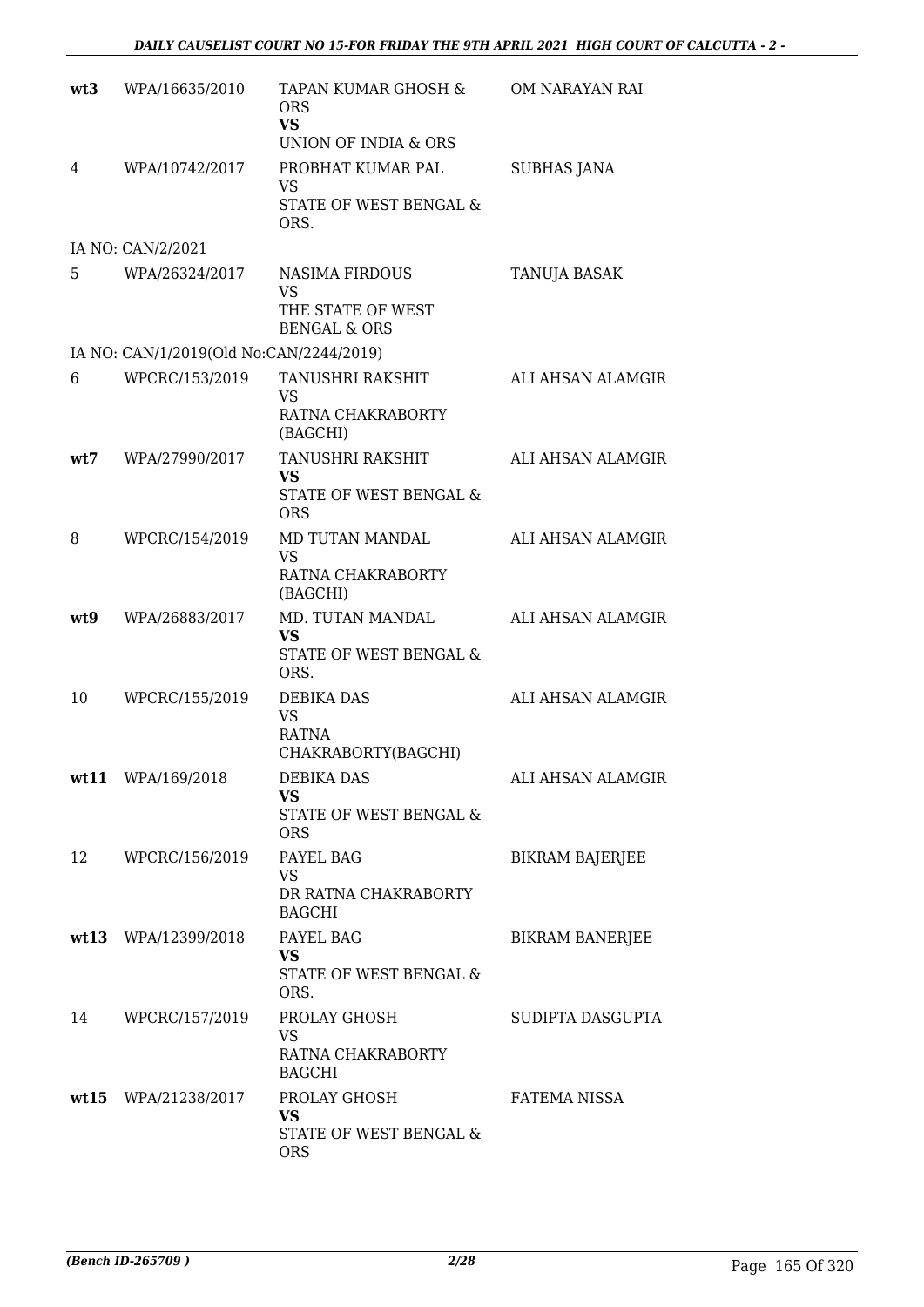| 16   | WPCRC/158/2019                 | PAPPU SAHA<br><b>VS</b><br>DR RATNA CHAKRABORTY<br><b>BAGCHI</b>        | SUDIPTA DASGUPTA                                                                                                                                                                       |
|------|--------------------------------|-------------------------------------------------------------------------|----------------------------------------------------------------------------------------------------------------------------------------------------------------------------------------|
| wt17 | WPA/28911/2017                 | PAPU SAHA<br><b>VS</b><br>STATE OF WEST BENGAL &<br><b>ORS</b>          | SUDIPTA DASGUPTA                                                                                                                                                                       |
| 18   | WPCRC/159/2019                 | MOBARAK HOSSAIN<br><b>VS</b><br>RATNA CHAKRABORTY<br>(BAGCHI)           | ALI A ALAMGIR                                                                                                                                                                          |
|      | wt19 WPA/26918/2017            | MOBARAK HOSSAIN<br><b>VS</b><br>STATE OF WEST BENGAL &<br><b>ORS</b>    | ALIAHSAN ALAMGIR                                                                                                                                                                       |
| 20   | WPCRC/160/2019                 | SUDIP KUMAR GHOSH<br><b>VS</b><br>RATNA CHAKRABORTY<br>(BAGCHI)         | <b>ALI AHSAN</b><br><b>AALAMGIR</b>                                                                                                                                                    |
| wt21 | WPA/26358/2017                 | SUDIP KUMAR GHOSH<br><b>VS</b><br>STATE OF WEST BENGAL<br>&ORS          | ALI AHSAN ALAMGIR                                                                                                                                                                      |
| 22   | WPCRC/161/2019                 | KANCHAN KANTI GUIN<br>VS<br>DR. RATNA CHAKRABORTY<br><b>BAGCHI</b>      | SUDIPTA DASGUPTA                                                                                                                                                                       |
|      | wt23 WPA/31216/2017            | KANCHAN KANTI GUIN<br><b>VS</b><br>STATE OF WEST BENGAL &<br><b>ORS</b> | S. MANDAL                                                                                                                                                                              |
| 24   | WPCRC/162/2019<br>(AT 11 A.M.) | PRATIVA MONDAL<br><b>VS</b><br>DR. RATNA CHAKRABORTY<br><b>BAGCHI</b>   | <b>BIKRAM BANERJEE</b>                                                                                                                                                                 |
|      | wt25 WPA/23006/2017            | PRATIVA MONDAL<br><b>VS</b><br>STATE OF WEST BENGAL &<br>ORS.           | <b>BIKRAM BANERJEE</b>                                                                                                                                                                 |
|      |                                |                                                                         | IA NO: CAN/1/2018(Old No:CAN/6294/2018), CAN/2/2018(Old No:CAN/6739/2018), CAN/3/2018(Old<br>No:CAN/8040/2018), CAN/4/2019(Old No:CAN/3237/2019), CAN/5/2019(Old No:CAN/3238/2019), CA |
| 26   | WPCRC/163/2019<br>(AT 11 A.M.) | MANIRUL MONDAL<br>VS<br>RATNA CHAKRABORTY<br>(BAGCHI)                   | ALI AHSAN ALAMGIR                                                                                                                                                                      |
|      | wt27 WPA/26103/2017            | MANIRUL MONDAL<br><b>VS</b><br>STATE OF WEST BENGAL &<br><b>ORS</b>     | ALI AHSAN ALAMGIR                                                                                                                                                                      |
| 28   | WPCRC/164/2019                 | ARINDAM GHOSH                                                           | <b>BIKRAM BANERJEE</b>                                                                                                                                                                 |

9), CAN/6/2020

|      |                | (DAOVIII)                                                    |                   |
|------|----------------|--------------------------------------------------------------|-------------------|
| wt27 | WPA/26103/2017 | MANIRUL MONDAL<br>VS<br>STATE OF WEST BENGAL &<br><b>ORS</b> | ALI AHSAN A       |
| 28   | WPCRC/164/2019 | ARINDAM GHOSH<br>VS<br>DR RATNA CHAKRABORTY<br><b>BAGCHI</b> | <b>BIKRAM BAN</b> |
|      |                |                                                              |                   |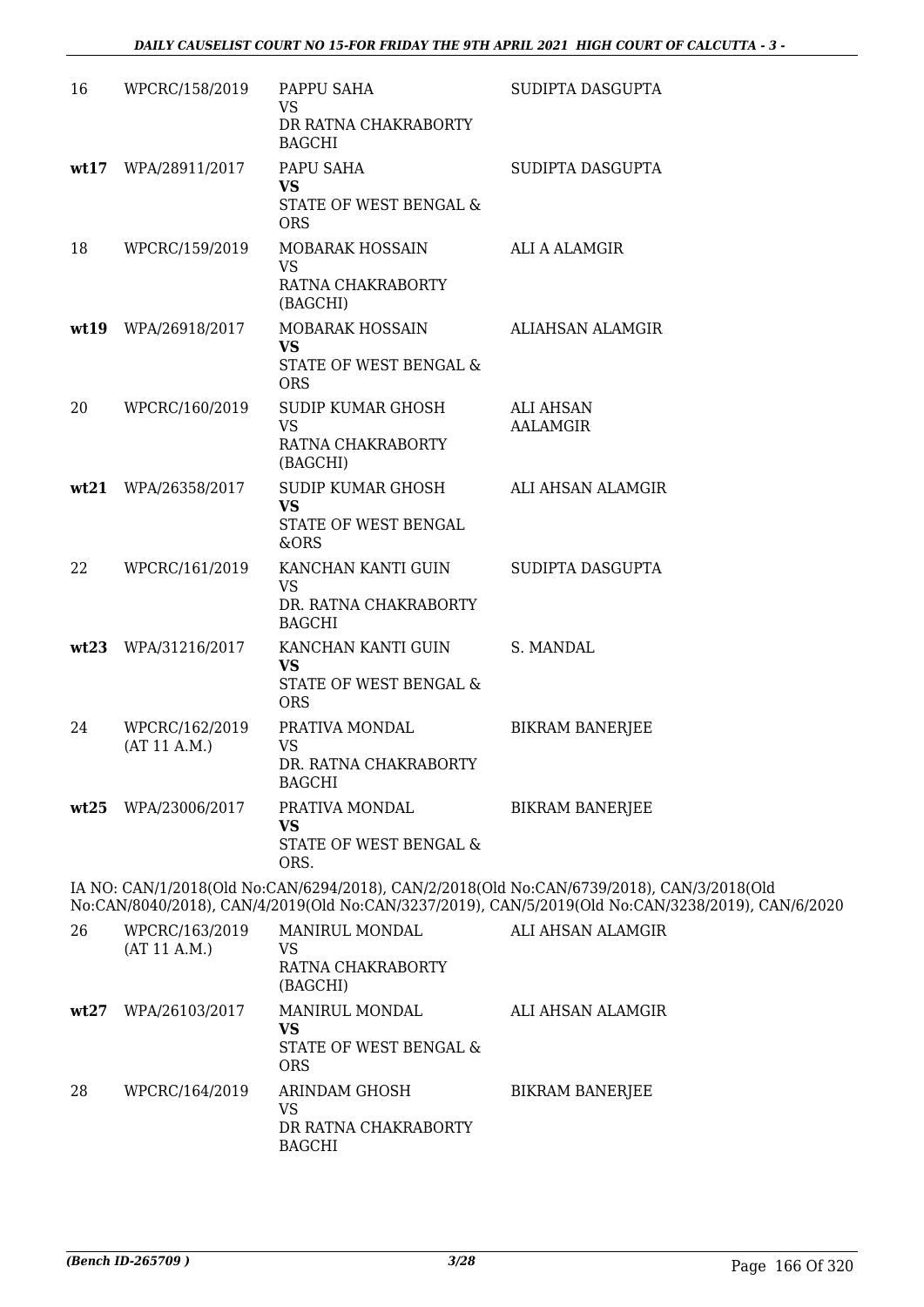|      | wt29 WPA/27204/2017   | ARINDAM GHOSH<br>VS<br>STATE OF WEST BENGAL &<br><b>ORS</b>             | <b>BIKRAM BANERJEE</b>       |
|------|-----------------------|-------------------------------------------------------------------------|------------------------------|
| 30   | WPCRC/165/2019        | UMESH MAITY<br>VS<br>DR. RATNA CHAKRABORTY<br><b>BAGCHI</b>             | <b>BIKRAM BANERJEE</b>       |
|      | wt31 WPA/27193/2017   | <b>UMESH MAITY</b><br><b>VS</b><br>STATE OF WEST BENGAL &<br><b>ORS</b> | <b>BIKRAM BANERJEE</b>       |
| 32   | WPCRC/166/2019        | <b>SOUMITA ROY</b><br><b>VS</b><br>RATNA CHAKRABORTY<br>(BAGCHI)        | <b>ALI AHSAN</b><br>AALAMGIR |
| wt33 | WPA/26355/2017        | <b>SOUMITA ROY</b><br><b>VS</b><br>STATE OF WEST BENGAL<br>&ORS         | ALI AHSAN ALAMGIR            |
| 34   | WPCRC/167/2019        | MD AKID JAVED<br><b>VS</b><br>RATNA CHAKRABORTY<br><b>BAGCHI</b>        | SUDIPTA DASGUPTA             |
|      | wt35 WPA/415/2018     | MD AKID JAVED<br><b>VS</b><br>STATE OF WEST BENGAL &<br><b>ORS</b>      | S DASGUPTA                   |
| 36   | WPCRC/168/2019        | MD ANWAR HOSSAIN<br>VS<br>DR RATNA CHAKRABORTY<br><b>BAGCHI</b>         | SUDIPTA DASGUPTA             |
|      | wt37 WPA/409/2018     | MD ANWAR HOSSAIN<br><b>VS</b><br>STATE OF WEST BENGAL &<br>ORS.         | S DASGUPTA                   |
| 38   | WPCRC/169/2019        | SANATAN BASAK<br>VS<br>DR RATNA CHAKRABORTY<br><b>BAGCHI</b>            | SUDIPTA DASGUPTA             |
|      | wt39 WPA/3701/2018    | SANATAN BASAK<br><b>VS</b><br>STATE OF WEST BENGAL &<br><b>ORS</b>      | SUDIPTA DASGUPTA             |
| 40   | WPCRC/170/2019        | MONALISHA KHATUN<br>VS<br>DR RATNA CHAKRABORTY<br><b>BAGCHI</b>         | SUDIPTA DASGUPTA             |
|      | $wt41$ WPA/12394/2018 | MONALISHA KHATUN<br><b>VS</b><br>STATE OF WEST BENGAL &<br>ORS.         | SUDIPTA DASGUPTA             |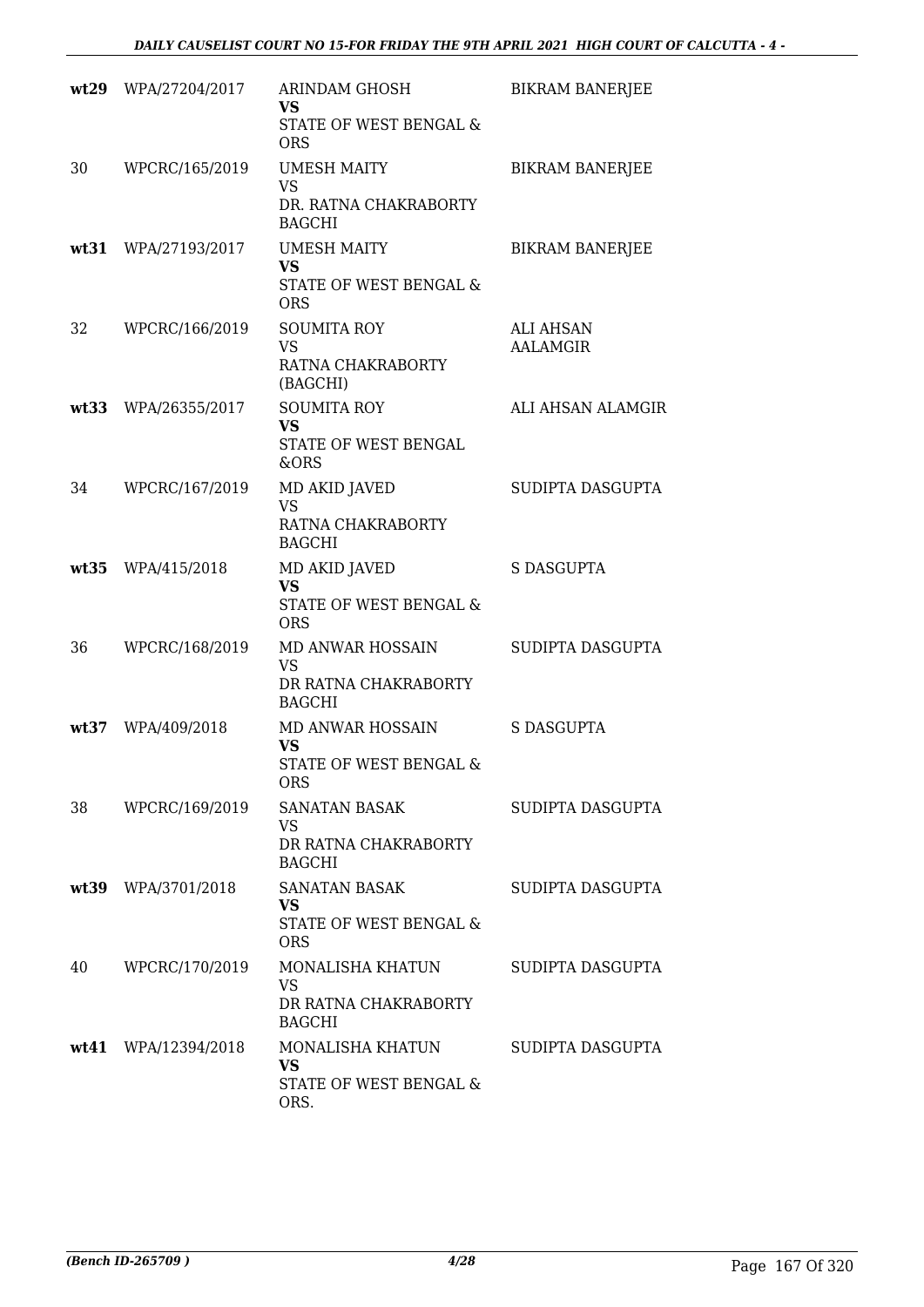| 42 | WPCRC/171/2019      | NAJMUL HUDA SHAIKH & ALI AHSAN ALAMGIR<br><b>ORS</b><br><b>VS</b><br>RATNA<br>CHAKRABORTY(BAGCHI) |                        |
|----|---------------------|---------------------------------------------------------------------------------------------------|------------------------|
|    | wt43 WPA/26216/2017 | NAJMUL HUDA SHAIKH &<br><b>ORS</b><br><b>VS</b><br>STATE OF WEST BENGAL &<br><b>ORS</b>           | ALIAHSAN ALAMGIR       |
| 44 | WPCRC/172/2019      | ATANU BISWAS & ANR<br><b>VS</b><br>DR RATNA CHAKRABORTY                                           | SUDIPTA DASGUPTA       |
|    | wt45 WPA/1131/2018  | ATANU BISWAS & ANR.<br><b>VS</b><br>STATE OF WEST BENGAL &<br>ORS.                                | NEPESH MAJHI           |
| 46 | WPCRC/173/2019      | MOSIDUL HAQUE<br><b>VS</b><br>RATNA CHAKRABORTY<br>(BAGCHI)                                       | SAKTI PADA JANA        |
|    | wt47 WPA/20635/2017 | <b>AKBAR ALI &amp; ORS</b><br><b>VS</b><br>STATE OF WEST BENGAL &<br><b>ORS</b>                   | <b>T BASAK</b>         |
| 48 | WPCRC/174/2019      | <b>SURAJIT MAKHAL</b><br><b>VS</b><br>RATNA CHAKRABORTY<br>(BAGCHI)                               | ALI A ALAMGIR          |
|    | wt49 WPA/26884/2017 | <b>SURAJIT MAKHAL</b><br><b>VS</b><br>STATE OF WEST BENGAL &<br>ORS.                              | ALI AHSAN ALAMGIR      |
| 50 | WPCRC/175/2019      | <b>SELIM SHAIKH</b><br><b>VS</b><br>RATNA CHAKRABORTY<br>(BAGCHI)                                 | ALI AHSAN ALAMGIR      |
|    | wt51 WPA/170/2018   | <b>SELIM SHAIKH</b><br><b>VS</b><br>STATE OF WEST BENGAL &<br><b>ORS</b>                          | ALI AHSAN ALAMGIR      |
| 52 | WPCRC/176/2019      | ABUL KASEM MONDAL<br>VS<br>DR RATNA CHAKRABORTY<br>BAGCHI                                         | <b>BIKRAM BANERJEE</b> |
|    | wt53 WPA/24830/2017 | ABUL KASEM MONDAL<br><b>VS</b><br>STATE OF WEST BENGAL &<br><b>ORS</b>                            | <b>BIKRAM BANERJEE</b> |
| 54 | WPCRC/177/2019      | UJJWAL MAL<br>VS<br>DR. RATNA CHAKRABORTY                                                         | SUDIPTA DASGUPTA       |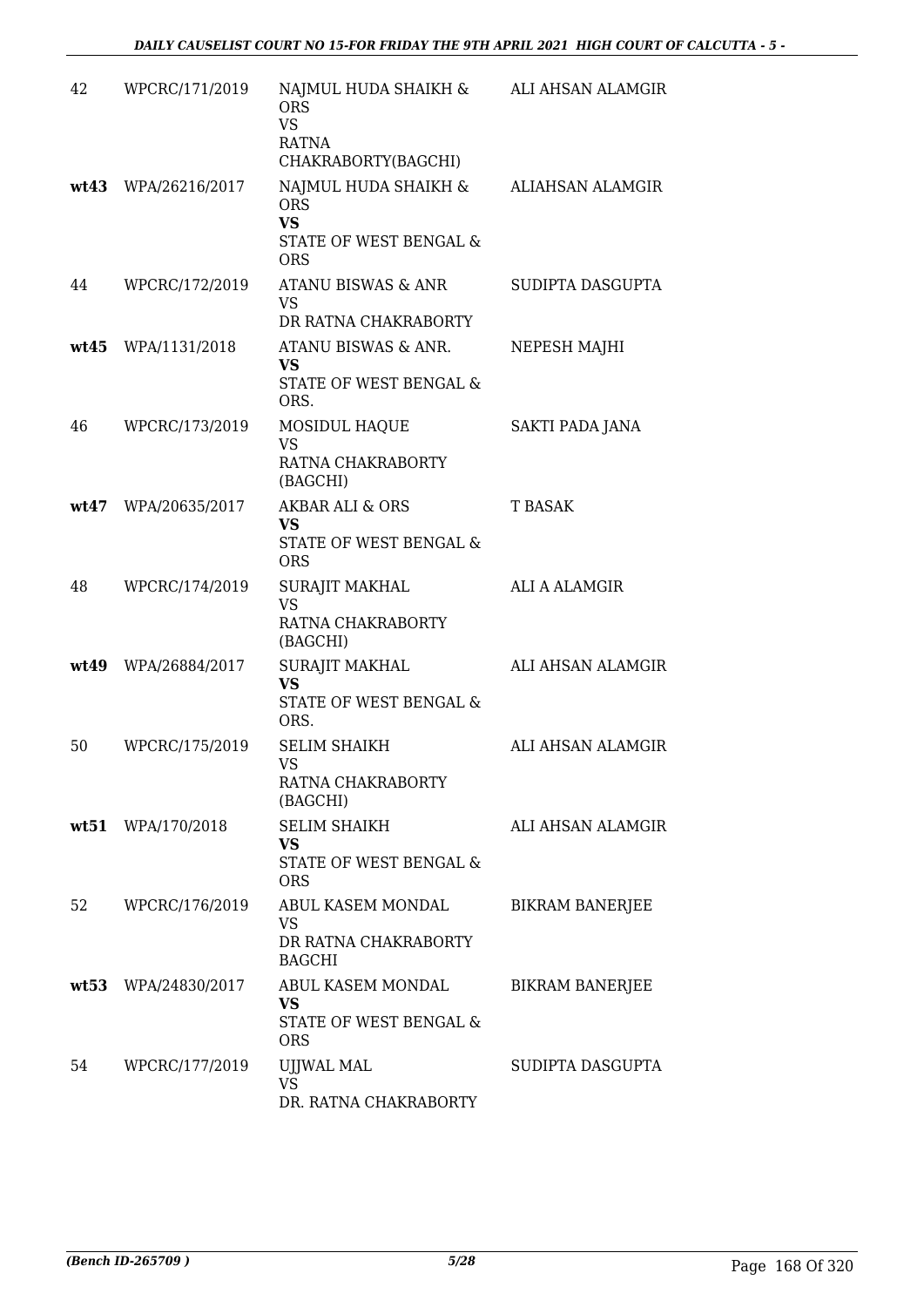|      | wt55 WPA/1507/2018  | <b>UJJWAL MAL</b><br><b>VS</b><br>STATE OF WEST BENGAL &<br><b>ORS</b>       | S. DASGUPTA                         |
|------|---------------------|------------------------------------------------------------------------------|-------------------------------------|
| 56   | WPCRC/178/2019      | JHARNA BALA<br><b>VS</b><br>DR RATNA CHAKRABORTY<br><b>BAGCHI</b>            | <b>BIKRAM BANERJEE</b>              |
|      | wt57 WPA/1493/2018  | JHARNA BALA<br><b>VS</b><br>STATE OF WEST BENGAL &<br><b>ORS</b>             | <b>B. BANERJEE</b>                  |
| 58   | WPCRC/179/2019      | SAYANTANEE DAS<br><b>VS</b><br>DR RATNA CHAKRABORTY<br><b>BAGCHI</b>         | <b>BIKRAM BANERJEE</b>              |
| wt59 | WPA/3699/2018       | SAYANTANYEE DAS<br><b>VS</b><br>STATE OF WEST BENGAL &<br><b>ORS</b>         | <b>BIKRAM BANERJEE</b>              |
| 60   | WPCRC/180/2019      | <b>SANAT MAHATO</b><br><b>VS</b><br>DR RATNA CHAKRABORTY<br><b>BAGCHI</b>    | SUDIPTA DASGUPTA                    |
| wt61 | WPA/3706/2018       | <b>SANAT MAHATO</b><br><b>VS</b><br>STATE OF WEST BENGAL &<br><b>ORS</b>     | SUDIPTA DASGUPTA                    |
| 62   | WPCRC/181/2019      | JABBARUL ISLAM MONDAL<br><b>VS</b><br>DR. RATNA CHAKRABORTY<br><b>BAGCHI</b> | <b>BIKRAM BANERJEE</b>              |
| wt63 | WPA/12392/2018      | JABBARUL ISLAM MONDAL<br><b>VS</b><br>STATE OF WEST BENGAL &<br>ORS.         | <b>BIKRAM BANERJEE</b>              |
| 64   | WPCRC/182/2019      | RANJIT KUMAR PRAMANIK<br><b>VS</b><br>DR. RATNA CHAKRABORTY<br>(BAGCHI)      | <b>SOMESH KUMAR</b><br><b>GHOSH</b> |
| wt65 | WPA/1496/2018       | RANJIT KUMAR PRAMANIK<br><b>VS</b><br>STATE OF WEST BENGAL &<br><b>ORS</b>   | ASIT BARAN GHOSH                    |
| 66   | WPCRC/183/2019      | RAJIB DAS<br><b>VS</b><br>RATNA CHAKRABORTY<br><b>BAGCHI</b>                 | <b>BIKRAM BANERJEE</b>              |
|      | $wt67$ WPA/419/2018 | R DAS<br>VS<br>STATE OF WEST BENGAL &<br><b>ORS</b>                          | <b>B BANERJEE</b>                   |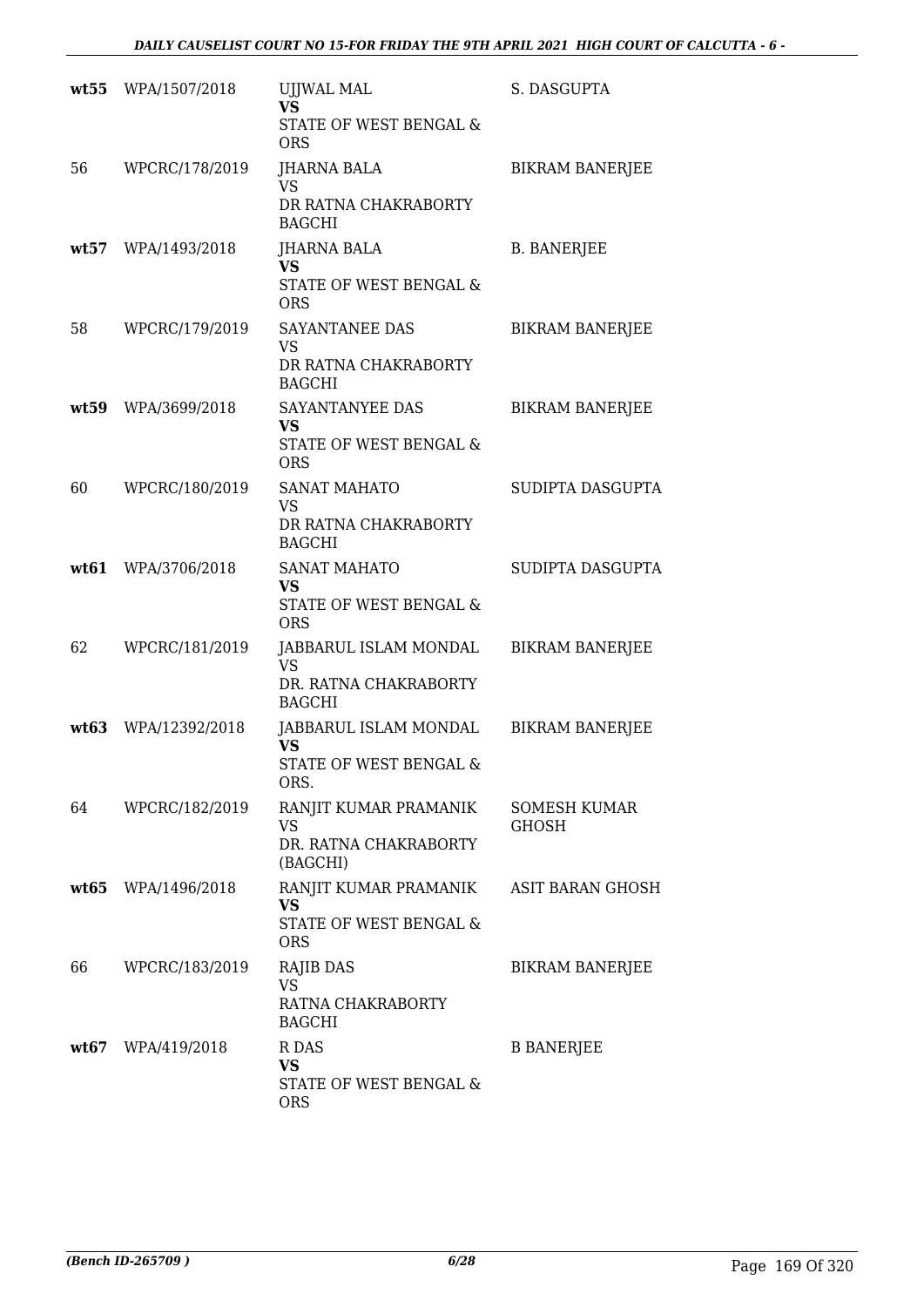| 68 | WPCRC/184/2019     | MD JILLUR RAHAMAN<br><b>VS</b><br>DR RATNA CHAKRABORTY<br><b>BAGCHI</b>                       | SUDIPTA DASGUPTA                    |
|----|--------------------|-----------------------------------------------------------------------------------------------|-------------------------------------|
|    | wt69 WPA/414/2018  | MD JILLUR RAHAMAN<br>VS<br>STATE OF WEST BENGAL &<br><b>ORS</b>                               | <b>S DASGUPTA</b>                   |
| 70 | WPCRC/185/2019     | MD SAFIUL ISLAM<br><b>VS</b><br>DR RATNA CHAKRABORTY<br><b>BAGCHI</b>                         | <b>BIKRAM BANERJEE</b>              |
|    | wt71 WPA/1497/2018 | MD. SAFIUL ISLAM<br><b>VS</b><br>STATE OF WEST BENGAL &<br><b>ORS</b>                         | <b>B. BANERJEE</b>                  |
| 72 | WPCRC/186/2019     | <b>SACHIN ROY</b><br><b>VS</b><br>DR RATNA CHAKRABORTY<br><b>BAGCHI</b>                       | SUDIPTA DASDGUPTA                   |
|    | wt73 WPA/4123/2018 | <b>SACHIN ROY</b><br><b>VS</b><br>STATE OF WEST BENGAL<br><b>&amp;ORS</b>                     | SUDIPTA DASGUPTA                    |
| 74 | WPCRC/187/2019     | PAYEL PAL<br><b>VS</b><br>DR RATNA CHAKRABORTY<br><b>BAGCHI</b>                               | SUDIPTA DASGUPTA                    |
|    | wt75 WPA/1503/2018 | PAYEL PAL<br><b>VS</b><br>STATE OF WEST BENGAL &<br><b>ORS</b>                                | S. DASGUPTA                         |
| 76 | WPCRC/188/2019     | NILOTPAL GUCHHAIT<br><b>VS</b><br>DR RATNA CHAKRABORTY<br><b>BAGCHI</b>                       | <b>BIKRAM BANERJEE</b>              |
|    | wt77 WPA/1495/2018 | NILOTPAL GUCHHAIT<br><b>VS</b><br>STATE OF WEST BENGAL &<br><b>ORS</b>                        | KOMAL SINGH                         |
| 78 | WPCRC/189/2019     | SHUBHRAJIT<br><b>BHATTACHARJEE</b><br><b>VS</b><br>DR. RATNA CHAKRABORTY<br>(BAGCHI)          | <b>SOMESH KUMAR</b><br><b>GHOSH</b> |
|    | wt79 WPA/1998/2018 | <b>SUBHRAJIT</b><br><b>BHATTACHARJEE</b><br><b>VS</b><br>STATE OF WEST BENGAL &<br><b>ORS</b> | ASIT BARAN GHOSH                    |
| 80 | WPCRC/190/2019     | MD KAMARUZZAMAN<br>VS<br>DR RATNA CHAKRABORTY                                                 | <b>BIKRAM BANERJEE</b>              |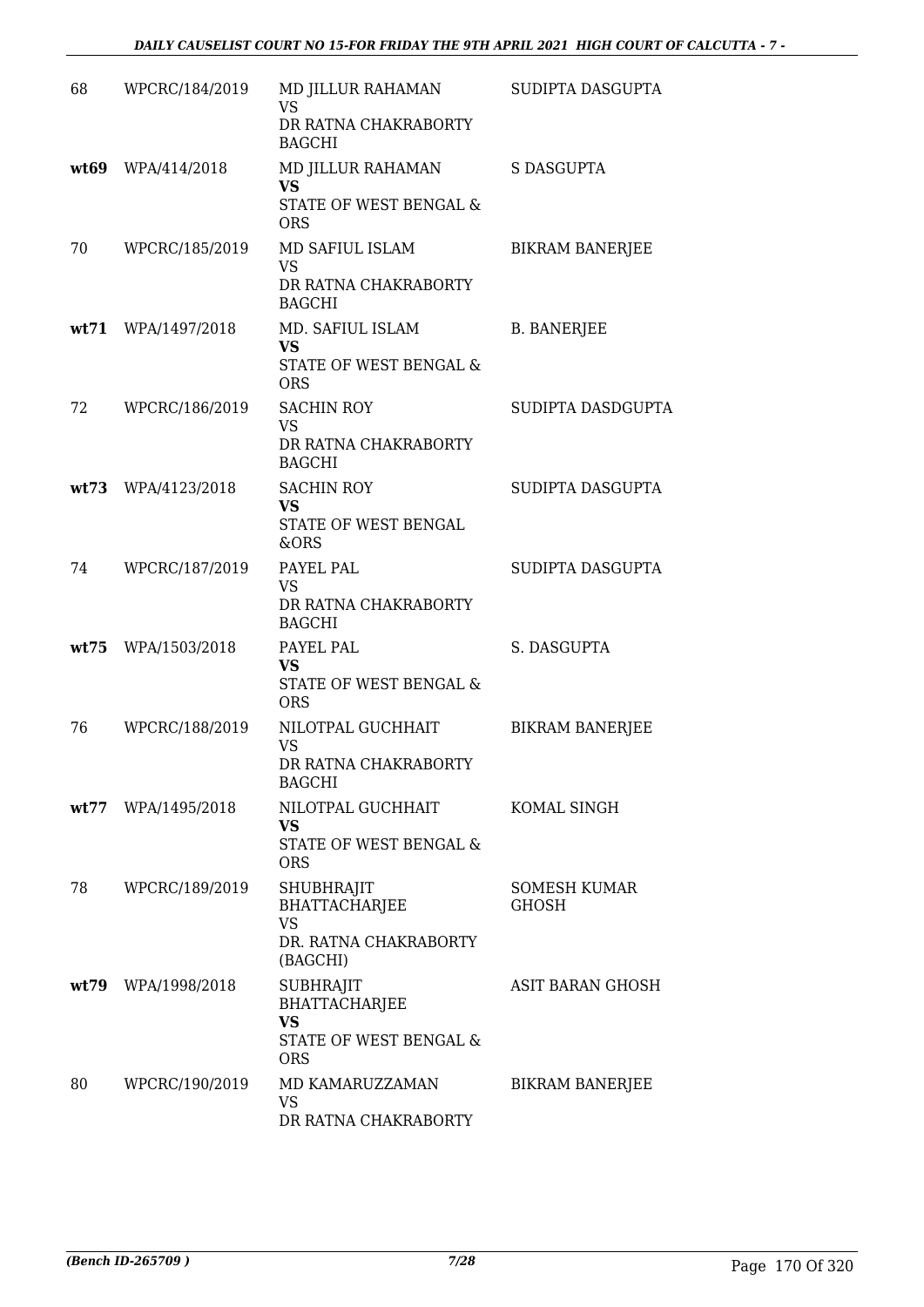|      | wt81 WPA/12398/2018 | M. KAMARUZZAMAN<br>VS<br>STATE OF WEST BENGAL &<br>ORS.                     | <b>BIKRAM BANERJEE</b>              |
|------|---------------------|-----------------------------------------------------------------------------|-------------------------------------|
| 82   | WPCRC/191/2019      | <b>SUBHAM KHANNA</b><br><b>VS</b><br>DR RATNA CHAKRABORTY<br><b>BAGCHI</b>  | SUDIPTA DASGUPTA                    |
|      | wt83 WPA/25765/2017 | SUBHAM KHANNA<br><b>VS</b><br>STATE OF WEST BENGAL &<br><b>ORS</b>          | SUDIPTA DASGUPTA                    |
| 84   | WPCRC/192/2019      | <b>SUDIPTA SARKAR</b><br><b>VS</b><br>DR RATNA CHAKRABORTY<br><b>BAGCHI</b> | <b>BIKRAM BANERJEE</b>              |
| wt85 | WPA/25763/2017      | SUDIPTA SARKAR<br><b>VS</b><br>STATE OF WEST BENGAL<br>&ORS                 | <b>BIKRAM BANERJEE</b>              |
| 86   | WPCRC/193/2019      | MD ASRAFUL ISLAM<br><b>VS</b><br>DR RATNA CHAKRABORTY<br><b>BAGCHI</b>      | <b>BIKRAM BANERJEE</b>              |
|      | wt87 WPA/24624/2017 | MD. ASRAFUL ISLAM<br><b>VS</b><br>STATE OF WEST BENGAL &<br><b>ORS</b>      | <b>B. BANERJEE</b>                  |
| 88   | WPCRC/194/2019      | PAPIYA PANDA<br>VS<br>DR. RATNA CHAKRABORTY<br>(BAGCHI)                     | <b>SOMESH KUMAR</b><br>GHOSH        |
| wt89 | WPA/2086/2018       | PAPIYA PANDA<br><b>VS</b><br>STATE OF WEST BENGAL &<br>ORS                  | <b>ASIT BARAN GHOSH</b>             |
| 90   | WPCRC/195/2019      | RUMPA GARAI<br><b>VS</b><br>DR. RATNA CHAKRABORTY<br>(BAGCHI)               | <b>SOMESH KUMAR</b><br><b>GHOSH</b> |
|      | wt91 WPA/2074/2018  | <b>RUMPA GARAI</b><br>VS<br>STATE OF WEST BENGAL &<br><b>ORS</b>            | DILIP KUMAR SADHU                   |
| 92   | WPCRC/196/2019      | PRAKASH KARMAKAR<br>VS<br>DR RATNA CHAKRABORTY<br><b>BAGCHI</b>             | <b>BIKRAM BANERJEE</b>              |
|      | wt93 WPA/420/2018   | PRAKASH KARMAKAR<br><b>VS</b><br>STATE OF WEST BENGAL &<br><b>ORS</b>       | <b>B BANERJEE</b>                   |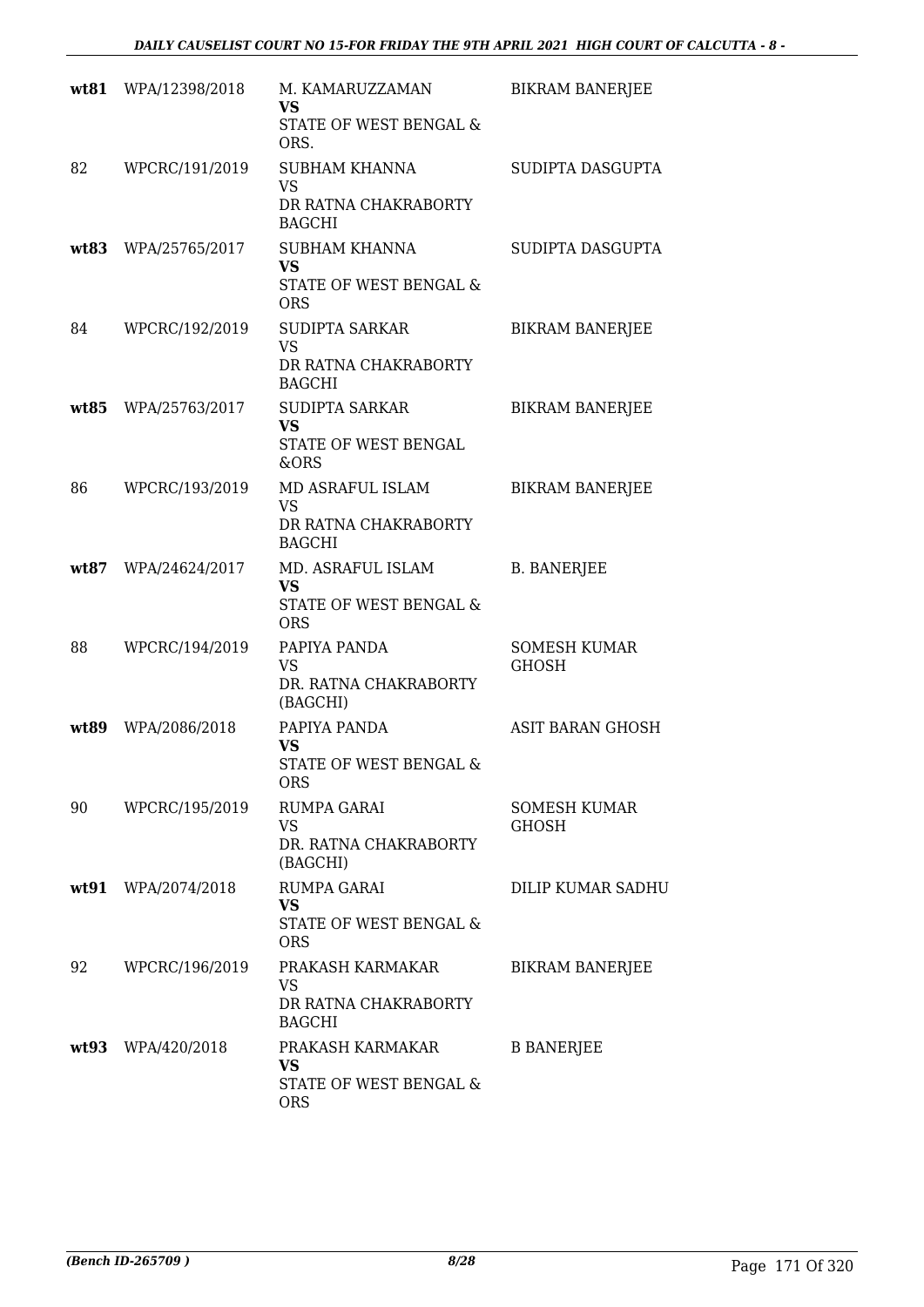| 94   | WPCRC/197/2019       | SK MAIFUZ ALI<br>VS<br>DR RATNA CHAKRABORTY<br><b>BAGCHI</b>                           | <b>BIKRAM BANERJEE</b>              |
|------|----------------------|----------------------------------------------------------------------------------------|-------------------------------------|
|      | wt95 WPA/1505/2018   | SK. MAIFUZ ALI<br><b>VS</b><br>STATE OF WEST BENGAL &<br><b>ORS</b>                    | <b>B. BANERJEE</b>                  |
| 96   | WPCRC/198/2019       | MASIDUL HOQUE @ HAQUE ALI AHSAN ALAMGIR<br><b>VS</b><br>RATNA CHAKRABORTY<br>(BAGCHI)  |                                     |
| wt97 | WPA/24453/2017       | MASIDUL HOQUE @HAQUE<br><b>VS</b><br>STATE OF WEST BENGAL &<br><b>ORS</b>              | ALIAHSAN ALAMGIR                    |
| 98   | WPCRC/199/2019       | ASERUDDIN SHEIKH & ORS<br><b>VS</b><br>RATNA CHAKRABORTY(<br>BAGCHI)                   | ALI AHSAN ALAMGIR                   |
|      | wt99 WPA/24078/2017  | ASERUDDIN SHEIKH & ORS<br><b>VS</b><br>STATE OF WEST BENGAL &<br><b>ORS</b>            | ALI AHSAN ALOMGIR                   |
| 100  | WPCRC/200/2019       | <b>GOBINDA BAIRAGI</b><br><b>VS</b><br>DR. RATNA CHAKRABORTY<br><b>BAGCHI</b>          | <b>BIKRAM BANERJEE</b>              |
|      | wt101 WPA/28522/2017 | <b>GOBINDA BAIRAGI</b><br><b>VS</b><br>STATE OF WEST BENGAL &<br><b>ORS</b>            | <b>BIKRAM BANERJEE</b>              |
| 102  | WPCRC/201/2019       | PAPRI PRADHAN (PAUL)<br><b>VS</b><br>DR. RATNA CHAKRABORTY<br>(BAGCHI)                 | <b>SOMESH KUMAR</b><br><b>GHOSH</b> |
|      | wt103 WPA/1997/2018  | PAPRI PRADHAN (PAUL)<br><b>VS</b><br><b>STATE OF WEST BENGAL &amp;</b><br><b>ORS</b>   | ASIT BARAN GHOSH                    |
| 104  | WPCRC/202/2019       | PRASAD KRISHNA MAHATO<br>VS<br>DR RATNA CHAKRABORTY<br><b>BAGCHI</b>                   | SUDIPTA DASGUPTA                    |
|      | wt105 WPA/28523/2017 | PRASAD KRISHNA MAHATO S. DASGUPTA<br><b>VS</b><br>STATE OF WEST BENGAL &<br><b>ORS</b> |                                     |
| 106  | WPCRC/203/2019       | <b>SOURAV GHOSH</b><br><b>VS</b><br>DR RATNA CHAKRABORTY<br><b>BAGCHI</b>              | <b>BIKRAM BANERJEE</b>              |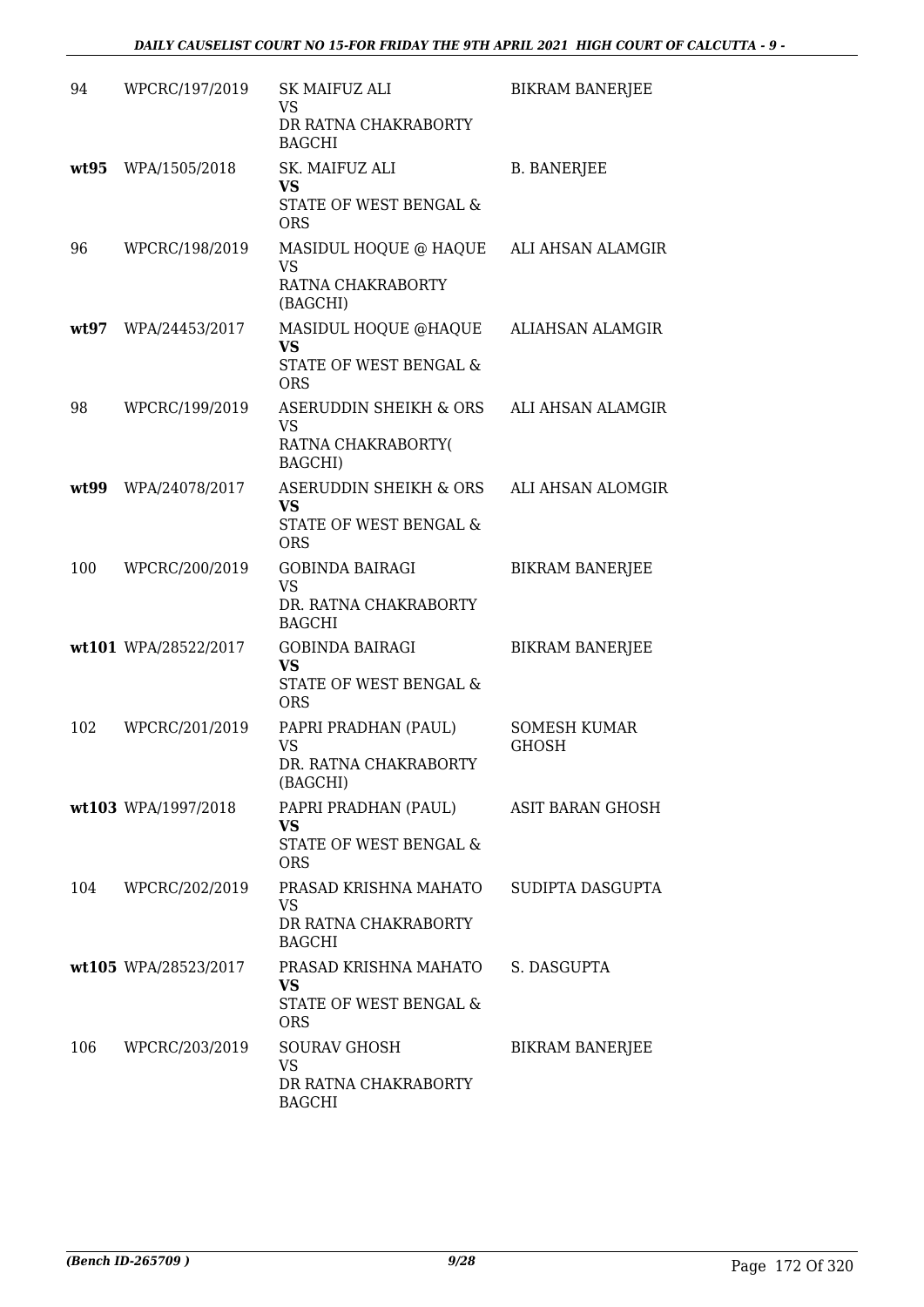|     | wt107 WPA/24828/2017 | <b>SOURAV GHOSH</b><br><b>VS</b>                                     | <b>BIKRAM BANERJEE</b> |
|-----|----------------------|----------------------------------------------------------------------|------------------------|
|     |                      | STATE OF WEST BENGAL &<br><b>ORS</b>                                 |                        |
| 108 | WPCRC/204/2019       | MIR MOJAHID HOSSAIN<br><b>VS</b>                                     | SUDIPTA DASGUPTA       |
|     |                      | DR. RATNA CHAKRABORTY<br><b>BAGCHI</b>                               |                        |
|     | wt109 WPA/4121/2018  | MIR MOJAHIS HOSSAIN<br><b>VS</b><br>STATE OF WEST BENGAL &<br>ORS.   | SUDIPTA DASGUPTA       |
| 110 | WPCRC/205/2019       | MD SAHABUDDIN<br><b>VS</b><br>DR RATNA CHAKRABORTY                   | <b>BIKRAM BANERJEE</b> |
|     |                      | <b>BAGCHI</b>                                                        |                        |
|     | wt111 WPA/25774/2017 | MD SAHABUDDIN<br><b>VS</b><br>STATE OF WEST BENGAL &<br><b>ORS</b>   | <b>BIKRAM BANERJEE</b> |
| 112 | WPCRC/206/2019       | <b>SERINA KHATUN</b>                                                 | <b>BIKRAM BANERJEE</b> |
|     |                      | <b>VS</b><br>DR RATNA CHAKRABORTY<br><b>BAGCHI</b>                   |                        |
|     | wt113 WPA/417/2018   | <b>SERINA KHATUN</b><br>VS<br>STATE OF WEST BENGAL &<br><b>ORS</b>   | <b>B BANERJEE</b>      |
| 114 | WPCRC/207/2019       | POLY BEGUM<br><b>VS</b>                                              | ALI AHSAN ALAMGIR      |
|     |                      | RATNA CHAKRABORTY<br>(BAGCHI)                                        |                        |
|     | wt115 WPA/26886/2017 | POLY BEGUM<br><b>VS</b><br>STATE OF WEST BENGAL &<br><b>ORS</b>      | ALI AHSAN ALAMGIR      |
|     | 116 WPCRC/208/2019   | ASMOTULLA MOMIN<br>VS<br>RATNA CHAKRABORTY                           | ALI AHSAN ALAMGIR      |
|     |                      | (BAGCHI)<br>ASMOTULLA MOMIN                                          |                        |
|     | wt117 WPA/229/2018   | <b>VS</b><br>STATE OF WEST BENGAL &<br><b>ORS</b>                    | ALI AHSAN ALAMGIR      |
| 118 | WPCRC/209/2019       | PALLABI PURKAIT<br><b>VS</b>                                         | ALI AHSAN ALAMGIR      |
|     |                      | RATNA CHAKRABORTY<br>(BAGCHI)                                        |                        |
|     | wt119 WPA/228/2018   | PALLABI PURKAIT<br><b>VS</b><br>STATE OF WEST BENGAL &<br><b>ORS</b> | ALI AHSAN ALAMGIR      |
| 120 | WPCRC/210/2019       | NANDA DULAL SAHA<br>VS<br>DR. RATNA CHAKRABORTY                      | <b>BIKRAM BANERJEE</b> |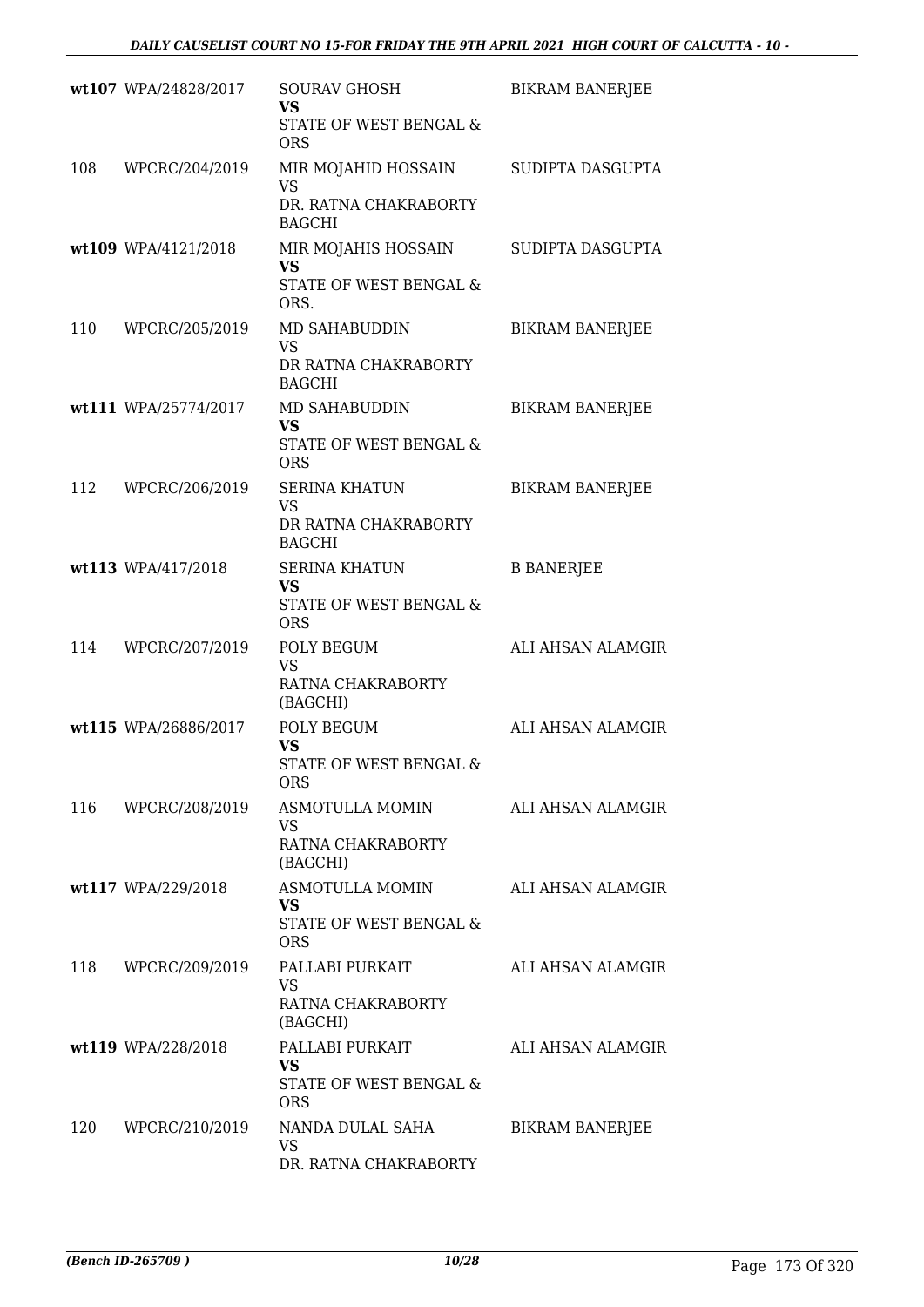|     | wt121 WPA/25769/2017 | NANDA DULAL SAHA<br>VS<br>STATE OF WEST BENGAL &<br><b>ORS</b>             | <b>BIKRAM BANERJEE</b> |
|-----|----------------------|----------------------------------------------------------------------------|------------------------|
| 122 | WPCRC/211/2019       | SUMAN BISWAS & ANR<br><b>VS</b><br>RATNA CHAKRABORTY<br>(BAGCHI)           | ALI AHSAN ALAMGIR      |
|     | wt123 WPA/30761/2017 | SUMAN BISWAS & ORS<br><b>VS</b><br>STATE OF WEST BENGAL &<br><b>ORS</b>    | ALI AHSAN ALAMGIR      |
| 124 | CPAN/212/2019        | NAZIMA KHATUN<br><b>VS</b><br>RATNA CHAKRABORTY<br>(BAGCHI)                | <b>GOLAM MOHIUDDIN</b> |
|     | wt125 WPA/16470/2018 | NAZIMA KHATUN<br><b>VS</b><br>STATE OF WEST BENGAL &<br><b>ORS</b>         | <b>GOLAM MOHIUDDIN</b> |
| 126 | WPCRC/212/2019       | SOMA BANGAL (ROY)<br><b>VS</b><br>DR RATNA CHAKRABORTY<br><b>BAGCHI</b>    | <b>SUJIT BHUNIA</b>    |
|     | wt127 WPA/25358/2017 | SOMA BANGAL (ROPY)<br><b>VS</b><br>STATE OF WEST BENGAL &<br><b>ORS</b>    | <b>SUJIT BHUNIA</b>    |
| 128 | WPCRC/213/2019       | <b>ROMA MAITY</b><br>VS<br>DR RATNA CHAKRABORTY<br><b>BAGCHI</b>           | <b>BIKRAM BANERJEE</b> |
|     | wt129 WPA/27194/2017 | <b>ROMA MAITY</b><br><b>VS</b><br>STATE OF WEST BENGAL &<br><b>ORS</b>     | <b>BIKRAM BANERJEE</b> |
|     | 130 WPCRC/214/2019   | <b>INDRAJIT SAHA</b><br><b>VS</b><br>DR RATNA CHAKRABORTY<br><b>BAGCHI</b> | SUDIPTA DASGUPTA       |
|     | wt131 WPA/28912/2017 | <b>INDRAJIT SAHA</b><br><b>VS</b><br>STATE OF WEST BENGAL &<br><b>ORS</b>  | SUDIPTA DASGUPTA       |
| 132 | WPCRC/215/2019       | GIASUDDIN KHAN<br><b>VS</b><br>RATNA CHAKRABORTY<br>(BAGCHI)               | ALI AHSAN ALAMGIR      |
|     | wt133 WPA/26599/2017 | <b>GIASUDDIN KHAN</b><br><b>VS</b><br>STATE OF WEST BENGAL &<br><b>ORS</b> | ALI AHSAN ALAMGIR      |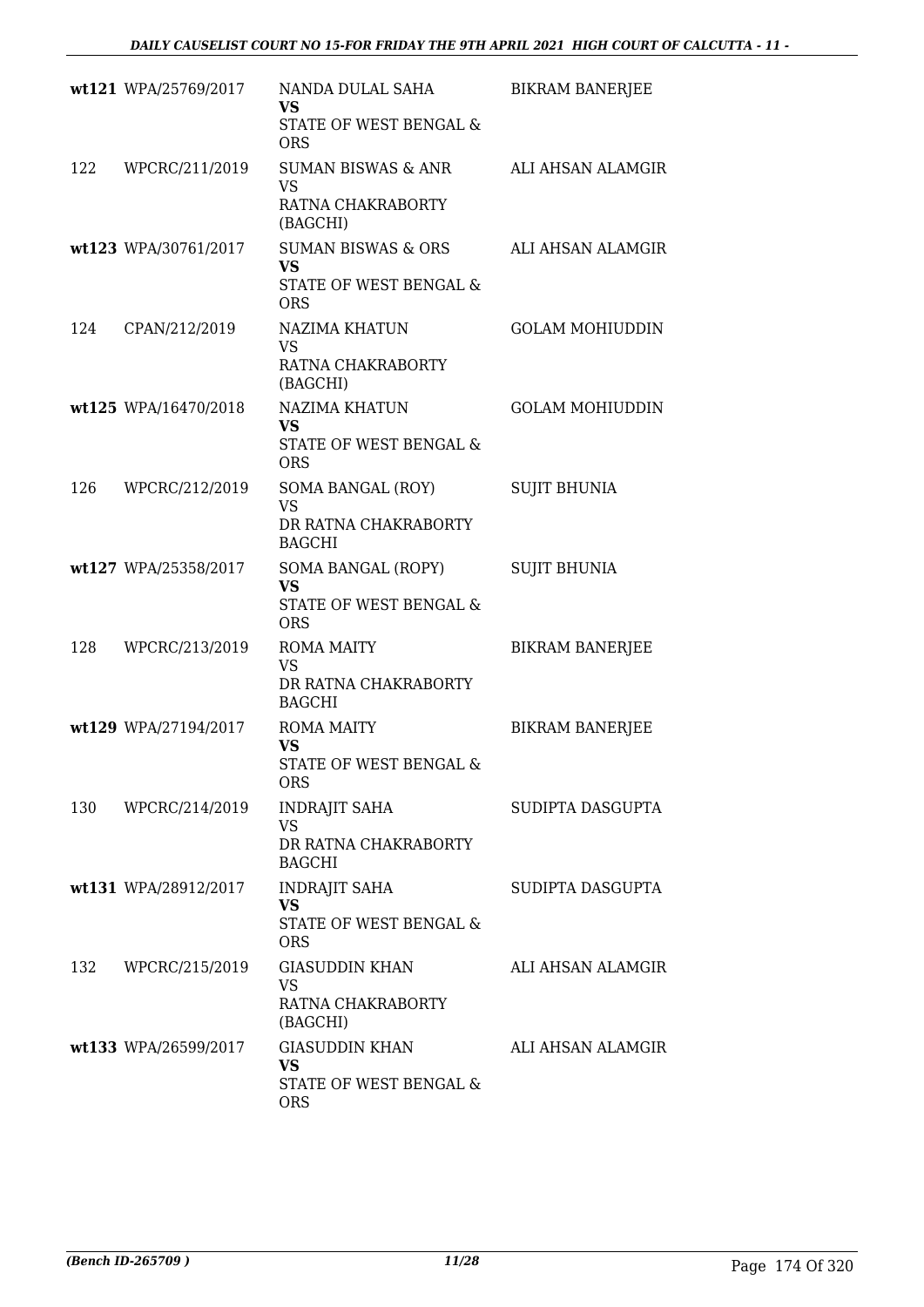|     | 134 WPCRC/216/2019   | <b>SABER ALI &amp; ANR</b><br>VS.<br>RATNA CHAKRABORTY<br>(BAGCHI)                         | ALI AHSAN ALAMGIR      |
|-----|----------------------|--------------------------------------------------------------------------------------------|------------------------|
|     | wt135 WPA/26504/2017 | <b>SABER ALI &amp; ANR</b><br><b>VS</b><br>STATE OF WEST BENGAL &<br><b>ORS</b>            | <b>SUBIR HAZRA</b>     |
| 136 | WPCRC/217/2019       | MD FARUKUDDIN MONDAL<br><b>VS</b><br>DR RATNA CHAKRABORTY<br><b>BAGCHI</b>                 | <b>BIKRAM BANERJEE</b> |
|     | wt137 WPA/28179/2017 | MD. FARUKUDDIN MONDAL BIKRAM BANERJEE<br><b>VS</b><br>STATE OF WEST BENGAL &<br><b>ORS</b> |                        |
| 138 | WPCRC/218/2019       | MOHIBUL MONDAL<br><b>VS</b><br>DR RATNA CHAKRABORTY<br><b>BAGCHI</b>                       | <b>BIKRAM BANERJEE</b> |
|     | wt139 WPA/410/2018   | MOHIBUL MONDAL<br><b>VS</b><br>STATE OF WEST BENGAL &<br><b>ORS</b>                        | <b>B. BANERJEE</b>     |
| 140 | WPCRC/219/2019       | <b>ARCHANA BISWAS</b><br>VS<br>DR RATNA CHAKRABORTY<br><b>BAGCHI</b>                       | <b>BIKRAM BANERJEE</b> |
|     | wt141 WPA/1501/2018  | ARCHANA BISWAS<br>VS.<br>STATE OF WEST BENGAL &<br><b>ORS</b>                              | <b>B. BANERJEE</b>     |
| 142 | WPCRC/220/2019       | <b>SIRINA KHATUN</b><br><b>VS</b><br>DR RATNA CHAKRBAORTY<br><b>BAGCHI</b>                 | SUDIPTA DASGUPTA       |
|     | wt143 WPA/4487/2018  | <b>SIRINA KHATUN</b><br>VS<br>STATE OF WEST BENGAL &<br><b>ORS</b>                         | SUDIPTA DASGUPTA       |
|     | 144 WPCRC/221/2019   | <b>SRIJIB KUMAR</b><br><b>VS</b><br>DR RATNA CHAKRABORTY<br><b>BAGCHI</b>                  | SUDIPTA DASGUPTA       |
|     | wt145 WPA/25764/2017 | <b>SRIJIB KUMAR</b><br><b>VS</b><br>STATE OF WEST BENGAL<br>&ORS                           | SUDIPTA DASGUPTA       |
|     | 146 WPCRC/222/2019   | <b>GOURAB BASAK</b><br>VS<br>DR RATNA CHAKRABORTY<br><b>BAGCHI</b>                         | SUDIPTA DASGUPTA       |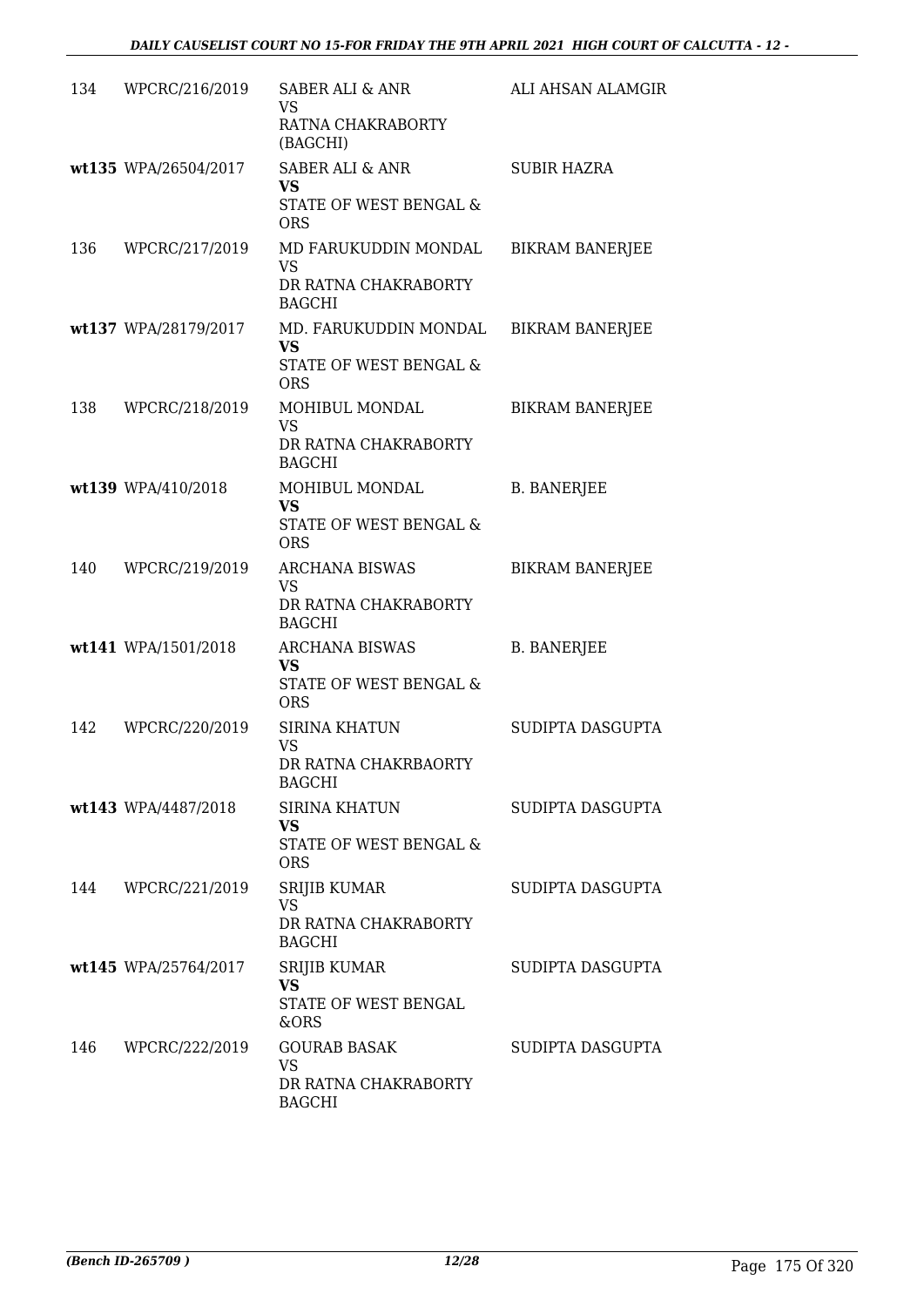|     | wt147 WPA/4486/2018  | <b>GOURAB BASAK</b><br><b>VS</b>                                        | SUDIPTA DASGUPTA                    |
|-----|----------------------|-------------------------------------------------------------------------|-------------------------------------|
|     |                      | STATE OF WEST BENGAL &<br><b>ORS</b>                                    |                                     |
| 148 | WPCRC/223/2019       | NIBEDITA SANTRA @<br><b>GHOSH &amp; ORS</b><br><b>VS</b>                | ALI A ALAMGIR                       |
|     |                      | RATNA CHAKRABORTY<br>(BAGCHI)                                           |                                     |
|     | wt149 WPA/24094/2017 | SK SAHIDULLA & ORS<br><b>VS</b><br>STATE OF WEST BENGAL &<br><b>ORS</b> | ALI AHSAN ALAMGIR                   |
| 150 | WPCRC/224/2019       | ROJINA KHATUN<br><b>VS</b><br>RATNA CHAKRABORTY<br>(BAGCHI)             | ALI AHSAN ALAMGIR                   |
|     | wt151 WPA/26885/2017 | ROJINA KHATUN<br><b>VS</b><br>STATE OF WEST BENGAL &<br>ORS.            | ALI AHSAN ALAMGIR                   |
| 152 | WPCRC/225/2019       | AJOY PAL<br><b>VS</b><br>DR. RATNA CHAKRABORTY<br><b>BAGCHI</b>         | SUDIPTA DASGUPTA                    |
|     | wt153 WPA/23861/2017 | AJOY PAL<br><b>VS</b><br>STATE OF WEST BENGAL &<br><b>ORS</b>           | SUDIPTA DASGUPTA                    |
| 154 | CPAN/225/2019        | <b>EVA MANDAL</b><br><b>VS</b><br>DR RATNA CHAKRABORTY<br>(BAGCHI)      | <b>SOMESH KUMAR</b><br><b>GHOSH</b> |
|     | wt155 WPA/18904/2017 | <b>EVA MONDAL</b><br><b>VS</b><br>STATE OF WEST BENGAL &<br><b>ORS</b>  | NIRMALYA DUTTA                      |
|     | 156 WPCRC/226/2019   | SRABASTI MAZUMDER<br>VS<br>DR RATNA CHAKRABORTY<br><b>BAGCHI</b>        | <b>BIKRAM BANERJEE</b>              |
|     | wt157 WPA/25770/2017 | SRABASTI MAZUMDER<br><b>VS</b><br>STATE OF WEST BENGAL &<br><b>ORS</b>  | <b>BIKRAM BANERJEE</b>              |
| 158 | WPCRC/227/2019       | PINTU MAHATO<br><b>VS</b><br>DR RATNA CHAKRABORTY<br><b>BAGCHI</b>      | SUDIPTA DASGUPTA                    |
|     | wt159 WPA/25762/2017 | PINTU MAHATO<br>VS<br>STATE OF WEST BENGAL &<br><b>ORS</b>              | SUDIPTA DASGUPTA                    |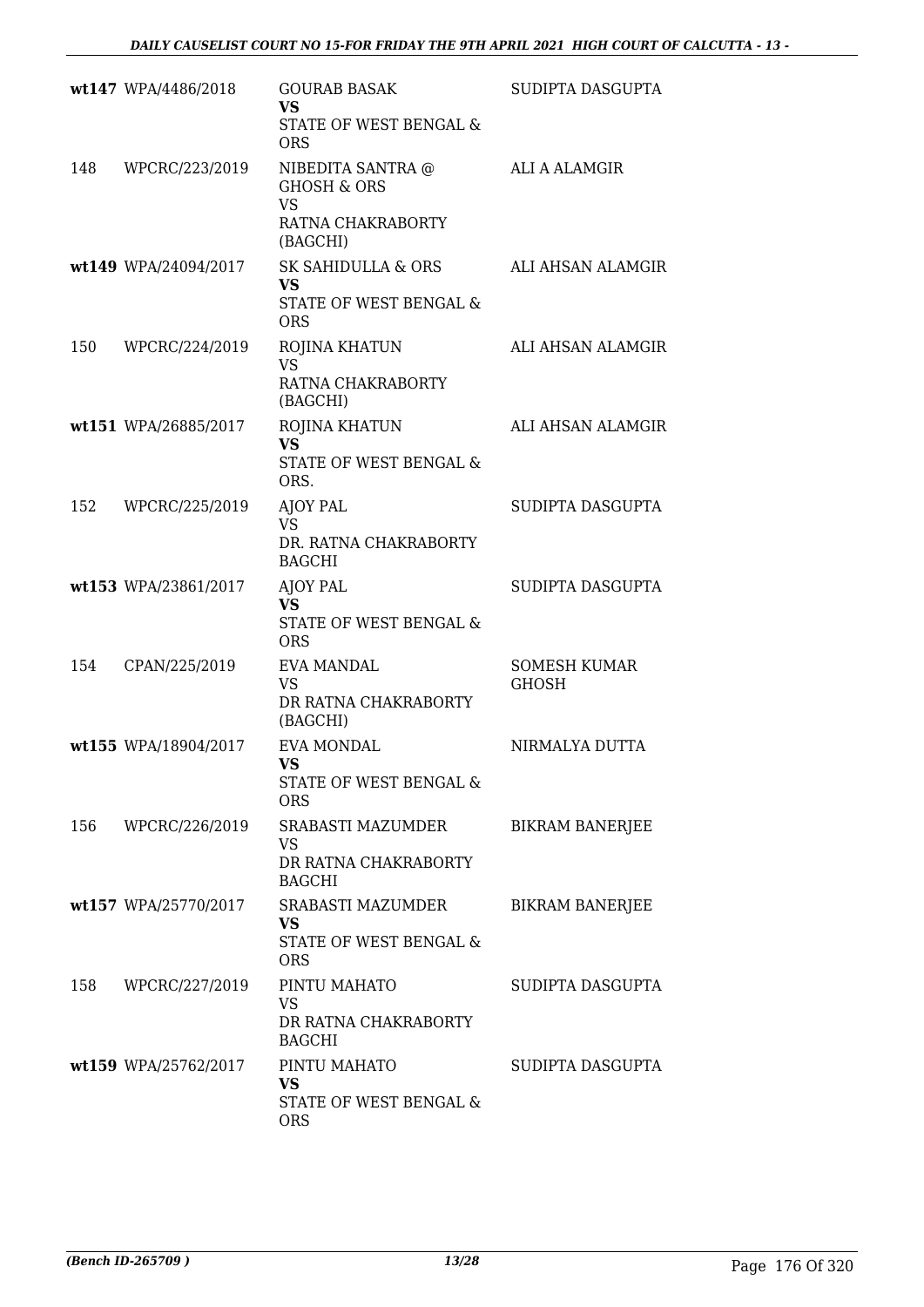| 160 | WPCRC/228/2019       | YASIN ALI KHAN<br>VS<br>DR RATNA CHAKRABORTY<br><b>BAGCHI</b>                    | <b>BIKRAM BANERJEE</b> |
|-----|----------------------|----------------------------------------------------------------------------------|------------------------|
|     | wt161 WPA/25767/2017 | YASIN ALI KHAN<br>VS<br>STATE OF WEST BENGAL &<br><b>ORS</b>                     | <b>BIKRAM BANERJEE</b> |
| 162 | WPCRC/229/2019       | <b>EZAZ AHEMD</b><br><b>VS</b><br>DR RATNA CHAKRABORTY<br><b>BAGCHI</b>          | SUDIPTA DASGUPTA       |
|     | wt163 WPA/4117/2018  | <b>EZAZ AHAMED</b><br><b>VS</b><br>STATE OF WEST BENGAL &<br>ORS.                | SUDIPTA DASGUPTA       |
| 164 | WPCRC/230/2019       | MD MAHAMMOD ALAM<br>VS<br>DR RATNA CHAKRABORTY<br><b>BAGCHI</b>                  | SUDIPTA DASGUPTA       |
|     | wt165 WPA/3705/2018  | MD MAHAMOOD ALAM<br><b>VS</b><br><b>STATE OF WEST BENGAL &amp;</b><br><b>ORS</b> | SUDIPTA DASGUPTA       |
| 166 | WPCRC/231/2019       | SAYANTANI BEJ<br>VS<br>DR RATNA CHAKRABORTY<br><b>BAGCHI</b>                     | SUDIPTA DASGUPTA       |
|     | wt167 WPA/24630/2017 | SAYANTANI BEJ<br><b>VS</b><br>STATE OF WEST BENGAL &<br><b>ORS</b>               | SUDIPTA DASGUPTA       |
| 168 | WPCRC/232/2019       | RAMMOHAN GHOSH<br><b>VS</b><br>DR RATNA CHAKRABORTY<br><b>BAGCHI</b>             | SUDIPTA DASGUPTA       |
|     | wt169 WPA/21236/2017 | RAMMOHAN GHOSH<br>VS.<br>STATE OF WEST BENGAL &<br>ORS.                          | AMITABRATA RAY         |
|     | 170 WPCRC/233/2019   | <b>AMNA PARVEEN</b><br>VS<br>DR RATNA CHAKRABORTY<br><b>BAGCHI</b>               | SUDIPTA DASGUPTA       |
|     | wt171 WPA/27186/2017 | <b>AMNA PARVEEN</b><br><b>VS</b><br>STATE OF WEST BENGAL &<br><b>ORS</b>         | SUDIPTA DASGUPTA       |
|     | 172 WPCRC/234/2019   | ZAHIDA BEGAM<br><b>VS</b><br>DR RATNA CHAKRABORTY<br><b>BAGCHI</b>               | <b>BIKRAM BANERJEE</b> |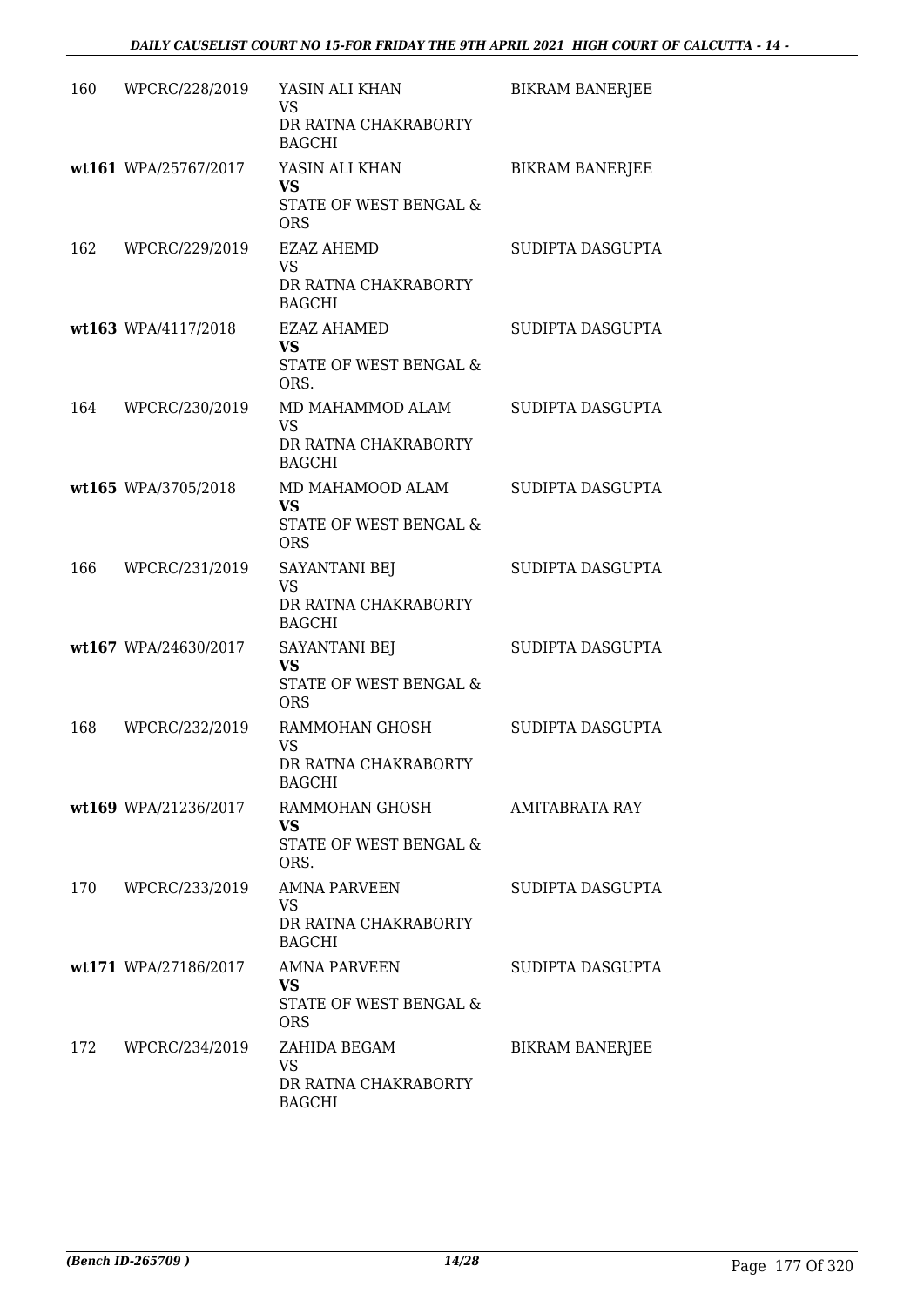|     | wt173 WPA/25768/2017 | ZAHIDA BEGAM<br><b>VS</b><br>STATE OF WEST BENGAL<br>&ORS                     | <b>BIKRAM BANERJEE</b> |
|-----|----------------------|-------------------------------------------------------------------------------|------------------------|
|     | 174 WPCRC/235/2019   | <b>GANAPAT IMAHATA</b><br><b>VS</b><br>DR. RATNA CHAKRABORTY<br><b>BAGCHI</b> | <b>BIKRAM BANERJEE</b> |
|     | wt175 WPA/25773/2017 | <b>GANAPATI MAHATO</b><br><b>VS</b><br>STATE OF WEST BENGAL<br>&ORS           | <b>BIKRAM BANERJEE</b> |
| 176 | WPCRC/236/2019       | ANJUMNARA KHATUN<br>VS<br>DR RATNA CHAKRABORTY<br><b>BAGCHI</b>               | <b>BIKRAM BANERJEE</b> |
|     | wt177 WPA/25771/2017 | ANJUMNARA KHATUN<br><b>VS</b><br>STATE OF WEST BENGAL &<br><b>ORS</b>         | <b>BIKRAM BANERJEE</b> |
| 178 | WPCRC/237/2019       | MOUSUMI BASU<br><b>VS</b><br>DR RATNA CHAKRABORTY<br><b>BAGCHI</b>            | <b>BIKRAM BANERJEE</b> |
|     | wt179 WPA/25778/2017 | MOUSUMI BASU<br><b>VS</b><br>STATE OF WEST BENGAL &<br><b>ORS</b>             | <b>BIKRAM BANERJEE</b> |
| 180 | WPCRC/238/2019       | ABAD ALI<br><b>VS</b><br>DR. RATNA CHAKRABORTY<br><b>BAGCHI</b>               | SUDIPTA DASGUPTA       |
|     | wt181 WPA/413/2018   | <b>ABAD ALI</b><br><b>VS</b><br>STATE OF WEST BENGAL &<br><b>ORS</b>          | S DASGUPTA             |
|     | 182 WPCRC/239/2019   | <b>AMIT DEY</b><br>VS<br>DR RATNA CHAKRABORTY<br><b>BAGCHI</b>                | <b>BIKRAM BANERJEE</b> |
|     | wt183 WPA/416/2018   | <b>AMIT DEY</b><br><b>VS</b><br>STATE OF WEST BENGAL &<br><b>ORS</b>          | <b>B BANERJEE</b>      |
| 184 | WPCRC/240/2019       | CHIRANJIB PODDAR<br>VS<br>DR RATNA CHAKRABORTY<br><b>BAGCHI</b>               | <b>BIKRAM BANERJEE</b> |
|     | wt185 WPA/408/2018   | CHIRANJIB PODDAR<br><b>VS</b><br>STATE OF WEST BENGAL &<br><b>ORS</b>         | <b>B. BANERJEE</b>     |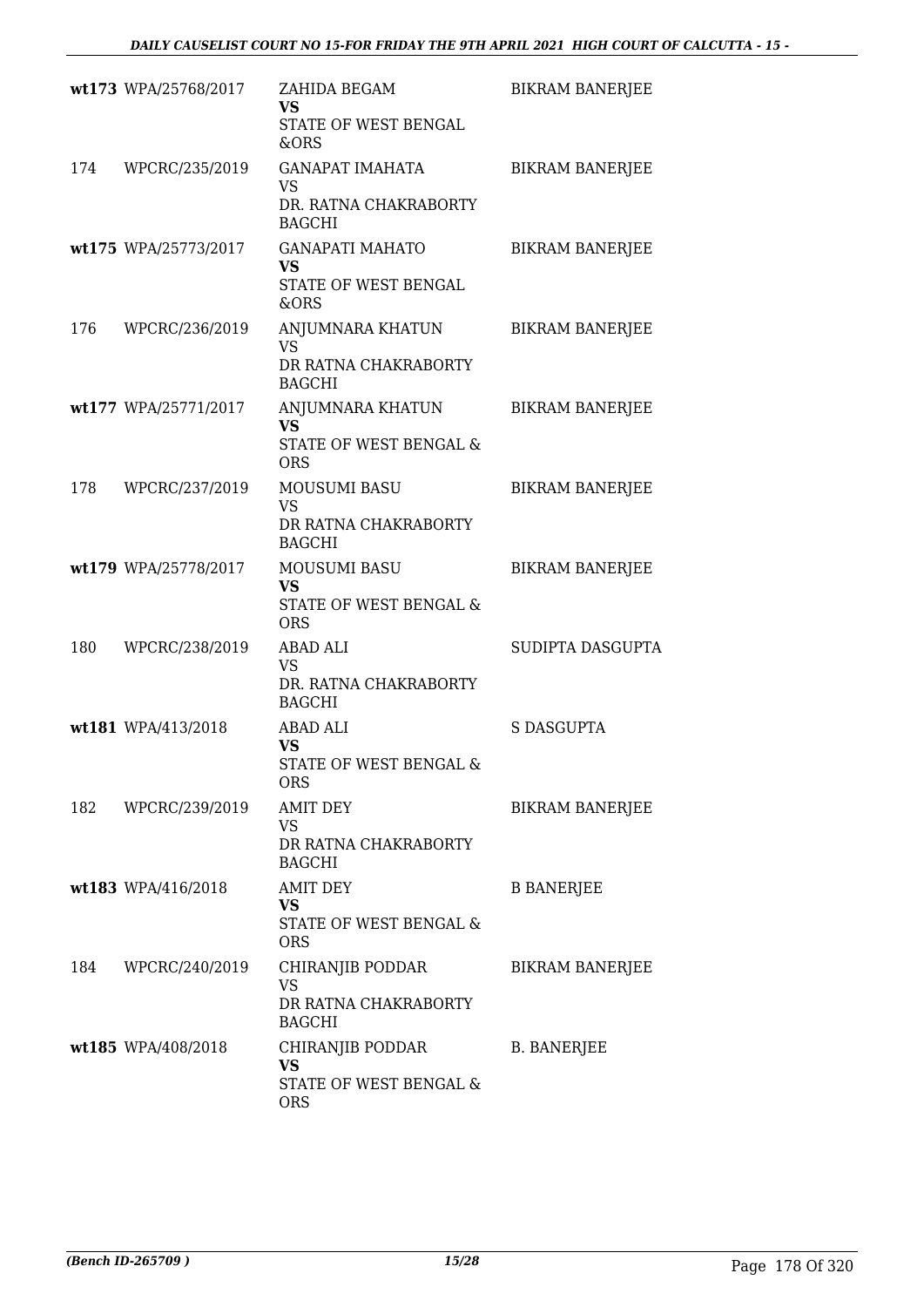| 186 | WPCRC/241/2019                           | NIRUPAMA MONDAL<br>VS<br>DR RATNA CHAKRABORTY<br><b>BAGCHI</b>           | SUDIPTA DASGUPTA  |
|-----|------------------------------------------|--------------------------------------------------------------------------|-------------------|
|     | wt187 WPA/24634/2017                     | NIRUPAMA MONDAL<br><b>VS</b><br>STATE OF WEST BENGAL &<br><b>ORS</b>     | S. DASGUPTA       |
| 188 | WPCRC/242/2019                           | SWADHIN KUMAR PAL<br><b>VS</b><br>DR. RATNA CHAKRABORTY<br><b>BAGCHI</b> | SUDIPTA DASGUPTA  |
|     | wt189 WPA/23797/2017                     | SWADHIN KUMAR PAL<br><b>VS</b><br>STATE OF WEST BENGAL &<br><b>ORS</b>   | SUDIPTA DASGUPTA  |
| 190 | WPCRC/245/2019                           | MEHEBUB ALAM<br><b>VS</b><br>DR. RATNA CHAKRABORTY<br><b>BAGCHI</b>      | NEPESH MAJHI      |
| 191 | WPCRC/246/2019                           | <b>ABRITI ADHIKARY &amp; ORS</b><br>VS<br>DR RATNA CHAKRABORTY           | UTSAV DUTTA       |
|     | IA NO: CAN/1/2019(Old No:CAN/10836/2019) |                                                                          |                   |
| 192 | WPCRC/247/2019                           | NIGAR SULTANA<br><b>VS</b><br>RATNA CHAKRABORTY<br>(BAGCHI)              | ALI AHSAN ALAMGIR |
|     | wt193 WPA/12186/2017                     | NIGAR SULTANA<br><b>VS</b><br>STATE OF WEST BENGAL &<br><b>ORS</b>       | TANUJA BASAK      |
| 194 | WPCRC/248/2019                           | <b>MD NAJIM AKHTAR</b><br>VS<br><b>RATNA</b><br>CHAKRABORTY(BAGCHI)      | ALI AHSAN ALAMGIR |
|     | wt195 WPA/22642/2017                     | MD NAJIM AKHTAR<br><b>VS</b><br>STATE OF WEST BENGAL &<br><b>ORS</b>     | TANUJA BASAK      |
| 196 | WPCRC/249/2019                           | INDRANIL GHOSH<br>VS<br>RATNA CHAKRABORTY<br>(BAGCHI)                    | ALI AHSAN ALAMGIR |
|     | wt197 WPA/24087/2017                     | INDRANIL GHOSH<br>VS<br>STATE OF WEST BENGAL &<br><b>ORS</b>             | ALI AHSAN ALOMGIR |
| 198 | CPAN/256/2019                            | BIPLAB KUMAR JANA<br>VS<br>DR RATNA CHAKRABORTY<br><b>BAGCHI</b>         | SAKYA MAITY       |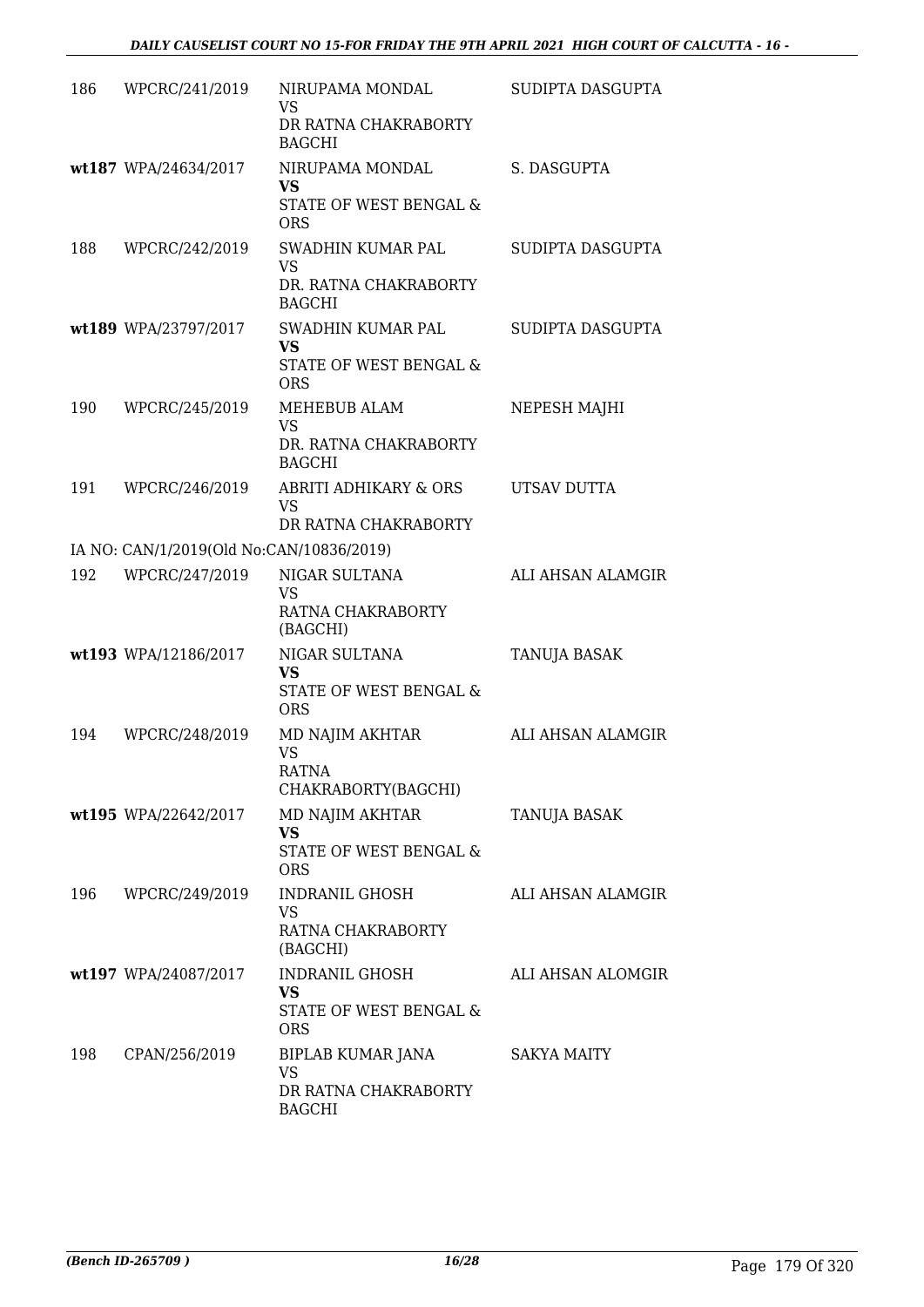|     | wt199 WPA/30420/2017                   | <b>BIPLAB KR JANA</b><br><b>VS</b><br>STATE OF WEST BENGAL &<br><b>ORS</b>          | <b>S MAITY</b>                          |
|-----|----------------------------------------|-------------------------------------------------------------------------------------|-----------------------------------------|
|     | IA NO: CAN/1/2018(Old No:CAN/215/2018) |                                                                                     |                                         |
| 200 | CPAN/276/2019                          | SANJIT BARMAN & ORS<br><b>VS</b><br>DR. RATNA CHAKRABORTY<br><b>BAGCHI</b>          | <b>CHANDRACHUR</b><br><b>CHATTERJEE</b> |
|     | wt201 WPA/1338/2018                    | SANJIT BARMAN & ORS<br><b>VS</b><br>STATE OF WEST BENGAL<br><b>&amp;ORS</b>         | CHANDRACHUR<br><b>CHATTERJEE</b>        |
| 202 | CPAN/415/2019                          | ROMIZ AZAD<br>VS<br>DR RATNA CHAKRABORTY<br><b>BAGCHI</b>                           | <b>BIKRAM BANERJEE</b>                  |
|     | wt203 WPA/418/2018                     | <b>ROMIZ AZAD</b><br><b>VS</b><br>STATE OF WEST BENGAL &<br><b>ORS</b>              | <b>B BANERJEE</b>                       |
| 204 | CPAN/551/2019                          | SANDIP MARJIT<br><b>VS</b><br>RATNA CHAKRABORTY<br>(BAGCHI)                         | SAKTIPADA JANA                          |
|     | wt205 CPAN/552/2019                    | <b>BUDDHADEB MAL</b><br>VS<br>RATNA CHAKRABORTY<br>(BAGCHI)                         | SAKTIPADA JANA                          |
|     | wt206 WPA/17590/2017                   | <b>BUDDHADEB MAL &amp; ORS</b><br><b>VS</b><br>STATE OF WEST BENGAL &<br><b>ORS</b> | T. BASAK                                |
| 207 | CPAN/571/2019                          | MD KAMAL HOSSAIN<br>VS —<br>DR RATNA CHAKRABORTY<br><b>BACHI</b>                    | <b>BIKRAM BANERJEE</b>                  |
|     | wt208 WPA/11474/2017                   | MD. KAMAL HOSSAIN<br><b>VS</b><br>STATE OF WEST BENGAL &<br>ORS.                    | TANUJA BASAK                            |
| 209 | CPAN/711/2019                          | <b>BIJALI GHOSH</b><br><b>VS</b><br><b>SAIKAT SAHOO</b>                             | SRIKANTA DATTA                          |
|     | wt210 WPA/4984/2018                    | <b>BIJOLI GHOSH</b><br><b>VS</b><br>STATE OF WEST BENGAL &<br><b>ORS</b>            | SRIKANTA DATTA                          |
| 211 | CPAN/712/2019                          | <b>ESARUN BEWA</b><br>VS<br><b>SAIKAT SAHOO</b>                                     | SRIKANTA DATTA                          |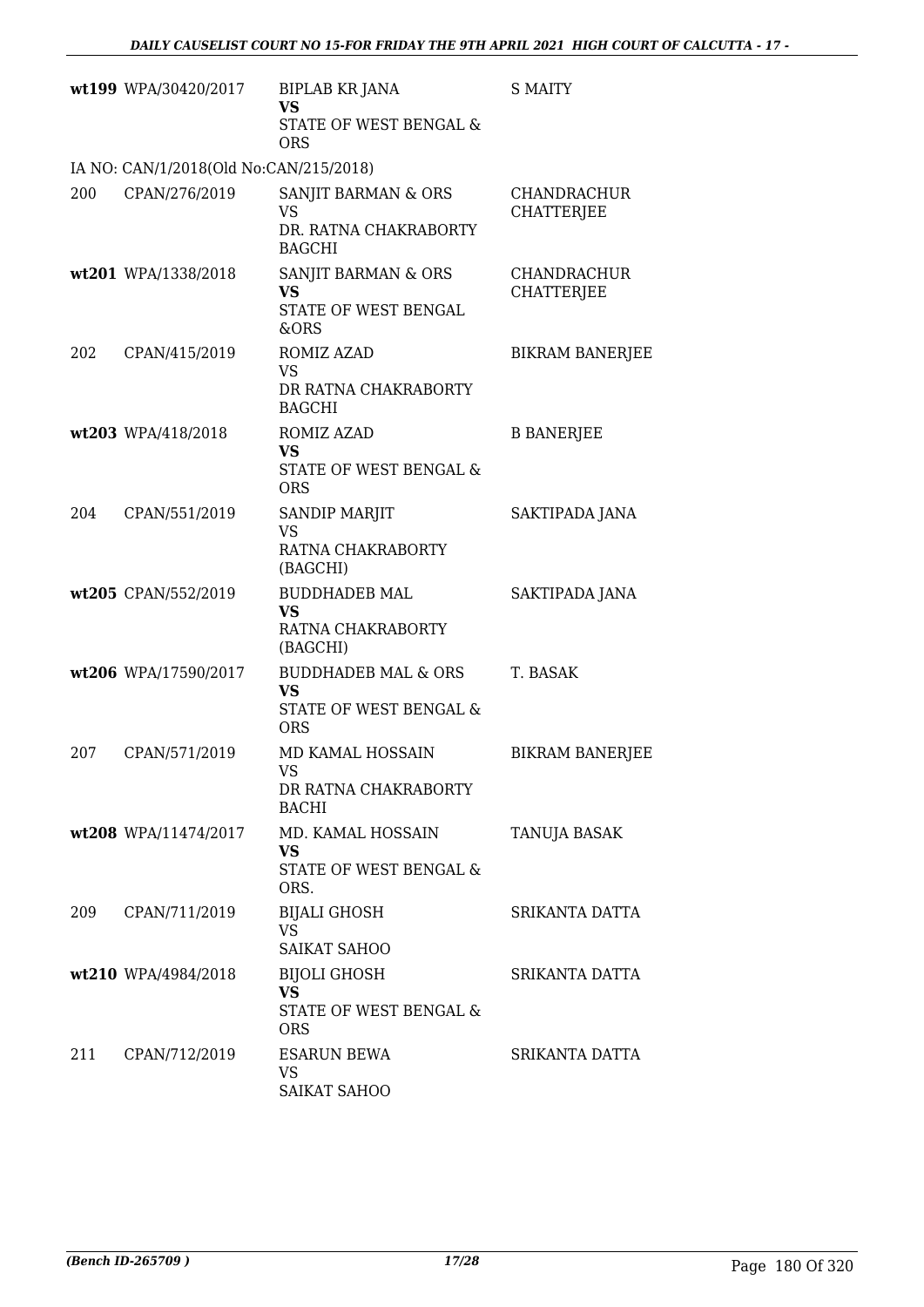|     | wt212 WPA/2194/2018             | <b>ESARUN BEWA</b><br><b>VS</b>                                                  | SRIKANTA DATTA         |
|-----|---------------------------------|----------------------------------------------------------------------------------|------------------------|
|     |                                 | STATE OF WEST BENGAL &<br><b>ORS</b>                                             |                        |
| 213 | CPAN/713/2019                   | <b>ANUBALA SAHA</b><br><b>VS</b><br><b>TAPAN MONDAL</b>                          | SRIKANTA DATTA         |
|     | wt214 WPA/2866/2018             | ANUBALA SAHA<br><b>VS</b><br>STATE OF WEST BENGAL &<br><b>ORS</b>                | KRIKANTA DATTA         |
| 215 | CPAN/735/2019                   | <b>ANNAPURNA DE</b><br><b>VS</b><br><b>TAPAN MONDAL</b>                          | SRIKANTA DATTA         |
|     | wt216 WPA/2636/2018             | <b>ANNAPURNA DE</b><br><b>VS</b><br>STATE OF WEST BENGAL &<br><b>ORS</b>         | S DATTA                |
| 217 | CPAN/870/2019                   | <b>ANNAPURNA</b><br>BANDHYAPADHYAY<br><b>VS</b><br>KOUSHIK SAHA                  | SRIKANTA DATTA         |
|     | wt218 WPA/3839/2018             | ANNAPURNA<br>BANDHYAPADHYAY<br><b>VS</b><br>STATE OF WEST BENGAL &<br><b>ORS</b> | SRIKANTA DATTA         |
| 219 | CPAN/911/2019<br>CPAN 1362/2019 | SUKUMAR RAJBANSHI &<br><b>ORS</b><br><b>VS</b><br>DR RATNA CHAKRABORTY           | SUDIPTA DASGUPTA       |
|     | wt220 CPAN/1278/2019            | KUCHUN KARMAKAR<br><b>VS</b><br>DR RATNA CHAKRABORTY<br>(BAGCHI)                 | <b>SUNNY NANDY</b>     |
|     | wt221 WPA/31088/2017            | MOJIBAR RAHAMAN & ORS<br>VS<br><b>STATE OF WEST BENGAL &amp;</b><br><b>ORS</b>   | <b>S DASGUPTA</b>      |
| 222 | CPAN/912/2019<br>CPAN 1276/2019 | <b>SUDIP ROY &amp; ORS</b><br><b>VS</b><br>DR RATNA CHAKRABORTY                  | SUDIPTA DASGUPTA       |
|     | wt223 CPAN/1362/2019            | MOJIBAR RAHAMAN & ORS<br><b>VS</b><br>DR. RATNA CHAKRABORTY                      | DIPTENDU MANDAL        |
|     | wt224 WPA/4126/2018             | <b>SUDIP ROY &amp; ORS</b><br><b>VS</b><br>STATE OF WEST BENGAL &<br><b>ORS</b>  | SUDIPTA DASGUPTA       |
| 225 | CPAN/913/2019                   | SAIFUDDIN MALLICK & ORS<br><b>VS</b><br>DR RATNA CHAKRABORTY                     | <b>BIKRAM BANERJEE</b> |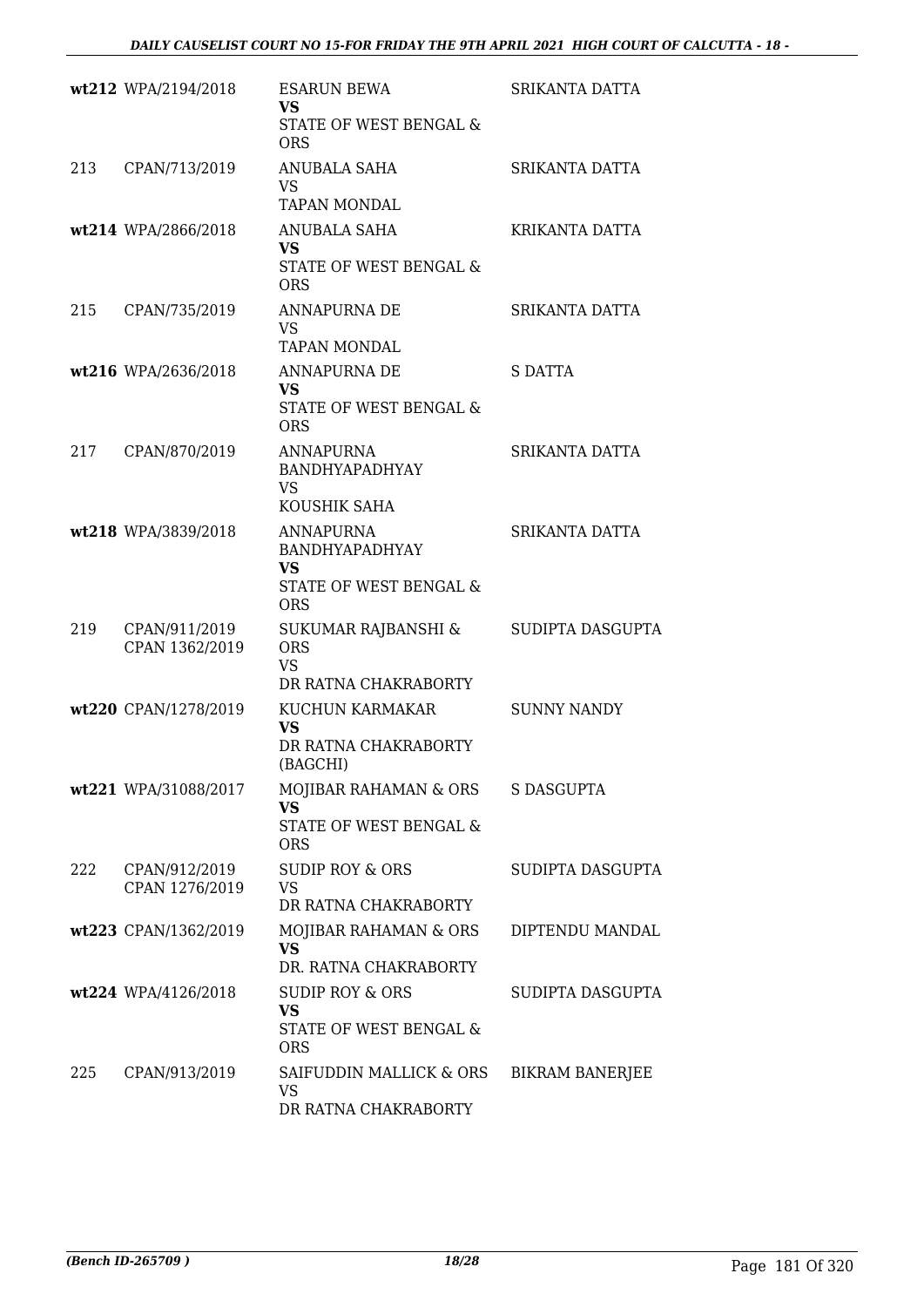|     | wt226 CPAN/1374/2019 | RIMON BISWAS & ORS.<br><b>VS</b><br>DR. RATNA CHAKRABORTY<br>BAGCHI, SEC. WBPE                | DIPTENDU MONDAL                      |
|-----|----------------------|-----------------------------------------------------------------------------------------------|--------------------------------------|
|     | wt227 WPA/30350/2017 | SAIFUDDIN MALLICK & ORS<br><b>VS</b><br>STATE OF WEST BENGAL &<br><b>ORS</b>                  | <b>BIRAM BANERJEE</b>                |
| 228 | CPAN/914/2019        | <b>SUROJIT BAG &amp; ORS</b><br><b>VS</b><br>DR RATNA CHAKRABORTY                             | SUDIPTA DASGUPTA                     |
|     | wt229 CPAN/1361/2019 | MRINAL KANTI LURKI &<br><b>ORS</b><br><b>VS</b><br>DR. RATNA CHAKRABORTY                      | DIPTENDU MANDAL                      |
|     | wt230 WPA/25211/2018 | <b>SUROJIT BAG &amp; ORS</b><br>VS<br>STATE OF WEST BENGAL<br>&ORS                            | SUDIPTA DASGUPTA                     |
| 231 | CPAN/915/2019        | ANJAN KUMAR DAS & ORS<br><b>VS</b><br>DR RATNA CHAKRABORTY                                    | SUDIPTA DASGUPTA                     |
|     | wt232 WPA/30344/2017 | PARTHA PROTIM MONDAL<br>& ORS<br><b>VS</b><br>STATE OF WEST BENGAL &<br><b>ORS</b>            | SUDIPTA DASGUPTA                     |
| 233 | CPAN/916/2019        | MILAN GHOSH & ORS<br><b>VS</b><br>DR RATNA CHAKRABORTY                                        | SUDIPTA DASGUPTA                     |
|     | wt234 CPAN/1290/2014 | <b>SIKHA MALICK</b><br><b>VS</b><br><b>SUBHANJAN DAS</b>                                      | <b>VIVEKANANDA BAURI</b>             |
|     | wt235 WPA/2499/2019  | <b>MILAN GHOSH &amp; ORS</b><br>VS<br>STATE OF WEST BENGAL &<br><b>ORS</b>                    | SUDIPTA DASGUPTA                     |
| 236 | CPAN/926/2019        | NABA GOPAL MANDAL<br>VS.<br>DR. RATNA CHAKRABORTY<br>(ENGLISH)                                | SOMESH KR. GHOSH                     |
|     | wt237 WPA/3476/2018  | NABA GOPAL MANDAL<br>VS.<br>STATE OF WEST BENGAL &<br>ORS.                                    | A.B GHOSH                            |
| 238 | CPAN/946/2019        | PARAMITA KUNDU<br>VS<br>DR. RATNA CHAKRABORTY<br><b>BAGCHI, SECRETARY OF</b><br>WBB PRY. EDU. | <b>BASABI RAY</b><br>CHOUDHURY       |
|     | wt239 WPA/23533/2017 | PARAMITA KUNDU<br>VS.<br>THE STATE OF WEST<br><b>BENGAL &amp; ORS</b>                         | <b>BASABI</b><br><b>RAICHOUDHURY</b> |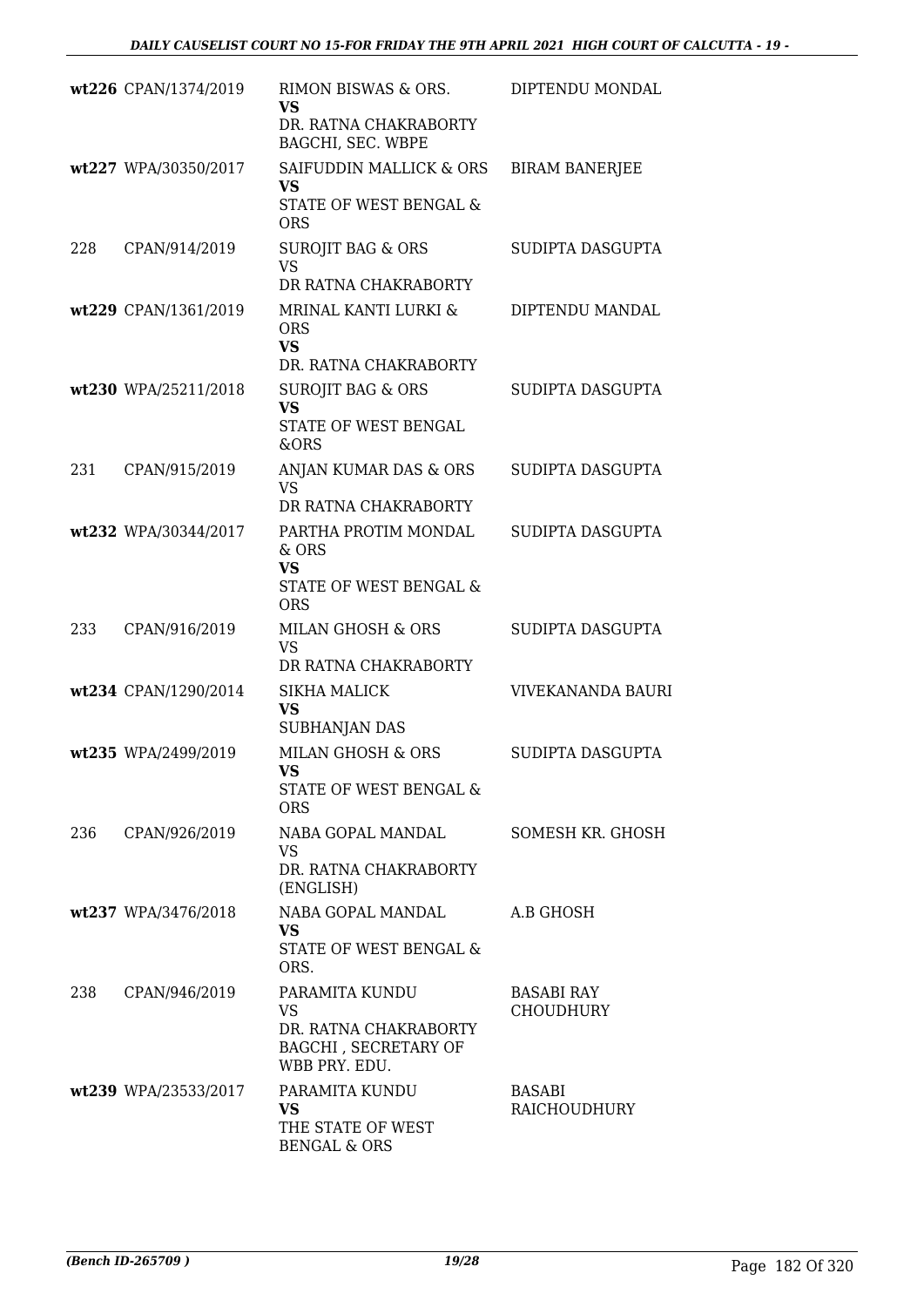| 240 | CPAN/949/2019        | JAGANNATH NASKAR<br><b>VS</b><br>K. MOCHHARY, JT.<br>SECRETARY, DEPT. OF<br><b>SCHOOL EDUCATION</b> | SUBHRAJYOTI GHOSH                    |
|-----|----------------------|-----------------------------------------------------------------------------------------------------|--------------------------------------|
|     | wt241 WPA/6309/2019  | JAGANNATH NASKAR<br>VS.<br>STATE OF WEST BENGAL &<br><b>ORS</b>                                     | SUBHRAJYOTI GHOSH                    |
| 242 | CPAN/976/2019        | SANJIB MAHAPATRA & ORS<br><b>VS</b><br>DR. RATNA CHAKRABORTY<br><b>BAGCHI</b>                       | <b>DIBYENDU</b><br><b>CHATTERJEE</b> |
|     | wt243 WPA/14751/2018 | SANJIB MAHAPATRA & ORS<br>VS<br><b>STATE OF WEST BENGAL &amp;</b><br><b>ORS</b>                     | <b>DIBYENDU</b><br><b>CHATTERJEE</b> |
| 244 | CPAN/977/2019        | MOFIKUL ALAM MOLLAH &<br><b>ORS</b><br><b>VS</b><br>DR. RATNA CHAKRABORTY<br><b>BAGCHI</b>          | <b>JHUMA</b><br><b>CHAKRABORTY</b>   |
|     | wt245 WPA/14754/2018 | MOFIKUL ALAM MOLLAH &<br><b>ORS</b><br><b>VS</b><br>STATE OF WEST BENGAL &<br><b>ORS</b>            | <b>JHUMA</b><br><b>CHAKRABORTY</b>   |
| 246 | CPAN/979/2019        | <b>ALOK HAZRA &amp; ORS</b><br>VS<br>DR. RATNA CHAKRABORTY<br><b>BAGCHI</b>                         | JHUMA<br><b>CHAKRABORTY</b>          |
|     | wt247 WPA/24569/2018 | ALOK HAZRA & ORS<br><b>VS</b><br>STATE OF WEST BENGAL &<br><b>ORS</b>                               | <b>JHUMA</b><br><b>CHAKRABORTY</b>   |
| 248 | CPAN/980/2019        | SUPRITI MONDAL & ORS<br><b>VS</b><br>DR. RATNA CHAKRABORTY<br><b>BAGCHI</b>                         | JHUMA<br><b>CHAKRABORTY</b>          |
|     | wt249 WPA/24491/2018 | <b>SUPRITI MONDAL &amp; ORS</b><br>VS<br>STATE OF WEST BENGAL &<br><b>ORS</b>                       | JHUMA<br><b>CHAKARBORTY</b>          |
| 250 | CPAN/981/2019        | <b>SUMIT MANDAL &amp; ORS</b><br>VS<br>DR. RATNA CHAKRABORTY<br><b>BAGCHI</b>                       | JHUMA<br><b>CHAKRABORTY</b>          |
|     | wt251 WPA/24497/2018 | <b>SUMIT MANDAL &amp; ORS</b><br><b>VS</b><br>STATE OF WEST BENGAL &<br><b>ORS</b>                  | JHUMA<br><b>CHAKRABORTY</b>          |
| 252 | CPAN/982/2019        | <b>AMAL SARKAR &amp; ORS</b><br>VS<br>DR. RATNA CHAKRABORTY<br><b>BAGCHI</b>                        | <b>JHUMA</b><br><b>CHAKRABORTY</b>   |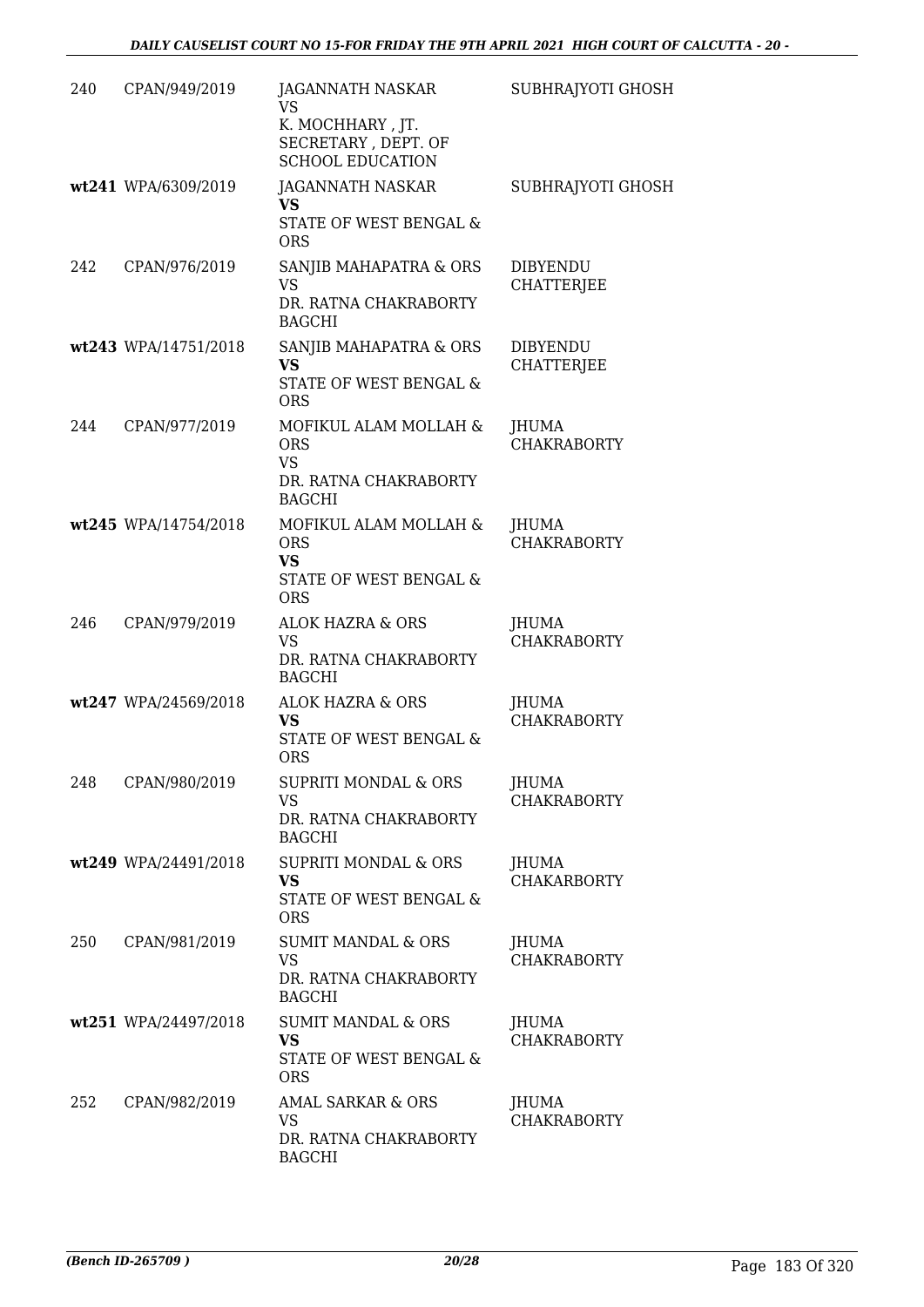|     | wt253 WPA/24553/2018 | <b>AMAL SARKAR &amp; ORS</b><br><b>VS</b><br>STATE OF WEST BENGAL &<br><b>ORS</b>     | <b>JHUMA</b><br><b>CHAKRABORTY</b> |
|-----|----------------------|---------------------------------------------------------------------------------------|------------------------------------|
| 254 | CPAN/983/2019        | MD. HASANUZZAMAN MIA<br>& ORS<br><b>VS</b><br>DR. RATNA CHAKRABORTY<br><b>BAGCHI</b>  | <b>JHUMA</b><br><b>CHAKRABORTY</b> |
|     | wt255 WPA/24493/2018 | MD. HASANUZZAMAN MIA<br>& ORS<br><b>VS</b><br>STATE OF WEST BENGAL &<br><b>ORS</b>    | <b>JHUMA</b><br><b>CHAKRABORTY</b> |
| 256 | CPAN/984/2019        | <b>CHANCHALA ROY &amp; ORS</b><br><b>VS</b><br>DR. RATNA CHAKRABORTY<br><b>BAGCHI</b> | JHUMA<br><b>CHAKRABORTY</b>        |
|     | wt257 WPA/24589/2018 | <b>CHANCHALA ROY &amp; ORS</b><br><b>VS</b><br>STATE OF WEST BENGAL &<br><b>ORS</b>   | JHUMA<br><b>CHAKRABORTY</b>        |
| 258 | CPAN/990/2019        | <b>SAHEB MALIK</b><br><b>VS</b><br>DR RATNA CHAKRABORTY<br><b>BAGCHI</b>              | <b>BIKRAM BANERJEE</b>             |
|     | wt259 WPA/24827/2017 | <b>SAHEB MALIK</b><br><b>VS</b><br>STATE OF WEST BENGAL &<br><b>ORS</b>               | <b>BIKRAM BANERJEE</b>             |
| 260 | CPAN/991/2019        | <b>ANIRUDHYA DAS</b><br><b>VS</b><br>DR RATNA CHAKRABORTY<br><b>BAGCHI</b>            | <b>BIKRAM BANERJEE</b>             |
|     | wt261 WPA/24829/2017 | ANIRUDHYA DAS<br>VS<br>STATE OF WEST BENGAL &<br><b>ORS</b>                           | <b>BIKRAM BANERJEE</b>             |
| 262 | CPAN/1012/2019       | <b>AVISEK GANGULY &amp; ORS</b><br>VS<br>DR. RATNA CHAKRABORTY<br><b>BAGCHI</b>       | JHUMA<br><b>CHAKRABORTY</b>        |
|     | wt263 WPA/315/2019   | NILADRI JANA & ORS<br><b>VS</b><br>STATE OF WEST BENGAL &<br><b>ORS</b>               | JHUMA<br><b>CHAKRABORTY</b>        |
| 264 | CPAN/1067/2019       | MD KHAIRUL ALAM & ORS<br><b>VS</b><br><b>SAIKAT SAHOO</b>                             | SRIKANTA DATTA                     |
|     | wt265 WPA/21746/2018 | MD KHAIRUL ALAM & ORS<br><b>VS</b><br>STATE OF WEST BENGAL &<br><b>ORS</b>            | SRIKANTA DATTA                     |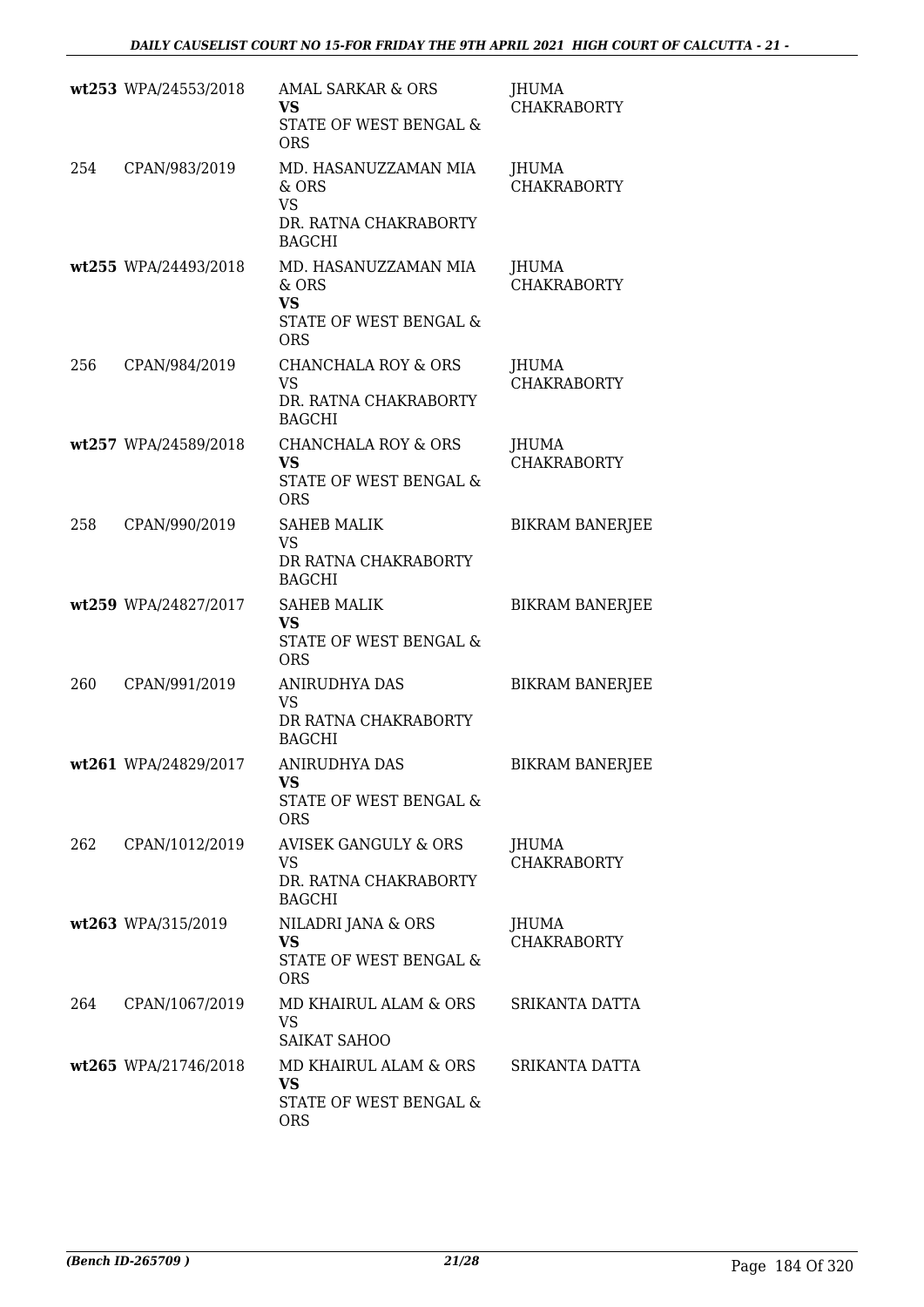| 266  | CPAN/1073/2019       | PRASANTA KUMAR MAITY<br><b>VS</b><br>DR. RATNA CHAKRABORTY                            | SUDIPTA DASGUPTA              |
|------|----------------------|---------------------------------------------------------------------------------------|-------------------------------|
|      | wt267 WPA/24628/2017 | PRASANTA KUMAR MAITY<br><b>VS</b><br>STATE OF WEST BENGAL &<br><b>ORS</b>             | SUDIPTA DASGUPTA              |
| 268  | CPAN/1074/2019       | ANANDA MANDAL<br><b>VS</b><br>DR. RATNA CHAKRABORTY<br><b>BAGCHI</b>                  | SUDIPTA DASGUPTA              |
|      | wt269 WPA/4118/2018  | ANANDA MANDAL<br>VS<br>STATE OF WEST BENGAL<br>&ORS                                   | SUDIPTA DASGUPTA              |
| 270  | CPAN/1075/2019       | MD. JIAUL HOQUE<br>VS<br>DR. RATNA CHAKRABORTY<br><b>BAGCHI</b>                       | SUDIPTA DASGUPTA              |
|      | wt271 WPA/4116/2018  | MD JIAUL HOQUE<br><b>VS</b><br>STATE OF WEST BENGAL &<br><b>ORS</b>                   | SUDIPTA DASGUPTA              |
| 272  | CPAN/1076/2019       | <b>MANAS MANDAL</b><br><b>VS</b><br>DR. RATNA CHAKRABORTY<br><b>BAGCHI</b>            | SUDIPTA DASGUPTAQ             |
|      | wt273 WPA/4119/2018  | <b>MANAS MANDAL</b><br><b>VS</b><br>STATE OF WEST BENGAL &<br>ORS.                    | SUDIPTA DASGUPTA              |
| 2.74 | CPAN/1137/2019       | <b>BAPI SAHA</b><br><b>VS</b><br>DR. RATNA CHAKRABORTY                                | SUDIPTA DASGUPTA              |
|      | wt275 WPA/4120/2018  | BAPI SAHA<br>VS<br>STATE OF WEST BENGAL &<br><b>ORS</b>                               | SUDIPTA DASGUPTA              |
| 276  | CPAN/1191/2019       | <b>SMT PRIYANKA GIRI</b><br>VS<br>DR RATNA CHAKRABORTY<br><b>BAGCHI</b>               | DEBAPRATIM<br><b>BANERJEE</b> |
|      | wt277 WPA/13499/2017 | PRIYANKA GIRI<br>VS.<br>STATE OF WEST BENGAL &<br><b>ORS</b>                          | BHARAT CHANDRA<br>SIMAI       |
| 278  | CPAN/1205/2019       | JHARNA MONDAL<br>MAJUMDER<br><b>VS</b><br>MANI JAI & ANR.                             | NRIPENDRANATH<br>MANDAL       |
|      | wt279 WPA/6082/2019  | JHARNA MONDAL<br><b>MAJUMDER</b><br><b>VS</b><br>STATE OF WEST BENGAL &<br><b>ORS</b> | NRIPEND RA NATH<br>MONDAL     |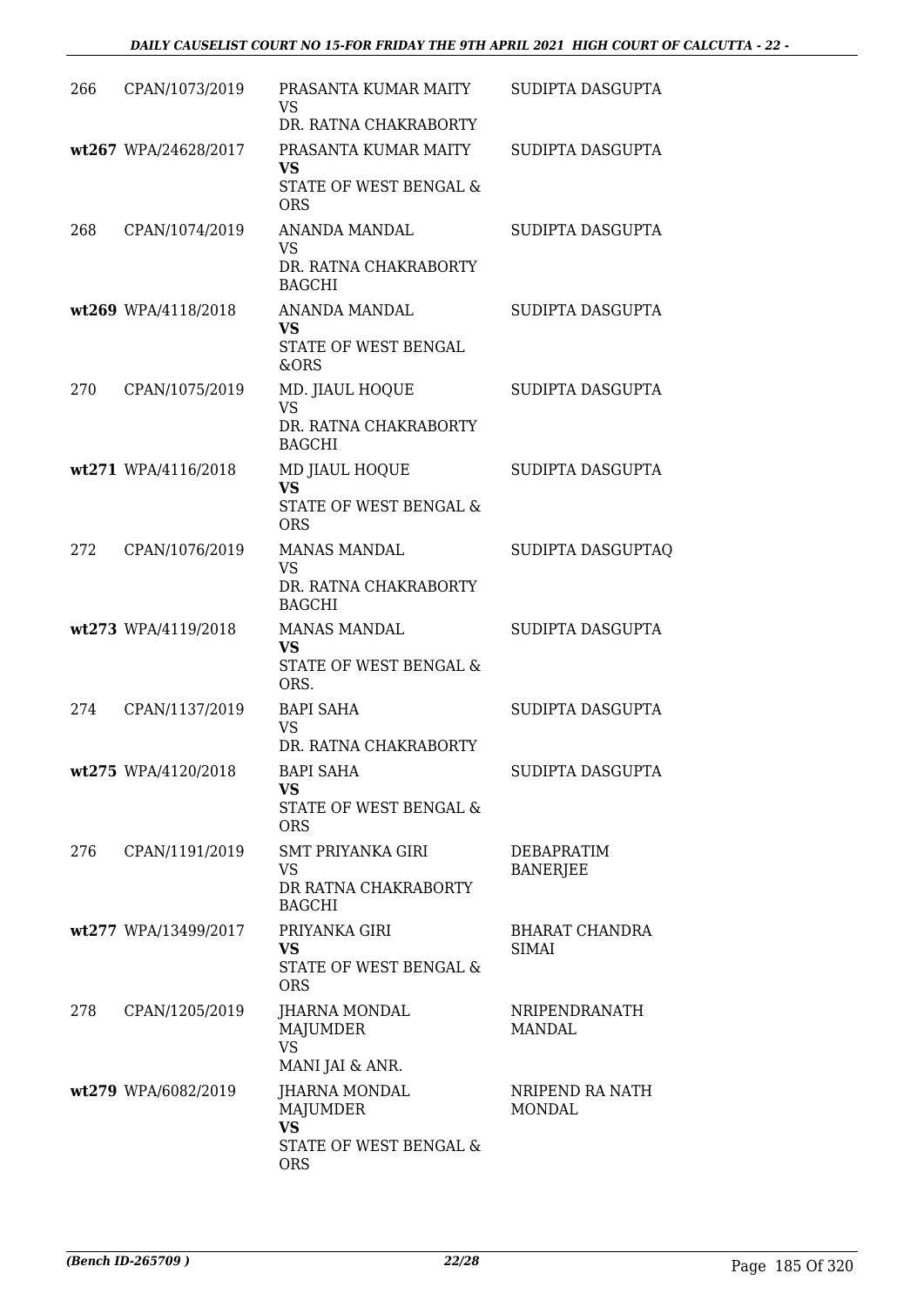| 280 | CPAN/1277/2019       | SUTAPA (NAG) GHOSH<br><b>VS</b><br>RATNA CHAKRABORTY<br>(BAGCHI)            | <b>SUNNY NANDY</b>                 |
|-----|----------------------|-----------------------------------------------------------------------------|------------------------------------|
|     | wt281 WPA/28519/2017 | SUTAPA (NAG) GHOSH<br><b>VS</b><br>STATE OF WEST BENGAL &<br><b>ORS</b>     | SUDIPTA DASGUPTA                   |
| 282 | CPAN/1279/2019       | SANKAR PROSAD KHAN<br><b>VS</b><br>DR. RATNA CHAKRABORTY<br>(BAGCHI)        | <b>SUNNY NANDY</b>                 |
|     | wt283 WPA/15218/2018 | MINA ROY CHOWDHURY<br>VS<br>STATE OF WEST BENGAL &<br><b>ORS</b>            | KALYAN KUMAR<br>PANDA              |
| 284 | CPAN/1280/2019       | ALIVA MAHAPATRA<br><b>VS</b><br>DR. RATNA CHAKRABORTY<br>(BAGCHI)           | MADHUPARNA<br><b>KANRAR</b>        |
|     | wt285 WPA/5218/2019  | ALIVA MAHAPATRA & ORS<br><b>VS</b><br>STATE OF WEST BENGAL &<br><b>ORS</b>  | <b>MADHUPARNA</b><br><b>KANRAR</b> |
| 286 | CPAN/1281/2019       | MD. AMINUL HAQUE<br><b>VS</b><br>DR RATNA CHAKRABORTY<br>(BAGCHI)           | JHUMA<br><b>CHAKRABORTY</b>        |
|     | wt287 CPAN/1365/2019 | MILON MALLICK & ORS<br>VS.<br>DR. RATNA CHAKRABORTY                         | DIPTENDU MANDAL                    |
|     | wt288 WPA/23021/2018 | MD. ANIMUL HAQUE & ORS<br><b>VS</b><br>STATE OF WEST BENGAL &<br><b>ORS</b> | <b>JHUMA</b><br><b>CHAKRABORTY</b> |
| 289 | CPAN/1282/2019       | UMAPADA MAHATO<br>VS<br>DR RATNA CHAKRABORTY<br>(BAGCHI)                    | JHUMA<br><b>CHAKRABORTY</b>        |
|     | wt290 CPAN/1364/2019 | SHARMISTHA CHATTERJEE<br><b>VS</b><br>DR. RATNA CHAKRABORTY                 | DIPTENDU MANDAL                    |
|     | wt291 WPA/876/2019   | UMA PADA MAHATO & ORS<br><b>VS</b><br>STATE OF WEST BENGAL &<br><b>ORS</b>  | JHUMA CHAKRBORTY                   |
| 292 | CPAN/1283/2019       | TUHIN DAS<br><b>VS</b><br>DR RATNA CHAKRABORTY<br>(BAGCHI)                  | DIBYAENDU<br><b>CHATTERJEE</b>     |
|     | wt293 WPA/17750/2018 | TUHIN DAS & ORS<br>VS<br>STATE OF WEST BENGAL &<br><b>ORS</b>               | D. CHATTERJEE                      |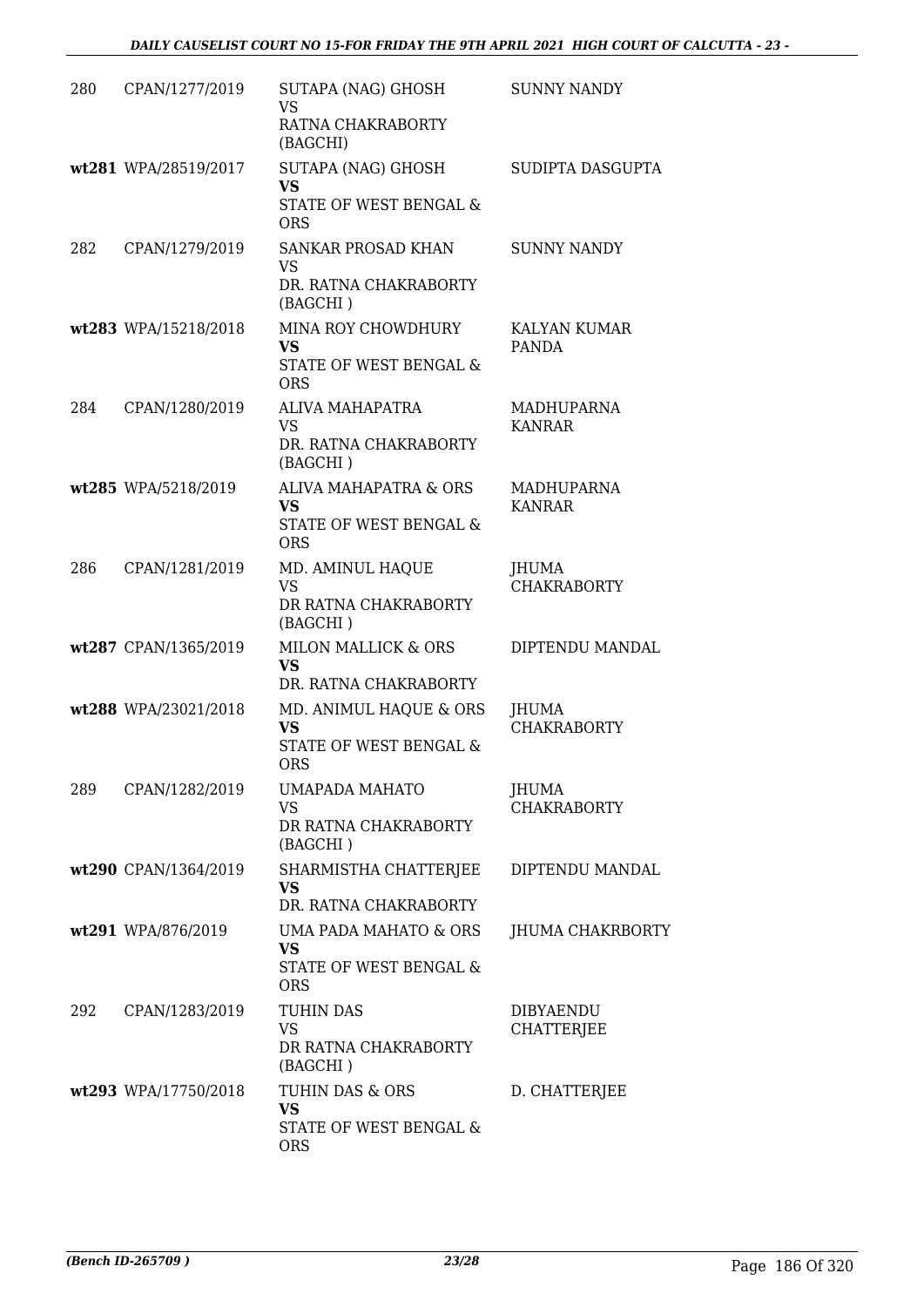| 294 | CPAN/1284/2019       | PULAK MONDAL<br><b>VS</b><br>DR RATNA CHAKRABORTY<br>(BAGCHI)            | <b>DIBYENDU</b><br><b>CHATTERJEE</b> |
|-----|----------------------|--------------------------------------------------------------------------|--------------------------------------|
|     | wt295 WPA/5305/2018  | PULAK MANDAL & ORS<br>VS<br>STATE OF WEST BENGAL &<br><b>ORS</b>         | <b>DIBYENDU</b><br><b>CHATTERJEE</b> |
| 296 | CPAN/1285/2019       | PAYEL ROY & ORS<br><b>VS</b><br>DR. RATNA CHAKRABORTY                    | <b>DIBYENDU</b><br><b>CHATTERJEE</b> |
|     | wt297 WPA/7210/2018  | PAYEL ROY & ORS<br>VS<br>STATE OF WEST BENGAL &<br><b>ORS</b>            | MADHUPARNA<br><b>KANRAR</b>          |
| 298 | CPAN/1291/2019       | <b>SUMIT MAJUMDER</b><br><b>VS</b><br>RATNA CHAKRABORTY<br><b>BAGCHI</b> | JHUMA<br><b>CHAKRABORTY</b>          |
|     | wt299 WPA/15249/2018 | SUMIT MAJUMDER & ORS.<br><b>VS</b><br>STATE OF WEST BENGAL &<br>ORS.     | JHUMA<br><b>CHAKRABORTY</b>          |
| 300 | CPAN/1292/2019       | AKHAND SARFARAZ KARIM<br>VS<br>DR RATNA CHAKRABORTY                      | JHUMA<br><b>CHAKRABORTY</b>          |
|     | wt301 WPA/23367/2018 | RINA MAHATO & ORS<br><b>VS</b><br>STATE OF WEST BENGAL &<br><b>ORS</b>   | J. CHAKARABORTY                      |
| 302 | CPAN/1304/2019       | <b>AMIT BAURI</b><br><b>VS</b><br>RATNA CHAKRABORTY                      | SUDIPTA DASGUPTA                     |
|     | wt303 WPA/2571/2018  | <b>AMIT BAURI</b><br><b>VS</b><br>STATE OF WEST BENGAL &<br><b>ORS</b>   | <b>SASTHI CHARAN</b><br>DHARA        |
| 304 | CPAN/1376/2019       | <b>IMRAN ALI</b><br>VS.<br>DR RATNA CHAKRABORTY                          | <b>DIBYENDU</b><br>CHATERJEE         |
|     | wt305 WPA/1278/2018  | SK. IMRAN ALI & ORS<br>VS<br>STATE OF WEST BENGAL &<br><b>ORS</b>        | <b>DIBYENDU</b><br><b>CHATTERJEE</b> |
| 306 | CPAN/1422/2019       | <b>SANTU MANDAL</b><br>VS.<br>RATNA CHKARABORTY<br>(BAGCHI)              | <b>SANTANU</b><br><b>CHATTERJEE</b>  |
|     | wt307 WPA/10995/2017 | <b>SANTU MANDAL</b><br>VS<br>STATE OF WEST BENGAL &<br><b>ORS</b>        | <b>S CHATTERJEE</b>                  |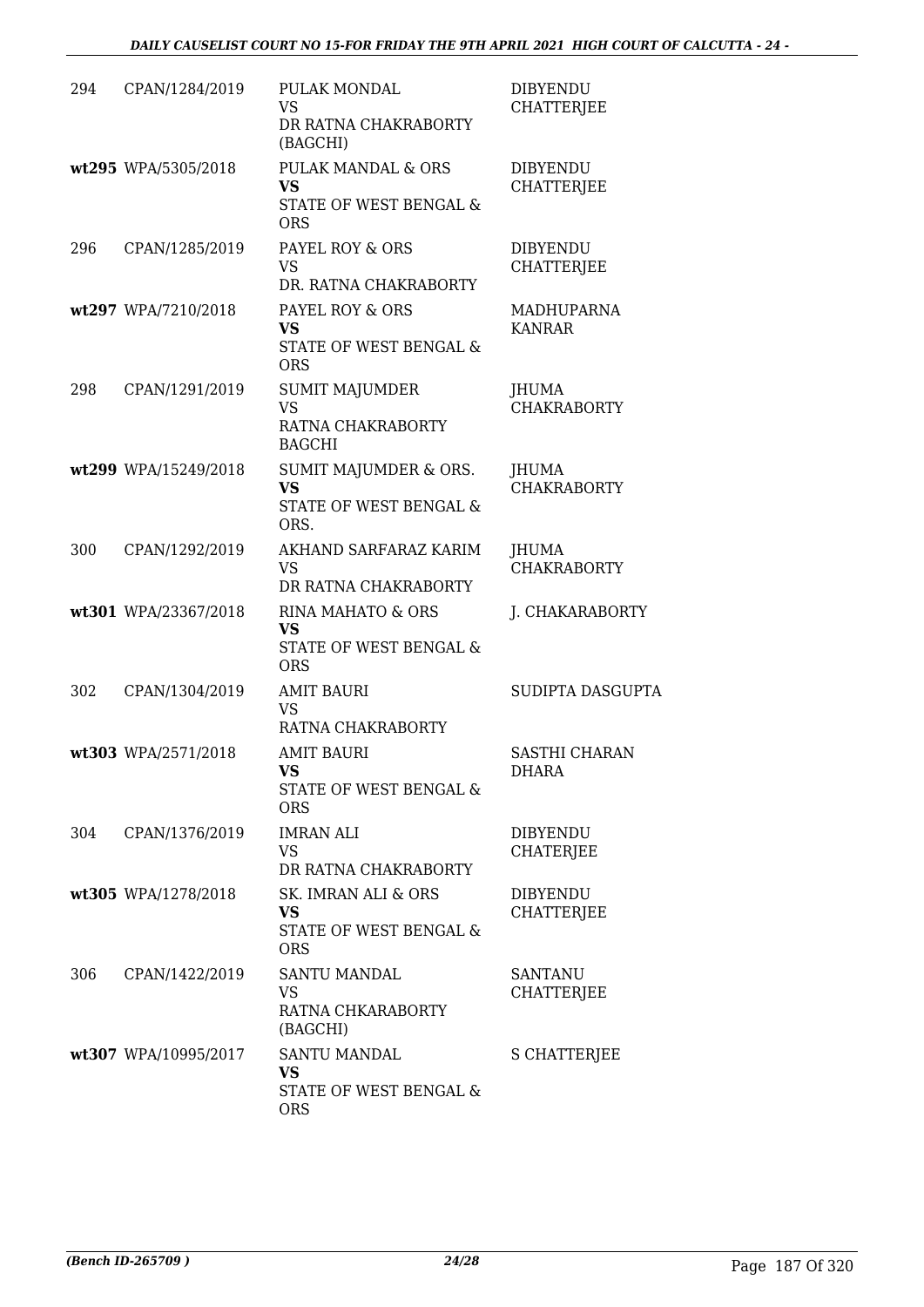| 308 | WPA/2473/2019        | SARADA MONDAL(DAS)<br><b>VS</b>                                             | <b>INDRAJIT MANDAL</b>          |
|-----|----------------------|-----------------------------------------------------------------------------|---------------------------------|
|     |                      | STATE OF WEST BENGAL &<br><b>ORS</b>                                        |                                 |
|     | IA NO: CAN/1/2021    |                                                                             |                                 |
| 309 | WPA/18834/2019       | MONOJIT DAS & ORS<br><b>VS</b>                                              | KOYEL BAG                       |
|     |                      | <b>STATE OF WEST BENGAL &amp;</b><br><b>ORS</b>                             |                                 |
|     | IA NO: CAN/1/2021    |                                                                             |                                 |
| 310 | WPA/23578/2019       | ANJALI ADHIKARI<br><b>VS</b><br>STATE OF WEST BENGAL &                      | SABITA KHUTIA<br><b>BHUNYA</b>  |
|     |                      | <b>ORS</b>                                                                  |                                 |
|     | IA NO: CAN/1/2020    |                                                                             |                                 |
| 311 | CPAN/269/2020        | PULAK MONDAL<br><b>VS</b>                                                   | <b>BIKRAM BANERJEE</b>          |
|     |                      | DR. RATNA CHAKRABORTI<br><b>BAGCHI</b>                                      |                                 |
|     | wt312 WPA/25772/2017 | PULAK MONDAL<br><b>VS</b>                                                   | <b>BIKRAM BANERJEE</b>          |
|     |                      | STATE OF WEST BENGAL &<br><b>ORS</b>                                        |                                 |
| 313 | CPAN/279/2020        | TARULATA PANDA & ANR<br><b>VS</b>                                           | TAMAL TARU PANDA                |
|     |                      | SANGHAMITRA MAKUD &<br>ANR                                                  |                                 |
|     | wt314 WPA/10523/2018 | TARULATA PANDA & ANR.<br><b>VS</b>                                          | TAMAL TARU PANDA                |
|     |                      | STATE OF WEST BENGAL &<br>ORS.                                              |                                 |
| 315 | CPAN/458/2020        | SK. LIAKAT ALI<br><b>VS</b>                                                 | <b>SHUVRO PROKASH</b><br>LAHIRI |
|     |                      | ASIS KUMAR DANDAPAT                                                         |                                 |
|     | IA NO: CAN/1/2020    |                                                                             |                                 |
|     | wt316 WPA/12326/2012 | SK LIAKAT ALI<br>VS<br>STATE OF W B & ORS                                   | BHARAT CHANDRA<br>SIMAI         |
|     |                      | IA NO: CAN/1/2019(Old No:CAN/10198/2019), CAN/2/2019(Old No:CAN/10199/2019) |                                 |
| 317 | CPAN/758/2020        | <b>SUPARNA KUIRI</b>                                                        | SUDIPTA DASGUPTA                |
|     |                      | <b>VS</b><br>RATNA CHAKRABORTY                                              |                                 |
|     | wt318 WPA/12640/2018 | <b>SUPARNA KUIRI</b>                                                        | PRATIK MAJUMDER                 |
|     |                      | <b>VS</b><br>STATE OF WEST BENGAL &<br><b>ORS</b>                           |                                 |
| 319 | CPAN/770/2020        | APARNA JANA(BARMAN)                                                         | <b>SUBIR SABUD</b>              |
|     |                      | <b>VS</b><br><b>AMINUL AHASAN</b>                                           |                                 |
|     | wt320 WPA/101/2020   | APARNA JANA (BARMAN)<br>VS                                                  | <b>SUBIR SABUD</b>              |
|     |                      | STATE OF WEST BENGAL &<br><b>ORS</b>                                        |                                 |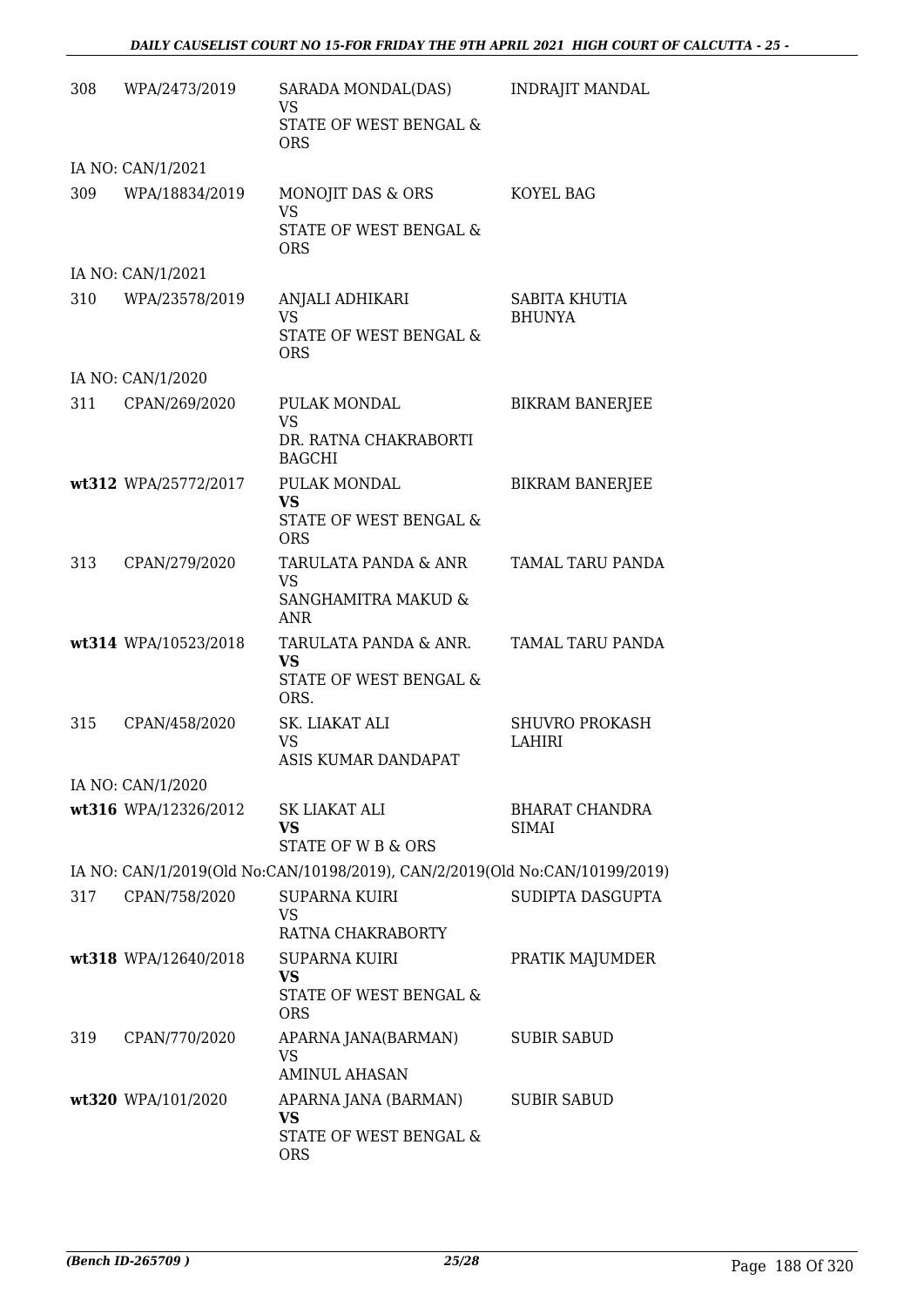#### *DAILY CAUSELIST COURT NO 15-FOR FRIDAY THE 9TH APRIL 2021 HIGH COURT OF CALCUTTA - 26 -*

| 321 | CPAN/771/2020                           | <b>BANI MISRA</b><br>VS                                                                     | <b>SUBIR SABUD</b>                                                                       |
|-----|-----------------------------------------|---------------------------------------------------------------------------------------------|------------------------------------------------------------------------------------------|
|     |                                         | AMINUL AHASAN                                                                               |                                                                                          |
|     | wt322 WPA/5201/2018                     | <b>BANI MISRA</b><br><b>VS</b><br>STATE OF WEST BENGAL &                                    | <b>ANUPAM DAS</b>                                                                        |
| 323 | WPA/2943/2020                           | ORS.<br>DR. MD. MOHIDUR<br><b>RAHAMAN</b><br><b>VS</b><br>STATE OF WEST BENGAL &            | <b>BARUN KUMAR</b><br><b>SAMANTA</b>                                                     |
|     |                                         | <b>ORS</b>                                                                                  |                                                                                          |
|     | IA NO: CAN/1/2021                       |                                                                                             |                                                                                          |
| 324 | WPA/2951/2020                           | SABERUN NESHA<br><b>VS</b><br><b>STATE OF WEST BENGAL &amp;</b><br><b>ORS</b>               | <b>BARUN KUMAR</b><br><b>SAMANTA</b>                                                     |
|     | IA NO: CAN/1/2021                       |                                                                                             |                                                                                          |
| 325 | WPA/5394/2020                           | THE UNIVERSITY OF<br>CALCUTTA & ORS.<br><b>VS</b><br>BAR COUNCIL OF INDIA &<br>ORS.         | SANDIP DASGUPTA                                                                          |
|     | IA NO: CAN/1/2020(Old No:CAN/3080/2020) |                                                                                             |                                                                                          |
| 326 | WPA/5607/2020                           | DR BADAL KUMAR MAITY DILIP KUMAR MAITI<br><b>VS</b><br>STATE OF WEST BENGAL &<br><b>ORS</b> |                                                                                          |
|     | CAN/6/2020, CAN/7/2020                  |                                                                                             | IA NO: CAN/1/2020(Old No:CAN/3367/2020), CAN/2/2020, CAN/3/2020, CAN/4/2020, CAN/5/2020, |
| 327 | WPA/6178/2020                           | DR DALLIYA ROY<br><b>VS</b><br>STATE OF WEST BENGAL &<br><b>ORS</b>                         | SUROJIT DUTTA                                                                            |
|     |                                         | IA NO: CAN/1/2020(Old No:CAN/5688/2020), CAN/2/2020(Old No:CAN/5690/2020)                   |                                                                                          |
| 328 | WPA/6357/2020                           | ANINDITA MAITY(MITRA)<br>VS<br>STATE OF WEST BENGAL &<br>ORS.                               | <b>MANIKA ROY</b>                                                                        |
|     | IA NO: CAN/1/2020(Old No:CAN/4909/2020) |                                                                                             |                                                                                          |
| 329 | WPA/6388/2020                           | <b>ANIMESH ROY</b><br><b>VS</b><br>STATE OF WEST BENGAL&<br><b>ORS</b>                      | SUJATA MUKHERJEE                                                                         |
|     |                                         | IA NO: CAN/1/2020(Old No:CAN/4977/2020), CAN/2/2021                                         |                                                                                          |
| 330 | WPA/6539/2020                           | PURNENDU SARKAR                                                                             | PROBAL SARKAR                                                                            |
|     |                                         | <b>VS</b><br>STATE OF WEST BENGAL &<br><b>ORS</b>                                           |                                                                                          |
|     | IA NO: CAN/1/2020(Old No:CAN/5302/2020) |                                                                                             |                                                                                          |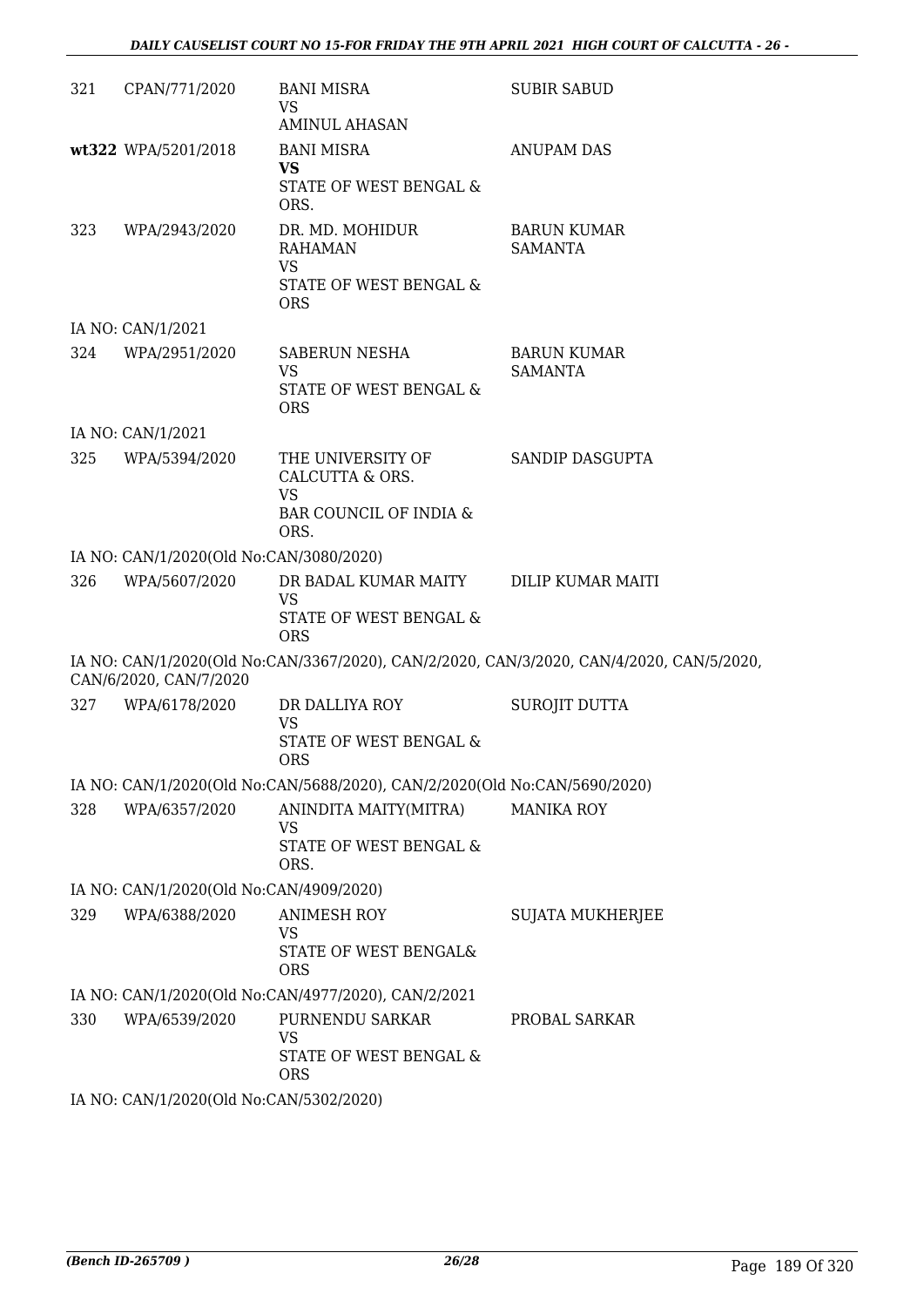| 331 | WPA/6737/2020                           | ARDHENDU GHOSH & ORS.<br><b>VS</b><br>STATE OF WEST BENGAL &      | <b>DIBYENDU</b><br><b>CHATTERJEE</b>  |
|-----|-----------------------------------------|-------------------------------------------------------------------|---------------------------------------|
|     |                                         | ORS.                                                              |                                       |
|     | IA NO: CAN/1/2020(Old No:CAN/5651/2020) |                                                                   |                                       |
| 332 | WPA/6766/2020                           | <b>SONIA GHOSH</b><br><b>VS</b><br>STATE OF WEST BENGAL &<br>ORS. | DIPAYAN KUNDU                         |
|     | IA NO: CAN/1/2020(Old No:CAN/5704/2020) |                                                                   |                                       |
| 333 | WPA/6816/2020                           | PARTHA DAS                                                        | <b>GOPA BISWAS</b>                    |
|     |                                         | VS<br>STATE OF WEST BENGAL&<br><b>ORS</b>                         |                                       |
|     | IA NO: CAN/1/2020(Old No:CAN/5801/2020) |                                                                   |                                       |
| 334 | WPA/6873/2020                           | <b>SRIYAM PANDA &amp; ANR</b><br>VS                               | SK. JAYED HOSSAIN                     |
|     |                                         | STATE OF WEST BENGAL&<br><b>ORS</b>                               |                                       |
|     | IA NO: CAN/1/2020(Old No:CAN/5938/2020) |                                                                   |                                       |
| 335 | WPA/7058/2020                           | <b>TANMOY DAS</b>                                                 | <b>AVINABA PATRA</b>                  |
|     |                                         | <b>VS</b><br>State of West Bengal                                 |                                       |
|     | IA NO: CAN/1/2020                       |                                                                   |                                       |
| 336 | WPA/7170/2020                           | PRADIP SINGHA                                                     | <b>BISWAJIT HAZRA</b>                 |
|     |                                         | VS                                                                |                                       |
|     |                                         | STATE OF WEST BENGAL<br>AND ORS.                                  |                                       |
|     | IA NO: CAN/1/2020                       |                                                                   |                                       |
| 337 | WPA/7296/2020                           | ABDUL KADIR ZILANI                                                | ROBIUL ISLAM                          |
|     |                                         | <b>VS</b><br>State of West Bengal                                 |                                       |
|     | IA NO: CAN/1/2020                       |                                                                   |                                       |
| 338 | WPA/7297/2020                           | <b>SAMPA GAYAN</b>                                                | NILANJAN ADHIKARI                     |
|     |                                         | VS                                                                |                                       |
|     |                                         | State of West Bengal                                              |                                       |
|     | IA NO: CAN/1/2020                       |                                                                   |                                       |
| 339 | WPA/7329/2020                           | SUDIPTA BHATTACHARYYA<br><b>VS</b>                                | <b>SALONI</b><br><b>BHATTACHARJEE</b> |
|     |                                         | <b>VISVA BHARATI AND ORS</b>                                      |                                       |
|     | IA NO: CAN/1/2020, CAN/2/2021           |                                                                   |                                       |
| 340 | WPA/9281/2020                           | <b>JOYDEEP SIL</b><br><b>VS</b>                                   | DIPANJAN KUNDU                        |
|     | IA NO: CAN/1/2021                       | Union of India AND ORS                                            |                                       |
| 341 | WPA/9886/2020                           | BIDISHA BHATTACHARJEE                                             | TANUSREE DAS                          |
|     |                                         | VS<br>VISWA BHARATI AND                                           |                                       |
|     |                                         | <b>OTHERS</b>                                                     |                                       |
|     | IA NO: CAN/1/2021                       |                                                                   |                                       |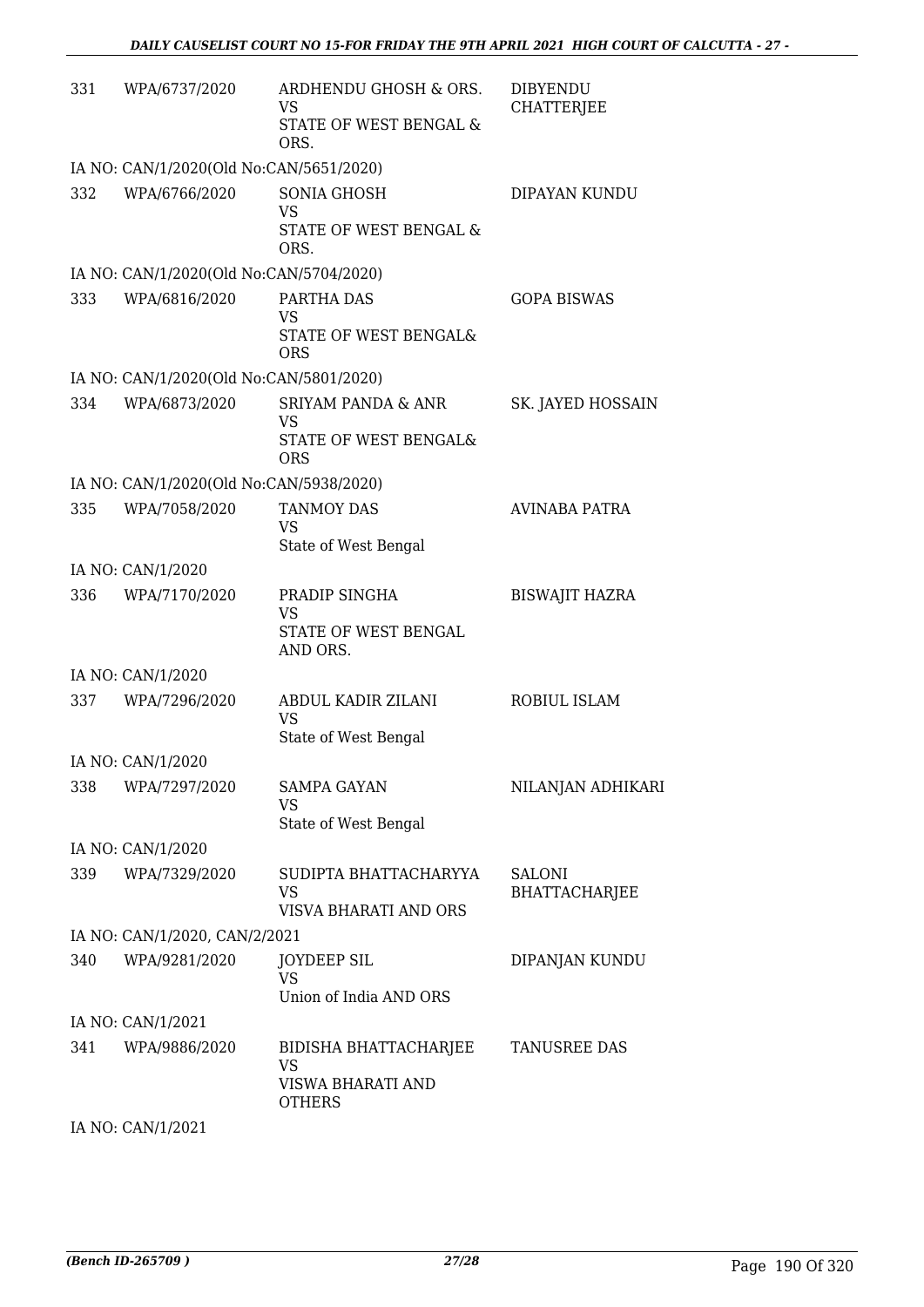| 342 | WPA/11876/2020       | SYAMAPADA MAHATA AND<br><b>ORS</b><br>VS<br>UNION OF INDIA AND ORS. | UTTAM BANERJEE   |
|-----|----------------------|---------------------------------------------------------------------|------------------|
|     | IA NO: CAN/1/2021    |                                                                     |                  |
| 343 | CPAN/66/2021         | SUSMITA SARDAR<br>VS<br>dr. ratna chakraborty                       | SK. SAHJAHAN ALI |
|     | wt344 WPA/11294/2020 | SUSMITA SARDAR<br>VS<br>STATE OF WEST BENGAL<br>AND ORS.            | SHJAHAN ALI      |
| 345 | WPA/4581/2021        | ANANYA SEN<br>VS<br>STATE OF WEST BENGAL<br>AND ORS.                | MAHABOOB AHMED   |

IA NO: CAN/1/2021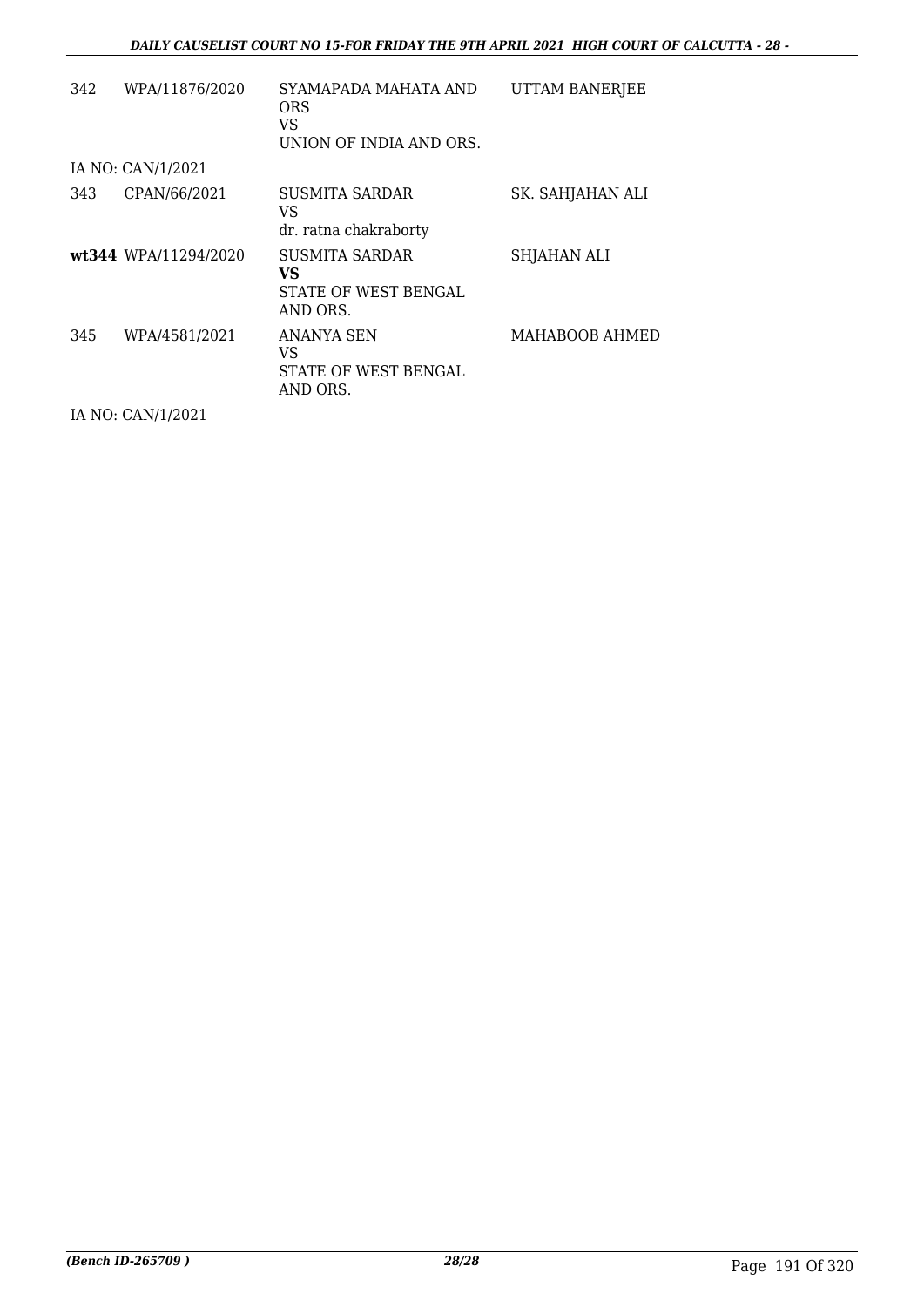

### **Appellate Side**

**DAILY CAUSELIST For Friday The 9th April 2021**

**COURT NO. 19**

**SINGLE BENCH (SB - VIII)**

**AT 10:30 AM**

**HON'BLE JUSTICE SHAMPA SARKAR**

**(VIA VIDEO CONFERENCE)**

**ON AND FROM MONDAY, THE 11TH JANUARY, 2021 - ADMISSION AND HEARING OF CIVIL REVISION APPLICATIONS AND APPLICATIONS UNDER ARTICLE 227 OF THE CONSTITUTION INCLUDING APPLICATIONS CONNECTED THERETO [EXCLUDING CIVIL REVISIONS ARISING OUT OF TESTAMENTARY AND EJECTMENT / EVICTION SUITS AND PUBLIC PREMISES (UNAUTHORISED OCCUPANTS) ACT, 1971**

**IF 'HEARING' MATTERS ARE EXHAUSTED, THERAFTER 'MOTION' WILL BE TAKEN UP.**

**NOTE : MENTIONING ONLY ON MONDAYS AT THE FIRST SITTING OF THE COURT.**

**SPECIAL NOTE : 1) NO PHYSICAL MENTIONING WILL BE ALLOWED.**

**SPECIAL NOTE : 2) MATTERS WHICH ARE NOT IN THE LIST BUT HAVE BEEN MENTIONED WILL BE TAKEN UP ON EVERY FRIDAY IN THE FIRST HALF. NOTE: MATTERS WILL BE TAKEN UP THROUGH PHYSICAL HEARING ONLY WHEN BOTH THE PARTIES ARE AGREED.**

#### **FOR JUDGMENT**

| WPA/12218/2014 | NITYANANDA BERA      | ANIMESH       |
|----------------|----------------------|---------------|
|                |                      | BHATTACHARYYA |
|                | STATE OF WEST BENGAL |               |

**TO BE MENTIONED**

2 CO/615/2021 (CORRECTION) SOURAV ROY VS J. P. BOHRA AND CO. PVT. LTD. SUHRID SUR

#### **URGENT MOTION**

3 CO/892/2020 GNAN RANJAN HALDER & ANR VS SYNDICATE BANK MIR ANOWAR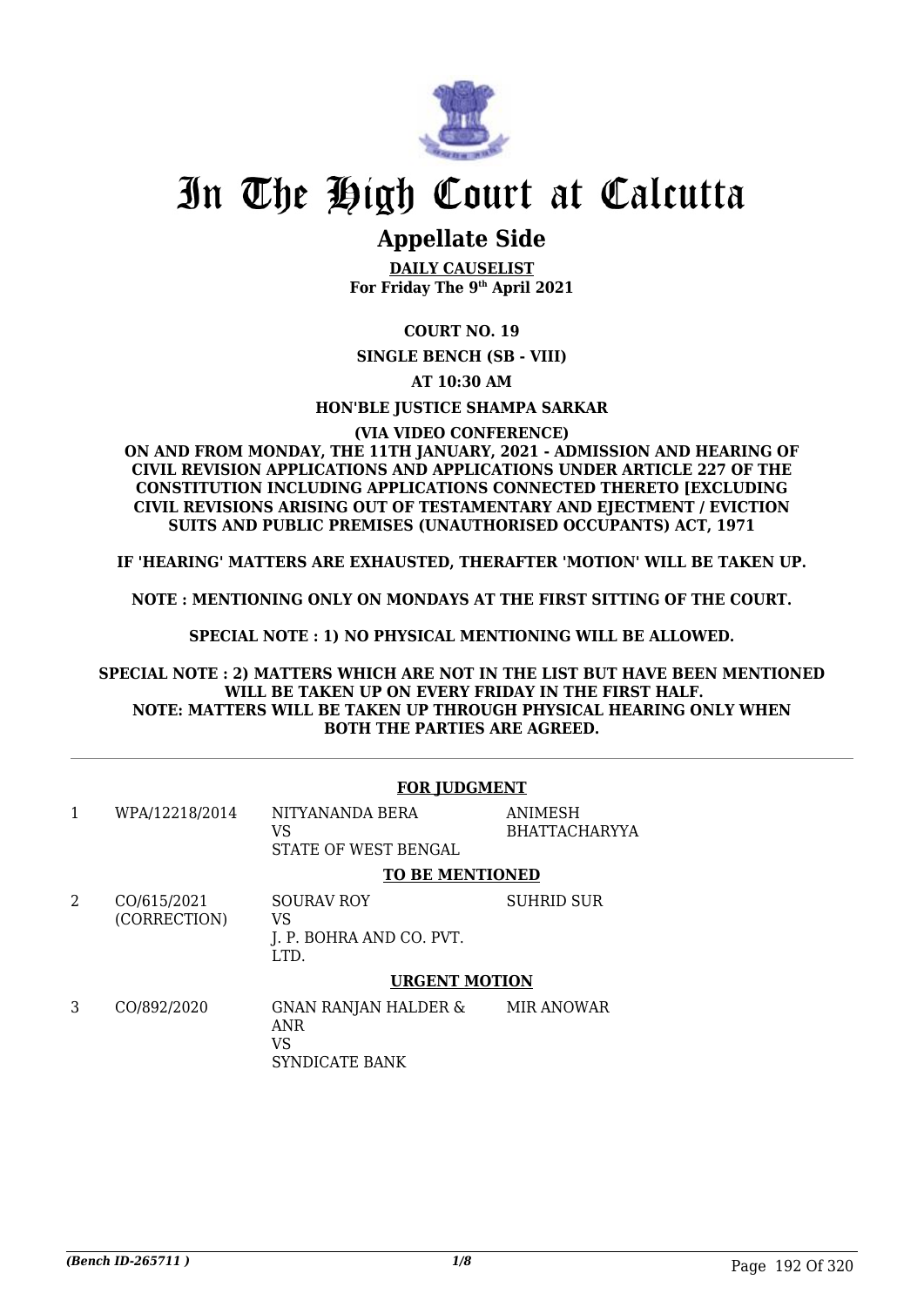| 4  | CO/1080/2020 | PRAMSHILA DEBI @ PREM<br>SHILA DEVI @PREM SHILA<br><b>KUMAR</b><br><b>VS</b>   | <b>ASHIQUE MONDAL</b>                     |
|----|--------------|--------------------------------------------------------------------------------|-------------------------------------------|
|    |              | UNITED INDIA INSURANCE<br><b>COMPANY LIMITED &amp; ANR</b>                     |                                           |
|    |              | <b>UPON MENTIONING</b>                                                         |                                           |
| 5  | CO/3198/2016 | BAPPADITYA GHOSH<br><b>VS</b>                                                  | <b>ASHIM GHOSHAL</b>                      |
|    |              | <b>UNION OF INDIA &amp; ORS</b>                                                |                                           |
| 6  | CO/3989/2019 | <b>ADITYA BERA</b><br><b>VS</b><br>AJANTA BERA (PAUL)                          | NILADRI SAHA                              |
| 7  | CO/4191/2019 | ANJALI DAS SIMA<br><b>VS</b><br>SANDHYA ACHARIYA & ORS                         | PRASANTA BISHAL                           |
| 8  | CO/4386/2019 | <b>UPANITA DAS</b><br><b>VS</b><br><b>ARUNAVA DAS</b>                          | <b>SUDESHNA BASU</b><br><b>THAKUR</b>     |
| 9  | CO/4437/2019 | MR SOMNATH JANA<br><b>VS</b><br>ANANAYA JANA NEE                               | <b>IVAN ROY</b>                           |
|    |              | <b>HALDER</b>                                                                  |                                           |
| 10 | CO/325/2020  | SHANTI DEVI KOTHARI<br><b>VS</b><br>PRABHAT KR. MITRA                          | <b>SAYANI</b><br><b>BHATTACHARYA</b>      |
| 11 | CO/466/2020  | RUDRAPHEE MONDAL<br><b>VS</b><br><b>ASHOK SARDAR &amp; ORS.</b>                | <b>DEBAPRATIM</b><br><b>BANERJEE</b>      |
| 12 | CO/513/2020  | BUDGE BUDGE CO. LTD.<br><b>VS</b><br><b>STATE OF WEST BENGAL &amp;</b><br>ORS. | NILADRI KHANRA                            |
| 13 | CO/558/2020  | PRAJAPATI PANDIT<br>VS                                                         | <b>GOURANGA KUMAR</b><br><b>DAS</b>       |
|    |              | JIBAN KRISHNA JANA & ORS                                                       |                                           |
| 14 | CO/568/2020  | <b>GOPAL KUMAR AGARWAL</b><br><b>VS</b><br>M/S S.S.S.CONSTRUCTION<br>& ORS     | SANJOY<br><b>CHAKRABORTI</b>              |
| 15 | CO/617/2020  | RAJIB GHOSHAL<br><b>VS</b><br>VANDANA AGARWALLA                                | <b>SHIVANGI THARD</b>                     |
| 16 | CO/664/2020  | ANINDYA BARAT<br><b>VS</b><br>DEBOMITA BARAT                                   | SIDDHARTHA ROY                            |
| 17 | CO/675/2020  | <b>SUMAN KUNDU</b><br><b>VS</b><br>STATE OF WEST BENGAL                        | <b>SAKTI PRASAD</b><br>CHAKRABARTI        |
| 18 | CO/677/2020  | RINA PAUL (SRIMANI)<br><b>VS</b><br>STATE OF WEST BENGAL                       | <b>SAKTI PRASAD</b><br><b>CHAKRABARTI</b> |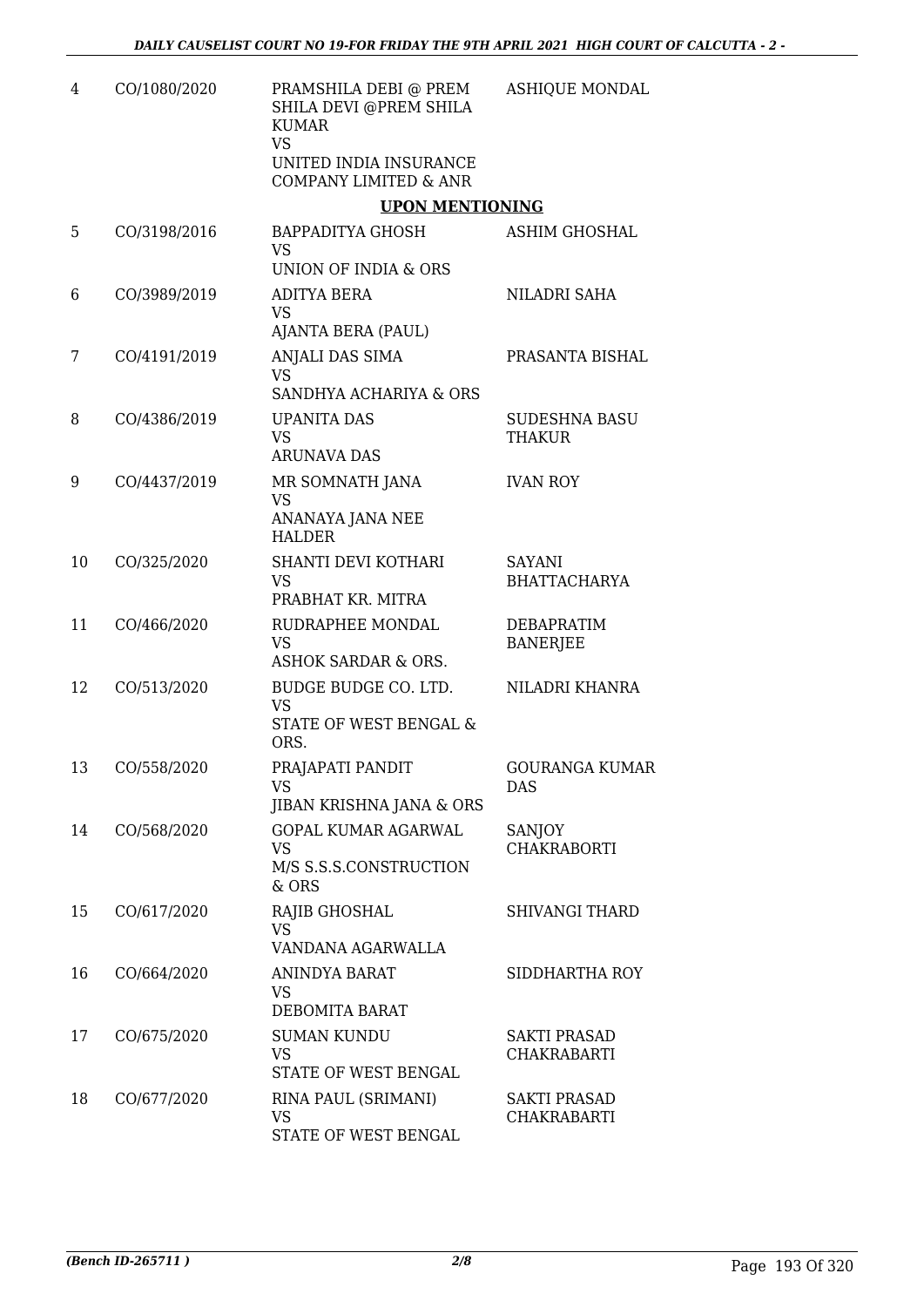| 19 | CO/679/2020                   | AMA SANKAR PAL<br>VS<br>STATE OF WEST BENGAL                                                                     | <b>SAKTI PRASAD</b><br><b>CHAKRABARTI</b> |
|----|-------------------------------|------------------------------------------------------------------------------------------------------------------|-------------------------------------------|
| 20 | CO/681/2020                   | <b>SUKANTA PAL &amp; ANR</b><br><b>VS</b><br>STATE OF WEST BENGAL                                                | <b>SAKTI PRASAD</b><br><b>CHAKRABARTI</b> |
| 21 | CO/682/2020                   | GIRIDHARI KUNDU<br><b>VS</b><br><b>STATE OF WEST BENGAL &amp;</b><br><b>ORS</b>                                  | <b>SAKTI PRASAD</b><br><b>CHAKRABARTI</b> |
| 22 | CO/683/2020                   | DHIRA KUNDU & ORS<br><b>VS</b><br>STATE OF WEST BENGAL                                                           | <b>SAKTI PRASAD</b><br><b>CHAKRABARTI</b> |
| 23 | CO/684/2020                   | <b>DHIRA KUNDU</b><br><b>VS</b><br>STATE OF WEST BENGAL                                                          | <b>SAKTI PRASAD</b><br><b>CHAKRABARTI</b> |
| 24 | CO/687/2020                   | <b>MAMATA PAUL &amp; ORS</b><br><b>VS</b><br>STATE OF WEST BENGAL                                                | <b>SAKTI PRASAD</b><br><b>CHAKRABARTI</b> |
| 25 | CO/688/2020                   | DHIRA KUNDU & ORS<br><b>VS</b><br>STATE OF WEST BENGAL                                                           | <b>SAKTI PRASAD</b><br><b>CHAKRABARTI</b> |
| 26 | CO/734/2020                   | <b>SK/RABIUL</b><br><b>VS</b><br>SK. AHASAN & ORS.                                                               | <b>KALPITA PAUL</b>                       |
| 27 | CO/860/2020                   | MOUMITA LAHIRI<br>MUKHERJEE<br><b>VS</b><br>MANJIL MUKHERJEE                                                     | MADHURIMA SARKAR                          |
|    | IA NO: CAN/1/2020, CAN/2/2020 |                                                                                                                  |                                           |
| 28 | CO/862/2020                   | PRATIMA GANGULY @<br><b>PUTUL</b><br><b>VS</b><br>THE BLOCK LAND AND<br><b>LAND REFORMS OFFICER</b>              | <b>ALOTRIYA</b><br><b>MUKHERJEE</b>       |
| 29 | CO/919/2020                   | BATLI ENVIRONMENTAL<br><b>ENGINEERING LIMITED</b><br><b>VS</b><br><b>EASTERN METEC PRIVATE</b><br><b>LIMITED</b> | ABHIRUP<br><b>CHAKRABORTY</b>             |
| 30 | CO/949/2020                   | MANTU CHOWDHURY<br><b>VS</b><br><b>SUBHAS CHOWDHURY &amp;</b><br><b>ANR</b>                                      | <b>SUBROTO</b><br><b>MUKHERHEE</b>        |
| 31 | CO/963/2020                   | RISHINOX BUILDWELL LLP<br><b>VS</b><br>KAMAL HOSSAIN MOLLA                                                       | TEESHAM DAS                               |
| 32 | CO/965/2020                   | GAUTAM KUMAR SAHA<br><b>VS</b><br><b>SUBRATA GOSWAMI &amp; ORS</b>                                               | DHANANJAY NAYAK                           |
| 33 | CO/983/2020                   | RAMESH SHAHANI<br>VS<br>RATNA MULLICK & ANR                                                                      | <b>SANTU NANDY</b>                        |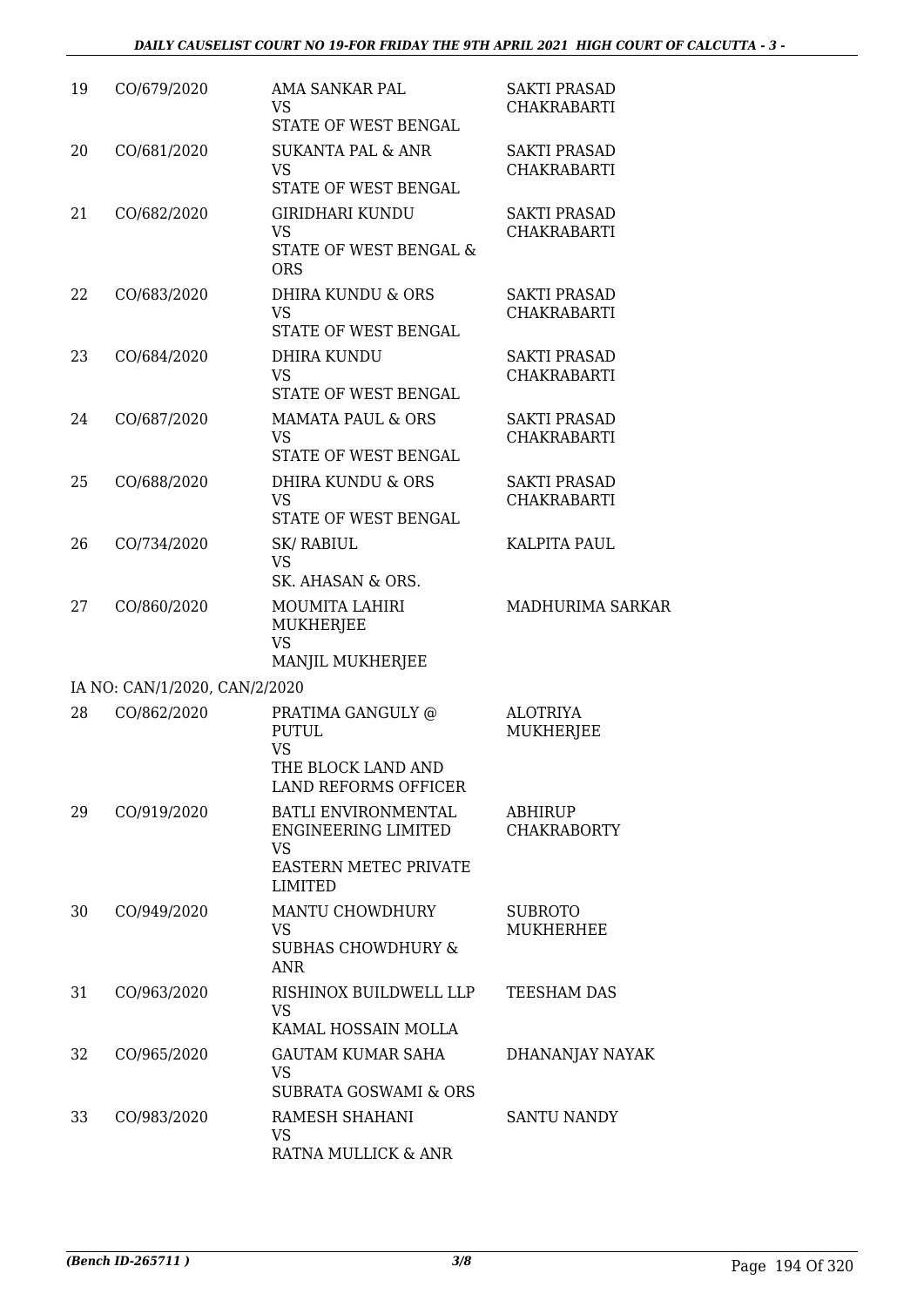| 34 | CO/1050/2020      | VIKASH KUMAR BARI<br>VS<br>DIBYA PRASAD @ DIBYA<br><b>KUMARI PRASAD</b>                            | <b>ALOTRIYA</b><br><b>MUKHERJEE</b>   |
|----|-------------------|----------------------------------------------------------------------------------------------------|---------------------------------------|
| 35 | CO/1073/2020      | <b>SULATA DAS</b><br><b>VS</b><br>RANJIT KR. KALAPAHAR                                             | <b>SANDIP DINDA</b>                   |
| 36 | CO/1095/2020      | <b>SOVAN KUMAR &amp; ORS</b><br>VS<br><b>SREE BALAJI &amp; ANR</b>                                 | <b>SHAONI DEY</b>                     |
| 37 | CO/1100/2020      | ASHOK KUMAR NAGPURIA<br><b>VS</b><br>KRISHNA BAGCHI & ANR                                          | JAVED K<br><b>SANWARWALA</b>          |
| 38 | CO/1283/2020      | <b>SHUKRANA BIBI</b><br><b>VS</b><br><b>GOUS-E-FIRDOUS</b>                                         | MD. JALALUDDIN                        |
|    | IA NO: CAN/1/2020 |                                                                                                    |                                       |
| 39 | CO/1284/2020      | <b>NURMAN MALLICK</b><br><b>VS</b><br>GOUS-E-FIRDOUS                                               | MD.JALALUDDIN                         |
|    | IA NO: CAN/1/2020 |                                                                                                    |                                       |
| 40 | CO/1317/2020      | JITENDRA JAISWAL<br><b>VS</b><br>PRITAM KUMAR MANNA                                                | SOMENATH DE                           |
| 41 | CO/1323/2020      | SMT MEENA JAISWAL AND<br><b>ANR</b><br><b>VS</b><br>STANDARD CHARTERED<br><b>BANK AND ANR</b>      | PRATIK MAJUMDER                       |
| 42 | CO/1346/2020      | PANNALAL AGARWAL<br><b>VS</b><br>SANTI DEVI SHARMA                                                 | DEBABRATO ROY                         |
| 43 | CO/1374/2020      | <b>SWAPAN KUMAR BORAL @</b><br><b>SWAPAN KUMAR BODAL</b><br>VS<br><b>SUMAN SAHA AND ORS</b>        | Shebatee Datta                        |
| 44 | CO/1377/2020      | <b>SERAMPORE</b><br>MULTIPURPOSE SAMABAYA<br><b>SAMITY LTD</b><br><b>VS</b><br><b>IOCL AND ANR</b> | <b>DEBNATH</b><br><b>BHATTACHARYA</b> |
| 45 | CO/1447/2020      | SANJIT JANA<br>VS<br>KALYANI NASKAR                                                                | <b>SOUMEN</b><br><b>BHATTACHARJEE</b> |
| 46 | CO/1448/2020      | SANJIT JANA<br><b>VS</b><br>NILANJAN MAL                                                           | <b>SOUMEN</b><br><b>BHATTACHARJEE</b> |
| 47 | CO/1601/2020      | <b>BUDDHADEB BASU</b><br><b>VS</b><br>MONOJ ADAK AND ORS                                           | <b>SUBIR BANERJEE</b>                 |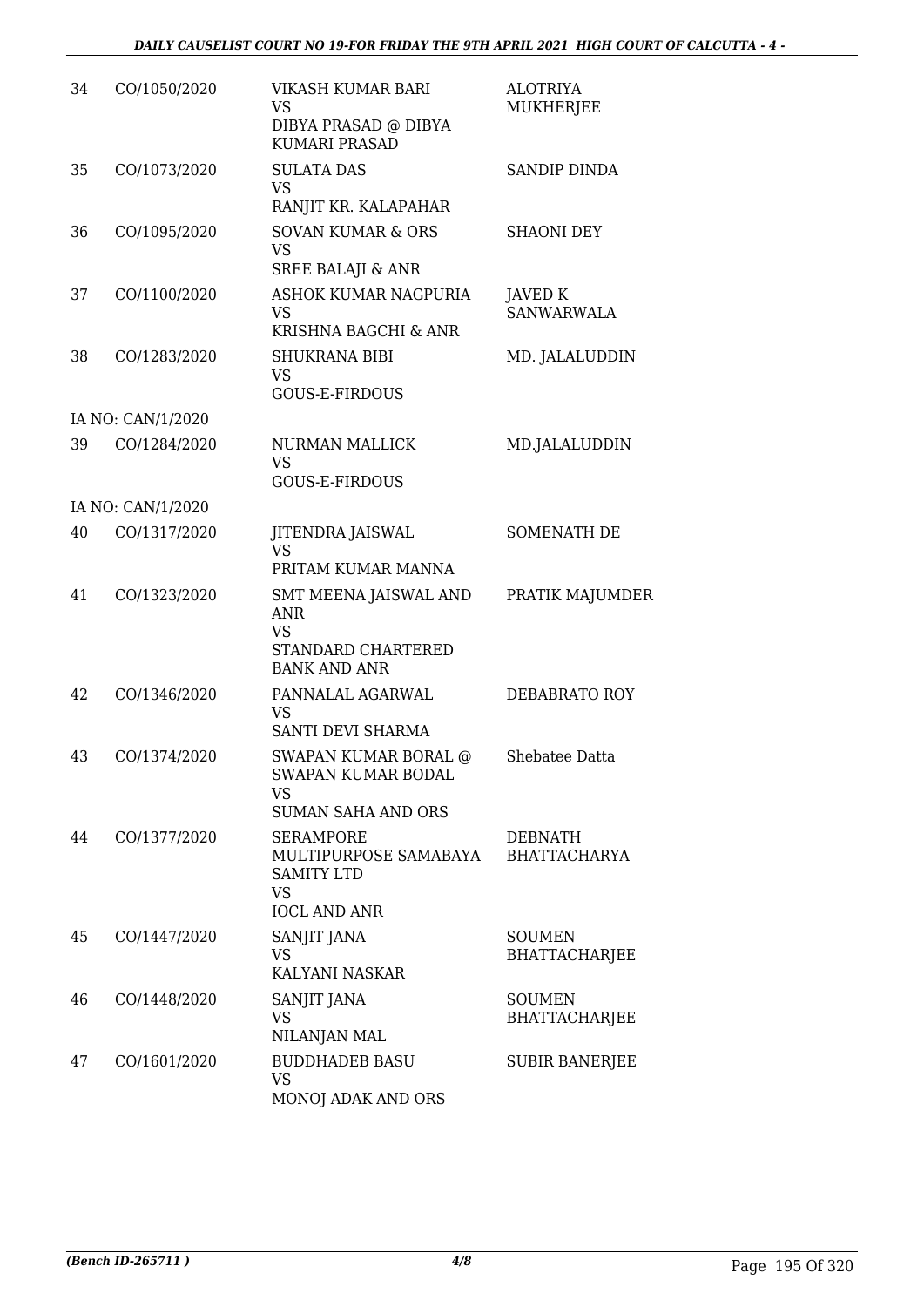| 48 | CO/224/2021                             | MD MERAOJUDDIN AND<br><b>ORS</b><br><b>VS</b>                                   | <b>RIAZ ABEDIN</b>                     |
|----|-----------------------------------------|---------------------------------------------------------------------------------|----------------------------------------|
|    |                                         | THE CHIEF EXECUTIVE<br>OFFICER AND ANR                                          |                                        |
| 49 | CO/691/2021                             | RINKU PARAMANIK<br><b>VS</b>                                                    | APURBA KUMAR<br><b>DATTA</b>           |
|    |                                         | RANA PARAMANIK                                                                  |                                        |
|    |                                         | <b>ADJOURNED MOTIONS</b>                                                        |                                        |
| 50 | CO/1018/2020                            | RAHUL BHATNAGAR & ANR<br><b>VS</b>                                              | <b>SUBRATA</b><br><b>CHAKRABORTI</b>   |
|    |                                         | REGISTRAR, BIDHANNAGAR<br>CIVIL COURT, MAYUK<br><b>BHAWAN</b>                   |                                        |
| 51 | CO/1363/2020                            | AMIT KUMAR JANA<br><b>VS</b><br><b>ASIT JANA</b>                                | <b>MALAYSREE MAITY</b>                 |
| 52 | CO/142/2021                             | SRI LAB MONDAL ALIAS<br>LAB KUMAR MONDAL<br><b>VS</b>                           | SANJIB SETH                            |
|    |                                         | RANJIT KUMAR HAIT AND<br><b>ORS</b>                                             |                                        |
|    |                                         | <b>CONTEMPT APPLICATION</b>                                                     |                                        |
|    |                                         | (AT 2:00 P.M., AFTER THE DIVISION BENCH IF TIME PERMIT)                         |                                        |
| 53 | CPAN/284/2020                           | <b>DIPAK KUMAR DAS</b><br>VS<br>NISHANTA MUKHERJEE                              | <b>GOURAV</b><br>PURKAYASTHA           |
|    | wt54 WPA/76/2017                        | DIPAK KUMAR DAS<br><b>VS</b><br><b>STATE OF WEST BENGAL &amp;</b><br><b>ORS</b> | <b>GAURAV</b><br>PURKAYASTHA           |
|    | IA NO: CAN/1/2017(Old No:CAN/7540/2017) |                                                                                 |                                        |
| 55 | WPCRC/11/2021                           | <b>GOUTAM KUMAR DUGAR</b><br>vs<br>PRASENJIT GHOSH                              | <b>BRATINDRA</b><br>NARAYAN ROY        |
|    | wt56 WPA/9679/2019                      | <b>GAUTAM KUMAR DUGAR &amp;</b><br><b>ORS</b><br><b>VS</b>                      | <b>BRATINDRA</b><br><b>NARAYAN RAY</b> |
|    |                                         | STATE OF WEST BENGAL &<br><b>ORS</b>                                            |                                        |
|    |                                         | <b>APPLICATION</b>                                                              |                                        |
|    |                                         | (AT 2:00 P.M., AFTER THE DIVISION BENCH IF TIME PERMIT)                         |                                        |
| 57 | CO/809/2009                             | JAGANNATH MAITY & ORS<br><b>VS</b>                                              | SHAHJAHAN ALI<br><b>KHAN</b>           |
|    |                                         | <b>BISWAMAYEE GOLAYA &amp;</b><br><b>ORS</b>                                    |                                        |
|    | IA NO: CAN/1/2020, CAN/2/2020           |                                                                                 |                                        |
| 58 | CO/2248/2010                            | <b>BASANTI BANERJEE</b><br>VS<br>NISHA RANI GHOSH                               | KESHAB CHANDRA<br><b>DAS</b>           |
|    |                                         | IA NO: CAN/1/2019(Old No:CAN/5530/2019), CAN/3/2021, CAN/4/2021                 |                                        |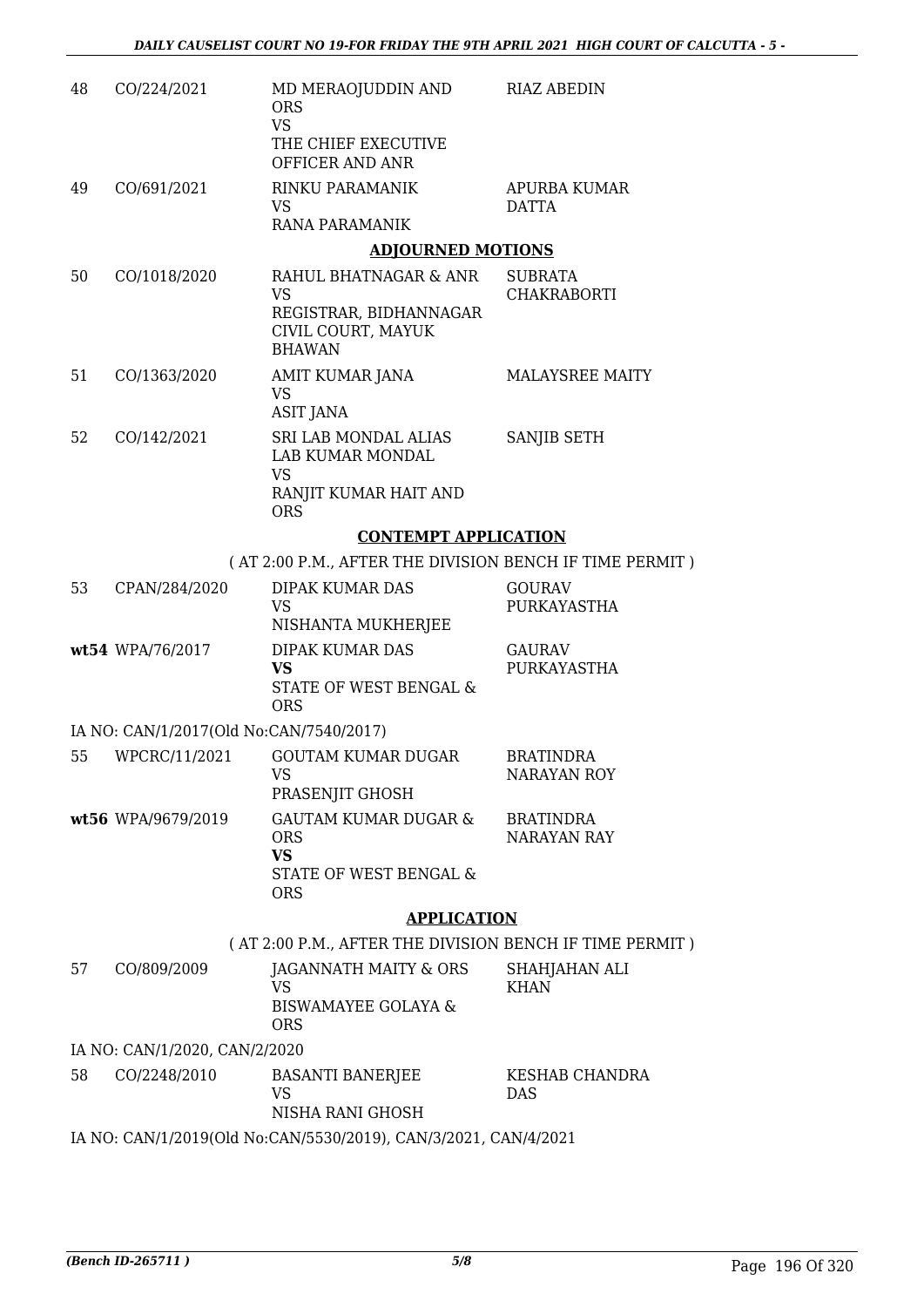| 59 | CO/741/2011                             | WEST BENGAL HOUSING<br><b>BOARD</b><br><b>VS</b><br>WEST BENGAL EMPLOYEES<br>(F&S) CO-OPPARATIVE<br><b>HOUSING SOCIETY &amp;</b> | SAMRAT SENGUPTA               |
|----|-----------------------------------------|----------------------------------------------------------------------------------------------------------------------------------|-------------------------------|
|    |                                         | IA NO: CAN/1/2018(Old No:CAN/7782/2018), CAN/2/2021, CAN/3/2021                                                                  |                               |
| 60 | CO/1642/2014                            | DEBASHIS CHAKRABORTY<br><b>VS</b><br><b>SARBESH TEWARI</b>                                                                       | ANIRBAN MAJUMDER              |
|    | IA NO: CAN/1/2017(Old No:CAN/5945/2017) |                                                                                                                                  |                               |
| 61 | CO/1991/2015                            | <b>SANKAR SAHA &amp; ORS</b><br><b>VS</b><br>SUPRIYA KUMAR SETT &<br><b>ORS</b>                                                  | D.N. CHATTERJEE               |
|    | IA NO: CAN/2/2021                       |                                                                                                                                  |                               |
| 62 | CO/1865/2017                            | ACHINTYA @ ACHINTA<br><b>BARMAN &amp; ORS</b><br><b>VS</b><br><b>KEDAR ROY &amp; ORS</b>                                         | R MANNA                       |
| 63 | CO/3126/2017                            | SURANJANA CHAUDHURY<br><b>VS</b><br><b>ABHIJIT CHAUDHURY</b>                                                                     | SANJAY SAHA                   |
|    | IA NO: CAN/1/2019(Old No:CAN/1122/2019) |                                                                                                                                  |                               |
| 64 | CO/3268/2017                            | KARTICK CHANDRA SAU<br><b>VS</b><br>SM. REKHA BARI PARYA &<br><b>ANR</b>                                                         | KHOKAN KUMAR<br><b>DUTTA</b>  |
|    |                                         | IA NO: CAN/1/2019(Old No:CAN/11763/2019)                                                                                         |                               |
| 65 | CO/3880/2017                            | FARID SK.<br><b>VS</b><br>AFROJA BIBI                                                                                            | <b>MANAS KUMAR DAS</b>        |
|    |                                         | IA NO: CAN/1/2020, CAN/2/2020, CAN/3/2020                                                                                        |                               |
| 66 | CO/25/2018                              | MASTER MOHD SHAFI &<br>ANR<br><b>VS</b><br>SK. SIRAJUL RAHMAN                                                                    | TANMOY MUKHERJEE              |
|    | IA NO: CAN/1/2019(Old No:CAN/6759/2019) |                                                                                                                                  |                               |
| 67 | CO/3497/2018                            | ARABINDA KUMAR MARIK &<br><b>ORS</b><br><b>VS</b><br>PRAFULLA KUMAR GHOSH<br>& ORS                                               | SHEBATEE DATTA                |
|    |                                         | IA NO: CAN/1/2019(Old No:CAN/6123/2019), CAN/2/2021                                                                              |                               |
| 68 | CO/2120/2019                            | <b>RINA MALLICK</b><br><b>VS</b><br>ASHIM KUMAR GANGULY @<br><b>GANGOPADHYAY &amp; ORS</b>                                       | DIPTYENDU KUMAR<br><b>PAL</b> |
|    |                                         |                                                                                                                                  |                               |

IA NO: CAN/1/2019(Old No:CAN/8670/2019)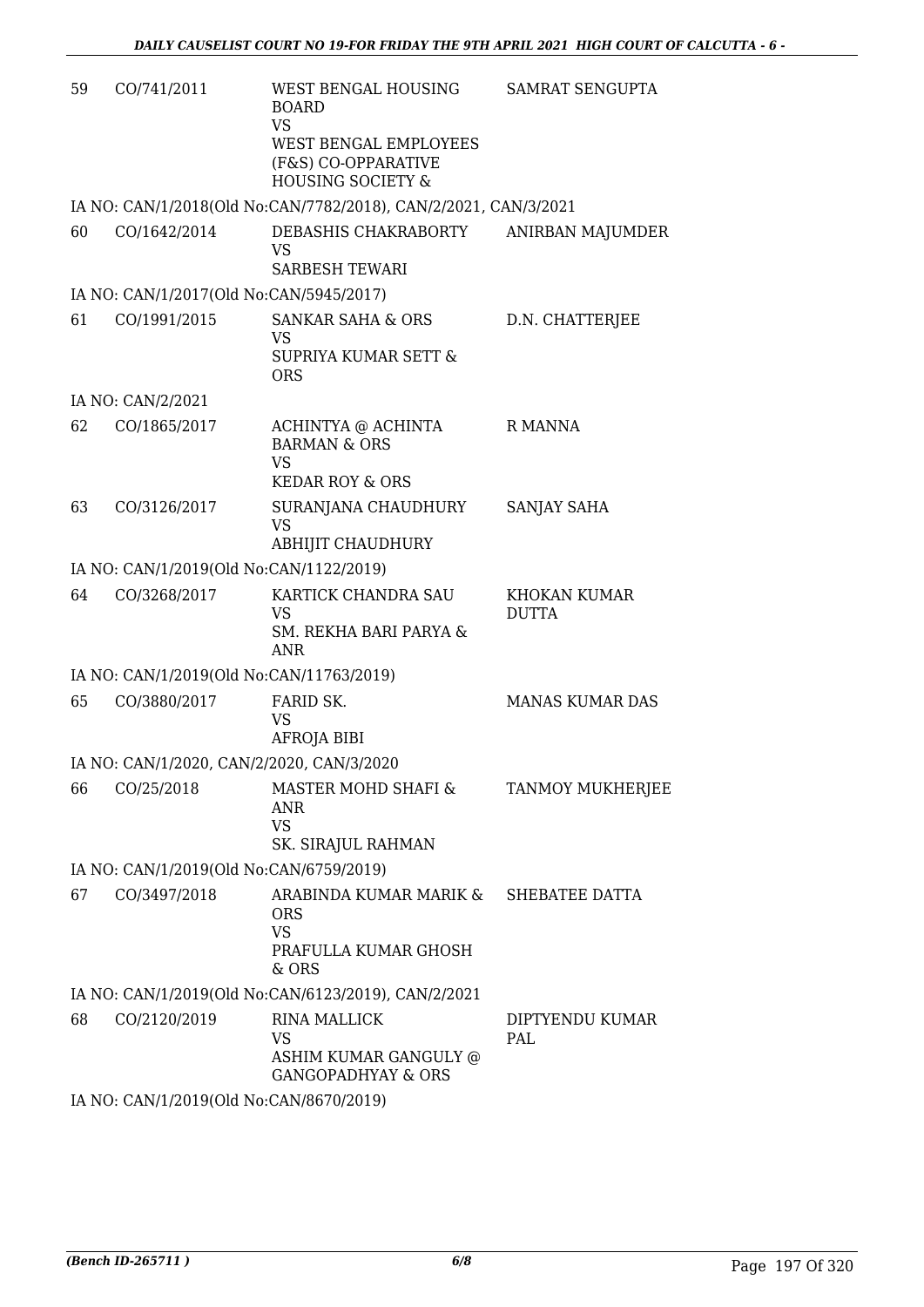| 69 | CO/2537/2019                  | MAHADEV GORAI & ORS<br><b>VS</b><br>SS KOJAGARI LAXMIMATA<br>THAKURANI R/P BY MANIK<br><b>RATAN GORAI&amp;ORS</b> | <b>SOUMIK GANGULY</b>                                                                             |
|----|-------------------------------|-------------------------------------------------------------------------------------------------------------------|---------------------------------------------------------------------------------------------------|
|    |                               | IA NO: CAN/1/2019(Old No:CAN/11452/2019), CAN/2/2019(Old No:CAN/12017/2019)                                       |                                                                                                   |
| 70 | CO/2847/2019                  | <b>SUJOY PODDER</b><br><b>VS</b><br><b>SUDIPA PODDER</b>                                                          | PTIYANJIT KUNDU                                                                                   |
|    |                               | IA NO: CAN/1/2019(Old No:CAN/11540/2019)                                                                          |                                                                                                   |
| 71 | CO/2922/2019                  | JRE TANK TERMINAL<br>PRIVATE LIMITED<br><b>VS</b><br>NEPAL VEGETABLE GHEE<br><b>INDUSTRIES LIMITED</b>            | <b>MUDRIKA KHAITAN</b>                                                                            |
|    | IA NO: CAN/1/2021             |                                                                                                                   |                                                                                                   |
| 72 | CO/3077/2019                  | ROSHNI SOM<br><b>VS</b><br><b>AVISHEK SOM</b>                                                                     | PRABHAT KUMAR<br><b>SINGH</b>                                                                     |
|    |                               |                                                                                                                   | IA NO: CAN/1/2019(Old No:CAN/9149/2019), CAN/2/2020(Old No:CAN/2866/2020), CAN/3/2021, CAN/4/2021 |
| 73 | CO/3368/2019                  | <b>GANGARAM SARDAR</b><br><b>VS</b><br>AMITA RANI SARDAR                                                          | RATUL GHOSH                                                                                       |
|    |                               | IA NO: CAN/1/2020(Old No:CAN/1417/2020)                                                                           |                                                                                                   |
| 74 | CO/3789/2019                  | M/S. SHREE SANKAR<br><b>SERVICE STATION</b><br><b>VS</b><br>KOTAK MAHINDRA BANK<br>LTD. & ORS                     | SK. MASOOM ALI                                                                                    |
|    |                               | IA NO: CAN/1/2020(Old No:CAN/4545/2020), CAN/2/2020(Old No:CAN/4547/2020)                                         |                                                                                                   |
| 75 | CO/3927/2019                  | <b>GITA PRADHAN &amp; ORS</b><br><b>VS</b><br>CONTAI CO-OPERATIVE<br><b>BANK LTD. &amp; ORS</b>                   | DEBNARAYAN PATRA                                                                                  |
|    | IA NO: CAN/1/2020             |                                                                                                                   |                                                                                                   |
| 76 | CO/4208/2019                  | MAHADEB HALDER & ANR<br>VS<br>TUTUN NAG & ORS                                                                     | DIPTA BHANU DUTT                                                                                  |
|    | IA NO: CAN/1/2021             |                                                                                                                   |                                                                                                   |
| 77 | CO/180/2020                   | PROFULLA KUMAR GHOSH<br><b>VS</b><br><b>JOYDIP DAS</b>                                                            | KAMAN SAHOO                                                                                       |
|    | IA NO: CAN/1/2021             |                                                                                                                   |                                                                                                   |
| 78 | CO/1228/2020                  | PRASANTA PAUL<br><b>VS</b><br><b>INDRANI PAIL DEY</b>                                                             | <b>BRATIN KUMAR DEY</b>                                                                           |
|    | IA NO: CAN/1/2020, CAN/2/2021 |                                                                                                                   |                                                                                                   |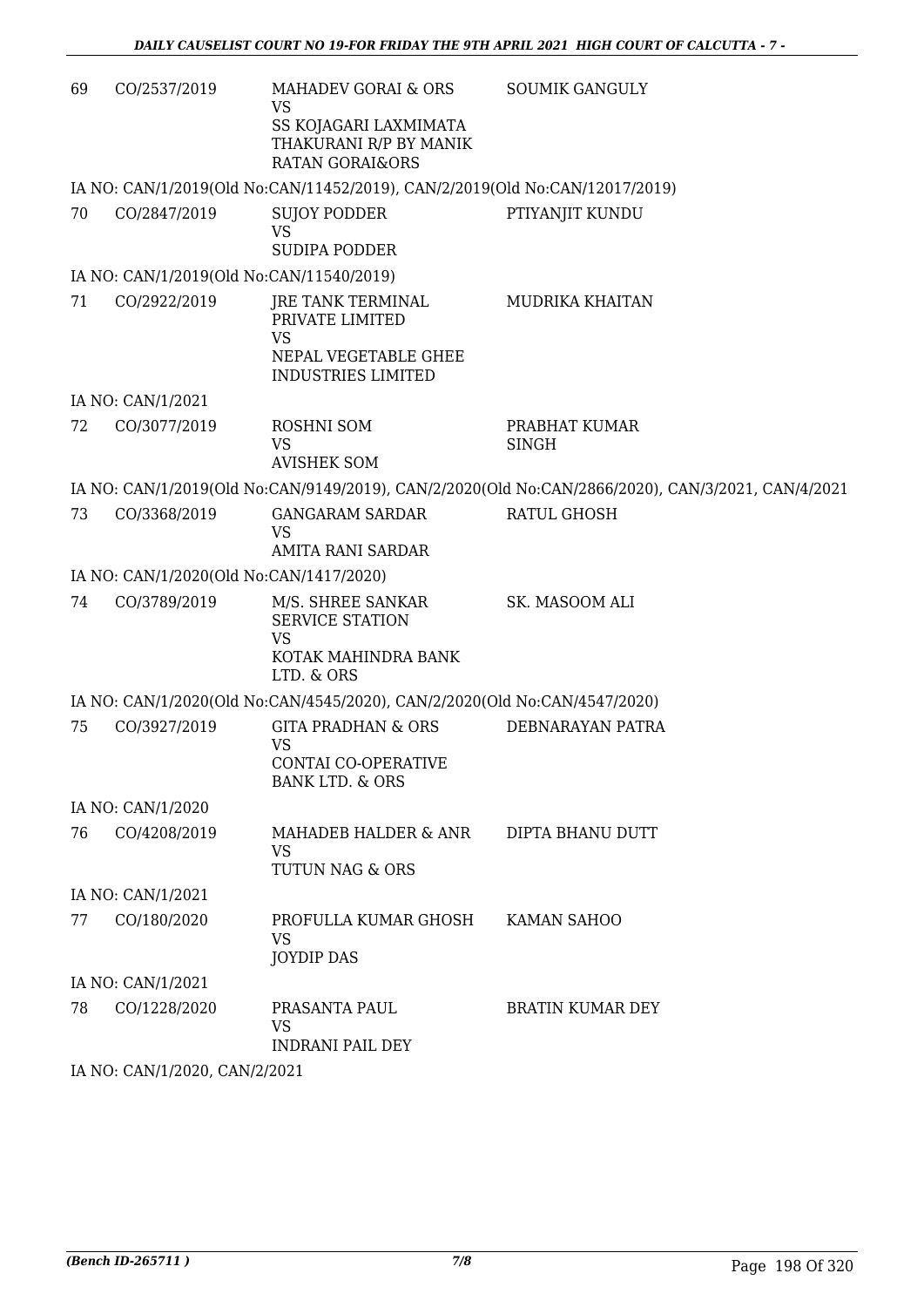| 79 | CO/118/2021                   | GREKA (ZHENGZHOU)<br>TECHNICAL SERVICES CO.<br>LTD.<br><b>VS</b><br>PETROPATH FLUIDS (INDIA)<br>P. LTD. | <b>ARANYA SAHA</b>   |  |  |
|----|-------------------------------|---------------------------------------------------------------------------------------------------------|----------------------|--|--|
|    | IA NO: CAN/1/2021, CAN/2/2021 |                                                                                                         |                      |  |  |
| 80 | CO/137/2021                   | BERGER PAINTS INDIA LTD<br>VS<br>ASIS CHATTOPADHAYA AND<br>ORS                                          | SARADA HARIHARAN     |  |  |
|    |                               | IA NO: CAN/1/2021, CAN/2/2021, CAN/3/2021, CAN/4/2021                                                   |                      |  |  |
|    |                               | <b>APPLICATION 1</b>                                                                                    |                      |  |  |
|    |                               | (ADJOURNED)                                                                                             |                      |  |  |
| 81 | RVW/42/2020                   | JIBAN KRISHNA BANIK<br><b>VS</b><br>KANIKA SAHA                                                         | ABHIJIT BORAL        |  |  |
|    | wt82 CO/2877/2018             | JIBAN KRIHSNA BANIK<br><b>VS</b><br>PUSPA RANI DAS                                                      | <b>ABHIJIT BORAL</b> |  |  |
| 83 | RVW/87/2020                   | <b>SUPARNA GHOSH</b><br><b>VS</b><br>RAKESH KUMAR GUPTA                                                 | <b>AMRITA DE</b>     |  |  |
|    | IA NO: CAN/1/2020, CAN/2/2020 |                                                                                                         |                      |  |  |
|    | wt84 CO/51/2017               | RAKESH KUMAR GUPTA<br>VS<br>SMT. SUPARNA GHOSH                                                          | DEBAYAN SINHA        |  |  |
|    | wt85 CO/76/2017               | <b>SUPARNA GHOSH</b><br><b>VS</b><br>RAKESH KUMAR GUPTA &<br><b>ORS</b>                                 | TANMOY MUKHERJEE     |  |  |
| 86 | CO/999/2020                   | <b>SUNIL KUMAR</b><br><b>VS</b><br>HDFC BANK LTD. & ORS                                                 | MONOJIT CHATTERJE    |  |  |
|    | IA NO: CAN/1/2020             |                                                                                                         |                      |  |  |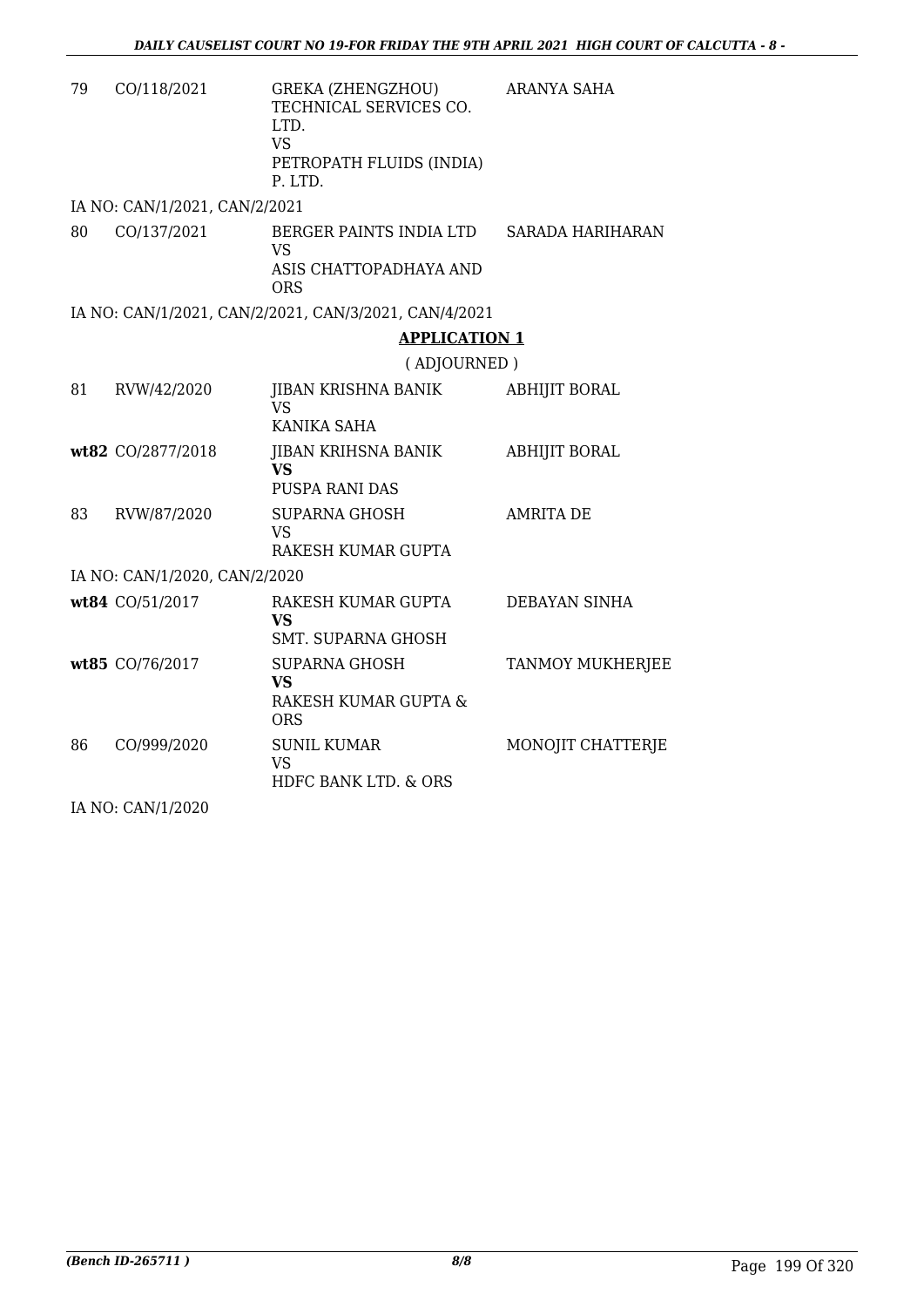

## **Appellate Side**

**DAILY CAUSELIST For Friday The 9th April 2021**

### **COURT NO. 10 SINGLE BENCH (SB - IX) AT 10:30 AM HON'BLE JUSTICE RAVI KRISHAN KAPUR (VIA VIDEO CONFERENCE)**

#### **ON AND FROM MONDAY, 1ST MARCH, 2021 - MATTERS (MOTION & HEARING) UNDER ARTICLE 226 OF THE CONSTITUTION RELATING TO RESIDUARY UNDER GROUP IX PERTAINING TO PUBLIC PREMISES (UNAUTHORISD OCCUPANTS) ACT, 1971 AND ELECTRICITY INCLUDING APPLICATIONS CONNECTED THERETO;**

**APPEALS RELATING TO ALL CLAIM CASES INCLUDING APPLICATIONS CONNECTED THERETO (EXCLUDING ADMISSION OF APPEALS UNDER SECTION 30 OF THE EMPLOYEES' COMPENSATION ACT, 1923.**

**HEARING OF WRIT PETITIONS IRRESPECTIVE OF CLASSIFICATION AND APPLICATIONS CONNECTED THERETO.**

#### **NO PHYSICAL MENTIONING WILL BE ALLOWED UNTIL FURTHER ORDER.**

**NOTE : MATTERS WILL BE TAKEN UP THROUGH PHYSICAL HEARING ONLY WHEN BOTH THE PARTIES ARE AGREED.**

#### **TO BE MENTIONED**

| 1 | FMAT/507/2020<br>(Correction) | HDFC ERGO GENERAL INS<br>CO LTD<br>VS<br>RATNA SAHA AND ORS                                        | RAJESH SINGH   |
|---|-------------------------------|----------------------------------------------------------------------------------------------------|----------------|
|   | IA NO: CAN/1/2020             |                                                                                                    |                |
| 2 | WPA/7196/2020<br>(Correction) | BABY MUKHERJEE ANR ANR TAPAS DATTA<br>VS<br>REGISTRAR OF CO<br><b>OPERATIVE SOCIETY AND</b><br>ORS |                |
|   | IA NO: CAN/1/2020             |                                                                                                    |                |
|   |                               | <b>ASSIGNED MATTERS</b>                                                                            |                |
| 3 | WPA/19373/2019                | MOHUA PODDER & ORS<br>VS<br>STATE OF WEST BENGAL &<br>ORS                                          | SOMOSHREE SAHA |

#### **MOTION**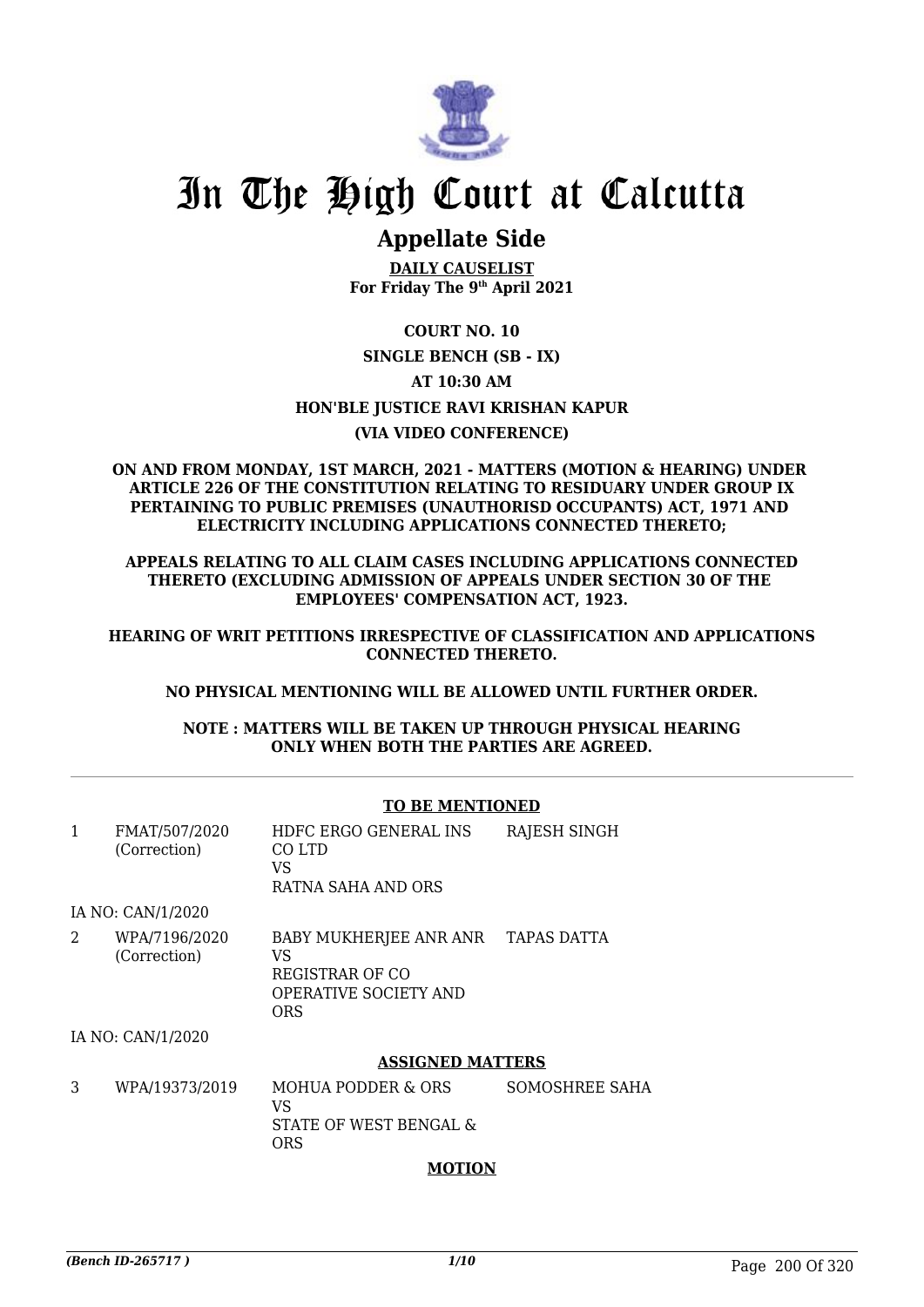| 4  | WPA/8597/2021                           | AMAL KUMAR MONDAL<br><b>VS</b>                                                                                          | <b>GOLAM NURE</b><br><b>IMROHI</b> |
|----|-----------------------------------------|-------------------------------------------------------------------------------------------------------------------------|------------------------------------|
|    |                                         | STATE OF WEST BENGAL<br>AND ORS.                                                                                        |                                    |
|    |                                         | <b>SPECIALLY FIXED MATTERS</b>                                                                                          |                                    |
| 5  | WPA/23859/2019<br>(Assigned)            | MURSHIDABAD COLLEGE<br>OF ENGINEERING AND<br>TECHNOLOGY & H.R. D &<br><b>VS</b><br>STATE OF WEST BENGAL &<br><b>ORS</b> | <b>HASIBUL ISLAM</b>               |
|    | IA NO: CAN/1/2021                       |                                                                                                                         |                                    |
|    |                                         | <b>FOR HEARING</b>                                                                                                      |                                    |
| 6  | WPA/15776/2018                          | <b>GANESH DUTTA</b><br><b>VS</b><br><b>STATE OF WEST BENGAL &amp;</b><br><b>ORS</b>                                     | T. MUKHERJEE                       |
| 7  | WPA/19245/2018                          | DR. ANANYA MANDAL<br><b>VS</b><br>KOLKATA MUNICIPAL<br><b>CORPORATION &amp; ORS</b>                                     | <b>BRATIN KUMAR DEY</b>            |
|    | IA NO: CAN/1/2018(Old No:CAN/9617/2018) |                                                                                                                         |                                    |
| 8  | WPA/20497/2018                          | <b>BIJON CHATTERJEE</b><br><b>VS</b><br>UNION OF INDIA & ORS                                                            | S. MAJUMDER                        |
| 9  | WPA/22082/2018                          | PRANAB NASKAR & ORS<br><b>VS</b><br>STATE OF WEST BENGAL &<br><b>ORS</b>                                                | SATYAJIT MAHATA                    |
|    | wt10 WPA/19334/2018                     | PRASANTA KUMAR ROY<br><b>VS</b><br>STATE OF WEST BENGAL &<br><b>ORS</b>                                                 | A. ADDHYA                          |
| 11 | WPA/23549/2018                          | M/S ZAPDOR-UBC-KE (JV)<br><b>VS</b><br><b>UNION OF INDIA &amp; ORS</b>                                                  | RAMESHWAR SINHA                    |
| 12 | WPA/23954/2018                          | SHASHI AGARWAL<br>VS<br>BIDHANNAGAR MUNICIPAL<br><b>CORPORATION &amp; ORS</b>                                           | <b>SHOVAN GHOSH</b>                |
| 13 | WPA/24441/2018                          | MD. ABDUR RAQUIB<br><b>VS</b><br>STATE OF WEST BENGAL &<br><b>ORS</b>                                                   | <b>TAPODIP GUPTA</b>               |
|    | IA NO: CAN/1/2020(Old No:CAN/1691/2020) |                                                                                                                         |                                    |
| 14 | WPA/25090/2018                          | <b>ISITA LAHIRI</b><br><b>VS</b><br>STATE OF WEST BENGAL &<br><b>ORS</b>                                                | <b>SANGHAMITRA</b><br><b>NANDY</b> |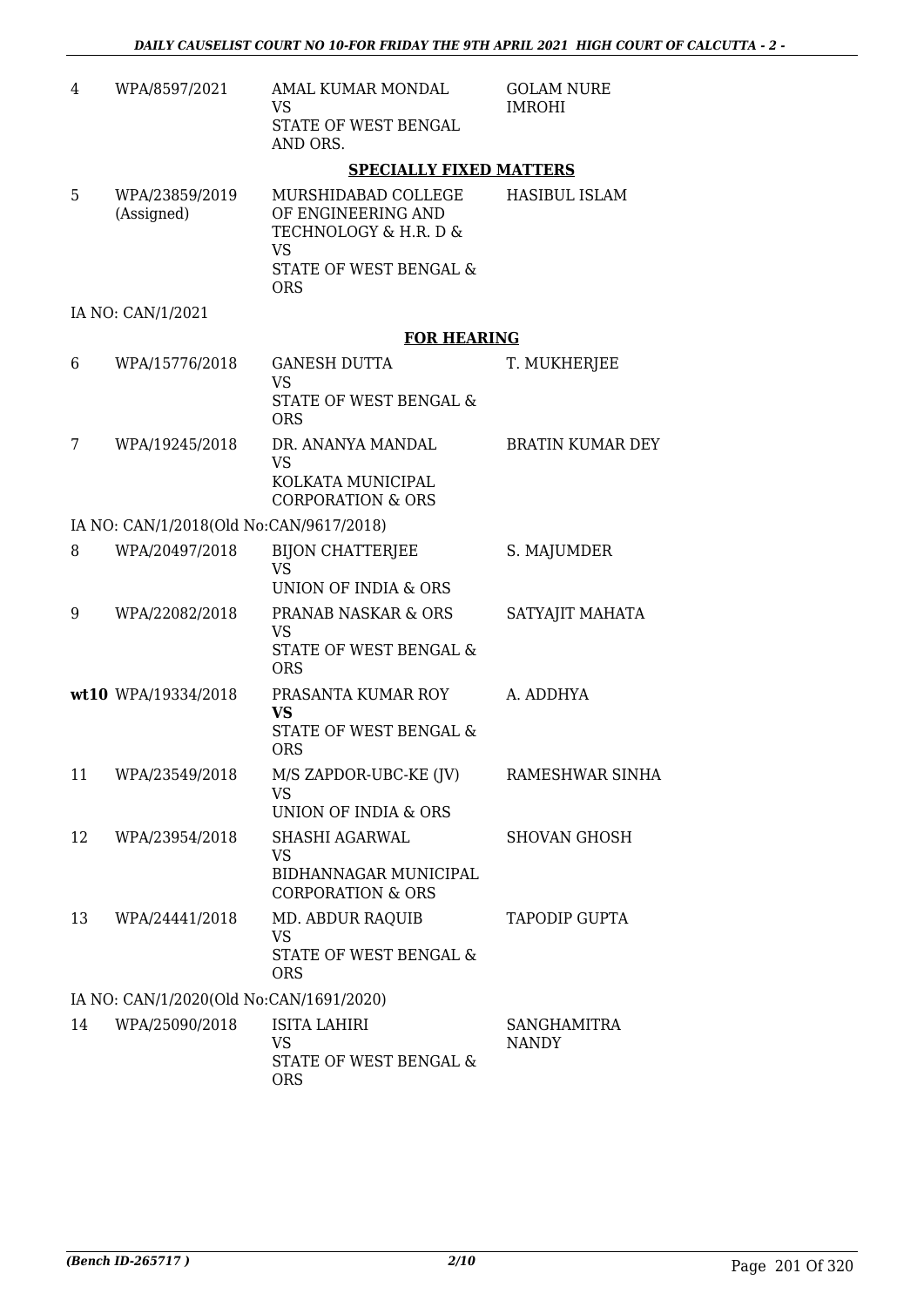| 15 | WPA/25594/2018                          | NIRAJ KUMAR & ANR<br><b>VS</b><br><b>COAL INDIA LIMITED &amp; ORS</b>                                    | <b>VICTOR CHATTERJEE</b>                                                                                                                                                            |
|----|-----------------------------------------|----------------------------------------------------------------------------------------------------------|-------------------------------------------------------------------------------------------------------------------------------------------------------------------------------------|
|    |                                         | CAN/6/2020(Old No:CAN/5968/2020), CAN/7/2020, CAN/8/2020                                                 | IA NO: CAN/1/2020(Old No:CAN/3520/2020), CAN/2/2020(Old No:CAN/3521/2020), CAN/3/2020(Old<br>No:CAN/4331/2020), CAN/4/2020(Old No:CAN/4334/2020), CAN/5/2020(Old No:CAN/4336/2020), |
|    | wt16 WPA/17774/2019                     | SUBHASH RAMKRISHNA<br><b>BHANDARE &amp; ORS</b><br><b>VS</b><br><b>COAL INDIA LIMITED &amp; ORS</b>      | PRATIK MAJUMDER                                                                                                                                                                     |
|    |                                         | IA NO: CAN/1/2020(Old No:CAN/232/2020), CAN/2/2020(Old No:CAN/4339/2020)                                 |                                                                                                                                                                                     |
|    | wt17 WPA/5664/2020                      | PARVEEN CHOUDHARY &<br>ANR<br><b>VS</b><br><b>COAL INDIA LIMITED</b>                                     | SAMRAT DEY PAUL                                                                                                                                                                     |
|    |                                         | CAN/6/2020(Old No:CAN/5843/2020), CAN/7/2020, CAN/8/2020, CAN/9/2021                                     | IA NO: CAN/1/2020(Old No:CAN/3534/2020), CAN/2/2020(Old No:CAN/4318/2020), CAN/3/2020(Old<br>No:CAN/4319/2020), CAN/4/2020(Old No:CAN/4321/2020), CAN/5/2020(Old No:CAN/5842/2020), |
| 18 | WPA/26159/2018                          | <b>AMAR NATH NEOGI</b><br><b>VS</b><br>LIFE INSURANCE<br><b>CORPORATION OF INDIA &amp;</b><br><b>ORS</b> | <b>DEBASISH</b><br><b>SUTRADHAR</b>                                                                                                                                                 |
| 19 | WPA/1202/2019                           | <b>SMT JAYA BARIK</b><br><b>VS</b><br>STATE OF WEST BENGAL &<br><b>ORS</b>                               | <b>GHANASHYAM PATRA</b>                                                                                                                                                             |
| 20 | WPA/4971/2019                           | DR. GOUTAM MUKHERJEE<br>& ORS<br><b>VS</b><br>UNION OF INDIA & ORS                                       | MALABIKA SAHA                                                                                                                                                                       |
| 21 | WPA/5582/2019                           | AVA @ AVARANI<br><b>BHATTACHARYYA</b><br><b>VS</b><br>STATE OF WEST BENGAL &<br><b>ORS</b>               | ARPA CHAKRABORTY                                                                                                                                                                    |
| 22 | WPA/6536/2019                           | RAJ KUMAR MALL<br><b>VS</b><br>STATE OF WEST BENGAL &<br><b>ORS</b>                                      | RUCHIKA MALL                                                                                                                                                                        |
|    | IA NO: CAN/6/2019(Old No:CAN/9545/2019) |                                                                                                          |                                                                                                                                                                                     |
| 23 | WPA/7737/2019                           | MD KHAIRUL MANDA<br><b>VS</b><br>UNION OF INDIA & ORS                                                    | UJJAL RAY                                                                                                                                                                           |
| 24 | WPA/7969/2019                           | <b>BISWANATH GHOSH &amp; ANR</b><br><b>VS</b><br>STATE OF WEST BENGAL &<br><b>ORS</b>                    | DEBABRATA MANDAL                                                                                                                                                                    |
|    | wt25 WPA/7087/2019                      | UTPAL GHOSH<br><b>VS</b><br>STATE OF WEST BENGAL &<br><b>ORS</b>                                         | PINGAL<br><b>BHATTACHARYYA</b>                                                                                                                                                      |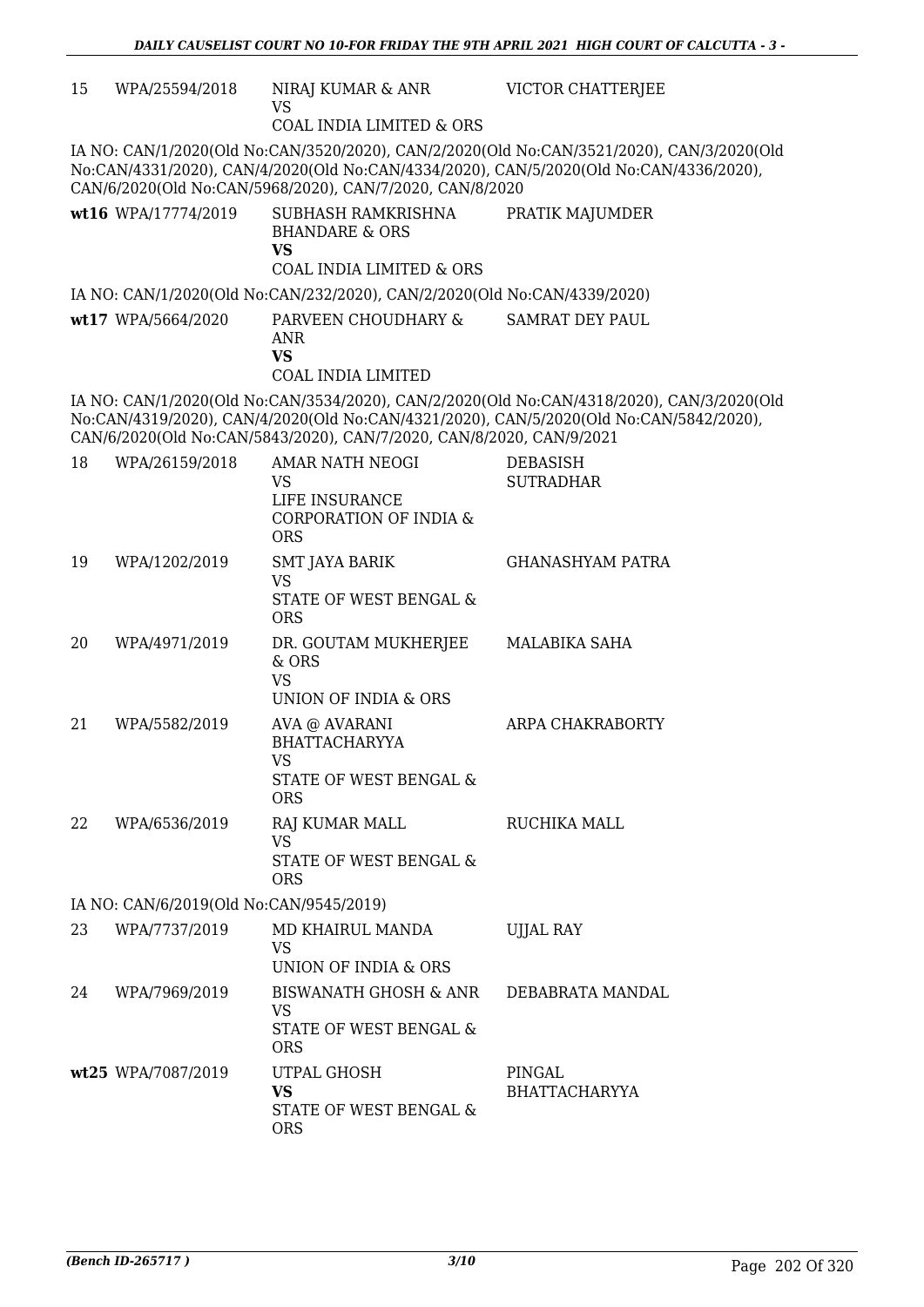| 26 | WPA/8600/2019       | <b>SANKAR PRASAD</b><br><b>MUKHERJEE &amp; ORS</b><br><b>VS</b><br>WEST BENGAL STATE<br><b>MINOR IRRIGATION</b><br><b>CORPORATION LTD &amp; ORS</b> | <b>TAPAS SINGHA ROY</b> |
|----|---------------------|-----------------------------------------------------------------------------------------------------------------------------------------------------|-------------------------|
|    | wt27 WPA/11967/2019 | NITYA GOPAL MONDAL &<br><b>ORS</b><br><b>VS</b><br>W.B. STATE MINOR<br>IRRIGATION CORPORATION<br><b>LIMITED &amp; ORS</b>                           | TAPAS SINGHA ROY        |
| 28 | WPA/8761/2019       | PRAFULLA KUMAR<br><b>CHOWDHURY</b><br><b>VS</b><br>STATE OF WEST BENGAL &<br><b>ORS</b>                                                             | SANTANU MAJI            |
|    | IA NO: CAN/1/2020   |                                                                                                                                                     |                         |
| 29 | WPA/11447/2019      | <b>RANJIT SARKAR &amp; ORS</b><br><b>VS</b><br><b>STATE OF WEST BENGAL &amp;</b><br><b>ORS</b>                                                      | SURASRI BAIDYA          |
| 30 | WPA/12537/2019      | PARAS POWER & COAL<br>BENEFICATION LIMITED &<br>ANR<br>VS<br><b>SOUTH EASTERN</b><br><b>COALFIELDS LIMITED &amp;</b><br><b>ORS</b>                  | NIBEDITA PAL            |
| 31 | WPA/14201/2019      | <b>VUVOCO VISTAS</b><br>CORPORATION LTD.<br>(FORMERLY KNWN AS<br><b>LAFARGE IND</b><br><b>VS</b><br><b>STATE OF WEST BENGAL &amp;</b><br>ANR        | JOYBRATA MISRA          |
| 32 | WPA/15752/2019      | <b>SOMA GHOSH</b><br><b>VS</b><br>LIFE INSURANCE<br>CORPORATION OF INDIA &<br><b>ORS</b>                                                            | TIRTHANKAR ROY          |
| 33 | WPA/16220/2019      | SHYAMA SELF HELP GROUP<br>VS<br>STATE OF WEST BENGAL &<br><b>ORS</b>                                                                                | <b>NEIL BASU</b>        |
|    |                     | IA NO: CAN/1/2019(Old No:CAN/8953/2019), CAN/2/2019(Old No:CAN/12106/2019)                                                                          |                         |
| 34 | WPA/17612/2019      | BISWHWANATH MANDAL<br><b>VS</b><br>STATE OF WEST BENGAL &<br>ORS.                                                                                   | <b>SOUGATA MITRA</b>    |
| 35 | WPA/17801/2019      | <b>ANANDA BISWAS</b><br><b>VS</b><br>STATE OF WEST BENGAL &<br><b>ORS</b>                                                                           | PRANATI DAS             |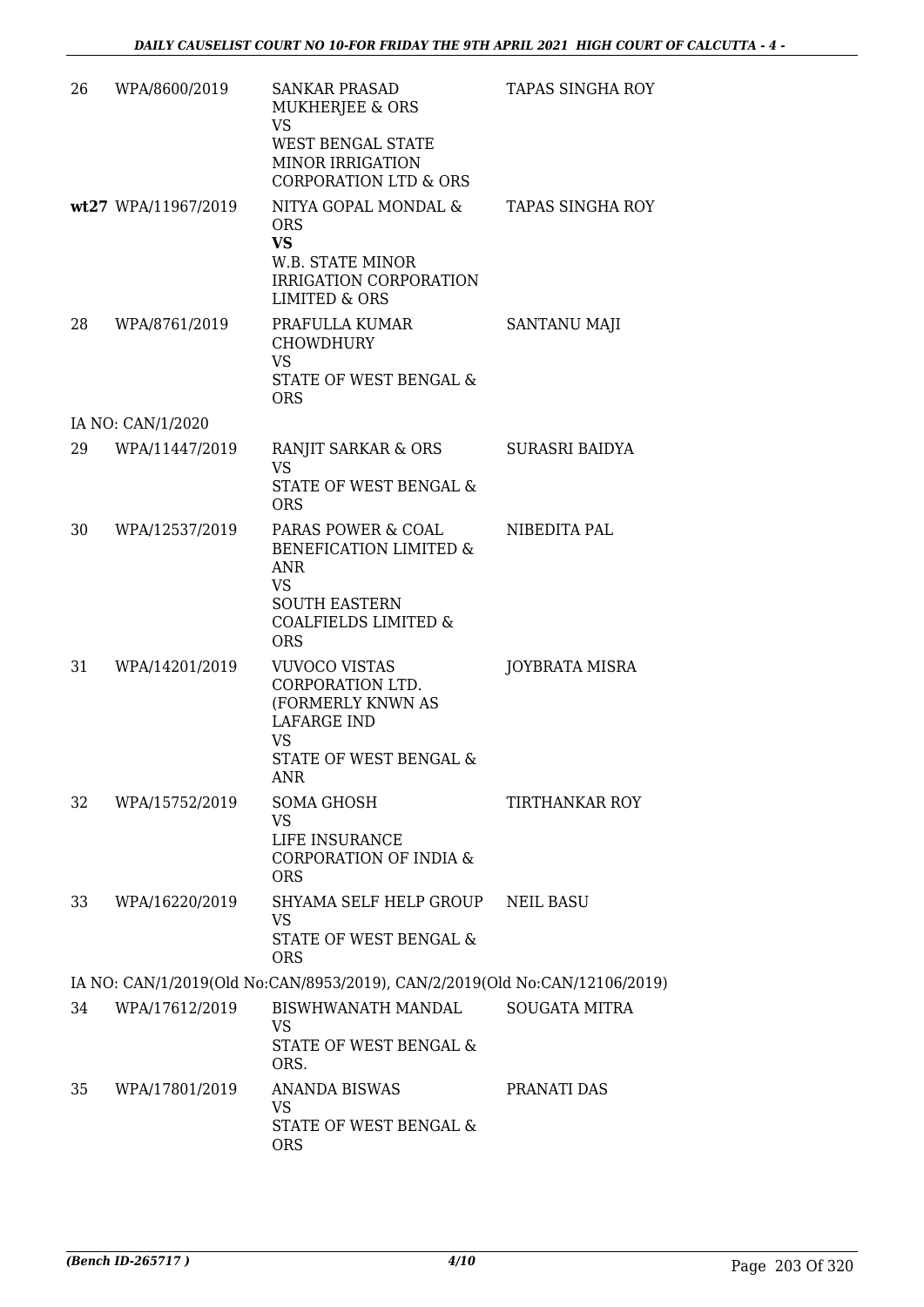| 36 | WPA/18364/2019    | DINESH KUMAR MAL<br><b>VS</b><br>STATE OF WEST BENGAL &<br><b>ORS</b>                                                                                  | <b>SOURAV ROY</b>                     |
|----|-------------------|--------------------------------------------------------------------------------------------------------------------------------------------------------|---------------------------------------|
|    | IA NO: CAN/1/2020 |                                                                                                                                                        |                                       |
| 37 | WPA/19036/2019    | CHAKVRIGU COOPERATIVE<br>LABOUR CONTRACT &<br><b>CONSTRUCTION SL&amp;ORS</b><br><b>VS</b><br>STATE OF WEST BENGAL &<br><b>ORS</b>                      | DEBAPRIYA MITRA                       |
| 38 | WPA/19048/2019    | CHAKVRIGU COOP. LABOUR DEBAPRIYA MITRA<br><b>CONTRACT &amp;</b><br>CONSTRUCTION SO.<br>LTD.&ANR.<br><b>VS</b><br>STATE OF WEST BENGAL &<br>ORS.        |                                       |
| 39 | WPA/19056/2019    | SIBNATH MUKHERJEE @<br>SHIBNATH MUKHERJEE &<br><b>ORS</b><br><b>VS</b><br>STATE OF WEST BENGAL &<br><b>ORS</b>                                         | <b>MASUM ALI SARDAR</b>               |
| 40 | WPA/20734/2019    | EKDANT INVETMENT<br><b>ADVISORY PRIVATE</b><br><b>LIMITED</b><br><b>VS</b><br>STATE OF WEST BENGAL &<br><b>ORS</b>                                     | RITA PATRA                            |
| 41 | WPA/22251/2019    | MD. EMRAN HOSSAIN &<br><b>ORS</b><br><b>VS</b><br>STATE OF WEST BENGAL &<br><b>ORS</b>                                                                 | PABITRA CHARAN<br><b>BHATTACHARYA</b> |
| 42 | WPA/2086/2020     | <b>MANASH KUMAR</b><br><b>CHOUDHURY</b><br><b>VS</b><br>UNIVERSITY OF BURDWAN<br>& ORS                                                                 | <b>SUBHANKAR DAS</b>                  |
|    | IA NO: CAN/1/2020 |                                                                                                                                                        |                                       |
| 43 | WPA/2372/2020     | EXIDE INDUSTRIES LTD<br><b>VS</b><br>EASTERN COALFIELDS LTD<br>& ORS                                                                                   | JAYDEB GHORAI                         |
| 44 | WPA/3702/2020     | W.B. STATE COOPERATIVE<br>MARKETING FEDRATION<br>LIMITED<br><b>VS</b><br><b>REGISTRAR OF</b><br>COOPERATIVE SOCIETIES,<br><b>WEST BENGAL &amp; ORS</b> | <b>MALAY KUMAR ROY</b>                |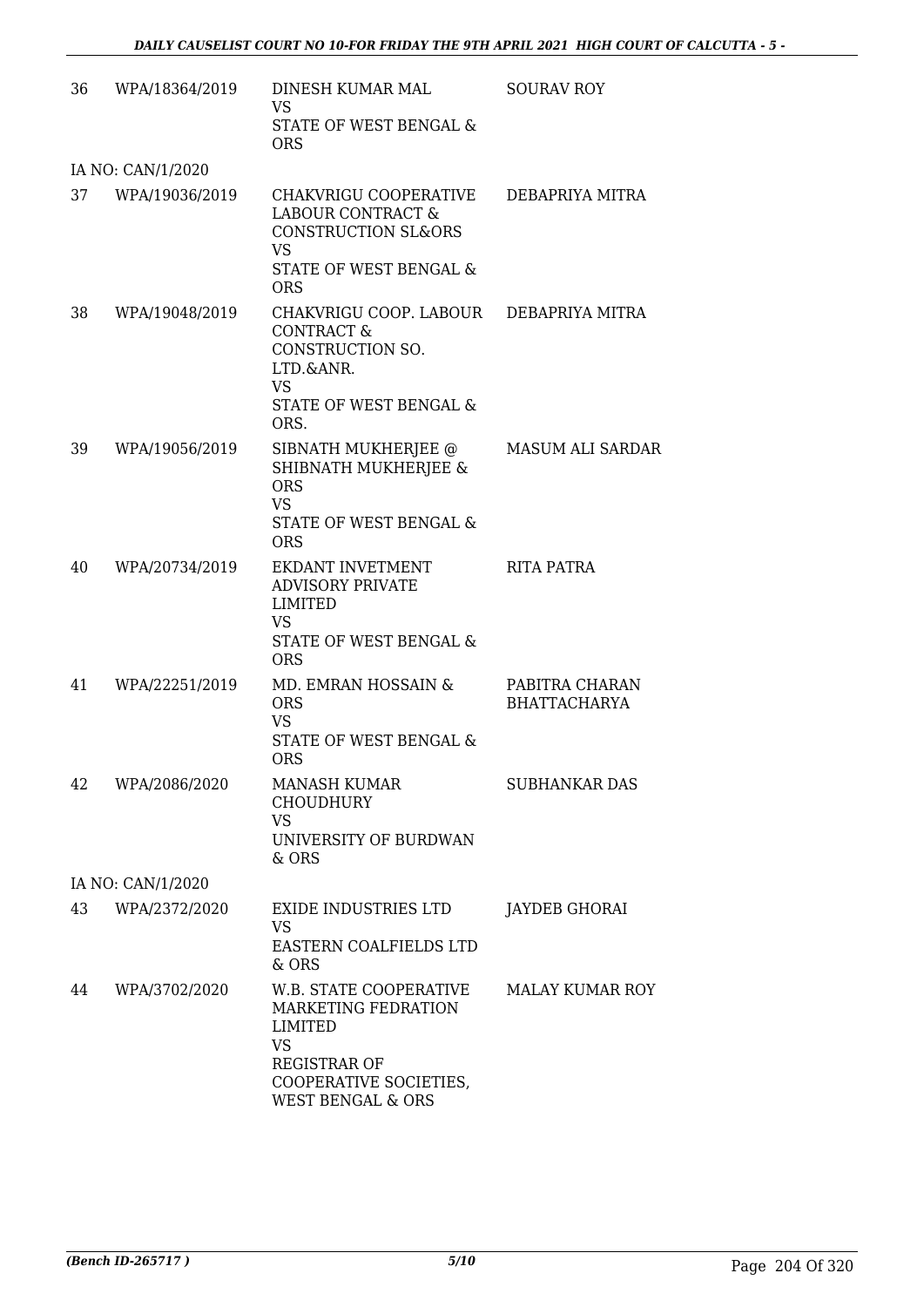| 45 | WPA/6061/2020                                            | INDRANIL BHATTACHARYA<br><b>VS</b>                                                         | SATRAJIT SINHA ROY                     |
|----|----------------------------------------------------------|--------------------------------------------------------------------------------------------|----------------------------------------|
|    |                                                          | STATE OF WEST BENGAL&<br><b>ORS</b>                                                        |                                        |
|    | IA NO: CAN/1/2020(Old No:CAN/4273/2020)                  |                                                                                            |                                        |
| 46 | WPA/6163/2020                                            | MANIK LAL BHATTA<br>VS<br>STATE OF WEST BENGAL &                                           | <b>SAYAN DE</b>                        |
|    |                                                          | <b>ORS</b>                                                                                 |                                        |
| 47 | IA NO: CAN/1/2020(Old No:CAN/4459/2020)<br>WPA/6593/2020 | DEBASISH MAITY                                                                             | <b>SUBIR SABUD</b>                     |
|    |                                                          | <b>VS</b><br>STATE OF WEST BENGAL&<br><b>ORS</b>                                           |                                        |
|    | IA NO: CAN/1/2020(Old No:CAN/5402/2020)                  |                                                                                            |                                        |
| 48 | WPA/6605/2020                                            | UNIVERSAL SEAPOR<br>PVT.LTD                                                                | VIKRAM WADEHRA                         |
|    |                                                          | <b>VS</b><br>TARIFF AUTHORITY FOR<br><b>MAJOR PORTS&amp; ORS</b>                           |                                        |
|    | IA NO: CAN/1/2020(Old No:CAN/5422/2020)                  |                                                                                            |                                        |
| 49 | WPA/7319/2020                                            | MD. ALI MONDAL<br><b>VS</b>                                                                | DYUTIMAN BANERJEE                      |
|    |                                                          | STATE OF WEST BENGAL<br>AND ORS.                                                           |                                        |
|    | IA NO: CAN/1/2020                                        |                                                                                            |                                        |
| 50 | WPA/7526/2020                                            | M/S S.B ENGINEERING CO.<br><b>AND ANR</b><br><b>VS</b><br>STATE OF WEST BENGAL<br>AND ORS. | <b>SOURAV CHATTERJEE</b>               |
|    | IA NO: CAN/1/2020                                        |                                                                                            |                                        |
| 51 | WPA/7553/2020                                            | AMIT KUMAR BURNWAL<br><b>VS</b><br>Union of India                                          | <b>SUBRATA</b><br><b>BHATTACHARJYA</b> |
|    | IA NO: CAN/1/2020                                        |                                                                                            |                                        |
| 52 | WPA/7856/2020                                            | NIMISH BINANI<br><b>VS</b><br>Union of India                                               | <b>SUBHASIS DEY</b>                    |
| 53 | WPA/7930/2020                                            | <b>GOUTAM MONDAL</b><br><b>VS</b><br>State of West Bengal                                  | <b>ERA GHOSH</b>                       |
| 54 | WPA/7946/2020                                            | CHANDAN KUMAR SHIT<br><b>VS</b><br>STATE OF WEST BENGAL<br>AND ORS.                        | <b>SOURAV DUTTA</b>                    |
| 55 | WPA/10805/2020                                           | <b>BAPAN MANDAL</b><br><b>VS</b><br>STATE OF WEST BENGAL<br>AND ORS.                       | DONA GHOSH                             |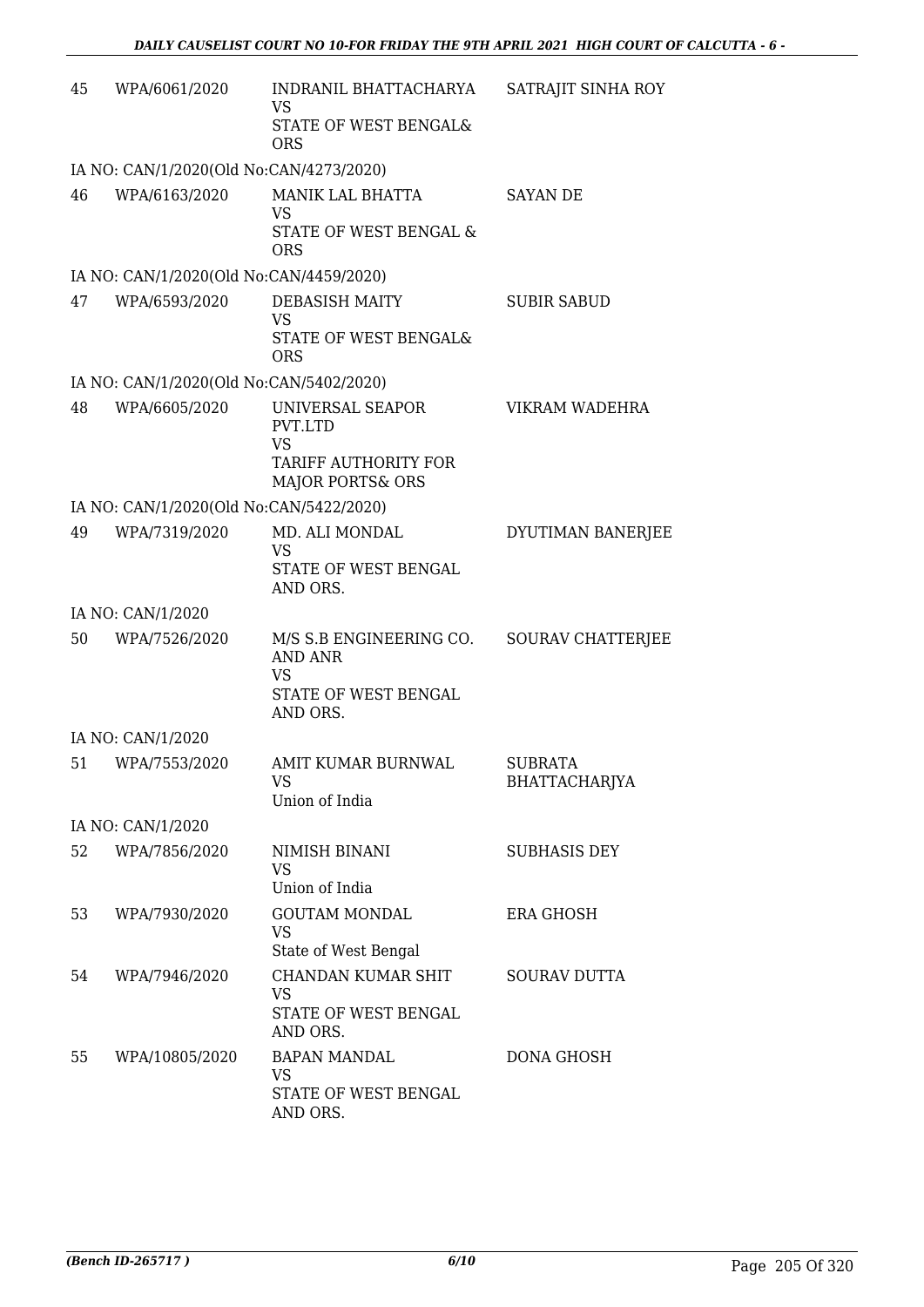| 56 | WPA/11147/2020 | INTERNATIONAL VALUE<br>RETAIL PRIVATE LIMITED<br><b>VS</b>                                                                                        | <b>TANMOY</b><br><b>CHAKRAVARTY</b>   |
|----|----------------|---------------------------------------------------------------------------------------------------------------------------------------------------|---------------------------------------|
|    |                | UNION OF INDIA AND ORS.                                                                                                                           |                                       |
| 57 | WPA/11965/2020 | SHILA BINANI<br><b>VS</b><br>UNION OF INDIA AND ORS.                                                                                              | PALLAVI RAY                           |
| 58 | WPA/11966/2020 | MANOHAR MALANI<br>VS.<br>UNION OF INDIA AND ORS.                                                                                                  | PALLAVI RAY                           |
| 59 | WPA/11976/2020 | <b>MANOHAR MALANI</b><br><b>VS</b><br>UNION OF INDIA AND ORS.                                                                                     | PALLAVI RAY                           |
| 60 | WPA/11977/2020 | <b>MANOHAR MALANI</b><br><b>VS</b>                                                                                                                | PALLAVI RAY                           |
| 61 | WPA/403/2021   | UNION OF INDIA AND ORS.<br><b>BALAGERIA COOPERATIVE</b><br>SERVICE SOCEITY LTD AND<br><b>ORS</b><br><b>VS</b><br>STATE OF WEST BENGAL<br>AND ORS. | <b>SULAGNA</b><br><b>BHATTACHARYA</b> |
| 62 | WPA/1105/2021  | <b>SAUMEN SAHA</b><br><b>VS</b><br>STATE OF WEST BENGAL<br>AND ORS.                                                                               | <b>SWETA SAHA</b>                     |
| 63 | WPA/2338/2021  | TAMLUK CO OPERATIVE<br><b>AGRICULTURAL AND</b><br>RURAL DEVELOPMENT<br><b>BANK LIMITED</b><br><b>VS</b><br>STATE OF WEST BENGAL<br>AND ORS.       | <b>SWETA SAHA</b>                     |
| 64 | WPA/2712/2021  | NRS COLD STORAGE PVT.<br>LTD AND ANR<br><b>VS</b><br>STATE OF WEST BENGAL<br>AND ORS.                                                             | <b>SOUMYA SANKAR</b><br><b>CHINI</b>  |
| 65 | WPA/2951/2021  | DIBAKAR MONDAL<br><b>VS</b><br>STATE OF WEST BENGAL<br>AND ORS.                                                                                   | <b>SWETA SAHA</b>                     |
| 66 | WPA/3486/2021  | MD. SUBHAN<br>VS<br>STATE OF WEST BENGAL<br>AND ORS.                                                                                              | <b>DIPNARAYAN</b><br>MUKHERJEE        |
| 67 | WPA/3942/2021  | <b>AMAL SARKAR</b><br><b>VS</b><br>WEST BENGAL STATE<br><b>ELECTRICITY</b><br>DISTRIBUTION COMPANY<br>LTD AND ORS                                 | <b>SOUNAK</b><br><b>BHATTACHARYA</b>  |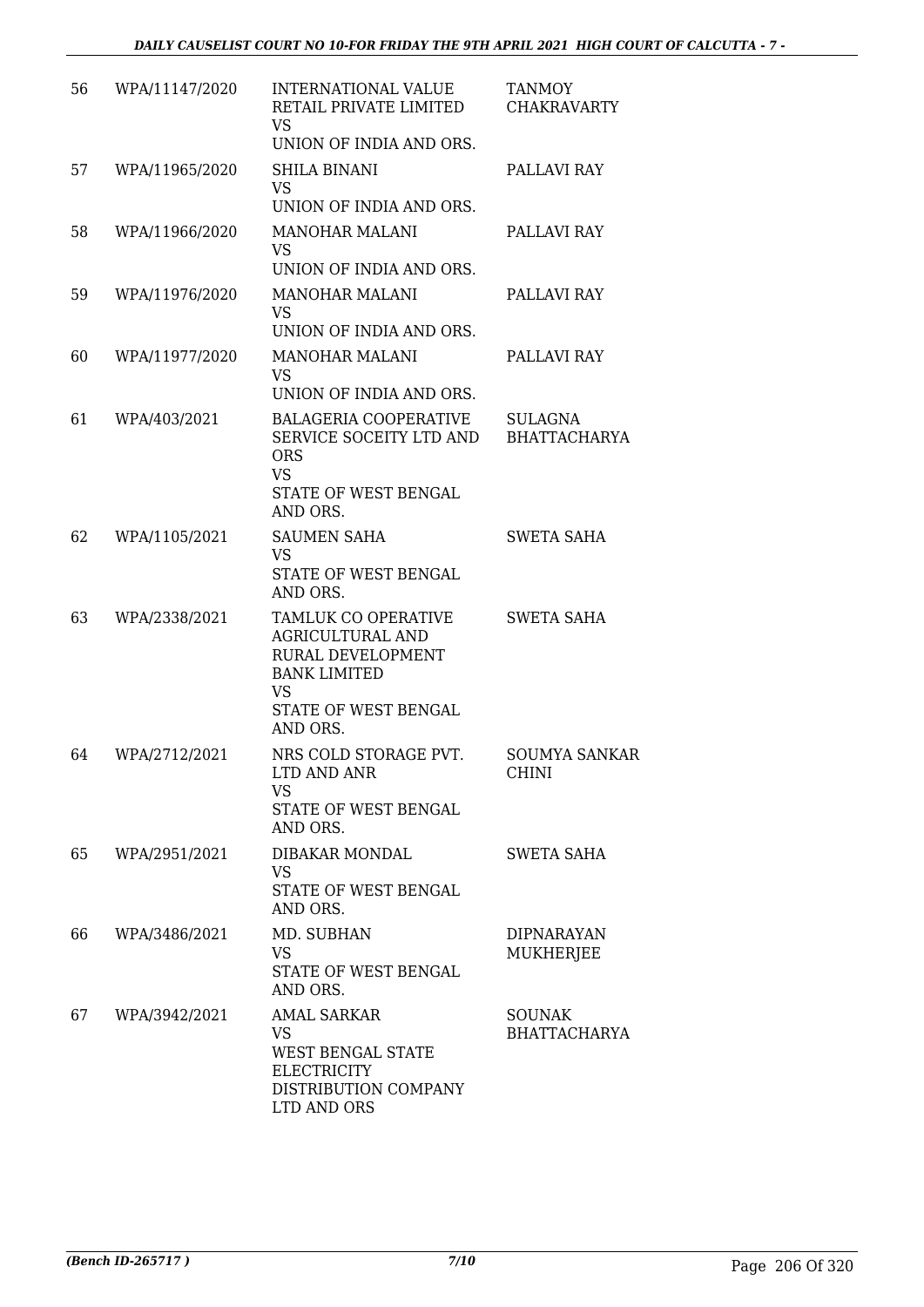| 68 | WPA/4189/2021                           | DR TARAK PURKAYET<br><b>VS</b>                                                                  | SABYASACHI ROY                        |
|----|-----------------------------------------|-------------------------------------------------------------------------------------------------|---------------------------------------|
|    |                                         | STATE OF WEST BENGAL<br>AND ORS.                                                                |                                       |
| 69 | WPA/4456/2021                           | <b>SANDHYA NASKAR</b><br>VS                                                                     | <b>DONA AKTER</b>                     |
|    |                                         | THE WEST BENGAL STATE<br><b>ELECTRICITY</b><br>DISTRIBUTION CO LTD AND                          |                                       |
|    |                                         | <b>ORS</b>                                                                                      |                                       |
|    |                                         | <b>APPLICATION CLAIM CASE</b>                                                                   |                                       |
| 70 | FMA/1035/2009<br>$(2 LCR + 5 PB)$       | RAM KRISHNA MAHATO<br>VS<br>THE NATIONAL INSURANCE                                              | PRASANTA BEHARI<br>MAHATA             |
|    |                                         | CO. LTD. & ANR.                                                                                 |                                       |
| 71 | FMAT/1575/2011                          | IA NO: CAN/1/2013(Old No:CAN/2778/2013), CAN/2/2013(Old No:CAN/12244/2013)<br>PURNIMA ROY & ORS | JAYANTA KR.                           |
|    |                                         | <b>VS</b>                                                                                       | <b>MANDAL</b>                         |
|    |                                         | NATIONAL INSURANCE CO.<br>LTD. & ORS                                                            |                                       |
|    | IA NO: CAN/1/2012(Old No:CAN/6195/2012) |                                                                                                 |                                       |
| 72 | FMA/709/2013                            | JAULASHI BIBI & ORS<br><b>VS</b>                                                                | <b>AMARENDRA NATH</b><br><b>HAZRA</b> |
|    |                                         | KANANBALA GHOSH & ANR.                                                                          |                                       |
|    |                                         | IA NO: CAN/1/2017(Old No:CAN/8233/2017), CAN/2/2017(Old No:CAN/8234/2017)                       |                                       |
| 73 | FMA/754/2013                            | TANUSREE DAS (BOSE) &<br><b>ORS</b><br><b>VS</b><br>NATIONAL INSURANCE CO<br>LTD. & ANR         | <b>JAYANTA BANERTJEE</b>              |
|    | IA NO: CAN/2/2021                       |                                                                                                 |                                       |
| 74 | FMA/1336/2013                           | SATISH CHANDRA JOGI                                                                             | <b>SAIDUR RAHAMAN</b>                 |
|    |                                         | <b>VS</b><br>UNITED INDIA INSURENCE<br>& ANR                                                    |                                       |
|    | IA NO: CAN/1/2018(Old No:CAN/3695/2018) |                                                                                                 |                                       |
| 75 | FMA/1451/2013                           | THE ORIENTAL INSURANCE<br>CO. LTD.<br><b>VS</b><br>AMIYA JANA & ORS.                            | RAJESH SINGH                          |
|    |                                         | IA NO: CAN/1/2013(Old No:CAN/3774/2013), CAN/2/2017(Old No:CAN/4097/2017)                       |                                       |
| 76 | FMA/2020/2013                           | ASHA GOPE & ANR.                                                                                | AMIT RANJAN ROY                       |
|    |                                         | VS<br>THE UNITED INDIA<br><b>INSURANCE COMPANY</b><br>LIMITED & ANR.                            |                                       |
|    | IA NO: CAN/1/2016(Old No:CAN/6439/2016) |                                                                                                 |                                       |
| 77 | FMA/2123/2013                           | PUSHPA DAS & ANR.<br><b>VS</b>                                                                  | <b>KRISHANU BANIK</b>                 |
|    |                                         | NATIONAL INSURANCE CO.<br>LTD. & ANR.                                                           |                                       |
|    | IA NO: CAN/1/2016(Old No:CAN/2632/2016) |                                                                                                 |                                       |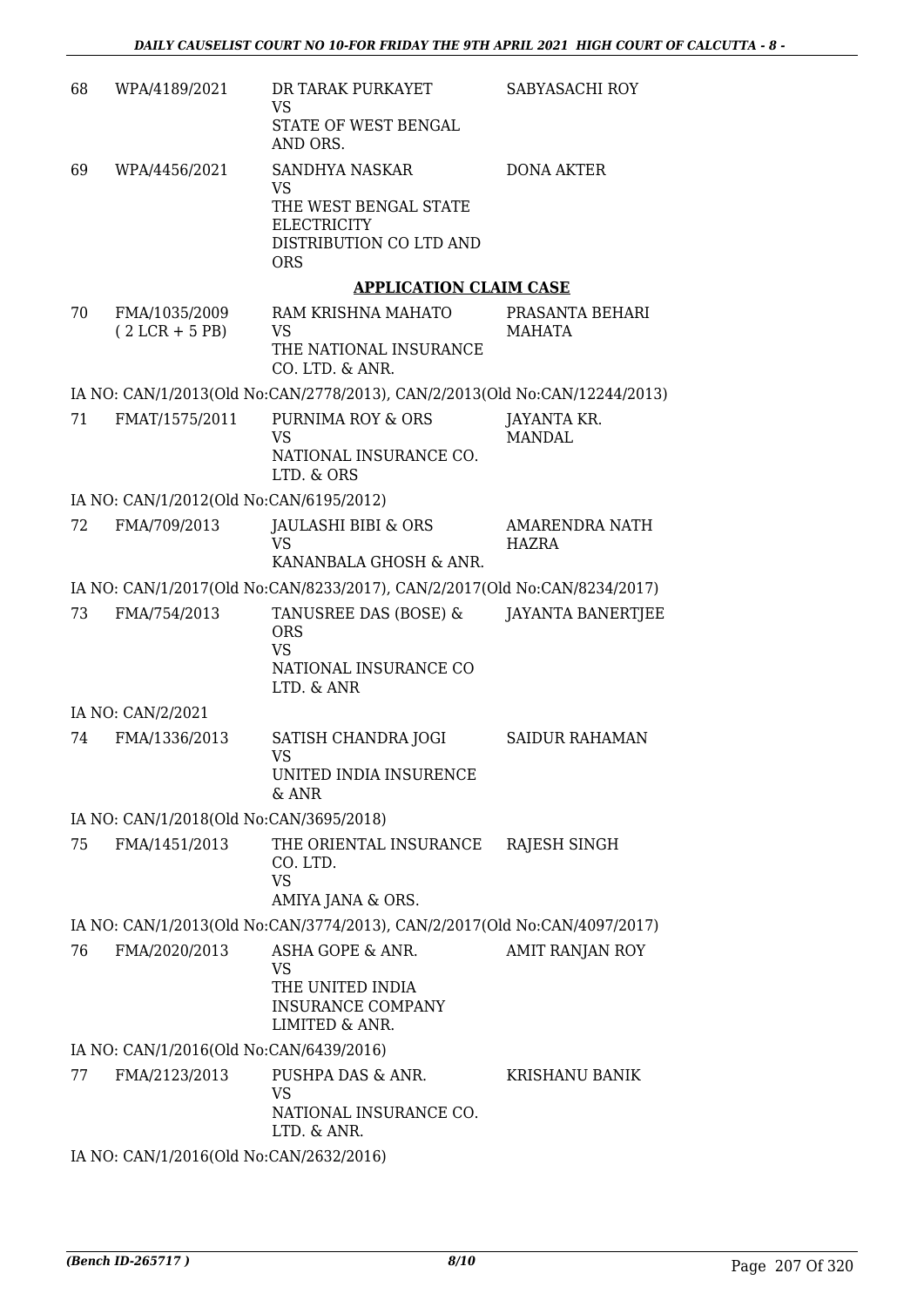| 78 | FMA/3288/2013                           | THE ORIENTAL INSURANCE<br>CO. LTD.<br><b>VS</b>                                                                | KAMAL KRISHNA DAS                       |
|----|-----------------------------------------|----------------------------------------------------------------------------------------------------------------|-----------------------------------------|
|    |                                         | RAMDULAL PRADHAN &<br>ANR.                                                                                     |                                         |
|    | IA NO: CAN/2/2017(Old No:CAN/169/2017)  |                                                                                                                |                                         |
| 79 | FMAT/314/2014                           | THE NATIONAL INSURANCE<br>COMPANY LTD.<br><b>VS</b><br><b>SANTANA MONDAL</b><br>(WIDOW) & ORS                  | <b>SANJAY PAUL</b>                      |
|    |                                         | IA NO: CAN/1/2014(Old No:CAN/3554/2014), CAN/2/2014(Old No:CAN/3555/2014)                                      |                                         |
| 80 | FMAT/669/2014                           | HANUMAN KUMAR SINGH                                                                                            | <b>SAIDUR RAHAMAN</b>                   |
|    | (Defective)                             | & ANR<br><b>VS</b>                                                                                             |                                         |
|    |                                         | RELIANCE GENERAL<br><b>INSURANCE CO LTD &amp; ANR</b>                                                          |                                         |
|    | IA NO: CAN/1/2017(Old No:CAN/6962/2017) |                                                                                                                |                                         |
| 81 | FMA/1405/2015                           | MADHABI MONDAL<br><b>VS</b>                                                                                    | <b>KRISHANU BANIK</b>                   |
|    |                                         | UNITED INDIA INSURANCE<br><b>COMPANY &amp; ORS</b>                                                             |                                         |
|    |                                         | IA NO: CAN/1/2015(Old No:CAN/2494/2015), CAN/2/2017(Old No:CAN/7959/2017)                                      |                                         |
| 82 | FMA/40/2017                             | THE STATE OF WEST<br><b>BENGAL</b><br><b>VS</b>                                                                | <b>BIKASH KUMAR</b><br><b>MUKHERJEE</b> |
|    |                                         | SOMENATH MAHAPATRA &<br><b>ORS</b>                                                                             |                                         |
| 83 | FMAT/48/2017                            | DEBORSHI MAJUMDER<br><b>VS</b><br>BAIDYA NATH KANJILAL &<br><b>ANR</b>                                         | R HAR CHOWDHURY                         |
|    | IA NO: CAN/1/2018(Old No:CAN/3327/2018) |                                                                                                                |                                         |
| 84 | FMAT/54/2017                            | <b>SADHANA DAS</b>                                                                                             | M DAS                                   |
|    |                                         | VS<br>THE BRANCH MANAGER &<br>ANR                                                                              |                                         |
| 85 | FMA/73/2017                             | ICICI LOMBARD GENERAL<br><b>INSURANCE CO. LTD</b><br><b>VS</b><br><b>SMT LAKSHMI GHOSH &amp;</b><br><b>ORS</b> | PARIMAL KUMAR<br>PAHARI                 |
|    | IA NO: CAN/1/2016(Old No:CAN/6898/2016) |                                                                                                                |                                         |
| 86 | FMAT/351/2017                           | ICICI LOMBARD GEN.<br>INSURANCE CO. LTD.<br><b>VS</b>                                                          | PARIMAL KUMAR<br>PAHARI                 |
|    |                                         | <b>ADARI MAJHI &amp; ORS</b>                                                                                   |                                         |
|    | IA NO: CAN/1/2017(Old No:CAN/6429/2017) |                                                                                                                |                                         |
| 87 | FMAT/353/2017                           | ICICI LOMBARD GEN.<br>INSURANCE CO. LTD.<br><b>VS</b><br><b>GULBAN BIBI &amp; ORS</b>                          | PARIMAL KUMAR<br>PAHARI                 |
|    | IA NO: CAN/1/2017(Old No:CAN/6430/2017) |                                                                                                                |                                         |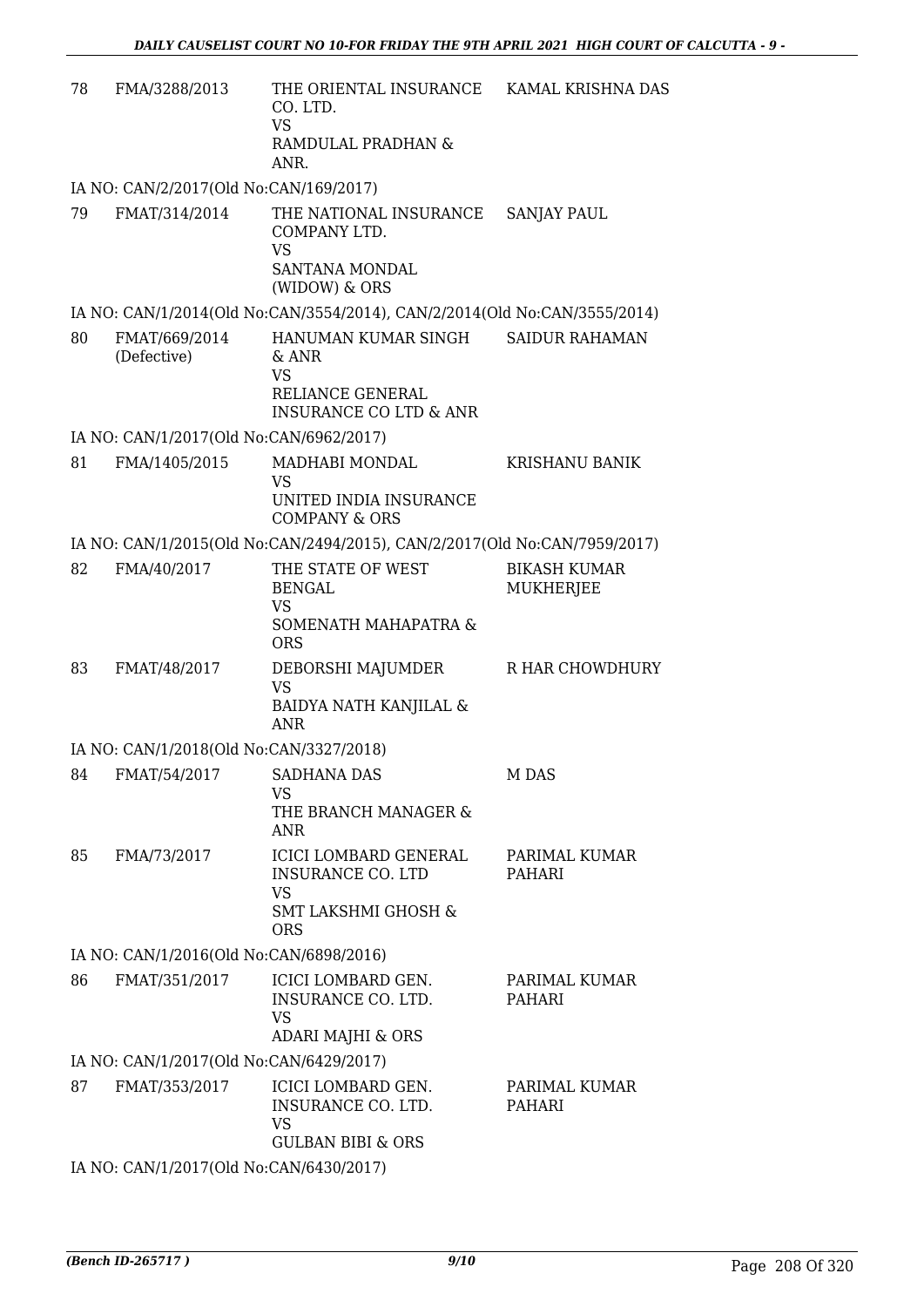| 88 | FMAT/863/2017                                                       | THE UNITED INDIA<br>INSURANCE CO. LTD.<br>VS<br><b>SMT SABITRI BALA ROY &amp;</b><br>ORS      | <b>SANJOY PAUL</b>                    |
|----|---------------------------------------------------------------------|-----------------------------------------------------------------------------------------------|---------------------------------------|
|    |                                                                     | IA NO: CAN/1/2017(Old No:CAN/7793/2017), CAN/2/2020(Old No:CAN/634/2020)                      |                                       |
| 89 | FMA/962/2018                                                        | ANOWARA BEGAM & ORS<br>VS.<br>UNITED INDIA INSURANCE<br><b>COMPANY LTD &amp; ANR</b>          | <b>SAIDUR RAHAMAN</b>                 |
|    | IA NO: CAN/1/2018(Old No:CAN/4422/2018)                             |                                                                                               |                                       |
| 90 | FMAT/1186/2018                                                      | <b>RUMI SARKAR &amp; ANR</b><br>VS.<br>K SRINU & ORS                                          | <b>GAZI FARUQUE</b><br><b>HOSSAIN</b> |
|    |                                                                     | IA NO: CAN/1/2019(Old No:CAN/1368/2019), CAN/2/2019(Old No:CAN/8970/2019)                     |                                       |
| 91 | FMA/238/2019<br>$(PT I + OB + 2ND$<br>$J/C$ + PT II + 2 FILE<br>LCR | LALMON BIBI & ORS<br><b>VS</b><br>BAJAJ ALLIANZ GENERAL<br><b>INSURANCE CO. LTD &amp; ANR</b> | <b>JAYANTA KUMAR</b><br>MANDAL.       |
| 92 | FMAT/1050/2019                                                      | THE NATIONAL INSURANCE<br><b>COMPANY LTD</b><br>VS.<br>DIPALI PADYALI & ORS                   | DEB NARAYAN RAY                       |
|    | IA NO: CAN/1/2019(Old No:CAN/10654/2019)                            |                                                                                               |                                       |
| 93 | FMAT/555/2020                                                       | ICICI LOMBARD G.I. CO.<br>LTD.<br>VS.<br>PINKI RAY BARUA                                      | PARIMAL KUMAR<br><b>PAHARI</b>        |

IA NO: CAN/1/2021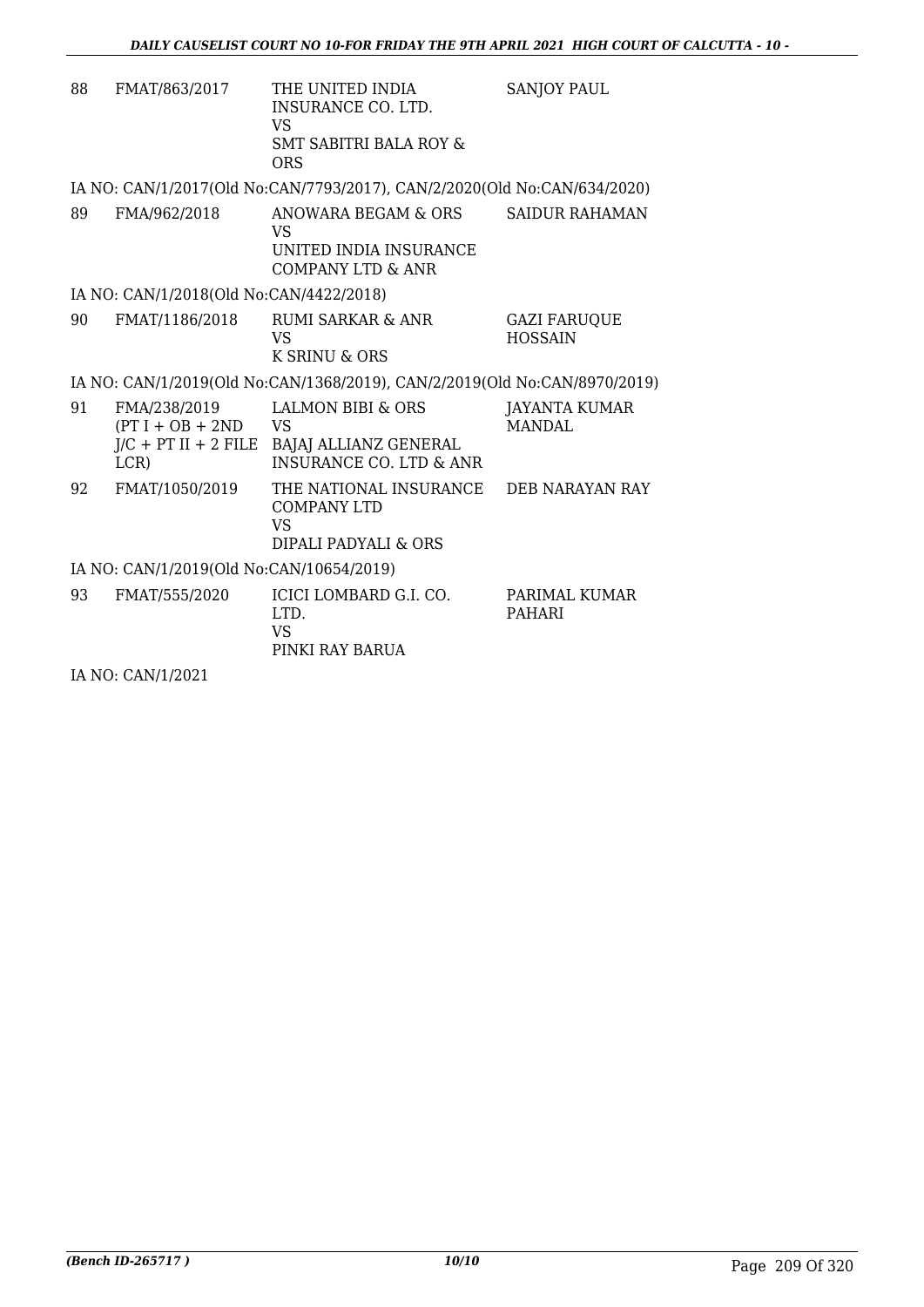

## **Appellate Side**

**DAILY CAUSELIST For Friday The 9th April 2021**

**COURT NO. 23**

#### **SINGLE BENCH (SB - X)**

**AT 10:30 AM**

**HON'BLE JUSTICE ARINDAM MUKHERJEE**

#### **(VIA VIDEO CONFERENCE)**

**ON AND FROM MONDAY, 1ST MARCH, 2021 - MATTERS (MOTION & HEARING) UNDER ARTICLE 226 OF THE CONSTITUTION RELATING TO MADHYAMIK SIKSHYA KENDRA UNDER GROUP - II, INCLUDING APPLICATIONS CONNECTED THERETO;**

**MATTERS (MOTION & HEARING) UNDER ARTICLE 226 OF THE CONSTITUTION OF INDIA RELATING TO CO-OPERATIVE SOCIETIES UNDER GROUP - V (EXCLUDING SERVICE MATTERS) AND APPLICATIONS CONNECTED THERETO;**

**AND**

**ON AND FROM MONDAY, 1ST MARCH, 2021 - IN ADDITION TO HIS OWN LIST, SHALL TAKE ITEM NOS.181 TO 235 FROM THE LIST DATED 1ST MARCH, 2021 OF HON'BLE JUSTICE SABYASACHI BHATTACHARYYA.**

**AND**

**ON AND FROM MONDAY, 1ST MARCH, 2021 - WILL SIT SINGLY AND TAKE ITEM NOS.236 TO 279 FROM THE LIST DATED 1ST MARCH, 2021 OF HON'BLE JUSTICE SABYASACHI BHATTACHARYYA (EXCEPT THE MATTERS WHICH ARE ALREADY DISPOSED OF OR ORDERED OTHERWISE).**

**IF NO ONE APPEARS FOR THE PETITIONERS, THE MATTERS SHALL BE DISMISSED.** 

**PHYSICAL MENTIONING WILL BE ENTERTAINED ONLY UPON SERVICE OF NOTICE TO THE OTHERSIDE.**

**ORIGINAL SIDE MATTERS WILL BE TAKEN UP FROM 2 P.M. AFTER COMPLETION OF ORIGINAL SIDE MATTERS APPELLATE SIDE MATTERS WILL BE TAKEN UP, IF TIME PERMITS.**

**NOTE : MATTERS WILL BE TAKEN UP THROUGH PHYSICAL HEARING ONLY WHEN BOTH THE PARTIES ARE AGREED.**

#### **PERSONAL APPEARANCE**

| WPCRC/30/2021      | KHAGENDRA NATH DAS<br>VS<br>SOUMITRA MOHAN       | ANIMESH<br>BHATTACHARYA         |
|--------------------|--------------------------------------------------|---------------------------------|
| wt2 WPA/25978/2014 | KHAGENDRA NATH DAS<br>VS<br>STATE OF WEST BENGAL | ANIMESH<br><b>BHATTACHARYYA</b> |

#### **TO BE MENTIONED**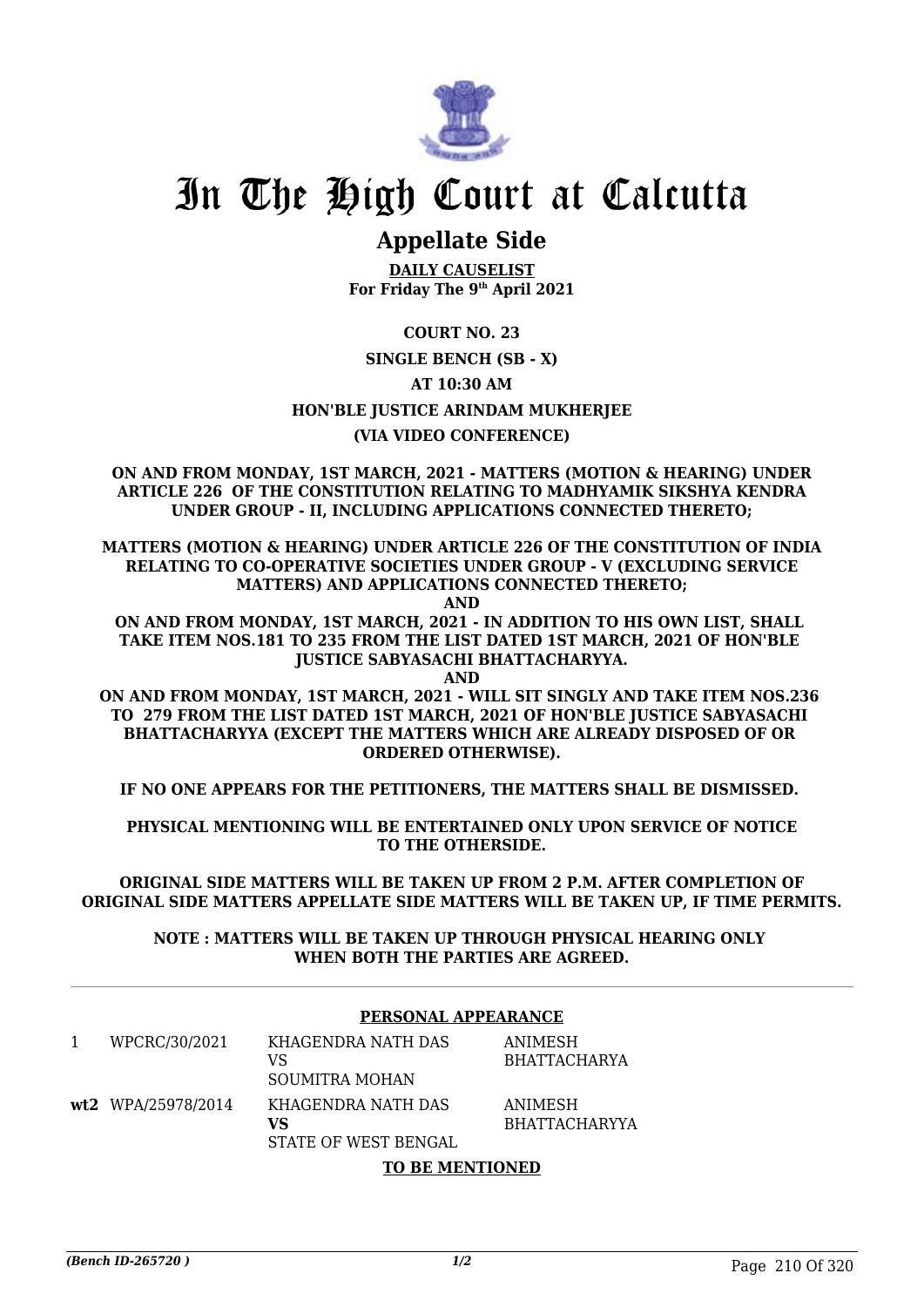| 3  | WPA/6100/2021<br>(Correction)            | PRIYAM BANERJEE<br><b>VS</b><br>STATE OF WEST BENGAL                     | PRIYAM BANERJEE<br>(IN PERSON)       |
|----|------------------------------------------|--------------------------------------------------------------------------|--------------------------------------|
|    |                                          | AND ORS.                                                                 |                                      |
|    |                                          | <b>ASSIGNED MATTERS</b>                                                  |                                      |
| 4  | WPA/23113/2019                           | M/S. N.K. MONDAL & SONS<br>VS                                            | MONIKA SINHA                         |
|    |                                          | UNION OF INDIA & ORS                                                     |                                      |
|    | IA NO: CAN/1/2019(Old No:CAN/12647/2019) |                                                                          |                                      |
| 5  | WPA/6779/2020<br>(In Person)             | MD MOIJUDDAULA MOLLIK<br><b>VS</b>                                       | <b>RIZWAN ALAM</b>                   |
|    |                                          | <b>STATE OF WEST BENGAL &amp;</b><br><b>ORS</b>                          |                                      |
|    | IA NO: CAN/1/2020(Old No:CAN/5722/2020)  |                                                                          |                                      |
| 6  | WPA/9983/2020                            | <b>SUKDEB HALDER</b><br><b>VS</b>                                        | ANINDYA HALDER                       |
|    |                                          | STATE OF WEST BENGAL<br>AND ORS.                                         |                                      |
| 7  | WPA/9987/2020                            | <b>SUBHAS CHANDRA</b><br><b>BHATTACHARYYA</b>                            | ANINDYA HALDER                       |
|    |                                          | <b>VS</b><br>STATE OF WEST BENGAL                                        |                                      |
|    |                                          | AND ORS.                                                                 |                                      |
| 8  | WPA/7470/2021                            | <b>AUDIT (CATEGORY-I)</b><br><b>ASSOCIATION (CIVIL)</b><br>OFFICE OF PAG | <b>RAJIB RAY</b>                     |
|    |                                          | <b>VS</b>                                                                |                                      |
|    |                                          | UNION OF INDIA AND ORS.                                                  |                                      |
|    |                                          | <b>APPLICATION</b>                                                       |                                      |
| 9  | WPA/8232/2020<br>(Modification)          | <b>FAIRDEAL SUPPLIES LTD</b><br>AND ANR<br><b>VS</b>                     | <b>ANIRUDDHA</b><br><b>AGARWALLA</b> |
|    |                                          | Union of India AND ORS                                                   |                                      |
|    | IA NO: CAN/1/2021                        |                                                                          |                                      |
| 10 | WPA/8337/2020                            | <b>SK BADSHA ALI</b>                                                     | <b>MITUL</b>                         |
|    | (Recalling)                              | VS<br><b>STATE OF WEST BENGAL</b><br>AND ORS.                            | <b>CHAKRABORTY</b>                   |
|    | IA NO: CAN/1/2021                        |                                                                          |                                      |
|    |                                          | <b>MOTION</b>                                                            |                                      |
|    |                                          | (GROUP - IX RESIDUARY)                                                   |                                      |
| 11 | WPA/16861/2019                           | MAFAJUL HUSSAIN & ORS<br><b>VS</b>                                       | <b>MD HABIBUR</b><br><b>RAHAMAN</b>  |

STATE OF WEST BENGAL & ORS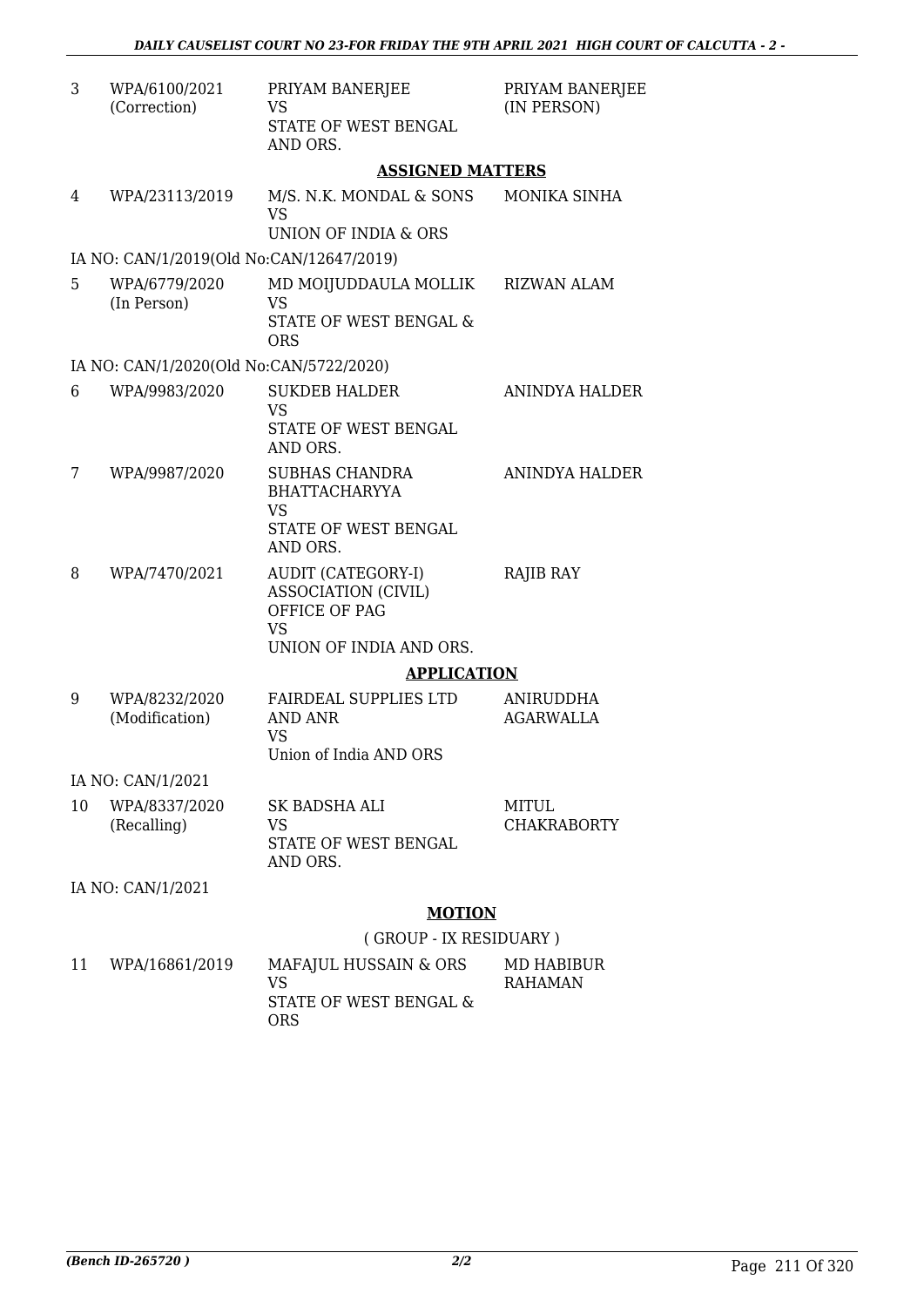

### **Appellate Side**

**DAILY CAUSELIST For Friday The 9th April 2021**

**COURT NO. 18 SINGLE BENCH (SB - XI) AT 10:30 AM HON'BLE JUSTICE BISWAJIT BASU (VIA VIDEO CONFERENCE)**

**ON AND FROM MONDAY, 22ND FEBRUARY, 2021 ROSTER NOTIFIED ON 8TH JANUARY, 2021 IS MODIFIED TO THE FOLLOWING EXTENT:-** 

**MATTERS (MOTION & HEARING) UNDER ARTICLE 226 OF THE CONSTITUTION RELATING TO MADRASAH EDUCATION UNDER GROUP II AND APPLICATIONS CONNECTED THERETO;**

**MATTERS (MOTION & HEARING) UNDER ARTICLE 226 OF THE CONSTITUTION RELATING TO APPOINTMENT AND SERVICE CONDITION OF PARA TEACHERS UNDER GROUP II AND APPLICATIONS CONNECTED THERETO;**

**ADMISSION AND HEARING OF CIVIL REVISION APPLICATIONS AND APPLICATIONS UNDER ARTICLE 227 OF THE CONSTITUTION OF INDIA ARISING OUT OF TESTAMENTARY, EJECTMENT / EVICTION SUITS AND PUBLIC PREMISES (UNAUTHORISED OCCUPANTS) ACT, 1971 INCLUDING APPLICATIONS CONNECTED THERETO.** 

**MATTERS (MOTION & HEARING) UNDER ARTICLE 226 OF THE CONSTITUTION OF INDIA RELATING TO LAND UNDER GROUP I INCLUDING APPLICATIONS CONNECTED THERETO.** 

**NOTE: MATTERS WILL BE TAKEN UP THROUGH PHYSICAL HEARING ONLY WHEN BOTH THE PARTIES ARE AGREED.**

**SPECIAL NOTE : 1. CONTESTED APPLICATION WILL BE TAKEN UP ON EVERY WEDNESDAY AND FRIDAY.**

**2. WRIT HEARING MATTERS WILL BE TAKEN UP ON EVERY THURSDAY.** 

**3. MENTIONING FOR INCLUSION IN THE LIST WILL NOT BE ENTERTAINED FOR THE TIME BEING.**

**4. MOTION WILL BE CALLED ON FROM ITEM NO. 124 TO 127 & 129 ONWARDS.**

**SPL. NOTE: ON 09.04.2021, 'TO BE MENTIONED',AND 'NEW MOTION' WILL BE TAKEN UP TILL**

 **12 NOON FOLLOWED BY 'MOTION' TILL 1 P.M. AFTER RECESS, THE 'TIME FIXED MATTER' FOLLOWED BY** 

**'MOTION', 'NEW MOTION' AND 'WRIT HEARING' MATTERS WILL BE TAKEN UP, IF TIME PERMITS.**

|   |                                 | <b>TO BE MENTIONED</b>                      |               |
|---|---------------------------------|---------------------------------------------|---------------|
|   | CO/582/2021<br>[FOR CORRECTION] | MKSK TRADING PVT LTD<br>VS<br>ATUL BAZAZ    | AYUSH JAIN    |
|   |                                 | <b>EXTENSION OF INTERIM ORDER</b>           |               |
| 2 | CO/2954/2019<br>[12.04.2021]    | GYAN NIDHI TRUST<br>VS<br>ARINDAM ROY & ORS | RADHIKA SINGH |
|   |                                 | <b>CIVIL NEW MOTION</b>                     |               |
| 3 | CO/642/2020<br>$[ B-1 ]$        | DEBSANKAR PAUL<br>VS<br>AVIJIT BHOWMICK     | ANIRBAN DEY   |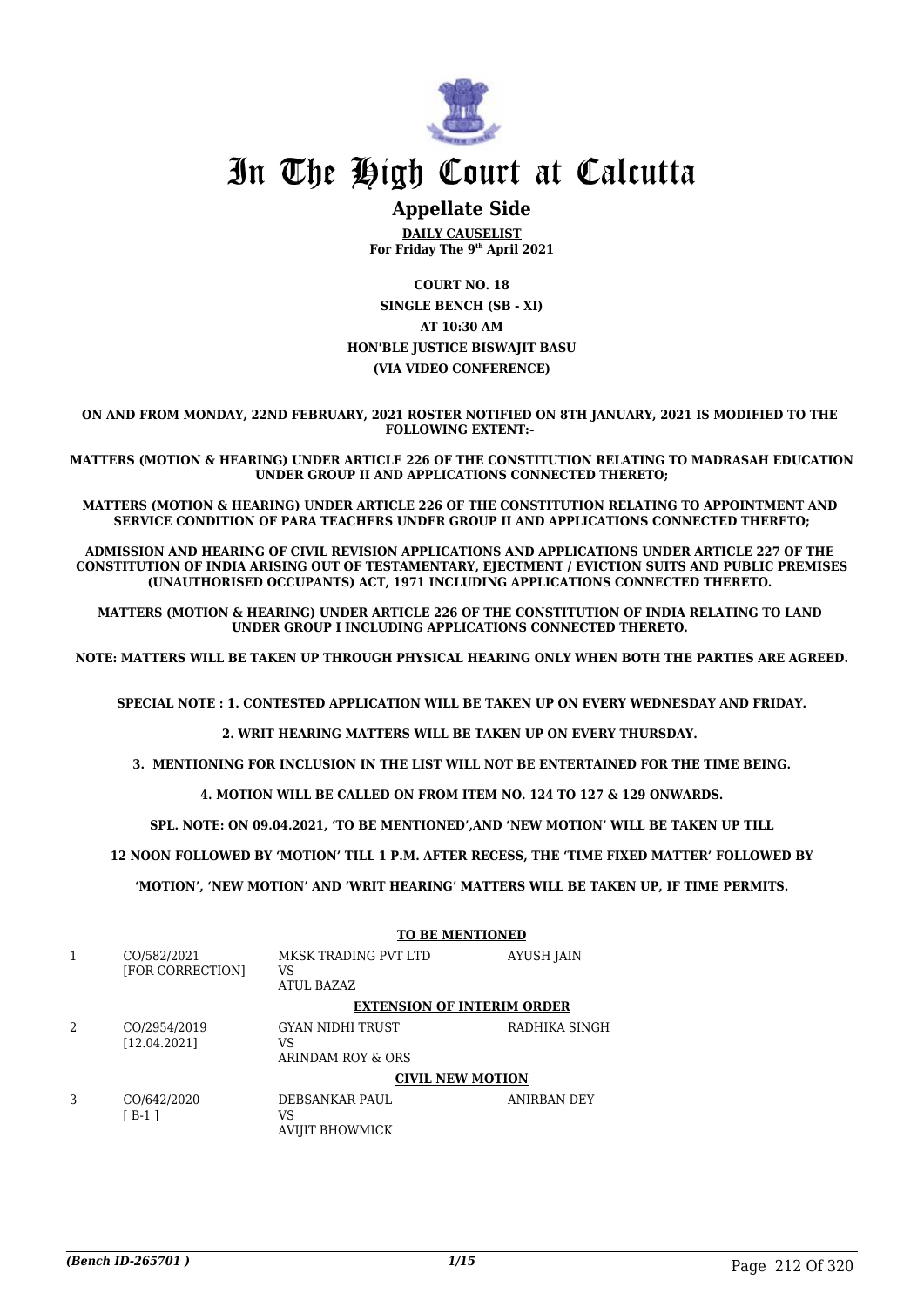| 4  | CO/954/2020<br>[NO CAVEAT]   | RAM PIYARI CHOWHAN @ RAM<br>PIYARE CHOUHAN<br>VS                               | SANJIB SETH                       |
|----|------------------------------|--------------------------------------------------------------------------------|-----------------------------------|
| 5  | CO/423/2021                  | RAJEN PRASAD<br><b>SOMNATH SARKAR</b>                                          | DEBABRATA ROY                     |
|    | <b>INO CAVEATI</b>           | VS<br>MS ATASI SAHA AND ANR                                                    |                                   |
| 6  | CO/507/2021<br>[NO CAVEAT]   | SUNIL KUNDU<br>VS<br>BIRENDRA NARAYAN SINGHA                                   | <b>DEBASISH BISWAS</b>            |
| 7  | CO/671/2021<br>(WITH CAVEAT) | pradip jaiswal alias pradeep kumar<br>jaiswal<br>VS.<br>pradip nandy           | ssupmita chatterjee               |
| 8  | CO/674/2021                  | RANJAN MITRA AND ANOTHER<br>VS<br>TANTU BYAPARI AND ANOTHER                    | GOPAL MONDAL                      |
| 9  | CO/700/2021                  | RAMESH PUNAM CHAND GANDHI<br>AND ANR<br>VS.<br>ARUP RATN GOOPTU                | DIPAK DEY                         |
| 10 | CO/744/2021<br>[NO CAVEAT]   | NITYANANDA AICH<br>VS<br>ALO AICH AND ORS                                      | KOEL SARKAR                       |
| 11 | CO/748/2021<br>[WITH CAVEAT] | PRADIP JAISWAL@PRADEEP<br>VS<br>PRADIP NANDY                                   | SUSMITA CHATTERJEE                |
| 12 | CO/770/2021<br>[NO CAVEAT]   | CENTRAL KALYANI CHILDREN<br>HOME SCHOOL<br>VS.<br>SAMIR KUMAR SAHA             | <b>SAMAPTI ROY</b>                |
| 13 | CO/778/2021<br>[NO CAVEAT]   | SOMENATH ROY<br>VS<br><b>SANKAR ROY AND ORS</b>                                | TARAK NATH HALDER                 |
| 14 | CO/783/2021<br>[NO CAVEAT]   | UMA DAS ALIAS USHA DAS AND<br>ORS.<br>VS                                       | ASIT KUMAR<br><b>BHATTACHARYA</b> |
| 15 | CO/794/2021<br>[NO CAVEAT]   | PRADIP KUMAR DAWN AND ORS.<br>BHANU KARMAKAR<br>VS<br>KRISHNENDU SARKAR        | SHUVANIL CHAKRABORTY              |
| 16 | CO/802/2021<br>[NO CAVEAT]   | ARUN KUMAR MONDAL AND ANR.<br>VS.<br>MALABIKA BHATTACHARYA                     | SOUVIK KARMAKAR                   |
| 17 | CO/809/2021<br>[NO CAVEAT]   | CHAITALI BHATTACHARJEE<br>VS.<br>LUXMI PHARMACEUTICAL<br><b>WORKS AND ORS.</b> | TIRTHENDU DASGUPTA                |
| 18 | CO/810/2021<br>[NO CAVEAT]   | JAGADISH BOSE AND ANR<br>VS.<br>SUBHRA BHATTACHARJEE                           | KARUNAMOYEE SAMANTA               |
| 19 | CO/811/2021<br>[WITH CAVEAT] | REKHA SINGHA AND ORS.<br>VS.<br><b>KAUSIK DAW</b>                              | Santanu Chatterjee                |
| 20 | CO/822/2021<br>[NO CAVEAT]   | MONGOLA DUTTA AND ANR<br>VS<br>MAYA RANI DUTTA AND ORS                         | SOUMAVA MUKHERJEE                 |
| 21 | CO/824/2021<br>[NO CAVEAT]   | PRATIMA SADHU AND ORS<br>VS.<br>AMARENDRA NATH SADHU AND<br><b>ORS</b>         | SURYANEEL DAS                     |
| 22 | CO/825/2021<br>[NO CAVEAT]   | SANDHYA RANI SAMAJDER AND<br>ORS<br>VS<br>TUMPA SAMAJDER                       | AMITABHA GHOSH                    |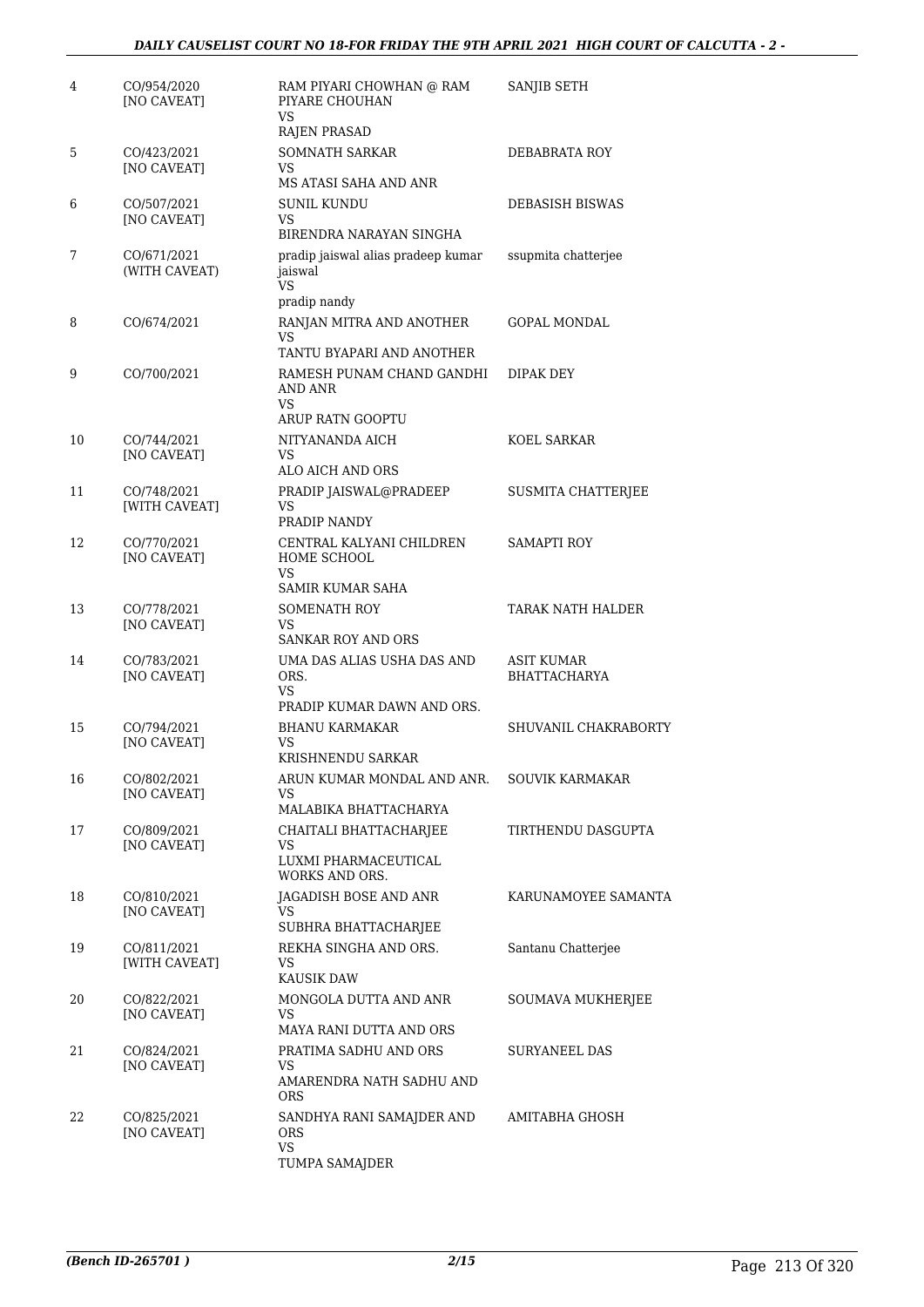| 23 | CO/840/2021<br>[NO CAVEAT]     | ASH NARAYAN JHA AND ORS<br>VS<br><b>MULA DEBI AND ORS</b>                                                               | NISITH MUKHOPADHAYAY |
|----|--------------------------------|-------------------------------------------------------------------------------------------------------------------------|----------------------|
| 24 | CO/843/2021<br>[NO CAVEAT]     | PRADIP KUMAR DAWN AND ANR<br>VS.<br>SABITRI MONDAL                                                                      | DEBABRATA ROY        |
| 25 | CO/846/2021<br>[ WITH CAVEAT ] | CHAITANYA DEV NANDI<br>VS.<br>SOMDEV MAITI AND ANR.                                                                     | KOUSHIKEE BANERJEE   |
| 26 | CO/848/2021<br>[ NO CAVEAT ]   | ANOOVA MANDAL AND ANR.<br>VS.<br>MANU DAS AND ANR.                                                                      | SEVANTI ROY          |
| 27 | CO/849/2021<br>[ WITH CAVEAT ] | ONKAR NATHB BANERJEE<br>VS<br>AISHIK SENGUPTA                                                                           | PAMPA DEY (DHABAL)   |
| 28 | CO/858/2021<br>[ NO CAVEAT ]   | M/S SREE DURGA BVOARD<br>HOUSE RE BY ITS PROPRIETOR<br>JAYASHREE BASAK<br>VS.<br>RANJIT KUMAR NAG DAS AND<br><b>ORS</b> | TANMOY KUMAR ROY     |
| 29 | CO/871/2021<br>[ NO CAVEAT ]   | REBA DAS AND ORS.<br>VS.<br>MALOTI DAS AND ORS.                                                                         | SOMOSHREE SAHA       |
| 30 | CO/873/2021<br>[ NO CAVEAT ]   | <b>INDARJIT PAUL</b><br>VS.<br><b>GOURI SANKAR SAH</b>                                                                  | KRISHNENDU BERA      |
| 31 | CO/875/2021<br>[ NO CAVEAT ]   | INDRAJIT PAUL<br>VS.<br>RAM DAYAL SAH                                                                                   | KRISHNENDU BERA      |
| 32 | CO/889/2021<br>[ NO CAVEAT ]   | ASHOKE KUMAR SADHUKHAN<br>AND ORS<br>VS<br>MAHESH SANGHAVI                                                              | DEBRAJ DUTTA         |
| 33 | CO/905/2021<br>[WITH CAVEAT]   | ZUBAIDA HAMID<br>VS.<br><b>SUNIL SHAW</b>                                                                               | <b>WASIM AHMED</b>   |
| 34 | CO/912/2021<br>[NO CAVEAT]     | ANJALI SARDAR<br>VS<br>M/S SINGH PROJECTS PRIVATE<br>LTD                                                                | ANYASHA DAS          |
| 35 | CO/917/2021<br>[NO CAVEAT]     | REBA NARAYAN<br>VS.<br>LATIKA NANDAN                                                                                    | ANIKET MITRA         |
| 36 | CO/922/2021<br>[WITH CAVEAT]   | SHELLY MUKHOPADHYAY<br>VS<br>RAM PRASAD KAR                                                                             | KRISHNAKALI SWAR     |
|    |                                | <b>NEW MOTION (GROUP - I)</b>                                                                                           |                      |
| 37 | WPA/9117/2020                  | KARTIK CHANDRA KAPAS AND<br><b>OTHERS</b><br>VS.<br>STATE OF WEST BENGAL AND<br>ORS.                                    | MRINAL KANTI GHOSH   |
| 38 | WPA/91/2021                    | SANJAY SAHA AND ANR<br>VS<br>THE STATE OF WEST BENGAL<br>AND ORS                                                        | PRASENJIT SAHA       |
| 39 | WPA/1878/2021                  | MADHUSUDHAN PAIK<br>VS.<br>STATE OF WEST BENGAL AND<br>ORS.                                                             | RAJKUMAR SAIN        |
| 40 | WPA/1929/2021                  | KABITA DUTTA AND OTHERS<br>VS.<br>STATE OF WEST BENGAL AND<br>ORS.                                                      | AVISHEK GUHA         |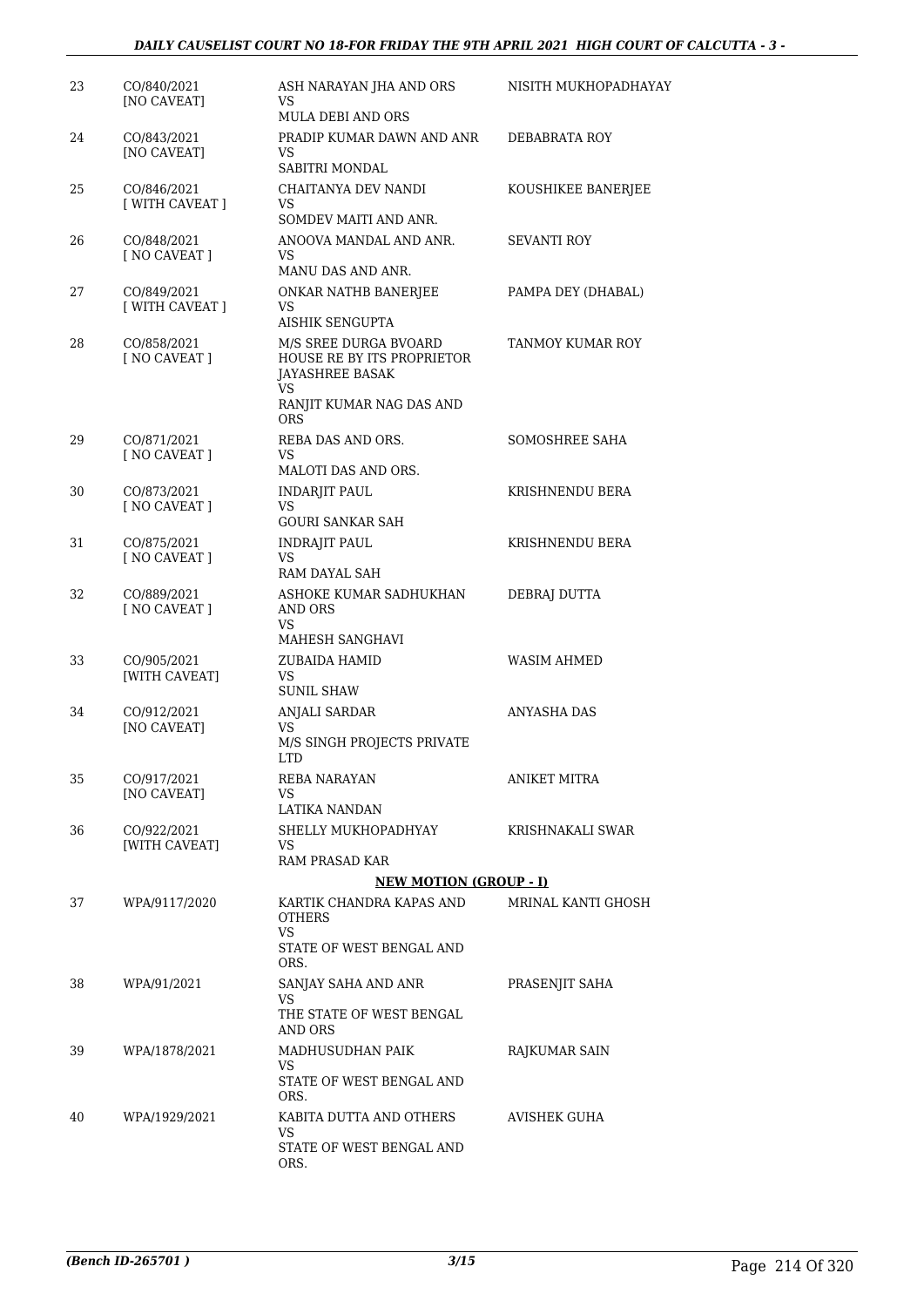#### *DAILY CAUSELIST COURT NO 18-FOR FRIDAY THE 9TH APRIL 2021 HIGH COURT OF CALCUTTA - 4 -*

| 41 | WPA/4492/2021 | PRAFULLA KUMAR GARAI<br>VS                                                                        | <b>RAJAT DUTTA</b>          |
|----|---------------|---------------------------------------------------------------------------------------------------|-----------------------------|
|    |               | STATE OF WEST BENGAL AND<br>ORS.                                                                  |                             |
| 42 | WPA/4996/2021 | PRIYANKA MONDAL<br>VS.                                                                            | DIPENDRANATH BOSE           |
|    |               | STATE OF WEST BENGAL AND<br>ORS.                                                                  |                             |
| 43 | WPA/5693/2021 | MOTILAL MONDAL<br>VS.                                                                             | KARUNAMOYEE SAMANTA         |
|    |               | STATE OF WEST BENGAL AND<br>ORS.                                                                  |                             |
| 44 | WPA/6272/2021 | RANAJIT KUMAR PAL<br>VS                                                                           | <b>BARUN CHATTERJEE</b>     |
|    |               | STATE OF WEST BENGAL AND<br>ORS.                                                                  |                             |
| 45 | WPA/6274/2021 | SATYA KINKAR KOLEY AND ORS.<br>VS                                                                 | <b>BARUN CHATTERJEE</b>     |
|    |               | STATE OF WEST BENGAL AND<br>ORS.                                                                  |                             |
| 46 | WPA/6401/2021 | COMMON VILLAGERS OF<br>CHATINA VILLAGE AND CHATINA<br>DURGA PUJA COMMITTE AND<br><b>ORS</b><br>VS | SARBANANDA SANYAL           |
|    |               | STATE OF WEST BENGAL AND<br>ORS.                                                                  |                             |
| 47 | WPA/6430/2021 | <b>TARUN BHOWMIK</b><br>VS.                                                                       | BHASKAR HUTAIT              |
|    |               | THE STATE OF WEST BENGAL<br><b>AND ORS</b>                                                        |                             |
| 48 | WPA/6436/2021 | <b>GOUR HARI GIRI AND ANOTHER</b><br>VS.                                                          | SANKHA PRASAD ROY           |
|    |               | STATE OF WEST BENGAL AND<br>ORS.                                                                  |                             |
| 49 | WPA/6580/2021 | PRADYUT JANA AND ORS<br>VS                                                                        | APURBA KUMAR<br>CHAKRABORTY |
|    |               | STATE OF WEST BENGAL AND<br>ORS.                                                                  |                             |
| 50 | WPA/6762/2021 | AFCHHAR ALI SEKH<br>VS.                                                                           | DEBAISH KUNDU               |
|    |               | STATE OF WEST BENGAL AND<br><b>ORS</b>                                                            |                             |
| 51 | WPA/7143/2021 | USHA RANI BAG AND ANOTHER<br>VS                                                                   | RAJ KUMAR SAIN              |
|    |               | STATE OF WEST BENGAL AND<br>ORS.                                                                  |                             |
| 52 | WPA/7266/2021 | SARASWATI GHOSH<br>VS                                                                             | SOBHAN KUMAR PATHAK         |
|    |               | STATE OF WEST BENGAL AND<br>ORS.                                                                  |                             |
| 53 | WPA/7293/2021 | SYED NAZRUL ISLAM<br>VS                                                                           | MD AHIYA                    |
|    |               | STATE OF WEST BENGAL AND<br>ORS.                                                                  |                             |
| 54 | WPA/7304/2021 | SYED AZIJUR RAHAMAN<br>VS                                                                         | MD AHIYA                    |
|    |               | STATE OF WEST BENGAL AND<br>ORS.                                                                  |                             |
| 55 | WPA/7591/2021 | SOUVIK GHOSH<br>VS                                                                                | SUFI KAMAL                  |
|    |               | STATE OF WEST BENGAL AND<br>ORS.                                                                  |                             |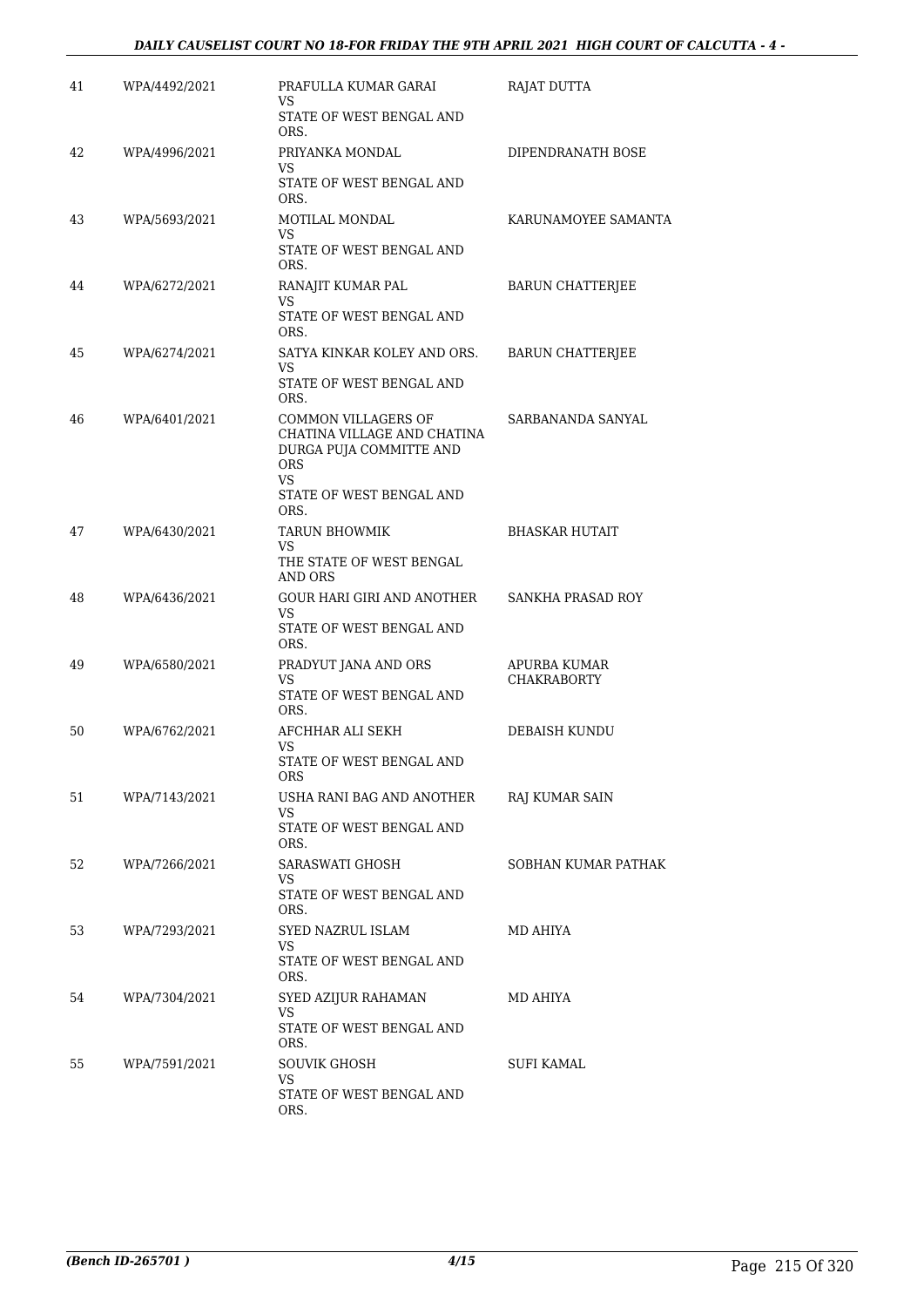| 56 | WPA/7628/2021<br>$[ B-2 ]$ | NIRANJAN LALL SARAFF<br>VS                                                              | ARUNAVA PATI           |
|----|----------------------------|-----------------------------------------------------------------------------------------|------------------------|
|    |                            | STATE OF WEST BENGAL AND<br>ORS.                                                        |                        |
| 57 | WPA/7652/2021              | SELIM SK. ALIAS SELIM<br>RAHAMAN<br>VS.                                                 | ARNAB SAHA             |
|    |                            | STATE OF WEST BENGAL AND<br>ORS.                                                        |                        |
| 58 | WPA/7722/2021              | SANTOSH KUMAR SAHA AND ORS<br>VS.                                                       | DYUTIMAN BANERJEE      |
|    |                            | STATE OF WEST BENGAL AND<br>ORS.                                                        |                        |
| 59 | WPA/7883/2021              | DIPAK KUMAR MAHATA AND ANR<br>VS.                                                       | MADHUSUDAN MONDAL      |
|    |                            | STATE OF WEST BENGAL AND<br>ORS.                                                        |                        |
| 60 | WPA/7946/2021              | SOUMEN ROY CHOUDHURI AND<br><b>OTHERS</b><br><b>VS</b>                                  | RUMELI SARKAR          |
|    |                            | STATE OF WEST BENGAL AND<br>ORS.                                                        |                        |
| 61 | WPA/7949/2021              | JOGESH CHANDRA SAHA<br>VS                                                               | <b>DEBASIS SUR</b>     |
|    |                            | STATE OF WEST BENGAL AND<br>ORS.                                                        |                        |
| 62 | WPA/7966/2021              | PRABIR SADHUKHAN AND<br><b>OTHERS</b>                                                   | ABHRADIP JHA           |
|    |                            | VS.<br>STATE OF WEST BENGAL AND<br>ORS.                                                 |                        |
| 63 | WPA/7995/2021              | RAJU MALLICK AND ORS<br>VS.<br>STATE OF WEST BENGAL AND<br>ORS.                         | AMIT KUMAR DATTA       |
| 64 | WPA/7999/2021              | SUKESH RANJAN KAR<br>VS.                                                                | DEBASISH DAS           |
|    |                            | STATE OF WEST BENGAL AND<br>ORS.                                                        |                        |
| 65 | WPA/8004/2021              | <b>SUDHIR DAWN AND ORS</b><br>VS.<br>THE SECRETARY, HOUSING<br>DEPARTMENT, GOVT OF WEST | SAPTARSHI DUTT         |
|    |                            | <b>BENGAL AND ORS</b><br><b>SMT RATNA GUHA</b>                                          |                        |
| 66 | WPA/8023/2021              | VS                                                                                      | PARTHA PRATIM KANJILAL |
|    |                            | STATE OF WEST BENGAL AND<br>ORS.                                                        |                        |
| 67 | WPA/8141/2021              | MD. NASHIRUDDIN<br>VS.                                                                  | SARBANANDA SANYAL      |
|    |                            | STATE OF WEST BENGAL AND<br>ORS.                                                        |                        |
| 68 | WPA/8228/2021              | HABIBUL RAHAMAN BEG<br>VS.<br>STATE OF WEST BENGAL AND<br>ORS.                          | SALIL KUMAR MAITI      |
| 69 | WPA/8279/2021              | SUKANYA DUTT                                                                            | PINAKI RANJAN          |
|    |                            | VS.<br>ASANSOL-DURGAPUR<br>DEVELOPMENT AUTHORITY AND<br>ANR.                            | <b>CHAKRABORTY</b>     |
| 70 | WPA/8330/2021              | HARI PRASAD DAS<br>VS                                                                   | LOKNATH PAUL           |
|    |                            | STATE OF WEST BENGAL AND<br>ANR                                                         |                        |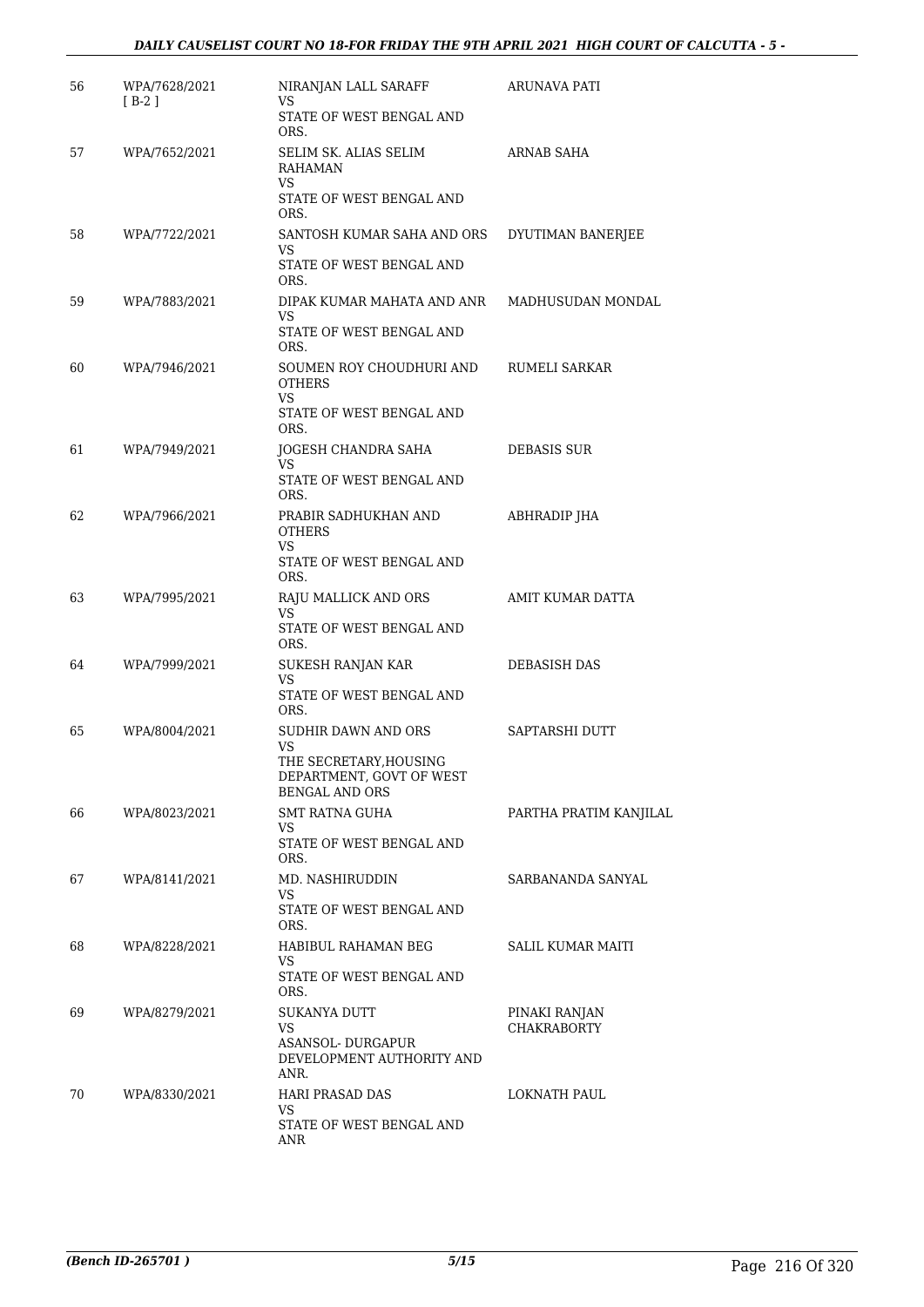| 71 | WPA/8341/2021     | TOLARAM INDIA LIMITED AND<br>ANR<br>VS.<br>UNION OF INDIA AND ORS       | RAJENDRA NATH BARIK              |
|----|-------------------|-------------------------------------------------------------------------|----------------------------------|
|    | IA NO: CAN/1/2021 |                                                                         |                                  |
| 72 | WPA/8357/2021     | MANIK CHANDRA ADAK<br>VS<br>STATE OF WEST BENGAL AND<br>ORS.            | KAMAKSHYA PRASAD<br>MUKHOPADHYAY |
| 73 | WPA/8359/2021     | LILY NRESIDENCY LLP<br>VS<br>UNION OF INDIA AND ORS.                    | SAYAK RANJAN GANGULY             |
| 74 | WPA/8367/2021     | SARITA MIRANIA AGARWAL<br>VS<br>UNION OF INDIA AND ORS.                 | SAYAK RANJAN GANGULY             |
| 75 | WPA/8423/2021     | HARIPADA MAITY AND ORS.<br>VS.<br>STATE OF WEST BENGAL AND              | AVIROOP BHATTACHARYA             |
| 76 | WPA/8456/2021     | ORS.<br><b>ARNAB RAY</b><br>VS<br>STATE OF WEST BENGAL AND              | ANYAPURBA BANERJEE               |
| 77 | WPA/8693/2021     | ANR<br>CHITTARANJAN DHARA<br>VS<br>STATE OF WEST BENGAL AND             | DILIP KUMAR SHYAMAL              |
| 78 | WPA/8724/2021     | ORS.<br>CHANCHAL KUMAR PRAMANIK<br>VS<br>STATE OF WEST BENGAL AND       | DILIP KR SHYAMAL                 |
| 79 | WPA/8729/2021     | ORS.<br>RAMJIT HANSDA AND ANR.<br>VS<br>STATE OF WEST BENGAL AND        | DILIP KR SADHU                   |
| 80 | WPA/8734/2021     | ORS.<br><b>GOURHARI DAS</b><br>VS<br>STATE OF WEST BENGAL AND           | DILIP KUMAR SHYAMAL              |
| 81 | WPA/8735/2021     | ORS.<br>NARAYAN CHANDRA PANDIT<br><b>VS</b><br>STATE OF WEST BENGAL AND | DILIP KR SHYAMAL                 |
| 82 | WPA/8738/2021     | ORS.<br>GAYRAM SINGHA<br>VS.<br>STATE OF WEST BENGAL AND                | DILIP KR SHYAMAL                 |
| 83 | WPA/8742/2021     | ORS.<br><b>SANDIP GOLE</b><br>VS<br>THE STATE OF WEST BENGAL<br>AND ORS | DILIP KR SHYAMAL                 |
|    |                   | <b>NEW MOTION (GROUP - II)</b>                                          |                                  |
| 84 | WPA/8053/2020     | MOHAMMAD ALI PURKAIT<br>VS<br>STATE OF WEST BENGAL AND<br>ORS.          | <b>MUKTESWAR MAITY</b>           |
| 85 | WPA/4709/2021     | SERAJ ALI<br>VS.<br>STATE OF WEST BENGAL AND<br>ORS.                    | Golam                            |
| 86 | WPA/5151/2021     | SATYAJIT ROY<br>VS<br>MANAGING COMMITTEE, AND<br>ORS                    | MUNSHI ASHIQ ELAHI               |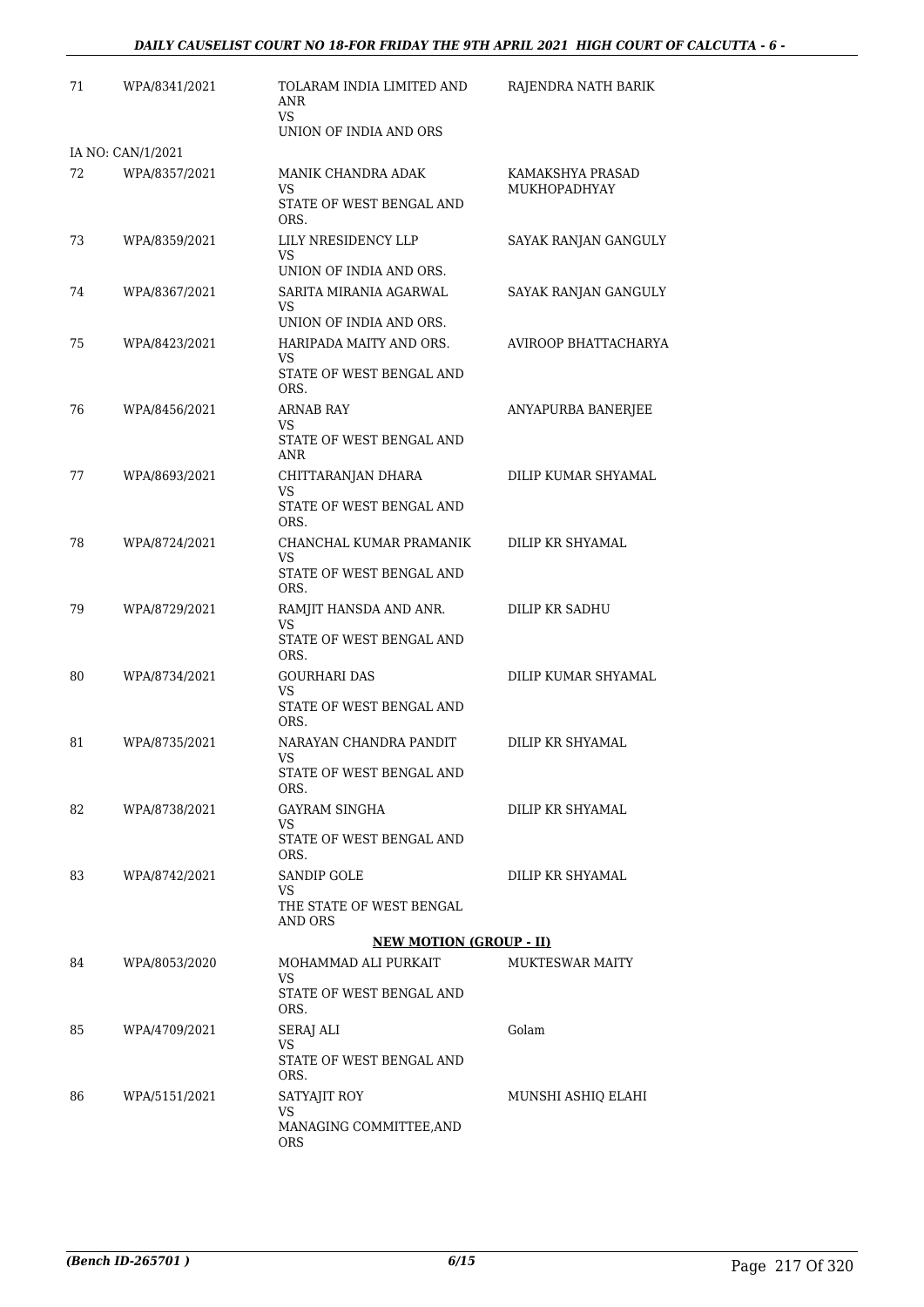#### *DAILY CAUSELIST COURT NO 18-FOR FRIDAY THE 9TH APRIL 2021 HIGH COURT OF CALCUTTA - 7 -*

| 87    | WPA/5937/2021                                                    | SAHIRA BHANU SEKH (BEWA)<br>VS                                              | ANIRBAN SARKAR                                                                                               |
|-------|------------------------------------------------------------------|-----------------------------------------------------------------------------|--------------------------------------------------------------------------------------------------------------|
|       |                                                                  | THE STATE OF WEST BENGAL<br>AND ORS                                         |                                                                                                              |
| 88    | WPA/6739/2021                                                    | MAMAN HALSANA AND OTHERS                                                    | SUBHRANGSU PANDA                                                                                             |
|       |                                                                  | VS<br>STATE OF WEST BENGAL AND<br>ORS.                                      |                                                                                                              |
| 89    | WPA/6880/2021                                                    | SAVUBA YASMIN                                                               | TANUJA BASAK                                                                                                 |
|       |                                                                  | VS<br>STATE OF WEST BENGAL AND<br>ORS.                                      |                                                                                                              |
| 90    | WPA/7270/2021                                                    | SK. HASAN IMAM                                                              | KAZI SAJJAD ALAM                                                                                             |
|       |                                                                  | VS<br>STATE OF WEST BENGAL AND<br>ORS.                                      |                                                                                                              |
| 91    | WPA/7517/2021                                                    | TUHIN MOLLA                                                                 | PALASH BAPARI                                                                                                |
|       |                                                                  | VS<br>STATE OF WEST BENGAL AND<br>ORS.                                      |                                                                                                              |
| 92    | WPA/7574/2021                                                    | MEHEDI HASAN BISWAS                                                         | PAMPA DEY (DHABAL)                                                                                           |
|       |                                                                  | VS.<br>STATE OF WEST BENGAL AND<br>ORS.                                     |                                                                                                              |
| 93    | WPA/7775/2021                                                    | SYED IMROZE ALI                                                             | REJAUL ALAM                                                                                                  |
|       |                                                                  | VS.<br>STATE OF WEST BENGAL AND<br>ORS.                                     |                                                                                                              |
| 94    | WPA/7932/2021                                                    | SK FAIJUL HOQUE AND ANR.<br>VS                                              | NAYEEMUL HAQUE                                                                                               |
|       |                                                                  | STATE OF WEST BENGAL AND<br>ORS.                                            |                                                                                                              |
| 95    | WPA/7937/2021                                                    | MD ALI AHMAD AND ORS.<br>VS                                                 | NAYEEMUL HAQUE                                                                                               |
|       |                                                                  | STATE OF WEST BENGAL AND<br>ORS.                                            |                                                                                                              |
| 96    | WPA/8765/2021                                                    | HABIBUR RAHAMAN MONDAL<br><b>AND ORS</b><br>VS                              | <b>GOUTAM SARDAR</b>                                                                                         |
|       |                                                                  | STATE OF WEST BENGAL AND<br>ORS.                                            |                                                                                                              |
|       |                                                                  | <u>APPLICATION</u>                                                          |                                                                                                              |
| 97    | WPA/14535/1986                                                   | DHIRENDRA NATH GHOSH, SINCE<br>DECD. REP SAJAL KANTI GHOSH<br>& ORS         |                                                                                                              |
|       |                                                                  | <b>VS</b><br>STATE OF W.B.                                                  |                                                                                                              |
|       |                                                                  |                                                                             | IA NO: CAN/1/1997(Old No:CAN/5442/1997), CAN/2/1997(Old No:CAN/5443/1997), CAN/6/2020(Old No:CAN/1112/2020)  |
| 98    | WPA/26710/2015                                                   | BIRPUR FISHERMEN'S CO<br><b>OPERATIVE SOCIETY &amp; ANR</b><br>VS           | <b>U BETAL</b>                                                                                               |
|       |                                                                  | STATE OF WEST BENGAL & ANR                                                  |                                                                                                              |
|       |                                                                  | CAN/4/2019(Old No:CAN/11739/2019), CAN/5/2020, CAN/6/2020                   | IA NO: CAN/1/2018(Old No:CAN/9504/2018), CAN/2/2018(Old No:CAN/9941/2018), CAN/3/2019(Old No:CAN/11519/2019) |
| 99    | WPCRC/172/2017<br>CAN 11258/2017(U/S-5)<br>CAN 11259/2017 (STAY) | <b>BIMAL SARDAR</b><br>VS<br>DIGBINDU BHATTACHARYA                          | NIBARAN KUMAR DAS                                                                                            |
| wt100 | RVW/271/2017                                                     | STATE OF WEST BENGAL & ORS                                                  | RABINDRA NARAYAN                                                                                             |
|       |                                                                  | VS<br><b>BIMAL SARDAR &amp; ORS</b>                                         | <b>DUTTA</b>                                                                                                 |
|       |                                                                  | IA NO: CAN/1/2017(Old No:CAN/11258/2017), CAN/2/2017(Old No:CAN/11259/2017) |                                                                                                              |
|       | wt101 WPA/25094/2016                                             | <b>BIMAL SARDAR</b>                                                         | NIBARAN KR. DAS                                                                                              |
|       |                                                                  | VS<br>STATE OF WEST BENGAL & ORS.                                           |                                                                                                              |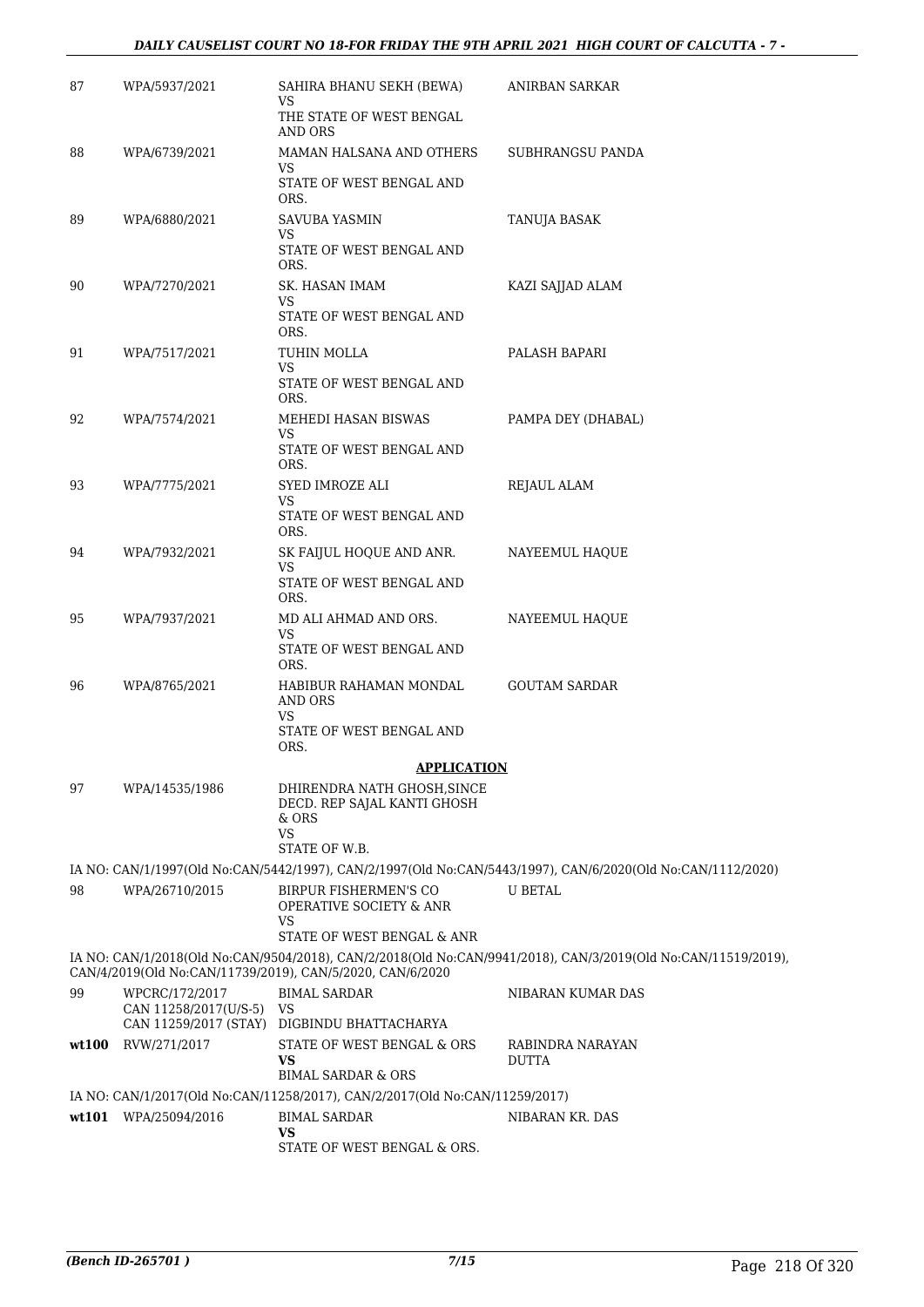| 102   | RVW/96/2018                                            | LAND ACQUISITION COLLECTOR<br>& ANR<br>VS<br>SANTOSH KUMAR BHUINYA &               | <b>SUMAN DEY</b>                |
|-------|--------------------------------------------------------|------------------------------------------------------------------------------------|---------------------------------|
|       | IA NO: CAN/3/2019(Old No:CAN/3302/2019)                | <b>ORS</b>                                                                         |                                 |
|       | wt103 CPAN/238/2019                                    | SANTOSH KUMAR BHUINYA<br>VS.<br>PARTHA GHOSH & ORS                                 | SUBHOJIT SAHA                   |
|       | IA NO: CAN/1/2020                                      |                                                                                    |                                 |
|       | wt104 WPA/23441/2015                                   | SANTOSH KUMAR BHUINYA<br>VS<br>STATE OF WEST BENGAL & ORS                          | GAUTAM GURIA                    |
| 105   | CO/2067/2018<br>(ADDITION OF PARTY)                    | PRAFULLA KUMAR GHOSH<br>VS<br><b>SULEKHA KARATI</b>                                | KAMAN SAHOO                     |
|       | IA NO: CAN/1/2019(Old No:CAN/5937/2019), CAN/2/2021    |                                                                                    |                                 |
|       | wt106 CO/3004/2018                                     | PRAFULLA KR. GHOSH<br>VS.<br><b>SULEKHA KARATI</b>                                 | KAMAN SAHOO                     |
|       | IA NO: CAN/1/2021                                      |                                                                                    |                                 |
| 107   | WPA/13632/2018<br>[RESTORATION] [D/D] [ VS<br>1 P.B. 1 | MD. ANAMUL SHEK<br>STATE OF WEST BENGAL & ORS.                                     | RAFIQUL ISLAM                   |
| wt108 | WPA/12481/2018                                         | JARIF ALI & ORS<br>VS                                                              | KIRAN KUMARI MAHATO             |
|       |                                                        | STATE OF WEST BENGAL & ORS                                                         |                                 |
|       |                                                        | IA NO: CAN/1/2019(Old No:CAN/1437/2019), CAN/2/2020(Old No:CAN/2985/2020)          |                                 |
| 109   | WPA/15627/2018                                         | MANAGING COMMITTEE, BHABTA<br>AZIZA HIGH MADRASAH (H.S.)<br>VS                     | <b>ANISUR RAHAMAN</b>           |
|       |                                                        | STATE OF WEST BENGAL & ORS                                                         |                                 |
|       | IA NO: CAN/2/2020                                      |                                                                                    |                                 |
| 110   | RVW/9/2019                                             | KABRA MARBLE CORPORATION &<br><b>ORS</b><br>VS.                                    | SUBHASISH<br><b>CHAKRABORTY</b> |
| wt111 | CO/2960/2018                                           | SUDIPTO MUKHERJEE & ANR<br>SUDIPTO MUKERJEE & ANR<br>VS                            | SHOHINI CHAKRABORTY             |
|       |                                                        | KABRA MARBLE CORPORATION &<br>ORS                                                  |                                 |
| 112   | WPA/10450/2019<br>(AMENDMENT)                          | AKMOL HOSSAIN & ORS<br>VS<br>STATE OF WEST BENGAL & ORS                            | TANUJA BASAK                    |
|       | IA NO: CAN/1/2020(Old No:CAN/2041/2020)                |                                                                                    |                                 |
|       |                                                        | <b>MOTION</b>                                                                      |                                 |
| 113   | CO/2013/2016<br>$[B-1]$                                | MESSERS APARNA TRADING<br>CORPORATION AGENCY DEPT.<br>VS                           | SOMA RAY CHAUDHURI              |
| 114   | WPA/2083/2016                                          | <b>BOARD OF TRUSTEES &amp; ANR.</b><br>MOMREJ SK<br>VS                             | SIDDHARTHA RUJ                  |
| 115   | WPA/13573/2016                                         | STATE OF WEST BENGAL & ORS<br>M/S SETT & DE<br>VS                                  | PRABIR GAYEN                    |
| 116   | WPA/5500/2018                                          | STATE OF WEST BENGAL & ORS<br>ARNABJEET BANERJEE & ANR<br>VS                       | ABHA SINGH                      |
| 117   | WPA/2288/2019                                          | STATE OF WEST BENGAL & ORS<br>AJIT KUMAR BERA<br>VS.<br>STATE OF WEST BENGAL & ORS | SUDIPTA MAITI                   |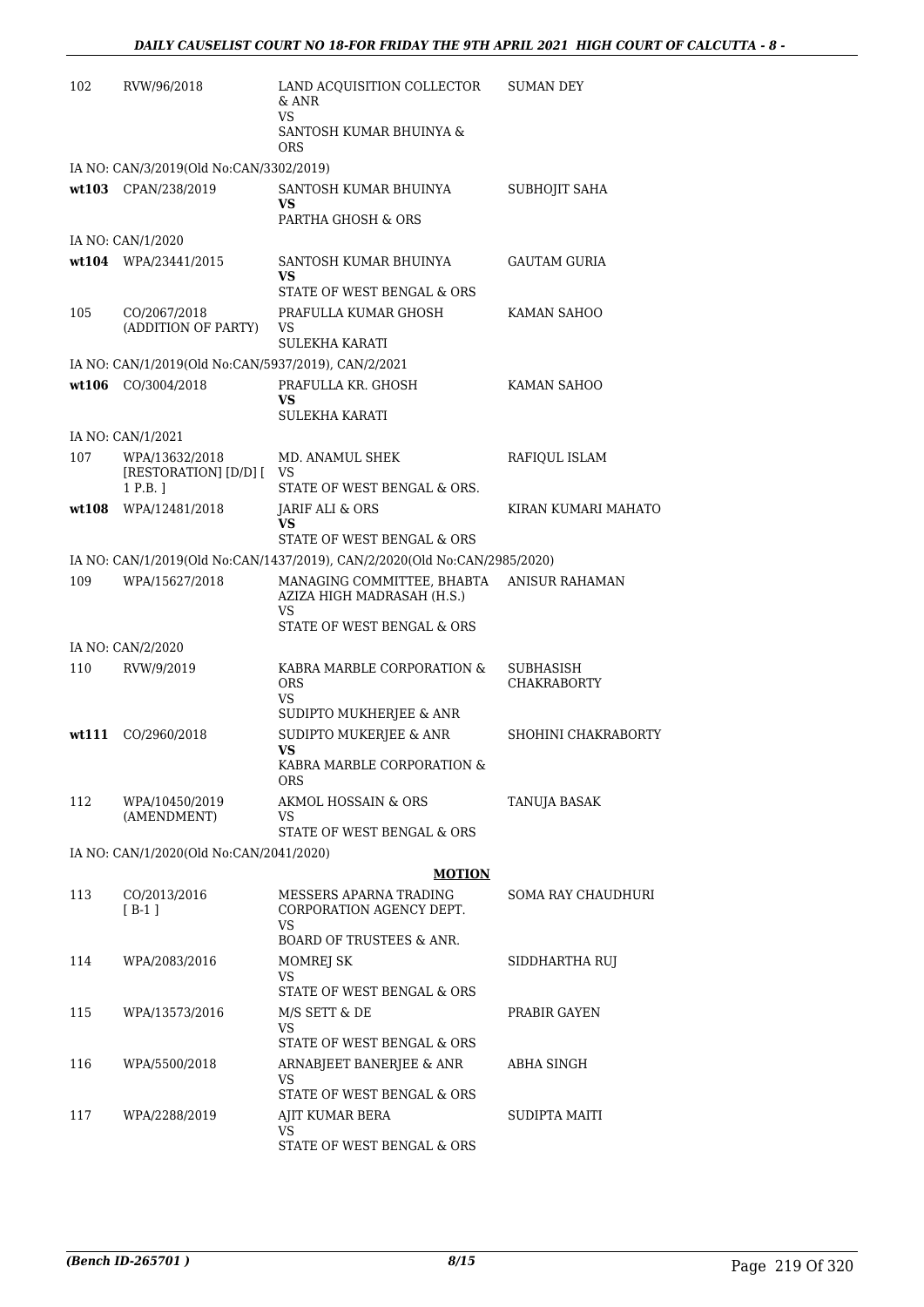#### *DAILY CAUSELIST COURT NO 18-FOR FRIDAY THE 9TH APRIL 2021 HIGH COURT OF CALCUTTA - 9 -*

| 118   | WPA/3021/2019                           | KRISHNA DAS & ORS<br>VS<br>STATE OF WEST BENGAL & ORS                                                 | SWAPAN KUMAR KAR                     |
|-------|-----------------------------------------|-------------------------------------------------------------------------------------------------------|--------------------------------------|
| 119   | WPA/17281/2019                          | SAHEDA BIBI<br>VS.                                                                                    | ASRAF MONDAL                         |
| 120   | WPA/17918/2019                          | STATE OF WEST BENGAL & ORS.<br><b>GOURI SHANKAR SHIMLAI</b><br>VS                                     | <b>SUMITA SARKAR</b>                 |
| 121   | WPA/22216/2019                          | STATE OF WEST BENGAL & ORS<br>JOYNAL SK.<br>VS.<br>STATE OF WEST BENGAL & ORS                         | MD YOUNUSH MONDAL                    |
| 122   | WPA/22519/2019<br>$[B-2]$               | MD. MASUM REJA<br>VS<br>STATE OF WEST BENGAL & ORS                                                    | SIDDHARTHA SANKAR<br>MANDAL          |
| 123   | WPA/22836/2019                          | MD ABDUL HAMID @ MD ABDUL<br>HAMID MONDAL & ORS<br>VS<br>STATE OF WEST BENGAL & ORS                   | PINAKI RANJAN<br><b>CHAKBRABORTI</b> |
| 124   | CO/471/2020                             | <b>NANI GOPAL DAS</b><br>VS<br>HEMLATA ROONGTA                                                        | TARAK NATH HALDER                    |
| wt125 | CO/1132/2020                            | <b>HEMLATA RUNGTA</b><br>VS<br><b>NANI GOPAL DAS</b>                                                  | <b>SANWAL TIBREWAL</b>               |
|       | IA NO: CAN/1/2020(Old No:CAN/3670/2020) |                                                                                                       |                                      |
|       | wt126 CO/1133/2020                      | ANAND KUMAR RUNGTA @<br><b>ROONGTA</b><br>VS<br><b>BALAI CHANDRA DAS</b>                              | <b>SANWAL TIBREWAL</b>               |
|       | IA NO: CAN/2/2020, CAN/3/2020           |                                                                                                       |                                      |
|       | wt127 CO/472/2020                       | <b>BALAI CH. DAS</b><br>VS                                                                            | TARAK NATH HALDER                    |
|       |                                         | ANAND KR. ROONGTA                                                                                     |                                      |
| 128   | CO/723/2020                             | CHABI PATRA & ORS<br>VS<br>SANJIB KUMAR BISWAS                                                        | PINTU KARAR                          |
| 129   | CO/1478/2020                            | KAMAL KUMAR ROY<br>VS<br>SUBNALANE MAZUMDER                                                           | PRASANT KUMAR DUTT                   |
| 130   | CO/1542/2020                            | DINESH KUMAR ARYA<br>VS                                                                               | SOUMYAJIT BHATTA                     |
| 131   | CO/1612/2020                            | RAMESH KUMAR ARYA<br>RABI SHANKAR GUPTA @ HARI<br><b>SHANKAR GUPTA</b><br>VS.                         | MD RIZWAN ALAM                       |
| 132   | CO/1670/2020                            | DEEPSIKHA SENGUPTA<br>NUPUR ROY<br>VS                                                                 | SANANDA GANGULI                      |
| 133   | WPA/1933/2020                           | PIYALI PALIT<br>ALPANA MAKHERJEE & ANR<br>VS.                                                         | SHARMISTHA DHAR                      |
| 134   | WPA/1938/2020                           | STATE OF WEST BENGAL & ORS<br>RANJIT KUMAR PAUL @ RANJIT<br>KUMAR<br>VS<br>STATE OF WEST BENGAL & ORS | DILIP KUMAR MAITY                    |
| 135   | WPA/4134/2020                           | SANAT KUMAR HALDER @ SANAT<br>HALDER<br>VS                                                            | SWAPAN KUMAR KAR                     |
| 136   | WPA/4273/2020                           | STATE OF WEST BENGAL &ORS<br>PULIN BEHARI ROY & ORS<br>VS.<br>STATE OF WEST BENGAL & ORS              | SWAPAN KUMAR KAR                     |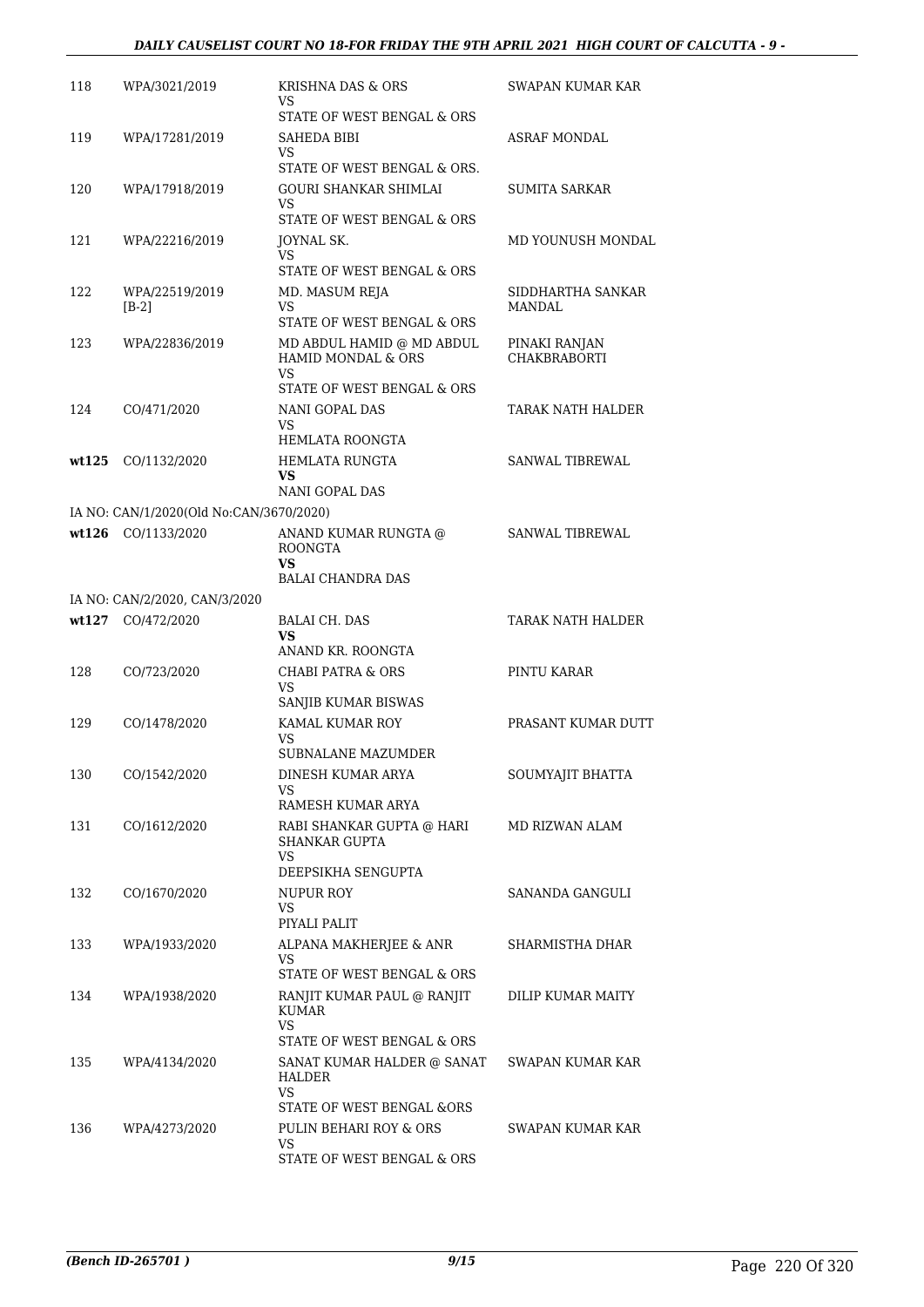#### *DAILY CAUSELIST COURT NO 18-FOR FRIDAY THE 9TH APRIL 2021 HIGH COURT OF CALCUTTA - 10 -*

| 137 | WPA/9157/2020     | MIR MAHEBAR ALI<br>VS<br>State of West Bengal                                         | TANUJA BASAK            |
|-----|-------------------|---------------------------------------------------------------------------------------|-------------------------|
| 138 | WPA/9202/2020     | JHARNA DAS<br>VS                                                                      | MONIKA SARKAR           |
| 139 | WPA/10579/2020    | State of West Bengal<br>MD.MAJEDAR RAHAMAN<br>VS<br>STATE OF WEST BENGAL AND          | <b>BISWAJIT SAMANTA</b> |
| 140 | WPA/11538/2020    | ORS.<br>SATYEN KUAMR THAKUR AND<br>ORS<br><b>VS</b>                                   | NILADRI SAHA            |
|     | IA NO: CAN/1/2021 | UNION OF INDIA AND ORS.                                                               |                         |
| 141 | WPA/11837/2020    | M/S SEWANARAYAN KHUBCHAND<br>AND ANR<br>VS.                                           | PRANGOPAL DAS           |
|     |                   | STATE OF WEST BENGAL AND<br>ORS.                                                      |                         |
| 142 | CO/83/2021        | SUBHASH CHANDRA MONDAL<br>AND OTHERS<br>VS                                            | KOUSHIKEE BANERJEE      |
|     |                   | SOUMEN SARKAR AND OTHERS                                                              |                         |
| 143 | CO/101/2021       | M/S. VISHWSAMITRA RAMKUMAR<br>VS<br>M/S. GHOSH AND SONS PVT LTD                       | LUTFUL HQUE             |
| 144 | CO/241/2021       | SUBHAS HAZRA AND ORS<br>VS<br>TAPAN BHANDARI                                          | TAPAN BHANDARI          |
| 145 | CO/246/2021       | AJIBAR LASKAR<br>VS                                                                   | SAFIQUE ALI MIDDE       |
| 146 | WPA/252/2021      | KASHED ALI LASKAR AND ORS<br>SWAPNA SAMANTA<br>VS<br>STATE OF WEST BENGAL AND<br>ORS. | SALIL KUMAR MAITI       |
| 147 | CO/255/2021       | BAHAUDDIN REZA AND ORS<br>VS.                                                         | JAHANGIR BADSHA         |
| 148 | CO/259/2021       | RABIUDDIN AHMED<br>RAJESH AGARWAL<br>VS.<br>ANIL KUMAR GUPTA                          | AVIRUP CHATTERJEE       |
| 149 | CO/263/2021       | SHEFALI DAS<br>VS<br>ASUTOSH ROY                                                      | MIR ANOWAR              |
| 150 | CO/289/2021       | ARUP SEN AND ORS<br>VS.<br>THE ARCH BISHOP OF CALCUTTA<br>AND ORS                     | DEBJANI SENGUPTA        |
| 151 | CO/292/2021       | SHYAMAL KR SADHUKHAN AND<br>ANR<br>VS.<br>AJAY SADHUKHAN                              | RISHABH DUTTA GUPTA     |
| 152 | CO/314/2021       | KALIPADA SAHOO<br>VS.<br>SUDHANGSHU SAHOO                                             | KAVITA RANI             |
| 153 | CO/339/2021       | SHYAM SUNDAR MITTAL<br>VS<br>SANTOSH KUMAR BANERJEE AND<br>ANR                        | ARUN GOSWAMI            |

IA NO: CAN/1/2021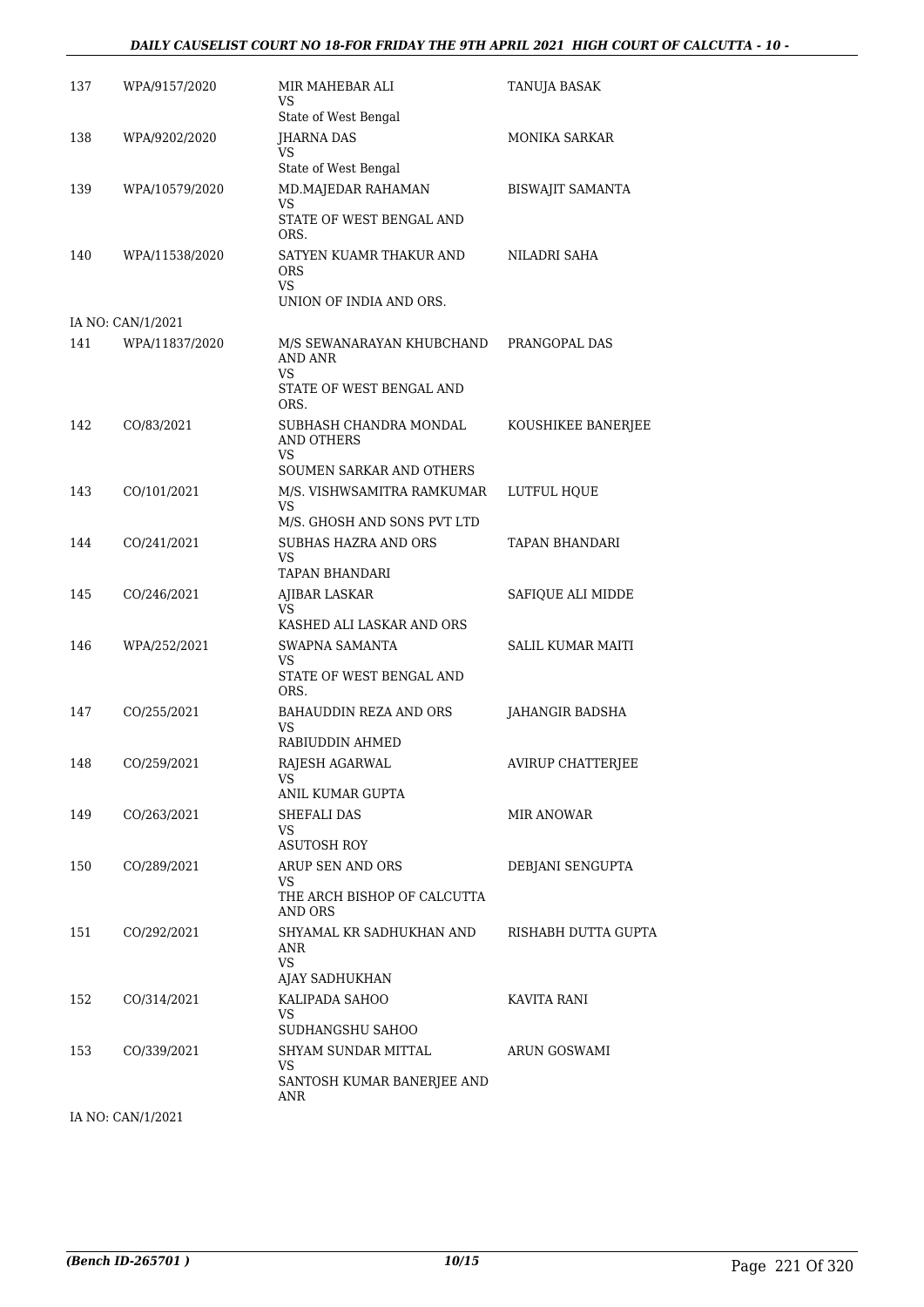| 154 | CO/354/2021            | SUSANTA KUMAR JANA AND ORS<br>VS<br>SRIMATYA BHANI GIRI(JANA) ON<br>THE DEATH OF SASANKA SEKHAR | <b>AMIT BARAN DASH</b>    |
|-----|------------------------|-------------------------------------------------------------------------------------------------|---------------------------|
|     |                        | <b>JANA AND ORS</b>                                                                             |                           |
| 155 | CO/362/2021<br>$[B-4]$ | <b>SM PRATIMA SUR</b><br>VS.<br>JIBAN SAHA AND ANR                                              | SOURADIPTA BANERJEE       |
| 156 | CO/365/2021            | <b>MATA PRASAD SHAW</b><br>VS<br>SUDAMA DEBI                                                    | RAJIB RAY                 |
| 157 | CO/366/2021            | HEMANT BANGUR AND ORS<br>VS                                                                     | AJAY GAGGAR               |
|     |                        | MADHULATA KANKANI                                                                               |                           |
| 158 | CO/381/2021            | PAMPA SENGUPTA<br>VS<br>SOUIRADEEPTO SENGUPTA                                                   | DILIP KUMAR KUNDU         |
| 159 | CO/387/2021            | SHAMSHAD AHMED AND ANR.<br>VS.                                                                  | <b>BHUSAN JAIN</b>        |
| 160 | CO/388/2021            | MD. ALTAF KHAN<br>JAYANTA KR. MULLICK<br>VS                                                     | JOYITA ROY                |
|     |                        | TAPASI CHANDRA AND ORS.                                                                         |                           |
| 161 | CO/398/2021            | SUBRATA CHATTERJEE<br>VS<br>SUMAN MONDAL AND ORS                                                | <b>IFTEKAR MUNSHI</b>     |
| 162 | CO/400/2021            | KAMAL KISHORE ARORA ALIAS K<br>K ARORA<br>VS.                                                   | MADAN MOHAN ROY           |
|     |                        | SANTOSH KR DALMIA                                                                               |                           |
| 163 | CO/409/2021            | SIKHA CHOWDHURY AND ORS<br>VS.<br>MINU PRADHAN MONDAL                                           | SAPTARSHI KUMAR MAL       |
| 164 | CO/410/2021            | MOUMITA BANERJEE (SEN)                                                                          | <b>MALYASREE MAITY</b>    |
|     |                        | VS.<br><b>GOUTAM SEN</b>                                                                        |                           |
| 165 | CO/412/2021            | PRABHAKAR KR. SINGH AND ORS.<br>VS.<br><b>KENG HSIANG LIANG</b>                                 | SOURADIPTA BANERJEE       |
| 166 | CO/414/2021            | NOOR MD. ANSARO @ DOMA<br>VS<br>MST. AHAMEDI BEGUM AND ANR.                                     | SUMITAVA CHAKRABORTY      |
| 167 | CO/439/2021            | NIMAI GHOSH<br>VS                                                                               | ARINDAM PAUL              |
|     |                        | TARAK CHANDRA SHAW AND ORS                                                                      |                           |
| 168 | CO/440/2021            | SMT SANDHYA NAYAK AND ANR<br>VS<br>RABINDRA NATH BERA AND ANR                                   | TARAK NATH HALDER         |
| 169 | CO/462/2021            | <b>SARA YUSOOF KHARWA</b><br>VS                                                                 | WASIM AHMED               |
| 170 | CO/471/2021            | MD. TANVIR RAHIM AND ORS<br>MADHABI MUKHERJEE AND ORS                                           | DIPAYN KUNDU              |
|     |                        | VS<br>PUSPA DUBEY AND ORS                                                                       |                           |
| 171 | CO/483/2021            | M/S BIDYA CONSTRUCTRUCTION<br>VS<br>RAJESH KUMAR AGARWAL AND                                    | PRIYANKAR BASU<br>MALLICK |
|     |                        | ANOTHER                                                                                         |                           |
| 172 | CO/486/2021            | RITA AGARWAL<br>VS<br>NIRMAL KUMARMAHESWARI<br><b>ALIAS BEHARI</b>                              | PRADEEP KUMAR             |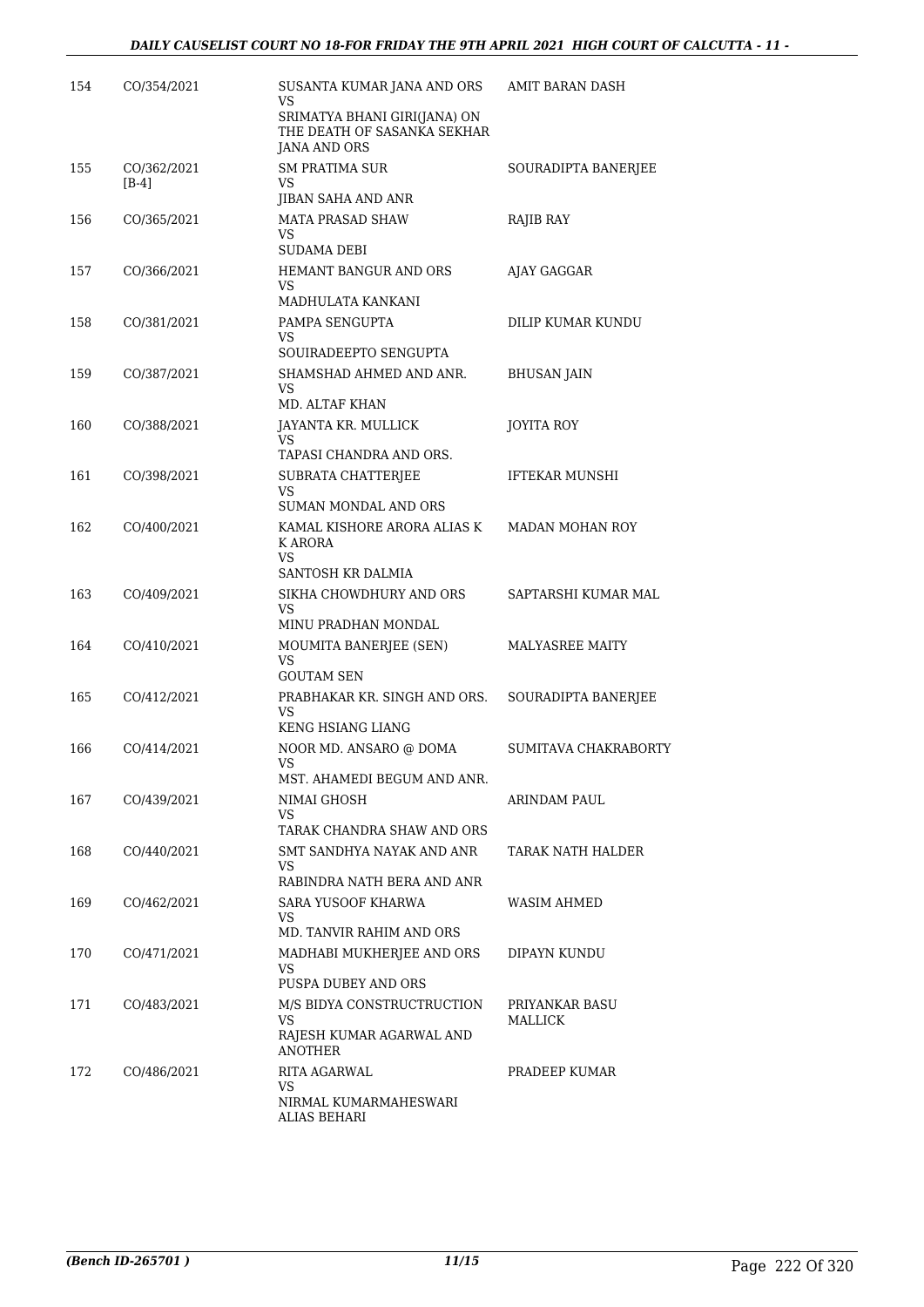| 173 | CO/487/2021        | RITA AGARWAL<br>VS.<br>NIRMAL KUMAR MAHESWARI                                       | PRADEEP KUMAR         |
|-----|--------------------|-------------------------------------------------------------------------------------|-----------------------|
| 174 | CO/496/2021        | ALIAS BEHARI<br>SARMISTHA DUTTA                                                     | DYUTIMAN BANERJEE     |
|     |                    | VS<br>CHANDRIMA ROY BANERJEE AND<br>ANR                                             |                       |
| 175 | CO/515/2021        | RAMKRISHNA DAS<br>VS<br>SHYAMSUNDAR DAS AND ORS                                     | SUDIP DAS             |
| 176 | CO/516/2021        | M/S. SIGNORTON (INDIA)<br>PRIVATRE LIMITED<br>VS<br>NAUTICA HOSPITALITY             | NISCHAY MAL           |
| 177 | CO/539/2021        | CONSULTING PRIVATE LIMITED<br>M/S. PRAGATI PRATISTHAN<br>PRIVATE LIMITED<br>VS      | KRISHNA DAS PODDAR    |
|     |                    | UMED KUMAR KOCHAR                                                                   |                       |
| 178 | CO/563/2021        | PENGUIN TRADING AND AGENCIS<br><b>LTD</b><br><b>VS</b>                              | TIRTHA PATI ACHARYYA  |
|     |                    | M/S. MAA DURGA TRADING                                                              |                       |
| 179 | CO/578/2021        | PRAVIR GARG AND ANR.<br>VS<br><b>ALAMBEE COOPERATIVE</b><br>HOUSING SOCIETY LIMITED | <b>ANKITA DEY</b>     |
| 180 | CO/619/2021        | PURABI BASU<br>VS.                                                                  | <b>ABHISHEK SHAW</b>  |
| 181 | CO/639/2021        | PARESH DHAR AND ORS<br>PINTU DAS<br>VS                                              | TANASRI SUR           |
|     |                    | CHABI MUKIHERJEE                                                                    |                       |
| 182 | CO/652/2021        | <b>ALOKA SARKAR</b><br>VS.                                                          | SOUNAK BHATTACHARYA   |
| 183 | CO/665/2021        | ANTONY TAPAS DUTTA<br><b>SAMIR DEY AND ORS</b><br>VS.                               | PRABIR ADHYA          |
| 184 | CO/803/2021        | NETAIN DEBNATH AND ORS<br>GORDHAN DAS MUNDRA                                        | DEBABRATA RAY         |
| 185 | WPA/2826/2021      | PARTAH SARATHI PAUL<br>HAFIZUR RAHAMAN AND<br><b>OTHERS</b><br>VS.                  | DIPTENDU MONDAL       |
|     |                    | STATE OF WEST BENGAL AND<br>ORS.                                                    |                       |
| 186 | WPA/3069/2021      | BIDHAN CHANDRA MONDAL<br>VS<br>STATE OF WEST BENGAL AND<br>ORS.                     | SANTANU MAJI          |
|     | wt187 WPA/322/2021 | NAJMAH YASMEEN<br>VS.<br>STATE OF WEST BENGAL AND<br>ORS.                           | SUBHRANGSHU PANDA     |
| 188 | WPA/3387/2021      | SUSANTA KUMAR DAS<br>VS<br>STATE OF WEST BENGAL AND<br>ORS.                         | DEVDUTTA PATHAK       |
| 189 | WPA/4208/2021      | SUBRATA BARUI AND ORS<br>VS<br>STATE OF WEST BENGAL AND<br>ORS.                     | SHUVRO PROKASH LAHIRI |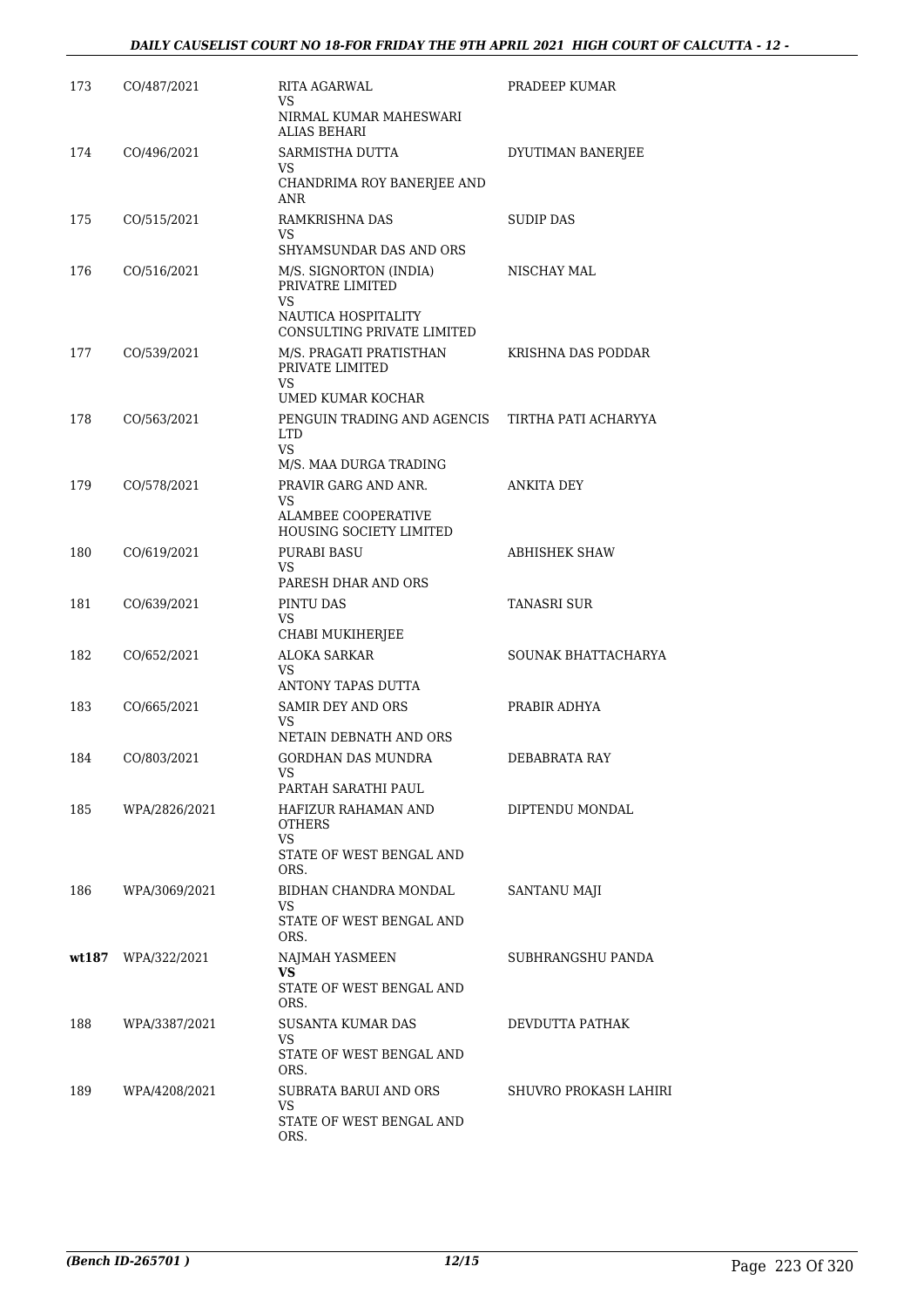#### *DAILY CAUSELIST COURT NO 18-FOR FRIDAY THE 9TH APRIL 2021 HIGH COURT OF CALCUTTA - 13 -*

| 190   | WPA/5147/2021                           | MD. KHALILULLAH BAIDYA<br>VS                                 | <b>GOLAM MOHIUDDIN</b>   |
|-------|-----------------------------------------|--------------------------------------------------------------|--------------------------|
|       |                                         | THE WEST BENGAL MADRASAH<br>SERVICE COMMISSION AND ORS       |                          |
| 191   | WPA/5378/2021                           | NASIM FIROJ MALLICK<br>VS                                    | SATYAM MUKHERJEE         |
|       |                                         | STATE OF WEST BENGAL AND<br>ORS.                             |                          |
| 192   | WPA/5392/2021                           | ARUP KUMAR MONDAL AND ANR.<br>VS                             | HIMADRI KUMAR MAHATA     |
|       |                                         | STATE OF WEST BENGAL AND<br>ORS.                             |                          |
| 193   | WPA/5538/2021                           | BISWAJIT SAHA AND ORS<br>VS                                  | DIPANKAR DAS             |
|       |                                         | UNION OF INDIA AND ORS.                                      |                          |
| 194   | WPA/7384/2021                           | SK. MONSUR ALI AND ANR.<br>VS<br>STATE OF WEST BENGAL AND    | SARBANANDA SANYAL        |
|       |                                         | ORS.                                                         |                          |
|       |                                         | <b>FIXED MATTER</b>                                          |                          |
|       |                                         | (2:00 P.M. )                                                 |                          |
| 195   | WPA/11788/2020                          | MD SIRAJUDDIN@MD<br>SIRAJUDDIN AND ORS<br>VS                 | ARITRA SHANKAR RAY       |
|       |                                         | STATE OF WEST BENGAL AND<br>ORS.                             |                          |
| wt196 | WPA/31031/2017                          | MD. SIRAJUDDIN @ MOHAMMAD<br>SIRAJUDDIN<br><b>VS</b>         | ARITRA SHANKAR RAY       |
|       |                                         | STATE OF WEST BENGAL & ORS<br><b>WRIT HEARING</b>            |                          |
| 197   | WPA/12106/1998                          | M/S.RAM CHAND JAGADISH                                       | <b>SUBRATO MUKHERJEE</b> |
|       | $[B-1]$                                 | <b>CHAND &amp; ANR</b><br>VS                                 |                          |
|       |                                         | THE STATE                                                    |                          |
| 198   | WPA/35096/2013                          | RAMKRISHNA GARAI & ORS.<br>VS<br>STATE OF WEST BENGAL & ORS. | RANAJIT CHATTERJEE       |
| 199   | WPA/16721/2016                          | SHYAMALI HAZRA                                               | <b>ASOKE HAZRA</b>       |
|       |                                         | VS<br>STATE OF WEST BENGAL & ORS.                            |                          |
| 200   | WPA/3888/2017                           | SHYAM SUNDAR SHARMA & ORS                                    | SAKTI PRASAD             |
|       |                                         | VS<br>STATE OF WEST BENGAL & ORS                             | CHAKRABARTI              |
| 201   | WPA/26256/2018                          | SMT. APATNA SAHA CHOWDHURY<br>& ANR<br>VS                    | MOUSMI BHOWAL            |
|       |                                         | UNION OF INDIA & ORS                                         |                          |
| 202   | WPA/16341/2019                          | M/S GHOSH CONSTRUCTION<br>VS                                 | SANKHA SUBHRA ROY        |
|       |                                         | STATE OF WEST BENGAL & ORS                                   |                          |
| 203   | WPA/16973/2019                          | JARIS HOSSAIN<br>VS<br>STATE OF WEST BENGAL & ORS            | KHAIRUL ALAM             |
| wt204 | WPA/16974/2019                          | MD. ALAMGIR HOSSAIN                                          | KHAIRUL ALAM             |
|       |                                         | VS<br>STATE OF WEST BENGAL & ORS                             |                          |
| 205   | WPA/20543/2019                          | RUHUL ALI KHAN<br>VS                                         | PARAMITA MAITY           |
|       |                                         | STATE OF WEST BENGAL & ORS                                   |                          |
|       | IA NO: CAN/1/2020(Old No:CAN/3082/2020) |                                                              |                          |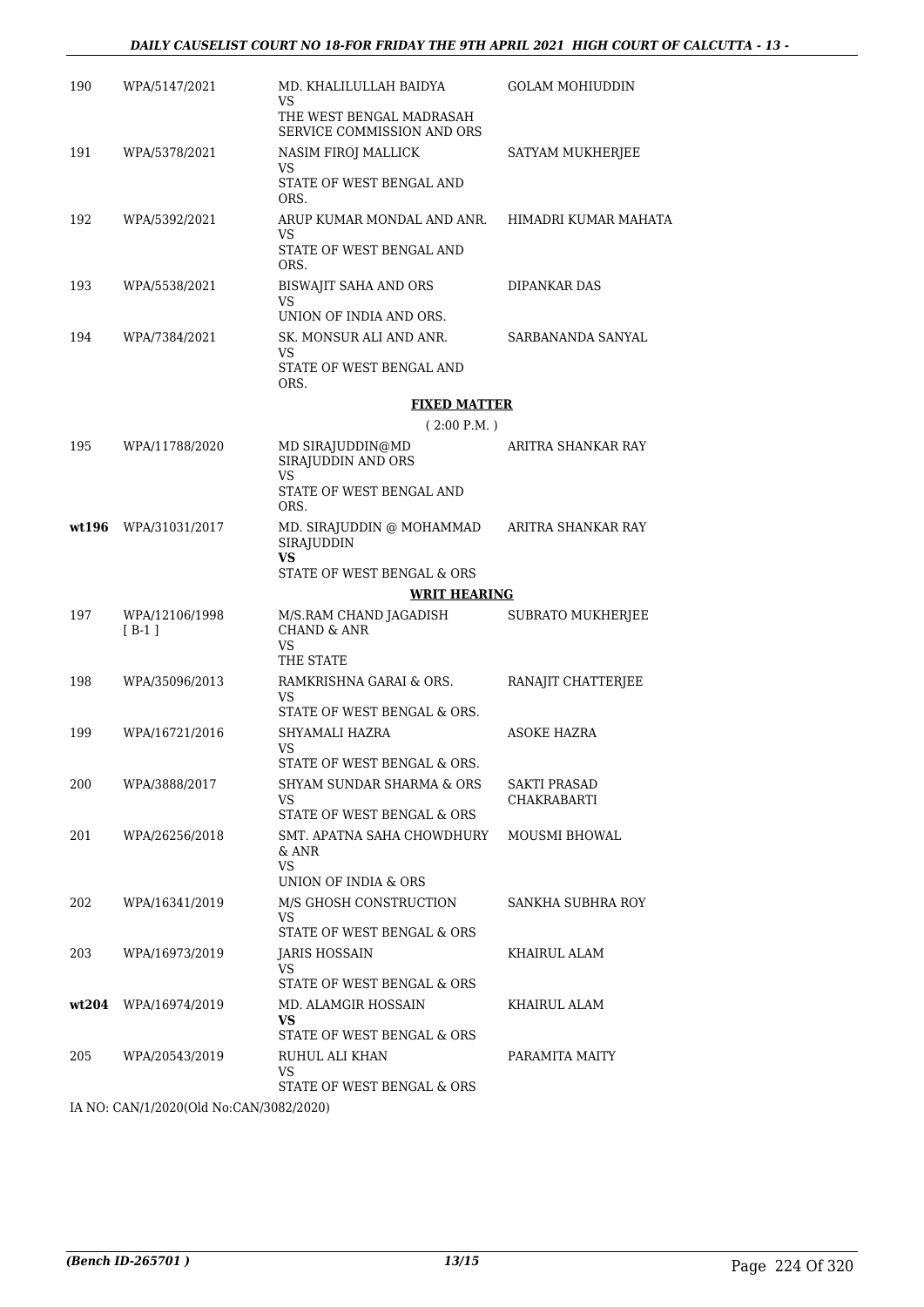#### *DAILY CAUSELIST COURT NO 18-FOR FRIDAY THE 9TH APRIL 2021 HIGH COURT OF CALCUTTA - 14 -*

| 206 | WPA/21268/2019                | SANTOSH KUMAR BHUINYA<br>VS<br>STATE OF WEST BENGAL & ORS | SUBJOJIT SAHA          |
|-----|-------------------------------|-----------------------------------------------------------|------------------------|
|     | IA NO: CAN/1/2020, CAN/2/2020 |                                                           |                        |
| 207 | WPA/22285/2019                | MD. ABDUR RAHIM & ORS<br>VS                               | DEBANSU NANDI          |
| 208 | WPA/7177/2020                 | STATE OF WEST BENGAL & ORS<br>MD SMSUDDIN<br>VS           | MD ASRAFUL HUQ         |
|     |                               | State of West Bengal                                      |                        |
|     | IA NO: CAN/1/2020             |                                                           |                        |
| 209 | WPA/7830/2020                 | AL KHATIB SHAIKH<br>VS                                    | <b>BISWARUP BISWAS</b> |
| 210 | WPA/8344/2020                 | State of West Bengal<br>MD MOJIBUR RAHAMAN<br>VS          | MD ASHANUZZAMAN        |
|     |                               | STATE OF WEST BENGAL AND<br>ORS.                          |                        |
| 211 | WPA/9034/2020                 | <b>AINUL HAQUE</b><br>VS                                  | TARASANKAR SAMANTA     |
|     |                               | STATE OF WEST BENGAL AND<br>ORS.                          |                        |
| 212 | WPA/9253/2020                 | TOHIDUL ISLAM<br>VS.                                      | <b>TANUJA BASAK</b>    |
|     |                               | State of West Bengal                                      |                        |
|     | IA NO: CAN/1/2021             |                                                           |                        |
| 213 | WPA/10094/2020                | <b>SK REWANUL HAQUE</b><br>VS                             | TANUJA BASAK           |
|     |                               | STATE OF WEST BENGAL AND<br>ORS.                          |                        |
| 214 | WPA/11501/2020<br>$[B-2]$     | <b>FIROZ AHAMED</b><br>VS                                 | ANIRBAN SARKAR         |
|     |                               | STATE OF WEST BENGAL AND<br>ORS.                          |                        |
| 215 | WPA/11526/2020                | MD.ABDUL QUAYUM<br>VS                                     | ANIRBAN SARKAR         |
|     |                               | STATE OF WEST BENGAL AND<br>ORS.                          |                        |
| 216 | WPA/11531/2020                | ABDUL KADER JILANI SEKH<br>VS<br>STATE OF WEST BENGAL AND | ANIRBAN SARKAR         |
|     |                               | ORS.                                                      |                        |
| 217 | WPA/11880/2020                | MD KAMALUDDIN BAIDYA<br>VS                                | SANKHA PRASAD ROY      |
|     |                               | STATE OF WEST BENGAL AND<br>ORS.                          |                        |
|     | IA NO: CAN/1/2021             |                                                           |                        |
| 218 | WPA/56/2021                   | KAMAL HASSAN<br>VS.                                       | SANTANU MAJI           |
|     |                               | STATE OF WEST BENGAL AND<br>ORS.                          |                        |
| 219 | WPA/57/2021                   | <b>ABDUL ODUD</b>                                         | SANTANU MAJI           |
|     |                               | VS<br>STATE OF WEST BENGAL AND<br>ORS.                    |                        |
| 220 | WPA/1214/2021                 | EMAMUDDIN MOMIN<br>VS.                                    | TANUSRI SANTRA         |
|     |                               | STATE OF WEST BENGAL AND<br>ORS.                          |                        |
| 221 | WPA/1467/2021                 | MD. MOJIBUR RAHAMAN<br>VS.                                | MD AHASANUZZAMAN       |
|     |                               | STATE OF WEST BENGAL AND<br>ORS.                          |                        |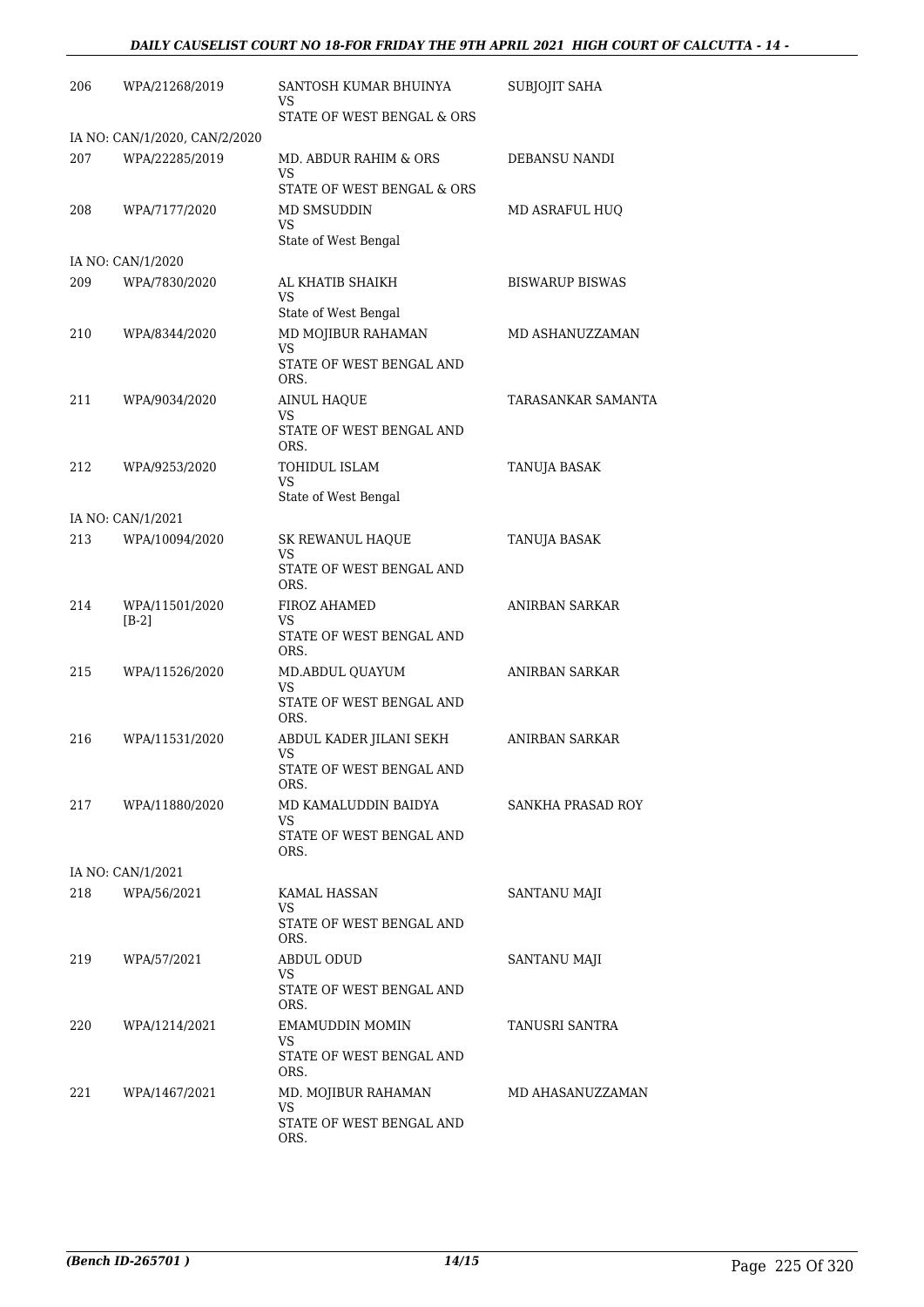#### *DAILY CAUSELIST COURT NO 18-FOR FRIDAY THE 9TH APRIL 2021 HIGH COURT OF CALCUTTA - 15 -*

| 222 | WPA/2239/2021 | <b>BENAJIR YEASMIN</b><br>VS.<br>STATE OF WEST BENGAL AND<br>ORS.           | <b>GOLAM MOHIUDDIN</b> |
|-----|---------------|-----------------------------------------------------------------------------|------------------------|
| 223 | WPA/3544/2021 | <b>RAZZAQUE HOSSAIN</b><br>VS<br>STATE OF WEST BENGAL AND<br>ORS.           | TARASANKAR SAMANTA     |
| 224 | WPA/4312/2021 | MATHUR CHANDRA DUTTA<br>VS.<br>STATE OF WEST BENGAL AND<br>ORS.             | <b>SUKANTA DAS</b>     |
| 225 | WPA/4860/2021 | NIRMAL KUMAR PAUL<br>VS<br>UNION OF INDIA AND ORS.                          | TANUSRI SANTRA         |
| 226 | WPA/4861/2021 | AMAL KRISHNA PAUL ALIAS<br>AMAL KUMAR PAUL<br>VS<br>UNION OF INDIA AND ORS. | TANUSRI SANTRA         |
| 227 | WPA/4870/2021 | TAPAN MUKHERJEE<br>VS<br>UNION OF INDIA AND ORS.                            | TANUSRI SANTRA         |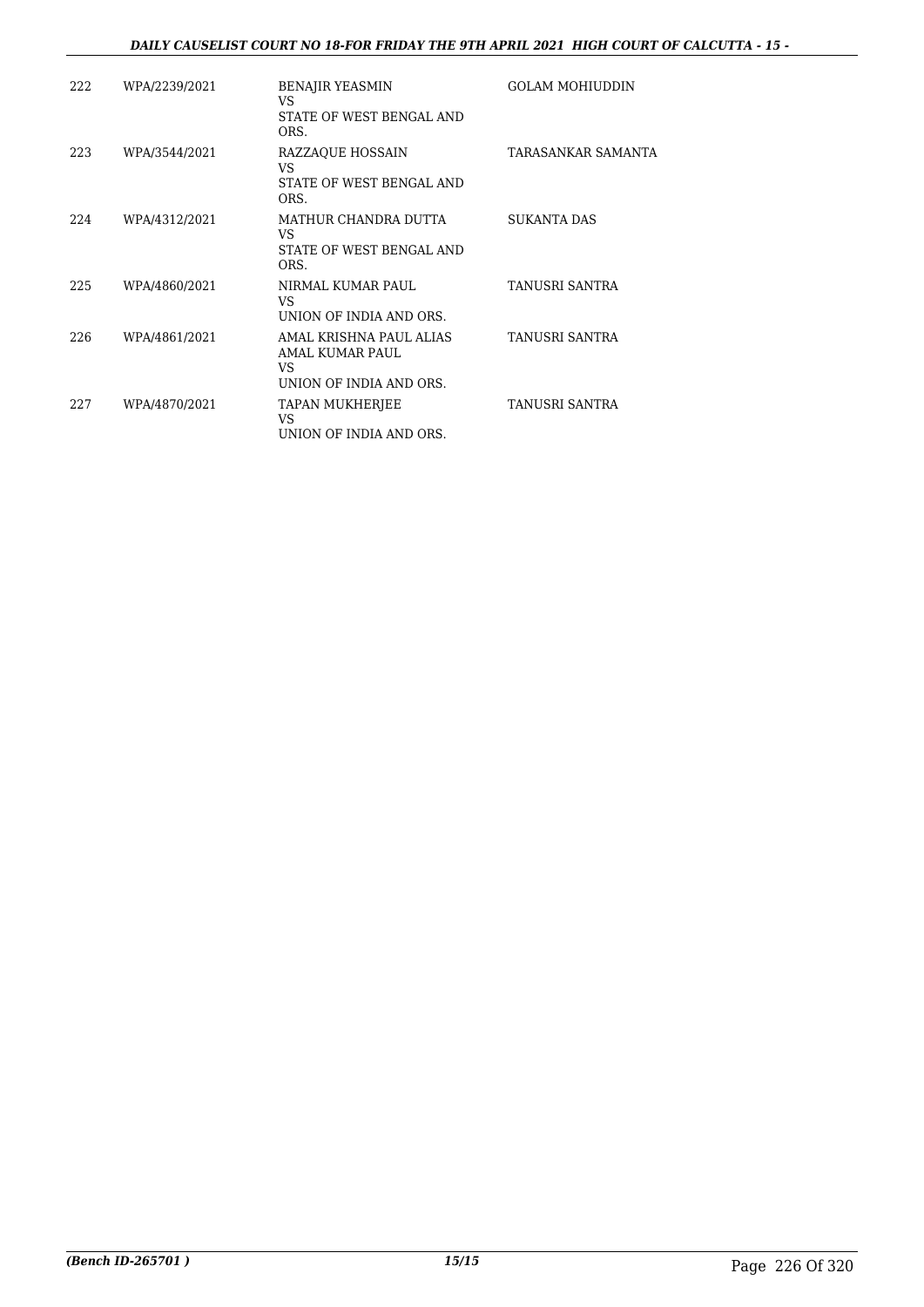

## In The High Court at Calcutta

#### **Appellate Side**

**DAILY CAUSELIST For Friday The 9th April 2021**

**COURT NO. 24**

**SINGLE BENCH (SB - XII) AT 10:30 AM HON'BLE JUSTICE AMRITA SINHA (VIA VIDEO CONFERENCE)**

**ON AND FROM MONDAY, 11TH JANUARY, 2021 ROSTER NOTIFIED ON 8TH JANUARY, 2021 IS MODIFIED TO THE FOLLOWING EXTENT :- MATTERS (MOTION & HEARING) UNDER ARTICLE 226 OF THE CONSTITUTION RELATING TO MUNICIPALITIES AND PANCHAYATS (EXCLUDING MATTERS RELATED TO CO-OPERATIVE SOCIETIES) UNDER GROUP V AND APPLICATIONS CONNECTED THERETO (INCLUDING ALL SERVICE MATTERS RELATED TO MUNICIPALITY AND CONNECTED APPLICATIONS CONNECTED THERETO).** 

**THE FOLLOWING NOTES WILL BE EFFECTIVE ON AND FROM 11.01.2021.**

**SPECIAL NOTE : NO FURTHER INCLUSION IN THE LIST WILL BE ALLOWED UNTIL FURTHER ORDER.** 

**1.ON EVERY MONDAY MUNICIPALITY MOTIONS WILL BE TAKEN UP FOR THE WHOLE DAY. IF TIME PERMITS PANCHAYAT MOTIONS WILL BE TAKEN UP.** 

**2. ON EVERY TUESDAY PANCHAYAT MOTIONS WILL BE TAKEN UP TILL RECESS. AFTER RECESS APPLICATIONS WILL BE TAKEN UP AND IF TIME PERMITS PANCHAYAT MOTIONS WILL BE TAKEN UP AND THEREAFTER MUNICIPALITY MOTIONS WILL BE TAKEN UP.**

**3. ON EVERY WEDNESDAY MUNICIPALITY MOTIONS WILL BE TAKEN UP TILL RECESS. AFTER RECESS CONTEMPT MATTERS WILL BE TAKEN UP AND IF TIME PERMITS MUNICIPALITY MOTIONS WILL BE TAKEN UP AND THEREAFTER PANCHAYAT MOTIONS WILL BE TAKEN UP.** 

**4. ON EVERY THURSDAY PANCHAYAT MOTIONS WILL BE TAKEN UP TILL RECESS. AFTER RECESS HEARING MATTERS WILL BE TAKEN UP. IF TIME PERMITS PANCHAYAT MOTIONS WILL BE TAKEN UP AND THEREAFTER MUNICIPALITY MOTIONS WILL BE TAKEN UP.**

**5. ON EVERY FRIDAY PANCHAYAT MOTIONS WILL BE TAKEN UP TILL RECESS. AFTER RECESS HEARING MATTERS WILL BE TAKEN UP AND IF TIME PERMITS PANCHAYAT MOTIONS WILL BE TAKEN UP AND THEREAFTER MUNICIPALITY MOTIONS WILL BE TAKEN UP.** 

**NOTE: MATTERS WILL BE TAKEN UP THROUGH PHYSICAL HEARING ONLY WHEN BOTH THE PARTIES ARE AGREED.**

|   | <b>FOR JUDGMENT</b>                     |                                                      |                       |  |  |
|---|-----------------------------------------|------------------------------------------------------|-----------------------|--|--|
| 1 | WPA/3780/2015                           | DIBYA JYOTI PAUL<br>VS<br>STATE OF WEST BENGAL & ORS | DEBORSHI DHAR         |  |  |
|   | IA NO: CAN/1/2018(Old No:CAN/8939/2018) |                                                      |                       |  |  |
|   | WPA/3781/2015                           | RAJIB KUMAR SAHA<br>VS<br>STATE OF WEST BENGAL & ORS | <b>MOUSUMI BHOWAL</b> |  |  |
|   | <b>TO BE MENTIONED</b>                  |                                                      |                       |  |  |
| 2 | WPA/7557/2018<br>[Non-Prosecution]      | MD JUBER ALAM<br>VS<br>STATE OF WEST BENGAL & ORS    | ABHIJIT PAL           |  |  |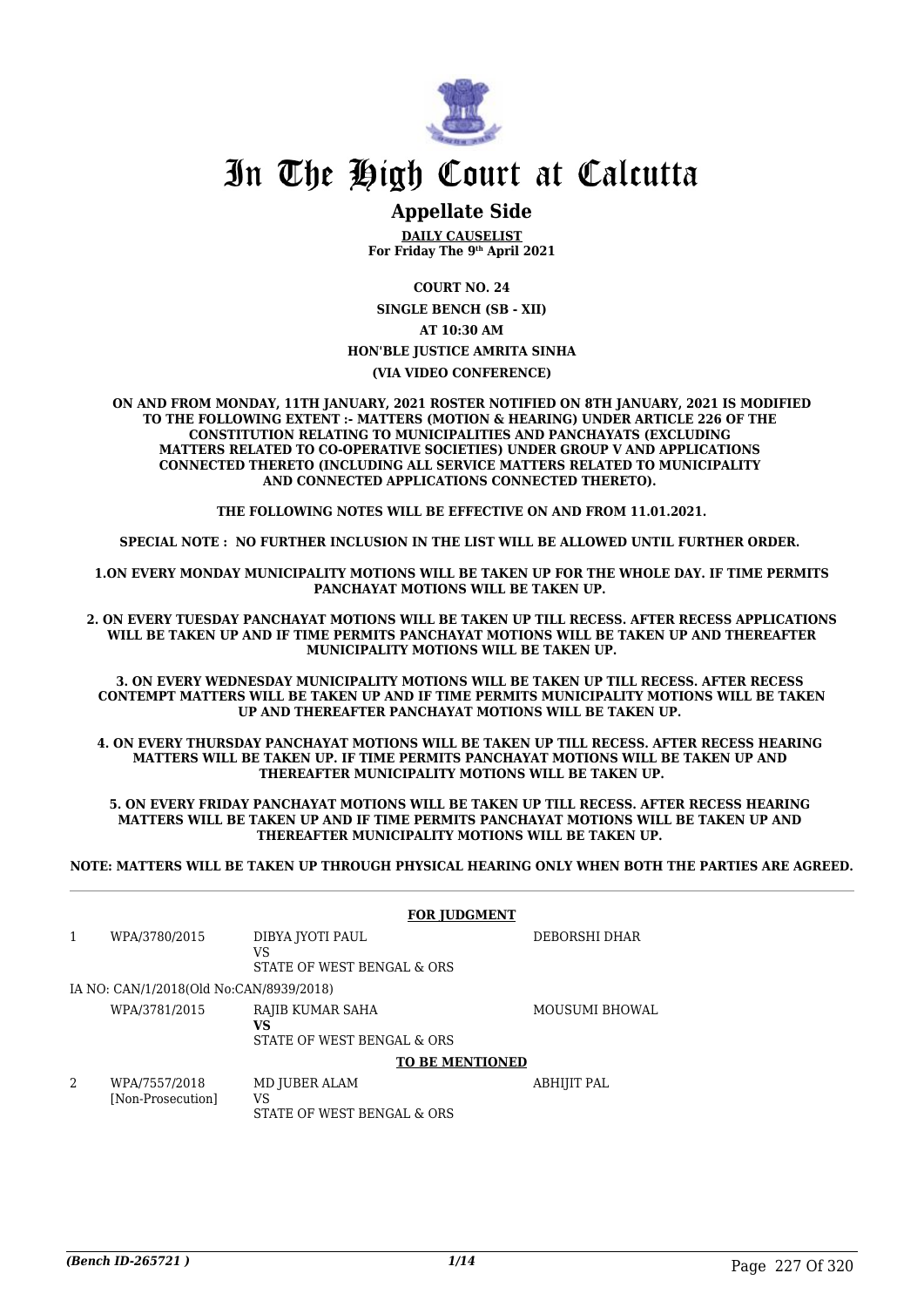| 3  | WPA/3735/2021<br>[CORRECTION] | SK. SAHARIM<br>VS.                                                  | MAHAMMAD MAHMUD                      |
|----|-------------------------------|---------------------------------------------------------------------|--------------------------------------|
|    |                               | STATE OF WEST BENGAL AND ORS.                                       |                                      |
|    |                               | <b>FIXED MATTERS (UNAUTHORISED CONSTRUCTION)</b>                    |                                      |
|    |                               | (09.04.2021)                                                        |                                      |
| 4  | WPA/18945/2019                | <b>SUKHEN KUMAR</b><br><b>VS</b>                                    | <b>SOUNAK</b><br><b>BHATTACHARYA</b> |
|    |                               | STATE OF WEST BENGAL & ORS                                          |                                      |
| 5  | WPA/2184/2020                 | <b>SUSHANTA DATTA &amp; ANR</b><br>VS<br>STATE OF WEST BENGAL & ORS | ARPITA SAHA                          |
| 6  | WPA/2239/2020                 | ALI AKBAR NASKAR & ORS                                              | SHABAZ ALAM                          |
|    |                               | VS                                                                  |                                      |
|    |                               | STATE OF WEST BENGAL & ORS                                          |                                      |
| 7  | WPA/2848/2020                 | NARAYAN MAJI<br>VS                                                  | <b>MUKTESWAR MAITY</b>               |
|    |                               | STATE OF WEST BENGAL & ORS                                          |                                      |
| 8  | WPA/3108/2020                 | ANJALI DHAR<br>VS                                                   | <b>SOUNAK</b><br><b>BHATTACHARYA</b> |
|    |                               | KOLKATA MUNICIPAL CORPORATION &<br><b>ORS</b>                       |                                      |
| 9  | WPA/3814/2020                 | AMALENDU KR BERA & ORS                                              | <b>SOURAV DUTTA</b>                  |
|    |                               | VS<br>STATE OF WEST BENGAL & ORS                                    |                                      |
| 10 | WPA/9980/2020                 | ANIL KUMAR CHAKRABORTY @ ANIL<br><b>CHAKRABORTY</b>                 | PARTHA SARKAR                        |
|    |                               | <b>VS</b>                                                           |                                      |
| 11 | WPA/10061/2020                | STATE OF WEST BENGAL AND ORS.                                       | PAYEL SHOME                          |
|    |                               | PRABIR KUMAR MUKHERJEE<br>VS                                        |                                      |
|    |                               | THE STATE OF WEST BENGAL AND ORS                                    |                                      |
| 12 | WPA/297/2021                  | BIJAY KUMAR KHEMKA AND OTHERS<br><b>VS</b>                          | MADHUMITA BASAK                      |
|    |                               | THE KOLKATA MUNICIPAL<br>CORPORATION AND OTHERS                     |                                      |
| 13 | WPA/5810/2021                 | JYOTSNA DAS                                                         | TANMOY MUKHERJEE                     |
|    |                               | VS<br>THE HOWRAH MUNICIPAL<br><b>CORPORATION AND ORS</b>            |                                      |
| 14 | WPA/6137/2021                 | <b>ASOK KUMAR DAS</b>                                               | LIPIKA CHATTERJEE                    |
|    |                               | <b>VS</b><br>STATE OF WEST BENGAL AND ORS.                          |                                      |
|    |                               | <b>MUNICIPALITY - MOTIONS</b>                                       |                                      |
| 15 | WPA/8819/2016                 | NIKHAT PARVEEN                                                      | UJJAL RAY                            |
|    |                               | VS<br>STATE OF WEST BENGAL & ORS                                    |                                      |
| 16 | WPA/3608/2019                 | <b>MANASI ROY</b>                                                   | UTTIYA ROY                           |
|    |                               | VS.                                                                 |                                      |
|    |                               | STATE OF WEST BENGAL & ORS                                          |                                      |
| 17 | WPA/11049/2019                | RAMESH SONKAR & ANR<br>VS                                           | UTTIYA RAY                           |
|    |                               | STATE OF WEST BENGAL & ORS                                          |                                      |
| 18 | WPA/12764/2019                | SISIR KUMAR DE<br>VS                                                | NONI GOPAL<br><b>CHAKRABORTY</b>     |
|    |                               | HOOGHLY CHINSURAH MUNICIPALITY &<br><b>ORS</b>                      |                                      |
| 19 | WPA/13006/2019                | M.R.S.S. SRINIVAS & ORS<br>VS                                       | SOMA KAR GHOSH                       |
|    |                               | HOWRAH MUNICIPAL CORPORATION &<br><b>ORS</b>                        |                                      |
| 20 | WPA/14002/2019                | SK. ALAMGIR                                                         | SANJAY BANERJEE                      |
|    |                               | VS<br>STATE OF WEST BENGAL & ORS                                    |                                      |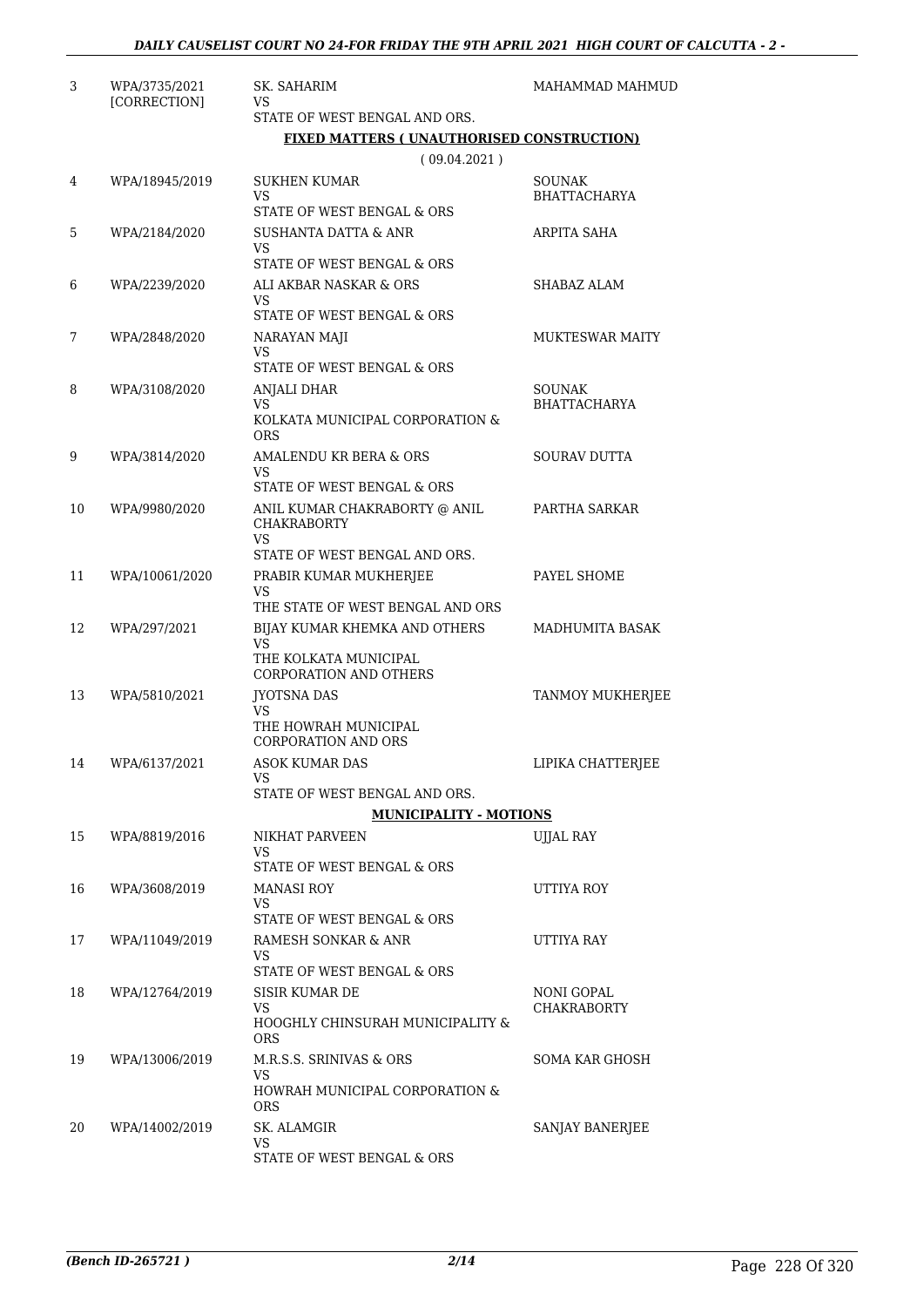| 21 | WPA/15938/2019                | <b>SUMIT DEY</b><br>VS                                                             | <b>ANIMESH PAUL</b>                      |
|----|-------------------------------|------------------------------------------------------------------------------------|------------------------------------------|
|    |                               | BIDHANNAGAR MUNICIPAL<br><b>CORPORATION &amp; ORS</b>                              |                                          |
|    | IA NO: CAN/1/2021             |                                                                                    |                                          |
| 22 | WPA/16465/2019                | DIPALI PAL & ORS<br><b>VS</b><br>UNION OF INDIA & ORS                              | ANIRBAN MAJUMDER                         |
| 23 | WPA/17531/2019                | HARI PRASAD JAISWARA & ORS<br>VS                                                   | <b>BARNALI GUPTA</b>                     |
| 24 | WPA/18063/2019                | STATE OF WEST BENGAL & ORS<br>PIJUSH KANTI DEY<br>VS<br>STATE OF WEST BENGAL & ORS | EJAZ KHAN                                |
| 25 | WPA/19688/2019                | M.S. UNIVERSAL CONST. CO.<br>VS<br>ESI CORP. LTD. & ORS.                           | SOURAV CHAKRABORTY                       |
| 26 | WPA/21638/2019                | PRADIP KUMAR SHAW<br>VS                                                            | <b>SAYAN SINHA</b>                       |
|    |                               | HOWRAH MUNICIPAL CORPORATION &<br><b>ORS</b>                                       |                                          |
| 27 | WPA/23029/2019                | <b>GOUR CHANDRA SAHA &amp; ORS</b><br>VS                                           | UTTIYA RAY                               |
|    |                               | STATE OF WEST BENGAL & ORS                                                         |                                          |
| 28 | WPA/598/2020                  | RAM NIWAS YADAV<br>VS<br>STATE OF WEST BENGAL & ORS                                | <b>DEBDUTTA BASU</b>                     |
| 29 | WPA/821/2020                  | SATISH KUMAR<br>VS<br>THE HOWRAH MUNICIPAL CORP. & ORS.                            | KRISHNENDU PAUL<br>CHOWDHURY             |
|    | IA NO: CAN/1/2020, CAN/2/2020 |                                                                                    |                                          |
| 30 | WPA/1962/2020                 | SURAJIT CHAKRABORTY & ORS<br>VS                                                    | SUBHAJIT ROY                             |
|    |                               | KHARDAH MUNICIPALITY & ORS                                                         |                                          |
| 31 | WPA/2064/2020                 | <b>SUBRATA GUPTA &amp; ORS</b><br>VS<br>STATE OF WEST BENGAL & ORS                 | <b>SULAANA BAGCHI (</b><br>BHATTACHARYA) |
|    | IA NO: CAN/2/2020             |                                                                                    |                                          |
|    | wt32 WPA/10420/2020           | MANOJ KUMAR BHATTACHARYA<br>THE KOLKATA MUNICIPAL<br>CORPORATION                   | SARYATI DATTA                            |
| 33 | WPA/3216/2020                 | DR. PRADIP KUMAR BASU & ORS<br>VS                                                  | SULAGNA BAGCHI<br>(BHATTACHARYA)         |
|    |                               | STATE OF WEST BENGAL & ORS                                                         |                                          |
| 34 | WPA/3447/2020                 | GAYATRI MISHRA<br>VS.<br>STATE OF WEST BENGAL & ORS                                | ARUNAVA GANGULY                          |
|    |                               | IA NO: CAN/1/2020(Old No:CAN/4849/2020), CAN/2/2020(Old No:CAN/4850/2020)          |                                          |
| 35 | WPA/4322/2020                 | LUV KR. SINGH<br>VS<br>STATE OF WEST BENGAL & ORS.                                 | DYUTIMAN BANERJEE                        |
| 36 | WPA/4635/2020                 | SKCL WEALTH MANAGEMENT (P) LTD &<br>ORS<br>VS.<br>THE KMC & ORS                    | SANDIP KUMAR DATTA                       |
|    |                               | IA NO: CAN/1/2020(Old No:CAN/5023/2020), CAN/2/2021                                |                                          |
| 37 | WPA/4841/2020                 | ANAND KR. SHAW                                                                     | SOMNATH                                  |
|    |                               | VS<br>STATE OF WEST BENGAL & ORS.                                                  | GANGOPADHYAY                             |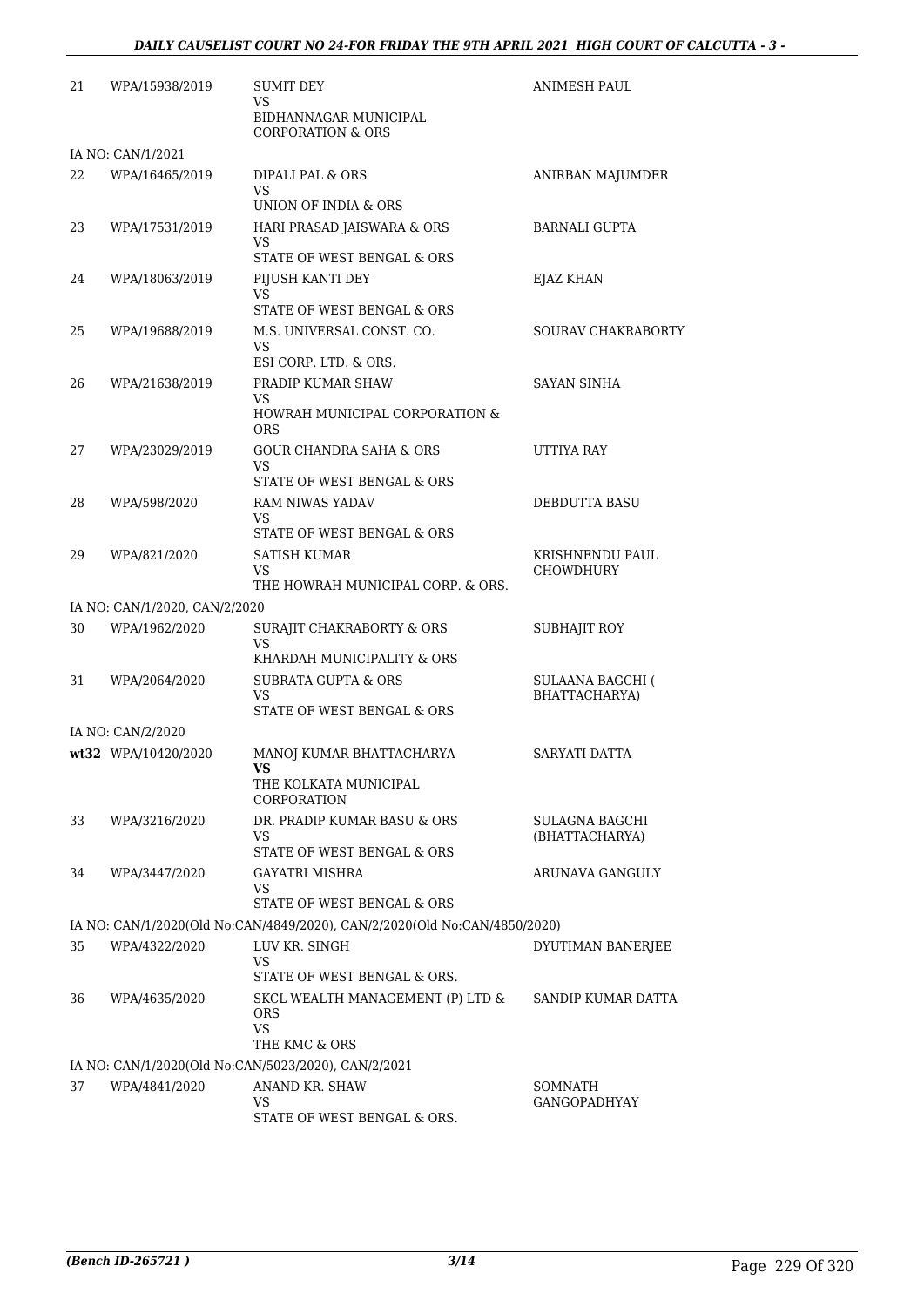| 38 | WPA/4915/2020     | SUNANDA SAHA & ORS<br>VS.                                    | <b>AMRITA DE</b>                |
|----|-------------------|--------------------------------------------------------------|---------------------------------|
|    |                   | KOLKATA MUNICIPAL CORPORATION &<br><b>ORS</b>                |                                 |
|    | IA NO: CAN/1/2020 |                                                              |                                 |
| 39 | WPA/4977/2020     | HARU BERA<br><b>VS</b>                                       | SHUVRO PROKASH<br>LAHIRI        |
|    |                   | CHANDANNAGAR MUNICIPAL<br><b>CORPORATION &amp; ORS</b>       |                                 |
| 40 | WPA/5089/2020     | NARENDRA NATH SEN<br>VS                                      | DEBNATH MAHATA                  |
| 41 | WPA/6957/2020     | STATE OF WEST BENGAL & ORS<br>MIRA SHAW                      | LAKSHMI SHAW                    |
|    |                   | VS                                                           |                                 |
|    |                   | BHATPARA MUNICIPALITY                                        |                                 |
|    | IA NO: CAN/1/2020 |                                                              |                                 |
| 42 | WPA/8019/2020     | NANDA GUHA AND ORS<br>VS                                     | MAUSUMI BHOWAL                  |
|    |                   | A MUNICIPAL CORPORATIOPN AND ORS                             |                                 |
| 43 | WPA/8032/2020     | <b>IQBAL AHMED</b><br><b>VS</b>                              | GOLAM KARIM<br><b>CHOUDHURY</b> |
|    |                   | State of West Bengal                                         |                                 |
| 44 | WPA/8275/2020     | <b>BISWARUP PAUL</b>                                         | <b>SUTHIRTHA DAS</b>            |
|    |                   | VS<br>THE KOLKATA MUNICIPAL<br><b>CORPORATION AND OTHERS</b> |                                 |
| 45 | WPA/8518/2020     | RAMESH CHOWDHURY AND ORS                                     | KOYELI                          |
|    |                   | VS.<br>HOWRAH MUNICIPAL CORPORATION<br><b>AND ORS</b>        | <b>BHATTACAHARYA</b>            |
| 46 | WPA/8593/2020     | <b>MD PARVEZ</b>                                             | ARDHENDU BANERJEE               |
|    |                   | VS<br>THE HOWRAH MUNICIPAL<br>CORPORATION                    |                                 |
| 47 | WPA/8599/2020     | <b>SUKUL SHAW AND ORS</b><br><b>VS</b>                       | <b>SUNNY NANDI</b>              |
|    |                   | kolkata municipality corporation and ors                     |                                 |
|    | IA NO: CAN/1/2021 |                                                              |                                 |
| 48 | WPA/8652/2020     | MD JAWED<br>VS<br>the kolkata municipal corporation          | MANABENDRA THAKUR               |
| 49 | WPA/9017/2020     | <b>SUNAND PRASAD SHAW</b>                                    | PRATAP RANJAN                   |
|    |                   | VS                                                           | <b>CHATTERJEE</b>               |
|    |                   | STATE OF WEST BENGAL AND ORS.                                |                                 |
| 50 | WPA/9080/2020     | KANAI PRASAD<br>VS<br>STATE OF WEST BENGAL AND ORS.          | <b>MRITYUNIOY SAHA</b>          |
| 51 | WPA/9543/2020     | RAMLAGAN MALLICK @ KHUDIRAM                                  | <b>ASOK BANERJREE</b>           |
|    |                   | MALLICK<br><b>VS</b>                                         |                                 |
|    |                   | THE KOLKATA MUNICIPAL<br><b>CORPORATION AND OTHERS</b>       |                                 |
| 52 | WPA/9603/2020     | KALIDAS MAITY AND ANR.<br>VS                                 | TANUSREE DAS                    |
|    |                   | STATE OF WEST BENGAL AND ORS.                                |                                 |
| 53 | WPA/9772/2020     | ITU CHAKRABORTY<br>VS<br>KOLKATA MUNICIPAL CORPORATION       | MANABENDRA THAKUR               |
|    |                   |                                                              | <b>BIDHAYAK LAHIRI</b>          |
| 54 | WPA/9865/2020     | PRAVAT KUMAR BANERJEE<br>VS                                  |                                 |
|    |                   | State of West Bengal                                         |                                 |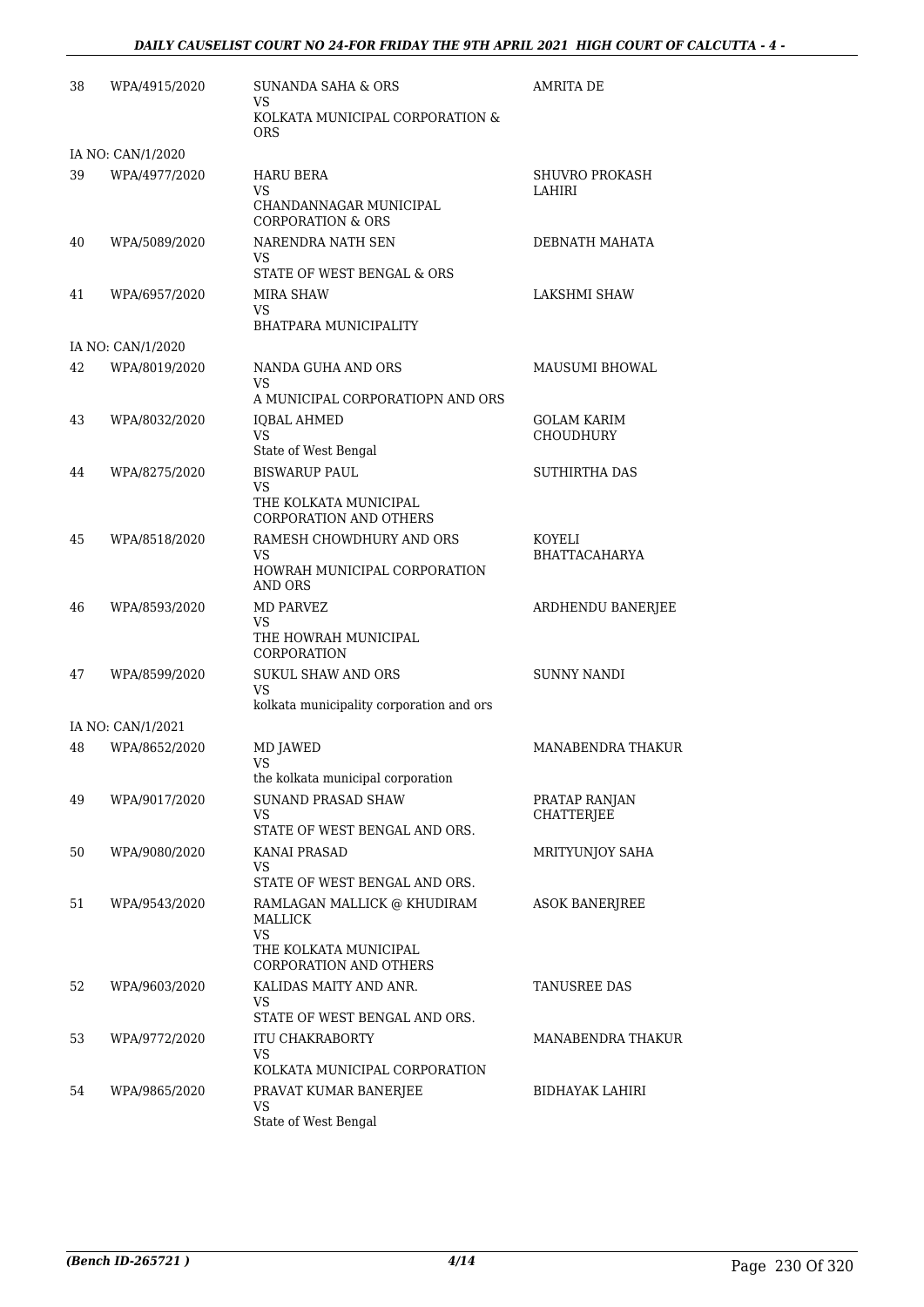| 55 | WPA/10091/2020      | DEBABRATA PAL AND ANR<br>VS                                               | DEBNATH MAHATA          |
|----|---------------------|---------------------------------------------------------------------------|-------------------------|
|    |                     | THE STATE OF WEST BENGAL AND ORS                                          |                         |
| 56 | WPA/10201/2020      | AJAY CHOWDHURY AND ANOTHER<br>VS                                          | BRATIN KUMAR DEY        |
|    |                     | KOLKATA MUNICIPAL CORPORATION<br><b>AND OTHERS</b>                        |                         |
| 57 | WPA/10734/2020      | SHYAM SUNDER DUTTA<br>VS                                                  | ABHISHEK BANERJEE       |
|    |                     | STATE OF WEST BENGAL AND ORS.                                             |                         |
| 58 | WPA/10782/2020      | RUPA BIBI @ RUPA BIBI SEIKH                                               | ARJUN SAMANTA           |
|    |                     | VS<br>STATE OF WEST BENGAL AND ORS.                                       |                         |
| 59 | WPA/10979/2020      | SUBRATA ROY CHOWDHURY                                                     | <b>AVIJIT ROY</b>       |
|    |                     | VS<br>STATE OF WEST BENGAL AND ORS.                                       |                         |
| 60 | WPA/11183/2020      | MANIKA SAHA                                                               | NEPESH MAJHI            |
|    |                     | VS<br>PANIHATI MUNICIPALITY AND ORS                                       |                         |
| 61 | WPA/11323/2020      | AJIT KUMAR HAJRA                                                          | TARUN KUMAR DAS         |
|    |                     | <b>VS</b><br>State of West Bengal                                         |                         |
| 62 | WPA/11663/2020      | <b>PAPRI DAS</b>                                                          | J K SANWARWALA          |
|    |                     | VS                                                                        |                         |
|    |                     | <b>KMC AND ORS</b>                                                        |                         |
| 63 | WPA/134/2021        | A BISWAJIT NAIDU<br>VS                                                    | <b>BAIDURYA GHOSHAL</b> |
|    |                     | STATE OF WEST BENGAL AND ORS.                                             |                         |
| 64 | WPA/263/2021        | ABHISHEK MUKHERJEE<br>VS                                                  | SANDIP GHOSH            |
|    |                     | STATE OF WEST BENGAL AND ORS.                                             |                         |
| 65 | WPA/381/2021        | PAMPA BARMAN DAS                                                          | <b>BISWAJIT TIWARI</b>  |
|    |                     | VS<br>STATE OF WEST BENGAL AND ORS.                                       |                         |
| 66 | WPA/1188/2021       | KISHOR KUMAR OJHA                                                         | MD. JALALUDDIN          |
|    |                     | <b>VS</b><br>THE KOLKATA MUNICIPAL<br>CORPORATION                         |                         |
| 67 | WPA/1403/2021       | SWAPAN KUMAR DEY                                                          | <b>SURYA MAITY</b>      |
|    |                     | <b>VS</b><br>STATE OF WEST BENGAL AND ORS.                                |                         |
| 68 | WPA/1433/2021       | GARIMA DEVELOPERS AND ANOTHER                                             | ANUJIT MOOKHERJI        |
|    |                     | VS                                                                        |                         |
|    |                     | KOLKATA MUNICIPAL CORPORATION<br><b>AND OTHERS</b>                        |                         |
|    | wt69 WPA/37860/2013 | RATNA GHOSE & ORS                                                         | TANUSREE DAS            |
|    |                     | VS<br>THE K.M.C. & ORS                                                    |                         |
|    |                     | IA NO: CAN/1/2014(Old No:CAN/6994/2014), CAN/2/2018(Old No:CAN/2662/2018) |                         |
| 70 | WPA/1607/2021       | ALAM ARA BIBI                                                             | <b>INDRAJIT</b>         |
|    |                     | VS                                                                        | <b>BHATTACHARJEE</b>    |
| 71 | WPA/1620/2021       | KOLKATA MUNICIPAL CORPORATION<br>ANJANA ROY                               | PROBAL SARKAR           |
|    |                     | VS                                                                        |                         |
|    |                     | STATE OF WEST BENGAL AND ORS.                                             |                         |
| 72 | WPA/1626/2021       | MUNNI DOM<br>VS                                                           | PROBAL SARKAR           |
|    |                     | STATE OF WEST BENGAL AND ORS.                                             |                         |
| 73 | WPA/1654/2021       | RINA DAS                                                                  | PROBAL SARKAR           |
|    |                     | VS<br>STATE OF WEST BENGAL AND ORS.                                       |                         |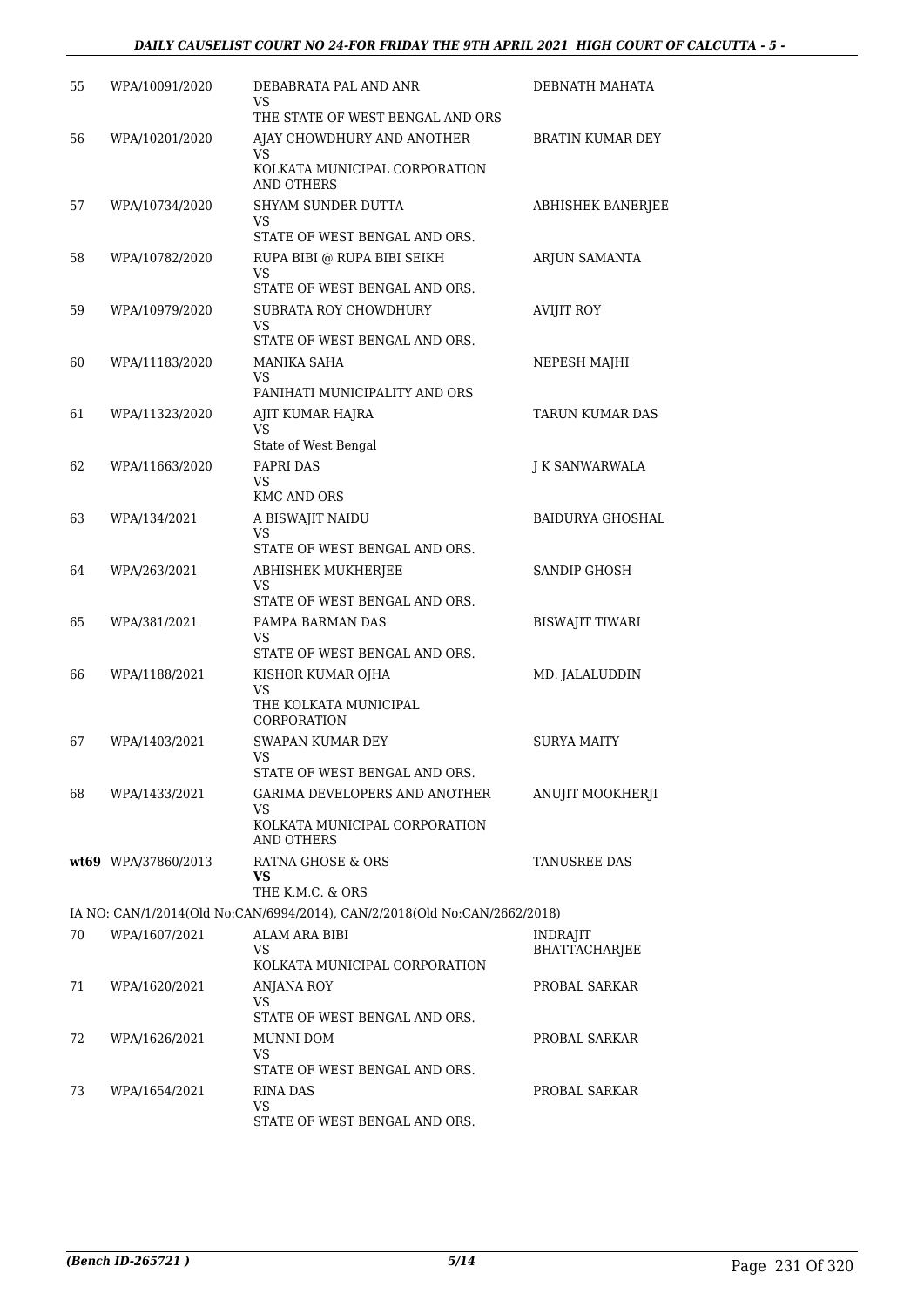#### *DAILY CAUSELIST COURT NO 24-FOR FRIDAY THE 9TH APRIL 2021 HIGH COURT OF CALCUTTA - 6 -*

| 74 | WPA/1669/2021     | JITENDRA NARAYAN SINGH AND ORS<br>VS                  | RAMESHWAR SINHA       |
|----|-------------------|-------------------------------------------------------|-----------------------|
|    |                   | STATE OF WEST BENGAL AND ORS.                         |                       |
| 75 | WPA/1754/2021     | SOUMYABRATA BOSE<br>VS                                | MANIKA SARKAR         |
|    |                   | BIDHANNAGAR MUNICIPAL<br><b>CORPORATION AND ORS</b>   |                       |
| 76 | WPA/1765/2021     | RATAN BAURI AND ORS                                   | RAMESHWAR SINHA       |
|    |                   | VS<br>STATE OF WEST BENGAL AND ORS.                   |                       |
| 77 | WPA/1770/2021     | <b>BIPLAB SARKAR</b>                                  | <b>SUPREEM NASKAR</b> |
|    |                   | VS<br>STATE OF WEST BENGAL AND ORS.                   |                       |
|    | IA NO: CAN/1/2021 |                                                       |                       |
| 78 | WPA/1900/2021     | PARESHNATH DEY SARKAR<br>VS.<br>THE KOLKATA MUNICIPAL | DIBYENDU NANDI        |
|    |                   | <b>CORPORATION</b>                                    |                       |
| 79 | WPA/1926/2021     | NEMAI SENAPATI                                        | AYANAVA               |
|    |                   | VS<br>STATE OF WEST BENGAL AND ORS.                   | <b>BHATTACHARYYA</b>  |
| 80 | WPA/1944/2021     | SANKAR KUMAR SAHA AND OTHERS                          | SANGHAMITRA NANDY     |
|    |                   | VS<br>STATE OF WEST BENGAL AND ORS.                   |                       |
| 81 | WPA/1978/2021     | CHANDRABATI GAYEN (BAG)                               | ANIL KUMAR            |
|    |                   | VS                                                    | <b>VHATTOPADHYAY</b>  |
|    |                   | THE ULUBERIA MUNICIPALITY                             |                       |
| 82 | WPA/1981/2021     | AMIT KUMAR RAI<br>VS.                                 | ANIMESH PAUL          |
|    |                   | HOWRAH MUNICIPAL CORPORATION<br><b>AND OTHERS</b>     |                       |
| 83 | WPA/1987/2021     | ISRAR AHMED                                           | AVINASH KUMAR         |
|    |                   | VS<br>KOLKATA MUNICIPAL CORPORATIONA<br>AND OTHERS    | VERMA                 |
|    | IA NO: CAN/1/2021 |                                                       |                       |
| 84 | WPA/1998/2021     | PARVEZ AHMED<br>VS                                    | <b>SWETKETU DAS</b>   |
|    |                   | KOLKATA MUNICIPAL CORPORATION<br>AND OTHERS           |                       |
|    | IA NO: CAN/1/2021 |                                                       |                       |
| 85 | WPA/2006/2021     | AMITAVA DE BHOWMICK<br>VS                             | ARNAB SAHA            |
|    |                   | THE KOLKATA MUNICIPAL<br><b>CORPORATION AND ORS</b>   |                       |
| 86 | WPA/2020/2021     | NABANITA GHOSH                                        | KAJAL RAY             |
|    |                   | VS<br>STATE OF WEST BENGAL AND ORS.                   |                       |
| 87 | WPA/2043/2021     | BHASKAR SINGHA                                        | Kunal Ganguly         |
|    |                   | VS<br>UTTARPARA KOTRUNG MUNICIPALITY                  |                       |
| 88 | WPA/2080/2021     | SALAUDDIN LODHI AND ANR                               | SULAGNA               |
|    |                   | VS<br>KOLKATA MUNICIPAL CORPORATION<br>AND ORS        | BHATTACHARYA          |
| 89 | WPA/2109/2021     | LUBNA RAHIM                                           | SOMRAJ DHAR           |
|    |                   | VS.                                                   |                       |
| 90 | WPA/2122/2021     | STATE OF WEST BENGAL AND ORS.                         | SARIFUL ISLAM MALLIK  |
|    |                   | SANJOY CHATTERJEE<br>VS.                              |                       |
|    |                   | STATE OF WEST BENGAL AND ORS.                         |                       |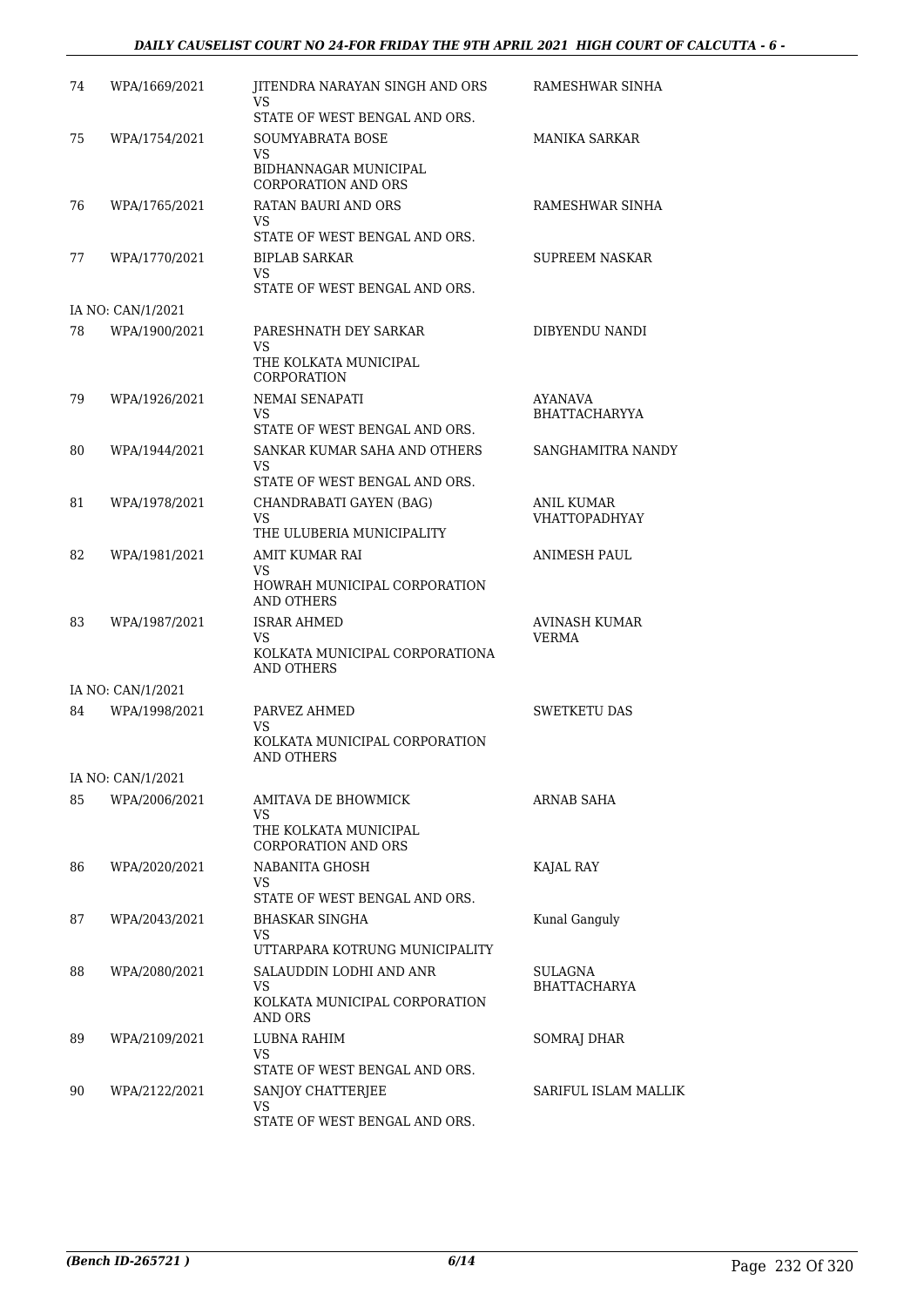| 91  | WPA/2162/2021 | G P ENTERPRISE AND ANR<br>VS                                 | SANGHAMITRA NANDY       |
|-----|---------------|--------------------------------------------------------------|-------------------------|
| 92  | WPA/2165/2021 | STATE OF WEST BENGAL AND ORS.<br>G.P. ENTERPRISE AND ANR     | SANGHAMITRA NANDY       |
|     |               | VS.                                                          |                         |
| 93  |               | STATE OF WEST BENGAL AND ORS.                                | MANABENDRA THAKUR       |
|     | WPA/2166/2021 | JAGADISH CHANDRA BAG<br>VS                                   |                         |
|     |               | STATE OF WEST BENGAL AND ORS.                                |                         |
| 94  | WPA/2171/2021 | G.P. ENTERPRISE ANR ANR<br>VS.                               | SANGHAMITRA NANDY       |
|     |               | STATE OF WEST BENGAL AND ORS.                                |                         |
| 95  | WPA/2174/2021 | SIPRA BARAI<br>VS.                                           | <b>SOURI GHOSHAL</b>    |
|     |               | STATE OF WEST BENGAL AND ORS.                                |                         |
| 96  | WPA/2256/2021 | UTTAM KUMAR DAS<br>VS                                        | SANKAR NARAYAN SAHA     |
|     |               | STATE OF WEST BENGAL AND ORS.                                |                         |
| 97  | WPA/2311/2021 | <b>GORACHAND MANDAL</b><br>VS.                               | PINGAL BHATTACHARYA     |
|     |               | KOLKATA MUNICIPAL CORPORATION<br>AND OTHERS                  |                         |
| 98  | WPA/2321/2021 | KAMAL KUMAR VIJAY AND ORS                                    | SUBHAJIT MANNA          |
|     |               | VS.<br>KOLKATA MUNICIPAL CORPORATION                         |                         |
| 99  | WPA/2330/2021 | AND ORS<br>ANIL MAJZUMDAR                                    | PINAKI RANJAN MITRA     |
|     |               | VS<br>HOWRAH MUNICIPAL CORPOPRATION                          |                         |
| 100 | WPA/2385/2021 | ARINDAM DAS                                                  | TAPAS SINGHA ROY        |
|     |               | VS.                                                          |                         |
|     |               | THE STATE OF WEST BENGAL AND ORS                             |                         |
| 101 | WPA/2386/2021 | NITYANANDA DAS<br><b>VS</b><br>STATE OF WEST BENGAL AND ORS. | PRADIP KUMAR KUNDU      |
| 102 | WPA/2388/2021 | <b>ARINDAM DAS</b>                                           | <b>TAPAS SINGHA ROY</b> |
|     |               | VS<br>THE STATE OF WEST BENGAL AND ORS                       |                         |
| 103 | WPA/2404/2021 | LAB KUMAR DUTTA                                              | ARUP KRISHNA DAS        |
|     |               | VS                                                           |                         |
|     |               | STATE OF WEST BENGAL AND ORS.                                |                         |
| 104 | WPA/2407/2021 | CHANCHAL BANERJEE<br>VS.                                     | ARUP KRISHNA DAS        |
|     |               | STATE OF WEST BENGAL AND ORS.                                |                         |
| 105 | WPA/2443/2021 | DEBASISH SRIMANY<br>VS.                                      | AVIROOP<br>BHATTACHARYA |
|     |               | THE BARANAGAR MUNICIPALITY AND<br><b>ORS</b>                 |                         |
| 106 | WPA/2461/2021 | ARATRIKA GHOSH                                               | SAGARMAY GHOSH          |
|     |               | VS.<br>STATE OF WEST BENGAL AND ORS.                         |                         |
| 107 | WPA/2510/2021 | R K DEVELOPERS CONTRACTORS AND                               | MRINALINI MAJUMDER      |
|     |               | <b>ENGINEERS</b><br>VS.                                      |                         |
|     |               | HOWRAH MUNICIPAL CORPORATION<br>AND ORS                      |                         |
| 108 | WPA/2598/2021 | NASIR ALI MOLLA                                              | MD GOLAM NURE           |
|     |               | VS.<br>STATE OF WEST BENGAL AND ORS.                         | IMROHI                  |
| 109 | WPA/2610/2021 | MALIKA MAFRUDA BANU                                          | DONA GHOSH              |
|     |               | VS.                                                          |                         |
|     |               | STATE OF WEST BENGAL AND ORS.                                |                         |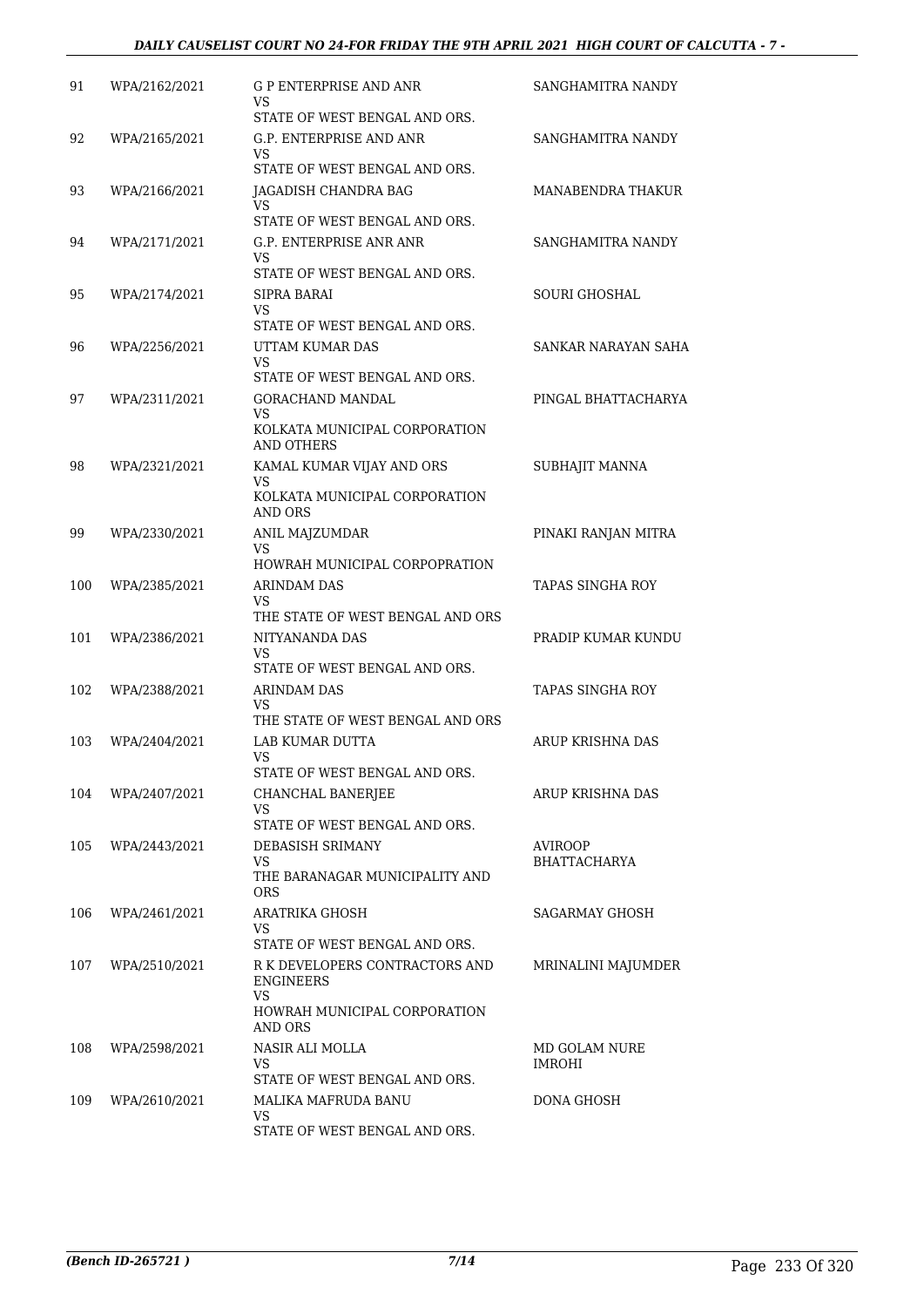| 110 | WPA/2622/2021 | SHIV KUMARI DEVI ALIAS SHIV<br><b>KUMAREE</b><br>VS. | SOMNATH DE                 |
|-----|---------------|------------------------------------------------------|----------------------------|
|     |               | HOWRAH MUNICIPAL CORPORATION<br>AND OTHERS           |                            |
| 111 | WPA/2629/2021 | DIPANKAR PAL RAM                                     | DILIP KUMAR SAILA          |
|     |               | VS<br>THE STATE OF WEST BENGAL AND ORS               |                            |
| 112 | WPA/2643/2021 | DHRUBADAS SUR                                        | PARTHA SARKAR              |
|     |               | VS<br>THE CHAMPDANY MUNICIPALITY                     |                            |
| 113 | WPA/2670/2021 | RAM NARAYAN SHARMA                                   | RAHUL SHARMA               |
|     |               | VS<br>STATE OF WEST BENGAL AND ORS.                  |                            |
| 114 | WPA/2685/2021 | <b>ASHOKE BANERJEE</b>                               | SUPREEM NASKAR             |
|     |               | VS<br>STATE OF WEST BENGAL AND ORS.                  |                            |
| 115 | WPA/2690/2021 | SUBAL CHANDRA MANNA                                  | <b>BAPIN BAIDYA</b>        |
|     |               | <b>VS</b><br>STATE OF WEST BENGAL AND ORS.           |                            |
| 116 | WPA/2693/2021 | PIJUSH DEBNATH AND ORS                               | <b>ALLEN FELIX</b>         |
|     |               | VS<br>STATE OF WEST BENGAL AND ORS.                  |                            |
| 117 | WPA/2788/2021 | UDAY DUTTA AND ORS                                   | PARTHA SARKAR              |
|     |               | VS.                                                  |                            |
|     |               | THE DURGAPUR MUNICIPAL<br><b>CORPORATION AND ORS</b> |                            |
| 118 | WPA/2854/2021 | EZAZ AHMED AND OTHERS                                | MONOJIT CHATTERJEE         |
|     |               | VS.<br>STATE OF WEST BENGAL AND ORS.                 |                            |
| 119 | WPA/2860/2021 | <b>SMT BANI SAMANTA</b>                              | KRISHANU BANIK             |
|     |               | VS<br>STATE OF WEST BENGAL AND ORS.                  |                            |
| 120 | WPA/2896/2021 | ANIL GIRI AND ANOTHER                                | <b>SANTI DAS BHOWMICK</b>  |
|     |               | VS                                                   |                            |
| 121 | WPA/2920/2021 | STATE OF WEST BENGAL AND ORS.<br>MALATGI PAUL        | SIDDHARTHA SARKAR          |
|     |               | <b>VS</b>                                            |                            |
|     |               | STATE OF WEST BENGAL AND ORS.                        |                            |
| 122 | WPA/2935/2021 | SANDIP KUMAR SHAW<br>VS                              | DEBABRATA RAY              |
|     |               | STATE OF WEST BENGAL AND ORS.                        |                            |
| 123 | WPA/2982/2021 | LAKHAN ORAON<br>VS.                                  | RANANEESH GUHA<br>THAKURTA |
|     |               | STATE OF WEST BENGAL AND ORS.                        |                            |
| 124 | WPA/2985/2021 | PIJUSH KANTI DUTTA<br>VS                             | RANANEESH GUHA<br>THAKURTA |
|     |               | STATE OF WEST BENGAL AND ORS.                        |                            |
| 125 | WPA/2988/2021 | PRADIP KUMAR MUKHERJEE                               | RANANEESH GUHA             |
|     |               | VS<br>STATE OF WEST BENGAL AND ORS.                  | THAKURTA                   |
| 126 | WPA/2991/2021 | KIRAN MUNDA ORAON                                    | RANANEESH GUHA             |
|     |               | VS<br>STATE OF WEST BENGAL AND ORS.                  | THAKURTA                   |
| 127 | WPA/2995/2021 | KRISHNA DAS GOSWAMI                                  | RANANEESH GUHA             |
|     |               | VS<br>STATE OF WEST BENGAL AND ORS.                  | THAKURTA                   |
| 128 | WPA/2999/2021 | RABIN SARKAR                                         | RANANEESH GUPTA            |
|     |               | VS.                                                  | THAKURTA                   |
|     |               | STATE OF WEST BENGAL AND ORS.                        |                            |
| 129 | WPA/3002/2021 | ARAVIND KUMAR PASWAN<br>VS                           | RANANEESH GUHA<br>THAKURTA |
|     |               | STATE OF WEST BENGAL AND ORS.                        |                            |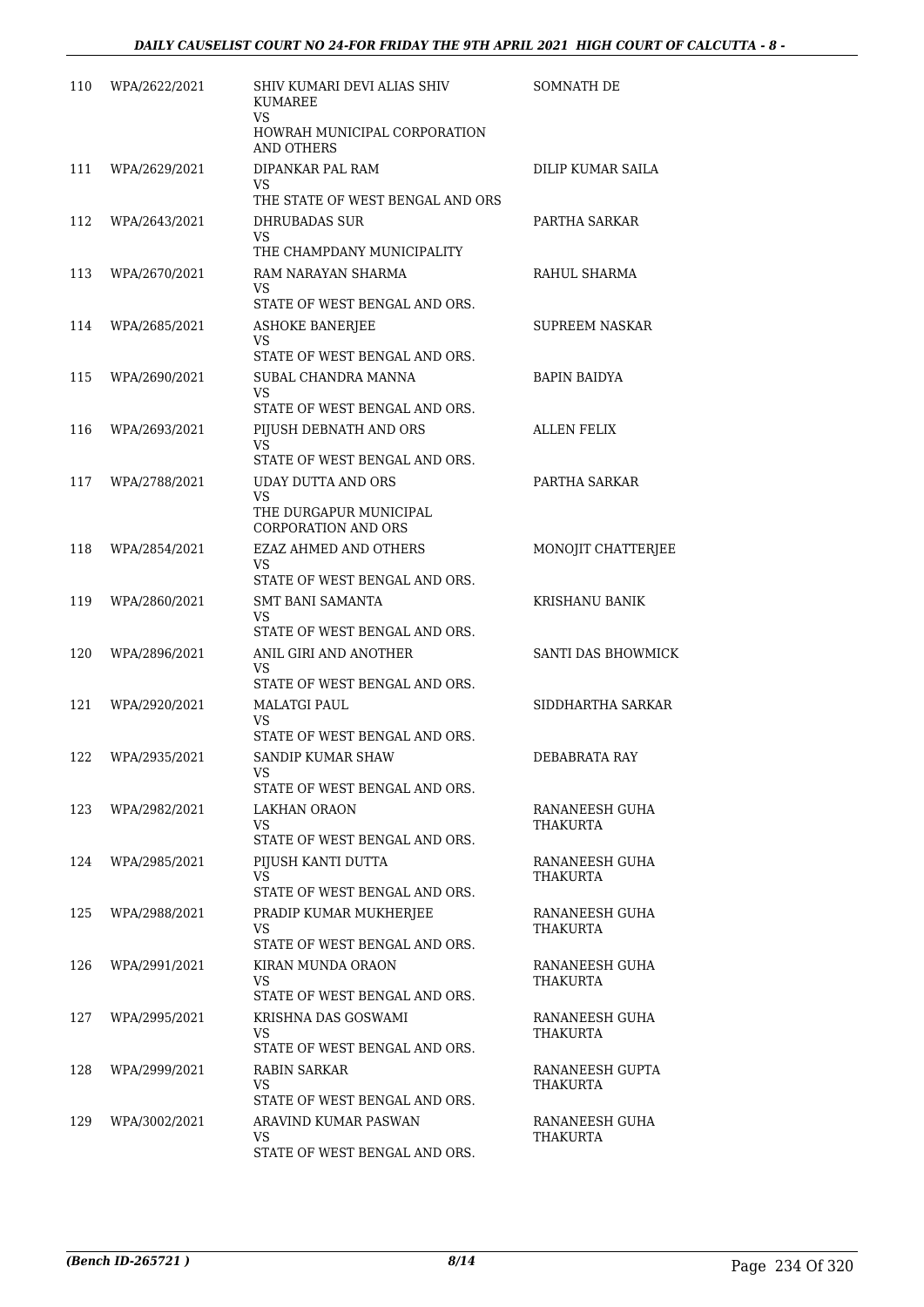| 130 | WPA/3037/2021 | TAPAN KUMAR ROY AND ANR<br>VS<br>BIDHANNAGAR MUNICIPAL<br><b>CORPORATION AND ORS</b>                                     | RAJDEEP<br><b>BHATTACHARYA</b>   |
|-----|---------------|--------------------------------------------------------------------------------------------------------------------------|----------------------------------|
| 131 | WPA/3046/2021 | TAPAN KUMAR BHUNIA AND ANR<br>VS                                                                                         | SYED SHAMSUL AREFIN              |
| 132 | WPA/3083/2021 | THE KMC AND ORS<br>DIPAK KUMAR DAS<br>VS<br>KOLKATA MUNICIPAL CORPORATION<br><b>AND OTHERS</b>                           | <b>ARIF ALI</b>                  |
| 133 | WPA/3084/2021 | KAILASH CHAND DAGA AND OTHES<br>VS<br>KOLKATA MUNICIPAL CORPORATION<br>AND OTHERS                                        | PRIYANKAR BASU<br><b>MALLICK</b> |
| 134 | WPA/3123/2021 | DEVI HARIJAN<br>VS<br>STATE OF WEST BENGAL AND ORS.                                                                      | PROBAL SARKAR                    |
| 135 | WPA/3128/2021 | NAYAN HAZRA<br>VS                                                                                                        | PROBAL SARKAR                    |
| 136 | WPA/3178/2021 | STATE OF WEST BENGAL AND ORS.<br>MANGAL HAZRA<br>VS                                                                      | PROBAL SARKAR                    |
| 137 | WPA/3408/2021 | STATE OF WEST BENGAL AND ORS.<br>ROUSHAN HAYATT@ROUSHAN ARA<br>VS<br>STATE OF WEST BENGAL AND ORS.                       | SHIBAJI KUMAR DAS                |
| 138 | WPA/3432/2021 | SAURAV KUMAR DUTT<br>VS<br>STATE OF WEST BENGAL AND ORS.                                                                 | MANIKA ROY                       |
| 139 | WPA/3493/2021 | <b>SOMA RAY CHAUDHURI</b><br>VS<br>THE KOLKATA MUNICIPAL                                                                 | <b>SUMIT RAY</b>                 |
| 140 | WPA/3512/2021 | CORPORATION<br>SUNANDA MAJUMDER<br>VS<br>NATIONAL INSTITUTE OF TECHNOLOGY                                                | ABHIJIT CHAKRABORTI              |
| 141 | WPA/3541/2021 | <b>AMITAVA SINHA</b><br>VS<br>STATE OF WEST BENGAL AND ORS.                                                              | <b>RAMKRISHNA ROY</b>            |
| 142 | WPA/3560/2021 | PANCHANAN CHABRI<br>VS<br>STATE OF WEST BENGAL AND ORS.                                                                  | SIDDHARTHA ROY                   |
| 143 | WPA/3610/2021 | HRISHIKESH PAUL<br>VS<br>KOLKATA MUNICIPAL CORPORATION                                                                   | KRISHNADAS PODDAR                |
| 144 | WPA/3829/2021 | AND ORS<br><b>MRITYUNJOY KAR</b><br>VS                                                                                   | SUKANTA DAS                      |
| 145 | WPA/3887/2021 | STATE OF WEST BENGAL AND ORS.<br>MUHAMMAD YUSUF AND ORS<br>VS.<br>THE KOLKALKATA MUNICIPAL<br><b>CORPORATION AND ORS</b> | SOMALI<br>MUKHOPADHYAY           |
| 146 | WPA/3961/2021 | PRABHAT MONDAL<br>VS<br>STATE OF WEST BENGAL AND ORS.                                                                    | <b>ABID JAMAL</b>                |
| 147 | WPA/4022/2021 | MD HAROON AND ORS<br>VS.<br>STATE OF WEST BENGAL AND ORS.                                                                | MD NAUROZ RAHBER                 |
| 148 | WPA/4031/2021 | AMLAN BISWAS<br>VS.<br>STATE OF WEST BENGAL AND ORS.                                                                     | EJAZ KHAN                        |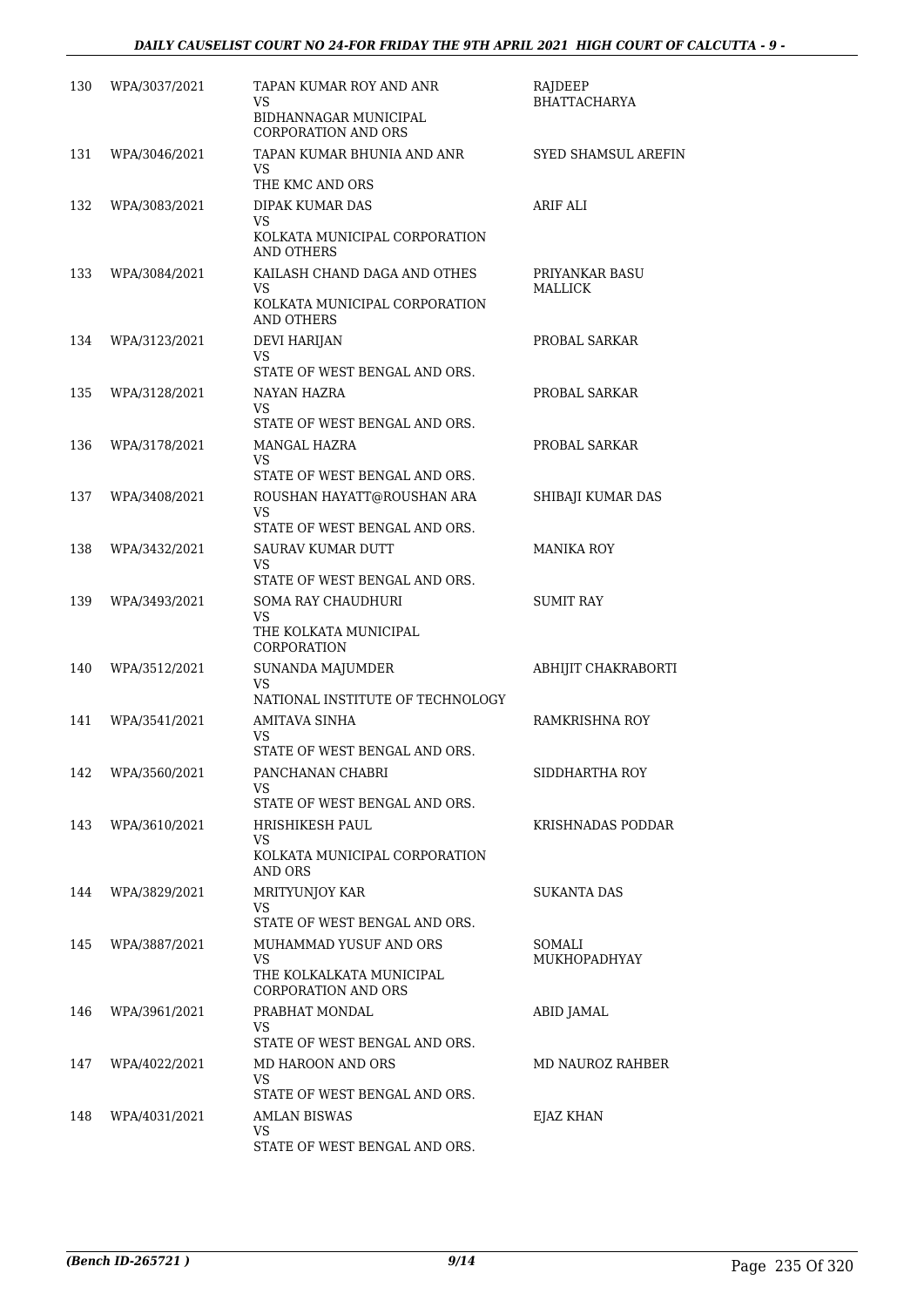| 149 | WPA/4040/2021     | <b>JYOTSNA HELA</b><br>VS                             | EJAZKHAN                              |
|-----|-------------------|-------------------------------------------------------|---------------------------------------|
|     |                   | STATE OF WEST BENGAL AND ORS.                         |                                       |
| 150 | WPA/4072/2021     | MD MATIUR RAHAMAN<br>VS.                              | M NAZAR CHOWDHURY                     |
|     |                   | STATE OF WEST BENGAL AND ORS.                         |                                       |
| 151 | WPA/4227/2021     | SULEKHA DUTTA @ SULEKHA DUTTA<br><b>SARKAR</b><br>VS. | SUKUMAR SARKAR                        |
|     |                   | STATE OF WEST BENGAL AND ORS.                         |                                       |
| 152 | WPA/4231/2021     | <b>BINAPANI GHOSH</b><br>VS.                          | SUKUMAR SARKAR                        |
|     |                   | STATE OF WEST BENGAL AND ORS.                         |                                       |
| 153 | WPA/4323/2021     | KAMALESH ROY<br>VS                                    | <b>MRINMOY</b><br><b>BHATTACHARYA</b> |
|     |                   | STATE OF WEST BENGAL AND ORS.                         |                                       |
| 154 | WPA/4336/2021     | DILIP KUMAR MOHANTA<br>VS.                            | PINTU KARAR                           |
|     |                   | STATE OF WEST BENGAL AND ORS.                         |                                       |
| 155 | WPA/4474/2021     | SANKAR KUMAR SAHA AND ORS<br>VS                       | SANGHAMITRA NANDY                     |
|     |                   | STATE OF WEST BENGAL AND ORS.                         |                                       |
| 156 | WPA/4479/2021     | SANKAR KUMAR SAHA AND ORS<br>VS.                      | SANGHAMITRA NANDY                     |
|     |                   | STATE OF WEST BENGAL AND ORS.                         |                                       |
| 157 | WPA/4550/2021     | MIHIR KUMAR DAS                                       | SUKANTA MONDAL                        |
|     |                   | VS<br>STATE OF WEST BENGAL AND ORS.                   |                                       |
| 158 | WPA/4569/2021     | ADWAITYA GHOSH@ADWAITA GHOSH                          | NEPESH MAJHI                          |
|     |                   | VS                                                    |                                       |
|     |                   | MEMARI MUNICIPALITY AND ORS                           |                                       |
| 159 | WPA/4576/2021     | BISWAJIT BISWAS AND ORS<br>VS                         | MD. M NAZAR<br><b>CHOWDHURY</b>       |
|     |                   | THE STATE OF WEST BENGAL AND ORS                      |                                       |
| 160 | WPA/4666/2021     | SAMBHU MISTRI<br>VS                                   | <b>SOUNAK</b><br><b>BHATTACHARYA</b>  |
|     |                   | STATE OF WEST BENGAL AND ORS.                         |                                       |
| 161 | WPA/4681/2021     | MD SHAMIM AFZAL<br>VS.                                | MR SUBHANKAR DAS                      |
|     |                   | WEST BENGAL MUNICIPAL SERVICE<br>COMMISSION           |                                       |
|     | IA NO: CAN/1/2021 |                                                       |                                       |
| 162 | WPA/4711/2021     | NEMAI PAUL<br>VS                                      | AMARNATH AGARWAL                      |
|     |                   | THE PRINCIPAL SECRETARY AND<br><b>OTHERS</b>          |                                       |
| 163 | WPA/4741/2021     | SOVA MUKHERJEE ALIAS SHOBHA<br>MUKHERJEE              | NILANJAN ADHIKARI                     |
|     |                   | VS<br>STATE OF WEST BENGAL AND ORS.                   |                                       |
| 164 | WPA/4815/2021     | RANARAJ CHATTERJEE AND OTHERS                         | NEIL BASU                             |
|     |                   | VS.<br>KOLKATA MUNICIPAL CORPORATION<br>AND OTHERS    |                                       |
| 165 | WPA/4846/2021     | HARAN CHANDRA DAS AND ANOTHER                         | DILIP KUMAR SAILA                     |
|     |                   | VS                                                    |                                       |
|     |                   | STATE OF WEST BENGAL AND ORS.                         |                                       |
| 166 | WPA/4856/2021     | MAHADEB SADHUKHAN AND ANOTHER<br>VS.                  | DEBAPRATIM BANERJEE                   |
|     |                   | STATE OF WEST BENGAL AND ORS.                         |                                       |
| 167 | WPA/4875/2021     | <b>BANSON CONSTRUCTION</b>                            | SANGHAMITRA NANDY                     |
|     |                   | VS<br>STATE OF WEST BENGAL AND ORS.                   |                                       |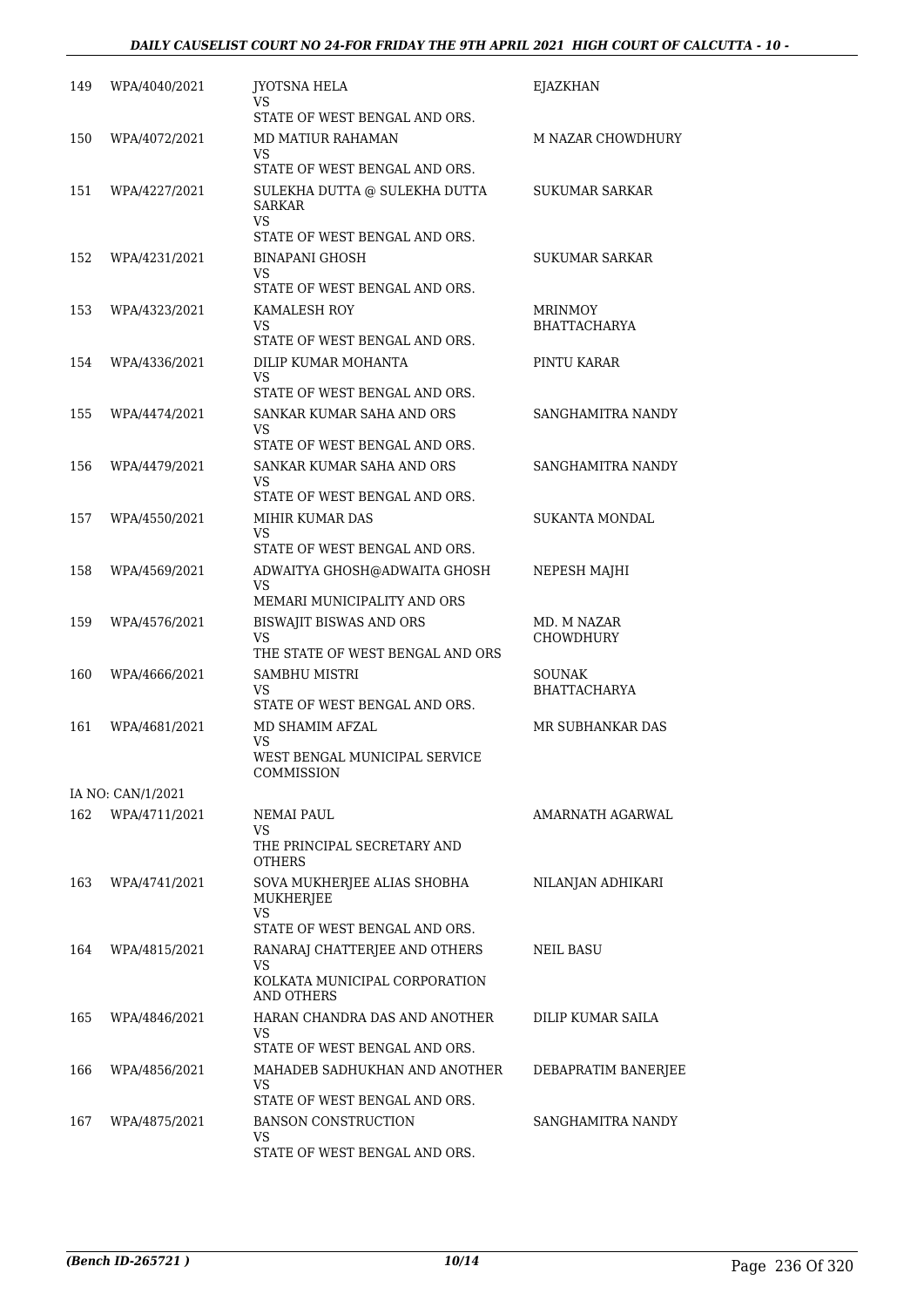| 168 | WPA/4877/2021 | <b>BSP ENTERPRISES</b><br>VS                           | SANGHAMITRA NANDY                    |
|-----|---------------|--------------------------------------------------------|--------------------------------------|
|     |               | STATE OF WEST BENGAL AND ORS.                          |                                      |
| 169 | WPA/4884/2021 | BSP ENTERPRISE AND OTHERS<br>VS.                       | SANGHAMITRA NANDY                    |
|     |               | STATE OF WEST BENGAL AND ORS.                          |                                      |
| 170 | WPA/4938/2021 | ANINDITA MANDAL<br>VS                                  | PAYEL ROY MISHRA                     |
|     |               | STATE OF WEST BENGAL AND ORS.                          |                                      |
| 171 | WPA/4940/2021 | ARUN SAMANTA AND ANR<br>VS.                            | DILIP KUMAR SINHA                    |
|     |               | STATE OF WEST BENGAL AND ORS.                          |                                      |
| 172 | WPA/4951/2021 | DIPAK KUMAR MALLICK<br>VS.                             | DEBASISH SUR                         |
|     |               | STATE OF WEST BENGAL AND ORS.                          |                                      |
| 173 | WPA/4991/2021 | TARIK ANWAR AND ORS<br>VS                              | ANJANA BANERJEE                      |
|     |               | STATE OF WEST BENGAL AND ORS.                          |                                      |
| 174 | WPA/4995/2021 | MD. SAMAUL ISLAM<br>VS.                                | Bratin Kumar Dey                     |
|     |               | STATE OF WEST BENGAL AND ORS.                          |                                      |
| 175 | WPA/5097/2021 | GOKUL CONSTRUCTION AND ANR<br>VS                       | SANGHAMITRA NANDY                    |
|     |               | STATE OF WEST BENGAL AND ORS.                          |                                      |
| 176 | WPA/5100/2021 | GOKUL CONSTRUCTION AND ANR<br>VS.                      | SANGHAMITRA NANDY                    |
|     |               | STATE OF WEST BENGAL AND ORS.                          |                                      |
| 177 | WPA/5150/2021 | BIBHAS DAS @ BIBHAS CHANDRA DAS<br>VS                  | SANJIB<br><b>BANDYOPADHYAY</b>       |
|     |               | STATE OF WEST BENGAL AND ORS.                          |                                      |
| 178 | WPA/5182/2021 | PRAKASH CHANDR PRADHAN AND<br>ANOTHER<br>VS.           | ABDUR RAKIB                          |
|     |               | STATE OF WEST BENGAL AND ORS.                          |                                      |
| 179 | WPA/5233/2021 | AMITAVA DE BHOWMICK AND ANOTHER<br><b>VS</b>           | ARNAB SAHA                           |
|     |               | THE KOLKATA MUNICIPAL<br><b>CORPORATION AND OTHERS</b> |                                      |
| 180 | WPA/5343/2021 | BISWANATH KARMAKAR AND ANR                             | UDAYNARAYAN BEAL                     |
|     |               | <b>VS</b><br>STATE OF WEST BENGAL AND ORS.             |                                      |
| 181 | WPA/5372/2021 | GANGULY CONSTRUCTION AND ANR                           | SANGHAMITRA NANDY                    |
|     |               | VS<br>STATE OF WEST BENGAL AND ORS.                    |                                      |
| 182 | WPA/5373/2021 | GANGULY CONSTRUCTION AND ANR                           | SANGHAMITRA NANDY                    |
|     |               | VS                                                     |                                      |
|     |               | STATE OF WEST BENGAL AND ORS.                          |                                      |
| 183 | WPA/5404/2021 | NOOR NABI HAQUE AND OTHERS<br>VS                       | PRADEEP PANDEY                       |
|     |               | STATE OF WEST BENGAL AND ORS.                          |                                      |
| 184 | WPA/5445/2021 | SWAPAN KUMAR PODDAR<br>VS                              | RABINDRA KUMAR<br><b>JAISWAL</b>     |
|     |               | STATE OF WEST BENGAL AND ORS.                          |                                      |
| 185 | WPA/5458/2021 | ARABINDA KUMAR DAS<br>VS.                              | DEBASISH DAS                         |
|     |               | STATE OF WEST BENGAL AND ORS.                          |                                      |
| 186 | WPA/5478/2021 | SUBHASIS SINGHA CHOWDHURY<br>VS                        | VICTOR CHATTERJEE                    |
|     |               | STATE OF WEST BENGAL AND ORS.                          |                                      |
| 187 | WPA/5595/2021 | RAM BABU SHOW<br>VS                                    | PARTHA PRATIM<br><b>MUKHOPADHYAY</b> |
|     |               | THE HOWRAH MUNICIPAL<br>CORPORATION AND ORS            |                                      |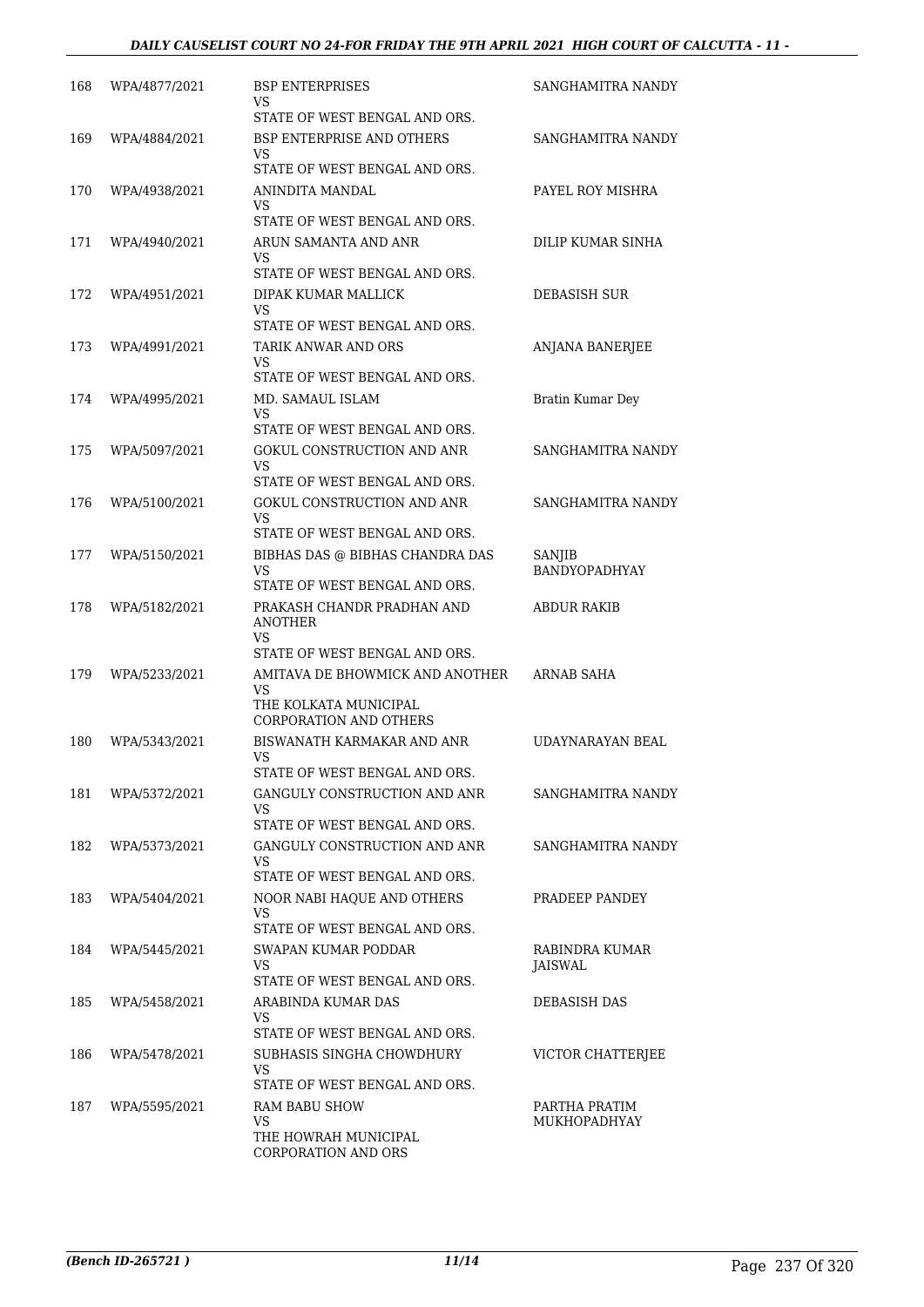#### *DAILY CAUSELIST COURT NO 24-FOR FRIDAY THE 9TH APRIL 2021 HIGH COURT OF CALCUTTA - 12 -*

| 188 | WPA/5681/2021 | TARUN ROY AND ORS<br>VS                                    | AMITABHA GHOSH           |
|-----|---------------|------------------------------------------------------------|--------------------------|
|     |               | STATE OF WEST BENGAL AND ORS.                              |                          |
| 189 | WPA/5704/2021 | NIRMALYA SAHA<br>VS.                                       | PRANTICK GHOSH           |
|     |               | STATE OF WEST BENGAL AND ORS.                              |                          |
| 190 | WPA/5764/2021 | AKHIL KUMAR BANDOPADHYAY @<br><b>BANDOPADHAYA</b>          | PAYEL SHOME              |
|     |               | VS<br>THE DURGAPUR MUNICIPAL<br><b>CORPORATION AND ORS</b> |                          |
| 191 | WPA/5823/2021 | AYESA BIBI                                                 | Sanjay Saha              |
|     |               | VS<br>STATE OF WEST BENGAL AND ORS.                        |                          |
| 192 | WPA/5893/2021 | DAS AND BROTHERS AND ANR                                   | SANGHAMITRA NANDY        |
|     |               | VS                                                         |                          |
|     |               | STATE OF WEST BENGAL AND ORS.                              |                          |
| 193 | WPA/5896/2021 | DAS AND BROTHERS AND ANR<br>VS.                            | SANGHAMITRA NANDY        |
|     |               | STATE OF WEST BENGAL AND ORS.                              |                          |
| 194 | WPA/5990/2021 | ANOWAR ALI MOLLA                                           | MAIDUL ISLAM KAYAL       |
|     |               | VS<br>STATE OF WEST BENGAL AND ORS.                        |                          |
| 195 | WPA/6165/2021 | MD.SHAIKH NURU ANDANR                                      | <b>SOUMAVA MUKHERJEE</b> |
|     |               | VS.                                                        |                          |
|     |               | THE KMC AND ORS                                            |                          |
| 196 | WPA/6237/2021 | PRIYANKA SARMA<br>VS                                       | <b>MUKTESWAR MAITY</b>   |
|     |               | THE WEST BENGAL SERVICE<br><b>COMMISSION AND ORS</b>       |                          |
| 197 | WPA/6495/2021 | SUKHOMOY LAHIRI AND ORS.                                   | <b>SWETA SAHA</b>        |
|     |               | VS.<br>BARANAGAR MUNICIPALITY AND ORS.                     |                          |
| 198 | WPA/6507/2021 | SANGITA BOSE DAS                                           | VICTOR CHATTERJEE        |
|     |               | VS                                                         |                          |
|     |               | STATE OF WEST BENGAL AND ORS.                              |                          |
| 199 | WPA/6537/2021 | DILIP KUMAR DALAL AND OTHERS<br>VS                         | PAMPA DEY (DHABAL)       |
|     |               | STATE OF WEST BENGAL AND ORS.                              |                          |
| 200 | WPA/6619/2021 | SAMRAT ENTERPRISE AND ANR                                  | SANGHAMITRA NANDY        |
|     |               | VS<br>STATE OF WEST BENGAL AND ORS.                        |                          |
| 201 | WPA/6622/2021 | SAMRAT ENTERPRISE AND ANR                                  | SANGHAMITRA NANDY        |
|     |               | VS.                                                        |                          |
|     |               | STATE OF WEST BENGAL AND ORS.                              |                          |
| 202 | WPA/6623/2021 | SAMRAT ENTERPRISE AND ANR<br>VS.                           | SANGHAMITRA NANDY        |
|     |               | STATE OF WEST BENGAL AND ORS.                              |                          |
| 203 | WPA/6670/2021 | SANTOSH KUMAR RAJAK                                        | ARPAN GUHA               |
|     |               | VS<br>STATE OF WEST BENGAL AND ORS.                        |                          |
| 204 | WPA/6766/2021 | KOLKATA NAGARIK SAMMELAN                                   | ASHIM KUMAR              |
|     |               | VS<br>KOLKATA MUNICIPAL CORPORATION<br>AND ORS.            | CHATTERJEE               |
| 205 | WPA/7391/2021 | NIRMALA DUBEY AND ANOTHER                                  | PRABIR ADHYA             |
|     |               | VS                                                         |                          |
|     |               | STATE OF WEST BENGAL AND ORS.                              |                          |
| 206 | WPA/7422/2021 | MONORANJAN SINGHA HAZARI<br><b>VS</b>                      | SANGHAMITRA NANDY        |
|     |               | THE STATE OF WEST BENGAL AND ORS                           |                          |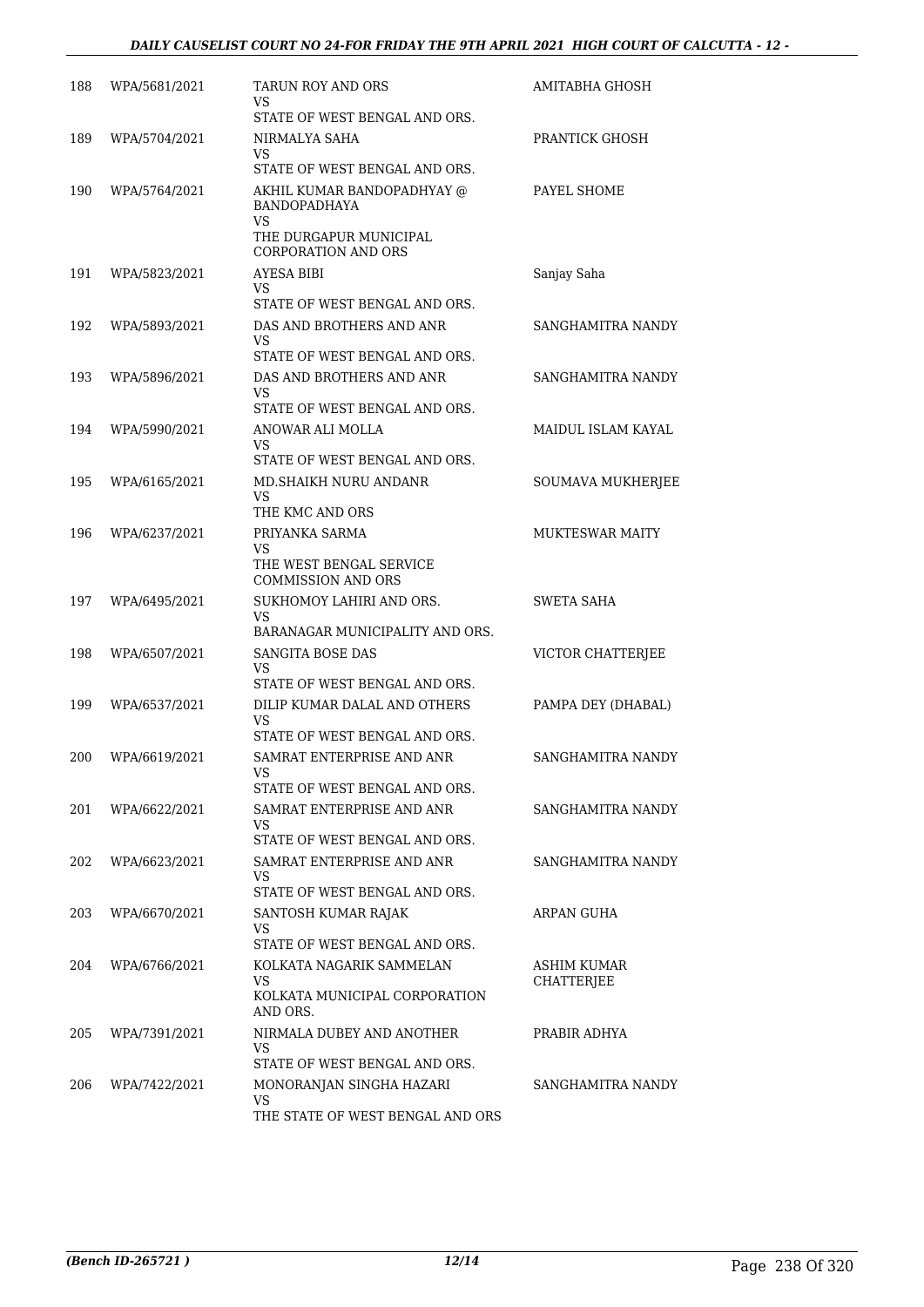| 207 | WPA/7641/2021                                      | GIRIJA SHANKAR SHAW@JAISWAL AND<br><b>ORS</b>                       | NIBEDITA PAL            |
|-----|----------------------------------------------------|---------------------------------------------------------------------|-------------------------|
|     |                                                    | VS.<br>HOWRAH MUNICIPAL CORPORATION<br>AND ORS                      |                         |
| 208 | WPA/7743/2021                                      | ORION INN PRIVATE LIMITED AND ANR                                   | PROSENJIT MUKHERJEE     |
|     |                                                    | VS<br>KOLKATA MUNICIPAL CORPORATION<br>AND ORS                      |                         |
| 209 | WPA/7796/2021                                      | JAYI TRADING CO AND ANR<br>VS<br>STATE OF WEST BENGAL AND ORS.      | <b>SANGHAMITRANANDY</b> |
| 210 | WPA/7797/2021                                      | JAYI TRADING CO AND ANR                                             | SANGHAMITRA NANDY       |
|     |                                                    | VS                                                                  |                         |
| 211 |                                                    | STATE OF WEST BENGAL AND ORS.                                       | SANGHAMITRA NANDY       |
|     | WPA/7800/2021                                      | JAYI TRADING CO AND ANR<br>VS<br>STATE OF WEST BENGAL AND ORS.      |                         |
| 212 | WPA/7801/2021                                      | JAYI TRADING CO AND ANR<br>VS                                       | SANGHAMITRA NANDY       |
|     |                                                    | STATE OF WEST BENGAL AND ORS.                                       |                         |
|     |                                                    | <b>PANCHAYAT - MOTIONS</b>                                          |                         |
| 213 | WPA/3785/2020                                      | <b>SUJIT CHAKRABORTY</b><br>VS                                      | TANMAY CHOWDHURY        |
|     |                                                    | STATE OF WEST BENGAL & ORS                                          |                         |
| 214 | WPA/9847/2020                                      | PRADIP KEDIA AND ORS<br>VS                                          | AMAL KUMAR DUTTA        |
|     |                                                    | STATE OF WEST BENGAL AND ORS.                                       |                         |
| 215 | WPA/9977/2020                                      | M/S B ENTERPRISE AND ANOTHER                                        | PARTHA SARKAR           |
|     |                                                    | VS<br>STATE OF WEST BENGAL AND ORS.                                 |                         |
| 216 | WPA/5162/2021                                      | DEBDAS MONDAL                                                       | <b>RUPAM NASKAR</b>     |
|     |                                                    | VS<br>NABAGRAM GRAM PANCHAYET AND ORS                               |                         |
| 217 | WPA/7905/2021                                      | MOSST. MAKAMA @SAKASA KHATUN                                        | S.M.ISMAIL              |
|     |                                                    | VS<br>STATE OF WEST BENGAL AND ORS.                                 |                         |
| 218 | WPA/8007/2021                                      | TATHAGATA KAYAL AND ANR                                             | <b>INTIKHAB ALAM</b>    |
|     |                                                    | VS                                                                  |                         |
|     |                                                    | STATE OF WEST BENGAL AND ORS.                                       |                         |
| 219 | WPA/8128/2021                                      | MD.TARIQUE HOSSAIN AND ORS<br>VS                                    | SAJAL PANDIT            |
|     |                                                    | STATE OF WEST BENGAL AND ORS.                                       |                         |
| 220 | WPA/8304/2021                                      | DOMKAL THANA FERRY SERVICE CO-OP<br><b>SOCIETY LTD</b><br>VS        | SHASHAN SHAH            |
|     |                                                    | STATE OF WEST BENGAL AND ORS.                                       |                         |
| 221 | WPA/8356/2021                                      | SUBHAM SARKAR AND OTHERS<br>VS                                      | GANGADHAR DAS           |
| 222 | WPA/8524/2021                                      | STATE OF WEST BENGAL AND ORS.<br>GOBINDA HAZRA AND ANR              |                         |
|     |                                                    | VS.                                                                 | SHYAMAL MAJUMDER        |
|     |                                                    | STATE OF WEST BENGAL AND ORS.                                       |                         |
|     |                                                    | <b>APPLICATION</b>                                                  |                         |
| 223 | WPA/6656/2020                                      | NEPAL CH. BAIDYA<br>VS                                              | SATYAJIT MAHATA         |
|     |                                                    | RAJPUR-SONARPUR<br>MUNICIPALITY, CHAIRPERSON, BOARD OF<br>ADMN.&ORS |                         |
|     | $[1.500, 0.000]$ $(0.000, 0.000]$ $(0.000, 0.000)$ |                                                                     |                         |

IA NO: CAN/1/2020(Old No:CAN/5511/2020)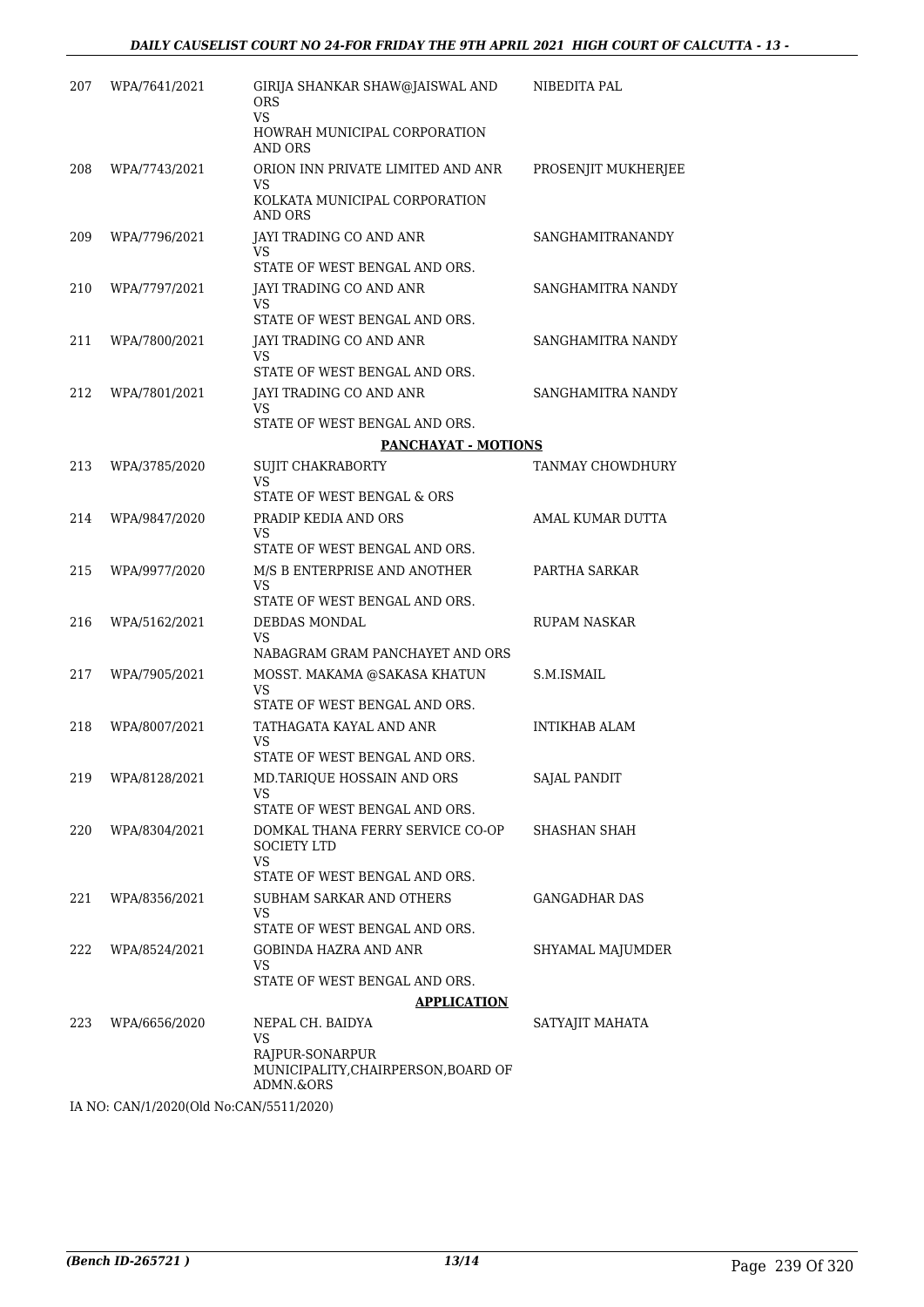#### *DAILY CAUSELIST COURT NO 24-FOR FRIDAY THE 9TH APRIL 2021 HIGH COURT OF CALCUTTA - 14 -*

| 224 | WPA/7581/2020     | <b>BASANTI MANNA</b><br>VS.<br>State of West Bengal                              | <b>GOLAM MOHAMMAD</b>   |  |  |
|-----|-------------------|----------------------------------------------------------------------------------|-------------------------|--|--|
|     | IA NO: CAN/1/2020 |                                                                                  |                         |  |  |
|     |                   | <b>FOR HEARING</b>                                                               |                         |  |  |
| 225 | WPA/7255/2016     | NALINAKSHA CHATTERJEE<br>VS<br>HOWRAH MUNICIPAL CORPORATION &<br><b>ORS</b>      | SANJAY SAHA             |  |  |
| 226 | WPA/17712/2018    | DEBASIS BANDYOPADHYAY & ANR<br>VS.<br>THE KOLKATA MUNICIPAL<br>CORPORATION & ORS | <b>SAYAK KONAR</b>      |  |  |
| 227 | WPA/8146/2019     | DEBJANI DAS PARI<br>VS<br>STATE OF WEST BENGAL & ORS                             | <b>SOMA CHAKRABORTY</b> |  |  |
|     | IA NO: CAN/1/2020 |                                                                                  |                         |  |  |
| 228 | WPA/10338/2019    | RIMPY DEY<br>VS<br>STATE OF WEST BENGAL & ORS                                    | <b>SOMA CHAKRABORTY</b> |  |  |
|     | IA NO: CAN/1/2020 |                                                                                  |                         |  |  |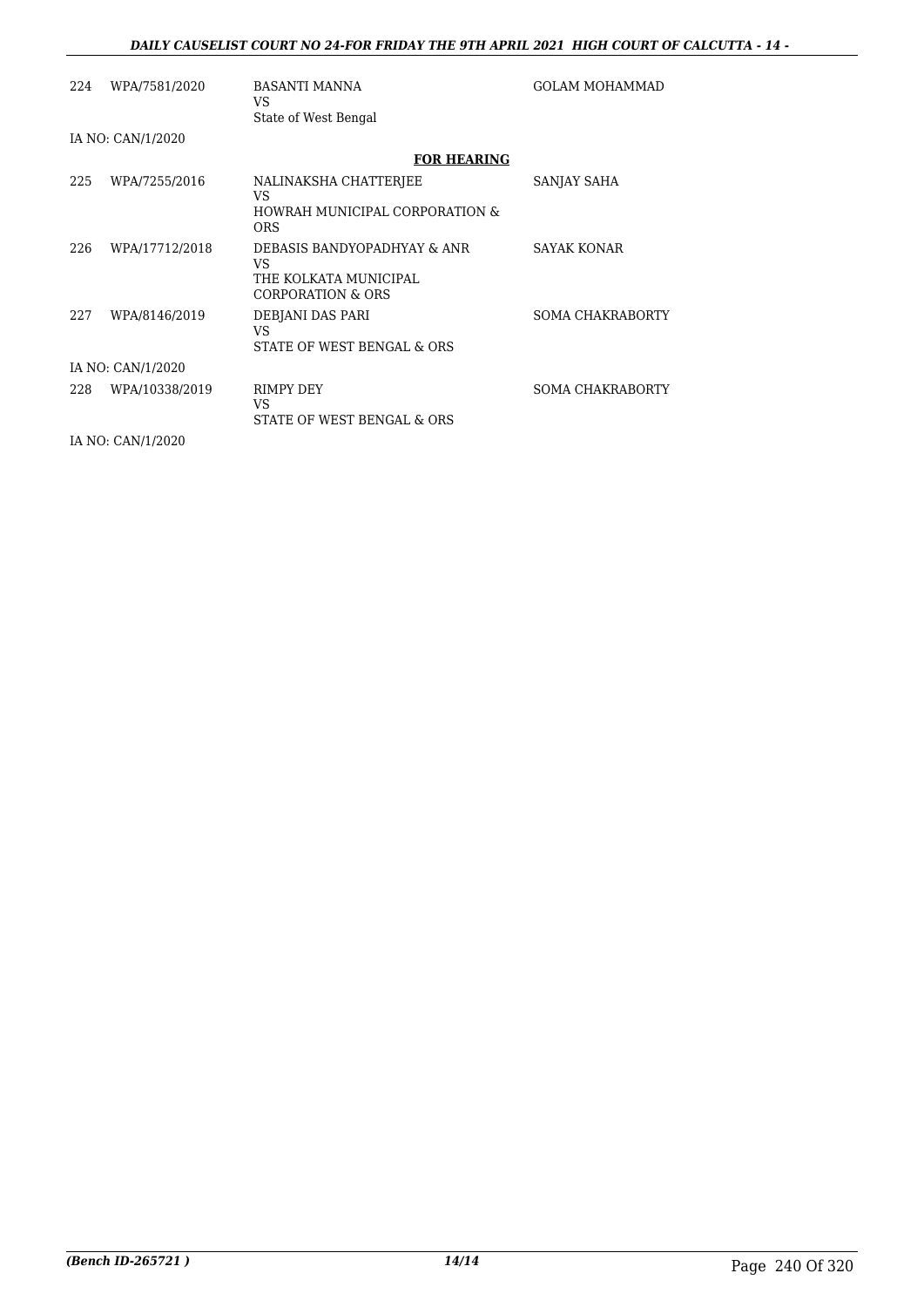

# In The High Court at Calcutta

### **Appellate Side**

**DAILY CAUSELIST For Friday The 9th April 2021**

#### **COURT NO. 22**

#### **SINGLE BENCH (SB - XIII)**

#### **AT 10:30 AM**

#### **HON'BLE JUSTICE ABHIJIT GANGOPADHYAY**

#### **(VIA VIDEO CONFERENCE)**

**ON AND FROM MONDAY, THE 11TH JANUARY, 2021 – MATTERS ( MOTION & HEARING) UNDER ARTICLE 226 OF THE CONSTITUTION OF INDIA RELATING TO LABOUR UNDER GROUP III; MATTERS (MOTION & HEARING) UNDER ARTICLE 226 OF THE CONSTITUTION RELATING TO TRANSPORT & TELECOMMUNICATION UNDER GROUP VII INCLUDING HEARING OF WRIT PETITIONS AND APPLICATIONS CONNECTED THERETO; MATTERS(MOTION & HEARING) RELATING TO REGULATION OF INDUSTRIES & ESSENTIAL COMMODITIES & VARIOUS CENTRAL ORDERS UNDER GROUP VIII INCLUDING APPLICATIONS CONNECTED THERETO.**

**AND**

**ON AND FROM TUESDAY, 16TH MARCH, 2021 - WILL SIT SINGLY AND TAKE UP HIS REGULAR LIST AND DETERMINATION AS PUBLISHED IN THE ROSTER DATED 7TH JANUARY, 2021. FROM MONDAY, (25.01.2021) THE SCHEDULE GIVEN BELOW WILL BE FOLLOWED.**

**1. GROUP III MATTERS WILL BE TAKEN UP FROM 10.30 A.M. TO 12.00 NOON.**

**2. GROUP VII MATTERS WILL BE TAKEN UP AFTER GROUP III MATTERS ARE OVER OR FROM 12.00 NOON TO 1.00 P.M, WHICHEVER IS EARLIER.**

**3. FIXED MATTERS WILL BE TAKEN UP FROM 2.00 P.M. AND NOT AFTER 3.00 P.M.**

**4. GROUP VIII MATTERS WILL BE TAKEN UP AFTER 2.00 P.M. MATTERS ARE OVER OR FROM 3.00 P.M. WHICHEVER IS EARLIER.**

> **NOTE: MATTERS WILL BE TAKEN UP THROUGH PHYSICAL HEARING ONLY WHEN BOTH THE PARTIES ARE AGREED**

#### **TO BE MENTIONED**

| WPA/11380/2012       | INDIAN JUTE INDUSTRIES'<br><b>RESEARCH ASSOCIATION &amp;</b><br>ANR<br>VS<br>UNION OF INDIA & ORS | <b>SUSMITA DEY (BASU)</b> |
|----------------------|---------------------------------------------------------------------------------------------------|---------------------------|
| $wt2$ WPA/11381/2012 | INDIAN JUTE INDUSTRIES'<br><b>RESEARCH ASSOCIATION &amp;</b><br>ANR<br>VS<br>UNION OF INDIA & ORS | <b>SUSMITA DEY (BASU)</b> |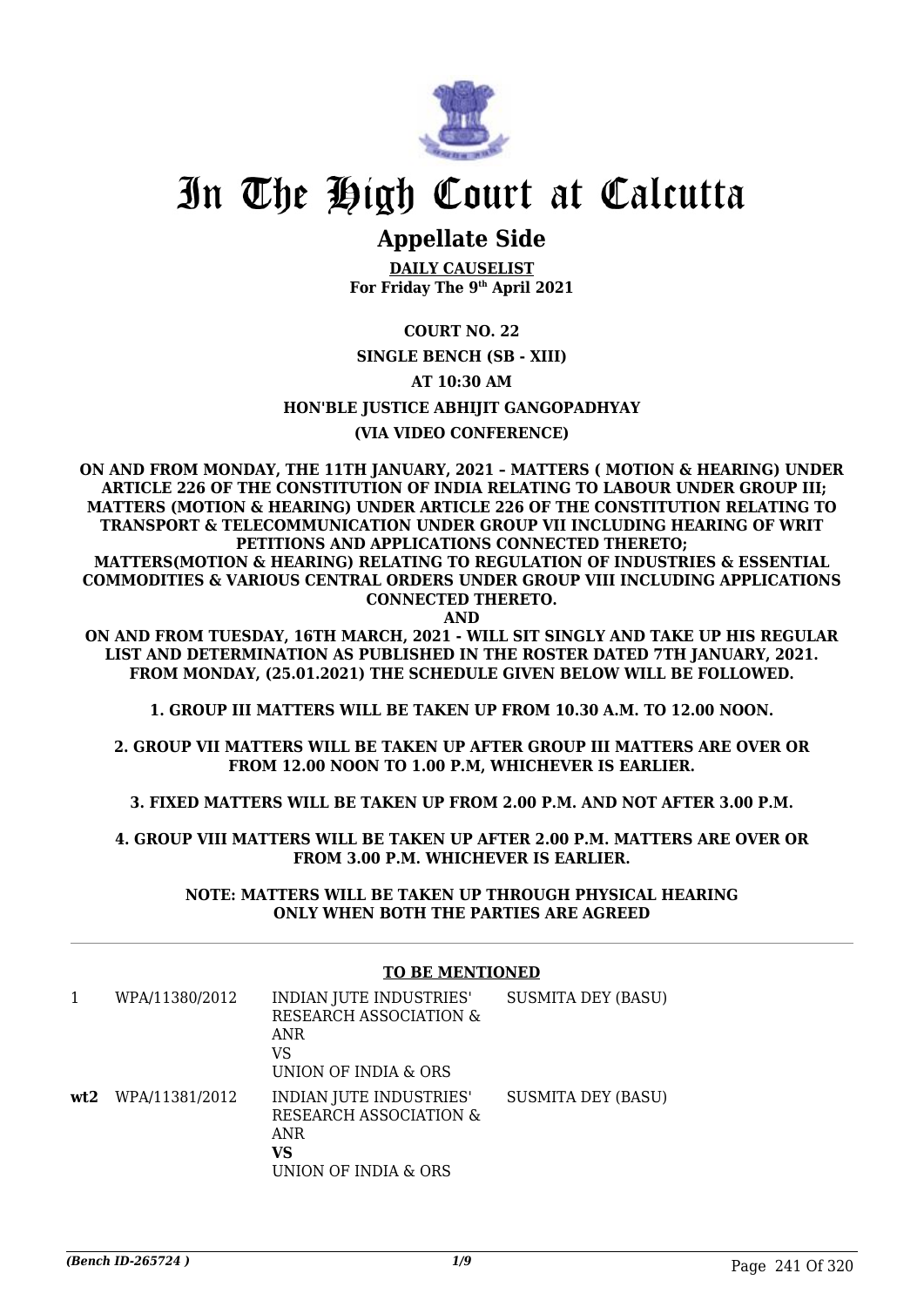| wt3 | WPA/11383/2012      | INDIAN JUTE INDUSTRIES'<br><b>RESEARCH ASSOCIATION &amp;</b><br><b>ANR</b><br><b>VS</b><br>UNION OF INDIA & ORS | <b>SUSMITA DEY (BASU)</b> |
|-----|---------------------|-----------------------------------------------------------------------------------------------------------------|---------------------------|
| wt4 | WPA/11384/2012      | INDIAN JUTE INDUSTRIES'<br>RESEARCH ASSOCIATION<br><b>AND ANR</b><br>VS<br>UNION OF INDIA AND ORS               | <b>SUSMITA DEY (BASU)</b> |
| wt5 | WPA/11385/2012      | INDIAN JUTE INDUSTRIES'<br>RESEARCH ASSOCIATION &<br><b>ANR</b><br><b>VS</b><br>UNION OF INDIA & ORS            | <b>SUSMITA DEY (BASU)</b> |
| wt6 | WPA/11386/2012      | INDIAN JUTE INDUSTRIES'<br>RESEARCH ASSOCIATION<br><b>AND ANR</b><br><b>VS</b><br>UNION OF INDIA AND ORS        | <b>SUSMITA DEY (BASU)</b> |
| wt7 | WPA/11387/2012      | INDIAN JUTE INDUSTRIES'<br>RESEARCH ASSOCIATION &<br><b>ANR</b><br><b>VS</b><br>UNION OF INDIA & ORS            | <b>SUSMITA DEY (BASU)</b> |
| wt8 | WPA/11389/2012      | INDIAN JUTE INDUSTRIES'<br>RESEARCH ASSOCIATION<br><b>AND ANR</b><br><b>VS</b><br>UNION OF INDIA AND ORS        | <b>SUSMITA DEY (BASU)</b> |
| wt9 | WPA/11390/2012      | INDIAN JUTE INDUSTRIES'<br>RESEARCH ASSOCIATION &<br>ANR<br><b>VS</b><br>UNION OF INDIA & ORS                   | <b>SUSMITA DEY (BASU)</b> |
|     | wt10 WPA/11391/2012 | INDIAN JUTE INDUSTRIES'<br><b>RESEARCH ASSOCIATION</b><br><b>AND ANR</b><br><b>VS</b><br>UNION OF INDIA AND ORS | <b>SUSMITA DEY (BASU)</b> |
|     | wt11 WPA/11392/2012 | INDIAN JUTE INDUSTRIES<br><b>RESEARCH ASSOCIATION &amp;</b><br>ANR<br><b>VS</b><br>UNION OF INDIA & ORS         | <b>SUSMITA DEY (BASU)</b> |
|     | wt12 WPA/11394/2012 | INDIAN JUTE INDUSTRIES'<br>RESEARCH ASSOCIATION &<br>ANR<br><b>VS</b><br>UNION OF INDIA & ORS                   | <b>SUSMITA DEY (BASU)</b> |
|     | wt13 WPA/11395/2012 | INDIAN JUTE INDUSTRIES'<br>RESEARCH ASSOCIATION<br><b>AND ANR</b><br><b>VS</b><br>UNION OF INDIA AND ORS        | <b>SUSMITA DEY (BASU)</b> |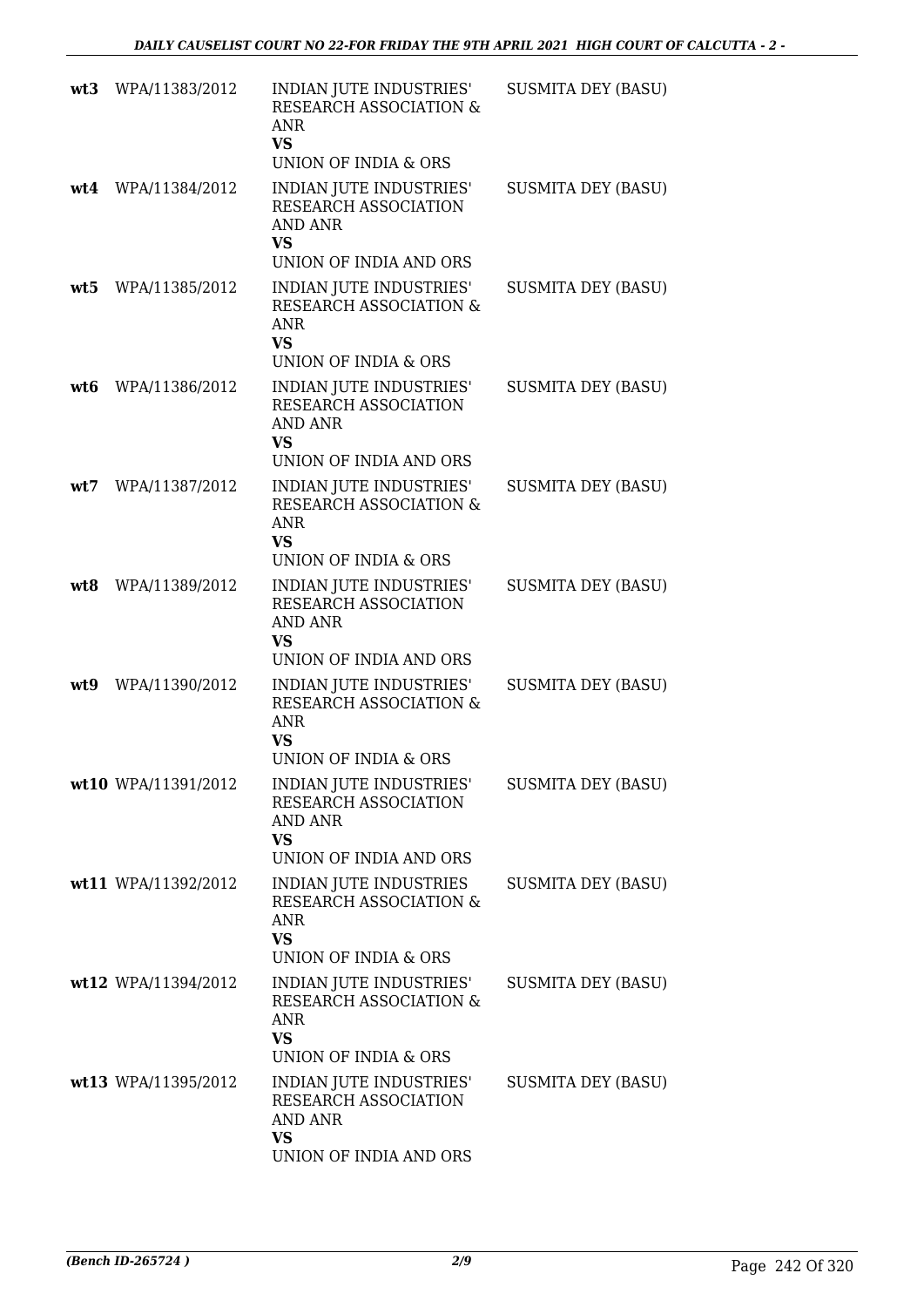|    | wt14 WPA/11396/2012 | INDIAN JUTE INDUSTRIES'<br>RESEARCH ASSOCIATION<br><b>AND ANR</b><br><b>VS</b><br>UNION OF INDIA AND ORS | <b>SUSMITA DEY (BASU)</b> |
|----|---------------------|----------------------------------------------------------------------------------------------------------|---------------------------|
|    | wt15 WPA/11397/2012 | INDIAN JUTE INDUSTRIES'<br>RESEARCH ASSOCIATION &<br><b>ANR</b><br><b>VS</b><br>UNION OF INDIA & ORS     | <b>SUSMITA DEY (BASU)</b> |
|    | wt16 WPA/11398/2012 | INDIAN JUTE INDUSTRIES'<br>RESEARCH ASSOCIATION<br><b>AND ANR</b><br><b>VS</b><br>UNION OF INDIA AND ORS | <b>SUSMITA DEY (BASU)</b> |
|    | wt17 WPA/11399/2012 | INDIA JUTE INDUSTRIES'<br>RESEARCH ASSOCIATION &<br><b>ANR</b><br><b>VS</b><br>UNION OF INDIA & ORS      | <b>SUSMITA DEY (BASU)</b> |
|    | wt18 WPA/11400/2012 | INDIAN JUTE INDUSTRIES'<br>RESEARCH ASSOCIATION<br><b>AND ANR</b><br>VS<br>UNION OF INDIA AND ORS        | <b>SUSMITA DEY (BASU)</b> |
|    | wt19 WPA/11401/2012 | INDIAN JUTE INDUSTRIES'<br>RESEARCH ASSOCIATION &<br>ANR<br><b>VS</b><br>UNION OF INDIA & ORS            | <b>SUSMITA DEY (BASU)</b> |
|    | wt20 WPA/11403/2012 | INDIAN JUTE INDUSTRIES'<br>RESEARCH ASSOCIATION<br><b>AND ANR</b><br>VS<br>UNION OF INDIA AND ORS        | <b>SUSMITA DEY (BASU)</b> |
|    | wt21 WPA/11404/2012 | INDIAN JUTE INDUSTRIES'<br>RESEARCH ASSOCIATION &<br><b>ANR</b><br><b>VS</b><br>UNION OF INDIA & ORS     | <b>SUSMITA DEY (BASU)</b> |
|    | wt22 WPA/11405/2012 | INDIAN JUTE INDUSTRIES'<br>RESEARCH ASSOCIATION<br>AND ANR<br><b>VS</b><br>UNION OF INDIA AND ORS        | <b>SUSMITA DEY (BASU)</b> |
| 23 | WPA/2058/2016       | CHHABI GHATAK<br><b>VS</b><br>STATE OF WEST BENGAL &<br><b>ORS</b>                                       | CHANDAN DUTTA             |

IA NO: CAN/1/2018(Old No:CAN/5776/2018)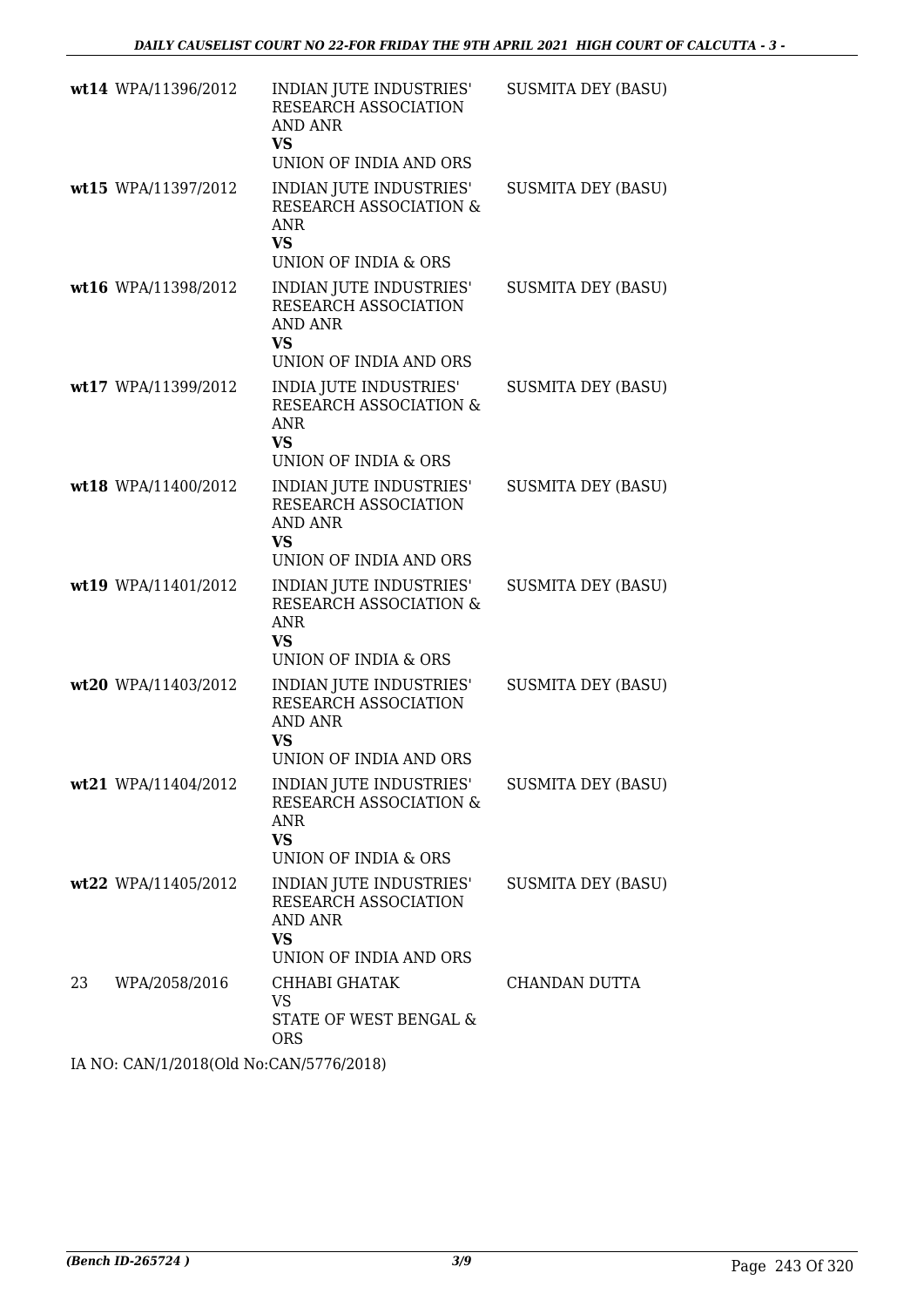| 24 | WPA/15018/2016 | BHARAT COLING COAL      | PRADYOT KUM.AR |
|----|----------------|-------------------------|----------------|
|    | (F.N.H)        | LIMITED                 | <b>DAS</b>     |
|    |                | VS                      |                |
|    |                | THE CENTRAL             |                |
|    |                | GOV.INTUSTRIAL TRIBUNAL |                |
|    |                | CUM LABOUR COURT        |                |

IA NO: CAN/1/2017(Old No:CAN/3070/2017), CAN/2/2017(Old No:CAN/3072/2017), CAN/3/2017(Old No:CAN/3073/2017), CAN/4/2017(Old No:CAN/3074/2017), CAN/5/2017(Old No:CAN/3075/2017), CAN/6/2017(Old No:CAN/3076/2017), CAN/7/2017(Old No:CAN/3077/2017), CAN/8/2017(Old No:CAN/3078/2017), CAN/9/2017(Old No:CAN/3079/2017), CAN/10/2017(Old No:CAN/3080/2017), CAN/11/2017(Old No:CAN/3082/2017), CAN/12/2017(Old No:CAN/3084/2017), CAN/13/2017(Old No:CAN/3085/2017), CAN/14/2017(Old No:CAN/3086/2017), CAN/15/2017(Old No:CAN/3087/2017), CAN/16/2017(Old No:CAN/3088/2017), CAN/17/2017(Old No:CAN/3090/2017), CAN/18/2017(Old No:CAN/3091/2017), CAN/19/2017(Old No:CAN/3092/2017), CAN/20/2017(Old No:CAN/3093/2017), CAN/21/2017(Old No:CAN/3094/2017), CAN/22/2017(Old No:CAN/3095/2017), CAN/23/2017(Old No:CAN/3096/2017), CAN/24/2017(Old No:CAN/3097/2017), CAN/25/2017(Old No:CAN/3098/2017), CAN/26/2017(Old No:CAN/3099/2017), CAN/27/2017(Old No:CAN/3100/2017), CAN/28/2017(Old No:CAN/3101/2017), CAN/29/2017(Old No:CAN/3102/2017), CAN/30/2017(Old No:CAN/3103/2017), CAN/31/2017(Old No:CAN/3104/2017), CAN/32/2017(Old No:CAN/3105/2017), CAN/33/2017(Old No:CAN/3106/2017), CAN/34/2017(Old No:CAN/3107/2017), CAN/35/2017(Old No:CAN/3108/2017), CAN/36/2017(Old No:CAN/3109/2017), CAN/37/2017(Old No:CAN/3110/2017), CAN/38/2017(Old No:CAN/3111/2017), CAN/39/2017(Old No:CAN/3112/2017), CAN/40/2017(Old No:CAN/3114/2017), CAN/41/2017(Old No:CAN/3115/2017), CAN/42/2017(Old No:CAN/3116/2017), CAN/43/2017(Old No:CAN/3117/2017), CAN/44/2017(Old No:CAN/3118/2017), CAN/45/2017(Old No:CAN/3119/2017), CAN/46/2017(Old No:CAN/3120/2017), CAN/47/2017(Old No:CAN/3121/2017), CAN/48/2017(Old No:CAN/3122/2017), CAN/49/2017(Old No:CAN/3123/2017), CAN/50/2017(Old No:CAN/3124/2017), CAN/51/2017(Old No:CAN/3125/2017), CAN/52/2017(Old No:CAN/3126/2017), CAN/53/2017(Old No:CAN/3127/2017)

| 25 | WPA/25187/2016 | SHYAMA CHARAN DAS      | BALARAM PATRA |
|----|----------------|------------------------|---------------|
|    |                | VS.                    |               |
|    |                | STATE OF WEST BENGAL & |               |
|    |                | <b>ORS</b>             |               |

IA NO: CAN/1/2017(Old No:CAN/10360/2017)

| 26 | WPA/20912/2018 | SYEED MANJARUL ISLAM &<br><b>ORS</b><br>VS<br>STATE OF WEST BENGAL &<br><b>ORS</b>                      | <b>SOMA KAR GHOSH</b>        |
|----|----------------|---------------------------------------------------------------------------------------------------------|------------------------------|
| 27 | WPA/25855/2018 | BHARAT SANCHAR NIGAM<br>LIMITED & ANR<br>VS<br>PADMA CHOWDHURY &<br>ORS                                 | CHANDRA SEKHAR<br><b>BAG</b> |
| 28 | WPA/19733/2019 | <b>GENERAL MANAGER,</b><br>TELECOM RAIGANJ, SSA<br>VS<br>RAIGANJ SSA BSNL SHILPA<br>SAHAYAK UNION & ANR | RAJIB MUKHERJEE              |
| 29 | WPA/1589/2020  | MINTU MUKHERJEE<br>VS<br>UNION OF INDIA & ORS                                                           | <b>RUMA SARKAR</b>           |
| 30 | WPA/9507/2020  | SANGITA GOPE<br>VS<br>UNION OF INDIA AND ORS.                                                           | KASHISWAR GHOSAL             |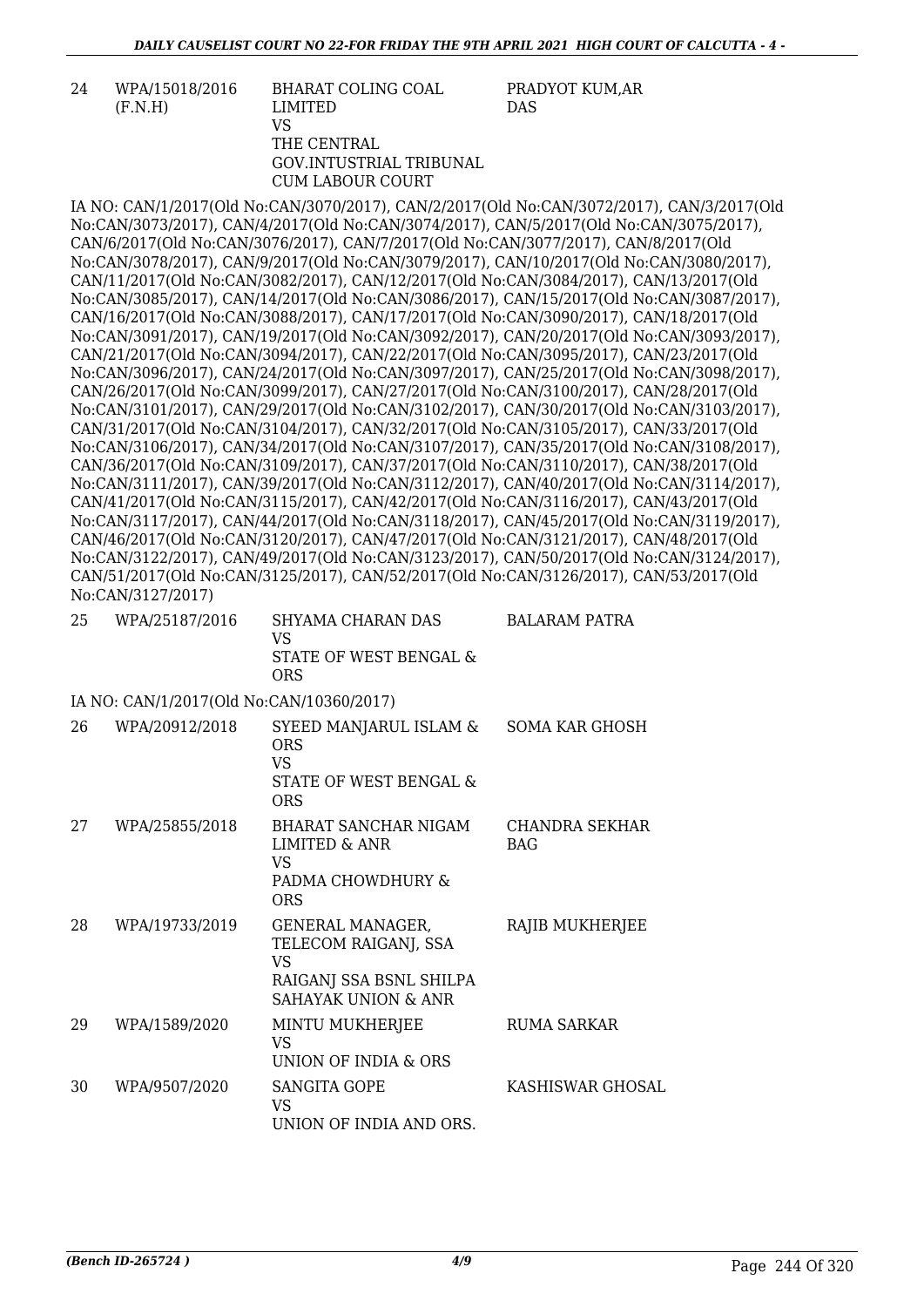| 31 | WPA/10867/2020      | DEBASHISH SARKAR<br><b>VS</b><br>STATE OF WEST BENGAL<br>AND ORS.                             | KAMAL KANTA KAR                   |
|----|---------------------|-----------------------------------------------------------------------------------------------|-----------------------------------|
| 32 | CPAN/269/2021       | PROVATI MONDAL<br>VS.<br><b>SANKAR ADDHYA</b>                                                 | RANANEESH GUHA<br><b>THAKURTA</b> |
|    | wt33 WPA/17388/2009 | BONGAON MUNICIPALITY &<br><b>ORS</b><br><b>VS</b><br>STATE OF WEST BENGAL &<br><b>ORS</b>     | NAYAN CHAND<br><b>BIHANI</b>      |
| 34 | WPA/630/2021        | <b>SANJOY KESHRI</b><br><b>VS</b><br>STATE OF WEST BENGAL<br>AND ORS.                         | <b>SUBHANKAR DAS</b>              |
|    |                     | <b>EXTENSION OF INTERIM ORDER</b>                                                             |                                   |
| 35 | WPA/10397/2019      | THE PEERLESS INN<br><b>VS</b><br>CENTRAL PROVIDENT<br><b>FUND COMMISSIONER &amp;</b>          | RANJAY DE                         |
|    |                     | <b>ORS</b>                                                                                    |                                   |
|    | IA NO: CAN/1/2021   |                                                                                               |                                   |
| 36 | WPA/17025/2019      | <b>FOUR STAR</b><br><b>INTERNATIONAL</b><br><b>VS</b>                                         | RANJAY DE                         |
|    |                     | <b>EMPLOYEES PROVIDENT</b><br><b>FUND ORGANISATION &amp;</b><br><b>ORS</b>                    |                                   |
|    |                     | <b>GR. - III (MOTION)</b>                                                                     |                                   |
| 37 | WPA/24501/2012      | M/S. CANNON ELECTRONIC<br><b>SYSTEMS</b><br><b>VS</b><br>STATE OF WEST BENGAL &<br><b>ANR</b> | <b>SAIBAL MUKHERJEE</b>           |
| 38 | WPA/10464/2020      | SARASWATI GHARTI THAPA<br>VS<br>THE REGIONAL PROVIDENT<br>COMMISSIONER                        | <b>RAMIJ MUNSI</b>                |
| 39 | WPA/6467/2021       | DIPON KUMAR SAHA<br><b>VS</b><br>REGIONALP.F.<br>COMMISSIONER AND ORS.                        | RAMIJ MUNSHI                      |
| 40 | WPA/7486/2021       | <b>SWADHIN KR DAS</b><br><b>VS</b><br>UNION OF INDIA AND ORS.                                 | DEBANUJ BASU<br><b>THAKUR</b>     |
| 41 | WPA/7890/2021       | ABDUL HAKIM<br><b>VS</b><br>STATE OF WEST BENGAL<br>AND ORS.                                  | <b>BIKASH SHAW</b>                |
| 42 | WPA/7893/2021       | RAMAYAN CHOWDHURY<br><b>VS</b><br>STATE OF WEST BENGAL<br>AND ORS.                            | <b>BIKASH SHAW</b>                |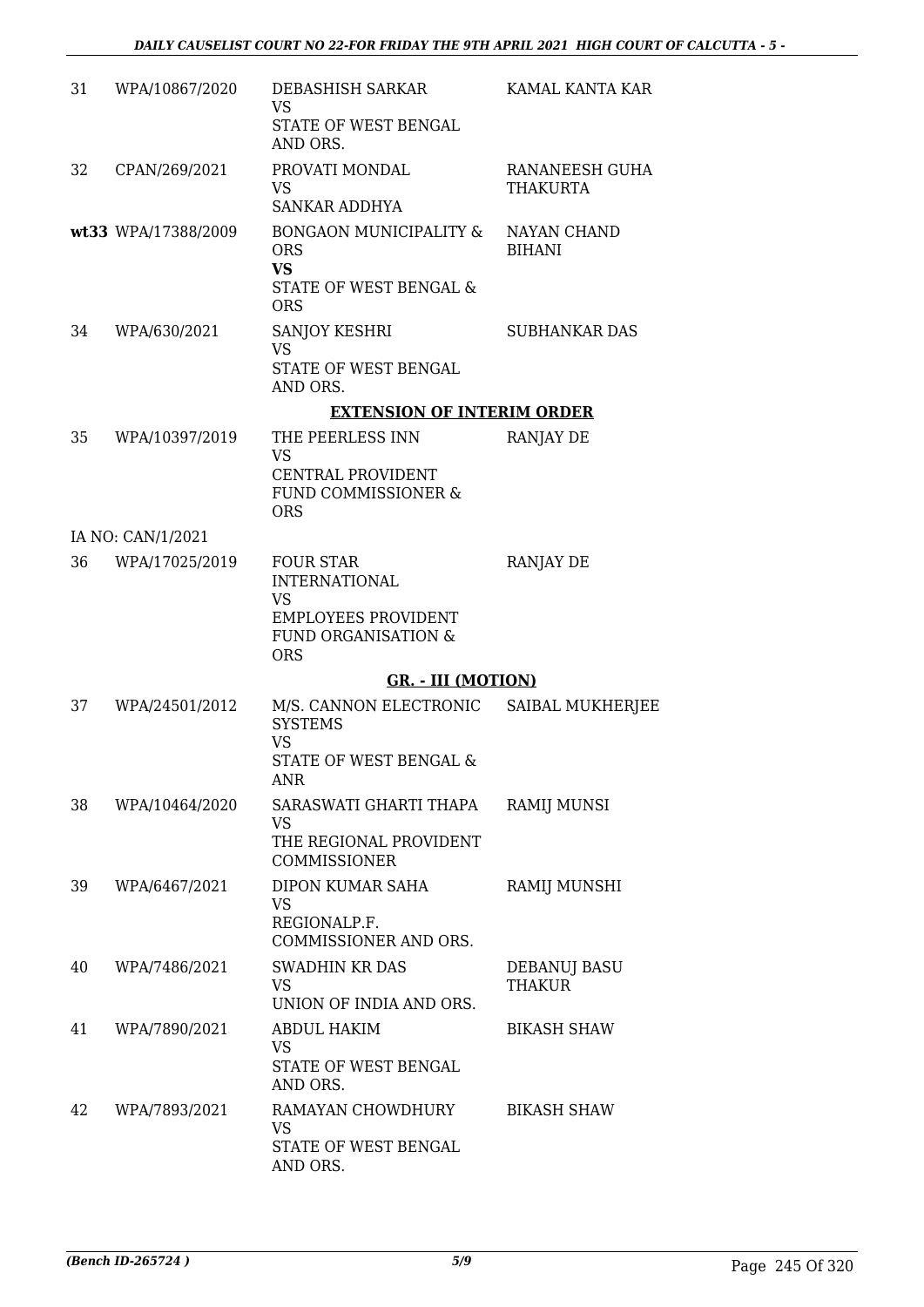| 43 | WPA/7894/2021 | <b>SHEW NATH PRASAD</b><br><b>VS</b><br>STATE OF WEST BENGAL<br>AND ORS.                         | <b>BIKASH SHAW</b>                      |
|----|---------------|--------------------------------------------------------------------------------------------------|-----------------------------------------|
| 44 | WPA/7896/2021 | SHYAM LAL SAHU<br><b>VS</b><br>STATE OF WEST BENGAL<br>AND ORS.                                  | <b>BIKASH SHAW</b>                      |
| 45 | WPA/7897/2021 | PRADIP KUMAR DAS<br><b>VS</b><br>STATE OF WEST BENGAL<br>AND ORS.                                | <b>BIKASH SHAW</b>                      |
| 46 | WPA/7963/2021 | BIPLAB BHANJAN SARKAR &<br><b>ORS</b><br><b>VS</b><br>UNION OF INDIA & ORS                       | PRAMIT KR SHEE                          |
| 47 | WPA/7971/2021 | <b>RAJU SAHNI</b><br><b>VS</b><br>THE REGIONAL PROVIDENT<br>FUND COMMISSION-1, AND<br><b>ORS</b> | <b>ARUNDHATI</b><br><b>BANERJEE</b>     |
| 48 | WPA/8000/2021 | <b>EASTERN COALFIELDS</b><br><b>LIMITED AND ANOTHER</b><br><b>VS</b><br>UNION OF INDIA AND ORS.  | <b>MANIK DAS</b>                        |
| 49 | WPA/8011/2021 | <b>BALESWAR SHAW</b><br><b>VS</b><br>STATE OF WEST BENGAL<br>AND ORS.                            | <b>RANANESH GUHA</b><br><b>THAKURTA</b> |
| 50 | WPA/8013/2021 | <b>JOGENDRA SAHANI</b><br><b>VS</b><br>STATE OF WEST BENGAL<br>AND ORS.                          | RANANESH GUHA<br><b>THAKURTA</b>        |
| 51 | WPA/8155/2021 | RAJDEO YADAV<br>VS<br>LEARNED CONTROLLING<br><b>AUTHORITY AND ORS.</b>                           | <b>UDDIPAN BANERJEE</b>                 |
| 52 | WPA/8158/2021 | <b>FULMATI DEBI</b><br><b>VS</b><br>LEARNED CONTROLLING<br><b>AUTHORITY AND ORS.</b>             | <b>UDDIPAN BANERJEE</b>                 |
| 53 | WPA/8160/2021 | <b>GOBIND CHANDRA KABI</b><br><b>VS</b><br>LEARNED CONTROLING<br><b>AUTHORITY AND ORS.</b>       | <b>UDDIPAN BANERJEE</b>                 |
| 54 | WPA/8163/2021 | <b>JANARDHAN ROY</b><br><b>VS</b><br>LEARNED CONTROLLING<br><b>AUTHORITY AND ORS.</b>            | <b>UDDIPAN BANERJEE</b>                 |
| 55 | WPA/8167/2021 | <b>SURYADEO YADAV</b><br><b>VS</b><br>LEARNED CONTROLLING<br>AUTHORITY AND ORS.                  | <b>UDDIPAN BANERJEE</b>                 |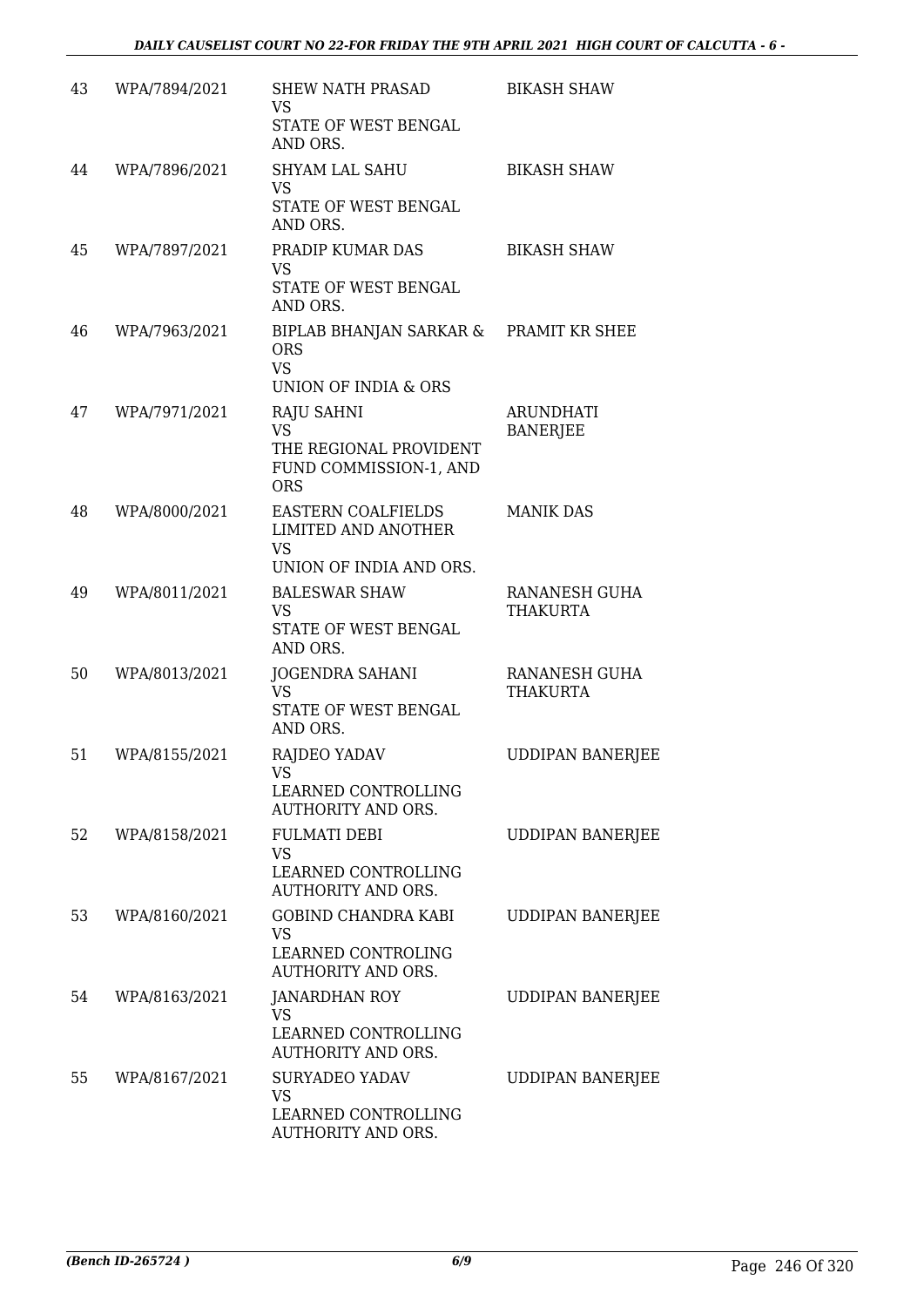| 56 | WPA/8169/2021 | SATRUGHAN SAH<br><b>VS</b><br>LEARNED CONTROLLING<br><b>AUTHORITY AND ORS.</b>                                              | <b>UDDIPAN BANERJEE</b>                 |
|----|---------------|-----------------------------------------------------------------------------------------------------------------------------|-----------------------------------------|
| 57 | WPA/8170/2021 | <b>SWAMI NATH SINGH</b><br><b>VS</b><br>LEARNED CONTROLLING<br><b>AUTHORITY AND ORS.</b>                                    | <b>UDDIPAN BANERJEE</b>                 |
| 58 | WPA/8531/2021 | M/S. BIRLA BUILDING LT.<br><b>VS</b><br>STATE OF WEST BENGAL<br>AND ORS.                                                    | NAYAN RAKSHIT                           |
| 59 | WPA/8591/2021 | TAPAS KUMAR SAMANTA<br>AND OTHERS<br><b>VS</b><br>UNION OF INDIA AND ORS.                                                   | KAJAL RAY                               |
| 60 | WPA/8662/2021 | SNEHASIS ACHARYYA AND<br><b>ORS</b><br><b>VS</b><br>UNION OF INDIA AND ORS.                                                 | <b>UDDIPAN BANERJEE</b>                 |
| 61 | WPA/8753/2021 | <b>HEMA BHOWMICK</b><br>VS<br>STATE OF WEST BENGAL<br>AND ORS.                                                              | <b>BIKASH SHAW</b>                      |
| 62 | WPA/8755/2021 | MONMATH KUMAR DAS<br><b>VS</b><br>STATE OF WEST BENGAL<br>AND ORS.                                                          | <b>BIKASH SHAW</b>                      |
| 63 | WPA/8757/2021 | <b>RAMLAL KOIRY</b><br><b>VS</b><br>STATE OF WEST BENGAL<br>AND ORS.                                                        | <b>BIKASH SHAW</b>                      |
| 64 | WPA/8761/2021 | <b>AKHOY MOHANTY</b><br>VS<br>STATE OF WEST BENGAL<br>AND ORS.                                                              | <b>BIKASH SHAW</b>                      |
| 65 | WPA/8763/2021 | <b>BANKIM MALLICK</b><br>VS<br>STATE OF WEST BENGAL<br>AND ORS.                                                             | <b>BIKASH SHAW</b>                      |
| 66 | WPA/8770/2021 | <b>DIPAK BOSE</b><br><b>VS</b><br>STATE OF WEST BENGAL<br>AND ORS.                                                          | <b>BIKASH SHAW</b>                      |
| 67 | WPA/8771/2021 | MILAN MUKHERJEE<br><b>VS</b><br>STATE OF WEST BENGAL<br>AND ORS.                                                            | <b>BIKASH SHAW</b>                      |
| 68 | WPA/8782/2021 | INDIAN INSTITUTE OF<br>TECHNOLOGY KHARAGPUR<br><b>VS</b><br><b>EMPLOYEES PROVIDENT</b><br>ORGANIZATION AND<br><b>OTHERS</b> | <b>SUPRATIM</b><br><b>BHATTACHARJEE</b> |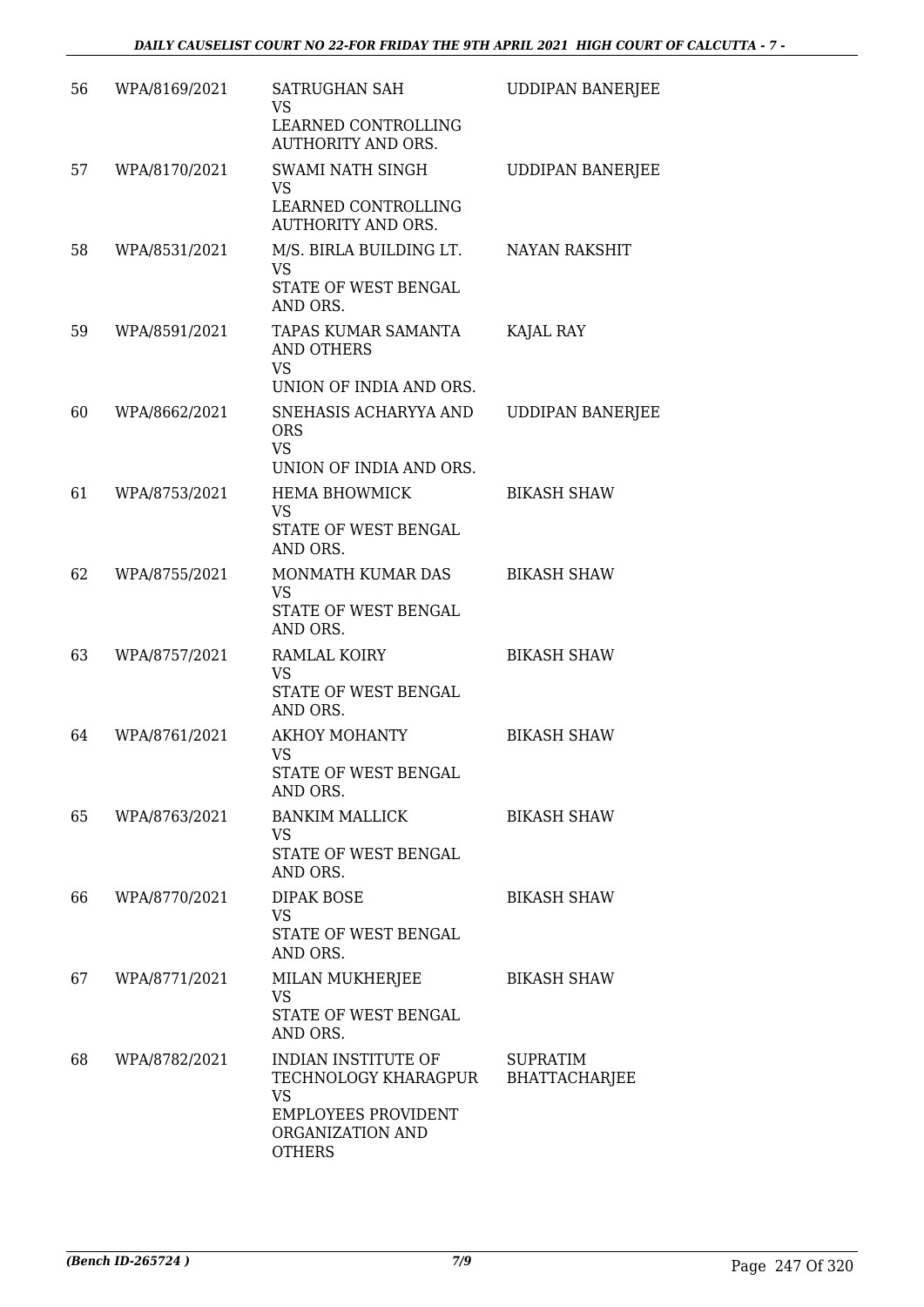| 69 | WPA/8840/2021  | ANJALI MICROFIN PRIVATE<br><b>LIMITED</b><br><b>VS</b><br>REGIONAL PROVIDENT<br>FUND COMMISSIONER AND<br>ORS. | RAVI KUMAR DUBEY                        |
|----|----------------|---------------------------------------------------------------------------------------------------------------|-----------------------------------------|
| 70 | WPA/8913/2021  | <b>KRISHNADAS</b><br><b>BHATTACHARJEE</b><br><b>VS</b><br>STATE OF WEST BENGAL                                | RANANEESH GUHA<br><b>THAKURTA</b>       |
|    |                | AND ORS.<br><b>GROUP - VII (MOTION)</b>                                                                       |                                         |
| 71 | WPA/2572/2020  | DILIP GHOSH                                                                                                   | ARKADIPTA                               |
|    | [F.N.H.]       | <b>VS</b><br>STATE OF WEST BENGAL &<br><b>ORS</b>                                                             | <b>SENGUPTA</b>                         |
| 72 | WPA/5243/2020  | KAKALI GHOSAL<br><b>VS</b><br>STATE OF WEST BENGAL &<br><b>ANR</b>                                            | AVIJIT CHAKRABORTY                      |
| 73 | WPA/1502/2021  | <b>GOLAM RASUL AND ANR</b><br><b>VS</b><br>UNION OF INDIA AND ORS                                             | <b>BISWAPRIYA</b><br><b>SAMANTA</b>     |
| 74 | WPA/8397/2021  | <b>RIK AUTOMOBILES</b>                                                                                        | PARNA ROY                               |
|    |                | <b>VS</b>                                                                                                     | <b>CHOUDHURY</b>                        |
|    |                | UNION OF INDIA AND ORS.                                                                                       |                                         |
| 75 | WPA/8633/2021  | RAJU CHAWBEY<br><b>VS</b><br>STATE OF WEST BENGAL<br>AND ORS.                                                 | NIRAJ GUPTA                             |
| 76 | WPA/8707/2021  | <b>SHARUAN KUMAR</b><br><b>VS</b><br>UNION OF INDIA AND ORS.                                                  | <b>KAKALI DAS</b><br><b>CHAKRABORTY</b> |
| 77 | WPA/9021/2021  | MAHIUDDIN MALLICK<br><b>VS</b><br>STATE OF WEST BENGAL                                                        | <b>BISWAPRIYA</b><br><b>SAMANTA</b>     |
|    |                | AND ORS.                                                                                                      |                                         |
|    |                | <b>PART HEARD MATTERS</b>                                                                                     |                                         |
| 78 | WPA/11941/2020 | KAMALA MALICK<br><b>VS</b><br>STATE OF WEST BENGAL                                                            | <b>BIKASH SHAW</b>                      |
|    |                | AND ORS.                                                                                                      |                                         |
|    |                | <b>GR. - VIII (MOTION)</b>                                                                                    |                                         |
| 79 | WPA/7172/2021  | M/S. ROY BROTHERS AND<br>ORS.<br><b>VS</b>                                                                    | <b>SYED SHAMSUL</b><br><b>AREFIN</b>    |
|    |                | STATE OF WEST BENGAL<br>AND ORS.                                                                              |                                         |
| 80 | WPA/8700/2021  | M/S. KULTALI FOOD<br>MARKETING PVT LTD AND<br><b>ANR</b><br><b>VS</b><br>STATE OF WEST BENGAL<br>AND ORS.     | ANANDA GOPAL<br><b>MUKHERJEE</b>        |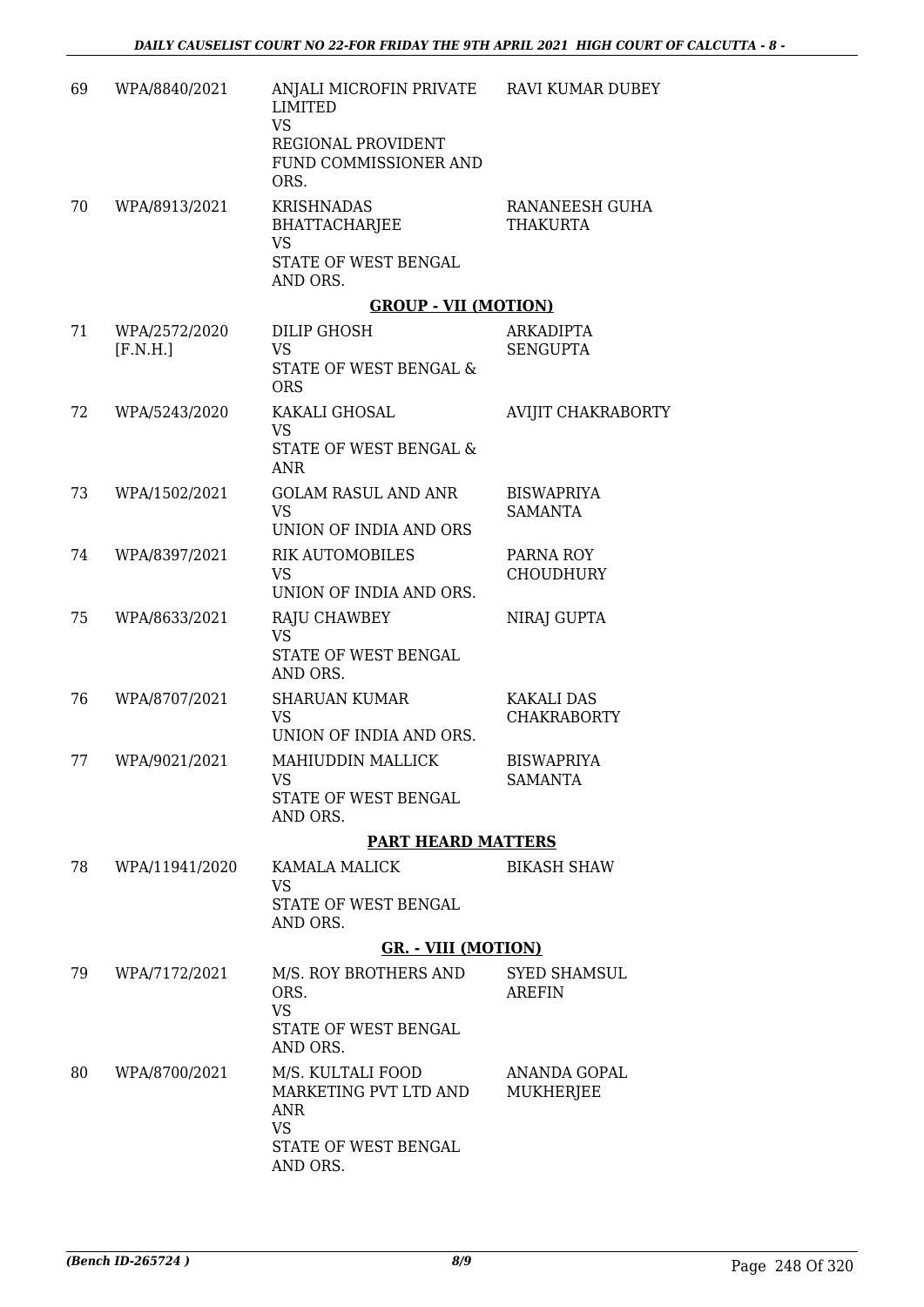| 81 | WPA/8830/2021                           | MD. RAFIQUE<br>VS                                                       | <b>MALAY DHAR</b>       |
|----|-----------------------------------------|-------------------------------------------------------------------------|-------------------------|
|    |                                         | THE CENTRAL BANK OF<br>INDIA AND ORS.                                   |                         |
|    |                                         | <b>CONTEMPT APPLICATION</b>                                             |                         |
| 82 | CPAN/731/2020                           | SWAPAN KUMAR DUTTA<br>AND ANR<br>VS<br>HOWRAH ZILLA PARISHAD<br>AND ORS | SOUMEN<br>BHATTACHARYA  |
|    | wt83 WPA/6205/2020                      | SWAPAN KUMAR DUTTA &<br>ANR<br>VS<br>HOWRAH ZILLA PARISHAD<br>& ORS.    | SOUMEN<br>BHATTACHARJEE |
|    | IA NO: CAN/1/2020(Old No:CAN/4548/2020) |                                                                         |                         |
|    |                                         |                                                                         |                         |

#### **FIXED MATTER**

( AT 2:00 P.M. )

| 84 | WPA/12101/2006 | STATE BANK OF INDIA &<br>ANR.<br>VS<br>REGIONAL LABOUR<br>COMMISSIONER (CENTRAL)       | TAPAS KR.<br><b>BHATTACHARYA</b> |
|----|----------------|----------------------------------------------------------------------------------------|----------------------------------|
| 85 | WPA/6072/2021  | <b>INDIAN JUTE MILLS</b><br><b>ASSOCIATION AND ANR</b><br>VS<br>UNION OF INDIA AND ANR | UTTAM SHARMA                     |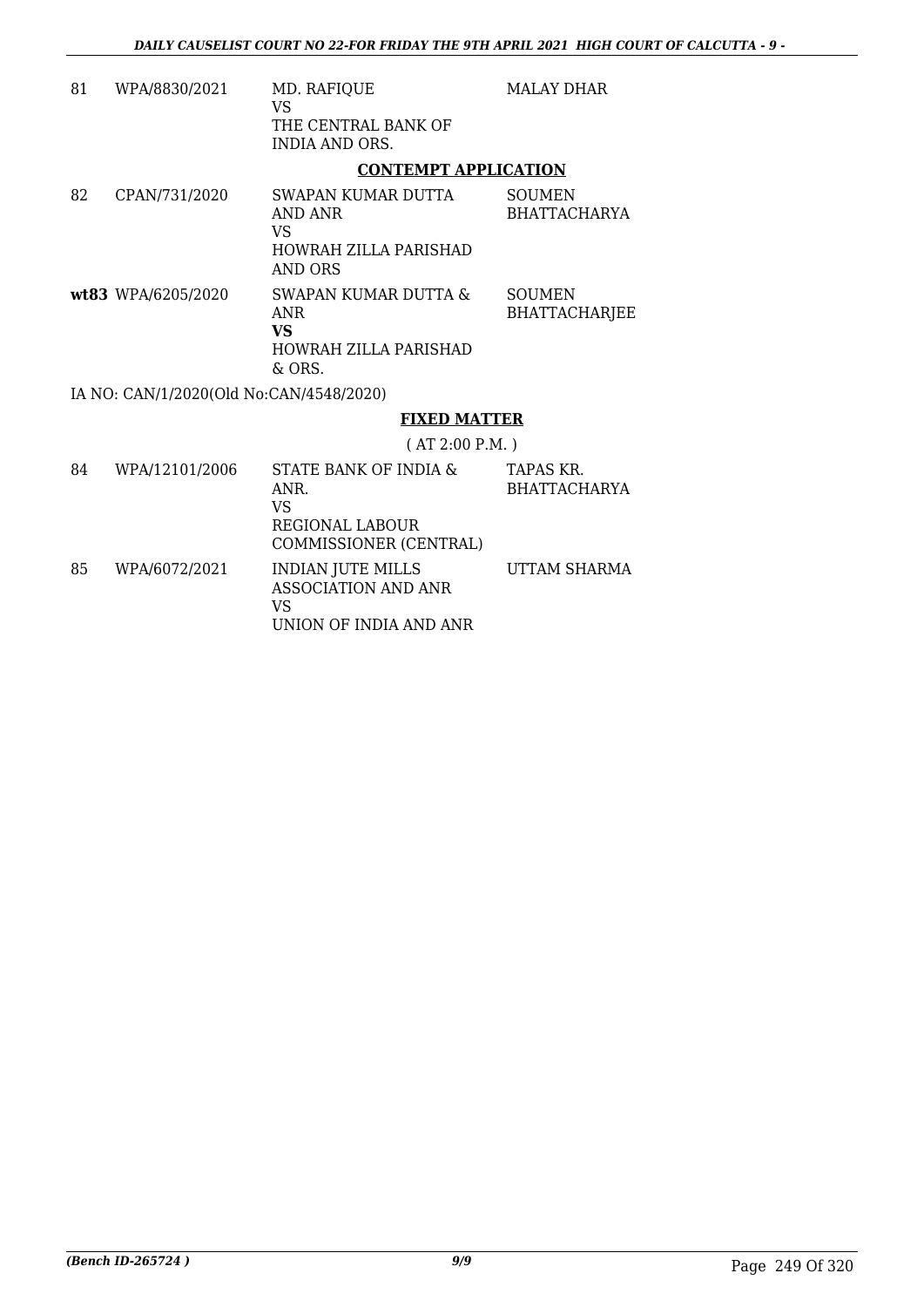

## In The High Court at Calcutta

### **Appellate Side**

**DAILY CAUSELIST For Friday The 9th April 2021**

#### **COURT NO. 32**

**SINGLE BENCH (SB - XIV)**

**AT 10:30 AM**

**HON'BLE JUSTICE JAY SENGUPTA**

**(VIA VIDEO CONFERENCE)**

**ON AND FROM MONDAY, THE 11TH JANUARY, 2021 - ADMISSION OF CRIMINAL MOTIONS AND HEARING OF CRIMINAL REVISIONS ARISING OUT OF N.I. ACT; POCSO; MAINTENANCE AND CRIME AGAINST WOMEN (NOT ASSIGNED TO ANY OTHER BENCH) INCLUDING APPLICATIONS CONNECTED THERETO; HEARING OF CRIMINAL REVISIONS (IRRESPECTIVE OF CLASSIFICATION) FILED FROM 2016 INCLUDING CONNECTED APPLICATIONS; HEARING OF CRIMINAL APPEALS. AND**

**ON AND FROM TUESDAY, 6TH APRIL, 2021 TO AS LONG AS HON'BLE JUSTICE JAY SENGUPTA DOES NOT SIT - HON'BLE JUSTICE SUBHASIS DASGUPTA IN ADDITION TO HIS OWN LIST AND DETERMINATION, WILL SIT SINGLY AND TAKE UP THE LIST AND DETERMINATION OF HON'BLE JUSTICE JAY SENGUPTA. NOTE : 1. MENTIONING FOR INCLUSION IN THE LIST WILL BE PERMITTED ONLY ON THE FIRST WORKING DAY OF THE WEEK AT THE FIRST SITTING. 2. MENTIONING SLIP SHALL SPECIFICALLY INDICATE WHETHER THE MATTER WAS DIRECTED TO "GO OUT OF LIST" ON THE LAST OCCASION. 3. 'TO BE MENTIONED', 'LISTED MOTION', 'EXTENSION OF INTERIM ORDER' SHALL BE TAKEN UP FIRST. THEREAFTER ALL THE OTHER MATTERS SHALL BE TAKEN UP SERIALLY. 4. HEARING OF APPEAL SHALL BE TAKEN UP EVERY TUESDAY & THURSDAY AT 3.00 P.M. OR AFTER COMPLETION OF THE OTHER MATTERS WHICHEVER IS EARLIER. NOTE : MATTERS WILL BE TAKEN UP THROUGH PHYSICAL HEARING WHEN BOTH THE PARTIES ARE AGREED.**

#### **TO BE MENTIONED**

|   | CRR/3231/2019<br>(Correction) | RAJKUMAR KOLEY & ORS<br>VS<br>STATE OF WEST BENGAL&<br>ANR | KUNAL GANGULY         |
|---|-------------------------------|------------------------------------------------------------|-----------------------|
|   | IA NO: CRAN/1/2021            |                                                            |                       |
| 2 | CRR/733/2020                  | SOUMENDRA NATH NATH<br>VS<br>STATE OF WEST BENGAL &<br>ORS | <b>PRANTICK GHOSH</b> |

#### **LISTED MOTION 1**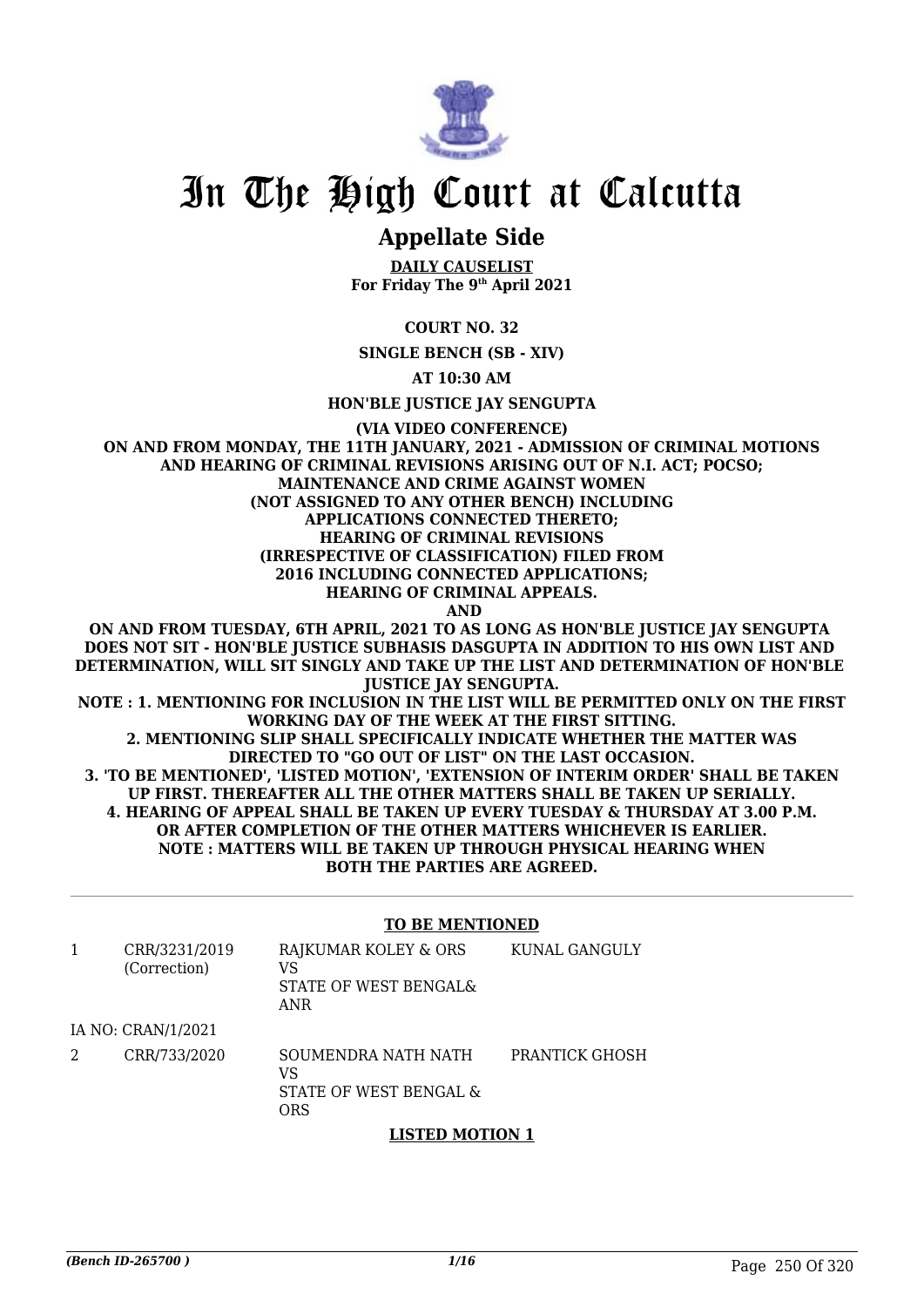| 3  | CRR/932/2021  | <b>SAMIN GAYEN</b><br>VS.<br>STATE OF WEST BENGAL<br>AND ANR                                                 | Sobhan Majumder                   |
|----|---------------|--------------------------------------------------------------------------------------------------------------|-----------------------------------|
| 4  | CRR/934/2021  | KAKALI PANDA AND ANR<br><b>VS</b><br>STATE OF WEST BENGAL<br><b>AND ANR</b>                                  | SK JAYED HOSSAIN                  |
| 5  | CRR/935/2021  | SANJAM KUMAR JANA<br><b>VS</b><br>SIVAJI ROY                                                                 | SOUMYAJIT DAS<br><b>MAHAPATRA</b> |
| 6  | CRR/938/2021  | TUTUL KR. GHOSH AND<br>ANR.<br><b>VS</b><br>STATE OF WEST BENGAL<br>AND ANR.                                 | ARUNAVA GANGULY                   |
| 7  | CRR/939/2021  | MRI RABIUL ISLAM<br><b>VS</b><br><b>BILKISH PARVIN</b>                                                       | <b>SHAMBHU NATH RAY</b>           |
| 8  | CRR/941/2021  | PRADIPTA DEBNATH AND<br>ORS.<br><b>VS</b><br>STATE OF WEST BENGAL                                            | DILIP KR. SADHU                   |
| 9  | CRR/942/2021  | DILIP KR. NAYAK<br><b>VS</b><br>STATE OF WEST BENGAL<br>AND ANR.                                             | TIRTHANKAR<br>MUKHERJEE           |
| 10 | CRR/943/2021  | AMIT KR. MITRA<br><b>VS</b><br><b>KAMALA DEY</b>                                                             | NAVANIL DE                        |
| 11 | CRR/944/2021  | AMIT KR. MITRA<br><b>VS</b><br><b>KAMALA DEY</b>                                                             | NAVANIL DE                        |
| 12 | CRR/945/2021  | <b>JOYDIP GHOSH</b><br>VS<br>STATE OF WEST BENGAL<br>AND ANR                                                 | MITUL<br>CHAKRABORTY              |
| 13 | CRR/1499/2020 | SALIK ZAMAN @ SALIK<br>ZAMA<br><b>VS</b><br>State of West Bengal                                             | <b>BITASOK BANERJEE</b>           |
| 14 | CRR/3054/2018 | FARUK AHMED PIADA &<br>ORS.<br><b>VS</b><br>KARIMA BIBI & ANR.                                               | DONA AKTER                        |
| 15 | CRR/386/2021  | <b>SANDIP DUTTA</b><br>VS<br>STATE OF WEST BENGAL                                                            | KAMAL KRISHNA<br><b>GUHA</b>      |
| 16 | CRR/721/2021  | <b>ANIL KUMAR</b><br>AGARWAL@KESHAV<br><b>AGARWAL</b><br><b>VS</b><br>STATE OF WEST BENGAL<br><b>AND ANR</b> | RAMA KANT SHARMA                  |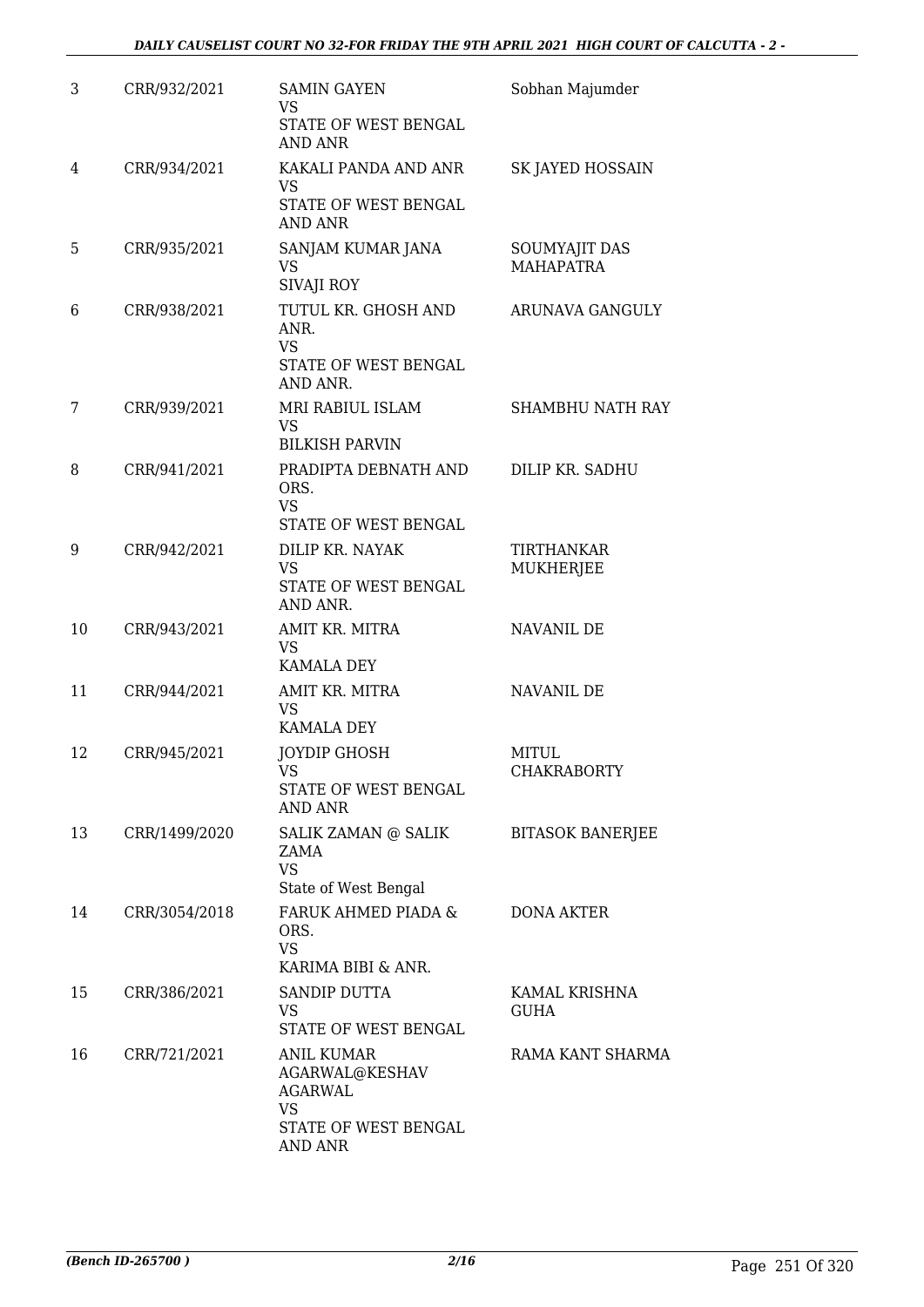| 17   | CRR/209/2021                              | SABYASACHI SENGUPTA<br>AND ORS<br><b>VS</b><br>State of West Bengal AND<br><b>ANR</b>                            | LIPIKA NATH                  |
|------|-------------------------------------------|------------------------------------------------------------------------------------------------------------------|------------------------------|
| 18   | CRR/346/2021                              | <b>TANMAY MAITY</b><br>VS<br>STATE OF WEST BENGAL<br>AND ANR                                                     | <b>PUNAM BASU</b>            |
| wt19 | CRR/3041/2019                             | <b>TANMAY MAITY</b><br><b>VS</b><br>STATE OF WEST BENGAL &<br>ANR                                                | <b>MS PUNAM BASU</b>         |
| 20   | CRR/1408/2020                             | NABA KUMAR BAG<br>VS<br>State of West Bengal                                                                     | KAKALI NASKAR                |
| 21   | CRR/960/2020                              | RISHIKESH MEENA<br>VS<br>STATE OF WEST BENGAL &<br><b>ANR</b>                                                    | ANUBRATA SANTRA              |
|      |                                           | <b>EXTENSION OF INTERIM ORDER</b>                                                                                |                              |
| 22   | CRR/428/2021                              | TITHI CHAKRABORTY AND<br><b>ANR</b><br><b>VS</b><br>STATE OF WEST BENGAL<br>AND ANR                              | ANUP KUMAR NAG               |
|      | IA NO: CRAN/1/2021, CRAN/2/2021           |                                                                                                                  |                              |
| 23   | CRR/373/2021                              | PARWEZ ALAM @ MD.<br>PERWEZ ALAM<br><b>VS</b><br>STATE OF WEST BENGAL<br>AND ANR                                 | MD. ZOHAIB RAUF              |
|      | IA NO: CRAN/1/2021                        |                                                                                                                  |                              |
| 24   | CRR/3670/2017                             | MINTU CHOWDHURY &<br>ANR.<br><b>VS</b><br>STATE OF WEST BENGAL &<br>ANR.                                         | MUKESH KUMAR<br><b>GUPTA</b> |
|      | IA NO: CRAN/1/2018(Old No:CRAN/96/2018)   |                                                                                                                  |                              |
| 25   | CRR/2573/2019                             | YASHNAND ENGINEERS &<br><b>ORS</b><br><b>VS</b><br><b>BRIDGE &amp; BUILDING</b><br>CONSTRUCTION CO. PVT.<br>LTD. | SAKABDA ROY                  |
|      |                                           | IA NO: CRAN/2/2019(Old No:CRAN/4426/2019), CRAN/4/2021                                                           |                              |
| 26   | CRR/634/2016                              | <b>SUBRATA GHOSE</b><br>CHAUDHURI & ANR.<br><b>VS</b><br>STATE OF WEST BENGAL &<br>ANR.                          | SREYASHI<br><b>BHOWMICK</b>  |
|      | IA NO: CRAN/14/2020(Old No:CRAN/313/2020) |                                                                                                                  |                              |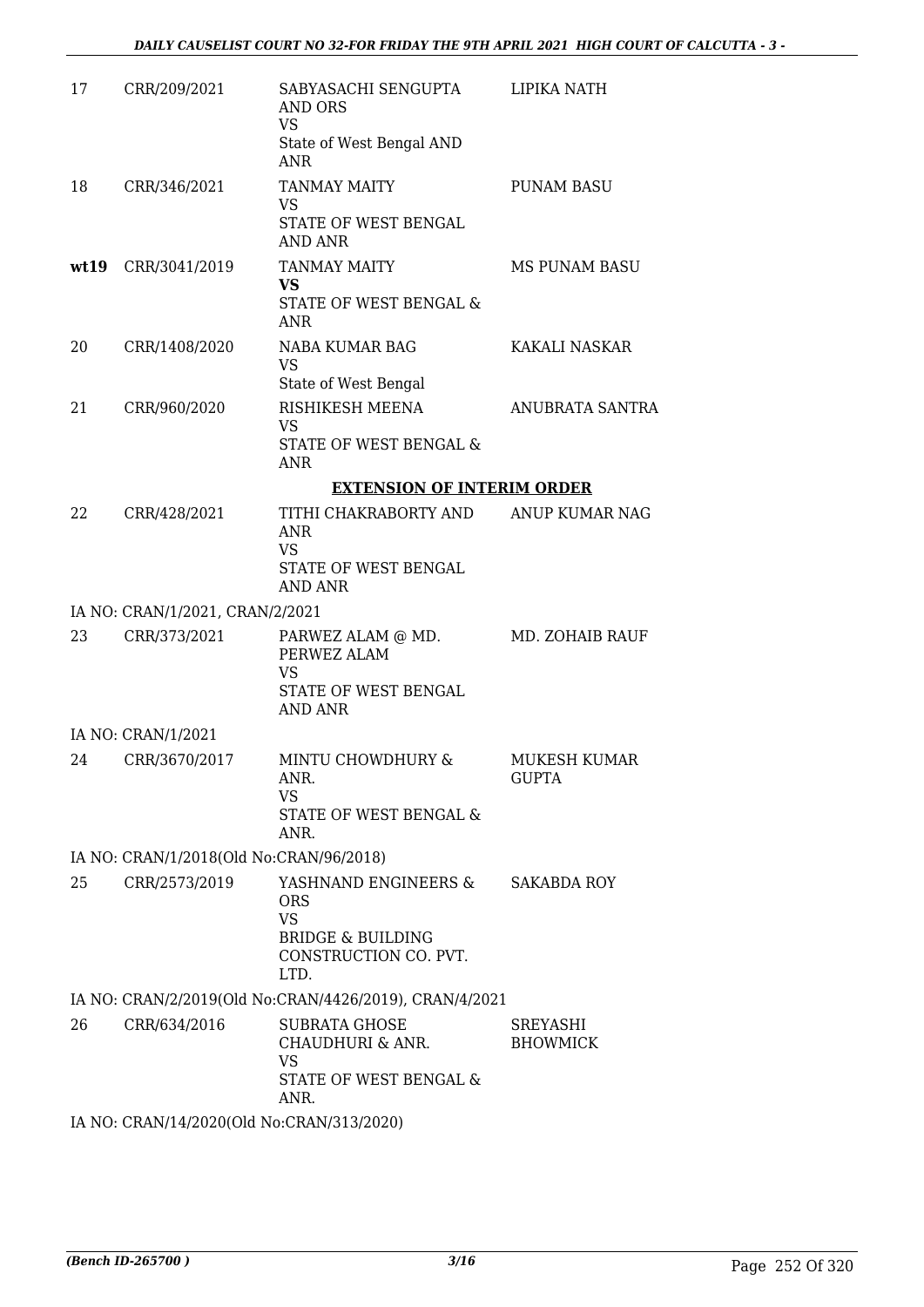| 27 | CRR/2059/2017                             | SHILA RANI SAHA & ORS.<br>VS<br><b>JADAV CHANDRA SAHA</b>                                         | <b>SUJAN CHATTERJEE</b>                                                                        |  |  |
|----|-------------------------------------------|---------------------------------------------------------------------------------------------------|------------------------------------------------------------------------------------------------|--|--|
|    | IA NO: CRAN/8/2020(Old No:CRAN/1281/2020) |                                                                                                   |                                                                                                |  |  |
| 28 | CRR/1704/2020                             | MOFIDUL ISLAM MONDAL<br><b>AND ORS</b><br><b>VS</b><br>THE STATE OF WEST<br><b>BENGAL AND ANR</b> | SHASHANKA<br>SHEKHAR SAHA                                                                      |  |  |
|    | IA NO: CRAN/1/2021, CRAN/2/2021           |                                                                                                   |                                                                                                |  |  |
| 29 | CRR/370/2021                              | HEMANTA KUMAR DAS<br>VS<br>STATE OF WEST BENGAL<br>AND ORS.                                       | RAJKUMAR SAIN                                                                                  |  |  |
|    | IA NO: CRAN/1/2021                        |                                                                                                   |                                                                                                |  |  |
| 30 | CRR/2860/2015                             | SMT SUNITA SRIVASTAVA<br><b>VS</b><br>STATE OF WEST BENGAL &<br>ANR                               | <b>S DASGUPTA</b>                                                                              |  |  |
|    |                                           | IA NO: CRAN/11/2019(Old No:CRAN/2358/2019), CRAN/12/2021                                          |                                                                                                |  |  |
| 31 | CRR/3090/2019                             | SANJEEV KR SINGH<br><b>VS</b><br><b>SMT INDIRA PAL &amp; ANR</b>                                  | <b>ALOKASIS</b><br>BANDYOPADHYAY                                                               |  |  |
|    | IA NO: CRAN/1/2021                        |                                                                                                   |                                                                                                |  |  |
| 32 | CRR/523/2021                              | <b>ARUN SINGH</b><br>VS<br>STATE OF WEST BENGAL                                                   | MRS PUJA BERIWAL                                                                               |  |  |
|    | IA NO: CRAN/1/2021                        |                                                                                                   |                                                                                                |  |  |
| 33 | CRR/2764/2017                             | TAPAS KR BAKULI<br><b>VS</b><br>STATE OF WEST BENGAL                                              | SYED JULFIKAR ALI                                                                              |  |  |
|    | No:CRAN/4468/2019), CRAN/8/2021           |                                                                                                   | IA NO: CRAN/1/2017(Old No:CRAN/4434/2017), CRAN/4/2018(Old No:CRAN/2603/2018), CRAN/6/2019(Old |  |  |
| 34 | CRR/367/2020                              | <b>JUVENILE A</b><br>VS<br>STATE OF WEST BENGAL                                                   | <b>MIR ANOWAR</b>                                                                              |  |  |
|    | IA NO: CRAN/1/2021                        |                                                                                                   |                                                                                                |  |  |
| 35 | CRR/690/2017                              | RAHUL TANTIA<br><b>VS</b><br>STATE OF WEST BENGAL                                                 | S. PAUL                                                                                        |  |  |
|    |                                           | No:CRAN/4881/2017), CRAN/7/2020(Old No:CRAN/1064/2020), CRAN/8/2021                               | IA NO: CRAN/2/2017(Old No:CRAN/4081/2017), CRAN/3/2017(Old No:CRAN/4127/2017), CRAN/4/2017(Old |  |  |
| 36 | CRR/118/2021                              | <b>NABIN JAISWAL</b><br><b>VS</b><br>State of West Bengal AND<br>ANR                              | <b>BIBHASHADITYA</b><br><b>CHAKRABORTY</b>                                                     |  |  |
|    | IA NO: CRAN/1/2021, CRAN/2/2021           |                                                                                                   |                                                                                                |  |  |
| 37 | CRR/3458/2019                             | M/S MSP METALLICS<br><b>LIMITED &amp; ANR</b><br><b>VS</b><br><b>GARG BROTHER (P) LTD</b>         | CEDRIC FERNANDEZ                                                                               |  |  |
|    | IA NO: CRAN/2/2020(Old No:CRAN/1177/2020) |                                                                                                   |                                                                                                |  |  |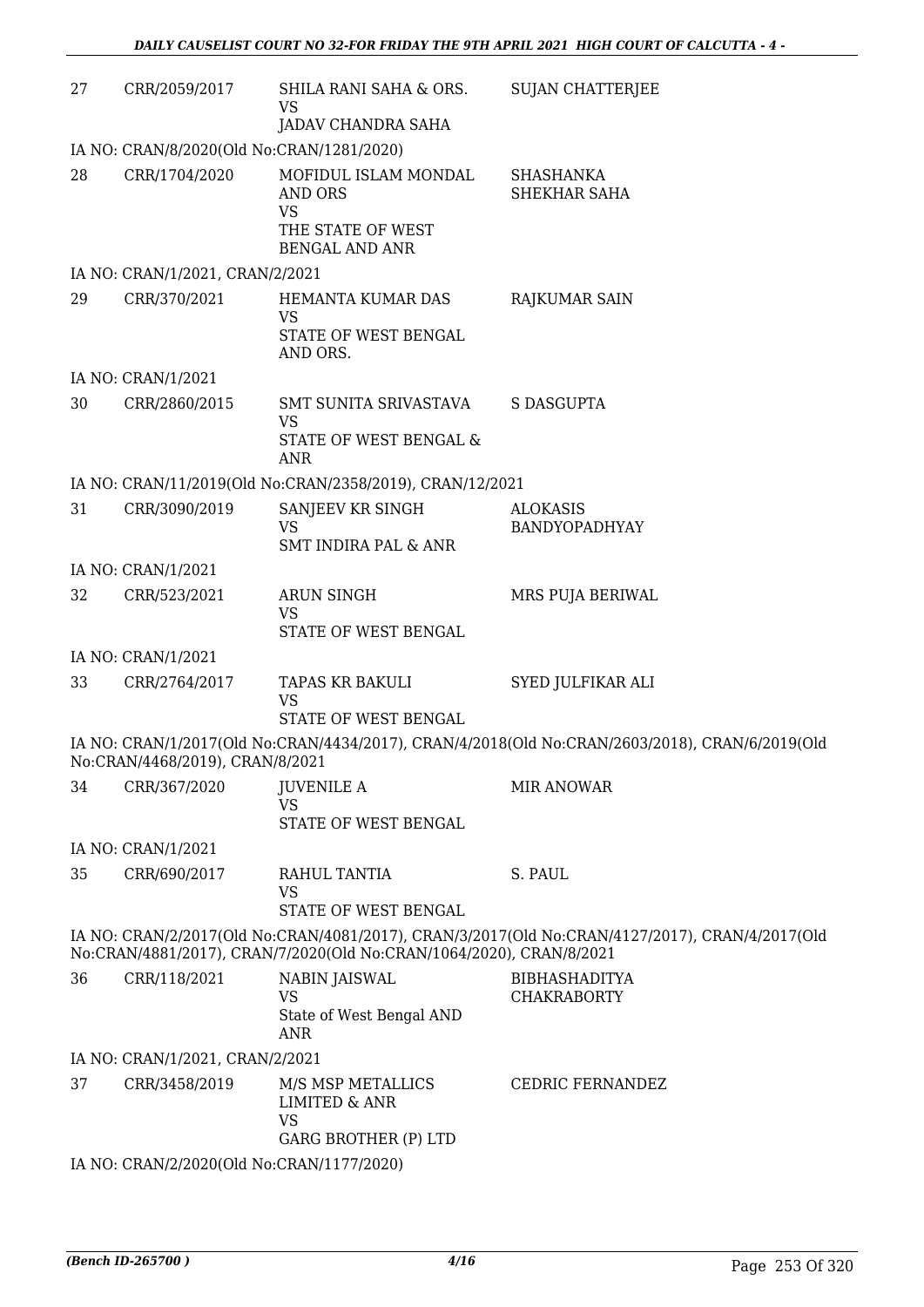| 38 | CRR/914/2020                                           | <b>JALADHAR PAL</b><br><b>VS</b><br>STATE OF WEST BENGAL                                                                           | MADHUMITA ROY<br><b>CHOWDHURY</b> |       |  |  |
|----|--------------------------------------------------------|------------------------------------------------------------------------------------------------------------------------------------|-----------------------------------|-------|--|--|
|    | IA NO: CRAN/1/2021, CRAN/2/2021                        |                                                                                                                                    |                                   |       |  |  |
|    | wt39 CRR/1731/1995                                     | <b>JALADHAR PAL</b><br><b>VS</b><br>THE STATE OF WEST                                                                              | MR S.ROY                          | N.Y.A |  |  |
|    |                                                        | <b>BENGAL</b>                                                                                                                      |                                   |       |  |  |
|    |                                                        | IA NO: CRAN/1/2019(Old No:CRAN/4681/2019), CRAN/2/2019(Old No:CRAN/4683/2019), CRAN/3/2020<br>YASHWANT KR DAGA & ANR A P AGARWALLA |                                   |       |  |  |
| 40 | CRR/724/2020                                           | VS<br>STATE OF WEST BENGAL &<br><b>ANR</b>                                                                                         |                                   |       |  |  |
|    | IA NO: CRAN/1/2021                                     |                                                                                                                                    |                                   |       |  |  |
| 41 | CRR/529/2021                                           | ANITA MAHAJAN AND<br><b>OTHERS</b><br><b>VS</b><br>STATE OF WEST BENGAL<br><b>AND ANOTHER</b>                                      | ANIRUDDHA<br><b>BHATTACHARYYA</b> |       |  |  |
|    | IA NO: CRAN/1/2021                                     |                                                                                                                                    |                                   |       |  |  |
| 42 | CRR/531/2021                                           | PAPRI DEBNATH AND<br><b>OTHERS</b><br><b>VS</b>                                                                                    | ANIRUDDHA<br><b>BHATTACHARYA</b>  |       |  |  |
|    |                                                        | STATE OF WEST BENGAL<br><b>AND ANOTHER</b>                                                                                         |                                   |       |  |  |
|    | IA NO: CRAN/1/2021                                     |                                                                                                                                    |                                   |       |  |  |
| 43 | CRR/1890/2020                                          | MADAN MAITRA AND ORS<br><b>VS</b><br>JANARDAN MITRA                                                                                | DEBAPRIYA SAMANTA                 |       |  |  |
|    | IA NO: CRAN/1/2021                                     |                                                                                                                                    |                                   |       |  |  |
| 44 | CRR/1891/2020                                          | NANDINI CHATTERJEE<br>(BHATTACHARYYA) AND<br><b>ORS ANR</b><br>VS<br>BARSHA BHATTACHARYYA                                          | DEBAPRIYA SAMANTA                 |       |  |  |
|    | IA NO: CRAN/1/2021                                     | (MOITRA)                                                                                                                           |                                   |       |  |  |
| 45 | CRR/3306/2017                                          | YUSUF FAKHRI @ MD.<br><b>IUSUF</b><br><b>VS</b><br>STATE OF WEST BENGAL                                                            | A. SARKAR                         |       |  |  |
|    | IA NO: CRAN/11/2021                                    |                                                                                                                                    |                                   |       |  |  |
| 46 | CRR/464/2021                                           | SUBHENDU KARAN<br><b>VS</b><br>STATE OF WEST BENGAL<br>AND ANOTHER                                                                 | SK JAKIR HOSSAIN                  |       |  |  |
|    | IA NO: CRAN/1/2021                                     |                                                                                                                                    |                                   |       |  |  |
| 47 | CRR/2665/2018                                          | HINDUTAN UNILEVER LTD<br>VS<br>STATE OF WEST BENGAL &<br><b>ANR</b>                                                                | A DUTTA                           |       |  |  |
|    | IA NO: CRAN/1/2019(Old No:CRAN/2739/2019), CRAN/4/2020 |                                                                                                                                    |                                   |       |  |  |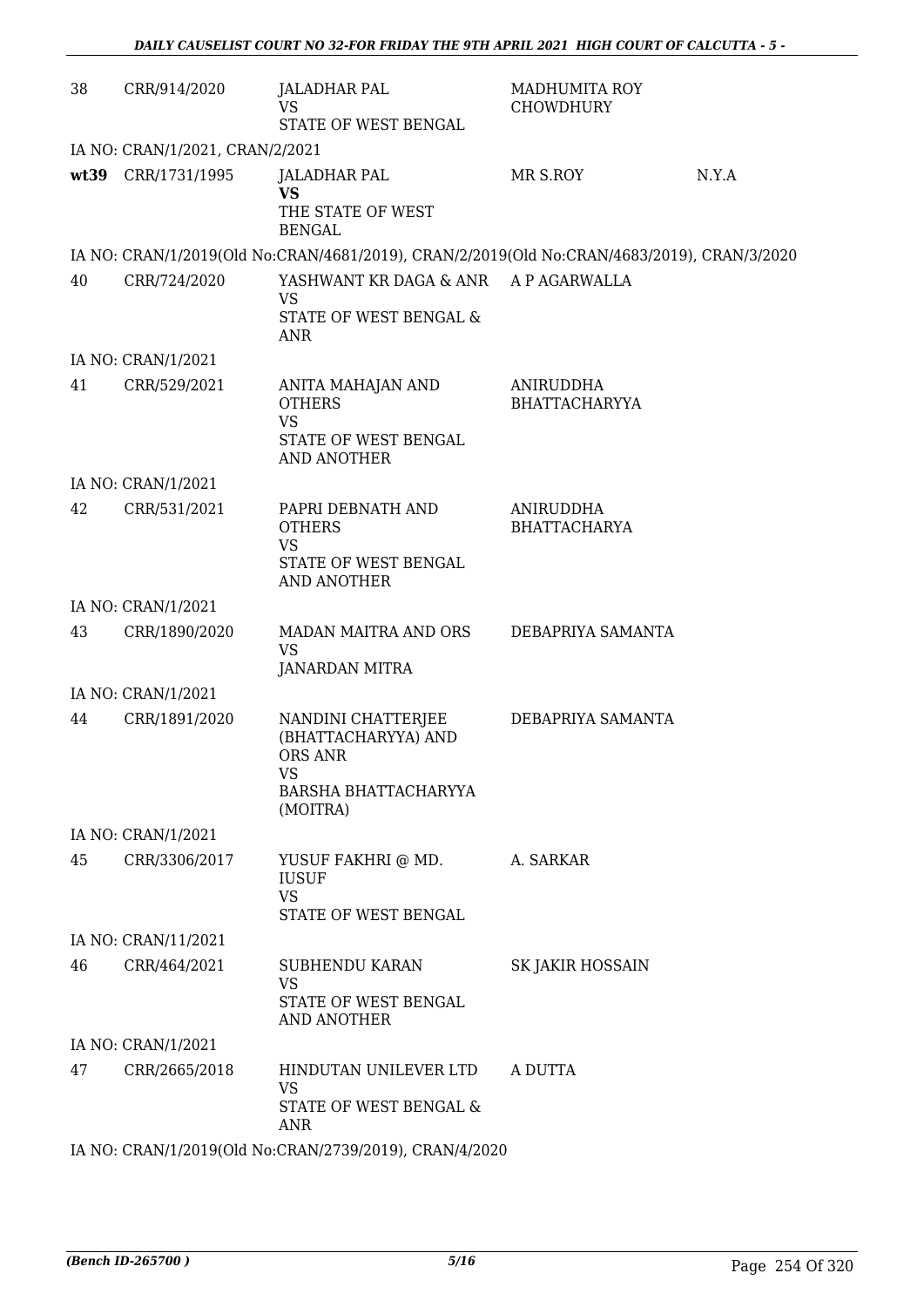| 48 | CRR/2666/2018                             | <b>CHANDRAKANT PAGNIS &amp;</b><br>ANR.<br><b>VS</b><br>STATE OF WEST BENGAL &<br><b>ANR</b> | ABHIJIT KUMAR<br><b>CHOWDHURY</b>   |       |
|----|-------------------------------------------|----------------------------------------------------------------------------------------------|-------------------------------------|-------|
|    |                                           | IA NO: CRAN/1/2019(Old No:CRAN/2740/2019), CRAN/4/2020                                       |                                     |       |
| 49 | CRR/702/2020                              | ESHER ALI MOLLA<br>VS<br>AJIMA MOLLA & ANR                                                   | <b>TUSHER KANTI</b><br>MUKHERJEE    |       |
|    |                                           | IA NO: CRAN/1/2020(Old No:CRAN/1239/2020), CRAN/2/2021                                       |                                     |       |
|    |                                           | <b>RESTORATION APPLICATION</b>                                                               |                                     |       |
| 50 | CRR/290/2018                              | RAVI BHUSAN KUMAR @<br><b>DHARMENDRA</b><br>VS<br>DIPSHIKHA SINGH                            | <b>S KHAN</b>                       |       |
|    | IA NO: CRAN/1/2019(Old No:CRAN/4151/2019) |                                                                                              |                                     |       |
| 51 | CRR/1537/1993                             | HARI PRASAD AGARWALA<br><b>AND ORS</b><br><b>VS</b><br>THE STATE                             | MR D.ROY                            | N.Y.A |
|    | IA NO: CRAN/1/2021                        |                                                                                              |                                     |       |
| 52 | CRR/4068/2017                             | JULFIKAR MONDAL<br><b>VS</b><br>STATE OF WEST BENGAL &<br><b>ORS</b>                         | A K DAS                             |       |
|    | IA NO: CRAN/1/2020(Old No:CRAN/198/2020)  |                                                                                              |                                     |       |
| 53 | CRR/2753/2017                             | <b>SMT SMITA BEHERA</b><br><b>VS</b><br><b>SURESH BHOSLE &amp; ANR</b>                       | <b>M MAHMUD</b>                     |       |
|    | IA NO: CRAN/1/2019(Old No:CRAN/4253/2019) |                                                                                              |                                     |       |
| 54 | CRR/714/2019                              | PITESH SAHA<br><b>VS</b><br>STATE OF WEST BENGAL &<br>ANR                                    | ANUPAM HAIT                         |       |
|    | IA NO: CRAN/1/2021                        |                                                                                              |                                     |       |
| 55 | CRR/1380/1999                             | SUSANTA GHOSH<br><b>VS</b><br>STATE OF W.B.                                                  | KUSHAL PAUL                         |       |
|    | IA NO: CRAN/1/2021, CRAN/2/2021           |                                                                                              |                                     |       |
| 56 | CRR/2684/2018                             | ASTO BASU SANTRA<br>VS<br>STATE OF WEST BENGAL                                               | PARAMITA MAITY                      |       |
|    | IA NO: CRAN/2/2019(Old No:CRAN/4985/2019) |                                                                                              |                                     |       |
| 57 | CRR/2961/2000                             | MANIK GOPAL MONDAL<br>VS<br><b>STATE</b>                                                     | <b>IPSITA</b><br><b>CHAKRABORTY</b> |       |
|    | IA NO: CRAN/2/2021, CRAN/3/2021           |                                                                                              |                                     |       |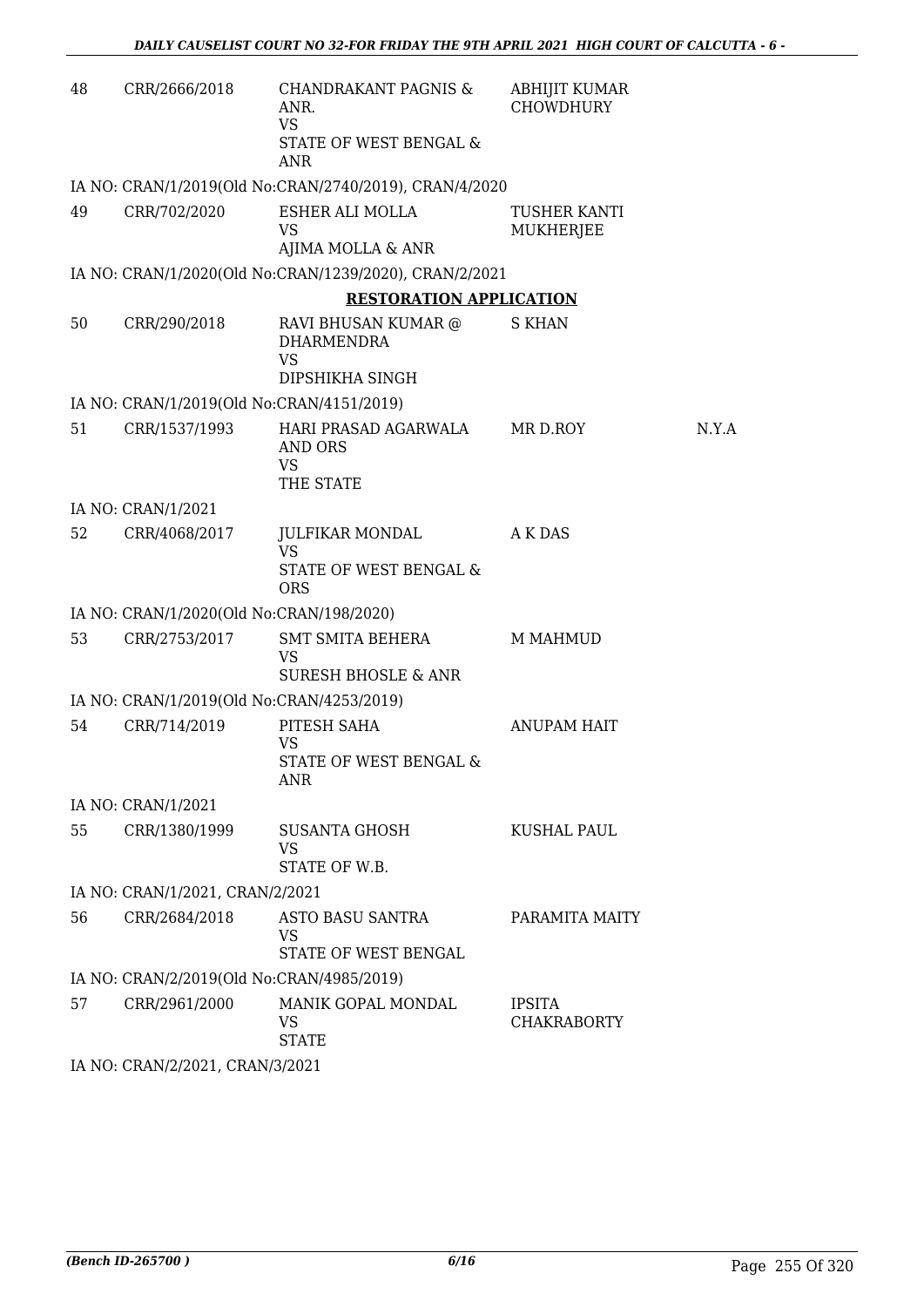| 58 | CRR/753/2018                              | ANAND SINGH BAID @<br>ANANDA BED & ORS<br><b>VS</b><br>STATE OF WEST BENGAL &      | <b>D GUPTA</b>                                                                                 |
|----|-------------------------------------------|------------------------------------------------------------------------------------|------------------------------------------------------------------------------------------------|
|    |                                           | ANR                                                                                |                                                                                                |
|    | IA NO: CRAN/1/2021                        |                                                                                    |                                                                                                |
| 59 | CRR/2823/2018                             | MD. MOFIZUDDIN<br><b>VS</b><br>STATE OF WEST BENGAL &<br><b>ORS</b>                | <b>KARUNA BOSE</b>                                                                             |
|    | IA NO: CRAN/1/2019(Old No:CRAN/2486/2019) |                                                                                    |                                                                                                |
| 60 | CRR/1279/2019                             | <b>BUDDHADEB DAS</b><br><b>VS</b><br>STATE OF WEST BENGAL                          | ASI KUMAR DAS                                                                                  |
|    | IA NO: CRAN/1/2021, CRAN/2/2021           |                                                                                    |                                                                                                |
| 61 | CRR/2725/2019                             | ANIL AGARWAL<br>VS<br>STATE OF WEST BENGAL &<br>ANR                                | <b>SUBHAMOY PATRA</b>                                                                          |
|    |                                           | IA NO: CRAN/1/2020(Old No:CRAN/1171/2020), CRAN/2/2020(Old No:CRAN/1172/2020)      |                                                                                                |
| 62 | CRR/35/2018                               | ACHAN SARDAR @ ACHANA<br><b>SARDAR</b><br><b>VS</b><br>SAJIDA BIBI                 | <b>GOURANGA KR DAS</b>                                                                         |
|    |                                           | IA NO: CRAN/1/2018(Old No:CRAN/653/2018), CRAN/2/2019(Old No:CRAN/4974/2019)       |                                                                                                |
|    |                                           | <b>APPLICATION</b>                                                                 |                                                                                                |
| 63 | CRR/2559/2017                             | MIRA SARKAR & ORS.<br><b>VS</b><br>STATE OF WEST BENGAL &<br>ANR.                  | NABANKUR PAUL                                                                                  |
|    | No:CRAN/3335/2019)                        |                                                                                    | IA NO: CRAN/2/2017(Old No:CRAN/4739/2017), CRAN/3/2018(Old No:CRAN/2919/2018), CRAN/4/2019(Old |
| 64 | CRR/193/2014                              | BIKRAM BHATTACHARYYA<br>& ORS<br><b>VS</b><br>STATE OF WEST BENGAL &<br><b>ORS</b> | <b>S MAITRA</b>                                                                                |
|    | IA NO: CRAN/2/2018(Old No:CRAN/2936/2018) |                                                                                    |                                                                                                |
| 65 | CRR/1369/2020                             | AMAN CHOWDHURY @<br><b>PROFESSOR</b><br><b>VS</b><br>State of West Bengal          | SANKHA SUBHRA<br>RAY                                                                           |
|    |                                           | IA NO: CRAN/1/2020, CRAN/2/2020, CRAN/3/2020                                       |                                                                                                |
| 66 | CRR/482/2019                              | BRAJ KISHORE MISHRA &<br>ORS.<br><b>VS</b><br>STATE OF WEST BENGAL &<br>ANR        | <b>BISWAJIT MANNA</b>                                                                          |
|    | IA NO: CRAN/1/2019(Old No:CRAN/1451/2019) |                                                                                    |                                                                                                |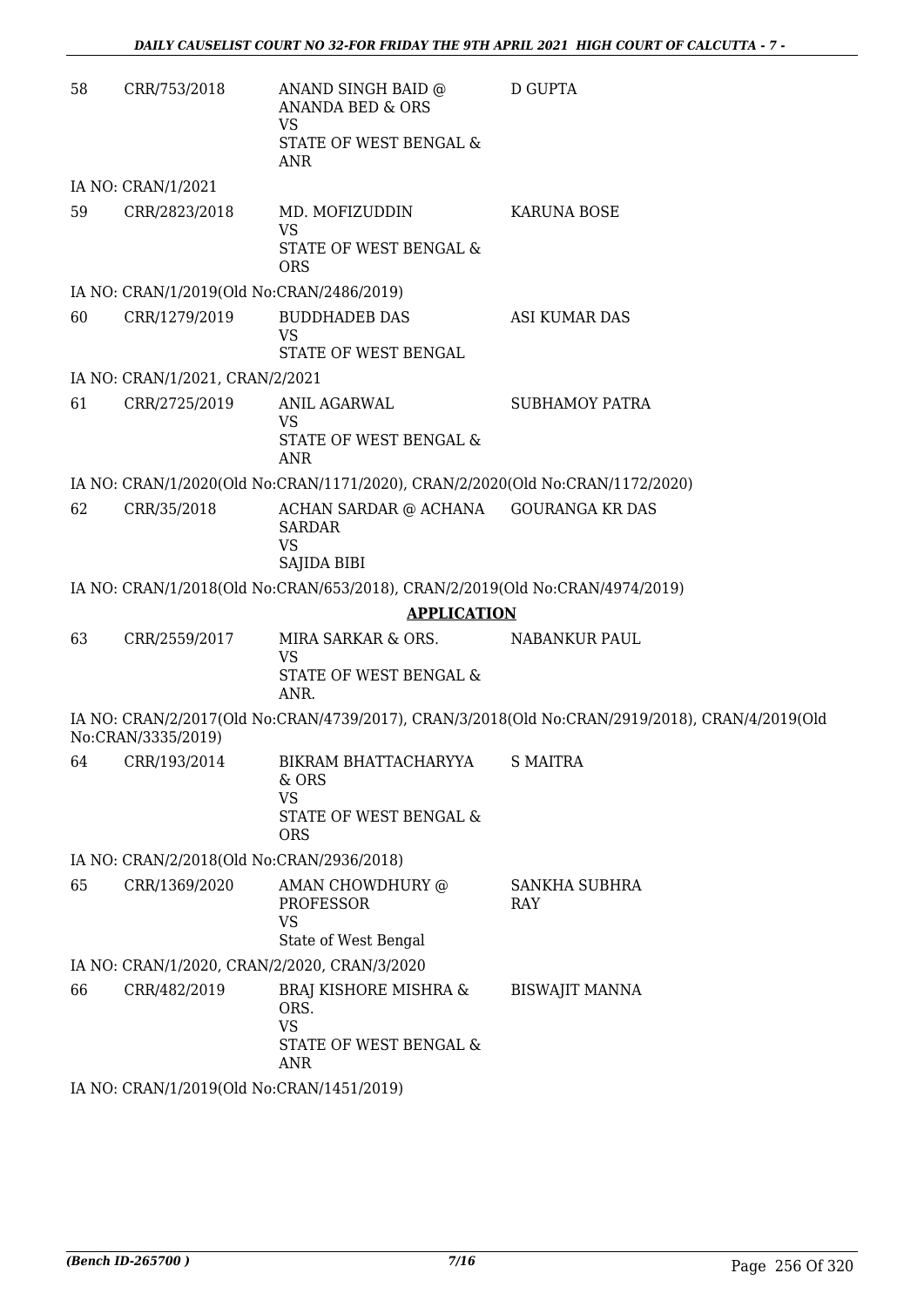| 67 | CRR/1005/2020                             | MOUMITA SAHA<br>VS                                                                                            | KRISHNENDU BERA                                                                                |
|----|-------------------------------------------|---------------------------------------------------------------------------------------------------------------|------------------------------------------------------------------------------------------------|
|    |                                           | STATE OF WEST BENGAL &<br>ANR                                                                                 |                                                                                                |
|    | IA NO: CRAN/1/2021                        |                                                                                                               |                                                                                                |
| 68 | CRR/2126/2018                             | SOUMITRA MAJUMDER @<br>SOUMITRA MAJUMDAR &<br><b>ORS</b><br><b>VS</b><br>STATE OF WEST BENGAL &<br><b>ANR</b> | M P CHAKRABARTY                                                                                |
|    | IA NO: CRAN/1/2021                        |                                                                                                               |                                                                                                |
| 69 | CRR/1695/2020                             | SHAMBHUNATH MISHRA<br><b>AND ORS</b><br><b>VS</b><br>STATE OF WEST BENGAL                                     | AMAR SINGH                                                                                     |
|    |                                           | AND ORS.                                                                                                      |                                                                                                |
|    | IA NO: CRAN/1/2020                        |                                                                                                               |                                                                                                |
| 70 | CRR/1596/2020                             | JOYDEEP DEBSHAMRA<br><b>VS</b><br>State of West Bengal                                                        | DEVRANJAN DAS                                                                                  |
|    | IA NO: CRAN/1/2021                        |                                                                                                               |                                                                                                |
| 71 | CRR/2017/2019                             | SHILA SUTRADHAR<br><b>VS</b><br>STATE OF WEST BENGAL &<br><b>ANR</b>                                          | <b>TAPAN SARKAR</b>                                                                            |
|    | IA NO: CRAN/1/2021                        |                                                                                                               |                                                                                                |
| 72 | CRR/1058/2020                             | PURBA RAY CHAUDHURI<br><b>VS</b><br><b>SAMIK RAY CHAUDHURI</b>                                                | <b>MAYUKH MAITRA</b>                                                                           |
|    | No:CRAN/3694/2020)                        |                                                                                                               | IA NO: CRAN/1/2020(Old No:CRAN/2771/2020), CRAN/2/2020(Old No:CRAN/3693/2020), CRAN/3/2020(Old |
| 73 | CRR/1441/2004                             | <b>BRITANNIA INDUSTRIES</b><br>LTD. & ORS.<br>VS<br><b>STATE</b>                                              | <b>SOUMITRA DUTTA</b>                                                                          |
|    |                                           | IA NO: CRAN/1/2005(Old No:CRAN/784/2005), CRAN/2/2021                                                         |                                                                                                |
| 74 | CRR/1056/2020                             | TAPAN ROY @ PAUL<br>VS<br>STATE OF WEST BENGAL &<br><b>ORS</b>                                                | SATRAJIT SINHA ROY                                                                             |
|    |                                           | IA NO: CRAN/1/2020(Old No:CRAN/2764/2020), CRAN/2/2021                                                        |                                                                                                |
| 75 | CRR/1100/2020                             | RISHITA PATRA<br><b>VS</b><br>STATE OF WEST BENGAL &<br><b>ANR</b>                                            | PARTHA SARATHI<br><b>MANDAL</b>                                                                |
|    | IA NO: CRAN/1/2020(Old No:CRAN/3547/2020) |                                                                                                               |                                                                                                |
|    |                                           | <b>ASSIGNED MATTERS</b>                                                                                       |                                                                                                |
| 76 | CRR/209/2006                              | <b>ASHOK PRASAD</b><br>VS<br><b>STATE</b>                                                                     | KOUSHIK KUNDU                                                                                  |
|    |                                           | IA NO: CRAN/3/2019(Old No:CRAN/4977/2019), CRAN/4/2021                                                        |                                                                                                |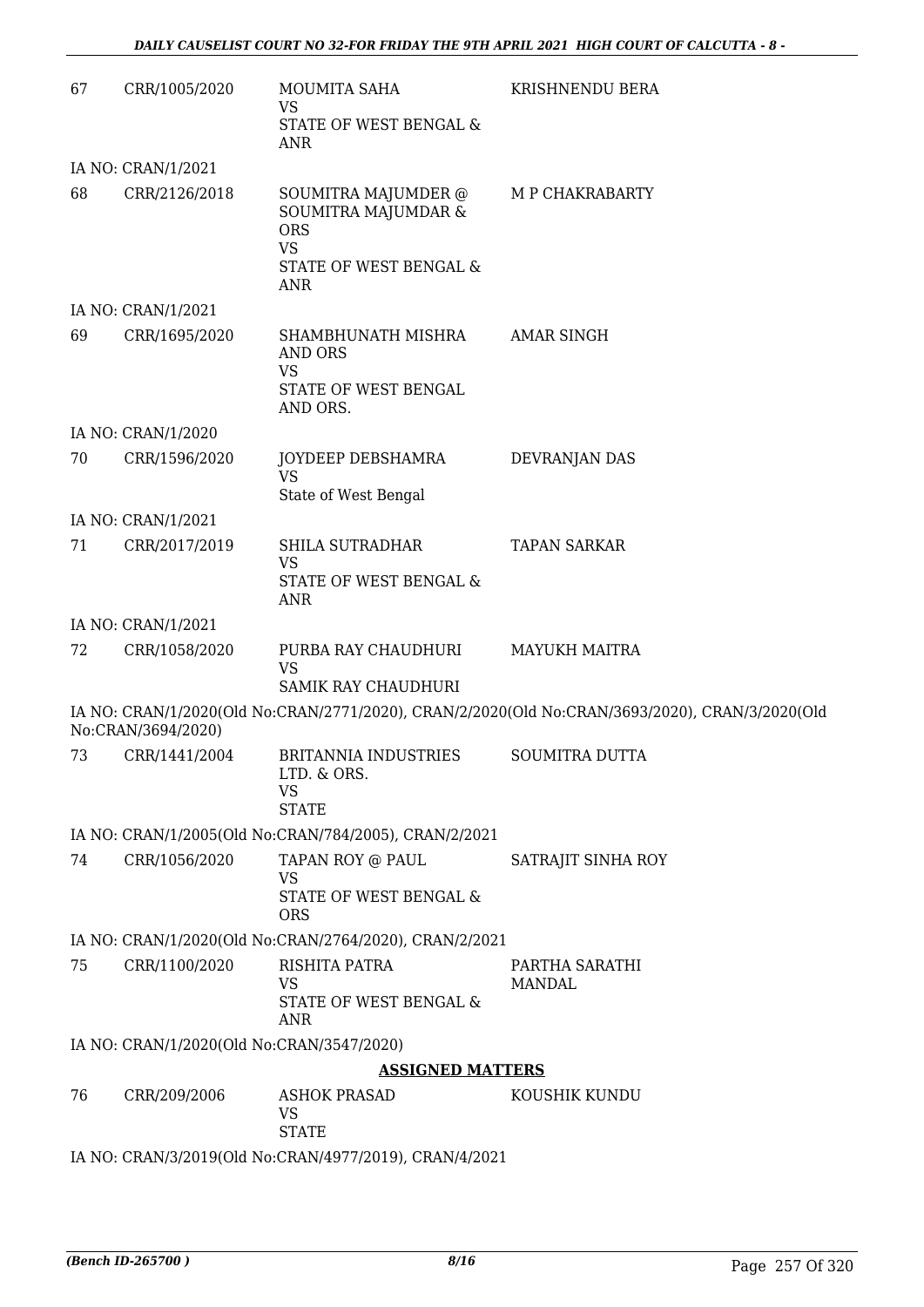| 77   | CRR/580/2017       | VINOD KUMAR JAISWAL @<br><b>BINOD KUMAR JAYASWAL</b><br><b>VS</b><br>STATE OF WEST BENGAL & | <b>ANIRBAN MITRA</b>                  |
|------|--------------------|---------------------------------------------------------------------------------------------|---------------------------------------|
|      |                    | ORS.                                                                                        |                                       |
| 78   | CRR/1235/2019      | ARI DESMOND MARKS<br>VS                                                                     | <b>SYED NURUL AREFIN</b>              |
|      |                    | STATE OF WEST BENGAL &<br>ANR                                                               |                                       |
| wt79 | CRR/1316/2019      | ARI DESMOND MARKS<br><b>VS</b>                                                              | <b>SYED NURUL AREFIN</b>              |
|      |                    | STATE OF WEST BENGAL &<br><b>ANR</b>                                                        |                                       |
| 80   | CRR/1646/2020      | BIKRAM CHATTERJEE @<br>VIKRAM CHATTERJEE<br><b>VS</b><br>State of West Bengal               | ABHRIUP<br><b>CHAKRABORTY</b>         |
| 81   | CRR/931/2019       | <b>SABITA PAL &amp; ORS</b>                                                                 | <b>SATADRU LAHIRI</b>                 |
|      |                    | <b>VS</b><br>STATE OF WEST BENGAL &<br><b>ANR</b>                                           |                                       |
| 82   | CRR/1366/2020      | <b>SURAJIT HAZRA</b>                                                                        | PRADYUT KUMAR                         |
|      |                    | <b>VS</b><br>State of West Bengal                                                           | <b>DAS</b>                            |
|      | IA NO: CRAN/1/2020 |                                                                                             |                                       |
| 83   | CRR/625/2016       | DR. NAZRUL ISLAM,<br>IPS(RETD.)<br><b>VS</b>                                                | DR. NAZRUL<br><b>ISLAM(IN PERSON)</b> |
|      |                    | BASUDEB BANERJEE & ORS.                                                                     |                                       |
|      |                    | <b>FOR ORDERS</b>                                                                           |                                       |
| 84   | CRR/1515/2020      | <b>SMT SUMITA PAINE</b>                                                                     |                                       |
|      |                    | VS<br><b>BIPLAB PAINE</b>                                                                   |                                       |
|      | IA NO: CRAN/1/2020 |                                                                                             |                                       |
|      |                    | <b>CONTESTED APPLICATION 1</b>                                                              |                                       |
| 85   | CRR/552/2018       | SAKINA BANU<br>VS                                                                           | S. NANDY                              |
|      |                    | STATE OF WEST BENGAL                                                                        |                                       |
| 86   | CRR/1097/2018      | NIRA SHARMA<br>VS.<br>STATE OF WEST BENGAL                                                  | K MEHROTRA                            |
| 87   | CRR/1264/2018      | SOUMITRA PAUL & ANR                                                                         | A AGARWAL                             |
|      |                    | VS<br>STATE OF WEST BENGAL &<br>ANR                                                         |                                       |
| 88   | CRR/1947/2018      | <b>GOPAL JHA &amp; ANR</b>                                                                  | S DUTTA                               |
|      |                    | <b>VS</b><br>CBI, BANK SECURITES &<br>FRAUD CELL, CGO COMP,<br>KOL                          |                                       |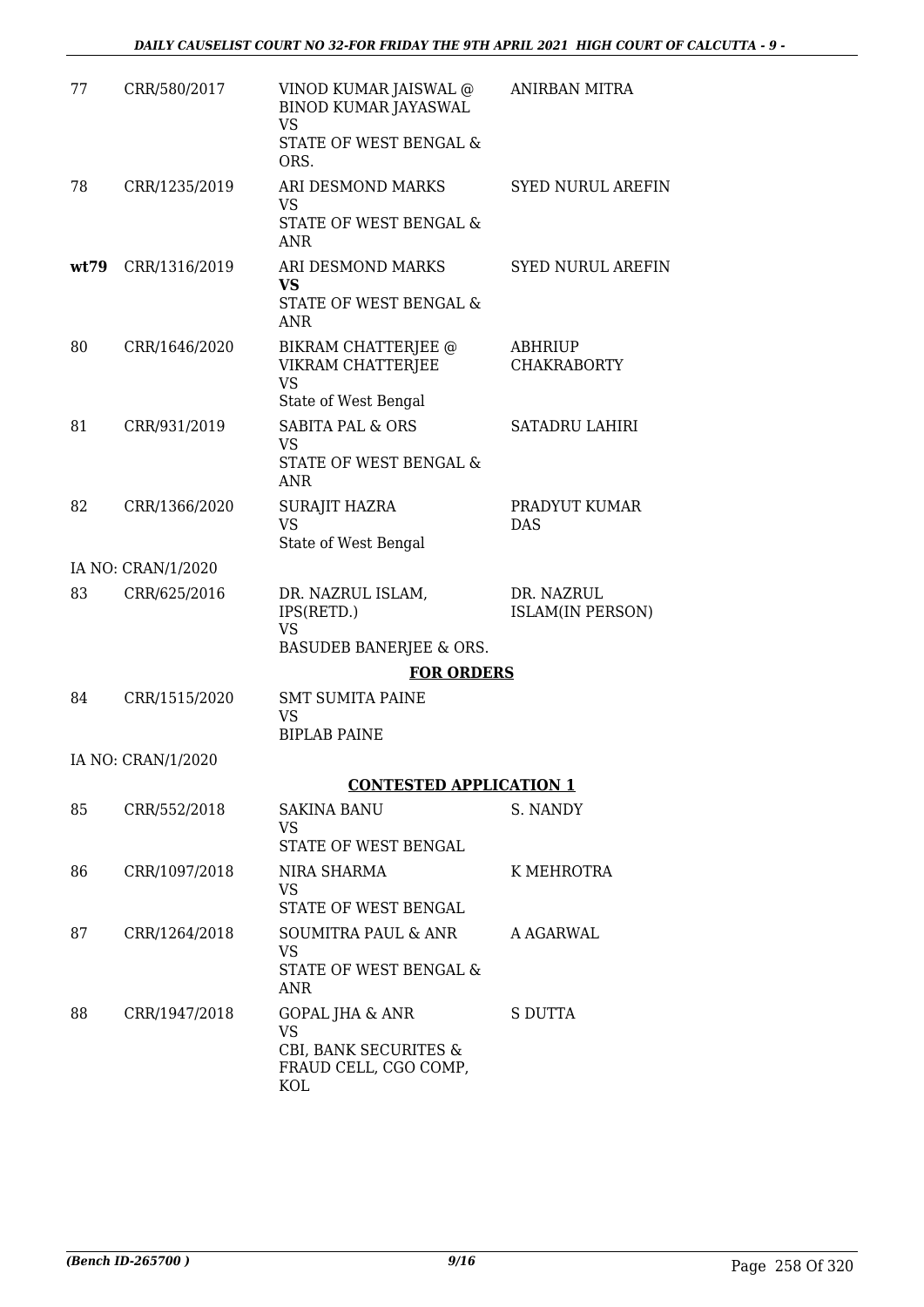| 89  | CRR/2222/2018          | BALAGERIA CENTRAL CO-<br>OPERATIVE BANK LTD.<br><b>VS</b><br>STATE OF WEST BENGAL &<br><b>ANR</b> | <b>MADAN MOHAN ROY</b>                                                                    |
|-----|------------------------|---------------------------------------------------------------------------------------------------|-------------------------------------------------------------------------------------------|
| 90  | CRR/2224/2018          | BALAGERIA CENTRAL CO-<br>OPERATIVE BANK LTD.<br><b>VS</b><br>STATE OF WEST BENGAL &<br>ANR.       | <b>MADAN MOHAN ROY</b>                                                                    |
| 91  | CRR/2382/2018<br>(LCR) | DHIRAJ THARD<br><b>VS</b><br>M/S CAR CHASSIS PVT.LTD                                              | S. AGARWAL                                                                                |
| 92  | CRR/2540/2018          | <b>SMT SUTAPA GHOSH</b><br>VS<br>STATE OF WEST BENGAL &<br><b>ORS</b>                             | UTTIYA ROY                                                                                |
| 93  | CRR/2764/2018          | CENTRAL BUREAU OF<br><b>INVESTIGATION</b><br>VS<br><b>GOPAL JHA &amp; ANR</b>                     | CHANDREYI<br>ALAM(GUPTA)                                                                  |
| 94  | CRR/657/2019           | <b>ASHRUKANA DAS</b><br><b>VS</b><br><b>RAJ KUMAR DAS</b>                                         | <b>RAKESH PODDAR</b>                                                                      |
| 95  | CRR/1515/2019          | SOMESH DASGUPTA<br><b>VS</b><br>STATE OF WEST BENGAL &<br><b>ANR</b>                              | <b>BRATIN KUMAR DEY</b>                                                                   |
|     |                        |                                                                                                   | IA NO: CRAN/1/2019(Old No:CRAN/3776/2019), CRAN/3/2020(Old No:CRAN/300/2020), CRAN/5/2021 |
| 96  | CRR/1711/2019          | <b>SMT LAXMI DAS</b><br><b>VS</b><br>MADHUSUDAN DAS & ANR                                         | <b>D K ADHIKARY</b>                                                                       |
| 97  | CRR/2015/2019          | MAHENDRA KR AGARWAL<br><b>VS</b><br>STATE OF WEST BENGAL &<br>ANR                                 | <b>ABHIJIT SARKAR</b>                                                                     |
|     |                        | IA NO: CRAN/2/2019(Old No:CRAN/4454/2019), CRAN/3/2020(Old No:CRAN/1050/2020)                     |                                                                                           |
| 98  | CRR/2199/2019          | <b>MD ALAMGIR</b><br><b>VS</b><br>BISWAJIT DAS & ANR                                              | <b>AMAL KUMAR</b><br><b>BANERJEE</b>                                                      |
| 99  | CRR/3448/2017          | RAJA CHANDRA GARG<br><b>VS</b><br>STATE OF WEST BENGAL &<br>ANR.                                  | <b>SACHETAN GHOSH</b>                                                                     |
| 100 | CRR/2431/2018          | SMT SAGARIKA BANERJEE<br>VS.<br>STATE OF WEST BENGAL &<br><b>ORS</b>                              | A MONDAL                                                                                  |
| 101 | CRR/3124/2017          | SANTOSH KR SENGUPTA &<br><b>ORS</b><br><b>VS</b><br>SMT ATREYEE SENGUPTA                          | S DE                                                                                      |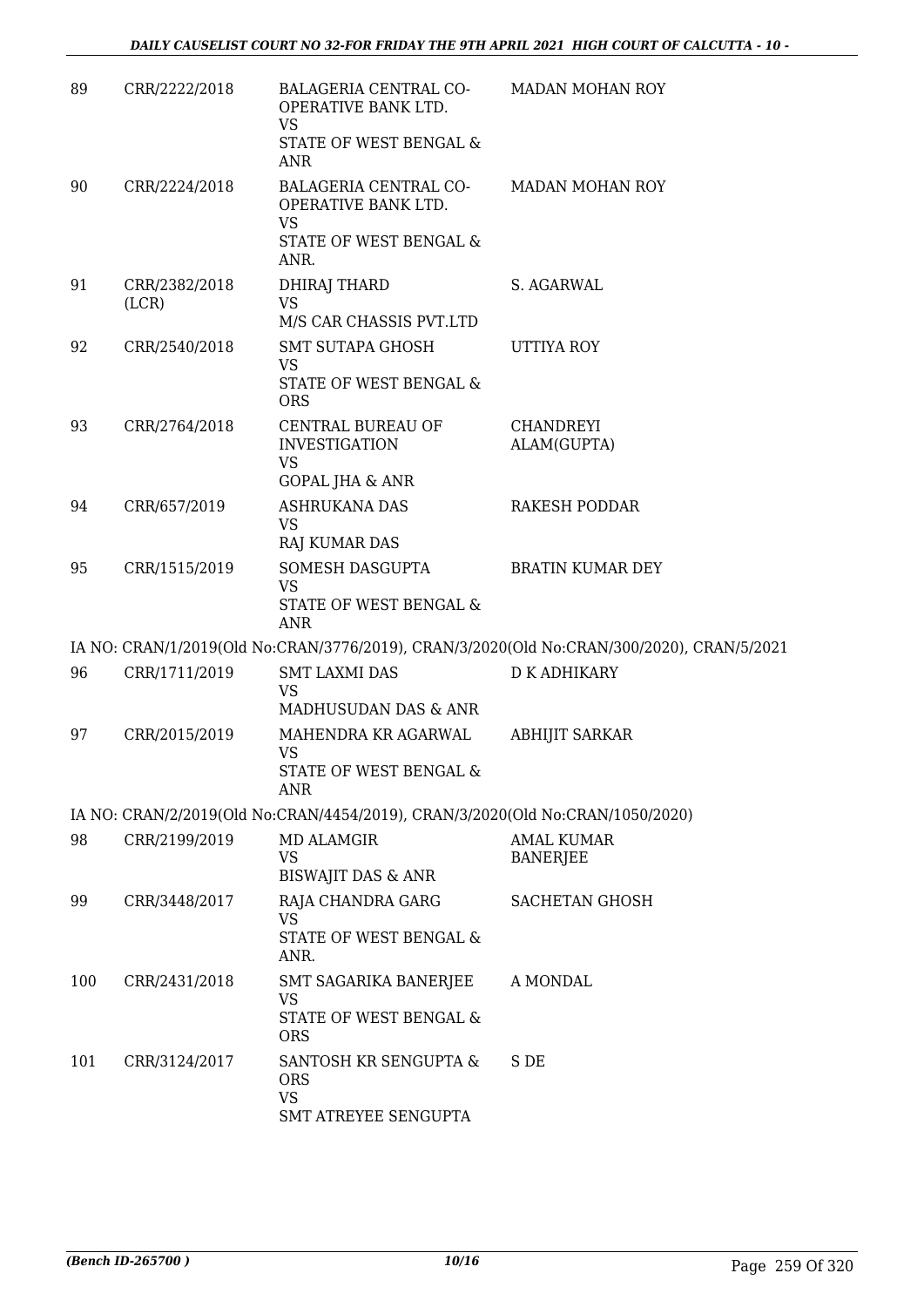| 102 | CRR/2464/2018                            | SOUVONIK PAL @<br><b>SOUVANIK PAUL &amp; ANR</b><br><b>VS</b><br>STATE OF WEST BENGAL &  | <b>S LAHIRI</b>                                                                               |
|-----|------------------------------------------|------------------------------------------------------------------------------------------|-----------------------------------------------------------------------------------------------|
|     |                                          | ANR                                                                                      |                                                                                               |
|     |                                          | IA NO: CRAN/1/2019(Old No:CRAN/1206/2019), CRAN/2/2021                                   |                                                                                               |
|     |                                          | <b>CONTESTED APPLICATION 2</b>                                                           |                                                                                               |
| 103 | CRR/2752/2019<br>(LCR)                   | TAPAN KUMAR GHOSH<br><b>VS</b>                                                           | <b>MUKTESWAR MAITY</b>                                                                        |
|     |                                          | <b>GOPAL CHANDRA MAITY &amp;</b><br><b>ANR</b>                                           |                                                                                               |
|     |                                          |                                                                                          | IA NO: CRAN/2/2020(Old No:CRAN/3409/2020), CRAN/3/2020(Old No:CRAN/3410/2020), CRAN/4/2020    |
| 104 | CRR/2903/2019                            | SOUMIK BHATTACHARYYA<br>VS<br><b>TANUMITA</b><br><b>BHATTACHARYYA</b>                    | APURBA KR. DATTA                                                                              |
| 105 | CRR/3125/2019                            | AMIT KR CHAKRABORTY<br><b>VS</b><br><b>SMT PRATYUSHA</b><br><b>CHAKRABORTY &amp; ANR</b> | APURBA KR DATTA                                                                               |
| 106 | CRR/3436/2019                            | <b>SAMIR SARDAR</b><br><b>VS</b><br>STATE OF WEST BENGAL &<br>ANR                        | PRIYANJIT KUNDU                                                                               |
| 107 | CRR/3525/2019                            | <b>VIVEK BHASKARAN</b><br><b>VS</b><br>STATE OF WEST BENGAL &<br><b>ANR</b>              | <b>ABHIRUP</b><br><b>CHAKRABORTY</b>                                                          |
|     |                                          | IA NO: CRAN/2/2020(Old No:CRAN/488/2020), CRAN/3/2020(Old No:CRAN/855/2020)              |                                                                                               |
| 108 | CRR/3623/2019                            | <b>SAIKAT ROY</b><br>VS<br>STATE OF WEST BENGAL &<br>ANR                                 | SIRSENDU SINHA<br><b>ROY</b>                                                                  |
| 109 | CRR/3832/2019                            | CHANDAN ARORA<br><b>VS</b><br>AMBIKA ARORA & ANR                                         | SHIBAJI KUMAR DAS                                                                             |
|     | No:CRAN/638/2020)                        |                                                                                          | IA NO: CRAN/1/2019(Old No:CRAN/4999/2019), CRAN/2/2020(Old No:CRAN/565/2020), CRAN/3/2020(Old |
| 110 | CRR/115/2020                             | <b>IVAN ROJARIO @ IVAN</b><br>ROJRIO @ IVAN ROZARIO @<br><b>IVAN RAJORIA</b>             | SHAREQUL HAQUE                                                                                |
|     |                                          | VS<br>STATE OF WEST BENGAL &<br>ANR                                                      |                                                                                               |
|     | IA NO: CRAN/1/2020(Old No:CRAN/384/2020) |                                                                                          |                                                                                               |
| 111 | CRR/185/2020                             | CHANDAN ARIRA<br>VS                                                                      | SHIBAJI KUMAR DAS                                                                             |
|     |                                          | AMBIKA ARORA& ANR                                                                        |                                                                                               |
|     | wt112 CRR/3829/2019                      | CHANDAN ARORA<br><b>VS</b><br>AMBIKA ARORA & ANR                                         | SHIBAJI KR DAS                                                                                |
|     |                                          | IA NO: CRAN/1/2019(Old No:CRAN/4996/2019), CRAN/2/2020(Old No:CRAN/680/2020)             |                                                                                               |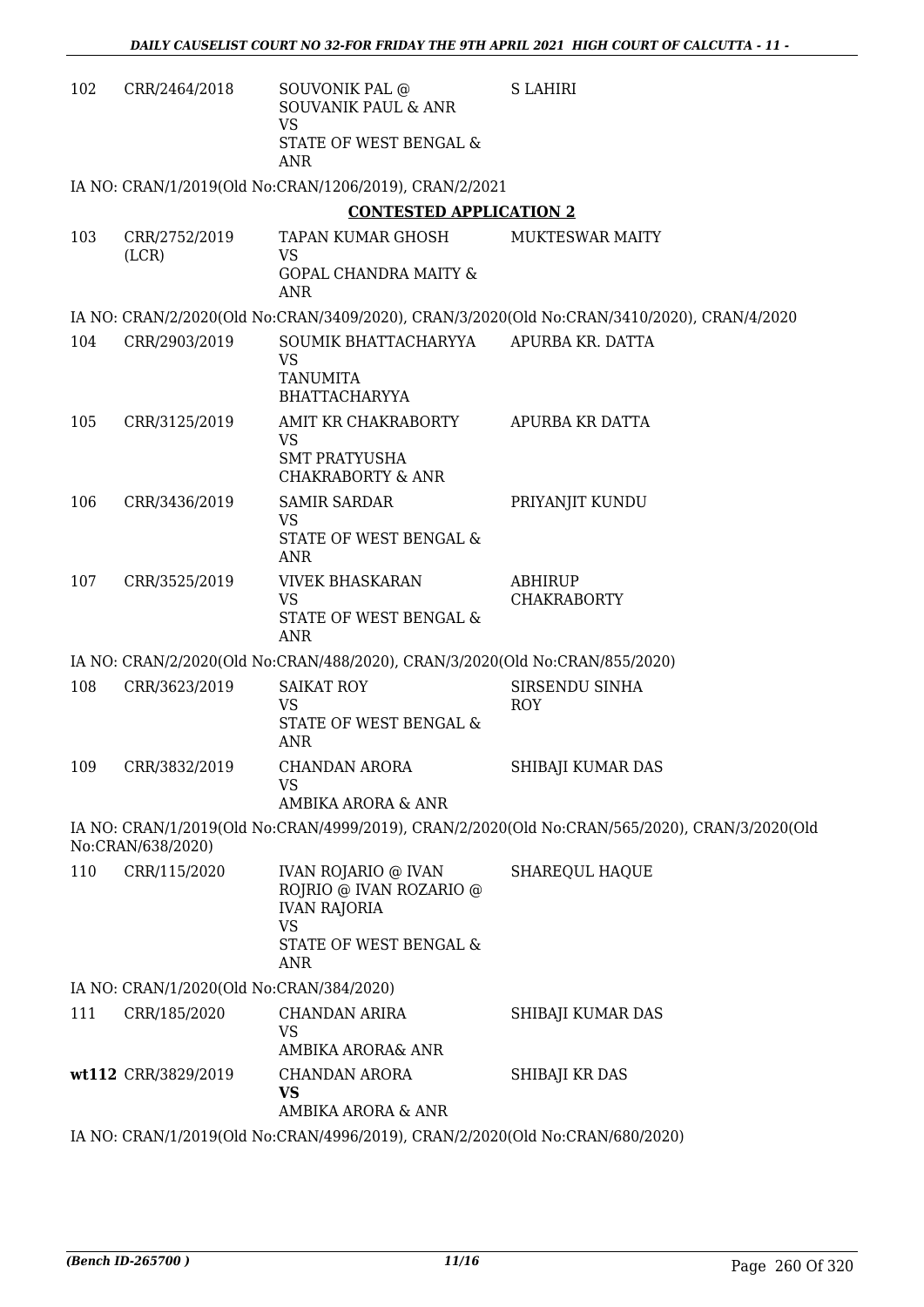| 113 | CRR/435/2020                             | SANDIP MUKHERJEE<br>VS<br><b>VIVEK AGARWAL</b>                                                                                          | MAHFUZ MURSHED                        |
|-----|------------------------------------------|-----------------------------------------------------------------------------------------------------------------------------------------|---------------------------------------|
|     |                                          | IA NO: CRAN/1/2020(Old No:CRAN/1108/2020), CRAN/2/2020                                                                                  |                                       |
| 114 | CRR/577/2020                             | PARNAB BASU ROY<br><b>CHOWDHURY</b><br><b>VS</b><br><b>SAMAPTI BASU ROY</b><br><b>CHOWDHURY &amp; ANR</b>                               | JAYANTA KUUMAR<br><b>MUKHOPADHYAY</b> |
|     | wt115 CRR/303/2020                       | SAMAPTI BASU ROY<br><b>CHOWDHURY NEE</b><br>MUKHERJEE @ MOUSUMI<br><b>BASU ROY</b><br><b>VS</b><br>STATE OF WEST BENGAL &<br><b>ANR</b> | <b>ANAMITRA BANERJEE</b>              |
| 116 | CRR/665/2020                             | ANJALI BHATTACHARJEE &<br><b>ORS</b><br><b>VS</b><br>STATE OF WEST BENGAL &<br><b>ANR</b>                                               | PINAKI<br><b>BHATTACHARYYA</b>        |
| 117 | CRR/1098/2020                            | SOUMOJIT PATRA<br><b>VS</b><br>STATE OF WEST BENGAL &<br>ANR                                                                            | <b>RAJIV KUMAR</b>                    |
|     |                                          | IA NO: CRAN/1/2020(Old No:CRAN/3524/2020), CRAN/2/2020, CRAN/3/2021                                                                     |                                       |
| 118 | CRR/1763/2020                            | <b>SWAPAN BERA</b><br>VS<br>State of West Bengal AND<br><b>ANR</b>                                                                      | LIPIKA NATH                           |
|     | IA NO: CRAN/1/2021                       |                                                                                                                                         |                                       |
| 119 | CRR/1903/2020                            | DEBASISH BRATA<br>BHATTACHARJEE<br><b>VS</b><br>SHARMISTHA<br>BHATTACHARJEE                                                             | <b>PINAKI</b><br><b>BHATTACHARYYA</b> |
|     | IA NO: CRAN/1/2021                       |                                                                                                                                         |                                       |
| 120 | CRR/1716/2019                            | <b>ANURUPA ROY</b><br>VS.<br>DR ANINDA SUNDAR DAS &<br>ANR                                                                              | DEBASISH DAS                          |
| 121 | CRR/469/2018                             | ACHEWAR NATH SHUKLA<br><b>VS</b><br>STATE OF WEST BENGAL &<br>ANR                                                                       | K GANGULY                             |
|     | IA NO: CRAN/1/2020(Old No:CRAN/796/2020) |                                                                                                                                         |                                       |
|     | wt122 CRR/470/2018                       | ACHEWAR NATH SHUKLA<br><b>VS</b><br>STATE OF WEST BENGAL &<br><b>ANR</b>                                                                | <b>K GANGULY</b>                      |
|     | IA NO: CRAN/1/2020(Old No:CRAN/799/2020) |                                                                                                                                         |                                       |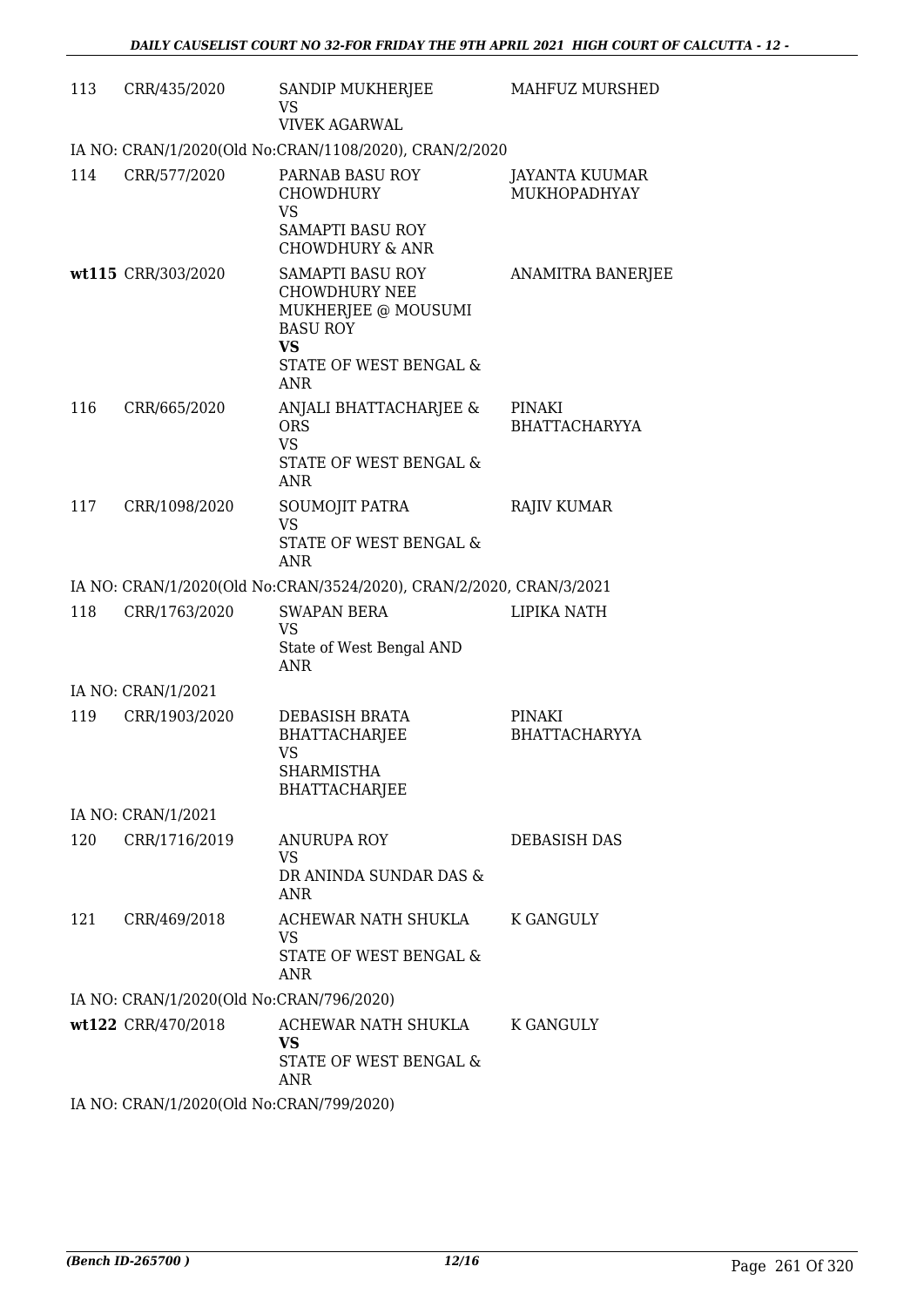|     | wt123 CRR/471/2018                           | ACHEWAR NATH SHUKLA<br><b>VS</b>                                             | K GANGULY              |
|-----|----------------------------------------------|------------------------------------------------------------------------------|------------------------|
|     |                                              | STATE OF WEST BENGAL &<br><b>ANR</b>                                         |                        |
|     | IA NO: CRAN/1/2020(Old No:CRAN/797/2020)     |                                                                              |                        |
|     | wt124 CRR/472/2018                           | ACHEWAR NATH SHUKLA<br>VS<br>STATE OF WEST BENGAL &<br><b>ANR</b>            | <b>K GANGULY</b>       |
|     | IA NO: CRAN/1/2020(Old No:CRAN/798/2020)     |                                                                              |                        |
| 125 | CRR/2261/2018                                | AMIT KR GHOSH & ORS                                                          | S BHATTACHARYYA        |
|     |                                              | <b>VS</b><br>STATE OF WEST BENGAL &<br><b>ORS</b>                            |                        |
|     | IA NO: CRAN/1/2019(Old No:CRAN/3355/2019)    |                                                                              |                        |
|     |                                              | <b>CONTESTED APPLICATION 3</b>                                               |                        |
| 126 | CRR/3769/2019                                | RUPASHREE MUKHERJEE                                                          | AMITABHA GHOSH         |
|     |                                              | <b>VS</b><br>STATE OF WEST BENGAL &<br><b>ANR</b>                            |                        |
| 127 | CRR/1128/2018                                | DINESH PODDAR                                                                | A.GHATAK               |
|     |                                              | <b>VS</b><br>STATE OF WEST BENGAL &<br><b>ORS</b>                            |                        |
|     | wt128 CRR/3496/2018                          | DINESH PODDAR<br><b>VS</b>                                                   | <b>APZAL ANSARI</b>    |
|     |                                              | STATE OF WEST BENGAL &<br><b>ORS</b>                                         |                        |
|     | IA NO: CRAN/1/2020(Old No:CRAN/736/2020)     |                                                                              |                        |
| 129 | CRR/2851/2018                                | NIRANJAN ROY                                                                 | MALAY                  |
|     |                                              | <b>VS</b><br>STATE OF WEST BENGAL &<br><b>ANR</b>                            | <b>BHATTACHARYYA</b>   |
| 130 | CRR/1384/2020                                | <b>BABITA SIMON</b><br><b>VS</b>                                             | RAJARSHI BASU          |
|     |                                              | State of West Bengal                                                         |                        |
|     | IA NO: CRAN/1/2020, CRAN/2/2020, CRAN/4/2021 |                                                                              |                        |
| 131 | CRR/2848/2017                                | ASIT MAITY@ASHIT MAITY<br>VS<br>STATE OF WEST BENGAL &                       | AMITABHA GHOSH         |
|     |                                              | ANR                                                                          |                        |
|     |                                              | IA NO: CRAN/3/2018(Old No:CRAN/1313/2018), CRAN/7/2020(Old No:CRAN/584/2020) |                        |
| 132 | CRR/3176/2019                                | SMT BAISHALI DUTTA                                                           | <b>ANTARIKHYA BASU</b> |
|     |                                              | VS<br>STATE OF WEST BENGAL &<br><b>ORS</b>                                   |                        |
| 133 | CRR/1553/2017                                | ORIJIT CHATTERJEE & ANR                                                      | SATADRU LAHIRI         |
|     |                                              | <b>VS</b><br>STATE OF WEST BENGAL &                                          |                        |
|     |                                              | <b>ORS</b>                                                                   |                        |
|     | IA NO: CRAN/3/2018(Old No:CRAN/2198/2018)    |                                                                              |                        |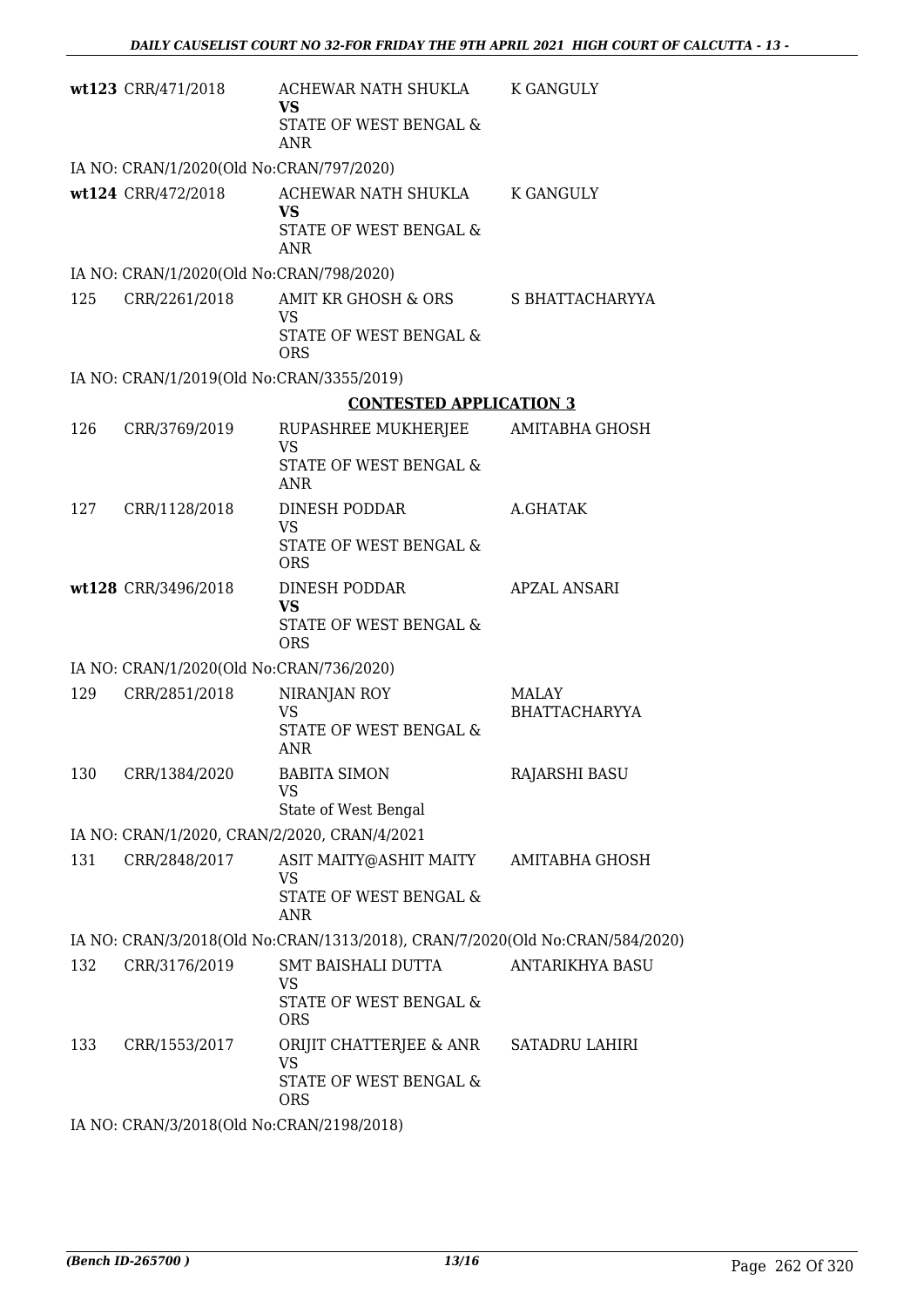| 134 | CRR/3497/2018                             | M/S ALISHA<br><b>CONSTRUCTION &amp; ANR</b><br><b>VS</b><br>STATE OF WEST BENGAL &                                    | <b>AVINABA PATRA</b>  |
|-----|-------------------------------------------|-----------------------------------------------------------------------------------------------------------------------|-----------------------|
|     |                                           | ANR                                                                                                                   |                       |
| 135 | CRR/898/2018                              | <b>MUKUL BHASIN</b><br>VS.<br>STATE OF WEST BENGAL &<br><b>ANR</b>                                                    | S P CHATTOPADHYAY     |
|     | wt136 CRR/893/2018                        | HARSHITA BHASIN (NEE<br>MALIK)<br><b>VS</b>                                                                           | A. BHATTACHARYYA      |
|     |                                           | STATE OF WEST BENGAL &<br><b>ORS</b>                                                                                  |                       |
| 137 | CRR/153/2020                              | MD SAFIQUE MALLLICK<br><b>VS</b><br>STATE OF WEST BENGAL &<br><b>ANR</b>                                              | TARUNJYOTI TEWARI     |
|     | wt138 CRR/596/2019                        | MD SAFIQUE MALLICK<br>VS<br>STATE OF WEST BENGAL &<br>ANR                                                             | PARTHA SENGUPTA       |
| 139 | CRR/1953/2019                             | AMIT KUMAR MOHTA @<br><b>AMIT MOHTA</b><br>VS<br>STATE OF WEST BENGAL &<br>ANR                                        | MD ZOHAIB RAUF        |
|     | wt140 CRR/2881/2019                       | <b>INDRA MOHTA</b><br><b>VS</b><br>STATE OF WEST BENGAL &<br>ANR                                                      | RATANLAL JOSHI        |
|     | IA NO: CRAN/1/2019(Old No:CRAN/3922/2019) |                                                                                                                       |                       |
| 141 | CRR/1597/2020                             | SMT GANGA SINGH PARSI<br>VS<br><b>ASHOK DUTTA AND ORS</b>                                                             | <b>TAPAN PAL</b>      |
| 142 | CRR/1747/2020                             | MOTILAL@MATILAL SHAW RUPSA SREEMANI<br><b>AND ORS</b><br><b>VS</b><br>State of West Bengal AND<br><b>ANR</b>          |                       |
|     | IA NO: CRAN/1/2021                        |                                                                                                                       |                       |
|     | wt143 CRR/1587/2019                       | MOTILAL @ MATILAL SHAW PRITHA BASU<br>& ORS.<br><b>VS</b><br>STATE OF WEST BENGAL &<br>ANR                            |                       |
|     | wt144 CRR/9/2021                          | MOTILAL @ MATILAL SHAW RUPSA SREEMANI<br><b>AND OTHERS</b><br><b>VS</b><br>STATE OF WEST BENGAL<br><b>AND ANOTHER</b> |                       |
| 145 | CRR/479/2020                              | <b>RAJU KHAN</b><br><b>VS</b><br>STATE OF WEST BENGAL &<br>ANR                                                        | ARIF MAHAMMAD<br>KHAN |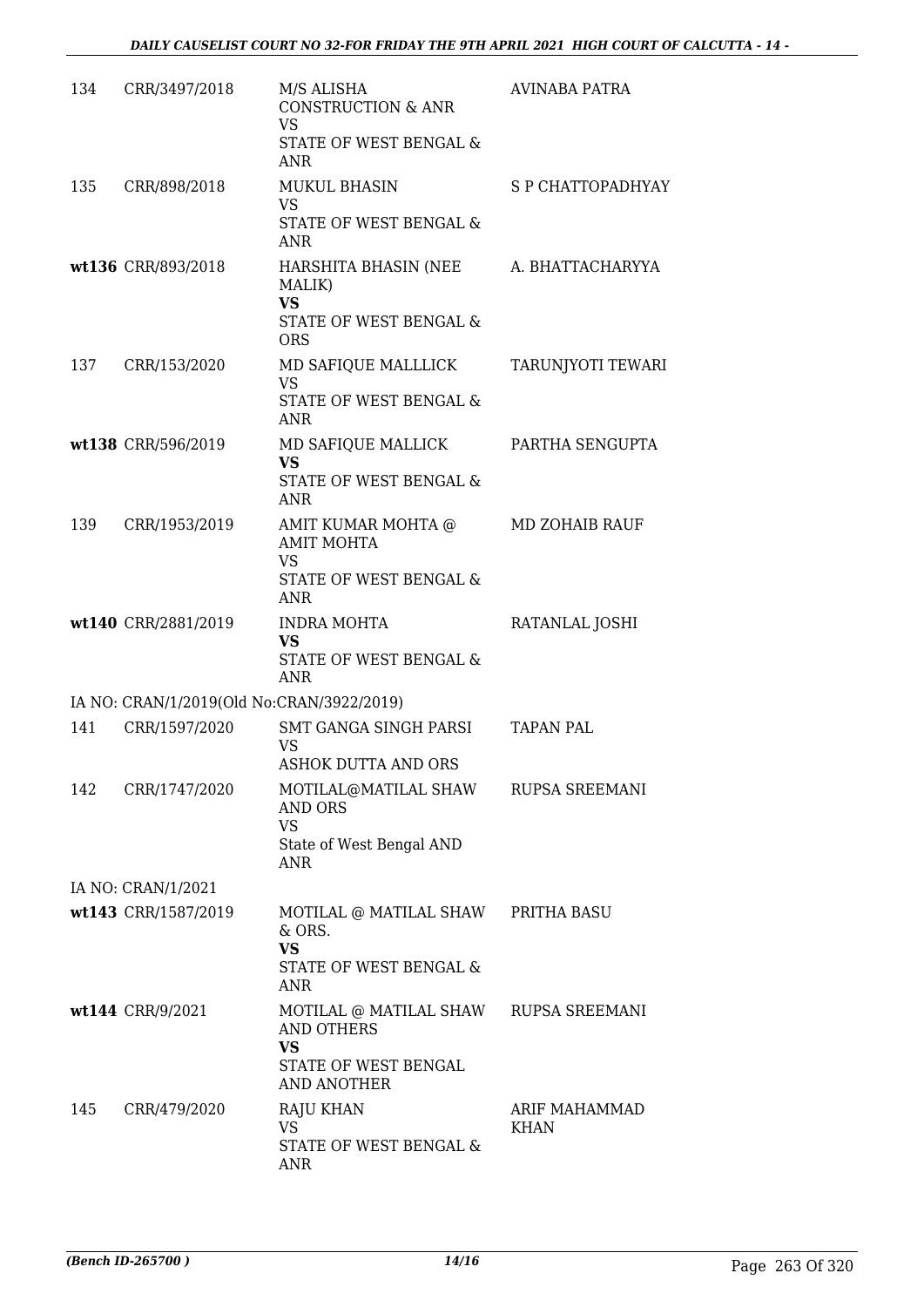| 146 | CRR/480/2020       | RAJU KHAN & ORS<br>VS                                                                                                | ARIF MAHAMMAD<br><b>KHAN</b>                                                                   |
|-----|--------------------|----------------------------------------------------------------------------------------------------------------------|------------------------------------------------------------------------------------------------|
|     |                    | <b>SOMA MONDAL</b>                                                                                                   |                                                                                                |
|     |                    | <b>CONTESTED APPLICATION 4</b>                                                                                       |                                                                                                |
| 147 | CRR/584/2020       | TAMOGHNO CHATTERJEE<br>VS                                                                                            | RAJSEKHAR<br><b>CHAKRABORTY</b>                                                                |
| 148 | CRR/3319/2018      | <b>SRUTI CHATTERJEE</b><br>RITESH PANDA<br><b>VS</b><br>STATE OF WEST BENGAL                                         | P. KUNDU                                                                                       |
| 149 | CRR/1944/2020      | AJAY KUMAR SINGHANIA<br><b>AND ORS</b><br><b>VS</b>                                                                  | PRITAM ROY                                                                                     |
| 150 | CRR/1945/2020      | State of West Bengal and Anr<br>SHYAM KUMAR AGARWAL<br><b>AND ORS</b><br><b>VS</b>                                   | PRITAM ROY                                                                                     |
| 151 | CRR/1610/2020      | State of West Bengal and Anr<br>SHELLY DHAR<br><b>VS</b>                                                             | <b>SUBHENDU DAS</b>                                                                            |
| 152 | CRR/2930/2019      | RANJAN DHAR<br>THE SECRETARY OF<br>LABOUR GOVERNMENT OF<br>W.B.<br><b>VS</b><br>STATE OF WEST BENGAL &<br><b>ORS</b> | <b>SHRAMAN SARKAR</b>                                                                          |
| 153 | CRR/1735/2018      | ARINDOM MODAK & ANR.<br><b>VS</b><br>STATE OF WEST BENGAL &<br>ANR.                                                  | <b>SAYAK RANJAN</b><br><b>GANGULY</b>                                                          |
| 154 | CRR/3755/2018      | <b>SUJIT KABIRAJ &amp; ORS</b><br><b>VS</b><br>STATE OF WEST BENGAL                                                  | <b>SHAKTI</b><br><b>CHAKRABORTI</b>                                                            |
| 155 | CRR/1405/2018      | TUSAR KANTI KAR & ANR<br><b>VS</b><br>STATE OF WEST BENGAL &<br><b>ANR</b>                                           | TIRTHANKAR DEY                                                                                 |
| 156 | CRR/3245/2018      | MANURA BEGUM & ORS<br><b>VS</b><br>STATE OF WEST BENGAL &<br><b>ANR</b>                                              | <b>S NANDY</b>                                                                                 |
|     | No:CRAN/1953/2019) |                                                                                                                      | IA NO: CRAN/1/2018(Old No:CRAN/3619/2018), CRAN/3/2019(Old No:CRAN/1867/2019), CRAN/4/2019(Old |
| 157 | CRR/3498/2018      | KALIACHAK NURSING                                                                                                    | <b>AVINABA PATRA</b>                                                                           |

| / כ | CRR/3498/2018 | KALIACHAK NURSING<br>HOME REP BY<br>ASHADULLAH BISWAS<br>@ASADULLA &A<br>VS<br>STATE OF WEST BENGAL & | AVINABA PATRA |
|-----|---------------|-------------------------------------------------------------------------------------------------------|---------------|
|     |               | ANR                                                                                                   |               |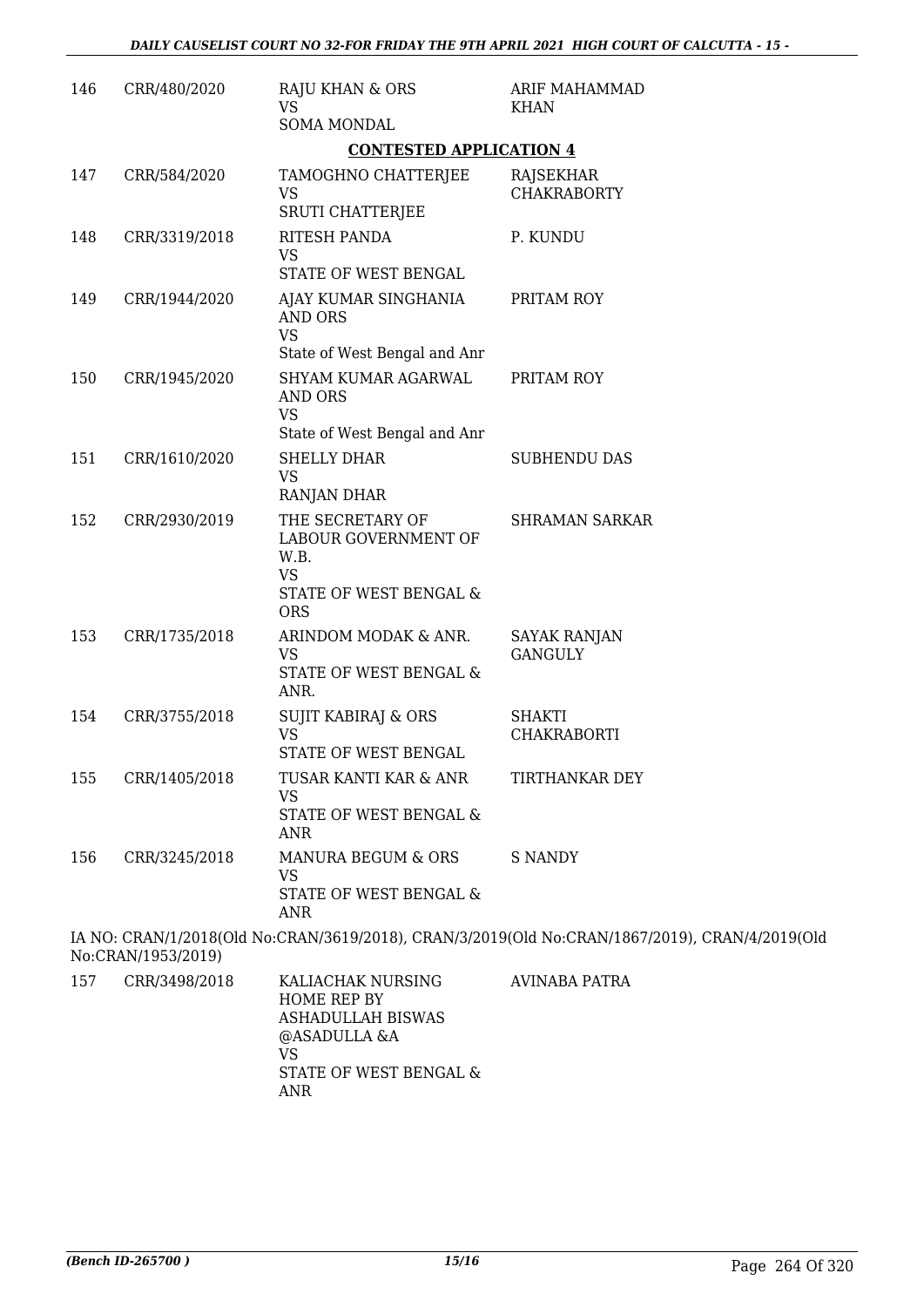| 158 | CRR/591/2018                              | NAYEEM HOSSAIN @ NAIM<br><b>HOSSAIN &amp; ORS</b><br><b>VS</b>                                    | A GHOSH         |
|-----|-------------------------------------------|---------------------------------------------------------------------------------------------------|-----------------|
|     |                                           | STATE OF WEST BENGAL &<br><b>ANR</b>                                                              |                 |
| 159 | CRR/812/2017                              | MD MOBARAK HOSSAIN<br><b>VS</b><br>STATE OF WEST BENGAL &<br><b>ORS</b>                           | I NANDI         |
| 160 | CRR/1053/2017                             | SMT SADHANA SINGH<br><b>VS</b><br>STATE OF WEST BENGAL &<br><b>ORS</b>                            | MD SABIR AHMED  |
|     | IA NO: CRAN/4/2018(Old No:CRAN/1717/2018) |                                                                                                   |                 |
| 161 | CRR/1936/2020                             | SIRAJ HAQ<br><b>VS</b><br>State of West Bengal and Anr                                            |                 |
| 162 | CRR/218/2018                              | <b>BHASKAR CHATTERJEE</b><br><b>VS</b><br><b>SMT GOURI CHATTERIEE &amp;</b><br><b>ANR</b>         | <b>M SARKAR</b> |
|     | IA NO: CRAN/3/2018(Old No:CRAN/3814/2018) |                                                                                                   |                 |
| 163 | CRR/2984/2017                             | <b>KEDAR NATH SEN</b><br><b>VS</b><br>PRABIR KUMAR SEN & ORS                                      | MOBAKSHAR ISLAM |
|     | IA NO: CRAN/3/2018(Old No:CRAN/3433/2018) |                                                                                                   |                 |
| 164 | CRR/536/2019                              | SMT DEBI KAR<br><b>VS</b><br>DEB KR KAR & ANR                                                     | ABHISHEK VERMA  |
| 165 | CRR/2510/2018                             | SAFURA KHATOON @<br><b>SAFURA KHATUN</b><br><b>VS</b><br><b>STATE OF WEST BENGAL</b>              | ABHISHEK VERMA  |
| 166 | CRR/2511/2018                             | SAFURA KHATOON @<br><b>SAFURA KHATUN</b><br><b>VS</b><br>SK. FARID UD-DAULAH &<br>ANR             | ABHISHEK VERMA  |
| 167 | CRR/338/2016                              | THE DIRECTORS OF VILOL<br>FINERIES PVT. LTD<br>VS<br>THE STATE OF WEST<br><b>BENGAL &amp; ANR</b> | R. DE GHOSHE    |
|     |                                           |                                                                                                   |                 |

IA NO: CRAN/3/2017(Old No:CRAN/220/2017)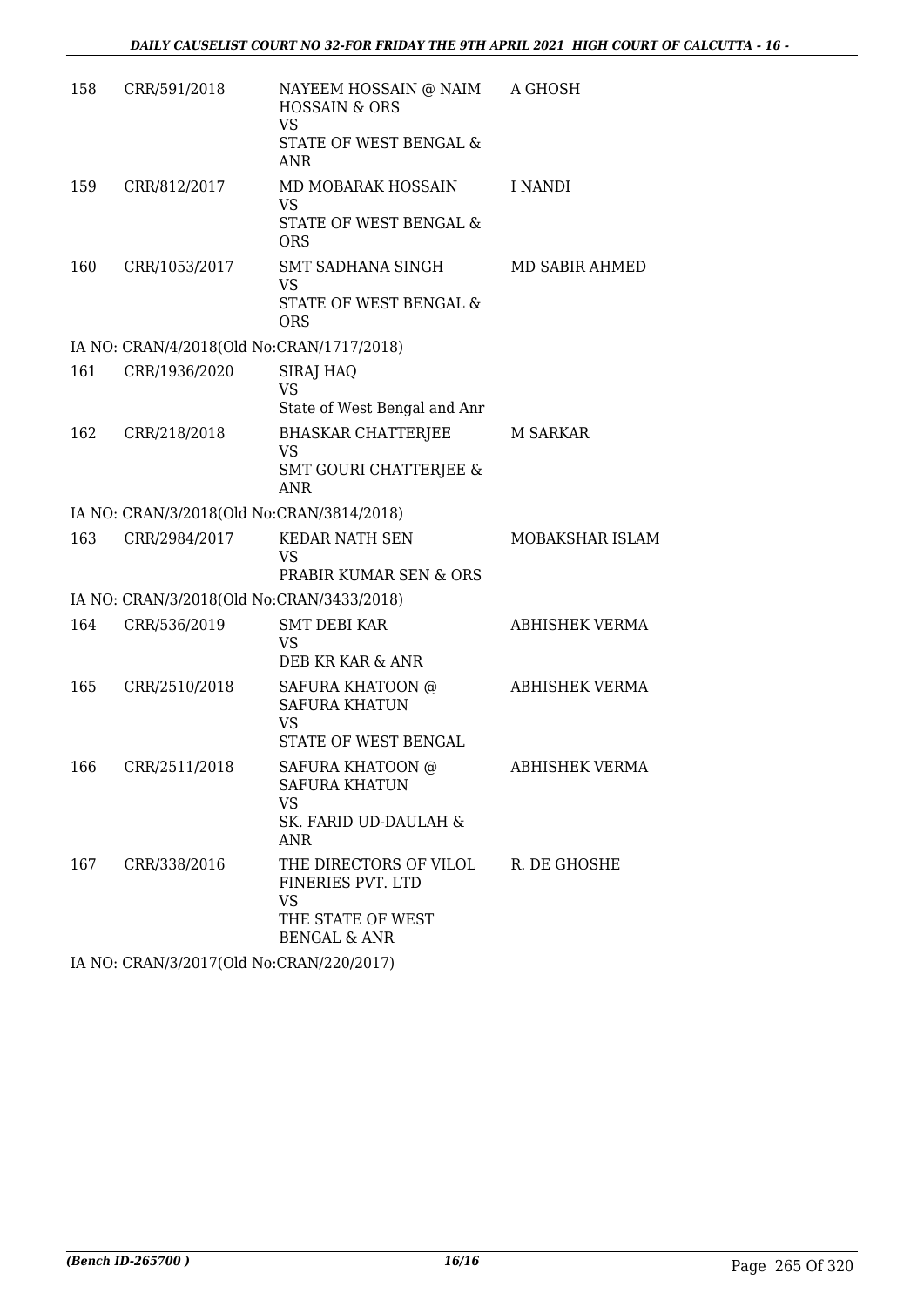

# In The High Court at Calcutta

## **Appellate Side**

**DAILY CAUSELIST For Friday The 9th April 2021**

**COURT NO. 30**

**SINGLE BENCH (SB - XV)**

**AT 10:30 AM**

**HON'BLE JUSTICE BIBEK CHAUDHURI**

**(VIA VIDEO CONFERENCE) ON AND FROM MONDAY, THE 11TH JANUARY, 2021 - ADMISSION AND HEARING OF CRIMINAL APPEALS INCLUDING BAIL (PUNISHMENT UP TO 7 YEARS); ADMISSION OF CRIMINAL MOTIONS AND HEARING OF CRIMINAL REVISIONS ARISING OUT OF D.V.ACT ; HEARING OF CRIMINAL APPEALS,HEARING OF CRIMINAL APPEALS RELATING TO 'CRIMES AGAINST WOMEN'. NOTE : FINAL HEARING OF CRIMINAL APPEALS SHALL BE TAKEN UP FROM 2 P.M. IF AFTER CONCLUSION OF HEARING OF APPEAL, TIME PERMITS, CRIMINAL MOTIONS AND APPLICATIONS SHALL BE TAKEN UP FOR HEARING. NOTE: MATTERS WILL BE TAKEN UP THROUGH PHYSICAL HEARING ONLY WHEN BOTH THE PARTIES ARE AGREED.**

#### **TO BE MENTIONED**

| CRA/557/2018 | <b>SAHEB LAL YADAV</b><br>VS<br>STATE OF WEST BENGAL | <b>RANJIT SINGH</b> |
|--------------|------------------------------------------------------|---------------------|
| CO/3709/2019 | SUSMITA , MONDAL<br>VS<br>PRIYATOSH MONDAL           | RAJIB ROY           |

IA NO: CAN/1/2020

#### **APPLICATION FOR BAIL**

| 3 | CRM/3166/2021 | <b>TANDRA ROY</b><br>VS<br>STATE OF WEST BENGAL                      | SUMANTA<br><b>CHAKRABORTY</b> |
|---|---------------|----------------------------------------------------------------------|-------------------------------|
| 4 | CRM/1615/2021 | DEBABRATA @ CHOTTU<br>PRAMANIK AND ANR<br>VS<br>STATE OF WEST BENGAL | ABHIJIT KR. ADHYA             |
| 5 | CRM/2910/2021 | ROHIT PRAMANIK @ SANTU<br>VS<br>STATE OF WEST BENGAL                 | AMAL KRISHNA<br>SAMANTA       |
|   |               | <b>BAIL IN CONNECTION WITH APPEAL</b>                                |                               |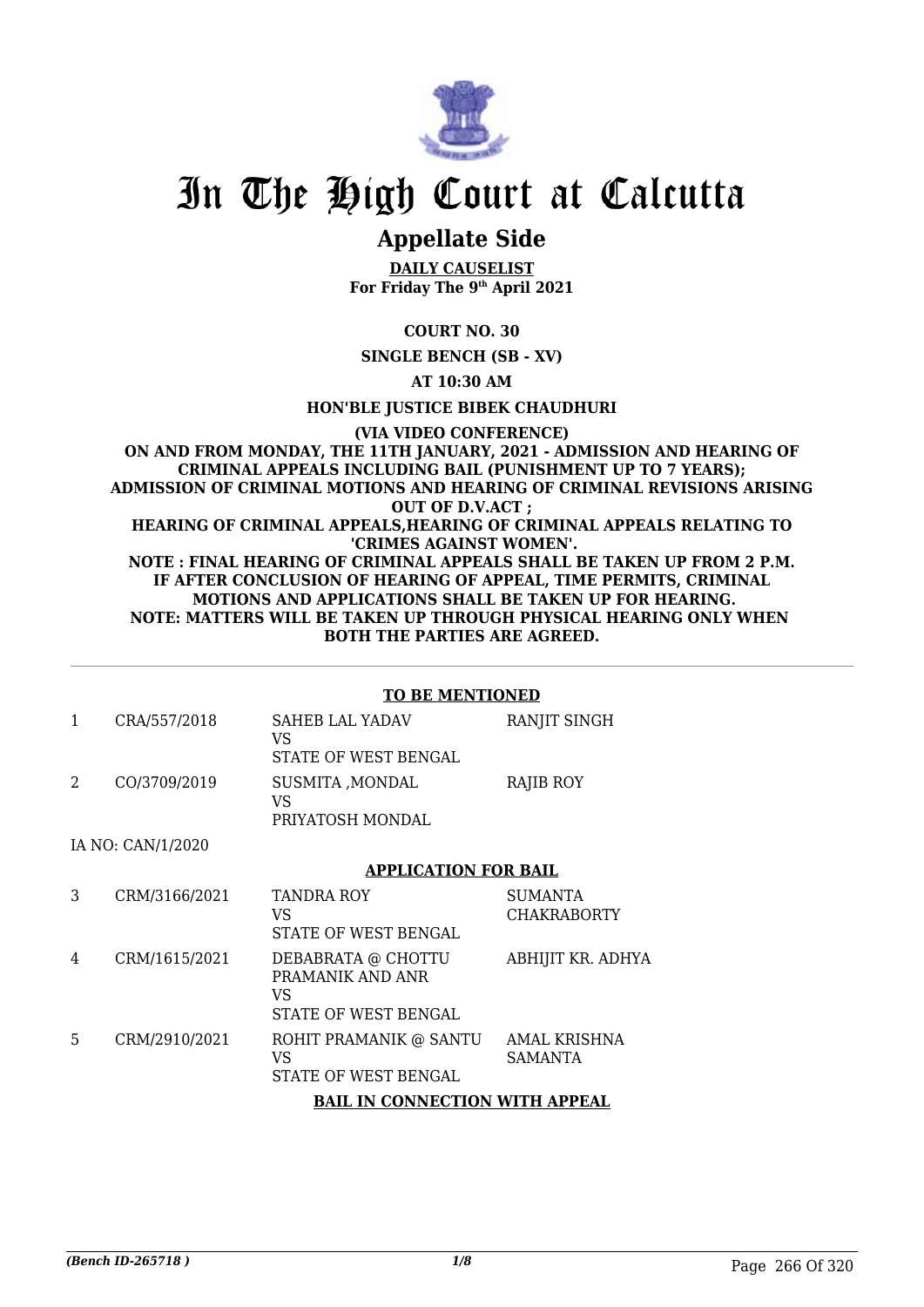| 6  | CRA/105/2020<br>$(Pt-I+II)$                   | RAJU BHATTACHARYA DEBAPRIYA ROY<br><b>VS</b>                                                                                          |                                   |
|----|-----------------------------------------------|---------------------------------------------------------------------------------------------------------------------------------------|-----------------------------------|
|    |                                               | STATE OF WEST BENGAL                                                                                                                  |                                   |
|    |                                               | IA NO: CRAN/1/2020(Old No:CRAN/913/2020), CRAN/2/2021                                                                                 |                                   |
|    |                                               | <b>MODIFICATION/RELAXATION OF BAIL</b>                                                                                                |                                   |
| 7  | CRA/546/2016<br>$(Pt.-I+II+1PB+5$             | KAJAL ROY & ORS<br><b>VS</b>                                                                                                          | <b>SUMAN SARKAR</b><br>CHATTERJEE |
|    | files LCR+ Trans.)                            | STATE OF WEST BENGAL &<br><b>ANR</b>                                                                                                  |                                   |
|    | IA NO: CRAN/1/2019(Old No:CRAN/4731/2019)     |                                                                                                                                       |                                   |
|    |                                               | <b>ADMISSION OF APPEAL</b>                                                                                                            |                                   |
| 8  | CRA/131/2021                                  | NUPUR JALAN<br><b>VS</b>                                                                                                              | ANIRUDDHA<br><b>BHATTACHARYYA</b> |
|    |                                               | <b>VINAYAK MICA EXPORT</b><br><b>COMPANY AND ANR</b>                                                                                  |                                   |
| 9  | CRA/130/2021                                  | RADHARANI INDIA LIMITED<br><b>VS</b>                                                                                                  | Dwip Raj Basu                     |
|    |                                               | <b>BASUKINATH FOOD</b><br>PROCESSORS LIMITED AND<br><b>ANR</b>                                                                        |                                   |
| 10 | CRA/139/2021                                  | RAJU SK @RAJU SEKH<br><b>VS</b>                                                                                                       | <b>TAPODIP GUPTA</b>              |
|    |                                               | STATE OF WEST BENGAL                                                                                                                  |                                   |
|    | IA NO: CRAN/1/2021                            |                                                                                                                                       |                                   |
| 11 | CRA/138/2021                                  | <b>BIDESH MONDAL</b><br>VS                                                                                                            | PRADIP PAUL                       |
|    |                                               | STATE OF WEST BENGAL<br>AND ANR                                                                                                       |                                   |
| 12 | CRA/136/2021                                  | <b>MICHAEL</b><br>BILUNG@MICHAEL<br>BILLONG@MICHAEL<br><b>KHARIA</b><br><b>VS</b><br><b>CENTRAL BUREAU OF</b><br><b>INVESTIGATION</b> | <b>AISHWARYA</b><br>RAJYASHREE    |
| 13 | CRA/132/2021                                  | <b>UJJWAL DEY</b>                                                                                                                     | <b>JONAKI SAHA</b>                |
|    |                                               | <b>VS</b><br>STATE OF WEST BENGAL                                                                                                     |                                   |
| 14 | CRA/107/2021                                  | AYUB MUNSHI AND ORS<br><b>VS</b>                                                                                                      | <b>SOFIA NESAR</b>                |
|    |                                               | STATE OF WEST BENGAL                                                                                                                  |                                   |
|    |                                               | <b>MOTION</b>                                                                                                                         |                                   |
| 15 | CRR/2263/2019<br>$(Hd.-in-pt.)$               | <b>SUMIT AGRWAL</b><br>VS                                                                                                             | ROHIT JALAN                       |
|    |                                               | STATE OF WEST BENGAL &<br>ANR                                                                                                         |                                   |
|    | IA NO: CRAN/1/2021                            |                                                                                                                                       |                                   |
| 16 | CRR/1104/2019<br>(2 files LCR+3 files<br>LCR) | MUNMUN LAHIRI<br><b>VS</b><br>SUDARSAN LAHIRI                                                                                         | PAYEL SHOME                       |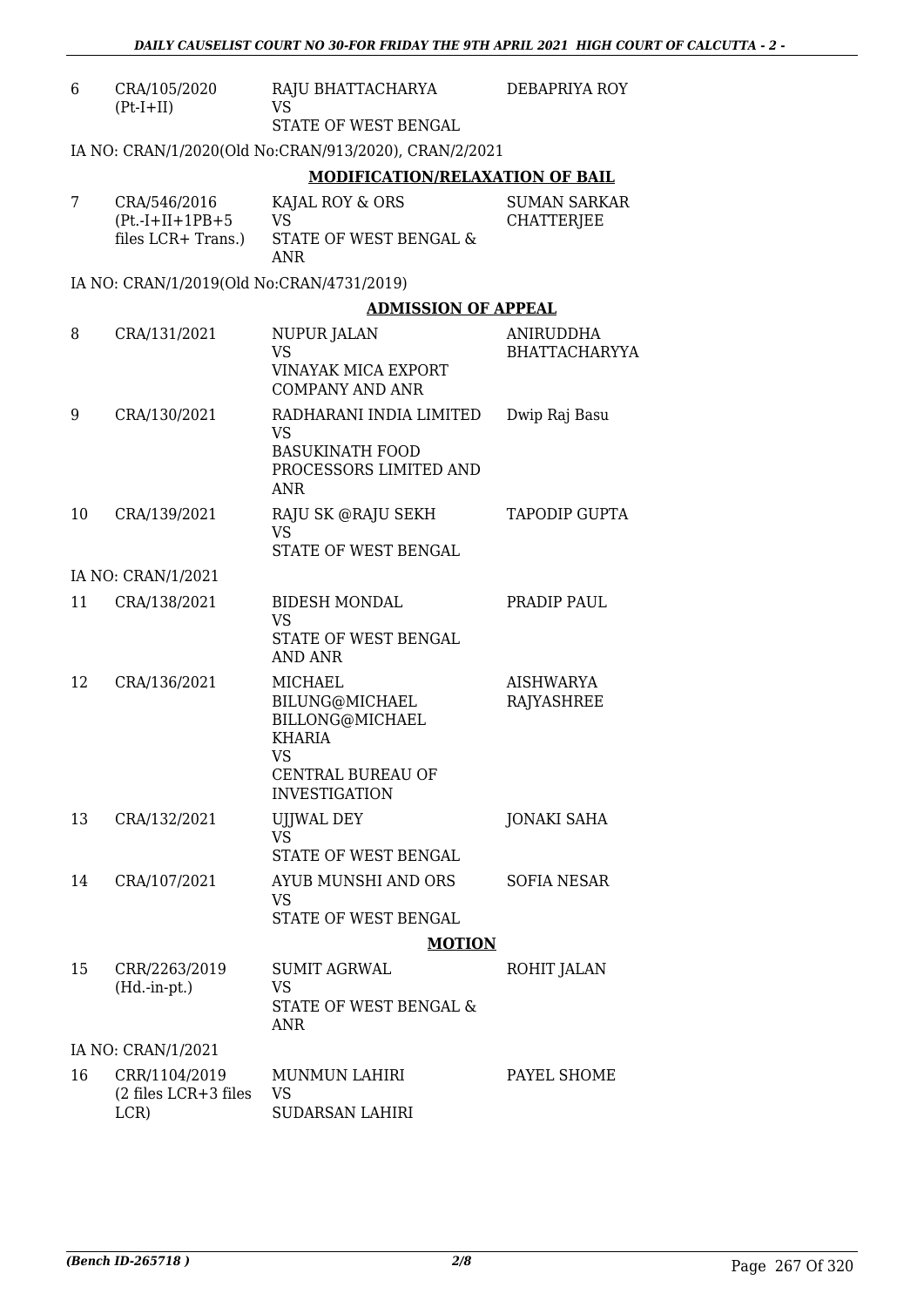| 17 | CRR/2121/2019                             | INDRAJIT CHOUDHURY &<br><b>ANR</b><br><b>VS</b><br>STATE OF WEST BENGAL &<br><b>ANR</b>          | <b>SOUMEN PAUL</b>                 |
|----|-------------------------------------------|--------------------------------------------------------------------------------------------------|------------------------------------|
| 18 | CRR/643/2021                              | <b>AJAY DEBNATH</b><br><b>VS</b><br>STATE OF WEST BENGAL<br><b>AND ANR</b>                       | MADAN MOHAN ROY                    |
| 19 | CRR/3108/2018                             | DEBABRATA MITRA<br><b>VS</b><br>STATE OF WEST BENGAL &<br><b>ANR</b>                             | <b>U CHATTERJEE</b>                |
|    | IA NO: CRAN/3/2019(Old No:CRAN/3638/2019) |                                                                                                  |                                    |
| 20 | CRR/1381/2014                             | SUBRATA BHATTACHARJEE<br><b>VS</b><br><b>SMT SHRABONI</b><br><b>BHATTACHARJEE</b>                | T CHOWDHURY                        |
| 21 | CRR/930/2021                              | SANKHADWIP SHARMA @<br>SHANKHADEEP SHARMA<br><b>VS</b><br>MAINAKSHI ROY SHARMA<br><b>AND ANR</b> | <b>SAIFUL ALAM</b>                 |
| 22 | CRR/251/2021                              | SUDIPTA SARKAR AND ORS<br><b>VS</b><br><b>SUSMITA GHOSH</b>                                      | <b>SUBHADIP BISWAS</b>             |
| 23 | CRR/292/2021                              | <b>KRITI AGARWAL</b><br><b>VS</b><br>STATE OF WEST BENGAL<br><b>AND ANR</b>                      | PRATYUSH PATWARI                   |
| 24 | CRR/730/2021                              | MD RIAZUDDIN QURASHI<br><b>VS</b><br><b>STATE OF WEST BENGAL</b><br>AND ANR                      | <b>SHASANKA SEKHAR</b><br>SAHA     |
| 25 | CRR/1776/2020                             | <b>ANINDYA DEB</b><br><b>VS</b><br>DEBJANI DEB                                                   | <b>SUBHAMOY</b><br><b>KARMAKAR</b> |
| 26 | CRR/262/2021                              | <b>MANINDRA BAIN</b><br><b>VS</b><br>STATE OF WEST BENGAL<br>AND ORS.                            | <b>GAUTAM MISRA</b>                |
| 27 | CRR/907/2021                              | <b>BANAMALI DAS</b><br>VS<br>STATE OF WEST BENGAL                                                | DILIP KR. SHYAMAL                  |
| 28 | CRR/1698/2018                             | BASANTI CHAKRABORTY<br>&ORS<br><b>VS</b><br>SANJOY BISWAS & ANR                                  | S M RAHMAN                         |
|    | IA NO: CRAN/2/2021                        |                                                                                                  |                                    |
| 29 | CRR/52/2021                               | AMITENDU MONDAL<br><b>VS</b><br>STATE OF WEST BENGAL<br>AND ORS.                                 | PRIYANKA SAHA                      |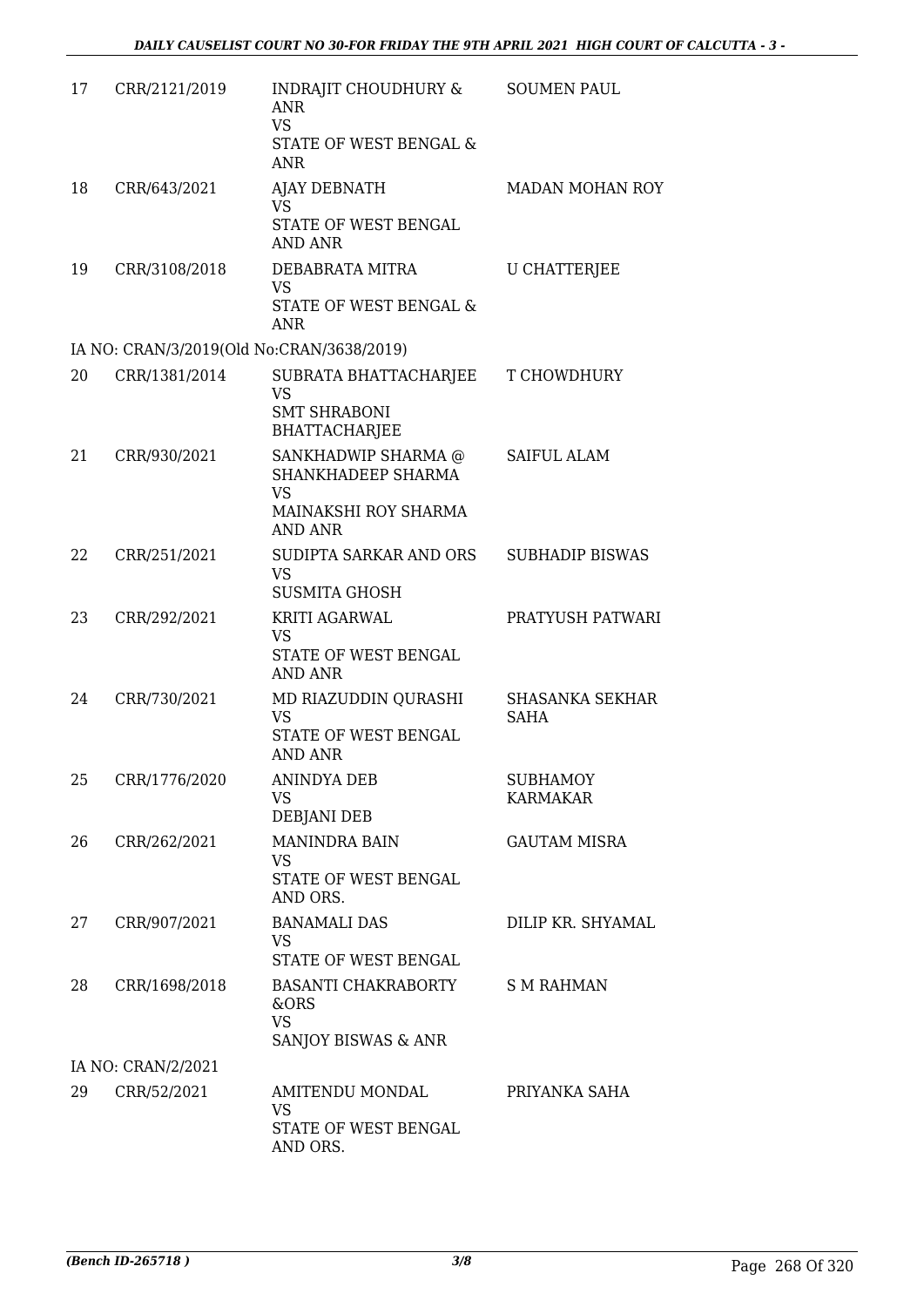| 30 | CRR/594/2021       | <b>KUNTAL PANDA</b><br><b>VS</b><br>STATE OF WEST BENGAL<br><b>AND ANR</b>                                | <b>DEBISREE ADHIKARY</b> |
|----|--------------------|-----------------------------------------------------------------------------------------------------------|--------------------------|
|    | IA NO: CRAN/1/2021 |                                                                                                           |                          |
| 31 | CRR/940/2021       | DEEPIKA GUPTA<br><b>VS</b><br>STATE OF WEST BENGAL                                                        | <b>ANIKET MITRA</b>      |
| 32 | CRR/921/2019       | <b>NARGIS PARVIN</b><br>VS<br>MOKBUL HOSSAIN & ORS.                                                       | APAN SAHA                |
| 33 | CRR/993/2021       | SOUMA SANKAR MONDAL<br><b>VS</b><br><b>SOUMI MONDAL NEE</b><br><b>DUTTA</b>                               | <b>SUJAN CHATTERJEE</b>  |
| 34 | CRR/62/2015        | NEETA CHAKRABORTY<br><b>VS</b><br><b>SEFALI CHAKRABORTY &amp;</b><br><b>ORS</b>                           | S. CHATTERJEE            |
| 35 | CRR/156/2015       | MOHD JAMALUDDIN & ORS<br><b>VS</b><br>FARHAN TARANNUM & ANR                                               | F RABI                   |
| 36 | CRR/385/2015       | <b>NASIR KHAN &amp; ORS</b><br><b>VS</b><br><b>SULTANA BIBI &amp; ANR</b>                                 | A K ADHYA                |
| 37 | CRR/492/2015       | SARBANI ROY CHOWDHURY<br>NEE MUKHERJEE<br><b>VS</b><br><b>BISWADEEP ROY</b><br><b>CHOWDHURY &amp; ORS</b> | <b>S K MALLICK</b>       |
| 38 | CRR/580/2015       | <b>GOUTAM SAMADDAR</b><br><b>VS</b><br><b>MOUSUMI SAMADDAR</b>                                            | S MAJI                   |
| 39 | CRR/1752/2015      | ANIMESH RAHA<br><b>VS</b><br>STATE OF WEST BENGAL &<br>ANR                                                | M CHATTERJEE             |
| 40 | CRR/799/2013       | <b>SUSHANTA TRIBEDI</b><br>VS<br>ANINDITA DEY @ ANINDITA<br>DEY ROY                                       | <b>IMRAN ALI</b>         |
| 41 | CRR/2523/2013      | SUBHENDHU LODH & ANR<br><b>VS</b><br><b>SAMPA LODH</b>                                                    | A GHOHS                  |
| 42 | CRR/106/2013       | JHUMA NEOGI @ DUTTA<br>VS.<br>KAMAL NEOGI & ANR                                                           | DIBASISH BASU            |
| 43 | CRR/384/2013       | MIR GOLAM AMBIA @ MIR<br><b>GOLAM KUDDUS</b><br><b>VS</b><br>STATE OF WEST BENGAL &<br>ANR                | PROSENJIT<br>MUKHERJEE   |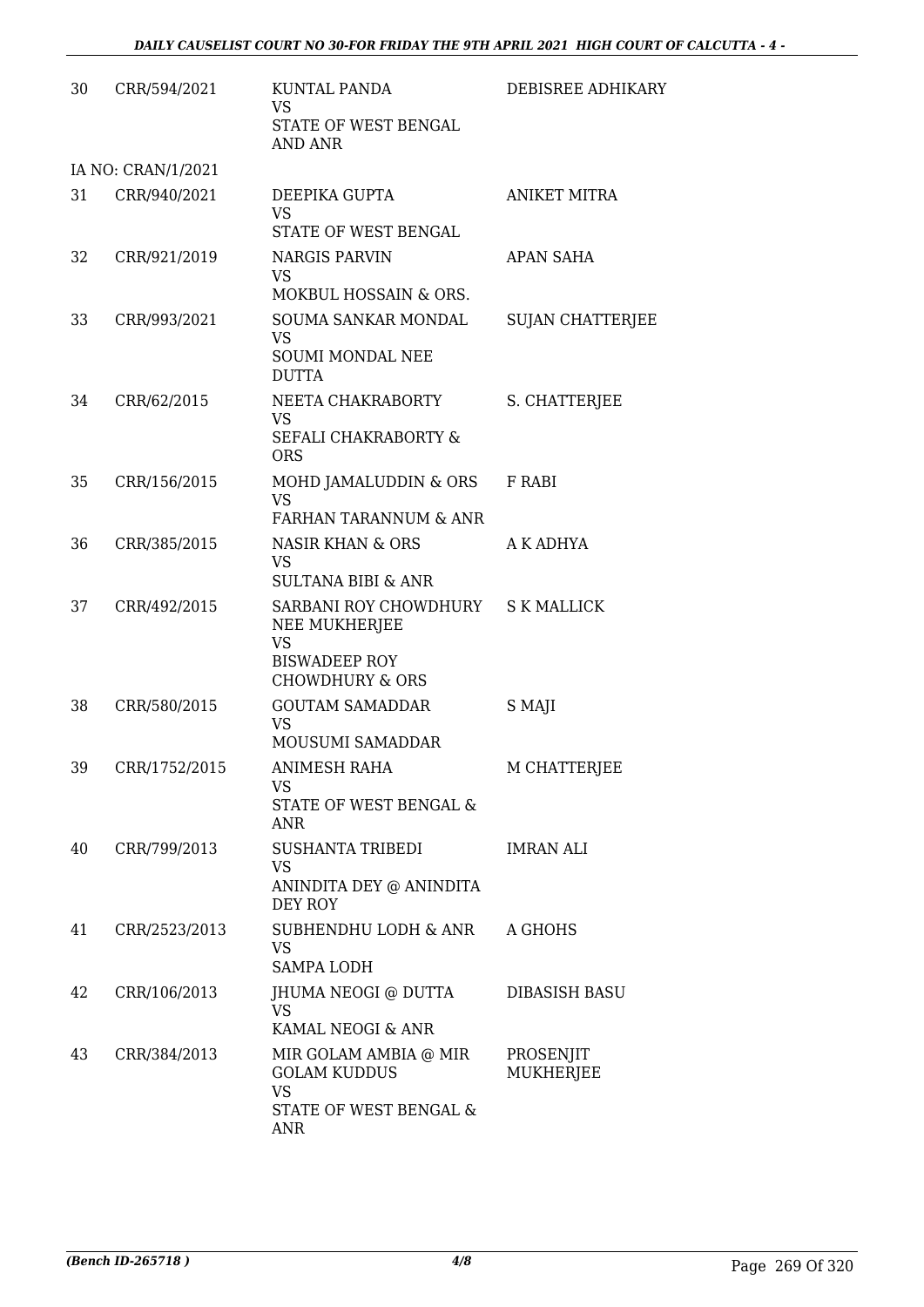| 44 | CRR/9/2017    | DEBOSRI DEB @ DEBASREE<br>DEB @ DEBOSHREE DEB<br><b>VS</b><br>SOMNATH DEB & ANR.    | SOMNATH ROY<br><b>CHOWDHURY</b> |
|----|---------------|-------------------------------------------------------------------------------------|---------------------------------|
| 45 | CRR/875/2013  | TANMOY CHATTERJEE<br><b>VS</b><br>RASHMI CHATTERJEE &<br><b>ANR</b>                 | JAYANTA NATH SAHA               |
| 46 | CRR/2558/2013 | JAMAT ALI MOLLA<br>VS<br>STATE OF WEST BENGAL &<br><b>ANR</b>                       | <b>JOYDEP ROY</b>               |
| 47 | CRR/2530/2013 | RABINDRANATH BAIRAGYA<br><b>VS</b><br>RIMA BAIRYAGA                                 | SANTANU MAJI                    |
| 48 | CRR/2106/2017 | <b>MALABIKA DAS</b><br><b>VS</b><br>STATE OF WEST BENGAL &<br><b>ORS</b>            | <b>SUBHENDU HAZRA</b>           |
| 49 | CRR/2104/2017 | RAJIB KR HORE & ANR<br><b>VS</b><br><b>SMT ANJALI HORE</b>                          | P BANERJEE                      |
|    |               | IA NO: CRAN/1/2018(Old No:CRAN/3091/2018)                                           |                                 |
| 50 | CRR/1981/2017 | DEBJANI DEB<br><b>VS</b><br><b>SOUMITRA DEB &amp; ANR</b>                           | R MUKHERJEE                     |
| 51 | CRR/2067/2015 | <b>GOURANGA SINHA</b><br><b>VS</b><br>CHHABI RANI SINHA<br><b>SAMANTA &amp; ANR</b> | <b>K B PATRA</b>                |
| 52 | CRR/2063/2015 | RIMI BHAUMIK<br><b>VS</b><br>STATE OF WEST BENGAL &<br>ANR.                         | PRASENJIT DEBNATH               |
| 53 | CRR/2025/2015 | PRSENJIT SINHA<br><b>VS</b><br>STATE OF WEST BENGAL &<br>ANR                        | R KARMAKAR                      |
| 54 | CRR/2908/2015 | DILIP KUMAR DHIBAR &<br><b>ORS</b><br><b>VS</b><br>STATE OF WEST BENGAL             | <b>ARUP KUNDU</b>               |
| 55 | CRR/2948/2015 | <b>KAKALI SUR</b><br><b>VS</b><br>STATE OF WEST BENGAL &<br>ANR.                    | <b>USHA DOSHI</b>               |
|    |               | IA NO: CRAN/1/2015(Old No:CRAN/2959/2015)                                           |                                 |
| 56 | CRR/2112/2019 | SOMENATH ROY<br><b>VS</b><br>STATE OF WEST BENGAL &<br>ANR                          | DEBJANI ROY<br><b>CHAUDHURI</b> |
|    |               | IA NO: CRAN/1/2019(Old No:CRAN/3341/2019)                                           |                                 |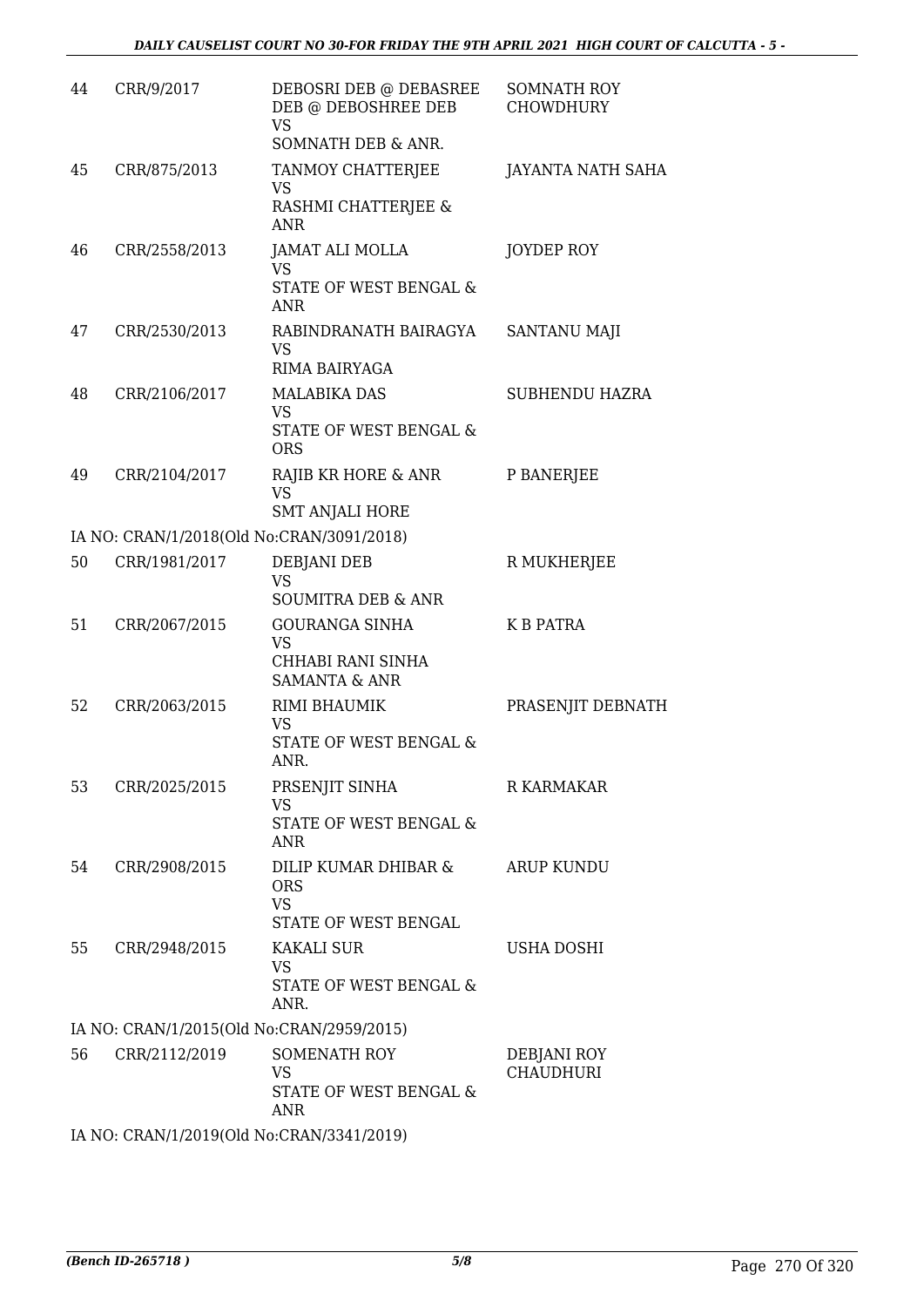| 57 | CRR/2113/2019                             | <b>GITA ROY</b><br><b>VS</b><br>STATE OF WEST BENGAL&<br><b>ANR</b>             | DEBJANI ROY<br><b>CHAUDHURI</b>                |
|----|-------------------------------------------|---------------------------------------------------------------------------------|------------------------------------------------|
|    | IA NO: CRAN/1/2019(Old No:CRAN/3342/2019) |                                                                                 |                                                |
| 58 | CRR/3326/2018                             | <b>ARINDAM BISWAS</b><br>VS<br>STATE OF WEST BENGAL &<br><b>ANR</b>             | A BHATTACHARYA                                 |
|    | IA NO: CRAN/1/2021                        |                                                                                 |                                                |
|    |                                           | <b>CONTESTED APPLICATION</b>                                                    |                                                |
| 59 | CRR/745/2018                              | SMT. RADHARANI<br><b>PRADHAN</b><br>VS.<br>STATE OF WEST BENGAL &<br><b>ORS</b> | SMT. RADHARANI<br><b>PRADHAN</b><br>(INPERSON) |
|    | wt60 CRR/2013/2018                        | RADHARANI PRADHAN<br><b>VS</b><br>STATE OF WEST BENGAL &<br><b>ORS</b>          | ANJAN DATTA                                    |
|    | IA NO: CRAN/5/2020(Old No:CRAN/1329/2020) |                                                                                 |                                                |
| 61 | CRR/1448/2018                             | AKHILESH SHAW@AKLESH<br><b>KUMAR SHAW</b><br><b>VS</b><br>KAKOLI SHAW@MONDAL    | <b>SAIKA KHAN</b>                              |
|    |                                           | <b>APPLICATION</b>                                                              |                                                |
| 62 | CRR/533/2019                              | SMT DIBYA PRASAD<br><b>VS</b><br>VIKASH KR BARI & ORS                           | AWADHESH KR RAI                                |
|    | IA NO: CRAN/1/2021                        |                                                                                 |                                                |
| 63 | CRMSPL/46/2019                            | MAHABIR GMB TRADEFIN<br>P. LTD.<br>VS<br>KASHINATH CHOWDHURY                    | <b>SUBHAMOY PATRA</b>                          |
|    |                                           | IA NO: CRAN/1/2020(Old No:CRAN/1211/2020), CRAN/2/2020(Old No:CRAN/1212/2020)   |                                                |
| 64 | CRMSPL/47/2019                            | MAHABIR GMB TRADEFIN<br>P. LTD.<br><b>VS</b><br>KASHINATH CHOWDHURY             | <b>SUBHAMAY PATRA</b>                          |
|    |                                           | IA NO: CRAN/1/2020(Old No:CRAN/1204/2020), CRAN/2/2020(Old No:CRAN/1210/2020)   |                                                |
| 65 | CRMSPL/45/2019                            | MAHABIR GMB TRADEFIN<br>P. LTD.<br><b>VS</b><br>KASHINATRH CHOWDHURY            | <b>SUBHOMAY PATRA</b>                          |
|    |                                           | IA NO: CRAN/1/2020(Old No:CRAN/1213/2020), CRAN/2/2020(Old No:CRAN/1215/2020)   |                                                |
| 66 | CRR/1094/2017                             | NIHAR KANTI GHOSH<br>VS<br>STATE OF WEST BENGAL &<br><b>ANR</b>                 | A PATI                                         |
|    | IA NO: CRAN/6/2021                        |                                                                                 |                                                |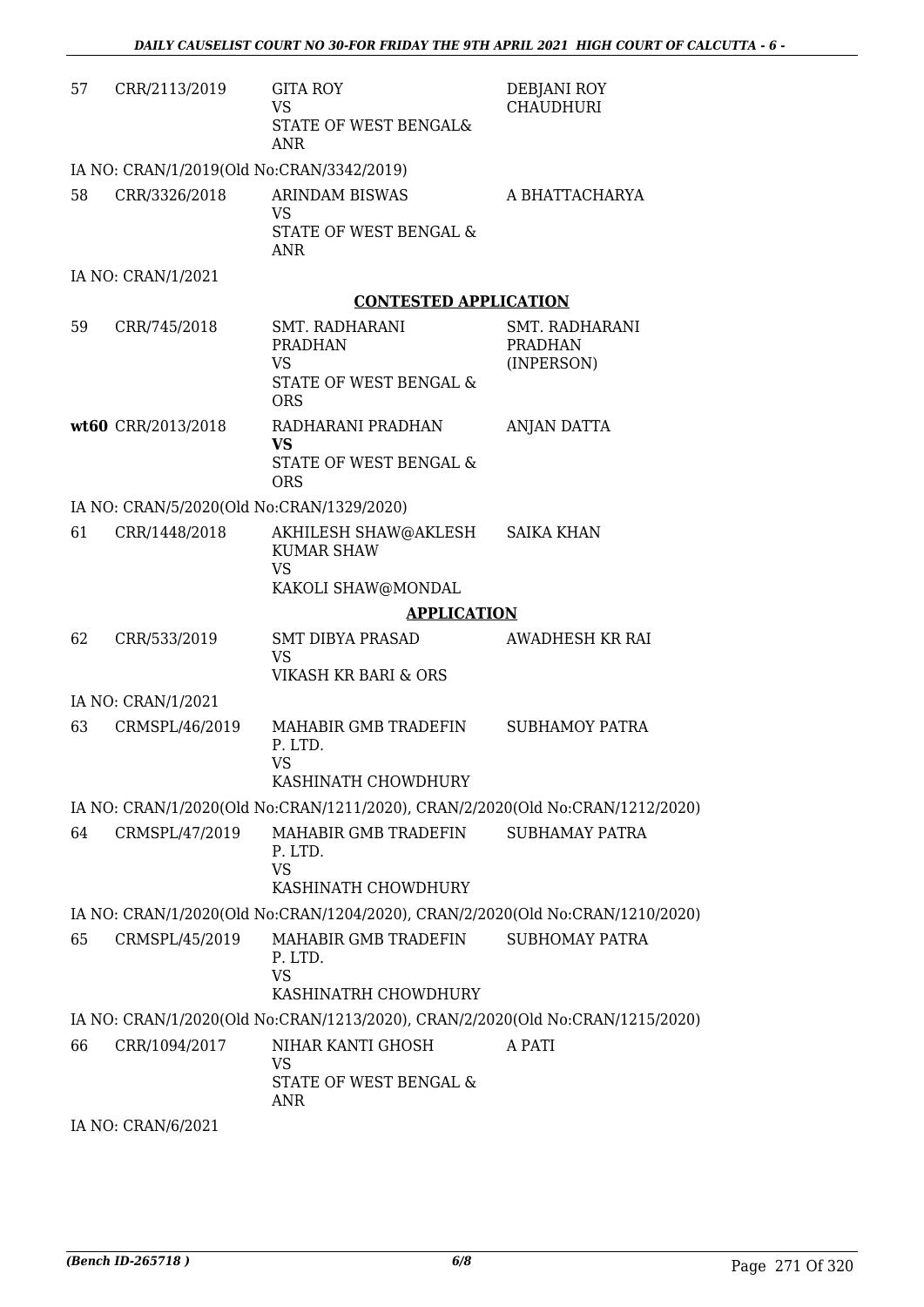| 67 | CRR/1095/2017                                                              | NIHAR KANTI GHOSH &<br><b>ORS</b><br><b>VS</b><br>STATE OF WEST BENGAL &<br><b>ANR</b> | A PATI                                     |
|----|----------------------------------------------------------------------------|----------------------------------------------------------------------------------------|--------------------------------------------|
|    | IA NO: CRAN/6/2021                                                         |                                                                                        |                                            |
| 68 | CRR/1093/2017                                                              | NIHAR KANTI GHOSH &<br><b>ANR</b><br><b>VS</b><br>STATE OF WEST BENGAL &<br>ANR        | A PATI                                     |
|    | IA NO: CRAN/6/2021                                                         |                                                                                        |                                            |
| 69 | CRA/670/2015                                                               | TULSI MAHANTA & ANR<br><b>VS</b><br>STATE OF WEST BENGAL                               | S DAS                                      |
|    |                                                                            | IA NO: CRAN/1/2015(Old No:CRAN/4078/2015), CRAN/2/2021, CRAN/3/2021                    |                                            |
|    |                                                                            | <b>HEARING</b>                                                                         |                                            |
| 70 | CRA/416/2017<br>$(PT I+II+1PB+1$<br>PB+4 files of LCR)                     | <b>SURAJIT BHUNIA</b><br><b>VS</b><br>STATE OF WEST BENGAL &<br>ORS.                   | PRADIP PAUL                                |
| 71 | CRA/757/2014<br>$(Pt I+II+1PB+4 files VS)$<br>$LCR + Trans.$ )             | MATIRUR RAHAMAN<br>STATE OF WEST BENGAL                                                | <b>G B CHAKRBORTY</b>                      |
| 72 | CRA/460/2019<br>$(Pt.-I+II+1PB+4$<br>files LCR)                            | <b>SWARUP SEN</b><br><b>VS</b><br>STATE OF WEST BENGAL                                 | <b>UDAY SANKAR</b><br><b>CHATTOPADHYAY</b> |
|    |                                                                            | IA NO: CRAN/2/2020(Old No:CRAN/2987/2020), CRAN/3/2020(Old No:CRAN/2988/2020)          |                                            |
| 73 | CRA/162/2015<br>$(P-I+II+1PB+5$ files $VS$<br>$LCR+2$ sets<br>Tran.+Brief) | <b>RAJEN MANDAL</b><br>STATE OF WEST BENGAL                                            | <b>SUFI KAMAL</b>                          |
| 74 | CRA/236/2015<br>$(P-I+II+1PB+4$ files<br>of LCR)                           | RAJENDRANATHM DAS<br>VS<br>STATE OF WEST BENGAL                                        | <b>DWAIPAYAN BISWAS</b>                    |
| 75 | CRA/476/2015<br>$(P-I+II+1PB+5$ files<br>LCR+Trans.)                       | PABITRA @ PARVAT @<br>PATTAR KARMAKAR @ DAS<br>VS<br>STATE OF WEST BENGAL              | <b>U BANERJEE</b>                          |
| 76 | CRA/292/2020<br>$(Pt.-I+II+3 files$<br>LCR+ Brief)                         | <b>AMITAVA DAS</b><br>VS<br>STATE OF WEST BENGAL<br>AND ORS.                           | <b>SUDIP</b><br><b>CHATTOPADHYAY</b>       |
|    | IA NO: CRAN/1/2021                                                         |                                                                                        |                                            |
| 77 | CRA/135/2011<br>$(P-I+II+1PB+3$ files<br>LCR)                              | N.G. RAMAN<br><b>VS</b><br>S.NARASINGH @ SRINIVAS<br>RAO & ANR                         | DILIP KR. MAITY                            |
| 78 | CRA/377/2016<br>$(Pt.-I+II+1PB+4$<br>files LCR)                            | SAMIR SARDAR & ANR<br>VS<br>STATE OF WEST BENGAL                                       | S BANERJEE                                 |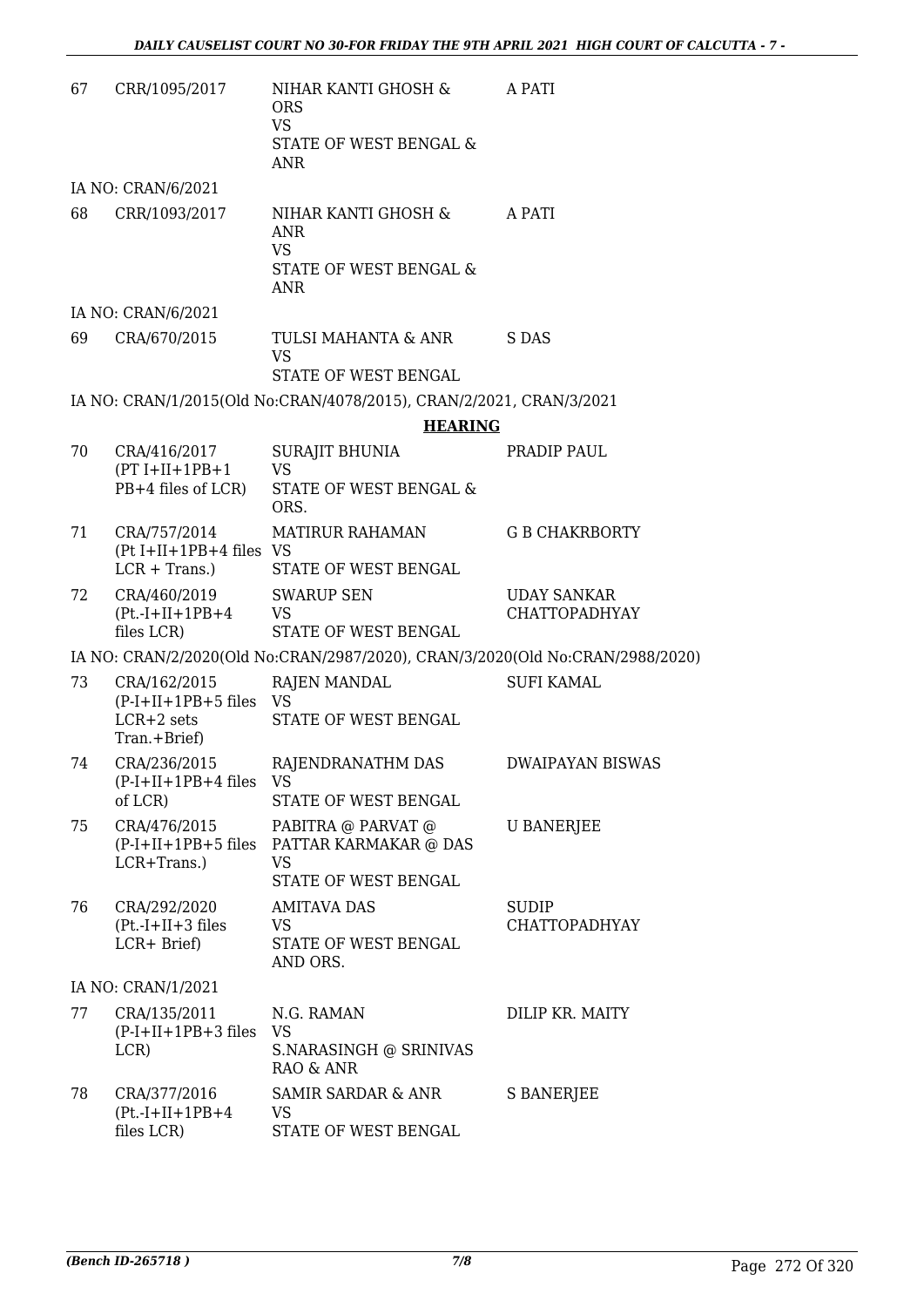| 79 | CRA/678/2018<br>$(Pt.-I+II+1PB+5$<br>files LCR)                                                       | <b>BIBHAS DEY</b><br>VS<br>STATE OF WEST BENGAL                                   | <b>FAZLUR RAHMAN</b>                      |
|----|-------------------------------------------------------------------------------------------------------|-----------------------------------------------------------------------------------|-------------------------------------------|
|    | IA NO: CRAN/2/2021                                                                                    |                                                                                   |                                           |
| 80 | CRA/189/2017<br>$(Pt.-I+II+1PB+5$<br>files LCR+ Brief)                                                | KRISHNA KUMAR PATEL<br><b>VS</b><br>STATE OF WEST BENGAL                          | ARNAB SAHA                                |
|    | IA NO: CRAN/2/2021                                                                                    |                                                                                   |                                           |
| 81 | CRA/167/2018 ANUKUL DAS<br>$(Pt-I+II+1PB+5$ files VS                                                  | LCR+ Translation)) STATE OF WEST BENGAL                                           | A SAHA                                    |
|    | IA NO: CRAN/3/2020, CRAN/4/2020                                                                       |                                                                                   |                                           |
| 82 | $(P-I+II+1PB+3$ files VS<br>LCR)                                                                      | CRA/58/2016 BABLU KARMAKAR<br>STATE OF WEST BENGAL                                | KAMAL KRISHNA<br><b>GUHA</b>              |
|    | IA NO: CRAN/1/2021, CRAN/2/2021                                                                       |                                                                                   |                                           |
| 83 | CRA/118/2016<br>(P-I+II+1PB+3 files VS<br>AR(Ct)                                                      | TAPAN CHAKRABORTY<br>LCR + 2 Registers) CENTRAL BUROUE OF<br><b>INVESTIGATION</b> | <b>SOMYA BASU ROY</b><br><b>CHOWDHURI</b> |
|    | IA NO: CRAN/1/2021                                                                                    |                                                                                   |                                           |
| 84 | CRA/3/2017<br>$(Pt I+II+1PB+3$<br>files LCR+ 3 service STATE, (CBI)<br>books+ Attendance<br>Register) | TRIDIP BHOWMIK<br><b>VS</b>                                                       | S BASU                                    |
| 85 | CRA/554/2007<br>$(Pt.-I+II+3 files$<br>$LCR+1PB$                                                      | SUBRATA BHATTACHAYYA<br><b>VS</b><br>STATE OF WEST BENGAL                         | SUNDER SINGH                              |
|    | IA NO: CRAN/1/2007(Old No:CRAN/1880/2007)                                                             |                                                                                   |                                           |
| 86 | CRA/180/2019<br>$(Pt.-I+II+1PB+3$ PVT. LTD.<br>files LCR)                                             | M/S. RUBY INFRALOGISTIC<br>VS<br>M/S RASHMI ENTERPRIES<br>$(P)$ LTD & ANR         | <b>AVISHEK BHANDARI</b>                   |
| 87 | CRA/431/2015<br>$(P-I+II+1PB+4$ files<br>$LCR+1$ PB)                                                  | SK INSANUDDIN @ SK<br><b>INSAN &amp; ORS</b><br><b>VS</b><br>STATE OF WEST BENGAL | T CHOWDHURY                               |
|    | IA NO: CRAN/2/2016(Old No:CRAN/512/2016)                                                              |                                                                                   |                                           |
| 88 | CRA/306/2015<br>$(Pt-I+II+5$ files<br>$LCR+1PB$<br>$+Trans.+Brief)$                                   | BHUDEB CHAUDHURI @<br><b>BHUDEB CHOWDHURY</b><br>VS<br>STATE OF WEST BENGAL       | R MANNA                                   |
|    |                                                                                                       | IA NO: CRAN/2/2016(Old No:CRAN/3153/2016), CRAN/3/2019(Old No:CRAN/2649/2019)     |                                           |
| 89 | CRA/757/2015<br>$(Pt.-I+II+1PB+4$<br>files LCR)                                                       | <b>MUNNI BIBI</b><br>VS<br>STATE OF WEST BENGAL                                   | <b>SANGITA</b><br>CHATTERJEE              |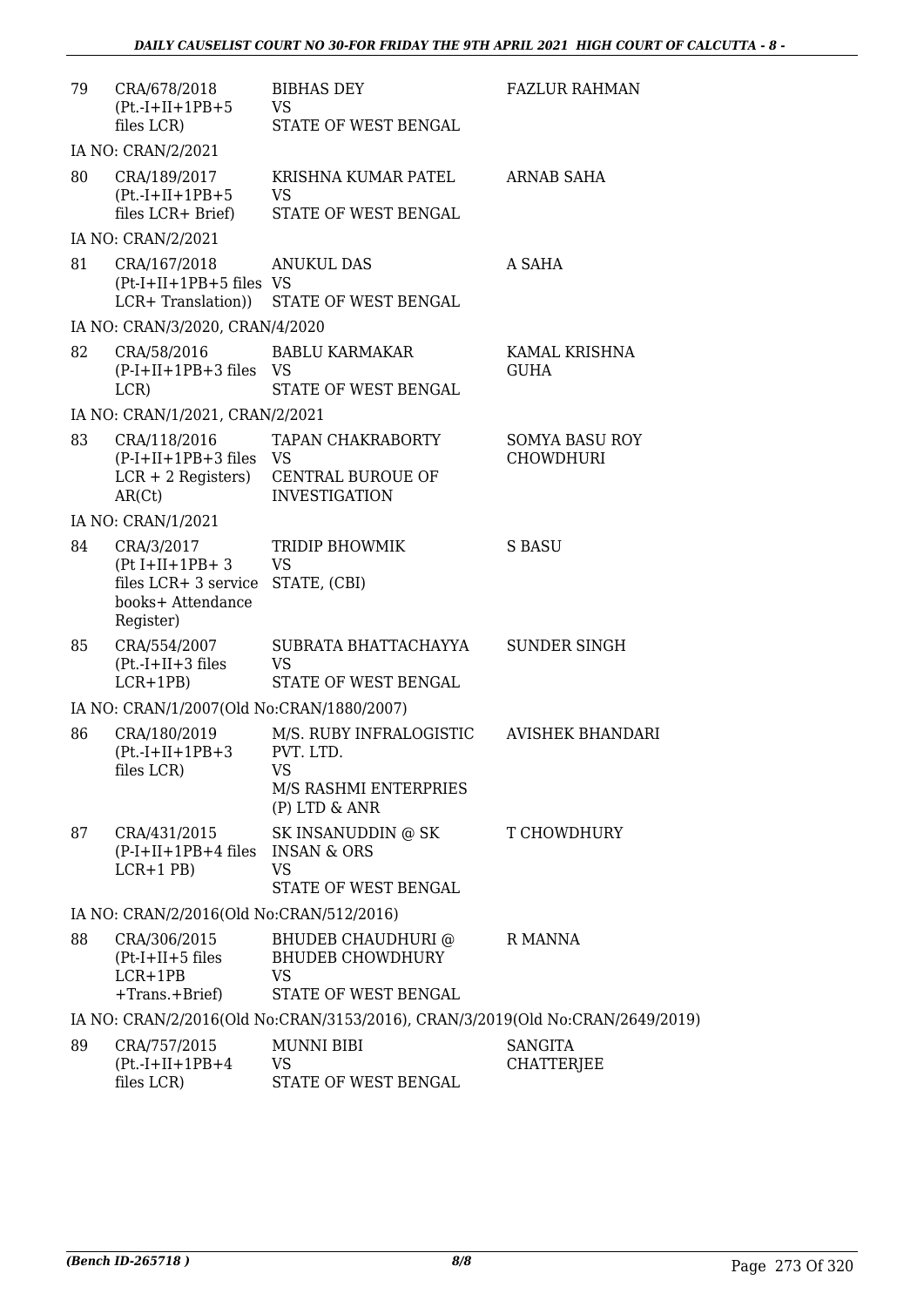

## In The High Court at Calcutta

### **Appellate Side**

**DAILY CAUSELIST For Friday The 9th April 2021**

### **COURT NO. 42 SINGLE BENCH (SB - XVI) AT 10:30 AM HON'BLE JUSTICE SUBHASIS DASGUPTA (VIA VIDEO CONFERENCE)**

#### **ON AND FROM MONDAY, THE 11TH JANUARY, 2021 - ADMISSION OF CRIMINAL MOTIONS AND HEARING OF CRIMINAL REVISIONS WHICH ARE NOT ASSIGNED TO ANY OTHER BENCH INCLUDING APPLICATIONS CONNECTED THERETO; HEARING OF CRIMINAL REVISIONS (IRRESPECTIVE OF CLASSIFICATION) FILED UPTO 2015 INCLUDING CONNECTED APPLICATIONS;**

#### **HEARING OF CRIMINAL APPEALS.**

**ON AND FROM TUESDAY, 6TH APRIL, 2021 TO AS LONG AS HON'BLE JUSTICE JAY SENGUPTA DOES NOT SIT HON'BLE JUSTICE SUBHASIS DASGUPTA IN ADDITION TO HIS OWN LIST AND DETERMINATION, WILL SIT SINGLY AND TAKE UP THE LIST AND DETERMINATION OF HON'BLE JUSTICE JAY SENGUPTA.**

**(A) MENTIONING FOR INCLUSION ON THE FIRST WORKING DAY OF THE WEEK.**

**(B) MENTIONING FOR INCLUSION OF "CRIMINAL REVISION HEARING" IRRESPECTIVE OF CLASSIFICATION FILED (UPTO 2015) AND HEARING OF CRIMINAL APPEALS ON THURSDAY OF THE WEEK.**

**(C) EVERY FRIDAY AFTER 12 P.M. ALL ADJOURNED MOTIONS WILL BE TAKEN UP.**

**NOTE : MATTERS WILL BE TAKEN UP THROUGH PHYSICAL HEARING ONLY WHEN BOTH PARTIES ARE AGREED.**

#### **FOR JUDGMENT**

1 CRR/1754/2020 (FILE WITH J.) RAMESH CHANDRA AGARWAL VS THE STATE OF WEST BENGAL AND ANR INDRADEEP BASU

#### IA NO: CRAN/1/2021

#### **TO BE MENTIONED**

2 CRR/509/2021 (FOR CORRECTION) AND ANOTHER PRASENJIT SAHA @ NEPA VS SUDIP GHOSH **CHOWDHURY** 

STATE OF WEST BENGAL

#### **EXTENSION OF INTERIM ORDER**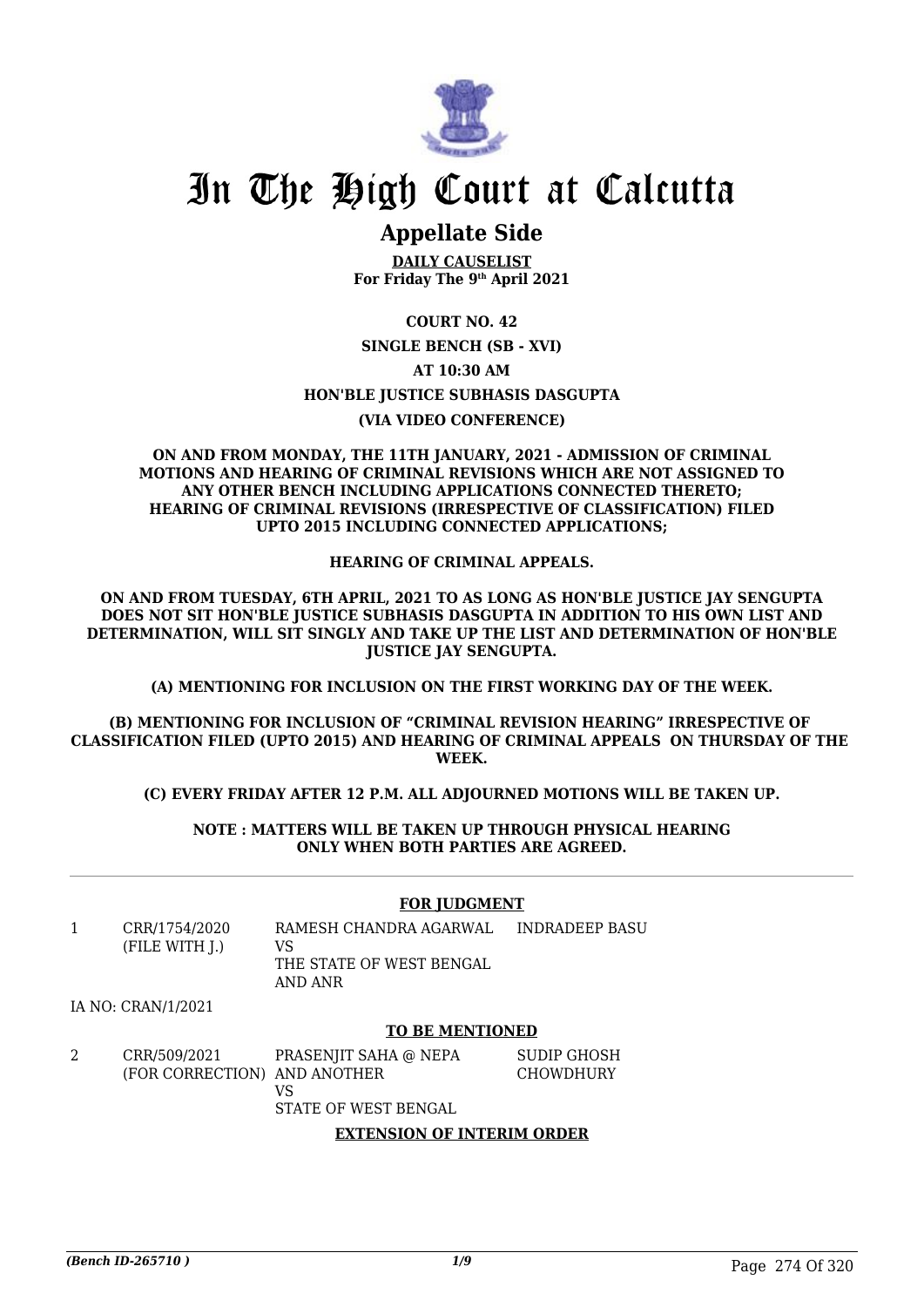| 3   | CRR/3180/2014                    | INDUS TOWER LTD & ANR<br>VS                               | A GHOSH                                                                                         |
|-----|----------------------------------|-----------------------------------------------------------|-------------------------------------------------------------------------------------------------|
|     |                                  | STATE OF WEST BENGAL &<br><b>ANR</b>                      |                                                                                                 |
|     | No:CRAN/1272/2020), CRAN/16/2021 |                                                           | IA NO: CRAN/8/2017(Old No:CRAN/138/2017), CRAN/14/2019(Old No:CRAN/4869/2019), CRAN/15/2020(Old |
| 4   | CRR/912/2017                     | GREAVES COTTON LTD & ORS<br>VS                            | <b>ATISH GHOSH</b>                                                                              |
|     |                                  | STATE OF WEST BENGAL                                      |                                                                                                 |
|     |                                  |                                                           | IA NO: CRAN/3/2017(Old No:CRAN/3290/2017), CRAN/8/2019(Old No:CRAN/1873/2019), CRAN/12/2021     |
| 5   | CRR/2143/2018                    | <b>AMIT SINGH</b><br>VS<br>STATE OF WEST BENGAL &         | <b>SOUMEN GHOSH</b>                                                                             |
|     |                                  | <b>ORS</b>                                                |                                                                                                 |
|     | IA NO: CRAN/7/2021               |                                                           |                                                                                                 |
| 6   | CRR/2144/2018                    | <b>GARIMA SINGH</b><br>VS                                 | <b>S GHOSH</b>                                                                                  |
|     |                                  | STATE OF WEST BENGAL &<br><b>ANR</b>                      |                                                                                                 |
|     | IA NO: CRAN/7/2021               |                                                           |                                                                                                 |
| 7   | CRR/13/2021                      | RAMPROSAD ROY AND ANR<br>VS                               | <b>ARNAB DAS</b>                                                                                |
|     |                                  | State of West Bengal AND ANR                              |                                                                                                 |
|     |                                  | IA NO: CRAN/1/2021, CRAN/2/2021, CRAN/3/2021, CRAN/4/2021 |                                                                                                 |
| wt8 | CRR/1693/2020                    | PRADIP CHOWDHURY<br><b>VS</b>                             | <b>ANIRBAN BANERJEE</b>                                                                         |
|     |                                  | STATE OF WEST BENGAL AND<br><b>ANR</b>                    |                                                                                                 |
| 9   | CRR/242/2021                     | BHASKAR SAHA AND ANR<br><b>VS</b><br><b>SEBI</b>          | <b>ABHISHEK BANERJEE</b>                                                                        |
|     | IA NO: CRAN/1/2021, CRAN/2/2021  |                                                           |                                                                                                 |
| 10  | CRR/380/2021                     | ASRAF ALI MOLLA                                           | <b>SHASHANKA</b>                                                                                |
|     | (ASSIGNED)                       | VS                                                        | SHEKHAR SAHA                                                                                    |
|     |                                  | STATE OF WEST BENGAL                                      |                                                                                                 |
|     |                                  | <b>LISTED MOTION</b>                                      |                                                                                                 |
| 11  | CRR/2247/2019                    | REBA KALYAN MITRA<br>VS                                   | RAMANUJ ROY<br><b>CHAUDHURI</b>                                                                 |
|     |                                  | HOWRAH MOTOR COMPANY<br>LTD.                              |                                                                                                 |
| 12  | CRR/547/2020                     | PRABIR KR. DUTTA & ANR.<br>VS                             | <b>SUJIT SAHA</b>                                                                               |
|     |                                  | STATE OF WEST BENGAL &<br>ANR.                            |                                                                                                 |
| 13  | CRR/1340/2020                    | JAGADISH CHANDRA BAG<br><b>VS</b>                         | <b>SEKHAR SENGUPTA</b>                                                                          |
|     |                                  | State of West Bengal                                      |                                                                                                 |
|     | IA NO: CRAN/1/2020               |                                                           |                                                                                                 |
| 14  | CRR/252/2021<br>(CT. 32)         | RAJANI PANDEY AND ORS<br><b>VS</b>                        | <b>SUPRIYA GOLE</b>                                                                             |
|     |                                  | STATE OF WEST BENGAL AND<br>ANR                           |                                                                                                 |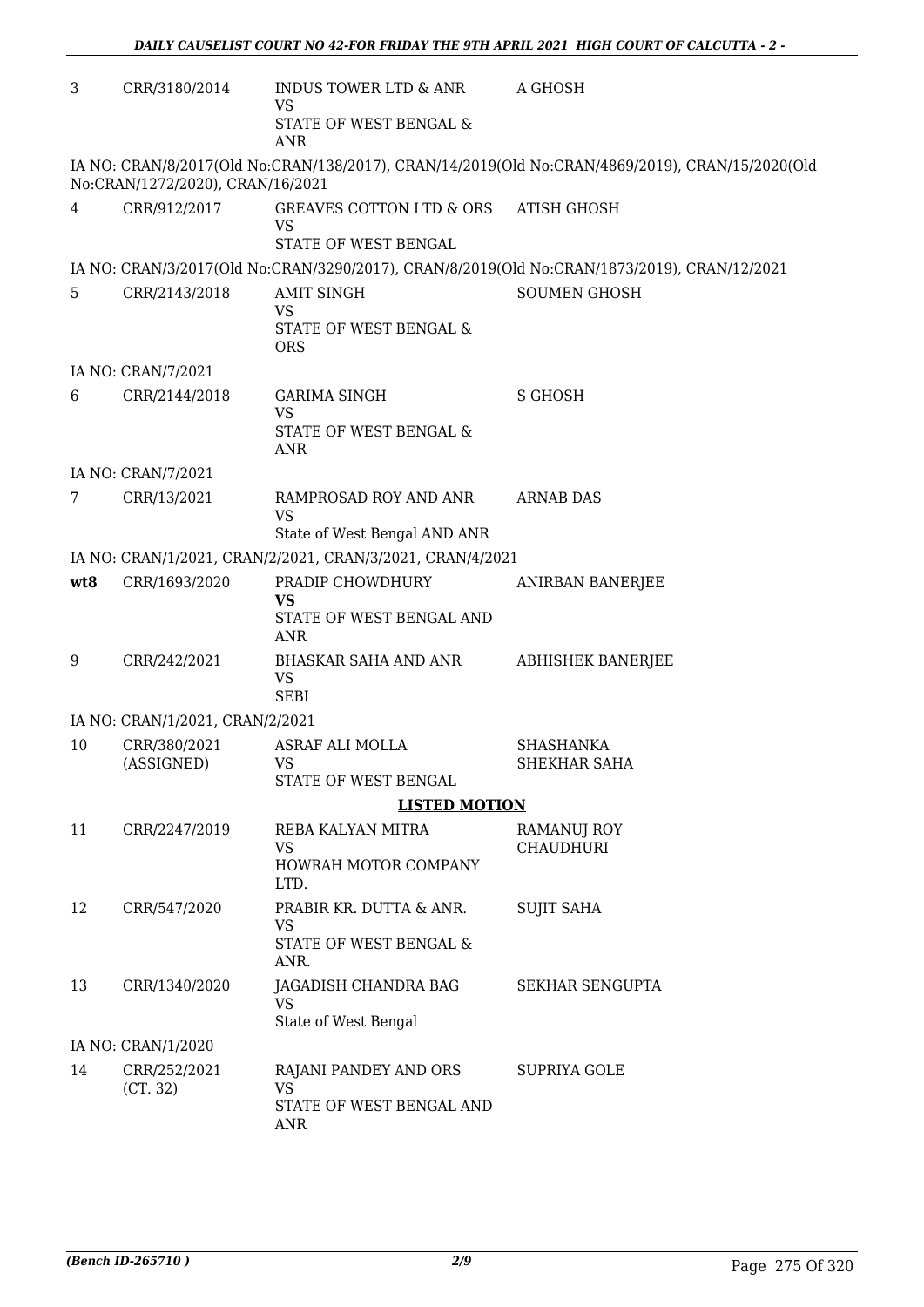| 15   | CRR/555/2021             | RAJEEV MOHTA<br><b>VS</b><br>STATE OF WEST BENGAL AND<br><b>ANR</b>                                        | <b>ANIRUDDHA</b><br><b>BHATTACHARYYA</b> |
|------|--------------------------|------------------------------------------------------------------------------------------------------------|------------------------------------------|
|      | IA NO: CRAN/1/2021       |                                                                                                            |                                          |
| 16   | CRR/651/2021             | <b>GOUTAM PAL @ BABU</b><br><b>VS</b><br>STATE OF WEST BENGAL AND<br>ORS.                                  | <b>S.G. CHOWDHURY</b>                    |
| 17   | CRR/719/2021<br>(CT. 32) | ANANDA GHOSH AND ORS.<br><b>VS</b><br>STATE OF WEST BENGAL AND<br>ANR.                                     | SOMNATH ADHIKARY                         |
| wt18 | CRR/755/2021             | ANANDA GHOSH AND ORS<br><b>VS</b><br>STATE OF WEST BENGAL AND<br><b>ANR</b>                                | SOMNATH ADHIKARY                         |
|      | IA NO: CRAN/1/2021       |                                                                                                            |                                          |
| 19   | CRR/737/2021<br>(CT. 32) | NILMADHAB SARKAR<br>VS<br><b>STATE OF WEST BENGAL</b>                                                      | Anirban Banerjee                         |
|      | IA NO: CRAN/1/2021       |                                                                                                            |                                          |
| 20   | CRR/810/2021<br>(CT. 32) | <b>VINAY MISHRA</b><br><b>VS</b><br>THE CENTRAL BUREAU OF<br><b>INVESTIGATION AND OTHERS</b>               | <b>AYAN PODDAR</b>                       |
| 21   | CRR/868/2021             | RADHA NATH NANDY<br><b>VS</b><br>STATE OF WEST BENGAL AND<br><b>ANR</b>                                    | RADHA NATH NANDY                         |
| 22   | CRR/892/2021             | <b>SOURAV BISWAS</b><br><b>VS</b><br>STATE OF WEST BENGAL                                                  | <b>SUBHADEEP GHOSH</b>                   |
| 23   | CRR/910/2021             | VISHAL KUMAR HELA<br>VS.<br>STATE OF WEST BENGAL                                                           | <b>SEKHAR BARMAN</b>                     |
| 24   | CRR/911/2021             | VINOD CHAWLA<br>VS<br>STATE OF WEST BENGAL                                                                 | <b>JOYJIT DUTTA</b>                      |
| 25   | CRR/926/2021             | MD. EHTESHAMUDDIN<br><b>VS</b><br>STATE OF WEST BENGAL                                                     | NILOFER SIDDIQUE<br>ALAM                 |
| 26   | CRR/936/2021             | YASHNA PROJECTS LLP AND<br><b>ORS</b><br><b>VS</b><br><b>CHOWZY KIOSK LLP</b>                              | ANIRBAN TARAFDAR                         |
| 27   | CRR/951/2021<br>(CT. 32) | JADAB CHATTOPADHYAY @<br><b>JADAB CHANDRA</b><br><b>CHATTOPADHYAY</b><br><b>VS</b><br>STATE OF WEST BENGAL | SARTHAK MONDAL                           |
| 28   | CRR/971/2021             | <b>JASODULAL HAZRA AND ORS</b><br><b>VS</b><br>STATE OF WEST BENGALAND<br><b>ANR</b>                       | KARUNAMOYEE<br><b>SAMANTA</b>            |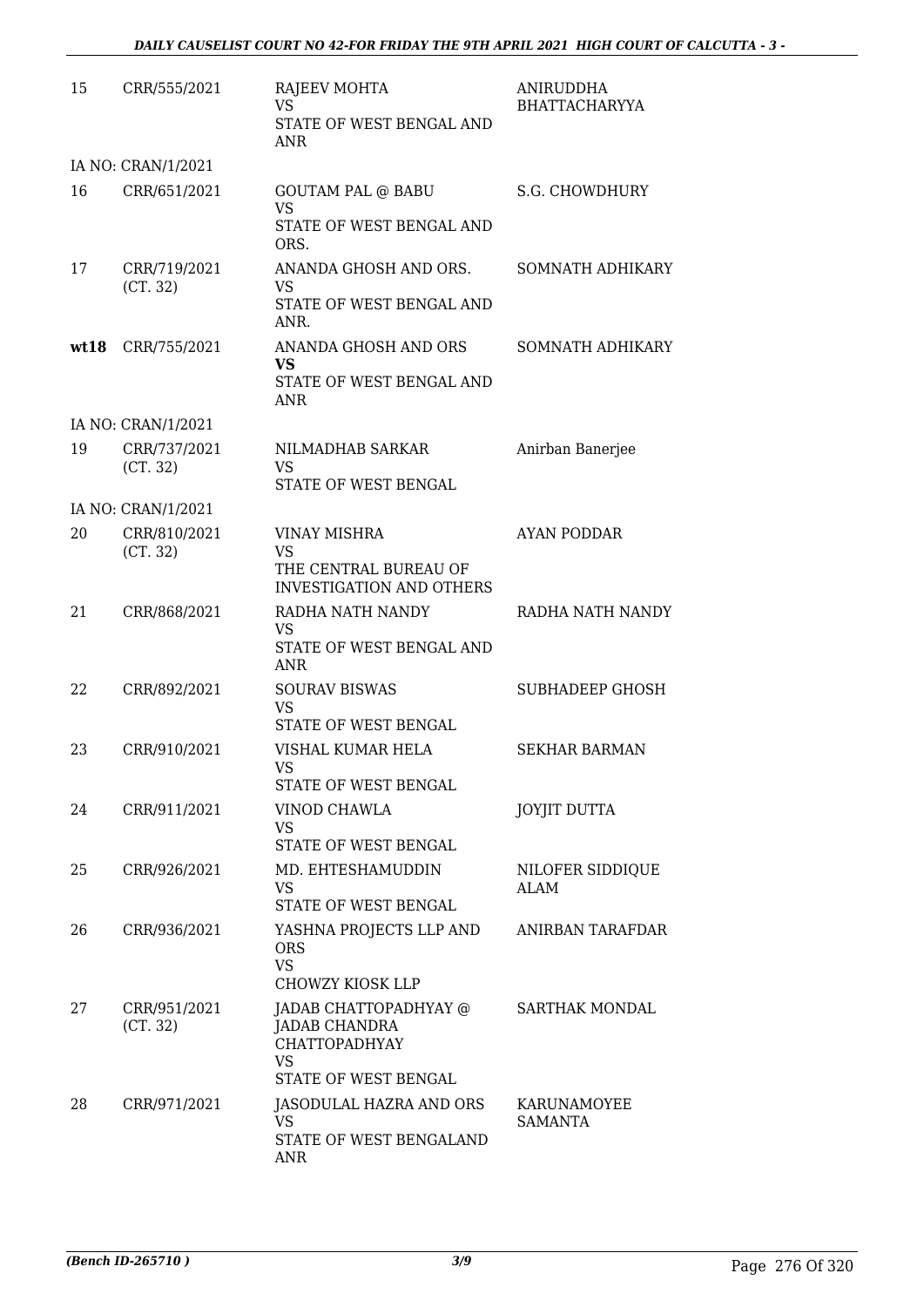| 29 | CRR/978/2021  | VE COMMERCIAL VEHICLE<br>LTD AND ORS<br><b>VS</b><br>STATE OF WEST BENGAL AND<br><b>ANR</b> | <b>GOUTAM DEY</b>                        |
|----|---------------|---------------------------------------------------------------------------------------------|------------------------------------------|
| 30 | CRR/1005/2021 | <b>AMIT TODI AND ORS</b><br>VS<br>STATE OF WEST BENGAL AND<br>ANR                           | GAGANJYOT SINGH                          |
| 31 | CRR/1006/2021 | LGW LIMITED AND ORS<br><b>VS</b><br>STATE OF WEST BENGAL AND<br><b>ANR</b>                  | <b>SHAREQUL HAQUE</b>                    |
| 32 | CRR/1009/2021 | PANKAJ SHAH<br><b>VS</b><br>STATE OF WEST BENGAL AND<br>ANR.                                | <b>BISWABRATA BASU</b><br><b>MALLICK</b> |
| 33 | CRR/1018/2021 | DEBASMITA DAS<br><b>VS</b><br>PRIYA PRASAD AND ANR                                          | <b>SUBHAJIT</b><br><b>CHOWDHURY</b>      |
| 34 | CRR/1025/2021 | <b>BALAI LAL DAS</b><br><b>VS</b><br>STATE OF WEST BENGAL                                   | <b>SARTHAK BURMAN</b>                    |
| 35 | CRR/1026/2021 | ATAUR HUSSAIN @ ATAUL<br>AND ORS.<br>VS<br>STATE OF WEST BENGAL                             | PARVEJ ANAM                              |
| 36 | CRR/1039/2021 | DEBMALYA GHOSAL<br><b>VS</b><br>STATE OF WEST BENGAL AND<br>ORS.                            | <b>SOUVIK DAS</b>                        |
| 37 | CRR/1040/2021 | SAMIR KUMAR GHOSAL<br><b>VS</b><br>STATE OF WEST BENGAL AND<br>ORS.                         | <b>SOUVIK DAS</b>                        |
| 38 | CRR/1041/2021 | <b>BIJOY RAM</b><br>VS.<br><b>STATE OF WEST BENGAL</b>                                      | <b>SUDIP GHOSH</b><br><b>CHOWDHURY</b>   |
| 39 | CRR/1042/2021 | SK SAHABUDDIN@HABLU<br><b>VS</b><br>STATE OF WEST BENGAL                                    | <b>SUDIP GHOSH</b><br><b>CHOWDHURY</b>   |
| 40 | CRR/1043/2021 | SUPRATIM SARKAR@BITTU<br><b>VS</b><br>STATE OF WEST BENGAL                                  | SUDIP GHOSH<br><b>CHOWDHURY</b>          |
| 41 | CRR/1044/2021 | MUKTAR ALI@SAHEB<br><b>VS</b><br>STATE OF WEST BENGAL                                       | <b>SUDIP GHOSH</b><br><b>CHOWDHURY</b>   |
| 42 | CRR/1045/2021 | <b>SUVO ARI</b><br>VS<br>STATE OF WEST BENGAL                                               | <b>SUDIP GHOSH</b><br><b>CHOWDHURY</b>   |
| 43 | CRR/1046/2021 | <b>MOUSUMI BISWAS</b><br>VS<br>STATE OF WEST BENGAL                                         | <b>SUDIP GHOSH</b><br><b>CHOWDHURY</b>   |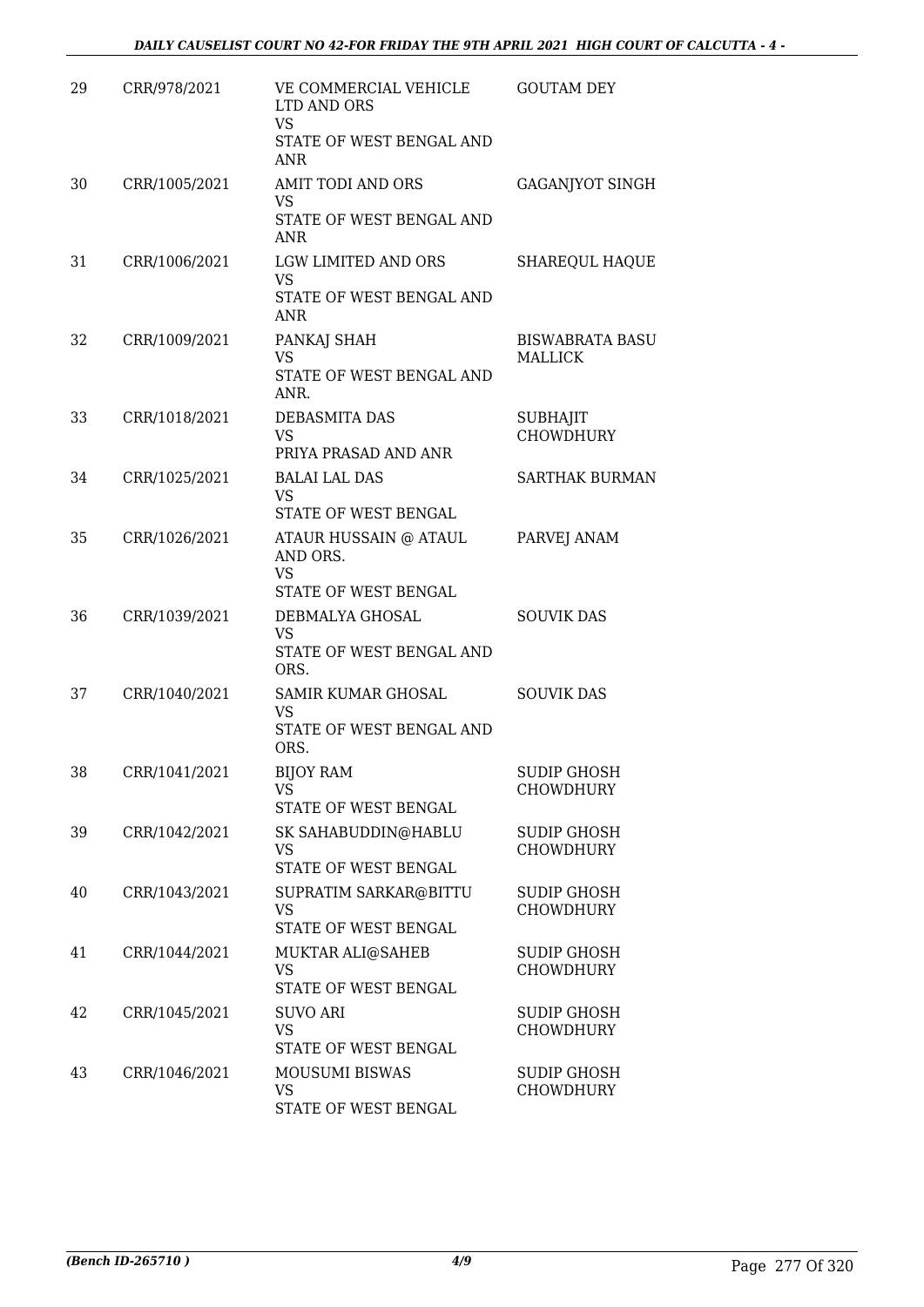| 44 | CRR/1048/2021      | SHIB SANKAR HALDAR AND<br><b>ORS</b><br><b>VS</b><br>STATE OF WEST BENGAL AND<br><b>ANR</b>                            | SANTANU MAJI                       |
|----|--------------------|------------------------------------------------------------------------------------------------------------------------|------------------------------------|
| 45 | CRR/1050/2021      | SAURAV KUMAR MITRA @<br><b>SOURAV MITRA</b><br><b>VS</b><br>STATE OF WEST BENGAL AND<br><b>ANR</b>                     | SANTANU MAJI                       |
| 46 | CRR/1051/2021      | <b>SAMIK BASU</b><br><b>VS</b><br>STATE OF WEST BENGAL                                                                 | PRADYOT SAHA                       |
| 47 | CRR/1053/2021      | <b>DIPAK MAITY</b><br><b>VS</b><br>STATE OF WEST BENGAL                                                                | <b>SOUMYA BANERJEE</b>             |
| 48 | CRR/1054/2021      | <b>MADHURI</b><br>BANDYOPADHYAY@MADHURY<br><b>BANDYOPADHYAY</b><br><b>VS</b><br>STATE OF WEST BENGAL AND<br><b>ANR</b> | ANIRUDDHA<br><b>BHATTACHARYYA</b>  |
| 49 | CRR/1056/2021      | DR BARSAN CHATTERJEE<br><b>VS</b><br>BANDANA CHATTERJEE AND<br><b>ORS</b>                                              | Kunal Ganguly                      |
| 50 | CRR/1057/2021      | ARUN SHARMA AND ANR<br><b>VS</b><br>VIJAY BAVISHI AND ANR                                                              | <b>SOFIA NESAR</b>                 |
| 51 | CRR/1058/2021      | MIHIR KUMAR GHATAK AND<br><b>AND ANR</b><br>VS<br>STATE OF WEST BENGAL AND<br>ORS.                                     | <b>SUBRATA</b><br><b>MUKHERJEE</b> |
| 52 | CRR/1059/2021      | <b>TARIKUL ISLAM</b><br>VS<br>STATE OF WEST BENGAL AND<br>ANR                                                          | RAHUL SINGH                        |
| 53 | CRR/1060/2021      | APERESH SANTRA AND ORS<br>VS.<br>STATE OF WEST BENGAL AND<br><b>ANR</b>                                                | SK SAHJAHAN ALI                    |
| 54 | CRR/1062/2021      | ASHOK KUMAR PODDAR<br>VS<br>SECURITIES AND EXCHNAGE<br><b>BOARD OF INDIA</b>                                           | <b>ASHOK KUMAR</b><br><b>SINGH</b> |
| 55 | CRR/1063/2021      | <b>BIPLAB BISWAS AND</b><br><b>ANOTHER</b><br><b>VS</b><br>STATE OF WEST BENGAL                                        | <b>KUSAL KUMAR</b><br>MUKHERJEE    |
| 56 | CRR/1064/2021      | MRS ALPANA KHAN AND ANR<br>VS.<br>STATE OF WEST BENGAL AND<br>ANR                                                      | DIPENDRA NATH<br><b>CHUNDER</b>    |
|    | IA NO: CRAN/1/2021 |                                                                                                                        |                                    |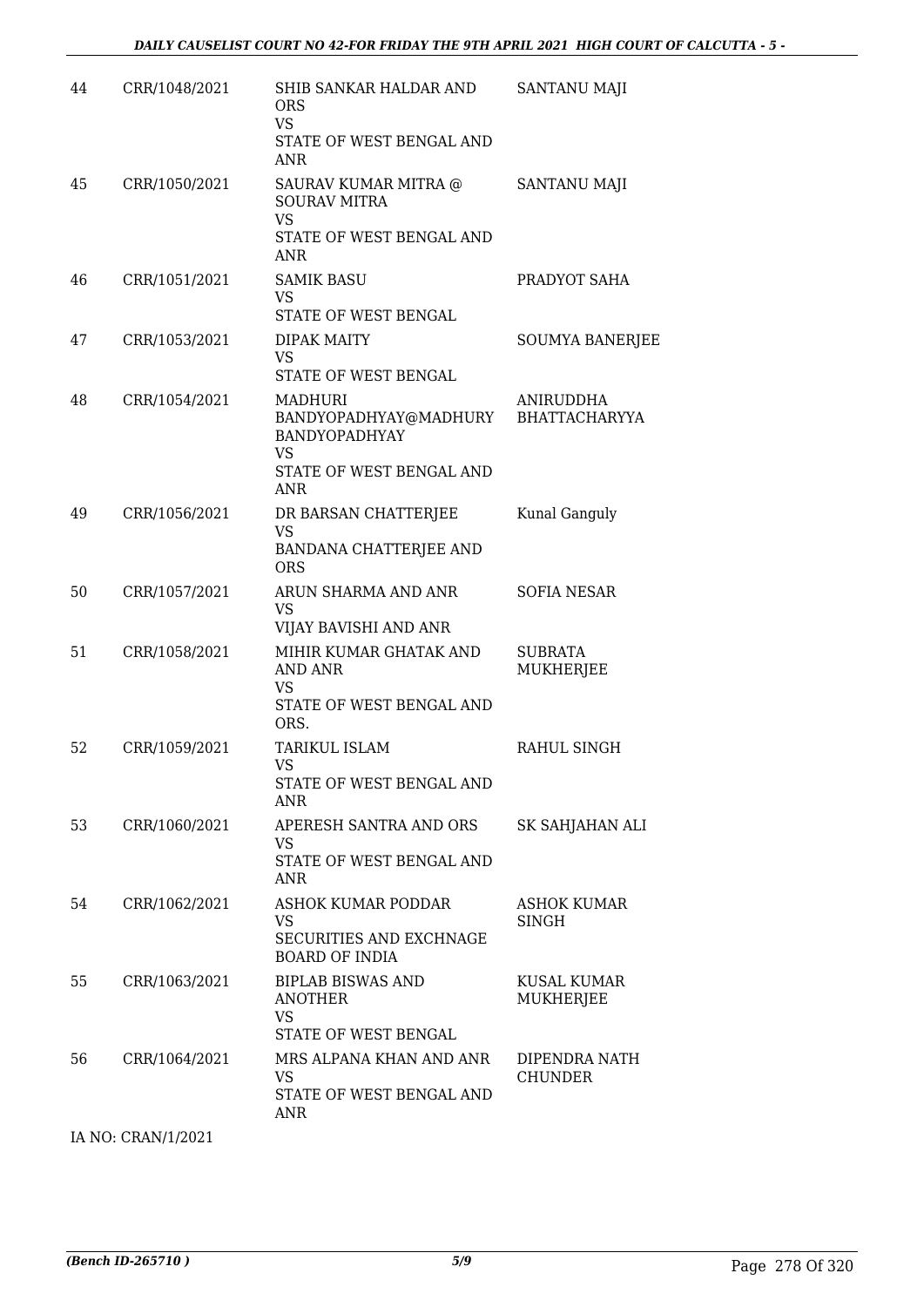| 57 | CRR/1065/2021               | <b>SAMIRAN SARKAR</b><br><b>VS</b><br>STATE OF WEST BENGAL                                           | <b>SHASHANKA</b><br>SHEKHAR SAHA        |
|----|-----------------------------|------------------------------------------------------------------------------------------------------|-----------------------------------------|
| 58 | CRR/1066/2021               | <b>AMIT BISWAS</b><br><b>VS</b><br>STATE OF WEST BENGAL                                              | SHANSHANKA<br><b>SHEKHAR SAHA</b>       |
| 59 | CRR/1067/2021               | NUR HASSAIN GAZI@NUR<br><b>VS</b><br>STATE OF WEST BENGAL                                            | <b>SHASHANKA SEKHAR</b><br><b>SAHA</b>  |
| 60 | CRR/1068/2021               | RAJA ROY AND OTHERS<br><b>VS</b><br>STATE OF WEST BENGAL                                             | SHANSHANKA<br>SHEKHAR SAHA              |
| 61 | CRR/1069/2021               | MD YOUNUSH AND ORS<br><b>VS</b><br>STATE OF WEST BENGAL                                              | MD IBRAHIM                              |
| 62 | CRR/1071/2021<br>(16.04.21) | MILAN CHANDRA SARKAE<br><b>AND ANR</b><br><b>VS</b><br>STATE OF WEST BENGAL                          | <b>SAMARENDRA NATH</b><br><b>BISWAS</b> |
| 63 | CRR/1072/2021               | SANJU DHARA<br><b>VS</b><br><b>STATE</b>                                                             | DIPAYAN KUNDU                           |
| 64 | CRR/1073/2021               | TARAKNATH SAHA @ TARAK<br><b>SAHA AND ORS</b><br><b>VS</b><br>STATE OF WEST BENGAL AND<br><b>ANR</b> | ESHA ACHARYA                            |
| 65 | CRR/1074/2021               | MANASH CHAKRABORTY<br><b>VS</b><br>STATE OF WEST BENGAL AND<br>ANR                                   | <b>IVAN ROY</b>                         |
| 66 | CRR/1075/2021               | STATE OF WEST BENGAL<br>VS<br>MUHIBAR RAHAMAN AND<br><b>ORS</b>                                      | <b>SABIR AHMED</b>                      |
| 67 | CRR/1077/2021               | <b>GOPAL ROY</b><br><b>VS</b><br>STATE OF WEST BENGAL                                                | <b>ANINDYA HALDER</b>                   |
|    |                             | <b>ADJOURNED MOTIONS</b>                                                                             |                                         |
| 68 | CRR/1504/2020               | MANIK CHANDRA NASKAR<br>VS<br>STATE OF WEST BENGAL AND<br>ORS.                                       | <b>GOPAL MONDAL</b>                     |
| 69 | CRR/7/2021                  | KUNAL GHOSH AND ANR<br>VS<br>THE STATE OF WEST BENGAL<br><b>AND ANR</b>                              | DATTATREYA DUTTA                        |
| 70 | CRR/130/2021                | TAPAN KUMAR MOHAPATRA<br><b>VS</b><br>THE STATE OF WEST BENGAL                                       | APURBA KUMAR<br><b>CHAKRABARTTY</b>     |
|    | IA NO: CRAN/1/2021          |                                                                                                      |                                         |
| 71 | CRR/133/2021                | SERAJUL SK<br><b>VS</b><br>State of West Bengal                                                      | KINGSUK MONDAL                          |
|    | IA NO: CRAN/1/2021          |                                                                                                      |                                         |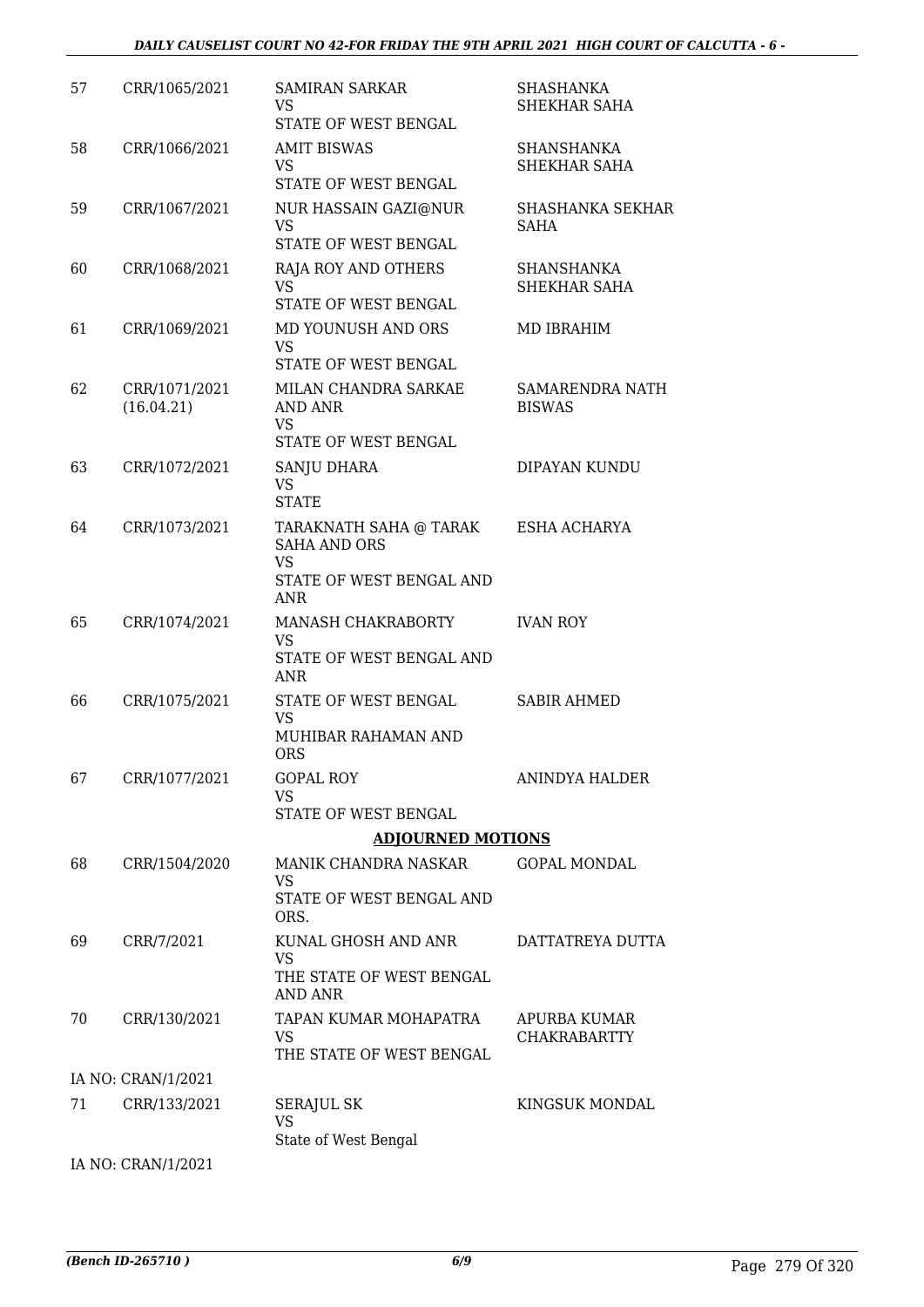| 72 | CRR/434/2021                                             | MS SHAGUFTA SULAIMAN<br><b>VS</b><br>STATE OF WEST BENGAL AND<br>ORS.               | <b>SHAGUFTA</b><br><b>SULAIMAN IN</b><br><b>PERSON</b> |
|----|----------------------------------------------------------|-------------------------------------------------------------------------------------|--------------------------------------------------------|
|    | IA NO: CRAN/1/2021                                       |                                                                                     |                                                        |
| 73 | CRR/452/2021                                             | SUBHAM AND ORS.<br><b>VS</b><br>STATE OF WEST BENGAL AND<br>ANR.                    | <b>AMITABH RAY</b>                                     |
|    | IA NO: CRAN/1/2021, CRAN/2/2021                          |                                                                                     |                                                        |
| 74 | CRR/470/2021                                             | SWATI GOSWAMI AND ANR<br>VS.<br>STATE OF WEST BENGAL AND<br><b>ANR</b>              | <b>ANCHITA SARKAR</b>                                  |
| 75 | CRR/487/2021                                             | PRAKASH CHANDRA<br>PRADHAN AND ANR<br><b>VS</b><br>STATE OF WEST BENGAL AND<br>ORS. | <b>BISWAJIT SARKAR</b>                                 |
| 76 | CRR/492/2021                                             | M/S. LIONSEC AND MAC<br>ESCORTS (P) LTD.<br><b>VS</b><br>STATE OF WEST BENGAL       | <b>SANCHITA</b><br><b>CHAUDHURI</b>                    |
| 77 | CRR/494/2021                                             | M/S. LIONSEC AND MAC<br>ESCORTS (P) LTD.<br><b>VS</b><br>STATE OF WEST BENGAL       | <b>SANCHITA</b><br><b>CHAUDHURI</b>                    |
| 78 | CRR/503/2021                                             | MAYA MAJUMDER<br><b>VS</b><br>STATE OF WEST BENGAL AND<br>ANR.                      | NILENDRA NARAYAN<br><b>RAY</b>                         |
| 79 | CRR/515/2021                                             | RANA BANDYOPADHYAY AND<br><b>ANOTHER</b><br>VS<br>STATE OF WEST BENGAL AND          | PRASUN GHOSH                                           |
| 80 | CRR/517/2021                                             | <b>ANOTHER</b><br><b>SRIDAM NASKAR</b><br><b>VS</b><br><b>STATE OF WEST BENGAL</b>  | <b>SHASHANKA</b><br>SHEKHAR SAHA                       |
| 81 | CRR/518/2021                                             | KADER MALLICK<br>VS<br>STATE OF WEST BENGAL                                         | SHASHANKA<br>SHEKHAR SAHA                              |
| 82 | CRR/519/2021                                             | MD. SUNNY ALIAS POLY<br><b>VS</b><br>STATE OF WEST BENGAL                           | SHASHANKA<br>SHEKHAR SAHA                              |
| 83 | CRR/572/2021                                             | <b>HEMA GADODIA</b><br>VS<br>STATE OF WEST BENGAL AND<br><b>ANR</b>                 |                                                        |
| 84 | CRR/610/2021<br>(Report from Reg.<br>$($ Judl. sec. $))$ | TAPAN KUMAR PUTATUNDA<br>AND ANR<br>VS<br>STATE OF WEST BENGAL AND<br>ORS.          | <b>ABHIJIT GANGULY</b>                                 |

#### **SPECIALLY FIXED MATTERS**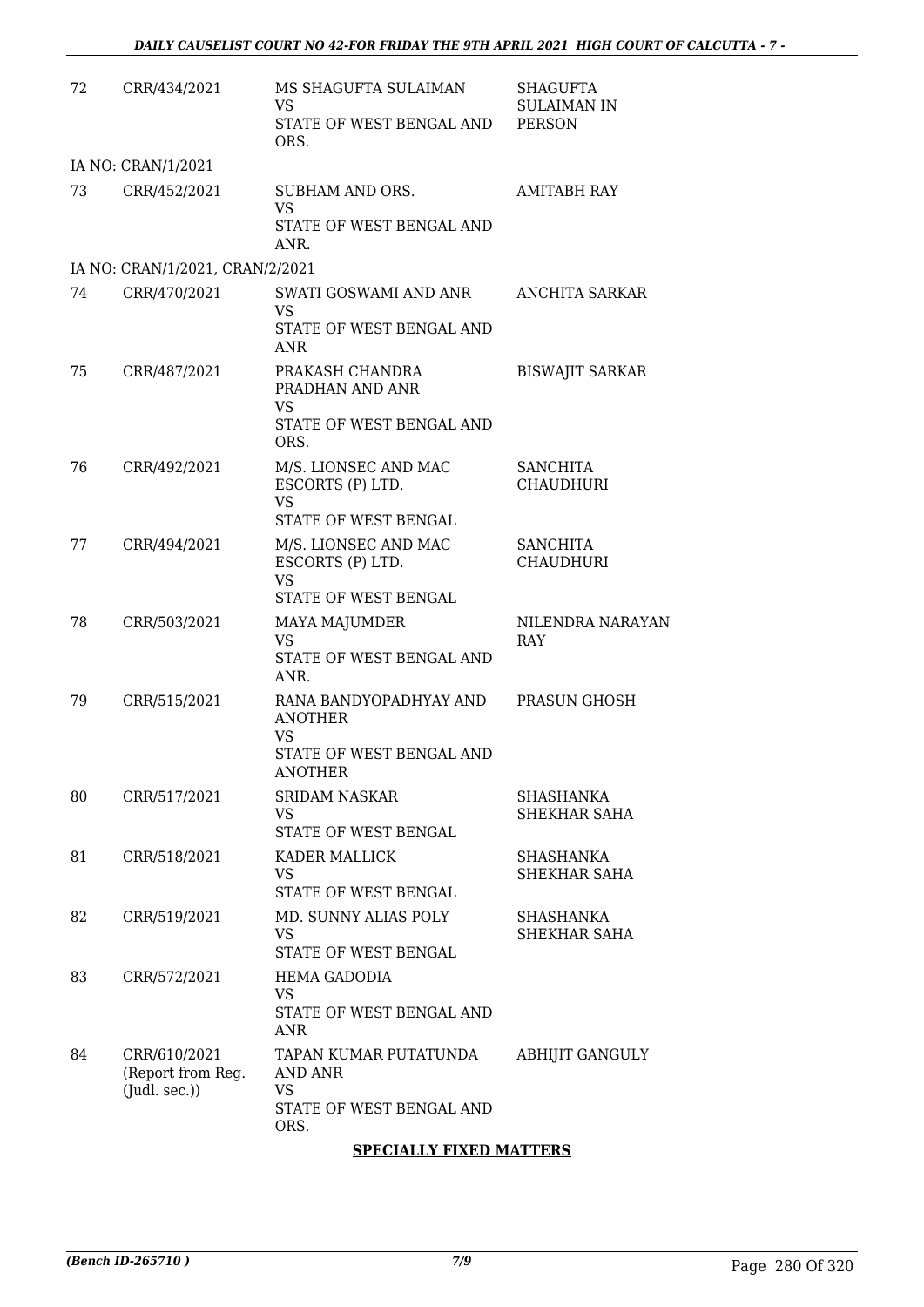| 85   | CRR/2654/2019                             | RABI BHUSAN PANDEY<br>VS                                        | <b>SAIBAL MONDAL</b>                |
|------|-------------------------------------------|-----------------------------------------------------------------|-------------------------------------|
|      |                                           | STATE OF WEST BENGAL                                            |                                     |
| wt86 | CRR/3113/2019                             | <b>SAMAR SK SWARNAKAR</b><br><b>VS</b><br>STATE OF WEST BENGAL  | <b>SANDIP</b><br><b>CHAKRABORTY</b> |
| 87   | CRR/1588/2020                             | MANISH KHEMKA<br><b>VS</b>                                      | ANIRUDHYA DUTTA                     |
|      |                                           | Union of India                                                  |                                     |
|      |                                           | <b>CONTESTED APPLICATION</b>                                    |                                     |
| 88   | CRR/1359/2011                             | <b>SANKAR PRASAD ROY</b><br>VS                                  | PRADIP MUKHERJEE                    |
|      |                                           | STATE OF WEST BENGAL                                            |                                     |
|      | IA NO: CRAN/1/2020, CRAN/2/2020           |                                                                 |                                     |
| 89   | CRR/2325/2018                             | <b>CHINMOY PANDA</b><br>VS<br><b>STATE OF WEST BENGAL &amp;</b> | <b>BISWAJIT MANNA</b>               |
|      |                                           | ORS                                                             |                                     |
|      | IA NO: CRAN/1/2018(Old No:CRAN/2792/2018) |                                                                 |                                     |
| 90   | CRR/361/2019                              | <b>SMT SASWATI DEY</b><br>VS                                    | <b>ARNAB SAHA</b>                   |
|      |                                           | STATE OF WEST BENGAL                                            |                                     |
| 91   | CRR/641/2019                              | <b>BIPLAB MONDAL</b><br><b>VS</b>                               | <b>SHYAMAL</b><br>MUKHOPADHYAY      |
|      |                                           | STATE OF WEST BENGAL &<br><b>ANR</b>                            |                                     |
| 92   | CRR/1175/2019                             | <b>ARINDAM KUNDU</b><br>VS                                      | <b>JAGANNATH</b><br><b>GANGULY</b>  |
|      |                                           | STATE OF WEST BENGAL &<br>ORS.                                  |                                     |
| 93   | CRR/2130/2019                             | M/S. HYTONE MERCHANTS<br>PVT. LTD. & ORS<br><b>VS</b>           | <b>SUBHAMOY PATRA</b>               |
|      |                                           | <b>ASIT DAS</b>                                                 |                                     |
| 94   | CRR/96/2020                               | <b>PUSKAR SARKAR</b><br>VS                                      | DATTATREYA DUTTA                    |
|      |                                           | STATE OF WEST BENGAL                                            |                                     |
| 95   | CRR/188/2020                              | <b>SUPRATIK GHOSH</b><br>VS                                     | <b>TAPAS DUTTA</b>                  |
|      |                                           | STATE OF WEST BENGAL &<br>ORS.                                  |                                     |
|      | IA NO: CRAN/1/2020(Old No:CRAN/1203/2020) |                                                                 |                                     |
| 96   | CRR/452/2020                              | MOHIT LAL GHOSH                                                 | <b>BISWAJIT MANNA</b>               |
|      |                                           | VS<br>STATE OF WEST BENGAL                                      |                                     |
| 97   | CRR/962/2020                              | <b>ASMAT SK</b>                                                 | <b>SHIBASIS</b>                     |
|      |                                           | <b>VS</b>                                                       | <b>CHATTERJEE</b>                   |
|      |                                           | STATE OF WEST BENGAL &<br><b>ANR</b>                            |                                     |
| 98   | CRR/1104/2020                             | <b>JITEN SARKAR</b><br><b>VS</b>                                | PARTHA SARATHI DAS                  |
|      |                                           | STATE OF WEST BENGAL &<br>ANR                                   |                                     |
|      | IA NO: CRAN/1/2020(Old No:CRAN/3618/2020) |                                                                 |                                     |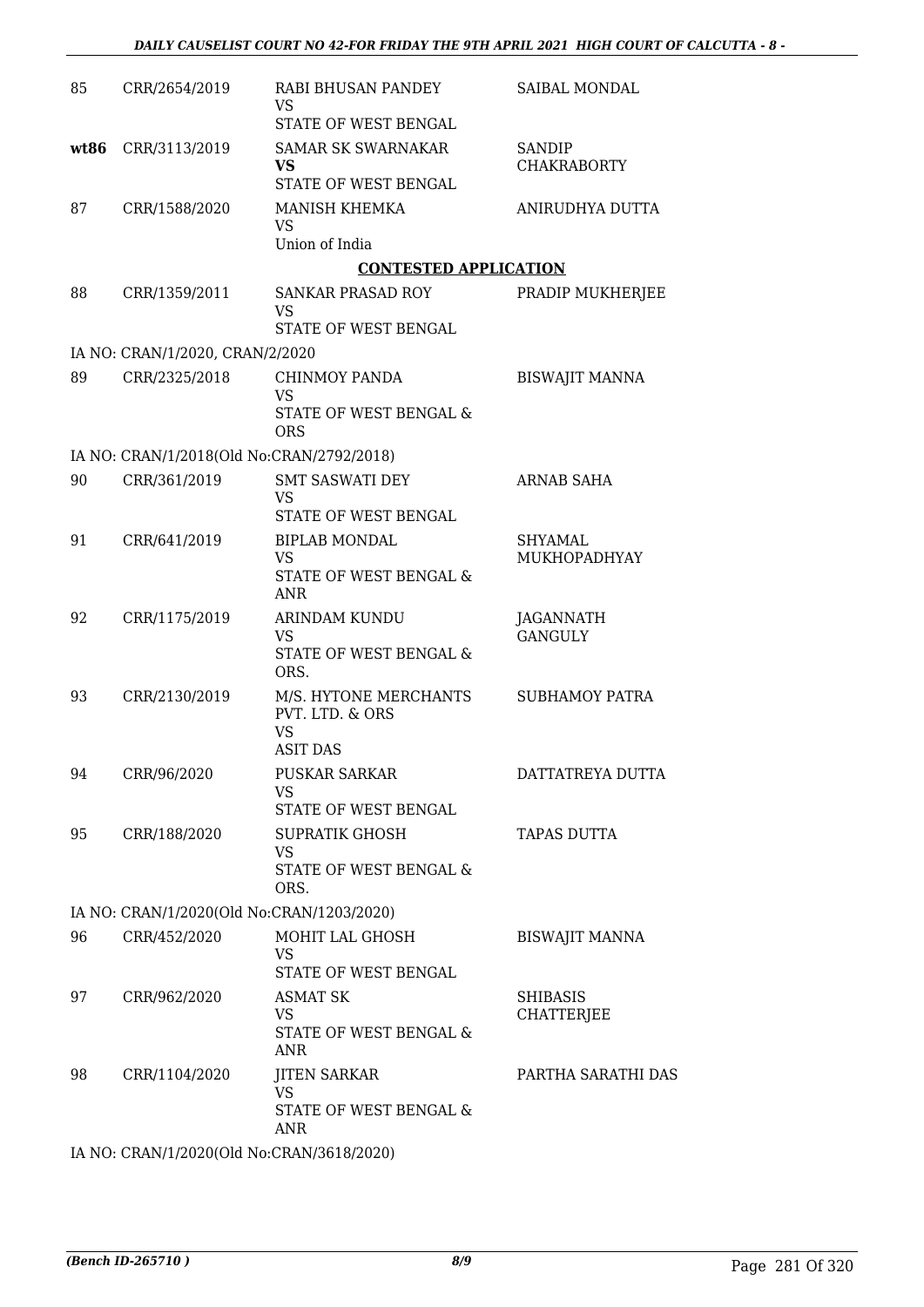| 99  | CRR/1120/2020       | ARINDAM CHAKRABORTY<br>VS.<br>STATE OF WEST BENGAL                                                                       | <b>RAJU MONDAL</b>                   |
|-----|---------------------|--------------------------------------------------------------------------------------------------------------------------|--------------------------------------|
|     |                     | IA NO: CRAN/1/2020(Old No:CRAN/4221/2020), CRAN/2/2020, CRAN/3/2020                                                      |                                      |
| 100 | CRR/1563/2020       | <b>LATIKA MONDAL</b><br>VS<br>State of West Bengal AND ANR                                                               | <b>GANESH MANNA</b>                  |
| 101 | CRR/1576/2020       | ABHISHEK BHUWALKA<br>VS<br>State of West Bengal AND ANR                                                                  | <b>SINTHIA BALA</b>                  |
| 102 | CRR/1657/2020       | <b>UJJAL PROSAD</b><br>CHATTOPADHYAY AND<br><b>ANOTHER</b><br>VS<br>STATE OF WEST AND<br><b>ANOTHER</b>                  | MOUMITA GHOSH                        |
| 103 | CRR/1658/2020       | <b>UJJAL PROSAD</b><br>CHATTOPADHYAY AND<br><b>ANOTHER</b><br>VS<br>State of West Bengal AND<br><b>ANOTHER</b>           | <b>MOUMITA GHOSH</b>                 |
| 104 | CRR/1659/2020       | <b>UJJAL PROSAD</b><br>CHATTOPADHYAY AND<br><b>ANOTHER</b><br>VS                                                         | <b>MOUMITA GHOSH</b>                 |
| 105 | CRR/1785/2020       | State of West Bengal AND<br><b>ANOTHER</b><br>SMT SADHANA JOSHOHARA<br><b>DUTTA</b><br><b>VS</b><br>State of West Bengal | KRISHNENDU<br><b>BHADRA</b>          |
|     | wt106 CRR/1792/2020 | <b>SUJIT KUMAR BISWAS</b><br><b>VS</b><br>STATE OF WEST BENGAL                                                           | KRISHNENDU<br><b>BHADRA</b>          |
| 107 | CRR/1804/2020       | RUDRAPRASAD KUNDU<br>VS<br>NAMRATA KUNDU AND ANR                                                                         | PRANTICK GHOSH                       |
| 108 | CRR/1938/2020       | PRITISH DAS<br>VS<br>STATE OF WEST BENGAL AND<br>ORS.                                                                    | <b>ARUP KUMAR</b><br><b>BHOWMICK</b> |
| 109 | CRR/83/2021         | KAKALI SAHA AND ORS<br><b>VS</b><br>State of West Bengal                                                                 | SK PODDAR                            |
|     | wt110 CRR/1863/2020 | PIJUSH CHANDRA<br>SAHA@PIJUS SAHA<br><b>VS</b><br>STATE OF WEST BENGAL AND<br>ANR                                        | S K PODDAR                           |
| 111 | CRR/156/2021        | MD SAHID ALIAS SAHIDUL<br>VS.<br>State of West Bengal                                                                    | ARUSHI RATHORE                       |
| 112 | CRR/170/2021        | <b>HABIBA KHATUN</b><br>VS<br>KHAIRUL RAHAMAN                                                                            | MUJIBAR ALI NASKAR                   |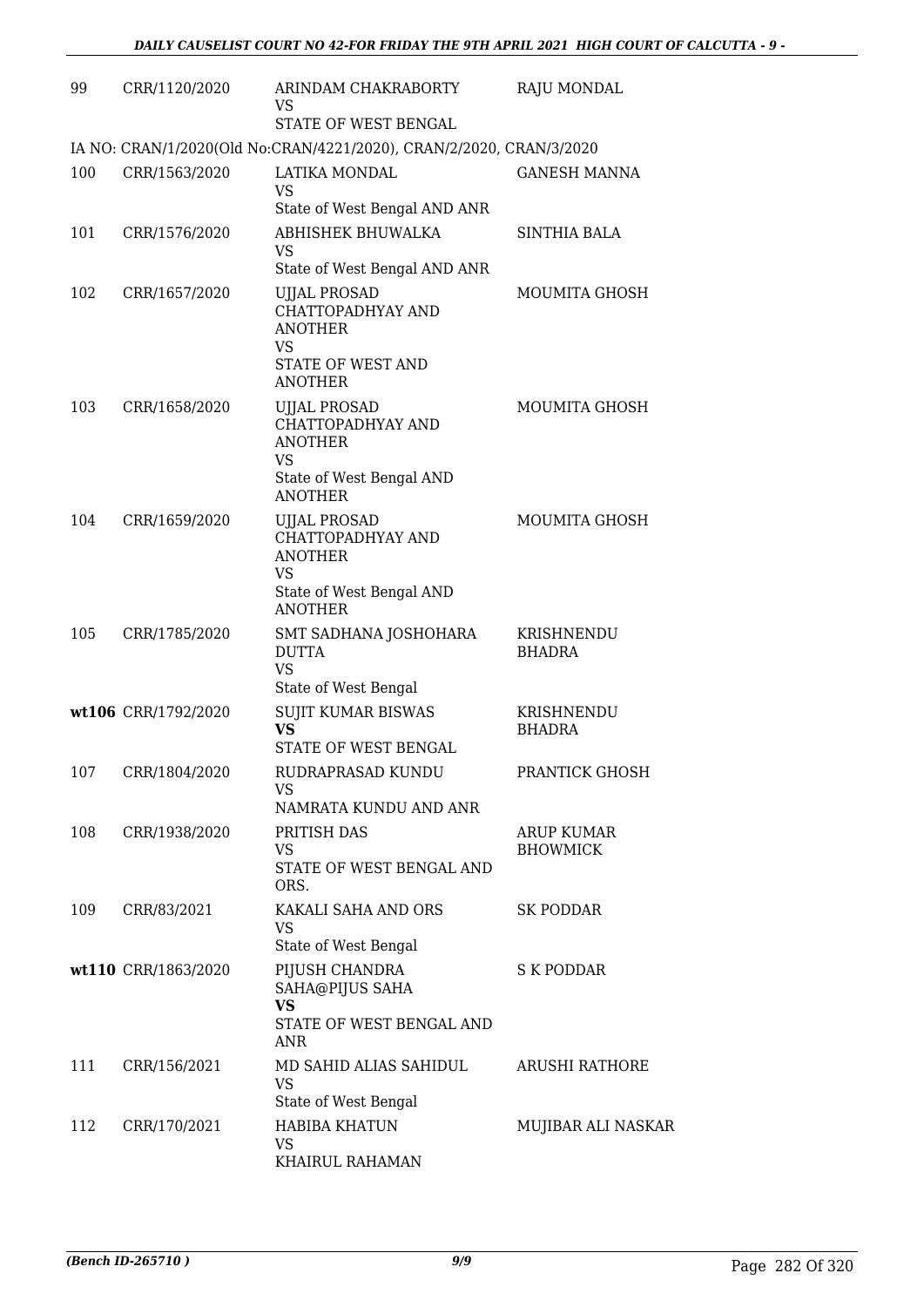

## In The High Court at Calcutta

### **Appellate Side**

**DAILY CAUSELIST For Friday The 9th April 2021**

**COURT NO. 35**

**SINGLE BENCH (SB - XVII) AT 3:00 PM HON'BLE JUSTICE SUVRA GHOSH**

**(VIA VIDEO CONFERENCE)**

#### **ON EVERY WEDNESDAY, THURSDAY & FRIDAY AT 3.00 P.M.- WILL SIT SINGLY AND TAKE UP HEARING OF CRIMINAL REVISIONS (IRRESPECTIVE OF CLASSIFICATION) UPTO2019 INCLUDING CONNECTED APPLICATIONS THERETO.**

#### **NOTE: MATTERS WILL BE TAKEN UP THROUGH PHYSICAL HEARING ONLY WHEN BOTH THE PARTIES ARE AGREED**

|                                                                                                                       | <b>TO BE MENTIONED</b>                    |                                                                               |                                   |  |
|-----------------------------------------------------------------------------------------------------------------------|-------------------------------------------|-------------------------------------------------------------------------------|-----------------------------------|--|
| 1                                                                                                                     | CRR/1721/2007                             | <b>ICICI BANK LTD.</b><br><b>VS</b>                                           | PARITOSH SINHA                    |  |
|                                                                                                                       |                                           | STATE OF WEST BENGAL                                                          |                                   |  |
|                                                                                                                       |                                           | <b>CONTESTED APPLICATION 1</b>                                                |                                   |  |
| 2                                                                                                                     | CRR/62/2018                               | DR ANAGH BANERJEE<br><b>VS</b><br>STATE OF WEST BENGAL & ANR                  | MOYUKH<br>MUKHERJEE               |  |
|                                                                                                                       | IA NO: CRAN/3/2018(Old No:CRAN/3559/2018) |                                                                               |                                   |  |
| wt3                                                                                                                   | CRR/2926/2019                             | DR. ANAGH BANERJEE<br><b>VS</b><br>STATE OF WEST BENGAL & ORS                 | <b>MOYUKH</b><br><b>MUKHERJEE</b> |  |
| 4                                                                                                                     | CRR/1570/2013                             | DEBABRATA BISWAS<br><b>VS</b><br>STATE OF WEST BENGAL & NAR                   | <b>D GUHA</b>                     |  |
|                                                                                                                       |                                           | IA NO: CRAN/6/2019(Old No:CRAN/3588/2019), CRAN/7/2019(Old No:CRAN/4428/2019) |                                   |  |
| 5                                                                                                                     | CRR/4189/2013                             | NRIPEN MONDAL & ORS<br><b>VS</b><br>SANGHITA MONDAL & ANR                     | T. SAMANTA                        |  |
| 6                                                                                                                     | CRR/641/2014                              | KARTICK KR GHOSH & ORS<br>VS<br>STATE OF WEST BENGAL & ANR                    | <b>BISWAJIT MANNA</b>             |  |
| IA NO: CRAN/1/2014(Old No:CRAN/2387/2014), CRAN/8/2016(Old No:CRAN/1793/2016), CRAN/18/2020(Old<br>No:CRAN/1288/2020) |                                           |                                                                               |                                   |  |
| 7                                                                                                                     | CRR/88/2018                               | RITAM SINHA<br><b>VS</b><br>STATE OF WEST BENGAL & ORS                        | SANDIP AGARWAL &<br>CO            |  |
|                                                                                                                       | IA NO: CRAN/5/2021                        |                                                                               |                                   |  |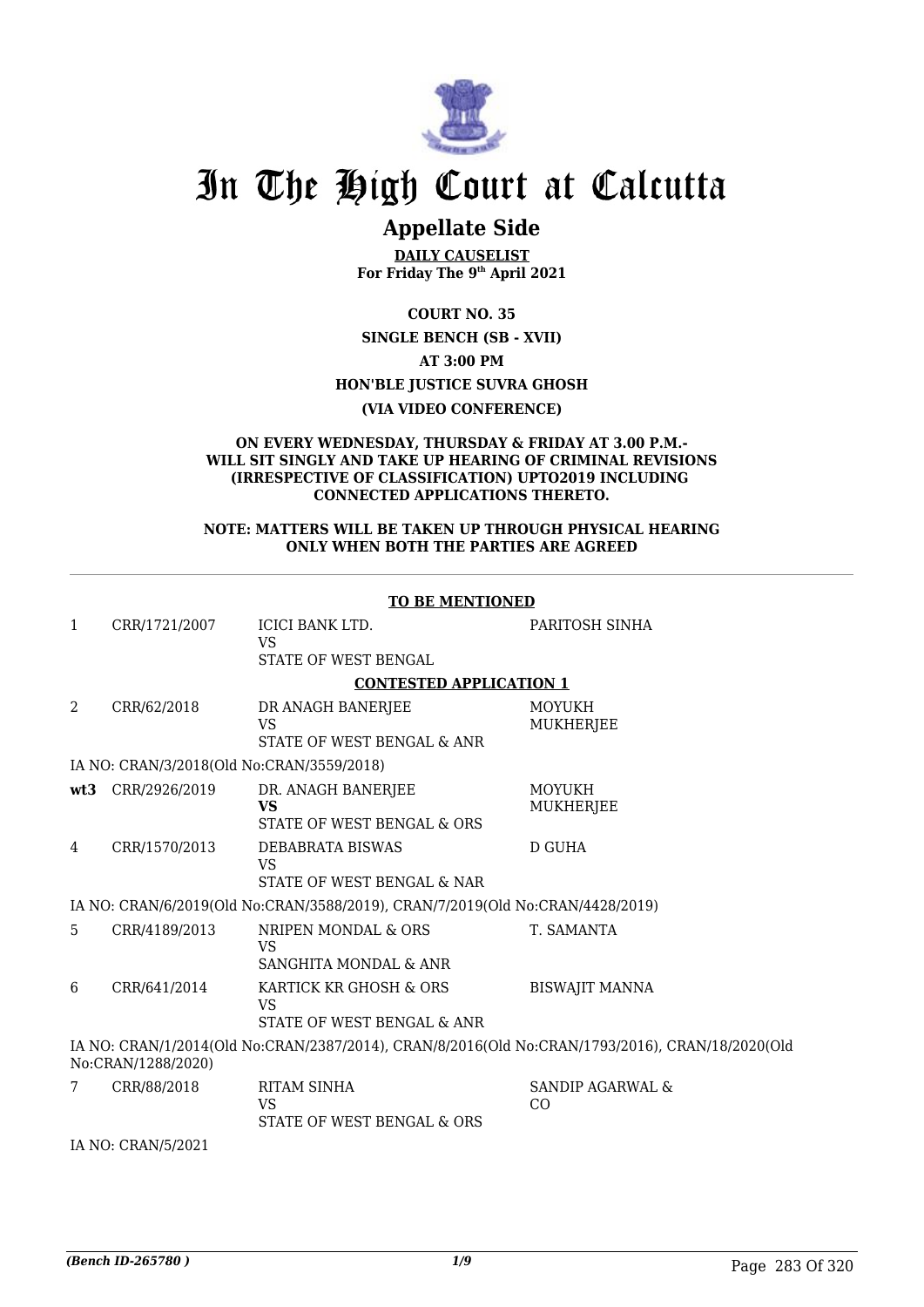| CRR/419/2018       | SAFIK KHAN @ SAFIQUL KHAN                                                             | <b>KRISHAN RAY</b>                                                                                                                                                                                                                                                                                                                                                                                                                                                                                                                                                                                                                                                                                                                                                                               |
|--------------------|---------------------------------------------------------------------------------------|--------------------------------------------------------------------------------------------------------------------------------------------------------------------------------------------------------------------------------------------------------------------------------------------------------------------------------------------------------------------------------------------------------------------------------------------------------------------------------------------------------------------------------------------------------------------------------------------------------------------------------------------------------------------------------------------------------------------------------------------------------------------------------------------------|
|                    | STATE OF WEST BENGAL & ORS.                                                           |                                                                                                                                                                                                                                                                                                                                                                                                                                                                                                                                                                                                                                                                                                                                                                                                  |
|                    | <b>CONTESTED APPLICATION</b>                                                          |                                                                                                                                                                                                                                                                                                                                                                                                                                                                                                                                                                                                                                                                                                                                                                                                  |
| CRR/228/2005       | JHARNA DASGUPTA<br><b>VS</b>                                                          | SHARMILA<br><b>TALUKDAR</b>                                                                                                                                                                                                                                                                                                                                                                                                                                                                                                                                                                                                                                                                                                                                                                      |
|                    |                                                                                       |                                                                                                                                                                                                                                                                                                                                                                                                                                                                                                                                                                                                                                                                                                                                                                                                  |
| CRR/3246/2011      | <b>PULAK BISWAS</b><br><b>VS</b>                                                      | RAJIV LOCHAN<br><b>CHAKRABORTY</b>                                                                                                                                                                                                                                                                                                                                                                                                                                                                                                                                                                                                                                                                                                                                                               |
|                    |                                                                                       |                                                                                                                                                                                                                                                                                                                                                                                                                                                                                                                                                                                                                                                                                                                                                                                                  |
|                    |                                                                                       | R MUNSI                                                                                                                                                                                                                                                                                                                                                                                                                                                                                                                                                                                                                                                                                                                                                                                          |
|                    | <b>VS</b>                                                                             |                                                                                                                                                                                                                                                                                                                                                                                                                                                                                                                                                                                                                                                                                                                                                                                                  |
|                    |                                                                                       |                                                                                                                                                                                                                                                                                                                                                                                                                                                                                                                                                                                                                                                                                                                                                                                                  |
|                    | VS                                                                                    | <b>BISWAJIT MANNA</b>                                                                                                                                                                                                                                                                                                                                                                                                                                                                                                                                                                                                                                                                                                                                                                            |
|                    |                                                                                       |                                                                                                                                                                                                                                                                                                                                                                                                                                                                                                                                                                                                                                                                                                                                                                                                  |
|                    |                                                                                       |                                                                                                                                                                                                                                                                                                                                                                                                                                                                                                                                                                                                                                                                                                                                                                                                  |
|                    |                                                                                       | SUDIPTA MONDAL                                                                                                                                                                                                                                                                                                                                                                                                                                                                                                                                                                                                                                                                                                                                                                                   |
|                    | STATE OF WEST BENGAL & ANR.                                                           |                                                                                                                                                                                                                                                                                                                                                                                                                                                                                                                                                                                                                                                                                                                                                                                                  |
| IA NO: CRAN/4/2021 |                                                                                       |                                                                                                                                                                                                                                                                                                                                                                                                                                                                                                                                                                                                                                                                                                                                                                                                  |
| CRR/3252/2016      | AVINASH SHUKLA<br><b>VS</b>                                                           | <b>BISWAJIT MANNA</b>                                                                                                                                                                                                                                                                                                                                                                                                                                                                                                                                                                                                                                                                                                                                                                            |
|                    | STATE OF WEST BENGAL & ORS                                                            |                                                                                                                                                                                                                                                                                                                                                                                                                                                                                                                                                                                                                                                                                                                                                                                                  |
| CRR/3649/2016      | DR PABITRA@PABITRA KUMAR<br><b>BISWAS</b><br><b>VS</b>                                | <b>BISWAJIT MANNA</b>                                                                                                                                                                                                                                                                                                                                                                                                                                                                                                                                                                                                                                                                                                                                                                            |
|                    |                                                                                       |                                                                                                                                                                                                                                                                                                                                                                                                                                                                                                                                                                                                                                                                                                                                                                                                  |
| CRR/3982/2016      | HARI DAS ADHIKARY @ HARI DAS<br><b>ADHIKARI &amp; ORS</b>                             | SAHID UDDIN AHMED                                                                                                                                                                                                                                                                                                                                                                                                                                                                                                                                                                                                                                                                                                                                                                                |
|                    |                                                                                       |                                                                                                                                                                                                                                                                                                                                                                                                                                                                                                                                                                                                                                                                                                                                                                                                  |
| CRR/1405/2017      | RAMESH KR AGARWAL<br>VS                                                               | D DHAR                                                                                                                                                                                                                                                                                                                                                                                                                                                                                                                                                                                                                                                                                                                                                                                           |
|                    |                                                                                       |                                                                                                                                                                                                                                                                                                                                                                                                                                                                                                                                                                                                                                                                                                                                                                                                  |
|                    | VS                                                                                    | DEBORSHI DHAR                                                                                                                                                                                                                                                                                                                                                                                                                                                                                                                                                                                                                                                                                                                                                                                    |
|                    |                                                                                       | S SARKAR                                                                                                                                                                                                                                                                                                                                                                                                                                                                                                                                                                                                                                                                                                                                                                                         |
|                    | VS<br>STATE OF WEST BENGAL & ORS                                                      |                                                                                                                                                                                                                                                                                                                                                                                                                                                                                                                                                                                                                                                                                                                                                                                                  |
| CRR/2990/2017      | SUSHILA DEVI @ SUSHIL DEVI &<br><b>ORS</b><br><b>VS</b>                               | S S SAHA                                                                                                                                                                                                                                                                                                                                                                                                                                                                                                                                                                                                                                                                                                                                                                                         |
|                    |                                                                                       |                                                                                                                                                                                                                                                                                                                                                                                                                                                                                                                                                                                                                                                                                                                                                                                                  |
| CRR/3028/2017      | MANJURA BEGUM<br><b>VS</b>                                                            | <b>BISWAJIT MANNA</b>                                                                                                                                                                                                                                                                                                                                                                                                                                                                                                                                                                                                                                                                                                                                                                            |
| CRR/3346/2017      | SOUMYAJIT LAHA<br><b>VS</b>                                                           | <b>BISWAJIT MANNA</b>                                                                                                                                                                                                                                                                                                                                                                                                                                                                                                                                                                                                                                                                                                                                                                            |
|                    | $OD$ $111410011$                                                                      |                                                                                                                                                                                                                                                                                                                                                                                                                                                                                                                                                                                                                                                                                                                                                                                                  |
|                    | CRR/301/2016<br>CRR/2798/2016<br>CRR/2928/2016<br>wt18 CRR/2902/2017<br>CRR/2634/2017 | <b>VS</b><br><b>STATE</b><br>IA NO: CRAN/2/2020(Old No:CRAN/1306/2020)<br>STATE OF WEST BENGAL& ANR<br>IA NO: CRAN/4/2014(Old No:CRAN/4153/2014)<br><b>SUDEEPTO SAHA &amp; ORS</b><br>STATE OF WEST BENGAL & ANR<br><b>BALBINA TANDON &amp; ORS</b><br>STATE OF WEST BENGAL & ORS<br>IA NO: CRAN/1/2018(Old No:CRAN/2019/2018)<br><b>SUSANTA HAIT</b><br><b>VS</b><br>STATE OF WEST BENGAL & ANR<br>IA NO: CRAN/6/2018(Old No:CRAN/3664/2018), CRAN/7/2019(Old No:CRAN/1746/2019)<br><b>VS</b><br>STATE OF WEST BENGAL & ANR<br>STATE OF WEST BENGAL & ANR<br><b>SUSHIL MITRUKA</b><br>STATE OF WEST BENGAL<br>SMT SANDHYA PATRA<br>STATE OF WEST BENGAL & ANR<br>MASHIAR RAHAMAN<br>STATE OF WEST BENGAL<br>$0.10(011 \text{ M} \cdot \Omega D_{11} M_{12} \Omega D_{21} \Omega D_{31} M_{12})$ |

IA NO: CRAN/7/2019(Old No:CRAN/1909/2019), CRAN/11/2021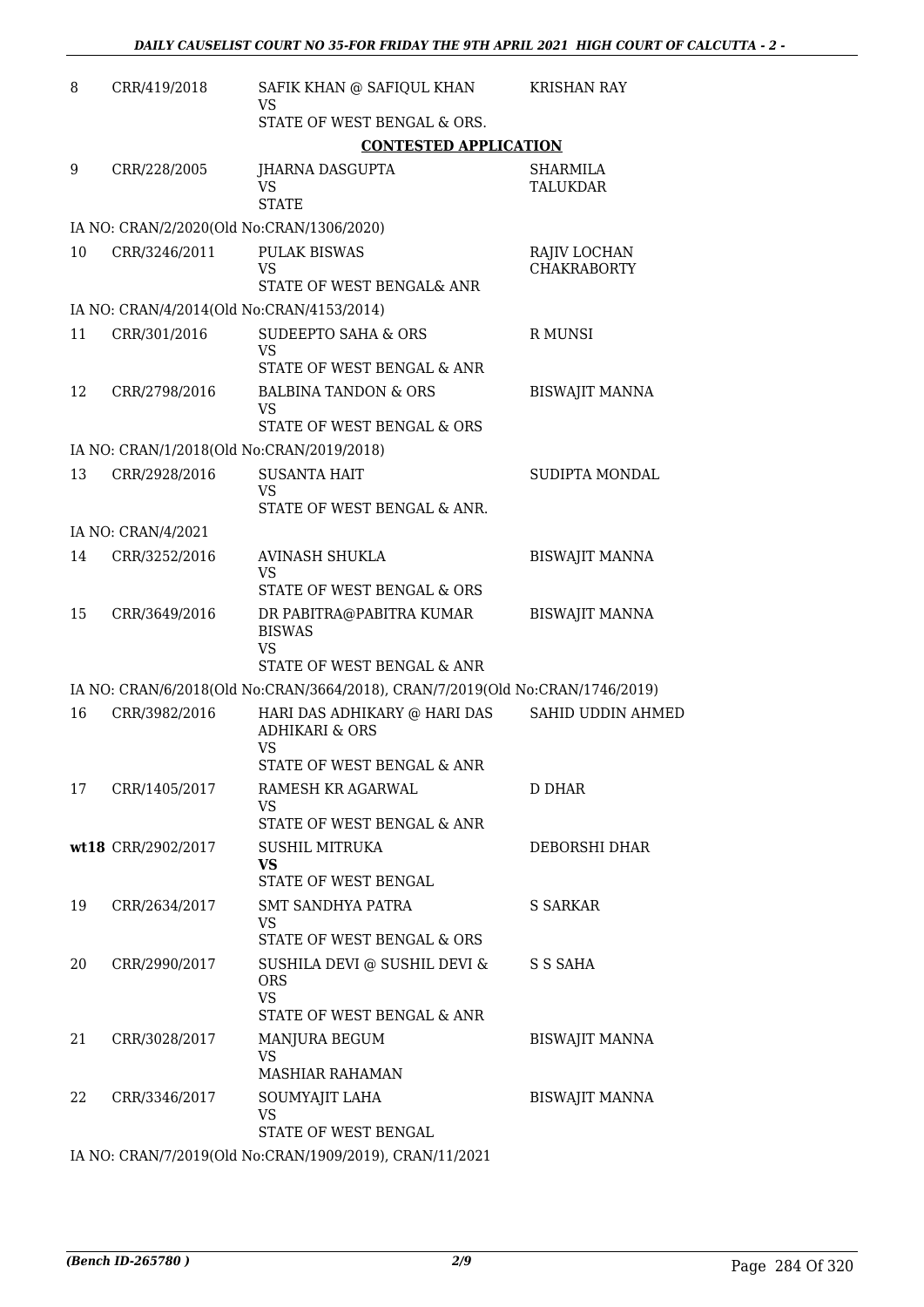| 23 | CRR/3452/2017                             | <b>ANJAN BOSE</b><br>VS<br>CENTRAL BUREAU OF                                           | S, MITRA                          |
|----|-------------------------------------------|----------------------------------------------------------------------------------------|-----------------------------------|
|    |                                           | <b>INVESTIGATION</b>                                                                   |                                   |
|    | IA NO: CRAN/1/2018(Old No:CRAN/823/2018)  |                                                                                        |                                   |
| 24 | CRR/3662/2017                             | SANDEEP K TODI & ORS<br>VS<br>STATE OF WEST BENGAL & ANR                               | CHITRABHANU<br><b>GUPTA</b>       |
| 25 | CRR/3855/2017                             | MIRA BOSE & ANR<br>VS<br>STATE OF WEST BENGAL & ANR                                    | <b>D BASU</b>                     |
|    | IA NO: CRAN/2/2018(Old No:CRAN/3721/2018) |                                                                                        |                                   |
| 26 | CRR/427/2018                              | RAMCHANDRA BAR & ORS<br>VS<br>STATE OF WEST BENGAL & ANR                               | PRASANTA KUMAR<br><b>BANERJEE</b> |
| 27 | CRR/441/2018                              | INDRANIL BHATTACHARJEE & ANR.<br><b>VS</b><br>STATE OF WEST BENGAL & ANR.              | SOUMYA NAG                        |
|    |                                           | IA NO: CRAN/2/2018(Old No:CRAN/2811/2018), CRAN/3/2021                                 |                                   |
|    | wt28 CRR/4187/2017                        | <b>SUJATA DUTTA</b>                                                                    | <b>M HALDER</b>                   |
|    |                                           | <b>VS</b><br>STATE OF WEST BENGAL                                                      |                                   |
|    | wt29 CRR/4188/2017                        | <b>SUJATA DUTTA</b><br><b>VS</b><br>STATE OF WEST BENGAL & ANR                         | <b>M HALDER</b>                   |
|    | wt30 CRR/4190/2017                        | <b>SUJATA DUTTA</b><br><b>VS</b>                                                       | <b>M HALDER</b>                   |
|    |                                           | STATE OF WEST BENGAL & ANR                                                             |                                   |
|    | wt31 CRR/4191/2017                        | <b>SUJATA DUTTA</b><br><b>VS</b><br>STATE OF WEST BENGAL & ORS                         | M. HALDER                         |
| 32 | CRR/475/2018                              | ADITYA GUPTA & ANR<br>VS                                                               | <b>SOUMYA NAG</b>                 |
|    |                                           | STATE OF WEST BENGAL                                                                   |                                   |
|    | IA NO: CRAN/2/2019(Old No:CRAN/3506/2019) |                                                                                        |                                   |
| 33 | CRR/476/2018                              | ADITYA MUKHERJEE @ ADITYA LAL<br>MUKHERJEE<br><b>VS</b><br>STATE OF WEST BENGAL & ANR. | ANIRUDDHA<br><b>BHATTACHARYYA</b> |
| 34 | CRR/477/2018                              | ADITYA MUKHERJEE @ ADITYA LAL<br>MUKHERJEE<br><b>VS</b><br>STATE OF WEST BENGAL        | ANIRUDDHA<br><b>BHATTACHARYA</b>  |
|    | IA NO: CRAN/4/2020(Old No:CRAN/1112/2020) |                                                                                        |                                   |
| 35 | CRR/494/2018                              | MITUL KRISHAN KAPUR @ MITTUL<br>KISHAN KAPUR<br><b>VS</b>                              | ROHIT JALAN                       |
|    |                                           | STATE OF WEST BENGAL & ANR.                                                            |                                   |
| 36 | CRR/504/2018                              | SANTU BANERJEE @ SUBHRADIP<br>BANERJEE<br><b>VS</b>                                    | MRS L CHATTERJEE                  |
| 37 | CRR/510/2018                              | STATE OF WEST BENGAL & ANR<br>CHINTA BARMAN & ANR.<br>VS<br>KANAKLATA GAYEN & ANR.     | <b>IMDADUL BISWAS</b>             |
|    |                                           | IA NO: CRAN/1/2018(Old No:CRAN/1179/2018), CRAN/5/2020(Old No:CRAN/40/2020)            |                                   |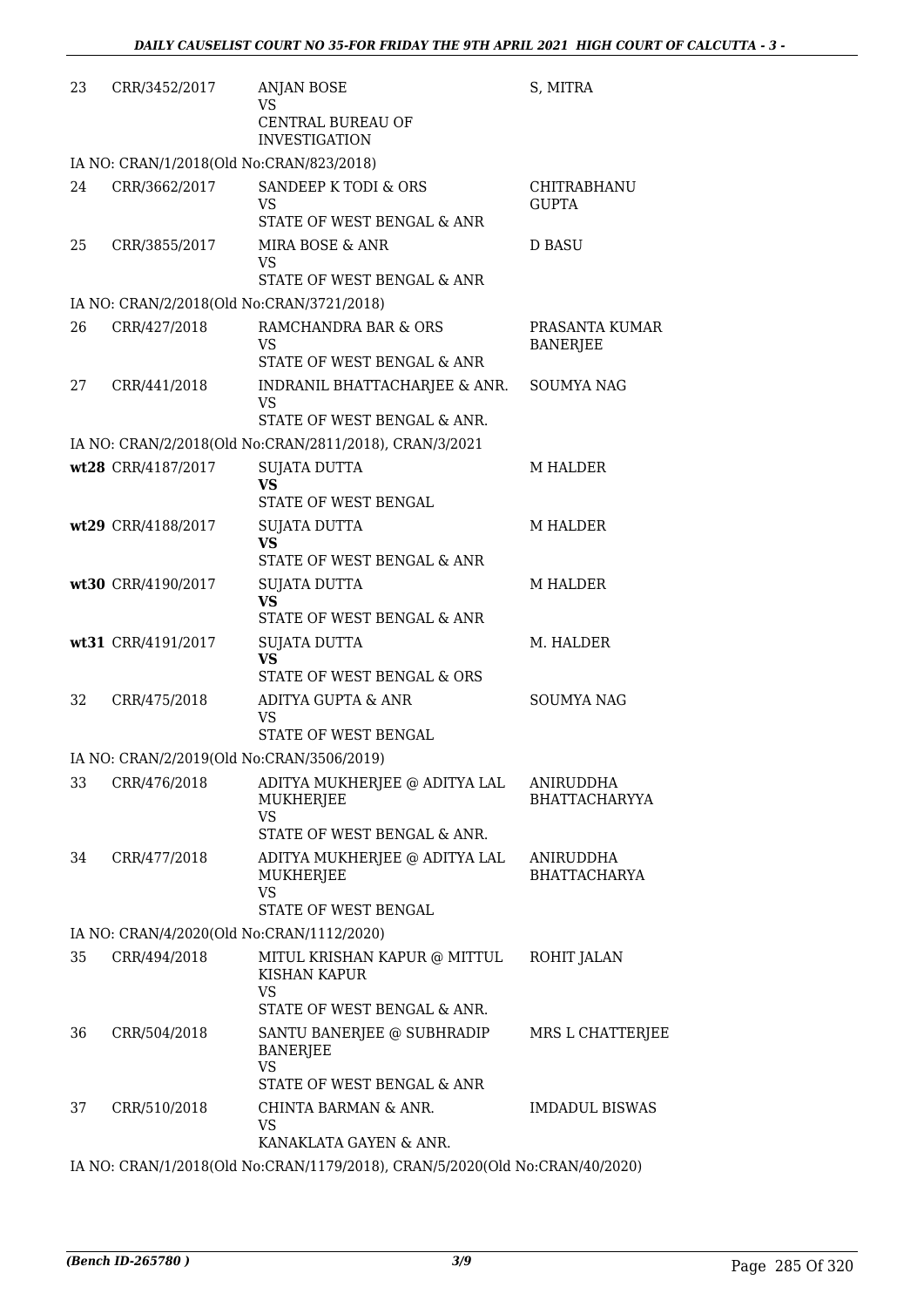| 38 | CRR/752/2018       | ARUN DAS & ORS<br><b>VS</b><br>STATE OF WEST BENGAL & ANR                                                                  | <b>S GHOSH</b>                 |
|----|--------------------|----------------------------------------------------------------------------------------------------------------------------|--------------------------------|
| 39 | CRR/755/2018       | AARTI GUPTA<br>VS                                                                                                          | S S DAS                        |
| 40 | CRR/780/2018       | ABHIK KUMAR GUPTA<br>P. S. MITRA @ PARTHA SARATHI<br>MITRA<br><b>VS</b>                                                    | <b>SWAPAN KUMAR</b><br>MALLICK |
| 41 | CRR/782/2018       | MANOR TRAVELS PVT. LTD. & ANR.<br>P. S. MITRA @ PARTHA SARATHI<br>MITRA<br><b>VS</b>                                       | <b>SWAPAN KUMAR</b><br>MALLICK |
| 42 | CRR/786/2018       | MANOR TRAVELS PVT. LTD. & ANR.<br>GOPAL CHANDRA HALDER & ANR<br>VS                                                         | RAKHI DEY                      |
| 43 | CRR/1024/2018      | STATE OF WEST BENGAL & ANR<br>BHARTI TELEMEDIA LTD & ORS<br><b>VS</b><br>STATE OF WEST BENGAL & ANR                        | <b>ATISH GHOSH\</b>            |
|    | IA NO: CRAN/7/2020 |                                                                                                                            |                                |
| 44 | CRR/1055/2018      | JOYDEB PAL & ANR<br>VS                                                                                                     | R.GANGULY                      |
|    |                    | STATE OF WEST BENGAL & ORS                                                                                                 |                                |
| 45 | CRR/1088/2018      | SHUBAHNKARI GHOSH NEE<br><b>SUVANKARI GHOSH</b><br><b>VS</b><br><b>BHAGIRATH GHOSH</b>                                     | S. GANGULY                     |
| 46 | CRR/1123/2018      | SATYABRATA BARIK @ MITHU<br><b>VS</b><br>STATE OF WEST BENGAL                                                              | S. CHATTERJEE                  |
|    |                    | IA NO: CRAN/1/2018(Old No:CRAN/3498/2018)                                                                                  |                                |
| 47 | CRR/1144/2018      | <b>TUSHAR SHAW</b><br>VS                                                                                                   | <b>B MANNA</b>                 |
|    |                    | STATE OF WEST BENGAL & ANR<br>IA NO: CRAN/5/2020(Old No:CRAN/375/2020), CRAN/6/2020(Old No:CRAN/385/2020), CRAN/7/2020(Old |                                |
|    | No:CRAN/807/2020)  |                                                                                                                            |                                |
| 48 | CRR/1329/2018      | INDRANIL BHATTACHARJEE<br><b>VS</b><br>STATE OF WEST BENGAL & ORS                                                          | UJJWAL KANTI JANA              |
|    |                    | IA NO: CRAN/1/2018(Old No:CRAN/2570/2018), CRAN/2/2021                                                                     |                                |
|    | wt49 CRR/1124/2018 | SATYABRATA BARIK @ MITHU<br><b>VS</b>                                                                                      | S. CHATTERJEE                  |
| 50 | CRR/1449/2018      | STATE OF WEST BENGAL<br><b>BASUDEB DAS</b><br>VS.<br>STATE OF WEST BENGAL                                                  | S S SAHA                       |
| 51 | CRR/1460/2018      | NIHAR KANTI SAHA<br><b>VS</b>                                                                                              | T CHOWDHURY                    |
| 52 | CRR/1683/2018      | STATE OF WEST BENGAL & ANR<br>SUBHAJIT KUNDU<br><b>VS</b>                                                                  | SAMIRAN MANDAL                 |
|    |                    | STATE OF WEST BENGAL & ANR.<br>IA NO: CRAN/1/2018(Old No:CRAN/2173/2018), CRAN/6/2019(Old No:CRAN/1882/2019)               |                                |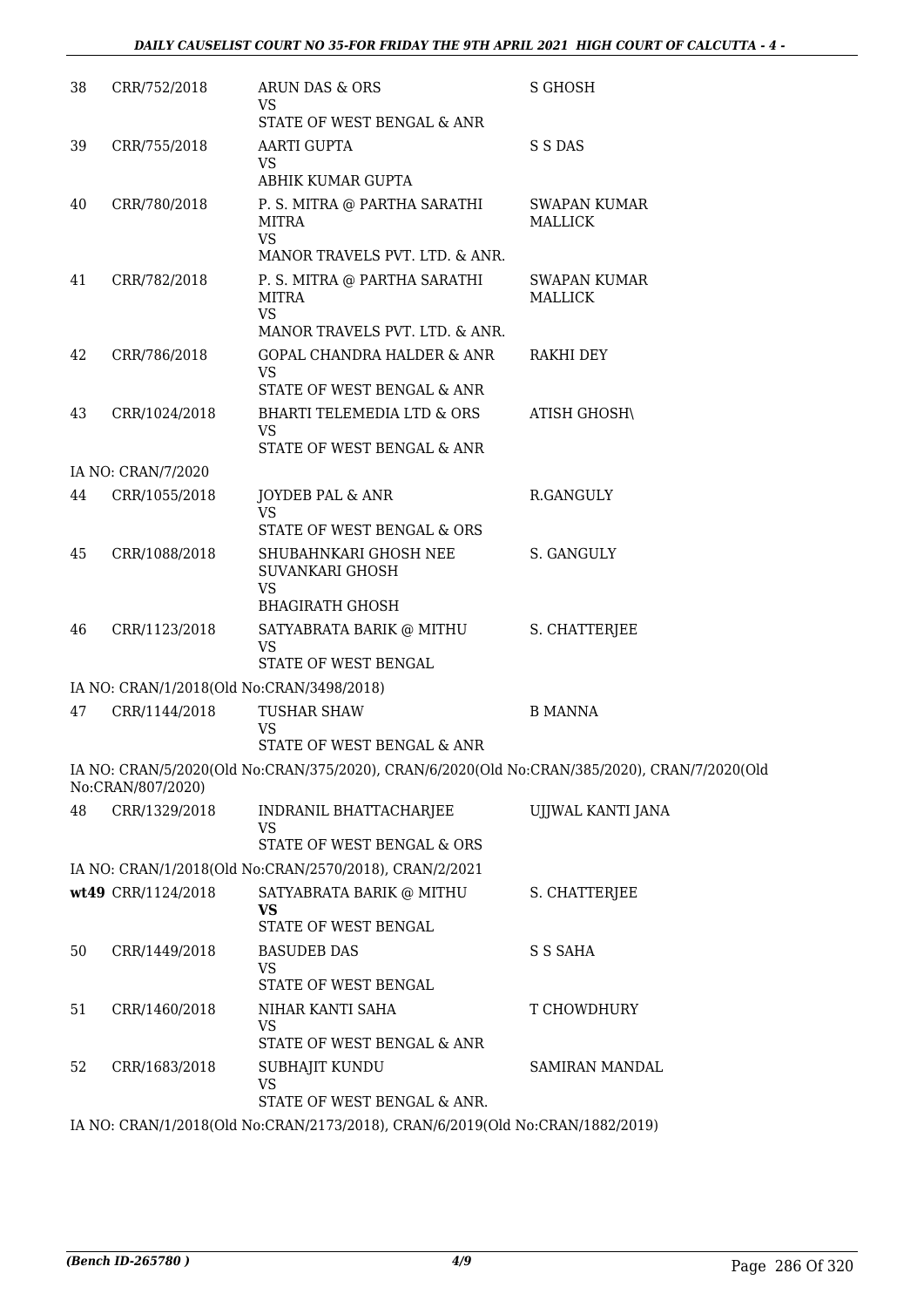|                                                                                                                                                                                                                                          | wt53 CRR/1584/2018                                         | <b>REBA KUNDU</b><br><b>VS</b><br>STATE OF WEST BENGAL & ANR.                                  | <b>SAMIRAN MANDAL</b> |  |
|------------------------------------------------------------------------------------------------------------------------------------------------------------------------------------------------------------------------------------------|------------------------------------------------------------|------------------------------------------------------------------------------------------------|-----------------------|--|
|                                                                                                                                                                                                                                          | IA NO: CRAN/1/2018(Old No:CRAN/2679/2018)                  |                                                                                                |                       |  |
|                                                                                                                                                                                                                                          | wt54 CRR/522/2018                                          | KANAKENDRA DAS<br><b>VS</b>                                                                    | <b>S MANDAL</b>       |  |
|                                                                                                                                                                                                                                          |                                                            | STATE OF WEST BENGAL & ANR                                                                     |                       |  |
|                                                                                                                                                                                                                                          | No:CRAN/1883/2019)                                         | IA NO: CRAN/1/2018(Old No:CRAN/1714/2018), CRAN/2/2018(Old No:CRAN/1861/2018), CRAN/7/2019(Old |                       |  |
| 55                                                                                                                                                                                                                                       | CRR/1714/2018                                              | DINESH PRASAD SHARMA<br>VS                                                                     | R CHATTERJEE          |  |
|                                                                                                                                                                                                                                          |                                                            | STATE OF WEST BENGAL & ANR                                                                     |                       |  |
| 56                                                                                                                                                                                                                                       | CRR/1762/2018                                              | SURESH KUMAR SOMANI<br><b>VS</b>                                                               | <b>AINDRILA DE</b>    |  |
|                                                                                                                                                                                                                                          |                                                            | TUSHITA PROPERTIES PVT. LTD.                                                                   |                       |  |
| 57                                                                                                                                                                                                                                       | IA NO: CRAN/1/2019(Old No:CRAN/2041/2019)<br>CRR/2033/2018 | SACHIDRANATH BISWAS                                                                            | P CHATTERJEE          |  |
|                                                                                                                                                                                                                                          |                                                            | VS<br>STATE OF WEST BENGAL                                                                     |                       |  |
|                                                                                                                                                                                                                                          | IA NO: CRAN/1/2018(Old No:CRAN/3354/2018)                  |                                                                                                |                       |  |
| 58                                                                                                                                                                                                                                       | CRR/2055/2018                                              | SRMB SRIJAN LTD.<br><b>VS</b>                                                                  | <b>ARNAB DAS</b>      |  |
|                                                                                                                                                                                                                                          |                                                            | STATE OF WEST BENGAL & ANR.                                                                    |                       |  |
| IA NO: CRAN/1/2018(Old No:CRAN/2610/2018), CRAN/3/2019(Old No:CRAN/764/2019), CRAN/4/2019(Old<br>No:CRAN/1189/2019), CRAN/5/2019(Old No:CRAN/1868/2019), CRAN/6/2019(Old No:CRAN/1938/2019),<br>CRAN/13/2020, CRAN/14/2021, CRAN/15/2021 |                                                            |                                                                                                |                       |  |
| 59                                                                                                                                                                                                                                       | CRR/2078/2018                                              | DR. PRADIP KUMAR GHOSH<br><b>VS</b>                                                            | MOHINI MAJUMDAR       |  |
|                                                                                                                                                                                                                                          |                                                            | STATE OF WEST BENGAL & ORS.                                                                    |                       |  |
| 60                                                                                                                                                                                                                                       | CRR/2160/2018                                              | <b>SURESH KR BERIA</b><br><b>VS</b><br>NAVIN KR KAJARIA                                        | K DUDHWEWALA          |  |
| 61                                                                                                                                                                                                                                       | CRR/2393/2018                                              | <b>BIKASH DAS</b><br><b>VS</b>                                                                 | <b>H SAHA PODDER</b>  |  |
|                                                                                                                                                                                                                                          |                                                            | STATE OF WEST BENGAL & ORS                                                                     |                       |  |
|                                                                                                                                                                                                                                          | IA NO: CRAN/3/2020(Old No:CRAN/517/2020)                   |                                                                                                |                       |  |
| 62                                                                                                                                                                                                                                       | CRR/2571/2018                                              | <b>SUHSIL KR GUPTA &amp; ORS</b><br><b>VS</b>                                                  | K DAGA                |  |
|                                                                                                                                                                                                                                          |                                                            | STATE OF WEST BENGAL & ANR                                                                     |                       |  |
|                                                                                                                                                                                                                                          | IA NO: CRAN/2/2019(Old No:CRAN/4182/2019)                  |                                                                                                |                       |  |
| 63                                                                                                                                                                                                                                       | CRR/2623/2018                                              | NORTON EMMANUEL<br><b>VS</b>                                                                   | S GHOSH               |  |
|                                                                                                                                                                                                                                          |                                                            | STATE OF WEST BENGAL & ANR                                                                     |                       |  |
| 64                                                                                                                                                                                                                                       | CRR/2683/2018                                              | NILAMBAR MISHRA<br><b>VS</b><br>STATE OF WEST BENGAL & ANR                                     | A RATHORE             |  |
| 65                                                                                                                                                                                                                                       | CRR/2739/2018                                              | DR. NILANJAN INDU & ORS                                                                        | N. CHAUDHURY          |  |
|                                                                                                                                                                                                                                          |                                                            | VS<br>MADHAB CHAND MITRA                                                                       |                       |  |
|                                                                                                                                                                                                                                          |                                                            | IA NO: CRAN/3/2020(Old No:CRAN/967/2020), CRAN/4/2021                                          |                       |  |
| 66                                                                                                                                                                                                                                       | CRR/2864/2018                                              | DWAIPAYAN DAS<br>VS                                                                            | KARAN DAGA            |  |
|                                                                                                                                                                                                                                          |                                                            | STATE OF WEST BENGAL & ANR                                                                     |                       |  |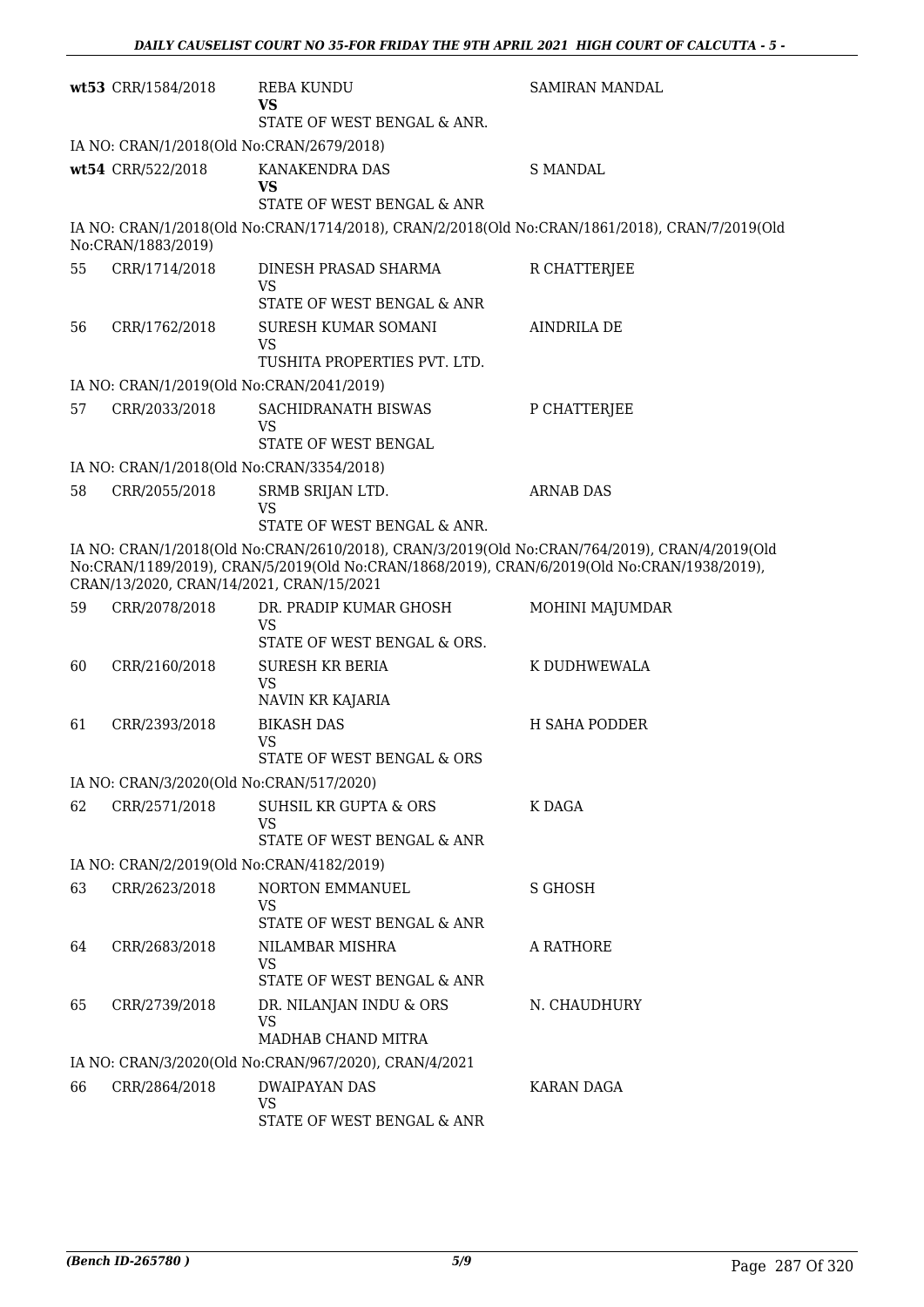| 67                               | CRR/3046/2018 | SIDHARTH AGARWALA<br><b>VS</b><br>STATE OF WEST BENGAL & ANR                                            | S RAY                                  |
|----------------------------------|---------------|---------------------------------------------------------------------------------------------------------|----------------------------------------|
| 68                               | CRR/3188/2018 | <b>MADHUSUDAN ROY</b><br><b>VS</b><br>STATE OF WEST BENGAL & ORS                                        | D MUKHOPADHYAY                         |
| 69                               | CRR/3246/2018 | BIKASH BERI @ VIKASH BERY<br><b>VS</b>                                                                  | <b>SHYANTI PODDAR</b>                  |
| 70                               | CRR/3269/2018 | STATE OF WEST BENGAL & ANR<br>TATA MOTORS FINANCE LIMITED<br><b>VS</b><br>SARMISTHA SARKAR & ANR        | SUBHANKAR<br><b>CHAKRABORTY</b>        |
|                                  |               | IA NO: CRAN/2/2019(Old No:CRAN/1697/2019), CRAN/3/2019(Old No:CRAN/3601/2019)                           |                                        |
| 71                               | CRR/3453/2018 | M/S ZENITH TIMBER PRODUCTS P<br>LTD & ORS<br><b>VS</b>                                                  | <b>SUDIPA</b><br><b>BHATTACHARYA</b>   |
|                                  |               | CBI, BANK SECURITES & FRAUDS<br>CELL, KOL & ANR                                                         |                                        |
| 72                               | CRR/3506/2018 | NILRATAN SARDAR<br><b>VS</b><br>MANICK CHANDRA MONDAL &<br>ORS.                                         | <b>GOLAM KARIM</b><br><b>CHOWDHURY</b> |
| 73                               | CRR/3611/2018 | SK. JAHED ALI<br><b>VS</b><br>STATE OF WEST BENGAL & ANR                                                | S.SABUD                                |
| 74                               | CRR/3669/2018 | SK GOLAM NIZAMUDDIN @<br>NAZIMUDDIN @ SK GOLAM<br>NIJAMUDDIN & ANR<br><b>VS</b><br>STATE OF WEST BENGAL | <b>TANMOY</b><br>CHOWDHURY             |
| 75                               | CRR/3686/2018 | MD. MAHFUJ ALAM @ MD. MAIFUZ<br><b>ALAM</b><br><b>VS</b><br>STATE OF WEST BENGAL & ORS.                 | HILLOL SAHA<br>PODDER                  |
| 76                               | CRR/3707/2018 | THE STATE OF W B<br>VS<br>BAJRANGI LAL BARNAWAL & ORS                                                   | <b>MD SABIR AHMED</b>                  |
| 77                               | CRR/3740/2018 | <b>SOUMYA BASU</b><br><b>VS</b><br>STATE OF WEST BENGAL & ANR                                           | SHUBHOJYOTI DUTTA                      |
| 78                               | CRR/94/2019   | RAKESH PODDAR<br><b>VS</b><br>M/S RANGALI AGROTECH PVT. LTD.                                            | TIRTHANKAR DEY                         |
| 79                               | CRR/136/2019  | & ORS.<br>RAJ SINGH CHOPRA & ORS<br>VS<br>STATE OF WEST BENGAL                                          | RAJIB MULLICK                          |
|                                  |               | IA NO: CRAN/4/2020(Old No:CRAN/647/2020)                                                                |                                        |
| 80                               | CRR/282/2019  | BACHHRAJ BAMALWA<br>VS                                                                                  | <b>SOUBHIK MITTER</b>                  |
|                                  |               | ASSISTANT DIRECTOR OF INCOME<br>TAX(INVERTIGATION), UNIT3(1), KOL                                       |                                        |
| 81                               | CRR/388/2019  | <b>GOPAL KUMAR CHOWDHURY</b><br><b>VS</b><br>STATE OF WEST BENGAL & ANR                                 | SHYANTI PODDAR                         |
| $T^{\Lambda}$ $\Lambda$ T $\cap$ |               | $CDAM14/2020(OM)$ Me $CDAM1414/2020$                                                                    |                                        |

IA NO: CRAN/1/2020(Old No:CRAN/1141/2020)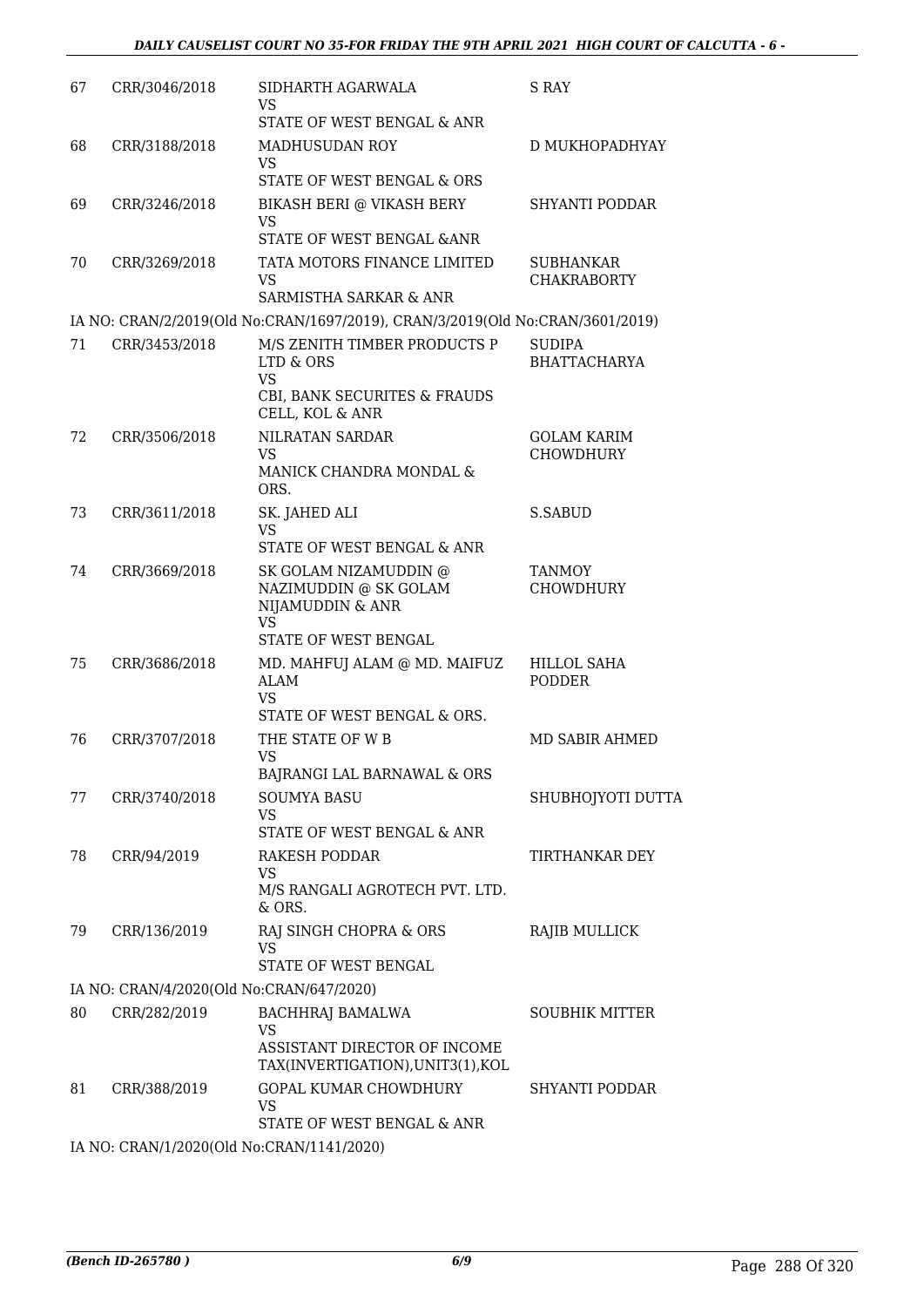| 82 | CRR/412/2019  | <b>SUSHIL KR AGARWAL &amp; ANR</b><br><b>VS</b><br>STATE OF WEST BENGAL & ANR      | MOYUKH<br><b>MUKHERJEE</b>                |
|----|---------------|------------------------------------------------------------------------------------|-------------------------------------------|
| 83 | CRR/413/2019  | PAPIYA BHATTACHARYA<br><b>VS</b><br>STATE OF WEST BENGAL & ANR                     | ASHIS KR DUTTA                            |
| 84 | CRR/415/2019  | PARTHA SANA<br>VS<br>STATE OF WEST BENGAL & ORS                                    | <b>NAZIR AHMED</b>                        |
| 85 | CRR/425/2019  | <b>SAMARESH MONDAL</b><br><b>VS</b><br>STATE OF WEST BENGAL & ANR                  | PARTHA SARATHI<br><b>MONDAL</b>           |
| 86 | CRR/507/2019  | KARITICK CHANDRA BHUNIA &<br><b>ORS</b><br><b>VS</b><br>STATE OF WEST BENGAL & ANR | <b>ABHIJIT MUKHERJEE</b>                  |
| 87 | CRR/545/2019  | SOUMIK GANGULY & ORS.<br><b>VS</b><br><b>BARNALI GANGULY &amp; ANR.</b>            | <b>SUCHANA BANERJEE</b>                   |
| 88 | CRR/649/2019  | MAHAKAL ORAON @ MOHAKAL<br><b>ORAON &amp; ORS</b><br><b>VS</b>                     | <b>ARNAB SAHA</b>                         |
|    |               | STATE OF WEST BENGAL & ANR<br>IA NO: CRAN/1/2019(Old No:CRAN/833/2019)             |                                           |
| 89 | CRR/719/2019  | RAFIK UDDIN MOLLA                                                                  | <b>SUMANTA GANGULY</b>                    |
|    |               | <b>VS</b><br>STATE OF WEST BENGAL & ORS.                                           |                                           |
| 90 | CRR/883/2019  | ACHINTYA MUKHERJEE & ANR<br><b>VS</b>                                              | PAULOMI BANERJEE                          |
|    |               | STATE OF WEST BENGAL & ANR                                                         |                                           |
| 91 | CRR/888/2019  | CHIRANJAY DAS<br><b>VS</b><br>STATE OF WEST BENGAL & ORS.                          | <b>SOURABH SENGUPTA</b>                   |
| 92 | CRR/945/2019  | <b>SOMNATH GUPTAS</b><br><b>VS</b><br>STATE OF WEST BENGAL & ORS.                  | <b>GOBINDA CHANDRA</b><br><b>BAIDYA</b>   |
| 93 | CRR/1128/2019 | BANHI SHIKHA MONDAL & ANR<br><b>VS</b><br>STATE OF WEST BENGAL & ANR               | PRABIR KUMAR<br><b>GHOSH</b>              |
| 94 | CRR/1304/2019 | <b>SAWAR DHANANIA</b><br><b>VS</b><br>STATE OF WEST BENGAL & ANR                   | RAVI RANJAN KUMAR                         |
| 95 | CRR/1369/2019 | SUPRAKAS PATTANAYAK<br><b>VS</b><br><b>BASUDEV DAS</b>                             | SARYATI DATTA                             |
|    |               | IA NO: CRAN/2/2019(Old No:CRAN/3108/2019), CRAN/4/2020(Old No:CRAN/1331/2020)      |                                           |
| 96 | CRR/1371/2019 | SUDIP KUMAR CHANDRA<br><b>VS</b><br>STATE OF WEST BENGAL & ANR                     | <b>BIBHASADITYA</b><br><b>CHAKRABORTY</b> |
| 97 | CRR/1490/2019 | PALAM KRISHNA MONDAL & ORS<br>VS<br>STATE OF WEST BENGAL & ANR                     | <b>VIJAY VARMA</b>                        |
| 98 | CRR/1650/2019 | <b>GOLAM MAHIUDDIN</b><br><b>VS</b><br>STATE OF WEST BENGAL & ANR                  | SHRAYASHI<br>CHOWDHURY                    |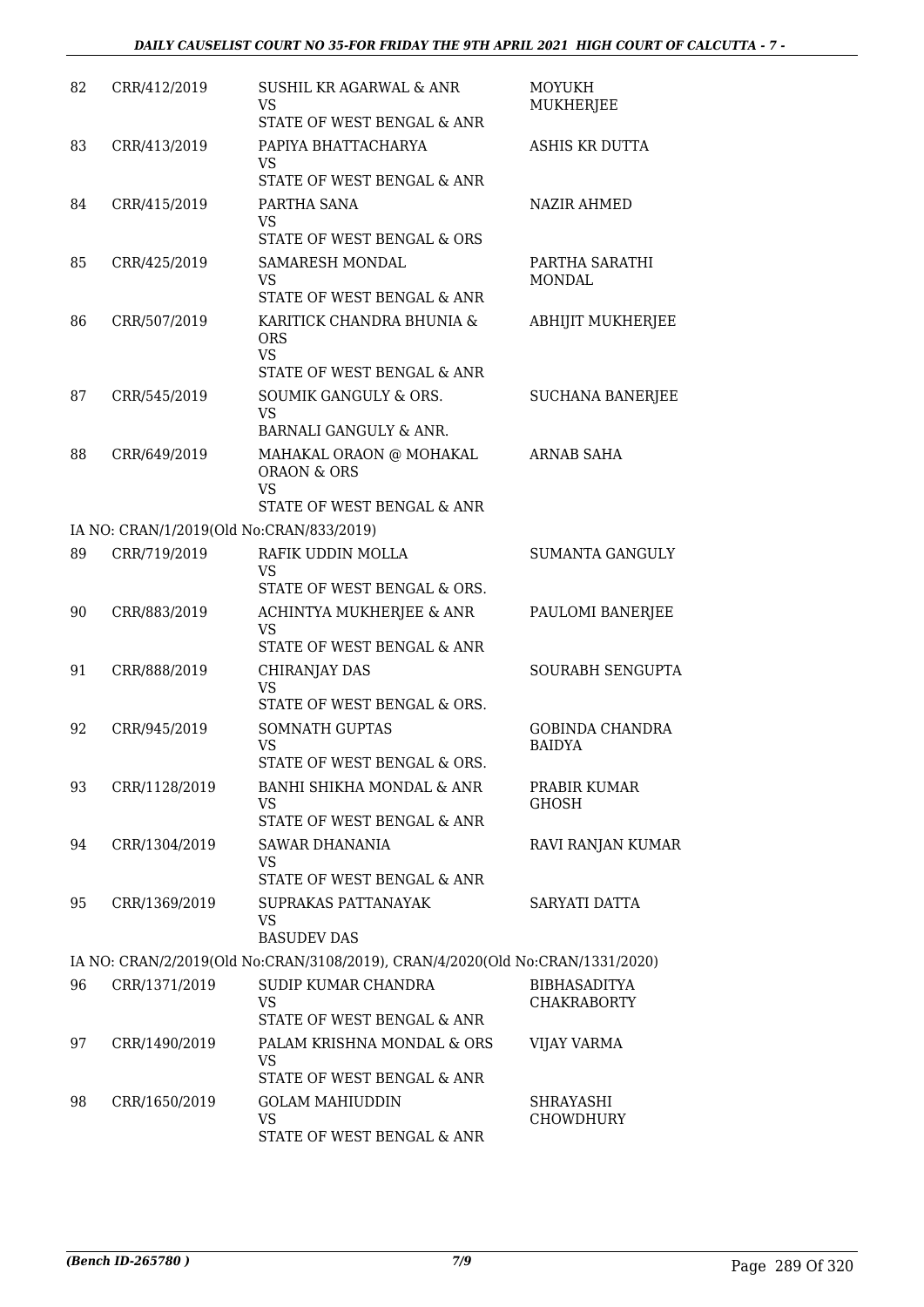| 99  | CRR/1766/2019                            | ALOK KUMAR BHANJA<br>VS<br>STATE OF WEST BENGAL & ANR                                         | SOUMAJIT<br><b>CHATTERJEE</b>          |
|-----|------------------------------------------|-----------------------------------------------------------------------------------------------|----------------------------------------|
| 100 | CRR/1804/2019                            | SATYAJIT SRIVASTAVA & ORS<br><b>VS</b><br><b>AMITAVO PAL</b>                                  | RAJESH UPADHYAY                        |
|     | IA NO: CRAN/4/2021                       |                                                                                               |                                        |
| 101 | CRR/1861/2019                            | <b>SANJAY MASTER</b><br><b>VS</b><br>STATE OF WEST BENGAL & ANR                               | MD. ZOHAIB RAUF                        |
| 102 | CRR/2043/2019                            | SWAMI BRAHMATMANANDA<br>MAHARAJ @ SWAMI<br>BRAHATMANANDA MAHARAJ<br><b>VS</b>                 | SOUMAJIT<br><b>CHATTERJEE</b>          |
|     |                                          | DR. ALAK KUMAR MAITI                                                                          |                                        |
| 103 | CRR/2072/2019                            | SK MAHIUDDIN AHAMMED<br>VS                                                                    | MADHUMITA BASAK                        |
|     |                                          | STATE OF WEST BENGAL & ANR                                                                    |                                        |
|     |                                          | IA NO: CRAN/1/2019(Old No:CRAN/4689/2019), CRAN/3/2020(Old No:CRAN/968/2020)                  |                                        |
| 104 | CRR/2093/2019                            | NITYAHARI SARKAR & ANR<br>VS<br>THE CENTRAL BUREAU OF<br><b>INVESTIGATION</b>                 | <b>DEBAISH</b><br>MUKHOPADHYAY         |
| 105 | CRR/2107/2019                            | <b>SAGARIKA MITRA</b><br>VS                                                                   | SAILJA KOTHARI                         |
| 106 | CRR/2168/2019                            | STATE OF WEST BENGAL & ANR<br><b>SUSANTA PODDAR &amp; ANR</b><br>VS                           | <b>UJJAL RAY</b>                       |
|     |                                          | STATE OF WEST BENGAL                                                                          |                                        |
|     |                                          | IA NO: CRAN/2/2020(Old No:CRAN/1249/2020), CRAN/3/2021                                        |                                        |
| 107 | CRR/2244/2019                            | SANJAY JINDAL & ORS<br>VS<br>STATE OF WEST BENGAL & ANR                                       | <b>MRITYUNJOY</b><br><b>CHATTERJEE</b> |
|     | IA NO: CRAN/1/2020(Old No:CRAN/298/2020) |                                                                                               |                                        |
| 108 | CRR/2258/2019                            | PAWAN KUMAR SHAW<br>VS<br>PRITI KUMARI SHAH @ PRITI                                           | <b>RAJNATH DAS</b>                     |
|     |                                          | <b>KUMARI SHAW</b>                                                                            |                                        |
| 109 | CRR/2446/2019                            | <b>ADHIR NANDI</b><br>VS<br>STATE OF WEST BENGAL& ORS                                         | PAYEL SHOME                            |
| 110 | CRR/2471/2019                            | VE COMMERCIAL VEHICLES<br><b>LIMITED &amp; ORS</b><br><b>VS</b><br>STATE OF WEST BENGAL & ANR | <b>GOUTAM DEY</b>                      |
|     | IA NO: CRAN/3/2020                       |                                                                                               |                                        |
| 111 | CRR/2472/2019                            | VE COMMERCIAL VEHICLES<br><b>LIMITED &amp; ORS</b><br>VS                                      | <b>GOUTAM DEY</b>                      |
|     |                                          | STATE OF WEST BENGAL & ANR                                                                    |                                        |
|     |                                          | IA NO: CRAN/2/2020(Old No:CRAN/726/2020), CRAN/3/2020                                         |                                        |
| 112 | CRR/2502/2019                            | SUBHADIP PARAMANIK<br>VS<br>STATE OF WEST BENGAL                                              | MD ASIF IQBAL                          |
|     |                                          |                                                                                               |                                        |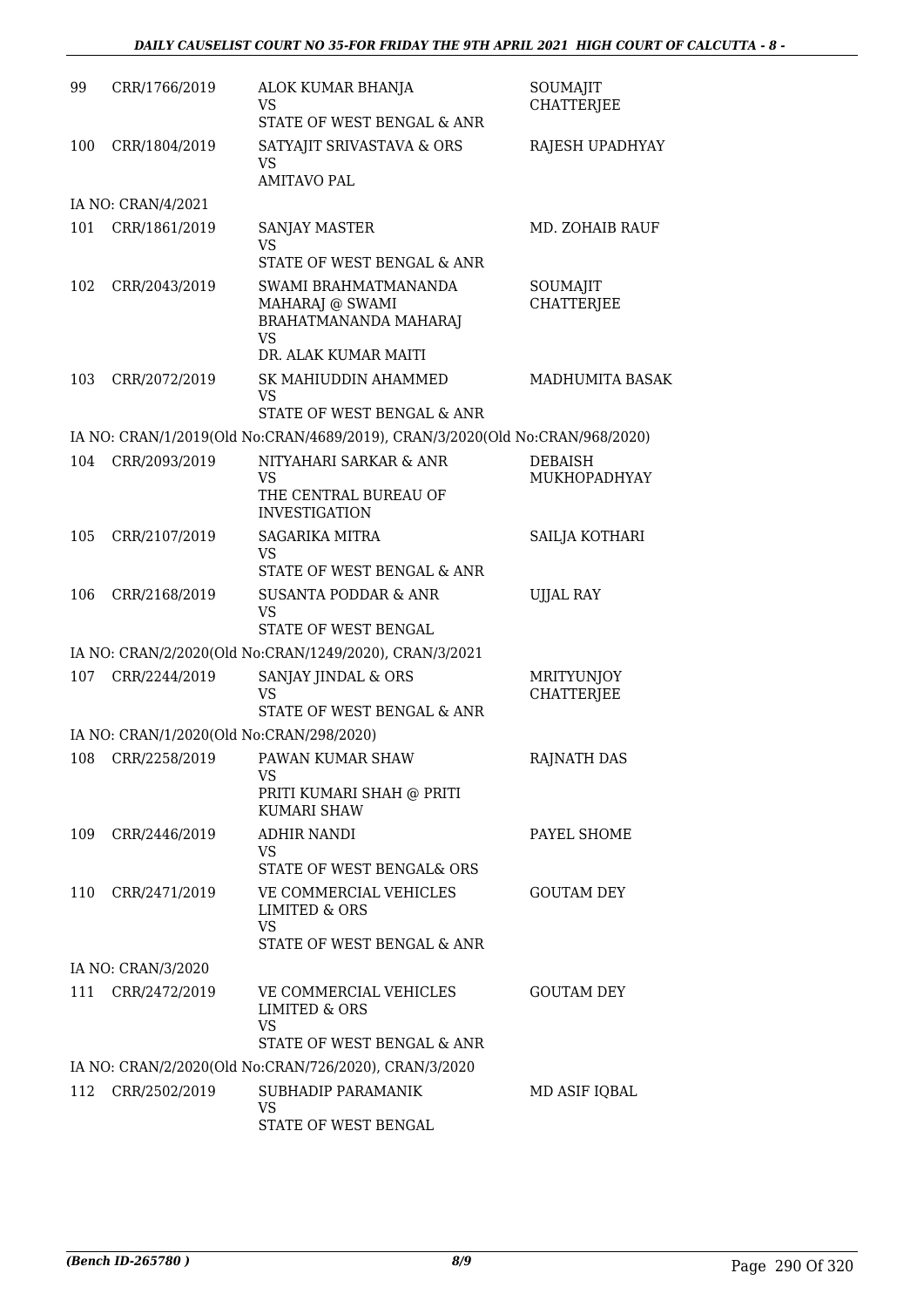| 113 | CRR/2537/2019          | M/S. ESBI TRANSMISSIONS PVT<br><b>LTD</b><br><b>VS</b><br>RAJESH MISHRA                          | SARYATI DATTA                     |
|-----|------------------------|--------------------------------------------------------------------------------------------------|-----------------------------------|
|     | IA NO: CRAN/1/2021     |                                                                                                  |                                   |
| 114 | CRR/2546/2019          | KHOKAN GHOSH<br><b>VS</b><br>STATE OF WEST BENGAL & ANR                                          | <b>SUJIT KUMAR GHOSH</b>          |
|     |                        | IA NO: CRAN/1/2019(Old No:CRAN/4026/2019)                                                        |                                   |
| 115 | CRR/2588/2019          | DINESH CHANDRA GHOSH<br><b>VS</b>                                                                | ASIM KUMAR KUNDU                  |
| 116 | CRR/2604/2019          | STATE OF WEST BENGAL & ANR<br>PRAFULLA KUMAR PAL & ANR<br><b>VS</b><br>PABITRA KUMAR DAS         | UTTAM KUMAR DE4                   |
| 117 | CRR/2691/2019          | <b>BISWAJIT BERA &amp; ORS</b><br><b>VS</b><br>STATE OF WEST BENGAL & ANR                        | PARTHA<br><b>CHAKRABORTY</b>      |
| 118 | CRR/2750/2019<br>[LCR] | MADHUSUDHAN BHOWMIK & ANR<br><b>VS</b><br>STATE OF WEST BENGAL & ANR                             | <b>SOUMYA KHAN</b>                |
| 119 | CRR/2838/2019          | <b>SWARUP KUMAR SIKDER</b><br><b>VS</b>                                                          | NEHA ROY                          |
| 120 | CRR/3046/2019          | SAYANI SIKDER MAJUMDER & ANR<br>SHIPRA BANERJEE & ORS<br><b>VS</b><br>STATE OF WEST BENGAL & ANR | <b>SOUMYA SUBHRA</b><br>ROY       |
| 121 | CRR/3371/2019          | <b>BISWANATH KUNDU</b><br><b>VS</b><br>RAKHI KUNDU CHOWDHURY                                     | SAIBAL KRISHNA<br><b>DASGUPTA</b> |
| 122 | CRR/3396/2019          | VIKASH SHARMA & ANR<br><b>VS</b><br>STATE OF WEST BENGAL & ANR                                   | <b>SHRESTHA</b><br>BHATTACHARJEE  |
| 123 | CRR/3450/2019          | SUDIP GUIN & ANR.<br><b>VS</b><br>STATE OF WEST BENGAL & ANR                                     | <b>TANMAY</b><br><b>CHOWDHURY</b> |
| 124 | CRR/3464/2019          | KOUSHIK BHATTACHARYA & ORS<br><b>VS</b><br>STATE OF WEST BENGAL& ANR                             | APURBA KUMAR<br><b>DATTA</b>      |
| 125 | CRR/3512/2019          | JABA BISWAS @ JABA & ORS<br><b>VS</b><br>STATE OF WEST BENGAL & ANR                              | <b>ABHISHEK BISWAS</b>            |
| 126 | CRR/3584/2019          | PUNIT KR TRIVEDI<br><b>VS</b><br>STATE OF WEST BENGAL & ANR                                      | <b>SAKET CHAUDHURY</b>            |
| 127 | CRR/3701/2019          | <b>BISWANATH MAHATO</b><br>VS.<br>STATE OF WEST BENGAL& ANR                                      | KUNAL GANGULY                     |
| 128 | CRR/3828/2019          | SOUVARI PRABAR KONER<br><b>VS</b><br>STATE OF WEST BENGAL & ANR                                  | <b>SANTANU MAJI</b>               |
|     |                        | IA NO: CRANI1/2020(Old No:CRANI1192/2020)                                                        |                                   |

IA NO: CRAN/1/2020(Old No:CRAN/1192/2020)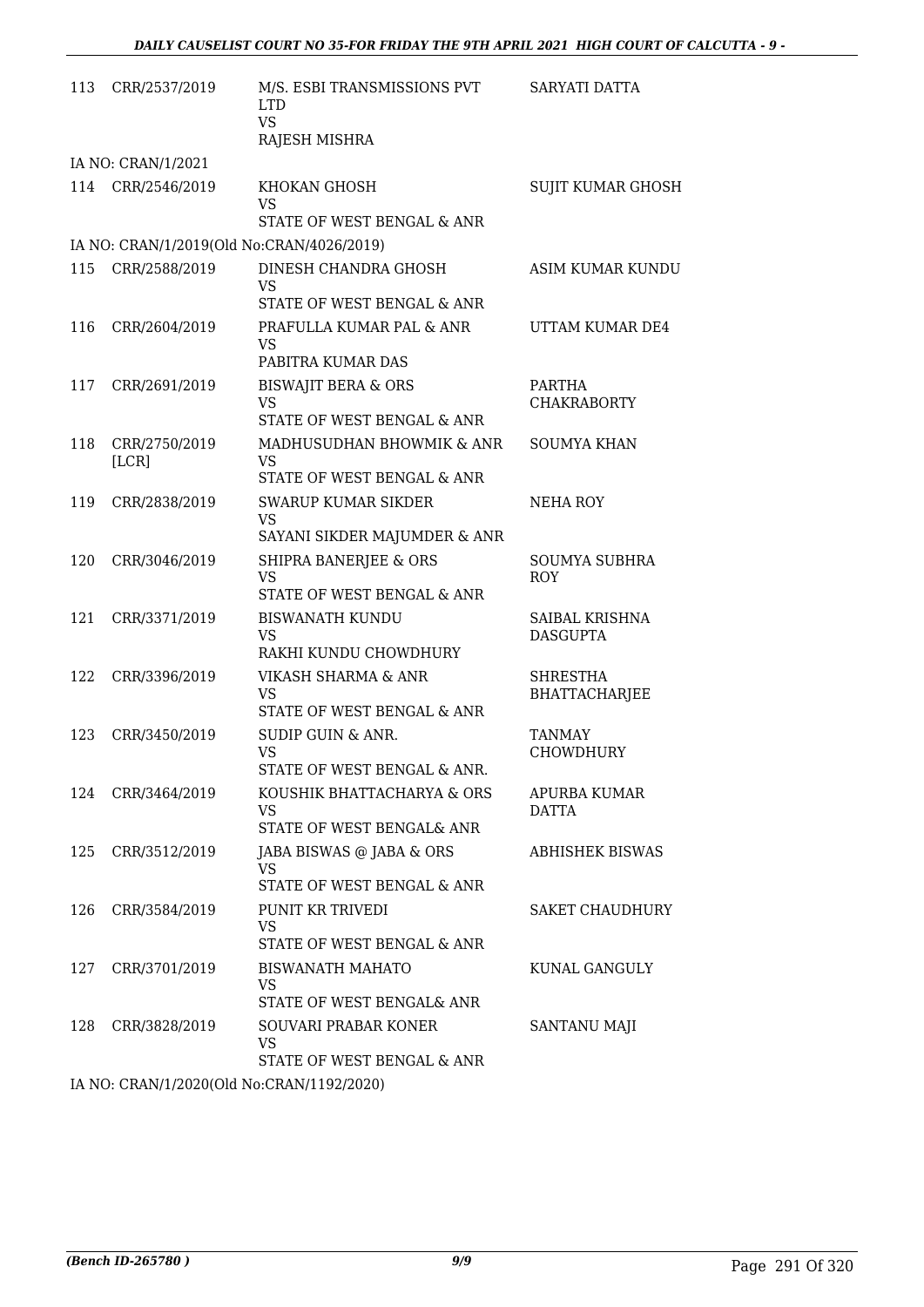

## **Appellate Side**

**DAILY CAUSELIST For Friday The 9th April 2021**

## **COURT NO. 7**

## **SINGLE BENCH (SB)**

## **AT 10:30 AM**

## **HON'BLE JUSTICE HIRANMAY BHATTACHARYYA**

## **(VIA VIDEO CONFERENCE) ON AND FROM 06.04.2021 (AS LONG AS THE D.B. DOES NOT SIT)**

### **ON AND FROM TUESDAY, 6TH APRIL 2021 TO AS LONG AS THE DIVISION BENCH COMPRISING HON'BLE JUSTICE SUBRATA TALUKDAR AND HON'BLE JUSTICE HIRANMAY BHATTACHARYYA DOES NOT SIT - WILL SIT SINGLY AND TAKE UP LISTED MATTERS BEFORE HIM ON 26TH MARCH 2021 EXCEPT THE MATTERS WHICH ARE DISPOSED OF OR ORDERED OTHERWISE.**

**AND**

#### **ON THURSDAY, 8TH APRIL 2021 AND THEREAFTER WHENEVER SITS SINGLY - IN ADDITION TO HIS OWN LIST, WILL TAKE UP MATTERS (ITEM NOS. 200 TO 251) FROM THE LIST OF HON'BLE JUSTICE SABYASACHI BHATTACHARYYA DATED 7TH APRIL 2021**

## **NOTE: MATTERS WILL BE TAKEN UP THROUGH PHYSICAL HEARING ONLY WHEN BOTH THE PARTIES ARE AGREED**

## **URGENT MOTION**

( Listed Matters of Hon'ble Justice Sabyasachi Bhattacharyya, dated 07.04.2021 )

| 1 | WPA/8637/2020 | <b>SOUVIK MUKHERJEE</b><br>VS<br>THE ADDL. SECY. AND<br>CHIEF PASSPORT OFFICER,<br>PASSPORT SEVA PRG. AND<br><b>ORS</b> | <b>SUMAN BANERJEE</b>                  |
|---|---------------|-------------------------------------------------------------------------------------------------------------------------|----------------------------------------|
| 2 | WPA/8661/2020 | <b>BAIJNATH JAISWAL</b><br>VS<br>STATE OF WEST BENGAL<br>AND ORS.                                                       | <b>AMLAN KUMAR</b><br><b>MUKHERJEE</b> |
| 3 | WPA/8671/2020 | <b>BISWAJIT SADHUKHAN</b><br>VS<br>STATE OF WEST BENGAL<br>AND ORS.                                                     | SUTAPA UPADHYAY                        |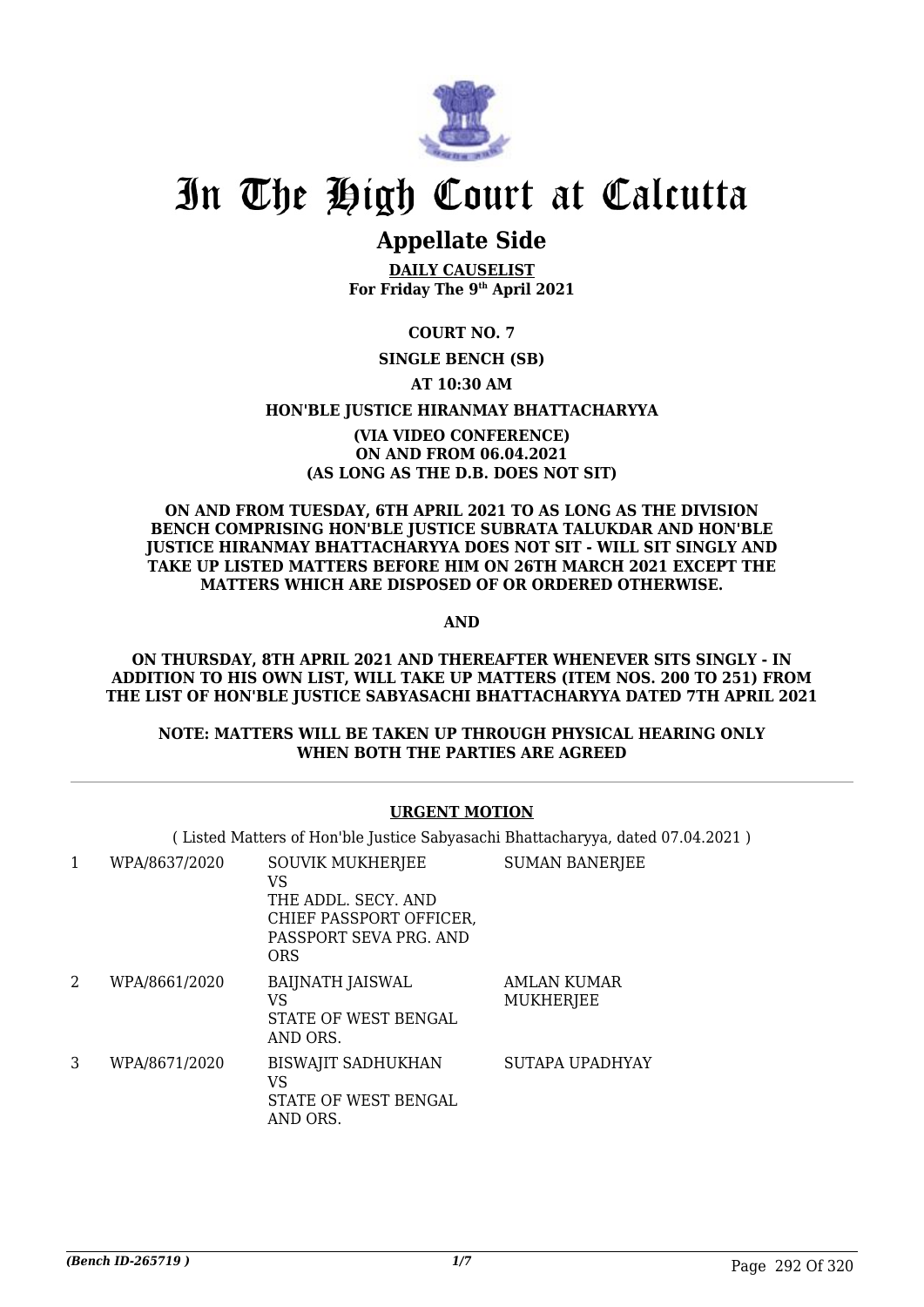| 4  | WPA/8696/2020 | RABINDRA SARKAR<br>VS<br>STATE OF WEST BENGAL<br>AND ORS.                                                                                                               | TARUNJYOTI TEWARI                    |
|----|---------------|-------------------------------------------------------------------------------------------------------------------------------------------------------------------------|--------------------------------------|
| 5  | WPA/8753/2020 | <b>SMT REBA MANNA</b><br><b>VS</b><br>STATE OF WEST BENGAL<br>AND ORS.                                                                                                  | <b>SOURADIPTA</b><br><b>BANERJEE</b> |
| 6  | WPA/8826/2020 | UTPAL MONDAL<br><b>VS</b><br>THE STATE OF WEST<br><b>BENGAL AND ORS</b>                                                                                                 | DYUTIMOY PAUL                        |
| 7  | WPA/9064/2020 | <b>AMENA BIBI</b><br><b>VS</b><br>STATE OF WEST BENGAL<br>AND ORS.                                                                                                      | <b>MARIA RAHAMAN</b>                 |
| 8  | WPA/9215/2020 | <b>APU KUNDU</b><br><b>VS</b><br>STATE OF WEST BENGAL<br>AND ORS.                                                                                                       | SHIBAJI KUMAR DAS                    |
| 9  | WPA/9342/2020 | <b>SUNIL SARDAR</b><br><b>VS</b><br>UNION OF INDIA AND ORS.                                                                                                             | <b>RAKESH SARKAR</b>                 |
| 10 | WPA/9344/2020 | ARJUN SHARMA<br>VS.<br>UNION OF INDIA AND ORS.                                                                                                                          | <b>RAKESH SARKAR</b>                 |
| 11 | WPA/9372/2020 | NITYANANDA CHATTERJEE<br>@ NITAI<br><b>VS</b><br>STATE OF WEST BENGAL<br>AND ORS.                                                                                       | RAJNANDINI DAS                       |
| 12 | WPA/9393/2020 | <b>IRADHA DAMODAR</b><br>SALGRAM JEW AND SRI SRI<br>SHIB THAKUR JEW REPD.<br>BY SHEBAITS SAJAL BARAN<br>GHOSH AND ORS.<br><b>VS</b><br>STATE OF WEST BENGAL<br>AND ORS. | SUBHAS CH. ATHA                      |
| 13 | WPA/9419/2020 | <b>AMIT SINGHA</b><br><b>VS</b><br>STATE OF WEST BENGAL<br>AND ORS.                                                                                                     | KAMAL KANTA KAR                      |
| 14 | WPA/9465/2020 | MOLOY KUMAR PAL AND<br>ANR<br><b>VS</b><br>PASCHIM BANGA GRAMIM<br><b>BANK AND ORS</b>                                                                                  | SAJAL KUMAR GHOSH                    |
| 15 | WPA/9568/2020 | <b>SUKUMAR DAS</b><br><b>VS</b><br>STATE OF WEST BENGAL<br>AND ORS.                                                                                                     | KAMAK KANTA KAR                      |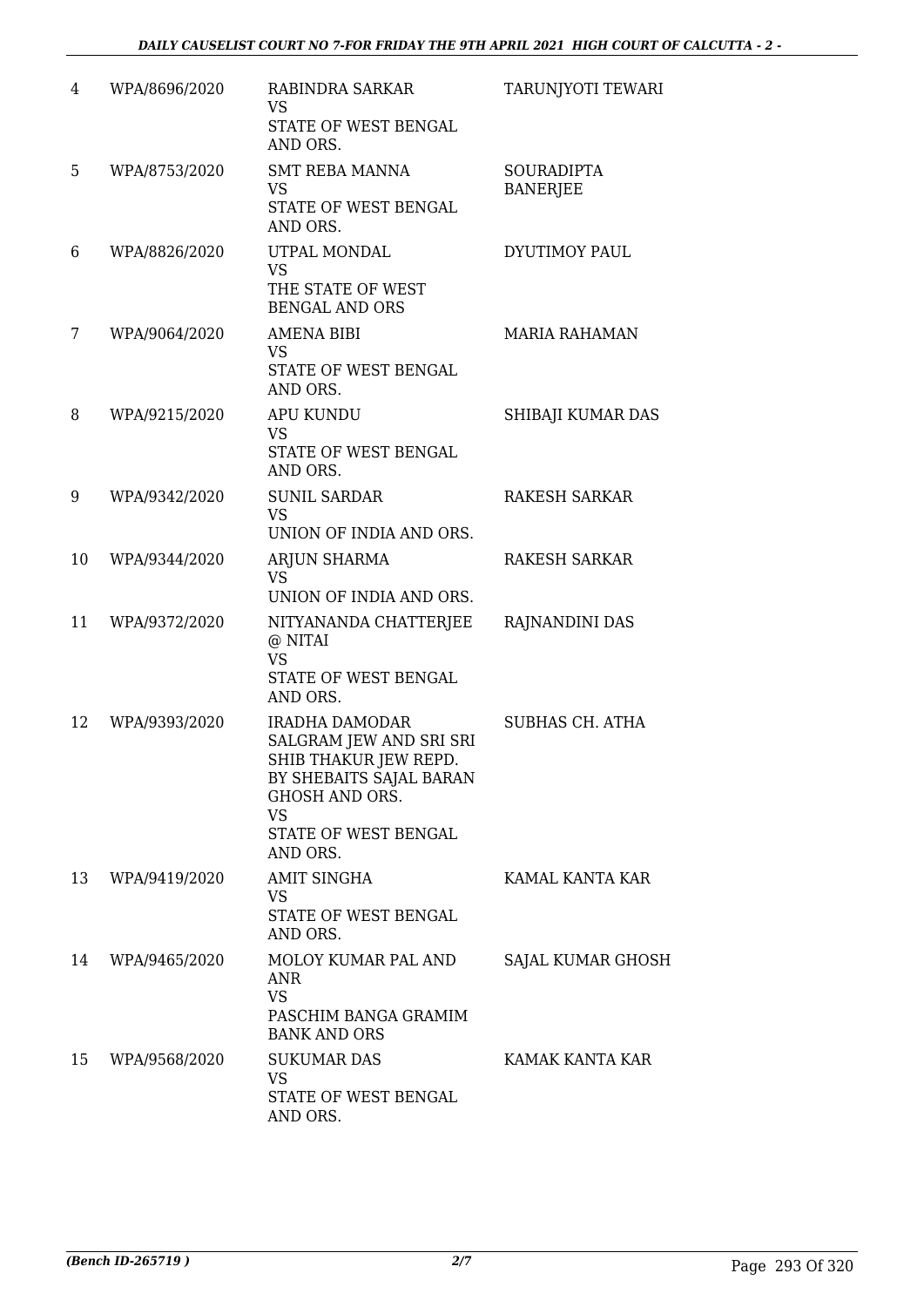| 16 | WPA/9615/2020  | RAJIB HOSEN BISWAS<br><b>VS</b><br>INDIAN OIL CORP AND ORS                                              | <b>MARIA RAHAMAN</b>                  |
|----|----------------|---------------------------------------------------------------------------------------------------------|---------------------------------------|
| 17 | WPA/9692/2020  | <b>BINA MONDAL</b><br><b>VS</b><br>STATE OF WEST BENGAL<br>AND ORS.                                     | KAMAL KANTA KAR                       |
| 18 | WPA/9724/2020  | <b>SMT SATMINDAR KAUR</b><br>AND ANR<br><b>VS</b><br>STATE OF WEST BENGAL<br>AND ORS.                   | <b>TRIPTIMOY</b><br><b>TALUKDER</b>   |
| 19 | WPA/9729/2020  | PURNA CHANDRA DAS<br><b>VS</b><br>STATE OF WEST BENGAL<br>AND ORS.                                      | SK SAHJAHAN ALI                       |
| 20 | WPA/9741/2020  | MOUSUMI SAHOO<br><b>VS</b><br>STATE OF WEST BENGAL<br>AND ORS.                                          | SK SAHRAJAHAN ALI                     |
| 21 | WPA/9851/2020  | RASHBIHARI DOLAI<br><b>VS</b><br>STATE OF WEST BENGAL<br>AND ORS.                                       | <b>SANDIP KUMAR</b><br><b>MONADAL</b> |
| 22 | WPA/10035/2020 | RAHUL PALIT<br><b>VS</b><br>STATE OF WEST BENGAL<br>AND ORS.                                            | <b>SAMIR ROY</b><br><b>CHOWDHURY</b>  |
| 23 | WPA/10060/2020 | <b>ANSURA BIBI</b><br>VS<br>STATE OF WEST BENGAL<br>AND ORS.                                            | SK SUJAUDDIN                          |
| 24 | WPA/10449/2020 | <b>BANK OF INDIA THIKA</b><br>SHRAMIK SANGRAM<br>COMMITTEE(WB)<br><b>VS</b><br><b>BANK OF INDIA</b>     | <b>MANIKA SWARNOKAR</b>               |
| 25 | WPA/10466/2020 | <b>SHAIBAL ROUT AND</b><br><b>ANOTHER</b><br><b>VS</b><br>STATE OF WEST BENGAL<br>AND ORS.              | <b>BHARAT CHANDRA</b><br><b>SIMAI</b> |
| 26 | WPA/10597/2020 | <b>SATISH ROSIN AND</b><br>TURPENTINE WORKS AND<br>ANR<br><b>VS</b><br>STATE OF WEST BENGAL<br>AND ORS. | NILAY SENGUPTA                        |
| 27 | WPA/10645/2020 | <b>GOBINDA NAIYA</b><br><b>VS</b><br>THE STATE OF WEST<br><b>BENGAL AND ORS</b>                         | <b>ABDUR RAKIB</b>                    |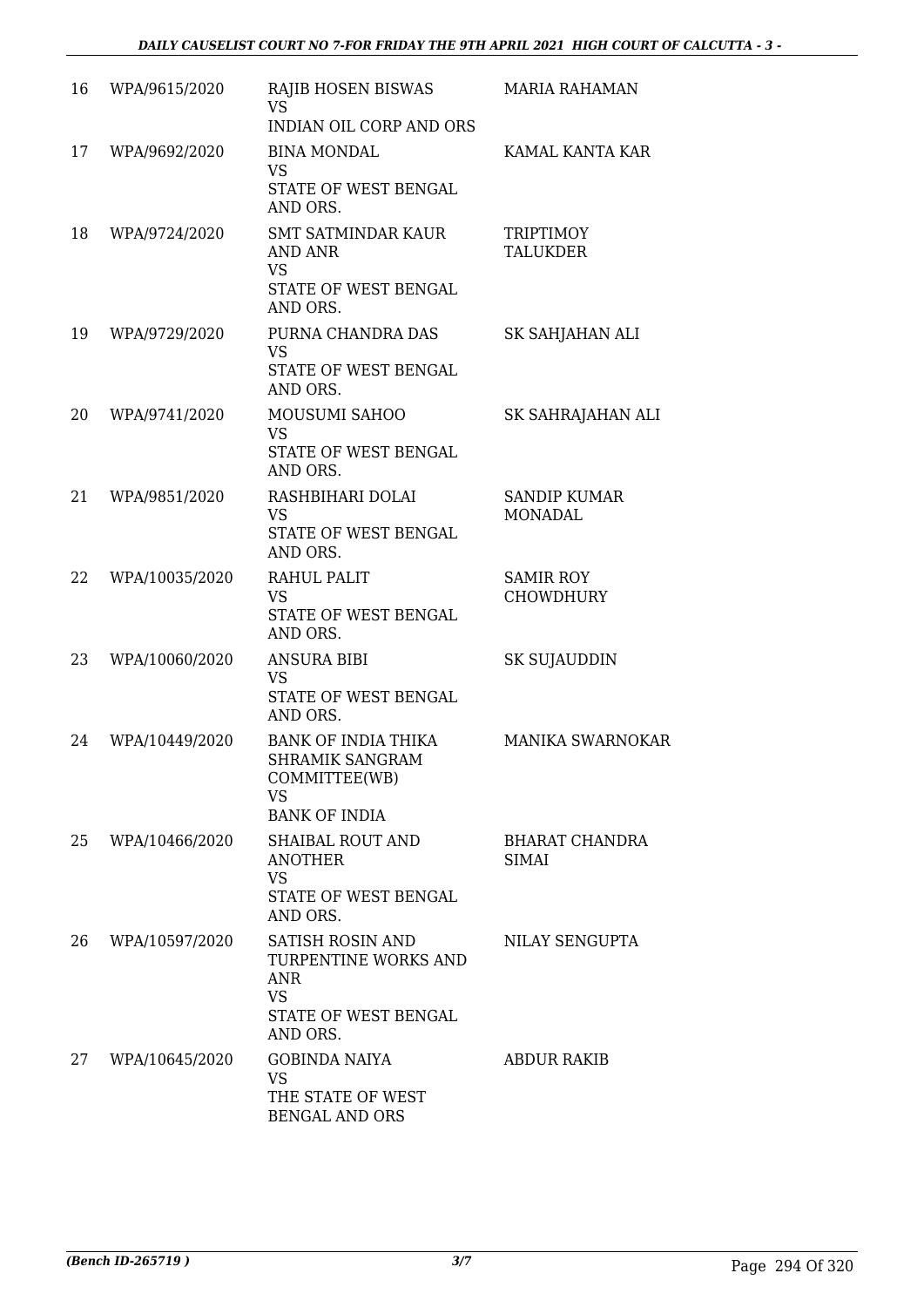| 28 | WPA/10870/2020 | <b>NILOY SAHA</b><br>VS<br>UNION OF INDIA AND ORS.                                                                                   | <b>TRIPTIMOY</b><br><b>TALUKDER</b> |
|----|----------------|--------------------------------------------------------------------------------------------------------------------------------------|-------------------------------------|
| 29 | WPA/10904/2020 | <b>HIMANSU GHORUI</b><br><b>VS</b><br>STATE OF WEST BENGAL<br>AND ORS.                                                               | DIPTENDU MONDAL                     |
| 30 | WPA/10964/2020 | <b>SUSANTA ADHIKARY</b><br>VS<br>STATE OF WEST BENGAL<br>AND ORS.                                                                    | KAMAL KANTA KAR                     |
| 31 | WPA/10996/2020 | <b>GEETANJALI</b><br>INFRASTRUCTURE AND<br><b>EARTHMOVERS AND</b><br><b>ANOTHER</b><br>VS<br>STATE OF WEST BENGAL<br>AND ORS.        | SAPTARSHI KUMAR<br>MAL              |
| 32 | WPA/10998/2020 | GEETANJALI<br><b>INFRASTRUCTURE AND</b><br><b>EARTHMOVERS AND</b><br><b>ANOTHER</b><br><b>VS</b><br>STATE OF WEST BENGAL<br>AND ORS. | SAPTARSHI KUMAR<br>MAI.             |
| 33 | WPA/11548/2020 | ABHIJIT KUMAR ADHYA<br><b>VS</b><br>STATE OF WEST BENGAL<br>AND ORS.                                                                 | SAUMYAJIT GHOSAL                    |
| 34 | WPA/11640/2020 | <b>JOYNUR BEWA</b><br><b>VS</b><br>STATE OF WEST BENGAL<br>AND ORS.                                                                  | <b>SRIKUMAR MANDAL</b>              |
| 35 | WPA/11909/2020 | <b>ISLAM ALI KHAN</b><br>VS<br>STATE OF WEST BENGAL<br>AND ORS.                                                                      | ASHIS KUMAR DUTTA                   |
| 36 | WPA/59/2021    | ANITA BHATTACHARYA<br><b>VS</b><br>STATE OF WEST BENGAL<br>AND ORS.                                                                  | PAYEL SHOME                         |
| 37 | WPA/71/2021    | <b>ARATI GHOSH</b><br><b>VS</b><br>STATE OF WEST BENGAL<br>AND ORS.                                                                  | <b>SAYAK KONAR</b>                  |
| 38 | WPA/73/2021    | ARMEX SECURITY PRIVATE<br>LIMITED<br><b>VS</b><br>STATE OF WEST BENGAL<br>AND ORS.                                                   | DYUTIMAN BANERJEE                   |
| 39 | WPA/105/2021   | <b>SMT BHARATI GUPTA</b><br>VS<br>STATE OF WEST BENGAL<br>AND ORS.                                                                   | <b>MAHESWARI</b><br><b>SHARMA</b>   |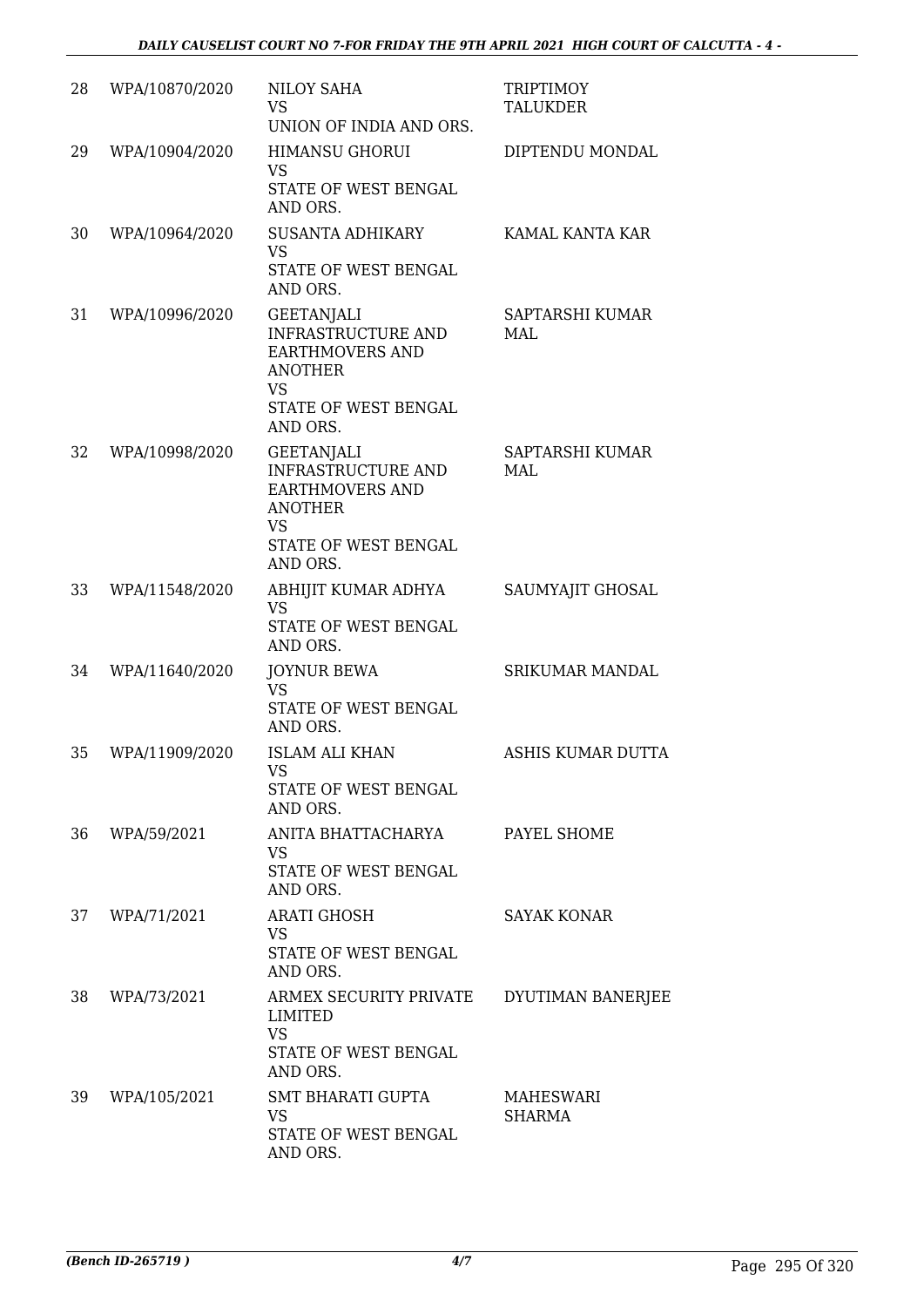| 40 | WPA/235/2021   | SUSAIL KUMAR SINGH<br><b>VS</b><br>STATE OF WEST BENGAL<br>AND ORS.               | <b>SHAMIK CHATTERJEE</b>                |
|----|----------------|-----------------------------------------------------------------------------------|-----------------------------------------|
| 41 | WPA/582/2021   | <b>RAKESH KUMAR DAS</b><br><b>VS</b><br>STATE OF WEST BENGAL<br>AND ORS.          | SNEHA SINGH                             |
| 42 | WPA/868/2021   | SAMRAT REALPRAJECTS<br>PVT. LTD.<br><b>VS</b><br>STATE OF WEST BENGAL<br>AND ORS. | PARTHA<br><b>CHAKRABORTY</b>            |
| 43 | WPA/1007/2021  | SK. SAIFUDDIN<br><b>VS</b><br>STATE OF WEST BENGAL<br>AND ORS.                    | <b>SK.SALIM</b>                         |
| 44 | WPA/1087/2021  | MISS TANUSHREE ROY<br><b>VS</b><br>STATE OF WEST BENGAL<br>AND ORS.               | NILENDRA NARAYAN<br>RAY                 |
| 45 | WPA/1178/2021  | KAMALIKA GHOSH<br><b>VS</b><br>LIFE INSURANCE<br>CORPORATION OF INDIA             | <b>DEBDUTTA BASU</b>                    |
| 46 | WPA/1197/2021  | <b>SUVENDU ADHIKARI</b><br><b>VS</b><br>STATE OF WEST BENGAL<br>AND ORS.          | Debdeep Sinha                           |
| 47 | WPA/2179/2021  | NIDHIR RANJAN<br><b>MAJUMDER</b><br><b>VS</b><br>UNION OF INDIA AND ORS.          | DIPTENDU MANDAL                         |
| 48 | WPA/2499/2021  | ALL BENGAL YOUTH<br>WELFARE ASS. AND ANR.<br><b>VS</b><br>STATE OF WEST BENGAL    | SABYASACHI ROY                          |
|    |                | AND ORS.<br><b>MOTION</b>                                                         |                                         |
| 49 | WPA/9658/2020  | JAYARSHI BHATTACHARYA<br><b>VS</b>                                                | <b>SALONI</b><br><b>BHATTACHARJEE</b>   |
|    |                | STATE OF WEST BENGAL<br>AND ORS.                                                  |                                         |
| 50 | WPA/10161/2020 | SHAINE LEX ADVISORS LLP<br><b>VS</b><br>State of West Bengal                      | <b>STEVEN SOURODIP</b><br><b>BISWAS</b> |
| 51 | WPA/10210/2020 | EAST HOOGHLY POLYPLAST<br>PRIVATE LIMITED<br><b>VS</b><br>State of West Bengal    | <b>ANIRUDHA</b><br><b>AGARWALLA</b>     |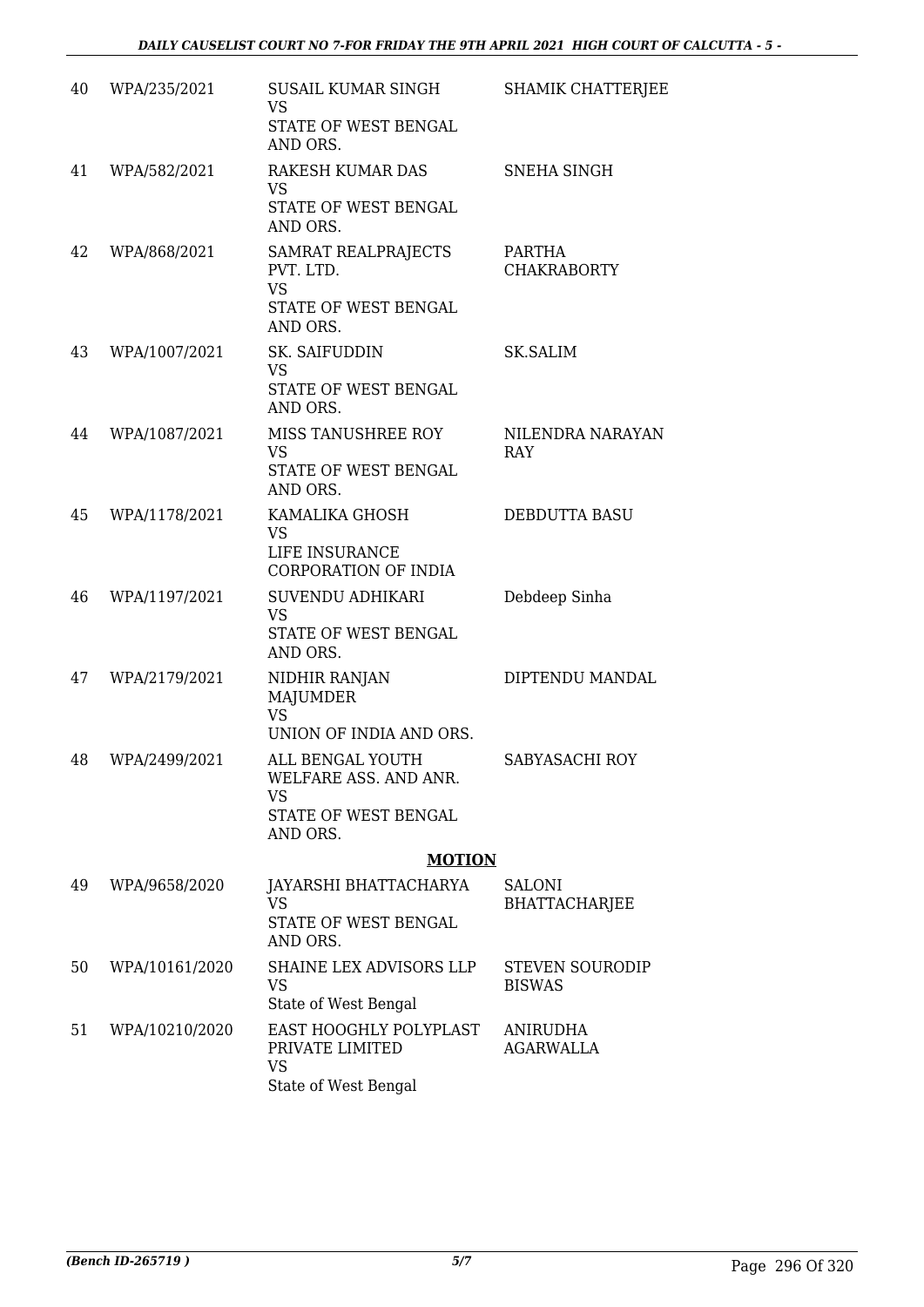| 52 | WPA/10255/2020    | AMRI HOSPITALS LTD AND<br><b>ANR</b><br><b>VS</b><br>STATE OF WEST BENGAL<br>AND ORS.                  | SANJAY GINODIA                     |
|----|-------------------|--------------------------------------------------------------------------------------------------------|------------------------------------|
| 53 | WPA/10311/2020    | <b>JAKIR ALI MOLLA</b><br><b>VS</b><br>STATE OF WEST BENGAL<br>AND ORS.                                | <b>ANINDITA AUDDY</b>              |
| 54 | WPA/11027/2020    | DIPIKA MANDAL<br><b>VS</b><br>CHIEF MEDICAL OFFICER<br>OF HEALTH, RAMPURHAT                            | SAMIDDHA SANKAR<br><b>SENGUPTA</b> |
| 55 | WPA/11234/2020    | MINATI SARKAR AND ANR<br><b>VS</b><br>STATE OF WEST BENGAL<br>AND ORS.                                 | IN PERSON(MINATI<br>SARKAR)        |
| 56 | WPA/11282/2020    | SWAPAN KUMAR JANA<br><b>VS</b><br>THE STATE OF WEST<br><b>BENGAL AND ORS</b>                           | PRADIP PAUL                        |
|    |                   | <b>NEW MOTION</b>                                                                                      |                                    |
| 57 | CO/683/2018       | KAMALA DEVI SHAW<br><b>VS</b><br>SRI SRI ISWAR GOPINATH<br>JEW THAKUR.REPT BY ANIL<br><b>KUMAR DEY</b> | ADITYA SINGH                       |
| 58 | CO/1393/2018      | DHRUBA KUMAR<br>MUKHOPADHYAY<br><b>VS</b><br>MIHIR KUMAR SARKAR &<br><b>ORS</b>                        | <b>S SANNAL</b>                    |
| 59 | CO/1479/2018      | NARAYAN CH. GIRI<br><b>VS</b><br><b>SUNDAR GIRI &amp; ANR.</b>                                         | <b>ANYASHA DAS</b>                 |
| 60 | CO/1480/2018      | <b>GYANODA GIRI</b><br>VS.<br><b>SUNDAR GIRI &amp; ANR.</b>                                            | ANYASHA DAS                        |
|    | IA NO: CAN/1/2020 |                                                                                                        |                                    |
| 61 | CO/1549/2018      | LATIKA CHOWDHURY<br>VS.<br><b>SURESH CHOWDHURY &amp;</b><br><b>ORS</b>                                 | CHANDRADOY ROY                     |
| 62 | CO/3139/2018      | SARAT MONDAL & ORS<br>VS.<br>STATE OF WEST BENGAL &<br><b>ORS</b>                                      | SARBANANDA<br>SANNYAL              |
| 63 | CO/3143/2018      | SANKAR GUHA MAJUMDAR<br><b>VS</b><br><b>SMT. SUMITRA</b><br><b>CHAKRABORTY &amp; ORS</b>               | P.CHAKRBORTY                       |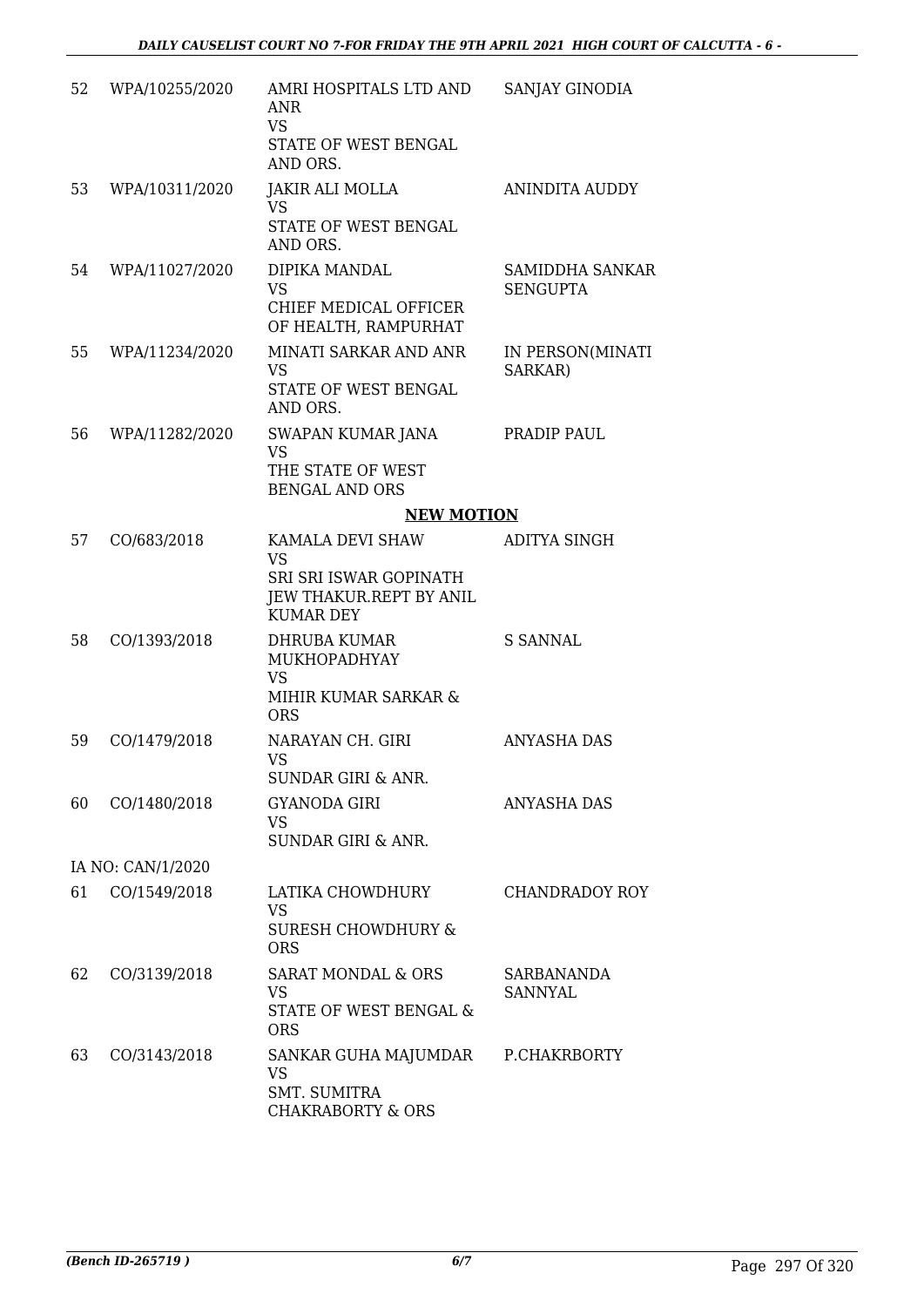| 64 | CO/3197/2018 | SITARAM SAHU<br>VS.<br><b>USHA SHAW &amp; ANR</b>                                                   | ZIAUL ISLAM             |
|----|--------------|-----------------------------------------------------------------------------------------------------|-------------------------|
| 65 | CO/3372/2018 | TARAPADA DALUI<br>VS<br>M/S. JOY MATADI<br>ENTERPRISE REP BY<br>PRATEEM CHAKRABORTY &<br><b>ORS</b> | ARPITA SAHA             |
| 66 | CO/3592/2018 | <b>SMT INDRANI</b><br><b>BHATTACHARJEE</b><br><b>VS</b><br>KALIDAS BANNERJEE                        | AIS KUMAR DAS           |
| 67 | CO/3970/2018 | <b>SAMAR SEN &amp; ORS</b><br>VS                                                                    | <b>BADAL SAHA</b>       |
| 68 | CO/2166/2019 | <b>ASIT SAMANTA &amp; ANR</b><br>VS.<br>STANDARD CHARTERED<br><b>BANK</b>                           | <b>SAMRAT MUKHERJEE</b> |
| 69 | CO/2167/2019 | GAURAV AGARWAL<br>VS.<br>DIPANKAR MAJI & ORS                                                        | <b>SAMRAT MUKHERJEE</b> |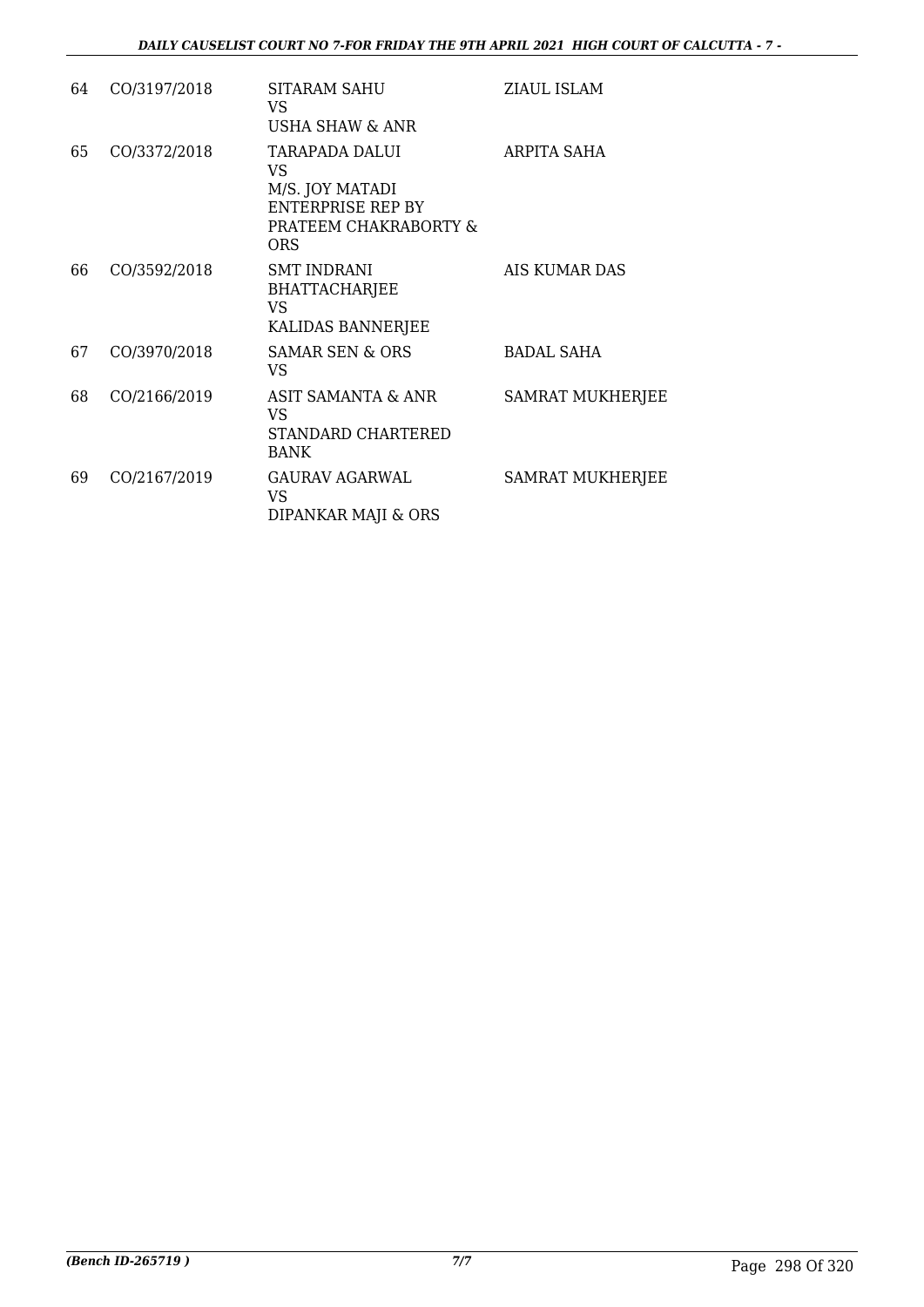

## **Appellate Side**

**DAILY CAUSELIST For Friday The 9th April 2021**

## **COURT NO. 2 SINGLE BENCH (SB) AT 10:30 AM HON'BLE JUSTICE KAUSIK CHANDA (ON 08.04.2021 TO 19.04.2021) (VIA VIDEO CONFERENCE)**

### **ON AND FROM THURSDAY, 8TH APRIL, 2021 TO MONDAY, 19TH APRIL, 2021 (THE BENCH WILL CONVENE AT 2 P.M. ON 8TH APRIL, 2021 AND WILL BE OPERATIVE FOR THE WHOLE DAY ON THE REMAINING DAYS) - WILL SIT SINGLY AND TAKE UP MATTERS LISTED MATTERS BEFORE HIM ON 8TH JANUARY, 2021 EXCEPT THE MATTERS WHICH HAVE BEEN DISPOSED OF OR ORDERED OTHERWISE.**

**NOTE: IF NO ONE APPEARS IN ITEM NO. 1 TO 28, THE MATTERS MAY BE DISMISSED FOR DEFAULT.**

## **NOTE : MATTERS WILL BE TAKEN UP THROUGH PHYSICAL HEARING ONLY WHEN BOTH THE PARTIES ARE AGREED.**

## **CIVIL REVISION**

| $\mathbf{1}$ | CO/807/2003<br>[12.04.2021] | NILIMA DUTT MAZUMDER<br>VS<br>ABDUL SAMAD SARDAR                     | <b>BADAL SAHA</b>                |
|--------------|-----------------------------|----------------------------------------------------------------------|----------------------------------|
| 2            | CO/812/2003<br>[12.04.2021] | NAMITA DHARA<br>VS<br>M/S. PRASANTA SALES<br>AGENCY                  | <b>TAPAS MUKHERJEE</b>           |
| 3            | CO/815/2003<br>[12.04.2021] | RAM PRASAD SAHU<br>VS<br>NEMAI PADA MONDAI.                          | A. K. DAS                        |
| 4            | CO/823/2003<br>[12.04.2021] | SANTIPRIYA GUHA<br>VS<br>KANTIPRITY GUHA                             | <b>SUPRATICK SYAMAL</b>          |
| 5            | CO/828/2003<br>[12.04.2021] | INDU DEVI TAPURIA & ORS<br>VS<br>M/S. TABULAR<br>CONTAINERS (P) LTD. | <b>SOURAV SEN</b>                |
| 6            | CO/829/2003<br>[12.04.2021] | RAMA DEBI CHOWDHURY<br>VS<br>SK. ABDUL RAHAMAN                       | PRASANTA BEHARI<br><b>MAHATO</b> |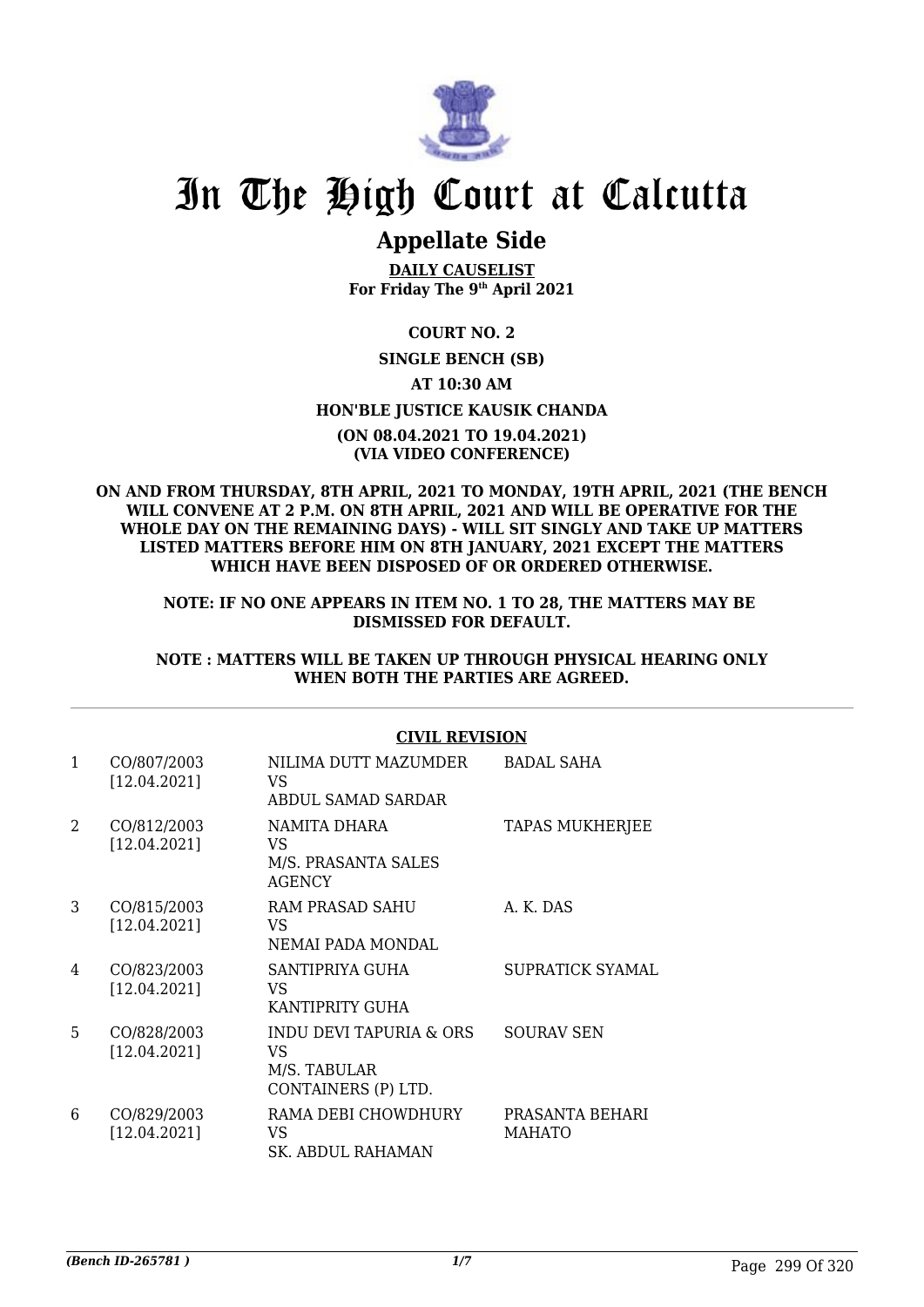| 7  | CO/845/2003<br>[12.04.2021]  | <b>SAMINA KHATOON</b><br><b>VS</b><br>MD. JAWAID ALAM                                 | <b>SIRAJ GOOPTU</b>                 |
|----|------------------------------|---------------------------------------------------------------------------------------|-------------------------------------|
| 8  | CO/859/2003<br>[12.04.2021]  | <b>SERAJUL HAQUE</b><br><b>VS</b><br><b>ABDUL RASID</b>                               | RAJENDRA BANERJEE                   |
| 9  | CO/903/2003<br>[12.04.2021]  | DILIP KUMAR DUTTA<br><b>VS</b><br>PRABIR KUMAR GHOSH                                  | <b>ABHIJIT ROY</b>                  |
| 10 | CO/927/2003<br>[12.04.2021]  | PARESH CHANDRA DUTTA<br><b>VS</b><br>RAM CHANDRA GAHALOT                              | <b>BADAL SAHA</b>                   |
| 11 | CO/947/2003<br>[12.04.2021]  | SURESH KUMAR AGARWAL<br>& ORS.<br><b>VS</b><br>PANCHANAN PAL                          | SUBRATA KR. ROY<br><b>KARMAKAR</b>  |
|    |                              | IA NO: CAN/1/2004(Old No:CAN/5011/2004)                                               |                                     |
| 12 | CO/966/2003<br>[12.04.2021]  | NITYA NANDA PODDAR<br><b>VS</b><br>PRASANTA KUMAR<br><b>MUKHERJEE</b>                 | <b>BINAY PANDA</b>                  |
| 13 | CO/969/2003<br>[12.04.2021]  | <b>GOPAL GHOSH &amp; ORS.</b><br><b>VS</b><br><b>STATE</b>                            | DEBAYAN BERA                        |
| 14 | CO/971/2003<br>[12.04.2021]  | <b>BHAGWAT DAS JAISWAL</b><br>VS<br>MOSHARAF HOSSAIN                                  | SUJEET KR. MISHRA                   |
| 15 | CO/975/2003<br>[12.04.2021]  | <b>BULA MONDAL</b><br><b>VS</b><br>UNION OF INDIA                                     | <b>SABNAM DEY</b>                   |
| 16 | CO/976/2003<br>[12.04.2021]  | <b>MIRA POREY</b><br><b>VS</b><br><b>JANAKINATH SAMANTA</b>                           | <b>SASWATA GOPAL</b><br>MUKHERJEE   |
| 17 | CO/983/2003<br>[12.04.2021]  | PIJUSH KANTI GHOSH &<br>ORS.<br><b>VS</b><br>ASANSOL HOUSING CO-<br>OPP. SOCIETY LTD. | MD. MANSOR ALAM                     |
| 18 | CO/988/2003<br>[12.04.2021]  | KRISHNA MOORTHY RAJU<br>VS<br>RAJASHREE A.K. IYER                                     | <b>JOY TALUKDAR</b>                 |
| 19 | CO/642/2004<br>[12.04.2021]  | MD. TADBIRULLAH & ORS.<br><b>VS</b><br><b>ATAHAR MONDAL</b>                           | SIBANI BHAGAT                       |
| 20 | CO/1083/2004<br>[12.04.2021] | DEBENDRA NATH DUTTA<br>VS<br>M/S GOBINDA STEEL CO.<br>LTD.                            | <b>ANIT KUMAR</b><br><b>RAKSHIT</b> |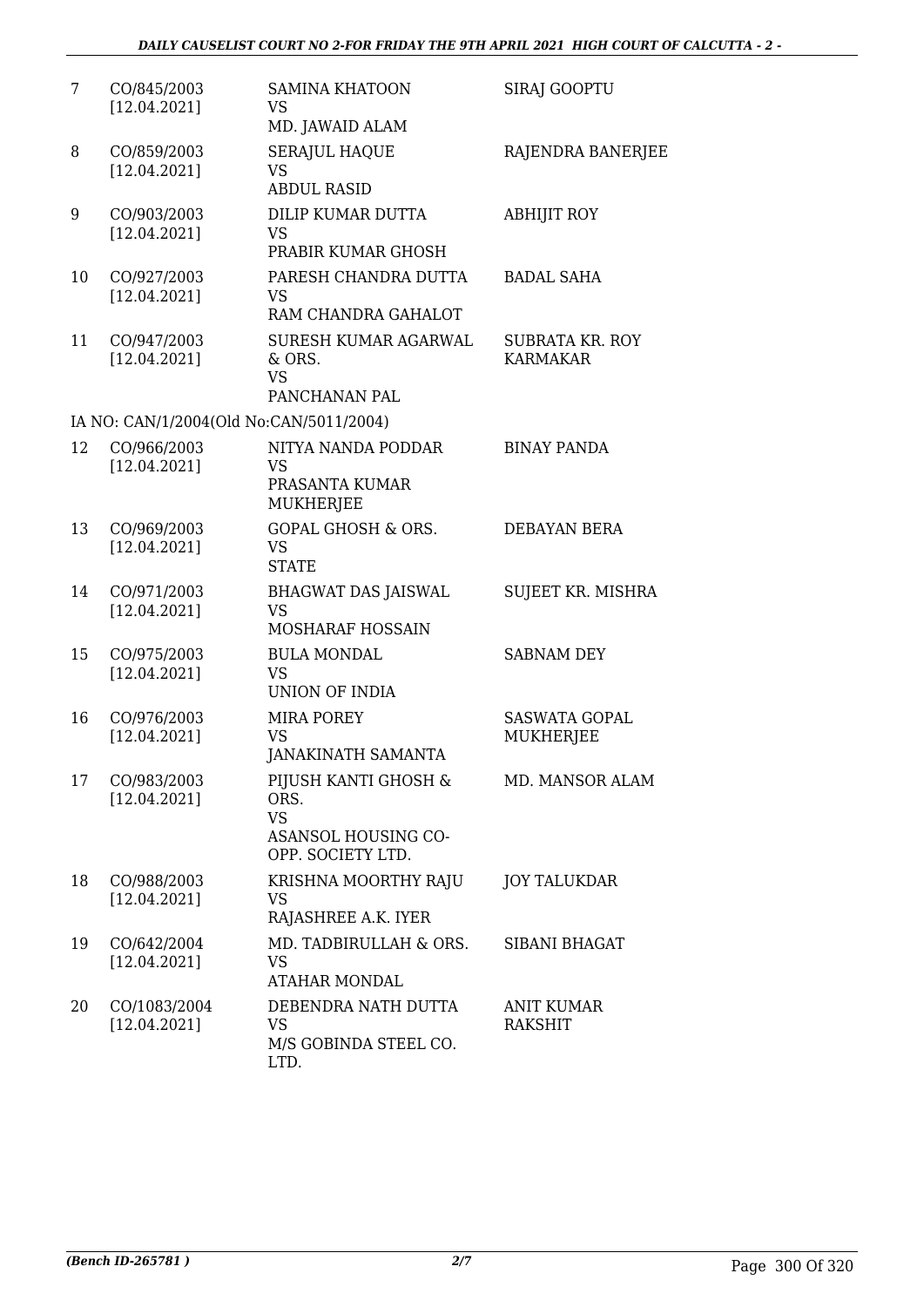| 21 | CO/1460/2004<br>[12.04.2021] | SUBAL CHANDRA GHOSH<br><b>VS</b><br>SUDHIR CHANDRA PODDAR                               | <b>SABYASACHI</b><br><b>BHATTACHARYYA</b>                                                 |  |  |
|----|------------------------------|-----------------------------------------------------------------------------------------|-------------------------------------------------------------------------------------------|--|--|
|    | No:CAN/2928/2005)            |                                                                                         | IA NO: CAN/1/2005(Old No:CAN/1459/2005), CAN/2/2005(Old No:CAN/2924/2005), CAN/3/2005(Old |  |  |
| 22 | CO/1505/2004<br>[12.04.2021] | SUBAL CHANDRA PAL<br><b>VS</b><br>SHIBRAM RAJAK                                         | MD. SABIR AHMED                                                                           |  |  |
| 23 | CO/1657/2004<br>[12.04.2021] | BISWANTH SARKAR & ANR.<br>VS<br>KARTICK CHANDRA SARKAR                                  | PROBAL KUMAR<br>MUKHERJEE                                                                 |  |  |
| 24 | CO/2815/2004<br>[12.04.2021] | PRANTIK DATTA<br><b>VS</b><br><b>SAMPA DATTA</b>                                        | <b>SUNIRMAL NAG</b>                                                                       |  |  |
| 25 | CO/3097/2004<br>[12.04.2021] | SK. MOSIUDDIN KAZI<br><b>VS</b><br><b>SHYAMALI MAITY</b>                                | <b>KRISHANI BANIK</b>                                                                     |  |  |
| 26 | CO/3998/2004<br>[12.04.2021] | PRADYUT CHAKRABORTY<br><b>VS</b><br><b>SMT. SHIULI</b><br><b>CHAKRABORTY</b>            | UTTAM KR. SAHA                                                                            |  |  |
| 27 | CO/4049/2004<br>[12.04.2021] | PANKAJ KUMAR DALAL<br><b>VS</b><br>THE MANAGER OVERSEAS<br><b>BANK</b>                  | <b>UDAY NARAYAN</b><br><b>BETAL</b>                                                       |  |  |
| 28 | CO/246/2005<br>[13.04.2021]  | SANJAY KR. PANJA<br><b>VS</b><br>KABITA PURAKAIT                                        | DIPANJAN SINHA ROY                                                                        |  |  |
|    |                              | No:CAN/3863/2015), CAN/4/2015(Old No:CAN/3864/2015)                                     | IA NO: CAN/1/2005(Old No:CAN/1597/2005), CAN/2/2006(Old No:CAN/6749/2006), CAN/3/2015(Old |  |  |
| 29 | CO/3998/2006                 | <b>HARADHAN NAYEK</b><br><b>VS</b><br><b>HARI PASARI</b>                                | <b>MRITYUNJOY DAS</b><br><b>MAJUMDAR</b>                                                  |  |  |
| 30 | CO/3999/2006                 | <b>IVA BASU</b><br><b>VS</b><br><b>KRISHAN SINHA</b>                                    | <b>ARUN PAHARI</b>                                                                        |  |  |
| 31 | CO/4005/2006                 | RATAN CHANDRA PAL &<br>ANR.<br><b>VS</b><br>TARAPADA PAL                                | <b>HIRANMAY</b><br><b>BHATTACHARYYA</b>                                                   |  |  |
| 32 | CO/4020/2006                 | MINATI RAJBANSHI & ORS. DEBAYAN BERA<br><b>VS</b><br>THE STATE OF WEST<br><b>BENGAL</b> |                                                                                           |  |  |
| 33 | CO/4021/2006                 | BADAL CHANDRA PATRA<br>VS<br><b>ISWAR TARAKSWAR</b><br><b>SHIBTHAKUR</b>                | KAJAL RAY                                                                                 |  |  |
| 34 | CO/4023/2006                 | BULGANI ROY & ORS.<br>VS<br>GOBINDA CHANDRA PATRA                                       | MOHIT CHATTERJEE                                                                          |  |  |
|    |                              |                                                                                         |                                                                                           |  |  |

IA NO: CAN/1/2007(Old No:CAN/1655/2007), CAN/2/2007(Old No:CAN/4900/2007)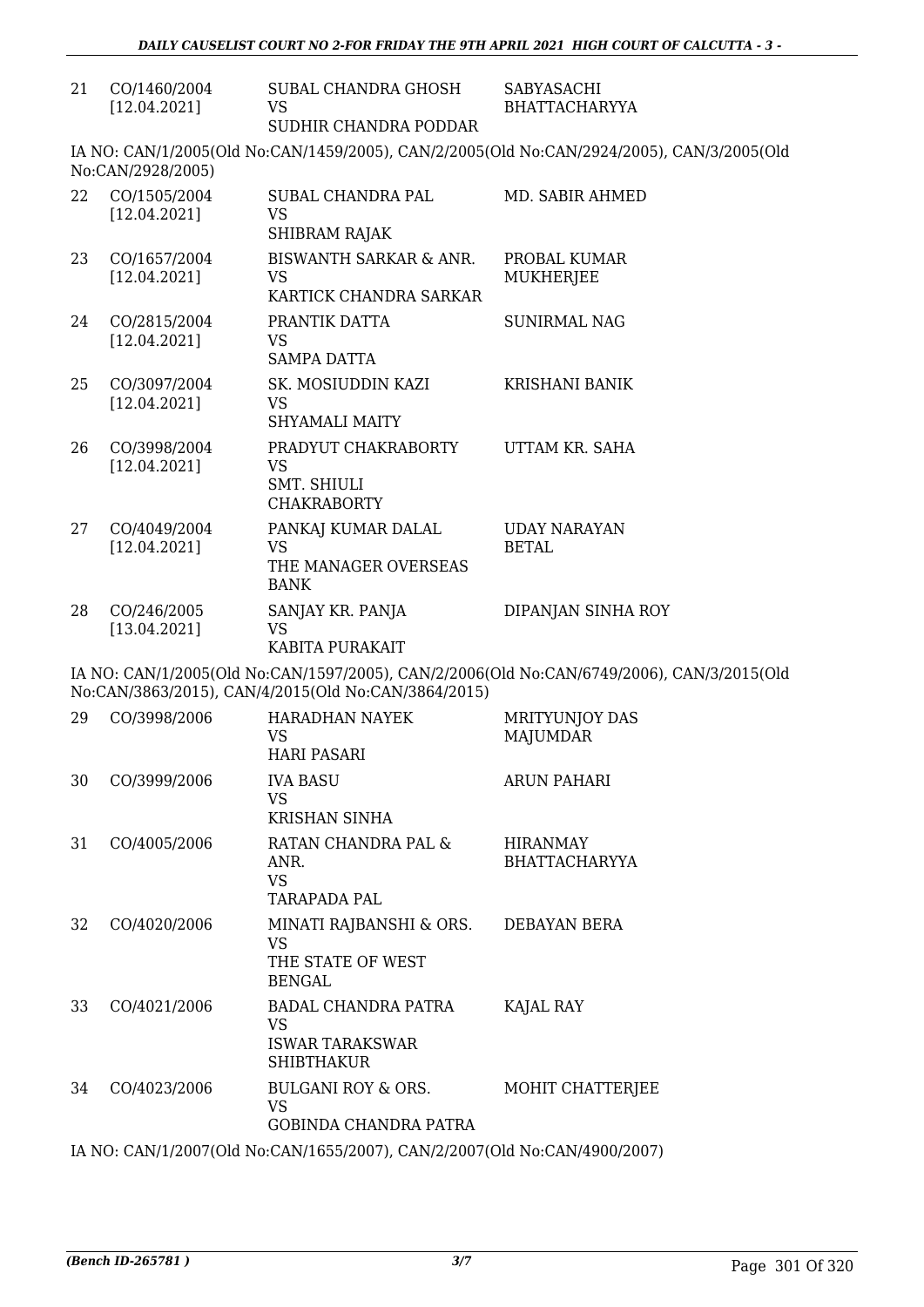| PARAMITA PAL<br>CO/4028/2006<br>ASHOKE KUMAR SEAL<br>36<br><b>VS</b><br><b>BHUBAN MOHAN SHAW'S</b><br><b>ESTATE</b><br>MAYA RANI CHAKRABORTY<br>37<br>CO/4029/2006<br><b>HIRANMAY</b><br><b>BHATTCHARYYA</b><br><b>VS</b><br><b>SANTOSHI DAS</b><br>CO/4038/2006<br><b>GURU SARAN SHAW</b><br><b>SUMIT MONDAL</b><br>38<br><b>VS</b><br>THE OFFICIAL RECEIVER<br>IA NO: CAN/2/2007(Old No:CAN/3938/2007)<br>39<br>CO/4041/2006<br>MATIBUR RAHAMAN<br>SAJAHAN<br><b>VS</b><br>REJAUL KALAM<br>CO/4042/2006<br>MADAN MOHON PRAMANIK<br><b>SANDIPN DAS</b><br>40<br>@ MADAN PRAMANIK<br><b>VS</b><br>SUDHANYA PRAMANIK<br>IA NO: CAN/1/2008(Old No:CAN/4298/2008)<br>41<br>CO/4053/2006<br><b>JALAL MOLLAH</b><br><b>GOLAM MASTAFA</b><br><b>VS</b><br>TAMERUDDIN MOLLAH<br>42<br>CO/4056/2006<br>JAHUR KHONDOKAR & ORS.<br>CHINMAY MAHANTA<br><b>VS</b><br>KALOBALA SHASMAL<br>CO/4075/2006<br>DIPANKAR PAL<br>43<br><b>BISWAATH MAJI</b><br><b>VS</b><br>KARUNA SINDHU DEY<br>IA NO: CAN/1/2009(Old No:CAN/2471/2009)<br>44 CO/4088/2006 SHYAMLAL YADAV<br><b>ANIMESH DAS</b><br><b>VS</b><br><b>BHAHMSHWAR PANDEY</b><br>45<br>CO/4097/2006<br>PARTHA PRATIM RAY<br>HURMUJ ALI<br><b>VS</b><br><b>GAYANATH DAS</b><br>46<br>CO/4104/2006<br>DIPIKA ROY<br>RANANJAY<br><b>CHATTERJEE</b><br><b>VS</b><br><b>SOUMEN ROY</b><br>CO/4123/2006<br>SANJAY KUMAR PIRUKA @<br>PROBAL KUMAR<br>47<br><b>AGARWAL</b><br>MUKHERJEE<br><b>VS</b><br>SARASWATI DEVI SHARMA<br>48<br>CO/4125/2006<br><b>SUNIL KUMAR DAS @</b><br><b>SAURABH</b><br><b>KARTICK DAS</b><br><b>GUHATHAKURATA</b><br><b>VS</b><br><b>ANIL KUMAR DAS</b><br>IA NO: CAN/1/2008(Old No:CAN/3928/2008) | 35 | CO/4026/2006 | DHIMAN KUMAR SAU<br><b>VS</b><br><b>SUBRATA DAS</b> | PROBAL KUMAR<br>MUKHERJEE |
|------------------------------------------------------------------------------------------------------------------------------------------------------------------------------------------------------------------------------------------------------------------------------------------------------------------------------------------------------------------------------------------------------------------------------------------------------------------------------------------------------------------------------------------------------------------------------------------------------------------------------------------------------------------------------------------------------------------------------------------------------------------------------------------------------------------------------------------------------------------------------------------------------------------------------------------------------------------------------------------------------------------------------------------------------------------------------------------------------------------------------------------------------------------------------------------------------------------------------------------------------------------------------------------------------------------------------------------------------------------------------------------------------------------------------------------------------------------------------------------------------------------------------------------------------------------------------------------------------------------------------------------------------------------|----|--------------|-----------------------------------------------------|---------------------------|
|                                                                                                                                                                                                                                                                                                                                                                                                                                                                                                                                                                                                                                                                                                                                                                                                                                                                                                                                                                                                                                                                                                                                                                                                                                                                                                                                                                                                                                                                                                                                                                                                                                                                  |    |              |                                                     |                           |
|                                                                                                                                                                                                                                                                                                                                                                                                                                                                                                                                                                                                                                                                                                                                                                                                                                                                                                                                                                                                                                                                                                                                                                                                                                                                                                                                                                                                                                                                                                                                                                                                                                                                  |    |              |                                                     |                           |
|                                                                                                                                                                                                                                                                                                                                                                                                                                                                                                                                                                                                                                                                                                                                                                                                                                                                                                                                                                                                                                                                                                                                                                                                                                                                                                                                                                                                                                                                                                                                                                                                                                                                  |    |              |                                                     |                           |
|                                                                                                                                                                                                                                                                                                                                                                                                                                                                                                                                                                                                                                                                                                                                                                                                                                                                                                                                                                                                                                                                                                                                                                                                                                                                                                                                                                                                                                                                                                                                                                                                                                                                  |    |              |                                                     |                           |
|                                                                                                                                                                                                                                                                                                                                                                                                                                                                                                                                                                                                                                                                                                                                                                                                                                                                                                                                                                                                                                                                                                                                                                                                                                                                                                                                                                                                                                                                                                                                                                                                                                                                  |    |              |                                                     |                           |
|                                                                                                                                                                                                                                                                                                                                                                                                                                                                                                                                                                                                                                                                                                                                                                                                                                                                                                                                                                                                                                                                                                                                                                                                                                                                                                                                                                                                                                                                                                                                                                                                                                                                  |    |              |                                                     |                           |
|                                                                                                                                                                                                                                                                                                                                                                                                                                                                                                                                                                                                                                                                                                                                                                                                                                                                                                                                                                                                                                                                                                                                                                                                                                                                                                                                                                                                                                                                                                                                                                                                                                                                  |    |              |                                                     |                           |
|                                                                                                                                                                                                                                                                                                                                                                                                                                                                                                                                                                                                                                                                                                                                                                                                                                                                                                                                                                                                                                                                                                                                                                                                                                                                                                                                                                                                                                                                                                                                                                                                                                                                  |    |              |                                                     |                           |
|                                                                                                                                                                                                                                                                                                                                                                                                                                                                                                                                                                                                                                                                                                                                                                                                                                                                                                                                                                                                                                                                                                                                                                                                                                                                                                                                                                                                                                                                                                                                                                                                                                                                  |    |              |                                                     |                           |
|                                                                                                                                                                                                                                                                                                                                                                                                                                                                                                                                                                                                                                                                                                                                                                                                                                                                                                                                                                                                                                                                                                                                                                                                                                                                                                                                                                                                                                                                                                                                                                                                                                                                  |    |              |                                                     |                           |
|                                                                                                                                                                                                                                                                                                                                                                                                                                                                                                                                                                                                                                                                                                                                                                                                                                                                                                                                                                                                                                                                                                                                                                                                                                                                                                                                                                                                                                                                                                                                                                                                                                                                  |    |              |                                                     |                           |
|                                                                                                                                                                                                                                                                                                                                                                                                                                                                                                                                                                                                                                                                                                                                                                                                                                                                                                                                                                                                                                                                                                                                                                                                                                                                                                                                                                                                                                                                                                                                                                                                                                                                  |    |              |                                                     |                           |
|                                                                                                                                                                                                                                                                                                                                                                                                                                                                                                                                                                                                                                                                                                                                                                                                                                                                                                                                                                                                                                                                                                                                                                                                                                                                                                                                                                                                                                                                                                                                                                                                                                                                  |    |              |                                                     |                           |
|                                                                                                                                                                                                                                                                                                                                                                                                                                                                                                                                                                                                                                                                                                                                                                                                                                                                                                                                                                                                                                                                                                                                                                                                                                                                                                                                                                                                                                                                                                                                                                                                                                                                  |    |              |                                                     |                           |
|                                                                                                                                                                                                                                                                                                                                                                                                                                                                                                                                                                                                                                                                                                                                                                                                                                                                                                                                                                                                                                                                                                                                                                                                                                                                                                                                                                                                                                                                                                                                                                                                                                                                  |    |              |                                                     |                           |
|                                                                                                                                                                                                                                                                                                                                                                                                                                                                                                                                                                                                                                                                                                                                                                                                                                                                                                                                                                                                                                                                                                                                                                                                                                                                                                                                                                                                                                                                                                                                                                                                                                                                  |    |              |                                                     |                           |
|                                                                                                                                                                                                                                                                                                                                                                                                                                                                                                                                                                                                                                                                                                                                                                                                                                                                                                                                                                                                                                                                                                                                                                                                                                                                                                                                                                                                                                                                                                                                                                                                                                                                  |    |              |                                                     |                           |
|                                                                                                                                                                                                                                                                                                                                                                                                                                                                                                                                                                                                                                                                                                                                                                                                                                                                                                                                                                                                                                                                                                                                                                                                                                                                                                                                                                                                                                                                                                                                                                                                                                                                  |    |              |                                                     |                           |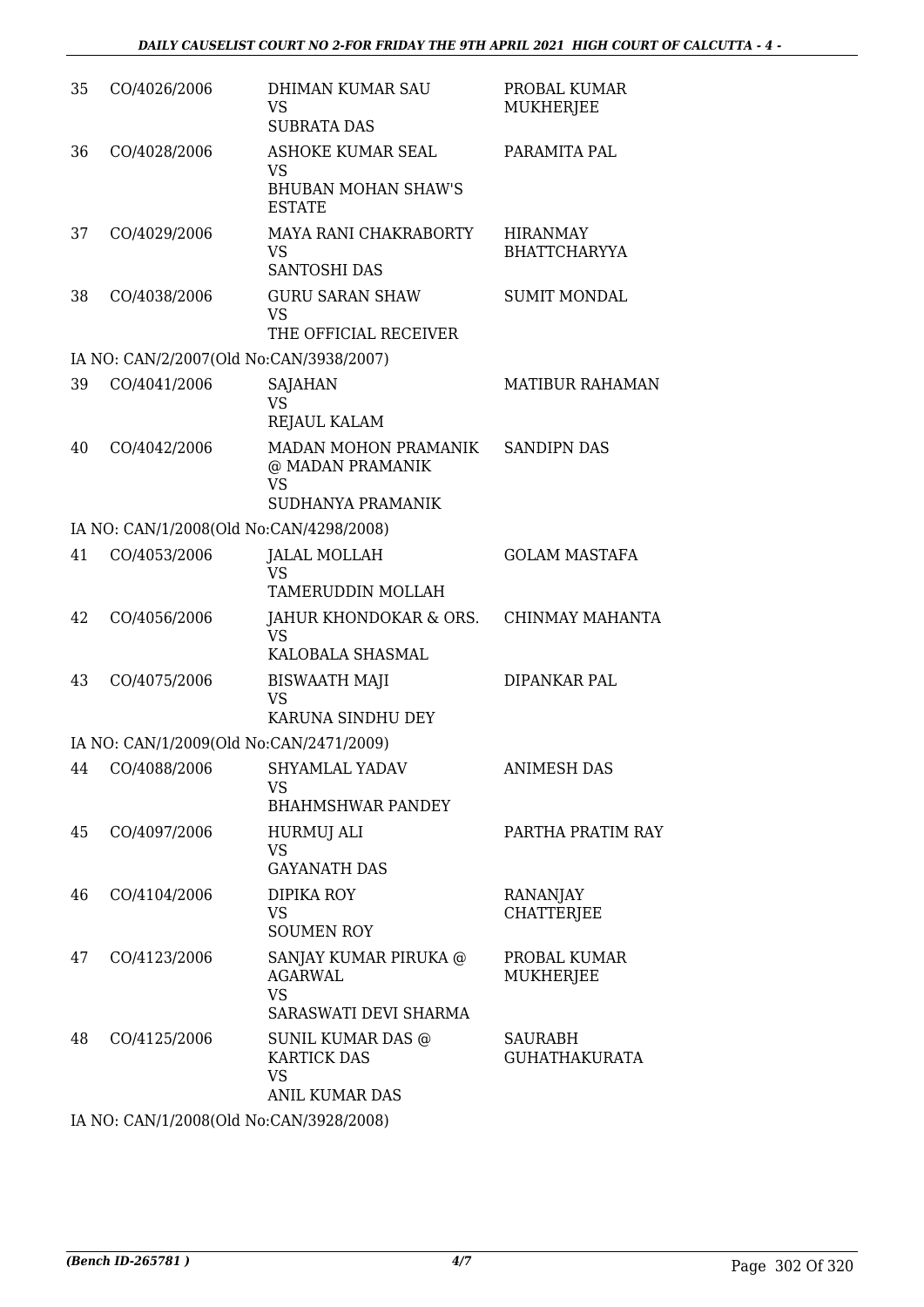| 49 | CO/4128/2006 | <b>BHUBENESWAR SAHA</b><br><b>VS</b><br>PRAHALLAD SAHA                     | MD. SAHAMAT ALI                         |
|----|--------------|----------------------------------------------------------------------------|-----------------------------------------|
| 50 | CO/4172/2006 | <b>SAMAR KUMAR SAH A</b><br><b>VS</b><br>M/S. SARVANI INVESMENT            | <b>SHIBNATH</b><br><b>BHATTACHARYYA</b> |
| 51 | CO/4203/2006 | SUDARSAN MONDAL<br><b>VS</b><br>STATE OF W.B.                              | <b>SAMBHUNATH</b><br><b>SARDAR</b>      |
| 52 | CO/4204/2006 | APURBA SANYAL<br><b>VS</b><br>MITALI SANYAL                                | TAPASH K.<br><b>BHATTACHARYYA</b>       |
| 53 | CO/4244/2006 | PROVAT KUMAR SINGHA<br><b>ROY</b><br><b>VS</b><br>AFJAL SK.                | PARTHA PRATIM ROY                       |
| 54 | CO/4245/2006 | KANAIHYA LAL SHAW<br><b>VS</b><br>SK. BADRUJJHA                            | <b>TAMOY CHOWDHURY</b>                  |
| 55 | CO/4301/2006 | PRITI BHAGAT<br><b>VS</b><br>SAILENDRA BHAGAT                              | KAJAL RAY                               |
| 56 | CO/4310/2006 | DINABANDHU SINGHA ROY<br><b>VS</b><br>MADHABI SINGHA ROY                   | KAZI SAJJAD ALAM                        |
| 57 | CO/4314/2006 | DAINIK JANAMBHUMI<br><b>VS</b><br>PRANATI DAS                              | NEGUIVE AHMED                           |
| 58 | CO/4319/2006 | <b>MANTU ORAON</b><br><b>VS</b><br>TOPICAL TEA CO.PVT. LTD.                | <b>VASWATI</b><br><b>CHAKRABORTY</b>    |
| 59 | CO/4321/2006 | MONISHA BHATTACHARYYA<br><b>VS</b><br><b>JAKIR HOSSAIN</b>                 | PARTHA PRATIM ROY                       |
| 60 | CO/4322/2006 | FATIK CHANDRA MONDAL<br><b>VS</b><br><b>KANGSA BISWAS</b>                  | TAPASH K.<br><b>BHATTACHARYA</b>        |
| 61 | CO/4323/2006 | <b>CHARLES MANTOSH &amp;</b><br>ANR.<br><b>VS</b><br><b>NISI KANTA DAS</b> | <b>JUTHI BANERJEE</b>                   |
| 62 | CO/4324/2006 | <b>CHARLES MANTOSH</b><br><b>VS</b><br><b>NISI KANTA DAS</b>               | <b>JUTHI BANERJEE</b>                   |
| 63 | CO/4353/2006 | ALOK KUAMR SINHA<br><b>VS</b><br>ANUJ KUMAR BISWAS                         | SABYASACHI<br>MUKHOPADHYAY              |
| 64 | CO/4354/2006 | ALOK KUMAR SINHA<br><b>VS</b><br>ANUJ KUMAR BISWAS                         | SABYASACHI<br>MUKHOPADHYAY              |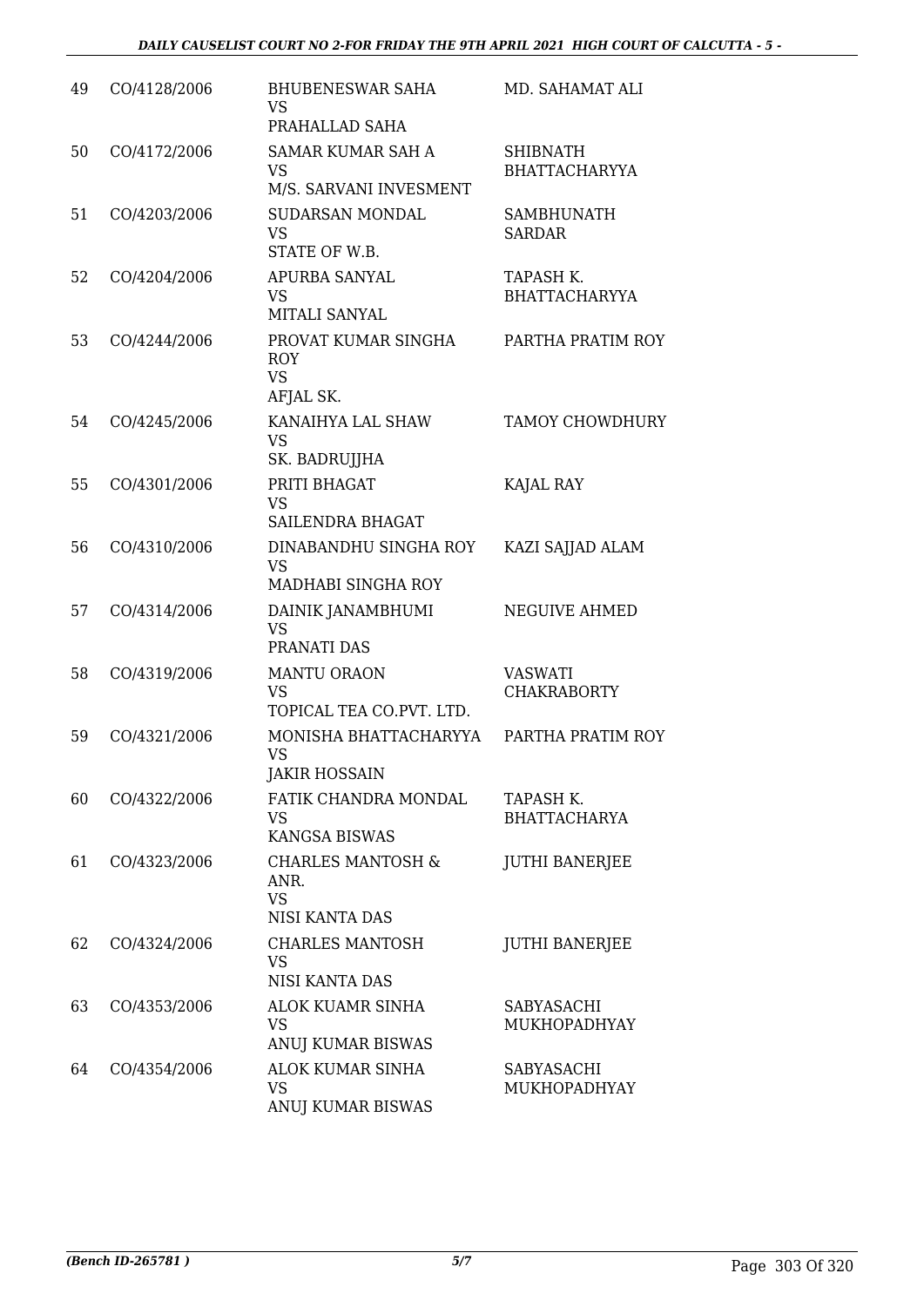| 65 | CO/4357/2006                            | <b>BIJOY KUMAR DEY</b><br><b>VS</b><br><b>INDRAJIT GUPTA</b>                                  | <b>AMARASH BAG</b>                      |  |  |  |
|----|-----------------------------------------|-----------------------------------------------------------------------------------------------|-----------------------------------------|--|--|--|
|    |                                         | IA NO: CAN/1/2007(Old No:CAN/9407/2007), CAN/2/2009(Old No:CAN/6037/2009)                     |                                         |  |  |  |
| 66 | CO/4359/2006                            | KRISHNAKUMAR AGARWAL<br>VS<br>MANOJ KUAMR YADAV                                               | <b>SHIBNATH</b><br><b>BHATTACHARYYA</b> |  |  |  |
|    | IA NO: CAN/1/2007(Old No:CAN/1621/2007) |                                                                                               |                                         |  |  |  |
| 67 | CO/4362/2006                            | DHIMAN CH. BAIN<br><b>VS</b><br>KRISHNA BAIN (NEE<br>GUHATHAKURATA)                           | DIBYAJOTI RAHA                          |  |  |  |
| 68 | CO/4372/2006                            | <b>TAPAS BAIRAGI</b><br>VS<br>RINA BAIRAGI (SINGH)                                            | GAUTAM N.<br><b>BHATTACHARJEE</b>       |  |  |  |
| 69 | CO/4376/2006                            | <b>BAIJNATH SINGH</b><br><b>VS</b><br>PARITOSH PAL                                            | <b>DEBAPRATIM</b><br><b>BANERJEE</b>    |  |  |  |
| 70 | CO/4386/2006                            | <b>SANTOSH KUMAR</b><br><b>MAZUMDAR</b><br><b>VS</b><br><b>SOBHA RANI DAS</b>                 | <b>BIKASH GOSWAMI</b>                   |  |  |  |
| 71 | CO/4394/2006                            | <b>MOHIT KUMAR</b><br><b>CHATTERJEE</b><br><b>VS</b><br>SARDAR GURDEEP SINGH                  | JAYANTA MUKHERJEE                       |  |  |  |
| 72 | CO/4396/2006                            | <b>RATNA DAS</b><br><b>VS</b><br><b>SOMNATH DUTTA</b>                                         | MD. BASHA MIR                           |  |  |  |
| 73 | CO/4398/2006                            | <b>BABLU KARMAKAR</b><br>VS<br><b>ARUN KUMAR SHAH</b>                                         | PUSHPAL SATPATHI                        |  |  |  |
| 74 | CO/4416/2006                            | <b>JAMUNA BISWAS</b><br>VS<br><b>GOURI BISWAS</b>                                             | <b>SUBARNA BANERJEE</b>                 |  |  |  |
| 75 | CO/4438/2006                            | DINESH SAMANTA<br>VS<br>PRADIP KUMAR SAU                                                      | PARTHA PRATIM<br><b>MUKHERJEE</b>       |  |  |  |
| 76 | CO/4448/2006                            | <b>SK. AKSARUDDIN</b><br>VS<br>RAHAMAN ALI KHAN                                               | <b>AHINDRANARAYAN</b><br><b>MAITY</b>   |  |  |  |
|    | IA NO: CAN/1/2010(Old No:CAN/1847/2010) |                                                                                               |                                         |  |  |  |
| 77 | CO/4449/2006                            | DEB NARAYAN BARMAN<br>VS<br>SK. BELAJIT HOSSAIN                                               | ATINDRANARAYAN<br>MAITY                 |  |  |  |
| 78 | CO/4453/2006                            | <b>BHOLANATH CHOUDHURY</b><br><b>VS</b><br>THE BHALUKA BAZAR HIGH<br><b>ATTACH PRI.SCHOOL</b> | <b>SHILA SARKAR</b>                     |  |  |  |
| 79 | CO/4462/2006                            | <b>DIPAK TARAFDER</b><br>VS<br>PUTUL RANI CHAKRABORTY                                         | <b>INDRAJIT SEN</b>                     |  |  |  |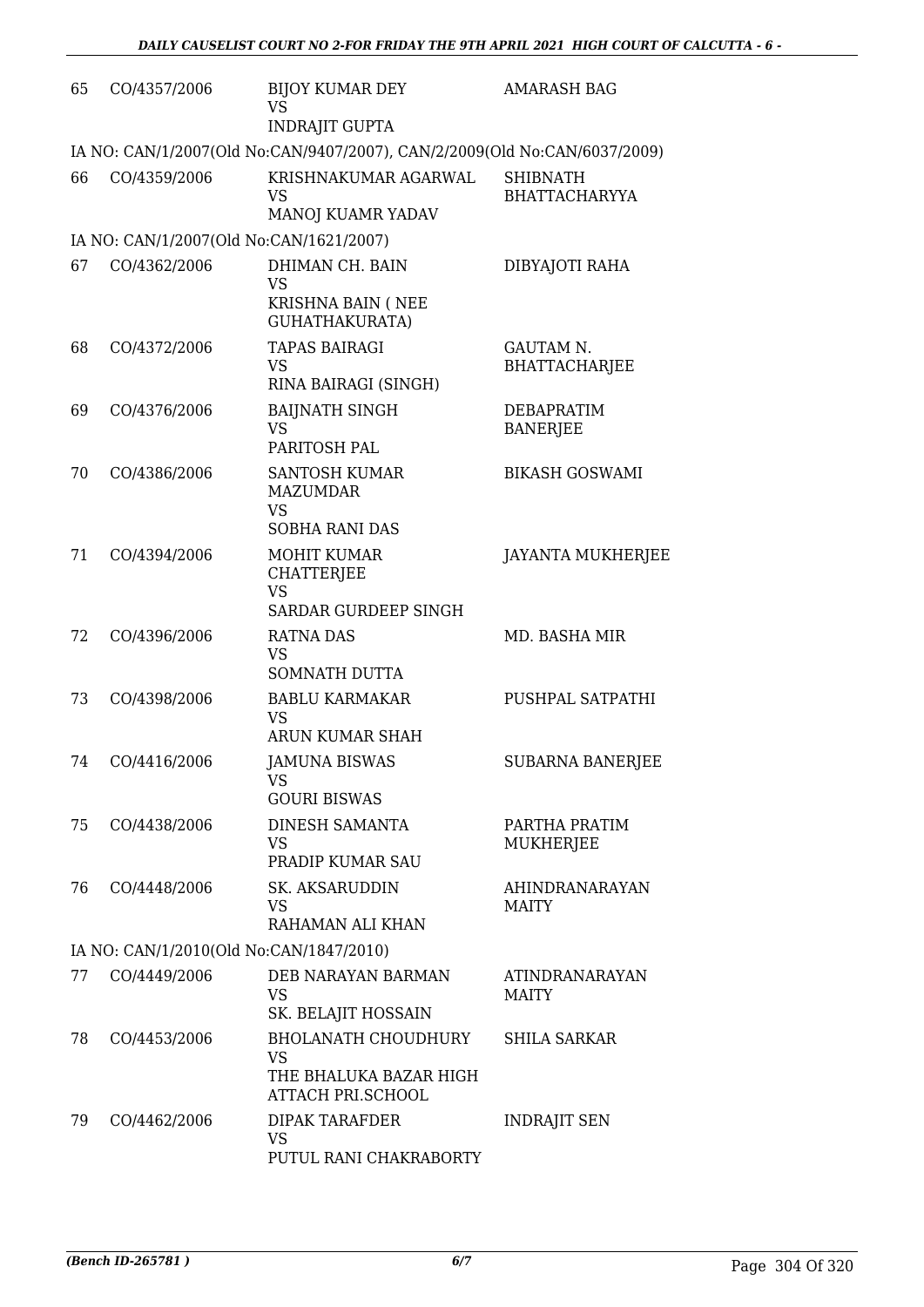| 80 | CO/4463/2006                             | <b>SUNIL CHANDRA DAS</b><br><b>NAIYA</b><br><b>VS</b><br>RABINDRA NATH DAS<br><b>NAIYA</b> | NIRMAL KUMAR DE                     |
|----|------------------------------------------|--------------------------------------------------------------------------------------------|-------------------------------------|
| 81 | CO/4470/2006                             | <b>ENAMUL HAQUE</b><br>VS <sub>1</sub><br>PRASANTA KUMAR<br><b>MUKHOPADHYAY</b>            | MD. MANSOOR ALAM                    |
|    | IA NO: CAN/1/2010(Old No:CAN/10612/2010) |                                                                                            |                                     |
| 82 | CO/4479/2006                             | JOYDEB LAHA<br>VS <sub>1</sub><br><b>MINA LAHA</b>                                         | PARTHA PRATIM ROY                   |
| 83 | CO/4490/2006                             | <b>SECRETAR MANGALKOTE</b><br>ABUL KASHAM MEMORIAL<br><b>VS</b><br><b>MOLLA ALAUDDIN</b>   | PRATIP KUMAR<br><b>CHATTERJEE</b>   |
| 84 | CO/4757/2006                             | <b>GOBINDALAL GHOSH &amp;</b><br>ANR.<br><b>VS</b><br><b>TARARANI GHOSH</b>                | <b>ANIT KUMAR</b><br><b>RAKSHIT</b> |
| 85 | CO/4828/2006                             | UNITED INDIA INSURANCE<br>CO. LTD.<br><b>VS</b><br>RAUSENARA BIBI                          | <b>RAJESH SINGH</b>                 |
|    |                                          | <b>FOR HEARING</b>                                                                         |                                     |
| 86 | CO/4618/2006<br>[12.04.2021]             | MANJUSHREE SARKAR &<br>ANR.<br><b>VS</b><br><b>GITASHREE SARKAR</b>                        | MOHIT CHATTERJEE                    |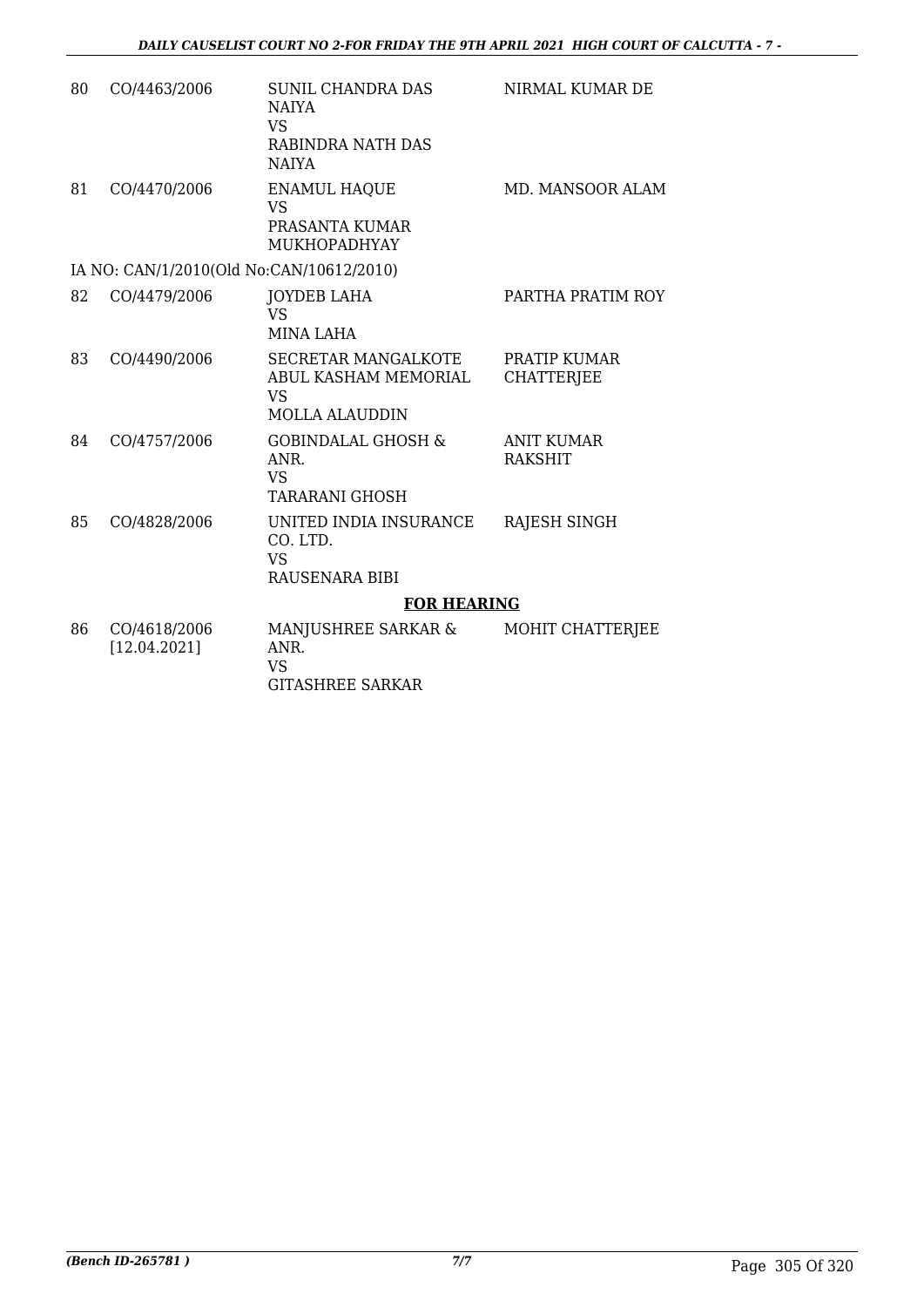

## **Appellate Side**

**CAUSELIST For Friday The 9th April 2021**

**COURT NO. 50**

**LAWAZIMA COURT ()**

**AT 12:00 PM**

**LD. REGISTRAR ADMN. (L AND OM)**

## **LAWAZIMA**

|              |                                         | (S. R. SECTION)                                                             |                        |  |
|--------------|-----------------------------------------|-----------------------------------------------------------------------------|------------------------|--|
| $\mathbf{1}$ | FMAT/3789/2000                          | HIRA KHATOON & ORS<br>VS.<br><b>ANUP MONDAL</b>                             | <b>GOPA BARUA</b>      |  |
| 2            | SAT/194/2010                            | UTTAM KR.SINGHA<br><b>VS</b><br><b>BHOLANATH SINGHA &amp;</b><br><b>ORS</b> | KABITA MUKHERJEE       |  |
| 3            | FAT/29/2017                             | PURNIMA SAHA & ANR<br>VS<br><b>BIBHABATI SAHA &amp; ORS</b>                 | SHILA SARKAR           |  |
|              | IA NO: CAN/1/2018(Old No:CAN/1464/2018) |                                                                             |                        |  |
| 4            | MAT/13/2019                             | ARUN KR SINHA<br>VS.<br>KMC & ORS.                                          | ANIRUDDHA MITRA        |  |
| 5            | MAT/437/2020                            | MUKTAR @ MUKTAR<br><b>AHMED</b><br>VS.<br>THE H.M.C. & ORS                  | AYAN MITRA             |  |
| 6            | RVW/9/2021                              | AMAL SENGUPTA<br>VS.<br>ANJALI CHAKRABORTY AND<br><b>ORS</b>                | <b>BIDHAYAK LAHIRI</b> |  |
|              | IA NO: CAN/1/2021, CAN/2/2021           |                                                                             |                        |  |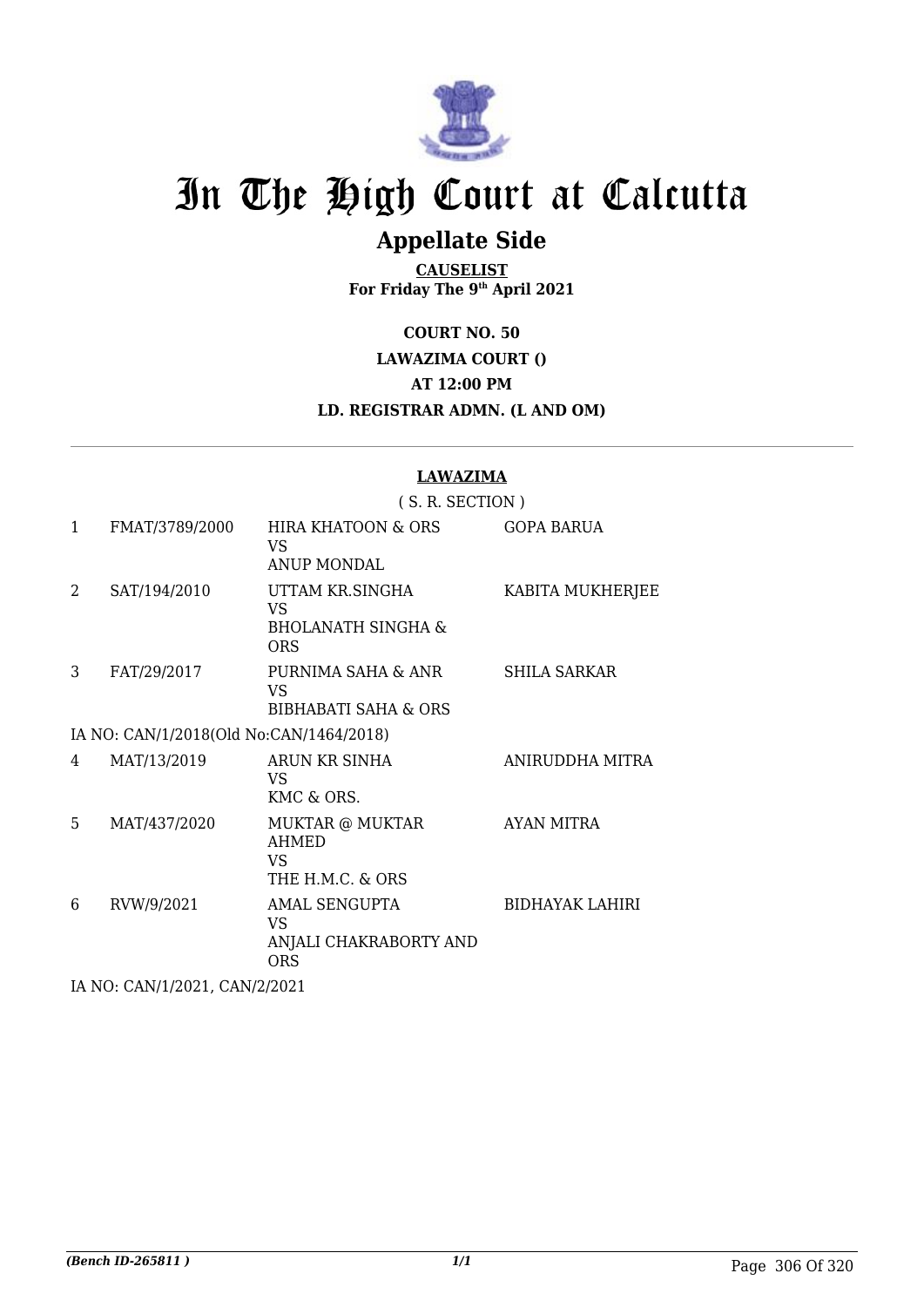

## **Appellate Side**

**WARNING CAUSELIST For Friday The 9th April 2021**

## **(FMA SECTION AND MANDAMUS SECTION)**

#### **THE FOLLOWING MATTERS WILL BE TAKEN UP BY HON'BLE JUSTICE RAVI KRISHAN KAPUR ON AND FROM 22.03.2021 SERIALLY AS PER THE DIRECTIONS IN THE DAILY CAUSE LIST.**

#### **WARNING LIST (FMA SECTION)**

| $\mathbf{1}$   | FMA/361/2019<br>$J/C$ + PT II + 2 FILE VS<br>$LCR$ ) | NATIONAL INSURANCE<br>(PT I + OB + 2ND COMPANY LIMITED<br><b>PUTUL DULAY &amp; ORS</b>                         | SAILALENDU<br><b>BHOWMICK</b> |
|----------------|------------------------------------------------------|----------------------------------------------------------------------------------------------------------------|-------------------------------|
|                |                                                      | IA NO: CAN/1/2018(Old No:CAN/1967/2018), CAN/2/2019(Old No:CAN/7465/2019)                                      |                               |
| $\overline{2}$ | FMA/362/2019<br>$(PT I + OB + 2ND$<br>$J/C$ )        | TATA AIG GEN INS CO LTD<br><b>VS</b><br><b>GUNBALA RANA &amp; ANR</b>                                          | RAJESH SINGH                  |
|                | IA NO: CAN/1/2018(Old No:CAN/9054/2018)              |                                                                                                                |                               |
| 3              | FMA/364/2019<br>$(PT I + OB + 2ND$<br>$J/C$ )        | NATIONAL IN. CO. LTD.<br><b>VS</b><br>RAJNI DHADA & ORS.                                                       | PARIMAL KUMAR<br>PAHARI       |
|                | IA NO: CAN/1/2019(Old No:CAN/4071/2019)              |                                                                                                                |                               |
| 4              | FMA/366/2019<br>$(PT I + OB + 2ND$<br>$J/C$ )        | NATIONAL IN, CO. LTD.<br><b>VS</b><br>PRADYOT @ PRADYUT KR.<br><b>GHOSH (DEAD) SUBTD. BY</b><br>PARTHA GHOSH & | SUCHARITA PAUL                |
|                | IA NO: CAN/1/2018(Old No:CAN/8857/2018)              |                                                                                                                |                               |
| 5              | FMA/369/2019<br>$(PT I + OB + 2ND$<br>$J/C$ )        | <b>HIRANMOY MONDAL</b><br>VS.<br>NEW INDIA ASSURANCE & ANR                                                     | <b>SAIDUR RAHMAN</b>          |
| 6              | FMA/370/2019<br>$(PT I + OB + 2ND$<br>$J/C$ )        | RAHUL SENGUPTA<br><b>VS</b><br>NATIONAL INSURANCE<br><b>COMPANY LIMITED &amp; ANR</b>                          | <b>ASHIQUE MONDAL</b>         |
| 7              | FMA/373/2019<br>$(PT I + OB + 2ND$<br>$J/C$ )        | RINA BISWAS & ANR<br><b>VS</b><br>THE UNITED INDIA INSURANCE<br>CO. LTD & ORS                                  | <b>SAIDUR RAHAMAN</b>         |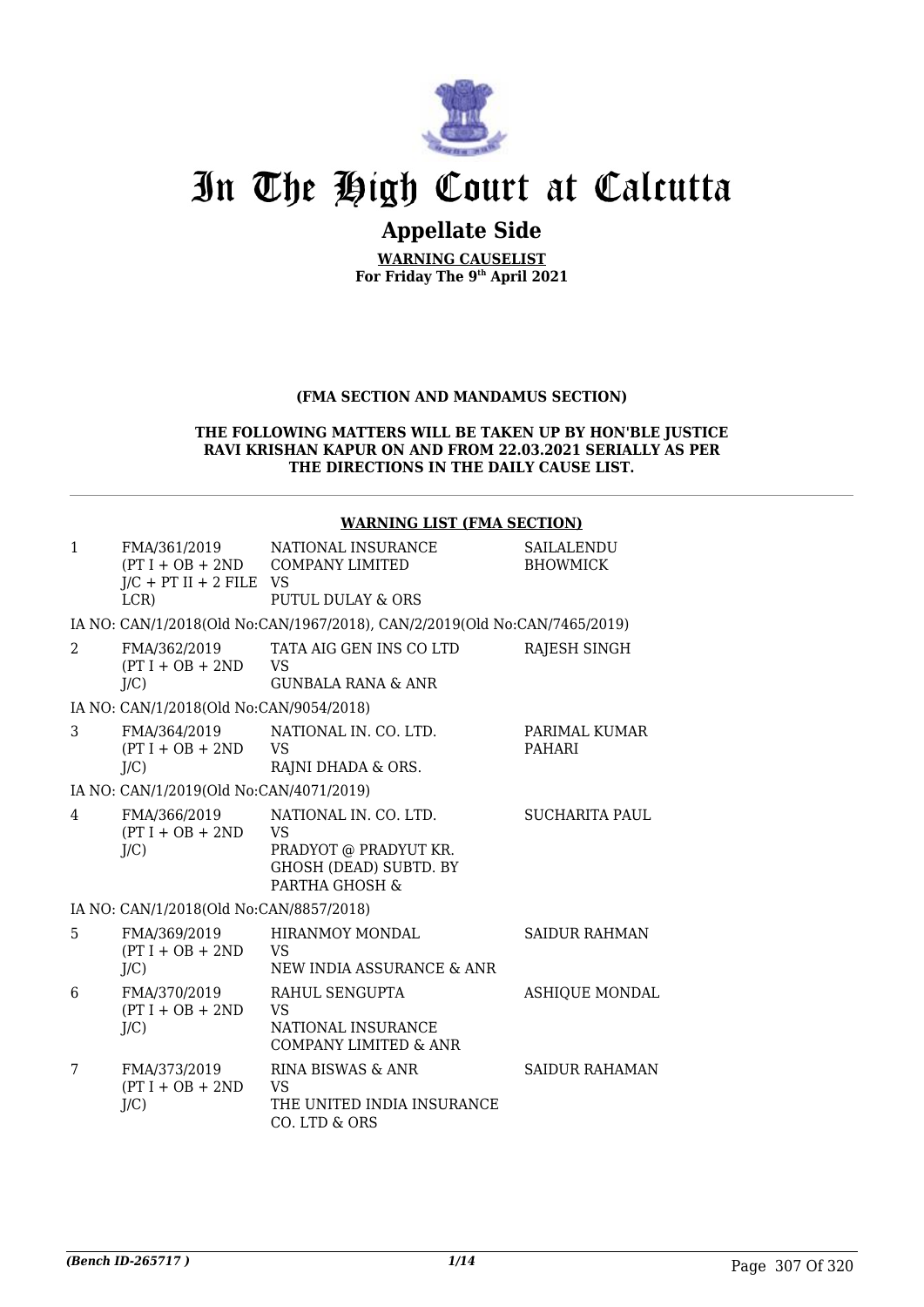| 8  | FMA/374/2019<br>$(PT I + OB + 2ND$<br>$J/C$ ) | <b>DARIFA KHATUN</b><br><b>VS</b><br>THE SHRIRAM GENERAL                                     | <b>SAIDUR RAHAMAN</b>            |
|----|-----------------------------------------------|----------------------------------------------------------------------------------------------|----------------------------------|
|    |                                               | <b>INSURANCE CO. LTD &amp; ANR</b>                                                           |                                  |
| 9  | FMA/376/2019<br>$(PT I + OB + 2ND$<br>$J/C$ ) | LALESHWAR<br>SINH@LALASHWAR SINGH @<br>LALESHWAR SINGH<br><b>VS</b><br>KRISHNENDU PAUL & ORS | SOUJANYA<br><b>BANDOPADHYAY</b>  |
|    |                                               | IA NO: CAN/1/2018(Old No:CAN/2649/2018), CAN/2/2019(Old No:CAN/7494/2019)                    |                                  |
| 10 | FMA/379/2019<br>$(PT I + OB + 2ND$            | JAWAHARLAL GHOSH<br>VS                                                                       | PURNA CHANDRA<br><b>MAITI</b>    |
|    | $J/C$ )                                       | <b>BILLA MULLICK &amp; ANR</b>                                                               |                                  |
| 11 | FMA/380/2019<br>$(PT I + OB + 2ND$<br>$J/C$ ) | VIJAY KUMAR MAHATO<br><b>VS</b><br>SBI GEN INS CO LTD & ANR                                  | AMIT RANJAN ROY                  |
|    | IA NO: CAN/1/2021                             |                                                                                              |                                  |
| 12 | FMA/381/2019<br>$(PT I + OB + 2ND$<br>$J/C$ ) | SHYAMAPRASAD GANGULY<br>VS<br>THE NEW INDIA ASS. CO. LTD. &                                  | <b>SAIDUR RAHAMAN</b>            |
| 13 | FMA/382/2019                                  | ANR.<br>SUJATA PARYA @ SUJATA PARIA                                                          | JAYANTA KUMAR                    |
|    | $(PT I + OB + 2ND$<br>$J/C$ )                 | & ORS<br><b>VS</b><br><b>ICICI LOMBARD GENERAL</b><br><b>INSURANCE CO. LTD &amp; ANR</b>     | MANDAL.                          |
| 14 | FMA/384/2019<br>$(PT I + OB + 2ND$<br>$J/C$ ) | JOGOMAYA MONDAL & ANR<br><b>VS</b><br>NATIONAL INSURANCE CO. LTD<br>$&$ ANR                  | JAYANTA KUMAR<br><b>MANDAL</b>   |
| 15 | FMA/415/2019<br>$(PT I + OB + 2ND$<br>$J/C$ ) | <b>ABHIJIT MAL</b><br><b>VS</b><br>NICL & ANR                                                | <b>AMITV RANJAN ROY</b>          |
| 16 | FMA/435/2019<br>$(PT I + OB + 2ND$<br>$J/C$ ) | HOPANMAYEE SAREN & ANR<br>VS<br>THE SHRIRAM GENERAL<br>INSURANCE CO. LTD & ANR               | <b>SAIDUR RAHAMAN</b>            |
| 17 | FMA/592/2019<br>$(PT I + OB + 2ND$<br>$J/C$ ) | <b>SAGAR BARUI</b><br>VS<br>THE NEW INDIA ASSURANCE<br>CO. LTD. & ANR                        | SOUJANYA<br><b>BANDYOPADHYAY</b> |
|    | IA NO: CAN/2/2018(Old No:CAN/3093/2018)       |                                                                                              |                                  |
| 18 | FMA/619/2019<br>$(PT I + OB + 2ND$            | NATIONAL IN. CO. LTD.<br><b>VS</b>                                                           | PARIMAL KR. PAHARI               |
|    | $J/C$ )                                       | PAMPA SAHA & ORS.                                                                            |                                  |
|    | IA NO: CAN/1/2019(Old No:CAN/4072/2019)       |                                                                                              |                                  |
| 19 | FMA/622/2019<br>$(PT I + OB + 2ND$ VS<br>LCR) | RELIANCE G.I CO. LTD.<br>$J/C$ + PT II + 2 FILE PANCHAMI MAHATO & ORS.                       | KAMAL KRISHNA DAS                |
|    | IA NO: CAN/1/2018(Old No:CAN/5670/2018)       |                                                                                              |                                  |
| 20 | FMA/659/2019<br>$(PT I + OB + 2ND$<br>$J/C$ ) | ANJANA BAL (TAMANG) & ORS<br><b>VS</b><br>THE ORIENTAL INSURANCE CO                          | LALTUMOHAN<br><b>GHOSH</b>       |
|    |                                               | LTD & ORS                                                                                    |                                  |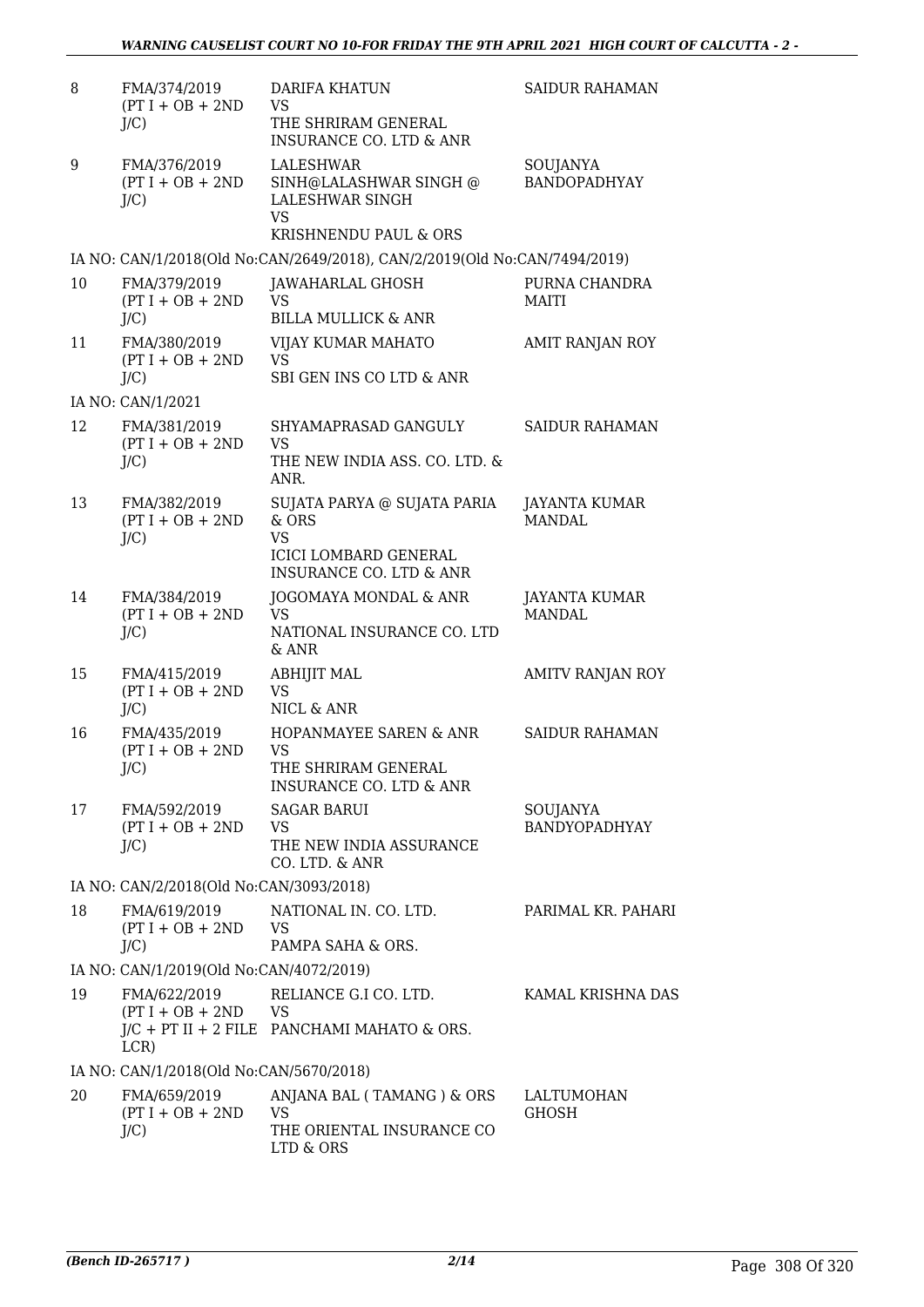| 21 | FMA/820/2019<br>$(PT I + OB + 2ND$<br>$J/C$ )  | SARMILA DEVI & ORS.<br><b>VS</b><br>TARAK DUTTA SINGH                                                     | HEMANDRA GUHA<br><b>ROY</b>            |
|----|------------------------------------------------|-----------------------------------------------------------------------------------------------------------|----------------------------------------|
| 22 | FMA/821/2019<br>$(PT I + OB + 2ND$<br>$J/C$ )  | JHARNA DAS & ANR<br><b>VS</b><br>THE UNITED INDIA INS CO LTD<br>& ANR                                     | <b>SAIDUR RAHAMAN</b>                  |
| 23 | FMA/822/2019<br>$(PT I + OB + 2ND$<br>$J/C$ )  | ALOKE RANJAN GHOSH & ANR<br><b>VS</b><br>THE ORIENTAL INSURANCE<br><b>COMPANY LIMITED &amp; ANR</b>       | AMIT RANJAN RAY                        |
|    | IA NO: CAN/1/2019(Old No:CAN/11336/2019)       |                                                                                                           |                                        |
| 24 | FMA/921/2019<br>$(PT I + OB + 2ND$<br>$J/C$ )  | ABU KASHEM MONDAL<br><b>VS</b><br>THE ORIENTAL INSURANCE<br><b>COMPANY LIMITED &amp; ANR</b>              | AMIT RANJAN ROY                        |
| 25 | FMA/960/2019<br>$(PT I + OB + 2ND$<br>$J/C$ )  | ICICI LOMBARD G.I CO. LTD.<br><b>VS</b><br>REKHA MURMU & ANR.                                             | PARIMAL KR. PAHARI                     |
|    | IA NO: CAN/1/2019(Old No:CAN/3212/2019)        |                                                                                                           |                                        |
| 26 | FMA/964/2019<br>$(PT I + OB + 2ND$<br>$J/C$ )  | THE ORIENTAL INSURANCE<br>CO.LTD.<br><b>VS</b>                                                            | <b>SANJOY PAUL</b>                     |
|    |                                                | <b>SMT SHAMPA MONDAL &amp; ORS</b>                                                                        |                                        |
|    | IA NO: CAN/1/2019(Old No:CAN/1431/2019)        |                                                                                                           |                                        |
| 27 | FMA/965/2019<br>$(PT I + OB + 2ND$<br>$J/C$ )  | NEW INDIA ASS. CO. LTD.<br><b>VS</b><br>HAFIJA BEWA & ORS.                                                | RAJDEEP<br><b>BHATTACHARYA</b>         |
|    | IA NO: CAN/2/2019(Old No:CAN/4357/2019)        |                                                                                                           |                                        |
| 28 | FMA/1125/2019<br>$(PT I + OB + 2ND$<br>$J/C$ ) | MANABHAVATI MISHRA & ORS<br><b>VS</b><br>NATIONAL INSURANCE<br><b>COMPANY LTD. &amp; ORS</b>              | <b>SUUBHANKAR</b><br><b>MANDAL</b>     |
| 29 | FMA/1129/2019<br>$(PT I + OB + 2ND$<br>$J/C$ ) | <b>AMIT KUNDU</b><br>VS.<br>FARUKUDDIN MIDDYA & ANR                                                       | DEBAKI NANDAN<br>MAITI                 |
| 30 | FMA/1130/2019<br>$(PT I + OB + 2ND$<br>$J/C$ ) | SAIFUL MONDAL@SK SAIFUL<br>MONDAL<br><b>VS</b><br>THE NEW INDIA ASSURANCE<br><b>COMPANY LTD &amp; ANR</b> | <b>JAYANTA BANERJEE</b>                |
| 31 | FMA/1553/2019<br>$(PT I + OB + 2ND$<br>$J/C$ ) | MAMTAZ BIBI & ORS.<br>VS<br>NATIONAL IN. CO. LTD. & ANR.                                                  | DHANANJAY ADAK                         |
| 32 | FMA/1610/2019<br>$(PT I + OB + 2ND$<br>$J/C$ ) | <b>SAMIM ARA</b><br>VS<br>NEW INDIA ASSURANCE<br>COMPANY LIMITED & ANR                                    | <b>SAIDUR RAHAMAN</b>                  |
| 33 | FMA/1638/2019<br>$(PT I + OB + 2ND$<br>$J/C$ ) | PARESH NATH GHOSH<br><b>VS</b><br>NATIONAL INSURANCE CO. LTD<br>& ANR                                     | <b>SASWATA</b><br><b>BHATTACHARYYA</b> |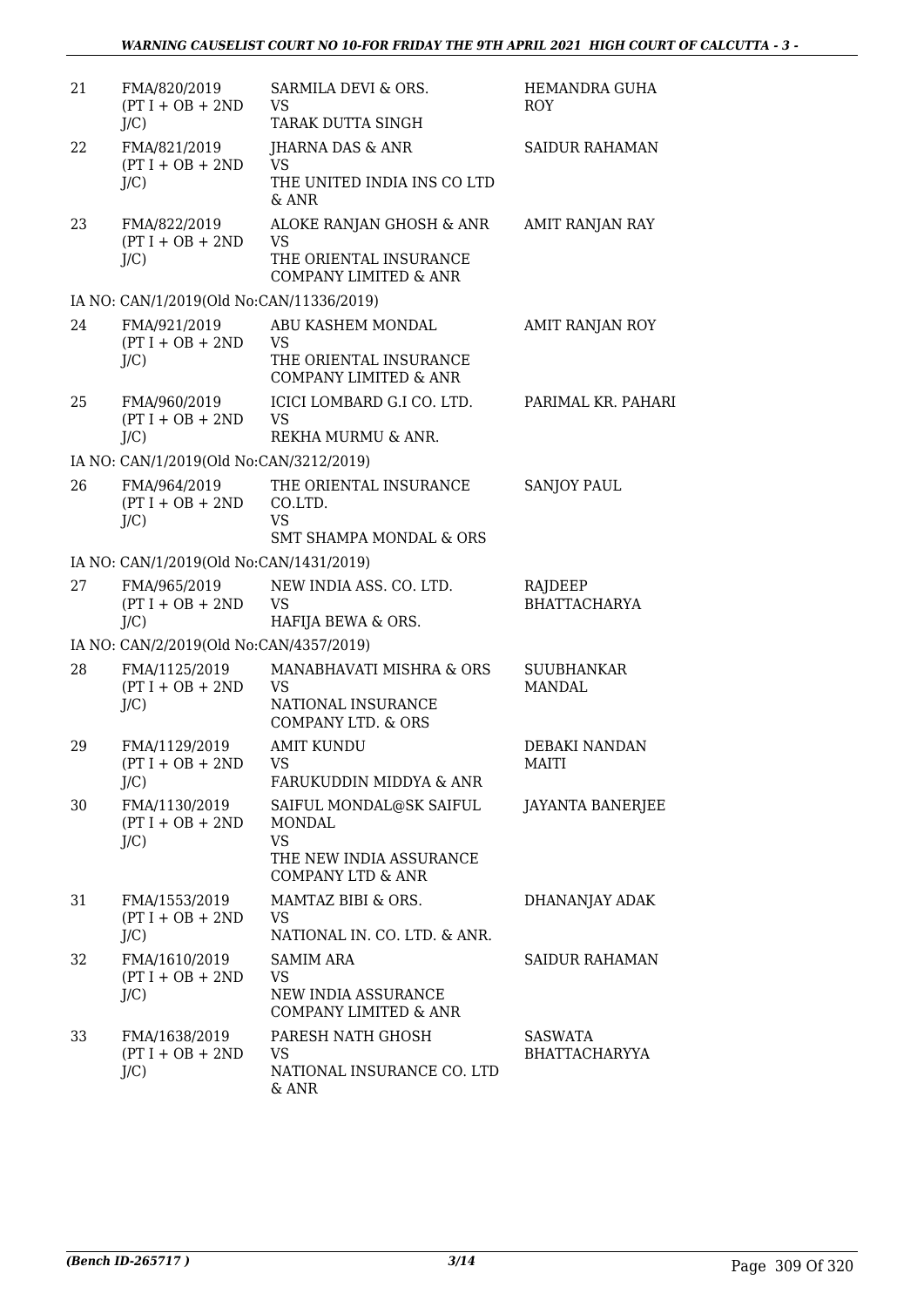| 34 | FMA/1640/2019<br>$(PT I + OB + 2ND$<br>$J/C$ ) | THE NATIONAL INSURANCE<br><b>COMPANY LTD</b><br><b>VS</b><br>SAMIRESH BHADURI & ANR                | <b>SANJAY PAUL</b>             |
|----|------------------------------------------------|----------------------------------------------------------------------------------------------------|--------------------------------|
|    | IA NO: CAN/1/2019(Old No:CAN/8603/2019)        |                                                                                                    |                                |
| 35 | FMA/1642/2019<br>$(PT I + OB + 2ND$<br>$J/C$ ) | <b>ICICI LOMBARD GEN INS CO</b><br><b>LTD</b><br><b>VS</b>                                         | PARIMAL KUMAR<br>PAHARI        |
|    |                                                | MUJLEKHA KHATUN & ORS                                                                              |                                |
|    |                                                | IA NO: CAN/1/2019(Old No:CAN/8719/2019), CAN/2/2019(Old No:CAN/9710/2019)                          |                                |
| 36 | FMA/1645/2019<br>$(PT I + OB + 2ND$<br>$J/C$ ) | RAMGOPAL DAS<br><b>VS</b><br><b>SUBHAS PRAMANICK &amp; ANR</b>                                     | MUKTAKESH DAS                  |
| 37 | FMA/1646/2019<br>$(PT I + OB + 2ND$<br>$J/C$ ) | JIAUL HOQUE & ANR<br><b>VS</b><br>M/S BAJAJ ALLIANZ GEN INS CO<br>LTD & ANR                        | <b>S GHOSH</b>                 |
| 38 | FMA/1647/2019<br>$(PT I + OB + 2ND$<br>$J/C$ ) | SABNAM AZMI<br>VS<br>THE NEW INDIA ASSURANCE<br>COMPANY LTD, MALDA DIV. &<br><b>ANR</b>            | <b>SAIDUR RAHAMAN</b>          |
| 39 | FMA/1652/2019<br>$(PT I + OB + 2ND$<br>$J/C$ ) | <b>SANGITA KUMARI</b><br><b>VS</b><br>BHARATI AXA GEN. INSURANCE<br>CO. LTD.                       | JAYANTA KR.<br><b>MANDAL</b>   |
| 40 | FMA/1654/2019<br>$(PT I + OB + 2ND$<br>$J/C$ ) | <b>GULSHAN ARA &amp; ORS</b><br><b>VS</b><br>NATIONAL INSURANCE CO. LTD<br>$&$ ANR                 | JAYANTA KUMAR<br><b>MANDAL</b> |
| 41 | FMA/1668/2019<br>$(PT I + OB + 2ND$<br>$J/C$ ) | <b>GOLAPSA LAILA FARDOUS &amp;</b><br>ORS.<br><b>VS</b><br>THE UNITED INDIA IN. CO. LTD.<br>& ANR. | <b>SAIDUR RAHAMAN</b>          |
|    | IA NO: CAN/1/2019(Old No:CAN/5146/2019)        |                                                                                                    |                                |
| 42 | FMA/1670/2019<br>$(PT I + OB + 2ND$<br>$J/C$ ) | RANJIT MAHATO<br><b>VS</b><br>THE ORIENTAL INSURANCE CO.<br>LTD & ANR                              | JAYANTA KUMAR<br><b>MANDAL</b> |
| 43 | FMA/1671/2019<br>$(PT I + OB + 2ND$<br>$J/C$ ) | <b>EMRAN ALI KHAN</b><br>VS<br>NATIONAL IN. CO. LTD. & ANR.                                        | DHANANJAY NAYAK                |
| 44 | FMA/1676/2019<br>$(PT I + OB + 2ND$<br>$J/C$ ) | THE ORIENTAL INSURANCE CO.<br>LTD.<br><b>VS</b><br>SARASWATI DEVI @ SARASWATI<br>DEVI SINGH & ANR  | PARIMAL KUMAR<br>PAHARI        |
|    | IA NO: CAN/1/2019(Old No:CAN/10864/2019)       |                                                                                                    |                                |
| 45 | FMA/1677/2019<br>$(PT I + OB + 2ND$<br>$J/C$ ) | THE NEW INDIA ASSURANCE<br>CO. LTD.<br><b>VS</b><br>TARULATA SAHA & ANR                            | PARIMAL KUMAR<br>PAHARI        |
|    | IA NO: CAN/1/2019(Old No:CAN/11046/2019)       |                                                                                                    |                                |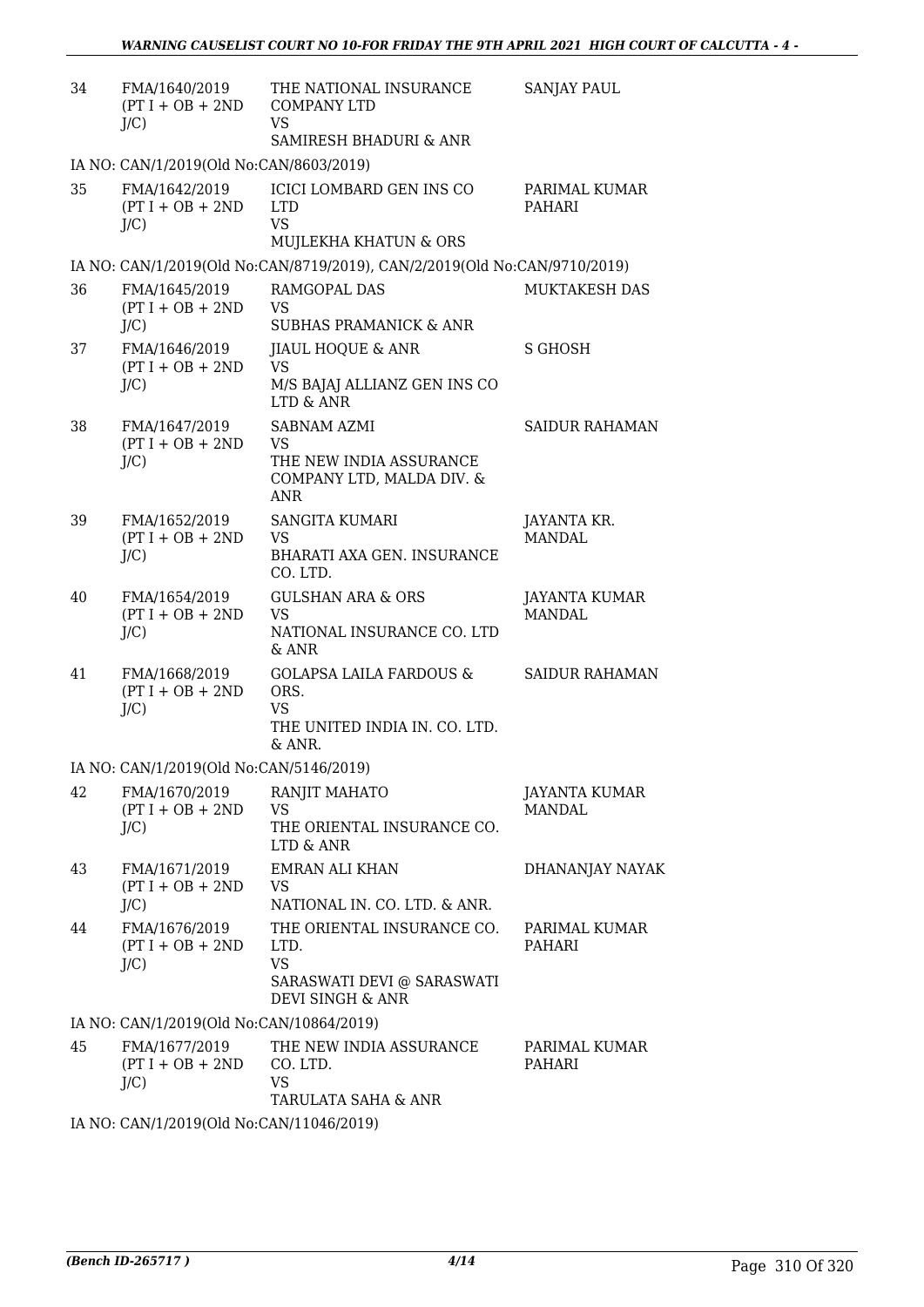| 46 | FMA/1723/2019<br>$(PT I + OB + 2ND$                 | <b>BIMAL MONDAL</b><br><b>VS</b>                    | <b>SAIDUR RAHAMAN</b>                   |
|----|-----------------------------------------------------|-----------------------------------------------------|-----------------------------------------|
|    | $J/C$ )                                             | THE ORIENTAL INSURANCE                              |                                         |
|    |                                                     | <b>COMPANY LTD &amp; ANR</b>                        |                                         |
| 47 | FMA/1725/2019                                       | NATIONAL INS CO LTD                                 | PARIMAL KUMAR                           |
|    | $(PT I + OB + 2ND$                                  | <b>VS</b>                                           | PAHARI                                  |
|    | J/C                                                 | <b>DIPA ROY</b>                                     |                                         |
|    | IA NO: CAN/1/2019(Old No:CAN/10522/2019)            |                                                     |                                         |
| 48 | FMA/1730/2019<br>$(PT I + OB + 2ND$                 | <b>SMT SANGITA ROY &amp; ANR</b><br><b>VS</b>       | JAYANTA KUMAR<br><b>MANDAL</b>          |
|    | $J/C$ )                                             | THE NEW INDIA ASSURANCE                             |                                         |
|    |                                                     | CO. LTD & ANR                                       |                                         |
| 49 | FMA/1732/2019                                       | NATIONAL INSURANCE CO.LTD.                          | PARIMAL KUMAR                           |
|    | $(PT I + OB + 2ND$<br>$J/C$ )                       | <b>VS</b><br>RAKHI MISHRA & ANR                     | PAHARI                                  |
|    | IA NO: CAN/1/2019(Old No:CAN/10907/2019)            |                                                     |                                         |
|    |                                                     |                                                     |                                         |
| 50 | FMA/1733/2019<br>$(PT I + OB + 2ND$                 | THE CALCUTTA STATE<br>TRANSPORT CORPORATION         | <b>RAM UDAY</b><br><b>BHATTACHARYYA</b> |
|    | $J/C$ + PT II + 2 FILE VS                           |                                                     |                                         |
|    | LCR)                                                | MOUSUMI CHATTOPADHYAY &                             |                                         |
|    |                                                     | <b>ORS</b>                                          |                                         |
|    |                                                     | IA NO: CAN/1/2019(Old No:CAN/5218/2019), CAN/2/2021 |                                         |
| 51 | FMA/1736/2019<br>$(PT I + OB + 2ND$                 | MIRA CHAKRABORTY<br><b>VS</b>                       | <b>SAIDUR RAHAMAN</b>                   |
|    | $J/C$ )                                             | ORIENTAL INSUARANCE CO LTD                          |                                         |
| 52 | FMA/1738/2019                                       | KEYA CHATTERJEE                                     | <b>SAIDUR RAHAMAN</b>                   |
|    | $(PT I + OB + 2ND$                                  | <b>VS</b>                                           |                                         |
|    | $J/C$ )                                             | MAGMA HDI GENERAL INS. CO.<br>LTD.                  |                                         |
| 53 | FMA/1864/2019                                       | ICICI LIMBARD GENERAL INS.                          | PARIMAL KUMAR                           |
|    | $(PT I + OB + 2ND$                                  | CO.LTD.                                             | PAHARI                                  |
|    | $J/C$ )                                             | <b>VS</b>                                           |                                         |
|    |                                                     | <b>SANTI SARADAR</b>                                |                                         |
|    | IA NO: CAN/1/2019(Old No:CAN/9712/2019)             |                                                     |                                         |
|    | 54 FMA/1865/2019 JOYDEB GHOSH<br>$(PT I + OB + 2ND$ | <b>VS</b>                                           | ABHIJIT SINGHA RAY                      |
|    |                                                     | J/C + PT II + 2 FILE NATIONAL INSURANCE             |                                         |
|    | LCR)                                                | <b>COMPANY LTD &amp; ORS</b>                        |                                         |
| 55 | FMA/344/2020                                        | <b>MUNMUN KAR &amp; ORS</b>                         | <b>SAIDUR RAHAMAN</b>                   |
|    | $(PT I + OB + 2ND$<br>$J/C$ )                       | <b>VS</b><br>THE NATIONAL INSURANCE                 |                                         |
|    |                                                     | <b>COMPANY LTD &amp; ANR</b>                        |                                         |
|    | IA NO: CAN/1/2019(Old No:CAN/3665/2019)             |                                                     |                                         |
| 56 | FMA/350/2020                                        | <b>SMT MITHU SINGH &amp; ORS</b>                    | <b>JAYANTA BANERJEE</b>                 |
|    |                                                     | <b>VS</b>                                           |                                         |
|    |                                                     | THE ORIENTAL INSURANCE CO.<br>LTD. & ANR            |                                         |
| 57 | FMA/463/2020                                        | NATIONAL INSURANCE CO. LTD. ARABINDA KUNDU          |                                         |
|    | $(PT I + OB + 2ND$                                  | <b>VS</b>                                           |                                         |
|    | $J/C$ )                                             | SANTOSH TUTEJA @ BAGGA &                            |                                         |
|    |                                                     | ORS.                                                |                                         |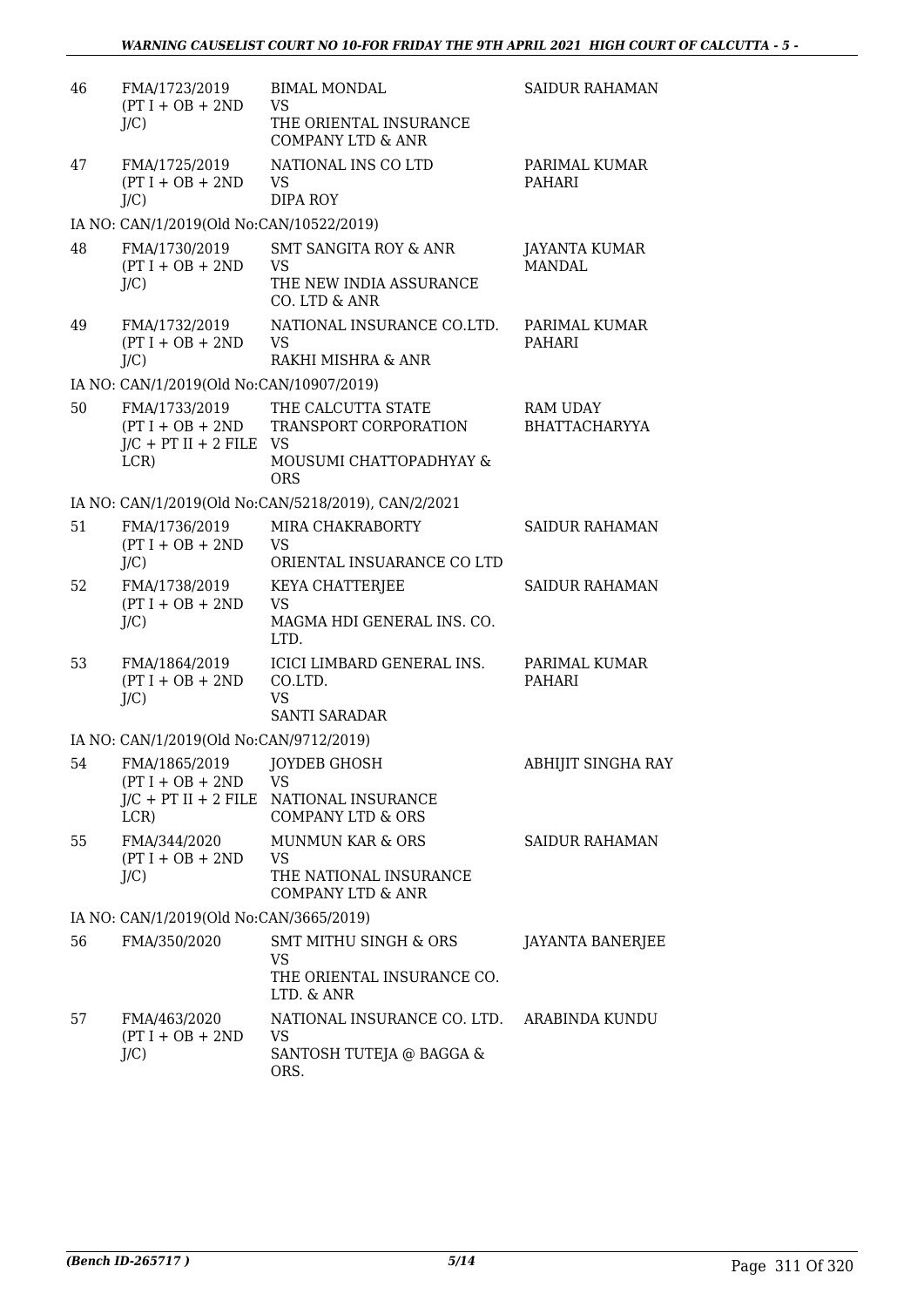| 58 | FMA/464/2020<br>$(PT I + OB + 2ND$<br>J/C     | THE NEW INDIA ASSURANCE<br>CO. LTD<br><b>VS</b><br>TAPAS CHAKRABORTY @<br>TAPASH CHAKRABORTY & ANR                       | <b>SANJAY PAUL</b>            |
|----|-----------------------------------------------|--------------------------------------------------------------------------------------------------------------------------|-------------------------------|
|    | IA NO: CAN/1/2019(Old No:CAN/3013/2019)       |                                                                                                                          |                               |
| 59 | FMA/465/2020<br>$(PT I + OB + 2ND$<br>$J/C$ ) | <b>ICICI LOMBART GENERAL</b><br><b>INSURANCE CO. LTD</b><br>VS<br>MANSURA BIBI SEIKH & ORS                               | SAYAK MAJUMDER                |
|    | IA NO: CAN/1/2015(Old No:CAN/7833/2015)       |                                                                                                                          |                               |
| 60 | FMA/467/2020<br>$(PT I + OB + 2ND$<br>$J/C$ ) | SHEFALI SARKAR (PAUL) & ORS<br><b>VS</b><br>THE UNITED INDIA INSURANCE<br><b>COMPANY LTD. &amp; ANR</b>                  | <b>SAIDUR RAHAMAN</b>         |
| 61 | FMA/468/2020<br>$(PT I + OB + 2ND$<br>$J/C$ ) | SK. LUTAPHAR @ LUTAPHAR<br>SEIKH @ SK. LUTFAR<br><b>VS</b><br>THE UNITED INDIA INSURANCE<br><b>COMPANY LTD &amp; ORS</b> | KRISHANU BANIK                |
| 62 | FMA/469/2020<br>$(PT I + OB + 2ND$<br>J/C     | <b>SWAPAN</b><br>CHATTERJEE@CHATTOPADHYAY<br><b>VS</b><br>SK SHAHNAWAZ ALI & ANR                                         | <b>SUJOY GUHA ROY</b>         |
| 63 | FMA/470/2020<br>$(PT I + OB + 2ND$<br>$J/C$ ) | UMA MONDAL<br><b>VS</b><br>THE NATIONAL INS CO LTD &<br>ANR                                                              | AMIT RANJAN ROY               |
|    | IA NO: CAN/1/2019(Old No:CAN/11812/2019)      |                                                                                                                          |                               |
| 64 | FMA/471/2020<br>$(PT I + OB + 2ND$<br>$J/C$ ) | MANJU HAZRA & ORS.<br>VS<br>UNITED INDIA INSURANCE CO.<br>LTD. & ANR.                                                    | AMIT RANJAN ROY               |
|    | IA NO: CAN/1/2019(Old No:CAN/11268/2019)      |                                                                                                                          |                               |
| 65 | FMA/472/2020<br>$(PT I + OB + 2ND$<br>J/C     | MINOR DEBJYOTI SEN & ANR.<br>VS.<br>NATIONAL INSURANCE CO. LTD.<br>$&$ ANR.                                              | KRISHANU BANIK                |
| 66 | FMA/473/2020<br>$(PT I + OB + 2ND$<br>J/C     | <b>BIJALI MAJI &amp; ORS</b><br><b>VS</b><br>THE ORIENTAL INSURANCE CO.<br>LTD & ANR                                     | DHANANJAY NAYAK               |
| 67 | FMA/492/2020<br>$(PT I + OB + 2ND$<br>$J/C$ ) | SHIPRA BRAHMA & ORS<br><b>VS</b><br>THE NEW INDIA ASSURANCE<br>CO. LTD. & ORS                                            | GAUTAM KUMAR<br><b>THAKUR</b> |
|    | IA NO: CAN/2/2017(Old No:CAN/5266/2017)       |                                                                                                                          |                               |
| 68 | FMA/509/2020<br>$(PT I + OB + 2ND$<br>$J/C$ ) | KAMRUN NESHA BIBI & ORS<br><b>VS</b><br>THE DIVISIONAL MANAGER,<br><b>SOUTH BENGAL</b><br>S.TRANS.CORPO                  | <b>ASHIQUE MONDAL</b>         |
| 69 | FMA/571/2020<br>$(PT I + OB + 2ND$<br>J/C     | DURGA RANI BAG<br>VS<br>THE UNITED INDIA INS CO LTD                                                                      | AMIT RANJAN ROY               |
|    |                                               | 0.10(01.1M, 0.1M1/1000/0010)                                                                                             |                               |

IA NO: CAN/1/2019(Old No:CAN/11092/2019)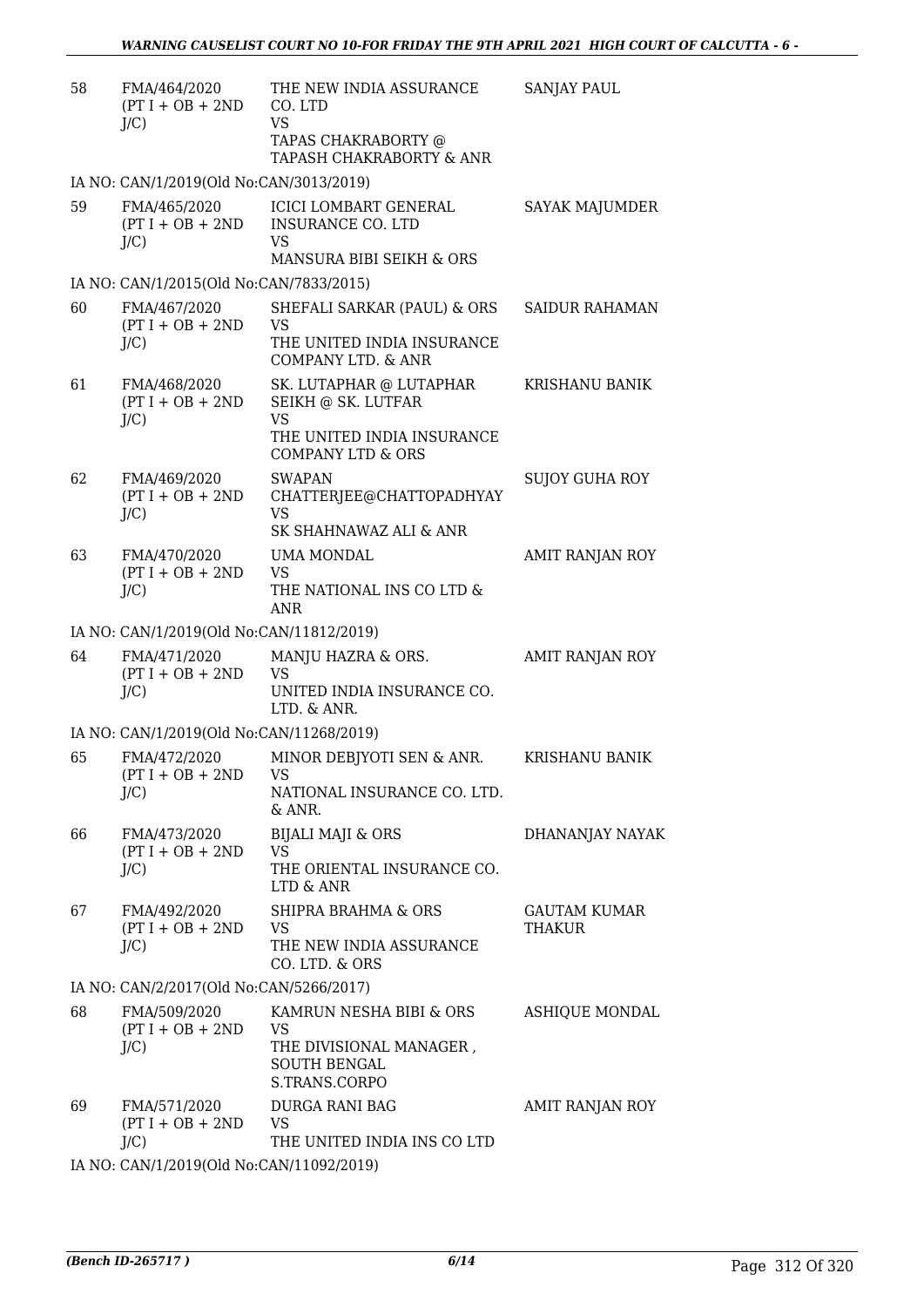| 70 | FMA/572/2020<br>$(PT I + OB + 2ND$<br>$J/C$ ) | NOOR MOHAMMAD<br><b>VS</b><br><b>BHAJAN LAL SARKAR &amp; ANR</b>                                                  | <b>SAJAL KANTI</b><br><b>BHATTACHARYYA</b> |
|----|-----------------------------------------------|-------------------------------------------------------------------------------------------------------------------|--------------------------------------------|
| 71 | FMA/573/2020<br>$(PT I + OB + 2ND$<br>$J/C$ ) | <b>BISWAMOY JANA</b><br><b>VS</b><br>NATIONAL INSURANCE CO. LTD<br>& ANR                                          | JAYANTA KUMAR<br><b>MANDAL</b>             |
| 72 | FMA/574/2020<br>$(PT I + OB + 2ND$<br>$J/C$ ) | SALMAN SK @ SEKH & ORS<br><b>VS</b><br>THE NEW INDIA ASSURANCE<br>CO. LTD & ORS                                   | JAYANTA KUMAR<br><b>MANDAL</b>             |
| 73 | FMA/575/2020<br>$(PT I + OB + 2ND$<br>$J/C$ ) | JHUMA SARKAR & ANR<br><b>VS</b><br>THE NATIONAL INSURANCE CO.<br>LTD. & ORS                                       | JAYANTA KUMAR<br><b>MANDAL</b>             |
| 74 | FMA/576/2020<br>$(PT I + OB + 2ND$<br>$J/C$ ) | JAYEDA BEWA @ JAYEDA & ORS<br><b>VS</b><br>THE CHOLAMANDALAM M/S<br>GENERAL INSURANCE CO. LTD.<br>$&$ ANR         | <b>JAYANTA KUMAR</b><br><b>MANDAL</b>      |
| 75 | FMA/580/2020<br>$(PT I + OB + 2ND$<br>$J/C$ ) | KALPANA MALO & ORS<br><b>VS</b><br><b>IFFCO TOKIO GENERAL</b><br><b>INSURANCE COMPANY LTD &amp;</b><br><b>ANR</b> | <b>SAIDUR RAHAMAN</b>                      |
|    | IA NO: CAN/1/2019(Old No:CAN/3666/2019)       |                                                                                                                   |                                            |
| 76 | FMA/582/2020<br>$(PT I + OB + 2ND$<br>$J/C$ ) | <b>ANITA SENAPATI &amp; ORS</b><br><b>VS</b><br>NATIONAL INSURANCE<br><b>COMPANY LTD &amp; ANR</b>                | <b>KRISHANU BANIK</b>                      |
|    |                                               | <b>WARNING LIST (MANDAMUS SECTION)</b>                                                                            |                                            |
| 77 | CPAN/625/2019                                 | HARU MALIK & ANR.<br><b>VS</b><br>PARTHA RANJAN MONDAL &<br>ANR.                                                  | <b>ARUN NASKAR</b>                         |
|    | wt78 WPA/14160/2017                           | HARU MALIK & ANR<br>VS<br>STATE OF WEST BENGAL & ANR                                                              | <b>ARUN NASKAR</b>                         |
| 79 | WPA/3270/2019                                 | KHAIRUL ISLAM<br><b>VS</b><br>THE WEST BENGAL STATE<br>ELECTRICITY DIST. CO LTD &<br><b>ORS</b>                   | LIPIKA CHATTERJEE                          |
| 80 | WPA/3480/2019                                 | JHHALAK CHARITABLE TRUST &<br>ANR<br><b>VS</b><br>HALDIA ENERGY LIMITED &<br><b>ORS</b>                           | <b>SOUMA SUBHRA RAY</b>                    |
| 81 | WPA/8272/2019                                 | MOSARAF HOSSAIN@BABAR ALI<br>SK<br><b>VS</b><br>W.B.S.E.D.C.LTD. & ORS                                            | <b>BIDYUT BARAN</b><br><b>BISWAS</b>       |
| 82 | WPA/9705/2019                                 | YIASUF SEKH<br><b>VS</b><br>THE CHAIRMAN, W.B.S.E.D.CL &<br>ANR                                                   | MD HASANUZZAMAN                            |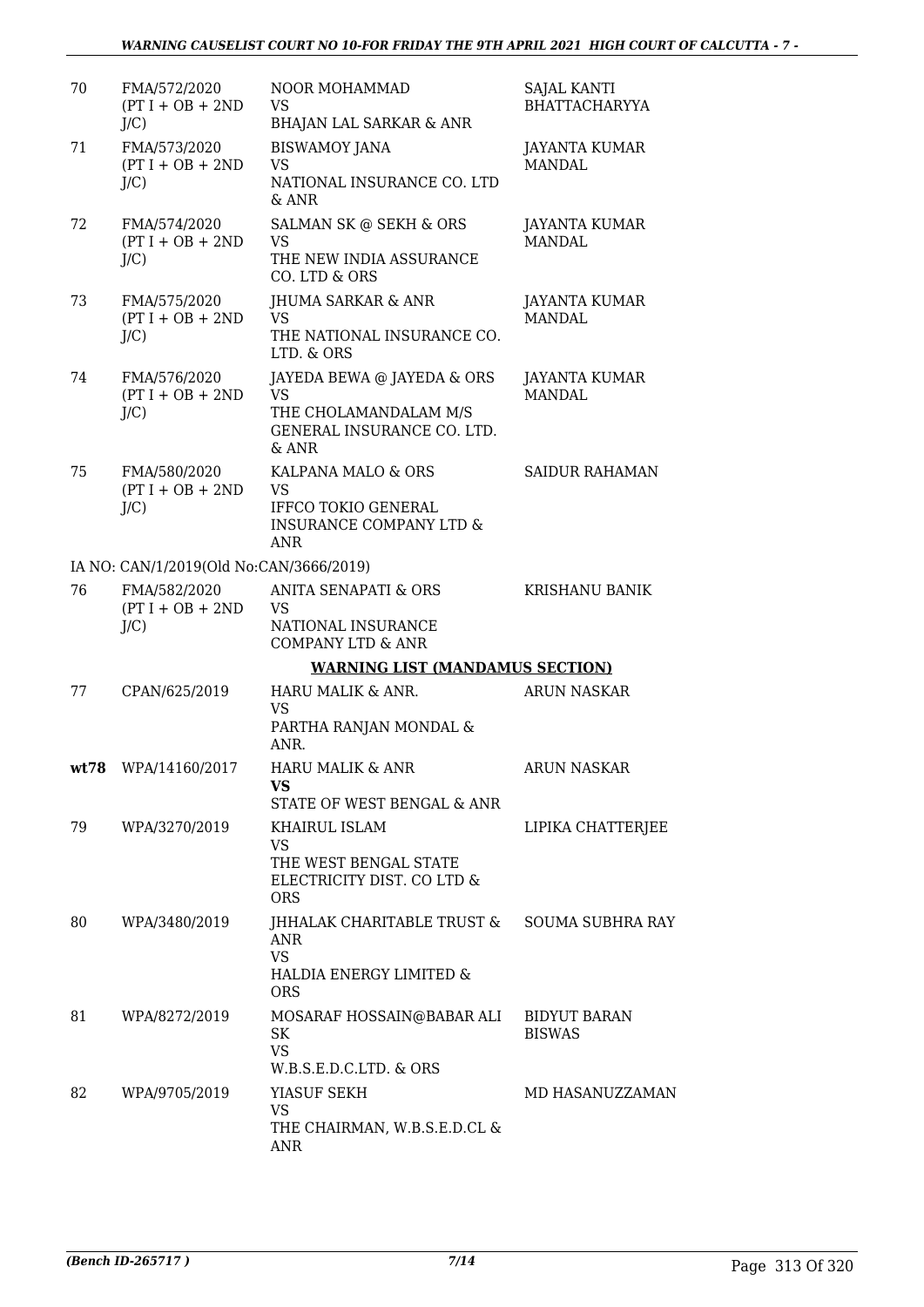| 83 | WPA/10143/2019 | MOHIUDDIN MALLICK<br>VS<br>C.E.S.C. LIMITED & ORS                                                            | KAJAL RAY                               |
|----|----------------|--------------------------------------------------------------------------------------------------------------|-----------------------------------------|
| 84 | WPA/10300/2019 | BHUWAN PROPERTIES (P) LTD<br><b>VS</b><br><b>CESC LTD &amp; ANR</b>                                          | <b>INDRANIL HALDER</b>                  |
| 85 | WPA/10438/2019 | PABITRA NATH LAHA<br><b>VS</b><br><b>WBSEDC LTD &amp; ORS</b>                                                | <b>MD ALI MALLICK</b>                   |
| 86 | WPA/10509/2019 | CHAMPA GHOSH<br><b>VS</b><br>W.B. STATE ELECTRICITY<br>DISTRIBUTION COMPANY LTD.<br>$&$ ORS                  | <b>SOURAV MUKHERJEE</b>                 |
| 87 | WPA/10669/2019 | SUPARTHA GHOSH<br><b>VS</b><br>W B STATE ELECTRICITY<br>TRANSMISSION CO LTD & ORS                            | <b>ABHISEK B DAS</b>                    |
|    |                | IA NO: CAN/1/2019(Old No:CAN/5751/2019), CAN/2/2020, CAN/3/2020                                              |                                         |
| 88 | WPA/11390/2019 | <b>BASANTA KR. SHAW</b><br>VS<br>CESC LTD. & ANR.                                                            | <b>INDRANIL HALDER</b>                  |
| 89 | WPA/12080/2019 | ANADI CHARAN BARMAN<br>VS<br>W.B. STATE ELECTRICITY<br>DISTRIBUTION COMPANY LTD.<br>& ORS                    | <b>GITASHREE MISTRY</b>                 |
| 90 | WPA/12671/2019 | S.M. SHAFI ALAM<br>VS<br><b>CESC LIMITED &amp; ORS</b>                                                       | <b>SEKHAR MUKHERJEE</b>                 |
| 91 | WPA/16597/2019 | <b>INDRANI SARKAR</b><br><b>VS</b><br>CALCUTTA ELECTRIC SUPPLY<br><b>CORPORATION LTD. &amp; ORS</b>          | <b>BISWADEB RAY</b><br><b>CHAUDHURI</b> |
| 92 | WPA/16922/2019 | MAHENDRA KUMAR BAID<br>VS<br>CALCUTTA ELECTRIC SUPPLY<br><b>CORPORATION LTD. &amp; ORS</b>                   | <b>CHINMOY</b><br>MUKHOPADHYAY          |
| 93 | WPA/17075/2019 | VIJAY KR GUPTA<br><b>VS</b><br>THE CESC LTD & ORS                                                            | <b>SUKUMAR GHOSH</b>                    |
| 94 | WPA/17486/2019 | TAPAS KUMAR SAMANTA<br><b>VS</b><br><b>CESC LIMITED &amp; ORS</b>                                            | <b>ARNAB ROY</b>                        |
| 95 | WPA/18776/2019 | <b>AMARNATH SEN &amp; ORS</b><br><b>VS</b><br>W.B. STATE ELECTRICITY<br>DISTRIBUTION COMPANY LTD.<br>$&$ ORS | NILANJAN ADHIKARI                       |
| 96 | WPA/18984/2019 | ARUN KANTI CHAKRABORTY<br>VS<br>STATE OF WEST BENGAL & ORS                                                   | PRIYA DEY                               |
| 97 | WPA/19304/2019 | DULAL CHANDRA DAS<br><b>VS</b><br>W.B. STATE ELECTRICITY<br>DISTRIBUTION COMPANY LTD.<br>& ORS               | <b>TAPAS MAITY</b>                      |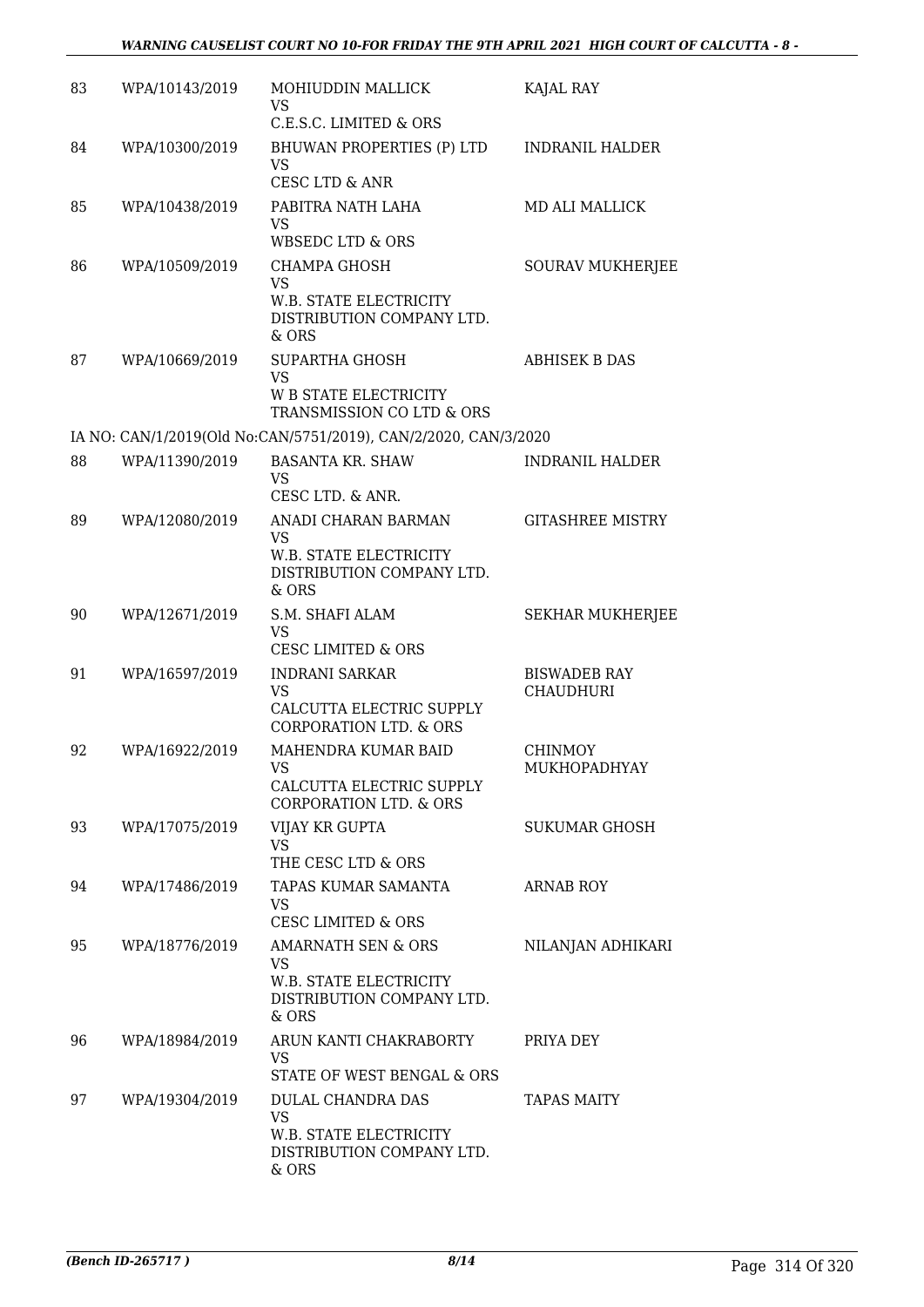| 98  | WPA/19389/2019       | <b>SANTANU KHALU</b><br><b>VS</b>                                        | <b>SAMRAT DAS</b>  |
|-----|----------------------|--------------------------------------------------------------------------|--------------------|
|     |                      | <b>W.B. STATE ELECTRICITY</b><br><b>BDISTRIBUTION CO. LTD. &amp; ANR</b> |                    |
|     | wt99 WPA/19390/2019  | <b>JAYANTA KHALU</b><br><b>VS</b>                                        | <b>SAMRAT DAS</b>  |
|     |                      | W.B. STATE ELECTRICITY<br>DISTRIBUTION CO. LTD. & ORS                    |                    |
| 100 | WPA/19558/2019       | UTTAM KUMAR GHOSH<br><b>VS</b>                                           | <b>ARUP SARKAR</b> |
|     | wt101 WPA/19560/2019 | THE WBSEDCL & ORS<br><b>DUKARI ROY</b>                                   | <b>ARUP SARKAR</b> |
|     |                      | <b>VS</b><br>THE WBSEDCL & ORS                                           |                    |
|     | wt102 WPA/19562/2019 | <b>SANTA ROY</b><br>VS                                                   | <b>ARUP SARKAR</b> |
|     | wt103 WPA/19565/2019 | THE WBSEDCL & ORS<br>DUDKUMAR GHOSH                                      | <b>ARUP SARKAR</b> |
|     |                      | <b>VS</b>                                                                |                    |
|     | wt104 WPA/19569/2019 | THE WBSEDCL & ORS<br><b>BISWANATH MONDAL</b>                             | <b>ARUP SARKAR</b> |
|     |                      | <b>VS</b><br>THE WBSEDCL & ORS                                           |                    |
|     | wt105 WPA/19571/2019 | DHIRENDRA NATH ROY                                                       | <b>ARUP SARKAR</b> |
|     |                      | <b>VS</b><br>THE WBSEDCL & ORS                                           |                    |
|     | wt106 WPA/19573/2019 | SWAPAN KUMAR GHOSH<br>VS                                                 | <b>ARUP SARKAR</b> |
|     | wt107 WPA/19575/2019 | THE WBSEDCL & ORS<br>HEMANTA KUMAR GHOSH                                 | <b>ARUP SARKAR</b> |
|     |                      | VS<br>THE WBSEDCL & ORS                                                  |                    |
|     | wt108 WPA/19578/2019 | <b>BABLU GHOSH</b>                                                       | <b>ARUP SARKAR</b> |
|     |                      | VS<br>THE WBSEDCL & ORS                                                  |                    |
|     | wt109 WPA/19580/2019 | <b>SANTU PADDHAN</b><br>VS                                               | <b>ARUP SARKAR</b> |
|     | wt110 WPA/19582/2019 | THE WBSEDCL & ORS<br><b>ASHOK KUMAR ROY</b>                              | <b>ARUP SARKAR</b> |
|     |                      | <b>VS</b>                                                                |                    |
|     | wt111 WPA/19583/2019 | THE WBSEDCL & ORS<br>AJIT KUMAR GHOSH                                    | <b>ARUP SARKAR</b> |
|     |                      | <b>VS</b><br>THE WBSEDCL & ORS                                           |                    |
|     | wt112 WPA/19586/2019 | <b>BISHNU KUMAR ROY</b><br><b>VS</b>                                     | <b>ARUP SARKAR</b> |
|     |                      | THE WBSEDCL & ORS                                                        |                    |
| 113 | WPA/20114/2019       | MUKUL GHARAMI<br><b>VS</b><br><b>CESC LTD &amp; ORS</b>                  | ANINDYA BOSE       |
| 114 | WPA/20284/2019       | BIJOY KRISHNA SARKAR & ANR<br><b>VS</b>                                  | CHITTARNAJAN RAY   |
| 115 | WPA/20873/2019       | STATE OF WEST BENGAL & ORS<br><b>ARAFAT SEKH</b>                         | MD BASHA MIR       |
|     |                      | <b>VS</b><br>WBSEDC LTD & ORS                                            |                    |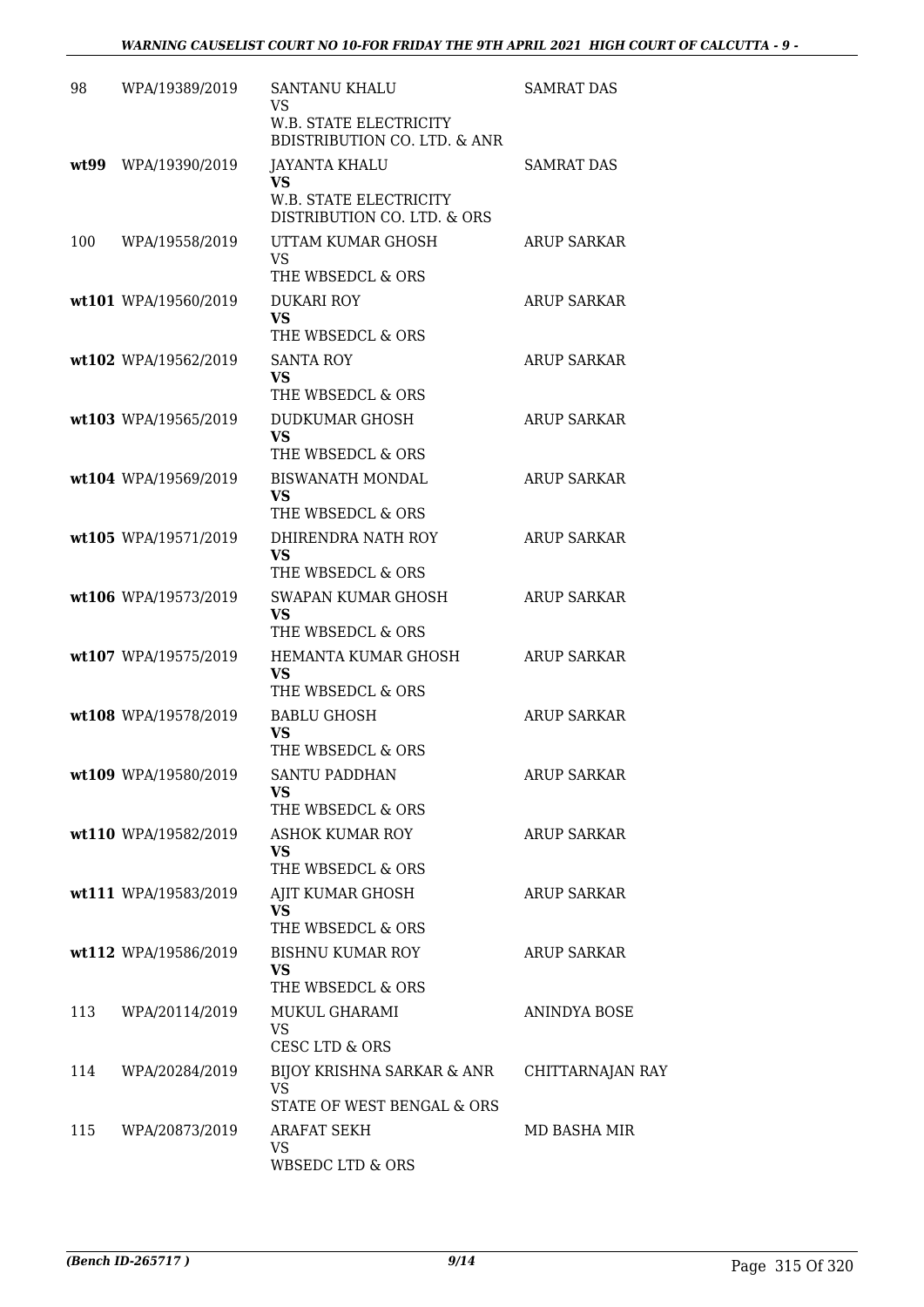| 116 | WPA/21727/2019 | KRISHNA CHANDRA GHOSH<br><b>VS</b><br>THE WBSEDC LTD & ORS                                                           | ARPA CHAKRABORTY                       |
|-----|----------------|----------------------------------------------------------------------------------------------------------------------|----------------------------------------|
| 117 | WPA/21895/2019 | PINTU YADAV<br>VS.<br>CESC LTD & ANR                                                                                 | <b>INDRANIL HALDER</b>                 |
| 118 | WPA/22550/2019 | <b>QUAISER IMAM &amp; ANR</b><br><b>VS</b><br>STATE OF WEST BENGAL & ORS                                             | MD ASHRAFUL HUQ                        |
| 119 | WPA/22577/2019 | IZAZ AHMED @ EJJAJ AHAMED<br><b>VS</b><br>W.B. STATE ELECTRICITY<br>DISTRIBUTION COMPANY<br><b>LIMITED &amp; ORS</b> | <b>RIMA DAS</b>                        |
| 120 | WPA/22590/2019 | SK. NIZAMUDDIN SARKAR<br>VS.<br>STATE OF WEST BENGAL & ORS                                                           | PARTHA SARATHI<br><b>SEN SHARMA</b>    |
| 121 | WPA/22601/2019 | PARESH MARIYA @ PARESH<br><b>KARMAKAR</b><br><b>VS</b><br>STATE OF WEST BENGAL & ORS                                 | <b>SUJOY SARKAR</b>                    |
| 122 | WPA/22624/2019 | ATIAR RAHAMAN<br><b>VS</b><br>WBSEDC LTD & ORS                                                                       | <b>MD Z RAHAMAN</b>                    |
| 123 | WPA/22642/2019 | SATYA NARAYAN MAJILYA<br><b>VS</b><br><b>W.B STATE ELECTRICITY</b><br>DISTRIBUTION COMPANY LTD.<br>$&$ ORS           | <b>TARAPADA DAS</b>                    |
| 124 | WPA/22651/2019 | PRABIR GHOSH @ PRABIR<br>KUMAR GHOSH<br><b>VS</b><br>W.B. STATE ELECTRICITY<br>DISTRIBUTION COMPANY LTD.<br>$&$ ORS  | <b>BIKASH CHANDRA</b><br><b>HALDER</b> |
| 125 | WPA/22894/2019 | NADUGOPAL SHINRI<br><b>VS</b><br>W.B. STATE ELECTRICITY<br>DISTRIBUTION COMPANY<br><b>LIMITED &amp; ORS</b>          | <b>IQRA RAHAMAN</b>                    |
| 126 | WPA/22895/2019 | <b>KAMAL MISHRA</b><br><b>VS</b><br>W.B. STATE ELECTRICITY<br>DISTRIBUTION COMPANY LTD.<br>& ORS                     | PRADIP PAL                             |
| 127 | WPA/22908/2019 | CHANDI CHARAN<br><b>CHAKRABORTY</b><br><b>VS</b><br>W.B. STATE ELECTRICITY<br>DISTRTIBUTION COMPANY LTD.<br>& ORS    | PARTHA SARATHI<br><b>GHOSH</b>         |
| 128 | WPA/22977/2019 | SUBARNA MONDAL<br>VS<br>STATE OF WEST BENGAL & ORS                                                                   | KAMAL KRISHNA<br>GUHA                  |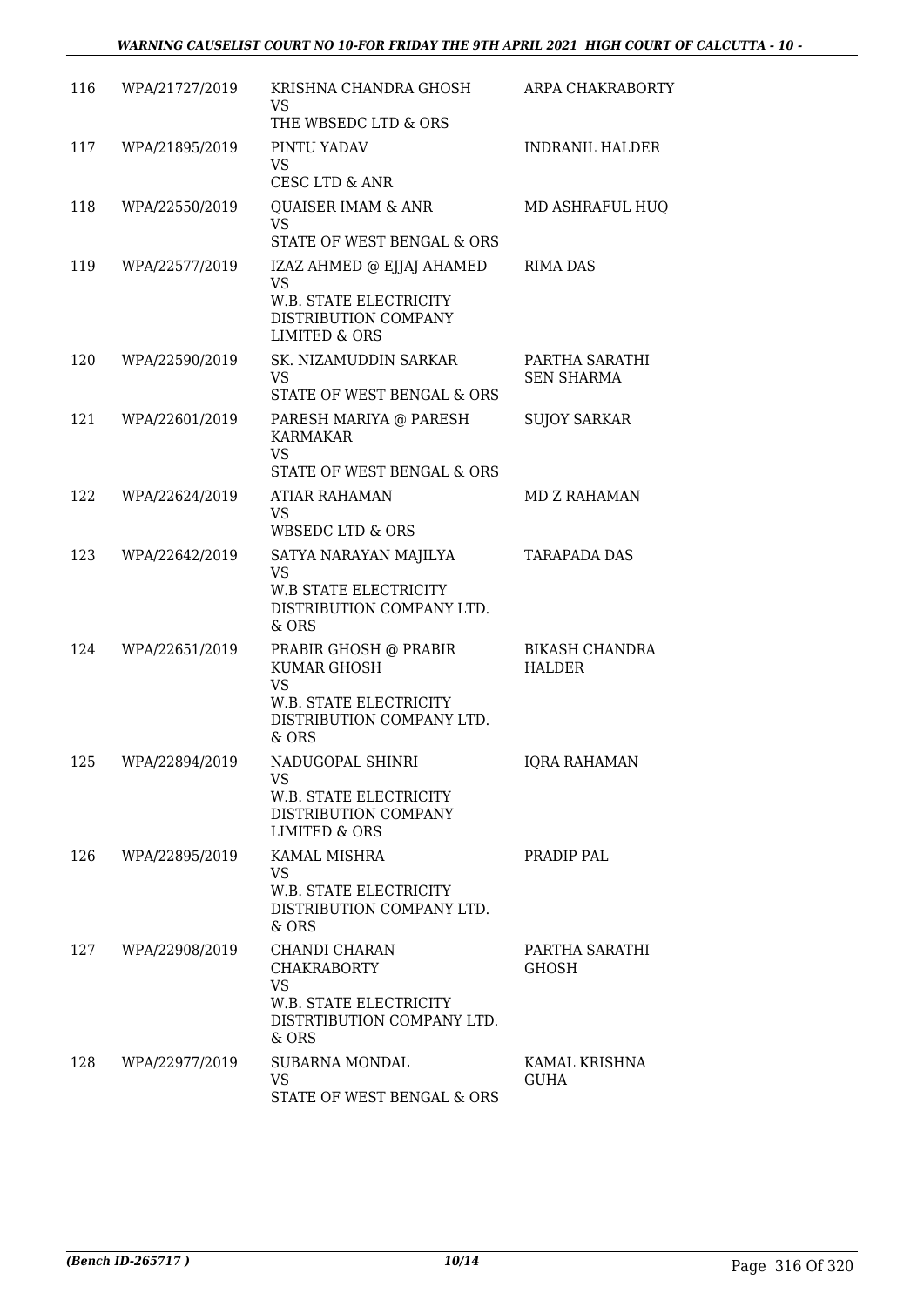| 129 | WPA/23019/2019 | MAIDUR MONDAL @ MAIDUR<br>RAHAMAN MONDAL<br><b>VS</b><br><b>WBSEDCL &amp; ORS</b>                | MD. Z. RAHAMAN                          |
|-----|----------------|--------------------------------------------------------------------------------------------------|-----------------------------------------|
| 130 | WPA/23020/2019 | EKRAMUL HAQUE MONDAL<br><b>VS</b><br><b>WBSECCL &amp; ORS</b>                                    | MD. Z. RAHAMAN                          |
| 131 | WPA/23084/2019 | RADHA KISHAN RATHI & ANR<br><b>VS</b><br>WBSEDCL&ORS                                             | SABYASACHI HAZRA                        |
| 132 | WPA/23143/2019 | HOWRAH IDDGAH MAIDAN<br>MASJID & ANR<br><b>VS</b><br>C E S C LIMITED & ORS                       | <b>SAYED NAZMUL</b><br><b>HOSSAIN</b>   |
| 133 | WPA/23203/2019 | <b>GAUTAM KAR</b><br><b>VS</b><br>C E S C LIMITED & ORS                                          | <b>SALMAN HASAN</b>                     |
| 134 | WPA/23285/2019 | CHANDRAKANTA SARDAR<br><b>VS</b><br>STATE OF WEST BENGAL & ORS.                                  | ASIT KR.<br><b>BHATTACHARYA</b>         |
| 135 | WPA/23428/2019 | MST HUSNA HENA BEGUM<br><b>VS</b><br>THE WBSEDCL & ORS                                           | <b>ASIM KUMAR</b><br><b>CHAKRABORTI</b> |
| 136 | WPA/23495/2019 | <b>BARNA PRAKASHAN</b><br><b>VS</b><br><b>CESC LTD &amp; ANR</b>                                 | SUDHIR KR<br><b>SADHUKHAN</b>           |
| 137 | WPA/23566/2019 | AJAY KUMAR MAHATO<br><b>VS</b><br><b>CESC LIMITED &amp; ANR</b>                                  | <b>INDRANIL HALDER</b>                  |
| 138 | WPA/23590/2019 | SAHIDUL ISLAM @ MANIK SK<br><b>VS</b><br>STATE OF WEST BENGAL & ORS                              | <b>SUJIT CHOWDHURY</b>                  |
| 139 | WPA/23608/2019 | <b>ABIN KHAN</b><br><b>VS</b><br>THE CESC LTD. & ORS                                             | SANJAY SAHA                             |
| 140 | WPA/23637/2019 | ABDUL GOFFAR LASKAR<br><b>VS</b><br>W.B. STATE ELECTRICITY<br>DISTRIBUTION COMPANY LTD.<br>& ORS | CHANDRA NATH<br><b>SARKAR</b>           |
| 141 | WPA/23654/2019 | NABA KUMAR KUNDU & ANR<br>VS<br>CALCUTTA ELECTRICITY<br>SUPPLY CORPORATION & ORS                 | KARUNAMOYEE<br>SAMANTA                  |
| 142 | WPA/23669/2019 | <b>BHARAT GHARUI</b><br>VS.<br>WBSEDC COMPANY LTD & ORS                                          | <b>SK. ABU ABBASAN</b>                  |
| 143 | WPA/23716/2019 | MD AZIM @MD AZIM SK<br><b>VS</b><br>THE W.B.S.E.D.C.LTD & ORS                                    | RAFIQUL ISLAM                           |
| 144 | WPA/23717/2019 | <b>BARUN KUMAR RAJ</b><br>VS<br>THE W.B.S.E.D.CL. & ORS                                          | RAFIQUL ISLAM\                          |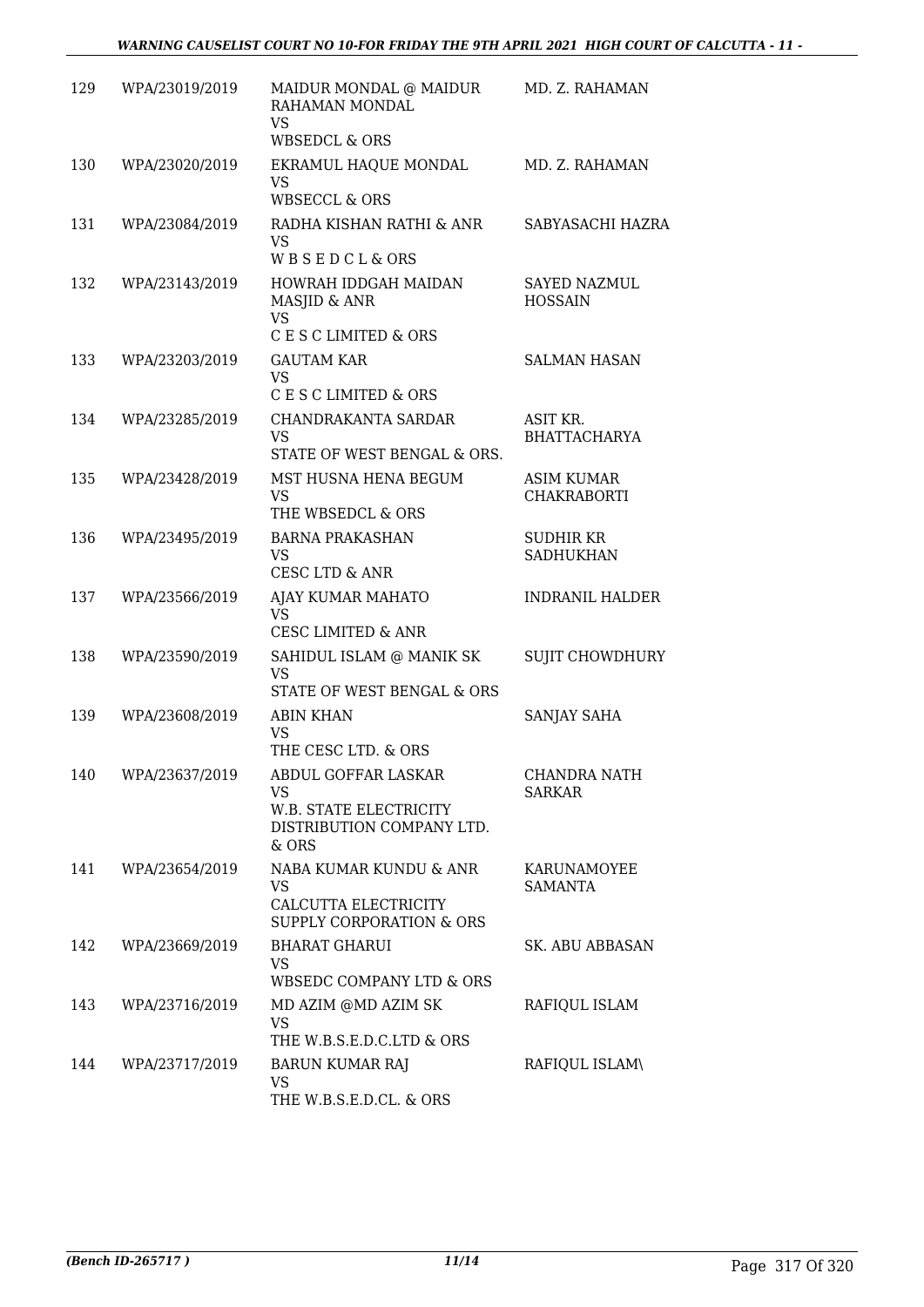| 145 | WPA/23728/2019 | AZIDA BIBI<br><b>VS</b><br>THE CHAIRMAN, W.B.S.E.D.CO.<br>LTD. & ORS                            | SAILENDR ANATH<br><b>CHAKRABARTI</b>   |
|-----|----------------|-------------------------------------------------------------------------------------------------|----------------------------------------|
| 146 | WPA/23766/2019 | <b>ABDUR RAB</b><br><b>VS</b><br>W.B. STATE ELECTRICITY<br>DISTRIBUTION COMPANY LTD.<br>$&$ ORS | HARADHAN MONDAL                        |
| 147 | WPA/23831/2019 | <b>IYOTIRMOY NARU &amp; ORS</b><br><b>VS</b><br>THE CHAIRMAN, W.B.S.E.D.C.L.<br>$&$ ORS         | RAM CHANDRA<br><b>GUCHAIT</b>          |
| 148 | WPA/23871/2019 | SK. MONIRUL<br>VS<br>CALCUTTA ELECTRICITY<br>SUPPLY CORPORATION LTD &<br><b>ORS</b>             | KAMAL KANTA KAR                        |
| 149 | WPA/23940/2019 | PAPAN DEY<br><b>VS</b><br>W.B. STATE ELECTRICITY<br>DISTRIBUTION COMPANY LTD.<br>$&$ ORS        | <b>SNEHASIS JANA</b>                   |
| 150 | WPA/24148/2019 | MD. SAMIM KHAN<br><b>VS</b><br>W.B.S.D.C.L. & ORS                                               | <b>SAGNIK CHATTERJEE</b>               |
| 151 | WPA/803/2020   | SAHADEB PARAMANIK<br>VS.<br>THE WBSEDC LTD & ORS                                                | <b>TANMOY</b><br><b>CHOWDHURY</b>      |
| 152 | WPA/861/2020   | SAMSUDDIN SEKH<br>VS.<br>W.B.S.D.C.L. & ORS                                                     | RAJENDRA BANERJEE                      |
| 153 | WPA/3265/2020  | SHAIK GOLAM HOSSAIN @<br><b>GULAM HUSSAIN</b><br><b>VS</b><br>STATE OF WEST BENGAL & ORS.       | <b>KALYANI</b><br><b>BHATTACHARYYA</b> |
| 154 | WPA/3488/2020  | ASHESH KR. SAHA<br><b>VS</b><br>WBSEDCL & ORS.                                                  | HARADHAN MONDAL                        |
| 155 | WPA/3491/2020  | SYAMAL KR. CHANDRA<br><b>VS</b><br>WBSEDCL & ORS.                                               | ANIL KR.<br><b>CHATTOPADHYAY</b>       |
| 156 | WPA/3649/2020  | SEKH AKSAR<br><b>VS</b><br>THE W B S E D C LTD. & ORS                                           | MD. RAFQULISLAM                        |
| 157 | WPA/3652/2020  | <b>ABUL HASSAN</b><br><b>VS</b><br>THE W B S E D C LTD & ORS                                    | MD. RAFIQUL ISLAM                      |
| 158 | WPA/3676/2020  | PARIMAL KRISHNA GHOSH<br>VS.<br>STATE OF WEST BENGAL & ORS                                      | KAMAL KRISHNA<br>GUHA                  |
| 159 | WPA/3677/2020  | ARCHANA ADHIKARI<br><b>VS</b><br>W.B. STATE ELECTRICITY<br>DISTRIBUTION COMPANY LTD.<br>$&$ ORS | SUMALYA<br><b>CHAKRABORTY</b>          |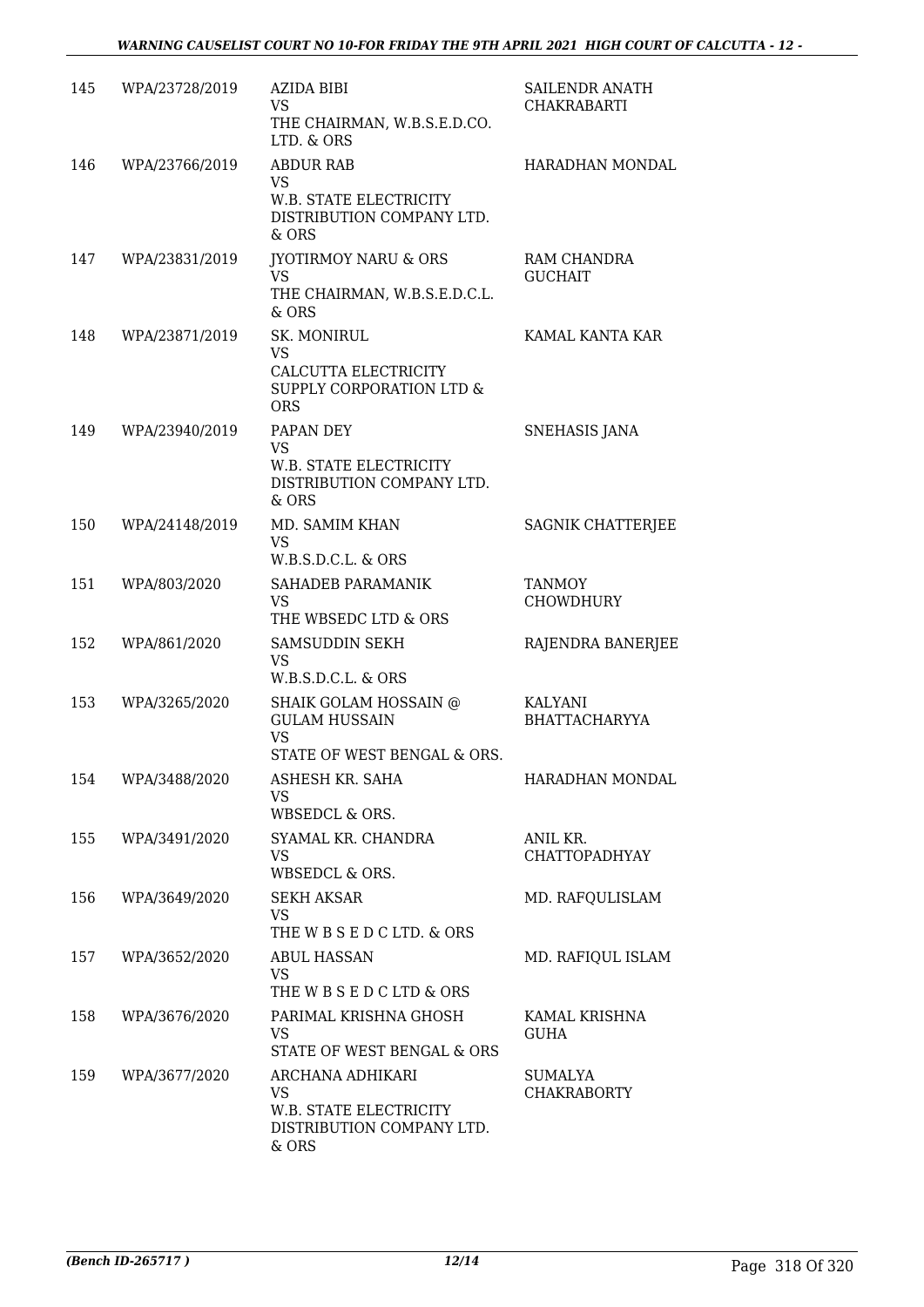| 160 | WPA/3685/2020                           | APARNA MUKHERJEE<br><b>VS</b><br>DIRECTOR OF WEST BENGAL<br>STATE ELECT. DIST. COMP. LTD.<br>& ORS                             | <b>GALGUNI</b><br>BANDYOPAHDYAY     |
|-----|-----------------------------------------|--------------------------------------------------------------------------------------------------------------------------------|-------------------------------------|
| 161 | WPA/3689/2020                           | ABBB SOLUTIONS PVT. LTD.<br><b>VS</b><br>STATE OF WEST BENGAL & ORS                                                            | ANIL KUMAR DAS                      |
| 162 | WPA/4045/2020                           | <b>GOUR MOHAN MAJHI</b><br><b>VS</b><br>STATE OF WEST BENGAL & ORS                                                             | <b>SOUMEN</b><br><b>CHATTERJEE</b>  |
| 163 | WPA/4507/2020                           | <b>SAKILA BIBI &amp; ANR</b><br><b>VS</b><br>W.B. STATE ELECTRICITY<br>DISTRIBUTION COMPANY LTD.<br>& ORS                      | MD. KUTUBUDDIN                      |
| 164 | WPA/5011/2020                           | <b>ABDUL NADEEM</b><br><b>VS</b><br>CALCUTTA ELECTRICITY<br>SUPPLY CORPORATION LTD. &<br><b>ORS</b>                            | DEBESH HALDER                       |
| 165 | WPA/5012/2020                           | GIRIWAR KR, AGARWAL<br><b>VS</b><br>CALCUTTA ELECTRICITY<br><b>SUPPLY CORPORATION LTD. &amp;</b><br><b>ORS</b>                 | DEBESH HALDER                       |
| 166 | WPA/5058/2020                           | JABBAR ALI<br><b>VS</b><br>ASSIST. ENGINEER (AE), W.B.<br>STATE ELEC. TRNSM. CO. LTD &<br><b>ORS</b>                           | <b>BADRUDDOZA</b><br><b>MALLICK</b> |
| 167 | WPA/5130/2020                           | <b>SUKUMAR DAS</b><br><b>VS</b><br><b>CESC LIMITED &amp; ORS</b>                                                               | <b>MANIK LAL PODDAR</b>             |
| 168 | WPA/5614/2020                           | METSIL EXPORTS P. LTD., &<br>ANR.<br>VS<br>WB ELEC. REGULATORY COM. &<br>ORS.                                                  | SIDDHARTH SHROFF                    |
|     | IA NO: CAN/1/2020(Old No:CAN/3382/2020) |                                                                                                                                |                                     |
|     | wt169 WPA/5616/2020                     | SURYA ALLOY IND. LTD. & ANR.<br><b>VS</b><br>WB ELEC. REGULATORY COM. &<br>ORS.                                                | SIDDHARTH SHROFF                    |
|     | IA NO: CAN/1/2020(Old No:CAN/3386/2020) |                                                                                                                                |                                     |
| 170 | WPA/6564/2020                           | M/S MAITI CONSTRUCTION<br>REPT BY DEBASHIS MAITI<br>VS<br><b>WEST BENGAL STATE</b><br>ELECTRICITY DISTRIBUTION CO<br>LTD & ORS | SUMOULI SARKAR                      |
|     | IA NO: CAN/1/2020(Old No:CAN/5346/2020) |                                                                                                                                |                                     |